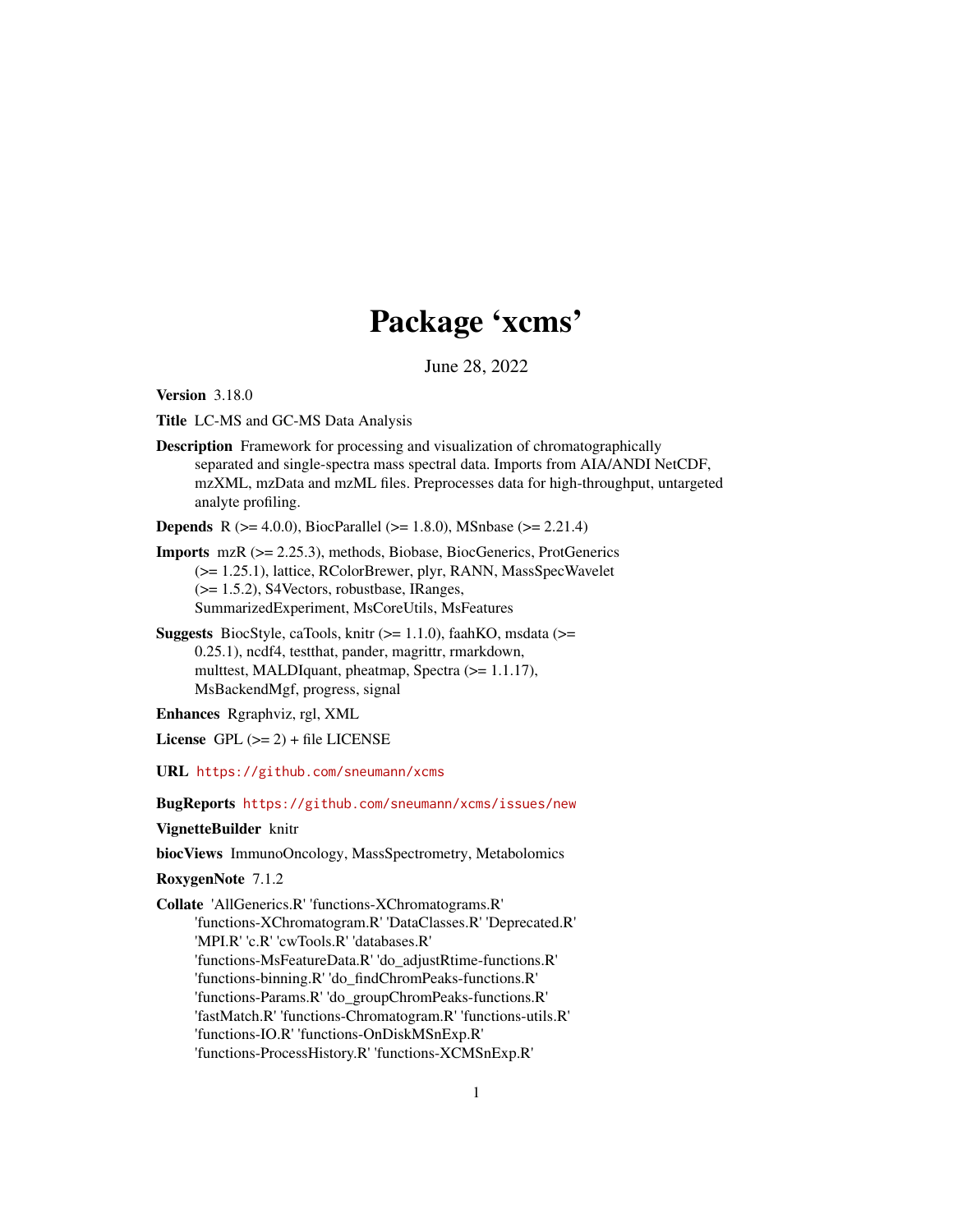'functions-imputation.R' 'functions-normalization.R' 'functions-xcmsEIC.R' 'functions-xcmsFragments.R' 'functions-xcmsRaw.R' 'functions-xcmsSet.R' 'functions-xcmsSwath.R' 'init.R' 'matchpeaks.R' 'methods-Chromatogram.R' 'methods-IO.R' 'methods-MChromatograms.R' 'methods-MsFeatureData.R' 'methods-OnDiskMSnExp.R' 'methods-Params.R' 'methods-ProcessHistory.R' 'methods-XCMSnExp.R' 'methods-XChromatogram.R' 'methods-XChromatograms.R' 'methods-group-features.R' 'methods-xcmsEIC.R' 'methods-xcmsFileSource.R' 'methods-xcmsFragments.R' 'methods-xcmsPeaks.R' 'methods-xcmsRaw.R' 'methods-xcmsSet.R' 'models.R' 'mzClust.R' 'plotQC.R' 'ramp.R' 'specDist.R' 'write.mzquantML.R' 'writemzdata.R' 'writemztab.R' 'xcmsSource.R' 'xdata.R' 'zzz.R'

git\_url https://git.bioconductor.org/packages/xcms

git branch RELEASE 3 15

git\_last\_commit f205ce1

git\_last\_commit\_date 2022-04-26

Date/Publication 2022-06-28

Author Colin A. Smith [ctb], Ralf Tautenhahn [ctb], Steffen Neumann [aut, cre] (<<https://orcid.org/0000-0002-7899-7192>>), Paul Benton [ctb], Christopher Conley [ctb], Johannes Rainer [ctb] (<<https://orcid.org/0000-0002-6977-7147>>), Michael Witting [ctb], William Kumler [ctb] (<<https://orcid.org/0000-0002-5022-8009>>)

Maintainer Steffen Neumann <sneumann@ipb-halle.de>

## R topics documented: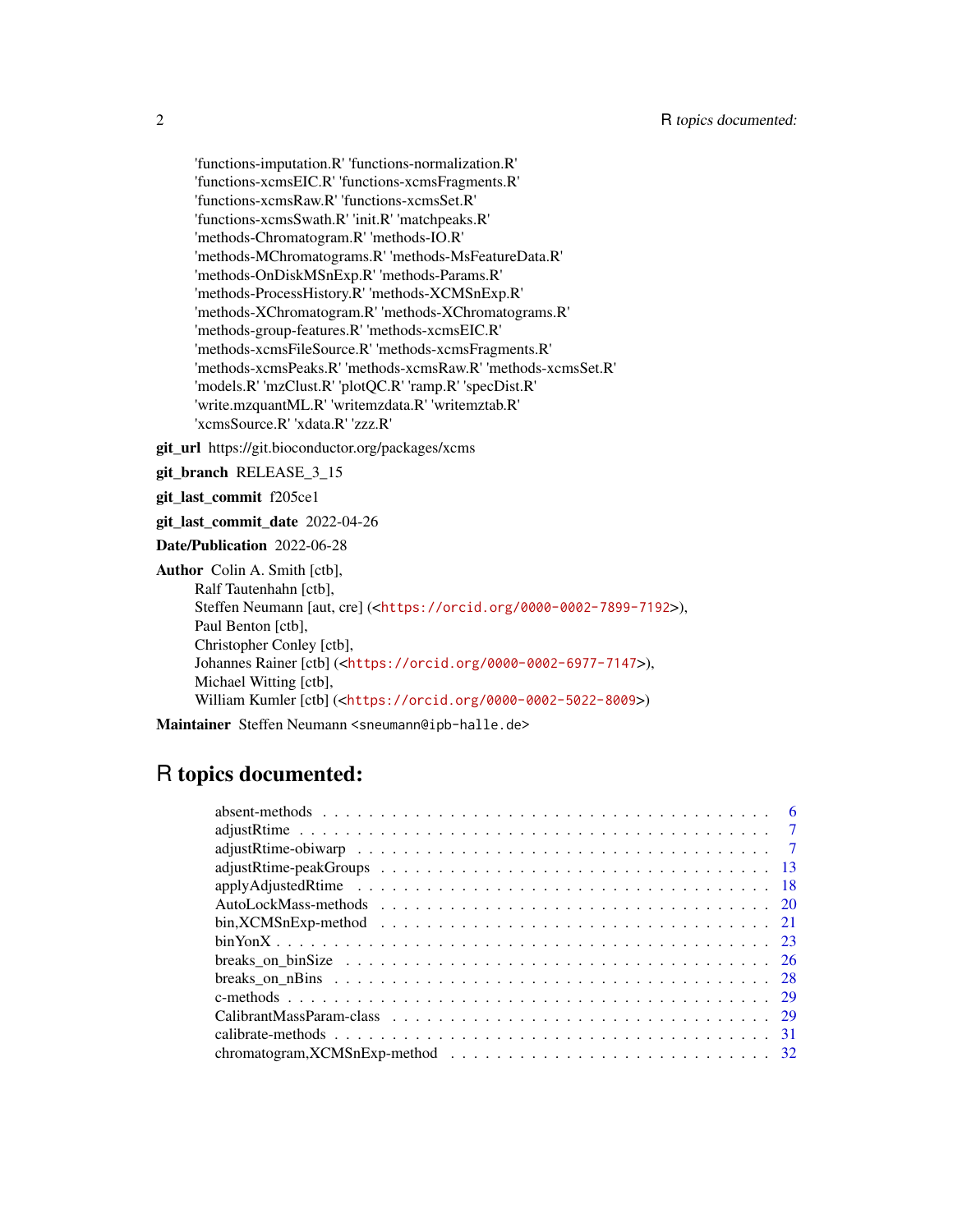|                                                        | 35 |
|--------------------------------------------------------|----|
|                                                        | 36 |
|                                                        | 38 |
|                                                        | 40 |
| correlate, Chromatogram, Chromatogram-method           | 41 |
|                                                        | 43 |
|                                                        | 45 |
|                                                        | 45 |
|                                                        | 48 |
|                                                        | 52 |
|                                                        | 56 |
|                                                        | 59 |
|                                                        | 63 |
|                                                        | 64 |
|                                                        | 66 |
|                                                        | 68 |
|                                                        | 69 |
|                                                        | 70 |
|                                                        | 71 |
|                                                        | 72 |
|                                                        | 74 |
|                                                        | 75 |
|                                                        | 77 |
|                                                        | 79 |
|                                                        | 80 |
|                                                        | 84 |
|                                                        | 85 |
|                                                        | 86 |
|                                                        | 87 |
|                                                        | 90 |
|                                                        | 94 |
|                                                        | 96 |
| findChromPeaks,Chromatogram,CentWaveParam-method       | 98 |
| findChromPeaks,Chromatogram,MatchedFilterParam-method  | 99 |
|                                                        |    |
|                                                        |    |
|                                                        |    |
|                                                        |    |
|                                                        |    |
| findMZ                                                 |    |
|                                                        |    |
|                                                        |    |
|                                                        |    |
|                                                        |    |
|                                                        |    |
| findPeaks.centWaveWithPredictedIsotopeROIs-methods 136 |    |
|                                                        |    |
|                                                        |    |
|                                                        |    |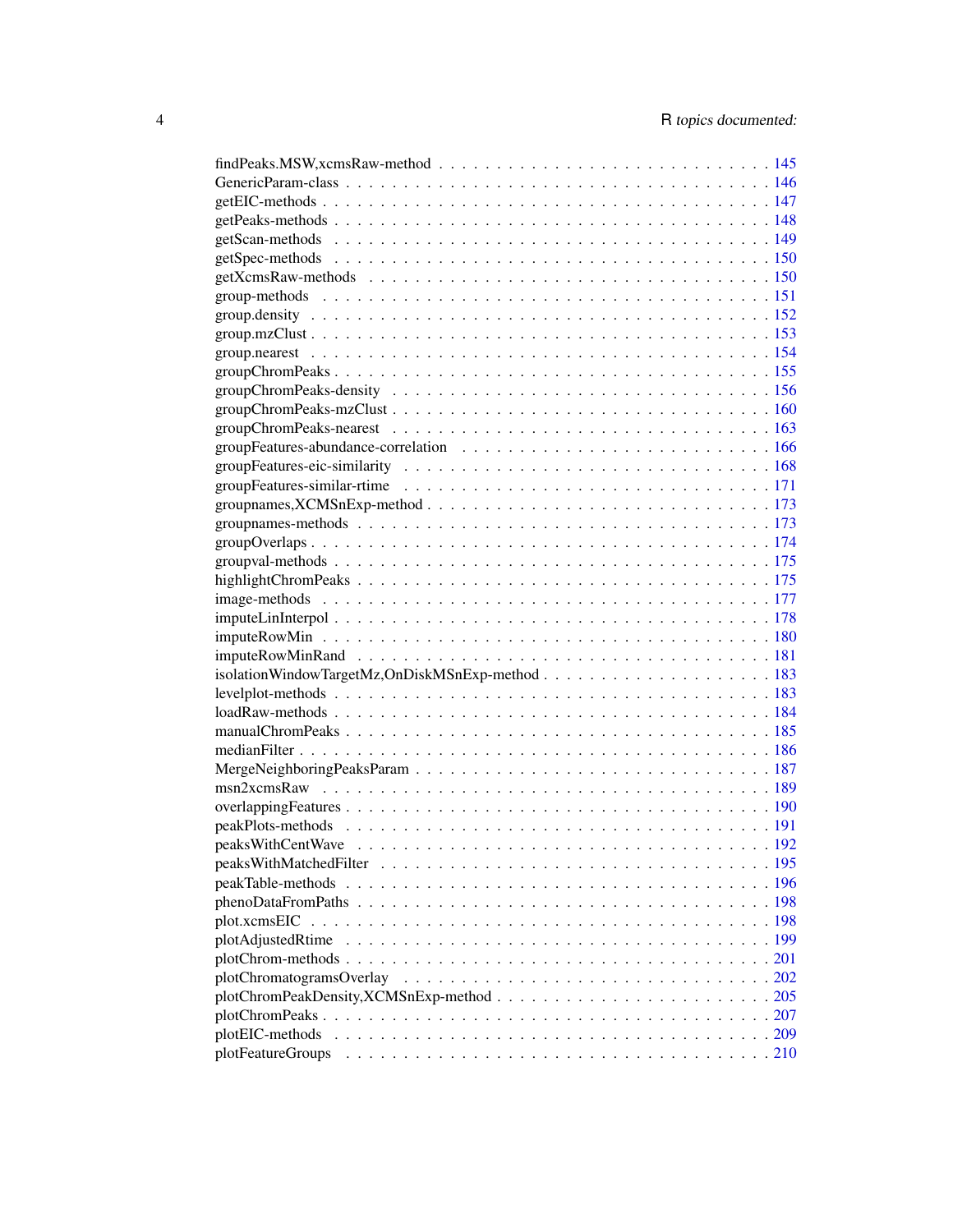| useOriginalCode |  |
|-----------------|--|
|                 |  |
|                 |  |
|                 |  |
|                 |  |
|                 |  |
|                 |  |
|                 |  |
| xcms-deprecated |  |
| xcmsEIC-class   |  |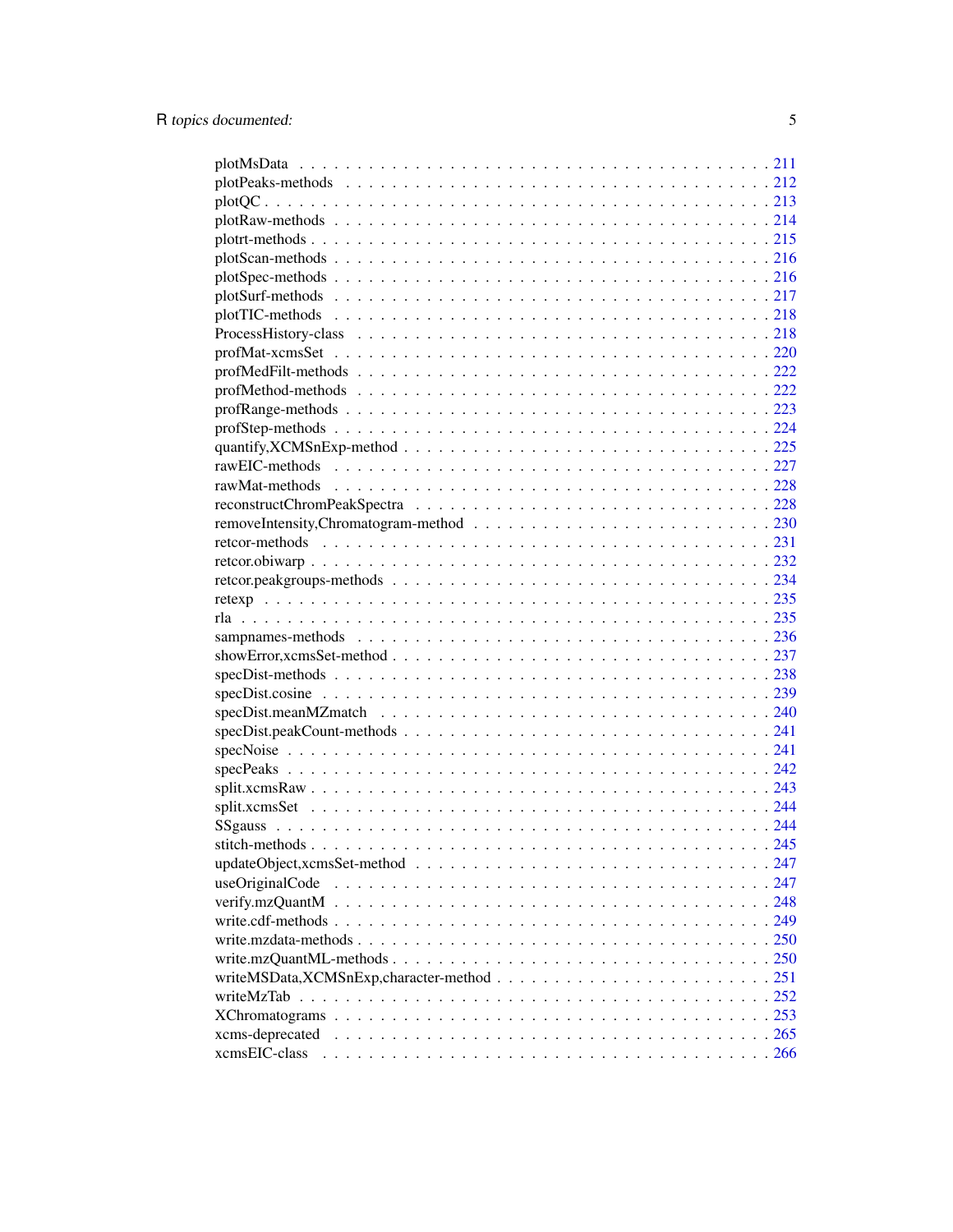#### <span id="page-5-0"></span>6 absent-methods

| Index | 295 |
|-------|-----|
|       |     |
|       |     |
|       |     |
|       |     |
|       |     |
|       |     |
|       |     |
|       |     |
|       |     |
|       |     |
|       |     |
|       |     |
|       |     |

absent-methods *Determine which peaks are absent / present in a sample class*

#### Description

Determine which peaks are absent / present in a sample class

#### Arguments

| object  | xcmsSet-class object                                                    |
|---------|-------------------------------------------------------------------------|
| class   | Name of a sample class from sampclass                                   |
| minfrac | minimum fraction of samples necessary in the class to be absent/present |

#### Details

Determine which peaks are absent / present in a sample class The functions treat peaks that are only present because of [fillPeaks](#page-83-1) correctly, i.e. does not count them as present.

#### Value

An logical vector with the same length as nrow(groups(object)).

#### Methods

object = "xcmsSet" absent(object, ...) present(object, ...)

### See Also

[group](#page-150-1) [diffreport](#page-42-1)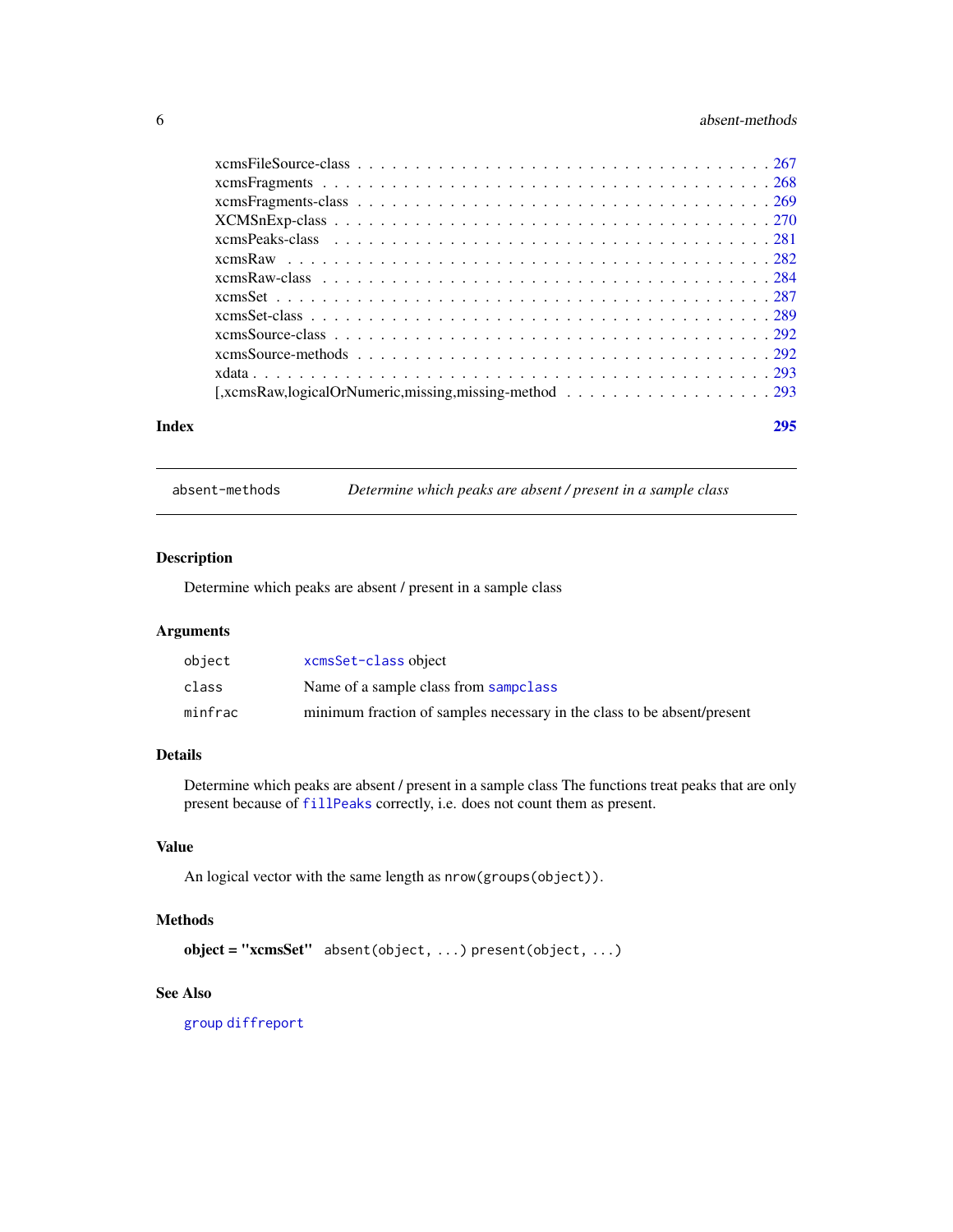<span id="page-6-2"></span><span id="page-6-0"></span>

#### **Description**

The adjustRtime method(s) perform retention time correction (alignment) between chromatograms of different samples. These methods are part of the modernized xcms user interface.

The implemented retention time adjustment methods are:

- peakGroups retention time correction based on aligment of features (peak groups) present in most/all samples. See [adjustRtime-peakGroups](#page-12-1) for more details.
- obiwarp alignment based on the complete mz-rt data. This method does not require any identified peaks or defined features. See [adjustRtime-obiwarp](#page-6-1) for more details.

#### Author(s)

Johannes Rainer

#### See Also

[retcor](#page-230-1) for the *old* retention time correction methods. [plotAdjustedRtime](#page-198-1) for visualization of alignment results.

Other retention time correction methods: [adjustRtime-obiwarp](#page-6-1), [adjustRtime-peakGroups](#page-12-1)

<span id="page-6-1"></span>adjustRtime-obiwarp *Align retention times across samples using Obiwarp*

#### Description

This method performs retention time adjustment using the Obiwarp method [Prince 2006]. It is based on the code at <http://obi-warp.sourceforge.net> but supports alignment of multiple samples by aligning each against a *center* sample. The alignment is performed directly on the [profile-matrix](#page-219-1) and can hence be performed independently of the peak detection or peak grouping.

It is also possible to exclude certain samples within an experiment from the estimation of the alignment models. The parameter subset allows to define the indices of samples within object that should be aligned. Samples not part of this subset are left out in the estimation of the alignment models, but their retention times are subsequently adjusted based on the alignment results of the closest sample in subset (close in terms of position within the object). Alignment could thus be performed on only *real* samples leaving out e.g. blanks, which are then in turn adjusted based on the closest real sample. Here it is up to the user to ensure that the samples within object are ordered correctly (e.g. by injection index).

How the non-subset samples are adjusted bases also on the parameter subsetAdjust: with subsetAdjust = "previous", each non-subset sample is adjusted based on the closest previous subset sample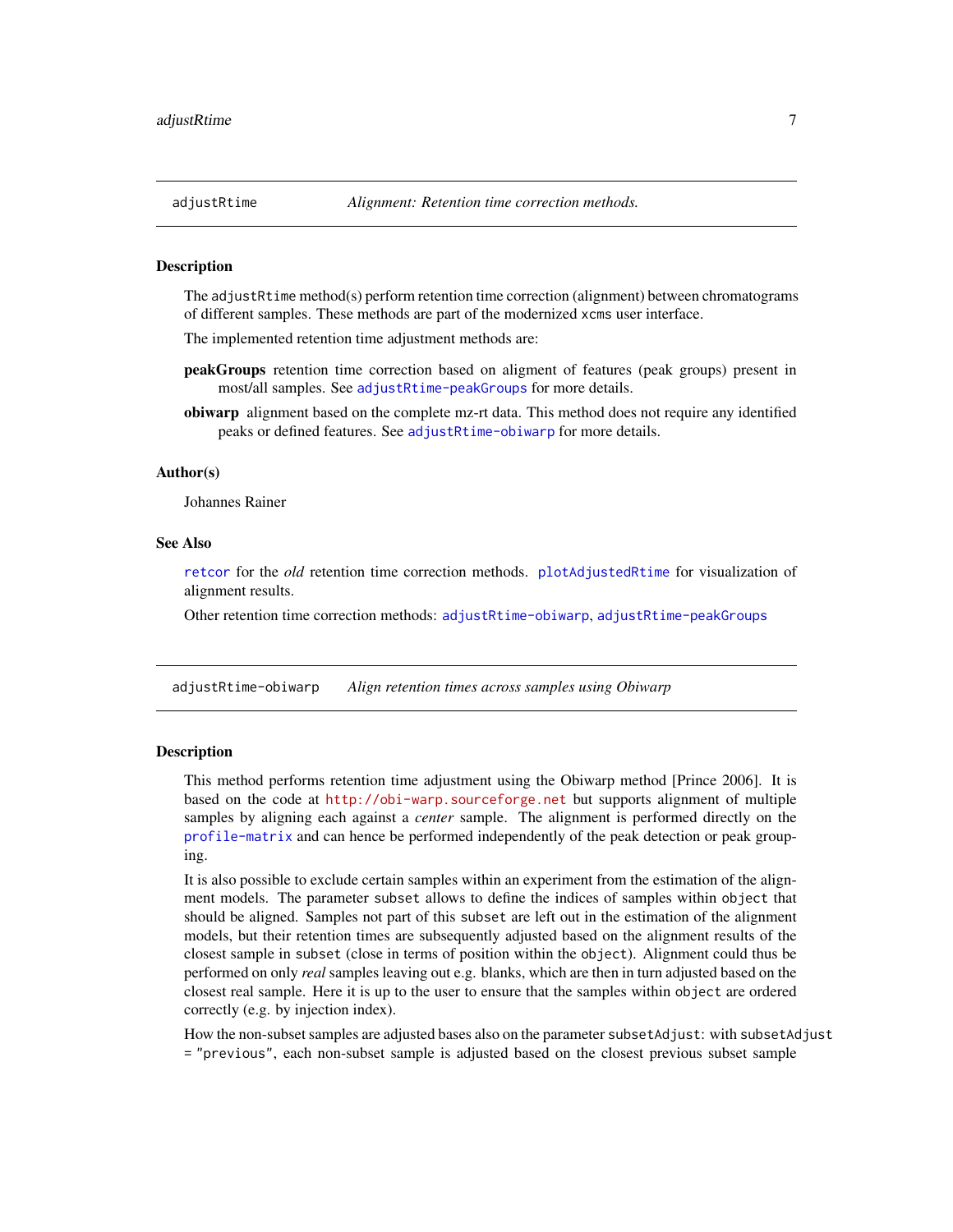which results in most cases with adjusted retention times of the non-subset sample being identical to the subset sample on which the adjustment bases. The second, default, option is to use subsetAdjust = "average" in which case each non subset sample is adjusted based on the average retention time adjustment from the previous and following subset sample. For the average a weighted mean is used with weights being the inverse of the distance of the non-subset sample to the subset samples used for alignment.

See also section *Alignment of experiments including blanks* in the *xcms* vignette for an example.

The ObiwarpParam class allows to specify all settings for the retention time adjustment based on the *obiwarp* method. Class Instances should be created using the ObiwarpParam constructor.

binSize,binSize<-: getter and setter for the binSize slot of the object.

centerSample,centerSample<-: getter and setter for the centerSample slot of the object.

response,response<-: getter and setter for the response slot of the object.

distFun,distFun<-: getter and setter for the distFun slot of the object.

gapInit,gapInit<-: getter and setter for the gapInit slot of the object.

gapExtend,gapExtend<-: getter and setter for the gapExtend slot of the object.

factorDiag,factorDiag<-: getter and setter for the factorDiag slot of the object.

factorGap, factorGap <-: getter and setter for the factorGap slot of the object.

localAlignment,localAlignment<-: getter and setter for the localAlignment slot of the object.

initPenalty,initPenalty<-: getter and setter for the initPenalty slot of the object.

subset, subset<-: getter and setter for the subset slot of the object.

subsetAdjust, subsetAdjust <-: getter and setter for the subsetAdjust slot of the object.

adjustRtime,XCMSnExp,ObiwarpParam: performs retention time correction/alignment based on the total mz-rt data using the *obiwarp* method.

#### Usage

```
ObiwarpParam(
  binSize = 1,
  centerSample = integer(),
  response = 1L,
  distFun = "cor_opt",
  gapInit = numeric(),
  gapExtend = numeric(),
  factorDiag = 2,
  factorGap = 1,
  localAlignment = FALSE,
  initPenalty = 0,
  subset = integer(),
  subsetAdjust = c("average", "previous")
)
## S4 method for signature 'OnDiskMSnExp,ObiwarpParam'
```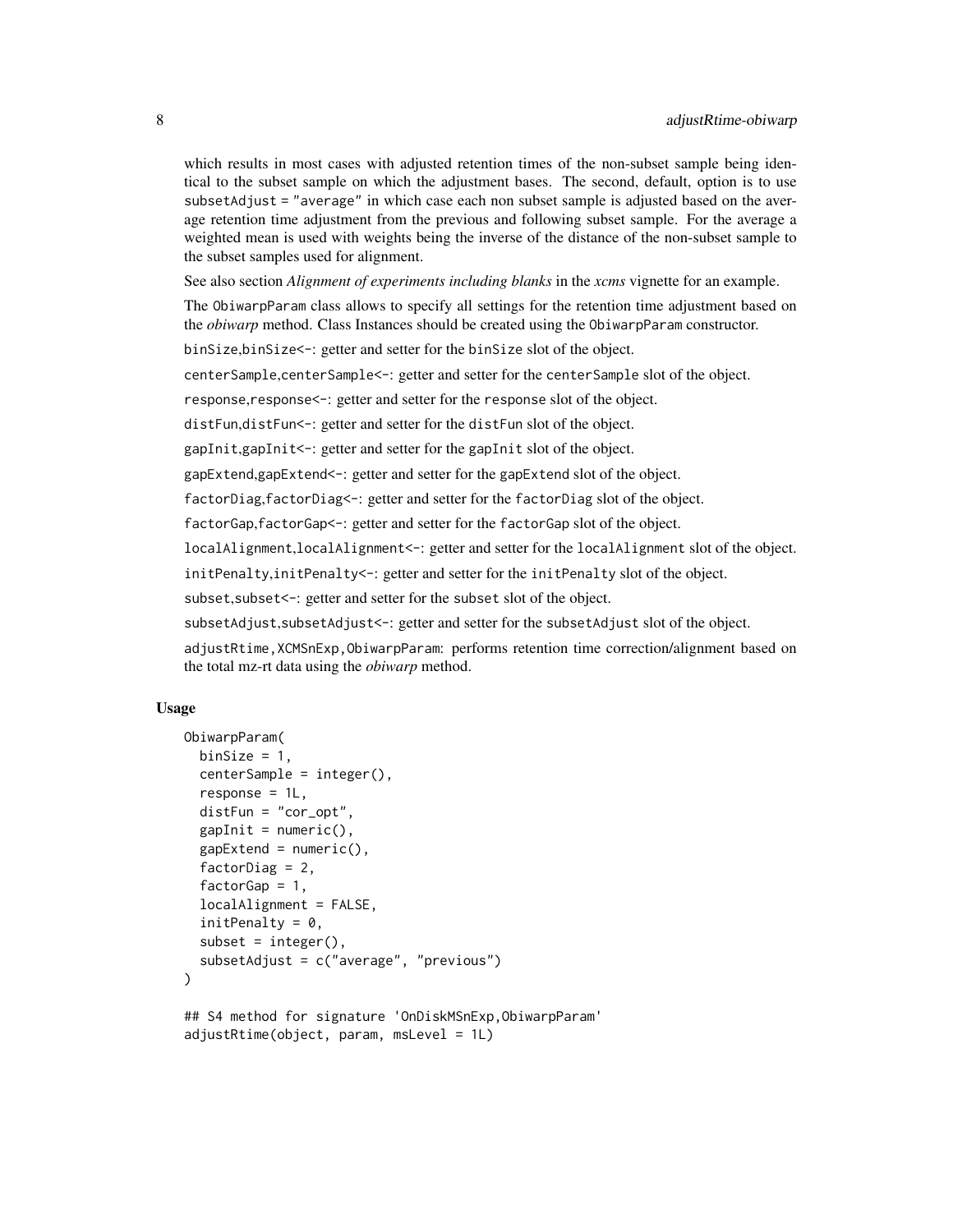#### adjustRtime-obiwarp 9

```
## S4 method for signature 'ObiwarpParam'
binSize(object)
## S4 replacement method for signature 'ObiwarpParam'
binSize(object) <- value
## S4 method for signature 'ObiwarpParam'
centerSample(object)
## S4 replacement method for signature 'ObiwarpParam'
centerSample(object) <- value
## S4 method for signature 'ObiwarpParam'
response(object)
## S4 replacement method for signature 'ObiwarpParam'
response(object) <- value
## S4 method for signature 'ObiwarpParam'
distFun(object)
## S4 replacement method for signature 'ObiwarpParam'
distFun(object) <- value
## S4 method for signature 'ObiwarpParam'
gapInit(object)
## S4 replacement method for signature 'ObiwarpParam'
gapInit(object) <- value
## S4 method for signature 'ObiwarpParam'
gapExtend(object)
## S4 replacement method for signature 'ObiwarpParam'
gapExtend(object) <- value
## S4 method for signature 'ObiwarpParam'
factorDiag(object)
## S4 replacement method for signature 'ObiwarpParam'
factorDiag(object) <- value
## S4 method for signature 'ObiwarpParam'
factorGap(object)
## S4 replacement method for signature 'ObiwarpParam'
factorGap(object) <- value
```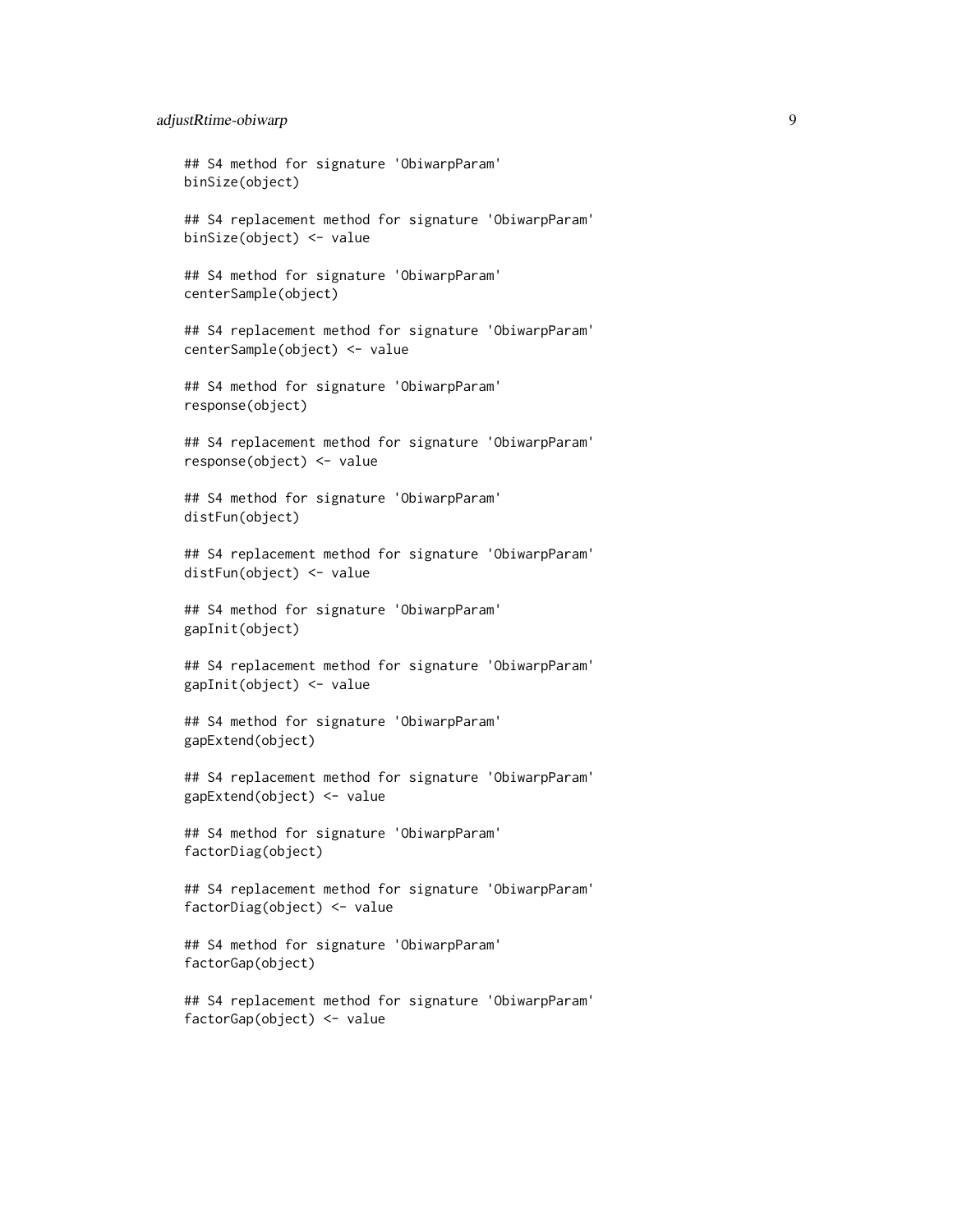```
## S4 method for signature 'ObiwarpParam'
localAlignment(object)
## S4 replacement method for signature 'ObiwarpParam'
localAlignment(object) <- value
## S4 method for signature 'ObiwarpParam'
initPenalty(object)
## S4 replacement method for signature 'ObiwarpParam'
initPenalty(object) <- value
## S4 method for signature 'ObiwarpParam'
subset(x)
## S4 replacement method for signature 'ObiwarpParam'
subset(object) <- value
## S4 method for signature 'ObiwarpParam'
subsetAdjust(object)
## S4 replacement method for signature 'ObiwarpParam'
subsetAdjust(object) <- value
## S4 method for signature 'XCMSnExp,ObiwarpParam'
adjustRtime(object, param, msLevel = 1L)
```
#### Arguments

| binSize      | numeric(1) defining the bin size (in mz dimension) to be used for the <i>profile</i><br><i>matrix</i> generation. See step parameter in profile-matrix documentation for<br>more details.                                                                                                                        |
|--------------|------------------------------------------------------------------------------------------------------------------------------------------------------------------------------------------------------------------------------------------------------------------------------------------------------------------|
| centerSample | integer $(1)$ defining the index of the center sample in the experiment. It de-<br>faults to floor (median(1:length(fileNames(object)))). Note that if subset<br>is used, the index passed with center Sample is within these subset samples.                                                                    |
| response     | numeric(1) defining the <i>responsiveness</i> of warping with response = $\theta$ giving<br>linear warping on start and end points and response = 100 warping using all<br>bijective anchors.                                                                                                                    |
| distFun      | character defining the distance function to be used. Allowed values are "cor"<br>(Pearson's correlation), "cor_opt" (calculate only 10% diagonal band of dis-<br>tance matrix; better runtime), "cov" (covariance), "prd" (product) and "euc"<br>(Euclidian distance). The default value is distFun = "cor_opt". |
| gapInit      | numeric(1) defining the penalty for gap opening. The default value for gapInit<br>depends on the value of distFun: for distFun = "cor" and distFun = "cor_opt"<br>it is 0.3, for distFun = "cov" and distFun = "prd" $0.0$ and for distFun =<br>"euc" 0.9.                                                       |
| gapExtend    | $numeric(1)$ defining the penalty for gap enlargement. The default value for<br>gapExtend depends on the value of distFun, for distFun = "cor" and distFun                                                                                                                                                       |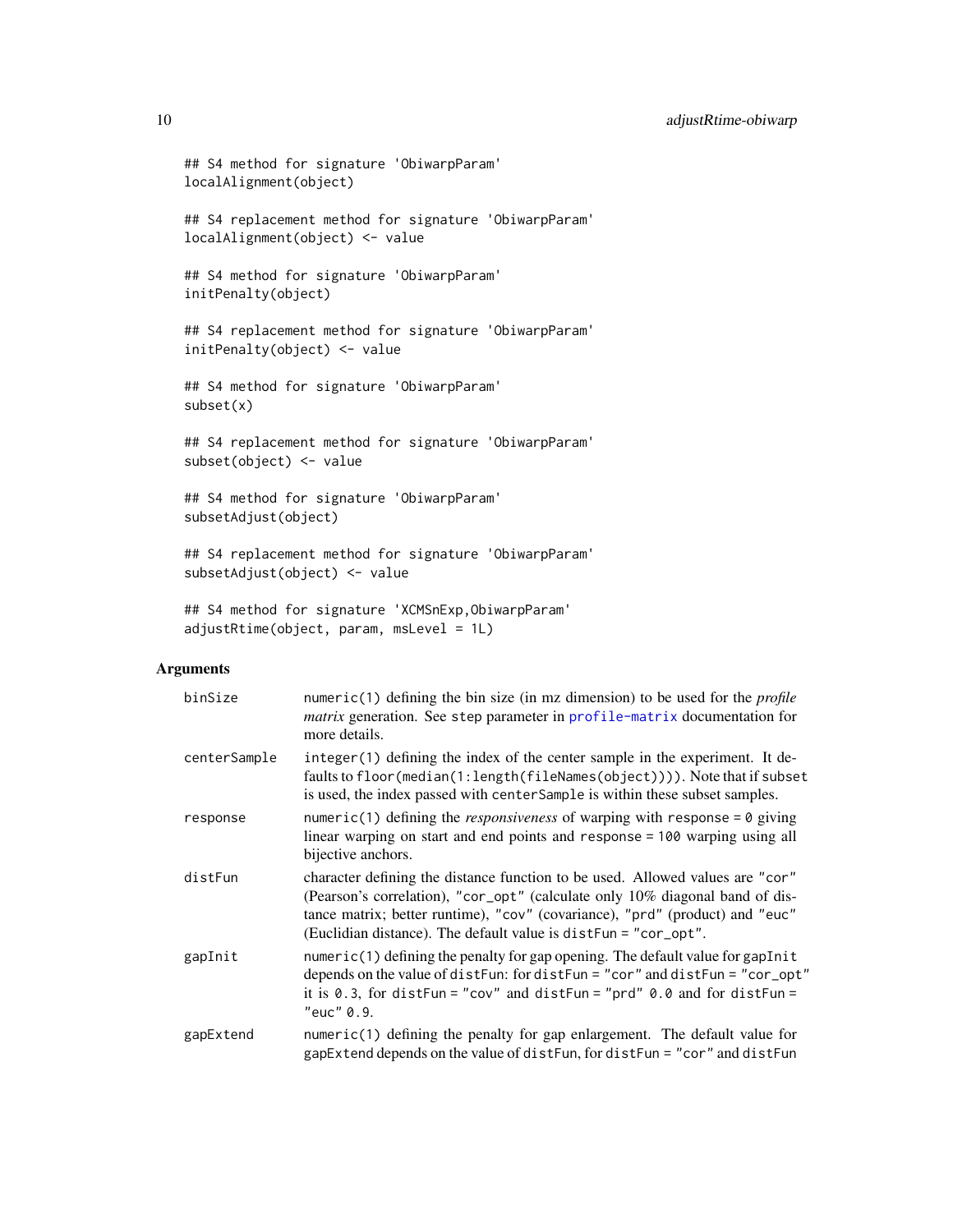|                | $=$ "cor_opt" it is 2.4, for distFun = "cov" 11.7, for distFun = "euc" 1.8 and<br>for distFun = " $prd$ " 7.8.                                                                                                                               |
|----------------|----------------------------------------------------------------------------------------------------------------------------------------------------------------------------------------------------------------------------------------------|
| factorDiag     | numeric(1) defining the local weight applied to diagonal moves in the align-<br>ment.                                                                                                                                                        |
| factorGap      | $numeric(1)$ defining the local weight for gap moves in the alignment.                                                                                                                                                                       |
| localAlignment | logical (1) whether a local alignment should be performed instead of the de-<br>fault global alignment.                                                                                                                                      |
| initPenalty    | $numeric(1)$ defining the penalty for initiating an alignment (for local alignment<br>only).                                                                                                                                                 |
| subset         | integer with the indices of samples within the experiment on which the align-<br>ment models should be estimated. Samples not part of the subset are adjusted<br>based on the closest subset sample. See description above for more details. |
| subsetAdjust   | character specifying the method with which non-subset samples should be<br>adjusted. Supported options are "previous" and "average" (default). See<br>description above for more information.                                                |
| object         | For adjustRtime: an XCMSnExp object.<br>For all other methods: a ObiwarpParam object.                                                                                                                                                        |
| param          | A ObiwarpParam object containing all settings for the alignment method.                                                                                                                                                                      |
| msLevel        | integer defining the MS level on which the retention time should be performed.                                                                                                                                                               |
| value          | The value for the slot.                                                                                                                                                                                                                      |
| х              | a PeakGroupsParam object.                                                                                                                                                                                                                    |

#### Value

The ObiwarpParam function returns a ObiwarpParam class instance with all of the settings specified for obiwarp retention time adjustment and alignment.

For adjustRtime,XCMSnExp,ObiwarpParam: a [XCMSnExp](#page-269-1) object with the results of the retention time adjustment step. These can be accessed with the [adjustedRtime](#page-269-1) method. Retention time correction does also adjust the retention time of the identified chromatographic peaks (accessed *via* [chromPeaks](#page-269-1). Note that retention time correction drops all previous peak grouping results from the result object.

For adjustRtime,OnDiskMSnExp,ObiwarpParam: a numeric with the adjusted retention times per spectra (in the same order than rtime).

#### **Slots**

binSize,centerSample,response,distFun,gapInit,gapExtend,factorDiag,factorGap,localAlignment,initPen See corresponding parameter above.

#### Note

These methods and classes are part of the updated and modernized xcms user interface which will eventually replace the [retcor](#page-230-1) methods. All of the settings to the alignment algorithm can be passed with a ObiwarpParam object.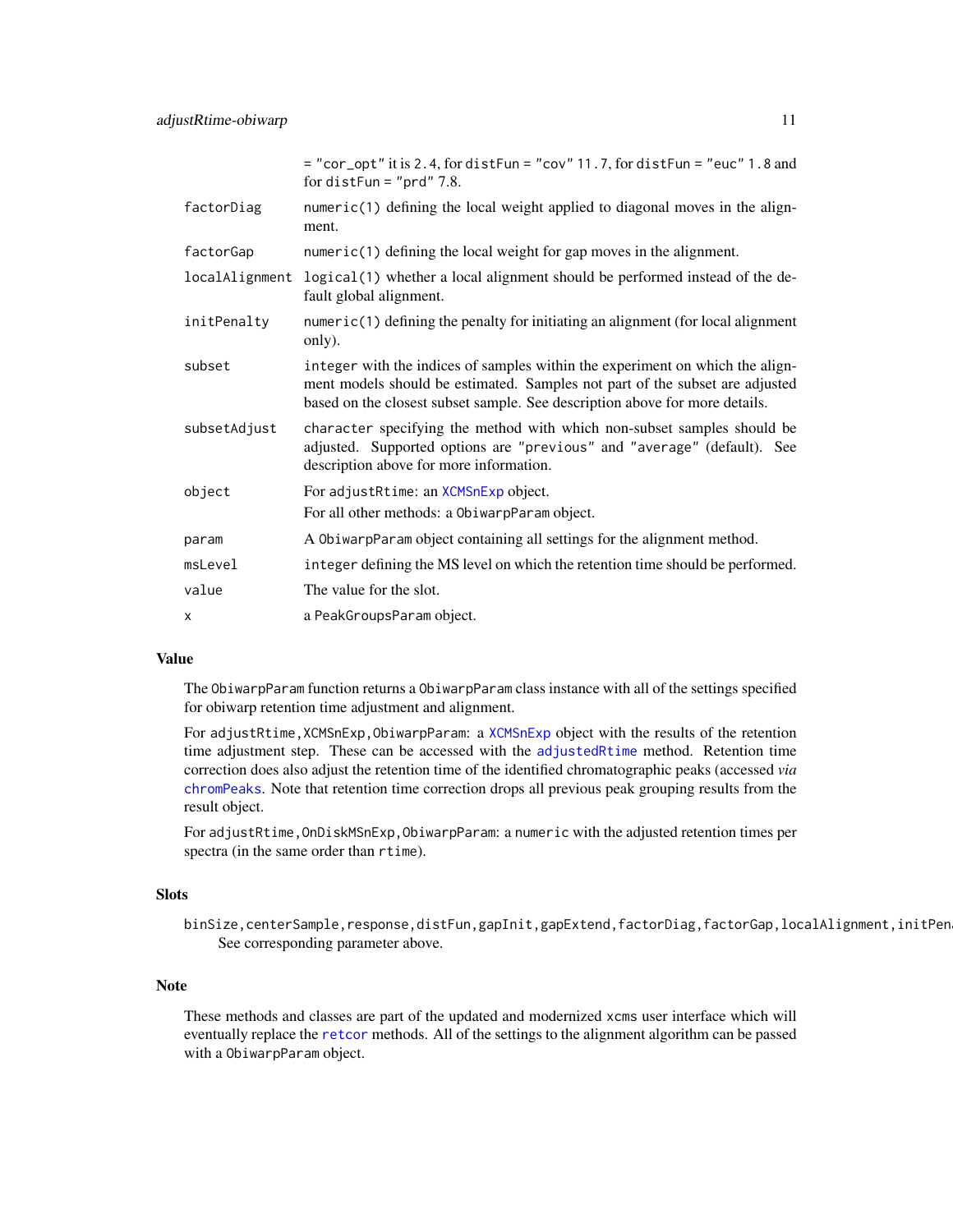Alignment using obiwarp is performed on the retention time of spectra of on MS level. Retention times for spectra of other MS levels are subsequently adjusted based on the adjustment function defined on the retention times of the spectra of MS level msLevel.

Calling adjustRtime on an XCMSnExp object will cause all peak grouping (correspondence) results and any previous retention time adjustment results to be dropped.

#### Author(s)

Colin Smith, Johannes Rainer

#### References

John T. Prince and Edward M. Marcotte. "Chromatographic Alignment of ESI-LC-MS Proteomics Data Sets by Ordered Bijective Interpolated Warping" *Anal. Chem.* 2006, 78(17):6140-6152.

John T. Prince and Edward M. Marcotte. "Chromatographic Alignment of ESI-LC-MS Proteomic Data Sets by Ordered Bijective Interpolated Warping" *Anal. Chem.* 2006, 78 (17), 6140-6152.

#### See Also

[retcor.obiwarp](#page-231-1) for the old user interface. [plotAdjustedRtime](#page-198-1) for visualization of alignment results.

[XCMSnExp](#page-269-1) for the object containing the results of the alignment.

Other retention time correction methods: [adjustRtime-peakGroups](#page-12-1), [adjustRtime\(](#page-6-2))

#### Examples

```
## Load a test data set with detected peaks
data(faahko_sub)
## Update the path to the files for the local system
dirname(faahko_sub) <- system.file("cdf/KO", package = "faahKO")
## Disable parallel processing for this example
register(SerialParam())
## Perform retention time correction:
res <- adjustRtime(faahko_sub, param = ObiwarpParam())
## As a result we get a numeric vector with the adjusted retention times for
## all spectra.
head(res)
## We can split this by file to get the adjusted retention times for each
## file
resL <- split(res, fromFile(res))
```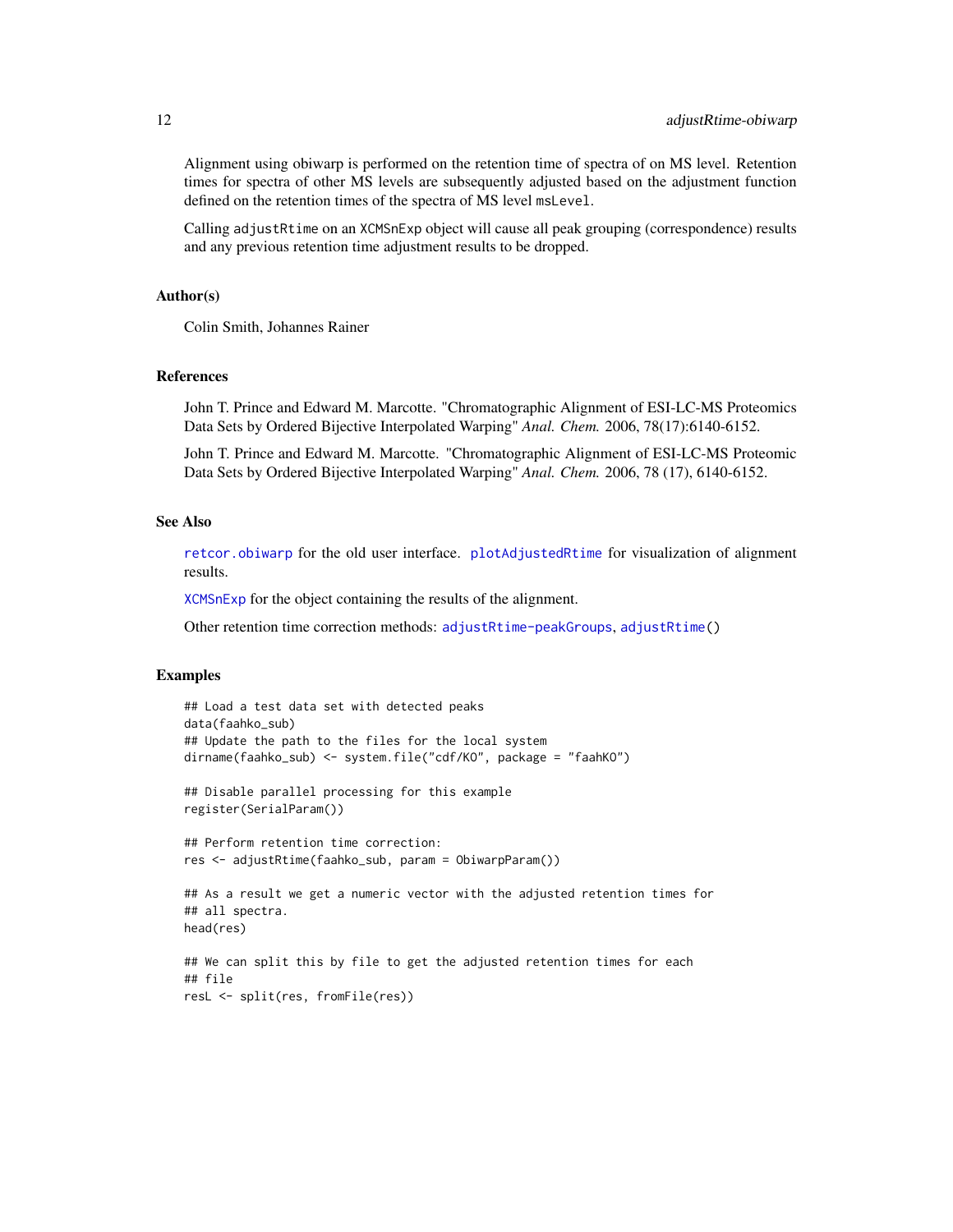<span id="page-12-1"></span><span id="page-12-0"></span>adjustRtime-peakGroups

*Retention time correction based on alignment of house keeping peak groups*

#### <span id="page-12-2"></span>Description

This method performs retention time adjustment based on the alignment of chromatographic peak groups present in all/most samples (hence corresponding to house keeping compounds). First the retention time deviation of these peak groups is described by fitting either a polynomial (smooth = "loess") or a linear ( smooth = "linear") model to the data points. These models are subsequently used to adjust the retention time of each spectrum in each sample.

It is also possible to exclude certain samples within an experiment from the estimation of the alignment models. The parameter subset allows to define the indices of samples within object that should be aligned. Samples not part of this subset are left out in the estimation of the alignment models, but their retention times are subsequently adjusted based on the alignment results of the closest sample in subset (close in terms of position within the object). Alignment could thus be performed on only *real* samples leaving out e.g. blanks, which are then in turn adjusted based on the closest real sample. Here it is up to the user to ensure that the samples within object are ordered correctly (e.g. by injection index).

How the non-subset samples are adjusted bases also on the parameter subsetAdjust: with subsetAdjust = "previous", each non-subset sample is adjusted based on the closest previous subset sample which results in most cases with adjusted retention times of the non-subset sample being identical to the subset sample on which the adjustment bases. The second, default, option is to use subsetAdjust = "average" in which case each non subset sample is adjusted based on the average retention time adjustment from the previous and following subset sample. For the average a weighted mean is used with weights being the inverse of the distance of the non-subset sample to the subset samples used for alignment.

See also section *Alignment of experiments including blanks* in the *xcms* vignette for an example.

The PeakGroupsParam class allows to specify all settings for the retention time adjustment based on *house keeping* peak groups present in most samples. Instances should be created with the PeakGroupsParam constructor.

adjustRtimePeakGroups returns the features (peak groups) which would, depending on the provided [PeakGroupsParam](#page-12-2), be selected for alignment/retention time correction.

minFraction,minFraction<-: getter and setter for the minFraction slot of the object.

extraPeaks,extraPeaks<-: getter and setter for the extraPeaks slot of the object.

smooth, smooth<-: getter and setter for the smooth slot of the object.

span, span<-: getter and setter for the span slot of the object.

family, family<-: getter and setter for the family slot of the object.

peakGroupsMatrix,peakGroupsMatrix<-: getter and setter for the peakGroupsMatrix slot of the object.

subset, subset <-: getter and setter for the subset slot of the object.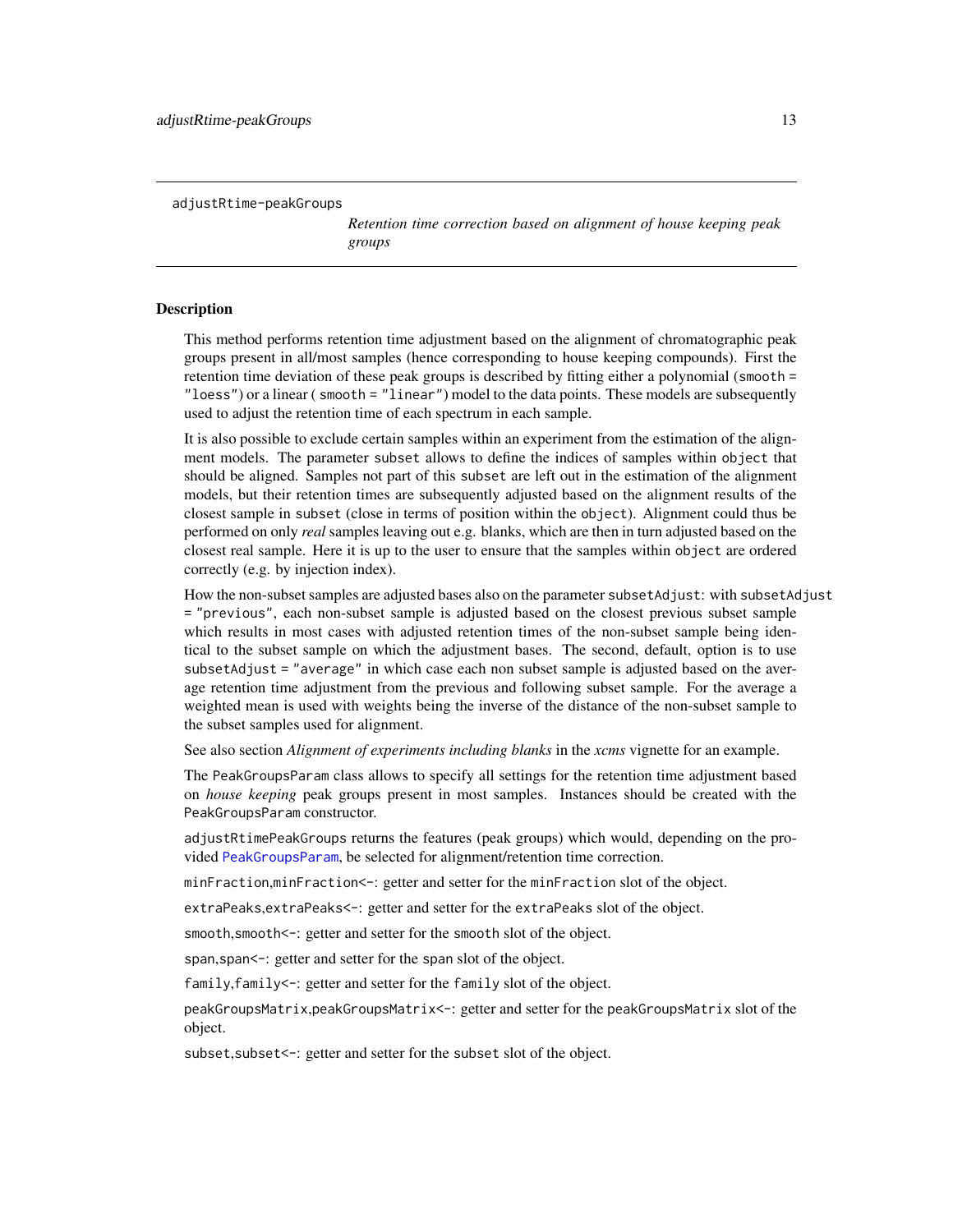subsetAdjust, subsetAdjust <-: getter and setter for the subsetAdjust slot of the object.

adjustRtime,XCMSnExp,PeakGroupsParam: performs retention time correction based on the alignment of peak groups (features) found in all/most samples. The correction function identified on these peak groups is applied to the retention time of all spectra in the object, i.e. retention times of all spectra, also MS level > 1 are adjusted.

#### Usage

```
PeakGroupsParam(
 minFraction = 0.9,
  ext{raPeaks} = 1,
  smooth = "loess",
  span = 0.2,
  family = "gaussian",
  peakGroupsMatrix = matrix(nrow = 0, ncol = 0),
  subset = integer(),
  subsetAdjust = c("average", "previous")
)
adjustRtimePeakGroups(object, param = PeakGroupsParam(), msLevel = 1L)
## S4 method for signature 'PeakGroupsParam'
minFraction(object)
## S4 replacement method for signature 'PeakGroupsParam'
minFraction(object) <- value
## S4 method for signature 'PeakGroupsParam'
extraPeaks(object)
## S4 replacement method for signature 'PeakGroupsParam'
extraPeaks(object) <- value
## S4 method for signature 'PeakGroupsParam'
smooth(x)
## S4 replacement method for signature 'PeakGroupsParam'
smooth(object) <- value
## S4 method for signature 'PeakGroupsParam'
span(object)
## S4 replacement method for signature 'PeakGroupsParam'
span(object) <- value
## S4 method for signature 'PeakGroupsParam'
family(object)
```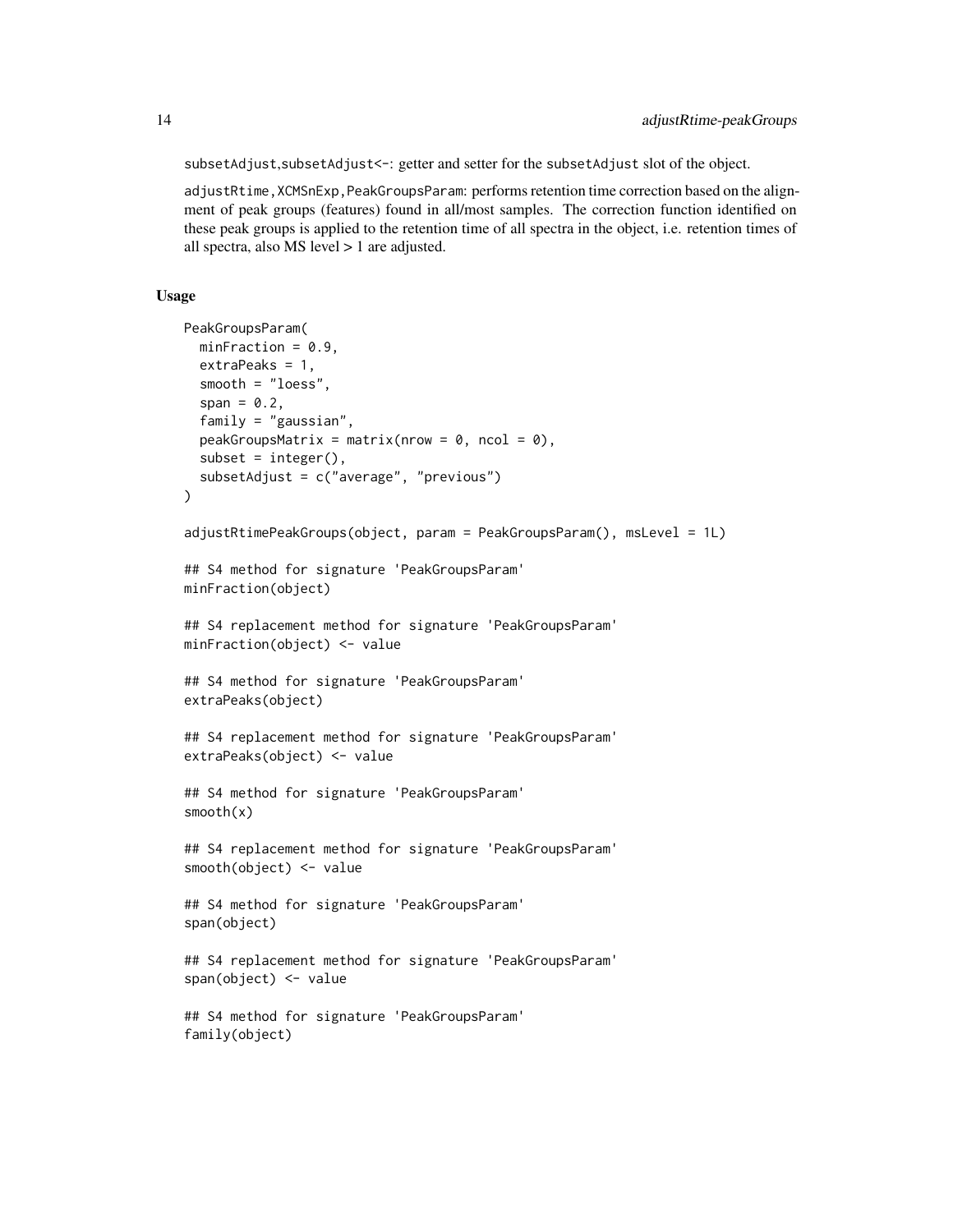```
## S4 replacement method for signature 'PeakGroupsParam'
family(object) <- value
## S4 method for signature 'PeakGroupsParam'
peakGroupsMatrix(object)
## S4 replacement method for signature 'PeakGroupsParam'
peakGroupsMatrix(object) <- value
## S4 method for signature 'PeakGroupsParam'
subset(x)
## S4 replacement method for signature 'PeakGroupsParam'
subset(object) <- value
## S4 method for signature 'PeakGroupsParam'
subsetAdjust(object)
## S4 replacement method for signature 'PeakGroupsParam'
subsetAdjust(object) <- value
## S4 method for signature 'XCMSnExp,PeakGroupsParam'
adjustRtime(object, param, msLevel = 1L)
```
#### Arguments

| minFraction | $numeric(1)$ between 0 and 1 defining the minimum required fraction of samples<br>in which peaks for the peak group were identified. Peak groups passing this<br>criteria will aligned across samples and retention times of individual spectra<br>will be adjusted based on this alignment. For $minFraction = 1$ the peak group<br>has to contain peaks in all samples of the experiment. Note that if subset is<br>provided, the specified fraction is relative to the defined subset of samples and<br>not to the total number of samples within the experiment (i.e. a peak has to be<br>present in the specified proportion of subset samples). |
|-------------|-------------------------------------------------------------------------------------------------------------------------------------------------------------------------------------------------------------------------------------------------------------------------------------------------------------------------------------------------------------------------------------------------------------------------------------------------------------------------------------------------------------------------------------------------------------------------------------------------------------------------------------------------------|
| extraPeaks  | numeric(1) defining the maximal number of additional peaks for all samples to<br>be assigned to a peak group (i.e. feature) for retention time correction. For a data<br>set with 6 samples, extraPeaks = 1 uses all peak groups with a total peak count<br>$\leq$ 6 + 1. The total peak count is the total number of peaks being assigned to a<br>peak group and considers also multiple peaks within a sample being assigned to<br>the group.                                                                                                                                                                                                       |
| smooth      | character defining the function to be used, to interpolate corrected retention<br>times for all peak groups. Either "loess" or "linear".                                                                                                                                                                                                                                                                                                                                                                                                                                                                                                              |
| span        | numeric(1) defining the degree of smoothing (if smooth = "loess"). This pa-<br>rameter is passed to the internal call to loess.                                                                                                                                                                                                                                                                                                                                                                                                                                                                                                                       |
| family      | character defining the method to be used for loess smoothing. Allowed values<br>are "gaussian" and "symmetric". See loess for more information.                                                                                                                                                                                                                                                                                                                                                                                                                                                                                                       |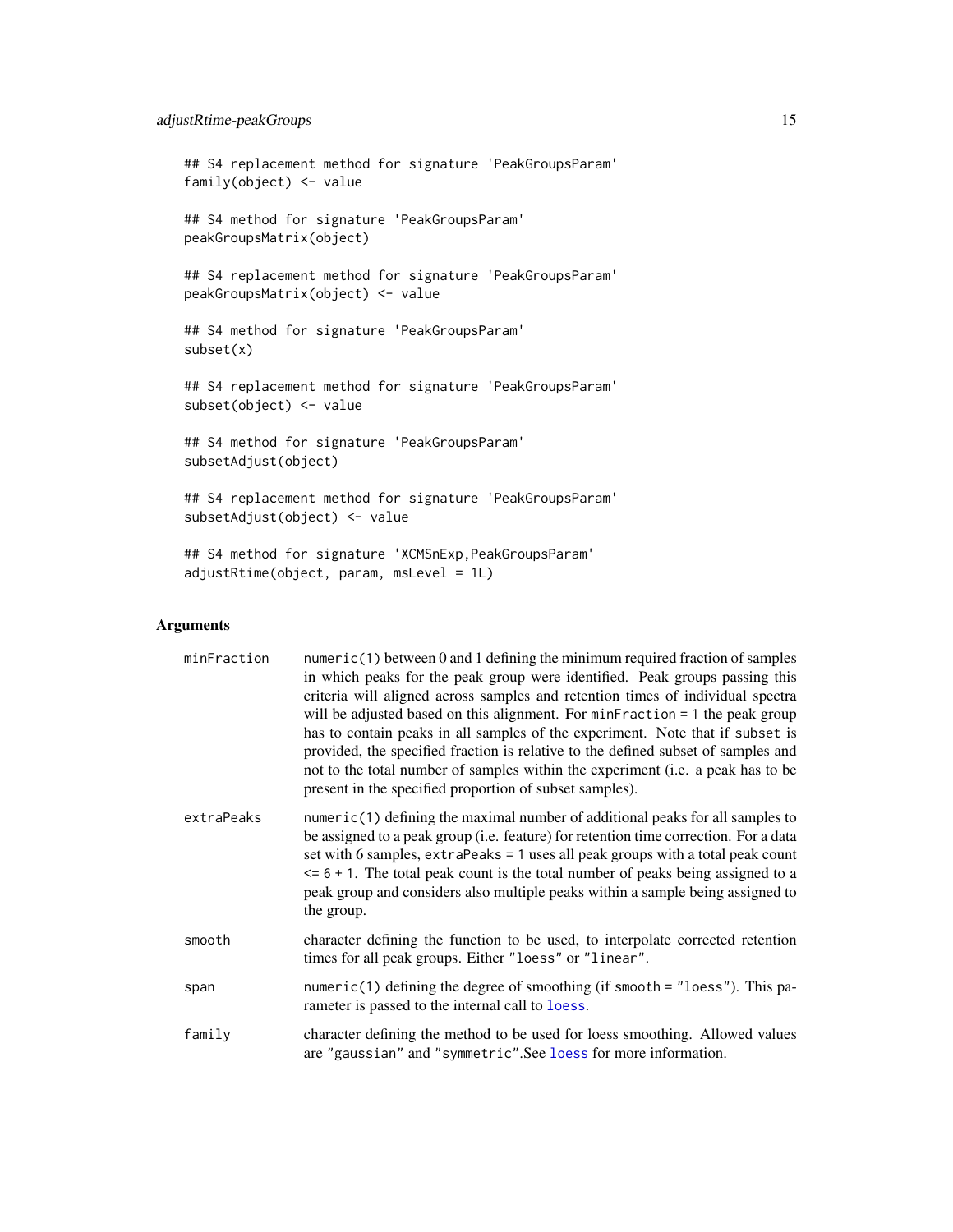| peakGroupsMatrix |                                                                                                                                                                                                                                                                  |
|------------------|------------------------------------------------------------------------------------------------------------------------------------------------------------------------------------------------------------------------------------------------------------------|
|                  | optional matrix of (raw) retention times for the peak groups on which the align-<br>ment should be performed. Each column represents a sample, each row a fea-<br>ture/peak group. Such a matrix is for example returned by the adjustRtimePeakGroups<br>method. |
| subset           | integer with the indices of samples within the experiment on which the align-<br>ment models should be estimated. Samples not part of the subset are adjusted<br>based on the closest subset sample. See description above for more details.                     |
| subsetAdjust     | character specifying the method with which non-subset samples should be<br>adjusted. Supported options are "previous" and "average" (default). See<br>description above for more information.                                                                    |
| object           | For adjustRtime: an XCMSnExp object containing the results from a previous<br>chromatographic peak detection (see findChromPeaks) and alignment analysis<br>(see groupChromPeaks).                                                                               |
|                  | For all other methods: a PeakGroupsParam object.                                                                                                                                                                                                                 |
| param            | A PeakGroupsParam object containing all settings for the retention time correc-<br>tion method                                                                                                                                                                   |
| msLevel          | integer (1) specifying the MS level. Currently only MS level 1 is supported.                                                                                                                                                                                     |
| value            | The value for the slot.                                                                                                                                                                                                                                          |
| X                | a PeakGroupsParam object.                                                                                                                                                                                                                                        |

#### Value

The PeakGroupsParam function returns a PeakGroupsParam class instance with all of the settings specified for retention time adjustment based on *house keeping* features/peak groups.

For adjustRtimePeakGroups: a matrix, rows being features, columns samples, of retention times. The features are ordered by the median retention time across columns.

For adjustRtime: a [XCMSnExp](#page-269-1) object with the results of the retention time adjustment step. These can be accessed with the [adjustedRtime](#page-269-1) method. Retention time correction does also adjust the retention time of the identified chromatographic peaks (accessed *via* [chromPeaks](#page-269-1). Note that retention time correction drops all previous alignment results from the result object.

#### **Slots**

minFraction,extraPeaks,smooth,span,family,peakGroupsMatrix,subset,subsetAdjust See corresponding parameter above.

#### Note

These methods and classes are part of the updated and modernized xcms user interface which will eventually replace the [group](#page-150-1) methods. All of the settings to the alignment algorithm can be passed with a PeakGroupsParam object.

The matrix with the (raw) retention times of the peak groups used in the alignment is added to the peakGroupsMatrix slot of the PeakGroupsParam object that is stored into the corresponding *process history step* (see [processHistory](#page-269-1) for how to access the process history).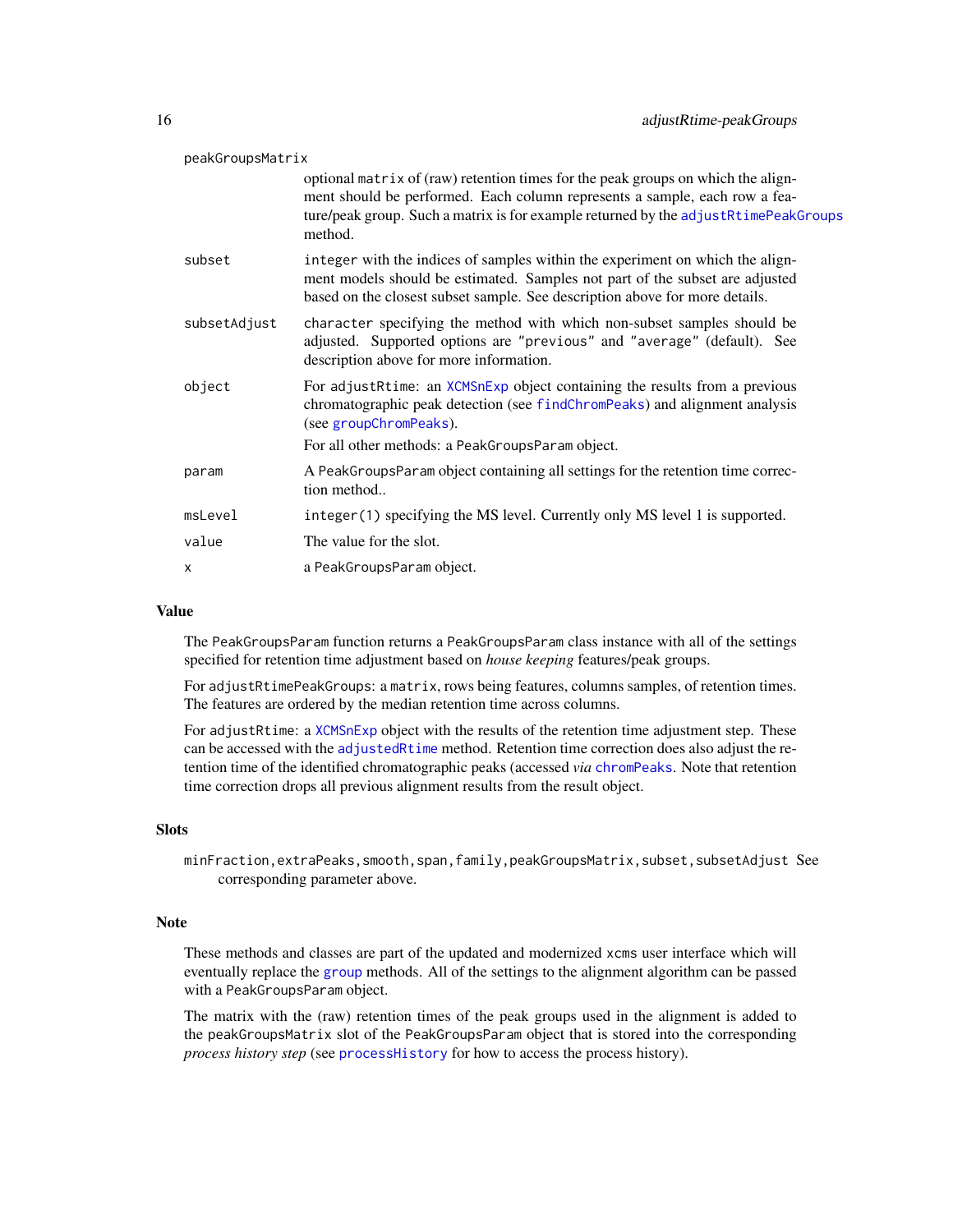#### adjustRtime-peakGroups 17

adjustRtimePeakGroups is supposed to be called *before* the sample alignment, but after a correspondence (peak grouping).

This method requires that a correspondence analysis has been performed on the data, i.e. that grouped chromatographic peaks/features are present (see [groupChromPeaks](#page-154-1) for details).

Calling adjustRtime on an XCMSnExp object will cause all peak grouping (correspondence) results and any previous retention time adjustments to be dropped. In some instances, the adjustRtime, XCMSnExp, PeakGroupsPara re-adjusts adjusted retention times to ensure them being in the same order than the raw (original) retention times.

#### Author(s)

Colin Smith, Johannes Rainer

#### References

Colin A. Smith, Elizabeth J. Want, Grace O'Maille, Ruben Abagyan and Gary Siuzdak. "XCMS: Processing Mass Spectrometry Data for Metabolite Profiling Using Nonlinear Peak Alignment, Matching, and Identification" *Anal. Chem.* 2006, 78:779-787.

#### See Also

The [do\\_adjustRtime\\_peakGroups](#page-44-1) core API function and [retcor.peakgroups](#page-233-1) for the old user interface. [plotAdjustedRtime](#page-198-1) for visualization of alignment results.

[XCMSnExp](#page-269-1) for the object containing the results of the alignment.

Other retention time correction methods: [adjustRtime-obiwarp](#page-6-1), [adjustRtime\(](#page-6-2))

#### Examples

```
## Load a test data set with detected peaks
data(faahko_sub)
## Update the path to the files for the local system
dirname(faahko_sub) <- system.file("cdf/KO", package = "faahKO")
res <- faahko_sub
## Disable parallel processing for this example
register(SerialParam())
head(chromPeaks(res))
## The number of peaks identified per sample:
table(chromPeaks(res)[, "sample"])
## Performing the peak grouping using the "peak density" method.
p <- PeakDensityParam(sampleGroups = c(1, 1, 1))
res <- groupChromPeaks(res, param = p)
## Perform the retention time adjustment using peak groups found in both
## files.
fgp <- PeakGroupsParam(minFraction = 1)
```
## Before running the alignment we can evaluate which features (peak groups)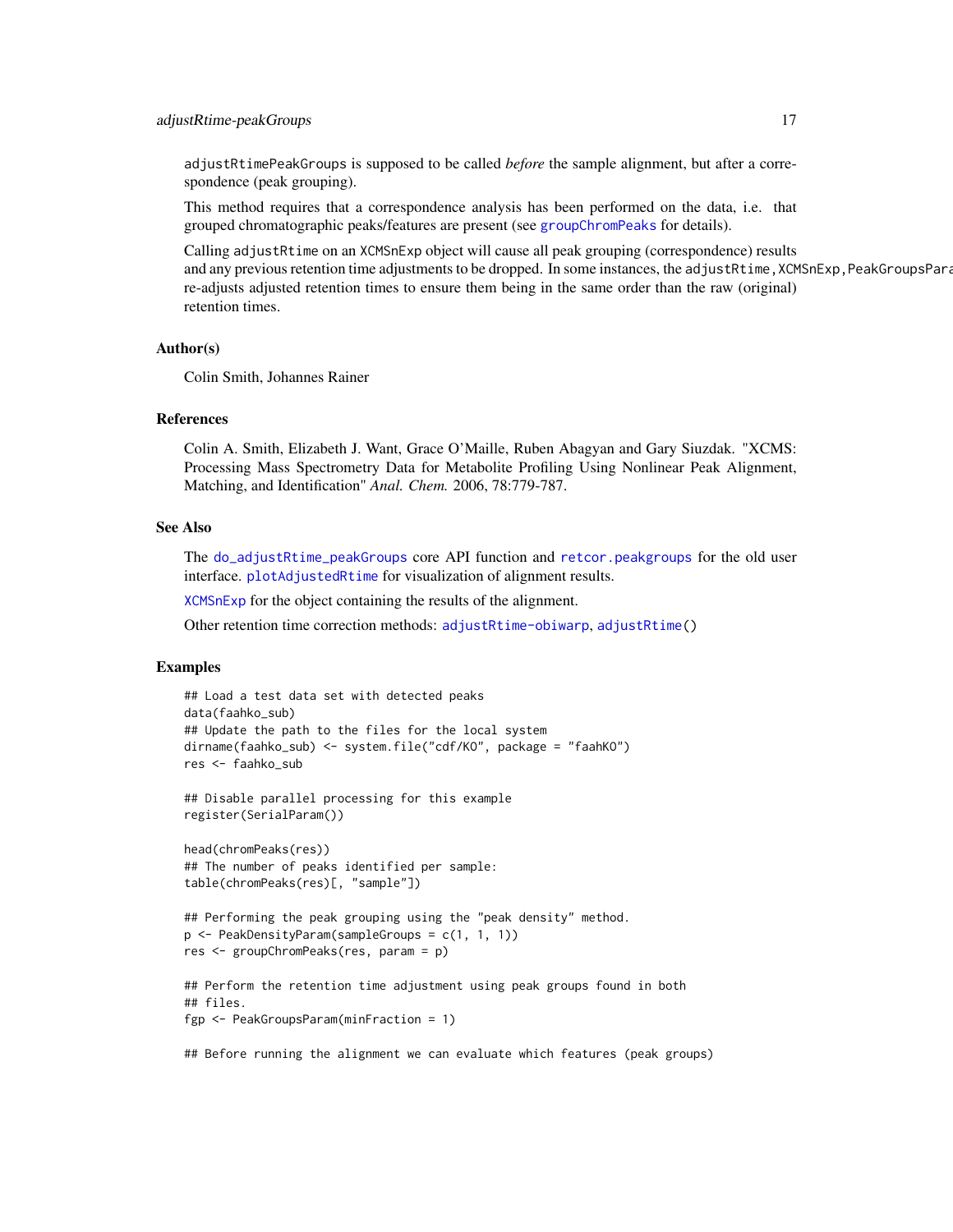```
## would be used based on the specified parameters.
pkGrps <- adjustRtimePeakGroups(res, param = fgp)
## We can also plot these to evaluate if the peak groups span a large portion
## of the retention time range.
plot(x = pkGrps[, 1], y = rep(1, nrow(pkGrps)), xlim = range(rtime(res)),ylim = c(1, 2), xlab = "rt", ylab = "", yaxt = "n")points(x = pkGrps[, 2], y = rep(2, nrow(pkGrps)))segments(x0 = pkGrps[, 1], x1 = pkGrps[, 2],y0 = rep(1, nrow(pkGrps)), y1 = rep(2, nrow(pkGrps)))grid()
axis(side = 2, at = c(1, 2, 3), labels = colnames(pkGrps))## Next we perform the alignment.
res <- adjustRtime(res, param = fgp)
## Any grouping information was dropped
hasFeatures(res)
## Plot the raw against the adjusted retention times.
plot(rtime(res, adjusted = FALSE),
    rtime(res), pch = 16, cex = 0.25, col = fromFile(res))
## Adjusterd retention times can be accessed using
## rtime(object, adjusted = TRUE) and adjustedRtime
all.equal(rtime(res), adjustedRtime(res))
## To extract the retention times grouped by sample/file:
rts <- rtime(res, bySample = TRUE)
```
applyAdjustedRtime *Replace raw with adjusted retention times*

#### **Description**

Replaces the raw retention times with the adjusted retention time or returns the object unchanged if none are present.

#### Usage

```
applyAdjustedRtime(object)
```
#### Arguments

object An [XCMSnExp](#page-269-1) object.

#### Details

Adjusted retention times are stored *in parallel* to the adjusted retention times in the XCMSnExp. The applyAdjustedRtime replaces the raw retention times (stored in the *feature data* (fData data.frame)) with the adjusted retention times.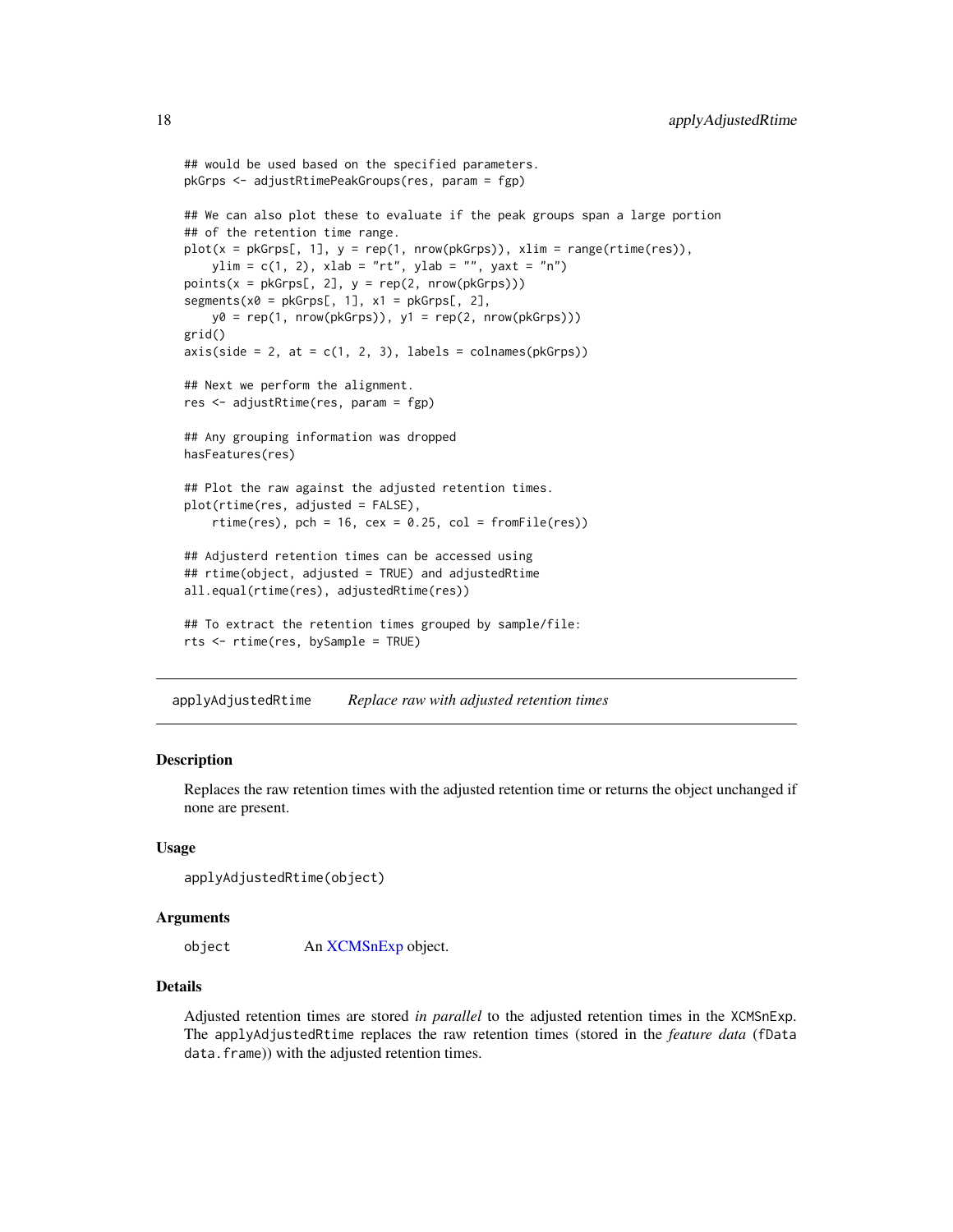#### Value

A XCMSnExp with the raw retention times being replaced with the adjusted retention time.

#### Note

Replacing the raw retention times with adjusted retention times disables the possibility to restore raw retention times using the [dropAdjustedRtime\(\)](#page-269-1) method. This function does not remove the retention time processing step with the settings of the alignment from the [processHistory\(\)](#page-269-1) of the object to ensure that the processing history is preserved.

#### Author(s)

Johannes Rainer

#### See Also

[adjustRtime\(\)](#page-6-2) for the function to perform the alignment (retention time correction).

[adjustedRtime()] for the method to extract adjusted retention times from an [XCMSnExp] object.

[dropAdjustedRtime] for the method to delete alignment results and to restore the raw retention times.

#### Examples

```
## Load a test data set with detected peaks
data(faahko_sub)
## Update the path to the files for the local system
dirname(faahko_sub) <- system.file("cdf/KO", package = "faahKO")
## Disable parallel processing for this example
register(SerialParam())
xod <- adjustRtime(faahko_sub, param = ObiwarpParam())
hasAdjustedRtime(xod)
## Replace raw retention times with adjusted retention times.
xod <- applyAdjustedRtime(xod)
## No adjusted retention times present
hasAdjustedRtime(xod)
## Raw retention times have been replaced with adjusted retention times
plot(split(rtime(faahko_sub), fromFile(faahko_sub))[[1]] -
    split(rtime(xod), fromFile(xod))[[1]], type = "l")
```
## And the process history still contains the settings for the alignment processHistory(xod)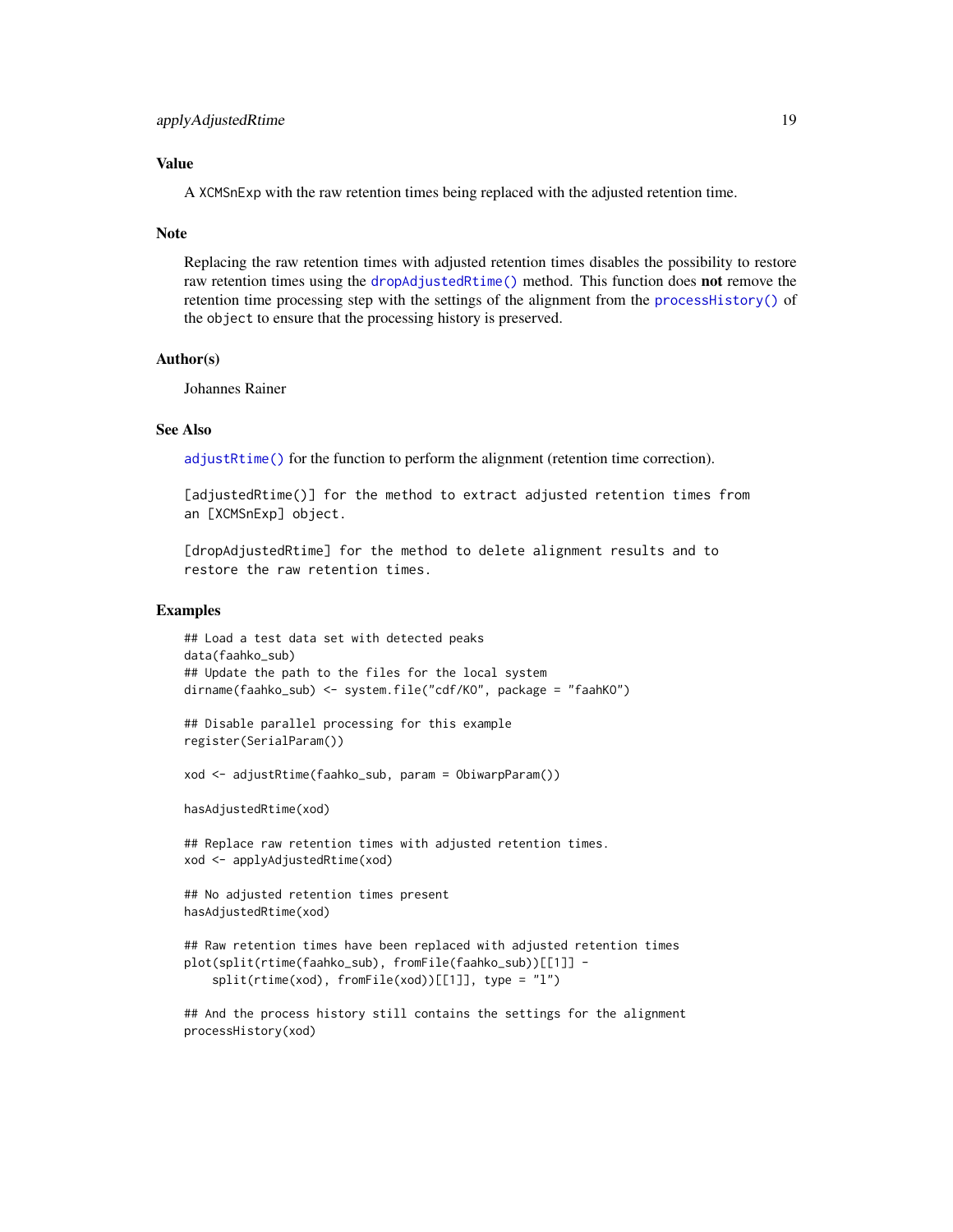<span id="page-19-0"></span>AutoLockMass-methods *Automatic parameter for Lock mass fixing* AutoLockMass *~~*

#### Description

AutoLockMass - This function decides where the lock mass scans are in the xcmsRaw object. This is done by using the scan time differences.

#### Arguments

object An [xcmsRaw-class](#page-283-1) object

#### Value

AutoLockMass A numeric vector of scan locations corresponding to lock Mass scans

#### Methods

object = "xcmsRaw" signature(object = "xcmsRaw")

#### Author(s)

Paul Benton, <hpaul.benton08@imperial.ac.uk>

#### Examples

```
## Not run: library(xcms)
   library(faahKO)
   ## These files do not have this problem
   ## to correct for but just for an example
   cdfpath <- system.file("cdf", package = "faahKO")
   cdffiles <- list.files(cdfpath, recursive = TRUE, full.names = TRUE)
   xr<-xcmsRaw(cdffiles[1])
   xr
   ##Lets assume that the lockmass starts at 1 and is every 100 scans
   lockMass<-xcms:::makeacqNum(xr, freq=100, start=1)
   ## these are equalvent
   lockmass2<-AutoLockMass(xr)
   all((lockmass == lockmass2) == TRUE)
   ob<-stitch(xr, lockMass)
```
## End(Not run)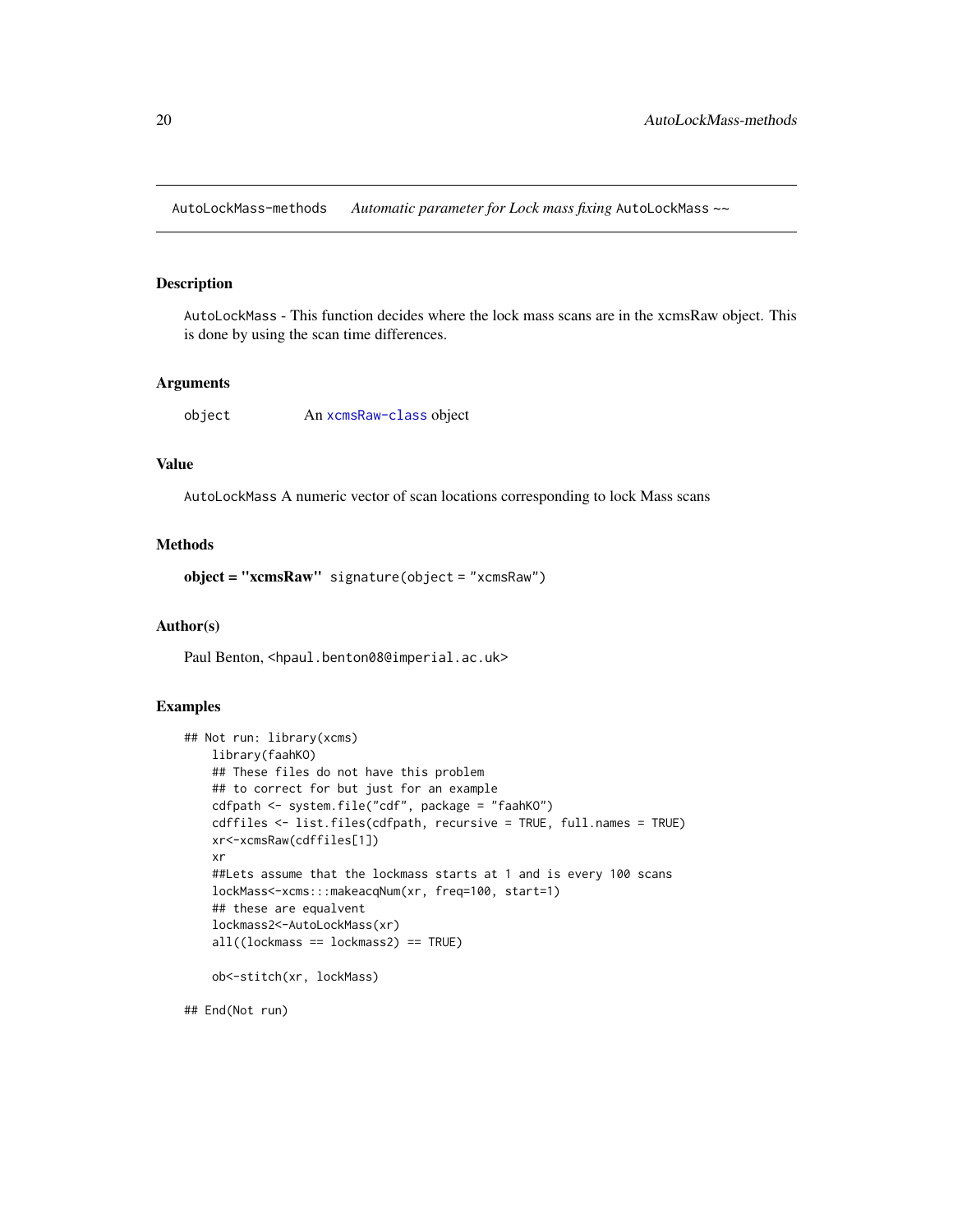<span id="page-20-0"></span>bin,XCMSnExp-method *XCMSnExp data manipulation methods inherited from MSnbase*

#### Description

The methods listed on this page are [XCMSnExp](#page-269-1) methods inherited from its parent, the [OnDiskMSnExp](#page-0-0) class from the MSnbase package, that alter the raw data or are related to data subsetting. Thus calling any of these methods causes all xcms pre-processing results to be removed from the [XCMSnExp](#page-269-1) object to ensure its data integrity.

bin: allows to *bin* spectra. See [bin](#page-0-0) documentation in the MSnbase package for more details and examples.

clean: removes unused 0 intensity data points. See [clean](#page-0-0) documentation in the MSnbase package for details and examples.

filterAcquisitionNum: filters the [XCMSnExp](#page-269-1) object keeping only spectra with the provided acquisition numbers. See [filterAcquisitionNum](#page-0-0) for details and examples.

The normalize method performs basic normalization of spectra intensities. See [normalize](#page-0-0) documentation in the MSnbase package for details and examples.

The pickPeaks method performs peak picking. See [pickPeaks](#page-0-0) documentation for details and examples.

The removePeaks method removes mass peaks (intensities) lower than a threshold. Note that these peaks refer to *mass* peaks, which are different to the chromatographic peaks detected and analyzed in a metabolomics experiment! See [removePeaks](#page-0-0) documentation for details and examples.

The smooth method smooths spectra. See [smooth](#page-12-2) documentation in MSnbase for details and examples.

#### Usage

```
## S4 method for signature 'XCMSnExp'
bin(x, binSize = 1L, msleepel.)## S4 method for signature 'XCMSnExp'
clean(object, all = FALSE, verbose = FALSE, msLevel.)
## S4 method for signature 'XCMSnExp'
filterAcquisitionNum(object, n, file)
## S4 method for signature 'XCMSnExp'
normalize(object, method = c("max", "sum"), ...)## S4 method for signature 'XCMSnExp'
pickPeaks(
  object,
  halfWindowSize = 3L,
  method = c("MAD", "SuperSmoother"),
```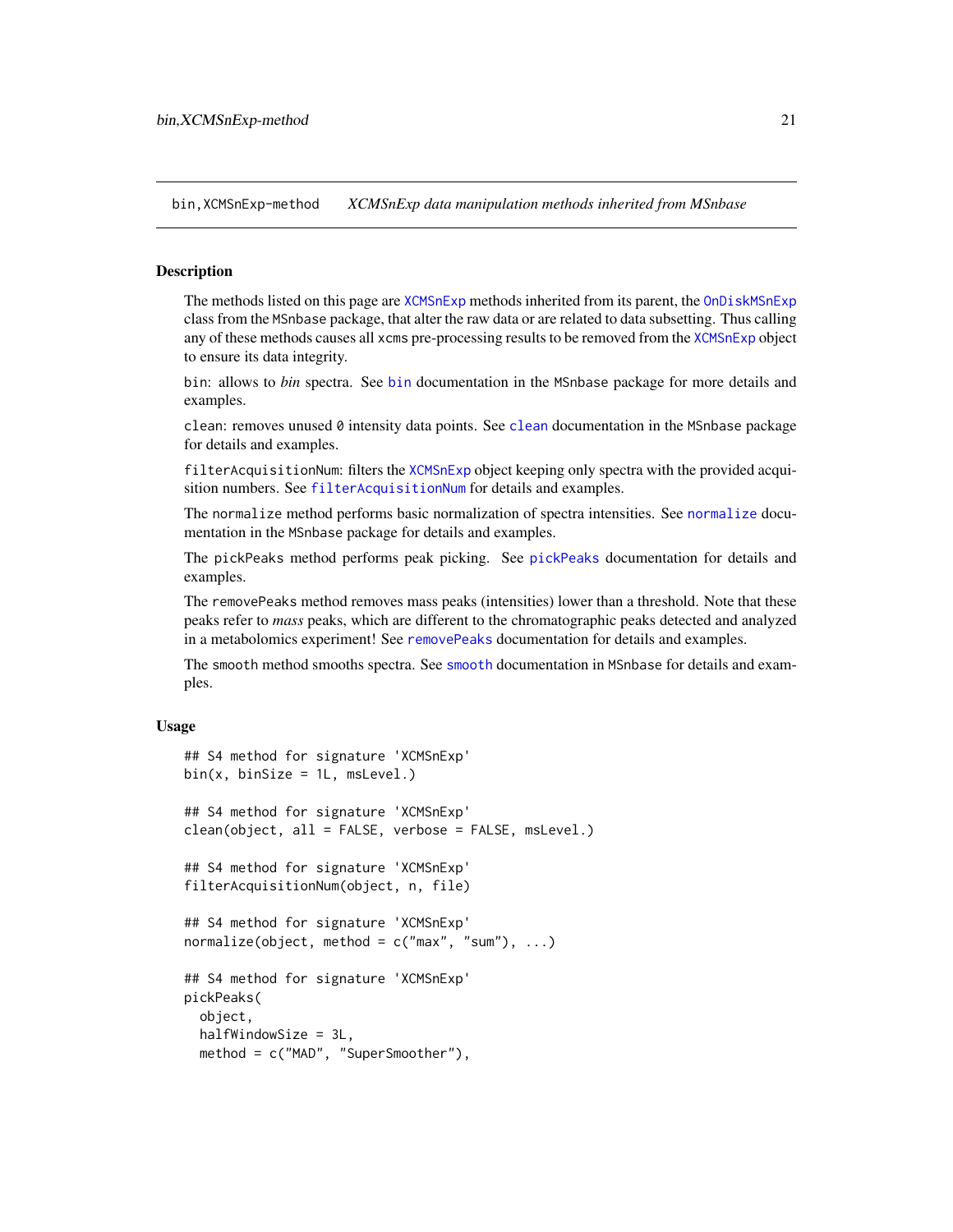```
SNR = 0L,...
\mathcal{L}## S4 method for signature 'XCMSnExp'
removePeaks(object, t = "min", verbose = FALSE, msLevel.)
## S4 method for signature 'XCMSnExp'
smooth(
 x,
 method = c("SavitzkyGolay", "MovingAverage"),
 halfWindowSize = 2L,
 verbose = FALSE,
  ...
\mathcal{L}
```
#### Arguments

| X          | XCMSnExp or OnDiskMSnExp object.                                                                                                                                                                                                                                                                                 |
|------------|------------------------------------------------------------------------------------------------------------------------------------------------------------------------------------------------------------------------------------------------------------------------------------------------------------------|
| binSize    | $numeric(1) defining the size of a bin (in Dalton).$                                                                                                                                                                                                                                                             |
| msLevel.   | For bin, clean, filterMsLevel, removePeaks: numeric(1) defining the MS<br>level(s) to which operations should be applied or to which the object should be<br>subsetted.                                                                                                                                          |
| object     | XCMSnExp or OnDiskMSnExp object.                                                                                                                                                                                                                                                                                 |
| all        | For clean: logical(1), if TRUE all zeros are removed.                                                                                                                                                                                                                                                            |
| verbose    | logical(1) whether progress information should be displayed.                                                                                                                                                                                                                                                     |
| n          | For filterAcquisitionNum: integer defining the acquisition numbers of the<br>spectra to which the data set should be sub-setted.                                                                                                                                                                                 |
| file       | For filterAcquisitionNum: integer defining the file index within the object<br>to subset the object by file.                                                                                                                                                                                                     |
| method     | For normalize: character(1) specifying the normalization method. See normalize<br>in the MSnbase package for details. For pickPeaks: character(1) defining the<br>method. See pickPeaks for options. For smooth: character(1) defining the<br>method. See smooth in the MSnbase package for options and details. |
|            | Optional additional arguments.                                                                                                                                                                                                                                                                                   |
|            | halfWindowSize For pickPeaks and smooth: integer(1) defining the window size for the peak<br>picking. See pickPeaks and smooth in the MSnbase package for details and<br>options.                                                                                                                                |
| <b>SNR</b> | For pickPeaks: $numeric(1)$ defining the signal to noise ratio to be considered.<br>See pickPeaks documentation for details.                                                                                                                                                                                     |
| t          | For removePeaks: either a numeric(1) or "min" defining the threshold (method)<br>to be used. See remove Peaks for details.                                                                                                                                                                                       |

#### Value

For all methods: a XCMSnExp object.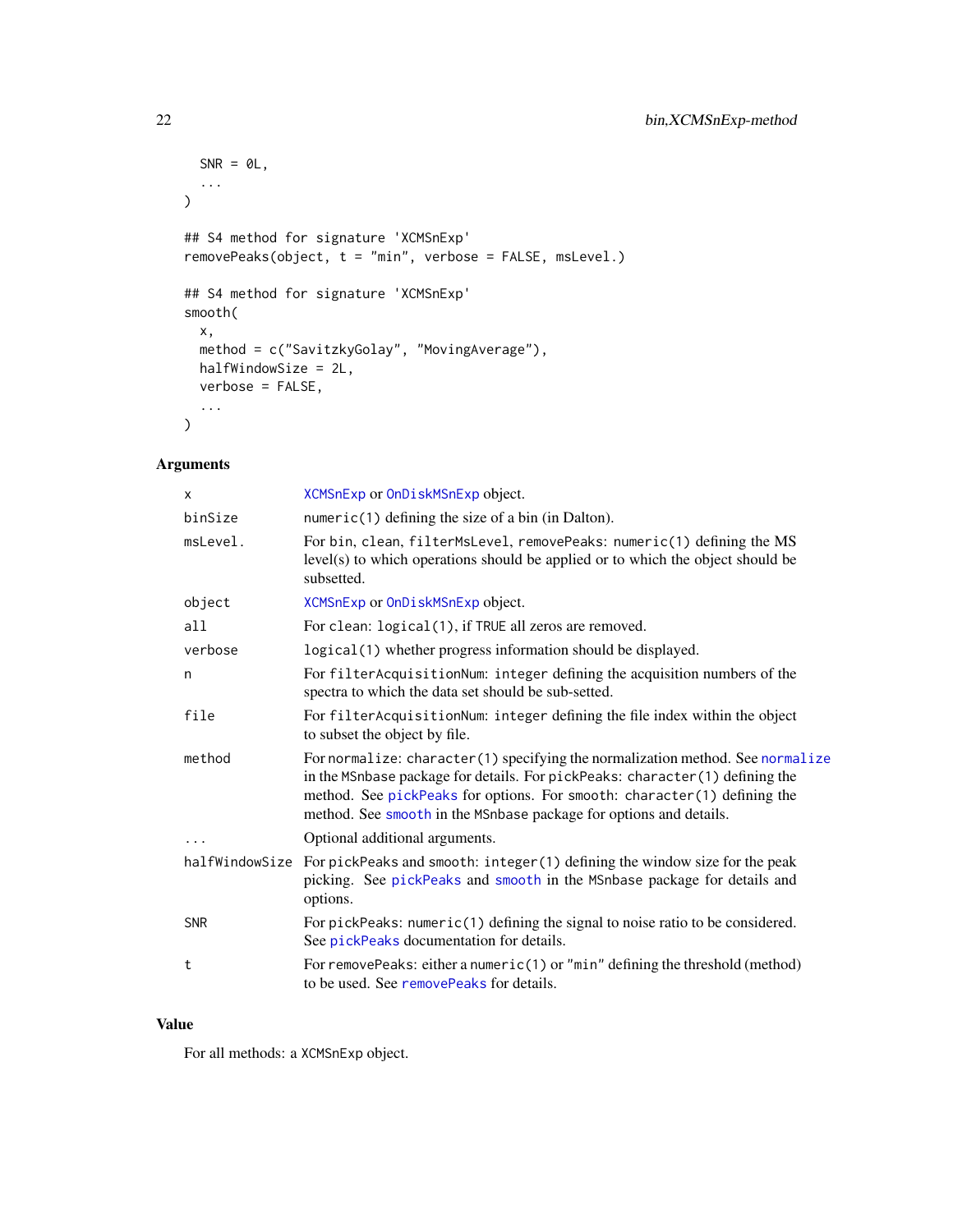#### <span id="page-22-0"></span> $\binom{1}{1}$  binYonX 23

#### Author(s)

Johannes Rainer

#### See Also

[XCMSnExp-filter](#page-89-1) for methods to filter and subset XCMSnExp objects. [XCMSnExp](#page-269-1) for base class documentation. [OnDiskMSnExp](#page-0-0) for the documentation of the parent class.

<span id="page-22-1"></span>binYonX *Aggregate values in y for bins defined on x*

#### Description

This functions takes two same-sized numeric vectors  $x$  and  $y$ , bins/cuts  $x$  into bins (either a predefined number of equal-sized bins or bins of a pre-defined size) and aggregates values in y corresponding to x values falling within each bin. By default (i.e. method = "max") the maximal y value for the corresponding x values is identified. x is expected to be incrementally sorted and, if not, it will be internally sorted (in which case also y will be ordered according to the order of x).

#### Usage

```
binYonX(
  x,
 y,
 breaks,
 nBins,
 binSize,
 binFromX,
 binToX,
  fromIdx = 1L,
  tolx = length(x),
  method = "max",baseValue,
  sortedX = !is.unsorted(x),shiftByHalfBinSize = FALSE,
  returnIndex = FALSE,
  returnX = TRUE
)
```
#### **Arguments**

| X      | Numeric vector to be used for binning.                                                                                                |
|--------|---------------------------------------------------------------------------------------------------------------------------------------|
| У      | Numeric vector (same length than x) from which the maximum values for each<br>bin should be defined. If not provided, x will be used. |
| breaks | Numeric vector defining the breaks for the bins, <i>i.e.</i> the lower and upper values<br>for each bin. See examples below.          |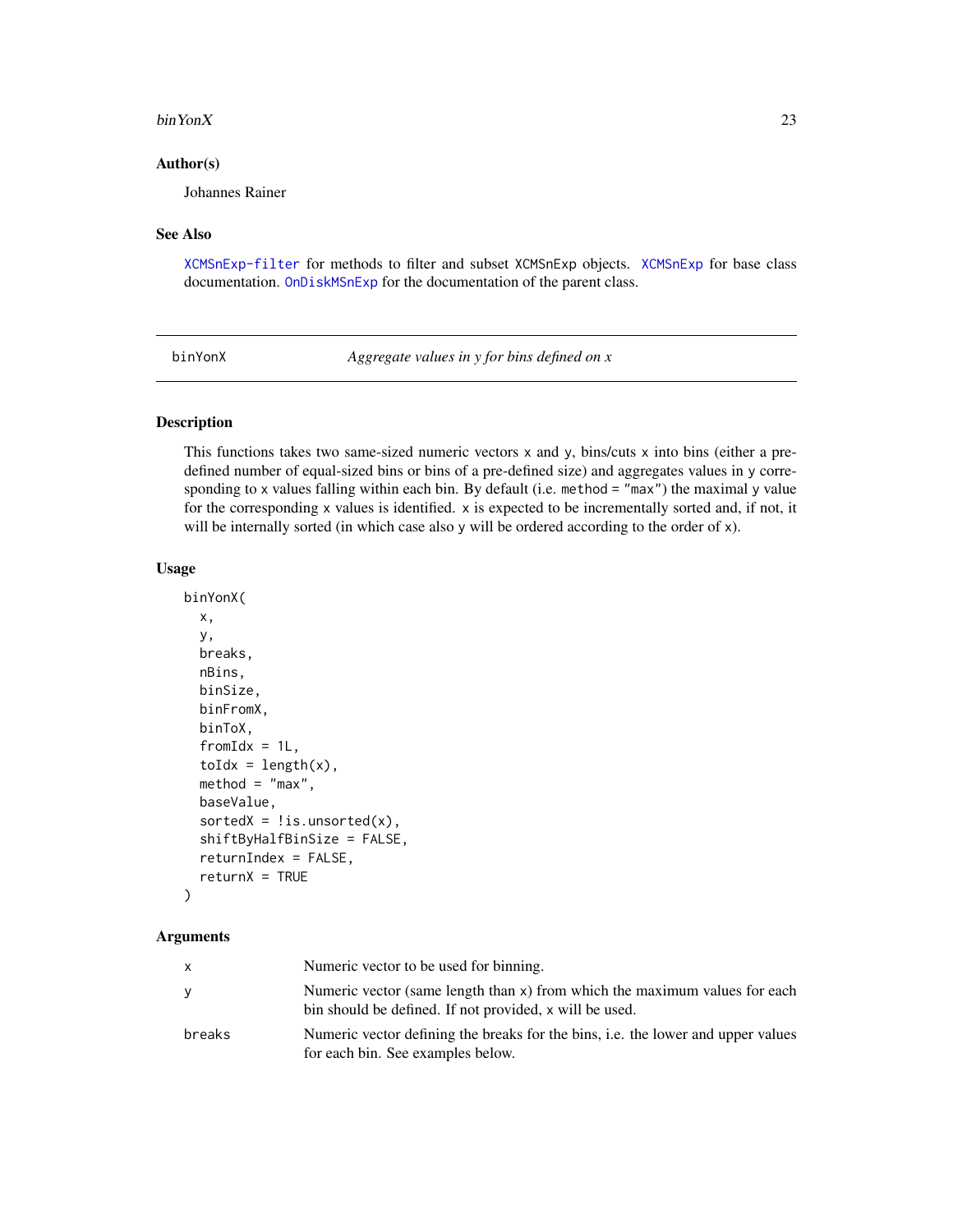| nBins              | $integer(1)$ defining the number of desired bins.                                                                                                                                                                                                                                                                    |
|--------------------|----------------------------------------------------------------------------------------------------------------------------------------------------------------------------------------------------------------------------------------------------------------------------------------------------------------------|
| binSize            | $numeric(1) defining the desired bin size.$                                                                                                                                                                                                                                                                          |
| binFromX           | Optional numeric $(1)$ allowing to manually specify the range of x-values to be<br>used for binning. This will affect only the calculation of the breaks for the bins<br>(i.e. if nBins or binSize is provided). If not provided the minimal value in the<br>sub-set from Idx-to Idx in input vector x will be used. |
| binToX             | Same as binFromX, but defining the maximum x-value to be used for binning.                                                                                                                                                                                                                                           |
| fromIdx            | Integer vector defining the start position of one or multiple sub-sets of input<br>vector x that should be used for binning.                                                                                                                                                                                         |
| toIdx              | Same as to Idx, but defining the maximum index (or indices) in x to be used for<br>binning.                                                                                                                                                                                                                          |
| method             | A character string specifying the method that should be used to aggregate values<br>in y. Allowed are "max", "min", "sum" and "mean" to identify the maximal or<br>minimal value or to sum all values within a bin or calculate their mean value.                                                                    |
| baseValue          | The base value for empty bins (i.e. bins into which either no values in x did fall,<br>or to which only NA values in y were assigned). By default (i.e. if not specified),<br>NA is assigned to such bins.                                                                                                           |
| sortedX            | Whether x is sorted.                                                                                                                                                                                                                                                                                                 |
| shiftByHalfBinSize |                                                                                                                                                                                                                                                                                                                      |
|                    | Logical specifying whether the bins should be shifted by half the bin size to the<br>left. Thus, the first bin will have its center at fromX and its lower and upper<br>boundary are fromX - binSize/2 and fromX + binSize/2. This argument is<br>ignored if breaks are provided.                                    |
| returnIndex        | Logical indicating whether the index of the max (if method $=$ "max") or min (if<br>method = "min") value within each bin in input vector x should also be reported.<br>For methods other than "max" or "min" this argument is ignored.                                                                              |
| returnX            | logical allowing to avoid returning \$x, i.e. the mid-points of the bins. returnX<br>= FALSE might be useful in cases where breaks are pre-defined as it consider-<br>ably reduces the memory demand.                                                                                                                |

#### Details

The breaks defining the boundary of each bin can be either passed directly to the function with the argument breaks, or are calculated on the data based on arguments nBins or binSize along with fromIdx, toIdx and optionally binFromX and binToX. Arguments fromIdx and toIdx allow to specify subset(s) of the input vector  $x$  on which bins should be calculated. The default the full  $x$ vector is considered. Also, if not specified otherwise with arguments binFromX and binToX , the range of the bins within each of the sub-sets will be from x[fromIdx] to x[toIdx]. Arguments binFromX and binToX allow to overwrite this by manually defining the a range on which the breaks should be calculated. See examples below for more details.

Calculation of breaks: for nBins the breaks correspond to seq(min(x[fromIdx])), max(x[fromIdx], length.out = (nBins + 1)). For binSize the breaks correspond to seq(min(x[fromIdx]), max(x[toIdx]), by = binSize) with the exception that the last break value is forced to be equal to  $max(x[tot x])$ . This ensures that all values from the specified range are covered by the breaks defining the bins. The last bin could however in some instances be slightly larger than binSize. See [breaks\\_on\\_binSize](#page-25-1) and [breaks\\_on\\_nBins](#page-27-1) for more details.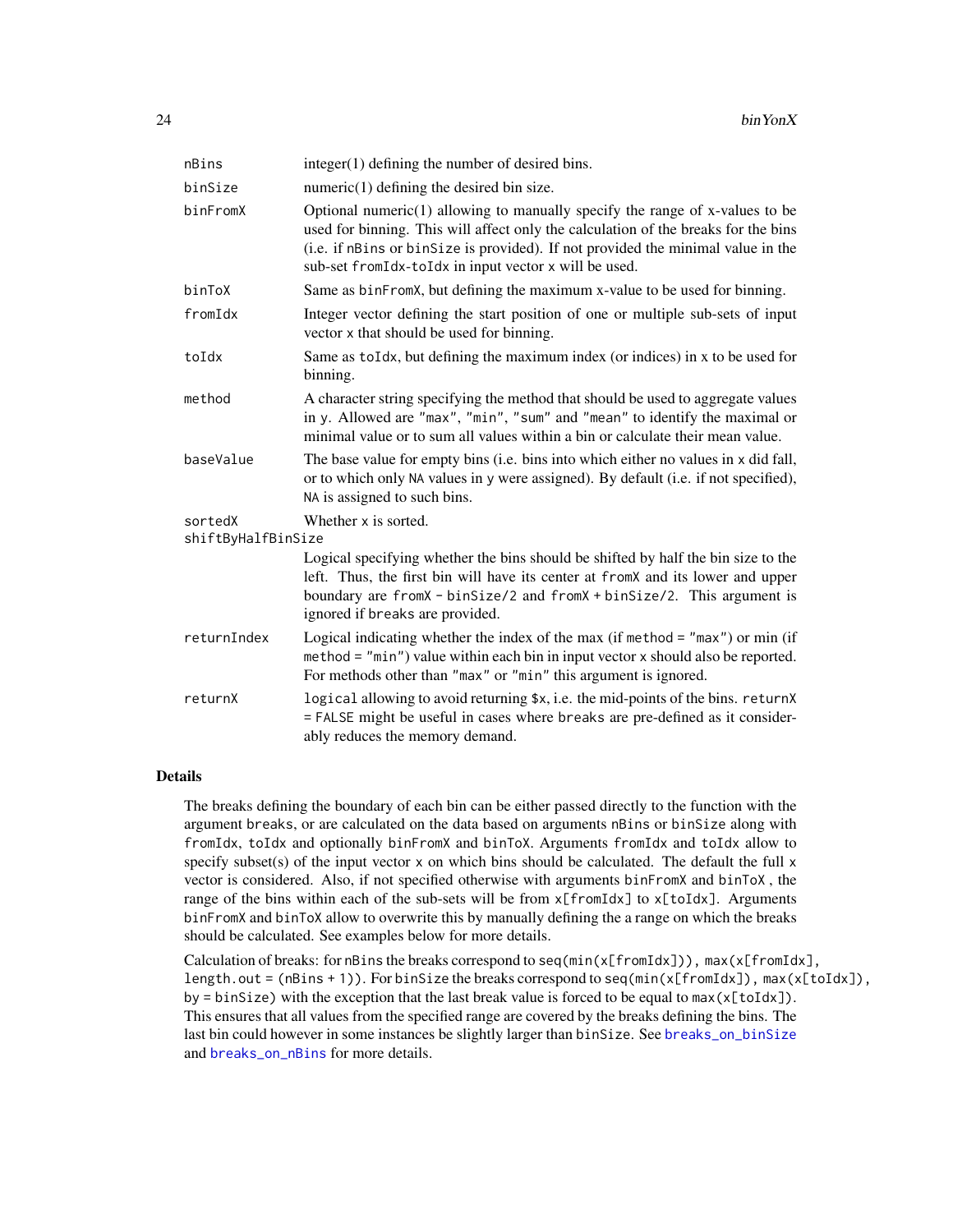#### $\binom{1}{1}$  binYonX 25

#### Value

Returns a list of length 2, the first element (named "x") contains the bin mid-points, the second element (named "y") the aggregated values from input vector y within each bin. For returnIndex = TRUE the list contains an additional element "index" with the index of the max or min (depending on whether method = "max" or method = "min") value within each bin in input vector x.

#### **Note**

The function ensures that all values within the range used to define the breaks are considered in the binning (and assigned to a bin). This means that for all bins except the last one values in  $x$ have to be  $\ge$  = xlower and < xupper (with xlower and xupper being the lower and upper boundary, respectively). For the last bin the condition is  $x \ge x$  lower  $x \le x$  x  $\le x$  xupper. Note also that if shiftByHalfBinSize is TRUE the range of values that is used for binning is expanded by binSize (i.e. the lower boundary will be from  $X - binSize/2$ , the upper to  $X + binSize/2$ ). Setting this argument to TRUE resembles the binning that is/was used in profBin function from xcms < 1.51.

NA handling: by default the function ignores NA values in y (thus inherently assumes na.  $rm = TRUE$ ). No NA values are allowed in x.

#### Author(s)

Johannes Rainer

#### See Also

[imputeLinInterpol](#page-177-1)

#### Examples

```
########
## Simple example illustrating the breaks and the binning.
##
## Define breaks for 5 bins:
brks \leq seq(2, 12, length.out = 6)
## The first bin is then [2,4), the second [4,6) and so on.
brks
## Get the max value falling within each bin.
binYonX(x = 1:16, y = 1:16, breaks = brks)
## Thus, the largest value in x = 1:16 falling into the bin [2,4) (i.e. being
## >= 2 and < 4) is 3, the largest one falling into [4,6) is 5 and so on.
## Note however the function ensures that the minimal and maximal x-value
## (in this example 1 and 12) fall within a bin, i.e. 12 is considered for
## the last bin.
#######
## Performing the binning ons sub-set of x
##
X < -1:16## Bin X from element 4 to 10 into 5 bins.
X[4:10]
binYonX(X, X, nBins = 5L, fromIdx = 4, toIdx = 10)
```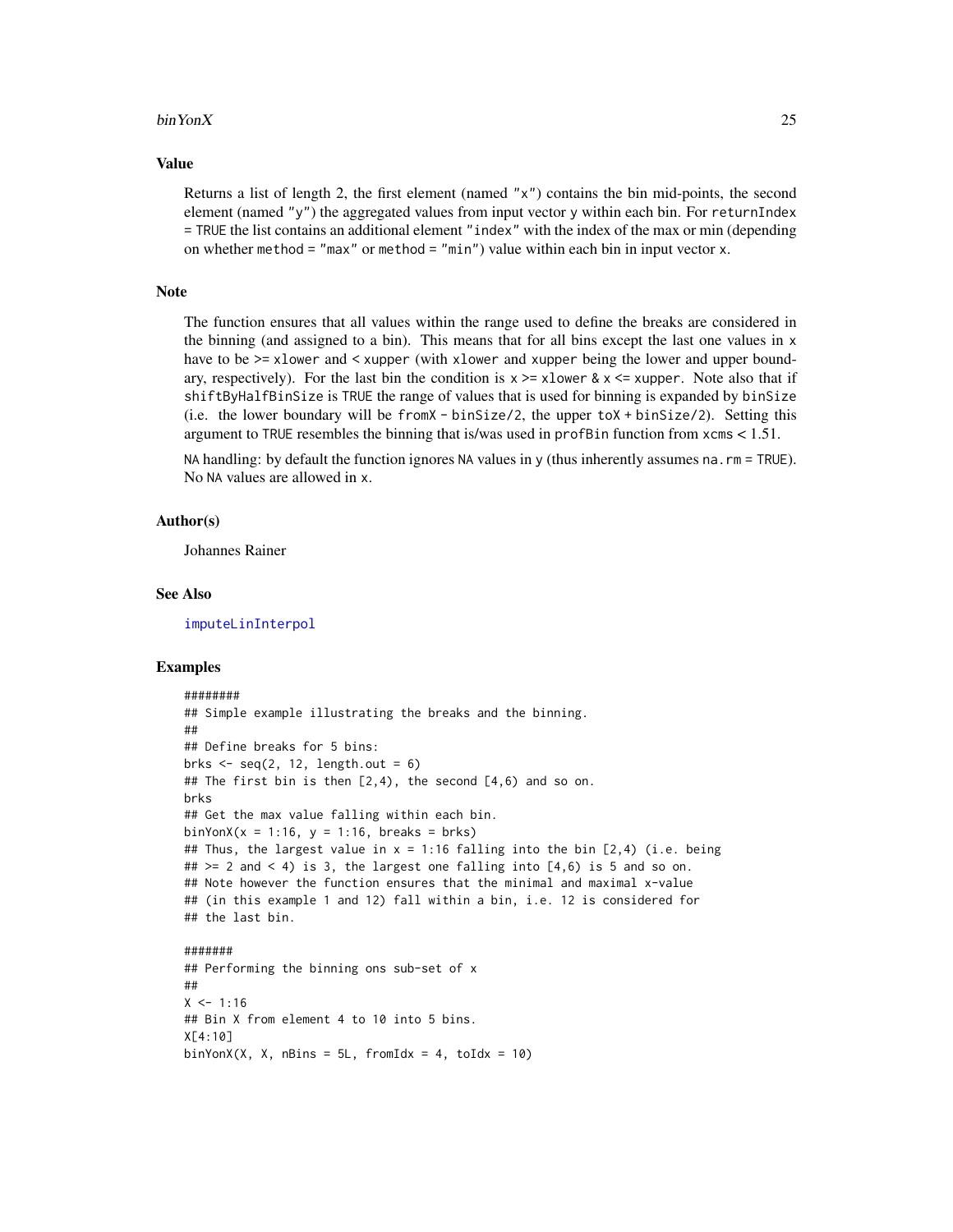```
## This defines breaks for 5 bins on the values from 4 to 10 and bins
## the values into these 5 bins. Alternatively, we could manually specify
## the range for the binning, i.e. the minimal and maximal value for the
## breaks:
binYonX(X, X, nBins = 5L, fromIdx = 4, toIdx = 10, binFromX = 1, binToX = 16)
## In this case the breaks for 5 bins were defined from a value 1 to 16 and
## the values 4 to 10 were binned based on these breaks.
#######
## Bin values within a sub-set of x, second example
##
## This example illustrates how the fromIdx and toIdx parameters can be used.
## x defines 3 times the sequence form 1 to 10, while y is the sequence from
## 1 to 30. In this very simple example x is supposed to represent M/Z values
## from 3 consecutive scans and y the intensities measured for each M/Z in
## each scan. We want to get the maximum intensities for M/Z value bins only
## for the second scan, and thus we use fromIdx = 11 and toIdx = 20. The breaks
## for the bins are defined with the nBins, binFromX and binToX.
X \leq - rep(1:10, 3)
Y < -1:30## Bin the M/Z values in the second scan into 5 bins and get the maximum
## intensity for each bin. Note that we have to specify sortedX = TRUE as
## the x and y vectors would be sorted otherwise.
binYonX(X, Y, nBins = 5L, sortedX = TRUE, fromIdx = 11, toIdx = 20)
#######
## Bin in overlapping sub-sets of X
##
## In this example we define overlapping sub-sets of X and perform the binning
## within these.
X < -1:30## Define the start and end indices of the sub-sets.
fIdx <-c(2, 8, 21)tIdx <-c(10, 25, 30)binYonX(X, nBins = 5L, fromIdx = fIdx, toIdx = tIdx)## The same, but pre-defining also the desired range of the bins.
binYonX(X, nBins = 5L, fromIdx = fIdx, toIdx = tIdx, binFromX = 4, binToX = 28)
## The same bins are thus used for each sub-set.
```
<span id="page-25-1"></span>breaks\_on\_binSize *Generate breaks for binning using a defined bin size.*

#### **Description**

Defines breaks for binSize sized bins for values ranging from fromX to toX.

#### Usage

breaks\_on\_binSize(fromX, toX, binSize)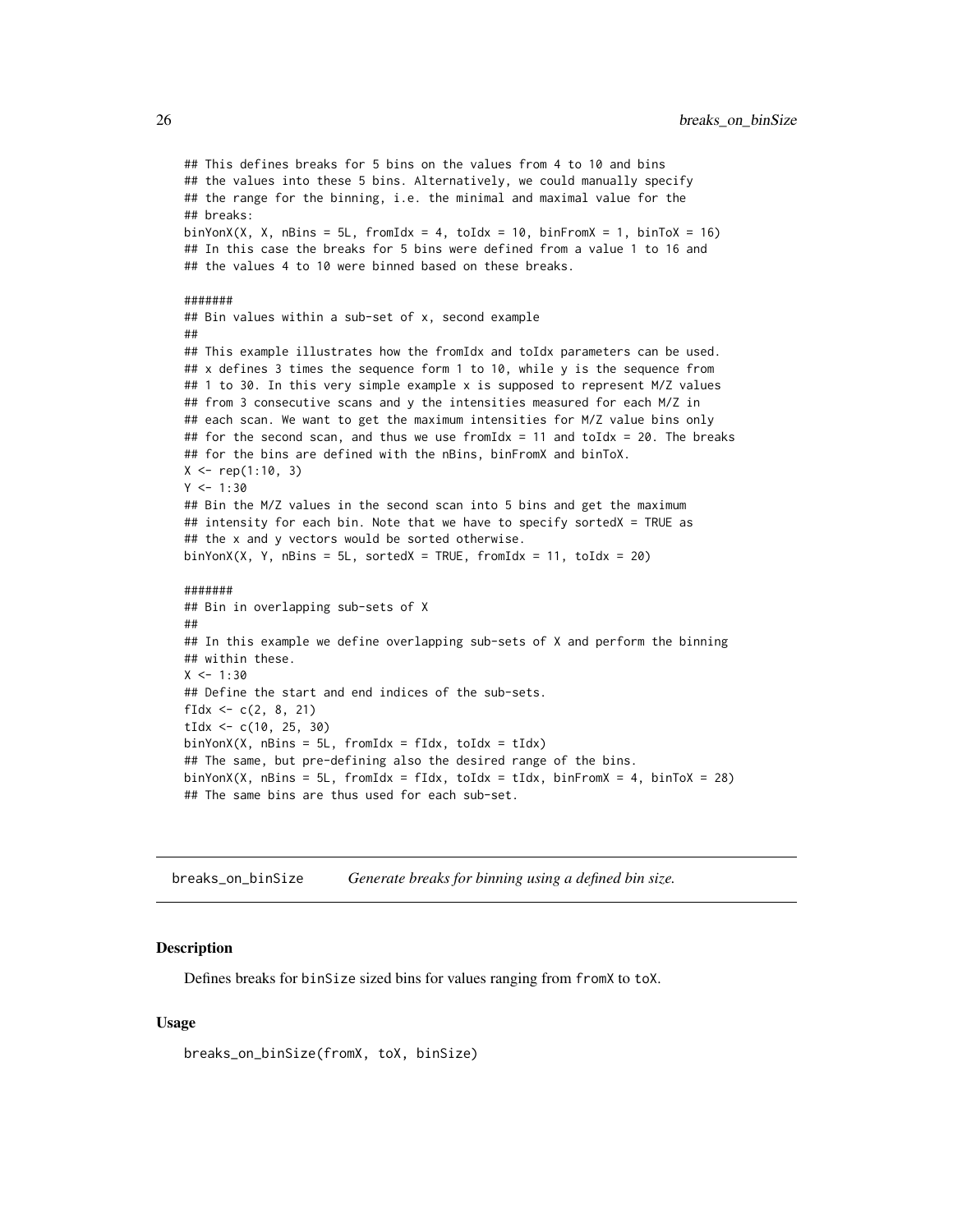#### **Arguments**

| fromX   | $numeric(1) specifying the lowest value for the bins.$  |
|---------|---------------------------------------------------------|
| toX     | $numeric(1) specifying the largest value for the bins.$ |
| binSize | numeric $(1)$ defining the size of a bin.               |

#### Details

This function creates breaks for bins of size binSize. The function ensures that the full data range is included in the bins, i.e. the last value (upper boundary of the last bin) is always equal toX. This however means that the size of the last bin will not always be equal to the desired bin size. See examples for more details and a comparisom to R's seq function.

#### Value

A numeric vector defining the lower and upper bounds of the bins.

#### Author(s)

Johannes Rainer

#### See Also

[binYonX](#page-22-1) for a binning function.

Other functions to define bins: [breaks\\_on\\_nBins\(](#page-27-1))

#### Examples

```
## Define breaks with a size of 0.13 for a data range from 1 to 10:
breaks_on_binSize(1, 10, 0.13)
## The size of the last bin is however larger than 0.13:
diff(breaks_on_binSize(1, 10, 0.13))
## If we would use seq, the max value would not be included:
seq(1, 10, by = 0.13)## In the next example we use binSize that leads to an additional last bin with
## a smaller binSize:
breaks_on_binSize(1, 10, 0.51)
## Again, the max value is included, but the size of the last bin is < 0.51.
diff(breaks_on_binSize(1, 10, 0.51))
## Using just seq would result in the following bin definition:
seq(1, 10, by = 0.51)## Thus it defines one bin (break) less.
```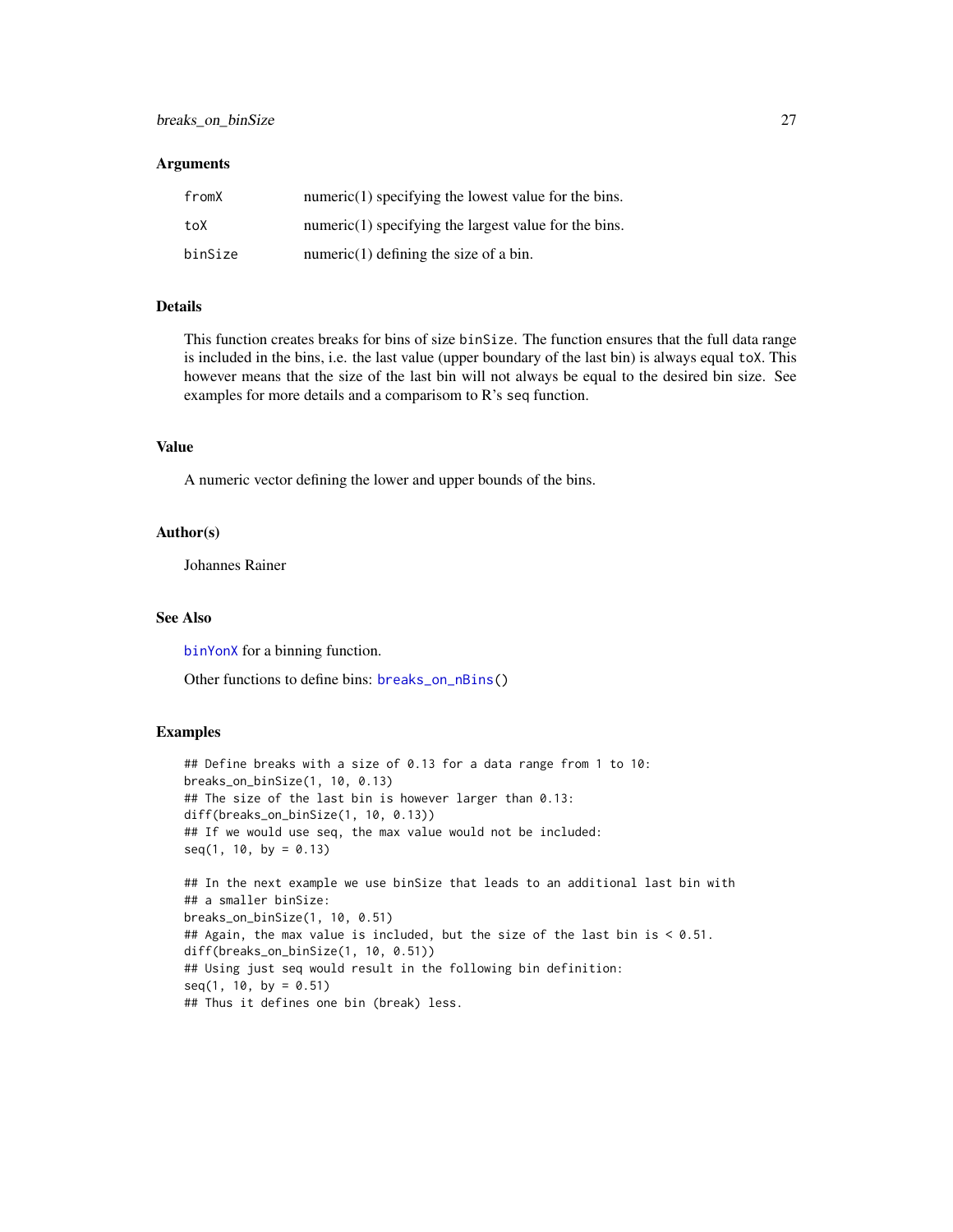<span id="page-27-1"></span><span id="page-27-0"></span>

#### Description

Calculate breaks for same-sized bins for data values from fromX to toX.

#### Usage

```
breaks_on_nBins(fromX, toX, nBins, shiftByHalfBinSize = FALSE)
```
#### Arguments

| fromX              | $numeric(1) specifying the lowest value for the bins.$                                                                                                                              |
|--------------------|-------------------------------------------------------------------------------------------------------------------------------------------------------------------------------------|
| toX                | $numeric(1) specifying the largest value for the bins.$                                                                                                                             |
| nBins              | numeric $(1)$ defining the number of bins.                                                                                                                                          |
| shiftByHalfBinSize |                                                                                                                                                                                     |
|                    | Logical indicating whether the bins should be shifted left by half bin size. This<br>results centered bins, i.e. the first bin being centered at from X and the last around<br>toX. |

#### Details

This generates bins such as a call to seq(fromX, toX, length.out = nBins) would. The first and second element in the result vector thus defines the lower and upper boundary for the first bin, the second and third value for the second bin and so on.

#### Value

A numeric vector of length nBins + 1 defining the lower and upper bounds of the bins.

#### Author(s)

Johannes Rainer

#### See Also

[binYonX](#page-22-1) for a binning function.

Other functions to define bins: [breaks\\_on\\_binSize\(](#page-25-1))

#### Examples

```
## Create breaks to bin values from 3 to 20 into 20 bins
breaks_on_nBins(3, 20, nBins = 20)
## The same call but using shiftByHalfBinSize
breaks_on_nBins(3, 20, nBins = 20, shiftByHalfBinSize = TRUE)
```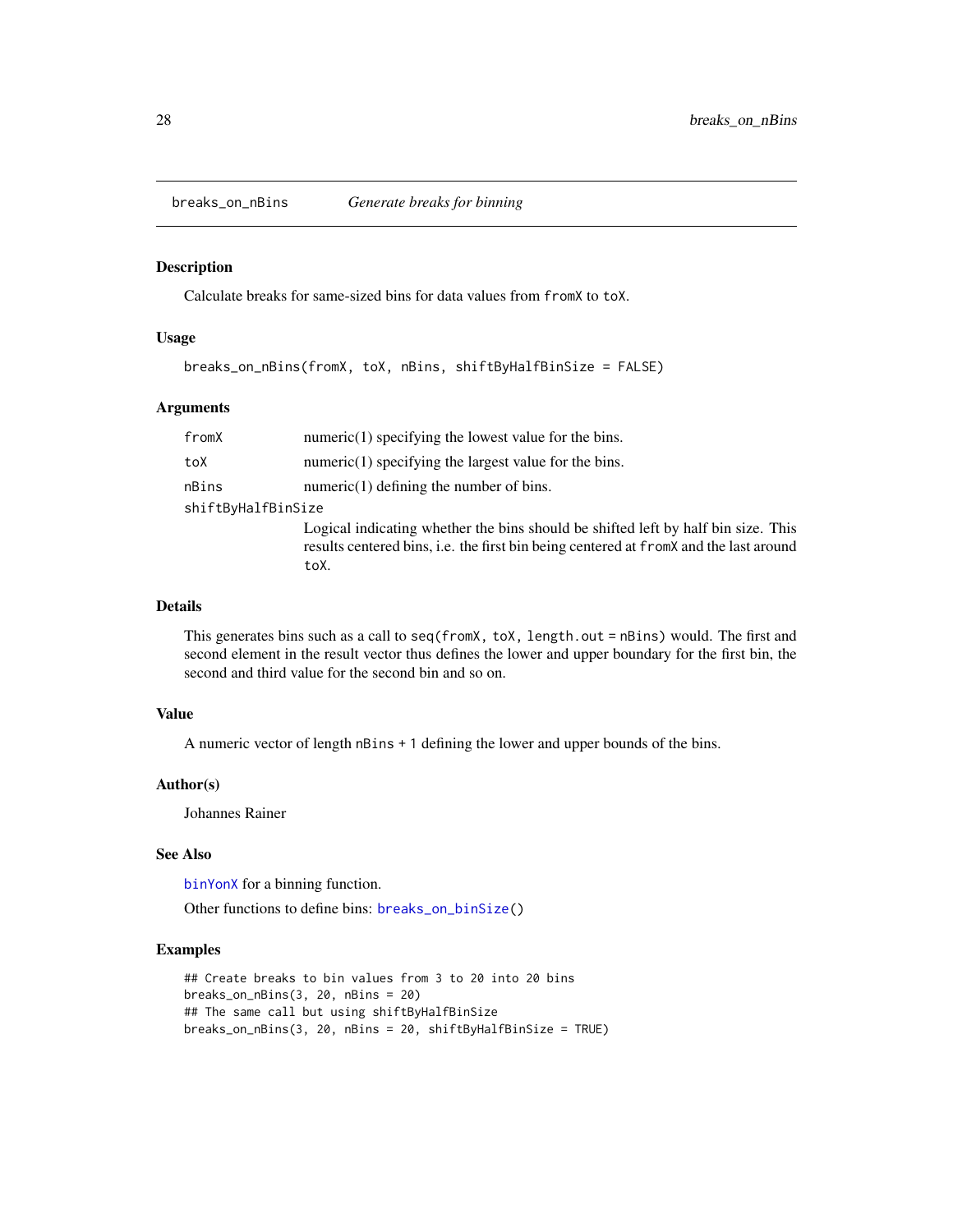<span id="page-28-0"></span>

#### Description

Combines the samples and peaks from multiple xcmsSet objects into a single object. Group and retention time correction data are discarded. The profinfo list is set to be equal to the first object.

#### Arguments

| xs1      | xcmsSet object  |
|----------|-----------------|
| $\cdots$ | xcmsSet objects |

#### Value

A xcmsSet object.

#### Methods

 $xs1 = "xcmsRaw"$   $c(xs1, ...)$ 

#### Author(s)

Colin A. Smith, <csmith@scripps.edu>

#### See Also

[xcmsSet-class](#page-288-1)

CalibrantMassParam-class

*Calibrant mass based calibration of chromatgraphic peaks*

#### Description

Calibrate peaks using mz values of known masses/calibrants. mz values of identified peaks are adjusted based on peaks that are close to the provided mz values. See details below for more information.

The isCalibrated function returns TRUE if chromatographic peaks of the [XCMSnExp](#page-269-1) object x were calibrated and FALSE otherwise.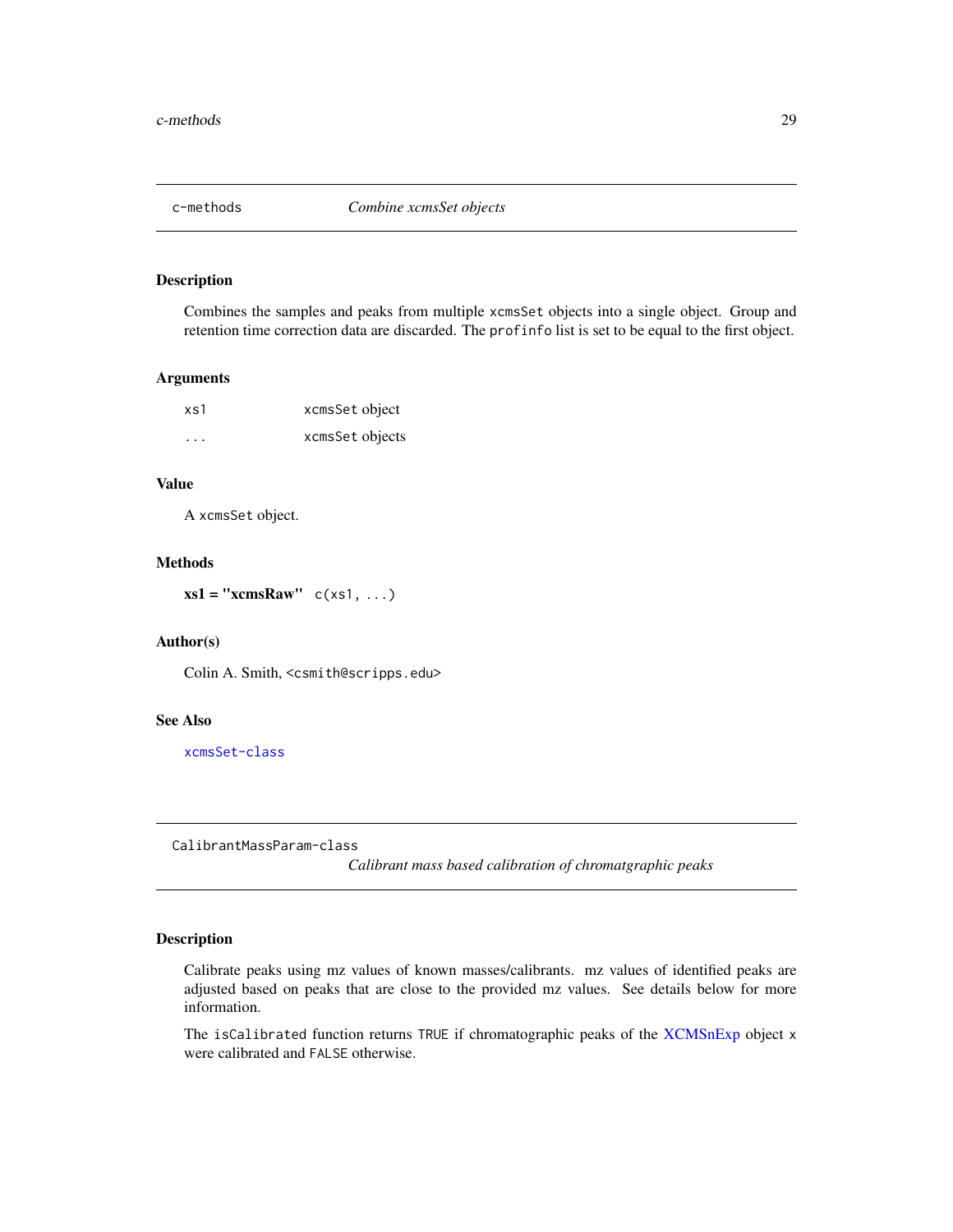#### Usage

```
CalibrantMassParam(
  mz = list(),
  mzabs = 1e-04,
  mzppm = 5,
  neighbours = 3,method = "linear"
)
isCalibrated(object)
## S4 method for signature 'XCMSnExp'
```

```
calibrate(object, param)
```
#### **Arguments**

| mz        | a numeric or list of numeric vectors with reference mz values. If a numeric<br>vector is provided, this is used for each sample in the XCMSnExp object. If a<br>list is provided, it's length has to be equal to the number of samples in the<br>experiment. |
|-----------|--------------------------------------------------------------------------------------------------------------------------------------------------------------------------------------------------------------------------------------------------------------|
| mzabs     | numeric(1) the absolute error/deviation for matching peaks to calibrants (in<br>Da).                                                                                                                                                                         |
| mzppm     | numeric(1) the relative error for matching peaks to calibrants in ppm (parts per<br>million).                                                                                                                                                                |
| neighbors | integer (1) with the maximal number of peaks within the permitted distance to<br>the calibrants that are considered. Among these the mz value of the peak with<br>the largest intensity is used in the calibration function estimation.                      |
| method    | $character(1)$ defining the method that should be used to estimate the calibra-<br>tion function. Can be "shift", "linear" (default) or "edgeshift".                                                                                                         |
| object    | An XCMSnExp object.                                                                                                                                                                                                                                          |
| param     | The CalibrantMassParam object with the calibration settings.                                                                                                                                                                                                 |

#### Details

The method does first identify peaks that are close to the provided mz values and, given that there difference to the calibrants is smaller than the user provided cut off (based on arguments mzabs and mzppm), their mz values are replaced with the provided mz values. The mz values of all other peaks are either globally shifted (for method = "shift" or estimated by a linear model through all calibrants. Peaks are considered close to a calibrant mz if the difference between the calibrant and its mz is  $\le$  mzabs + mz  $\star$  mzppm /1e6.

Adjustment methods: adjustment function/factor is estimated using the difference between calibrant and peak mz values only for peaks that are close enough to the calibrants. The availabel methods are:

• shift: shifts the m/z of each peak by a global factor which corresponds to the average difference between peak mz and calibrant mz.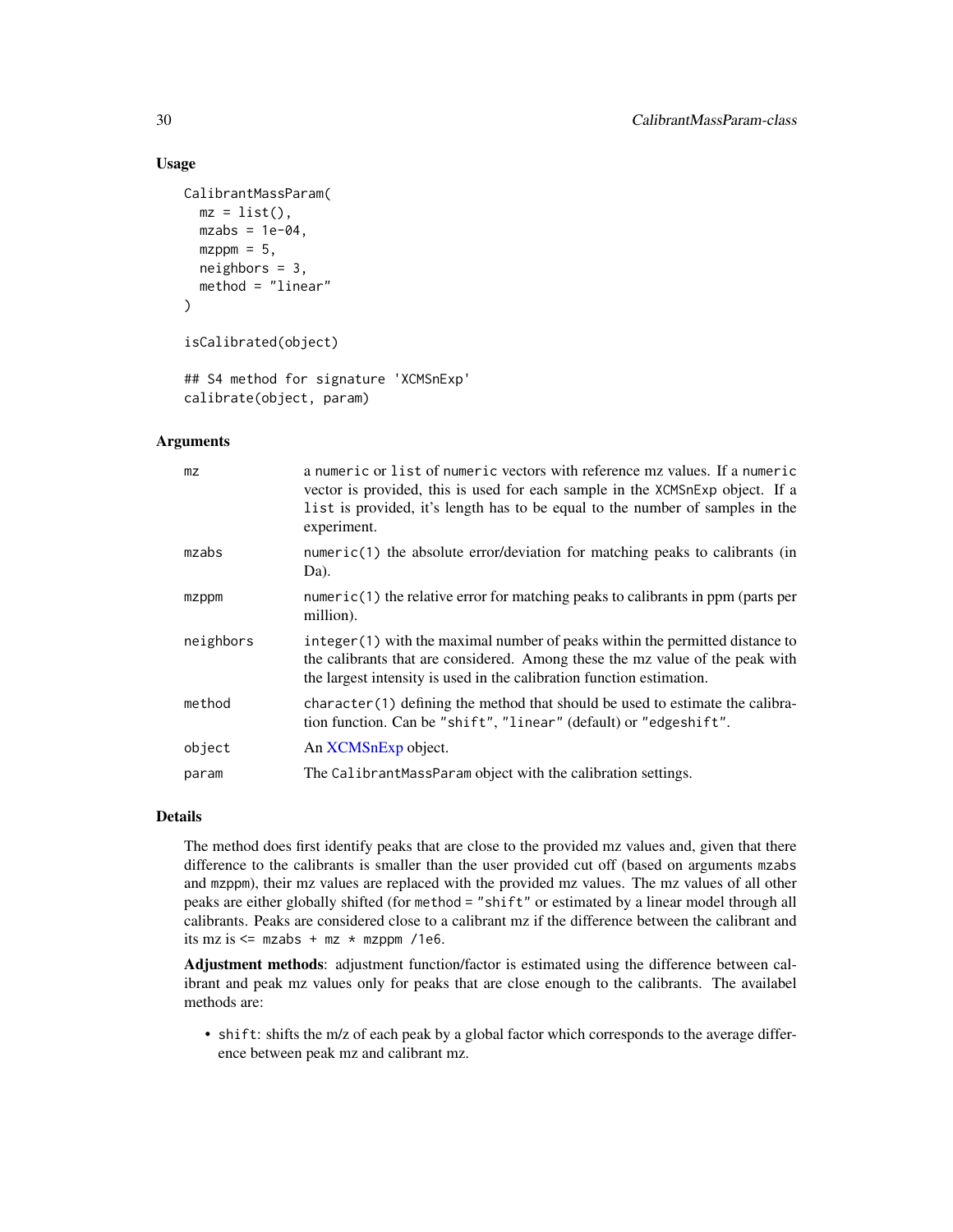#### <span id="page-30-0"></span>calibrate-methods 31

- linear: fits a linear model throught the differences between calibrant and peak mz values and adjusts the mz values of all peaks using this.
- edgeshift: performs same adjustment as linear for peaks that are within the mz range of the calibrants and shift outside of it.

For more information, details and examples refer to the *xcms-direct-injection* vignette.

#### Value

For CalibrantMassParam: a CalibrantMassParam instance. For calibrate: an [XCMSnExp](#page-269-1) object with chromatographic peaks being calibrated. Be aware that the actual raw mz values are not (yet) calibrated, but only the identified chromatographic peaks.

The CalibrantMassParam function returns an instance of the CalibrantMassParam class with all settings and properties set.

The calibrate method returns an [XCMSnExp](#page-269-1) object with the chromatographic peaks being calibrated. Note that only the detected peaks are calibrated, but not the individual mz values in each spectrum.

#### Note

CalibrantMassParam classes don't have exported getter or setter methods.

#### Author(s)

Joachim Bargsten, Johannes Rainer

calibrate-methods *Calibrate peaks for correcting unprecise m/z values*

#### **Description**

Calibrate peaks of a xcmsSet via a set of known masses

#### Arguments

| object     | a xcmsSet object with uncalibrated mz                                                                     |
|------------|-----------------------------------------------------------------------------------------------------------|
| calibrants | a vector or a list of vectors with reference m/z-values                                                   |
| method     | the used calibrating-method, see below                                                                    |
| mzppm      | the relative error used for matching peaks in ppm (parts per million)                                     |
| mzabs      | the absolute error used for matching peaks in Da                                                          |
| neighbours | the number of neighbours from wich the one with the highest intensity is used<br>(instead of the nearest) |
| plotres    | can be set to TRUE if wanted a result-plot showing the found m/z with the<br>distances and the regression |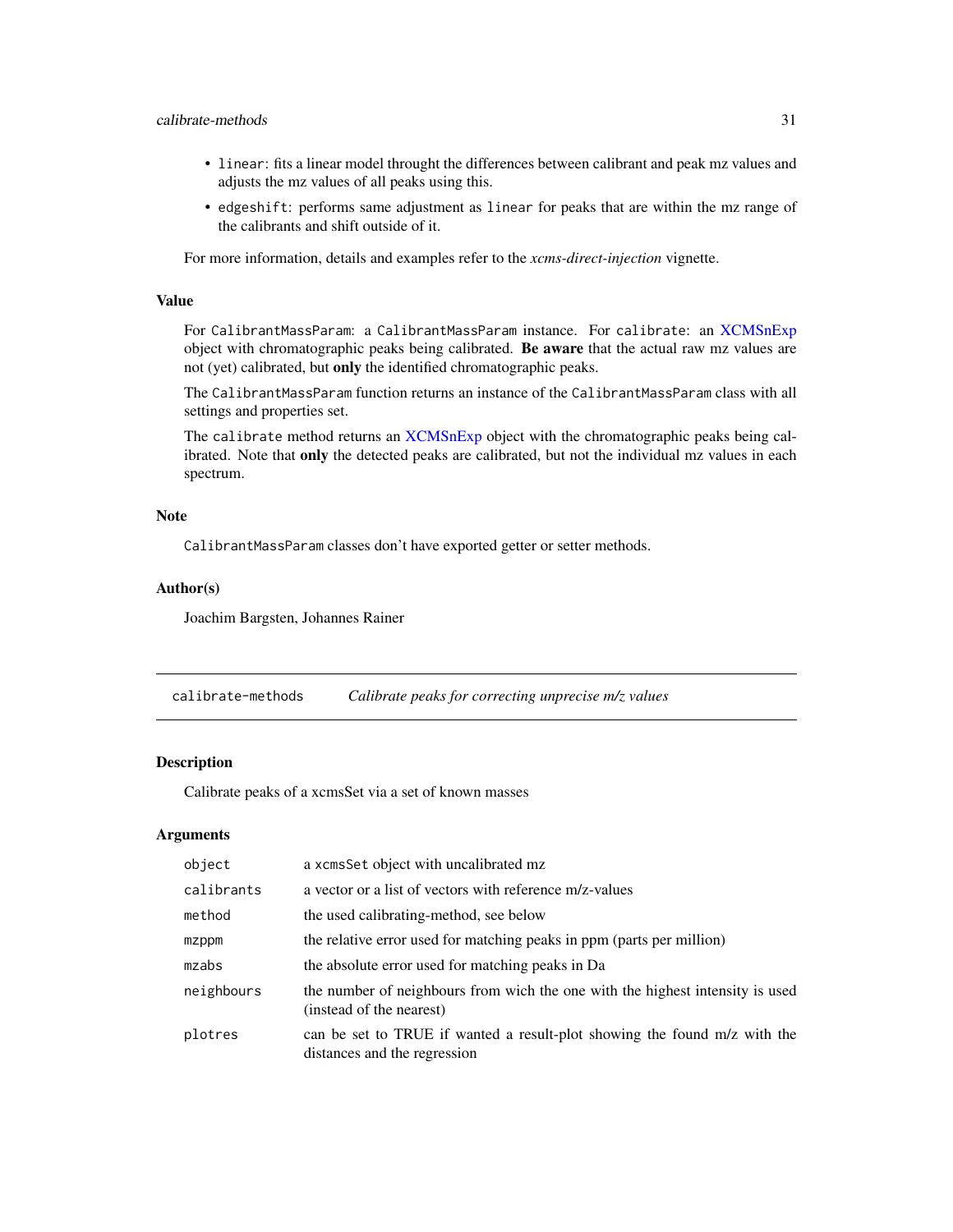<span id="page-31-0"></span>

| object     | a xcmsSet with one ore more samples                                                                                                                                                                                                              |
|------------|--------------------------------------------------------------------------------------------------------------------------------------------------------------------------------------------------------------------------------------------------|
| calibrants | for each sample different calibrants can be used, if a list of m/z-vectors is given.<br>The length of the list must be the same as the number of samples, alternatively<br>a single vector of masses can be given which is used for all samples. |
| method     | "shift" for shifting each m/z, "linear" does a linear regression and adds a linear<br>term to each m/z. "edgeshift" does a linear regression within the range of the<br>mz-calibrants and a shift outside.                                       |

#### Methods

object = "xcmsSet" calibrate(object, calibrants,method="linear", mzabs=0.0001, mzppm=5, neighbours=3, plotres=FALSE)

#### See Also

[xcmsSet-class](#page-288-1),

chromatogram,XCMSnExp-method

*Extracting chromatograms*

#### Description

chromatogram: extract chromatographic data (such as an extracted ion chromatogram, a base peak chromatogram or total ion chromatogram) from an [OnDiskMSnExp](#page-0-0) or [XCMSnExp](#page-269-1) objects. See also the help page of the chromatogram function in the MSnbase package.

#### Usage

```
## S4 method for signature 'XCMSnExp'
chromatogram(
  object,
  rt,
  mz,
  aggregationFun = "sum",
 missing = NA_real_,
 msLevel = 1L,
 BPPARAM = bpparam(),
  adjustedRtime = hasAdjustedRtime(object),
  filled = FALSE,include = c("apex_within", "any", "none")
)
```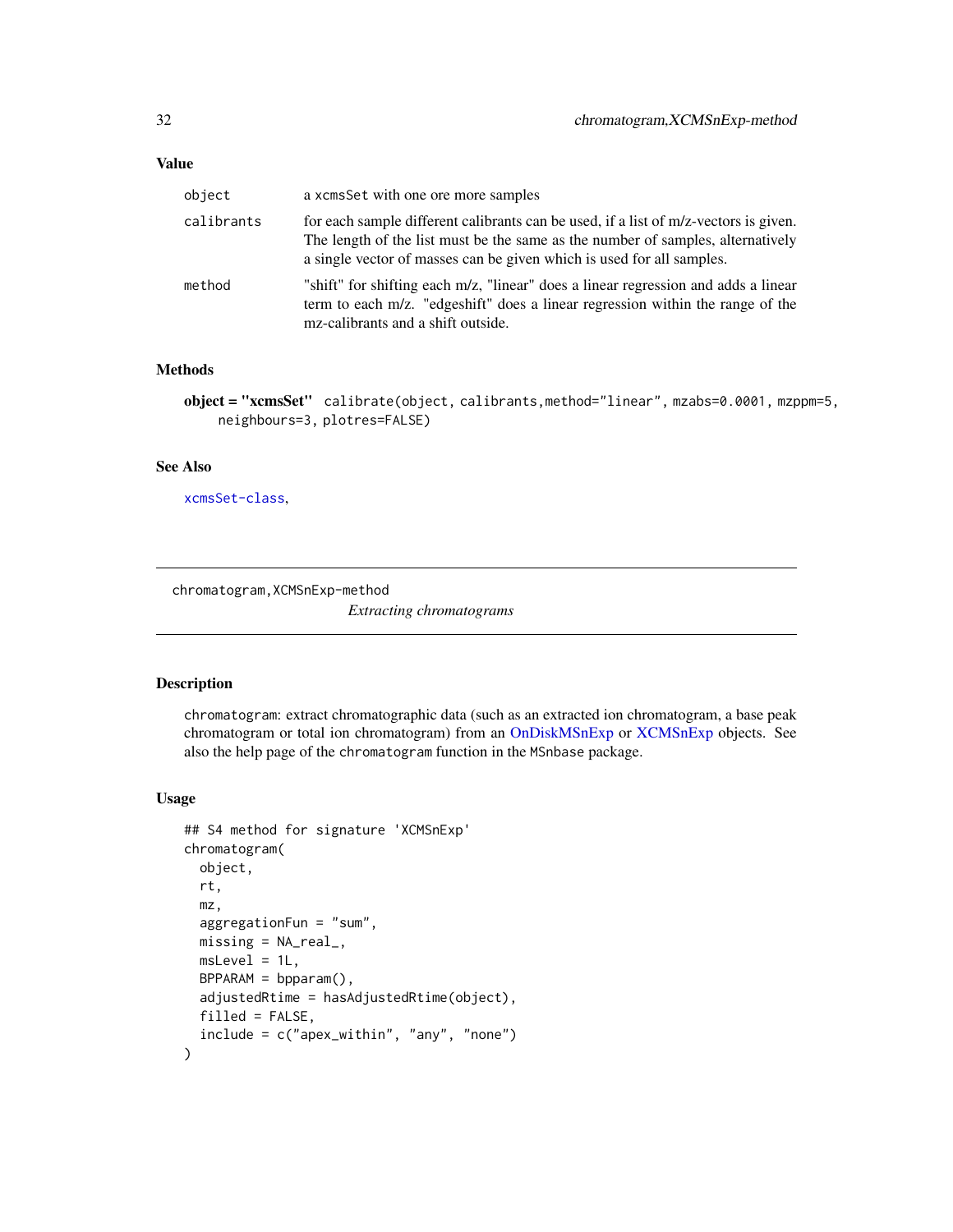#### Arguments

| Either a OnDiskMSnExp or XCMSnExp object from which the chromatograms<br>should be extracted.                                                                                                                                                                                                                                                                                              |
|--------------------------------------------------------------------------------------------------------------------------------------------------------------------------------------------------------------------------------------------------------------------------------------------------------------------------------------------------------------------------------------------|
| numeric(2) or two-column matrix defining the lower and upper boundary for<br>the retention time $range(s)$ . If not specified, the full retention time range of the<br>original data will be used.                                                                                                                                                                                         |
| numeric(2) or two-column matrix defining the lower and upper mz value for<br>the MS data slice(s). If not specified, the chromatograms will be calculated on<br>the full mz range.                                                                                                                                                                                                         |
| character(1) specifying the function to be used to aggregate intensity values<br>across the mz value range for the same retention time. Allowed values are "sum"<br>(the default), "max", "mean" and "min".                                                                                                                                                                                |
| numeric(1) allowing to specify the intensity value to be used if for a given re-<br>tention time no signal was measured within the mz range of the corresponding<br>scan. Defaults to NA_real_ (see also Details and Notes sections below). Use<br>missing = $\theta$ to resemble the behaviour of the getEIC from the <i>old</i> user inter-<br>face.                                     |
| integer (1) specifying the MS level from which the chromatogram should be<br>extracted. Defaults to $msLevel = 1L$ .                                                                                                                                                                                                                                                                       |
| Parallelisation backend to be used, which will depend on the architecture. De-<br>fault is BiocParallel::bparam().                                                                                                                                                                                                                                                                         |
| For chromatogram, XCMSnExp: whether the adjusted (adjustedRtime = TRUE)<br>or raw retention times (adjustedRtime = FALSE) should be used for filtering<br>and returned in the resulting MChromatograms object. Adjusted retention times<br>are used by default if available.                                                                                                               |
| logical(1) whether filled-in peaks should also be returned. Defaults to filled<br>= FALSE, i.e. returns only detected chromatographic peaks in the result object.                                                                                                                                                                                                                          |
| character(1) defining which chromatographic peaks should be returned. Sup-<br>ported are include = "apex_within" (the default) which returns chromato-<br>graphic peaks that have their apex within the mz rt range, include = "any"<br>to return all chromatographic peaks which m/z and rt ranges overlap the mz and<br>rt or include = "none" to not include any chromatographic peaks. |
|                                                                                                                                                                                                                                                                                                                                                                                            |

#### Details

Arguments rt and mz allow to specify the MS data slice (i.e. the m/z range and retention time window) from which the chromatogram should be extracted. These parameters can be either a numeric of length 2 with the lower and upper limit, or a matrix with two columns with the lower and upper limits to extract multiple EICs at once. The parameter aggregationSum allows to specify the function to be used to aggregate the intensities across the m/z range for the same retention time. Setting aggregationFun = "sum" would e.g. allow to calculate the **total ion chromatogram** (TIC), aggregationFun = "max" the base peak chromatogram (BPC).

If for a given retention time no intensity is measured in that spectrum a NA intensity value is returned by default. This can be changed with the parameter missing, setting missing  $= 0$  would result in a 0 intensity being returned in these cases.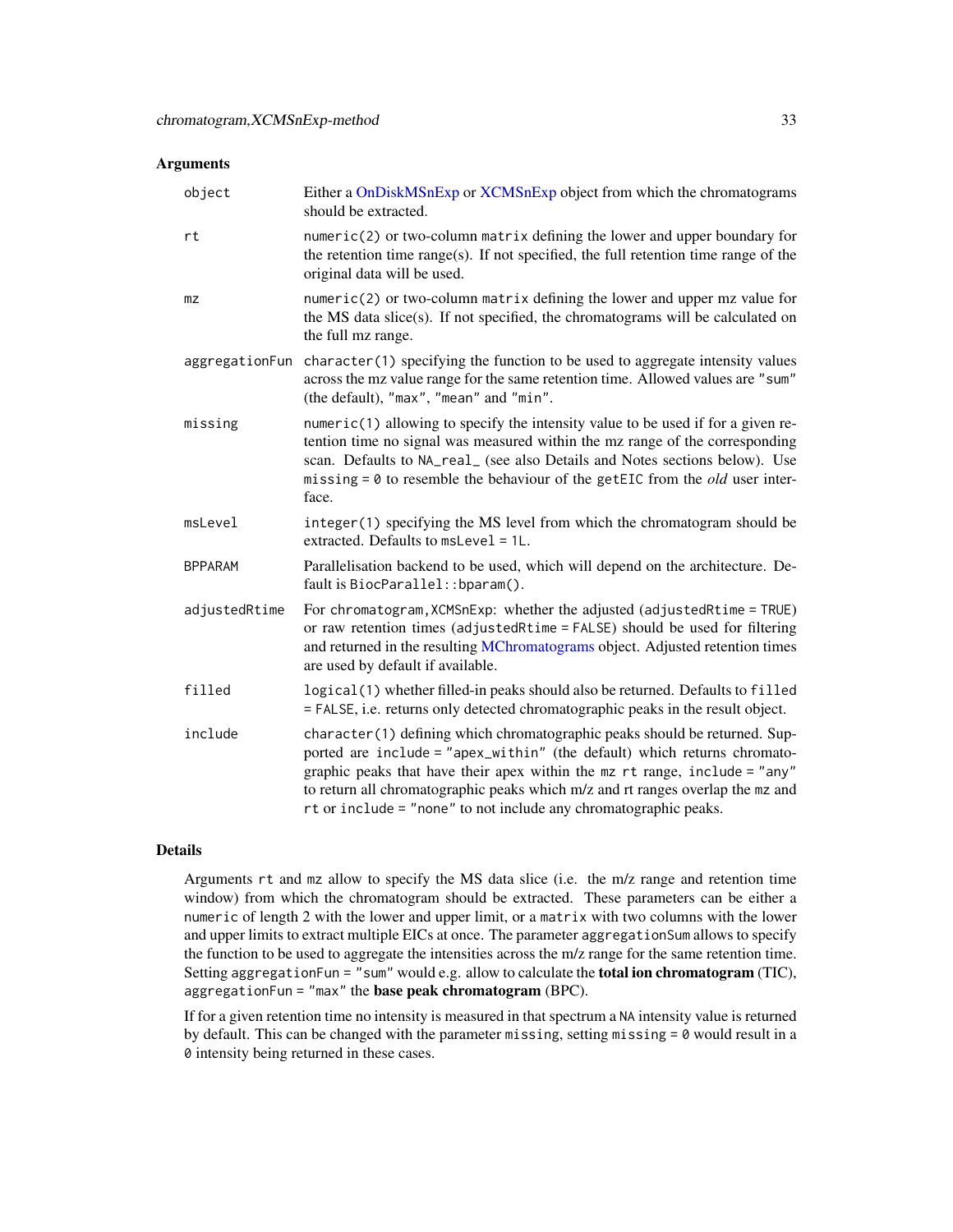#### Value

chromatogram returns a [XChromatograms](#page-252-1) object with the number of columns corresponding to the number of files in object and number of rows the number of specified ranges (i.e. number of rows of matrices provided with arguments mz and/or rt). All chromatographic peaks with their apex position within the m/z and retention time range are also retained as well as all feature definitions for these peaks.

#### Note

For [XCMSnExp](#page-269-1) objects, if adjusted retention times are available, the chromatogram method will by default report and use these (for the subsetting based on the provided parameter rt). This can be changed by setting adjustedRtime = FALSE.

#### Author(s)

Johannes Rainer

#### See Also

[XCMSnExp](#page-269-1) for the data object. [Chromatogram](#page-0-0) for the object representing chromatographic data.

[XChromatograms] for the object allowing to arrange multiple [XChromatogram] objects.

[plot] to plot a [XChromatogram] or [MChromatograms] objects.

```
plot] to plot a [XChromatogram] or [MChromatograms] objects.<br>as` (`as(x, "data.frame")`) in `MSnbase` for a method to extract
[plot] to plot a [XChromatog<br>`as` (`as(x, "data.frame")`)<br>the MS data as `data.frame`.
```
#### Examples

```
## Load a test data set with identified chromatographic peaks
data(faahko_sub)
## Update the path to the files for the local system
dirname(faahko_sub) <- system.file("cdf/KO", package = "faahKO")
```

```
## Disable parallel processing for this example
register(SerialParam())
```

```
## Extract the ion chromatogram for one chromatographic peak in the data.
chrs \leq chromatogram(faahko_sub, rt = c(2700, 2900), mz = 335)
```
chrs

```
## Identified chromatographic peaks
chromPeaks(chrs)
```
## Plot the chromatogram plot(chrs)

## Extract chromatograms for multiple ranges.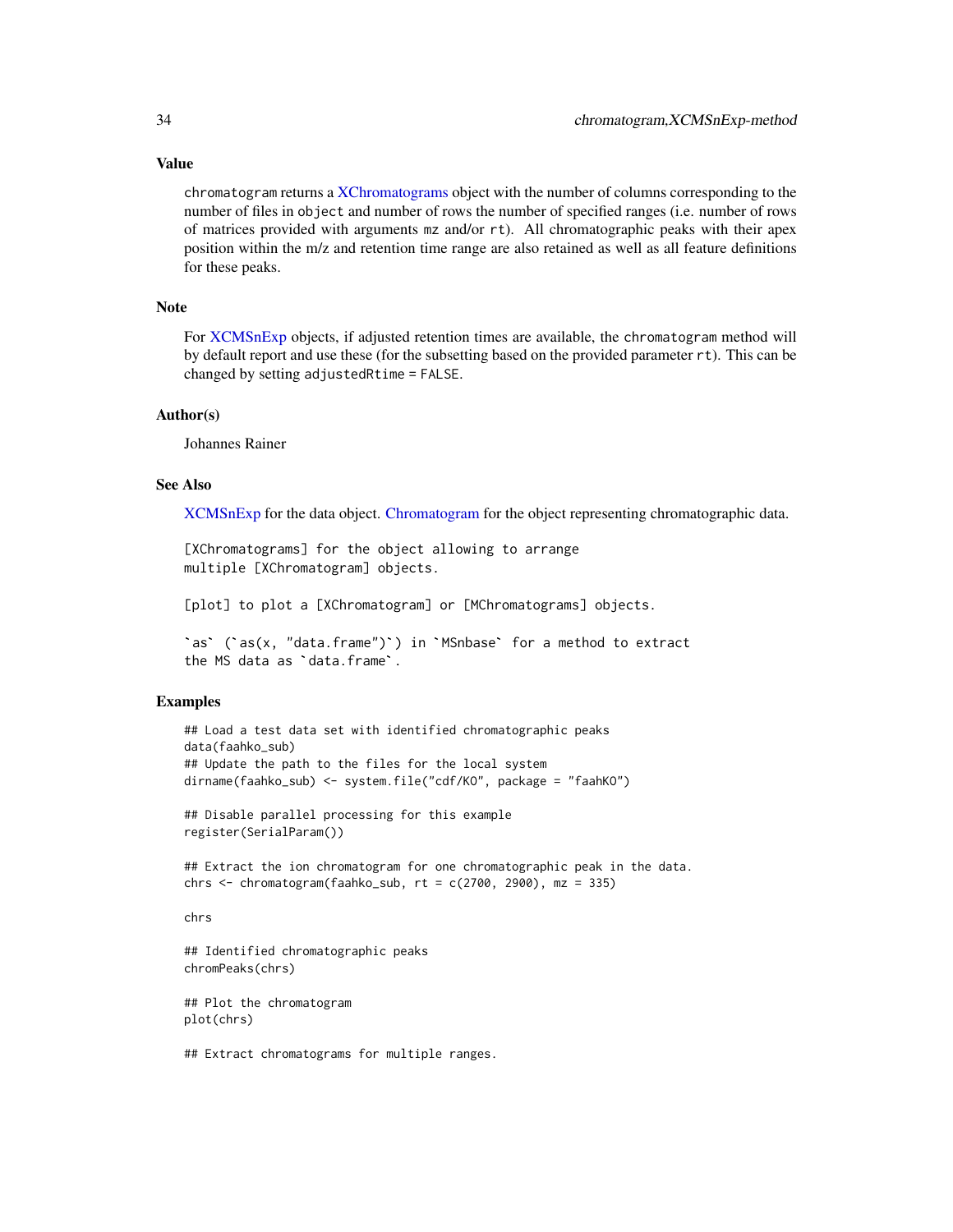```
mzr <- matrix(c(335, 335, 344, 344), ncol = 2, byrow = TRUE)rtr <- matrix(c(2700, 2900, 2600, 2750), ncol = 2, byrow = TRUE)
chrs <- chromatogram(faahko_sub, mz = mzr, rt = rtr)
chromPeaks(chrs)
plot(chrs)
## Get access to all chromatograms for the second mz/rt range
chrs[1, ]
## Plot just that one
plot(chrs[1, , drop = FALSE])
```

```
chromatographic-peak-detection
```
*Chromatographic peak detection methods.*

#### <span id="page-34-1"></span>Description

The findChromPeaks methods perform the chromatographic peak detection on LC/GC-MS data and are part of the modernized xcms user interface.

The implemented peak detection methods in chromatographic space are:

- centWave chromatographic peak detection using the *centWave* method. See [centWave](#page-98-1) for more details.
- centWave with predicted isotopes peak detection using a two-step centWave-based approach considering also feature isotopes. See [centWaveWithPredIsoROIs](#page-104-1) for more details.
- [matchedFilter](#page-115-1) peak detection in chromatographic space. See matchedFilter for more details.
- massifquant peak detection using the Kalman filter-based method. See [massifquant](#page-109-1) for more details.
- [MSW](#page-126-1) single-spectrum non-chromatography MS data peak detection. See MSW for more details.

#### Author(s)

Johannes Rainer

#### See Also

[findPeaks](#page-125-1) for the *old* peak detection methods.

[plotChromPeaks](#page-206-1) to plot identified chromatographic peaks for one file.

[highlightChromPeaks](#page-174-1) to highlight identified chromatographic peaks in an extracted ion chromatogram plot.

[refineChromPeaks](#page-37-1) for methods to refine or clean identified chromatographic peaks.

[manualChromPeaks](#page-184-1) to manually add/define chromatographic peaks.

Other peak detection methods: [findChromPeaks-centWaveWithPredIsoROIs](#page-104-2), [findChromPeaks-centWave](#page-98-2), [findChromPeaks-massifquant](#page-109-2), [findChromPeaks-matchedFilter](#page-115-2), [findPeaks-MSW](#page-126-2)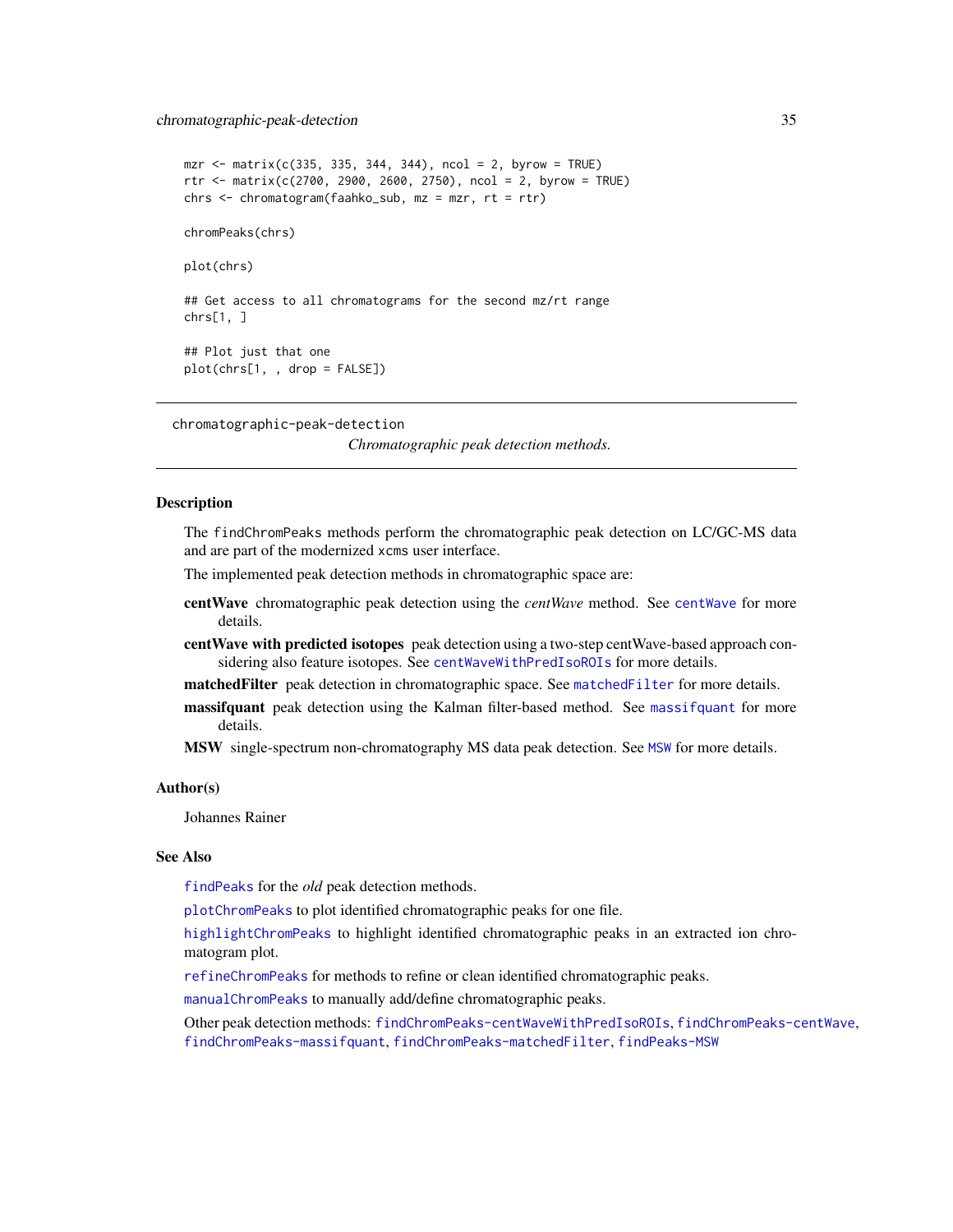<span id="page-35-0"></span>

#### Description

Extract (MS1 or MS2) spectra from an [XCMSnExp](#page-269-1) object for each identified chromatographic peak. The function returns by default spectra for chromatographic peaks of all MS levels, but parameter peaks allows to restrict the result to selected chromatographic peaks. For msLevel = 1L (only supported for return.type = "Spectra" or return.type = "List") MS1 spectra within the retention time boundaries (in the file in which the peak was detected) are returned. For msLevel = 2L MS2 spectra are returned for a chromatographic peak if their precursor m/z is within the retention time and m/z range of the chromatographic peak. Parameter method allows to define whether all or a single spectrum should be returned:

- method = "all": (default): return all spectra for each peak.
- method = "closest\_rt": return the spectrum with the retention time closest to the peak's retention time (at apex).
- method = "closest\_mz": return the spectrum with the precursor m/z closest to the peaks's m/z (at apex); only supported for msLevel = 2L.
- method = "signal": return the spectrum with the sum of intensities most similar to the peak's apex signal ("maxo"); only supported for msLevel = 2L.
- method = "largest\_tic": return the spectrum with the largest total signal (sum of peaks intensities).
- method = "largest\_bpi": return the spectrum with the largest peak intensity (maximal peak intensity).

Parameter return.type allows to specify the *type* of the result object. Please use return.type = "Spectra" or return.type = "List", return.type = "list" or the default return.type = "MSpectra" will be deprecated (also, they do not support extracting MS1 spectra).

See also the *LC-MS/MS data analysis* vignette for more details and examples.

#### Usage

```
chromPeakSpectra(
  x,
  msLevel = 2L,expandRt = 0,
  expandMz = 0,
  ppm = 0,
 method = c("all", "closest_rt", "closest_mz", "signal", "largest_tic", "largest_bpi"),
  skipFilled = FALSE,
  return.type = c("MSpectra", "Spectra", "list", "List"),
  peaks = character()
)
```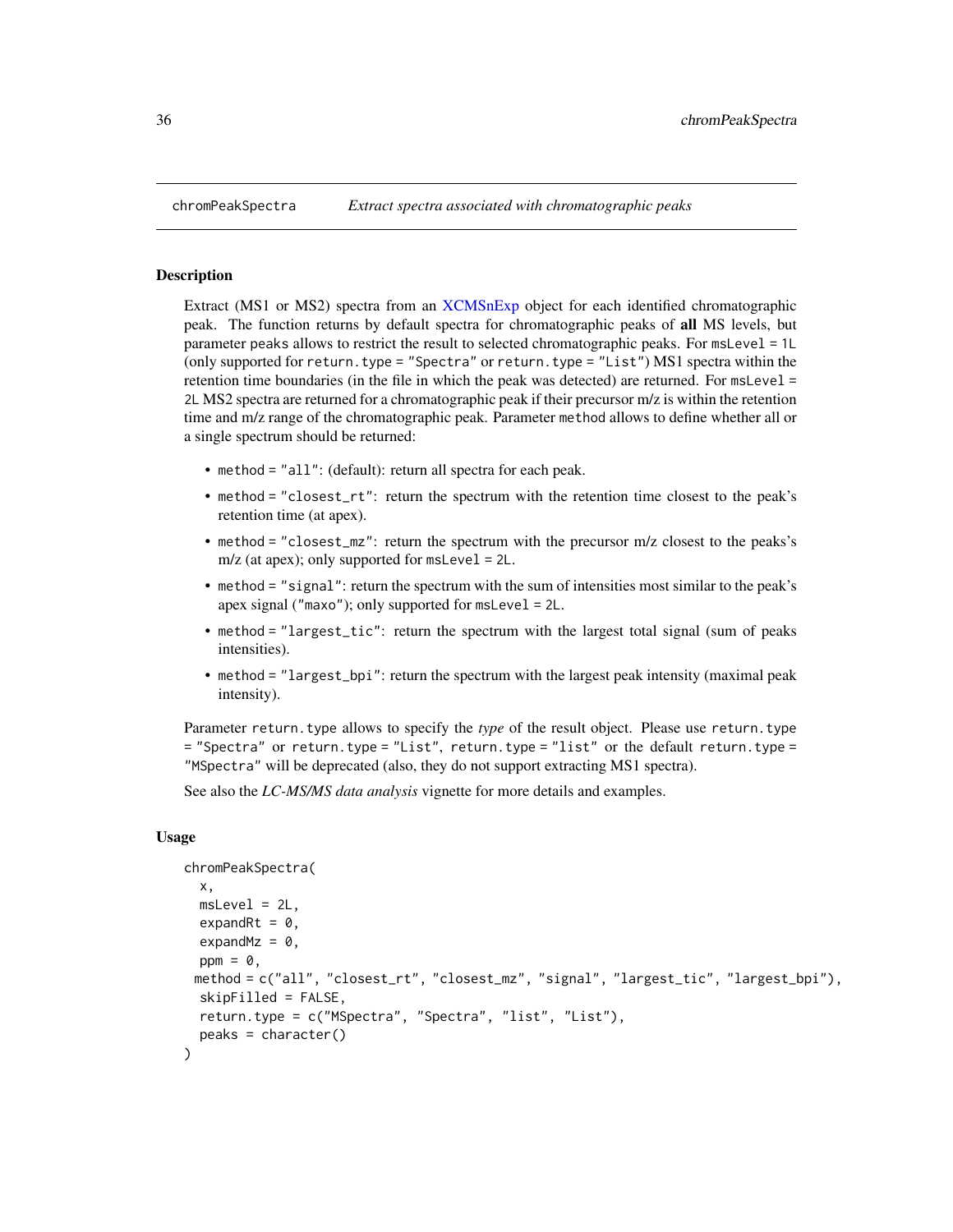#### **Arguments**

| X           | XCMSnExp object with identified chromatographic peaks.                                                                                                                                                                                                                                                                                                                                      |
|-------------|---------------------------------------------------------------------------------------------------------------------------------------------------------------------------------------------------------------------------------------------------------------------------------------------------------------------------------------------------------------------------------------------|
| msLevel     | integer(1) defining whether MS1 or MS2 spectra should be returned. msLevel<br>= 1 is currently only supported for return. type being "Spectra" or "List".                                                                                                                                                                                                                                   |
| expandRt    | $numeric(1)$ to expand the retention time range of each peak by a constant value<br>on each side.                                                                                                                                                                                                                                                                                           |
| expandMz    | $numeric(1)$ to expand the m/z range of each peak by a constant value on each<br>side.                                                                                                                                                                                                                                                                                                      |
| ppm         | numeric(1) to expand the $m/z$ range of each peak (on each side) by a value<br>dependent on the peak's m/z.                                                                                                                                                                                                                                                                                 |
| method      | character(1) specifying which spectra to include in the result. Defaults to<br>method = "all". See function description for details.                                                                                                                                                                                                                                                        |
| skipFilled  | logical (1) whether spectra for filled-in peaks should be reported or not.                                                                                                                                                                                                                                                                                                                  |
| return.type | character(1) defining the result type. Defaults to return. type = "MSpectra"<br>but return.type = "Spectra" or return.type = "List" are preferred. See<br>below for more information.                                                                                                                                                                                                       |
| peaks       | character, logical or integer allowing to specify a subset of chromato-<br>graphic peaks in chromPeaks for which spectra should be returned (providing<br>either their ID, a logical vector same length than $nrow(chromPeaks(x))$ or their<br>index in $chromPeaks(x)$ ). This parameter overrides $skipFiled$ and is only<br>supported for return. type being either "Spectra" or "List". |

#### Value

parameter return.type allow to specify the type of the returned object:

- return.type = "MSpectra": a [MSpectra](#page-0-0) object with elements being [Spectrum](#page-0-0) objects. The result objects contains all spectra for all peaks. Metadata column "peak\_id" provides the ID of the respective peak (i.e. its rowname in [chromPeaks\(\)](#page-269-0)).
- return.type = "Spectra": a Spectra object (defined in the Spectra package). The result contains all spectra for all peaks. Metadata column "peak\_id" provides the ID of the respective peak (i.e. its rowname in [chromPeaks\(\)](#page-269-0) and "peak\_index" its index in the object's chromPeaks matrix.
- return.type = "list": list of lists that are either of length 0 or contain [Spectrum2](#page-0-0) object(s) within the m/z-rt range. The length of the list matches the number of peaks.
- return.type = "List": List of length equal to the number of chromatographic peaks is returned with elements being either NULL (no spectrum found) or a Spectra object.

## Author(s)

Johannes Rainer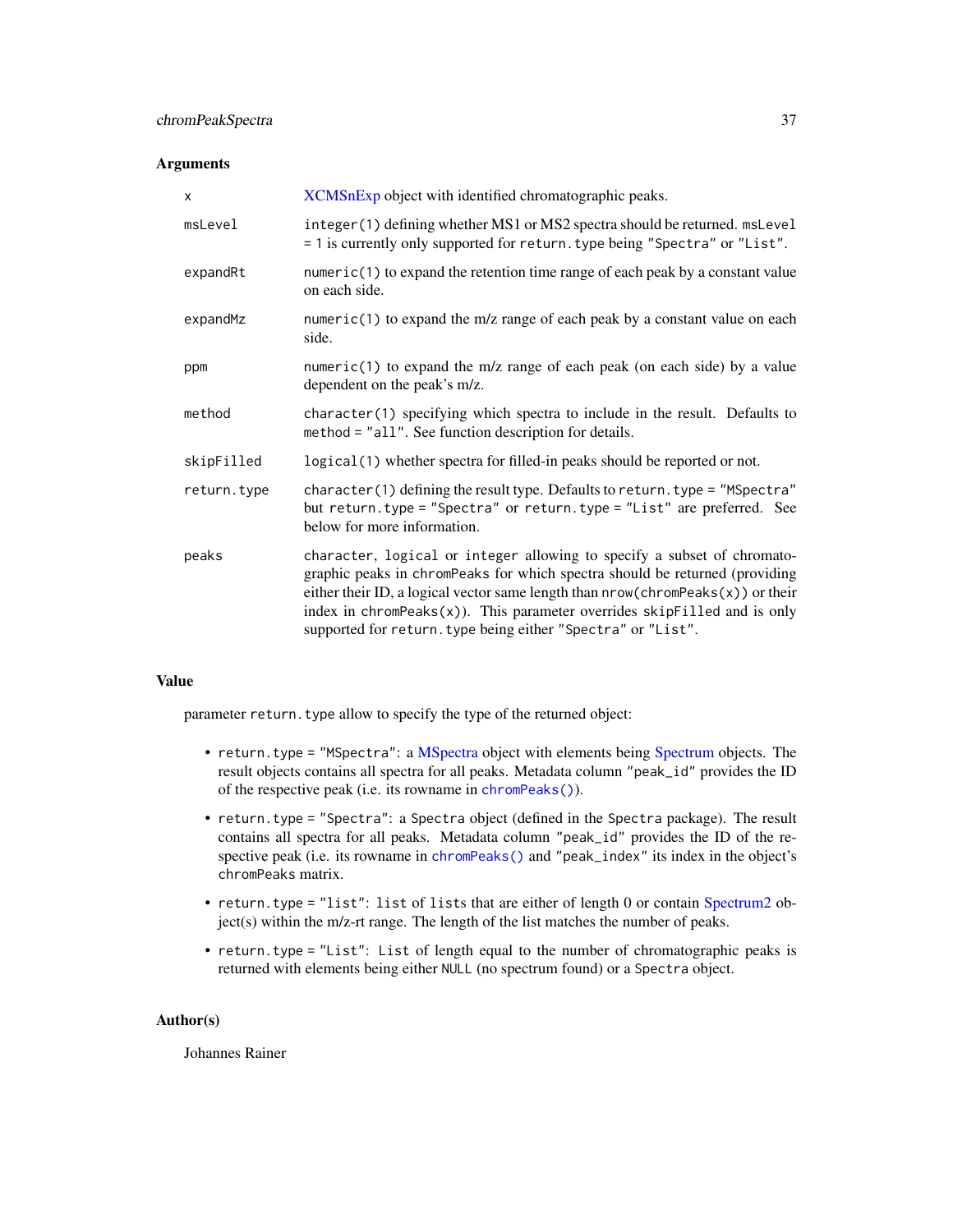#### Examples

```
## Read a file with DDA LC-MS/MS data
fl <- system.file("TripleTOF-SWATH/PestMix1_DDA.mzML", package = "msdata")
dda <- readMSData(fl, mode = "onDisk")
## Subset the object to reduce runtime of the example
dda <- filterRt(dda, c(200, 400))
## Perform MS1 peak detection
dda <- findChromPeaks(dda, CentWaveParam(peakwidth = c(5, 15), prefilter = c(5, 1000)))
## Load the required Spectra package and return all MS2 spectro for each
## chromatographic peaks as a Spectra object
ms2_sps <- chromPeakSpectra(dda, return.type = "Spectra")
ms2_sps
## columns peak_id or peak_index assign spectra to the chromatographic peaks
ms2_sps$peak_id
ms2_sps$peak_index
chromPeaks(dda)
## Alternatively, return the result as a List of Spectra objects. This list
## is parallel to chromPeaks hence the mapping between chromatographic peaks
## and MS2 spectra is easier.
ms2_sps <- chromPeakSpectra(dda, return.type = "List")
ms2_sps[[1L]]
length(ms2_sps)
## In addition to MS2 spectra we could also return the MS1 spectrum for each
## chromatographic peak which is closest to the peak's apex position.
ms1_sps <- chromPeakSpectra(dda, msLevel = 1L, method = "closest_rt",
    return.type = "Spectra")
ms1_sps
## Parameter peaks would allow to extract spectra for specific peaks only
chromPeakSpectra(dda, msLevel = 1L, method = "closest_rt", peaks = c(3, 5))
```
CleanPeaksParam *Remove chromatographic peaks with too large rt width*

## Description

Remove chromatographic peaks with a retention time range larger than the provided maximal acceptable width (maxPeakwidth).

#### Usage

```
CleanPeaksParam(maxPeakwidth = 10)
```
## S4 method for signature 'XCMSnExp,CleanPeaksParam' refineChromPeaks(object, param = CleanPeaksParam(), msLevel = 1L)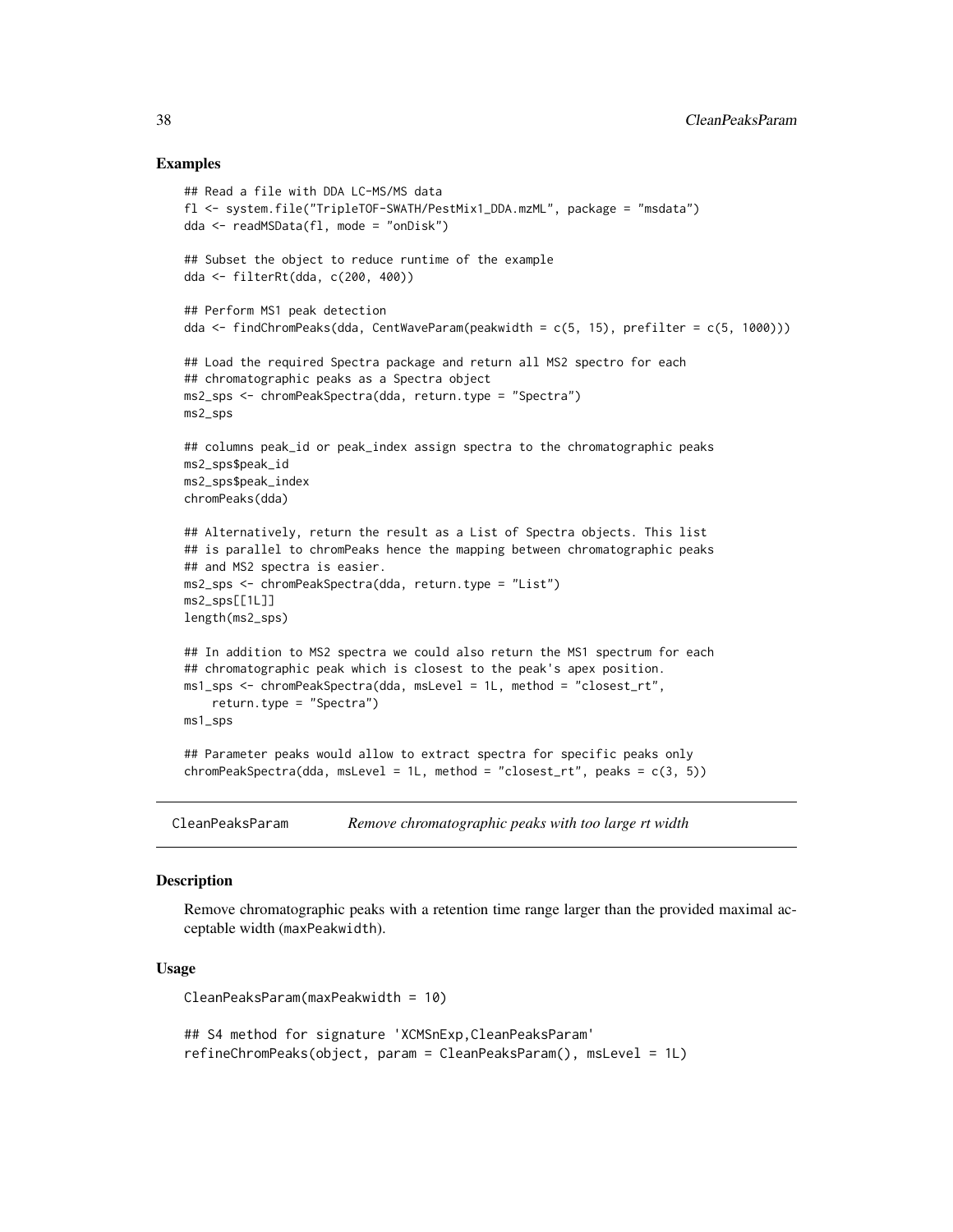## CleanPeaksParam 39

#### **Arguments**

| maxPeakwidth | for CleanPeaksParam: numeric(1) defining the maximal allowed peak width<br>(in retention time).     |
|--------------|-----------------------------------------------------------------------------------------------------|
| object       | XCMSnExp object with identified chromatographic peaks.                                              |
| param        | CleanPeaksParam object defining the settings for the method.                                        |
| msLevel      | integer defining for which $\overline{MS}$ level(s) the chromatographic peaks should be<br>cleaned. |

## Value

XCMSnExp object with chromatographic peaks exceeding the specified maximal retention time width being removed.

## Note

refineChromPeaks methods will always remove feature definitions, because a call to this method can change or remove identified chromatographic peaks, which may be part of features.

#### Author(s)

Johannes Rainer

# See Also

Other chromatographic peak refinement methods: [FilterIntensityParam](#page-93-0), [MergeNeighboringPeaksParam](#page-186-0)

## Examples

```
## Load a test data set with detected peaks
data(faahko_sub)
## Update the path to the files for the local system
dirname(faahko_sub) <- system.file("cdf/KO", package = "faahKO")
## Disable parallel processing for this example
register(SerialParam())
## Distribution of chromatographic peak widths
quantile(chromPeaks(faahko_sub)[, "rtmax"] - chromPeaks(faahko_sub)[, "rtmin"])
## Remove all chromatographic peaks with a width larger 60 seconds
data <- refineChromPeaks(faahko_sub, param = CleanPeaksParam(60))
quantile(chromPeaks(data)[, "rtmax"] - chromPeaks(data)[, "rtmin"])
```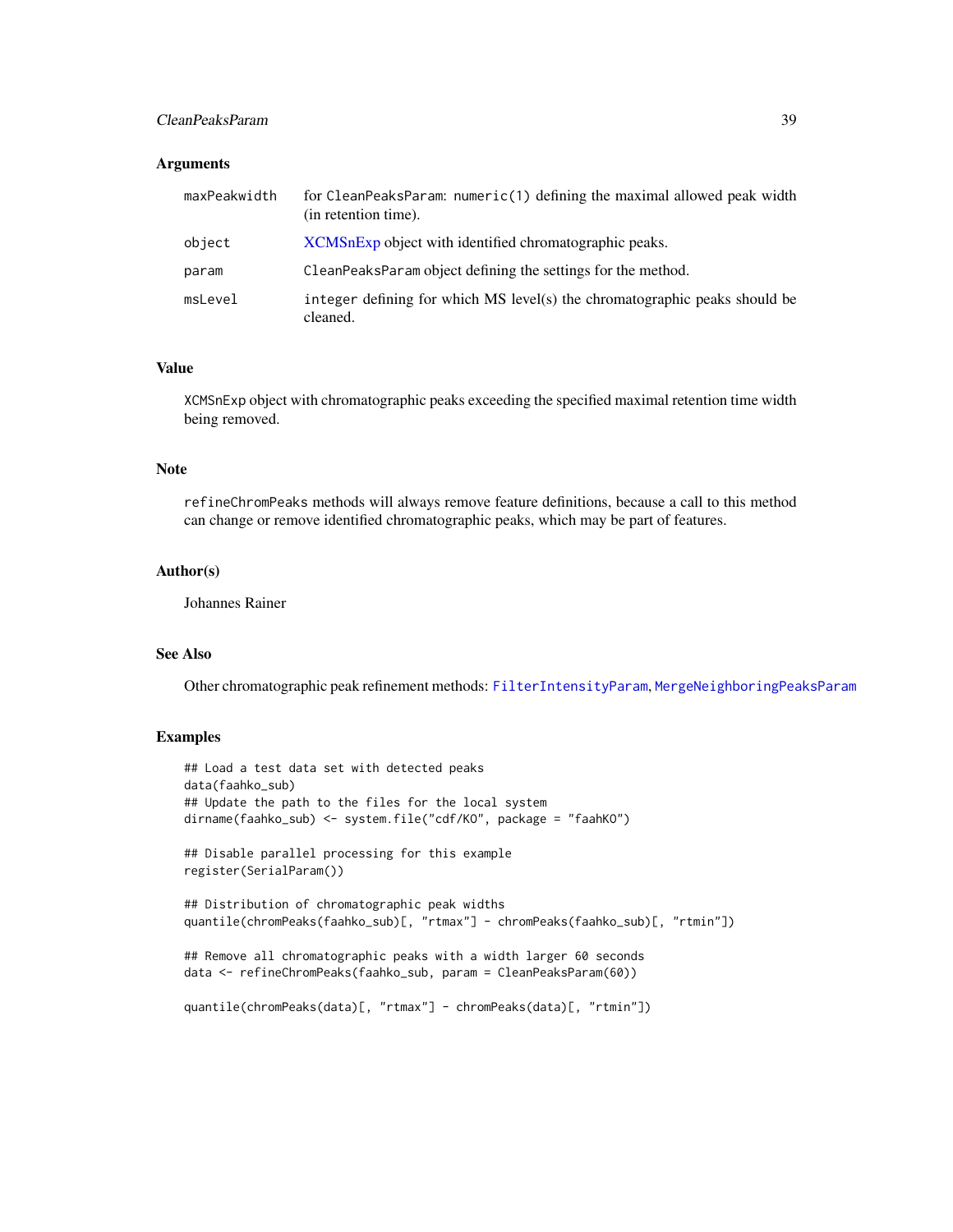# Description

Collecting Peaks into [xcmsFragments](#page-268-0)s from several MS-runs using [xcmsSet](#page-288-0) and [xcmsRaw](#page-283-0).

## Arguments

| object                | (empty) xcmsFragments-class object                                                                                                                                            |
|-----------------------|-------------------------------------------------------------------------------------------------------------------------------------------------------------------------------|
| XS                    | A xcmsSet-class object which contains picked ms1-peaks from several exper-<br>iments                                                                                          |
| compMethod            | ("floor", "round", "none"): compare-method which is used to find the parent<br>peak of a MSnpeak through comparing the MZ-values of the MS1 peaks with<br>the MSnParentPeaks. |
| snthresh, mzgap, uniq |                                                                                                                                                                               |
|                       | these are the parameters for the getspec-peakpicker included in xcmsRaw.                                                                                                      |

# Details

After running collect(xFragments,xSet) The peak table of the xcmsFragments includes the ms1Peaks from all experiments stored in a xcmsSet-object. Further it contains the relevant msN-peaks from the xcmsRaw-objects, which were created temporarily with the paths in xcmsSet.

#### Value

A matrix with columns:

| peakID          | unique identifier of every peak                                                 |
|-----------------|---------------------------------------------------------------------------------|
| MSnParentPeakID |                                                                                 |
|                 | PeakID of the parent peak of a msLevel>1 - peak, it is 0 if the peak is msLevel |
|                 | 1.                                                                              |
| msLevel         | The msLevel of the peak.                                                        |
| rt              | retention time of the peak midpoint                                             |
| mz              | the mz-Value of the peak                                                        |
| intensity       | the intensity of the peak                                                       |
| sample          | the number of the sample from the xcmsSet                                       |
| GroupPeakMSn    | Used for grouped xcmsSet groups                                                 |
| CollisionEnergy |                                                                                 |
|                 | The collision energy of the fragment                                            |

#### Methods

object = "xcmsFragments" collect(object, ...)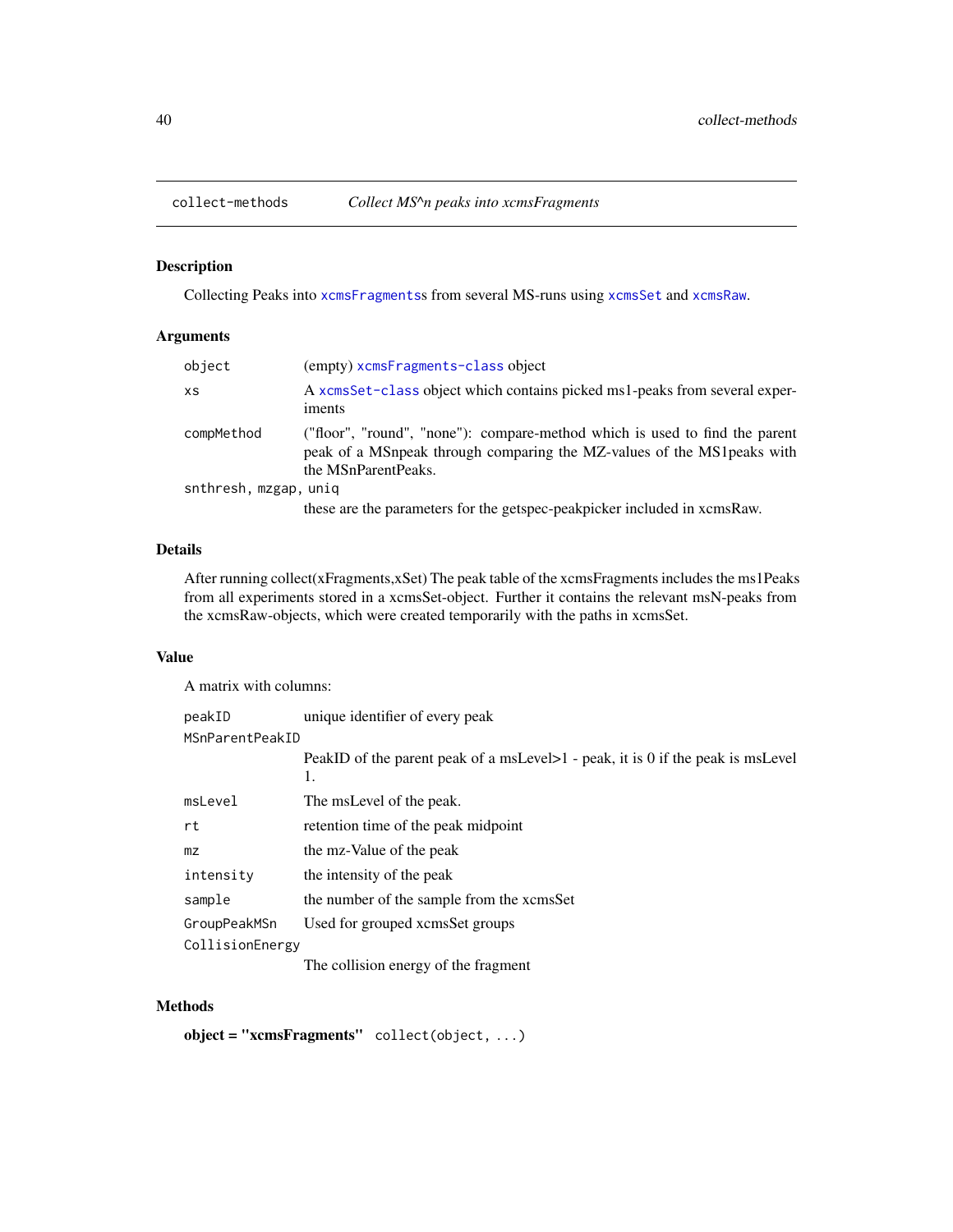correlate,Chromatogram,Chromatogram-method *Correlate chromatograms*

## Description

For xcms >= 3.15.3 please use [compareChromatograms\(\)](#page-0-0) instead of correlate

Correlate intensities of two chromatograms with each other. If the two Chromatogram objects have different retention times they are first *aligned* to match data points in the first to data points in the second chromatogram. See help on alignRt in [MSnbase::Chromatogram\(\)](#page-0-0) for more details.

If correlate is called on a single [MChromatograms\(\)](#page-0-0) object a pairwise correlation of each chromatogram with each other is performed and a matrix with the correlation coefficients is returned.

Note that the correlation of two chromatograms depends also on their order, e.g. correlate(chr1, chr2) might not be identical to correlate(chr2, chr1). The lower and upper triangular part of the correlation matrix might thus be different.

## Usage

```
## S4 method for signature 'Chromatogram,Chromatogram'
correlate(
 x,
 y,
 use = "pairwise.complete.obs",
 method = c("pearson", "kendall", "spearman"),
  align = c("closest", "approx"),
  ...
)
## S4 method for signature 'MChromatograms,missing'
correlate(
 x,
 y = NULL,
 use = "pairwise.complete.obs",
 method = c("pearson", "kendall", "spearman"),
  align = c("closest", "approx"),
  ...
)
## S4 method for signature 'MChromatograms,MChromatograms'
correlate(
  x,
 y = NULL,
 use = "pairwise.complete.obs",
 method = c("pearson", "kendall", "spearman"),
  align = c("closest", "approx"),
  ...
```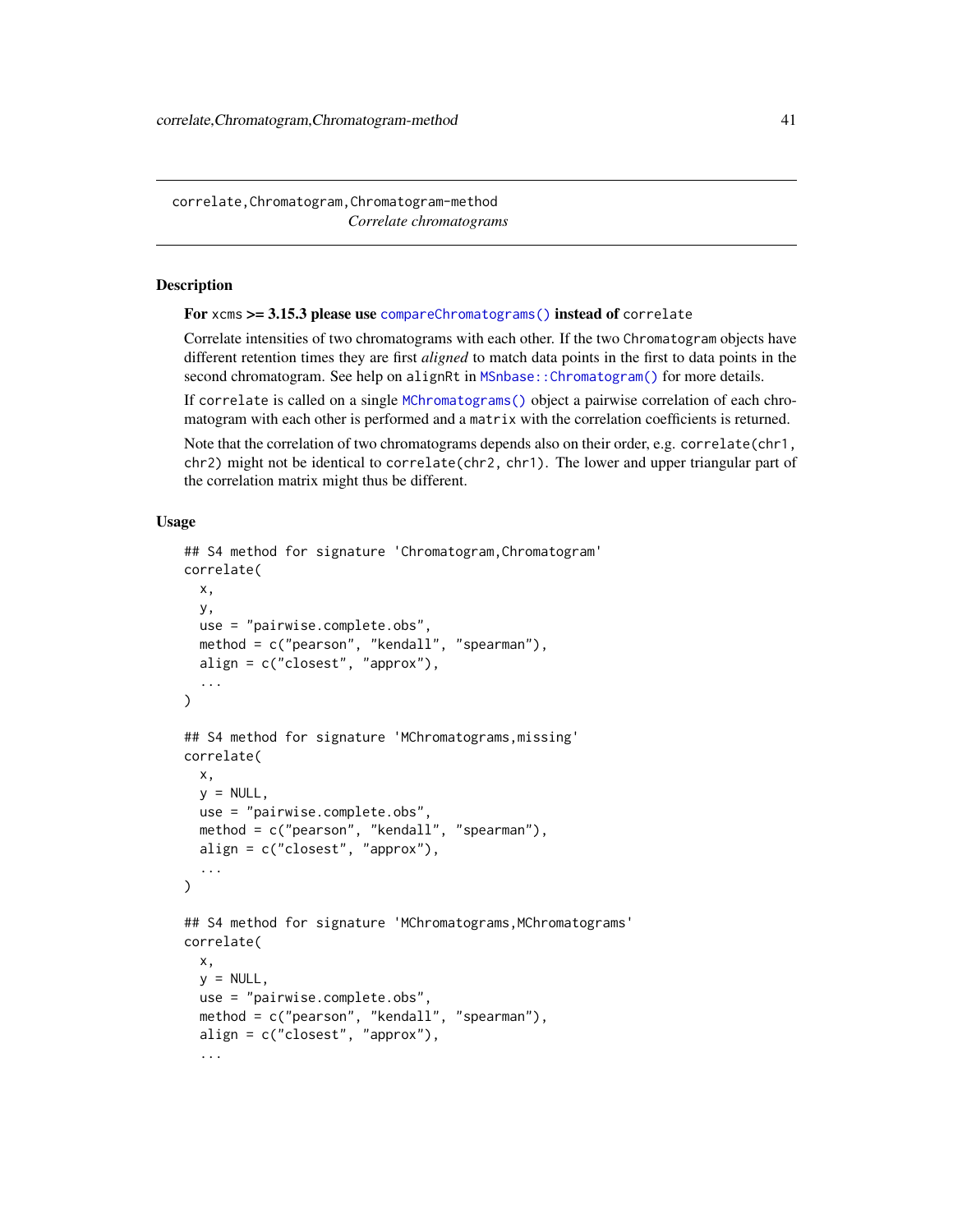$\mathcal{L}$ 

## Arguments

| X         | Chromatogram() or MChromatograms() object.                                                                                                                                                             |
|-----------|--------------------------------------------------------------------------------------------------------------------------------------------------------------------------------------------------------|
| У         | Chromatogram () or MChromatograms () object.                                                                                                                                                           |
| use       | character (1) passed to the cor function. See cor () for details.                                                                                                                                      |
| method    | character (1) passed to the cor function. See cor () for details.                                                                                                                                      |
| align     | $character(1)$ defining the alignment method to be used. See help on align Rt<br>in MSnbase:: Chromatogram() for details. The value of this parameter is passed<br>to the method parameter of alignRt. |
| $\ddotsc$ | optional parameters passed along to the alignRt method such as tolerance<br>that, if set to 0 requires the retention times to be identical.                                                            |

# Value

numeric(1) or matrix (if called on MChromatograms objects) with the correlation coefficient. If a matrix is returned, the rows represent the chromatograms in x and the columns the chromatograms in y.

#### Author(s)

Michael Witting, Johannes Rainer

## Examples

```
chr1 <- Chromatogram(rtime = 1:10 + \text{rnorm}(n = 10, \text{ sd} = 0.3),
    intensity = c(5, 29, 50, NA, 100, 12, 3, 4, 1, 3)chr2 \leq Chromatogram(rtime = 1:10 + rnorm(n = 10, sd = 0.3),intensity = c(80, 50, 20, 10, 9, 4, 3, 4, 1, 3))
chr3 <- Chromatogram(rtime = 3:9 + rnorm(7, sd = 0.3),
    intensity = c(53, 80, 130, 15, 5, 3, 2))chrs <- MChromatograms(list(chr1, chr2, chr3))
## Using `compareChromatograms` instead of `correlate`.
compareChromatograms(chr1, chr2)
compareChromatograms(chr2, chr1)
compareChromatograms(chrs, chrs)
```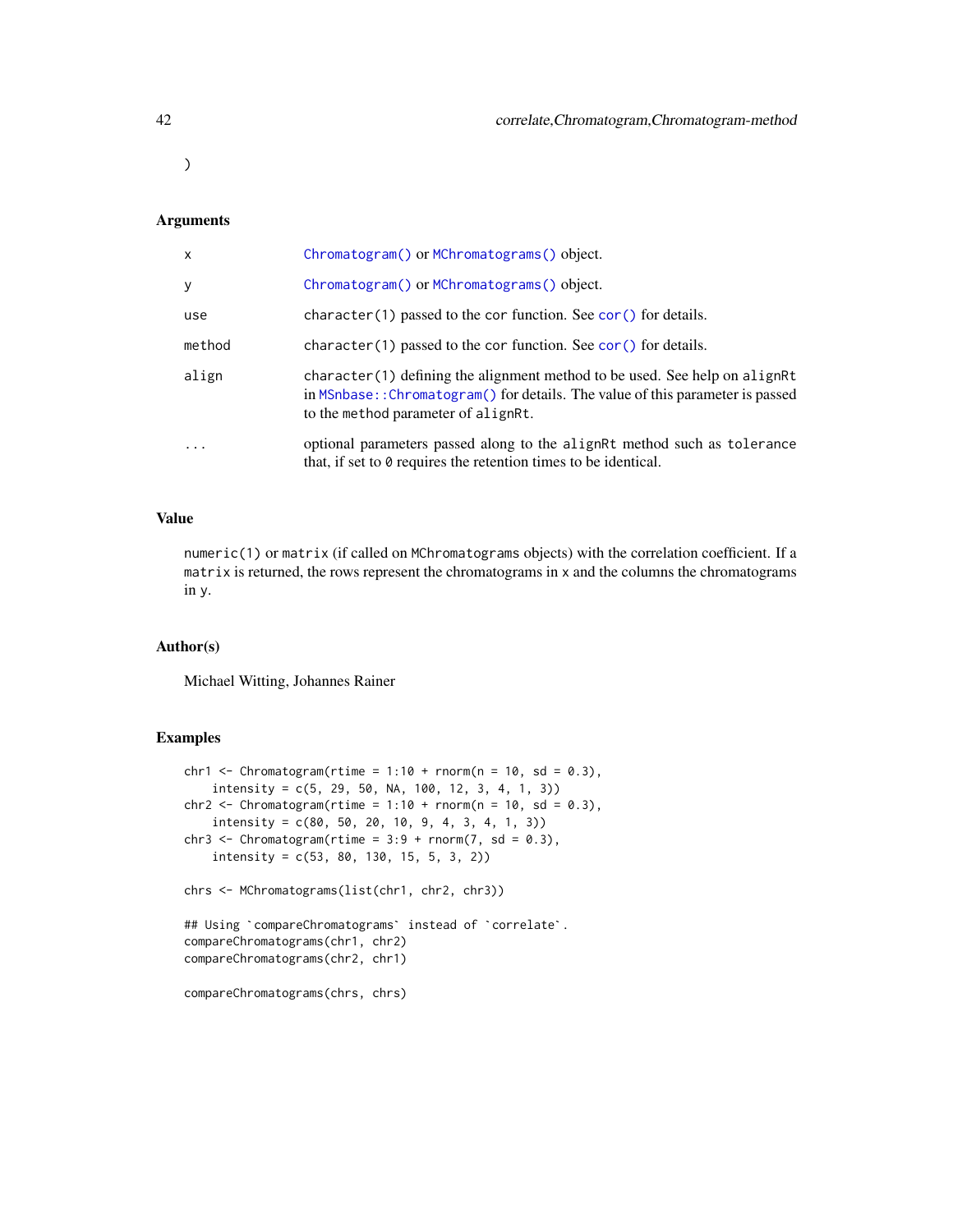diffreport-methods *Create report of analyte differences*

# Description

Create a report showing the most significant differences between two sets of samples. Optionally create extracted ion chromatograms for the most significant differences.

# Arguments

| object   | the xcmsSet object                                                                                                                                                                                                                                                                                                 |
|----------|--------------------------------------------------------------------------------------------------------------------------------------------------------------------------------------------------------------------------------------------------------------------------------------------------------------------|
| class1   | character vector with the first set of sample classes to be compared                                                                                                                                                                                                                                               |
| class2   | character vector with the second set of sample classes to be compared                                                                                                                                                                                                                                              |
| filebase | base file name to save report, . tsv file and _eic will be appended to this name<br>for the tabular report and EIC directory, respectively. if blank nothing will be<br>saved                                                                                                                                      |
| eicmax   | number of the most significantly different analytes to create EICs for                                                                                                                                                                                                                                             |
| eicwidth | width (in seconds) of EICs produced                                                                                                                                                                                                                                                                                |
| sortpval | logical indicating whether the reports should be sorted by p-value                                                                                                                                                                                                                                                 |
| classeic | character vector with the sample classes to include in the EICs                                                                                                                                                                                                                                                    |
| value    | intensity values to be used for the diffreport.<br>If value="into", integrated peak intensities are used.<br>If value="maxo", maximum peak intensities are used.<br>If value="intb", baseline corrected integrated peak intensities are used (only<br>available if peak detection was done by findPeaks.centWave). |
| metlin   | mass uncertainty to use for generating link to Metlin metabolite database. the<br>sign of the uncertainty indicates negative or positive mode data for M+H or M-H<br>calculation, a value of FALSE or 0 removes the column                                                                                         |
| h        | Numeric variable for the height of the eic and boxplots that are printed out.                                                                                                                                                                                                                                      |
| W        | Numeric variable for the width of the eic and boxplots print out made.                                                                                                                                                                                                                                             |
| mzdec    | Number of decimal places of title m/z values in the eic plot.                                                                                                                                                                                                                                                      |
| missing  | numeric(1) defining an optional value for missing values. missing $= 0$ would<br>e.g. replace all NA values in the feature matrix with 0. Note that also a call to<br>fillPeaks results in a feature matrix in which NA values are replaced by 0.                                                                  |
| $\cdots$ | optional arguments to be passed to mt. teststat from the multtest package.                                                                                                                                                                                                                                         |

# Details

This method handles creation of summary reports with statistics about which analytes were most significantly different between two sets of samples. It computes Welch's two-sample t-statistic for each analyte and ranks them by p-value. It returns a summary report that can optionally be written out to a tab-separated file.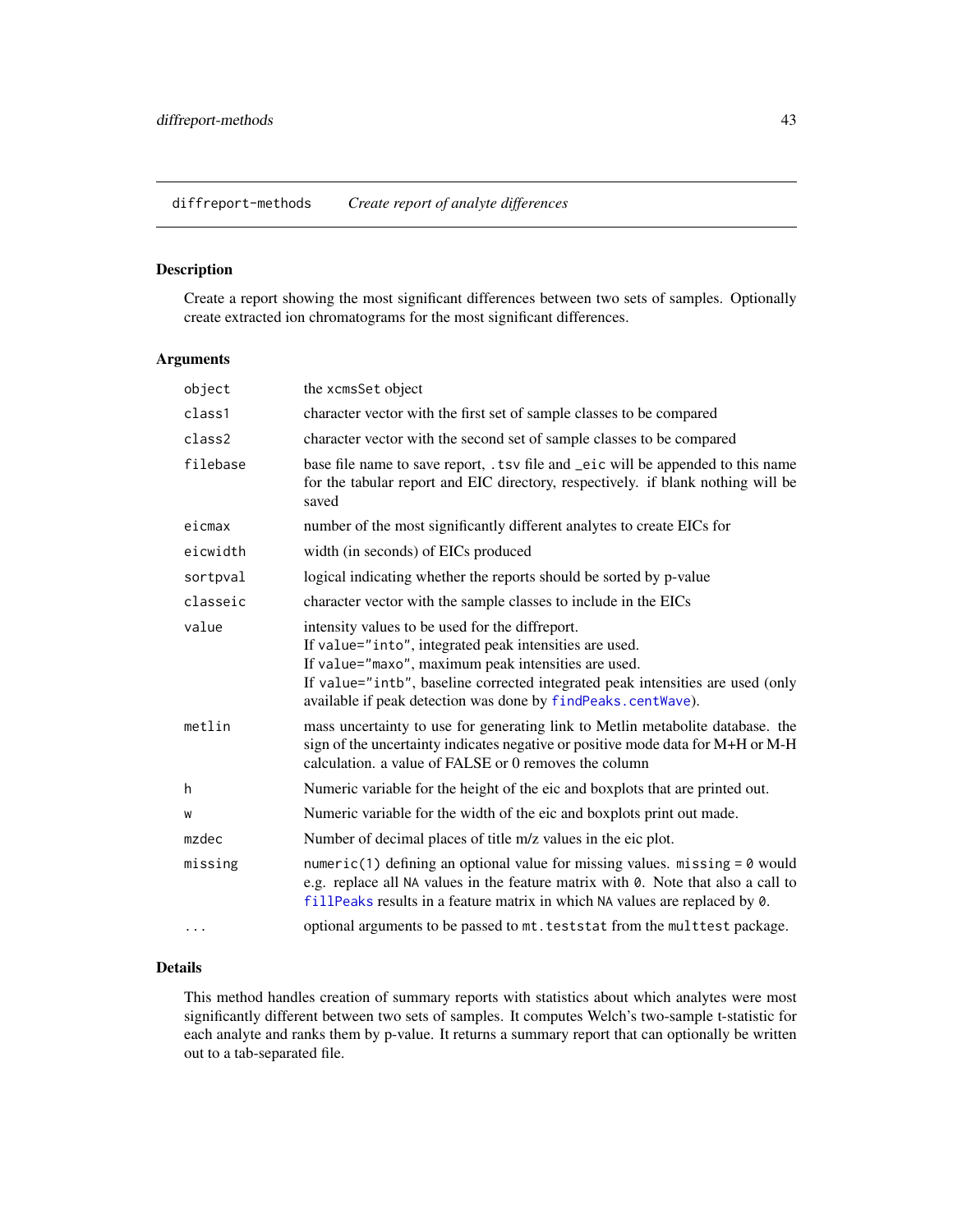Additionally, it does all the heavy lifting involved in creating superimposed extracted ion chromatograms for a given number of analytes. It does so by reading the raw data files associated with the samples of interest one at a time. As it does so, it prints the name of the sample it is currently reading. Depending on the number and size of the samples, this process can take a long time.

If a base file name is provided, the report (see Value section) will be saved to a tab separated file. If EICs are generated, they will be saved as 640x480 PNG files in a newly created subdirectory. However this parameter can be changed with the commands arguments. The numbered file names correspond to the rows in the report.

Chromatographic traces in the EICs are colored and labeled by their sample class. Sample classes take their color from the current palette. The color a sample class is assigned is dependent its order in the xcmsSet object, not the order given in the class arguments. Thus levels(sampclass(object))[1] would use color palette()[1] and so on. In that way, sample classes maintain the same color across any number of different generated reports.

When there are multiple sample classes, xcms will produce boxplots of the different classes and will generate a single anova p-value statistic. Like the eic's the plot number corresponds to the row number in the report.

## Value

A data frame with the following columns:

| fold           | mean fold change (always greater than 1, see tstat for which set of sample<br>classes was higher)                                                     |
|----------------|-------------------------------------------------------------------------------------------------------------------------------------------------------|
| tstat          | Welch's two sample t-statistic, positive for analytes having greater intensity in<br>class2, negative for analytes having greater intensity in class1 |
| pvalue         | p-value of t-statistic                                                                                                                                |
| anova          | p-value of the anova statistic if there are multiple classes                                                                                          |
| mzmed          | median m/z of peaks in the group                                                                                                                      |
| mzmin          | minimum m/z of peaks in the group                                                                                                                     |
| mzmax          | maximum m/z of peaks in the group                                                                                                                     |
| rtmed          | median retention time of peaks in the group                                                                                                           |
| rtmin          | minimum retention time of peaks in the group                                                                                                          |
| rtmax          | maximum retention time of peaks in the group                                                                                                          |
| npeaks         | number of peaks assigned to the group                                                                                                                 |
| Sample Classes | number samples from each sample class represented in the group                                                                                        |
| metlin         | A URL to metlin for that mass                                                                                                                         |
| .              | one column for every sample class                                                                                                                     |
| Sample Names   | integrated intensity value for every sample.                                                                                                          |
| $\cdots$       | one column for every sample                                                                                                                           |

#### Methods

object = "xcmsSet" diffreport(object, class1 = levels(sampclass(object))[1], class2 = levels(sampclass(object))[2], filebase = character(), eicmax = 0, eicwidth = 200, sortpval = TRUE, classeic = c(class1,class2), value=c("into","maxo","intb"), metlin  $=$  FALSE, h=480,w=640, mzdec=2, missing = numeric(), ...)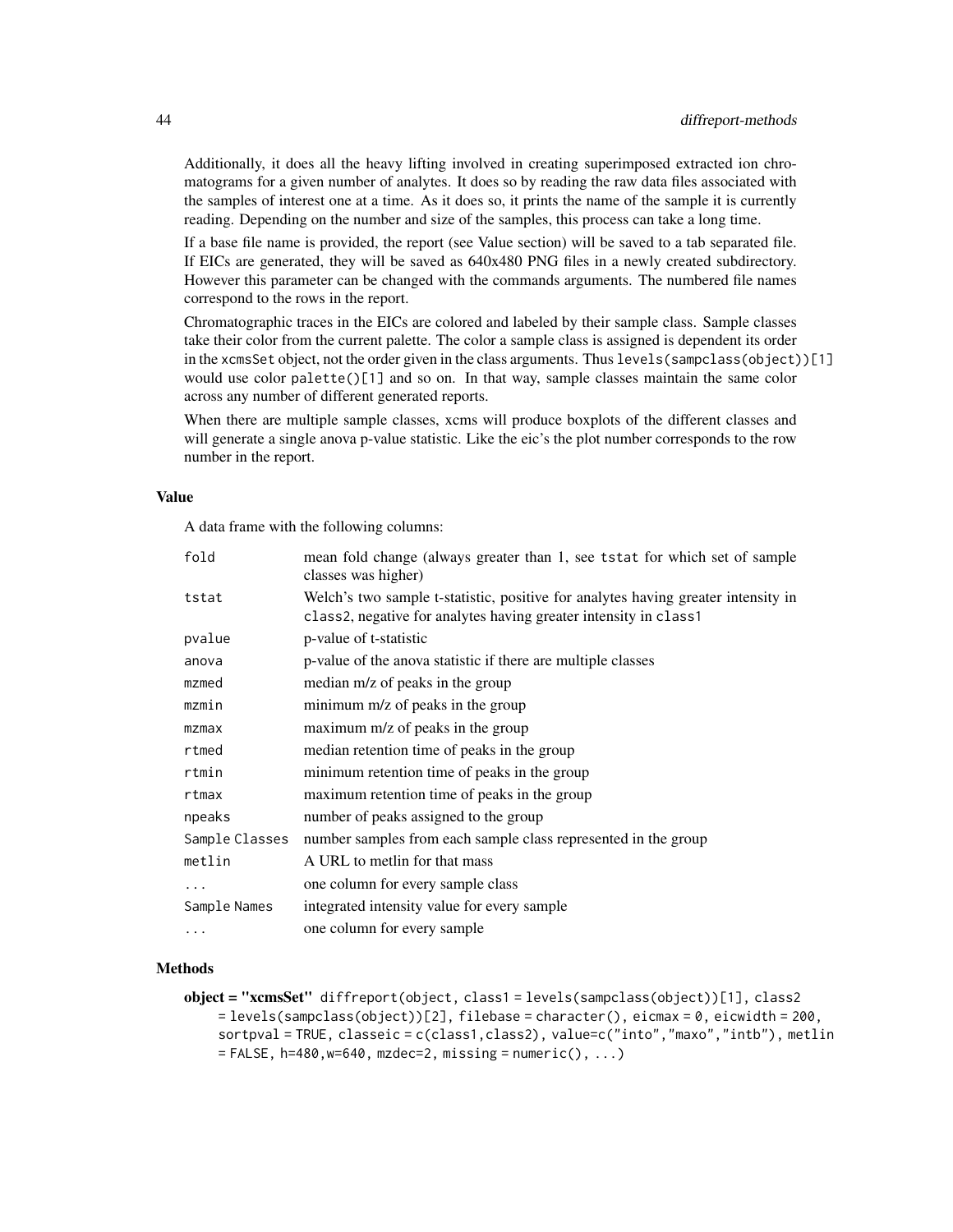#### dirname 45

## See Also

[xcmsSet-class](#page-288-0), [palette](#page-0-0)

dirname *Change the file path of an* OnDiskMSnExp *object*

### Description

dirname allows to get and set the path to the directory containing the source files of the [OnDiskM-](#page-0-0)[SnExp](#page-0-0) (or [XCMSnExp\)](#page-269-1) object.

## Usage

## S4 method for signature 'OnDiskMSnExp' dirname(path)

## S4 replacement method for signature 'OnDiskMSnExp' dirname(path) <- value

#### Arguments

| path  | OnDiskMSnExp.                                                                                       |
|-------|-----------------------------------------------------------------------------------------------------|
| value | character of length 1 or length equal to the number of files defining the new<br>path to the files. |

## Author(s)

Johannes Rainer

do\_adjustRtime\_peakGroups

*Align spectrum retention times across samples using peak groups found in most samples*

## Description

The function performs retention time correction by assessing the retention time deviation across all samples using peak groups (features) containg chromatographic peaks present in most/all samples. The retention time deviation for these features in each sample is described by fitting either a polynomial (smooth = "loess") or a linear (smooth = "linear") model to the data points. The models are subsequently used to adjust the retention time for each spectrum in each sample.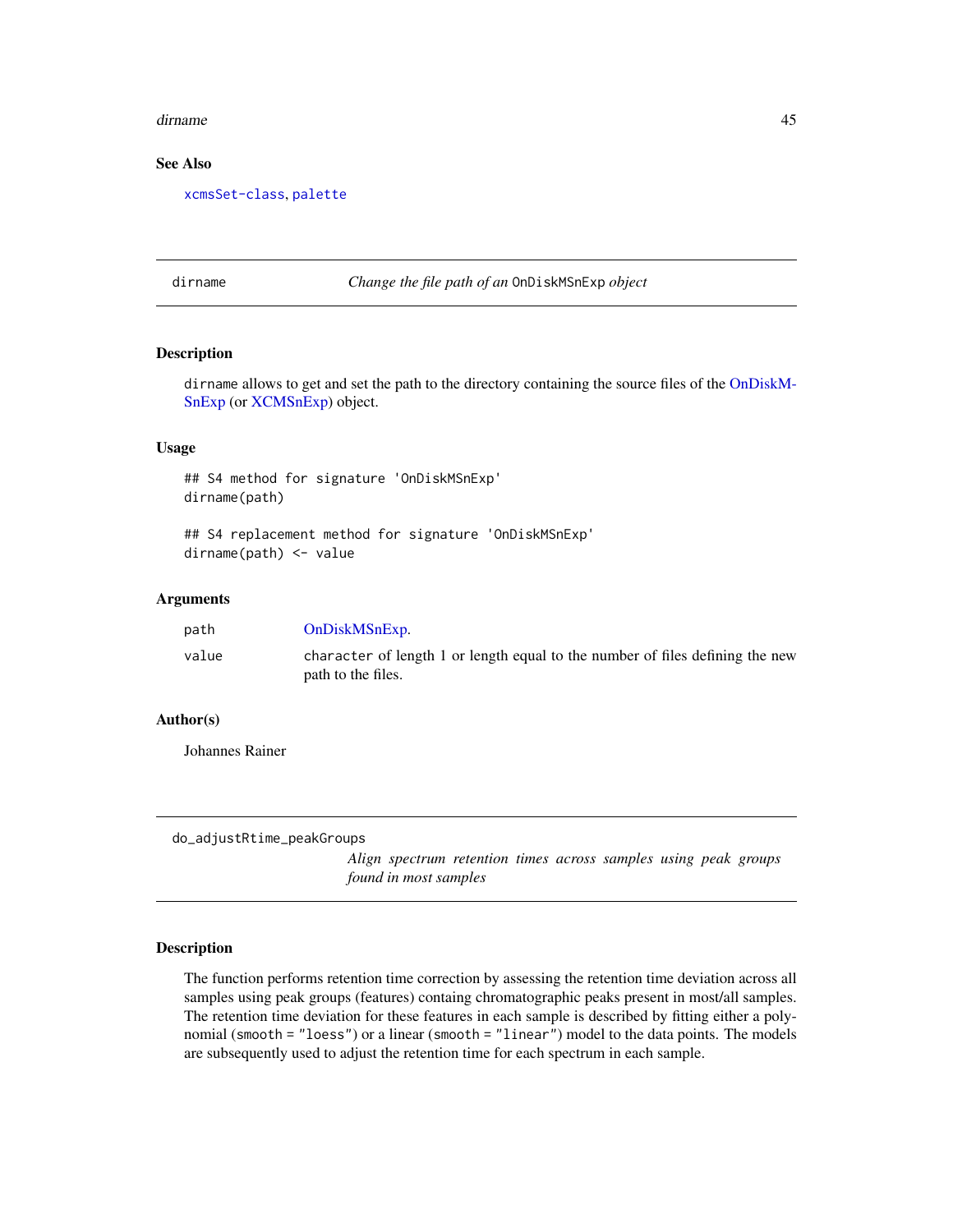# Usage

```
do_adjustRtime_peakGroups(
 peaks,
 peakIndex,
 rtime,
 minFraction = 0.9,
 ext{raPeaks} = 1,
 smooth = c("loess", "linear"),
  span = 0.2,
  family = c("gaussian", "symmetric"),
 peakGroupsMatrix = matrix(ncol = 0, nrow = 0),
  subset = integer(),
  subsetAdjust = c("average", "previous")
\mathcal{L}
```

| peaks            | a matrix or data. frame with the identified chromatographic peaks in the sam-<br>ples.                                                                                                                                                                                                                                                                                                                                                                                                                                                                                                                                                              |
|------------------|-----------------------------------------------------------------------------------------------------------------------------------------------------------------------------------------------------------------------------------------------------------------------------------------------------------------------------------------------------------------------------------------------------------------------------------------------------------------------------------------------------------------------------------------------------------------------------------------------------------------------------------------------------|
| peakIndex        | a list of indices that provides the grouping information of the chromatographic<br>peaks (across and within samples).                                                                                                                                                                                                                                                                                                                                                                                                                                                                                                                               |
| rtime            | a list of numeric vectors with the retention times per file/sample.                                                                                                                                                                                                                                                                                                                                                                                                                                                                                                                                                                                 |
| minFraction      | $numeric(1)$ between 0 and 1 defining the minimum required fraction of samples<br>in which peaks for the peak group were identified. Peak groups passing this<br>criteria will aligned across samples and retention times of individual spectra<br>will be adjusted based on this alignment. For minFraction = 1 the peak group<br>has to contain peaks in all samples of the experiment. Note that if subset is<br>provided, the specified fraction is relative to the defined subset of samples and<br>not to the total number of samples within the experiment (i.e. a peak has to be<br>present in the specified proportion of subset samples). |
| extraPeaks       | numeric(1) defining the maximal number of additional peaks for all samples to<br>be assigned to a peak group (i.e. feature) for retention time correction. For a data<br>set with 6 samples, extraPeaks = 1 uses all peak groups with a total peak count<br>$\le$ = 6 + 1. The total peak count is the total number of peaks being assigned to a<br>peak group and considers also multiple peaks within a sample being assigned to<br>the group.                                                                                                                                                                                                    |
| smooth           | character defining the function to be used, to interpolate corrected retention<br>times for all peak groups. Either "loess" or "linear".                                                                                                                                                                                                                                                                                                                                                                                                                                                                                                            |
| span             | numeric(1) defining the degree of smoothing (if smooth = "loess"). This pa-<br>rameter is passed to the internal call to loess.                                                                                                                                                                                                                                                                                                                                                                                                                                                                                                                     |
| family           | character defining the method to be used for loess smoothing. Allowed values<br>are "gaussian" and "symmetric". See loess for more information.                                                                                                                                                                                                                                                                                                                                                                                                                                                                                                     |
| peakGroupsMatrix |                                                                                                                                                                                                                                                                                                                                                                                                                                                                                                                                                                                                                                                     |
|                  | optional matrix of (raw) retention times for peak groups on which the alignment<br>should be performed. Each column represents a sample, each row a feature/peak<br>group. If not provided, this matrix will be determined depending on parameters                                                                                                                                                                                                                                                                                                                                                                                                  |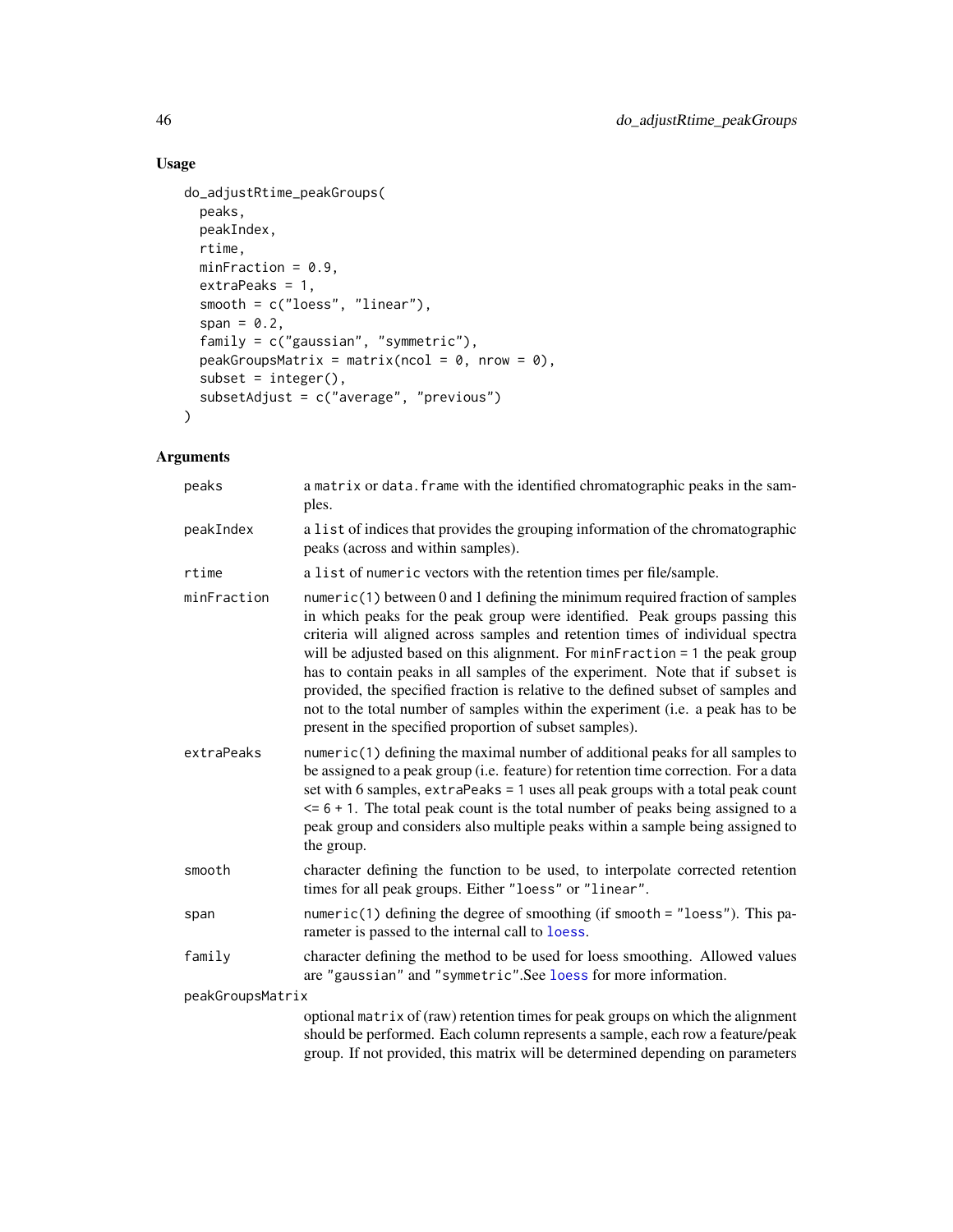|              | minFraction and extraPeaks. If provided, minFraction and extraPeaks will<br>be ignored.                                                                                                                                                      |
|--------------|----------------------------------------------------------------------------------------------------------------------------------------------------------------------------------------------------------------------------------------------|
| subset       | integer with the indices of samples within the experiment on which the align-<br>ment models should be estimated. Samples not part of the subset are adjusted<br>based on the closest subset sample. See description above for more details. |
| subsetAdjust | character specifying the method with which non-subset samples should be<br>adjusted. Supported options are "previous" and "average" (default). See<br>description above for more information.                                                |

### Details

The alignment bases on the presence of compounds that can be found in all/most samples of an experiment. The retention times of individual spectra are then adjusted based on the alignment of the features corresponding to these *house keeping compounds*. The paraneters minFraction and extraPeaks can be used to fine tune which features should be used for the alignment (i.e. which features most likely correspond to the above mentioned house keeping compounds).

Parameter subset allows to define a subset of samples within the experiment that should be aligned. All samples not being part of the subset will be aligned based on the adjustment of the closest sample within the subset. This allows to e.g. exclude blank samples from the alignment process with their retention times being still adjusted based on the alignment results of the *real* samples.

# Value

A list with numeric vectors with the adjusted retention times grouped by sample.

## Note

The method ensures that returned adjusted retention times are increasingly ordered, just as the raw retention times.

## Author(s)

Colin Smith, Johannes Rainer

#### References

Colin A. Smith, Elizabeth J. Want, Grace O'Maille, Ruben Abagyan and Gary Siuzdak. "XCMS: Processing Mass Spectrometry Data for Metabolite Profiling Using Nonlinear Peak Alignment, Matching, and Identification" *Anal. Chem.* 2006, 78:779-787.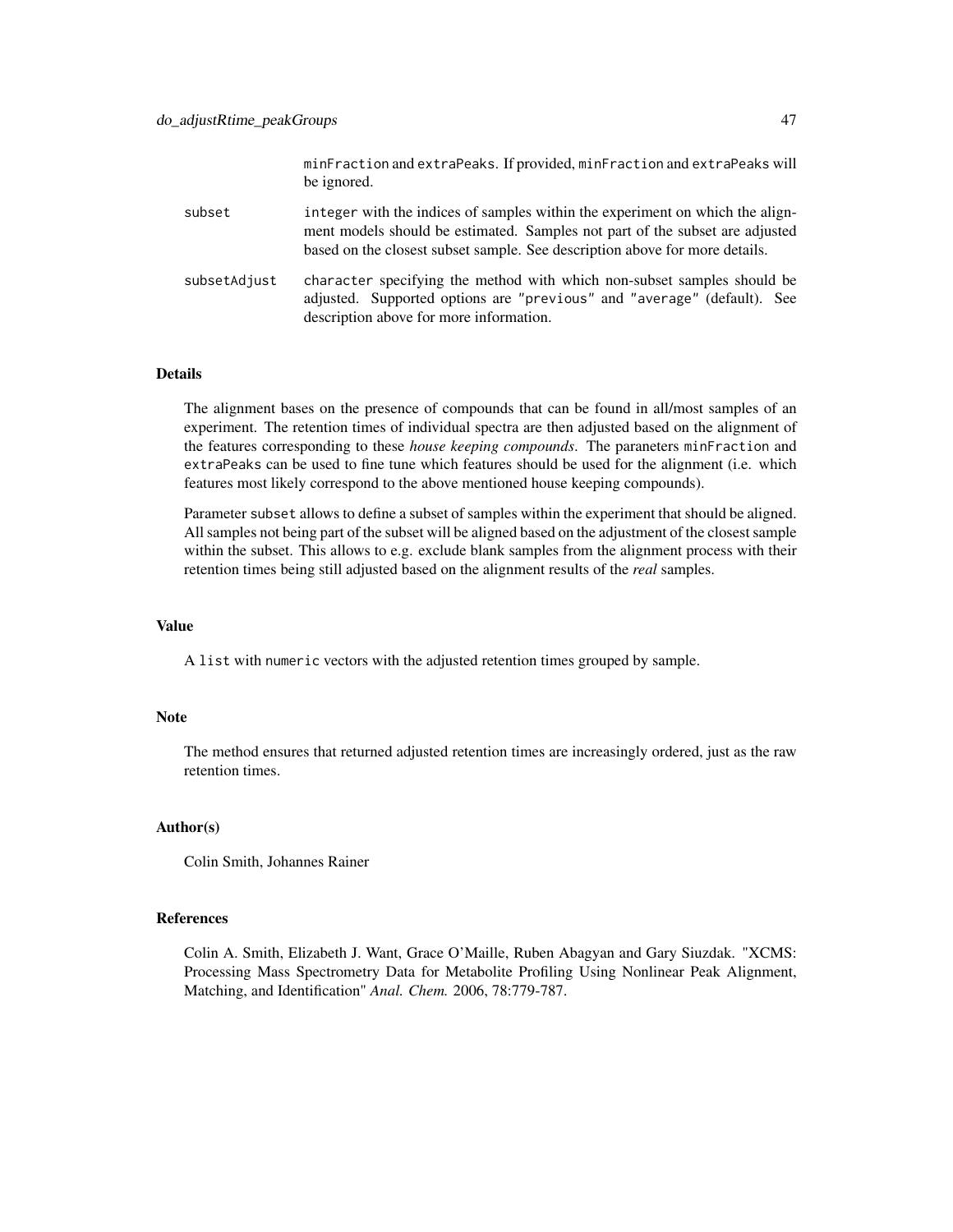<span id="page-47-0"></span>do\_findChromPeaks\_centWave

*Core API function for centWave peak detection*

## Description

This function performs peak density and wavelet based chromatographic peak detection for high resolution LC/MS data in centroid mode [Tautenhahn 2008].

## Usage

```
do_findChromPeaks_centWave(
  mz,
  int,
  scantime,
 valsPerSpect,
 ppm = 25,
 peakwidth = c(20, 50),
  snthresh = 10,
 prefilter = c(3, 100),
 mzCenterFun = "wMean",
  integrate = 1,
 mzdiff = -0.001,fitgauss = FALSE,
 noise = \theta,
 verboseColumns = FALSE,
  r oilist = list(),firstBaselineCheck = TRUE,
  roiScales = NULL,
  sleep = \theta,
  extendLengthMSW = FALSE
\lambda
```

| mz           | Numeric vector with the individual m/z values from all scans/ spectra of one<br>file/sample.                                                 |
|--------------|----------------------------------------------------------------------------------------------------------------------------------------------|
| int          | Numeric vector with the individual intensity values from all scans/spectra of one<br>file/sample.                                            |
| scantime     | Numeric vector of length equal to the number of spectra/scans of the data repre-<br>senting the retention time of each scan.                 |
| valsPerSpect | Numeric vector with the number of values for each spectrum.                                                                                  |
| ppm          | numeric(1) defining the maximal tolerated $m/z$ deviation in consecutive scans<br>in parts per million (ppm) for the initial ROI definition. |
| peakwidth    | $numeric(2)$ with the expected approximate peak width in chromatographic space.<br>Given as a range (min, max) in seconds.                   |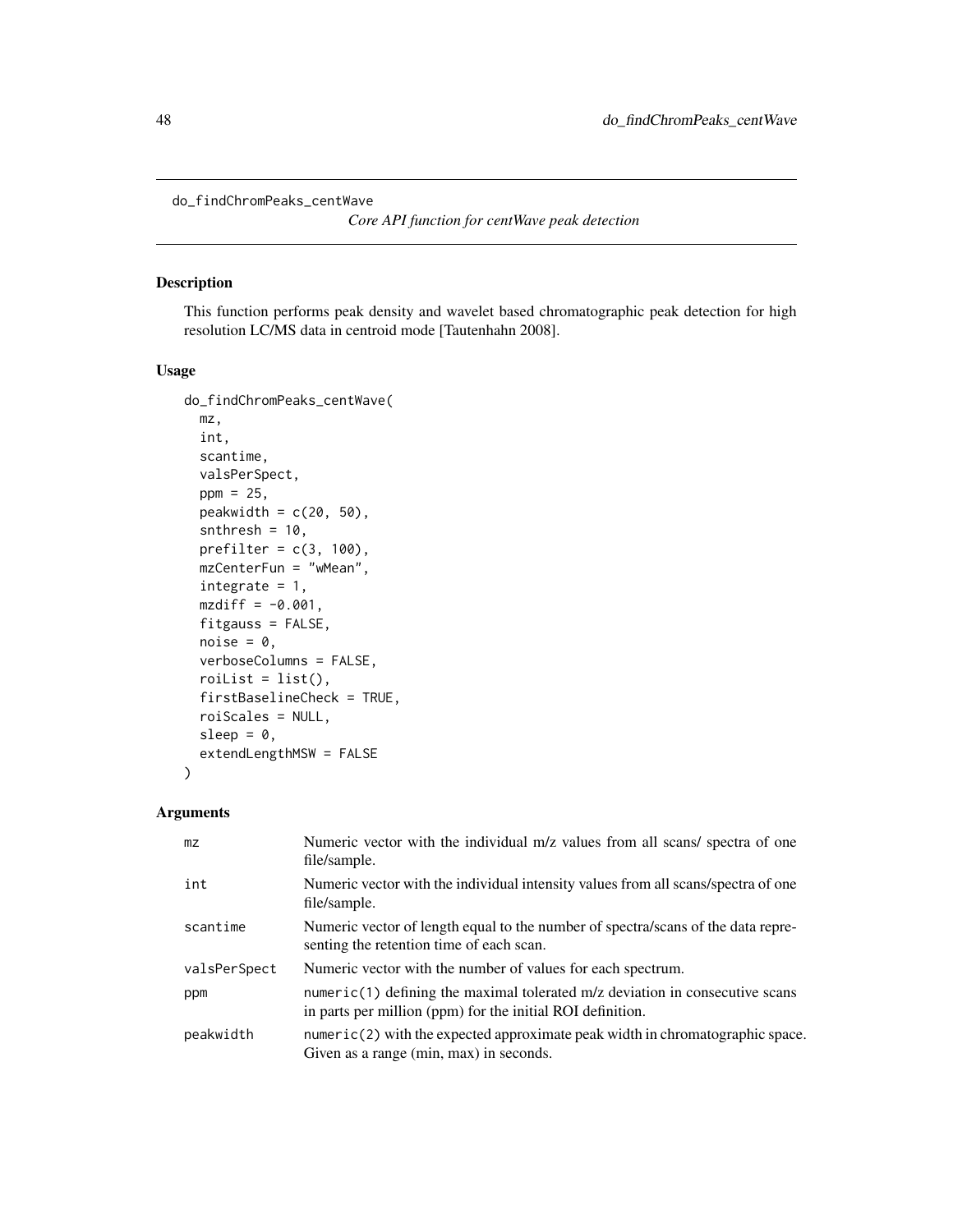| snthresh           | $numeric(1)$ defining the signal to noise ratio cutoff.                                                                                                                                                                                                                                                                                                                                                                                                                                                                                 |
|--------------------|-----------------------------------------------------------------------------------------------------------------------------------------------------------------------------------------------------------------------------------------------------------------------------------------------------------------------------------------------------------------------------------------------------------------------------------------------------------------------------------------------------------------------------------------|
| prefilter          | numeric(2): $c(k, I)$ specifying the prefilter step for the first analysis step (ROI<br>detection). Mass traces are only retained if they contain at least k peaks with<br>intensity $>=$ I.                                                                                                                                                                                                                                                                                                                                            |
| mzCenterFun        | Name of the function to calculate the m/z center of the chromatographic peak.<br>Allowed are: "wMean": intensity weighted mean of the peak's m/z values, "mean":<br>mean of the peak's m/z values, "apex": use the m/z value at the peak apex,<br>"wMeanApex3": intensity weighted mean of the m/z value at the peak apex and<br>the m/z values left and right of it and "meanApex3": mean of the m/z value of<br>the peak apex and the m/z values left and right of it.                                                                |
| integrate          | Integration method. For integrate = 1 peak limits are found through descent<br>on the mexican hat filtered data, for integrate = 2 the descent is done on the<br>real data. The latter method is more accurate but prone to noise, while the former<br>is more robust, but less exact.                                                                                                                                                                                                                                                  |
| mzdiff             | $numeric(1)$ representing the minimum difference in $m/z$ dimension required<br>for peaks with overlapping retention times; can be negative to allow overlap.<br>During peak post-processing, peaks defined to be overlapping are reduced to the<br>one peak with the largest signal.                                                                                                                                                                                                                                                   |
| fitgauss           | logical(1) whether or not a Gaussian should be fitted to each peak. This<br>affects mostly the retention time position of the peak.                                                                                                                                                                                                                                                                                                                                                                                                     |
| noise              | numeric(1) allowing to set a minimum intensity required for centroids to be<br>considered in the first analysis step (centroids with intensity < noise are omitted<br>from ROI detection).                                                                                                                                                                                                                                                                                                                                              |
| verboseColumns     | logical (1) whether additional peak meta data columns should be returned.                                                                                                                                                                                                                                                                                                                                                                                                                                                               |
| roiList            | An optional list of regions-of-interest (ROI) representing detected mass traces.<br>If ROIs are submitted the first analysis step is omitted and chromatographic<br>peak detection is performed on the submitted ROIs. Each ROI is expected to<br>have the following elements specified: scmin (start scan index), scmax (end<br>scan index), mzmin (minimum m/z), mzmax (maximum m/z), length (number<br>of scans), intensity (summed intensity). Each ROI should be represented by<br>a list of elements or a single row data. frame. |
| firstBaselineCheck |                                                                                                                                                                                                                                                                                                                                                                                                                                                                                                                                         |
|                    | logical(1). If TRUE continuous data within regions of interest is checked to be<br>above the first baseline.                                                                                                                                                                                                                                                                                                                                                                                                                            |
| roiScales          | Optional numeric vector with length equal to roil ist defining the scale for each<br>region of interest in roilist that should be used for the centWave-wavelets.                                                                                                                                                                                                                                                                                                                                                                       |
| sleep              | numeric(1) defining the number of seconds to wait between iterations. De-<br>faults to sleep = $\theta$ . If > $\theta$ a plot is generated visualizing the identified chro-<br>matographic peak. Note: this argument is for backward compatibility only and<br>will be removed in future.                                                                                                                                                                                                                                              |
| extendLengthMSW    |                                                                                                                                                                                                                                                                                                                                                                                                                                                                                                                                         |
|                    | Option to force centWave to use all scales when running centWave rather than<br>truncating with the EIC length. Uses the "open" method to extend the EIC to a<br>integer base-2 length prior to being passed to convolve rather than the default<br>"reflect" method. See https://github.com/sneumann/xcms/issues/445 for more<br>information.                                                                                                                                                                                          |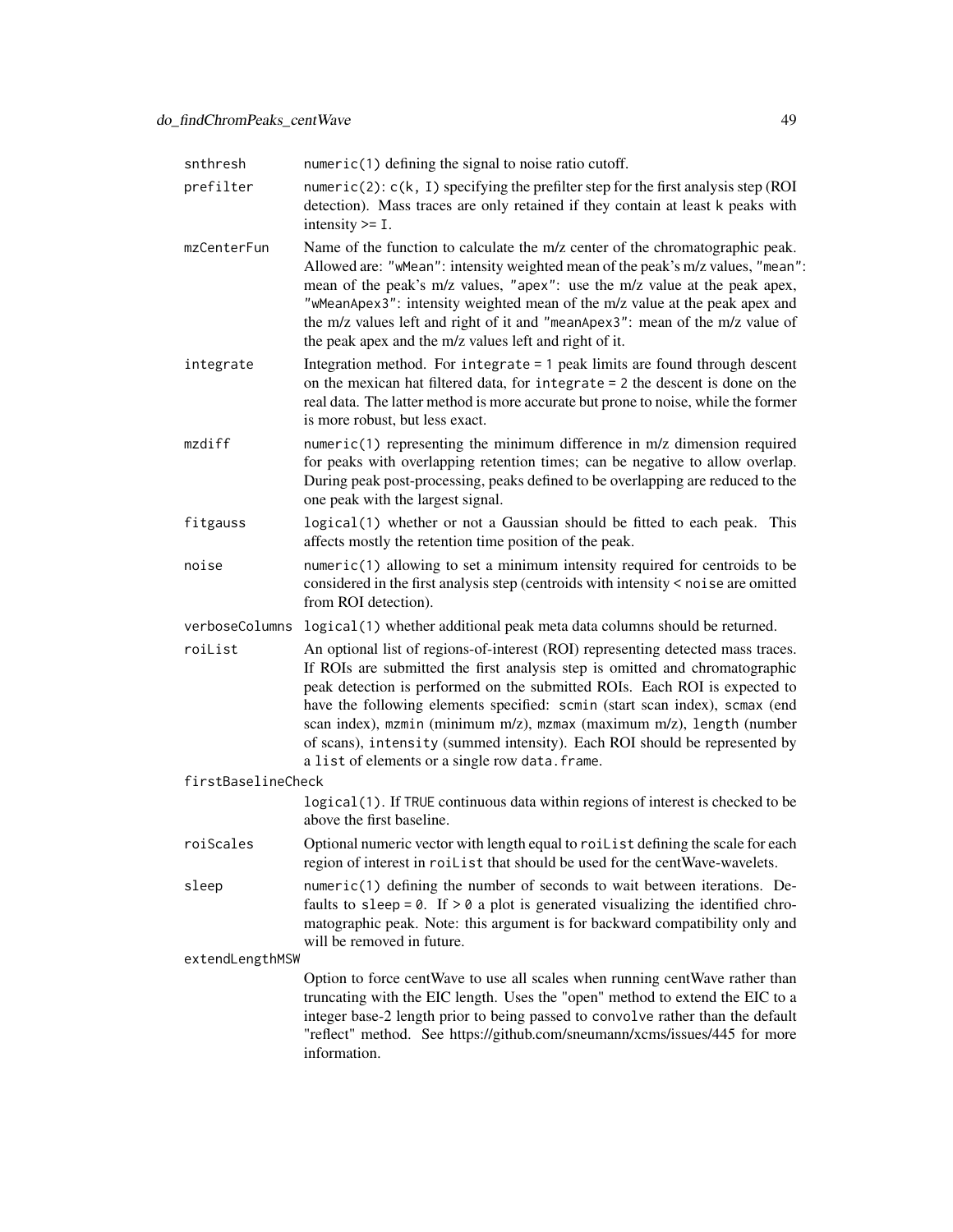#### Details

This algorithm is most suitable for high resolution LC/{TOF,OrbiTrap,FTICR}-MS data in centroid mode. In the first phase the method identifies *regions of interest* (ROIs) representing mass traces that are characterized as regions with less than ppm m/z deviation in consecutive scans in the LC/MS map. In detail, starting with a single m/z, a ROI is extended if a m/z can be found in the next scan (spectrum) for which the difference to the mean m/z of the ROI is smaller than the user defined ppm of the m/z. The mean m/z of the ROI is then updated considering also the newly included m/z value.

These ROIs are then, after some cleanup, analyzed using continuous wavelet transform (CWT) to locate chromatographic peaks on different scales. The first analysis step is skipped, if regions of interest are passed with the roiList parameter.

#### Value

A matrix, each row representing an identified chromatographic peak, with columns:

mz Intensity weighted mean of m/z values of the peak across scans.

mzmin Minimum m/z of the peak.

mzmax Maximum m/z of the peak.

rt Retention time of the peak's midpoint.

rtmin Minimum retention time of the peak.

rtmax Maximum retention time of the peak.

into Integrated (original) intensity of the peak.

intb Per-peak baseline corrected integrated peak intensity.

maxo Maximum intensity of the peak.

- sn Signal to noise ratio, defined as (maxo baseline)/sd, sd being the standard deviation of local chromatographic noise.
- egauss RMSE of Gaussian fit.

Additional columns for verboseColumns = TRUE:

mu Gaussian parameter mu.

sigma Gaussian parameter sigma.

h Gaussian parameter h.

f Region number of the m/z ROI where the peak was localized.

dppm m/z deviation of mass trace across scans in ppm.

scale Scale on which the peak was localized.

scpos Peak position found by wavelet analysis (scan number).

scmin Left peak limit found by wavelet analysis (scan number).

scmax Right peak limit found by wavelet analysis (scan numer).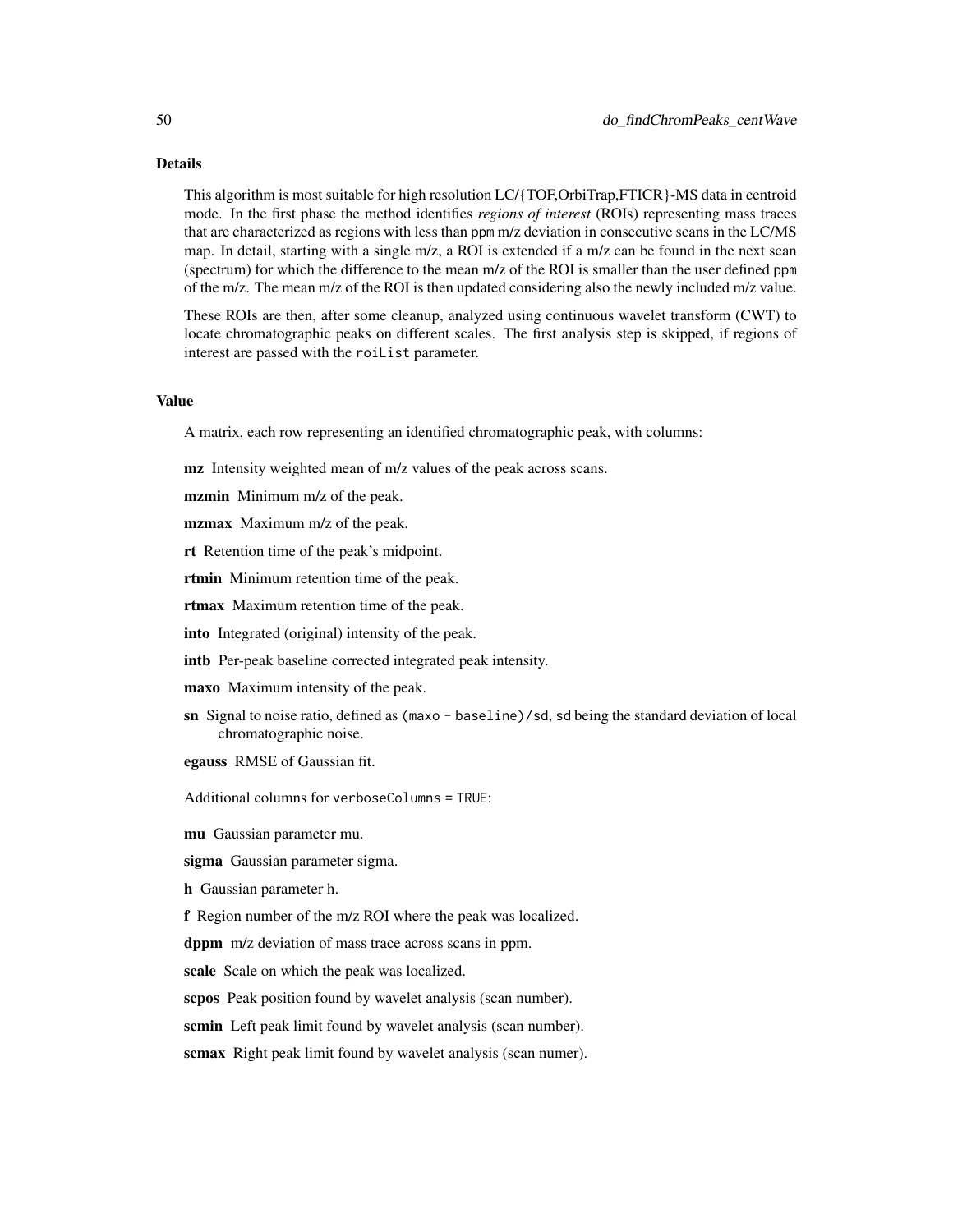## **Note**

The *centWave* was designed to work on centroided mode, thus it is expected that such data is presented to the function.

This function exposes core chromatographic peak detection functionality of the *centWave* method. While this function can be called directly, users will generally call the corresponding method for the data object instead.

## Author(s)

Ralf Tautenhahn, Johannes Rainer

## References

Ralf Tautenhahn, Christoph B\"ottcher, and Steffen Neumann "Highly sensitive feature detection for high resolution LC/MS" *BMC Bioinformatics* 2008, 9:504

## See Also

[centWave](#page-98-0) for the standard user interface method.

Other core peak detection functions: [do\\_findChromPeaks\\_centWaveWithPredIsoROIs\(](#page-51-0)), do\_findChromPeaks\_massifqu [do\\_findChromPeaks\\_matchedFilter\(](#page-58-0)), [do\\_findPeaks\\_MSW\(](#page-62-0))

## Examples

```
## Load the test file
data(faahko_sub)
## Update the path to the files for the local system
dirname(faahko_sub) <- system.file("cdf/KO", package = "faahKO")
## Subset to one file and restrict to a certain retention time range
data <- filterRt(filterFile(faahko_sub, 1), c(2500, 3000))
## Get m/z and intensity values
mzs <- mz(data)
ints <- intensity(data)
## Define the values per spectrum:
valsPerSpect <- lengths(mzs)
## Calling the function. We're using a large value for noise and prefilter
## to speed up the call in the example - in a real use case we would either
## set the value to a reasonable value or use the default value.
res <- do_findChromPeaks_centWave(mz = unlist(mzs), int = unlist(ints),
    scantime = rtime(data), valsPerSpect = valsPerSpect, noise = 10000,
    prefilter = c(3, 10000))
head(res)
```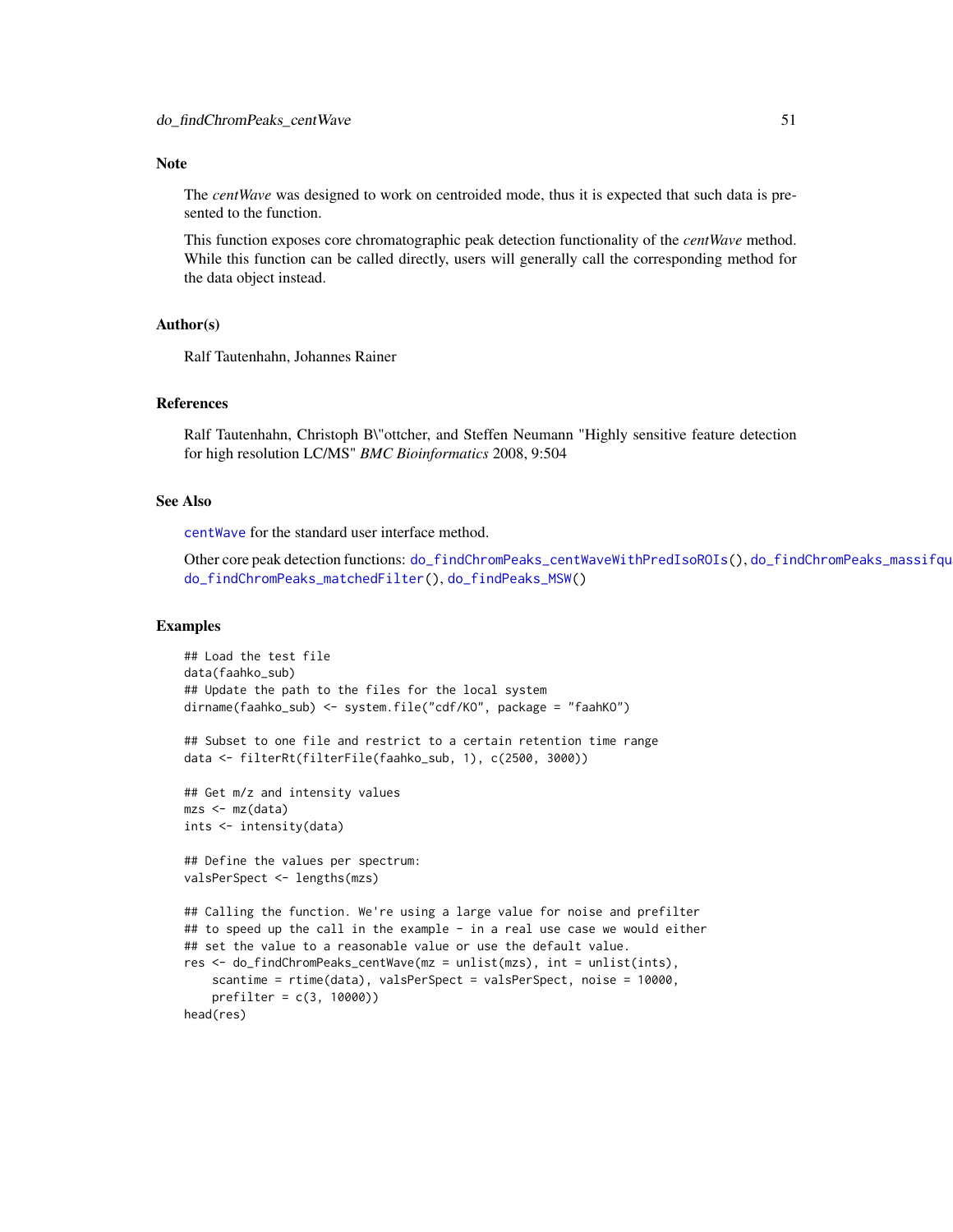<span id="page-51-0"></span>do\_findChromPeaks\_centWaveWithPredIsoROIs

*Core API function for two-step centWave peak detection with isotopes*

#### **Description**

The do\_findChromPeaks\_centWaveWithPredIsoROIs performs a two-step centWave based peak detection: chromatographic peaks are identified using centWave followed by a prediction of the location of the identified peaks' isotopes in the mz-retention time space. These locations are fed as *regions of interest* (ROIs) to a subsequent centWave run. All non overlapping peaks from these two peak detection runs are reported as the final list of identified peaks.

The do\_findChromPeaks\_centWaveAddPredIsoROIs performs centWave based peak detection based in regions of interest (ROIs) representing predicted isotopes for the peaks submitted with argument peaks.. The function returns a matrix with the identified peaks consisting of all input peaks and peaks representing predicted isotopes of these (if found by the centWave algorithm).

## Usage

```
do_findChromPeaks_centWaveWithPredIsoROIs(
  mz,
  int,
  scantime,
  valsPerSpect,
  ppm = 25,
 peakwidth = c(20, 50),
  snthresh = 10,
  prefilter = c(3, 100),
  mzCenterFun = "wMean",
  integrate = 1,
  mzdiff = -0.001,
  fitgauss = FALSE,
  noise = 0,
  verboseColumns = FALSE,
  r oilist = list(),firstBaselineCheck = TRUE,
  roiScales = NULL,
  snthreshIsoROIs = 6.25,
  maxChange = 3,
 maxIso = 5,
 mzIntervalExtension = TRUE,
 polarity = "unknown",
  extendLengthMSW = FALSE
)
do_findChromPeaks_addPredIsoROIs(
 mz,
```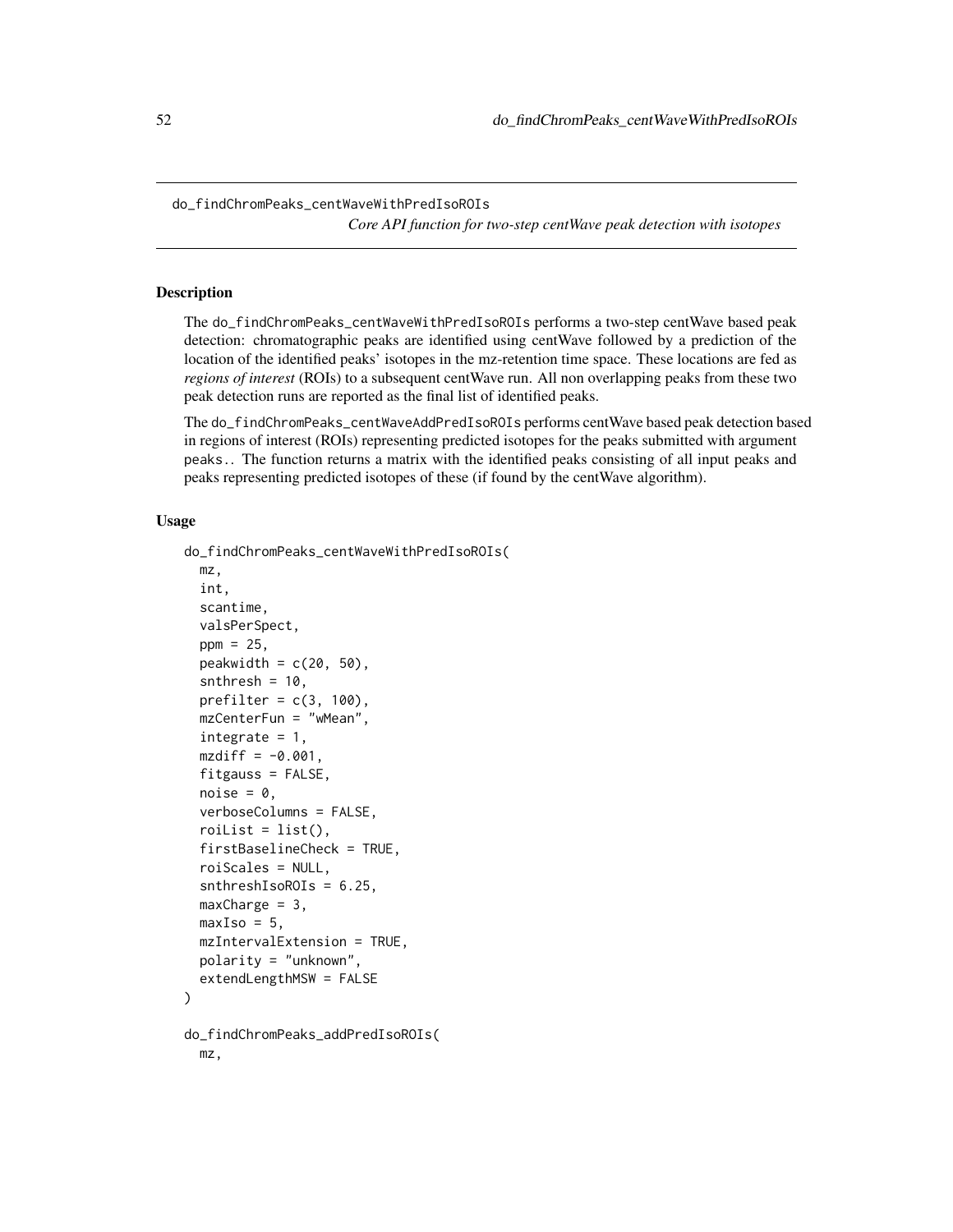do\_findChromPeaks\_centWaveWithPredIsoROIs 53

```
int,
  scantime,
 valsPerSpect,
 ppm = 25,
 peakwidth = c(20, 50),
  snthresh = 6.25,
 prefilter = c(3, 100),
 mzCenterFun = "wMean",
  integrate = 1,
 mzdiff = -0.001,fitgauss = FALSE,
  noise = 0,
 verboseColumns = FALSE,
 peaks. = NULL,
 maxCharge = 3,
 maxIso = 5,
 mzIntervalExtension = TRUE,
 polarity = "unknown"
\mathcal{L}
```

| mz           | Numeric vector with the individual m/z values from all scans/ spectra of one<br>file/sample.                                                                                                                                                                                                                                                                                                                                                                             |
|--------------|--------------------------------------------------------------------------------------------------------------------------------------------------------------------------------------------------------------------------------------------------------------------------------------------------------------------------------------------------------------------------------------------------------------------------------------------------------------------------|
| int          | Numeric vector with the individual intensity values from all scans/spectra of one<br>file/sample.                                                                                                                                                                                                                                                                                                                                                                        |
| scantime     | Numeric vector of length equal to the number of spectra/scans of the data repre-<br>senting the retention time of each scan.                                                                                                                                                                                                                                                                                                                                             |
| valsPerSpect | Numeric vector with the number of values for each spectrum.                                                                                                                                                                                                                                                                                                                                                                                                              |
| ppm          | $numeric(1)$ defining the maximal tolerated m/z deviation in consecutive scans<br>in parts per million (ppm) for the initial ROI definition.                                                                                                                                                                                                                                                                                                                             |
| peakwidth    | $numeric(2)$ with the expected approximate peak width in chromatographic space.<br>Given as a range (min, max) in seconds.                                                                                                                                                                                                                                                                                                                                               |
| snthresh     | For do_findChromPeaks_addPredIsoROIs: numeric(1) defining the signal to<br>noise threshold for the centWave algorithm. For do_findChromPeaks_centWaveWithPredIsoROIs:<br>$numeric(1)$ defining the signal to noise threshold for the initial (first) cent Wave<br>run.                                                                                                                                                                                                   |
| prefilter    | numeric(2): $c(k, I)$ specifying the prefilter step for the first analysis step (ROI<br>detection). Mass traces are only retained if they contain at least k peaks with<br>intensity $>=$ I.                                                                                                                                                                                                                                                                             |
| mzCenterFun  | Name of the function to calculate the m/z center of the chromatographic peak.<br>Allowed are: "wMean": intensity weighted mean of the peak's m/z values, "mean":<br>mean of the peak's m/z values, "apex": use the m/z value at the peak apex,<br>"wMeanApex3": intensity weighted mean of the m/z value at the peak apex and<br>the m/z values left and right of it and "meanApex3": mean of the m/z value of<br>the peak apex and the m/z values left and right of it. |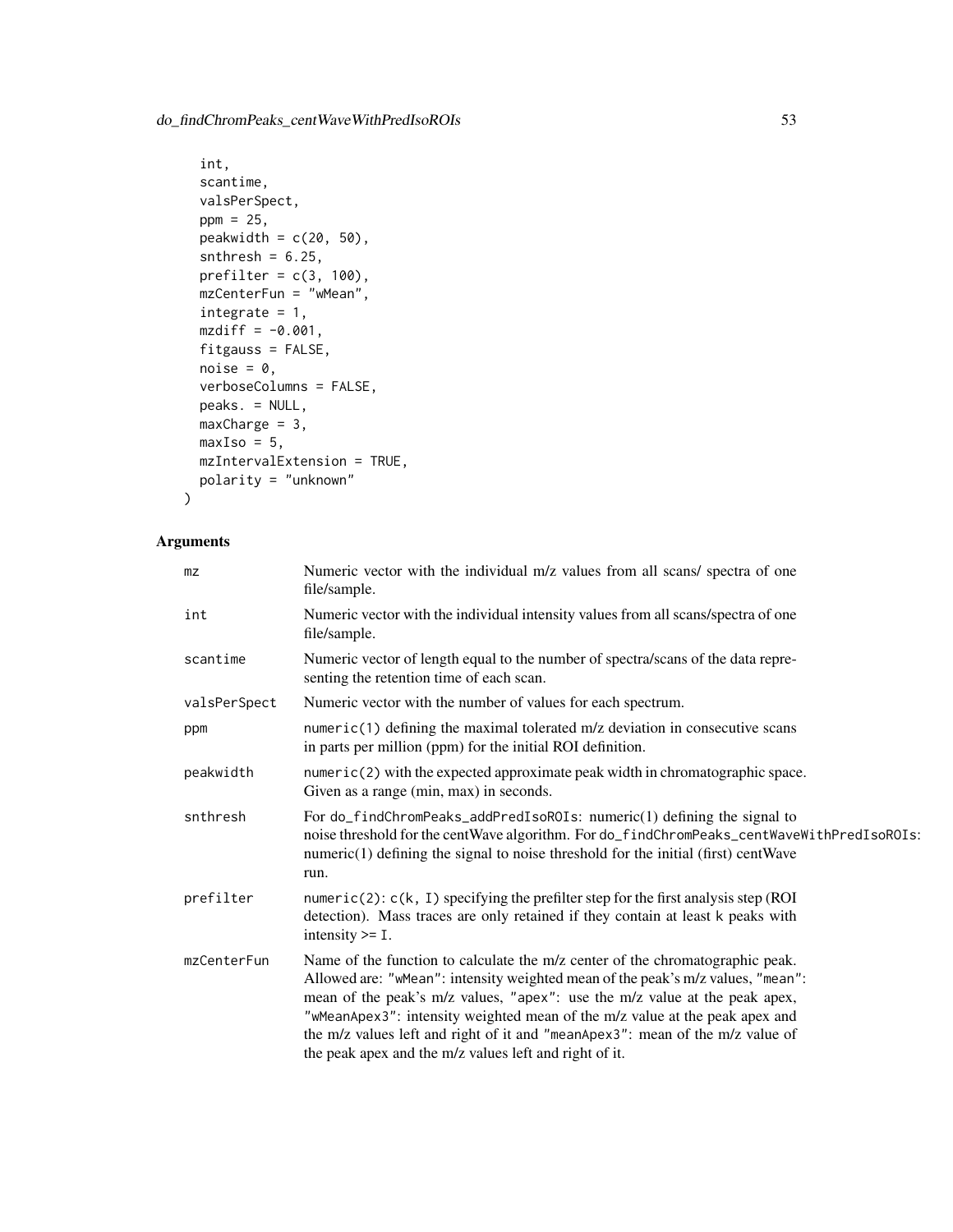| integrate           | Integration method. For integrate = 1 peak limits are found through descent<br>on the mexican hat filtered data, for integrate $= 2$ the descent is done on the<br>real data. The latter method is more accurate but prone to noise, while the former<br>is more robust, but less exact.                                                                                                                                                                                                                                                |
|---------------------|-----------------------------------------------------------------------------------------------------------------------------------------------------------------------------------------------------------------------------------------------------------------------------------------------------------------------------------------------------------------------------------------------------------------------------------------------------------------------------------------------------------------------------------------|
| mzdiff              | $numeric(1)$ representing the minimum difference in $m/z$ dimension required<br>for peaks with overlapping retention times; can be negative to allow overlap.<br>During peak post-processing, peaks defined to be overlapping are reduced to the<br>one peak with the largest signal.                                                                                                                                                                                                                                                   |
| fitgauss            | logical(1) whether or not a Gaussian should be fitted to each peak. This<br>affects mostly the retention time position of the peak.                                                                                                                                                                                                                                                                                                                                                                                                     |
| noise               | $numeric(1)$ allowing to set a minimum intensity required for centroids to be<br>considered in the first analysis step (centroids with intensity < noise are omitted<br>from ROI detection).                                                                                                                                                                                                                                                                                                                                            |
|                     | verboseColumns logical(1) whether additional peak meta data columns should be returned.                                                                                                                                                                                                                                                                                                                                                                                                                                                 |
| roiList             | An optional list of regions-of-interest (ROI) representing detected mass traces.<br>If ROIs are submitted the first analysis step is omitted and chromatographic<br>peak detection is performed on the submitted ROIs. Each ROI is expected to<br>have the following elements specified: scmin (start scan index), scmax (end<br>scan index), mzmin (minimum m/z), mzmax (maximum m/z), length (number<br>of scans), intensity (summed intensity). Each ROI should be represented by<br>a list of elements or a single row data. frame. |
| firstBaselineCheck  |                                                                                                                                                                                                                                                                                                                                                                                                                                                                                                                                         |
|                     | logical(1). If TRUE continuous data within regions of interest is checked to be<br>above the first baseline.                                                                                                                                                                                                                                                                                                                                                                                                                            |
| roiScales           | Optional numeric vector with length equal to roil ist defining the scale for each<br>region of interest in roilist that should be used for the centWave-wavelets.                                                                                                                                                                                                                                                                                                                                                                       |
| snthreshIsoROIs     |                                                                                                                                                                                                                                                                                                                                                                                                                                                                                                                                         |
|                     | numeric(1) defining the signal to noise ratio cutoff to be used in the second<br>centWave run to identify peaks for predicted isotope ROIs.                                                                                                                                                                                                                                                                                                                                                                                             |
| maxCharge           | integer(1) defining the maximal isotope charge. Isotopes will be defined for<br>charges 1:maxCharge.                                                                                                                                                                                                                                                                                                                                                                                                                                    |
| maxIso              | integer(1) defining the number of isotope peaks that should be predicted for<br>each peak identified in the first centWave run.                                                                                                                                                                                                                                                                                                                                                                                                         |
| mzIntervalExtension |                                                                                                                                                                                                                                                                                                                                                                                                                                                                                                                                         |
|                     | logical(1) whether the mz range for the predicted isotope ROIs should be<br>extended to increase detection of low intensity peaks.                                                                                                                                                                                                                                                                                                                                                                                                      |
| polarity            | character(1) specifying the polarity of the data. Currently not used, but has<br>to be "positive", "negative" or "unknown" if provided.                                                                                                                                                                                                                                                                                                                                                                                                 |
| extendLengthMSW     |                                                                                                                                                                                                                                                                                                                                                                                                                                                                                                                                         |
|                     | Option to force centWave to use all scales when running centWave rather than<br>truncating with the EIC length. Uses the "open" method to extend the EIC to a<br>integer base-2 length prior to being passed to convolve rather than the default<br>"reflect" method. See https://github.com/sneumann/xcms/issues/445 for more<br>information.                                                                                                                                                                                          |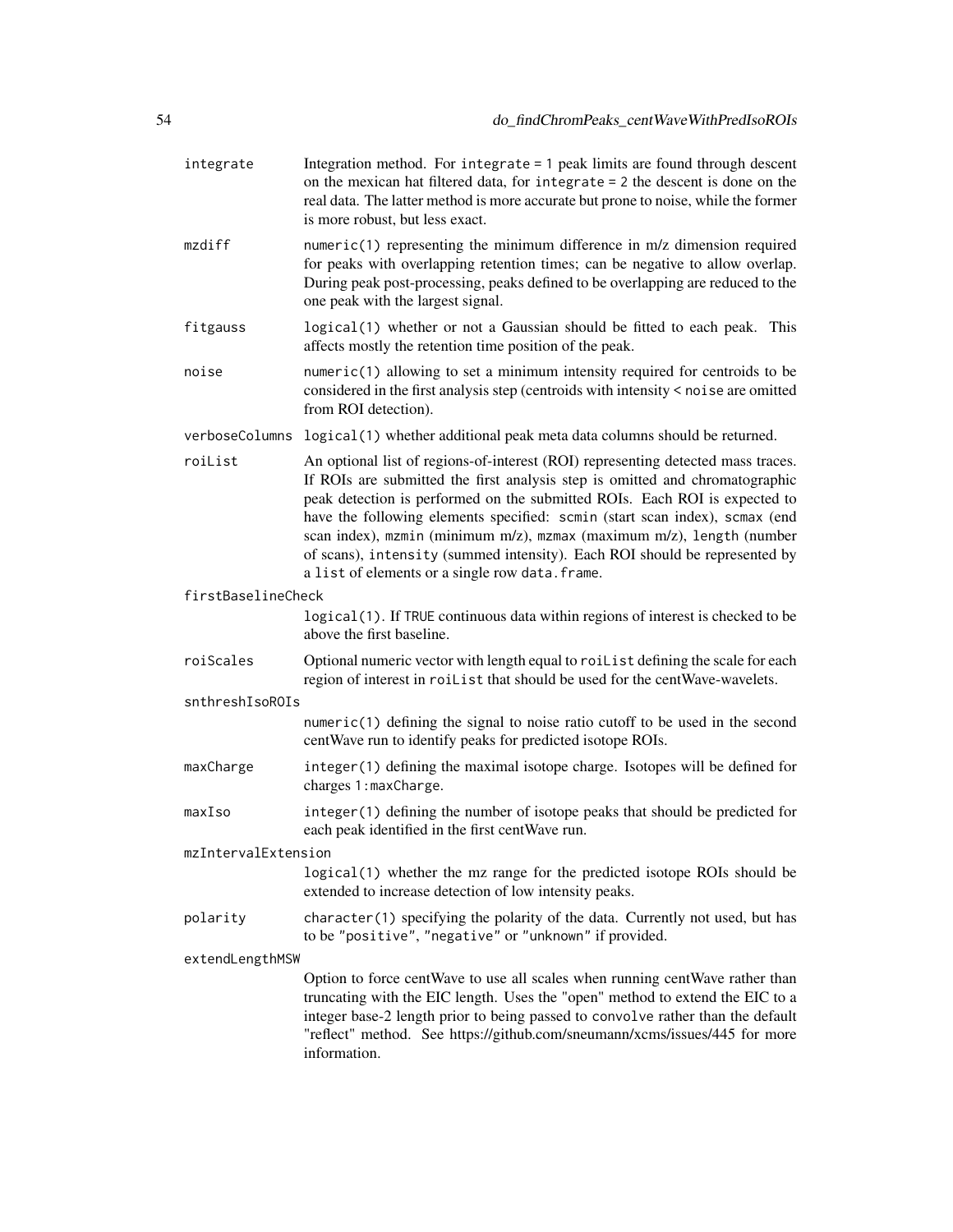#### do\_findChromPeaks\_centWaveWithPredIsoROIs 55

peaks. A matrix or xcmsPeaks object such as one returned by a call to link{do\_findChromPeaks\_centWave} or link{findPeaks.centWave} (both with verboseColumns = TRUE) with the peaks for which isotopes should be predicted and used for an additional peak detectoin using the centWave method. Required columns are: "mz", "mzmin", "mzmax", "scmin", "scmax", "scale" and "into".

## Details

For more details on the [centWave](#page-98-0) algorithm see centWave.

#### Value

A matrix, each row representing an identified chromatographic peak. All non-overlapping peaks identified in both centWave runs are reported. The matrix columns are:

mz Intensity weighted mean of m/z values of the peaks across scans.

mzmin Minimum m/z of the peaks.

mzmax Maximum m/z of the peaks.

rt Retention time of the peak's midpoint.

rtmin Minimum retention time of the peak.

rtmax Maximum retention time of the peak.

into Integrated (original) intensity of the peak.

intb Per-peak baseline corrected integrated peak intensity.

maxo Maximum intensity of the peak.

sn Signal to noise ratio, defined as (maxo - baseline)/sd, sd being the standard deviation of local chromatographic noise.

egauss RMSE of Gaussian fit.

Additional columns for verboseColumns = TRUE:

mu Gaussian parameter mu.

sigma Gaussian parameter sigma.

h Gaussian parameter h.

f Region number of the m/z ROI where the peak was localized.

dppm m/z deviation of mass trace across scans in ppm.

scale Scale on which the peak was localized.

scpos Peak position found by wavelet analysis (scan number).

scmin Left peak limit found by wavelet analysis (scan number).

scmax Right peak limit found by wavelet analysis (scan numer).

## Author(s)

Hendrik Treutler, Johannes Rainer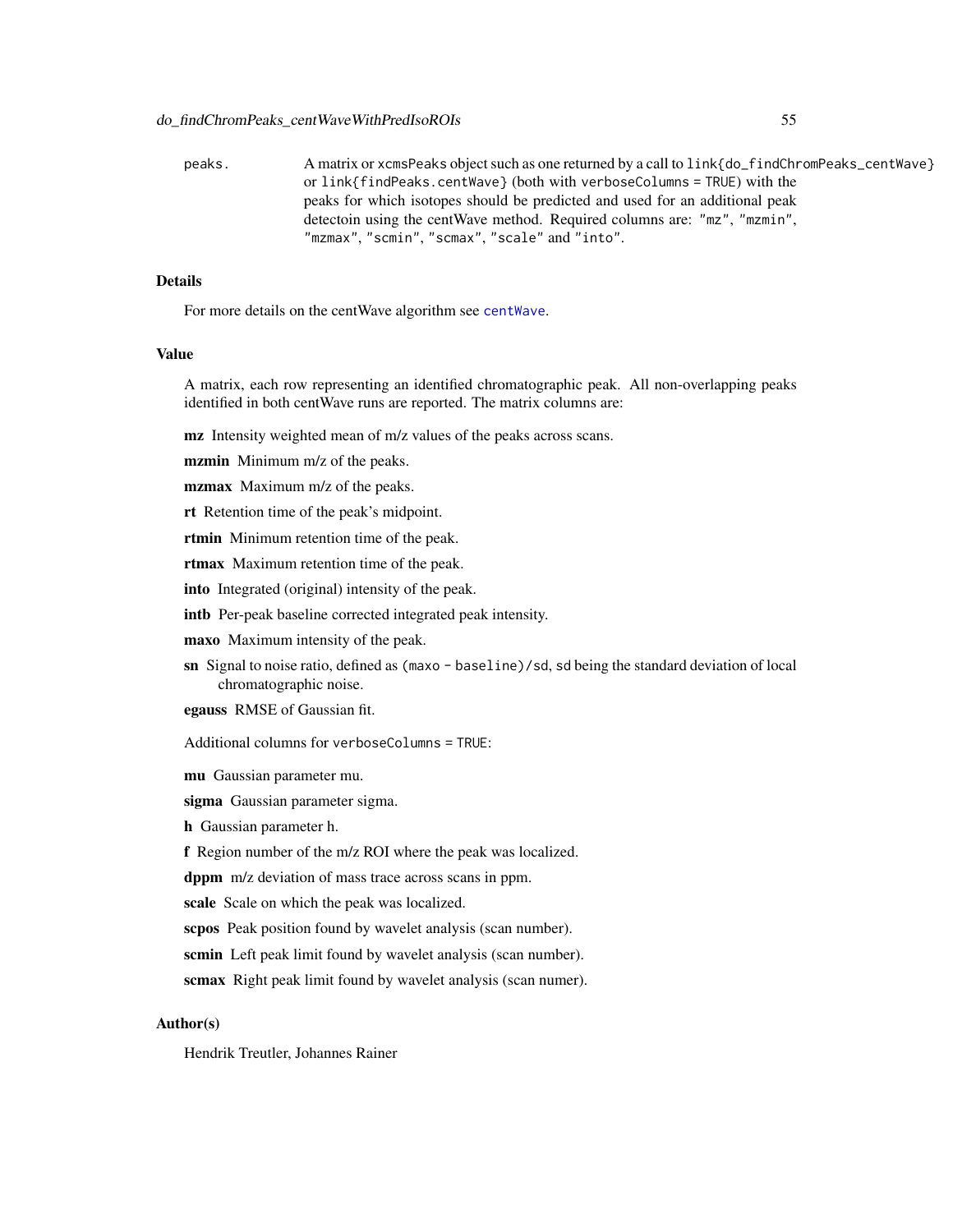# See Also

Other core peak detection functions: [do\\_findChromPeaks\\_centWave\(](#page-47-0)), [do\\_findChromPeaks\\_massifquant\(](#page-55-0)), [do\\_findChromPeaks\\_matchedFilter\(](#page-58-0)), [do\\_findPeaks\\_MSW\(](#page-62-0))

<span id="page-55-0"></span>do\_findChromPeaks\_massifquant

*Core API function for massifquant peak detection*

# Description

Massifquant is a Kalman filter (KF)-based chromatographic peak detection for XC-MS data in centroid mode. The identified peaks can be further refined with the *centWave* method (see [do\\_findChromPeaks\\_centWave](#page-47-0) for details on centWave) by specifying withWave = TRUE.

#### Usage

```
do_findChromPeaks_massifquant(
 mz,
  int,
  scantime,
  valsPerSpect,
  ppm = 10,
 peakwidth = c(20, 50),
  snthresh = 10,
 prefilter = c(3, 100),
 mzCenterFun = "wMean",
  integrate = 1,
 mzdiff = -0.001,fitgauss = FALSE,
  noise = 0,
  verboseColumns = FALSE,
  criticalValue = 1.125,
  consecMissedLimit = 2,
  unions = 1,
  checkBack = 0,
  withWave = FALSE
)
```

| mz       | Numeric vector with the individual m/z values from all scans/ spectra of one<br>file/sample.                                 |
|----------|------------------------------------------------------------------------------------------------------------------------------|
| int      | Numeric vector with the individual intensity values from all scans/spectra of one<br>file/sample.                            |
| scantime | Numeric vector of length equal to the number of spectra/scans of the data repre-<br>senting the retention time of each scan. |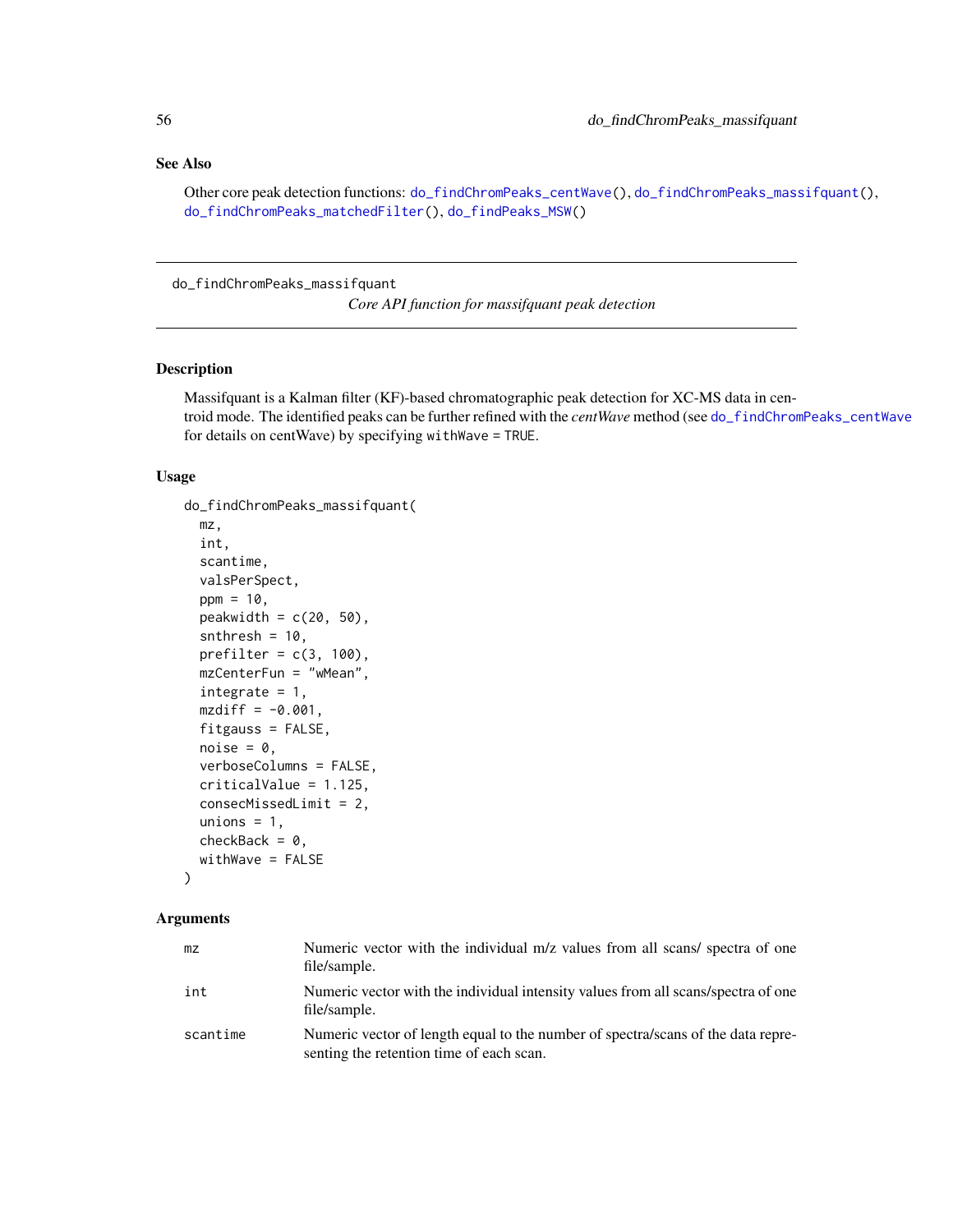| valsPerSpect      | Numeric vector with the number of values for each spectrum.                                                                                                                                                                                                                                                                                                                                                                                                                                                                                                      |
|-------------------|------------------------------------------------------------------------------------------------------------------------------------------------------------------------------------------------------------------------------------------------------------------------------------------------------------------------------------------------------------------------------------------------------------------------------------------------------------------------------------------------------------------------------------------------------------------|
| ppm               | numeric(1) defining the maximal tolerated m/z deviation in consecutive scans<br>in parts per million (ppm) for the initial ROI definition.                                                                                                                                                                                                                                                                                                                                                                                                                       |
| peakwidth         | numeric(2) with the expected approximate peak width in chromatographic space.<br>Given as a range (min, max) in seconds.                                                                                                                                                                                                                                                                                                                                                                                                                                         |
| snthresh          | numeric(1) defining the signal to noise ratio cutoff.                                                                                                                                                                                                                                                                                                                                                                                                                                                                                                            |
| prefilter         | numeric(2): $c(k, I)$ specifying the prefilter step for the first analysis step (ROI<br>detection). Mass traces are only retained if they contain at least k peaks with<br>intensity $>=$ I.                                                                                                                                                                                                                                                                                                                                                                     |
| mzCenterFun       | Name of the function to calculate the m/z center of the chromatographic peak.<br>Allowed are: "wMean": intensity weighted mean of the peak's m/z values, "mean":<br>mean of the peak's m/z values, "apex": use the m/z value at the peak apex,<br>"wMeanApex3": intensity weighted mean of the m/z value at the peak apex and<br>the m/z values left and right of it and "meanApex3": mean of the m/z value of<br>the peak apex and the m/z values left and right of it.                                                                                         |
| integrate         | Integration method. For integrate = 1 peak limits are found through descent<br>on the mexican hat filtered data, for integrate = 2 the descent is done on the<br>real data. The latter method is more accurate but prone to noise, while the former<br>is more robust, but less exact.                                                                                                                                                                                                                                                                           |
| mzdiff            | $numeric(1)$ representing the minimum difference in $m/z$ dimension required<br>for peaks with overlapping retention times; can be negative to allow overlap.<br>During peak post-processing, peaks defined to be overlapping are reduced to the<br>one peak with the largest signal.                                                                                                                                                                                                                                                                            |
| fitgauss          | logical(1) whether or not a Gaussian should be fitted to each peak. This<br>affects mostly the retention time position of the peak.                                                                                                                                                                                                                                                                                                                                                                                                                              |
| noise             | $numeric(1)$ allowing to set a minimum intensity required for centroids to be<br>considered in the first analysis step (centroids with intensity < noise are omitted<br>from ROI detection).                                                                                                                                                                                                                                                                                                                                                                     |
| verboseColumns    | logical(1) whether additional peak meta data columns should be returned.                                                                                                                                                                                                                                                                                                                                                                                                                                                                                         |
| criticalValue     | numeric(1). Suggested values: $(0.1-3.0)$ . This setting helps determine the<br>the Kalman Filter prediciton margin of error. A real centroid belonging to a<br>bonafide peak must fall within the KF prediction margin of error. Much like in<br>the construction of a confidence interval, criticalVal loosely translates to be a<br>multiplier of the standard error of the prediction reported by the Kalman Filter.<br>If the peak in the XC-MS sample have a small mass deviance in ppm error, a<br>smaller critical value might be better and vice versa. |
| consecMissedLimit |                                                                                                                                                                                                                                                                                                                                                                                                                                                                                                                                                                  |
|                   | $integer(1)$ Suggested values: $(1, 2, 3)$ . While a peak is in the proces of being<br>detected by a Kalman Filter, the Kalman Filter may not find a predicted centroid<br>in every scan. After 1 or more consecutive failed predictions, this setting informs<br>Massifquant when to stop a Kalman Filter from following a candidate peak.                                                                                                                                                                                                                      |
| unions            | integer (1) set to 1 if apply t-test union on segmentation; set to 0 if no t-test to<br>be applied on chromatographically continous peaks sharing same m/z range. Ex-<br>planation: With very few data points, sometimes a Kalman Filter stops tracking<br>a peak prematurely. Another Kalman Filter is instantiated and begins following                                                                                                                                                                                                                        |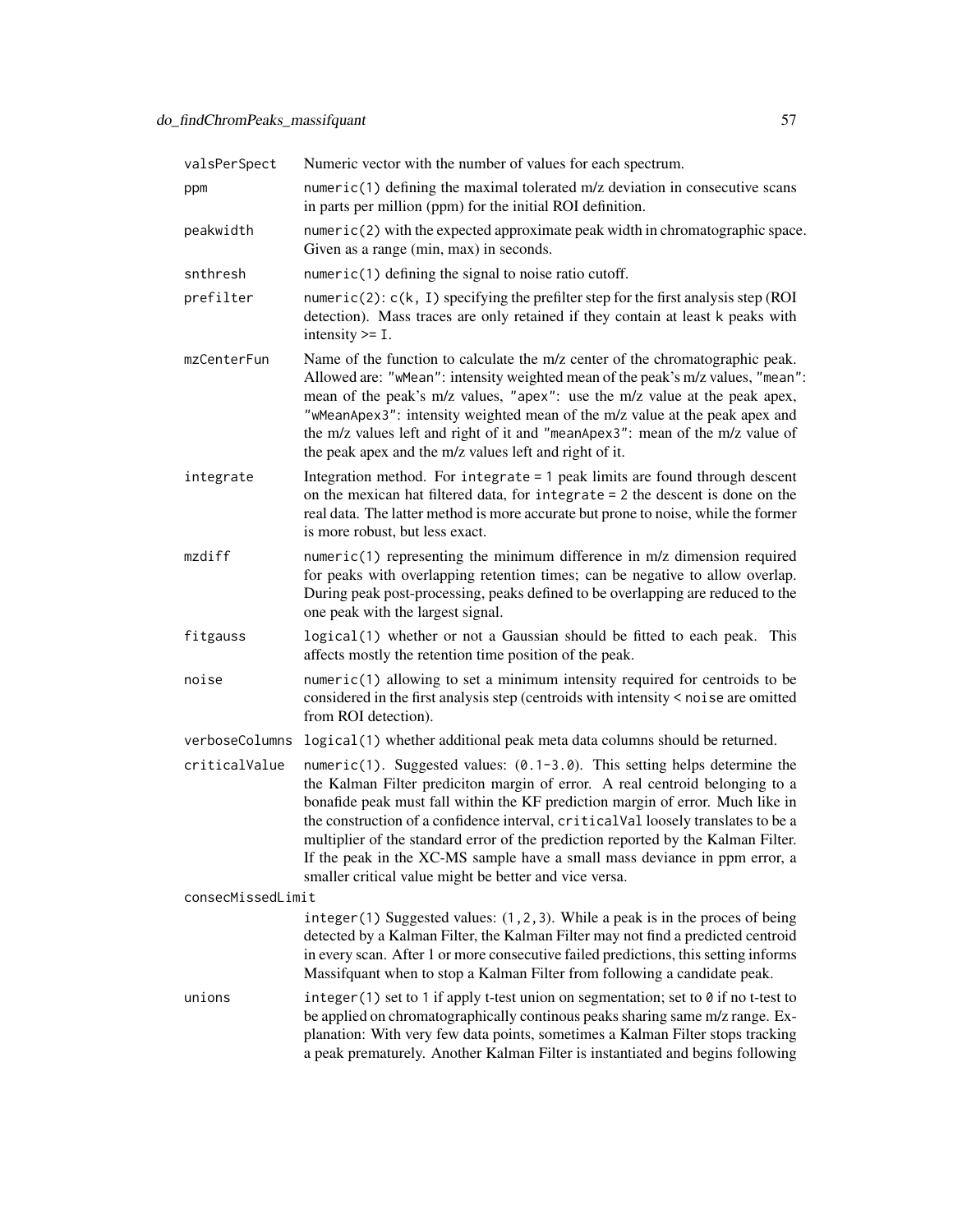|           | the rest of the signal. Because tracking is done backwards to forwards, this algo-<br>rithmic defect leaves a real peak divided into two segments or more. With this<br>option turned on, the program identifies segmented peaks and combines them<br>(merges them) into one with a two sample t-test. The potential danger of this<br>option is that some truly distinct peaks may be merged.                                                                                                                                                                                               |
|-----------|----------------------------------------------------------------------------------------------------------------------------------------------------------------------------------------------------------------------------------------------------------------------------------------------------------------------------------------------------------------------------------------------------------------------------------------------------------------------------------------------------------------------------------------------------------------------------------------------|
| checkBack | integer (1) set to 1 if turned on; set to 0 if turned off. The convergence of<br>a Kalman Filter to a peak's precise m/z mapping is very fast, but sometimes it<br>incorporates erroneous centroids as part of a peak (especially early on). The<br>scan Back option is an attempt to remove the occasional outlier that lies beyond<br>the converged bounds of the Kalman Filter. The option does not directly affect<br>identification of a peak because it is a postprocessing measure; it has not shown<br>to be a extremely useful thus far and the default is set to being turned off. |
| withWave  | logical (1) if TRUE, the peaks identified first with Massif quant are subsequently<br>filtered with the second step of the centWave algorithm, which includes wavelet<br>estimation.                                                                                                                                                                                                                                                                                                                                                                                                         |

## Details

This algorithm's performance has been tested rigorously on high resolution LC/OrbiTrap, TOF-MS data in centroid mode. Simultaneous kalman filters identify peaks and calculate their area under the curve. The default parameters are set to operate on a complex LC-MS Orbitrap sample. Users will find it useful to do some simple exploratory data analysis to find out where to set a minimum intensity, and identify how many scans an average peak spans. The consecMissedLimit parameter has yielded good performance on Orbitrap data when set to (2) and on TOF data it was found best to be at (1). This may change as the algorithm has yet to be tested on many samples. The criticalValue parameter is perhaps most dificult to dial in appropriately and visual inspection of peak identification is the best suggested tool for quick optimization. The ppm and checkBack parameters have shown less influence than the other parameters and exist to give users flexibility and better accuracy.

#### Value

A matrix, each row representing an identified chromatographic peak, with columns:

mz Intensity weighted mean of m/z values of the peaks across scans.

mzmin Minumum m/z of the peak.

mzmax Maximum m/z of the peak.

rtmin Minimum retention time of the peak.

rtmax Maximum retention time of the peak.

rt Retention time of the peak's midpoint.

into Integrated (original) intensity of the peak.

maxo Maximum intensity of the peak.

If withWave is set to TRUE, the result is the same as returned by the [do\\_findChromPeaks\\_centWave](#page-47-0) method.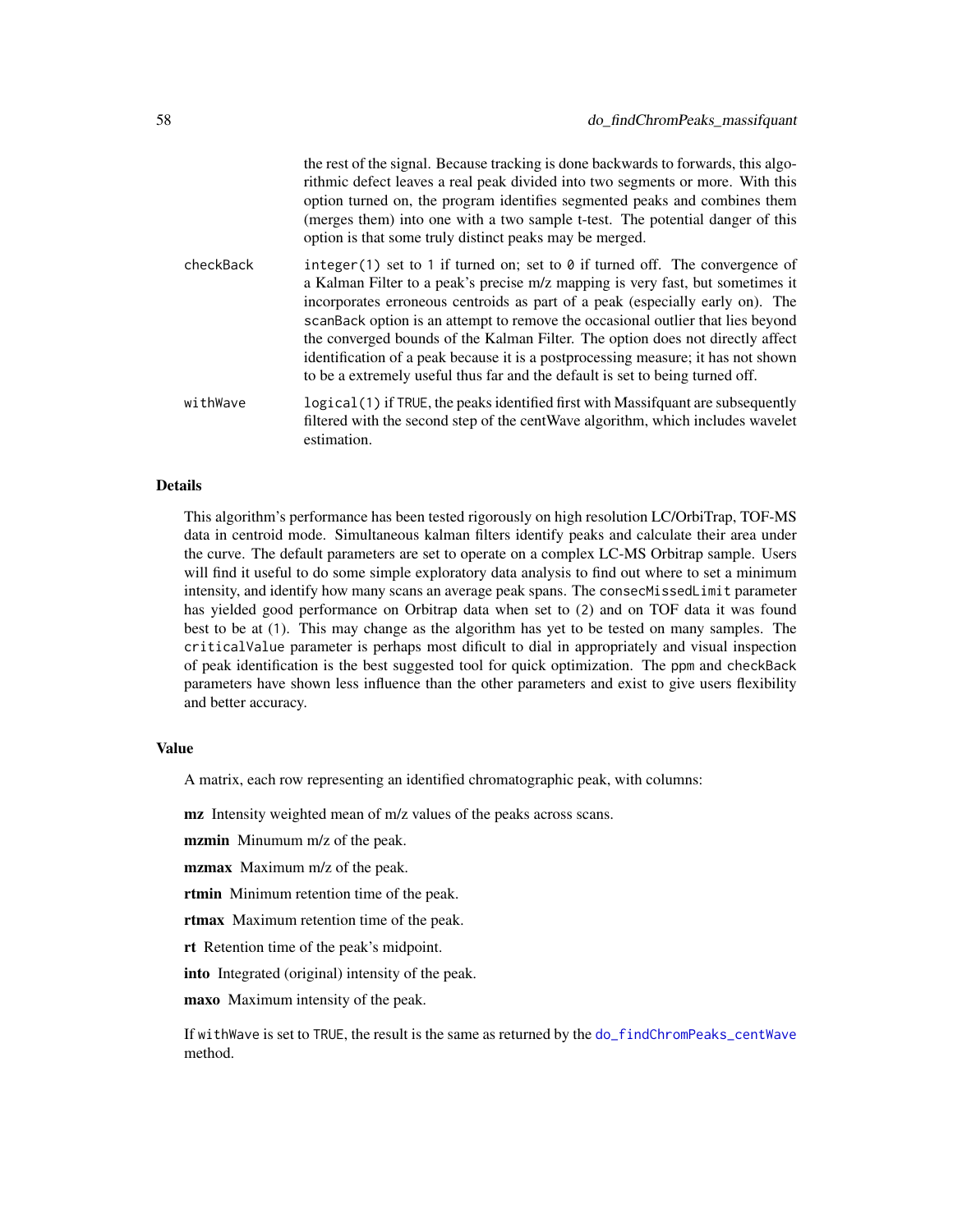## Author(s)

Christopher Conley

### References

Conley CJ, Smith R, Torgrip RJ, Taylor RM, Tautenhahn R and Prince JT "Massifquant: opensource Kalman filter-based XC-MS isotope trace feature detection" *Bioinformatics* 2014, 30(18):2636- 43.

#### See Also

[massifquant](#page-109-0) for the standard user interface method.

Other core peak detection functions: [do\\_findChromPeaks\\_centWaveWithPredIsoROIs\(](#page-51-0)), do\_findChromPeaks\_centWave [do\\_findChromPeaks\\_matchedFilter\(](#page-58-0)), [do\\_findPeaks\\_MSW\(](#page-62-0))

#### Examples

```
## Load the test file
data(faahko_sub)
## Update the path to the files for the local system
dirname(faahko_sub) <- system.file("cdf/KO", package = "faahKO")
## Subset to one file and restrict to a certain retention time range
data <- filterRt(filterFile(faahko_sub, 1), c(2500, 3000))
## Get m/z and intensity values
mzs <- mz(data)
ints <- intensity(data)
## Define the values per spectrum:
valsPerSpect <- lengths(mzs)
## Perform the peak detection using massifquant - setting prefilter to
## a high value to speed up the call for the example
res <- do_findChromPeaks_massifquant(mz = unlist(mzs), int = unlist(ints),
   scantime = rtime(data), valsPerSpect = valsPerSpect,
   prefilter = c(3, 10000))
head(res)
```
<span id="page-58-0"></span>do\_findChromPeaks\_matchedFilter *Core API function for matchedFilter peak detection*

#### Description

This function identifies peaks in the chromatographic time domain as described in [Smith 2006]. The intensity values are binned by cutting The LC/MS data into slices (bins) of a mass unit (binSize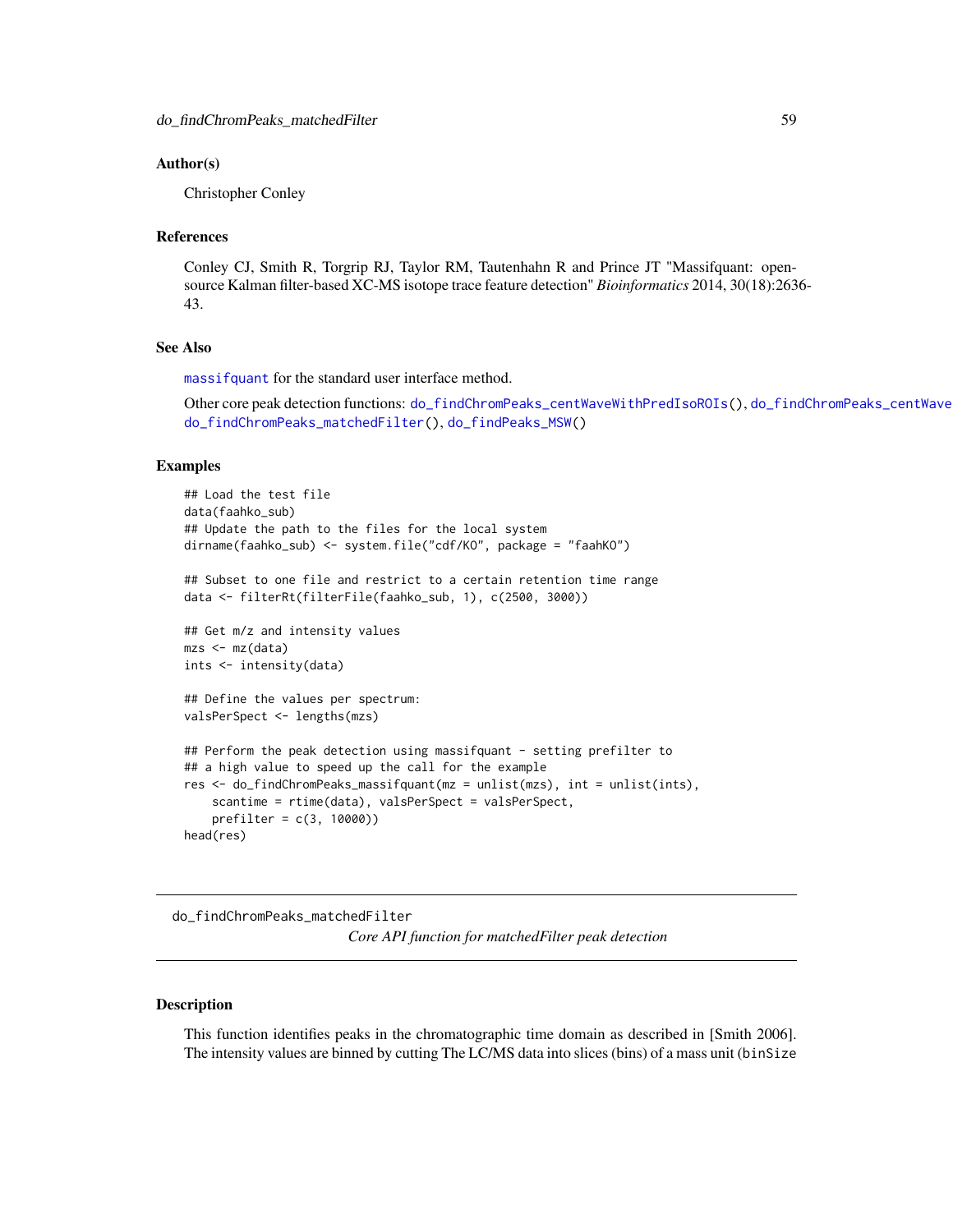m/z) wide. Within each bin the maximal intensity is selected. The peak detection is then performed in each bin by extending it based on the steps parameter to generate slices comprising bins current\_bin - steps +1 to current\_bin + steps - 1. Each of these slices is then filtered with matched filtration using a second-derative Gaussian as the model peak shape. After filtration peaks are detected using a signal-to-ration cut-off. For more details and illustrations see [Smith 2006].

#### Usage

```
do_findChromPeaks_matchedFilter(
  mz,
  int,
  scantime,
  valsPerSpect,
  binSize = 0.1,
  impute = "none",
  baseValue,
  distance,
  fwhm = 30,
  sigma = fwhm/2.3548,
  max = 5,
  snthresh = 10,
  steps = 2,
  mzdiff = 0.8 - binSize * steps,
  index = FALSE,sleep = \theta)
```

| m <sub>Z</sub> | Numeric vector with the individual m/z values from all scans/ spectra of one<br>file/sample.                                                                                                                                                                                                           |
|----------------|--------------------------------------------------------------------------------------------------------------------------------------------------------------------------------------------------------------------------------------------------------------------------------------------------------|
| int            | Numeric vector with the individual intensity values from all scans/spectra of one<br>file/sample.                                                                                                                                                                                                      |
| scantime       | Numeric vector of length equal to the number of spectra/scans of the data repre-<br>senting the retention time of each scan.                                                                                                                                                                           |
| valsPerSpect   | Numeric vector with the number of values for each spectrum.                                                                                                                                                                                                                                            |
| binSize        | $numeric(1) specifying the width of the bins/slices in m/z dimension.$                                                                                                                                                                                                                                 |
| impute         | Character string specifying the method to be used for missing value imputation.<br>Allowed values are "none" (no linear interpolation), "lin" (linear interpola-<br>tion), "linbase" (linear interpolation within a certain bin-neighborhood) and<br>"intlin". See imputeLinInterpol for more details. |
| baseValue      | The base value to which empty elements should be set. This is only considered<br>for method = "linbase" and corresponds to the profBinLinBase's baselevel<br>argument.                                                                                                                                 |
| distance       | For method = "linbase": number of non-empty neighboring element of an<br>empty element that should be considered for linear interpolation. See details<br>section for more information.                                                                                                                |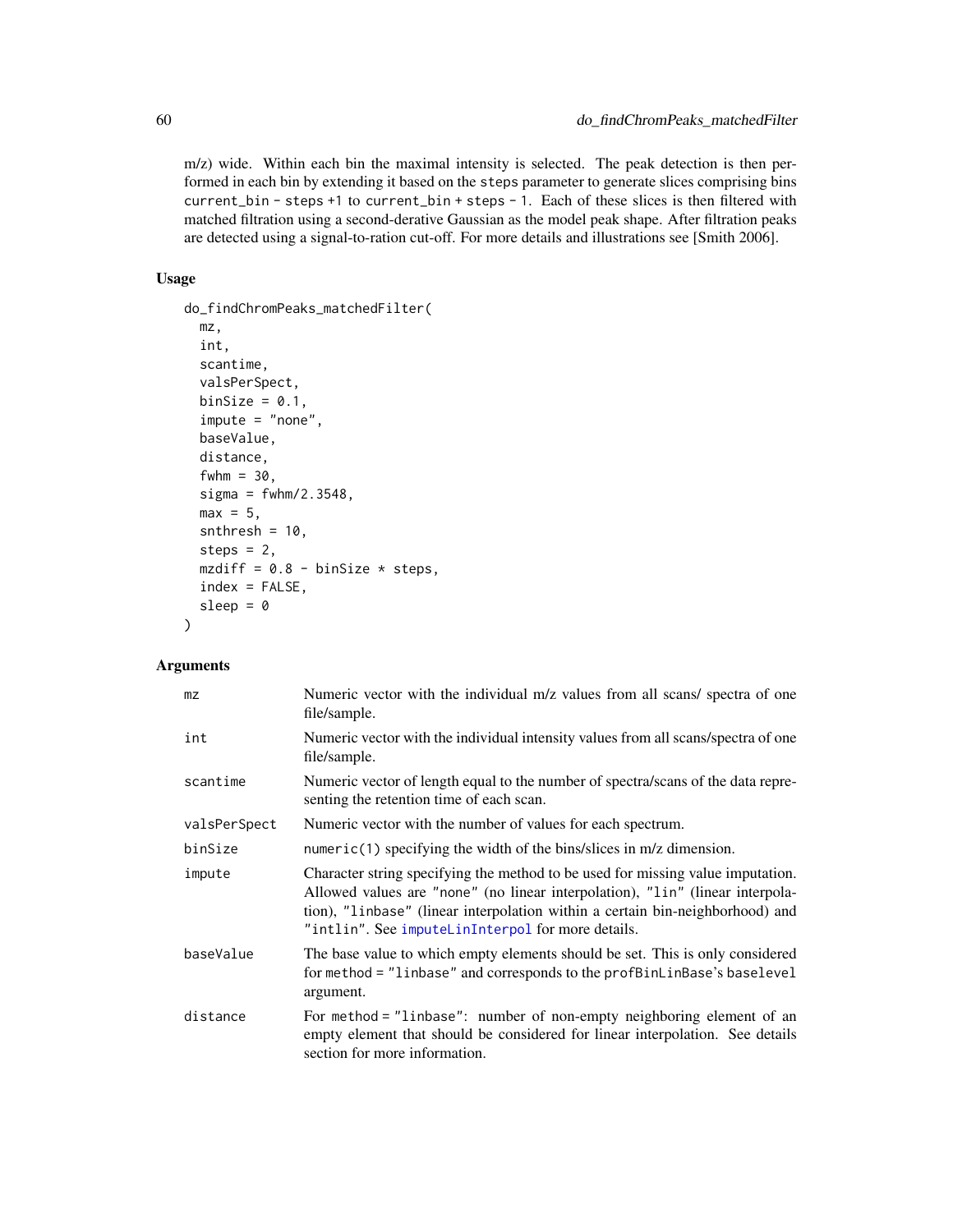| fwhm     | numeric(1) specifying the full width at half maximum of matched filtration<br>gaussian model peak. Only used to calculate the actual sigma, see below.                                                                                                                                        |
|----------|-----------------------------------------------------------------------------------------------------------------------------------------------------------------------------------------------------------------------------------------------------------------------------------------------|
| sigma    | $numeric(1)$ specifying the standard deviation (width) of the matched filtration<br>model peak.                                                                                                                                                                                               |
| max      | numeric(1) representing the maximum number of peaks that are expected/will<br>be identified per slice.                                                                                                                                                                                        |
| snthresh | $numeric(1)$ defining the signal to noise ratio cutoff.                                                                                                                                                                                                                                       |
| steps    | numeric(1) defining the number of bins to be merged before filtration (i.e. the<br>number of neighboring bins that will be joined to the slice in which filtration<br>and peak detection will be performed).                                                                                  |
| mzdiff   | numeric(1) representing the minimum difference in $m/z$ dimension required<br>for peaks with overlapping retention times; can be negative to allow overlap.<br>During peak post-processing, peaks defined to be overlapping are reduced to the<br>one peak with the largest signal.           |
| index    | logical (1) specifying whether indicies should be returned instead of values<br>for m/z and retention times.                                                                                                                                                                                  |
| sleep    | numeric $(1)$ defining the number of seconds to wait between iterations. De-<br>faults to sleep = $\theta$ . If > $\theta$ a plot is generated visualizing the identified chro-<br>matographic peak. Note: this argument is for backward compatibility only and<br>will be removed in future. |

## Details

The intensities are binned by the provided m/z values within each spectrum (scan). Binning is performed such that the bins are centered around the m/z values (i.e. the first bin includes all m/z values between min(mz) - bin\_size/2 and min(mz) + bin\_size/2).

For more details on binning and missing value imputation see [binYonX](#page-22-0) and [imputeLinInterpol](#page-177-0) methods.

#### Value

A matrix, each row representing an identified chromatographic peak, with columns:

mz Intensity weighted mean of m/z values of the peak across scans.

mzmin Minimum m/z of the peak.

mzmax Maximum m/z of the peak.

rt Retention time of the peak's midpoint.

rtmin Minimum retention time of the peak.

rtmax Maximum retention time of the peak.

into Integrated (original) intensity of the peak.

intf Integrated intensity of the filtered peak.

maxo Maximum intensity of the peak.

maxf Maximum intensity of the filtered peak.

i Rank of peak in merged EIC  $(\leq = \text{max})$ .

sn Signal to noise ratio of the peak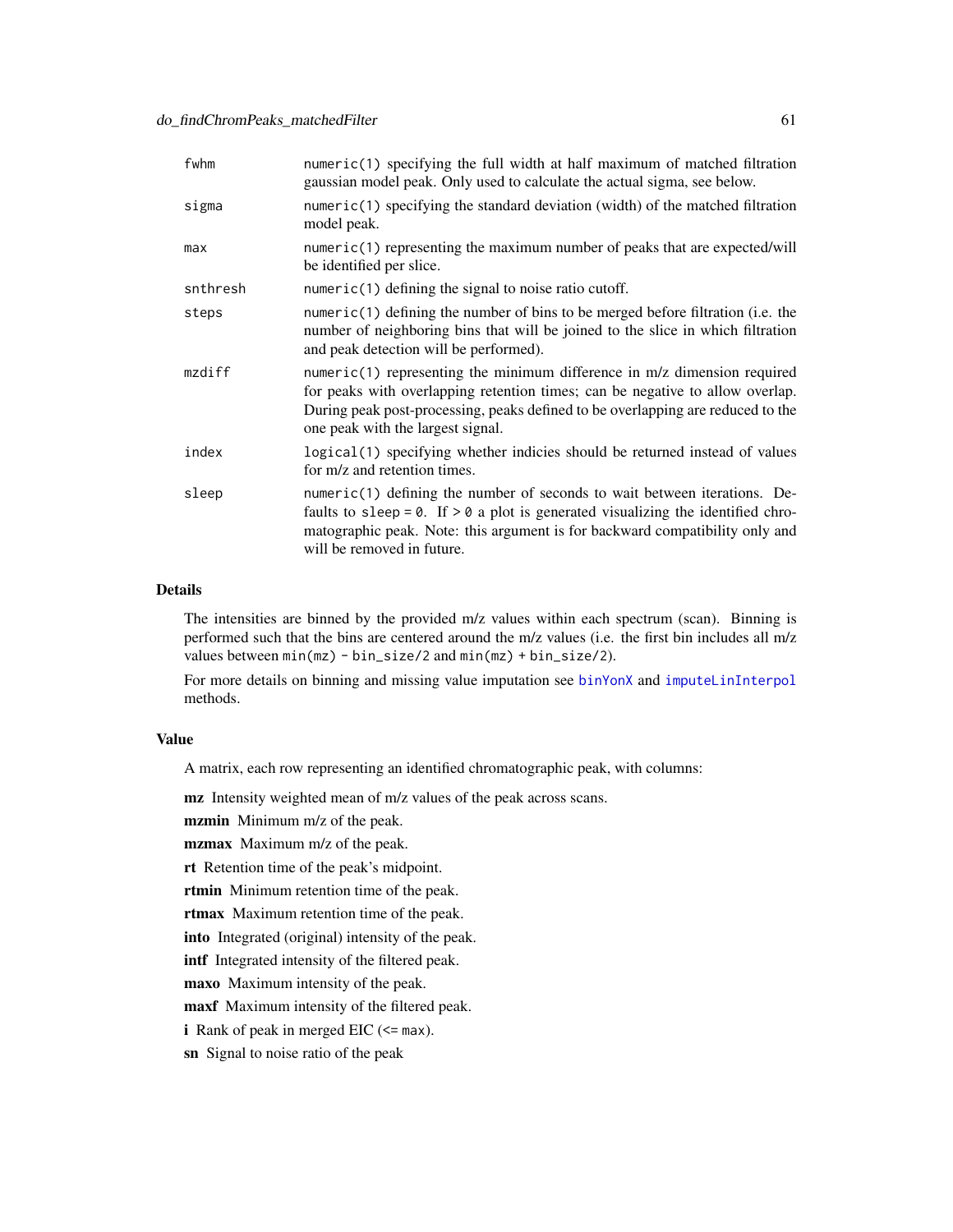This function exposes core peak detection functionality of the *matchedFilter* method. While this function can be called directly, users will generally call the corresponding method for the data object instead (e.g. the link{findPeaks.matchedFilter} method).

#### Author(s)

Colin A Smith, Johannes Rainer

### References

Colin A. Smith, Elizabeth J. Want, Grace O'Maille, Ruben Abagyan and Gary Siuzdak. "XCMS: Processing Mass Spectrometry Data for Metabolite Profiling Using Nonlinear Peak Alignment, Matching, and Identification" *Anal. Chem.* 2006, 78:779-787.

#### See Also

[binYonX](#page-22-0) for a binning function, [imputeLinInterpol](#page-177-0) for the interpolation of missing values. [matchedFilter](#page-115-0) for the standard user interface method.

Other core peak detection functions: [do\\_findChromPeaks\\_centWaveWithPredIsoROIs\(](#page-51-0)), do\_findChromPeaks\_centWave [do\\_findChromPeaks\\_massifquant\(](#page-55-0)), [do\\_findPeaks\\_MSW\(](#page-62-0))

#### Examples

```
## Load the test file
data(faahko_sub)
## Update the path to the files for the local system
dirname(faahko_sub) <- system.file("cdf/KO", package = "faahKO")
## Subset to one file and restrict to a certain retention time range
data <- filterRt(filterFile(faahko_sub, 1), c(2500, 3000))
## Get m/z and intensity values
mzs <- mz(data)
ints <- intensity(data)
## Define the values per spectrum:
valsPerSpect <- lengths(mzs)
res <- do_findChromPeaks_matchedFilter(mz = unlist(mzs), int = unlist(ints),
    scantime = rtime(data), valsPerSpect = valsPerSpect)
head(res)
```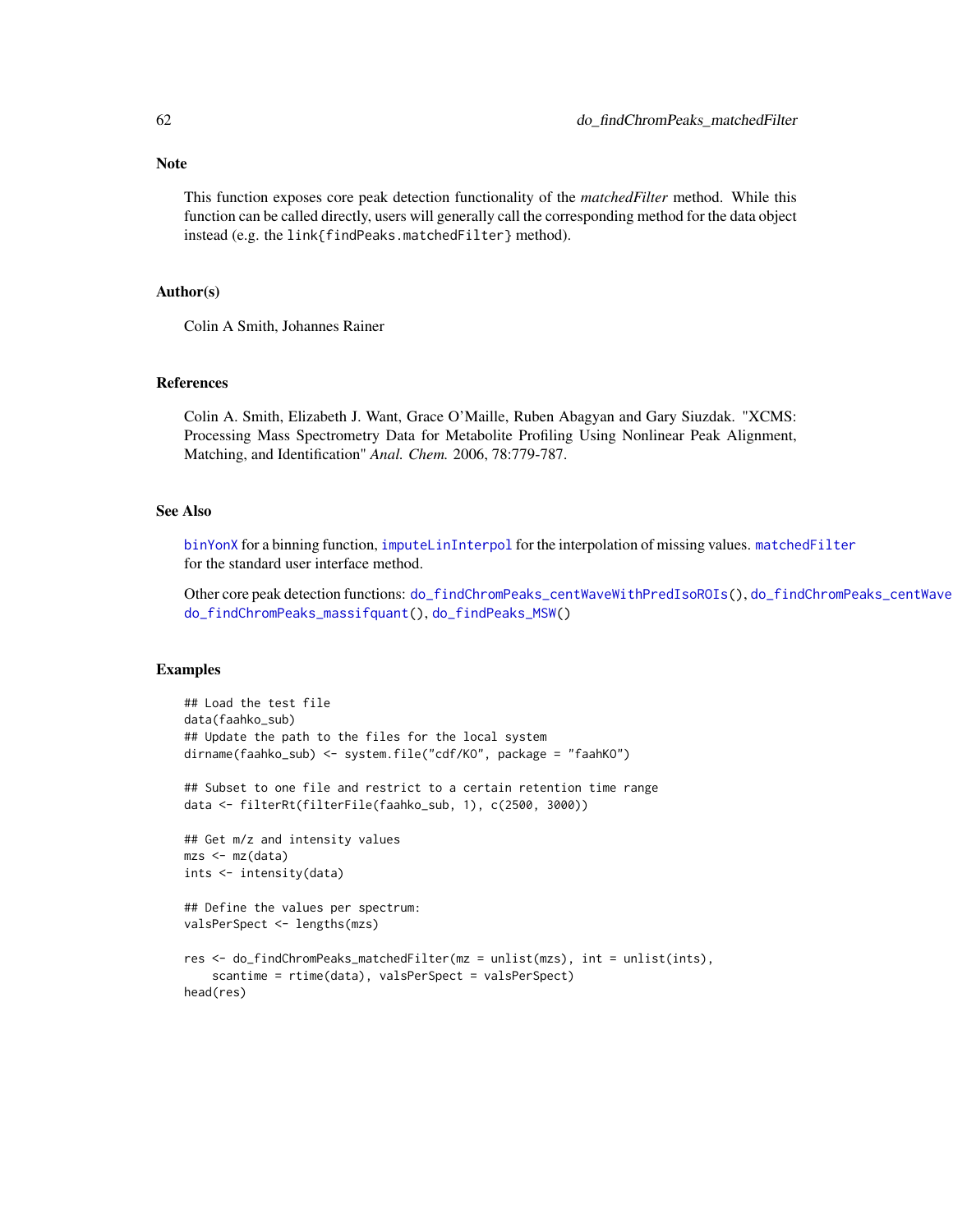<span id="page-62-0"></span>

# Description

This function performs peak detection in mass spectrometry direct injection spectrum using a wavelet based algorithm.

#### Usage

```
do_findPeaks_MSW(mz, int, snthresh = 3, verboseColumns = FALSE, ...)
```
#### Arguments

| mz        | Numeric vector with the individual m/z values from all scans/ spectra of one<br>file/sample.      |
|-----------|---------------------------------------------------------------------------------------------------|
| int       | Numeric vector with the individual intensity values from all scans/spectra of one<br>file/sample. |
| snthresh  | $numeric(1)$ defining the signal to noise ratio cutoff.                                           |
|           | verboseColumns logical(1) whether additional peak meta data columns should be returned.           |
| $\ddotsc$ | Additional parameters to be passed to the peakDetectionCWT function.                              |

## Details

This is a wrapper around the peak picker in Bioconductor's MassSpecWavelet package calling [peakDetectionCWT](#page-0-0) and [tuneInPeakInfo](#page-0-0) functions. See the *xcmsDirect* vignette for more information.

## Value

A matrix, each row representing an identified peak, with columns:

mz m/z value of the peak at the centroid position.

mzmin Minimum m/z of the peak.

mzmax Maximum m/z of the peak.

rt Always -1.

rtmin Always -1.

rtmax Always -1.

into Integrated (original) intensity of the peak.

maxo Maximum intensity of the peak.

intf Always NA.

maxf Maximum MSW-filter response of the peak.

sn Signal to noise ratio.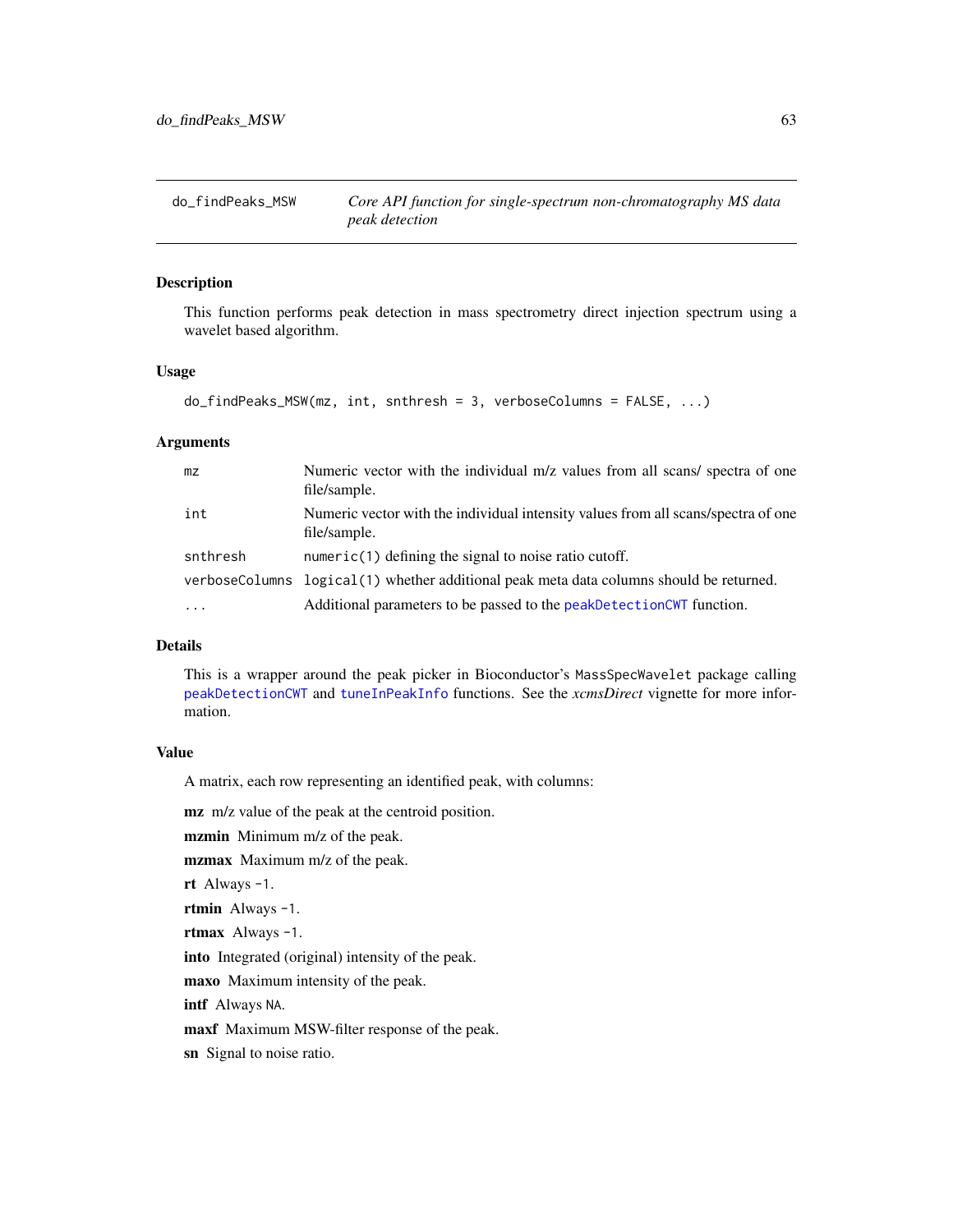#### Author(s)

Joachim Kutzera, Steffen Neumann, Johannes Rainer

## See Also

[MSW](#page-126-0) for the standard user interface method. [peakDetectionCWT](#page-0-0) from the MassSpecWavelet package.

Other core peak detection functions: [do\\_findChromPeaks\\_centWaveWithPredIsoROIs\(](#page-51-0)), [do\\_findChromPeaks\\_centWave\(](#page-47-0)), [do\\_findChromPeaks\\_massifquant\(](#page-55-0)), [do\\_findChromPeaks\\_matchedFilter\(](#page-58-0))

```
do_groupChromPeaks_density
```
*Core API function for peak density based chromatographic peak grouping*

### Description

The do\_groupChromPeaks\_density function performs chromatographic peak grouping based on the density (distribution) of peaks, found in different samples, along the retention time axis in slices of overlapping mz ranges.

#### Usage

```
do_groupChromPeaks_density(
 peaks,
  sampleGroups,
 bw = 30,minFraction = 0.5,
 minSamples = 1,
 binSize = 0.25,
 maxFeatures = 50,
  sleep = \theta)
```

| peaks        | A matrix or data. Frame with the mz values and retention times of the identi-<br>fied chromatographic peaks in all samples of an experiment. Required columns<br>are "mz", "rt" and "sample". The latter should contain numeric values repre-<br>senting the index of the sample in which the peak was found.                                       |
|--------------|-----------------------------------------------------------------------------------------------------------------------------------------------------------------------------------------------------------------------------------------------------------------------------------------------------------------------------------------------------|
| sampleGroups | A vector of the same length than samples defining the sample group assignments<br>(i.e. which samples belong to which sample group). This parameter is manda-<br>tory for the PeakDensityParam and has to be provided also if there is no sample<br>grouping in the experiment (in which case all samples should be assigned to the<br>same group). |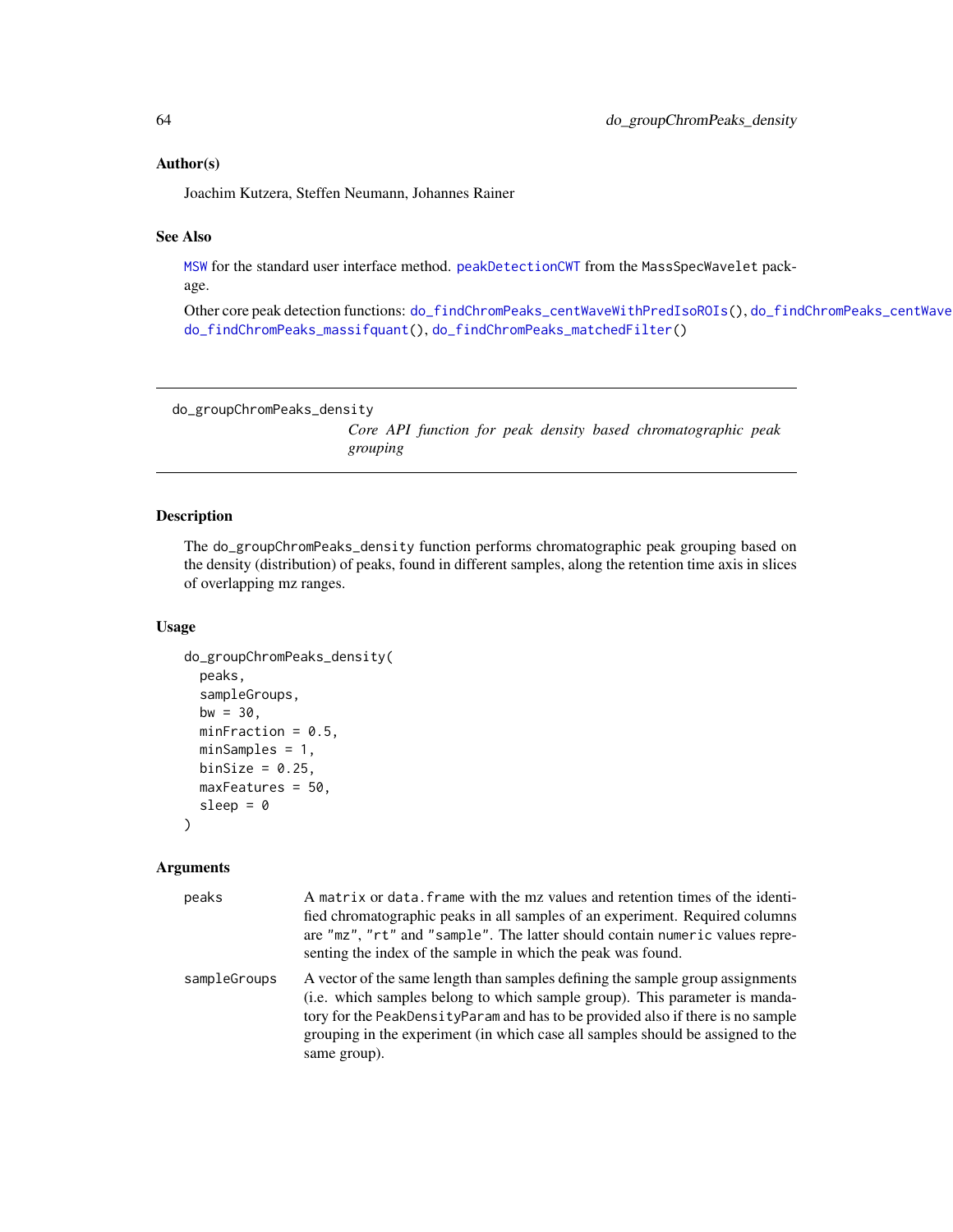## do\_groupChromPeaks\_density 65

| bw          | $numeric(1)$ defining the bandwidth (standard deviation ot the smoothing ker-<br>nel) to be used. This argument is passed to the [density() method.                      |
|-------------|--------------------------------------------------------------------------------------------------------------------------------------------------------------------------|
| minFraction | numeric(1) defining the minimum fraction of samples in at least one sample<br>group in which the peaks have to be present to be considered as a peak group<br>(feature). |
| minSamples  | $numeric(1)$ with the minimum number of samples in at least one sample group<br>in which the peaks have to be detected to be considered a peak group (feature).          |
| binSize     | numeric(1) defining the size of the overlapping slices in $mz$ dimension.                                                                                                |
| maxFeatures | numeric(1) with the maximum number of peak groups to be identified in a<br>single mz slice.                                                                              |
| sleep       | numeric(1) defining the time to <i>sleep</i> between iterations and plot the result<br>from the current iteration.                                                       |

## Details

For overlapping slices along the mz dimension, the function calculates the density distribution of identified peaks along the retention time axis and groups peaks from the same or different samples that are close to each other. See (Smith 2006) for more details.

#### Value

A data.frame, each row representing a (mz-rt) feature (i.e. a peak group) with columns:

- "mzmed": median of the peaks' apex mz values.
- "mzmin": smallest mz value of all peaks' apex within the feature.
- "mzmax":largest mz value of all peaks' apex within the feature.
- "rtmed": the median of the peaks' retention times.
- "rtmin": the smallest retention time of the peaks in the group.
- "rtmax": the largest retention time of the peaks in the group.
- "npeaks": the total number of peaks assigned to the feature.
- "peakidx": a list with the indices of all peaks in a feature in the peaks input matrix.

Note that this number can be larger than the total number of samples, since multiple peaks from the same sample could be assigned to a feature.

## Note

The default settings might not be appropriate for all LC/GC-MS setups, especially the bw and binSize parameter should be adjusted accordingly.

#### Author(s)

Colin Smith, Johannes Rainer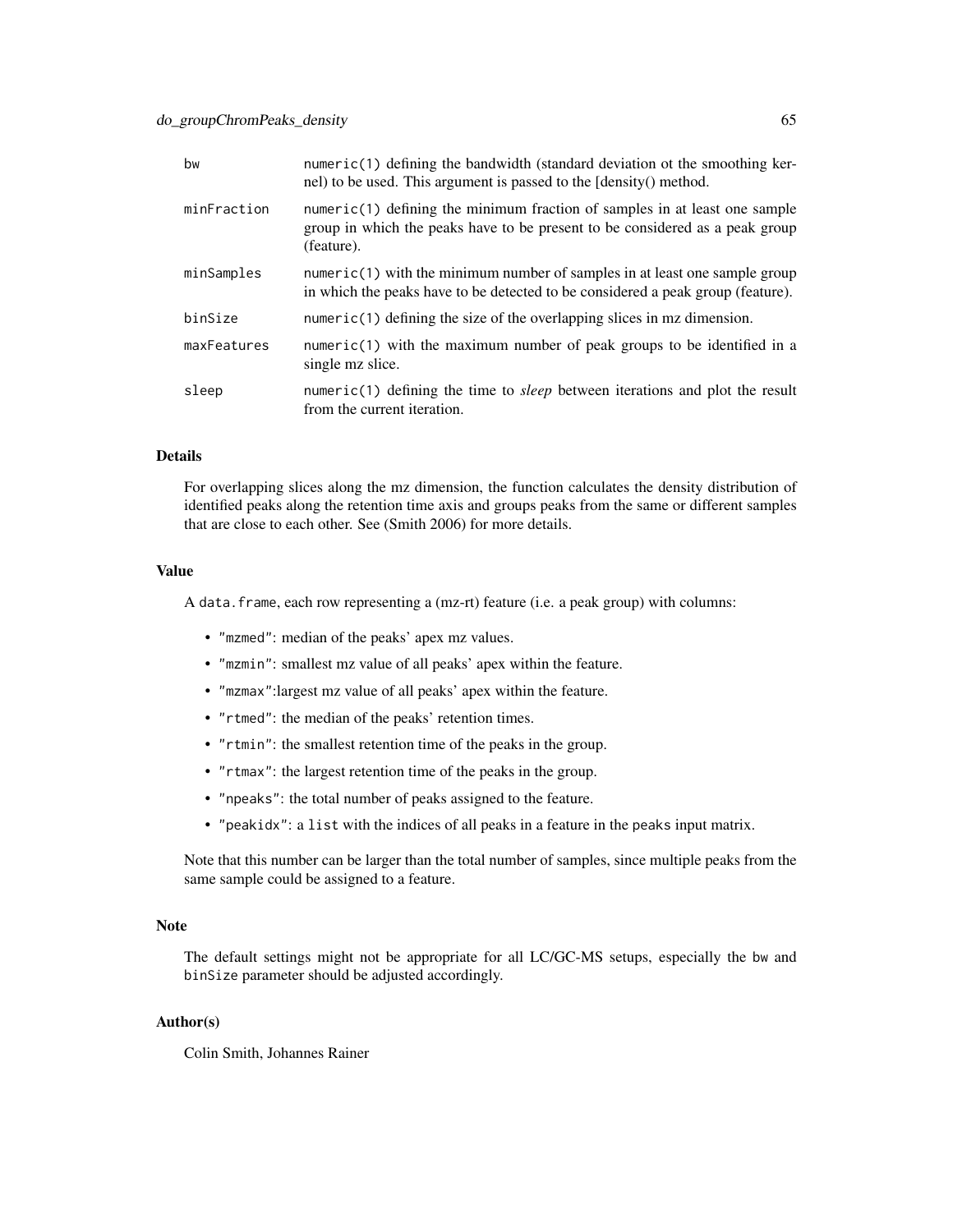#### References

Colin A. Smith, Elizabeth J. Want, Grace O'Maille, Ruben Abagyan and Gary Siuzdak. "XCMS: Processing Mass Spectrometry Data for Metabolite Profiling Using Nonlinear Peak Alignment, Matching, and Identification" Anal. Chem. 2006, 78:779-787.

#### See Also

Other core peak grouping algorithms: [do\\_groupChromPeaks\\_nearest\(](#page-65-0)), [do\\_groupPeaks\\_mzClust\(](#page-67-0))

#### Examples

```
## Load the test file
data(faahko_sub)
## Update the path to the files for the local system
dirname(faahko_sub) <- system.file("cdf/KO", package = "faahKO")
## Disable parallel processing for this example
register(SerialParam())
## Extract the matrix with the identified peaks from the xcmsSet:
pks <- chromPeaks(faahko_sub)
## Perform the peak grouping with default settings:
res <- do_groupChromPeaks_density(pks, sampleGroups = rep(1, 3))
## The feature definitions:
head(res)
```
<span id="page-65-0"></span>do\_groupChromPeaks\_nearest

*Core API function for chromatic peak grouping using a nearest neighbor approach*

#### Description

The do\_groupChromPeaks\_nearest function groups peaks across samples by creating a master peak list and assigning corresponding peaks from all samples to each peak group (i.e. feature). The method is inspired by the correspondence algorithm of mzMine (Katajamaa 2006).

#### Usage

```
do_groupChromPeaks_nearest(
  peaks,
  sampleGroups,
 mzVsRtBalance = 10,
 absMz = 0.2,
  absRt = 15,
  kNN = 10)
```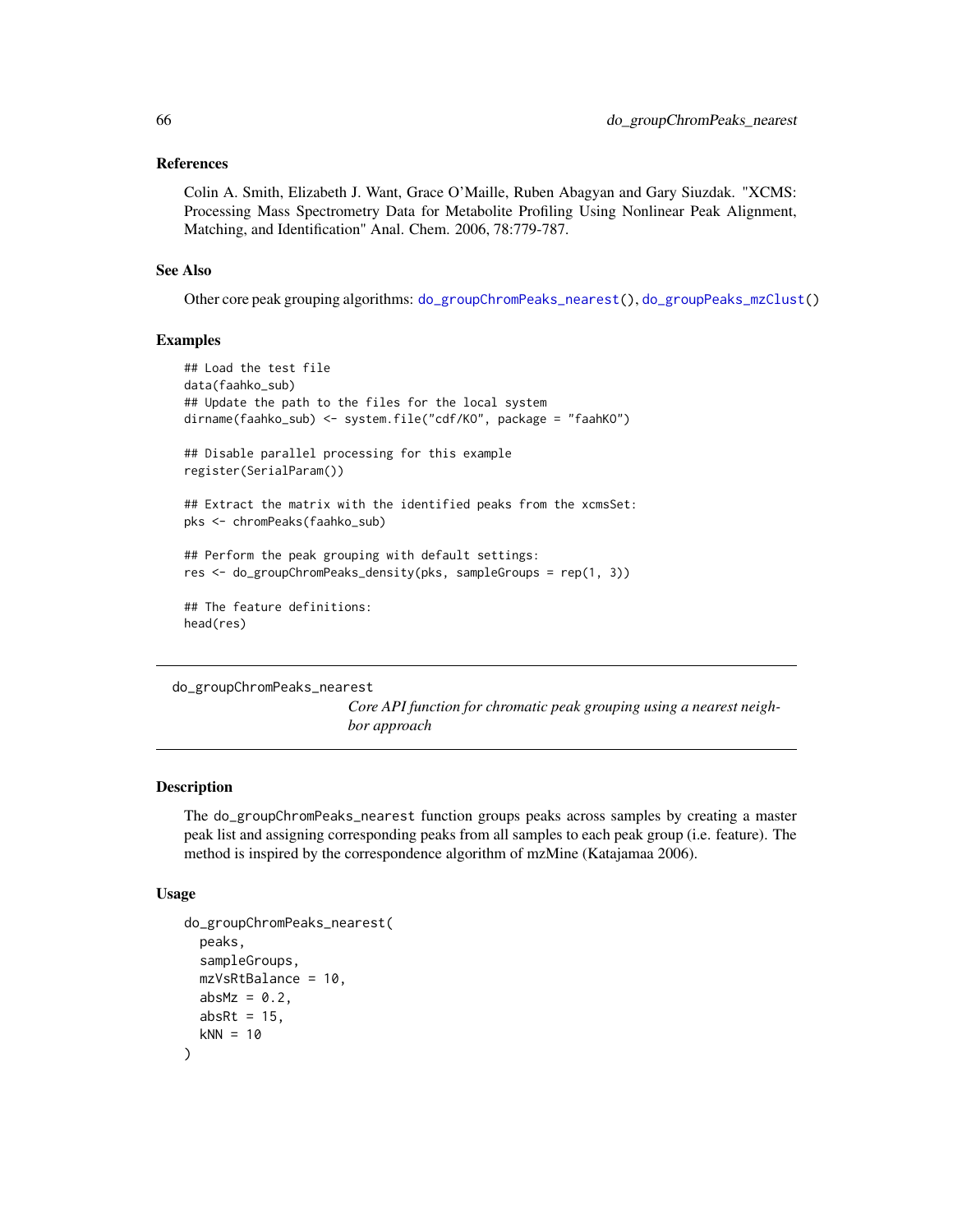## Arguments

| peaks         | A matrix or data. frame with the mz values and retention times of the identi-<br>fied chromatographic peaks in all samples of an experiment. Required columns<br>are "mz", "rt" and "sample". The latter should contain numeric values repre-<br>senting the index of the sample in which the peak was found.                                       |
|---------------|-----------------------------------------------------------------------------------------------------------------------------------------------------------------------------------------------------------------------------------------------------------------------------------------------------------------------------------------------------|
| sampleGroups  | A vector of the same length than samples defining the sample group assignments<br>(i.e. which samples belong to which sample group). This parameter is manda-<br>tory for the PeakDensityParam and has to be provided also if there is no sample<br>grouping in the experiment (in which case all samples should be assigned to the<br>same group). |
| mzVsRtBalance | $numeric(1)$ representing the factor by which mz values are multiplied before<br>calculating the (euclician) distance between two peaks.                                                                                                                                                                                                            |
| absMz         | numeric(1) maximum tolerated distance for mz values.                                                                                                                                                                                                                                                                                                |
| absRt         | numeric(1) maximum tolerated distance for rt values.                                                                                                                                                                                                                                                                                                |
| <b>kNN</b>    | $numeric(1)$ representing the number of nearest neighbors to check.                                                                                                                                                                                                                                                                                 |

## Value

A list with elements "featureDefinitions" and "peakIndex". "featureDefinitions" is a matrix, each row representing an (mz-rt) feature (i.e. peak group) with columns:

- "mzmed": median of the peaks' apex mz values.
- "mzmin": smallest mz value of all peaks' apex within the feature.
- "mzmax":largest mz value of all peaks' apex within the feature.
- "rtmed": the median of the peaks' retention times.
- "rtmin": the smallest retention time of the peaks in the feature.
- "rtmax": the largest retention time of the peaks in the feature.
- "npeaks": the total number of peaks assigned to the feature.

"peakIndex" is a list with the indices of all peaks in a feature in the peaks input matrix.

#### References

Katajamaa M, Miettinen J, Oresic M: MZmine: Toolbox for processing and visualization of mass spectrometry based molecular profile data. Bioinformatics 2006, 22:634-636.

## See Also

Other core peak grouping algorithms: [do\\_groupChromPeaks\\_density\(](#page-63-0)), [do\\_groupPeaks\\_mzClust\(](#page-67-0))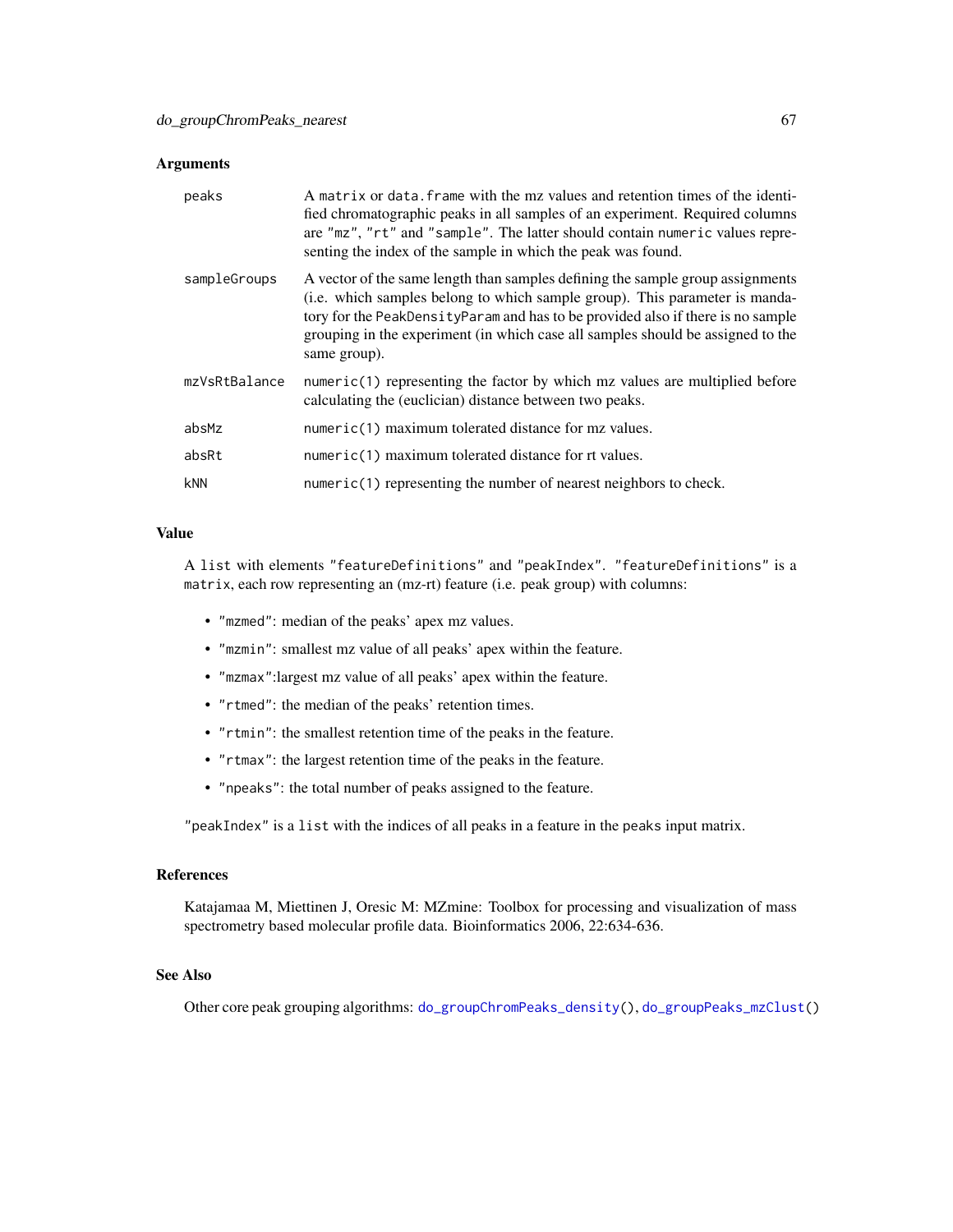<span id="page-67-0"></span>do\_groupPeaks\_mzClust *Core API function for peak grouping using mzClust*

## Description

The do\_groupPeaks\_mzClust function performs high resolution correspondence on single spectra samples.

## Usage

```
do_groupPeaks_mzClust(
  peaks,
  sampleGroups,
 ppm = 20,
  absMz = \theta,
 minFraction = 0.5,
 minSamples = 1
)
```
# Arguments

| peaks        | A matrix or data. frame with the mz values and retention times of the identi-<br>fied chromatographic peaks in all samples of an experiment. Required columns<br>are "mz", "rt" and "sample". The latter should contain numeric values repre-<br>senting the index of the sample in which the peak was found.                                       |
|--------------|-----------------------------------------------------------------------------------------------------------------------------------------------------------------------------------------------------------------------------------------------------------------------------------------------------------------------------------------------------|
| sampleGroups | A vector of the same length than samples defining the sample group assignments<br>(i.e. which samples belong to which sample group). This parameter is manda-<br>tory for the PeakDensityParam and has to be provided also if there is no sample<br>grouping in the experiment (in which case all samples should be assigned to the<br>same group). |
| ppm          | numeric(1) representing the relative mz error for the clustering/grouping (in<br>parts per million).                                                                                                                                                                                                                                                |
| absMz        | $numeric(1)$ representing the absolute mz error for the clustering.                                                                                                                                                                                                                                                                                 |
| minFraction  | $numeric(1)$ defining the minimum fraction of samples in at least one sample<br>group in which the peaks have to be present to be considered as a peak group<br>(feature).                                                                                                                                                                          |
| minSamples   | $numeric(1)$ with the minimum number of samples in at least one sample group<br>in which the peaks have to be detected to be considered a peak group (feature).                                                                                                                                                                                     |

# Value

A list with elements "featureDefinitions" and "peakIndex". "featureDefinitions" is a matrix, each row representing an (mz-rt) feature (i.e. peak group) with columns:

- "mzmed": median of the peaks' apex mz values.
- "mzmin": smallest mz value of all peaks' apex within the feature.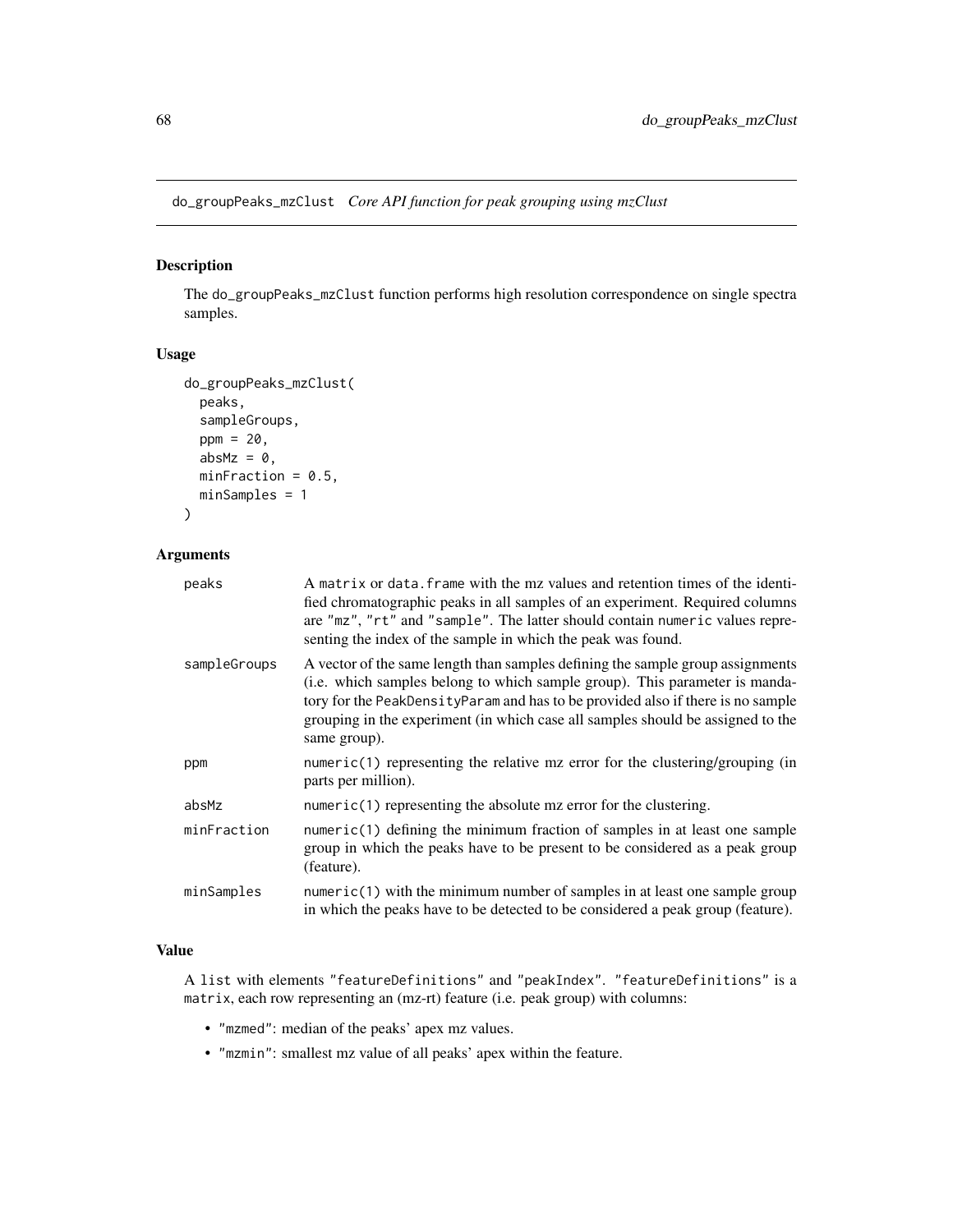- "mzmax": largest mz value of all peaks' apex within the feature.
- "rtmed": always -1.
- "rtmin": always -1.
- "rtmax": always -1.
- "npeaks": the total number of peaks assigned to the feature. Note that this number can be larger than the total number of samples, since multiple peaks from the same sample could be assigned to a group.

"peakIndex" is a list with the indices of all peaks in a peak group in the peaks input matrix.

## References

Saira A. Kazmi, Samiran Ghosh, Dong-Guk Shin, Dennis W. Hill and David F. Grant *Alignment of high resolution mass spectra: development of a heuristic approach for metabolomics*. Metabolomics, Vol. 2, No. 2, 75-83 (2006)

#### See Also

Other core peak grouping algorithms: [do\\_groupChromPeaks\\_density\(](#page-63-0)), [do\\_groupChromPeaks\\_nearest\(](#page-65-0))

estimatePrecursorIntensity

*Estimate precursor intensity for MS level 2 spectra*

# Description

estimatePrecursorIntensity determines the precursor intensity for a MS 2 spectrum based on the intensity of the respective signal from the neighboring MS 1 spectra (i.e. based on the peak with the m/z matching the precursor m/z of the MS 2 spectrum). Based on parameter method either the intensity of the peak from the previous MS 1 scan is used (method = "previous") or an interpolation between the intensity from the previous and subsequent MS1 scan is used (method = "interpolation", which considers also the retention times of the two MS1 scans and the retention time of the MS2 spectrum).

## Usage

```
estimatePrecursorIntensity(
  x,
 ppm = 10,
 method = c("previous", "interpolation"),
 BPPARAM = bpparam()
)
```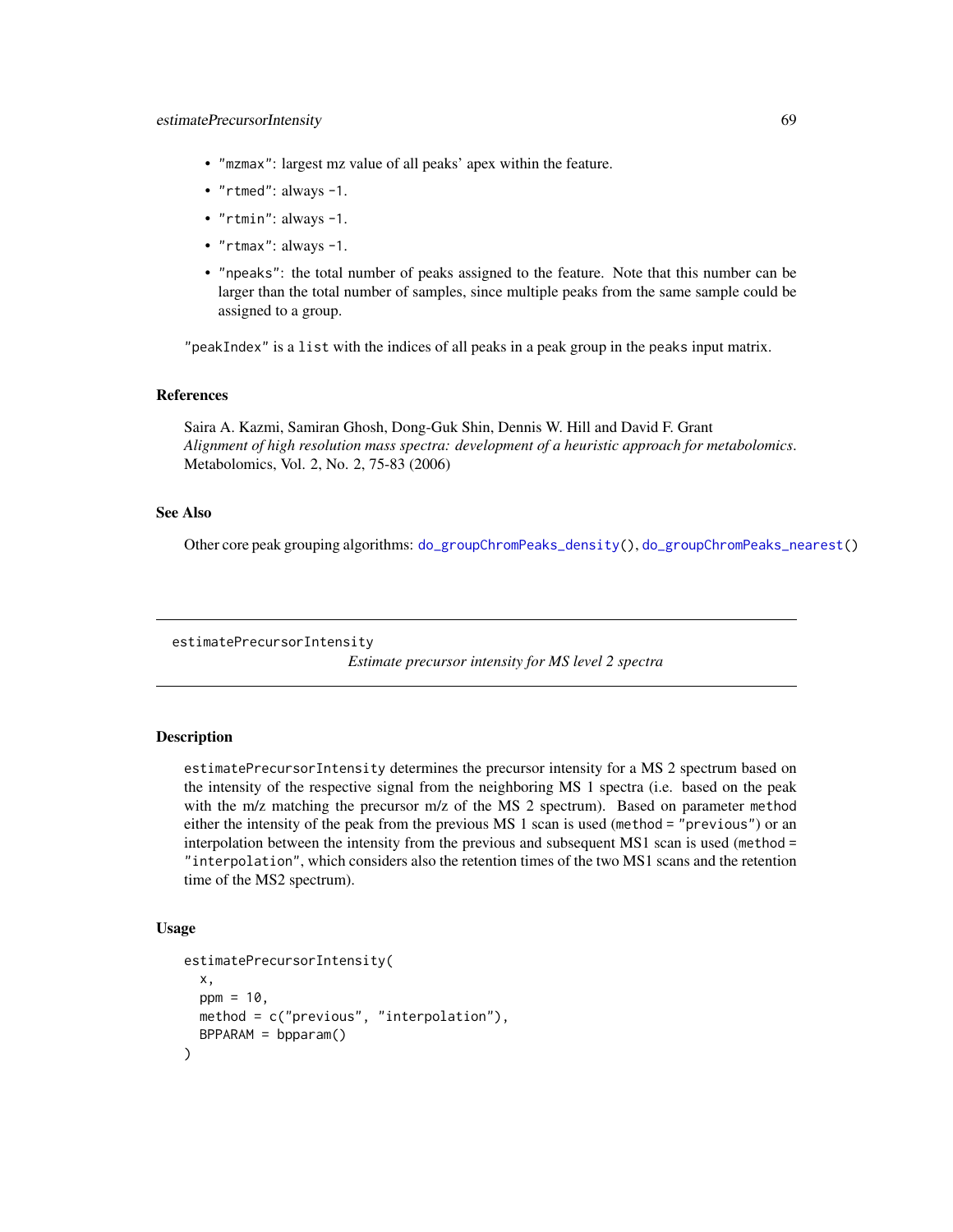# Arguments

| X              | OnDiskMSnExp or XCMSnExp object.                                                                                                                               |
|----------------|----------------------------------------------------------------------------------------------------------------------------------------------------------------|
| ppm            | $numeric(1)$ defining the maximal acceptable difference (in ppm) of the precur-<br>sor m/z and the m/z of the corresponding peak in the MS 1 scan.             |
| method         | $character(1)$ defining the method how the precursor intensity should be deter-<br>mined (see description above for details). Defaults to method = "previous". |
| <b>BPPARAM</b> | parallel processing setup. See bpparam() for details.                                                                                                          |

# Value

numeric with length equal to the number of spectra in x. NA is returned for MS 1 spectra or if no matching peak in a MS 1 scan can be found for an MS 2 spectrum

# Author(s)

Johannes Rainer

etg *Empirically Transformed Gaussian function*

# Description

A general function for asymmetric chromatographic peaks.

#### Usage

etg(x, H, t1, tt, k1, kt, lambda1, lambdat, alpha, beta)

# Arguments

| x              | times to evaluate function at          |
|----------------|----------------------------------------|
| н              | peak height                            |
| t1             | time of leading edge inflection point  |
| tt             | time of trailing edge inflection point |
| k <sub>1</sub> | leading edge parameter                 |
| kt             | trailing edge parameter                |
| lambda1        | leading edge parameter                 |
| lambdat        | trailing edge parameter                |
| alpha          | leading edge parameter                 |
| beta           | trailing edge parameter                |

## Value

The function evaluated at times x.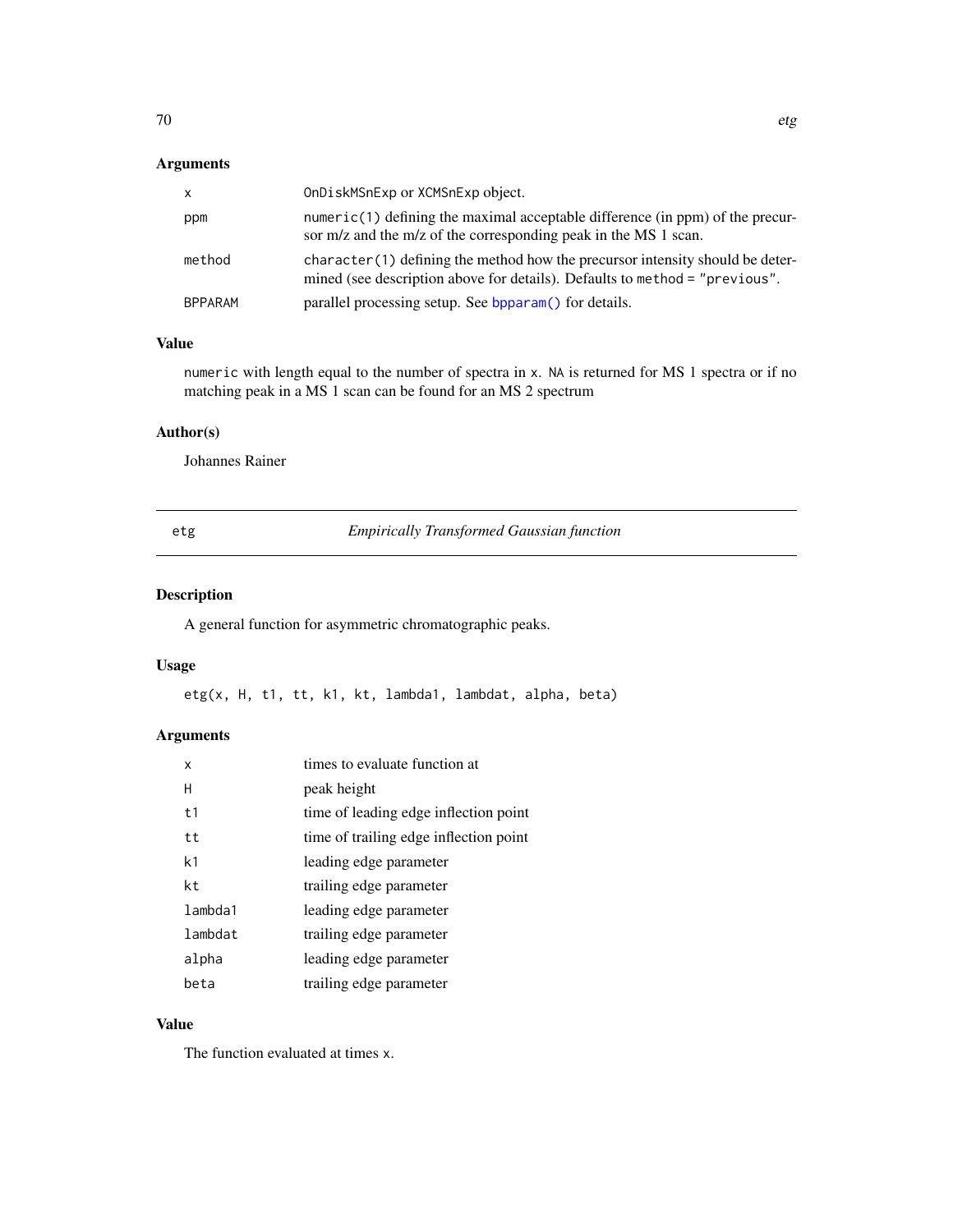# exportMetaboAnalyst 71

# Author(s)

Colin A. Smith, <csmith@scripps.edu>

# References

Jianwei Li. Development and Evaluation of Flexible Empirical Peak Functions for Processing Chromatographic Peaks. Anal. Chem., 69 (21), 4452-4462, 1997. [http://dx.doi.org/10.1021/](http://dx.doi.org/10.1021/ac970481d) [ac970481d](http://dx.doi.org/10.1021/ac970481d)

exportMetaboAnalyst *Export data for use in MetaboAnalyst*

## Description

Export the feature table for further analysis in the MetaboAnalyst software (or the MetaboAnalystR R package).

#### Usage

```
exportMetaboAnalyst(
  x,
 file = NULL,
  label,
  value = "into",
  digits = NULL,
  groupnames = FALSE,
  ...
)
```

| x      | XCMSnExp object with identified chromatographic peaks grouped across sam-<br>ples.                                                                                                              |
|--------|-------------------------------------------------------------------------------------------------------------------------------------------------------------------------------------------------|
| file   | $character(1)$ defining the file name. If not specified, the matrix with the<br>content is returned.                                                                                            |
| label  | either character $(1)$ specifying the phenodata column in x defining the sample<br>grouping or a vector with the same length than samples in x defining the group<br>assignment of the samples. |
| value  | character (1) specifying the value to be returned for each feature. See feature Values ()<br>for more details.                                                                                  |
| digits | integer (1) defining the number of significant digits to be used for numeric.<br>The default NULL uses getOption ("digits"). See format () for more infor-<br>mation.                           |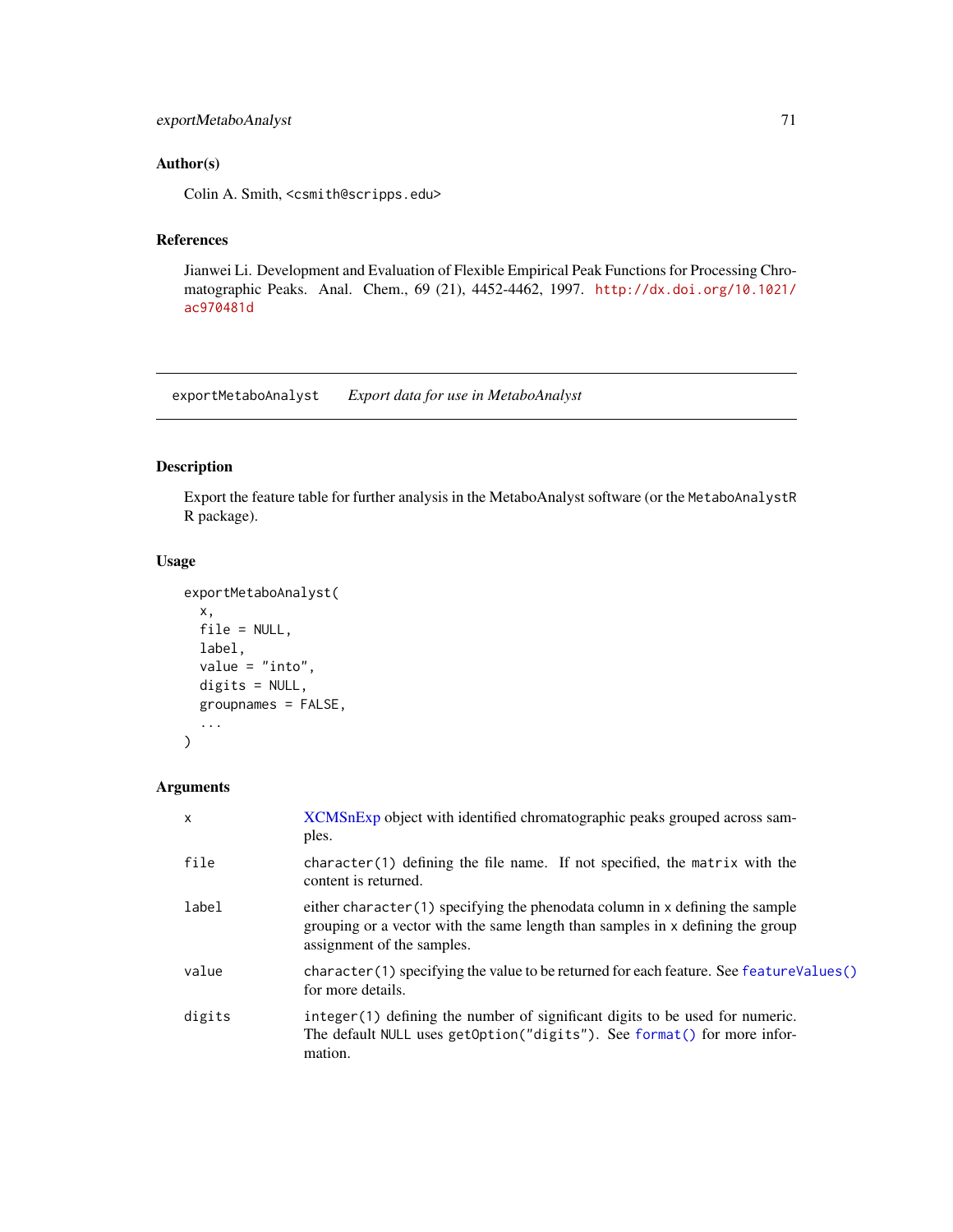| groupnames | logical(1) whether row names of the resulting matrix should be the feature  |
|------------|-----------------------------------------------------------------------------|
|            | IDs (groupnames = FALSE; default) or IDs that are composed of the $m/z$ and |
|            | retention time of the features (in the format $M\leq m/z > T \leq r$ ).     |
|            | See help of the groupnames function for details.                            |
| $\cdot$    | additional parameters to be passed to the feature Values () function.       |

# Value

If file is not specified, the function returns the matrix in the format supported by MetaboAnalyst.

## Author(s)

Johannes Rainer

extractMsData,OnDiskMSnExp-method *DEPRECATED: Extract a* data.frame *containing MS data*

#### Description

UPDATE: the extractMsData and plotMsData functions are deprecated and  $as(x, "data frame")$ and  $plot(x, type = "XIC")$  (x being an OnDiskMSnExp or XCMSnExp object) should be used instead. See examples below. Be aware that filtering the raw object might however drop the adjusted retention times. In such cases it is advisable to use the [applyAdjustedRtime\(\)](#page-17-0) function prior to filtering.

Extract a data. frame of retention time, mz and intensity values from each file/sample in the provided rt-mz range (or for the full data range if rt and mz are not defined).

#### Usage

```
## S4 method for signature 'OnDiskMSnExp'
extractMsData(object, rt, mz, msLevel = 1L)
## S4 method for signature 'XCMSnExp'
extractMsData(
  object,
 rt,
 mz,
 msLevel = 1L,adjustedRtime = hasAdjustedRtime(object)
)
```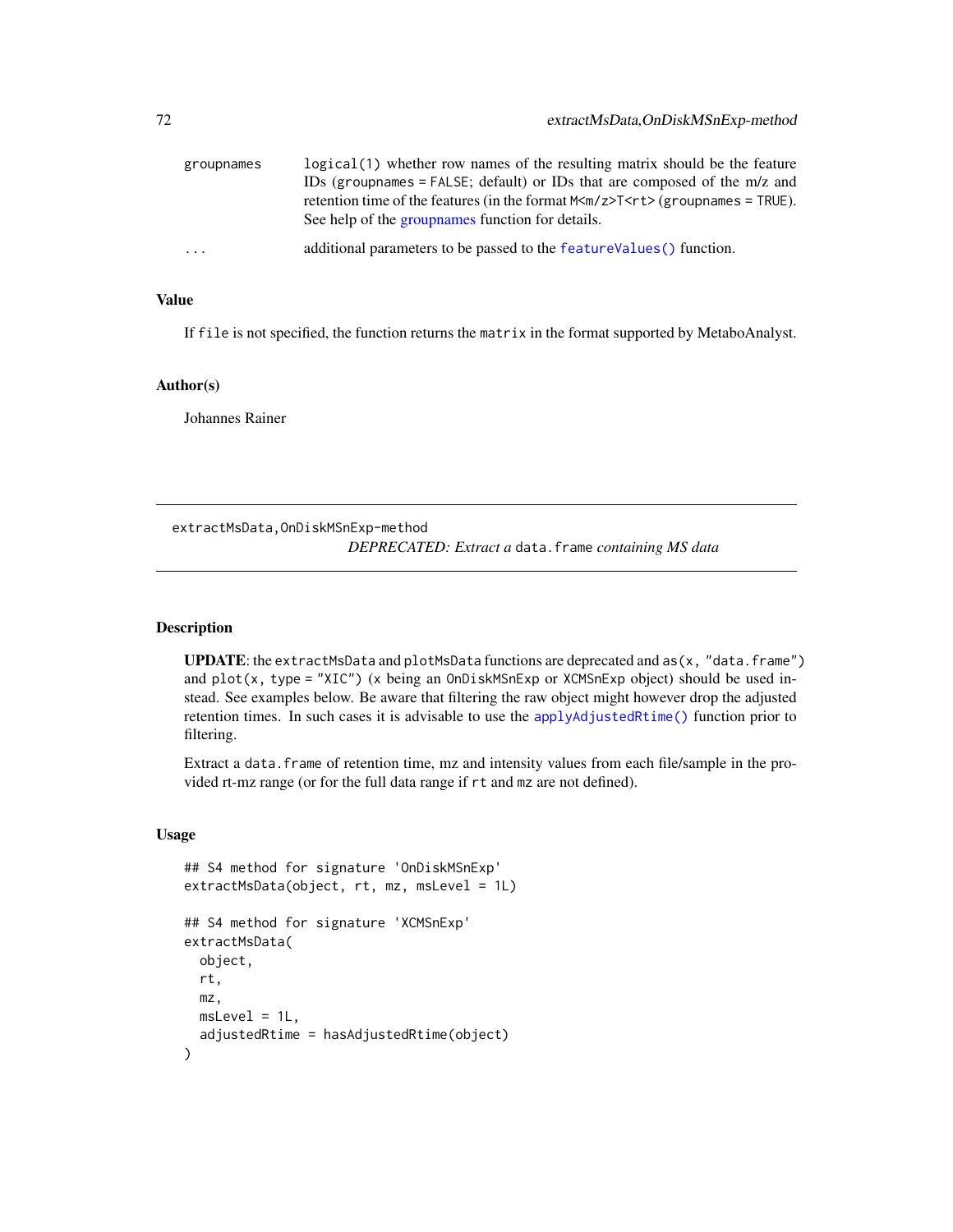# Arguments

| object        | A XCMSnExp or OnDiskMSnExp object.                                                                                                                                                        |
|---------------|-------------------------------------------------------------------------------------------------------------------------------------------------------------------------------------------|
| rt            | $numeric(2)$ with the retention time range from which the data should be ex-<br>tracted.                                                                                                  |
| mZ            | numeric(2) with the mz range.                                                                                                                                                             |
| msLevel       | integer defining the MS level(s) to which the data should be sub-setted prior<br>to extraction; defaults to $msLevel = 1L$ .                                                              |
| adjustedRtime | (for extractMsData, XCMSnExp): logical(1) specifying if adjusted or raw re-<br>tention times should be reported. Defaults to adjusted retention times, if these<br>are present in object. |

# Value

A list of length equal to the number of samples/files in object. Each element being a data.frame with columns "rt", "mz" and "i" with the retention time, mz and intensity tuples of a file. If no data is available for the mz-rt range in a file a data. frame with 0 rows is returned for that file.

# Author(s)

Johannes Rainer

## See Also

XCMSnExp for the data object.

# Examples

```
## Load a test data set with detected peaks
data(faahko_sub)
## Update the path to the files for the local system
dirname(faahko_sub) <- system.file("cdf/KO", package = "faahKO")
## Disable parallel processing for this example
register(SerialParam())
## Extract the full MS data for a certain retention time range
## as a data.frame
tmp <- filterRt(faahko_sub, rt = c(2800, 2900))
ms_all <- as(tmp, "data.frame")
head(ms_all)
nrow(ms_all)
```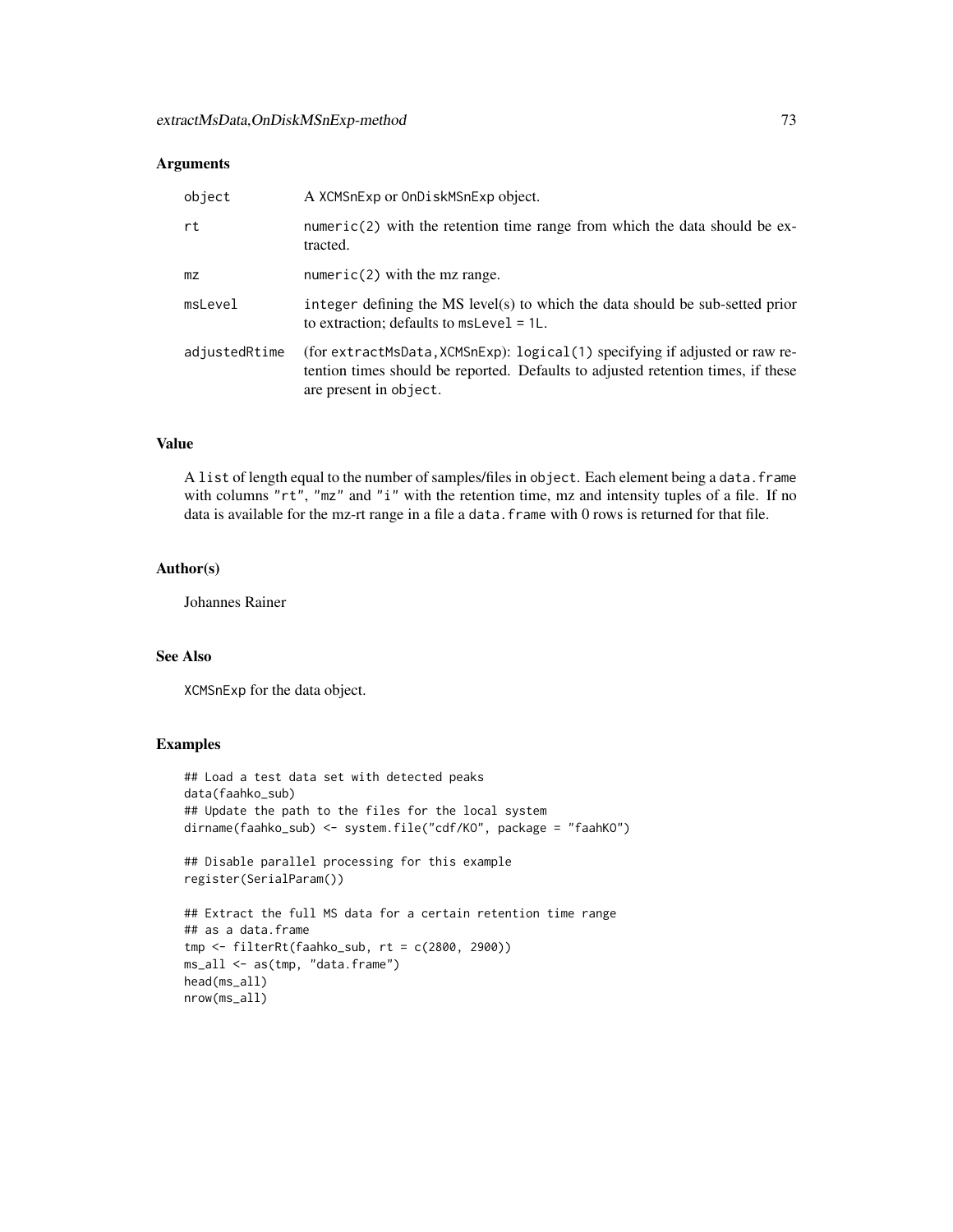## **Description**

Feature *compounding* aims at identifying and grouping LC-MS features representing different ions or adducts (including isotopes) of the same originating compound. The [MsFeatures](https://bioconductor.org/packages/MsFeatures) package provides a general framework and functionality to group features based on different properties. The groupFeatures methods for [XCMSnExp](#page-269-0) objects implemented in xcms extend these to enable the *compounding* of LC-MS data. Note that these functions simply define feature groups but don't actually *aggregate* or combine the features.

See [MsFeatures::groupFeatures\(\)](#page-0-0) for an overview on the general feature grouping concept as well as details on the individual settings and parameters.

The available options for groupFeatures on xcms preprocessing results (i.e. on XCMSnExp objects after correspondence analysis with [groupChromPeaks\(\)](#page-154-0)) are:

- Grouping by similar retention times: [groupFeatures-similar-rtime\(\)](#page-170-0).
- Grouping by similar feature values across samples: [AbundanceSimilarityParam\(\)](#page-0-0).
- Grouping by similar peak shape of extracted ion chromatograms: [EicSimilarityParam\(\)](#page-167-0).

An ideal workflow grouping features should sequentially perform the above methods (in the listed order).

Compounded feature groups can be accessed with the featureGroups function.

#### Usage

```
## S4 method for signature 'XCMSnExp'
featureGroups(object)
```

```
## S4 replacement method for signature 'XCMSnExp'
featureGroups(object) <- value
```
## Arguments

| object | an XCMSnExp() object.                                                               |
|--------|-------------------------------------------------------------------------------------|
| value  | for feature Groups $\leq$ : replacement for the feature groups in object. Has to be |
|        | of length 1 or length equal to the number of features in object.                    |

## Author(s)

Johannes Rainer, Mar Garcia-Aloy, Vinicius Veri Hernandes

# See Also

[plotFeatureGroups\(\)](#page-209-0) for visualization of grouped features.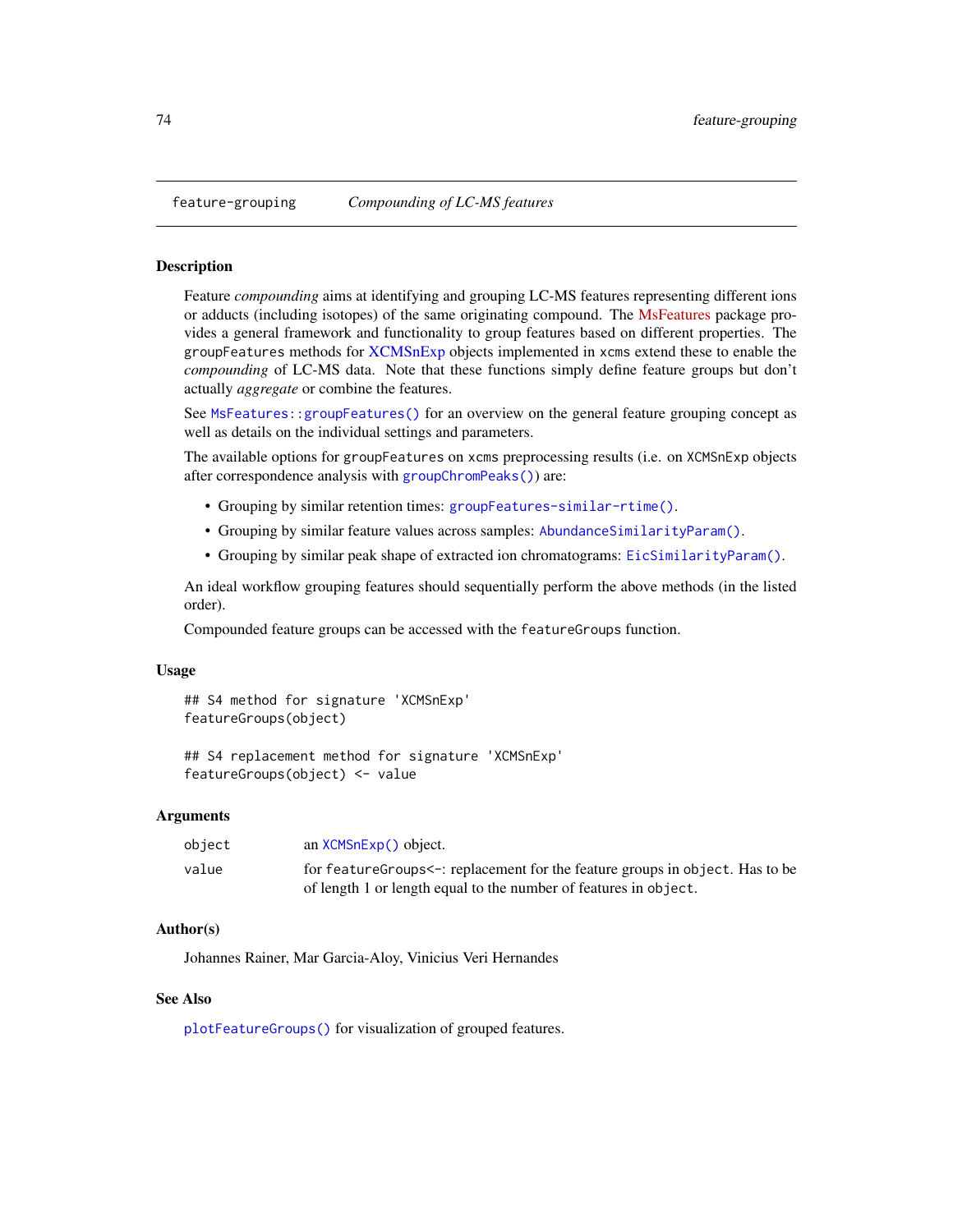featureChromatograms *Extract ion chromatograms for each feature*

## Description

Extract ion chromatograms for features in an [XCMSnExp](#page-269-0) object. The function returns for each feature its extracted ion chromatogram and all associated peaks with it. The chromatogram is extracted from the m/z - rt region including all chromatographic peaks of that features (i.e. based on the ranges of "mzmin", "mzmax", "rtmin", "rtmax" of all chromatographic peaks of the feature).

By default only chromatographic peaks associated with a feature are included for an extracted ion chromatogram (parameter include = "feature\_only"). By setting include = "apex\_within" all chromatographic peaks (and eventually the feature which they are part of - if feature definitions are present) that have their apex position within the m/z - rt range from which the chromatogram is extracted are returned too. With include = "any" or include = "all" all chromatographic peaks (and eventually the feature in which they are present) overlapping the m/z and rt range will be returned.

## Usage

```
featureChromatograms(
  x,
  expandRt = 0,
  aggregationFun = "max",
  features,
  include = c("feature_only", "apex_within", "any", "all"),
  filed = FALSE,
  n = length(fileNames(x)),
  value = c("maxo", "into"),
  expandMz = 0,
  ...
)
```

| $\mathsf{x}$ | XCMSnExp object with grouped chromatographic peaks.                                                                                                                                                                                          |
|--------------|----------------------------------------------------------------------------------------------------------------------------------------------------------------------------------------------------------------------------------------------|
| expandRt     | $numeric(1)$ to expand the retention time range for each chromatographic peak<br>by a constant value on each side.                                                                                                                           |
|              | aggregationFun character(1) specifying the name that should be used to aggregate intensity<br>values across the m/z value range for the same retention time. The default "sum"<br>returns a base peak chromatogram.                          |
| features     | integer, character or logical defining a subset of features for which chro-<br>matograms should be returned. Can be the index of the features in feature Definitions,<br>feature IDs (row names of feature Definitions) or a logical vector. |
| include      | character(1) defining which chromatographic peaks (and related feature def-<br>initions) should be included in the returned XChromatograms(). Defaults to<br>"feature_only"; See description above for options and details.                  |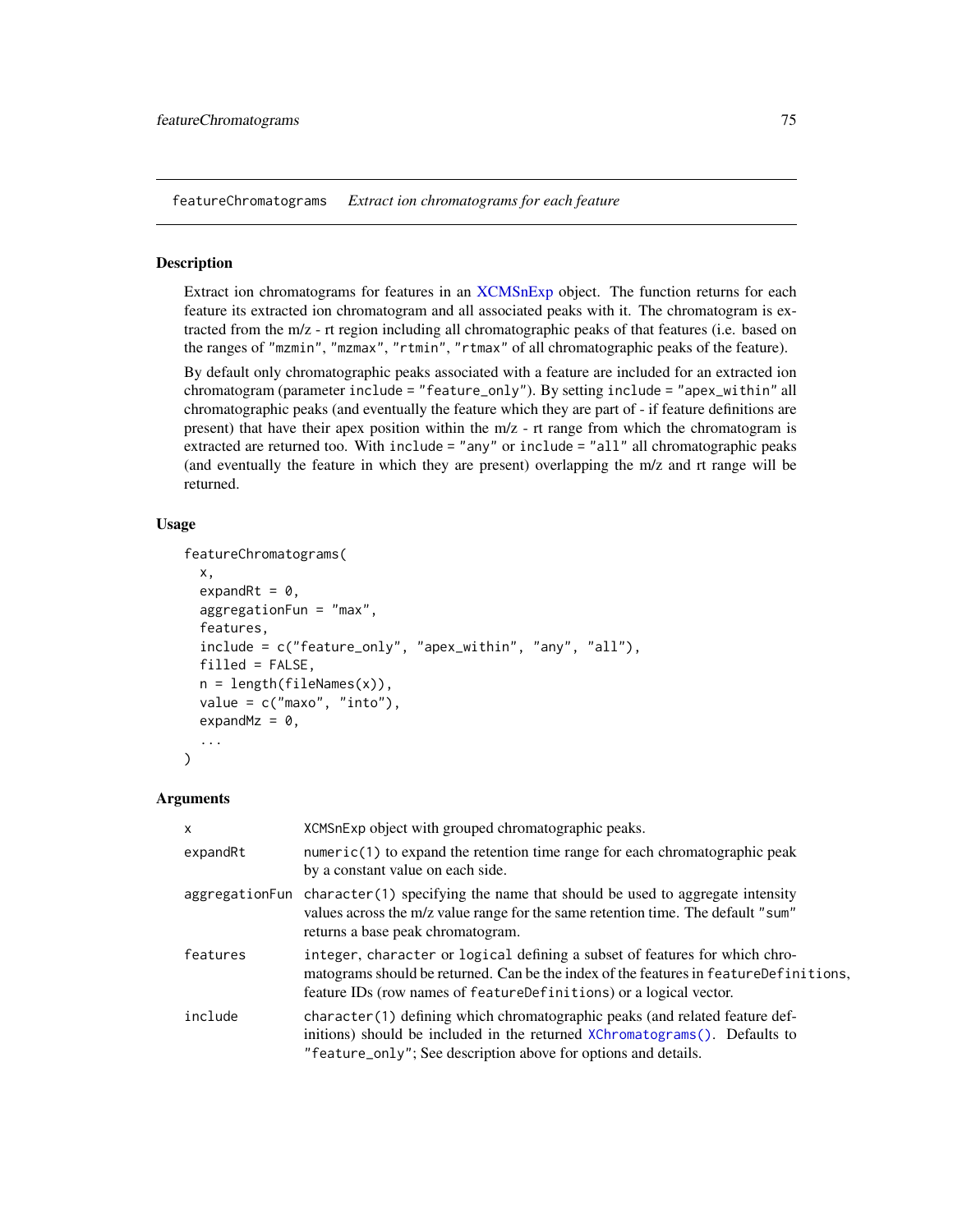| filled   | logical (1) whether filled-in peaks should be included in the result object. The<br>default is filled = FALSE, i.e. only detected peaks are reported.                                                                                                                                                                                                                                                                             |
|----------|-----------------------------------------------------------------------------------------------------------------------------------------------------------------------------------------------------------------------------------------------------------------------------------------------------------------------------------------------------------------------------------------------------------------------------------|
| n        | integer (1) to optionally specify the number of <i>top n</i> samples from which the<br>EIC should be extracted.                                                                                                                                                                                                                                                                                                                   |
| value    | $character(1)$ specifying the column to be used to sort the samples. Can be<br>either "maxo" (the default) or "into" to use the maximal peak intensity or the<br>integrated peak area, respectively.                                                                                                                                                                                                                              |
| expandMz | numeric(1) to expand the $m/z$ range for each chromatographic peak by a con-<br>stant value on each side. Be aware that by extending the m/z range the extracted<br>EIC might <b>no longer</b> represent the actual identified chromatographic peak be-<br>cause intensities of potential additional mass peaks within each spectra would be<br>aggregated into the final reported intensity value per spectrum (retention time). |
| .        | optional arguments to be passed along to the chromatogram() function.                                                                                                                                                                                                                                                                                                                                                             |

## Value

[XChromatograms\(\)](#page-252-0) object.

# Note

When extracting EICs from only the top n samples it can happen that one or more of the features specified with features are dropped because they have no detected peak in the *top n* samples. The chance for this to happen is smaller if x contains also filled-in peaks (with fillChromPeaks).

## Author(s)

Johannes Rainer

## See Also

[filterColumnsKeepTop\(\)](#page-86-0) to filter the extracted EICs keeping only the *top n* columns (samples) with the highest intensity.

## Examples

```
## Load a test data set with detected peaks
data(faahko_sub)
## Update the path to the files for the local system
dirname(faahko_sub) <- system.file("cdf/KO", package = "faahKO")
## Disable parallel processing for this example
register(SerialParam())
## Subset the object to a smaller retention time range
xdata <- filterRt(faahko_sub, c(2500, 3500))
xdata <- groupChromPeaks(xdata,
   param = PeakDensityParam(minFraction = 0.8, sampleGroups = rep(1, 3)))
## Get the feature definitions
```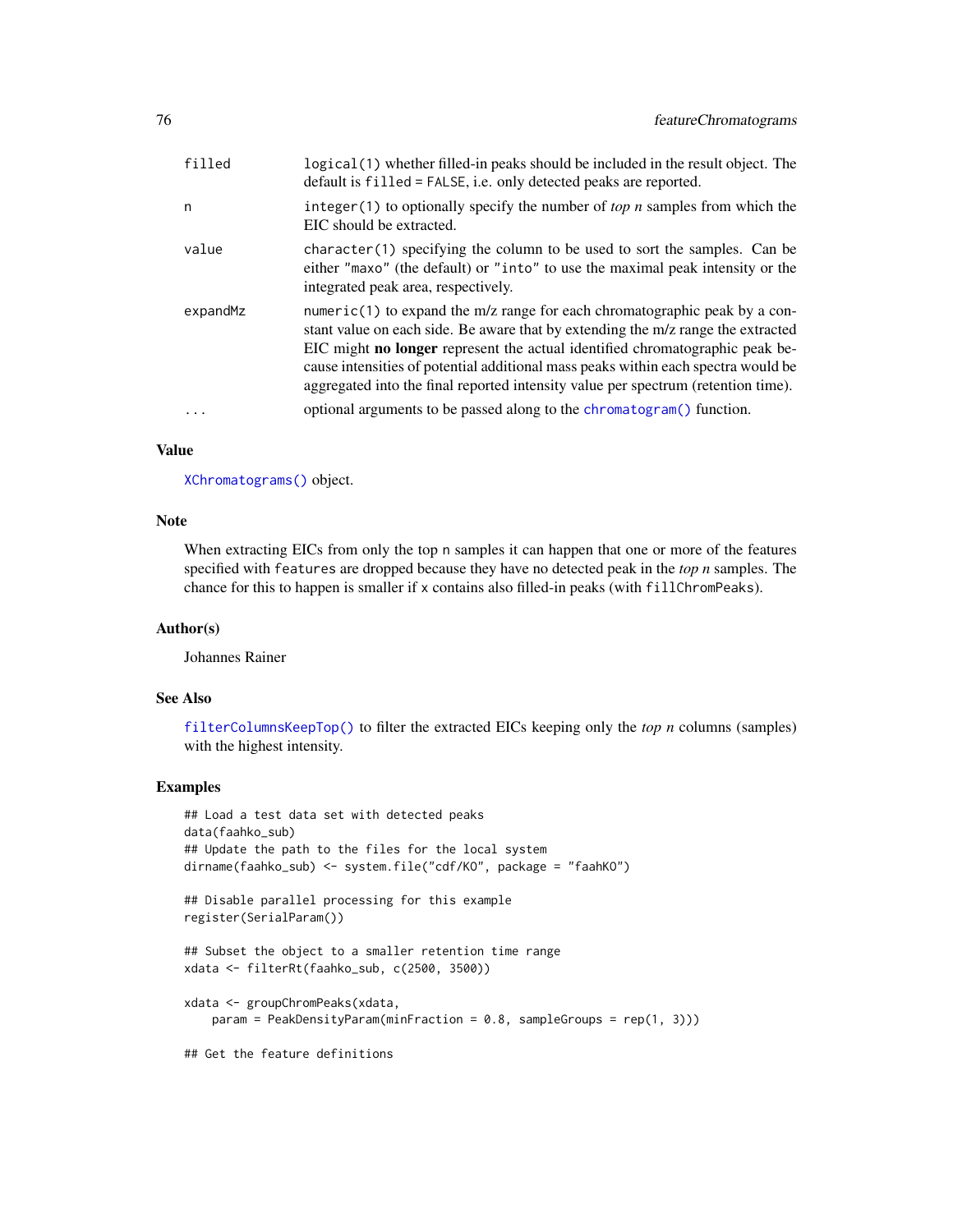# featureSpectra 77

featureDefinitions(xdata)

## Extract ion chromatograms for the first 3 features. Parameter ## `features` can be either the feature IDs or feature indices. chrs <- featureChromatograms(xdata, features = 1:3) ## Plot the XIC for the first feature using different colors for each file

plot(chrs[1, ], col = c("red", "green", "blue"))

featureSpectra *Extract spectra associated with features*

## Description

This function returns spectra associated with the identified features in the input object. By default, spectra are returned for all features (from all MS levels), but parameter features allows to specify selected features for which the result should be returned. Parameter msLevel allows to define whether MS level 1 or 2 spectra should be returned. For msLevel = 1L all MS1 spectra within the retention time range of each chromatographic peak (in that respective data file) associated with a feature are returned. Note that for samples in which no peak was identified (or even filled-in) no spectra are returned. For msLevel = 2L all MS2 spectra with a retention time within the retention time range and their precursor m/z within the m/z range of any chromatographic peak of a feature are returned. See also [chromPeakSpectra\(\)](#page-35-0) (used internally to extract spectra for each chromatographic peak of a feature) for additional information.

In contrast to the [chromPeakSpectra\(\)](#page-35-0) function, selecting a method different than "all" will not return a single spectrum per feature, but one spectrum per **chromatographic peak** assigned to the feature.

Note also that msLevel = 1L is only supported for return.type = "List" or return.type = "Spectra".

## Usage

```
featureSpectra(
  x,
 msLevel = 2L,
 expandRt = 0,
 expandMz = 0,
 ppm = 0,
  skipFilled = FALSE,
  return.type = c("MSpectra", "Spectra", "list", "List"),
  features = character(),
  ...
```
# )

#### Arguments

x [XCMSnExp](#page-269-1) object with feature defitions available.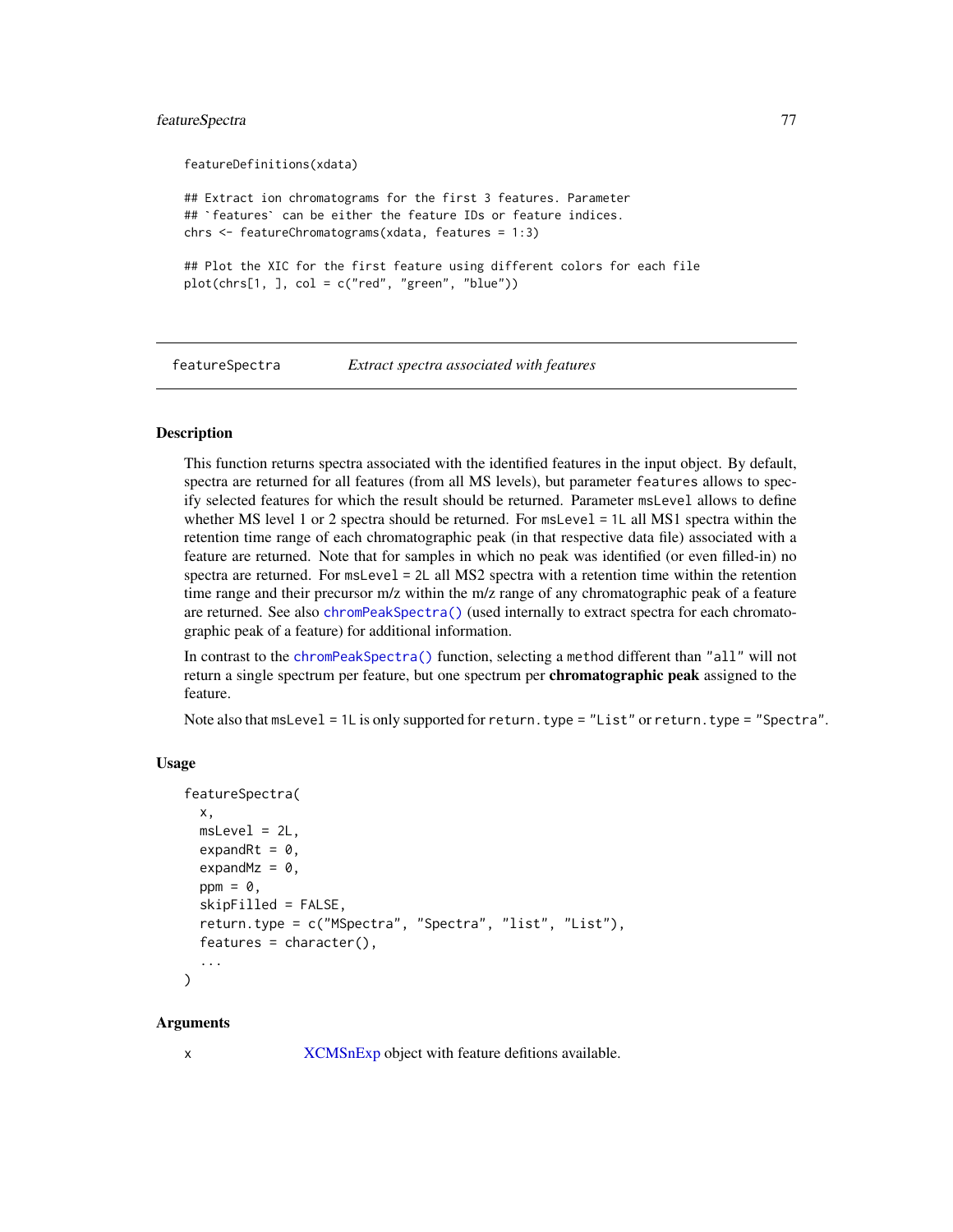# 78 featureSpectra

| msLevel     | integer (1) defining whether MS1 or MS2 spectra should be returned. msLevel<br>= 1 is currently only supported for return. type being "Spectra" or "List".                                                                                                                                                                                                                                           |
|-------------|------------------------------------------------------------------------------------------------------------------------------------------------------------------------------------------------------------------------------------------------------------------------------------------------------------------------------------------------------------------------------------------------------|
| expandRt    | $numeric(1)$ to expand the retention time range of each peak by a constant value<br>on each side.                                                                                                                                                                                                                                                                                                    |
| expandMz    | numeric(1) to expand the $m/z$ range of each peak by a constant value on each<br>side.                                                                                                                                                                                                                                                                                                               |
| ppm         | numeric(1) to expand the $m/z$ range of each peak (on each side) by a value<br>dependent on the peak's m/z.                                                                                                                                                                                                                                                                                          |
| skipFilled  | logical (1) whether spectra for filled-in peaks should be reported or not.                                                                                                                                                                                                                                                                                                                           |
| return.type | character(1) defining the result type. Defaults to return. type = "MSpectra"<br>but return.type = "Spectra" or return.type = "List" are preferred. See<br>below for more information.                                                                                                                                                                                                                |
| features    | character, logical or integer allowing to specify a subset of features in<br>featureDefinitions for which spectra should be returned (providing either<br>their ID, a logical vector same length than $nrow(featureDefinitions(x))$ or<br>their index in featureDefinitions $(x)$ ). This parameter overrides skipFilled<br>and is only supported for return. type being either "Spectra" or "List". |
| $\ddots$ .  | additional arguments to be passed along to chromPeakSpectra(), such as method.                                                                                                                                                                                                                                                                                                                       |

#### Value

parameter return.type allow to specify the type of the returned object:

- return.type = "[MSpectra](#page-0-0)": a MSpectra object with elements being [Spectrum](#page-0-0) objects. The result objects contains all spectra for all features. Metadata column "feature\_id" provides the ID of the respective feature (i.e. its rowname in [featureDefinitions\(\)](#page-269-1)).
- return.type = "Spectra": a Spectra object (defined in the Spectra package). The result contains all spectra for all features. Metadata column "feature\_id" provides the ID of the respective feature (i.e. its rowname in [featureDefinitions\(\)](#page-269-1).
- return.type = "list": list of lists that are either of length 0 or contain [Spectrum2](#page-0-0) object(s) within the m/z-rt range. The length of the list matches the number of features.
- return.type = "List": List of length equal to the number of features with MS level msLevel is returned with elements being either NULL (no spectrum found) or a Spectra object.

# Author(s)

Johannes Rainer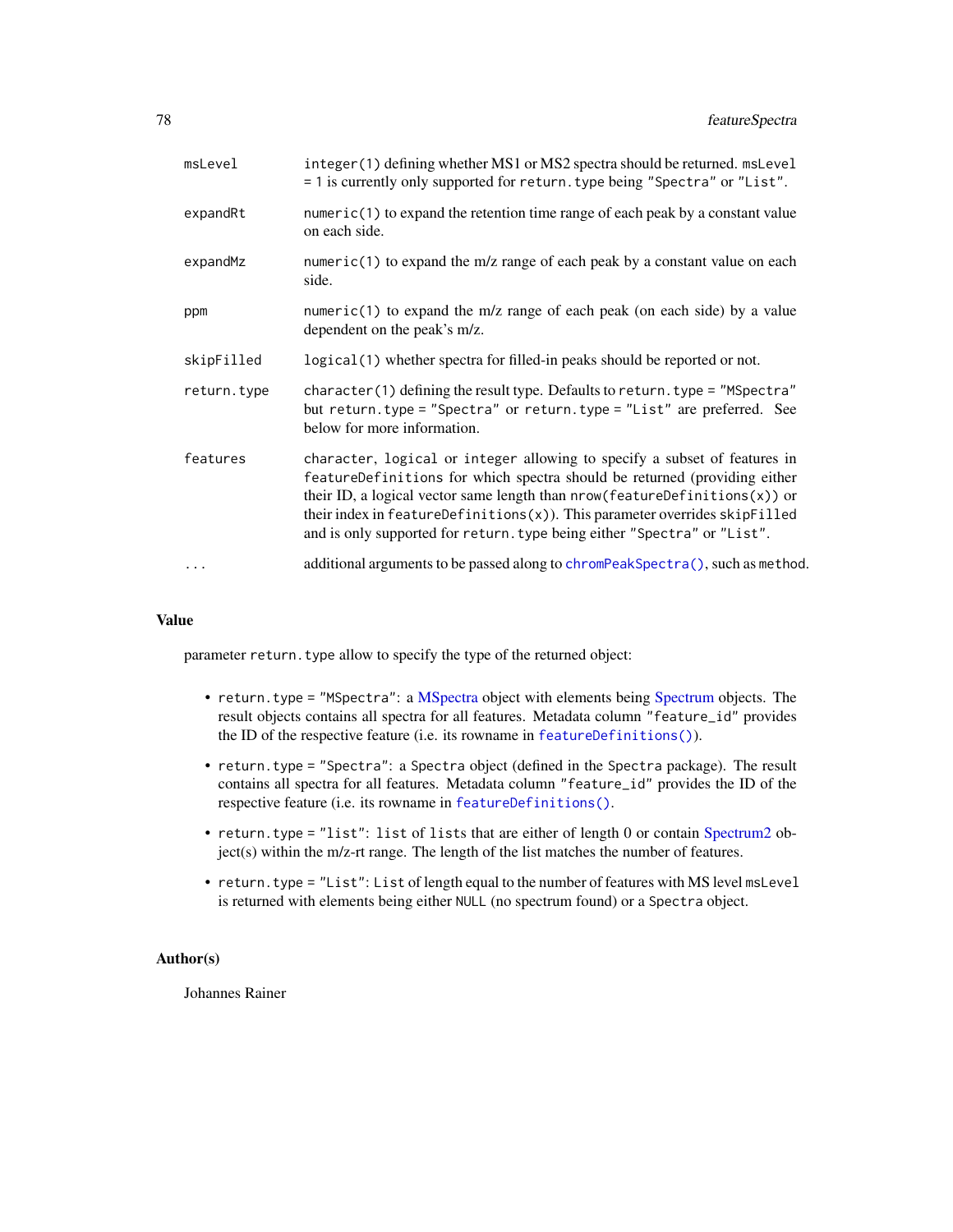## Description

Simple function to calculate feature summaries. These include counts and percentages of samples in which a chromatographic peak is present for each feature and counts and percentages of samples in which more than one chromatographic peak was annotated to the feature. Also relative standard deviations (RSD) are calculated for the integrated peak areas per feature across samples. For 'perSampleCounts = TRUE' also the individual chromatographic peak counts per sample are returned.

## Usage

```
featureSummary(
  x,
  group,
 perSampleCounts = FALSE,
 method = "maxint",
  skipFilled = TRUE
)
```
## Arguments

| $\mathsf{x}$    | 'XCMSnExp' object with correspondence results.                                                                                                   |
|-----------------|--------------------------------------------------------------------------------------------------------------------------------------------------|
| group           | 'numeric', 'logical', 'character' or 'factor' with the same length than 'x' has<br>samples to aggregate counts by the groups defined in 'group'. |
| perSampleCounts |                                                                                                                                                  |
|                 | 'logical(1)' whether feature wise individual peak counts per sample should be<br>returned too.                                                   |
| method          | 'character' passed to the [feature Values()] function. See respective help page for<br>more information.                                         |
| skipFilled      | 'logical(1)' whether filled-in peaks should be excluded (default) or included in<br>the summary calculation.                                     |

#### Value

'matrix' with one row per feature and columns:

- '"count"': the total number of samples in which a peak was found. - '"perc"': the percentage of samples in which a peak was found. - '"multi\_count"': the total number of samples in which more than one peak was assigned to the feature. - "multi perc"': the percentage of those samples in which a peak was found, that have also multiple peaks annotated to the feature. Example: for a feature, at least one peak was detected in 50 samples. In 5 of them 2 peaks were assigned to the feature. '"multi\_perc"' is in this case 10 - '"rsd"': relative standard deviation (coefficient of variation) of the integrated peak area of the feature's peaks. - The same 4 columns are repeated for each unique element (level) in 'group' if 'group' was provided.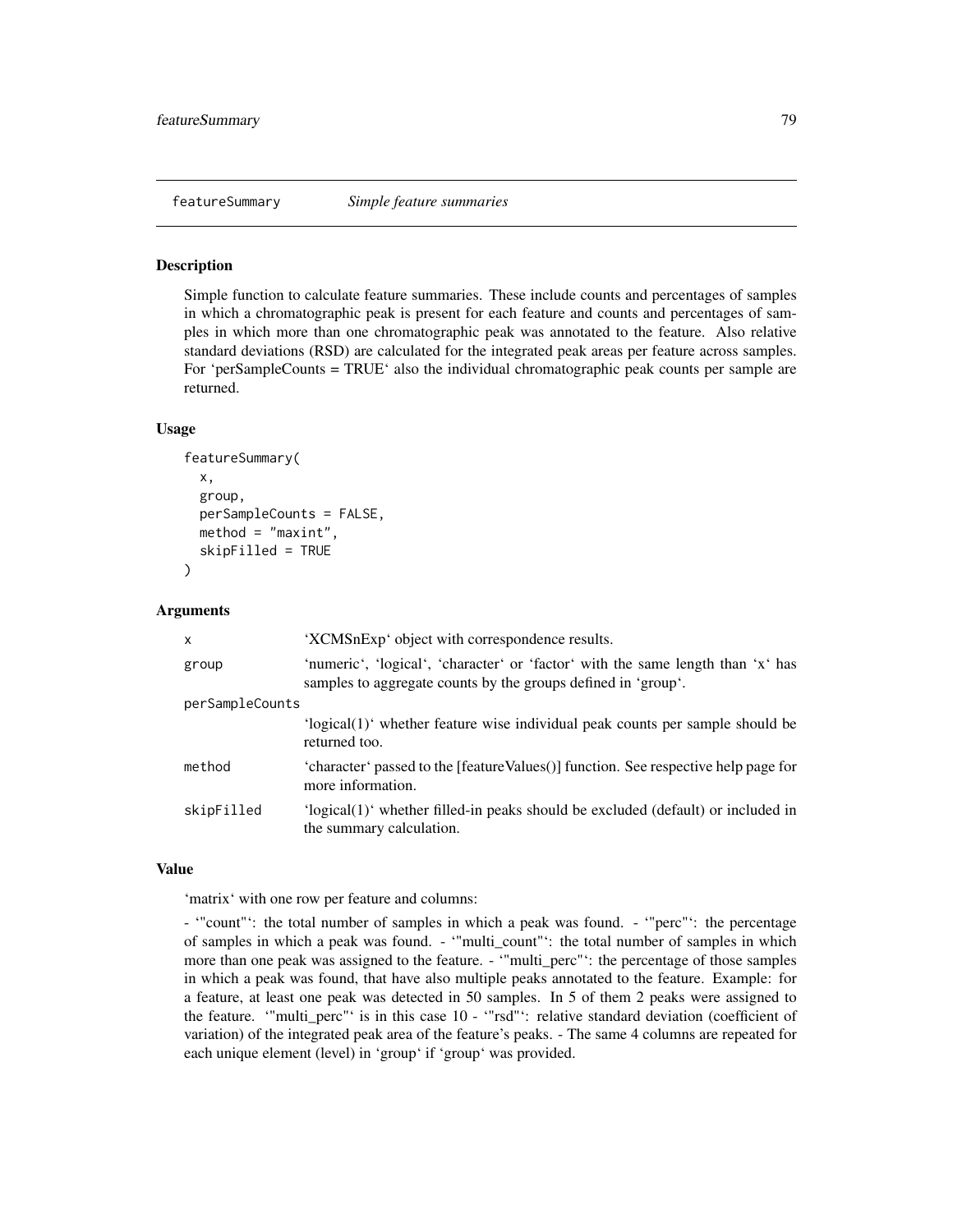If 'perSampleCounts = TRUE' also one column for each sample is returned with the peak counts per sample.

## Author(s)

Johannes Rainer

FillChromPeaksParam-class

*Integrate areas of missing peaks*

# Description

expandMz, expandMz<-: getter and setter for the expandMz slot of the object.

expandRt, expandRt <-: getter and setter for the expandRt slot of the object.

ppm,ppm<-: getter and setter for the ppm slot of the object.

Integrate signal in the mz-rt area of a feature (chromatographic peak group) for samples in which no chromatographic peak for this feature was identified and add it to the [chromPeaks\(\)](#page-269-1) matrix. Such *filled-in* peaks are indicated with a TRUE in column "is\_filled" in the result object's [chromPeakData\(\)](#page-269-1) data frame.

Two different gap-filling approaches are implemented:

- param = FillChromPeaksParam(): the default of the original xcms code. Signal is integrated from the m/z and retention time range as defined in the [featureDefinitions\(\)](#page-269-1) data frame, i.e. from the "rtmin", "rtmax", "mzmin" and "mzmax". See details below for more information and settings for this method.
- param = ChromPeakAreaParam(): the area from which the signal for a feature is integrated is defined based on the feature's chromatographic peak areas. The m/z range is by default defined as the the lower quartile of chromatographic peaks' "mzmin" value to the upper quartile of the chromatographic peaks' "mzmax" values. The retention time range for the area is defined analogously. Alternatively, by setting mzmin = median, mzmax = median, rtmin = median and rtmax = median in ChromPeakAreaParam, the median "mzmin", "mzmax", "rtmin" and "rtmax" values from all detected chromatographic peaks of a feature would be used instead. In contrast to the FillChromPeaksParam approach this method uses the actual identified chromatographic peaks of a feature to define the area from which the signal should be integrated.

#### Usage

```
FillChromPeaksParam(
  expandMz = 0,
  expandRt = 0,
  ppm = \theta,
  fixedMz = 0,
  fixedRt = \theta)
```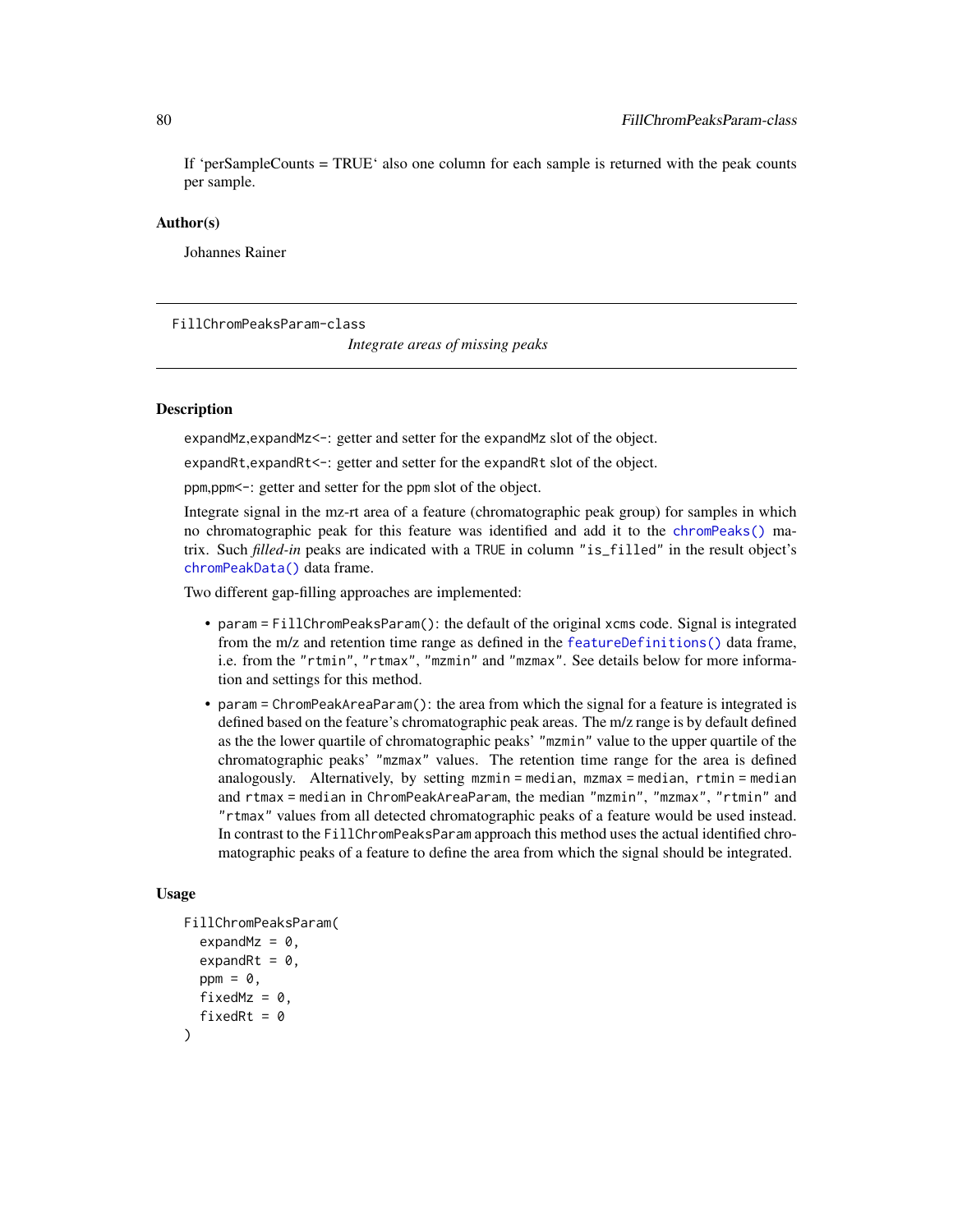```
fixedRt(object)
fixedMz(object)
ChromPeakAreaParam(
 mzmin = function(z) quantile(z, probs = 0.25),
 mzmax = function(z) quantile(z, probs = 0.75),
 rtmin = function(z) quantile(z, probs = 0.25),
 rtmax = function(z) quantile(z, probs = 0.75)
)
## S4 method for signature 'FillChromPeaksParam'
expandMz(object)
## S4 replacement method for signature 'FillChromPeaksParam'
expandMz(object) <- value
## S4 method for signature 'FillChromPeaksParam'
expandRt(object)
## S4 replacement method for signature 'FillChromPeaksParam'
expandRt(object) <- value
## S4 method for signature 'FillChromPeaksParam'
ppm(object)
## S4 replacement method for signature 'FillChromPeaksParam'
ppm(object) <- value
## S4 method for signature 'XCMSnExp,FillChromPeaksParam'
fillChromPeaks(object, param, msLevel = 1L, BPPARAM = bpparam())
## S4 method for signature 'XCMSnExp,ChromPeakAreaParam'
fillChromPeaks(object, param, msLevel = 1L, BPPARAM = bpparam())
## S4 method for signature 'XCMSnExp,missing'
fillChromPeaks(object, param, BPPARAM = bpparam(), msLevel = 1L)
```

| expandMz | for FillChromPeaksParam: numeric(1) defining the value by which the mz<br>width of peaks should be expanded. Each peak is expanded in mz direction by<br>expand Mz $\star$ their original m/z width. A value of 0 means no expansion, a value<br>of 1 grows each peak by 1 $*$ the m/z width of the peak resulting in peaks with<br>twice their original size in m/z direction (expansion by half m/z width to both<br>sides). |
|----------|--------------------------------------------------------------------------------------------------------------------------------------------------------------------------------------------------------------------------------------------------------------------------------------------------------------------------------------------------------------------------------------------------------------------------------|
| expandRt | for FillChromPeaksParam: numeric(1), same as expandMz but for the reten-<br>tion time width.                                                                                                                                                                                                                                                                                                                                   |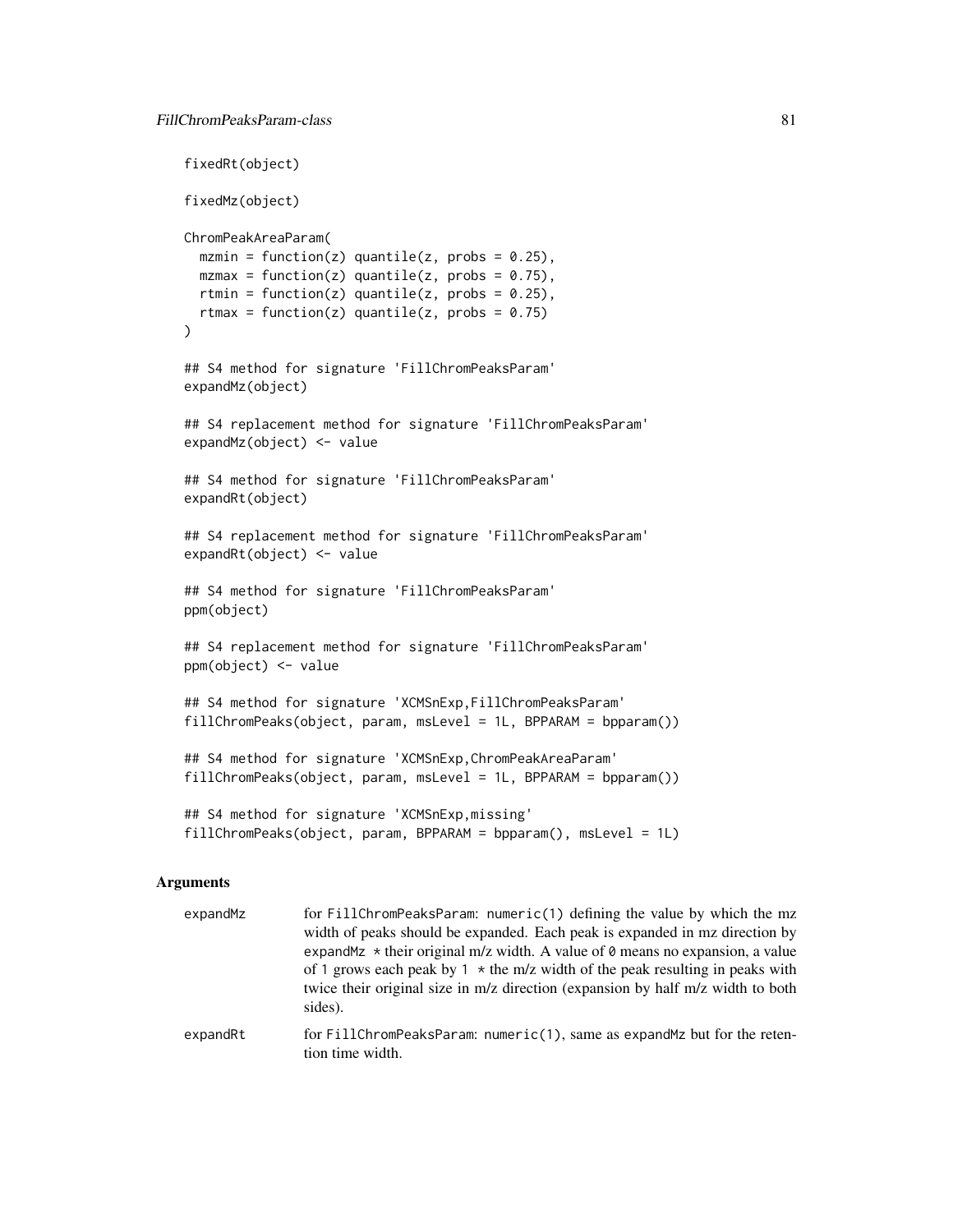| ppm            | for FillChromPeaksParam: numeric(1) optionally specifying a ppm by which<br>the m/z width of the peak region should be expanded. For peaks with an m/z<br>width smaller than mean( $c$ (mzmin, mzmax)) $*$ ppm / 1e6, the mzmin will be re-<br>placed by mean(c(mzmin, mzmax)) - (mean(c(mzmin, mzmax)) * ppm / 2 / 1e6)<br>$mz$ max by mean(c(mzmin, mzmax)) + (mean(c(mzmin, mzmax)) * ppm / 2 / 1e6).<br>This is applied before eventually expanding the m/z width using the expandMz<br>parameter. |
|----------------|--------------------------------------------------------------------------------------------------------------------------------------------------------------------------------------------------------------------------------------------------------------------------------------------------------------------------------------------------------------------------------------------------------------------------------------------------------------------------------------------------------|
| fixedMz        | for FillChromPeaksParam: numeric(1) defining a constant factor by which<br>the m/z width of each feature is to be expanded. The m/z width is expanded on<br>both sides by fixedMz (i.e. fixedMz is subtracted from the lower m/z and added<br>to the upper m/z). This expansion is applied <i>after</i> expandMz and ppm.                                                                                                                                                                              |
| fixedRt        | for FillChromPeaksParam: numeric(1) defining a constant factor by which the<br>retention time width of each factor is to be expanded. The rt width is expanded<br>on both sides by fixedRt (i.e. fixedRt is subtracted from the lower rt and<br>added to the upper rt). This expansion is applied after expandRt.                                                                                                                                                                                      |
| object         | XCMSnExp object with identified and grouped chromatographic peaks.                                                                                                                                                                                                                                                                                                                                                                                                                                     |
| mzmin          | function to be applied to values in the "mzmin" column of all chromatographic<br>peaks of a feature to define the lower m/z value of the area from which signal for<br>the feature should be integrated. Defaults to mzmin = $function(z)$ quantile $(z,$<br>probs = $0.25$ ) hence using the 25% quantile of all values.                                                                                                                                                                              |
| mzmax          | function to be applied to values in the "mzmax" column of all chromatographic<br>peaks of a feature to define the upper m/z value of the area from which signal for<br>the feature should be integrated. Defaults to mzmax = $function(z)$ quantile $(z,$<br>probs = $0.75$ ) hence using the 75% quantile of all values.                                                                                                                                                                              |
| rtmin          | function to be applied to values in the "rtmin" column of all chromatographic<br>peaks of a feature to define the lower rt value of the area from which signal for<br>the feature should be integrated. Defaults to $rtmin = function(z)$ quantile $(z,$<br>probs = $0.25$ ) hence using the 25% quantile of all values.                                                                                                                                                                               |
| rtmax          | function to be applied to values in the "rtmax" column of all chromatographic<br>peaks of a feature to define the upper rt value of the area from which signal for<br>the feature should be integrated. Defaults to $rtmax = function(z)$ quantile(z,<br>probs = $0.75$ ) hence using the 75% quantile of all values.                                                                                                                                                                                  |
| value          | The value for the slot.                                                                                                                                                                                                                                                                                                                                                                                                                                                                                |
| param          | FillChromPeaksParam or ChromPeakAreaParam object defining which approach<br>should be used (see details section).                                                                                                                                                                                                                                                                                                                                                                                      |
| msLevel        | integer(1) defining the MS level on which peak filling should be performed<br>(defaults to $msLevel = 1L$ ). Only peak filling on one MS level at a time is sup-<br>ported, to fill in peaks for MS level 1 and 2 run first using $msLevel = 1$ and then<br>(on the returned result object) again with $msLevel = 2$ .                                                                                                                                                                                 |
| <b>BPPARAM</b> | Parallel processing settings.                                                                                                                                                                                                                                                                                                                                                                                                                                                                          |

# Details

After correspondence (i.e. grouping of chromatographic peaks across samples) there will always be features (peak groups) that do not include peaks from every sample. The fillChromPeaks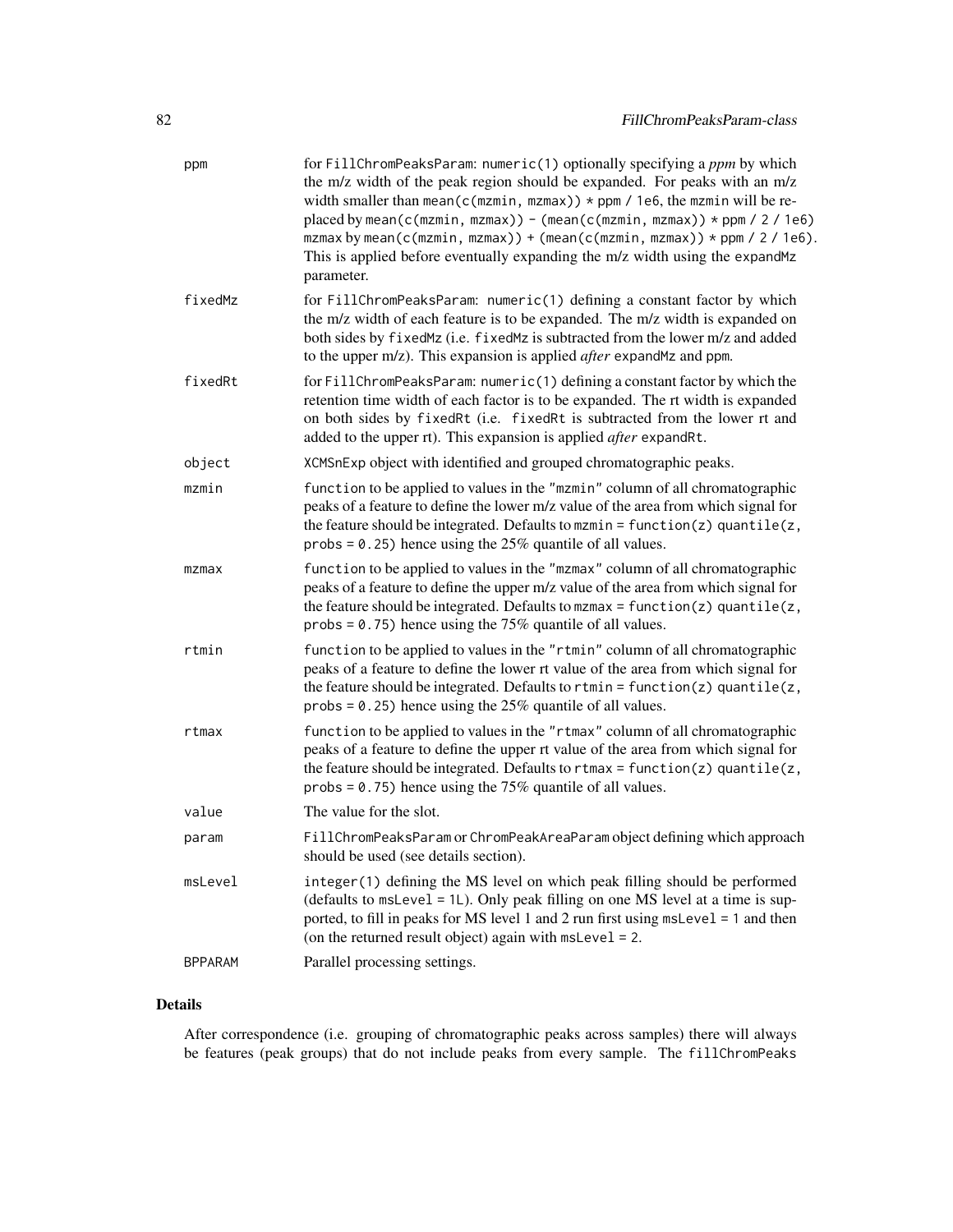method defines intensity values for such features in the missing samples by integrating the signal in the mz-rt region of the feature. Two different approaches to define this region are available: with ChromPeakAreaParam the region is defined based on the detected **chromatographic peaks** of a feature, while with FillChromPeaksParam the region is defined based on the m/z and retention times of the feature (which represent the m/z and retentention times of the apex position of the associated chromatographic peaks). For the latter approach various parameters are available to increase the area from which signal is to be integrated, either by a constant value (fixedMz and fixedRt) or by a feature-relative amount (expandMz and expandRt).

Adjusted retention times will be used if available.

Based on the peak finding algorithm that was used to identify the (chromatographic) peaks, different internal functions are used to guarantee that the integrated peak signal matches as much as possible the peak signal integration used during the peak detection. For peaks identified with the [matchedFilter\(\)](#page-115-0) method, signal integration is performed on the *profile matrix* generated with the same settings used also during peak finding (using the same bin size for example). For direct injection data and peaks identified with the MSW algorithm signal is integrated only along the mz dimension. For all other methods the complete (raw) signal within the area is used.

## Value

The FillChromPeaksParam function returns a FillChromPeaksParam object.

A XCMSnExp object with previously missing chromatographic peaks for features filled into its [chromPeaks\(\)](#page-269-1) matrix.

# **Slots**

expandMz, expandRt, ppm, fixedMz, fixedRt See corresponding parameter above.

rtmin,rtmax,mzmin,mzmax See corresponding parameter above.

## **Note**

The reported "mzmin", "mzmax", "rtmin" and "rtmax" for the filled peaks represents the actual MS area from which the signal was integrated. Note that no peak is filled in if no signal was present in a file/sample in the respective mz-rt area. These samples will still show a NA in the matrix returned by the [featureValues\(\)](#page-224-0) method.

## Author(s)

Johannes Rainer

# See Also

[groupChromPeaks\(\)](#page-154-0) for methods to perform the correspondence.

[featureArea](#page-269-1) for the function to define the m/z-retention time region for each feature.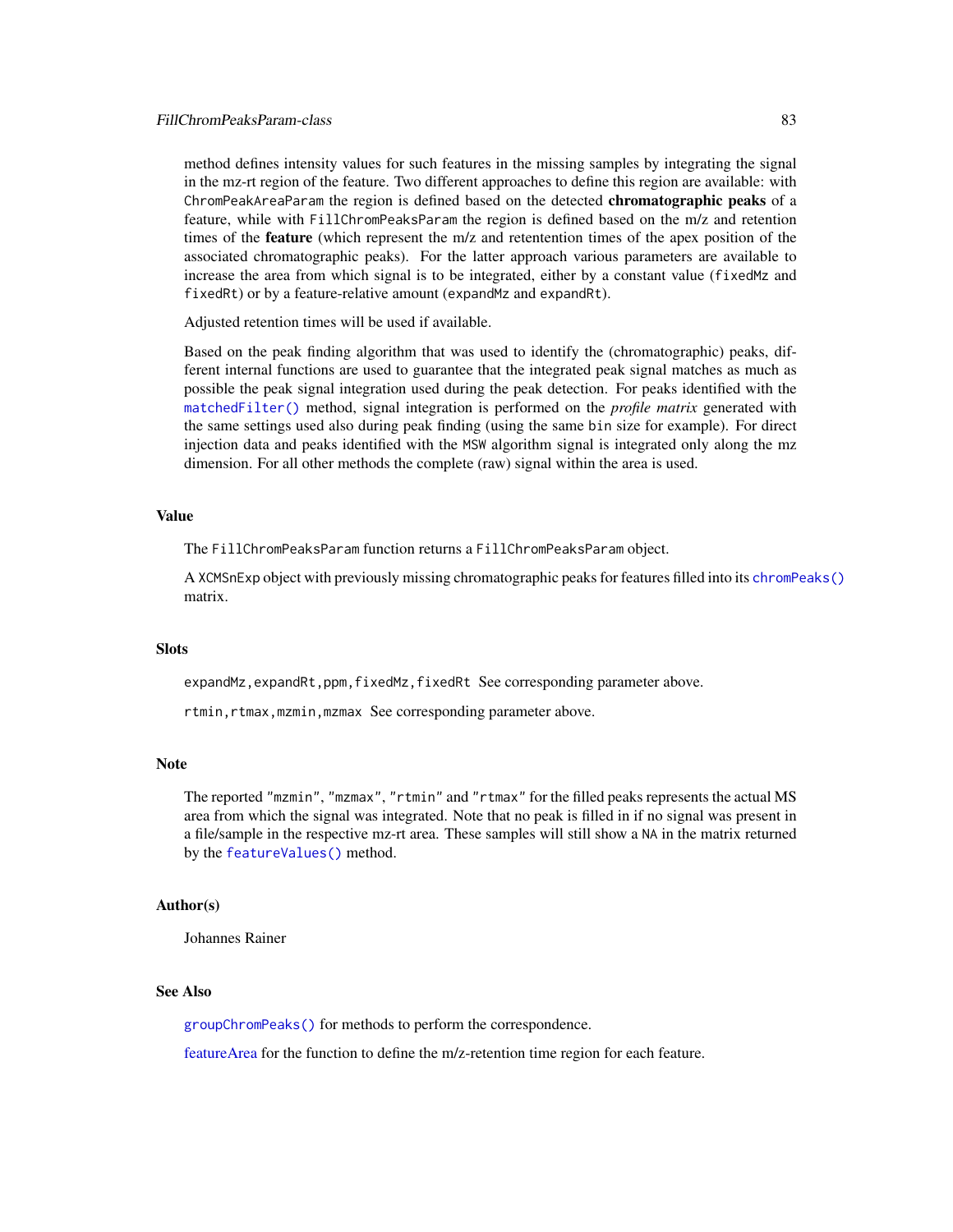## Examples

```
## Load a test data set with identified chromatographic peaks
data(faahko_sub)
## Update the path to the files for the local system
dirname(faahko_sub) <- system.file("cdf/KO", package = "faahKO")
res <- faahko_sub
## Disable parallel processing for this example
register(SerialParam())
## Perform the correspondence. We assign all samples to the same group.
res <- groupChromPeaks(res,
    param = PeakDensityParam(sampleGroups = rep(1, length(fileNames(res)))))
## For how many features do we lack an integrated peak signal?
sum(is.na(featureValues(res)))
## Filling missing peak data using the peak area from identified
## chromatographic peaks.
res <- fillChromPeaks(res, param = ChromPeakAreaParam())
## How many missing values do we have after peak filling?
sum(is.na(featureValues(res)))
## Get the peaks that have been filled in:
fp <- chromPeaks(res)[chromPeakData(res)$is_filled, ]
head(fp)
## Get the process history step along with the parameters used to perform
## The peak filling:
ph <- processHistory(res, type = "Missing peak filling")[[1]]
ph
## The parameter class:
ph@param
## It is also possible to remove filled-in peaks:
res <- dropFilledChromPeaks(res)
sum(is.na(featureValues(res)))
```
fillPeaks-methods *Integrate areas of missing peaks*

# <span id="page-83-0"></span>Description

For each sample, identify peak groups where that sample is not represented. For each of those peak groups, integrate the signal in the region of that peak group and create a new peak.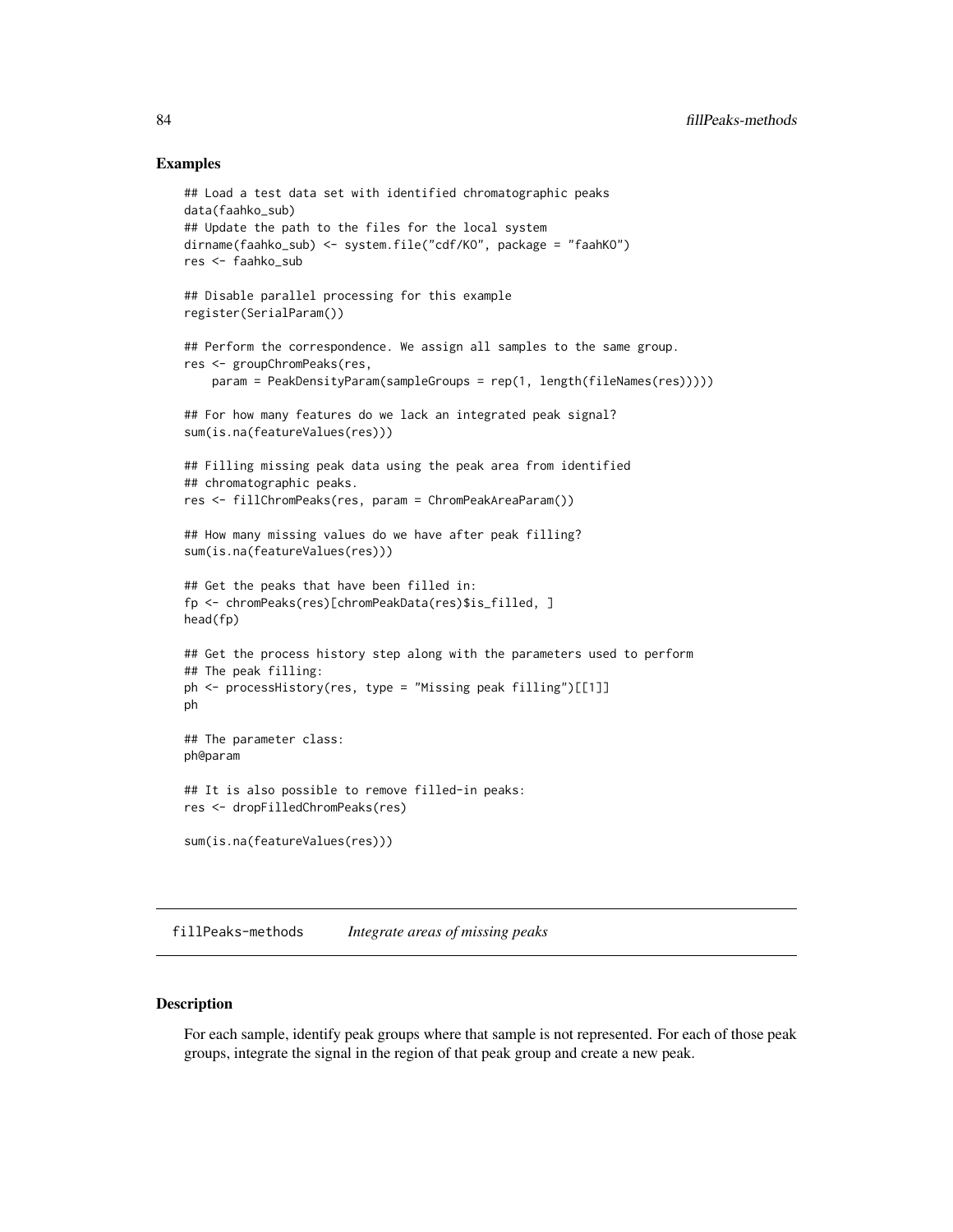## Arguments

| object | the xcmsSet object |
|--------|--------------------|
| method | the filling method |

# Details

After peak grouping, there will always be peak groups that do not include peaks from every sample. This method produces intensity values for those missing samples by integrating raw data in peak group region. According to the type of raw-data there are 2 different methods available. for filling gcms/lcms data the method "chrom" integrates raw-data in the chromatographic domain, whereas "MSW" is used for peaklists without retention-time information like those from direct-infusion spectra.

# Value

A xcmsSet objects with filled in peak groups.

# Methods

object = "xcmsSet" fillPeaks(object, method="")

## See Also

[xcmsSet-class](#page-288-0), [getPeaks](#page-147-0)

fillPeaks.chrom-methods

*Integrate areas of missing peaks*

## <span id="page-84-0"></span>Description

For each sample, identify peak groups where that sample is not represented. For each of those peak groups, integrate the signal in the region of that peak group and create a new peak.

| object         | the xcmsSet object                                                                                                                                                                                                                                                                                                                                                            |
|----------------|-------------------------------------------------------------------------------------------------------------------------------------------------------------------------------------------------------------------------------------------------------------------------------------------------------------------------------------------------------------------------------|
| nSlaves        | (DEPRECATED): number of slaves/cores to be used for parallel peak filling.<br>MPI is used if installed, otherwise the snow package is employed for multicore<br>support. If none of the two packages is available it uses the parallel package for<br>parallel processing on multiple CPUs of the current machine. Users are advised<br>to use the BPPARAM parameter instead. |
| expand.mz      | Expansion factor for the m/z range used for integration.                                                                                                                                                                                                                                                                                                                      |
| expand.rt      | Expansion factor for the rentention time range used for integration.                                                                                                                                                                                                                                                                                                          |
| <b>BPPARAM</b> | allows to define a specific parallel processing setup for the current task (see<br>bpparam from the BiocParallel package help more information). The default<br>uses the globally defined parallel setup.                                                                                                                                                                     |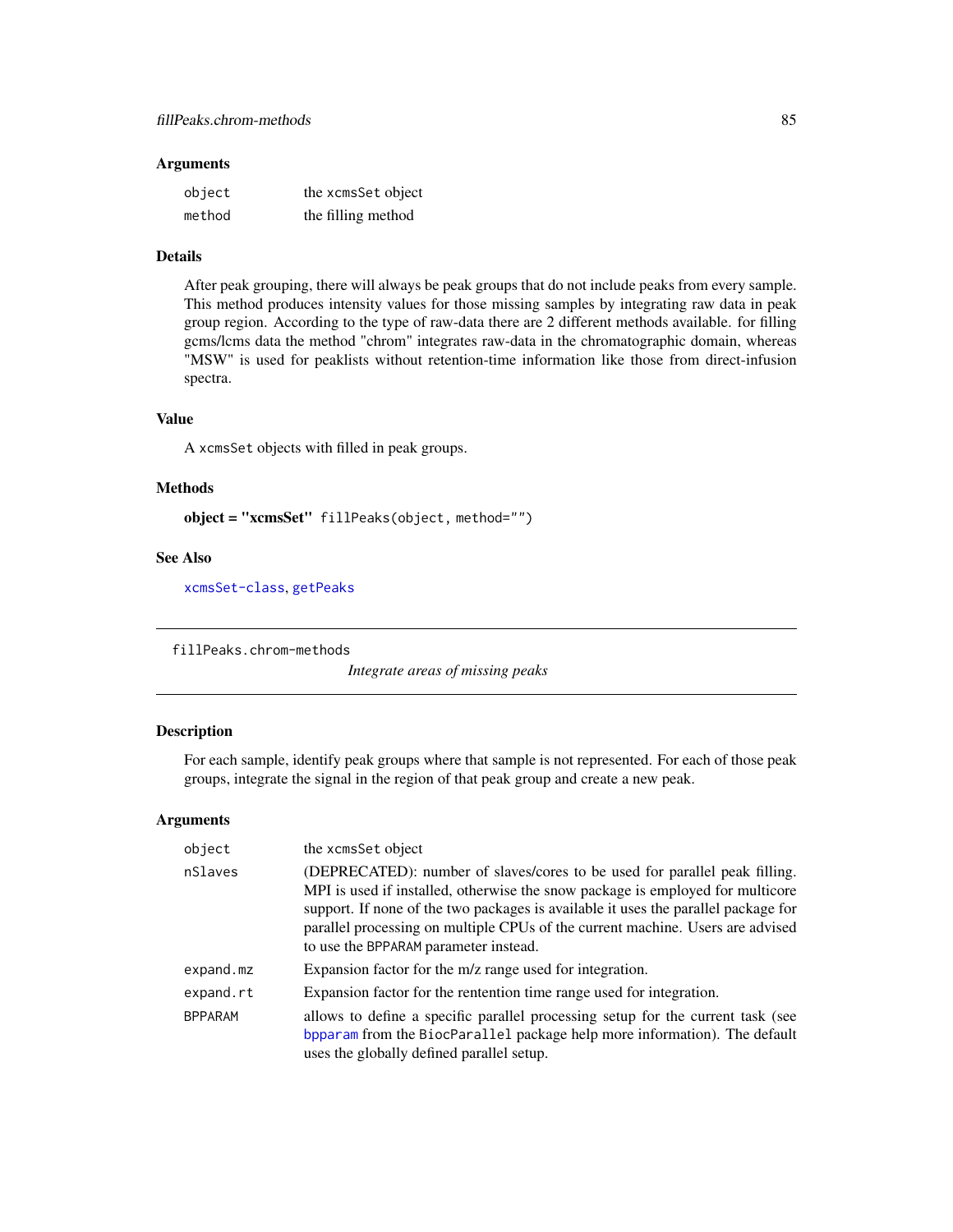## Details

After peak grouping, there will always be peak groups that do not include peaks from every sample. This method produces intensity values for those missing samples by integrating raw data in peak group region. In a given group, the start and ending retention time points for integration are defined by the median start and end points of the other detected peaks. The start and end m/z values are similarly determined. Intensities can be still be zero, which is a rather unusual intensity for a peak. This is the case if e.g. the raw data was threshholded, and the integration area contains no actual raw intensities, or if one sample is miscalibrated, such thet the raw data points are (just) outside the integration area.

Importantly, if retention time correction data is available, the alignment information is used to more precisely integrate the propper region of the raw data. If the corrected retention time is beyond the end of the raw data, the value will be not-a-number (NaN).

## Value

A xcmsSet objects with filled in peak groups (into and maxo).

## **Methods**

```
object = "xcmsSet" fillPeaks.chrom(object, nSlaves=0,expand.mz=1,expand.rt=1, BPPARAM
    = bpparam()
```
## See Also

[xcmsSet-class](#page-288-0), [getPeaks](#page-147-0) [fillPeaks](#page-83-0)

fillPeaks.MSW-methods *Integrate areas of missing peaks in FTICR-MS data*

## **Description**

For each sample, identify peak groups where that sample is not represented. For each of those peak groups, integrate the signal in the region of that peak group and create a new peak.

#### Arguments

```
object the xcmsSet object
```
# Details

After peak grouping, there will always be peak groups that do not include peaks from every sample. This method produces intensity values for those missing samples by integrating raw data in peak group region. In a given group, the start and ending m/z values for integration are defined by the median start and end points of the other detected peaks.

## Value

A xcmsSet objects with filled in peak groups.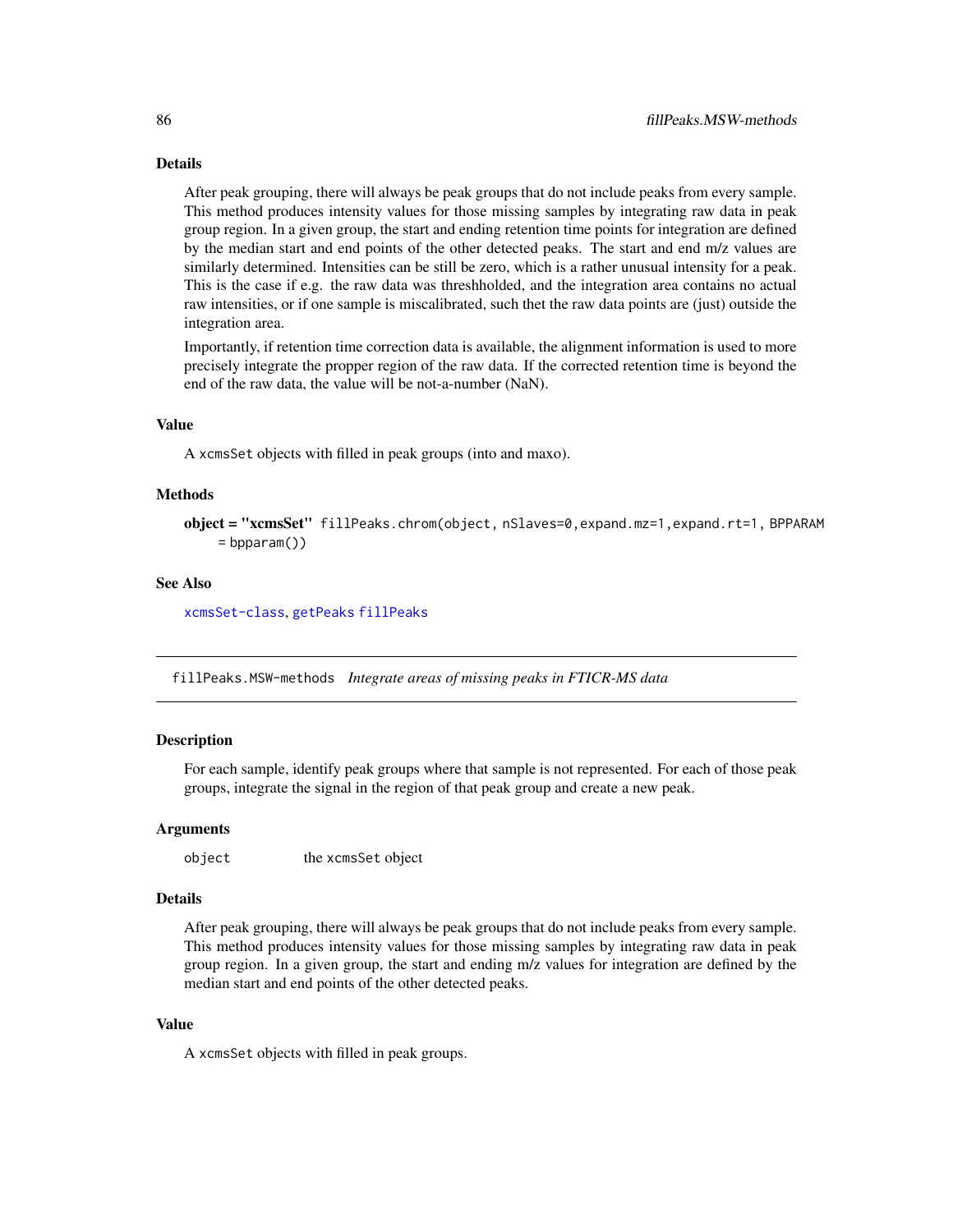## **Methods**

object = "xcmsSet" fillPeaks.MSW(object)

## Note

In contrast to the [fillPeaks.chrom](#page-84-0) method the maximum intensity reported in column "maxo" is not the maximum intensity measured in the expected peak area (defined by columns "mzmin" and "mzmax"), but the largest intensity of mz value(s) closest to the "mzmed" of the feature.

# See Also

[xcmsSet-class](#page-288-0), [getPeaks](#page-147-0) [fillPeaks](#page-83-0)

filterColumnsIntensityAbove,MChromatograms-method *Filtering sets of chromatographic data*

## <span id="page-86-0"></span>Description

These functions allow to filter (subset) [MChromatograms\(\)](#page-0-0) or [XChromatograms\(\)](#page-252-0) objects, i.e. sets of chromatographic data, without changing the data (intensity and retention times) within the individual chromatograms ([Chromatogram\(\)](#page-0-0) objects).

- filterColumnsIntensityAbove: subsets a MChromatograms objects keeping only columns (samples) for which value is larger than the provided threshold in which rows (i.e. if which  $=$  "any" a column is kept if **any** of the chromatograms in that column have a value larger than threshold or with which = "all" **all** chromatograms in that column fulfill this criteria). Parameter value allows to define on which value the comparison should be performed, with value = "bpi" the maximum intensity of each chromatogram is compared to threshold, with value = "tic" the total sum of intensities of each chromatogram is compared to threshold. For XChromatogramsobject,value = "maxo"andvalue = "into"are supported which compares the largest or the integrated peak area, respectively.
- filterColumnsKeepTop: subsets a MChromatograms object keeping the top n columns sorted by the value specified with sortBy. In detail, for each column the value defined by sortBy is extracted from each chromatogram and aggregated using the aggregationFun. Thus, by default, for each chromatogram the maximum intensity is determined (sortBy = "bpi") and these values are summed up for chromatograms in the same column (aggregationFun = sum). The columns are then sorted by these values and the top n columns are retained in the returned MChromatograms. Similar to the filterColumnsIntensityAbove function, this function allows to use for XChromatograms objects to sort the columns by column sortBy = "maxo" or sortBy = "into" of the chromPeaks matrix.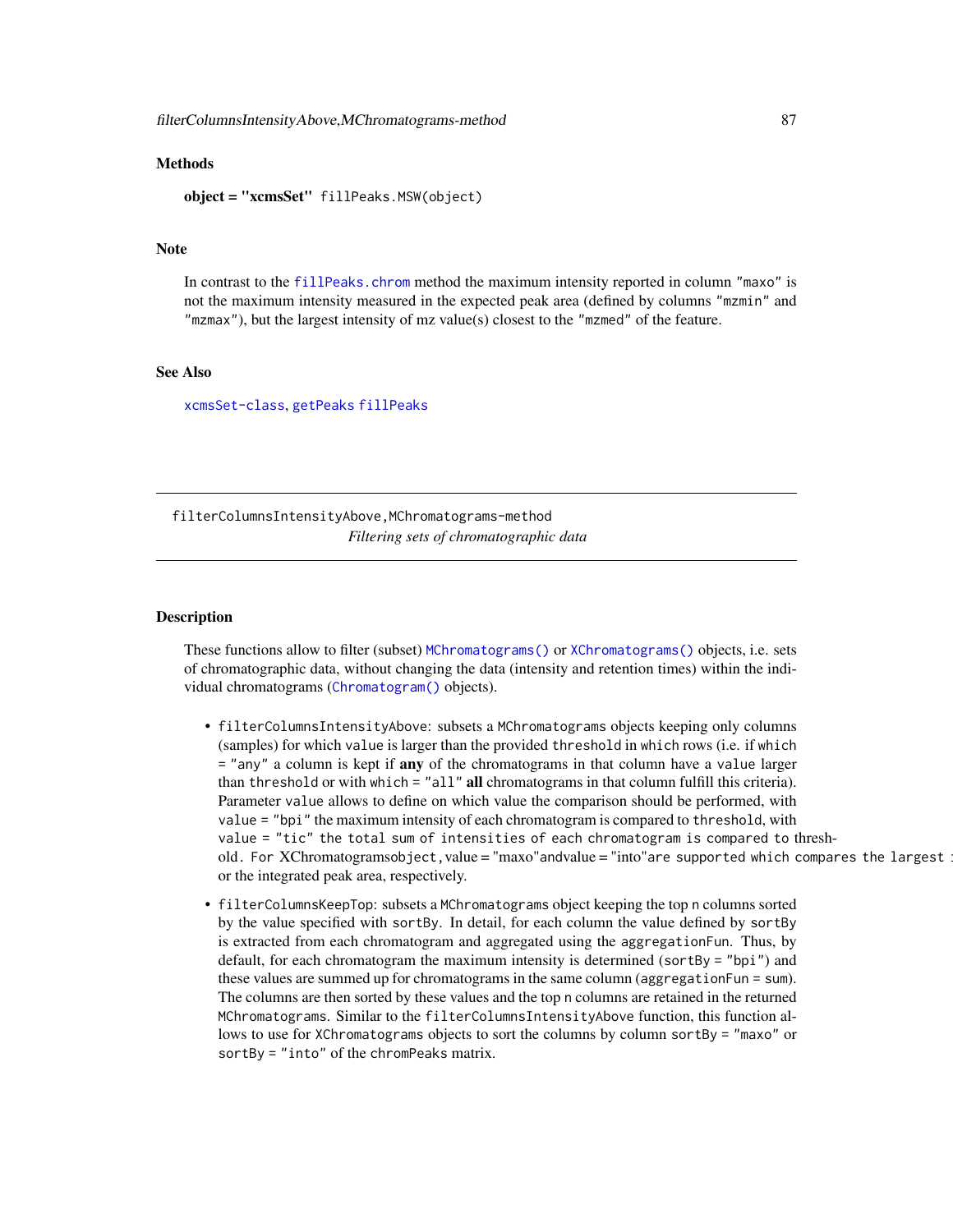# Usage

```
## S4 method for signature 'MChromatograms'
filterColumnsIntensityAbove(
  object,
  threshold = 0,
 value = c("bpi", "tic"),which = c("any", "all"))
## S4 method for signature 'MChromatograms'
filterColumnsKeepTop(
 object,
 n = 1L,
  sortBy = c("bpi", "tic"),aggregationFun = sum
\mathcal{L}## S4 method for signature 'XChromatograms'
filterColumnsIntensityAbove(
 object,
  threshold = 0,
 value = c("bpi", "tic", "maxo", "into"),
 which = c("any", "all"))
## S4 method for signature 'XChromatograms'
filterColumnsKeepTop(
 object,
 n = 1L,
  sortBy = c("bpi", "tic", "maxo", "into"),
 aggregationFun = sum
)
```

| object    | MChromatograms() or XChromatograms() object.                                                                                                                                                                                                                                                                                                                                                                                                           |
|-----------|--------------------------------------------------------------------------------------------------------------------------------------------------------------------------------------------------------------------------------------------------------------------------------------------------------------------------------------------------------------------------------------------------------------------------------------------------------|
| threshold | for filterColumnsIntensityAbove: numeric(1) with the threshold value to<br>compare against.                                                                                                                                                                                                                                                                                                                                                            |
| value     | $character(1)$ defining which value should be used in the comparison or sort-<br>ing. Can be value = "bpi" (default) to use the maximum intensity per chro-<br>matogram or value = " $tic$ " to use the sum of intensities per chromatogram.<br>For XChromatograms() objects also value = "maxo" and value = "into" is<br>supported to use the maximum intensity or the integrated area of identified chro-<br>matographic peaks in each chromatogram. |
| which     | for filterColumnsIntensityAbove: character(1) defining whether any (which<br>$=$ "any", default) or all (which $=$ "all") chromatograms in a column have to<br>fulfill the criteria for the column to be kept.                                                                                                                                                                                                                                         |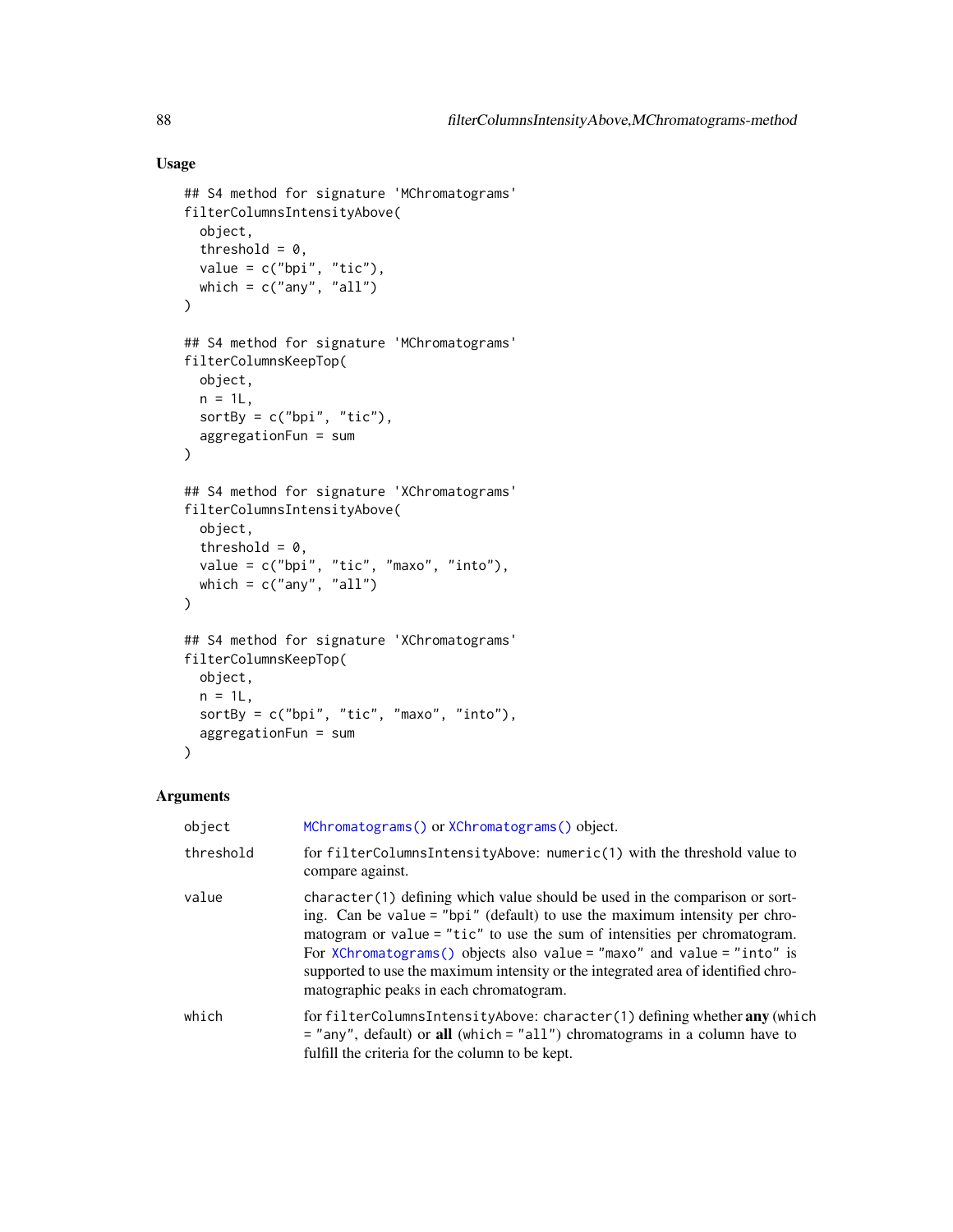| n      | for filterColumnsKeepTop: integer(1) specifying the number of columns<br>that should be returned. n will be rounded to the closest (larger) integer value.                                                                                                                                                                                                                                                                                                                                                                 |
|--------|----------------------------------------------------------------------------------------------------------------------------------------------------------------------------------------------------------------------------------------------------------------------------------------------------------------------------------------------------------------------------------------------------------------------------------------------------------------------------------------------------------------------------|
| sortBy | for filterColumnsKeepTop: the value by which columns should be ordered to<br>determine the top n columns. Can be either sortBy = "bpi" (the default), in<br>which case the maximum intensity of each column's chromatograms is used,<br>or sortBy = "tic" to use the total intensity sum of all chromatograms. For<br>XChromatograms() objects also value = "maxo" and value = "into" is sup-<br>ported to use the maximum intensity or the integrated area of identified chro-<br>matographic peaks in each chromatogram. |
|        | aggregationFun for filterColumnsKeepTop: function to be used to aggregate (combine) the<br>values from all chromatograms in each column. Defaults to aggregation Fun =<br>sum in which case the sum of the values is used to rank the columns. Alterna-<br>tively the mean, median or similar function can be used.                                                                                                                                                                                                        |

# Value

a filtered MChromatograms (or XChromatograms) object with the same number of rows (EICs) but eventually a lower number of columns (samples).

## Author(s)

Johannes Rainer

## Examples

```
chr1 \leq Chromatogram(rtime = 1:10 + rnorm(n = 10, sd = 0.3),
    intensity = c(5, 29, 50, NA, 100, 12, 3, 4, 1, 3))chr2 <- Chromatogram(rtime = 1:10 + \text{rnorm}(n = 10, \text{ sd} = 0.3),
    intensity = c(80, 50, 20, 10, 9, 4, 3, 4, 1, 3))
chr3 <- Chromatogram(rtime = 3:9 + rnorm(7, sd = 0.3),
    intensity = c(53, 80, 130, 15, 5, 3, 2))
chrs <- MChromatograms(list(chr1, chr2, chr1, chr3, chr2, chr3),
   ncol = 3, byrow = FALSE)
chrs
#### filterColumnsIntensityAbove
##
## Keep all columns with for which the maximum intensity of any of its
## chromatograms is larger 90
filterColumnsIntensityAbove(chrs, threshold = 90)
## Require that ALL chromatograms in a column have a value larger 90
filterColumnsIntensityAbove(chrs, threshold = 90, which = "all")
## If none of the columns fulfills the criteria no columns are returned
filterColumnsIntensityAbove(chrs, threshold = 900)
## Filtering XChromatograms allow in addition to filter on the columns
## "maxo" or "into" of the identified chromatographic peaks within each
## chromatogram.
```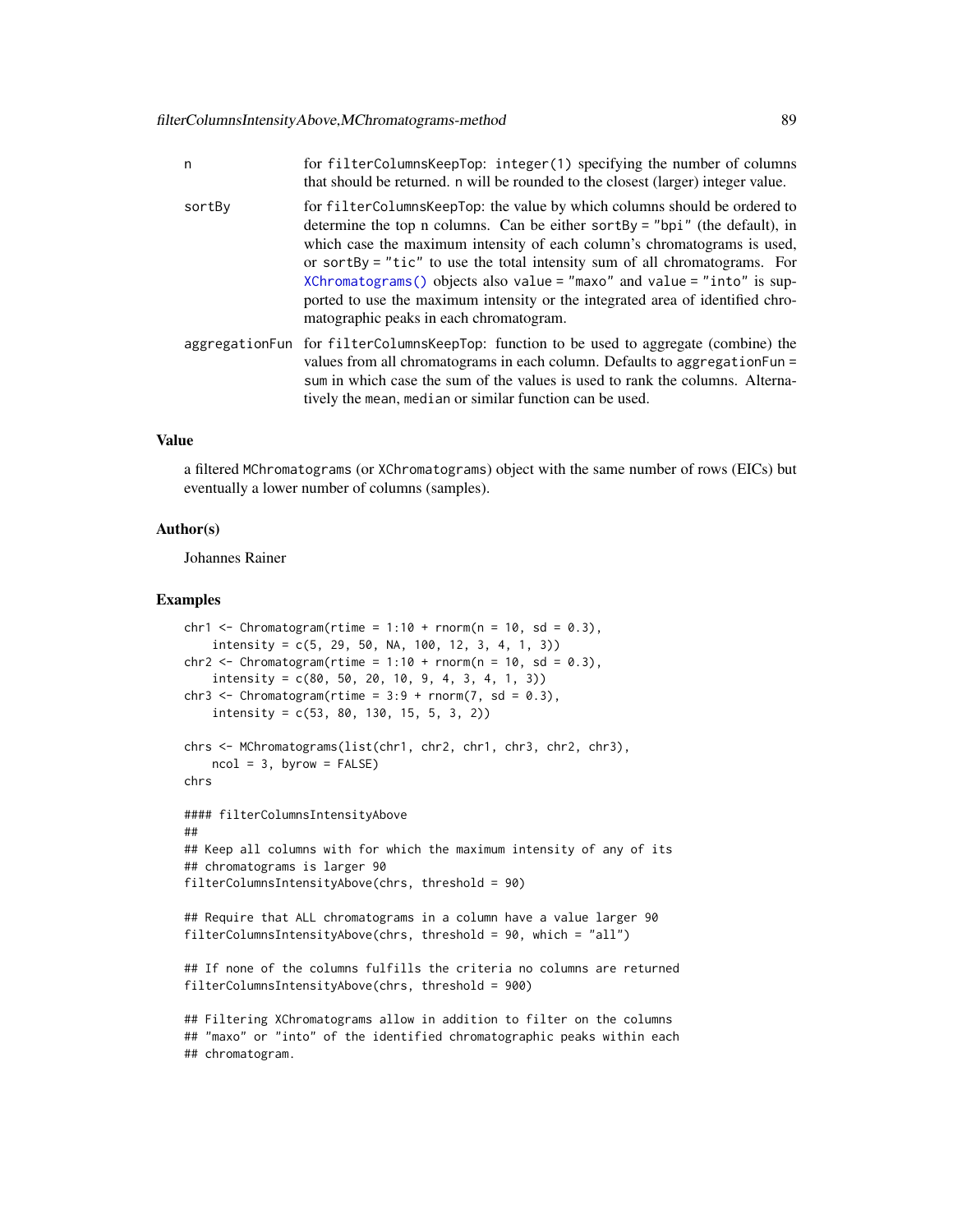```
#### filterColumnsKeepTop
##
## Keep the 2 columns with the highest sum of maximal intensities in their
## chromatograms
filterColumnsKeepTop(chrs, n = 1)
## Keep the 50 percent of columns with the highest total sum of signal. Note
## that n will be rounded to the next larger integer value
filterColumnsKeepTop(chrs, n = 0.5 * ncol(chrs), sortBy = "tic")
```
filterFeatureDefinitions

*XCMSnExp filtering and subsetting*

## Description

The methods listed on this page allow to filter and subset [XCMSnExp](#page-269-1) objects. Most of them are inherited from the [OnDiskMSnExp](#page-0-0) object defined in the MSnbase package and have been adapted for XCMSnExp to enable correct subsetting of preprocessing results.

- [: subset a XCMSnExp object by spectra. Be aware that this removes all preprocessing results, except adjusted retention times if keepAdjustedRtime = TRUE is passed to the method.
- [[: extracts a single Spectrum object (defined in MSnbase). The reported retention time is the adjusted retention time if alignment has been performed.
- filterChromPeaks: subset the chromPeaks matrix in object. Parameter method allows to specify how the chromatographic peaks should be filtered. Currently, only method = "keep" is supported which allows to specify chromatographic peaks to keep with parameter keep (i.e. provide a logical, integer or character defining which chromatographic peaks to keep). Feature definitions (if present) are updated correspondingly.
- filterFeatureDefinitions: allows to subset the feature definitions of an XCMSnExp object. Parameter features allow to define which features to keep. It can be a logical, integer (index of features to keep) or character (feature IDs) vector.
- filterFile: allows to reduce the XCMSnExp to data from only selected files. Identified chromatographic peaks for these files are retained while correspondence results (feature definitions) are removed by default. To force keeping feature definitions use keepFeatures = TRUE. Adjusted retention times (if present) are retained by default if present. Use keepAdjustedRtime = FALSE to drop them.
- filterMsLevel: reduces the XCMSnExp object to spectra of the specified MS level(s). Chromatographic peaks and identified features are also subsetted to the respective MS level. See also the filterMsLevel documentation in MSnbase for details and examples.
- filterMz: filters the data set based on the provided m/z value range. All chromatographic peaks and features (grouped peaks) falling completely within the provided mz value range are retained (i.e. if their minimal m/z value is  $\ge$  =  $mz[1]$  and the maximal m/z value  $\le$  =  $mz[2]$ . Adjusted retention times, if present, are kept.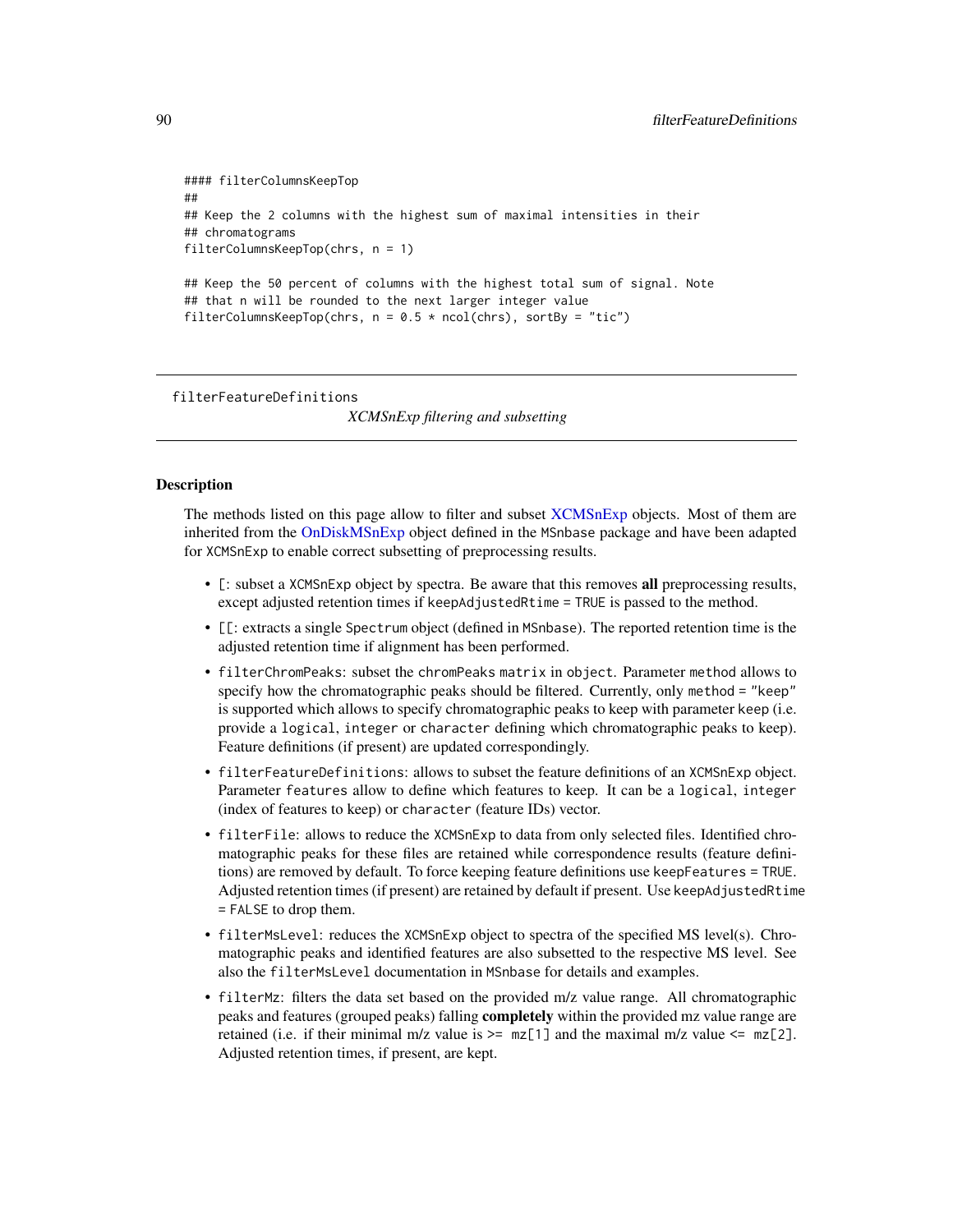- filterRt: filters the data set based on the provided retention time range. All chromatographic peaks and features (grouped peaks) completely within the specified retention time window are retained (i.e. if the retention time corresponding to the peak's apex is within the specified rt range). If retention time correction has been performed, the method will by default filter the object by adjusted retention times. The argument adjusted allows to specify manually whether filtering should be performed on raw or adjusted retention times. Filtering by retention time does not drop any preprocessing results nor does it remove or change alignment results (i.e. adjusted retention times). The method returns an empty object if no spectrum or feature is within the specified retention time range.
- split: splits an XCMSnExp object into a list of XCMSnExp objects based on the provided parameter f. Note that by default all pre-processing results are removed by the splitting, except adjusted retention times, if the optional argument keepAdjustedRtime = TRUE is provided.

#### Usage

```
filterFeatureDefinitions(x, features)
## S4 method for signature 'XCMSnExp,ANY,ANY,ANY'
x[i, j, \ldots, drop = TRUE]## S4 method for signature 'XCMSnExp,ANY,ANY'
x[[i, j, drop = FALSE]]## S4 method for signature 'XCMSnExp'
filterMsLevel(object, msLevel., keepAdjustedRtime = hasAdjustedRtime(object))
## S4 method for signature 'XCMSnExp'
filterFile(
  object,
  file,
  keepAdjustedRtime = hasAdjustedRtime(object),
  keepFeatures = FALSE
)
## S4 method for signature 'XCMSnExp'
filterMz(object, mz, msLevel., ...)
## S4 method for signature 'XCMSnExp'
filterRt(object, rt, msLevel., adjusted = hasAdjustedRtime(object))
## S4 method for signature 'XCMSnExp,ANY'
split(x, f, drop = FALSE, ...)## S4 method for signature 'XCMSnExp'
filterChromPeaks(
  object,
  keep = rep(TRUE, nrow(chromPeaks(object))),
  method = "keep",
```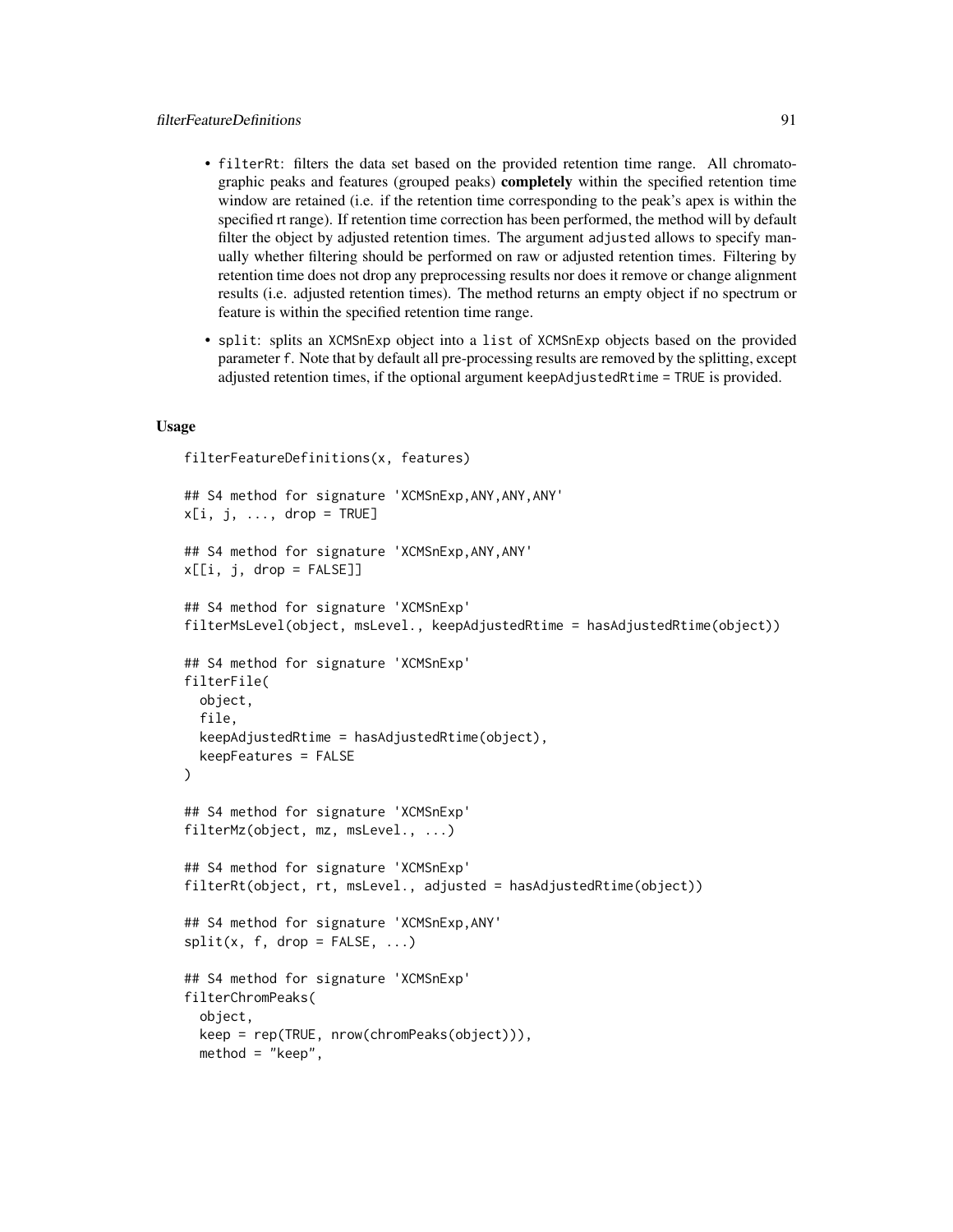...  $\mathcal{L}$ 

| х                 | For [ and [[: an XCMSnExp object.                                                                                                                                                                                                                                                        |
|-------------------|------------------------------------------------------------------------------------------------------------------------------------------------------------------------------------------------------------------------------------------------------------------------------------------|
| features          | For filterFeatureDefinitions: either a integer specifying the indices of<br>the features (rows) to keep, a logical with a length matching the number of<br>rows of featureDefinitions or a character with the feature (row) names.                                                       |
| i                 | For [: numeric or logical vector specifying to which spectra the data set<br>should be reduced. For [[: a single integer or character.                                                                                                                                                   |
| j                 | For [ and [[: not supported.                                                                                                                                                                                                                                                             |
|                   | Optional additional arguments.                                                                                                                                                                                                                                                           |
| drop              | For [ and [[: not supported.                                                                                                                                                                                                                                                             |
| object            | A XCMSnExp object.                                                                                                                                                                                                                                                                       |
| msLevel.          | For filterMz, filterRt: numeric defining the MS level(s) to which operations<br>should be applied or to which the object should be subsetted.                                                                                                                                            |
| keepAdjustedRtime |                                                                                                                                                                                                                                                                                          |
|                   | For filterFile, filterMsLevel, [, split: logical(1) defining whether the<br>adjusted retention times should be kept, even if e.g. features are being removed<br>(and the retention time correction was performed on these features).                                                     |
| file              | For filterFile: integer defining the file index within the object to subset the<br>object by file or character specifying the file names to sub set. The indices are<br>expected to be increasingly ordered, if not they are ordered internally.                                         |
| keepFeatures      | For filterFile: logical(1) whether correspondence results (feature defini-<br>tions) should be kept or dropped. Defaults to keepFeatures = FALSE hence<br>feature definitions are removed from the returned object by default.                                                           |
| mz                | For filterMz: numeric(2) defining the lower and upper mz value for the fil-<br>tering.                                                                                                                                                                                                   |
| rt                | For filterRt: numeric(2) defining the retention time window (lower and up-<br>per bound) for the filtering.                                                                                                                                                                              |
| adjusted          | For filterRt: logical indicating whether the object should be filtered by<br>original (adjusted = FALSE) or adjusted retention times (adjusted = TRUE). For<br>spectra: whether the retention times in the individual Spectrum objects should<br>be the adjusted or raw retention times. |
| $\mathsf{f}$      | For split a vector of length equal to the length of x defining how x should be<br>splitted. It is converted internally to a factor.                                                                                                                                                      |
| keep              | For filterChromPeaks: logical, integer or character defining which chro-<br>matographic peaks should be retained.                                                                                                                                                                        |
| method            | For filterChromPeaks: character(1) allowing to specify the method by which<br>chromatographic peaks should be filtered. Currently only method = "keep"<br>is supported (i.e. specify with parameter keep which chromatographic peaks<br>should be retained).                             |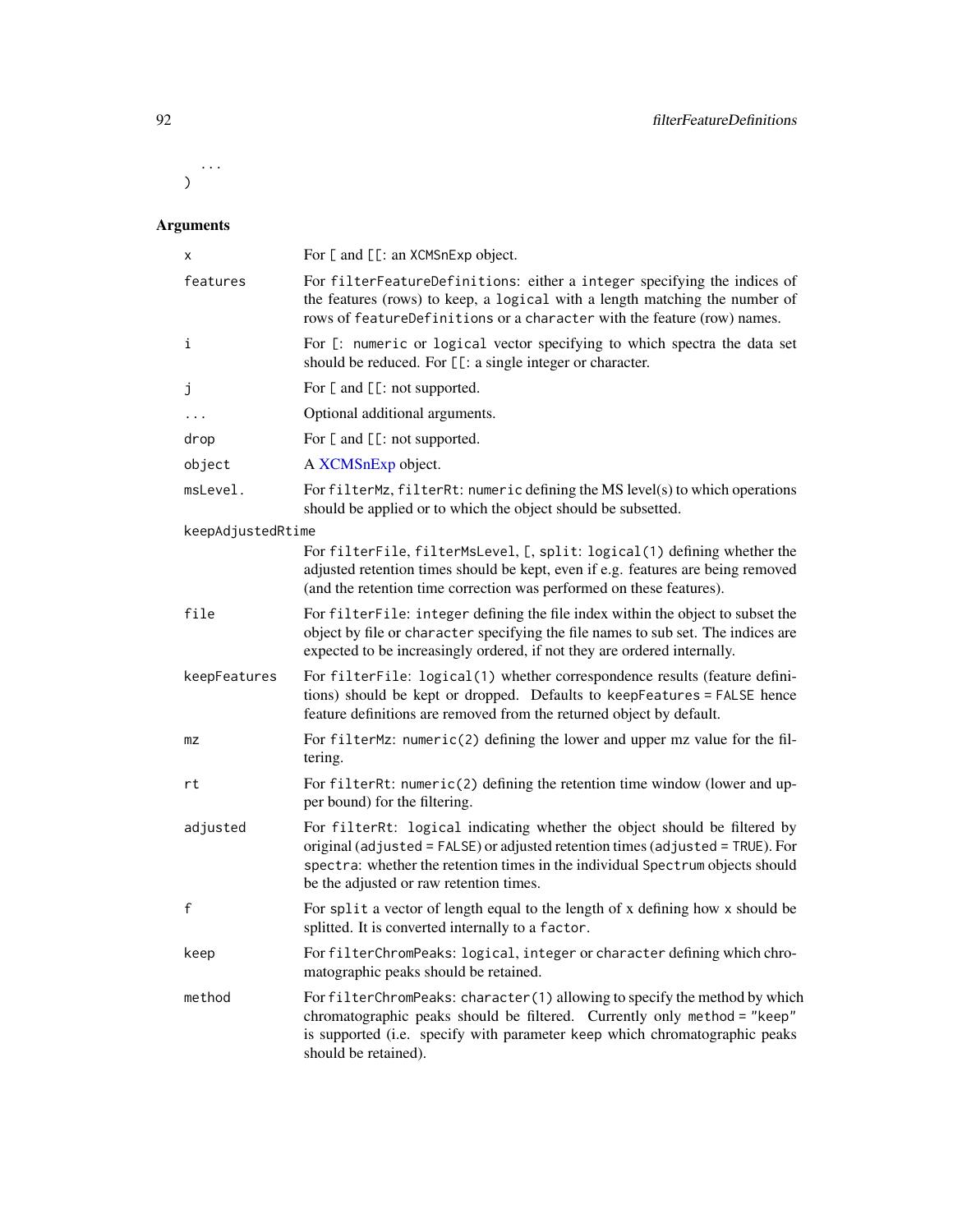# Details

All subsetting methods try to ensure that the returned data is consistent. Correspondence results for example are removed by default if the data set is sub-setted by file, since the correspondence results are dependent on the files on which correspondence was performed. This can be changed by setting keepFeatures = TRUE. For adjusted retention times, most subsetting methods support the argument keepAdjustedRtime (even the [ method) that forces the adjusted retention times to be retained even if the default would be to drop them.

#### Value

All methods return an [XCMSnExp](#page-269-1) object.

#### Note

The filterFile method removes also process history steps not related to the files to which the object should be sub-setted and updates the fileIndex attribute accordingly. Also, the method does not allow arbitrary ordering of the files or re-ordering of the files within the object.

Note also that most of the filtering methods, and also the subsetting operations [ drop all or selected preprocessing results. To consolidate the alignment results, i.e. ensure that adjusted retention times are always preserved, use the [applyAdjustedRtime\(\)](#page-17-0) function on the object that contains the alignment results. This replaces the raw retention times with the adjusted ones.

#### Author(s)

Johannes Rainer

#### See Also

[XCMSnExp](#page-269-1) for base class documentation.

[XChromatograms\(\)](#page-252-0) for similar filter functions on XChromatograms objects.

## Examples

```
## Loading a test data set with identified chromatographic peaks
data(faahko_sub)
## Update the path to the files for the local system
dirname(faahko_sub) <- system.file("cdf/KO", package = "faahKO")
## Disable parallel processing for this example
register(SerialParam())
## Subset the dataset to the first and third file.
xod_sub <- filterFile(faahko_sub, file = c(1, 3))
## The number of chromatographic peaks per file for the full object
table(chromPeaks(faahko_sub)[, "sample"])
## The number of chromatographic peaks per file for the subset
```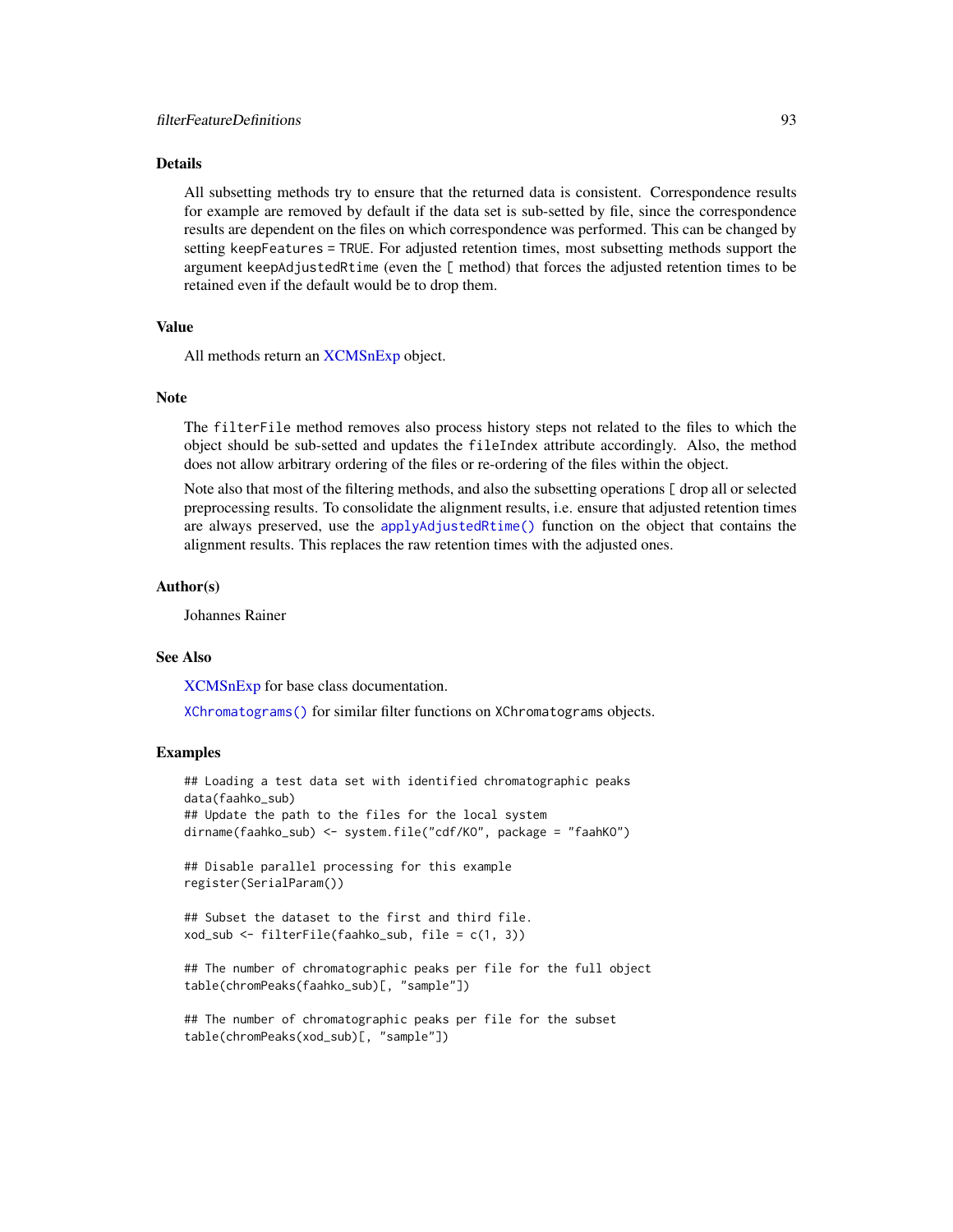```
basename(fileNames(faahko_sub))
basename(fileNames(xod_sub))
## Filter on mz values; chromatographic peaks and features within the
## mz range are retained (as well as adjusted retention times).
xod_sub <- filterMz(faahko_sub, mz = c(300, 400))
head(chromPeaks(xod_sub))
nrow(chromPeaks(xod_sub))
nrow(chromPeaks(faahko_sub))
## Filter on rt values. All chromatographic peaks and features within the
## retention time range are retained. Filtering is performed by default on
## adjusted retention times, if present.
xod_sub <- filterRt(faahko_sub, rt = c(2700, 2900))
range(rtime(xod_sub))
head(chromPeaks(xod_sub))
range(chromPeaks(xod_sub)[, "rt"])
nrow(chromPeaks(faahko_sub))
nrow(chromPeaks(xod_sub))
## Extract a single Spectrum
faahko_sub[[4]]
## Subsetting using [ removes all preprocessing results - using
## keepAdjustedRtime = TRUE would keep adjusted retention times, if present.
xod_sub <- faahko_sub[fromFile(faahko_sub) == 1]
xod_sub
## Using split does also remove preprocessing results, but it supports the
## optional parameter keepAdjustedRtime.
## Split the object into a list of XCMSnExp objects, one per file
xod_list <- split(faahko_sub, f = fromFile(faahko_sub))
xod_list
```
FilterIntensityParam *Remove chromatographic peaks based on intensity*

## Description

Remove chromatographic peaks with intensities below the specified threshold. By default, with  $nValues = 1$ , all peaks with an intensity  $>=$  threshold are retained. Parameter value allows to specify the column of the [chromPeaks\(\)](#page-269-1) matrix that should be used for the filtering (defaults to value = "maxo" and thus evaluating the maximal intensity for each peak). With nValues > 1 it is possible to keep only peaks that have nValues intensities >= threshold. Note that this requires data import from the original MS files and run time of the call can thus be significantly larger. Also, for nValues > 1 parameter value is ignored.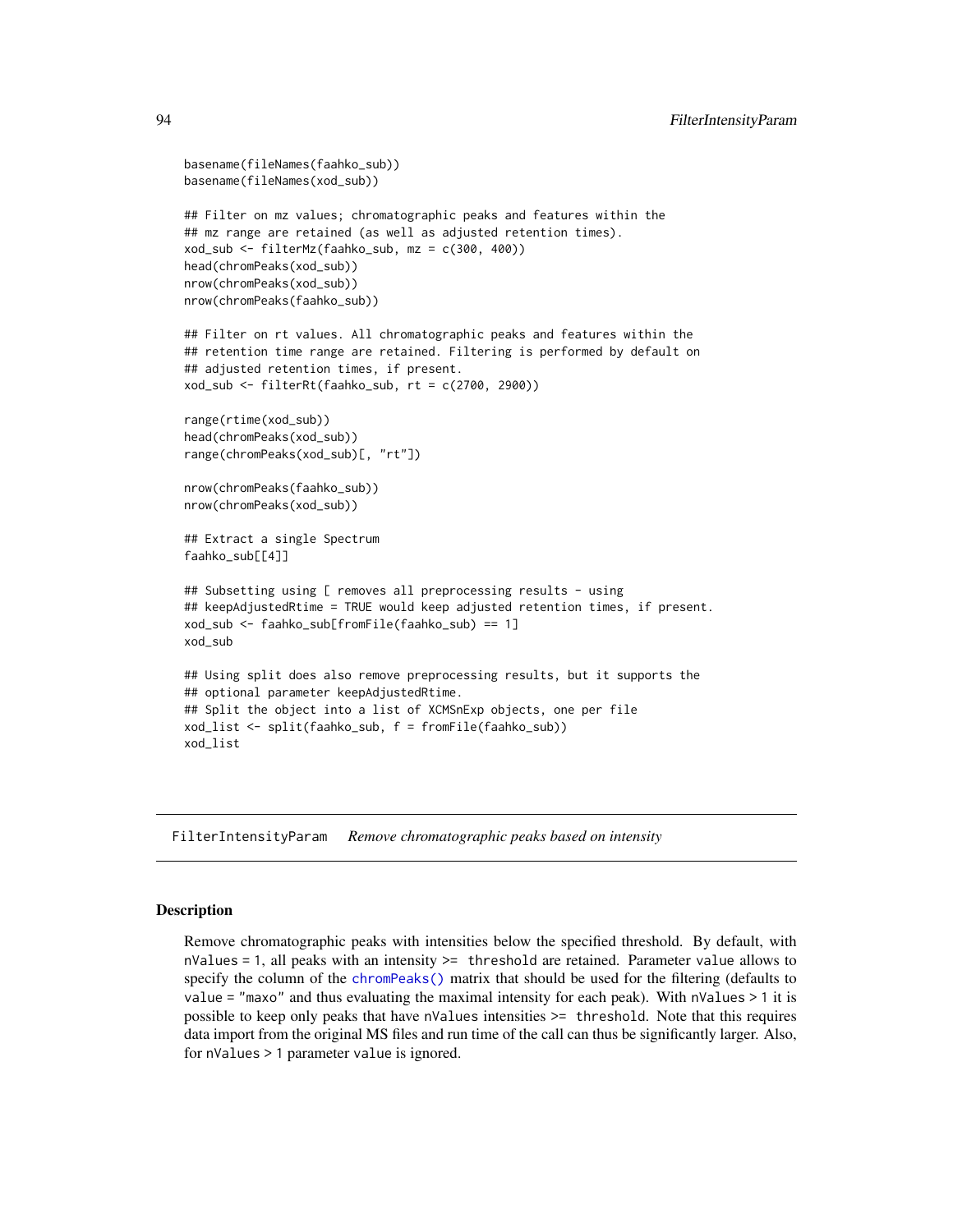# FilterIntensityParam 95

# Usage

```
FilterIntensityParam(threshold = 0, nValues = 1L, value = "maxo")
```

```
## S4 method for signature 'XCMSnExp,FilterIntensityParam'
refineChromPeaks(
 object,
 param = FilterIntensityParam(),
 msLevel = 1L,BPPARAM = bpparam()
)
```
# Arguments

| threshold      | $numeric(1)$ defining the minimal required intensity for a peak to be retained.<br>Defaults to threshold = $0$ .                                               |
|----------------|----------------------------------------------------------------------------------------------------------------------------------------------------------------|
| nValues        | integer (1) defining the number of data points (per chromatographic peak) that<br>have to be $>=$ threshold. Defaults to nValues = 1.                          |
| value          | character $(1)$ specifying the column in chrom Peaks $()$ that should be used for<br>the comparison. This is ignored for $nValues > 1$ .                       |
| object         | XCMSnExp object with identified chromatographic peaks.                                                                                                         |
| param          | FilterIntensityParam object defining the settings for the method.                                                                                              |
| msLevel        | integer (1) defining the MS level in which peaks should be filtered.                                                                                           |
| <b>BPPARAM</b> | parameter object to set up parallel processing. Uses the default parallel process-<br>ing setup returned by bpparam(). See bpparam() for details and examples. |

# Value

XCMSnExp object with filtererd chromatographic peaks.

## Author(s)

Johannes Rainer, Mar Garcia-Aloy

# See Also

Other chromatographic peak refinement methods: [CleanPeaksParam](#page-37-0), [MergeNeighboringPeaksParam](#page-186-0)

# Examples

```
## Load a test data set with detected peaks
data(faahko_sub)
## Update the path to the files for the local system
dirname(faahko_sub) <- system.file("cdf/KO", package = "faahKO")
## Disable parallel processing for this example
register(SerialParam())
```
## Remove all peaks with a maximal intensity below 50000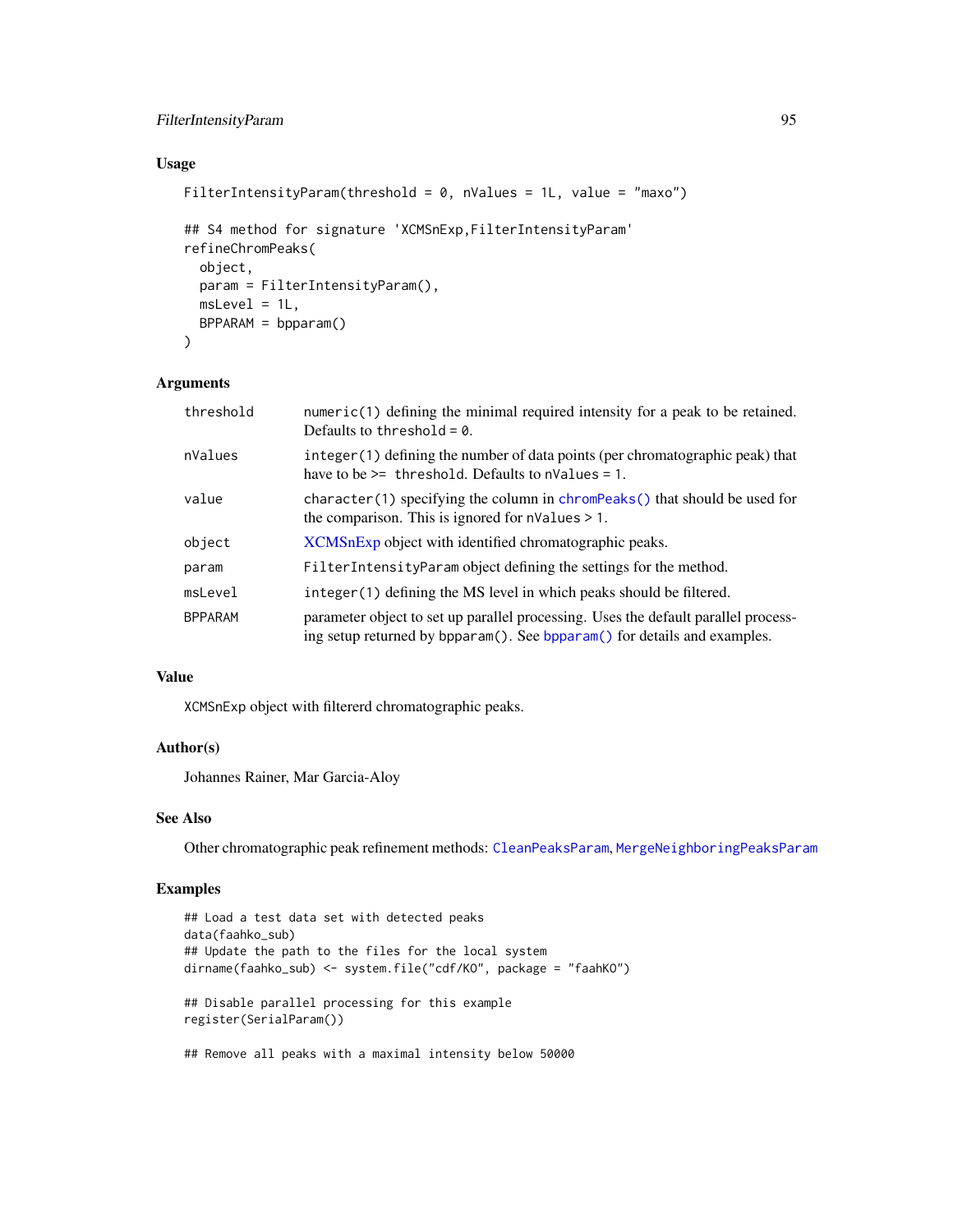```
res <- refineChromPeaks(faahko_sub, param = FilterIntensityParam(threshold = 50000))
nrow(chromPeaks(faahko_sub))
nrow(chromPeaks(res))
all(chromPeaks(res)[, "maxo"] > 50000)
## Keep only chromatographic peaks that have 3 signals above 20000; we
## perform this on the data of a single file.
xdata <- filterFile(faahko_sub)
res <- refineChromPeaks(xdata, FilterIntensityParam(threshold = 20000, nValues = 3))
nrow(chromPeaks(xdata))
nrow(chromPeaks(res))
```
findChromPeaks,Chromatogram,CentWaveParam-method *centWave-based peak detection in purely chromatographic data*

# Description

findChromPeaks on a [Chromatogram](#page-0-0) or [MChromatograms](#page-0-0) object with a [CentWaveParam](#page-98-0) parameter object performs centWave-based peak detection on purely chromatographic data. See [centWave](#page-98-0) for details on the method and [CentWaveParam](#page-98-0) for details on the parameter class. Note that not all settings from the CentWaveParam will be used. See [peaksWithCentWave\(\)](#page-191-0) for the arguments used for peak detection on purely chromatographic data.

After chromatographic peak detection, identified peaks can also be *refined* with the [refineChromPeaks\(\)](#page-37-1) method, which can help to reduce peak detection artifacts.

# Usage

## S4 method for signature 'Chromatogram,CentWaveParam' findChromPeaks(object, param, ...)

## S4 method for signature 'MChromatograms,CentWaveParam' findChromPeaks(object, param, BPPARAM = bpparam(), ...)

## S4 method for signature 'MChromatograms, MatchedFilterParam' findChromPeaks(object, param, BPPARAM = BPPARAM, ...)

| object    | a Chromatogram or MChromatograms object.                                                                                                                         |
|-----------|------------------------------------------------------------------------------------------------------------------------------------------------------------------|
| param     | a CentWaveParam object specifying the settings for the peak detection. See<br>peaksWithCentWave() for the description of arguments used for peak detec-<br>tion. |
| $\ddotsc$ | currently ignored.                                                                                                                                               |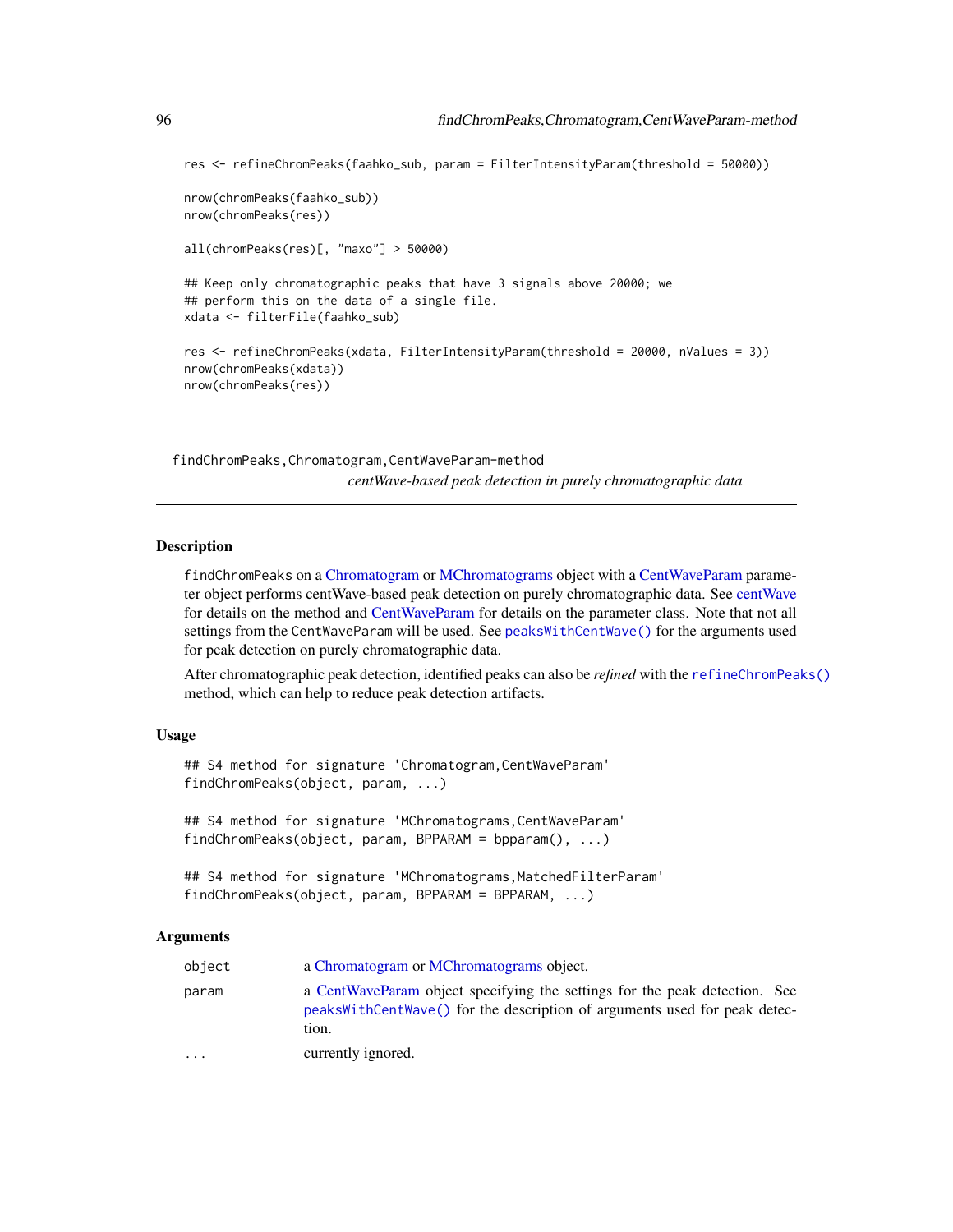BPPARAM a parameter class specifying if and how parallel processing should be performed (only for XChromatograms objects). It defaults to bpparam(). See [bpparam\(\)](#page-0-0) for more information.

# Value

If called on a Chromatogram object, the method returns an [XChromatogram](#page-252-1) object with the identified peaks. See [peaksWithCentWave\(\)](#page-191-0) for details on the peak matrix content.

## Author(s)

Johannes Rainer

## See Also

[peaksWithCentWave\(\)](#page-191-0) for the downstream function and [centWave](#page-98-0) for details on the method.

## Examples

```
## Loading a test data set with identified chromatographic peaks
data(faahko_sub)
## Update the path to the files for the local system
dirname(faahko_sub) <- system.file("cdf/KO", package = "faahKO")
faahko_sub <- filterRt(faahko_sub, c(2500, 3700))
##
od <- as(filterFile(faahko_sub, 1L), "OnDiskMSnExp")
## Extract chromatographic data for a small m/z range
chr <- chromatogram(od, mz = c(272.1, 272.3))[1, 1]
## Identify peaks with default settings
xchr <- findChromPeaks(chr, CentWaveParam())
xchr
## Plot data and identified peaks.
plot(xchr)
## Perform peak detection on an MChromatograms object
od3 <- readMSData(c(system.file("cdf/KO/ko15.CDF", package = "faahKO"),
    system.file("cdf/KO/ko16.CDF", package = "faahKO"),
    system.file("cdf/KO/ko18.CDF", package = "faahKO")),
   mode = "onDisk")
## Disable parallel processing for this example
register(SerialParam())
## Extract chromatograms for a m/z - retention time slice
chrs \le - chromatogram(od3, mz = 344, rt = c(2500, 3500))
## Perform peak detection using CentWave
xchrs <- findChromPeaks(chrs, param = CentWaveParam())
```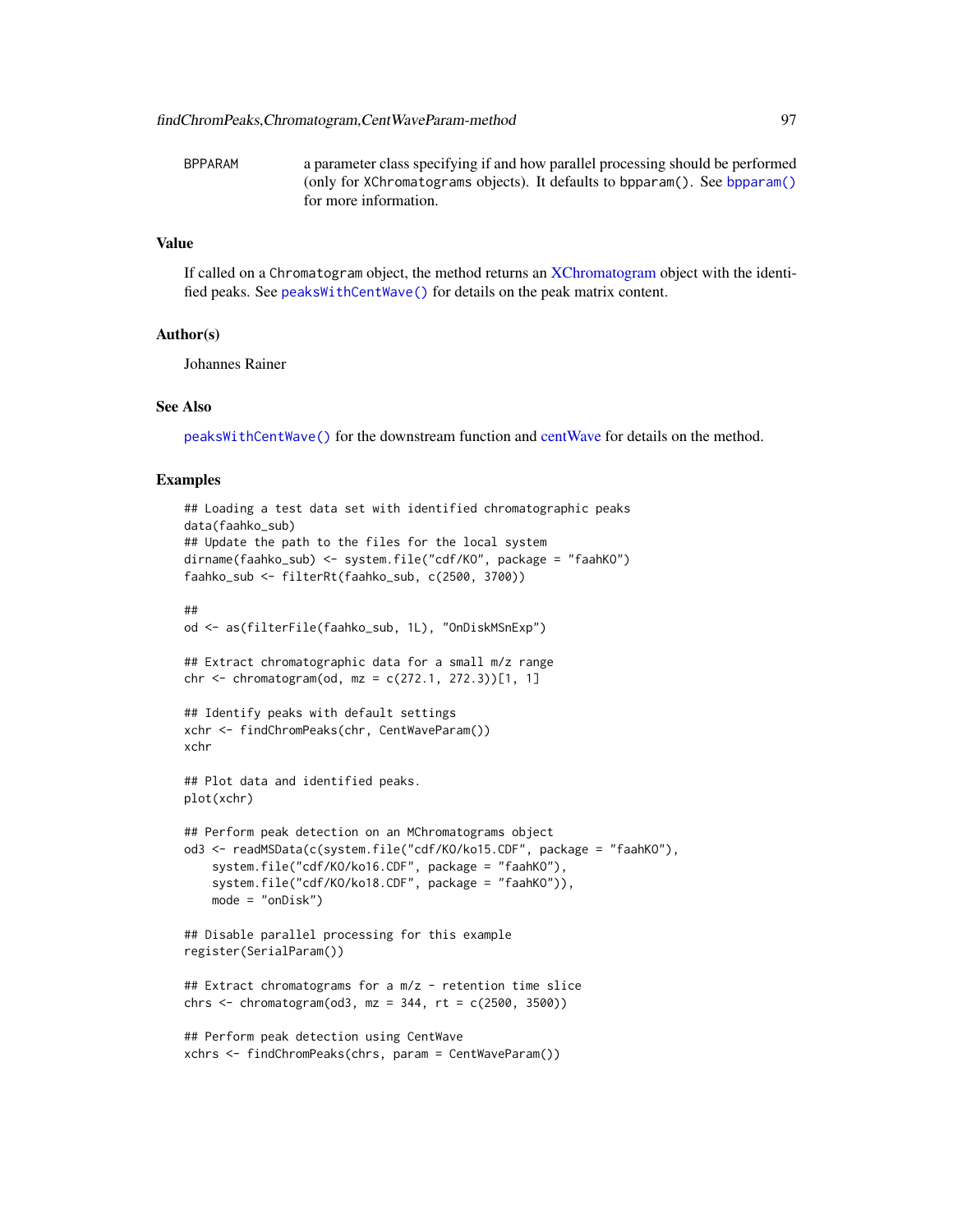```
## Extract the identified chromatographic peaks
chromPeaks(xchrs)
## plot the result
plot(xchrs)
```
findChromPeaks,Chromatogram,MatchedFilterParam-method *matchedFilter-based peak detection in purely chromatographic data*

# Description

findChromPeaks on a [Chromatogram](#page-0-0) or [MChromatograms](#page-0-0) object with a [MatchedFilterParam](#page-115-0) parameter object performs matchedFilter-based peak detection on purely chromatographic data. See [matchedFilter](#page-115-0) for details on the method and [MatchedFilterParam](#page-115-0) for details on the parameter class. Note that not all settings from the MatchedFilterParam will be used. See [peaksWithMatchedFilter\(\)](#page-194-0) for the arguments used for peak detection on purely chromatographic data.

## Usage

## S4 method for signature 'Chromatogram, MatchedFilterParam' findChromPeaks(object, param, ...)

## Arguments

| object    | a Chromatogram or MChromatograms object.                                                                                                                                   |
|-----------|----------------------------------------------------------------------------------------------------------------------------------------------------------------------------|
| param     | a Matched Filter Param object specifying the settings for the peak detection. See<br>peaksWithMatchedFilter() for the description of arguments used for peak<br>detection. |
| $\ddotsc$ | currently ignored.                                                                                                                                                         |

# Value

If called on a Chromatogram object, the method returns a matrix with the identified peaks. See [peaksWithMatchedFilter\(\)](#page-194-0) for details on the matrix content.

# Author(s)

Johannes Rainer

#### See Also

[peaksWithMatchedFilter\(\)](#page-194-0) for the downstream function and [matchedFilter](#page-115-0) for details on the method.

xchrs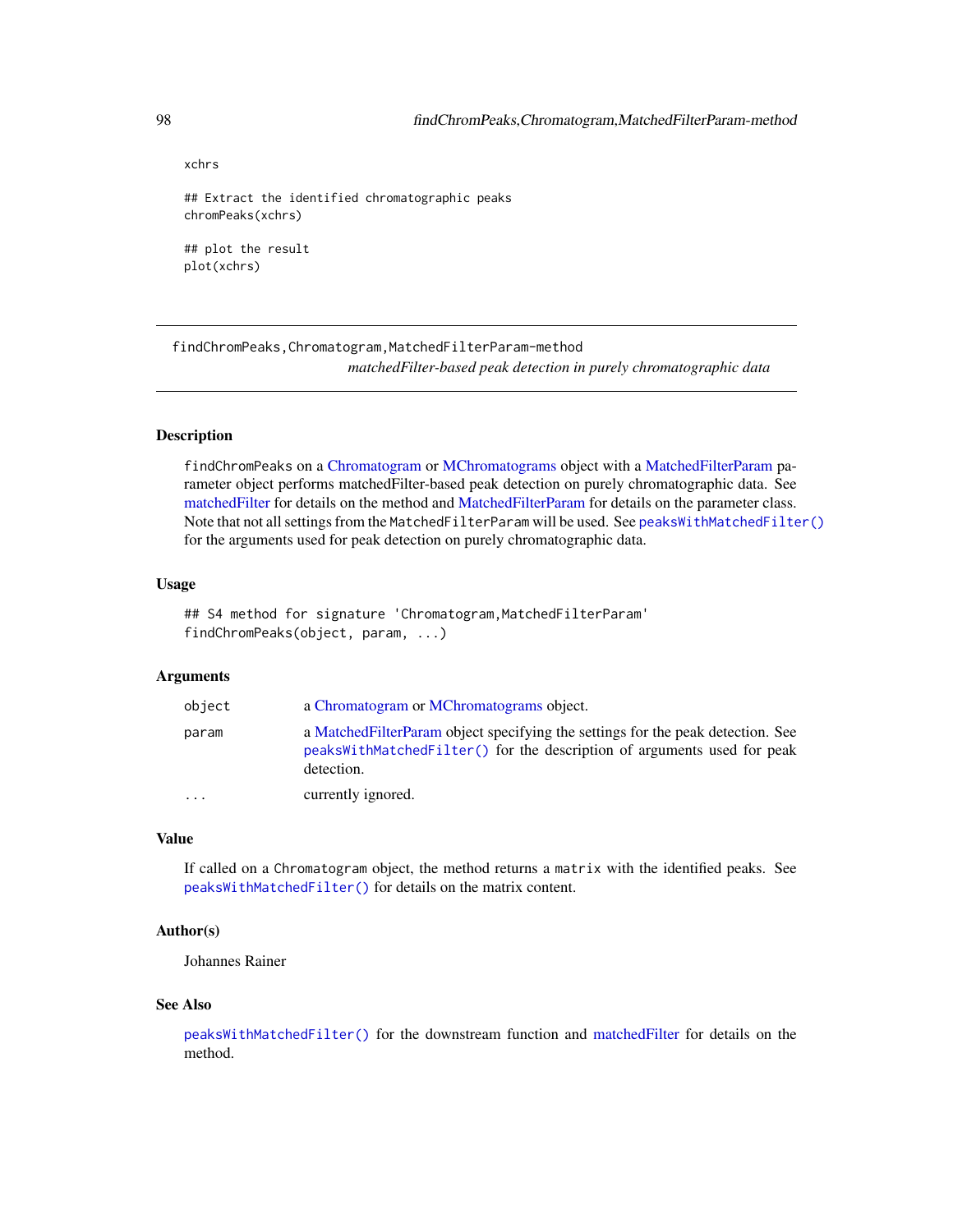# findChromPeaks-centWave 99

## Examples

```
## Loading a test data set with identified chromatographic peaks
data(faahko_sub)
## Update the path to the files for the local system
dirname(faahko_sub) <- system.file("cdf/KO", package = "faahKO")
faahko_sub <- filterRt(faahko_sub, c(2500, 3700))
##
od <- as(filterFile(faahko_sub, 1L), "OnDiskMSnExp")
## Extract chromatographic data for a small m/z range
chr <- chromatogram(od, mz = c(272.1, 272.3)][1, 1]
## Identify peaks with default settings
xchr <- findChromPeaks(chr, MatchedFilterParam())
## Plot the identified peaks
plot(xchr)
```
findChromPeaks-centWave

*Chromatographic peak detection using the centWave method*

## <span id="page-98-0"></span>Description

The centWave algorithm perform peak density and wavelet based chromatographic peak detection for high resolution LC/MS data in centroid mode [Tautenhahn 2008].

The CentWaveParam class allows to specify all settings for a chromatographic peak detection using the centWave method. Instances should be created with the CentWaveParam constructor.

The detectChromPeaks,OnDiskMSnExp,CentWaveParam method performs chromatographic peak detection using the *centWave* algorithm on all samples from an [OnDiskMSnExp](#page-0-0) object. [OnDiskMSnExp](#page-0-0) objects encapsule all experiment specific data and load the spectra data (mz and intensity values) on the fly from the original files applying also all eventual data manipulations.

ppm,ppm<-: getter and setter for the ppm slot of the object.

peakwidth, peakwidth<-: getter and setter for the peakwidth slot of the object.

snthresh, snthresh<-: getter and setter for the snthresh slot of the object.

prefilter,prefilter<-: getter and setter for the prefilter slot of the object.

mzCenterFun, mzCenterFun<-: getter and setter for the mzCenterFun slot of the object.

integrate,integrate<-: getter and setter for the integrate slot of the object.

mzdiff,mzdiff<-: getter and setter for the mzdiff slot of the object.

fitgauss,fitgauss<-: getter and setter for the fitgauss slot of the object.

noise,noise<-: getter and setter for the noise slot of the object.

verboseColumns,verboseColumns<-: getter and setter for the verboseColumns slot of the object.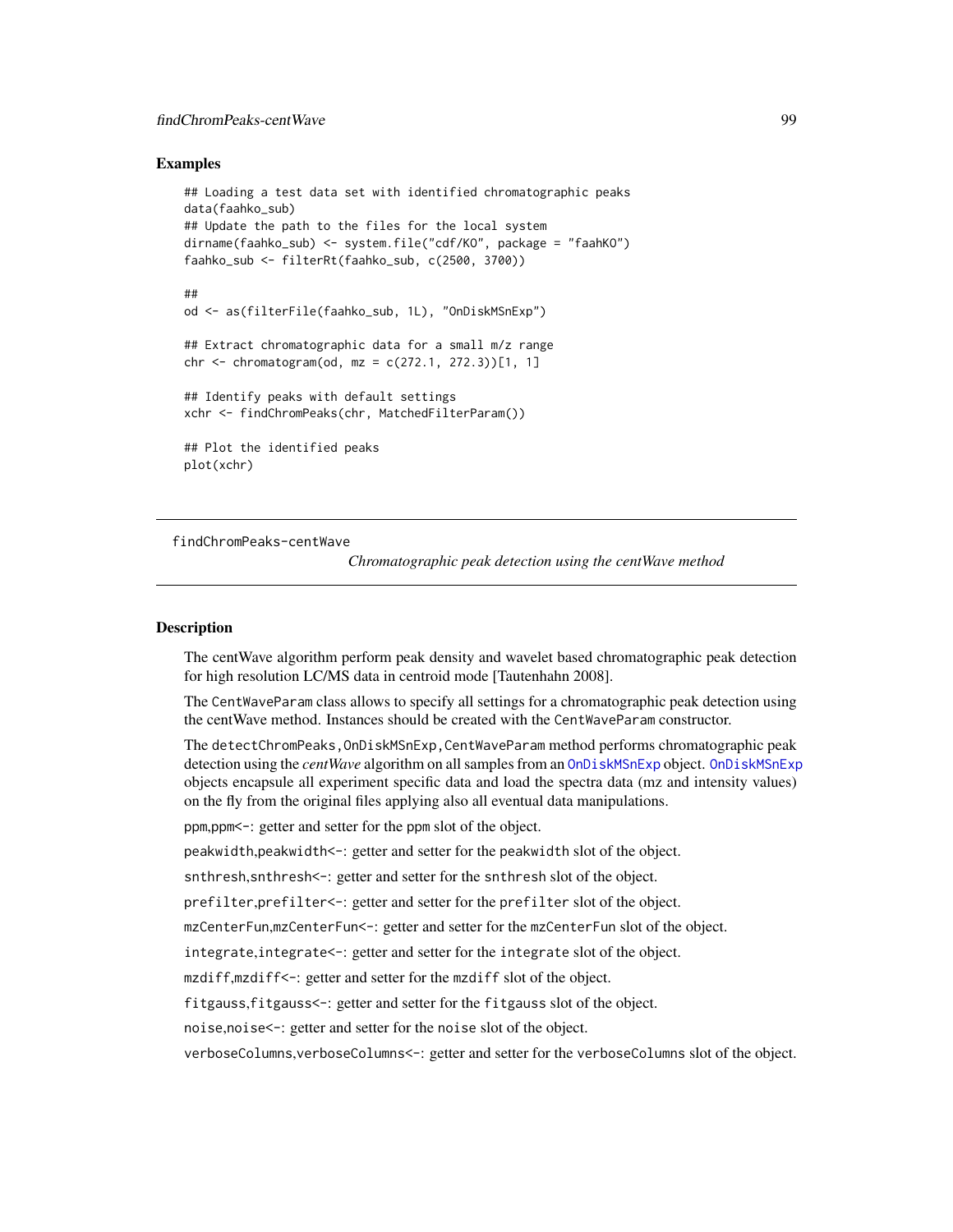roiList,roiList<-: getter and setter for the roiList slot of the object.

fistBaselineCheck,firstBaselineCheck<-: getter and setter for the firstBaselineCheck slot of the object.

roiScales,roiScales<-: getter and setter for the roiScales slot of the object.

# Usage

```
CentWaveParam(
  ppm = 25,
  peakwidth = c(20, 50),
  snthresh = 10,
  prefilter = c(3, 100),
  mzCenterFun = "wMean",
  integrate = 1L,
 mzdiff = -0.001,
  fitgauss = FALSE,
  noise = 0,
  verboseColumns = FALSE,
  roiList = list(),firstBaselineCheck = TRUE,
  roiScales = numeric(),
  extendLengthMSW = FALSE
)
## S4 method for signature 'OnDiskMSnExp,CentWaveParam'
findChromPeaks(
 object,
  param,
 BPPARAM = bpparam(),
  return.type = "XCMSnExp",
  msLevel = 1L,
  ...
)
## S4 method for signature 'CentWaveParam'
ppm(object)
## S4 replacement method for signature 'CentWaveParam'
ppm(object) <- value
## S4 method for signature 'CentWaveParam'
peakwidth(object)
## S4 replacement method for signature 'CentWaveParam'
peakwidth(object) <- value
## S4 method for signature 'CentWaveParam'
snthresh(object)
```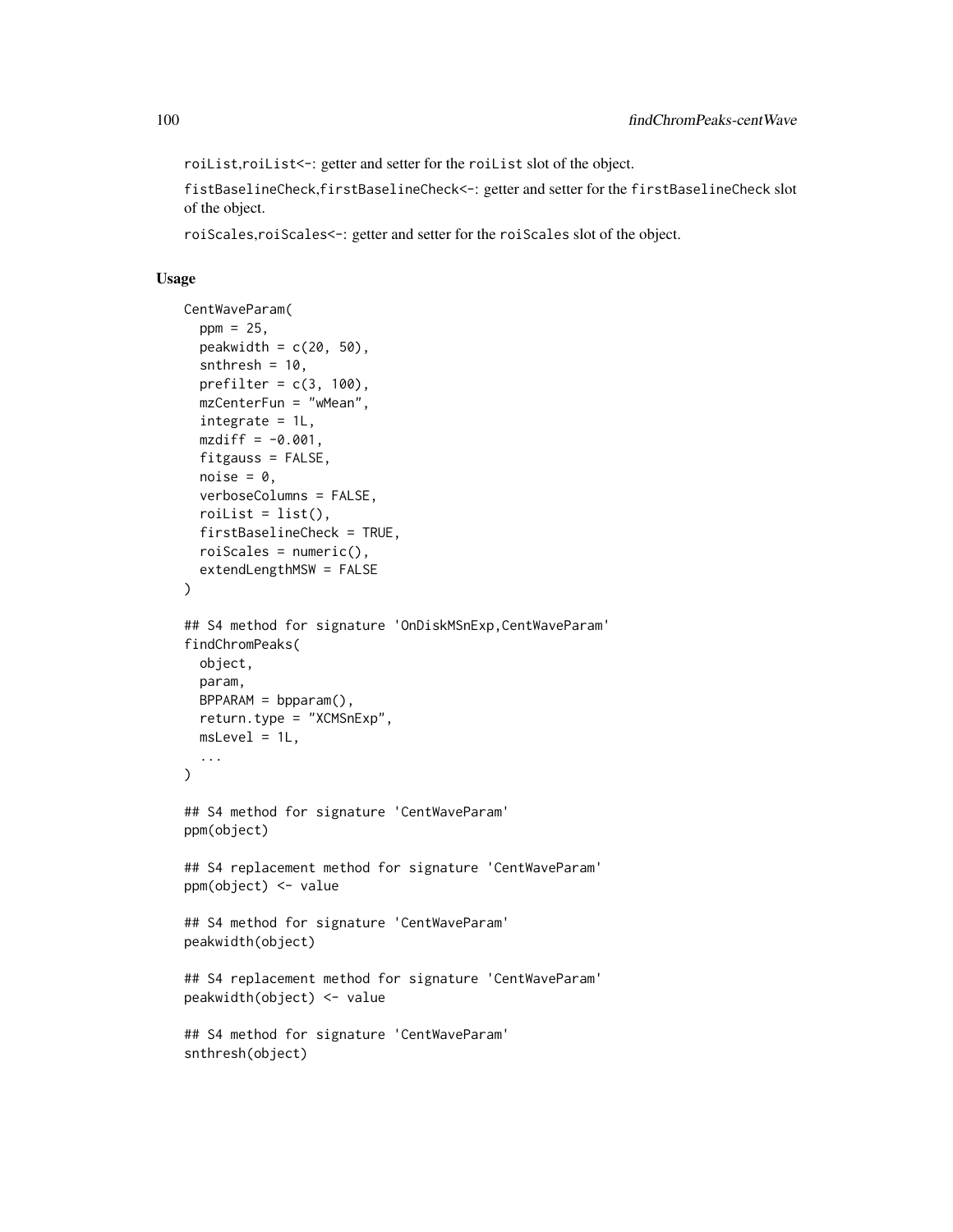## S4 replacement method for signature 'CentWaveParam' snthresh(object) <- value ## S4 method for signature 'CentWaveParam' prefilter(object) ## S4 replacement method for signature 'CentWaveParam' prefilter(object) <- value ## S4 method for signature 'CentWaveParam' mzCenterFun(object) ## S4 replacement method for signature 'CentWaveParam' mzCenterFun(object) <- value ## S4 method for signature 'CentWaveParam' integrate(f) ## S4 replacement method for signature 'CentWaveParam' integrate(object) <- value ## S4 method for signature 'CentWaveParam' mzdiff(object) ## S4 replacement method for signature 'CentWaveParam' mzdiff(object) <- value ## S4 method for signature 'CentWaveParam' fitgauss(object) ## S4 replacement method for signature 'CentWaveParam' fitgauss(object) <- value ## S4 method for signature 'CentWaveParam' noise(object) ## S4 replacement method for signature 'CentWaveParam' noise(object) <- value ## S4 method for signature 'CentWaveParam' verboseColumns(object) ## S4 replacement method for signature 'CentWaveParam' verboseColumns(object) <- value ## S4 method for signature 'CentWaveParam' roiList(object)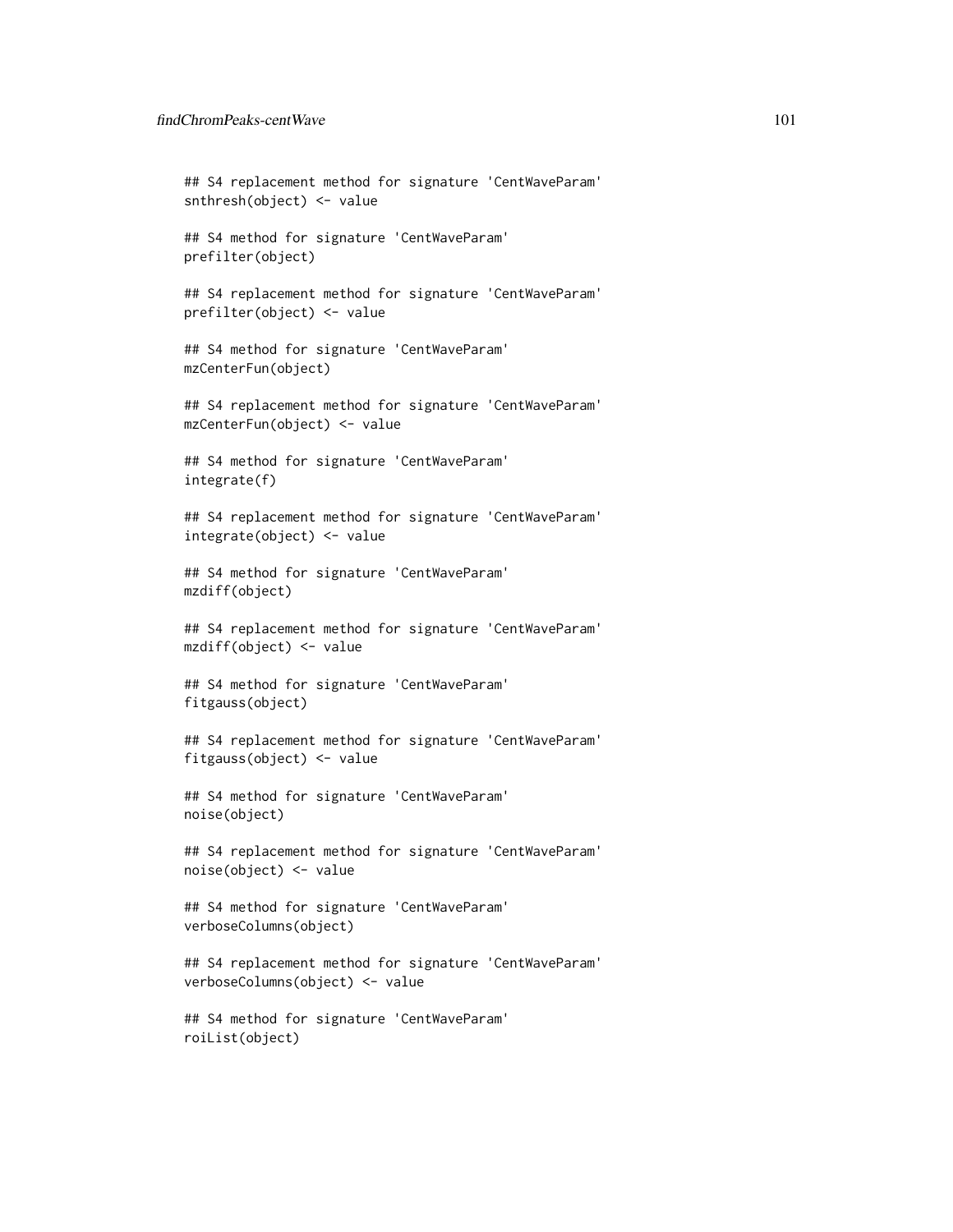```
## S4 replacement method for signature 'CentWaveParam'
roiList(object) <- value
## S4 method for signature 'CentWaveParam'
firstBaselineCheck(object)
## S4 replacement method for signature 'CentWaveParam'
firstBaselineCheck(object) <- value
## S4 method for signature 'CentWaveParam'
roiScales(object)
```

```
## S4 replacement method for signature 'CentWaveParam'
roiScales(object) <- value
```

| ppm            | numeric(1) defining the maximal tolerated m/z deviation in consecutive scans<br>in parts per million (ppm) for the initial ROI definition.                                                                                                                                                                                                                                                                                                                               |
|----------------|--------------------------------------------------------------------------------------------------------------------------------------------------------------------------------------------------------------------------------------------------------------------------------------------------------------------------------------------------------------------------------------------------------------------------------------------------------------------------|
| peakwidth      | $numeric(2)$ with the expected approximate peak width in chromatographic space.<br>Given as a range (min, max) in seconds.                                                                                                                                                                                                                                                                                                                                               |
| snthresh       | numeric(1) defining the signal to noise ratio cutoff.                                                                                                                                                                                                                                                                                                                                                                                                                    |
| prefilter      | numeric(2): $c(k, I)$ specifying the prefilter step for the first analysis step (ROI<br>detection). Mass traces are only retained if they contain at least k peaks with<br>intensity $>=$ I.                                                                                                                                                                                                                                                                             |
| mzCenterFun    | Name of the function to calculate the m/z center of the chromatographic peak.<br>Allowed are: "wMean": intensity weighted mean of the peak's m/z values, "mean":<br>mean of the peak's m/z values, "apex": use the m/z value at the peak apex,<br>"wMeanApex3": intensity weighted mean of the m/z value at the peak apex and<br>the m/z values left and right of it and "meanApex3": mean of the m/z value of<br>the peak apex and the m/z values left and right of it. |
| integrate      | Integration method. For integrate $= 1$ peak limits are found through descent<br>on the mexican hat filtered data, for integrate = 2 the descent is done on the<br>real data. The latter method is more accurate but prone to noise, while the former<br>is more robust, but less exact.                                                                                                                                                                                 |
| mzdiff         | numeric(1) representing the minimum difference in m/z dimension required<br>for peaks with overlapping retention times; can be negative to allow overlap.<br>During peak post-processing, peaks defined to be overlapping are reduced to the<br>one peak with the largest signal.                                                                                                                                                                                        |
| fitgauss       | logical(1) whether or not a Gaussian should be fitted to each peak. This<br>affects mostly the retention time position of the peak.                                                                                                                                                                                                                                                                                                                                      |
| noise          | numeric(1) allowing to set a minimum intensity required for centroids to be<br>considered in the first analysis step (centroids with intensity < noise are omitted<br>from ROI detection).                                                                                                                                                                                                                                                                               |
| verboseColumns | logical(1) whether additional peak meta data columns should be returned.                                                                                                                                                                                                                                                                                                                                                                                                 |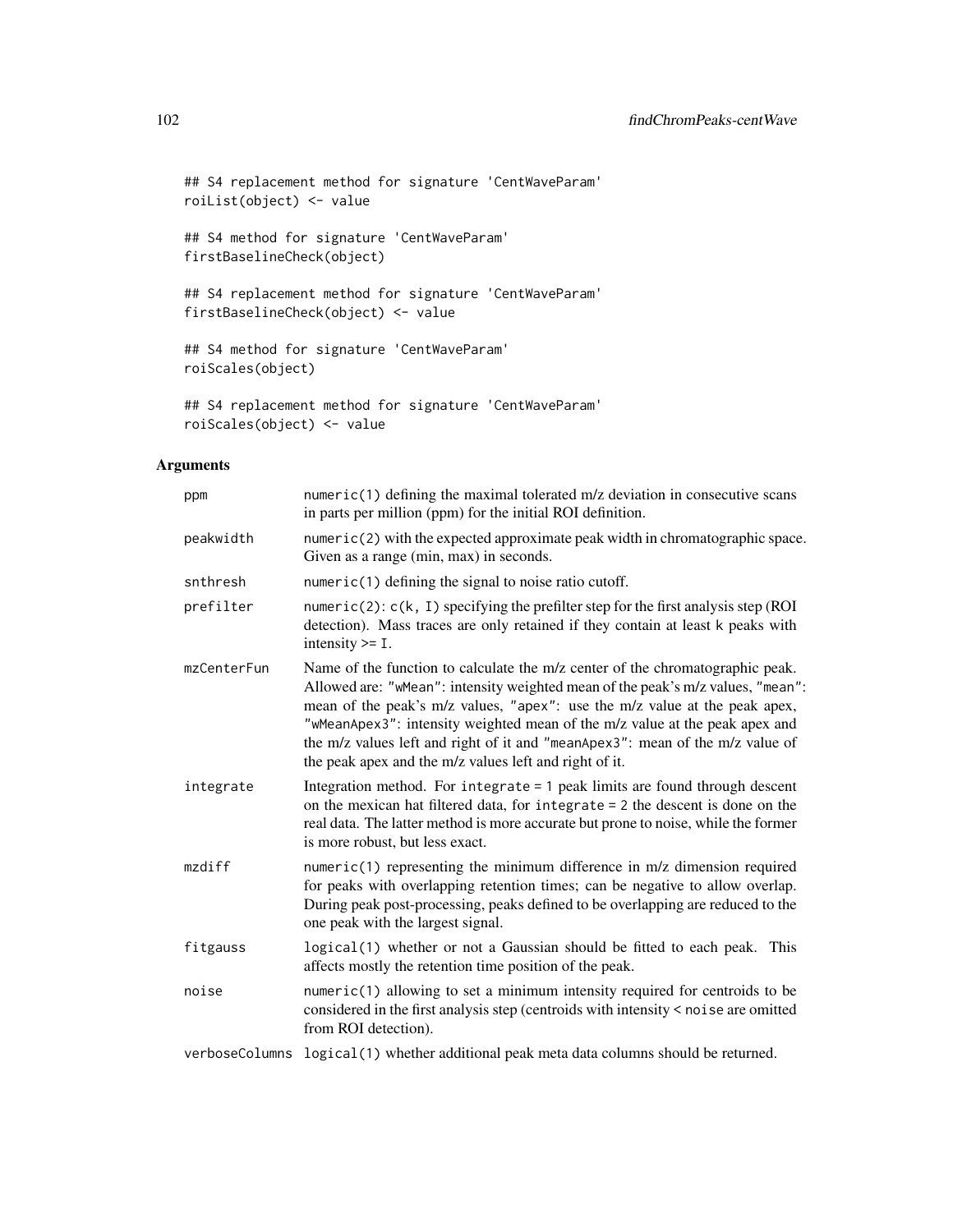| roiList            | An optional list of regions-of-interest (ROI) representing detected mass traces.<br>If ROIs are submitted the first analysis step is omitted and chromatographic<br>peak detection is performed on the submitted ROIs. Each ROI is expected to<br>have the following elements specified: scmin (start scan index), scmax (end<br>scan index), mzmin (minimum m/z), mzmax (maximum m/z), length (number<br>of scans), intensity (summed intensity). Each ROI should be represented by<br>a list of elements or a single row data. frame. |
|--------------------|-----------------------------------------------------------------------------------------------------------------------------------------------------------------------------------------------------------------------------------------------------------------------------------------------------------------------------------------------------------------------------------------------------------------------------------------------------------------------------------------------------------------------------------------|
| firstBaselineCheck |                                                                                                                                                                                                                                                                                                                                                                                                                                                                                                                                         |
|                    | logical(1). If TRUE continuous data within regions of interest is checked to be<br>above the first baseline.                                                                                                                                                                                                                                                                                                                                                                                                                            |
| roiScales          | Optional numeric vector with length equal to roil ist defining the scale for each<br>region of interest in roilist that should be used for the centWave-wavelets.                                                                                                                                                                                                                                                                                                                                                                       |
| extendLengthMSW    |                                                                                                                                                                                                                                                                                                                                                                                                                                                                                                                                         |
|                    | Option to force centWave to use all scales when running centWave rather than<br>truncating with the EIC length. Uses the "open" method to extend the EIC to a<br>integer base-2 length prior to being passed to convolve rather than the default<br>"reflect" method. See https://github.com/sneumann/xcms/issues/445 for more<br>information.                                                                                                                                                                                          |
| object             | For findChromPeaks: an OnDiskMSnExp object containing the MS- and all other<br>experiment-relevant data.                                                                                                                                                                                                                                                                                                                                                                                                                                |
|                    | For all other methods: a parameter object.                                                                                                                                                                                                                                                                                                                                                                                                                                                                                              |
| param              | An CentWaveParam object containing all settings for the centWave algorithm.                                                                                                                                                                                                                                                                                                                                                                                                                                                             |
| <b>BPPARAM</b>     | A parameter class specifying if and how parallel processing should be per-<br>formed. It defaults to bpparam. See documentation of the BiocParallel for<br>more details. If parallel processing is enabled, peak detection is performed in<br>parallel on several of the input samples.                                                                                                                                                                                                                                                 |
| return.type        | Character specifying what type of object the method should return. Can be either<br>"XCMSnExp" (default), "list" or "xcmsSet".                                                                                                                                                                                                                                                                                                                                                                                                          |
| msLevel            | integer(1) defining the MS level on which the peak detection should be per-<br>formed. Defaults to $msLevel = 1$ .                                                                                                                                                                                                                                                                                                                                                                                                                      |
| .                  | ignored.                                                                                                                                                                                                                                                                                                                                                                                                                                                                                                                                |
| value              | The value for the slot.                                                                                                                                                                                                                                                                                                                                                                                                                                                                                                                 |
| $\mathsf f$        | For integrate: a CentWaveParam object.                                                                                                                                                                                                                                                                                                                                                                                                                                                                                                  |

# Details

The centWave algorithm is most suitable for high resolution LC/{TOF,OrbiTrap,FTICR}-MS data in centroid mode. In the first phase the method identifies *regions of interest* (ROIs) representing mass traces that are characterized as regions with less than ppm m/z deviation in consecutive scans in the LC/MS map. In detail, starting with a single m/z, a ROI is extended if a m/z can be found in the next scan (spectrum) for which the difference to the mean m/z of the ROI is smaller than the user defined ppm of the m/z. The mean m/z of the ROI is then updated considering also the newly included m/z value.

These ROIs are then, after some cleanup, analyzed using continuous wavelet transform (CWT) to locate chromatographic peaks on different scales. The first analysis step is skipped, if regions of interest are passed *via* the param parameter.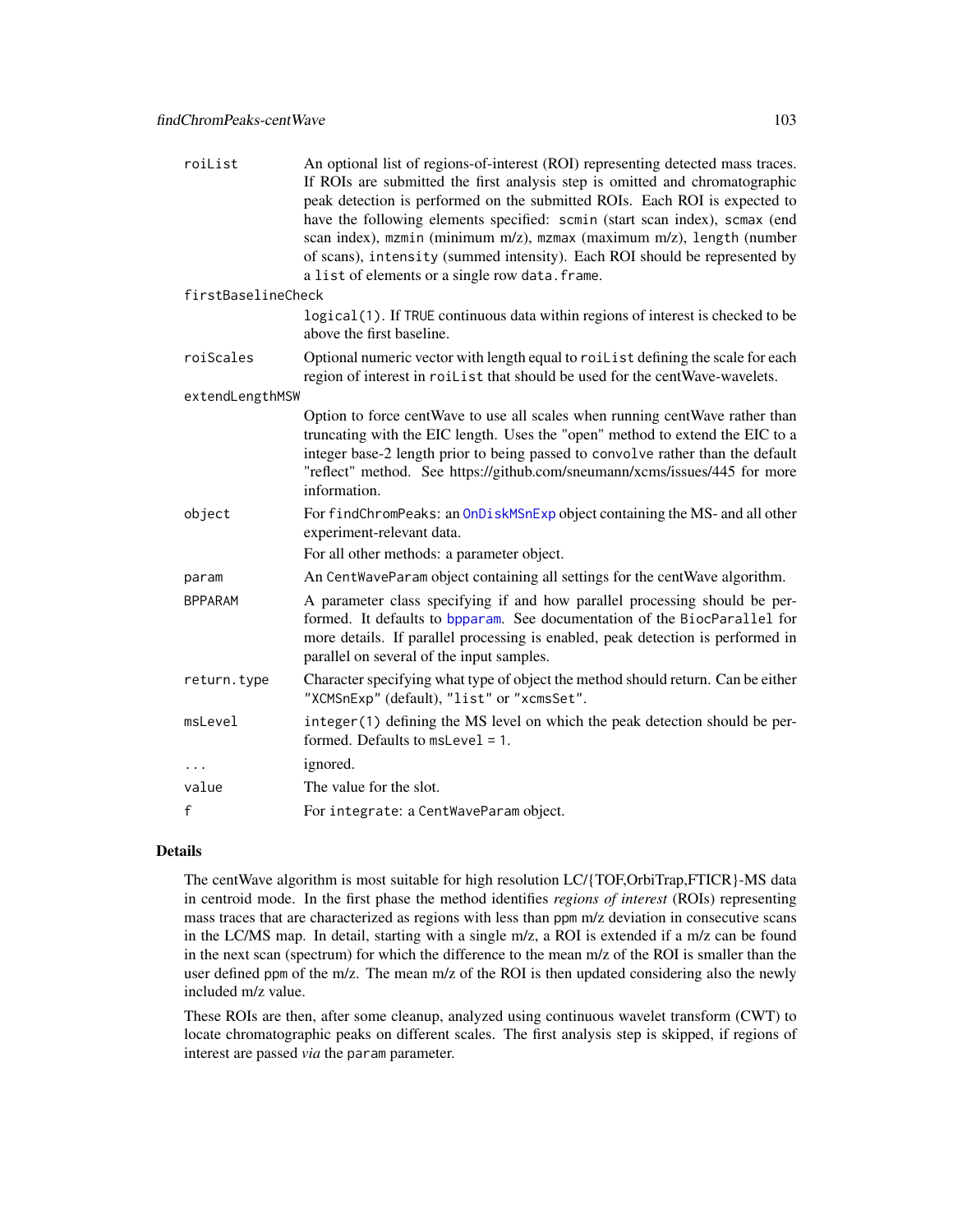Parallel processing (one process per sample) is supported and can be configured either by the BPPARAM parameter or by globally defining the parallel processing mode using the [register](#page-0-0) method from the BiocParallel package.

## Value

The CentWaveParam function returns a CentWaveParam class instance with all of the settings specified for chromatographic peak detection by the centWave method.

For findChromPeaks: if return.type = "XCMSnExp" an [XCMSnExp](#page-269-1) object with the results of the peak detection. If return.type = "list" a list of length equal to the number of samples with matrices specifying the identified peaks. If return.type = "xcmsSet" an [xcmsSet](#page-288-0) object with the results of the peak detection.

# **Slots**

ppm,peakwidth,snthresh,prefilter,mzCenterFun,integrate,mzdiff,fitgauss,noise,verboseColumns,roiList See corresponding parameter above. Slots values should exclusively be accessed *via* the corresponding getter and setter methods listed above.

## Note

These methods and classes are part of the updated and modernized xcms user interface which will eventually replace the [findPeaks](#page-125-0) methods. It supports peak detection on [OnDiskMSnExp](#page-0-0) objects (defined in the MSnbase package). All of the settings to the centWave algorithm can be passed with a CentWaveParam object.

#### Author(s)

Ralf Tautenhahn, Johannes Rainer

## References

Ralf Tautenhahn, Christoph B\"ottcher, and Steffen Neumann "Highly sensitive feature detection for high resolution LC/MS" *BMC Bioinformatics* 2008, 9:504

# See Also

The [do\\_findChromPeaks\\_centWave](#page-47-0) core API function and [findPeaks.centWave](#page-133-0) for the old user interface.

[peaksWithCentWave](#page-191-0) for functions to perform centWave peak detection in purely chromatographic data.

[XCMSnExp](#page-269-1) for the object containing the results of the peak detection.

Other peak detection methods: [chromatographic-peak-detection](#page-34-0), [findChromPeaks-centWaveWithPredIsoROIs](#page-104-0), [findChromPeaks-massifquant](#page-109-0), [findChromPeaks-matchedFilter](#page-115-1), [findPeaks-MSW](#page-126-0)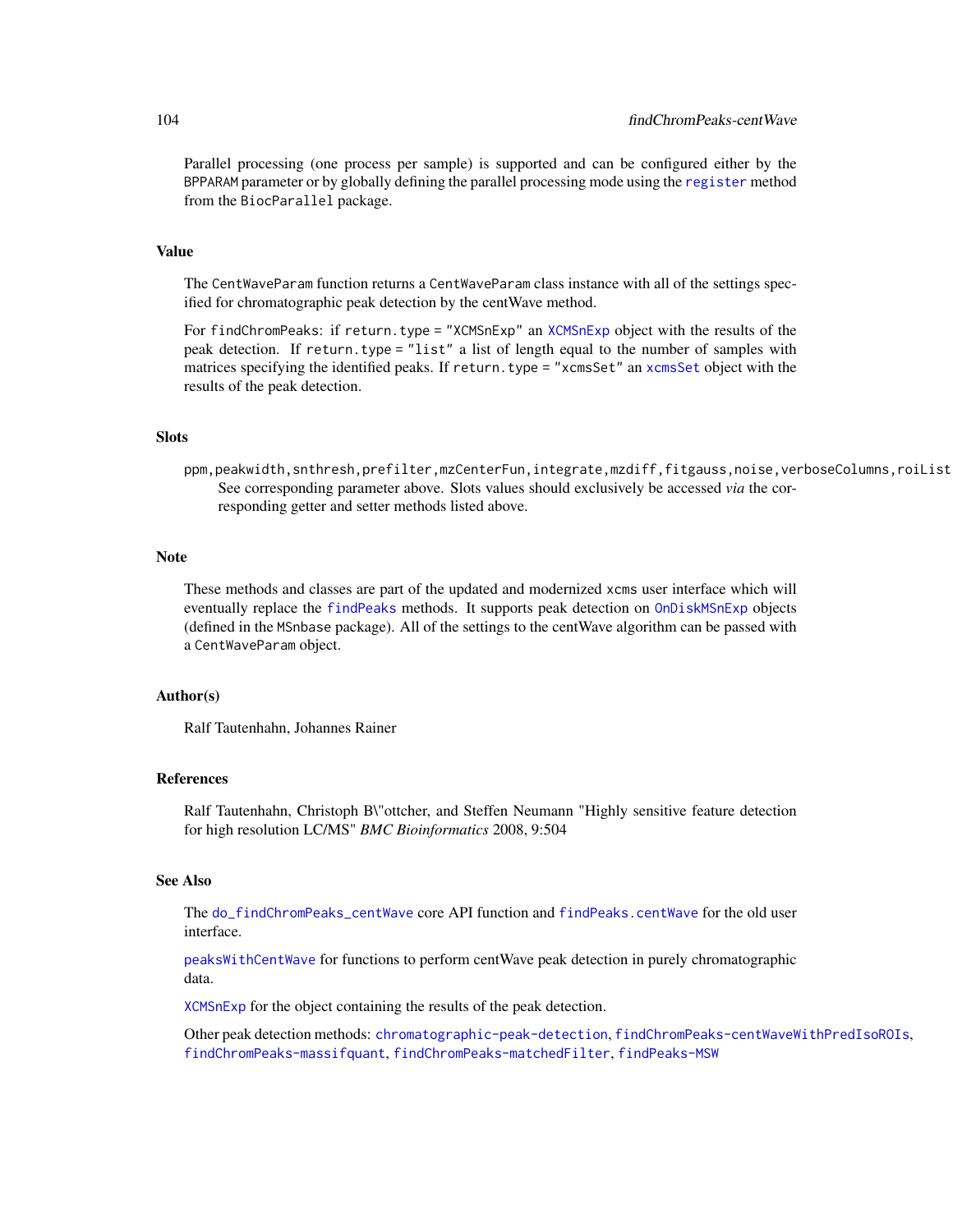## Examples

```
## Create a CentWaveParam object. Note that the noise is set to 10000 to
## speed up the execution of the example - in a real use case the default
## value should be used, or it should be set to a reasonable value.
cwp <- CentWaveParam(ppm = 20, noise = 10000, prefilter = c(3, 10000))
## Change snthresh parameter
snthresh(cwp) <- 25
cwp
## Perform the peak detection using centWave on some of the files from the
## faahKO package. Files are read using the readMSData from the MSnbase
## package
library(faahKO)
library(xcms)
fls <- dir(system.file("cdf/KO", package = "faahKO"), recursive = TRUE,
           full.names = TRUE)
raw_data <- readMSData(fls[1], mode = "onDisk")
## Perform the peak detection using the settings defined above.
res <- findChromPeaks(raw_data, param = cwp)
head(chromPeaks(res))
```
<span id="page-104-0"></span>findChromPeaks-centWaveWithPredIsoROIs *Two-step centWave peak detection considering also isotopes*

#### **Description**

This method performs a two-step centWave-based chromatographic peak detection: in a first cent-Wave run peaks are identified for which then the location of their potential isotopes in the mzretention time is predicted. A second centWave run is then performed on these *regions of interest* (ROIs). The final list of chromatographic peaks comprises all non-overlapping peaks from both centWave runs.

The CentWavePredIsoParam class allows to specify all settings for the two-step centWave-based peak detection considering also predicted isotopes of peaks identified in the first centWave run. Instances should be created with the CentWavePredIsoParam constructor. See also the documentation of the [CentWaveParam](#page-98-0) for all methods and arguments this class inherits.

The findChromPeaks,OnDiskMSnExp,CentWavePredIsoParam method performs a two-step centWavebased chromatographic peak detection on all samples from an [OnDiskMSnExp](#page-0-0) object. [OnDiskMSnExp](#page-0-0) objects encapsule all experiment specific data and load the spectra data (mz and intensity values) on the fly from the original files applying also all eventual data manipulations.

snthreshIsoROIs,snthreshIsoROIs<-: getter and setter for the snthreshIsoROIs slot of the object.

maxCharge,maxCharge<-: getter and setter for the maxCharge slot of the object.

maxIso,maxIso<-: getter and setter for the maxIso slot of the object.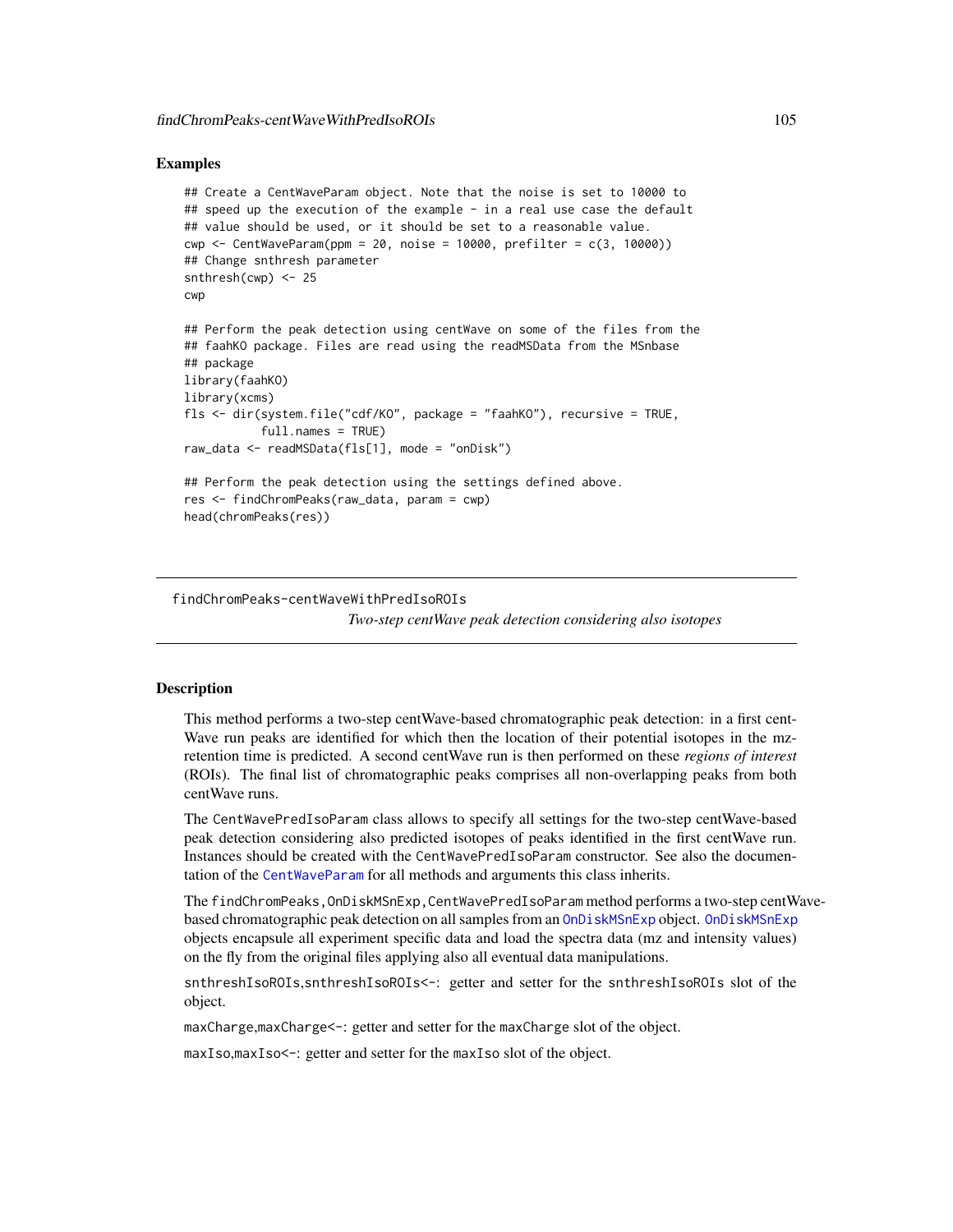mzIntervalExtension,mzIntervalExtension<-: getter and setter for the mzIntervalExtension slot of the object.

polarity,polarity<-: getter and setter for the polarity slot of the object.

# Usage

```
CentWavePredIsoParam(
  ppm = 25,
  peakwidth = c(20, 50),
  snthresh = 10,
  prefilter = c(3, 100),
  mzCenterFun = "wMean",
  integrate = 1L,mzdiff = -0.001,fitgauss = FALSE,
  noise = 0,
  verboseColumns = FALSE,
  roiList = list(),
  firstBaselineCheck = TRUE,
  roiscales = numeric(),
  snthreshIsoROIs = 6.25,
  maxChange = 3,
 maxIso = 5,
  mzIntervalExtension = TRUE,
  polarity = "unknown"
)
## S4 method for signature 'OnDiskMSnExp,CentWavePredIsoParam'
findChromPeaks(
  object,
  param,
  BPPARAM = bpparam(),
  return.type = "XCMSnExp",
 msLevel = 1L,
  ...
)
## S4 method for signature 'CentWavePredIsoParam'
snthreshIsoROIs(object)
## S4 replacement method for signature 'CentWavePredIsoParam'
snthreshIsoROIs(object) <- value
## S4 method for signature 'CentWavePredIsoParam'
maxCharge(object)
## S4 replacement method for signature 'CentWavePredIsoParam'
```
maxCharge(object) <- value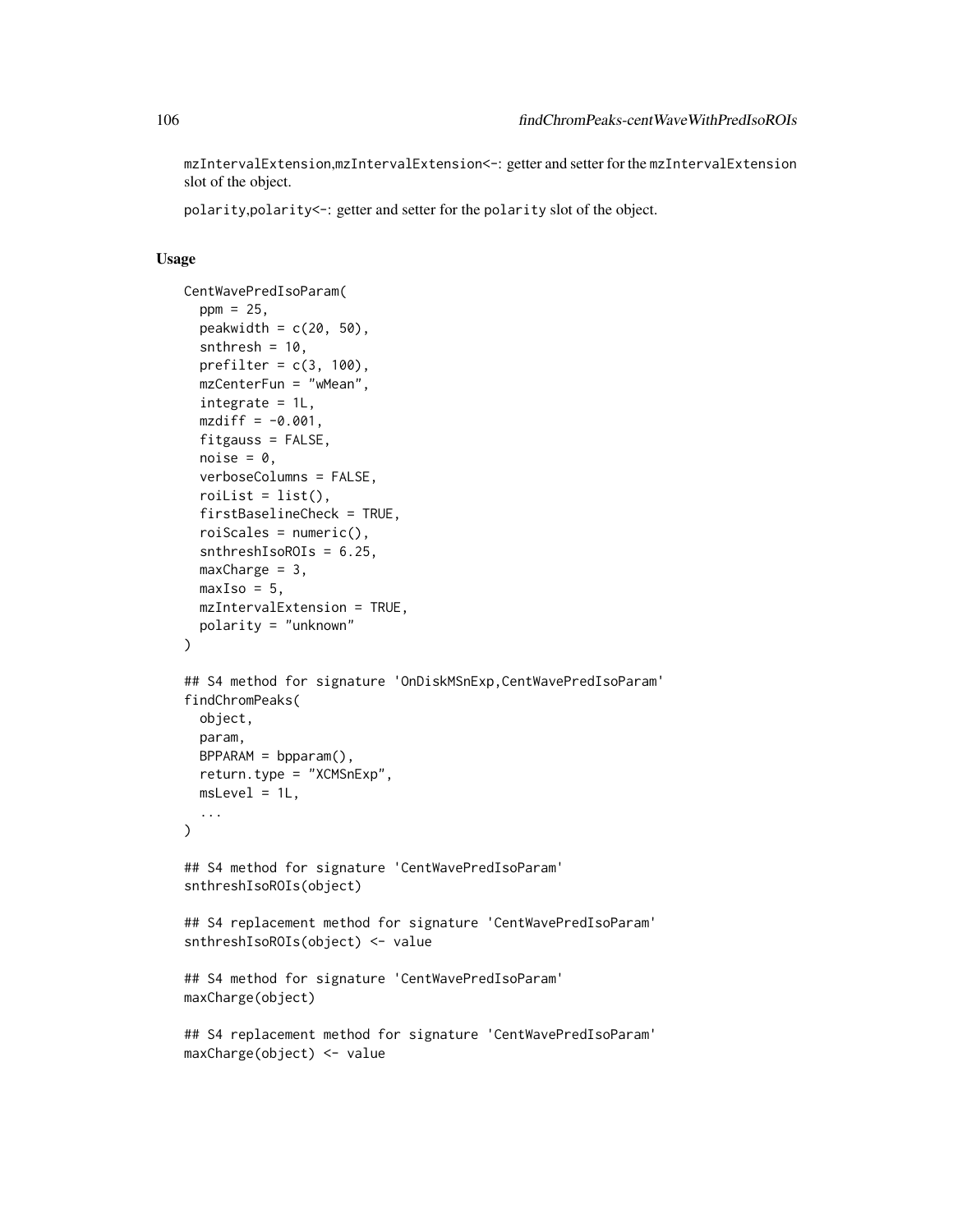```
## S4 method for signature 'CentWavePredIsoParam'
maxIso(object)
## S4 replacement method for signature 'CentWavePredIsoParam'
maxIso(object) <- value
## S4 method for signature 'CentWavePredIsoParam'
mzIntervalExtension(object)
## S4 replacement method for signature 'CentWavePredIsoParam'
mzIntervalExtension(object) <- value
## S4 method for signature 'CentWavePredIsoParam'
polarity(object)
## S4 replacement method for signature 'CentWavePredIsoParam'
```
# polarity(object) <- value

| ppm         | $numeric(1)$ defining the maximal tolerated $m/z$ deviation in consecutive scans<br>in parts per million (ppm) for the initial ROI definition.                                                                                                                                                                                                                                                                                                                           |
|-------------|--------------------------------------------------------------------------------------------------------------------------------------------------------------------------------------------------------------------------------------------------------------------------------------------------------------------------------------------------------------------------------------------------------------------------------------------------------------------------|
| peakwidth   | numeric(2) with the expected approximate peak width in chromatographic space.<br>Given as a range (min, max) in seconds.                                                                                                                                                                                                                                                                                                                                                 |
| snthresh    | $numeric(1)$ defining the signal to noise ratio cutoff.                                                                                                                                                                                                                                                                                                                                                                                                                  |
| prefilter   | numeric(2): $c(k, 1)$ specifying the prefilter step for the first analysis step (ROI<br>detection). Mass traces are only retained if they contain at least k peaks with<br>intensity $>=$ I.                                                                                                                                                                                                                                                                             |
| mzCenterFun | Name of the function to calculate the m/z center of the chromatographic peak.<br>Allowed are: "wMean": intensity weighted mean of the peak's m/z values, "mean":<br>mean of the peak's m/z values, "apex": use the m/z value at the peak apex,<br>"wMeanApex3": intensity weighted mean of the m/z value at the peak apex and<br>the m/z values left and right of it and "meanApex3": mean of the m/z value of<br>the peak apex and the m/z values left and right of it. |
| integrate   | Integration method. For integrate = 1 peak limits are found through descent<br>on the mexican hat filtered data, for integrate = 2 the descent is done on the<br>real data. The latter method is more accurate but prone to noise, while the former<br>is more robust, but less exact.                                                                                                                                                                                   |
| mzdiff      | $numeric(1)$ representing the minimum difference in $m/z$ dimension required<br>for peaks with overlapping retention times; can be negative to allow overlap.<br>During peak post-processing, peaks defined to be overlapping are reduced to the<br>one peak with the largest signal.                                                                                                                                                                                    |
| fitgauss    | logical(1) whether or not a Gaussian should be fitted to each peak. This<br>affects mostly the retention time position of the peak.                                                                                                                                                                                                                                                                                                                                      |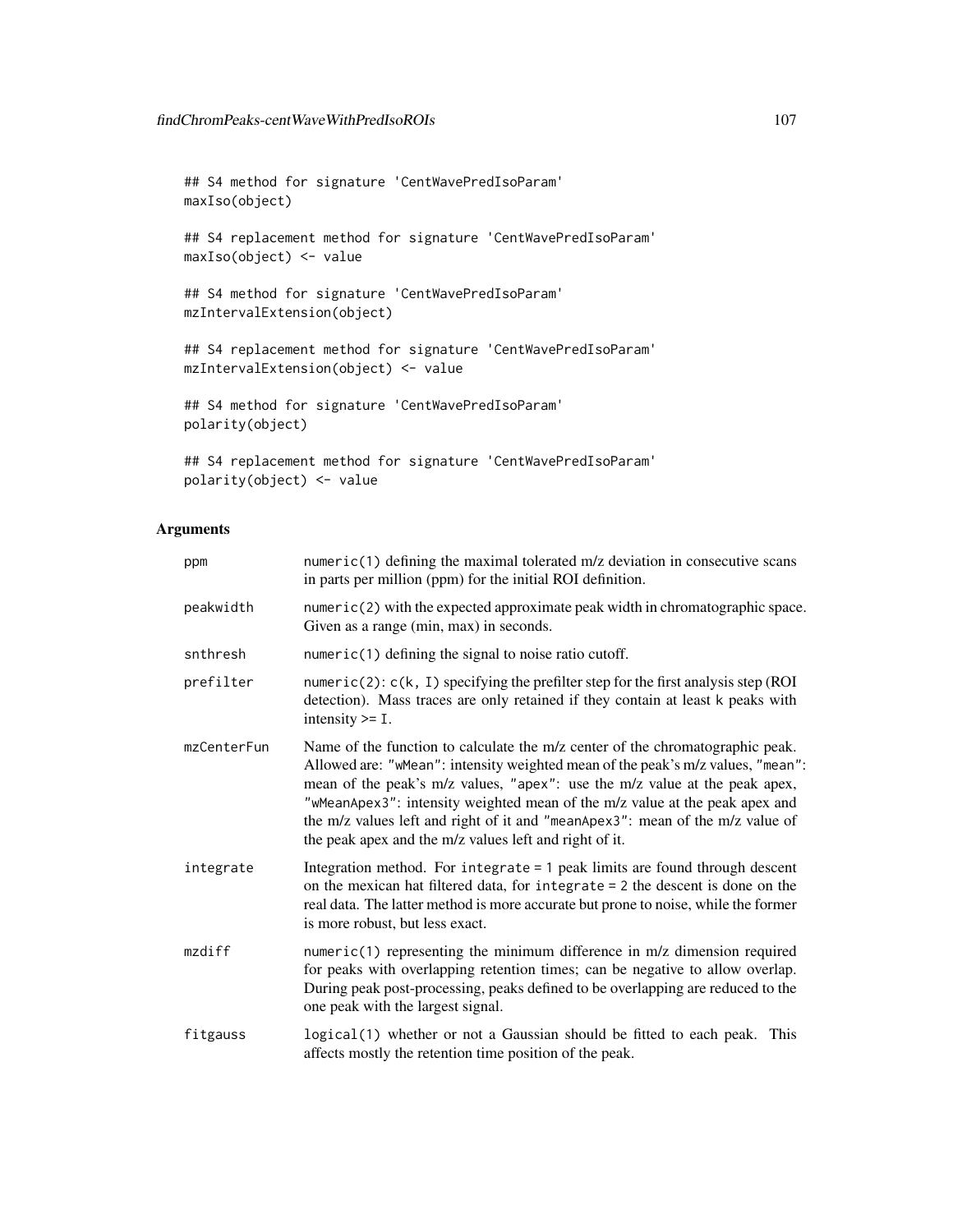noise numeric(1) allowing to set a minimum intensity required for centroids to be considered in the first analysis step (centroids with intensity < noise are omitted from ROI detection). verboseColumns logical(1) whether additional peak meta data columns should be returned. roiList An optional list of regions-of-interest (ROI) representing detected mass traces. If ROIs are submitted the first analysis step is omitted and chromatographic peak detection is performed on the submitted ROIs. Each ROI is expected to have the following elements specified: scmin (start scan index), scmax (end scan index), mzmin (minimum m/z), mzmax (maximum m/z), length (number of scans), intensity (summed intensity). Each ROI should be represented by a list of elements or a single row data.frame. firstBaselineCheck logical(1). If TRUE continuous data within regions of interest is checked to be above the first baseline. roiScales Optional numeric vector with length equal to roiList defining the scale for each region of interest in roiList that should be used for the centWave-wavelets. snthreshIsoROIs numeric(1) defining the signal to noise ratio cutoff to be used in the second centWave run to identify peaks for predicted isotope ROIs. maxCharge integer(1) defining the maximal isotope charge. Isotopes will be defined for charges 1:maxCharge. maxIso integer(1) defining the number of isotope peaks that should be predicted for each peak identified in the first centWave run. mzIntervalExtension logical(1) whether the mz range for the predicted isotope ROIs should be extended to increase detection of low intensity peaks. polarity character(1) specifying the polarity of the data. Currently not used, but has to be "positive", "negative" or "unknown" if provided. object For findChromPeaks: an [OnDiskMSnExp](#page-0-0) object containing the MS- and all other experiment-relevant data. For all other methods: a parameter object. param An CentWavePredIsoParam object with the settings for the chromatographic peak detection algorithm. BPPARAM A parameter class specifying if and how parallel processing should be performed. It defaults to [bpparam](#page-0-0). See documentation of the BiocParallel for more details. If parallel processing is enabled, peak detection is performed in parallel on several of the input samples. return.type Character specifying what type of object the method should return. Can be either "XCMSnExp" (default), "list" or "xcmsSet". msLevel integer(1) defining the MS level on which the peak detection should be performed. Defaults to msLevel = 1. ... ignored. value The value for the slot.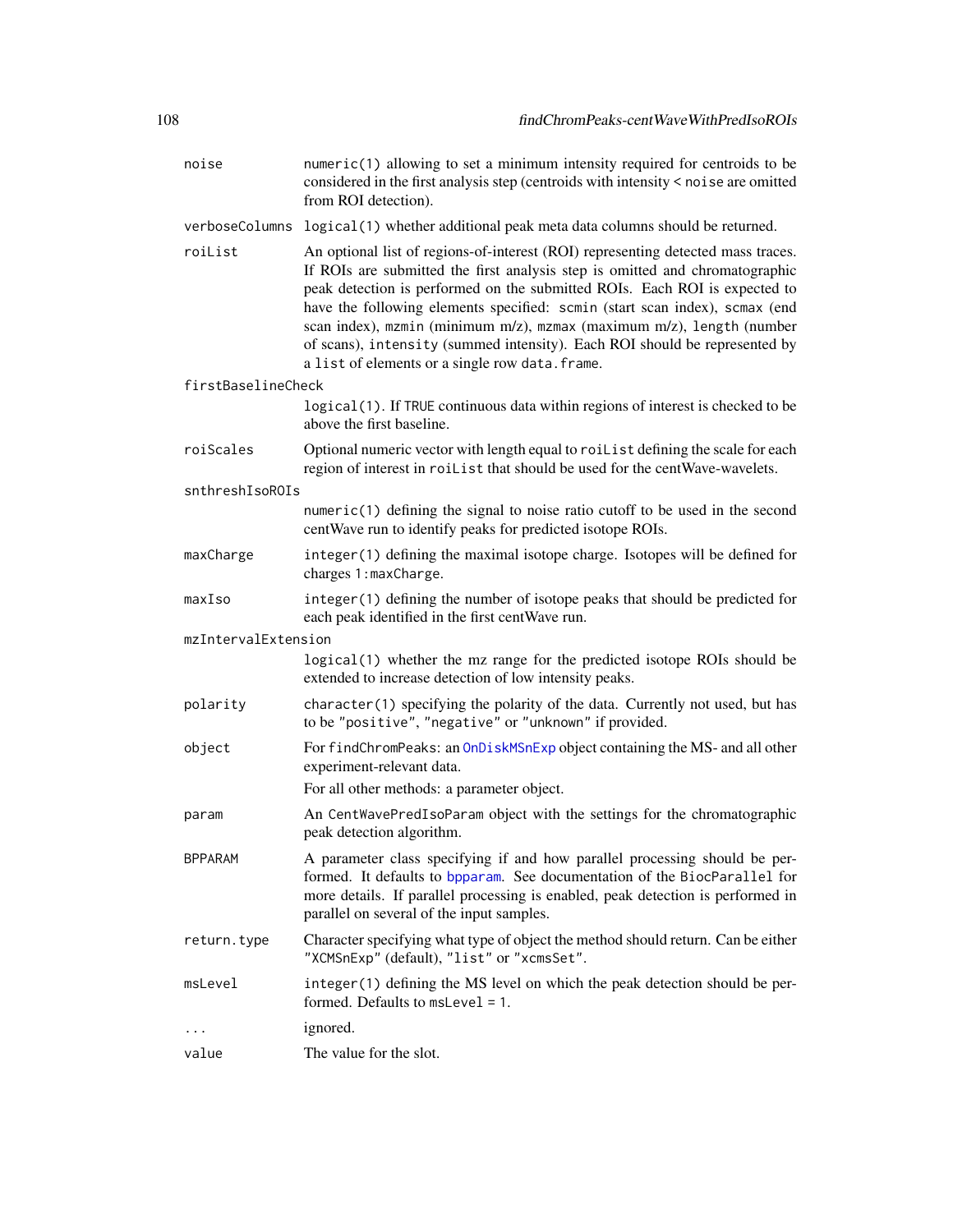See [centWave](#page-98-0) for details on the centWave method.

Parallel processing (one process per sample) is supported and can be configured either by the BPPARAM parameter or by globally defining the parallel processing mode using the [register](#page-0-0) method from the BiocParallel package.

## Value

The CentWavePredIsoParam function returns a CentWavePredIsoParam class instance with all of the settings specified for the two-step centWave-based peak detection considering also isotopes.

For findChromPeaks: if return.type = "XCMSnExp" an [XCMSnExp](#page-269-0) object with the results of the peak detection. If return.type = "list" a list of length equal to the number of samples with matrices specifying the identified peaks. If return.type = "[xcmsSet](#page-288-0)" an xcmsSet object with the results of the peak detection.

## **Slots**

ppm,peakwidth,snthresh,prefilter,mzCenterFun,integrate,mzdiff,fitgauss,noise,verboseColumns,roiList See corresponding parameter above.

#### Note

These methods and classes are part of the updated and modernized xcms user interface which will eventually replace the [findPeaks](#page-125-0) methods. It supports chromatographic peak detection on [OnDiskMSnExp](#page-0-0) objects (defined in the MSnbase package). All of the settings to the algorithm can be passed with a CentWavePredIsoParam object.

## Author(s)

Hendrik Treutler, Johannes Rainer

## See Also

The [do\\_findChromPeaks\\_centWaveWithPredIsoROIs](#page-51-0) core API function and [findPeaks.centWave](#page-133-0) for the old user interface. [CentWaveParam](#page-98-0) for the class the CentWavePredIsoParam extends.

[XCMSnExp](#page-269-0) for the object containing the results of the peak detection.

Other peak detection methods: [chromatographic-peak-detection](#page-34-0), [findChromPeaks-centWave](#page-98-1), [findChromPeaks-massifquant](#page-109-0), [findChromPeaks-matchedFilter](#page-115-0), [findPeaks-MSW](#page-126-0)

# Examples

```
## Create a param object
p <- CentWavePredIsoParam(maxCharge = 4)
## Change snthresh parameter
snthresh(p) <-25p
```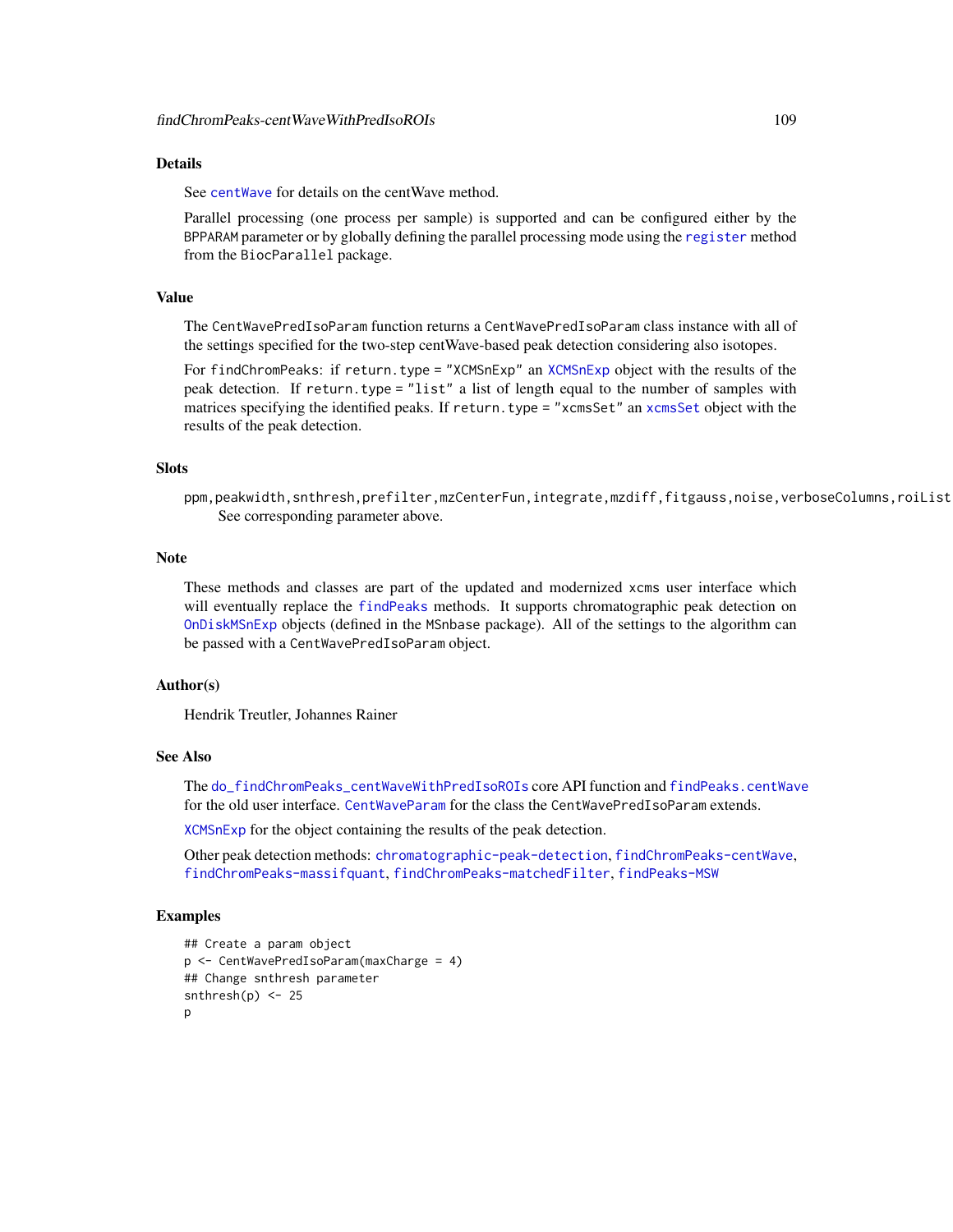```
findChromPeaks-massifquant
```
*Chromatographic peak detection using the massifquant method*

## **Description**

Massifquant is a Kalman filter (KF)-based chromatographic peak detection for XC-MS data in centroid mode. The identified peaks can be further refined with the *centWave* method (see [findChromPeaks-centWave](#page-98-1) for details on centWave) by specifying withWave = TRUE.

The MassifquantParam class allows to specify all settings for a chromatographic peak detection using the massifquant method eventually in combination with the centWave algorithm. Instances should be created with the MassifquantParam constructor.

The findChromPeaks,OnDiskMSnExp,MassifquantParam method performs chromatographic peak detection using the *massifquant* algorithm on all samples from an [OnDiskMSnExp](#page-0-0) object. [OnDiskMSnExp](#page-0-0) objects encapsule all experiment specific data and load the spectra data (mz and intensity values) on the fly from the original files applying also all eventual data manipulations.

ppm,ppm<-: getter and setter for the ppm slot of the object.

peakwidth,peakwidth<-: getter and setter for the peakwidth slot of the object.

snthresh, snthresh<-: getter and setter for the snthresh slot of the object.

prefilter,prefilter<-: getter and setter for the prefilter slot of the object.

mzCenterFun,mzCenterFun<-: getter and setter for the mzCenterFun slot of the object.

integrate,integrate<-: getter and setter for the integrate slot of the object.

mzdiff,mzdiff<-: getter and setter for the mzdiff slot of the object.

fitgauss,fitgauss<-: getter and setter for the fitgauss slot of the object.

noise,noise<-: getter and setter for the noise slot of the object.

verboseColumns,verboseColumns<-: getter and setter for the verboseColumns slot of the object.

criticalValue,criticalValue<-: getter and setter for the criticalValue slot of the object.

consecMissedLimit,consecMissedLimit<-: getter and setter for the consecMissedLimit slot of the object.

unions,unions<-: getter and setter for the unions slot of the object.

checkBack,checkBack<-: getter and setter for the checkBack slot of the object.

withWave,withWave<-: getter and setter for the withWave slot of the object.

# Usage

```
MassifquantParam(
  ppm = 25,
  peakwidth = c(20, 50),
  snthresh = 10,
  prefilter = c(3, 100),
  mzCenterFun = "wMean",
```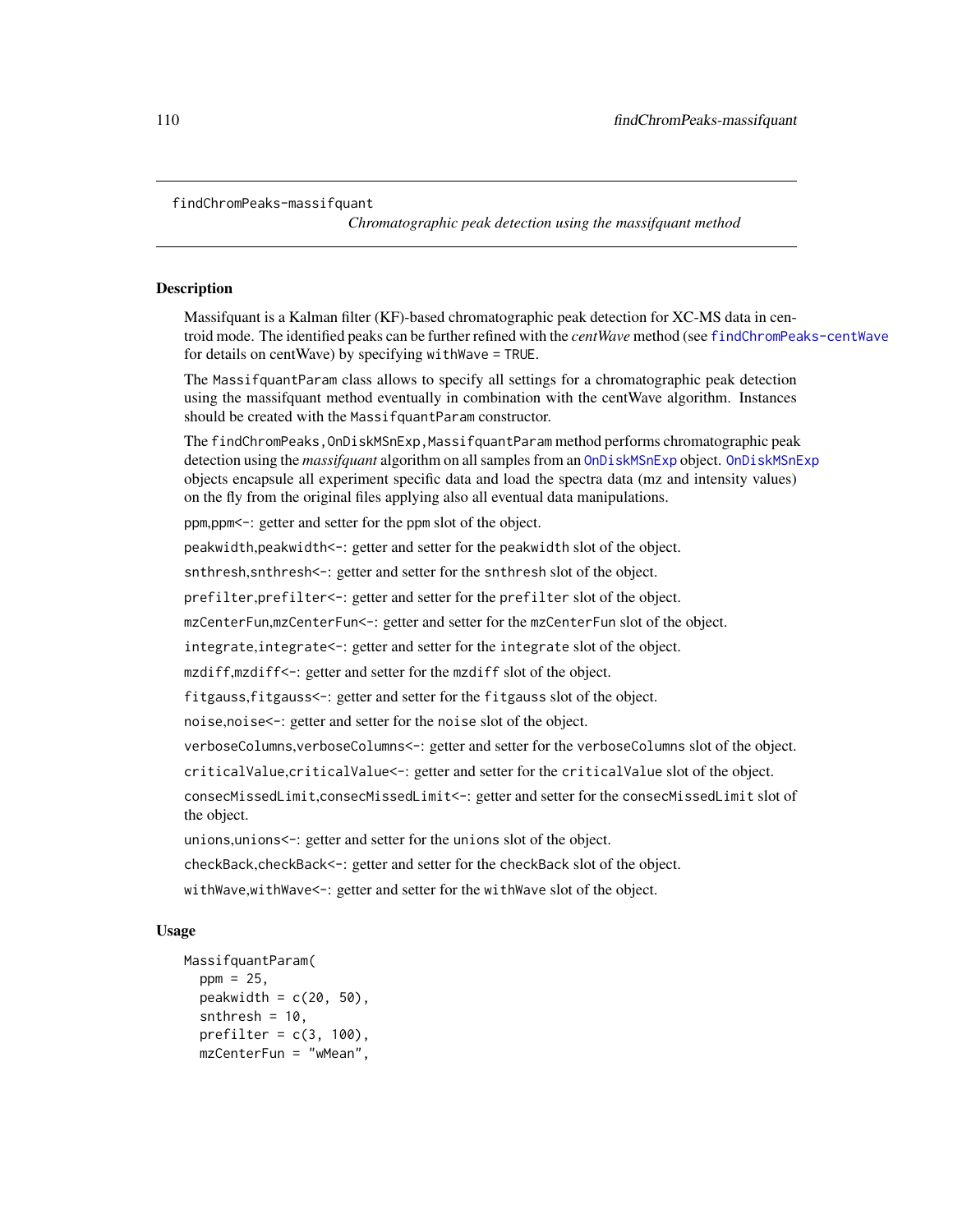```
integrate = 1L,
  mzdiff = -0.001,fitgauss = FALSE,
  noise = 0,
  verboseColumns = FALSE,
  criticalValue = 1.125,
  consecMissedLimit = 2,
  unions = 1,
  checkBack = 0,
 withWave = FALSE
\mathcal{L}## S4 method for signature 'OnDiskMSnExp,MassifquantParam'
findChromPeaks(
 object,
  param,
  BPPARAM = bpparam(),
  return.type = "XCMSnExp",
 msLevel = 1L,
  ...
\lambda## S4 method for signature 'MassifquantParam'
ppm(object)
## S4 replacement method for signature 'MassifquantParam'
ppm(object) <- value
## S4 method for signature 'MassifquantParam'
peakwidth(object)
## S4 replacement method for signature 'MassifquantParam'
peakwidth(object) <- value
## S4 method for signature 'MassifquantParam'
snthresh(object)
## S4 replacement method for signature 'MassifquantParam'
snthresh(object) <- value
## S4 method for signature 'MassifquantParam'
prefilter(object)
## S4 replacement method for signature 'MassifquantParam'
prefilter(object) <- value
## S4 method for signature 'MassifquantParam'
mzCenterFun(object)
```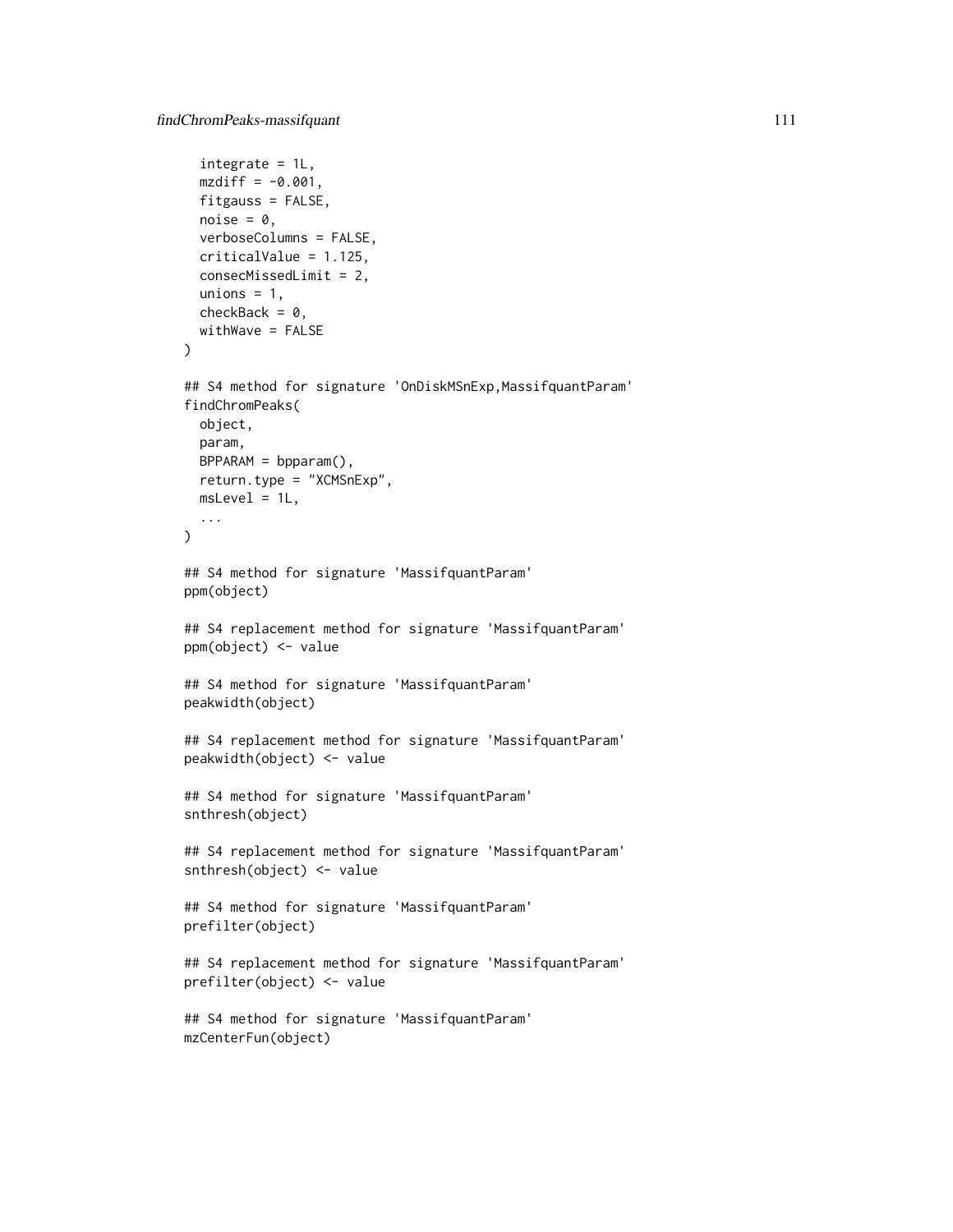```
## S4 replacement method for signature 'MassifquantParam'
mzCenterFun(object) <- value
## S4 method for signature 'MassifquantParam'
integrate(f)
## S4 replacement method for signature 'MassifquantParam'
integrate(object) <- value
## S4 method for signature 'MassifquantParam'
mzdiff(object)
## S4 replacement method for signature 'MassifquantParam'
mzdiff(object) <- value
## S4 method for signature 'MassifquantParam'
fitgauss(object)
## S4 replacement method for signature 'MassifquantParam'
fitgauss(object) <- value
## S4 method for signature 'MassifquantParam'
noise(object)
## S4 replacement method for signature 'MassifquantParam'
noise(object) <- value
## S4 method for signature 'MassifquantParam'
verboseColumns(object)
## S4 replacement method for signature 'MassifquantParam'
verboseColumns(object) <- value
## S4 method for signature 'MassifquantParam'
criticalValue(object)
## S4 replacement method for signature 'MassifquantParam'
criticalValue(object) <- value
## S4 method for signature 'MassifquantParam'
consecMissedLimit(object)
## S4 replacement method for signature 'MassifquantParam'
consecMissedLimit(object) <- value
## S4 method for signature 'MassifquantParam'
unions(object)
```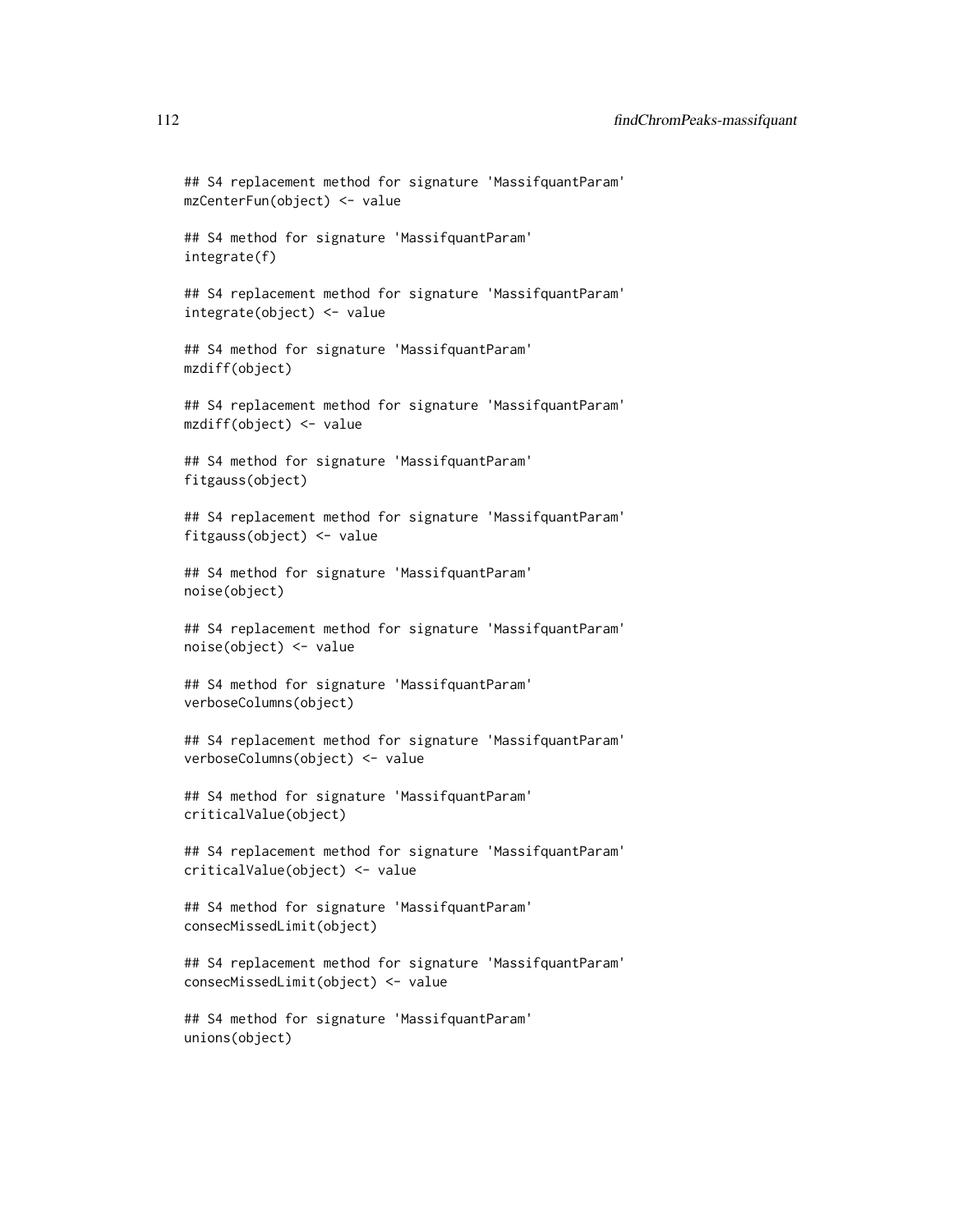## S4 replacement method for signature 'MassifquantParam' unions(object) <- value

## S4 method for signature 'MassifquantParam' checkBack(object)

## S4 replacement method for signature 'MassifquantParam' checkBack(object) <- value

## S4 method for signature 'MassifquantParam' withWave(object)

```
## S4 replacement method for signature 'MassifquantParam'
withWave(object) <- value
```

| ppm         | numeric(1) defining the maximal tolerated m/z deviation in consecutive scans<br>in parts per million (ppm) for the initial ROI definition.                                                                                                                                                                                                                                                                                                                               |
|-------------|--------------------------------------------------------------------------------------------------------------------------------------------------------------------------------------------------------------------------------------------------------------------------------------------------------------------------------------------------------------------------------------------------------------------------------------------------------------------------|
| peakwidth   | $numeric(2)$ . Only the first element is used by massif quant, which specifices the<br>minimum peak length in time scans. For with Wave $=$ TRUE the second argument<br>represents the maximum peak length subject to being greater than the mininum<br>peak length (see also documentation of do_findChromPeaks_centWave).                                                                                                                                              |
| snthresh    | $numeric(1)$ defining the signal to noise ratio cutoff.                                                                                                                                                                                                                                                                                                                                                                                                                  |
| prefilter   | numeric(2). The first argument is only used if (withWave = TRUE); see findChromPeaks-centWave<br>for details. The second argument specifies the minimum threshold for the max-<br>imum intensity of a chromatographic peak that must be met.                                                                                                                                                                                                                             |
| mzCenterFun | Name of the function to calculate the m/z center of the chromatographic peak.<br>Allowed are: "wMean": intensity weighted mean of the peak's m/z values, "mean":<br>mean of the peak's m/z values, "apex": use the m/z value at the peak apex,<br>"wMeanApex3": intensity weighted mean of the m/z value at the peak apex and<br>the m/z values left and right of it and "meanApex3": mean of the m/z value of<br>the peak apex and the m/z values left and right of it. |
| integrate   | Integration method. For integrate $= 1$ peak limits are found through descent<br>on the mexican hat filtered data, for integrate $= 2$ the descent is done on the<br>real data. The latter method is more accurate but prone to noise, while the former<br>is more robust, but less exact.                                                                                                                                                                               |
| mzdiff      | numeric(1) representing the minimum difference in m/z dimension required<br>for peaks with overlapping retention times; can be negative to allow overlap.<br>During peak post-processing, peaks defined to be overlapping are reduced to the<br>one peak with the largest signal.                                                                                                                                                                                        |
| fitgauss    | logical(1) whether or not a Gaussian should be fitted to each peak. This<br>affects mostly the retention time position of the peak.                                                                                                                                                                                                                                                                                                                                      |
| noise       | numeric(1) allowing to set a minimum intensity required for centroids to be<br>considered in the first analysis step (centroids with intensity < noise are omitted<br>from ROI detection).                                                                                                                                                                                                                                                                               |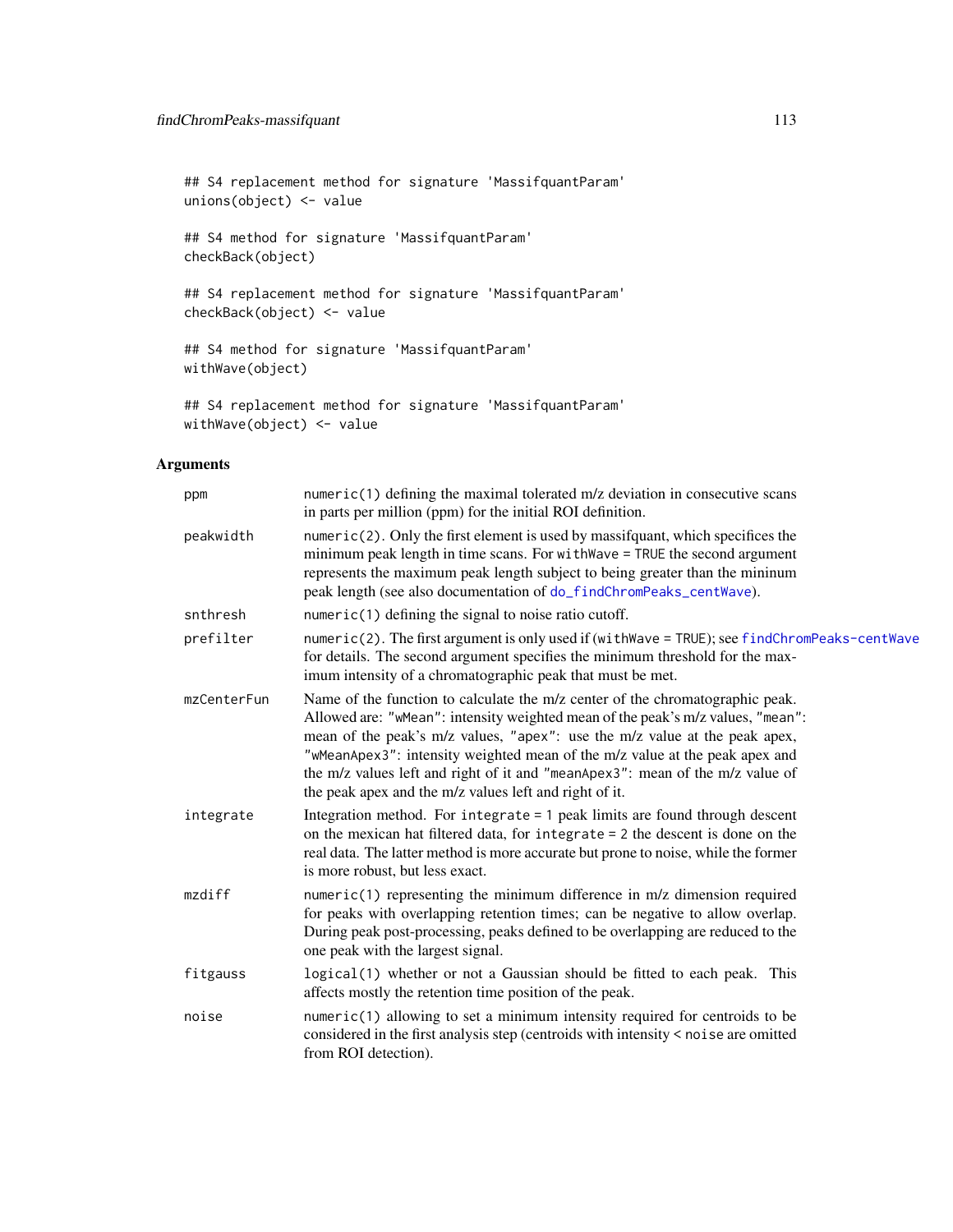verboseColumns logical(1) whether additional peak meta data columns should be returned.

criticalValue numeric(1). Suggested values:  $(0.1-3.0)$ . This setting helps determine the the Kalman Filter prediciton margin of error. A real centroid belonging to a bonafide peak must fall within the KF prediction margin of error. Much like in the construction of a confidence interval, criticalVal loosely translates to be a multiplier of the standard error of the prediction reported by the Kalman Filter. If the peak in the XC-MS sample have a small mass deviance in ppm error, a smaller critical value might be better and vice versa.

```
consecMissedLimit
```
- integer(1) Suggested values: (1,2,3). While a peak is in the proces of being detected by a Kalman Filter, the Kalman Filter may not find a predicted centroid in every scan. After 1 or more consecutive failed predictions, this setting informs Massifquant when to stop a Kalman Filter from following a candidate peak.
- unions integer(1) set to 1 if apply t-test union on segmentation; set to  $\theta$  if no t-test to be applied on chromatographically continous peaks sharing same m/z range. Explanation: With very few data points, sometimes a Kalman Filter stops tracking a peak prematurely. Another Kalman Filter is instantiated and begins following the rest of the signal. Because tracking is done backwards to forwards, this algorithmic defect leaves a real peak divided into two segments or more. With this option turned on, the program identifies segmented peaks and combines them (merges them) into one with a two sample t-test. The potential danger of this option is that some truly distinct peaks may be merged.
- checkBack integer(1) set to 1 if turned on; set to  $\theta$  if turned off. The convergence of a Kalman Filter to a peak's precise m/z mapping is very fast, but sometimes it incorporates erroneous centroids as part of a peak (especially early on). The scanBack option is an attempt to remove the occasional outlier that lies beyond the converged bounds of the Kalman Filter. The option does not directly affect identification of a peak because it is a postprocessing measure; it has not shown to be a extremely useful thus far and the default is set to being turned off.
- withWave logical(1) if TRUE, the peaks identified first with Massifquant are subsequently filtered with the second step of the centWave algorithm, which includes wavelet estimation.
- object For findChromPeaks: an [OnDiskMSnExp](#page-0-0) object containing the MS- and all other experiment-relevant data.

For all other methods: a parameter object.

- param An MassifquantParam object containing all settings for the massifquant algorithm.
- BPPARAM A parameter class specifying if and how parallel processing should be performed. It defaults to [bpparam](#page-0-0). See documentation of the BiocParallel for more details. If parallel processing is enabled, peak detection is performed in parallel on several of the input samples.
- return. type Character specifying what type of object the method should return. Can be either "XCMSnExp" (default), "list" or "xcmsSet".
- msLevel integer(1) defining the MS level on which the peak detection should be performed. Defaults to msLevel = 1.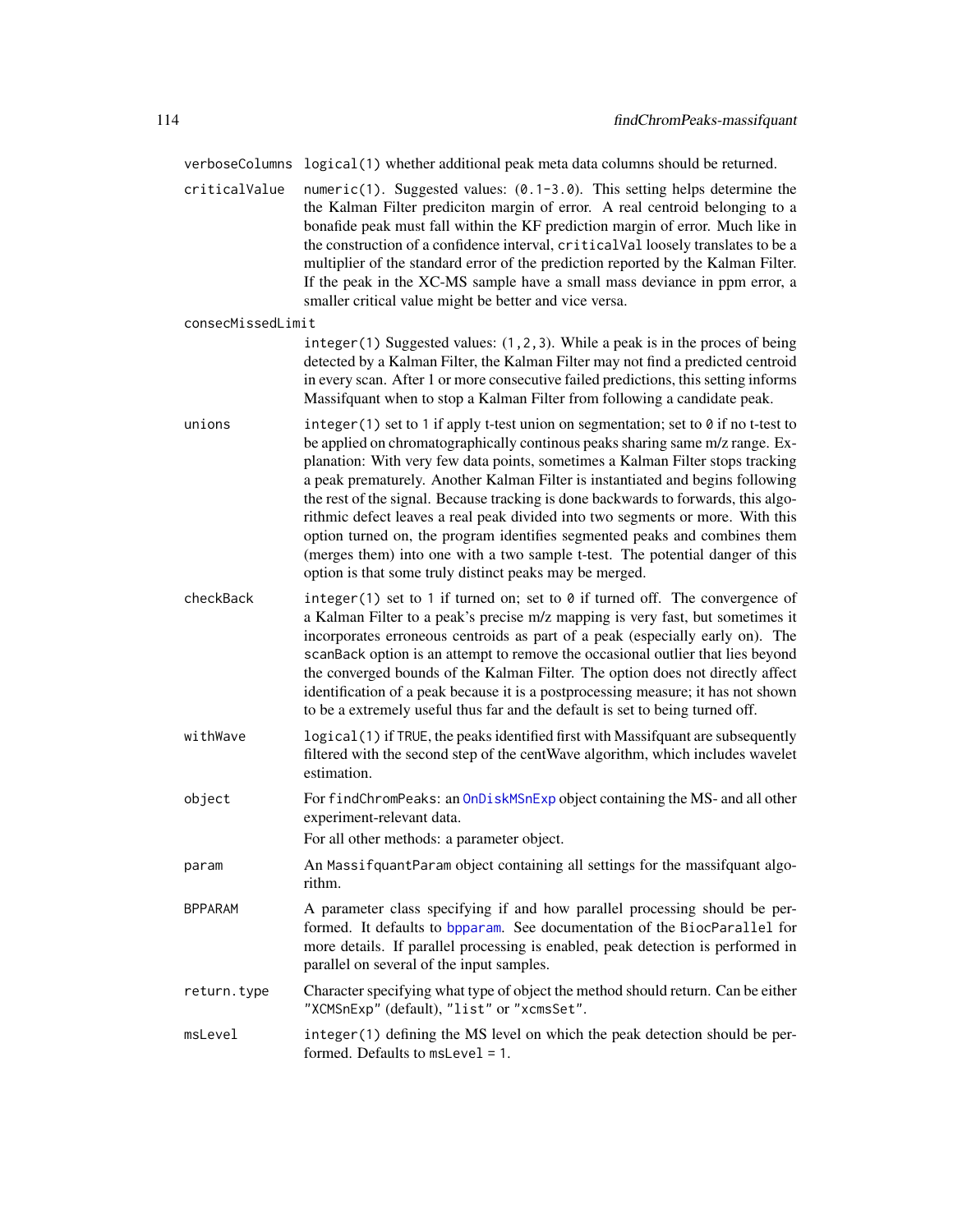#### findChromPeaks-massifquant 115

| $\cdot$ $\cdot$ $\cdot$ | ignored.                                   |
|-------------------------|--------------------------------------------|
| value                   | The value for the slot.                    |
|                         | For integrate: a Massifguant Param object. |

# Details

This algorithm's performance has been tested rigorously on high resolution LC/OrbiTrap, TOF-MS data in centroid mode. Simultaneous kalman filters identify chromatographic peaks and calculate their area under the curve. The default parameters are set to operate on a complex LC-MS Orbitrap sample. Users will find it useful to do some simple exploratory data analysis to find out where to set a minimum intensity, and identify how many scans an average peak spans. The consecMissedLimit parameter has yielded good performance on Orbitrap data when set to (2) and on TOF data it was found best to be at (1). This may change as the algorithm has yet to be tested on many samples. The criticalValue parameter is perhaps most dificult to dial in appropriately and visual inspection of peak identification is the best suggested tool for quick optimization. The ppm and checkBack parameters have shown less influence than the other parameters and exist to give users flexibility and better accuracy.

Parallel processing (one process per sample) is supported and can be configured either by the BPPARAM parameter or by globally defining the parallel processing mode using the [register](#page-0-0) method from the BiocParallel package.

# Value

The MassifquantParam function returns a MassifquantParam class instance with all of the settings specified for chromatographic peak detection by the *massifquant* method.

For findChromPeaks: if return.type = "XCMSnExp" an [XCMSnExp](#page-269-0) object with the results of the peak detection. If return.type = "list" a list of length equal to the number of samples with matrices specifying the identified peaks. If return.type = "xcmsSet" an [xcmsSet](#page-288-0) object with the results of the peak detection.

## **Slots**

ppm,peakwidth,snthresh,prefilter,mzCenterFun,integrate,mzdiff,fitgauss,noise,verboseColumns,critica See corresponding parameter above. Slots values should exclusively be accessed *via* the corresponding getter and setter methods listed above.

## **Note**

These methods and classes are part of the updated and modernized xcms user interface which will eventually replace the [findPeaks](#page-125-0) methods. It supports chromatographic peak detection on [OnDiskMSnExp](#page-0-0) objects (defined in the MSnbase package). All of the settings to the massifquant and centWave algorithm can be passed with a MassifquantParam object.

#### Author(s)

Christopher Conley, Johannes Rainer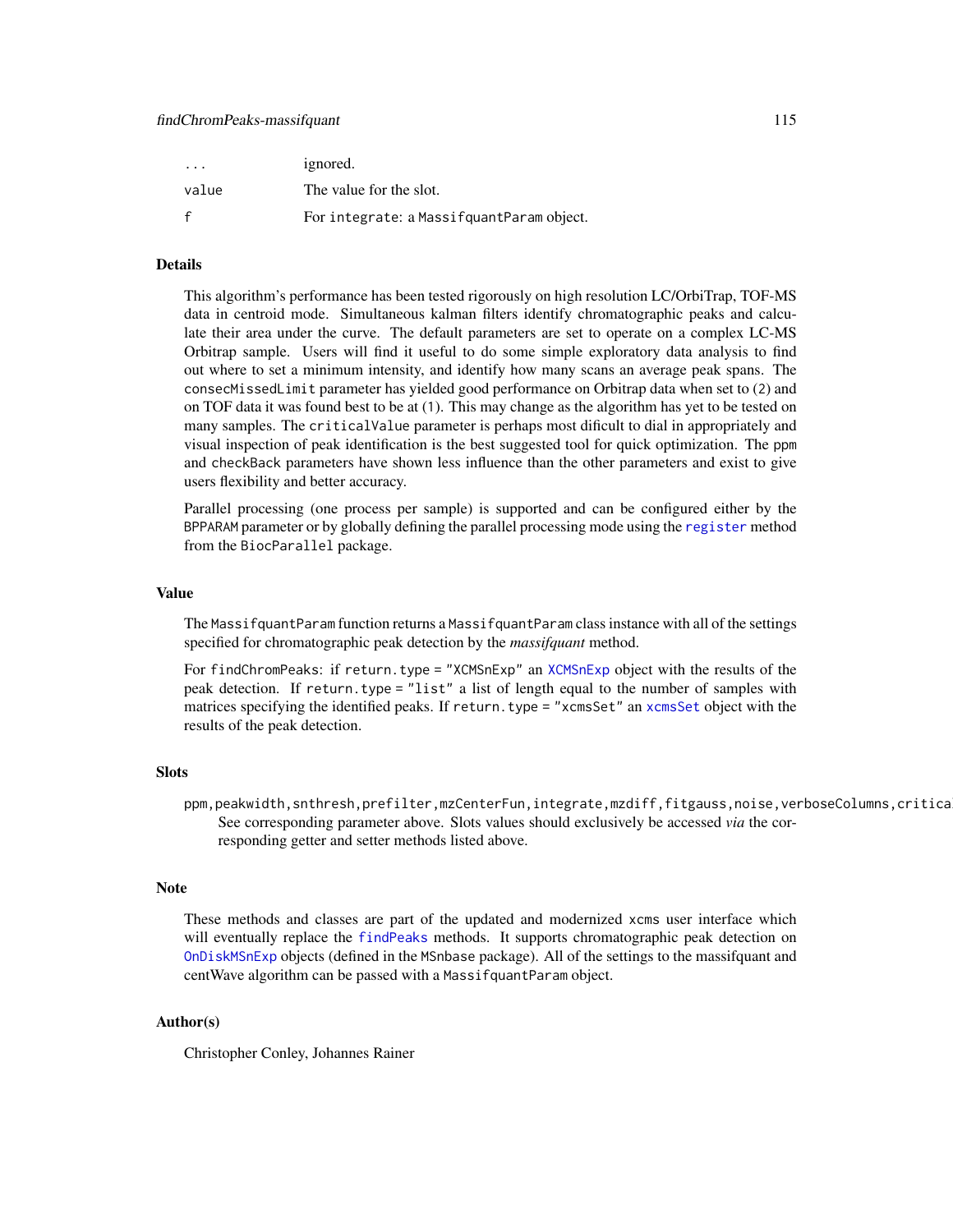## References

Conley CJ, Smith R, Torgrip RJ, Taylor RM, Tautenhahn R and Prince JT "Massifquant: opensource Kalman filter-based XC-MS isotope trace feature detection" *Bioinformatics* 2014, 30(18):2636- 43.

## See Also

The [do\\_findChromPeaks\\_massifquant](#page-55-0) core API function and [findPeaks.massifquant](#page-138-0) for the old user interface.

[XCMSnExp](#page-269-0) for the object containing the results of the peak detection.

Other peak detection methods: [chromatographic-peak-detection](#page-34-0), [findChromPeaks-centWaveWithPredIsoROIs](#page-104-0), [findChromPeaks-centWave](#page-98-1), [findChromPeaks-matchedFilter](#page-115-0), [findPeaks-MSW](#page-126-0)

## Examples

```
## Create a MassifquantParam object.
mqp <- MassifquantParam()
## Change snthresh prefilter parameters
snthresh(mqp) <- 30
prefilter(mqp) <- c(6, 10000)
mqp
## Perform the peak detection using massifquant on the files from the
## faahKO package. Files are read using the readMSData from the MSnbase
## package
library(faahKO)
library(MSnbase)
fls <- dir(system.file("cdf/KO", package = "faahKO"), recursive = TRUE,
           full.names = TRUE)
raw_data <- readMSData(fls[1], mode = "onDisk")
## Perform the peak detection using the settings defined above.
res <- findChromPeaks(raw_data, param = mqp)
head(chromPeaks(res))
```
<span id="page-115-0"></span>findChromPeaks-matchedFilter

*Peak detection in the chromatographic time domain*

## <span id="page-115-1"></span>Description

The *matchedFilter* algorithm identifies peaks in the chromatographic time domain as described in [Smith 2006]. The intensity values are binned by cutting The LC/MS data into slices (bins) of a mass unit (binSize m/z) wide. Within each bin the maximal intensity is selected. The chromatographic peak detection is then performed in each bin by extending it based on the steps parameter to generate slices comprising bins current\_bin - steps +1 to current\_bin + steps - 1. Each of these slices is then filtered with matched filtration using a second-derative Gaussian as the model peak shape. After filtration peaks are detected using a signal-to-ratio cut-off. For more details and illustrations see [Smith 2006].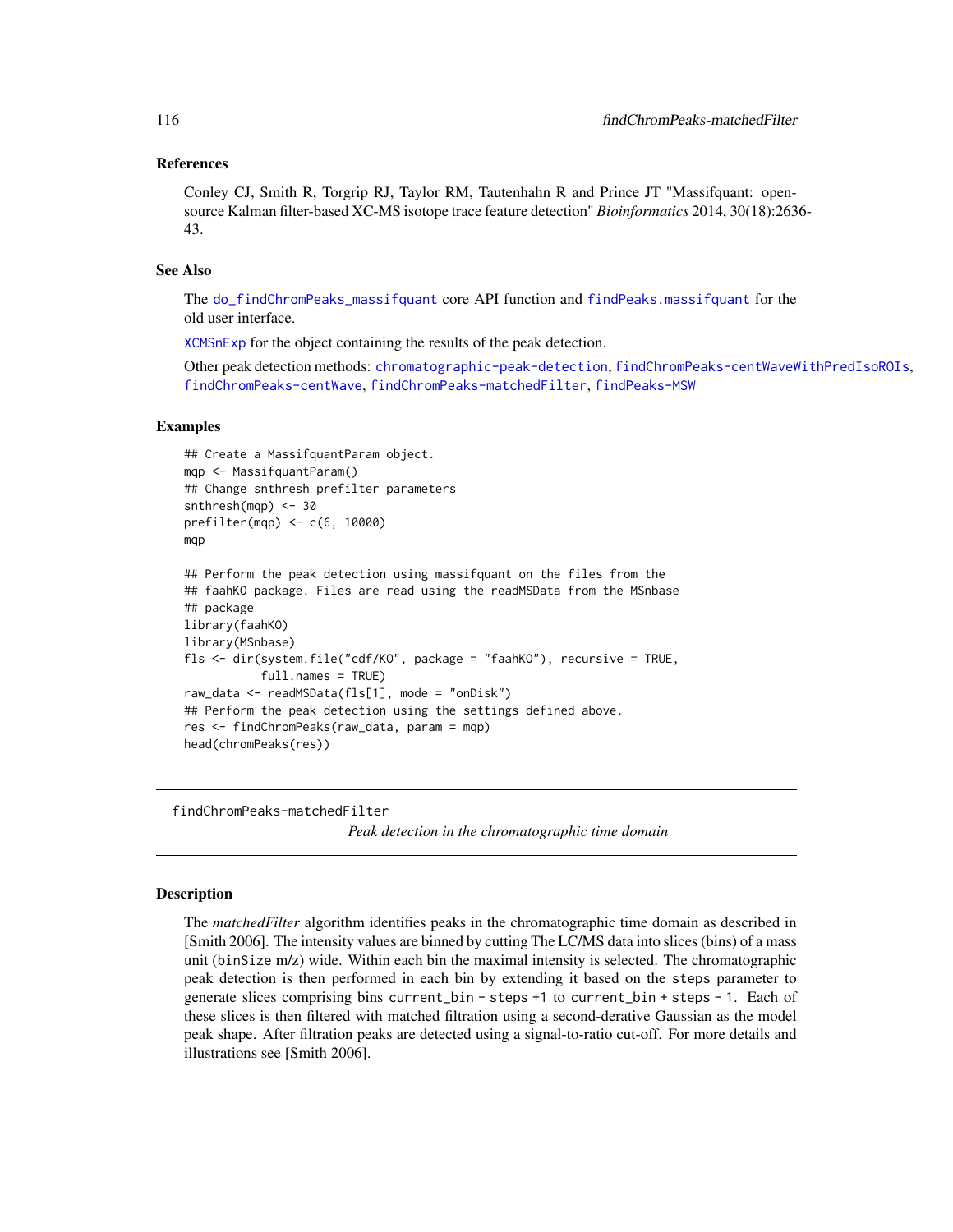The MatchedFilterParam class allows to specify all settings for a chromatographic peak detection using the matchedFilter method. Instances should be created with the MatchedFilterParam constructor.

The findChromPeaks, OnDiskMSnExp, MatchedFilterParam method performs peak detection using the *matchedFilter* algorithm on all samples from an [OnDiskMSnExp](#page-0-0) object. [OnDiskMSnExp](#page-0-0) objects encapsule all experiment specific data and load the spectra data (mz and intensity values) on the fly from the original files applying also all eventual data manipulations.

binSize,binSize<-: getter and setter for the binSize slot of the object.

impute,impute<-: getter and setter for the impute slot of the object.

baseValue,baseValue<-: getter and setter for the baseValue slot of the object.

distance,distance<-: getter and setter for the distance slot of the object.

fwhm, fwhm <-: getter and setter for the fwhm slot of the object.

sigma, sigma <-: getter and setter for the sigma slot of the object.

max,max<-: getter and setter for the max slot of the object.

snthresh, snthresh<-: getter and setter for the snthresh slot of the object.

steps,steps<-: getter and setter for the steps slot of the object.

mzdiff,mzdiff<-: getter and setter for the mzdiff slot of the object.

index, index<-: getter and setter for the index slot of the object.

# Usage

```
MatchedFilterParam(
  binSize = 0.1,
  impute = "none",
  baseValue = numeric(),
  distance = numeric(),fwhm = 30,
  signa = fwhm/2.3548,max = 5.
  snthresh = 10,
  steps = 2,
  mzdiff = 0.8 - \text{binsize} * \text{steps},
  index = FALSE
)
## S4 method for signature 'OnDiskMSnExp,MatchedFilterParam'
findChromPeaks(
  object,
  param,
  BPPARAM = bpparam(),
  return.type = "XCMSnExp",
  msLevel = 1L,
  ...
)
```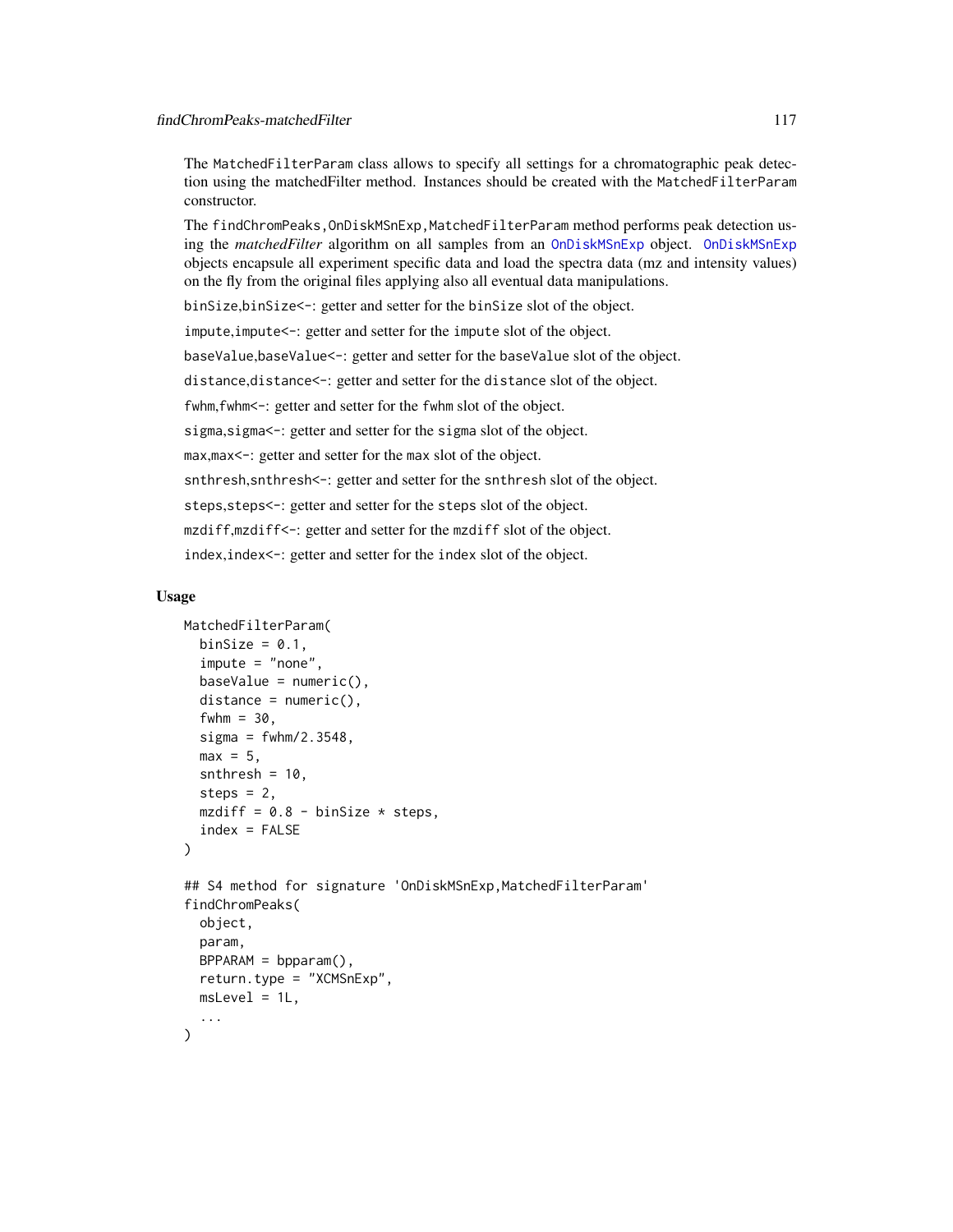## 118 findChromPeaks-matchedFilter

## S4 method for signature 'MatchedFilterParam' binSize(object) ## S4 replacement method for signature 'MatchedFilterParam' binSize(object) <- value ## S4 method for signature 'MatchedFilterParam' impute(object) ## S4 replacement method for signature 'MatchedFilterParam' impute(object) <- value ## S4 method for signature 'MatchedFilterParam' baseValue(object) ## S4 replacement method for signature 'MatchedFilterParam' baseValue(object) <- value ## S4 method for signature 'MatchedFilterParam' distance(object) ## S4 replacement method for signature 'MatchedFilterParam' distance(object) <- value ## S4 method for signature 'MatchedFilterParam' fwhm(object) ## S4 replacement method for signature 'MatchedFilterParam' fwhm(object) <- value ## S4 method for signature 'MatchedFilterParam' sigma(object) ## S4 replacement method for signature 'MatchedFilterParam' sigma(object) <- value ## S4 method for signature 'MatchedFilterParam'  $max(x)$ ## S4 replacement method for signature 'MatchedFilterParam' max(object) <- value ## S4 method for signature 'MatchedFilterParam' snthresh(object) ## S4 replacement method for signature 'MatchedFilterParam' snthresh(object) <- value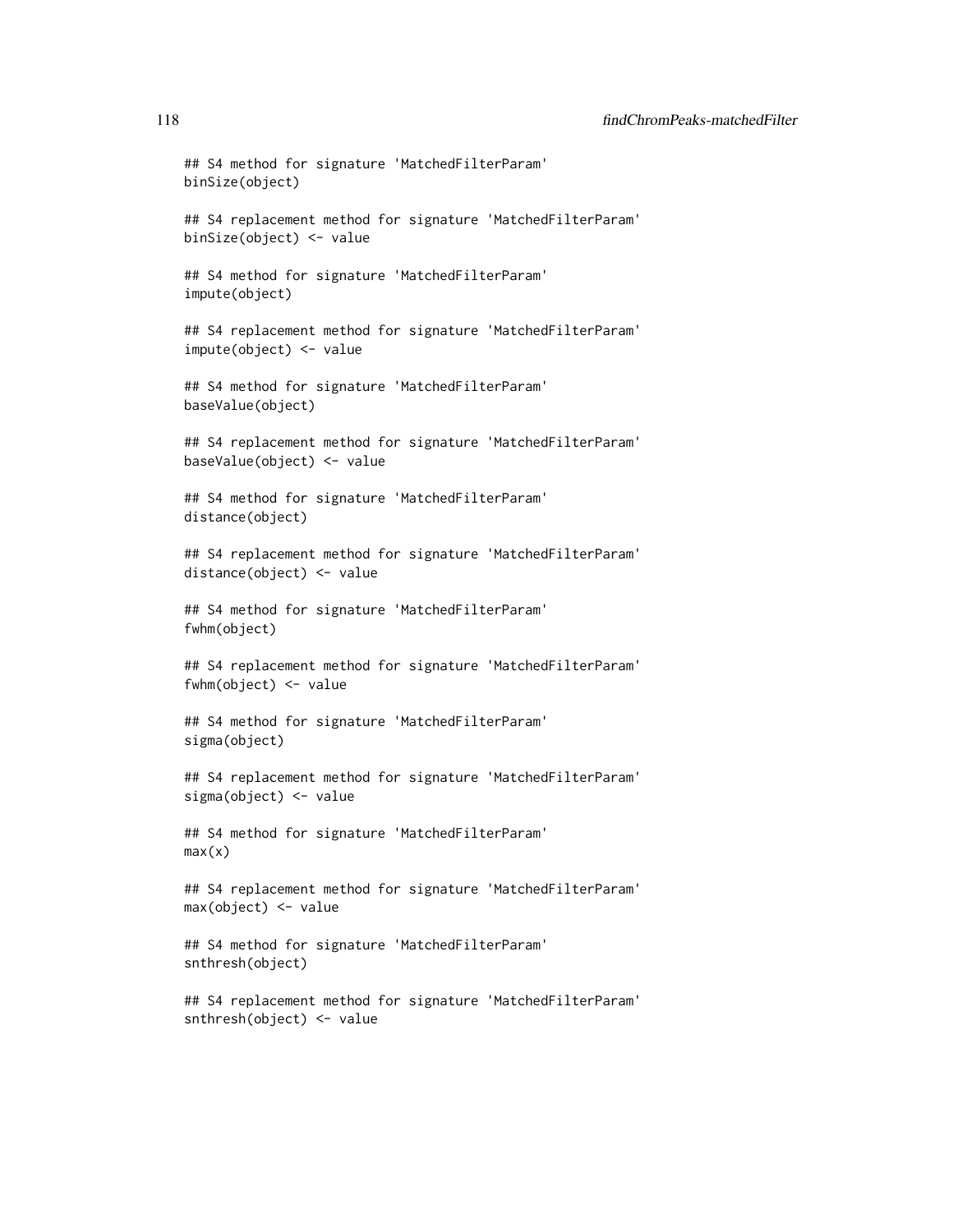```
## S4 method for signature 'MatchedFilterParam'
steps(object)
## S4 replacement method for signature 'MatchedFilterParam'
steps(object) <- value
## S4 method for signature 'MatchedFilterParam'
mzdiff(object)
## S4 replacement method for signature 'MatchedFilterParam'
mzdiff(object) <- value
## S4 method for signature 'MatchedFilterParam'
index(object)
```

```
## S4 replacement method for signature 'MatchedFilterParam'
index(object) <- value
```

| binSize   | $numeric(1)$ specifying the width of the bins/slices in $m/z$ dimension.                                                                                                                                                                                                                               |
|-----------|--------------------------------------------------------------------------------------------------------------------------------------------------------------------------------------------------------------------------------------------------------------------------------------------------------|
| impute    | Character string specifying the method to be used for missing value imputation.<br>Allowed values are "none" (no linear interpolation), "lin" (linear interpola-<br>tion), "linbase" (linear interpolation within a certain bin-neighborhood) and<br>"intlin". See imputeLinInterpol for more details. |
| baseValue | The base value to which empty elements should be set. This is only considered<br>for method = "linbase" and corresponds to the profBinLinBase's baselevel<br>argument.                                                                                                                                 |
| distance  | For method = "linbase": number of non-empty neighboring element of an<br>empty element that should be considered for linear interpolation. See details<br>section for more information.                                                                                                                |
| fwhm      | numeric(1) specifying the full width at half maximum of matched filtration<br>gaussian model peak. Only used to calculate the actual sigma, see below.                                                                                                                                                 |
| sigma     | numeric(1) specifying the standard deviation (width) of the matched filtration<br>model peak.                                                                                                                                                                                                          |
| max       | numeric(1) representing the maximum number of peaks that are expected/will<br>be identified per slice.                                                                                                                                                                                                 |
| snthresh  | numeric(1) defining the signal to noise cutoff to be used in the chromatographic<br>peak detection step.                                                                                                                                                                                               |
| steps     | numeric(1) defining the number of bins to be merged before filtration (i.e. the<br>number of neighboring bins that will be joined to the slice in which filtration<br>and peak detection will be performed).                                                                                           |
| mzdiff    | numeric(1) defining the minimum difference in m/z for peaks with overlapping<br>retention times                                                                                                                                                                                                        |
| index     | logical (1) specifying whether indicies should be returned instead of values<br>for m/z and retention times.                                                                                                                                                                                           |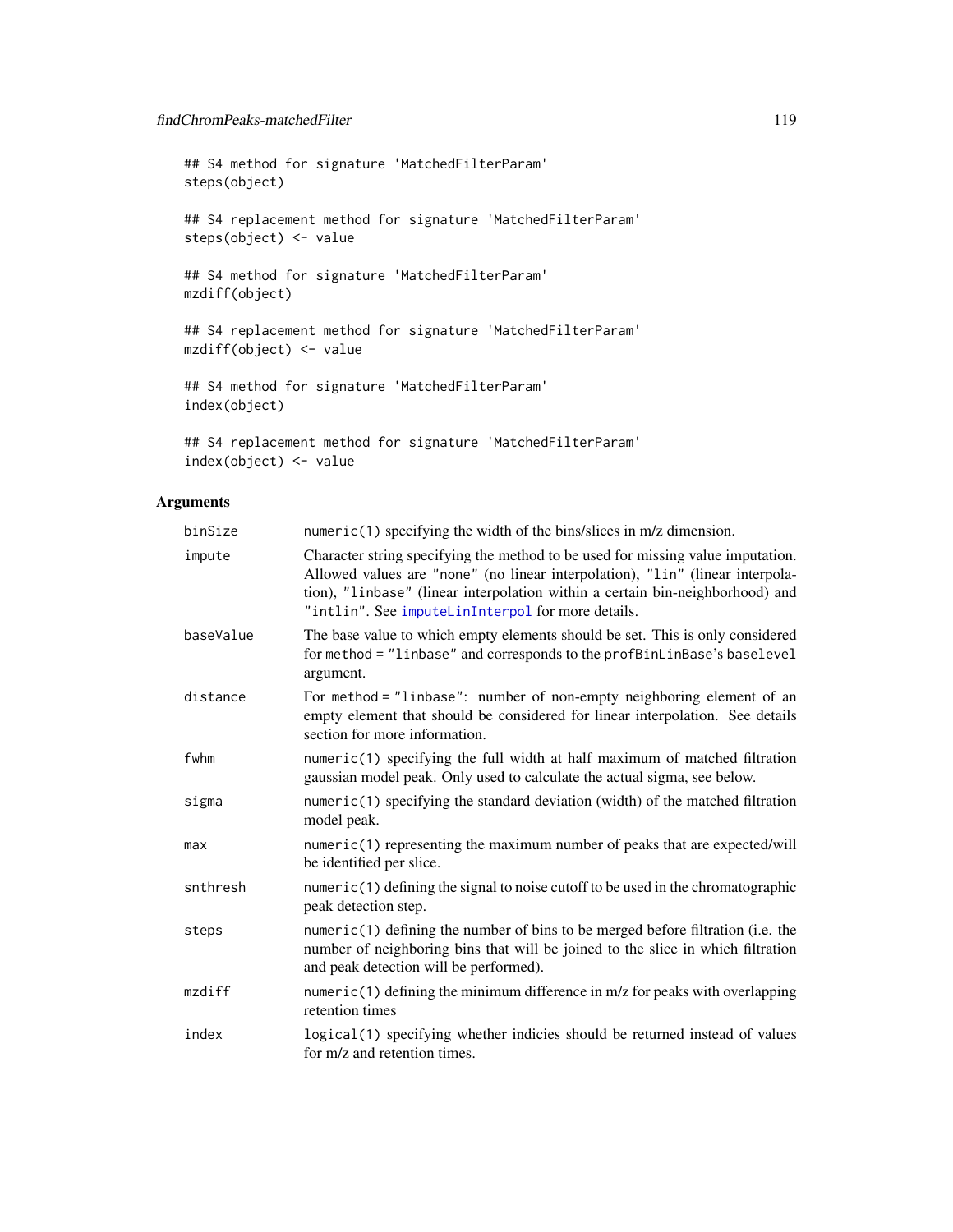| object         | For findChromPeaks: an OnDiskMSnExp object containing the MS- and all other<br>experiment-relevant data.                                                                                                                                                                                |
|----------------|-----------------------------------------------------------------------------------------------------------------------------------------------------------------------------------------------------------------------------------------------------------------------------------------|
|                | For all other methods: a parameter object.                                                                                                                                                                                                                                              |
| param          | An Matched Filter Param object containing all settings for the matched Filter<br>algorithm.                                                                                                                                                                                             |
| <b>BPPARAM</b> | A parameter class specifying if and how parallel processing should be per-<br>formed. It defaults to bpparam. See documentation of the BiocParallel for<br>more details. If parallel processing is enabled, peak detection is performed in<br>parallel on several of the input samples. |
| return.type    | Character specifying what type of object the method should return. Can be either<br>"XCMSnExp" (default), "list" or "xcmsSet".                                                                                                                                                          |
| msLevel        | integer (1) defining the MS level on which the peak detection should be per-<br>formed. Defaults to $msLevel = 1$ .                                                                                                                                                                     |
| $\cdots$       | ignored.                                                                                                                                                                                                                                                                                |
| value          | The value for the slot.                                                                                                                                                                                                                                                                 |
| x              | For max: a MatchedFilterParam object.                                                                                                                                                                                                                                                   |

The intensities are binned by the provided m/z values within each spectrum (scan). Binning is performed such that the bins are centered around the m/z values (i.e. the first bin includes all m/z values between min(mz) - bin\_size/2 and min(mz) + bin\_size/2).

For more details on binning and missing value imputation see [binYonX](#page-22-0) and [imputeLinInterpol](#page-177-0) methods.

Parallel processing (one process per sample) is supported and can be configured either by the BPPARAM parameter or by globally defining the parallel processing mode using the [register](#page-0-0) method from the BiocParallel package.

## Value

The MatchedFilterParam function returns a MatchedFilterParam class instance with all of the settings specified for chromatographic detection by the *matchedFilter* method.

For findChromPeaks: if return.type = "XCMSnExp" an [XCMSnExp](#page-269-0) object with the results of the peak detection. If return.type = "list" a list of length equal to the number of samples with matrices specifying the identified peaks. If return.type = "xcmsSet" an [xcmsSet](#page-288-0) object with the results of the peak detection.

# Slots

binSize,impute,baseValue,distance,fwhm,sigma,max,snthresh,steps,mzdiff,index See corresponding parameter above. Slots values should exclusively be accessed *via* the corresponding getter and setter methods listed above.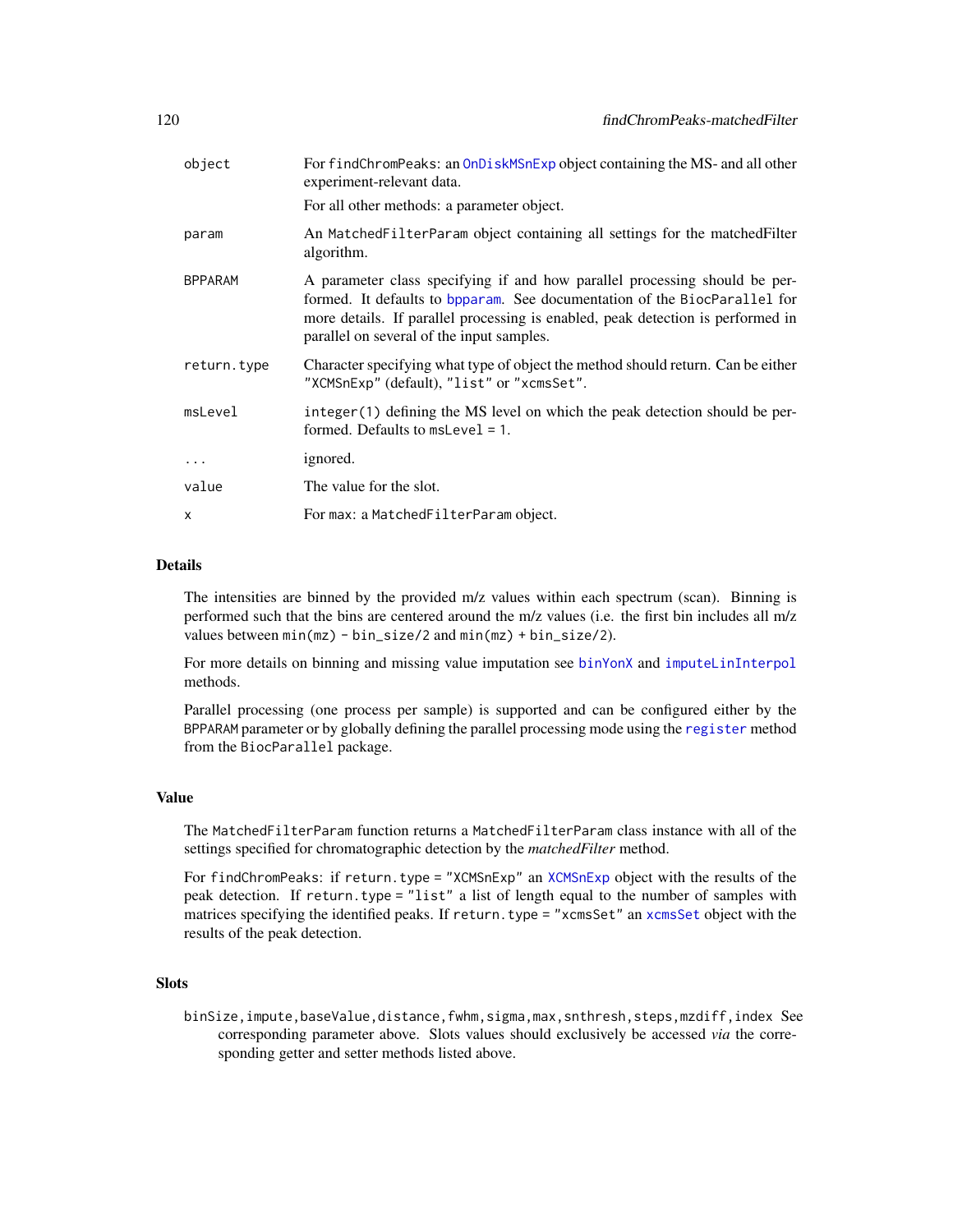# **Note**

These methods and classes are part of the updated and modernized xcms user interface which will eventually replace the [findPeaks](#page-125-0) methods. It supports chromatographic peak detection on [OnDiskMSnExp](#page-0-0) objects (defined in the MSnbase package). All of the settings to the matchedFilter algorithm can be passed with a MatchedFilterParam object.

## Author(s)

Colin A Smith, Johannes Rainer

#### References

Colin A. Smith, Elizabeth J. Want, Grace O'Maille, Ruben Abagyan and Gary Siuzdak. "XCMS: Processing Mass Spectrometry Data for Metabolite Profiling Using Nonlinear Peak Alignment, Matching, and Identification" *Anal. Chem.* 2006, 78:779-787.

# See Also

The [do\\_findChromPeaks\\_matchedFilter](#page-58-0) core API function and [findPeaks.matchedFilter](#page-141-0) for the old user interface.

[peaksWithMatchedFilter](#page-194-0) for functions to perform matchedFilter peak detection in purely chromatographic data.

[XCMSnExp](#page-269-0) for the object containing the results of the chromatographic peak detection.

Other peak detection methods: [chromatographic-peak-detection](#page-34-0), [findChromPeaks-centWaveWithPredIsoROIs](#page-104-0), [findChromPeaks-centWave](#page-98-1), [findChromPeaks-massifquant](#page-109-0), [findPeaks-MSW](#page-126-0)

## Examples

```
## Create a MatchedFilterParam object. Note that we use a unnecessarily large
## binSize parameter to reduce the run-time of the example.
mfp <- MatchedFilterParam(binSize = 5)
## Change snthresh parameter
snthresh(mfp) <- 15
mfp
## Perform the peak detection using matchecFilter on the files from the
## faahKO package. Files are read using the readMSData from the MSnbase
## package
library(faahKO)
library(MSnbase)
fls <- dir(system.file("cdf/KO", package = "faahKO"), recursive = TRUE,
           full.names = TRUE)
raw_data <- readMSData(fls[1], mode = "onDisk")
## Perform the chromatographic peak detection using the settings defined
## above. Note that we are also disabling parallel processing in this
## example by registering a "SerialParam"
res <- findChromPeaks(raw_data, param = mfp)
head(chromPeaks(res))
```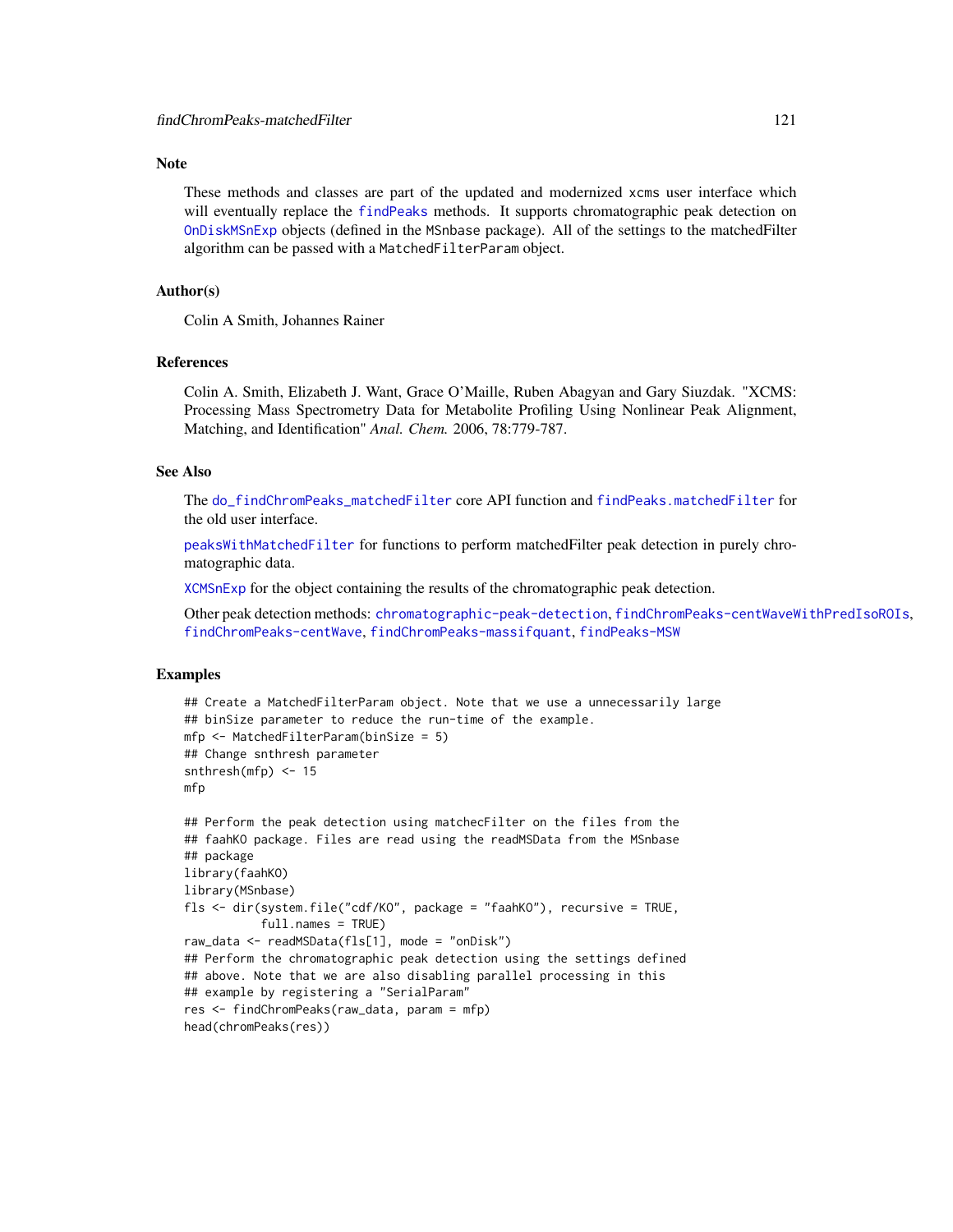findChromPeaksIsolationWindow

*Data independent acquisition (DIA): peak detection in isolation windows*

# **Description**

The findChromPeaksIsolationWindow function allows to perform a chromatographic peak detection in MS level > 1 spectra of certain isolation windows (e.g. SWATH pockets). The function performs a peak detection, separately for all spectra belonging to the same isolation window and adds them to the [chromPeaks\(\)](#page-269-0) matrix of the result object, information about the isolation window they were detected in is added to [chromPeakData\(\)](#page-269-0). Note that peak detection with this method does not remove previously identified chromatographic peaks (e.g. on MS1 level using the [findChromPeaks\(\)](#page-34-1) function but adds newly identified peaks to the existing [chromPeaks\(\)](#page-269-0) matrix.

Isolation windows can be defined with the isolationWindow parameter, that by default uses the definition of [isolationWindowTargetMz\(\)](#page-182-0), i.e. chromatographic peak detection is performed for all spectra with the same isolation window target m/z (seprarately for each file). The parameter param allows to define and configure the peak detection algorithm (see [findChromPeaks\(\)](#page-34-1) for more information).

# Usage

```
findChromPeaksIsolationWindow(
  object,
 param,
  msLevel = 2L,
  isolationWindow = isolationWindowTargetMz(object),
  ...
)
```

| object          | OnDiskMSnExp or XCMSnExp object with the DIA data.                                                                                                                                     |
|-----------------|----------------------------------------------------------------------------------------------------------------------------------------------------------------------------------------|
| param           | Peak detection parameter object, such as a CentWaveParam object defining and<br>configuring the chromographic peak detection algorithm. See also findChromPeaks()<br>for more details. |
| msLevel         | integer (1) specifying the MS level in which the peak detection should be per-<br>formed. By default $msLevel = 2L$ .                                                                  |
| isolationWindow |                                                                                                                                                                                        |
|                 | factor or similar defining the isolation windows in which the peak detection<br>should be performed with length equal to the number of spectra in object.                              |
| $\cdot$         | currently not used.                                                                                                                                                                    |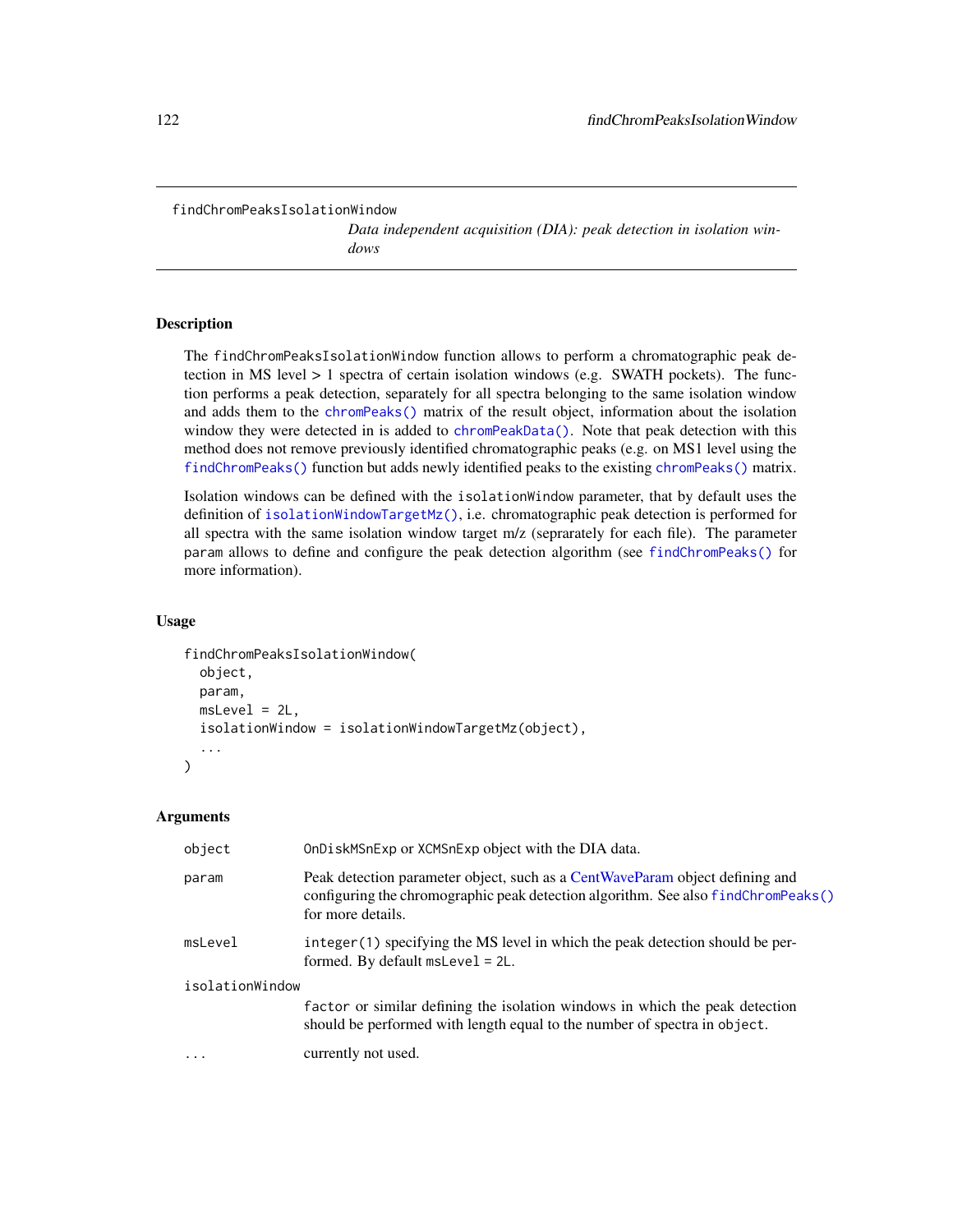## find MZ 23

# Value

An XCMSnExp object with the chromatographic peaks identified in spectra of each isolation window from each file added to the chromPeaks matrix. Isolation window definition for each identified peak are stored as additional columns in [chromPeakData\(\)](#page-269-0).

## Author(s)

Johannes Rainer, Michael Witting

# See Also

[reconstructChromPeakSpectra\(\)](#page-227-0) for the function to reconstruct MS2 spectra for each MS1 chromatographic peak.

<span id="page-122-0"></span>findMZ *Find fragment ions in xcmsFragment objects*

#### Description

This is a method to find a fragment mass with a ppm window in a xcmsFragment object

## Usage

```
findMZ(object, find, ppmE=25, print=TRUE)
```
# Arguments

| object | xcmsFragment object type                |
|--------|-----------------------------------------|
| find   | The fragment ion to be found            |
| ppmE   | the ppm error window for searching      |
| print  | If we should print a nice little report |

# Details

The method simply searches for a given fragment ion in an xcmsFragment object type given a certain ppm error window

# Value

A data frame with the following columns:

| PrecursorMz     | The precursor m/z of the fragment                                            |
|-----------------|------------------------------------------------------------------------------|
| MSnParentPeakID |                                                                              |
|                 | An index ID of the location of the precursor peak in the xcmsFragment object |
| msLevel         | The level of the found fragment ion                                          |
| rt.             | the Retention time of the found ion                                          |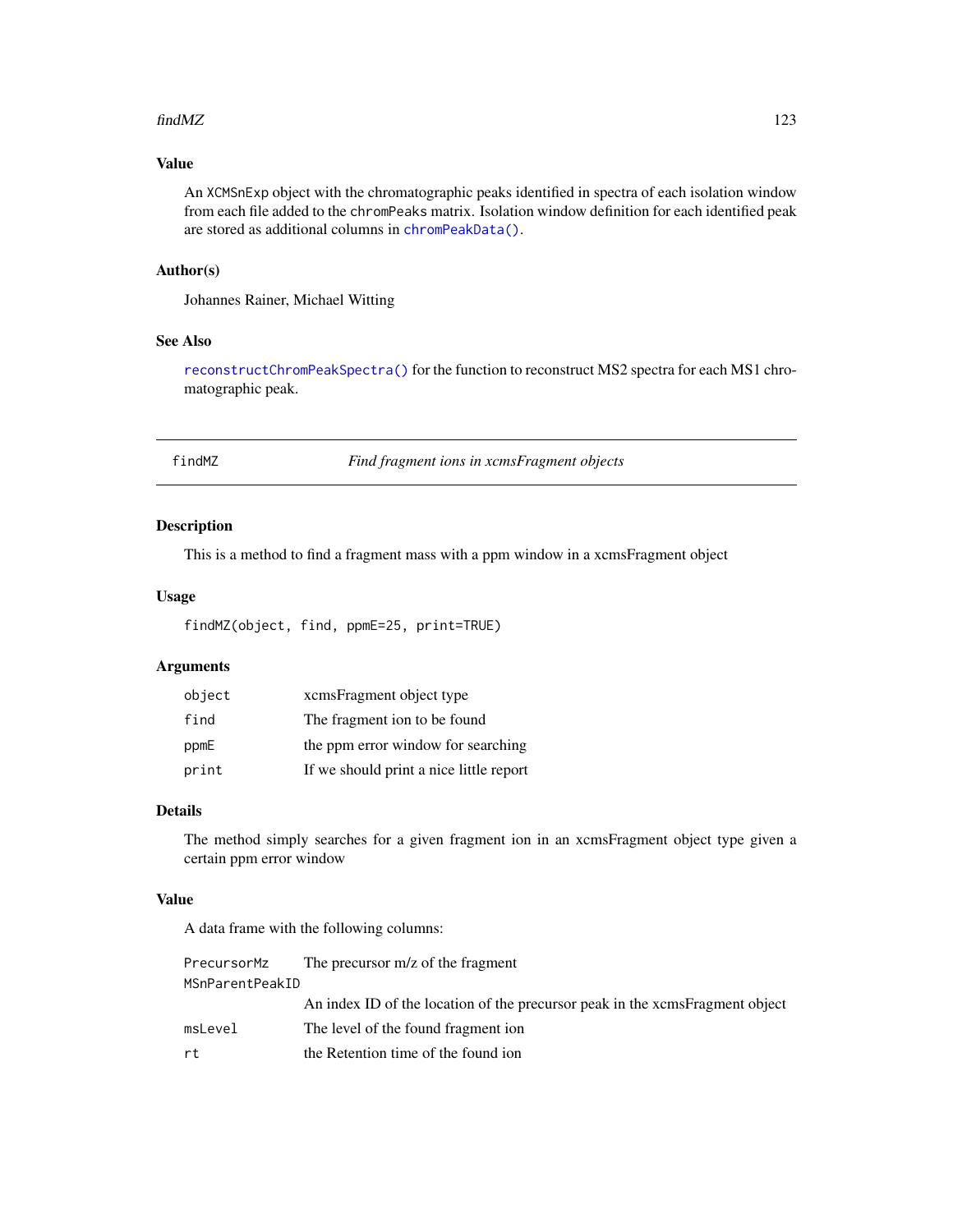| mz              | the actual m/z of the found fragment ion               |
|-----------------|--------------------------------------------------------|
| intensity       | The intensity of the fragment ion                      |
| sample          | Which sample the fragment ion came from                |
| GroupPeakMSn    | an ID if the peaks were grouped by an xcmsSet grouping |
| CollisionEnergy |                                                        |
|                 | The collision energy of the precursor scan             |

# Author(s)

H. Paul Benton, <hpaul.beonton08@imperial.ac.uk>

# References

H. Paul Benton, D.M. Wong, S.A.Strauger, G. Siuzdak "XC $MS<sup>2</sup>$ " Analytical Chemistry 2008

# See Also

[findneutral](#page-123-0),

# Examples

```
## Not run:
   library(msdata)
   mzMLpath <- system.file("iontrap", package = "msdata")
   mzMLfiles<-list.files(mzMLpath, pattern = "extracted.mzML",
                            recursive = TRUE, full.names = TRUE)
   xs <- xcmsSet(mzMLfiles, method = "MS1")
   ##takes only one file from the file set
   xfrag <- xcmsFragments(xs)
    found<-findMZ(xfrag, 657.3433, 50)
```
## End(Not run)

<span id="page-123-0"></span>findneutral *Find neutral losses in xcmsFragment objects*

## Description

This is a method to find a neutral loss with a ppm window in a xcmsFragment object

## Usage

findneutral(object, find, ppmE=25, print=TRUE)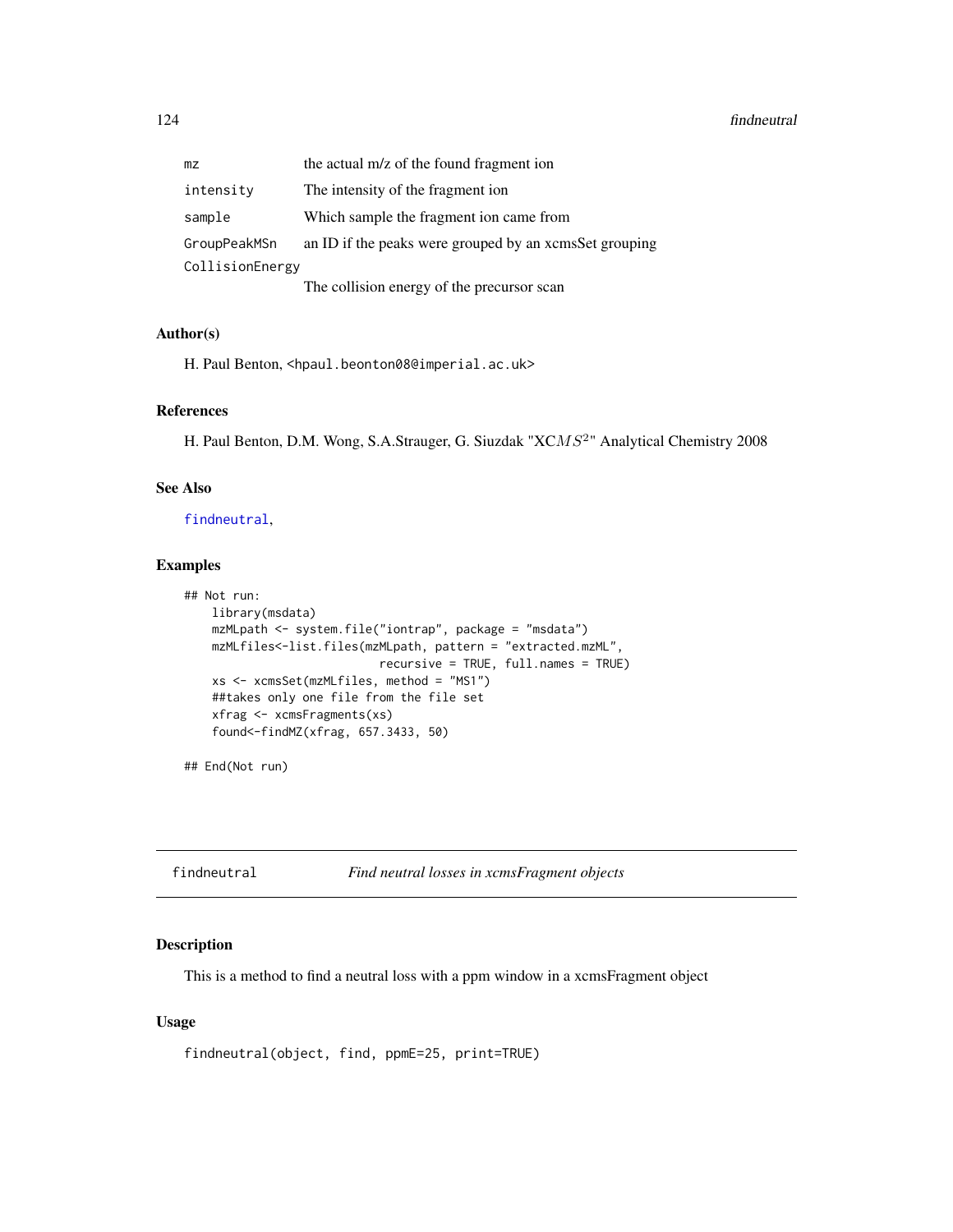#### findneutral 125

# Arguments

| object | xcmsFragment object type                |
|--------|-----------------------------------------|
| find   | The neutral loss to be found            |
| ppmE   | the ppm error window for searching      |
| print  | If we should print a nice little report |

# Details

The method searches for a given neutral loss in an xcmsFragment object type given a certain ppm error window. The neutral losses are generated between neighbouring ions. The resulting data frame shows the whole scan in which the neutral loss was found.

## Value

A data frame with the following columns:

| PrecursorMz     | The precursor m/z of the neutral losses                                      |
|-----------------|------------------------------------------------------------------------------|
| MSnParentPeakID |                                                                              |
|                 | An index ID of the location of the precursor peak in the xcmsFragment object |
| msLevel         | The level of the found fragment ion                                          |
| rt              | the Retention time of the found ion                                          |
| mz              | the actual m/z of the found fragment ion                                     |
| intensity       | The intensity of the fragment ion                                            |
| sample          | Which sample the fragment ion came from                                      |
| GroupPeakMSn    | an ID if the peaks were grouped by an xcmsSet grouping                       |
| CollisionEnergy |                                                                              |
|                 | The collision energy of the precursor scan                                   |

## Author(s)

H. Paul Benton, <hpbenton@scripps.edu>

# References

H. Paul Benton, D.M. Wong, S.A.Strauger, G. Siuzdak "XCMS<sup>2</sup>" Analytical Chemistry 2008

# See Also

[findMZ](#page-122-0),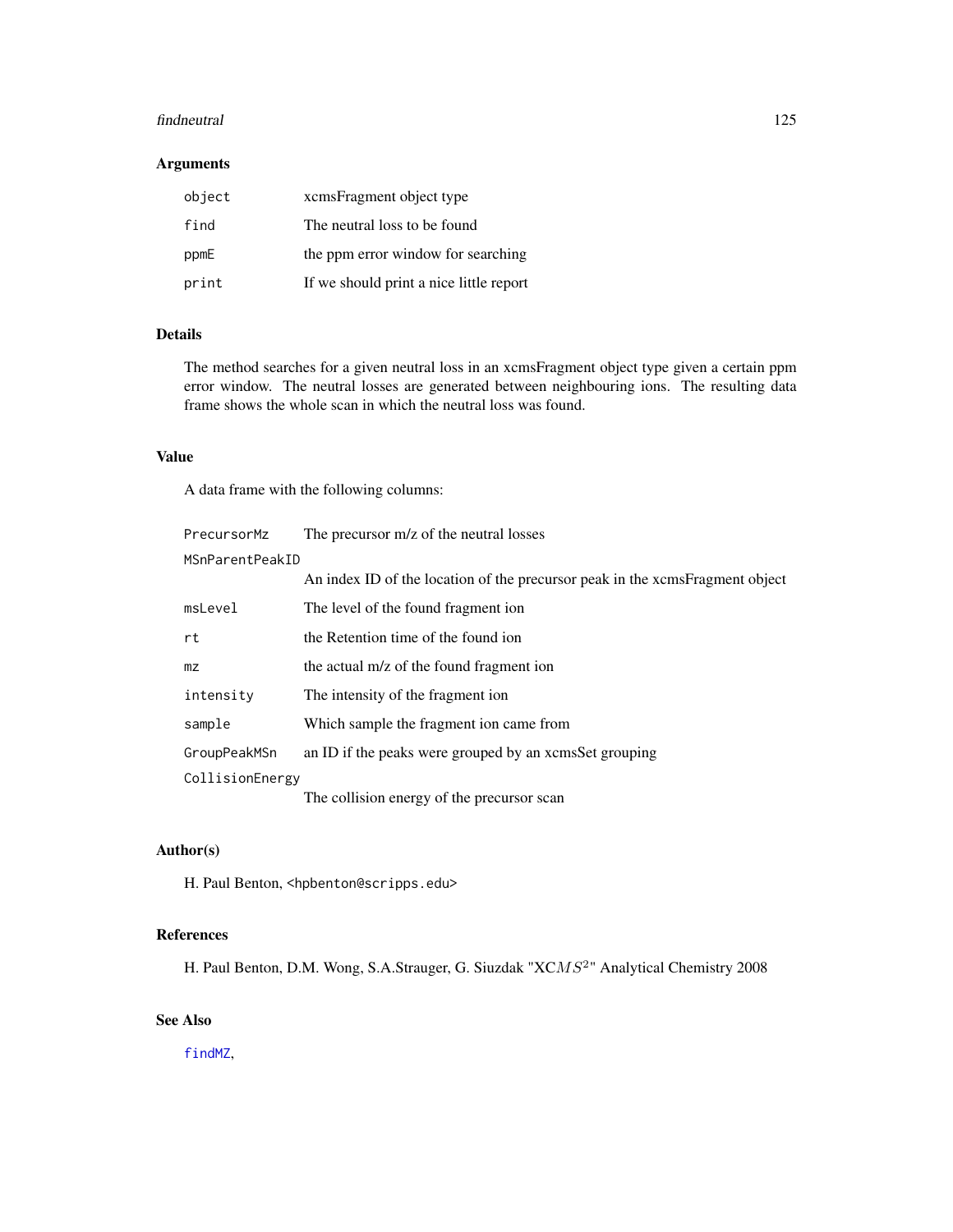# Examples

```
## Not run:
   library(msdata)
   mzMLpath \leq system.file("iontrap", package = "msdata")
   mzMLfiles<-list.files(mzMLpath, pattern = "extracted.mzML",
                            recursive = TRUE, full.names = TRUE)
   xs <- xcmsSet(mzMLfiles, method = "MS1")
   ##takes only one file from the file set
   xfrag <- xcmsFragments(xs)
    found<-findneutral(xfrag, 58.1455, 50)
```
## End(Not run)

<span id="page-125-1"></span>findPeaks-methods *Feature detection for GC/MS and LC/MS Data - methods*

## <span id="page-125-0"></span>**Description**

A number of peak pickers exist in XCMS. findPeaks is the generic method.

#### **Arguments**

| object | xcmsRaw-class object                           |
|--------|------------------------------------------------|
| method | Method to use for peak detection. See details. |
| .      | Optional arguments to be passed along          |

# Details

Different algorithms can be used by specifying them with the method argument. For example to use the matched filter approach described by Smith et al (2006) one would use: findPeaks(object, method="matchedFilter"). This is also the default.

Further arguments given by ... are passed through to the function implementing the method.

A character vector of *nicknames* for the algorithms available is returned by getOption("BioC")\$xcms\$findPeaks.methods If the nickname of a method is called "centWave", the help page for that specific method can be accessed with ?findPeaks.centWave.

## Value

A matrix with columns:

| mz    | weighted (by intensity) mean of peak m/z across scans |
|-------|-------------------------------------------------------|
| mzmin | m/z of minimum step                                   |
| mzmax | m/z of maximum step                                   |
| rt    | retention time of peak midpoint                       |
| rtmin | leading edge of peak retention time                   |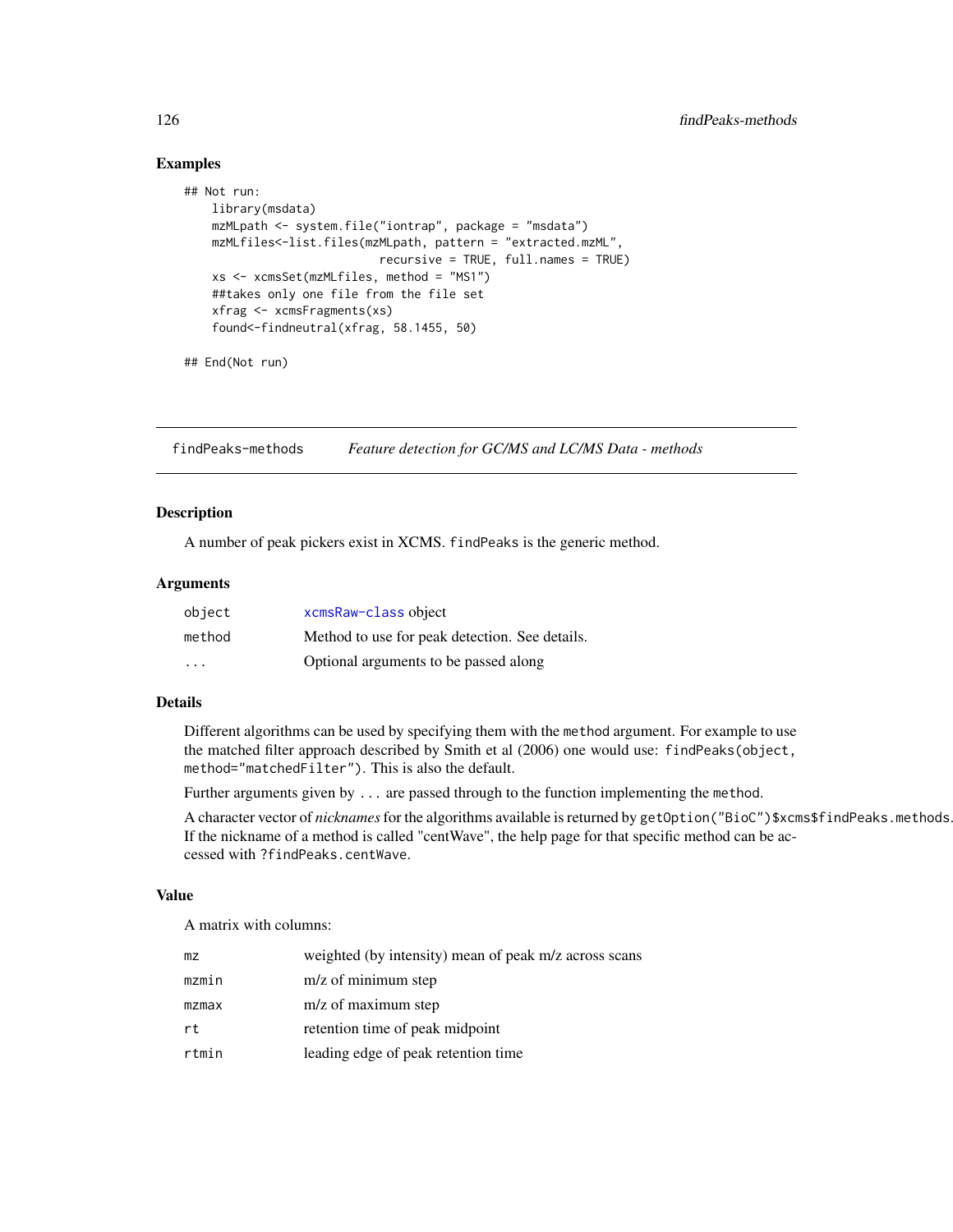## findPeaks-MSW 127

| rtmax | trailing edge of peak retention time     |
|-------|------------------------------------------|
| into  | integrated area of original (raw) peak   |
| maxo  | maximum intensity of original (raw) peak |

and additional columns depending on the choosen method.

## Methods

 $object = "xcmsRaw" findPeaks(object, ...)$ 

# See Also

[findPeaks.matchedFilter](#page-141-0) [findPeaks.centWave](#page-133-0) [findPeaks.addPredictedIsotopeFeatures](#page-131-0) [findPeaks.centWaveWithPredictedIsotopeROIs](#page-135-0) [xcmsRaw-class](#page-283-0)

<span id="page-126-0"></span>findPeaks-MSW *Single-spectrum non-chromatography MS data peak detection*

#### Description

Perform peak detection in mass spectrometry direct injection spectrum using a wavelet based algorithm.

The MSWParam class allows to specify all settings for a peak detection using the MSW method. Instances should be created with the MSWParam constructor.

The findChromPeaks,OnDiskMSnExp,MSWParam method performs peak detection in single-spectrum non-chromatography MS data using functionality from the MassSpecWavelet package on all samples from an [OnDiskMSnExp](#page-0-0) object. [OnDiskMSnExp](#page-0-0) objects encapsule all experiment specific data and load the spectra data (mz and intensity values) on the fly from the original files applying also all eventual data manipulations.

snthresh, snthresh<-: getter and setter for the snthresh slot of the object.

verboseColumns,verboseColumns<-: getter and setter for the verboseColumns slot of the object.

scales, scales<-: getter and setter for the scales slot of the object.

nearbyPeak,nearbyPeak<-: getter and setter for the nearbyPeak slot of the object.

peakScaleRange,peakScaleRange<-: getter and setter for the peakScaleRange slot of the object.

ampTh,ampTh<-: getter and setter for the ampTh slot of the object.

minNoiseLevel,minNoiseLevel<-: getter and setter for the minNoiseLevel slot of the object.

ridgeLength,ridgeLength<-: getter and setter for the ridgeLength slot of the object.

peakThr,peakThr<-: getter and setter for the peakThr slot of the object.

tuneIn, tuneIn<-: getter and setter for the tuneIn slot of the object.

addParams,addParams<-: getter and setter for the addParams slot of the object. This slot stores optional additional parameters to be passed to the [identifyMajorPeaks](#page-0-0) and [sav.gol](#page-0-0) functions from the MassSpecWavelet package.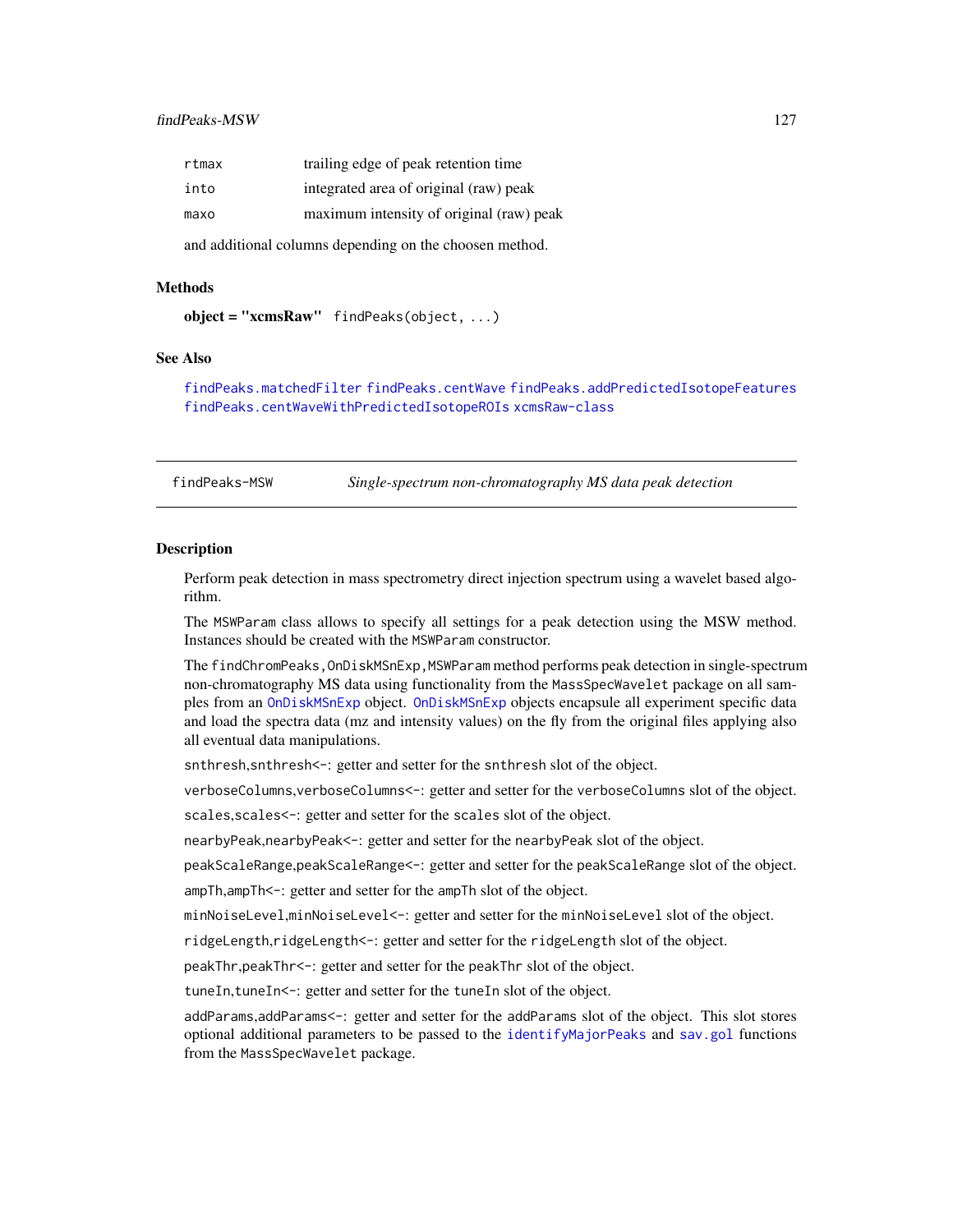# Usage

```
MSWParam(
  snthresh = 3,
  verboseColumns = FALSE,
  scales = c(1, seq(2, 30, 2), seq(32, 64, 4)),
  nearbyPeak = TRUE,
  peakScaleRange = 5,
  ampTh = 0.01,
  minNoiseLevel = ampTh/snthresh,
  ridgeLength = 24,
  peakThr = NULL,
  tuneIn = FALSE,
  ...
)
## S4 method for signature 'OnDiskMSnExp,MSWParam'
findChromPeaks(
 object,
 param,
 BPPARAM = bpparam(),
  return.type = "XCMSnExp",
  msLevel = 1L,...
)
## S4 method for signature 'MSWParam'
snthresh(object)
## S4 replacement method for signature 'MSWParam'
snthresh(object) <- value
## S4 method for signature 'MSWParam'
verboseColumns(object)
## S4 replacement method for signature 'MSWParam'
verboseColumns(object) <- value
## S4 method for signature 'MSWParam'
scales(object)
## S4 replacement method for signature 'MSWParam'
scales(object) <- value
## S4 method for signature 'MSWParam'
nearbyPeak(object)
## S4 replacement method for signature 'MSWParam'
nearbyPeak(object) <- value
```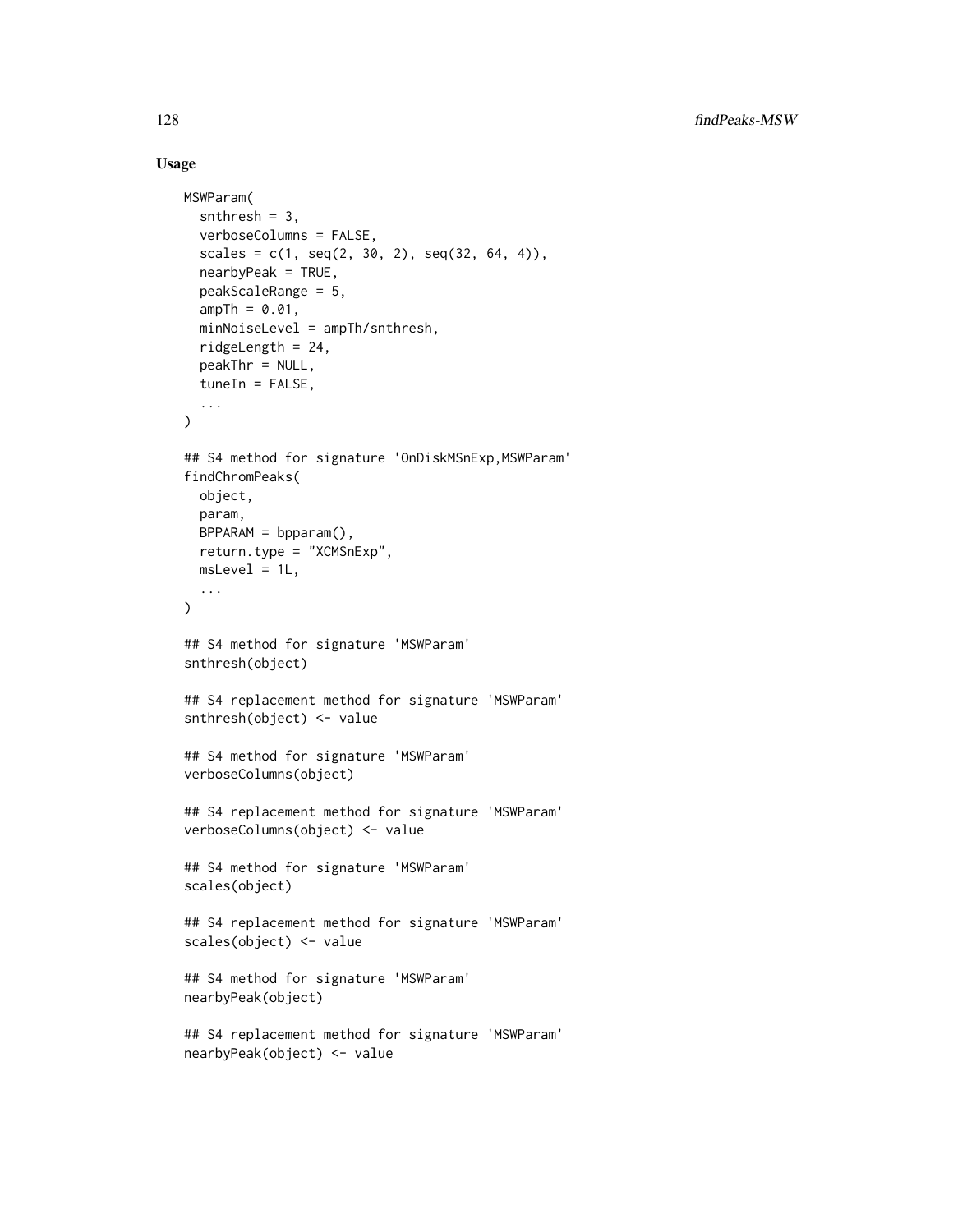```
## S4 method for signature 'MSWParam'
peakScaleRange(object)
## S4 replacement method for signature 'MSWParam'
peakScaleRange(object) <- value
## S4 method for signature 'MSWParam'
ampTh(object)
## S4 replacement method for signature 'MSWParam'
ampTh(object) <- value
## S4 method for signature 'MSWParam'
```
minNoiseLevel(object)

## S4 replacement method for signature 'MSWParam' minNoiseLevel(object) <- value

## S4 method for signature 'MSWParam' ridgeLength(object)

## S4 replacement method for signature 'MSWParam' ridgeLength(object) <- value

## S4 method for signature 'MSWParam' peakThr(object)

## S4 replacement method for signature 'MSWParam' peakThr(object) <- value

## S4 method for signature 'MSWParam' tuneIn(object)

## S4 replacement method for signature 'MSWParam' tuneIn(object) <- value

## S4 method for signature 'MSWParam' addParams(object)

## S4 replacement method for signature 'MSWParam' addParams(object) <- value

| snthresh | $numeric(1) defining the signal to noise ratio cutoff.$                                 |
|----------|-----------------------------------------------------------------------------------------|
|          | verboseColumns logical(1) whether additional peak meta data columns should be returned. |
| scales   | Numeric defining the scales of the continuous wavelet transform (CWT).                  |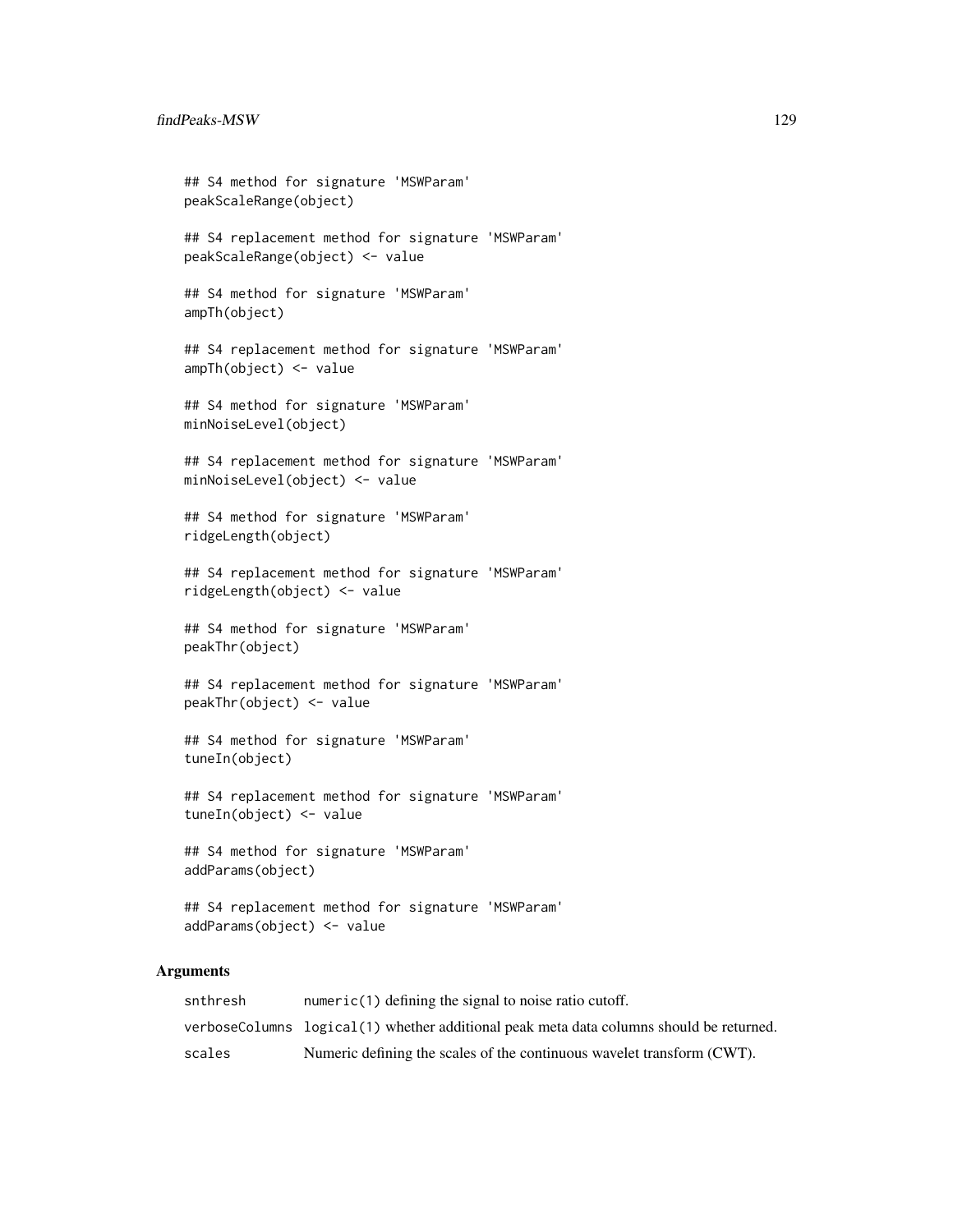| nearbyPeak     | logical(1) whether to include nearby peaks of major peaks.                                                                                                                                                                                                                              |
|----------------|-----------------------------------------------------------------------------------------------------------------------------------------------------------------------------------------------------------------------------------------------------------------------------------------|
|                | peakScaleRange numeric(1) defining the scale range of the peak (larger than 5 by default).                                                                                                                                                                                              |
| ampTh          | $numeric(1)$ defining the minimum required relative amplitude of the peak (ratio<br>of the maximum of CWT coefficients).                                                                                                                                                                |
| minNoiseLevel  | $numeric(1)$ defining the minimum noise level used in computing the SNR.                                                                                                                                                                                                                |
| ridgeLength    | numeric $(1)$ defining the minimum highest scale of the peak in 2-D CWT coeffi-<br>cient matrix.                                                                                                                                                                                        |
| peakThr        | $numeric(1)$ with the minimum absolute intensity (above baseline) of peaks to be<br>picked. If provided, the smoothing function sav.gol function (in the MassSpecWavelet)<br>package is called to estimate the local intensity.                                                         |
| tuneIn         | logical(1) whither to tune in the parameter estimation of the detected peaks.                                                                                                                                                                                                           |
| $\cdots$       | Additional parameters to be passed to the identifyMajorPeaks and sav.gol<br>functions from the MassSpecWavelet package.                                                                                                                                                                 |
| object         | For findChromPeaks: an OnDiskMSnExp object containing the MS- and all other<br>experiment-relevant data.<br>For all other methods: a parameter object.                                                                                                                                  |
| param          | An MSWP aram object containing all settings for the algorithm.                                                                                                                                                                                                                          |
| <b>BPPARAM</b> | A parameter class specifying if and how parallel processing should be per-<br>formed. It defaults to bpparam. See documentation of the BiocParallel for<br>more details. If parallel processing is enabled, peak detection is performed in<br>parallel on several of the input samples. |
| return.type    | Character specifying what type of object the method should return. Can be either<br>"XCMSnExp" (default), "list" or "xcmsSet".                                                                                                                                                          |
| msLevel        | integer (1) defining the MS level on which the peak detection should be per-<br>formed. Defaults to msLevel = 1.                                                                                                                                                                        |
| value          | The value for the slot.                                                                                                                                                                                                                                                                 |

This is a wrapper for the peak picker in Bioconductor's MassSpecWavelet package calling [peakDetectionCWT](#page-0-0) and [tuneInPeakInfo](#page-0-0) functions. See the *xcmsDirect* vignette for more information.

Parallel processing (one process per sample) is supported and can be configured either by the BPPARAM parameter or by globally defining the parallel processing mode using the [register](#page-0-0) method from the BiocParallel package.

# Value

The MSWParam function returns a MSWParam class instance with all of the settings specified for peak detection by the *MSW* method.

For findChromPeaks: if return.type = "XCMSnExp" an [XCMSnExp](#page-269-0) object with the results of the peak detection. If return.type = "list" a list of length equal to the number of samples with matrices specifying the identified peaks. If return.type = "[xcmsSet](#page-288-0)" an xcmsSet object with the results of the detection.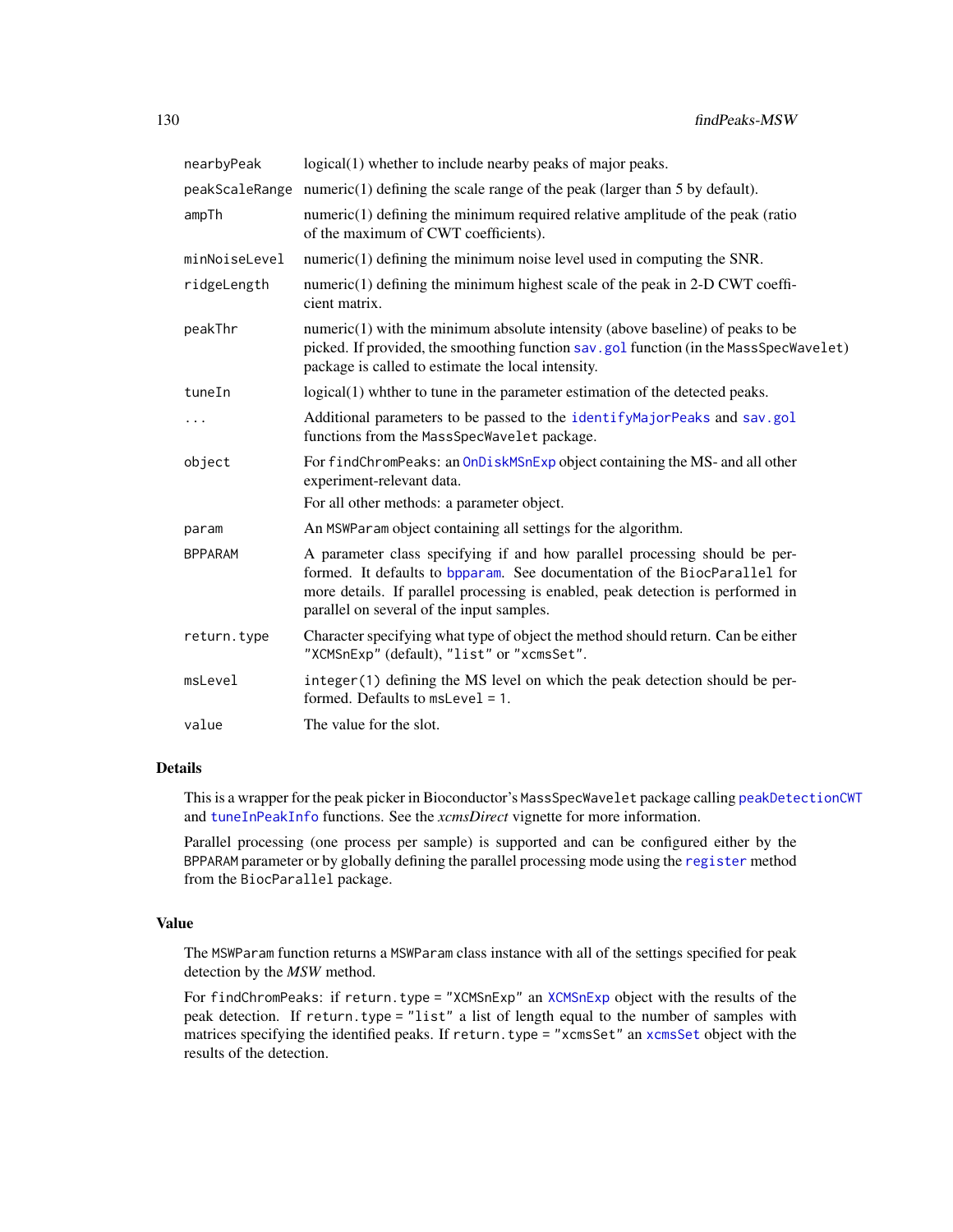## findPeaks-MSW 131

## **Slots**

snthresh,verboseColumns,scales,nearbyPeak,peakScaleRange,ampTh,minNoiseLevel,ridgeLength,peakThr,tu See corresponding parameter above.

## Note

These methods and classes are part of the updated and modernized xcms user interface which will eventually replace the [findPeaks](#page-125-0) methods. It supports peak detection on [OnDiskMSnExp](#page-0-0) objects (defined in the MSnbase package). All of the settings to the algorithm can be passed with a MSWParam object.

## Author(s)

Joachim Kutzera, Steffen Neumann, Johannes Rainer

# See Also

The [do\\_findPeaks\\_MSW](#page-62-0) core API function and [findPeaks.MSW](#page-144-0) for the old user interface.

[XCMSnExp](#page-269-0) for the object containing the results of the peak detection.

Other peak detection methods: [chromatographic-peak-detection](#page-34-0), [findChromPeaks-centWaveWithPredIsoROIs](#page-104-0), [findChromPeaks-centWave](#page-98-1), [findChromPeaks-massifquant](#page-109-0), [findChromPeaks-matchedFilter](#page-115-0)

#### Examples

```
## Create a MSWParam object
mp <- MSWParam()
## Change snthresh parameter
snthresh(mp) <- 15
mp
## Loading a small subset of direct injection, single spectrum files
library(msdata)
fticrf <- list.files(system.file("fticr-mzML", package = "msdata"),
                    recursive = TRUE, full.names = TRUE)
fticr <- readMSData(fticrf[1], msLevel. = 1, mode = "onDisk")
## Perform the MSW peak detection on these:
p <- MSWParam(scales = c(1, 7), peakThr = 80000, ampTh = 0.005,
             SNR.method = "data.mean", winSize.noise = 500)
fticr <- findChromPeaks(fticr, param = p)
head(chromPeaks(fticr))
```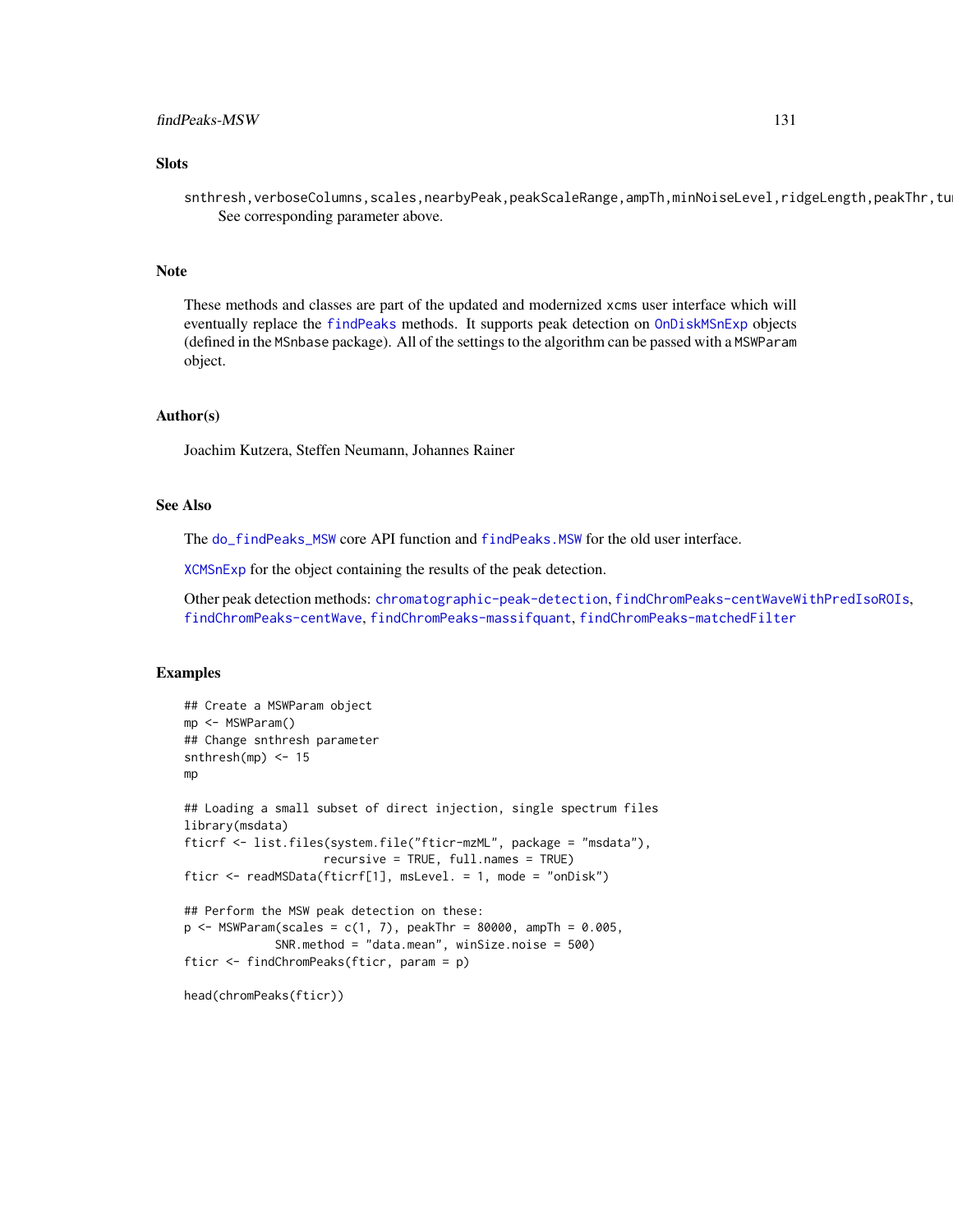findPeaks.addPredictedIsotopeFeatures-methods

*Feature detection based on predicted isotope features for high resolution LC/MS data*

# <span id="page-131-0"></span>Description

Peak density and wavelet based feature detection aiming at isotope peaks for high resolution LC/MS data in centroid mode

| object              | xcmsSet object                                                                                                                                                                                                                                                                                                                                                                                |
|---------------------|-----------------------------------------------------------------------------------------------------------------------------------------------------------------------------------------------------------------------------------------------------------------------------------------------------------------------------------------------------------------------------------------------|
| ppm                 | maxmial tolerated m/z deviation in consecutive scans, in ppm (parts per million)                                                                                                                                                                                                                                                                                                              |
| peakwidth           | Chromatographic peak width, given as range (min, max) in seconds                                                                                                                                                                                                                                                                                                                              |
| prefilter           | $prefilter=c(k,I)$ . Prefilter step for the first phase. Mass traces are only re-<br>tained if they contain at least $k$ peaks with intensity $\geq 1$ .                                                                                                                                                                                                                                      |
| mzCenterFun         | Function to calculate the m/z center of the feature: wMean intensity weighted<br>mean of the feature m/z values, mean mean of the feature m/z values, apex use<br>m/z value at peak apex, wMeanApex3 intensity weighted mean of the m/z value<br>at peak apex and the m/z value left and right of it, meanApex3 mean of the m/z<br>value at peak apex and the m/z value left and right of it. |
| integrate           | Integration method. If $=1$ peak limits are found through descent on the mexican<br>hat filtered data, if =2 the descent is done on the real data. Method 2 is very<br>accurate but prone to noise, while method 1 is more robust to noise but less<br>exact.                                                                                                                                 |
| mzdiff              | minimum difference in m/z for peaks with overlapping retention times, can be<br>negative to allow overlap                                                                                                                                                                                                                                                                                     |
| fitgauss            | logical, if TRUE a Gaussian is fitted to each peak                                                                                                                                                                                                                                                                                                                                            |
| scanrange           | scan range to process                                                                                                                                                                                                                                                                                                                                                                         |
| noise               | optional argument which is useful for data that was centroided without any inten-<br>sity threshold, centroids with intensity < noise are omitted from ROI detection                                                                                                                                                                                                                          |
| sleep               | number of seconds to pause between plotting peak finding cycles                                                                                                                                                                                                                                                                                                                               |
| verbose.columns     |                                                                                                                                                                                                                                                                                                                                                                                               |
|                     | logical, if TRUE additional peak meta data columns are returned                                                                                                                                                                                                                                                                                                                               |
| xcmsPeaks           | peak list picked using the centWave algorithm with parameter verbose.columns<br>set to TRUE (columns scmin and scmax needed)                                                                                                                                                                                                                                                                  |
| snthresh            | signal to noise ratio cutoff, definition see below.                                                                                                                                                                                                                                                                                                                                           |
| maxcharge           | max. number of the isotope charge.                                                                                                                                                                                                                                                                                                                                                            |
| maxiso              | max. number of the isotope peaks to predict for each detected feature.                                                                                                                                                                                                                                                                                                                        |
| mzIntervalExtension |                                                                                                                                                                                                                                                                                                                                                                                               |
|                     | logical, if TRUE predicted isotope ROIs (regions of interest) are extended in the<br>m/z dimension to increase the detection of low intensity and hence noisy peaks.                                                                                                                                                                                                                          |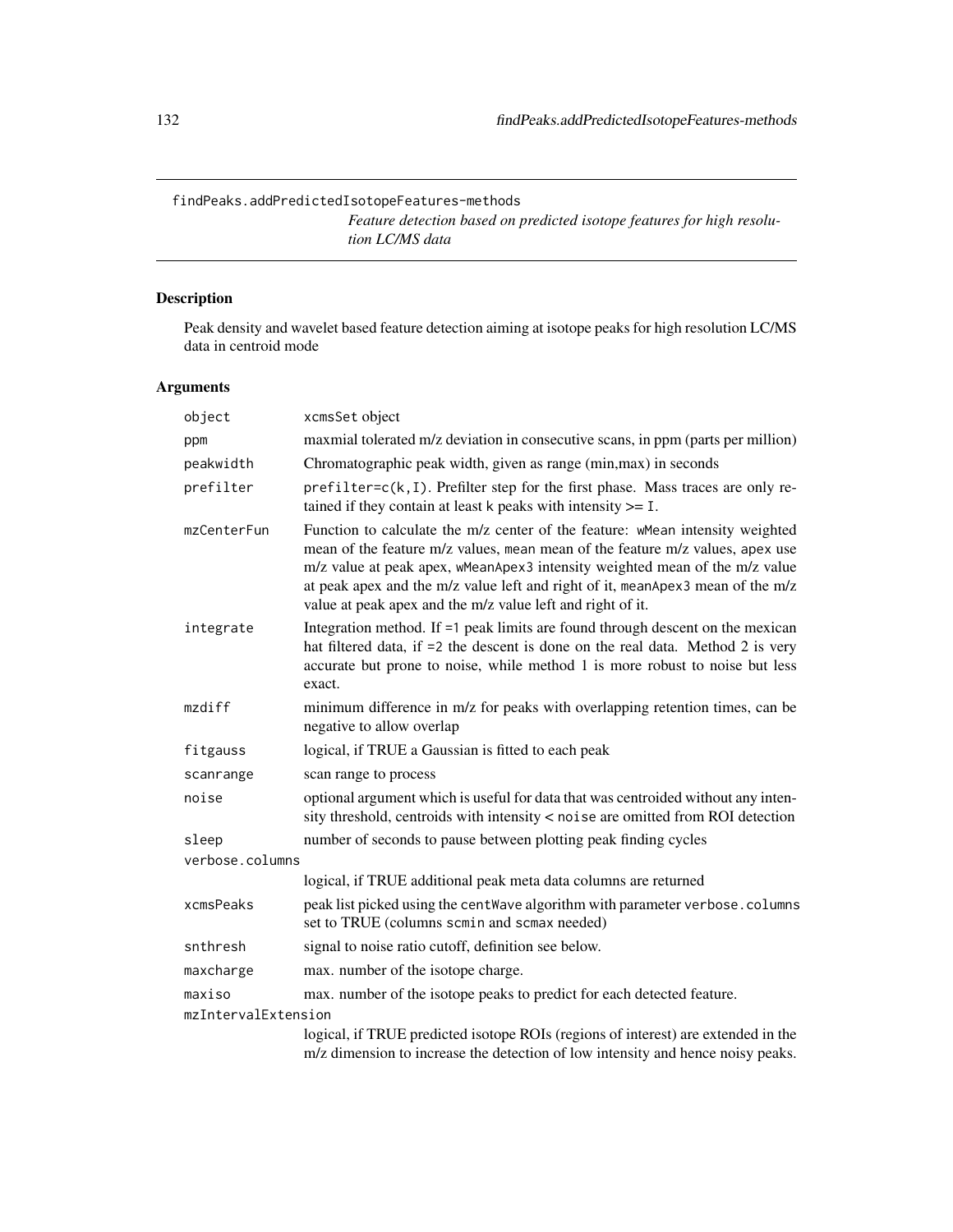This algorithm is most suitable for high resolution LC/{TOF,OrbiTrap,FTICR}-MS data in centroid mode. In the first phase of the method isotope ROIs (regions of interest) in the LC/MS map are predicted. In the second phase these mass traces are further analysed. Continuous wavelet transform (CWT) is used to locate chromatographic peaks on different scales. The resulting peak list and the given peak list (xcmsPeaks) are merged and redundant peaks are removed.

# Value

A matrix with columns:

| mz     | weighted (by intensity) mean of peak m/z across scans                                                                                                                                                       |
|--------|-------------------------------------------------------------------------------------------------------------------------------------------------------------------------------------------------------------|
| mzmin  | m/z peak minimum                                                                                                                                                                                            |
| mzmax  | m/z peak maximum                                                                                                                                                                                            |
| rt     | retention time of peak midpoint                                                                                                                                                                             |
| rtmin  | leading edge of peak retention time                                                                                                                                                                         |
| rtmax  | trailing edge of peak retention time                                                                                                                                                                        |
| into   | integrated peak intensity                                                                                                                                                                                   |
| intb   | baseline corrected integrated peak intensity                                                                                                                                                                |
| maxo   | maximum peak intensity                                                                                                                                                                                      |
| sn     | Signal/Noise ratio, defined as (maxo - baseline)/sd, where<br>maxo is the maximum peak intensity,<br>baseline the estimated baseline value and<br>sd the standard deviation of local chromatographic noise. |
| egauss | <b>RMSE</b> of Gaussian fit                                                                                                                                                                                 |
|        | if verbose.columns is TRUE additionally :                                                                                                                                                                   |
| mu     | Gaussian parameter mu                                                                                                                                                                                       |
| sigma  | Gaussian parameter sigma                                                                                                                                                                                    |
| h      | Gaussian parameter h                                                                                                                                                                                        |
| f      | Region number of m/z ROI where the peak was localised                                                                                                                                                       |
| dppm   | m/z deviation of mass trace across scans in ppm                                                                                                                                                             |
| scale  | Scale on which the peak was localised                                                                                                                                                                       |
| scpos  | Peak position found by wavelet analysis                                                                                                                                                                     |
| scmin  | Left peak limit found by wavelet analysis (scan number)                                                                                                                                                     |
| scmax  | Right peak limit found by wavelet analysis (scan number)                                                                                                                                                    |

## Methods

object = "xcmsRaw" findPeaks.centWave(object, ppm=25, peakwidth=c(20,50), prefilter=c(3,100), mzCenterFun="wMean", integrate=1, mzdiff=-0.001, fitgauss=FALSE, scanrange= numeric(), noise=0, sleep=0, verbose.columns=FALSE, xcmsPeaks, snthresh=6.25, maxcharge=3, maxiso=5, mzIntervalExtension=TRUE)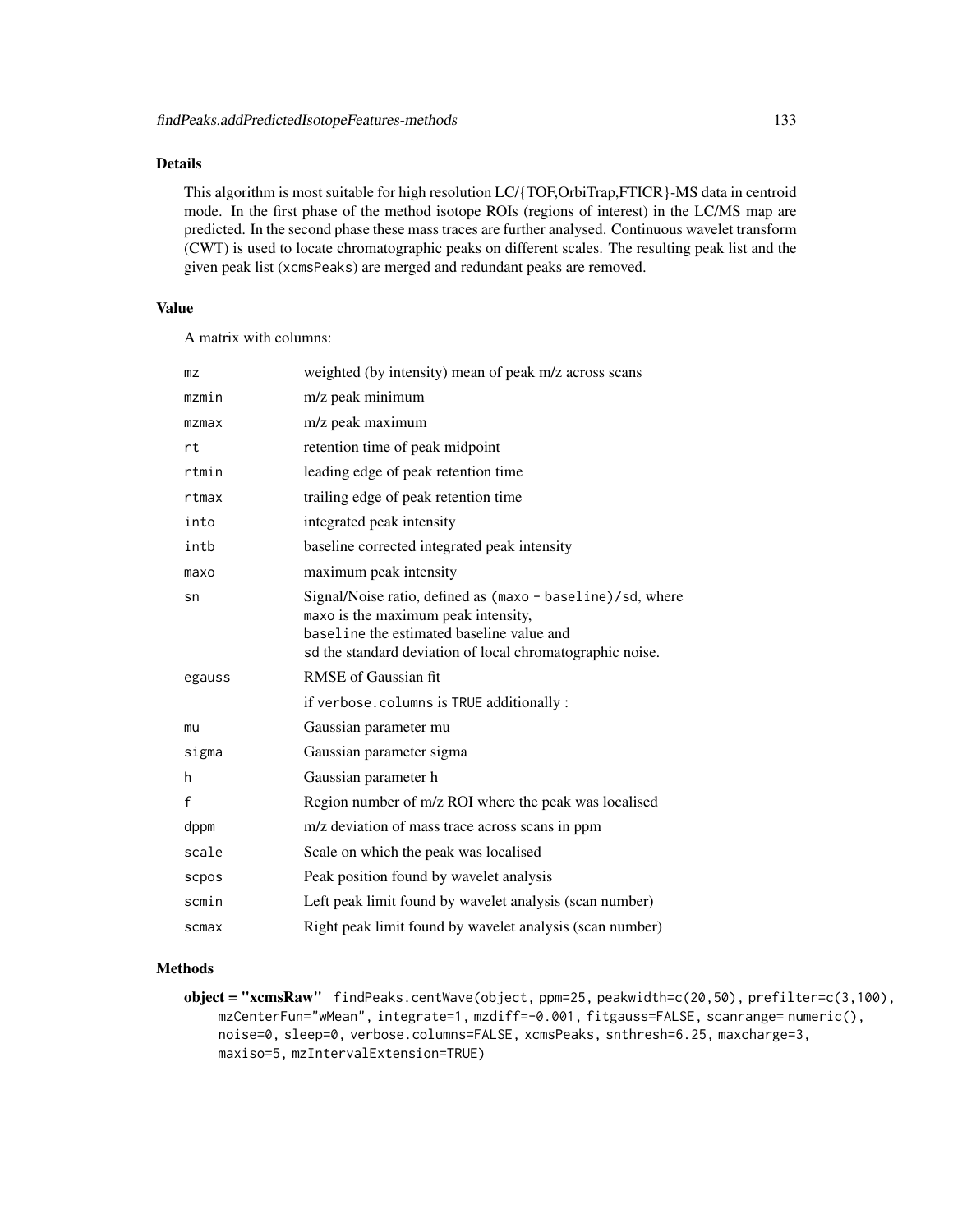# Author(s)

Ralf Tautenhahn

# References

Ralf Tautenhahn, Christoph B\"ottcher, and Steffen Neumann "Highly sensitive feature detection for high resolution LC/MS" BMC Bioinformatics 2008, 9:504\ Hendrik Treutler and Steffen Neumann. "Prediction, detection, and validation of isotope clusters in mass spectrometry data" Submitted to Metabolites 2016, Special Issue "Bioinformatics and Data Analysis"

# See Also

[findPeaks.centWave](#page-133-0) [findPeaks-methods](#page-125-1) [xcmsRaw-class](#page-283-0)

findPeaks.centWave-methods

*Feature detection for high resolution LC/MS data*

## <span id="page-133-0"></span>Description

Peak density and wavelet based feature detection for high resolution LC/MS data in centroid mode

| object      | xcmsSet object                                                                                                                                                                                                                                                                                                                                                                                |
|-------------|-----------------------------------------------------------------------------------------------------------------------------------------------------------------------------------------------------------------------------------------------------------------------------------------------------------------------------------------------------------------------------------------------|
| ppm         | maxmial tolerated m/z deviation in consecutive scans, in ppm (parts per million)                                                                                                                                                                                                                                                                                                              |
| peakwidth   | Chromatographic peak width, given as range (min, max) in seconds                                                                                                                                                                                                                                                                                                                              |
| snthresh    | signal to noise ratio cutoff, definition see below.                                                                                                                                                                                                                                                                                                                                           |
| prefilter   | $prefilter=c(k,I)$ . Prefilter step for the first phase. Mass traces are only re-<br>tained if they contain at least $k$ peaks with intensity $\geq 1$ .                                                                                                                                                                                                                                      |
| mzCenterFun | Function to calculate the m/z center of the feature: wMean intensity weighted<br>mean of the feature m/z values, mean mean of the feature m/z values, apex use<br>m/z value at peak apex, wMeanApex3 intensity weighted mean of the m/z value<br>at peak apex and the m/z value left and right of it, meanApex3 mean of the m/z<br>value at peak apex and the m/z value left and right of it. |
| integrate   | Integration method. If $=1$ peak limits are found through descent on the mexican<br>hat filtered data, if =2 the descent is done on the real data. Method 2 is very<br>accurate but prone to noise, while method 1 is more robust to noise but less<br>exact.                                                                                                                                 |
| mzdiff      | minimum difference in m/z for peaks with overlapping retention times, can be<br>negative to allow overlap                                                                                                                                                                                                                                                                                     |
| fitgauss    | logical, if TRUE a Gaussian is fitted to each peak                                                                                                                                                                                                                                                                                                                                            |
| scanrange   | scan range to process                                                                                                                                                                                                                                                                                                                                                                         |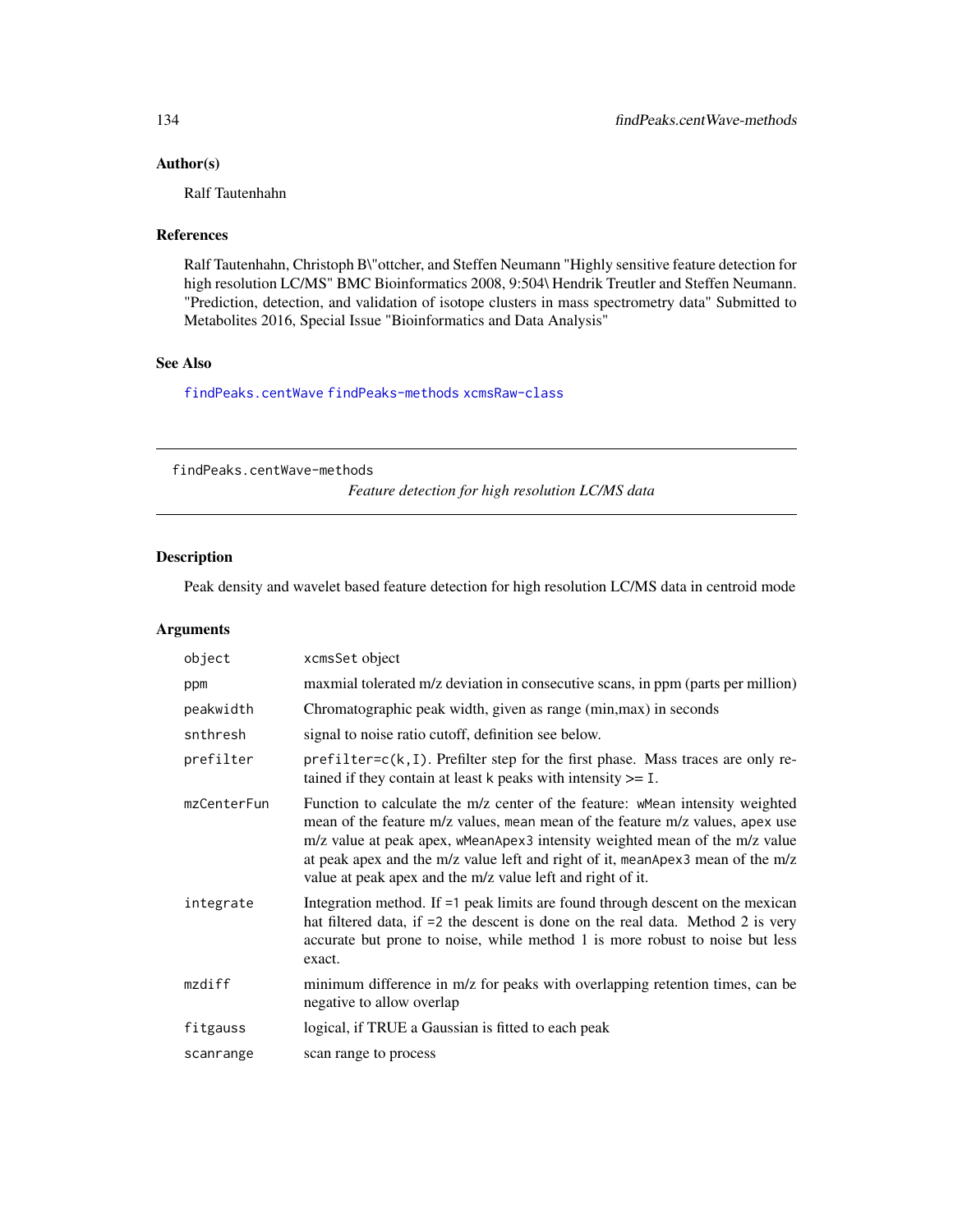| noise              | optional argument which is useful for data that was centroided without any inten-<br>sity threshold, centroids with intensity < noise are omitted from ROI detection                                                                                                                                                                                                                                                                                    |  |
|--------------------|---------------------------------------------------------------------------------------------------------------------------------------------------------------------------------------------------------------------------------------------------------------------------------------------------------------------------------------------------------------------------------------------------------------------------------------------------------|--|
| sleep              | number of seconds to pause between plotting peak finding cycles                                                                                                                                                                                                                                                                                                                                                                                         |  |
| verbose.columns    |                                                                                                                                                                                                                                                                                                                                                                                                                                                         |  |
|                    | logical, if TRUE additional peak meta data columns are returned                                                                                                                                                                                                                                                                                                                                                                                         |  |
| ROI.list           | A optional list of ROIs that represents detected mass traces (ROIs). If this list is<br>empty (default) then cent Wave detects the mass trace ROIs, otherwise this step<br>is skipped and the supplied ROIs are used in the peak detection phase. Each ROI<br>object in the list has the following slots: scmin start scan index, scmax end scan<br>index, mzmin minimum m/z, mzmax maximum m/z, length number of scans,<br>intensity summed intensity. |  |
| firstBaselineCheck |                                                                                                                                                                                                                                                                                                                                                                                                                                                         |  |
|                    | logical, if TRUE continuous data within ROI is checked to be above 1st baseline                                                                                                                                                                                                                                                                                                                                                                         |  |
| roiScales          | numeric, optional vector of scales for each ROI in ROI. list to be used for the<br>centWaye-wayelets                                                                                                                                                                                                                                                                                                                                                    |  |

This algorithm is most suitable for high resolution LC/{TOF,OrbiTrap,FTICR}-MS data in centroid mode. In the first phase of the method mass traces (characterised as regions with less than ppm m/z deviation in consecutive scans) in the LC/MS map are located. In the second phase these mass traces are further analysed. Continuous wavelet transform (CWT) is used to locate chromatographic peaks on different scales.

# Value

A matrix with columns:

| mz     | weighted (by intensity) mean of peak m/z across scans                                                                                                                                                       |
|--------|-------------------------------------------------------------------------------------------------------------------------------------------------------------------------------------------------------------|
| mzmin  | m/z peak minimum                                                                                                                                                                                            |
| mzmax  | m/z peak maximum                                                                                                                                                                                            |
| rt     | retention time of peak midpoint                                                                                                                                                                             |
| rtmin  | leading edge of peak retention time                                                                                                                                                                         |
| rtmax  | trailing edge of peak retention time                                                                                                                                                                        |
| into   | integrated peak intensity                                                                                                                                                                                   |
| intb   | baseline corrected integrated peak intensity                                                                                                                                                                |
| maxo   | maximum peak intensity                                                                                                                                                                                      |
| sn     | Signal/Noise ratio, defined as (maxo - baseline)/sd, where<br>maxo is the maximum peak intensity,<br>baseline the estimated baseline value and<br>sd the standard deviation of local chromatographic noise. |
| egauss | RMSE of Gaussian fit                                                                                                                                                                                        |
|        | if verbose.columns is TRUE additionally :                                                                                                                                                                   |
| mu     | Gaussian parameter mu                                                                                                                                                                                       |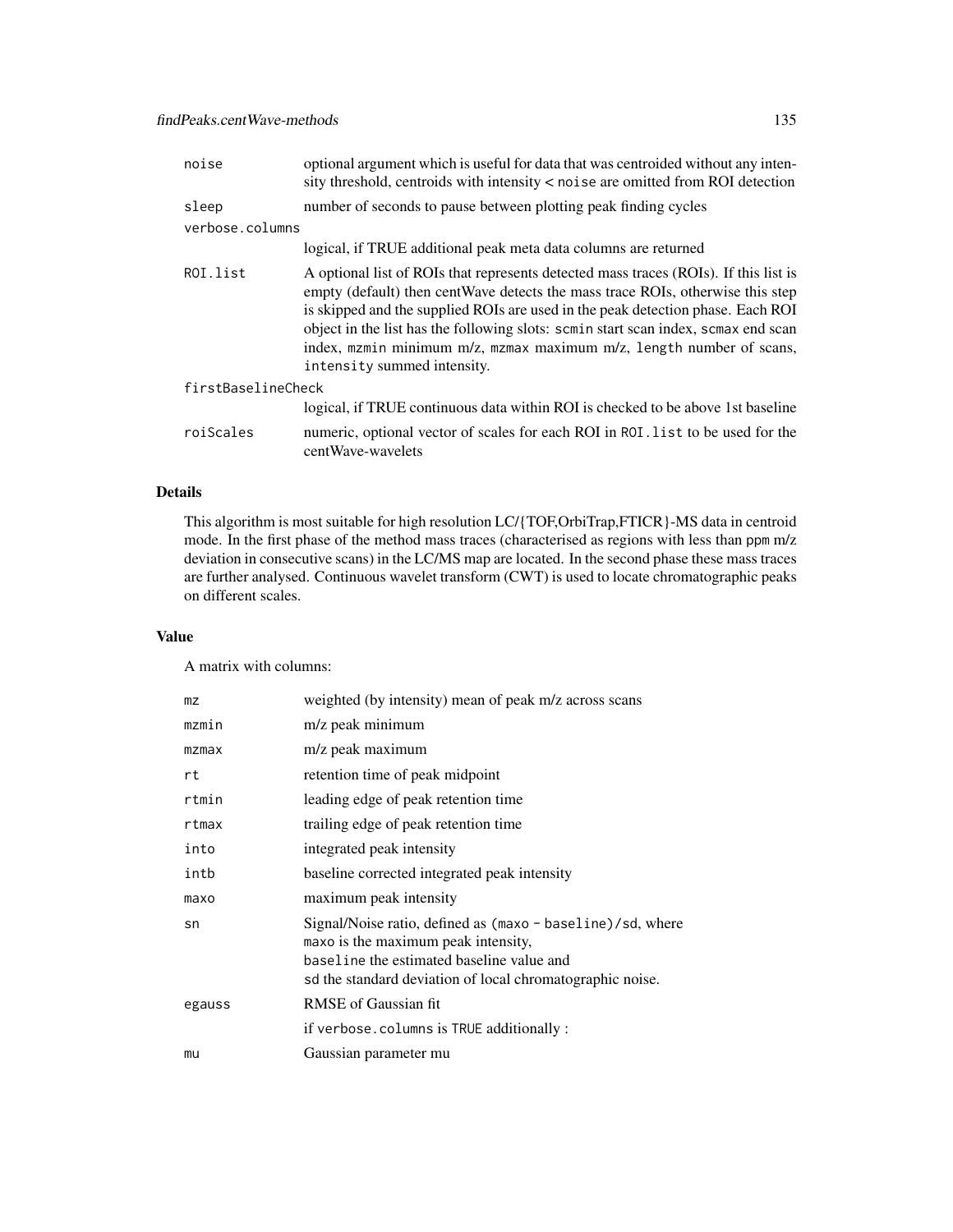| sigma | Gaussian parameter sigma                                 |
|-------|----------------------------------------------------------|
| h     | Gaussian parameter h                                     |
|       | Region number of m/z ROI where the peak was localised    |
| dppm  | m/z deviation of mass trace across scans in ppm          |
| scale | Scale on which the peak was localised                    |
| scpos | Peak position found by wavelet analysis                  |
| scmin | Left peak limit found by wavelet analysis (scan number)  |
| scmax | Right peak limit found by wavelet analysis (scan number) |

## Methods

object = "xcmsRaw" findPeaks.centWave(object, ppm=25, peakwidth=c(20,50), snthresh=10, prefilter=c(3,100), mzCenterFun="wMean", integrate=1, mzdiff=-0.001, fitgauss=FALSE, scanrange= numeric(), noise=0, sleep=0, verbose.columns=FALSE, ROI.list=list()), firstBaselineCheck=TRUE, roiScales=NULL

# Author(s)

Ralf Tautenhahn

## References

Ralf Tautenhahn, Christoph B\"ottcher, and Steffen Neumann "Highly sensitive feature detection for high resolution LC/MS" BMC Bioinformatics 2008, 9:504

# See Also

[centWave](#page-98-0) for the new user interface. [findPeaks-methods](#page-125-1) [xcmsRaw-class](#page-283-0)

findPeaks.centWaveWithPredictedIsotopeROIs-methods *Feature detection with centWave and additional isotope features*

# <span id="page-135-0"></span>Description

Peak density and wavelet based feature detection for high resolution LC/MS data in centroid mode with additional peak picking of isotope features on basis of isotope peak predictions

| object    | xcmsSet object                                                                   |
|-----------|----------------------------------------------------------------------------------|
| ppm       | maxmial tolerated m/z deviation in consecutive scans, in ppm (parts per million) |
| peakwidth | Chromatographic peak width, given as range (min, max) in seconds                 |
| snthresh  | signal to noise ratio cutoff, definition see below.                              |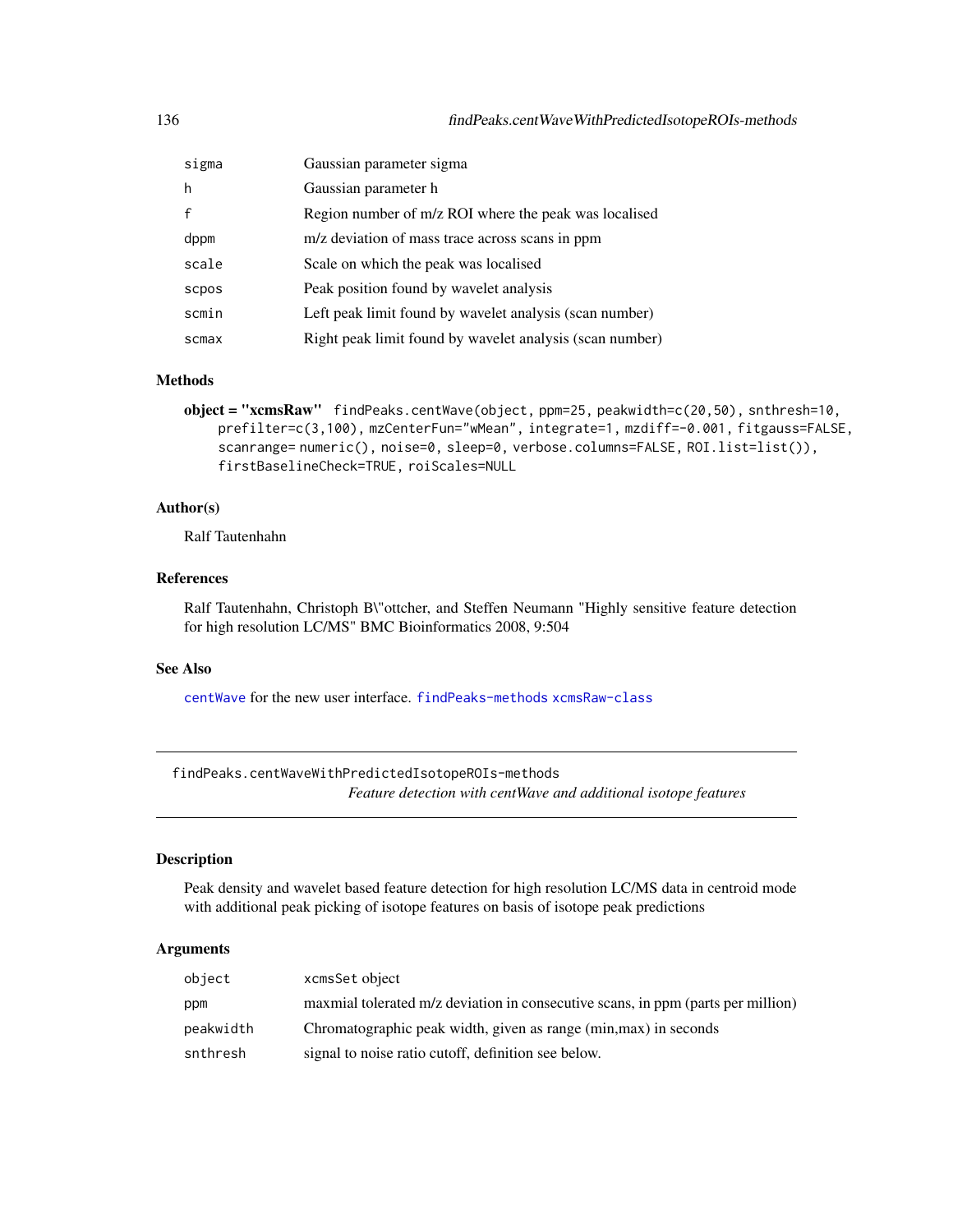| prefilter           | $prefilter=c(k,I)$ . Prefilter step for the first phase. Mass traces are only re-<br>tained if they contain at least k peaks with intensity $>=$ I.                                                                                                                                                                                                                                                                                                    |  |
|---------------------|--------------------------------------------------------------------------------------------------------------------------------------------------------------------------------------------------------------------------------------------------------------------------------------------------------------------------------------------------------------------------------------------------------------------------------------------------------|--|
| mzCenterFun         | Function to calculate the m/z center of the feature: wMean intensity weighted<br>mean of the feature m/z values, mean mean of the feature m/z values, apex use<br>m/z value at peak apex, wMeanApex3 intensity weighted mean of the m/z value<br>at peak apex and the m/z value left and right of it, meanApex3 mean of the m/z<br>value at peak apex and the m/z value left and right of it.                                                          |  |
| integrate           | Integration method. If =1 peak limits are found through descent on the mexican<br>hat filtered data, if =2 the descent is done on the real data. Method 2 is very<br>accurate but prone to noise, while method 1 is more robust to noise but less<br>exact.                                                                                                                                                                                            |  |
| mzdiff              | minimum difference in m/z for peaks with overlapping retention times, can be<br>negative to allow overlap                                                                                                                                                                                                                                                                                                                                              |  |
| fitgauss            | logical, if TRUE a Gaussian is fitted to each peak                                                                                                                                                                                                                                                                                                                                                                                                     |  |
| scanrange           | scan range to process                                                                                                                                                                                                                                                                                                                                                                                                                                  |  |
| noise               | optional argument which is useful for data that was centroided without any inten-<br>sity threshold, centroids with intensity < noise are omitted from ROI detection                                                                                                                                                                                                                                                                                   |  |
| sleep               | number of seconds to pause between plotting peak finding cycles                                                                                                                                                                                                                                                                                                                                                                                        |  |
| verbose.columns     |                                                                                                                                                                                                                                                                                                                                                                                                                                                        |  |
|                     | logical, if TRUE additional peak meta data columns are returned                                                                                                                                                                                                                                                                                                                                                                                        |  |
| ROI.list            | A optional list of ROIs that represents detected mass traces (ROIs). If this list is<br>empty (default) then centWave detects the mass trace ROIs, otherwise this step<br>is skipped and the supplied ROIs are used in the peak detection phase. Each ROI<br>object in the list has the following slots: scmin start scan index, scmax end scan<br>index, mzmin minimum m/z, mzmax maximum m/z, length number of scans,<br>intensity summed intensity. |  |
| firstBaselineCheck  |                                                                                                                                                                                                                                                                                                                                                                                                                                                        |  |
|                     | logical, if TRUE continuous data within ROI is checked to be above 1st baseline                                                                                                                                                                                                                                                                                                                                                                        |  |
| roiScales           | numeric, optional vector of scales for each ROI in ROI. list to be used for the<br>centWaye-wayelets                                                                                                                                                                                                                                                                                                                                                   |  |
| snthreshIsoROIs     |                                                                                                                                                                                                                                                                                                                                                                                                                                                        |  |
|                     | signal to noise ratio cutoff for predicted isotope ROIs, definition see below.                                                                                                                                                                                                                                                                                                                                                                         |  |
| maxcharge           | max. number of the isotope charge.                                                                                                                                                                                                                                                                                                                                                                                                                     |  |
| maxiso              | max. number of the isotope peaks to predict for each detected feature.                                                                                                                                                                                                                                                                                                                                                                                 |  |
| mzIntervalExtension |                                                                                                                                                                                                                                                                                                                                                                                                                                                        |  |
|                     | logical, if TRUE predicted isotope ROIs (regions of interest) are extended in the<br>m/z dimension to increase the detection of low intensity and hence noisy peaks.                                                                                                                                                                                                                                                                                   |  |

This algorithm is most suitable for high resolution LC/{TOF,OrbiTrap,FTICR}-MS data in centroid mode. The centWave algorithm is applied in two peak picking steps as follows. In the first peak picking step ROIs (regions of interest, characterised as regions with less than ppm m/z deviation in consecutive scans) in the LC/MS map are located and further analysed using continuous wavelet transform (CWT) for the localization of chromatographic peaks on different scales. In the second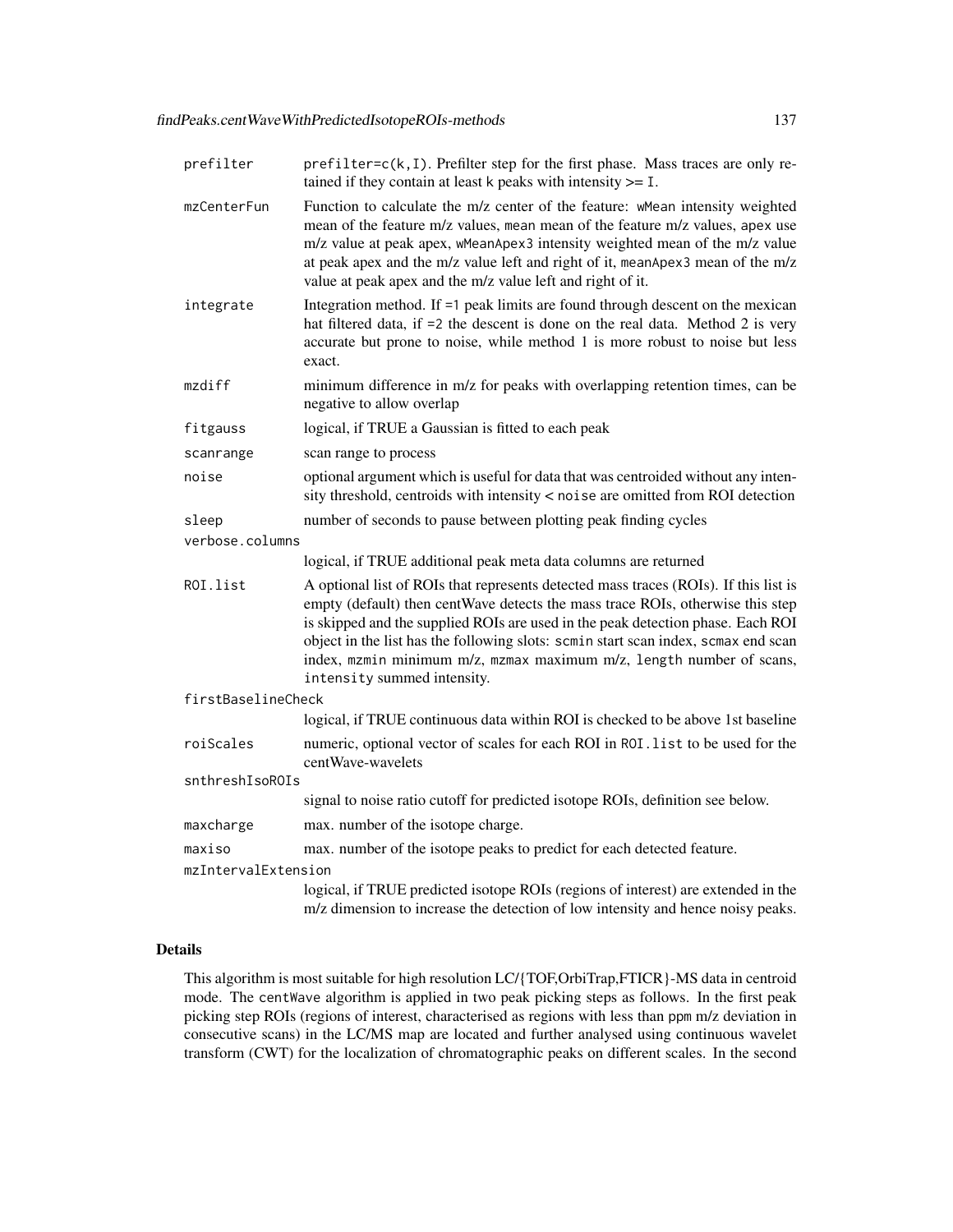peak picking step isotope ROIs in the LC/MS map are predicted further analysed using continuous wavelet transform (CWT) for the localization of chromatographic peaks on different scales. The peak lists resulting from both peak picking steps are merged and redundant peaks are removed.

# Value

A matrix with columns:

| mz     | weighted (by intensity) mean of peak m/z across scans                                                                                                                                                       |
|--------|-------------------------------------------------------------------------------------------------------------------------------------------------------------------------------------------------------------|
| mzmin  | m/z peak minimum                                                                                                                                                                                            |
| mzmax  | m/z peak maximum                                                                                                                                                                                            |
| rt     | retention time of peak midpoint                                                                                                                                                                             |
| rtmin  | leading edge of peak retention time                                                                                                                                                                         |
| rtmax  | trailing edge of peak retention time                                                                                                                                                                        |
| into   | integrated peak intensity                                                                                                                                                                                   |
| intb   | baseline corrected integrated peak intensity                                                                                                                                                                |
| maxo   | maximum peak intensity                                                                                                                                                                                      |
| sn     | Signal/Noise ratio, defined as (maxo - baseline)/sd, where<br>maxo is the maximum peak intensity,<br>baseline the estimated baseline value and<br>sd the standard deviation of local chromatographic noise. |
| egauss | <b>RMSE</b> of Gaussian fit                                                                                                                                                                                 |
|        | if verbose.columns is TRUE additionally :                                                                                                                                                                   |
| mu     | Gaussian parameter mu                                                                                                                                                                                       |
| sigma  | Gaussian parameter sigma                                                                                                                                                                                    |
| h      | Gaussian parameter h                                                                                                                                                                                        |
| f      | Region number of m/z ROI where the peak was localised                                                                                                                                                       |
| dppm   | m/z deviation of mass trace across scans in ppm                                                                                                                                                             |
| scale  | Scale on which the peak was localised                                                                                                                                                                       |
| scpos  | Peak position found by wavelet analysis                                                                                                                                                                     |
| scmin  | Left peak limit found by wavelet analysis (scan number)                                                                                                                                                     |
| scmax  | Right peak limit found by wavelet analysis (scan number)                                                                                                                                                    |

#### **Methods**

object = "xcmsRaw" findPeaks.centWaveWithPredictedIsotopeROIs(object, ppm=25, peakwidth=c(20,50), snthresh=10, prefilter=c(3,100), mzCenterFun="wMean", integrate=1, mzdiff=-0.001, fitgauss=FALSE, scanrange= numeric(), noise=0, sleep=0, verbose.columns=FALSE, ROI.list=list(), firstBaselineCheck=TRUE, roiScales=NULL, snthreshIsoROIs=6.25, maxcharge=3, maxiso=5, mzIntervalExtension=TRUE)

# Author(s)

Ralf Tautenhahn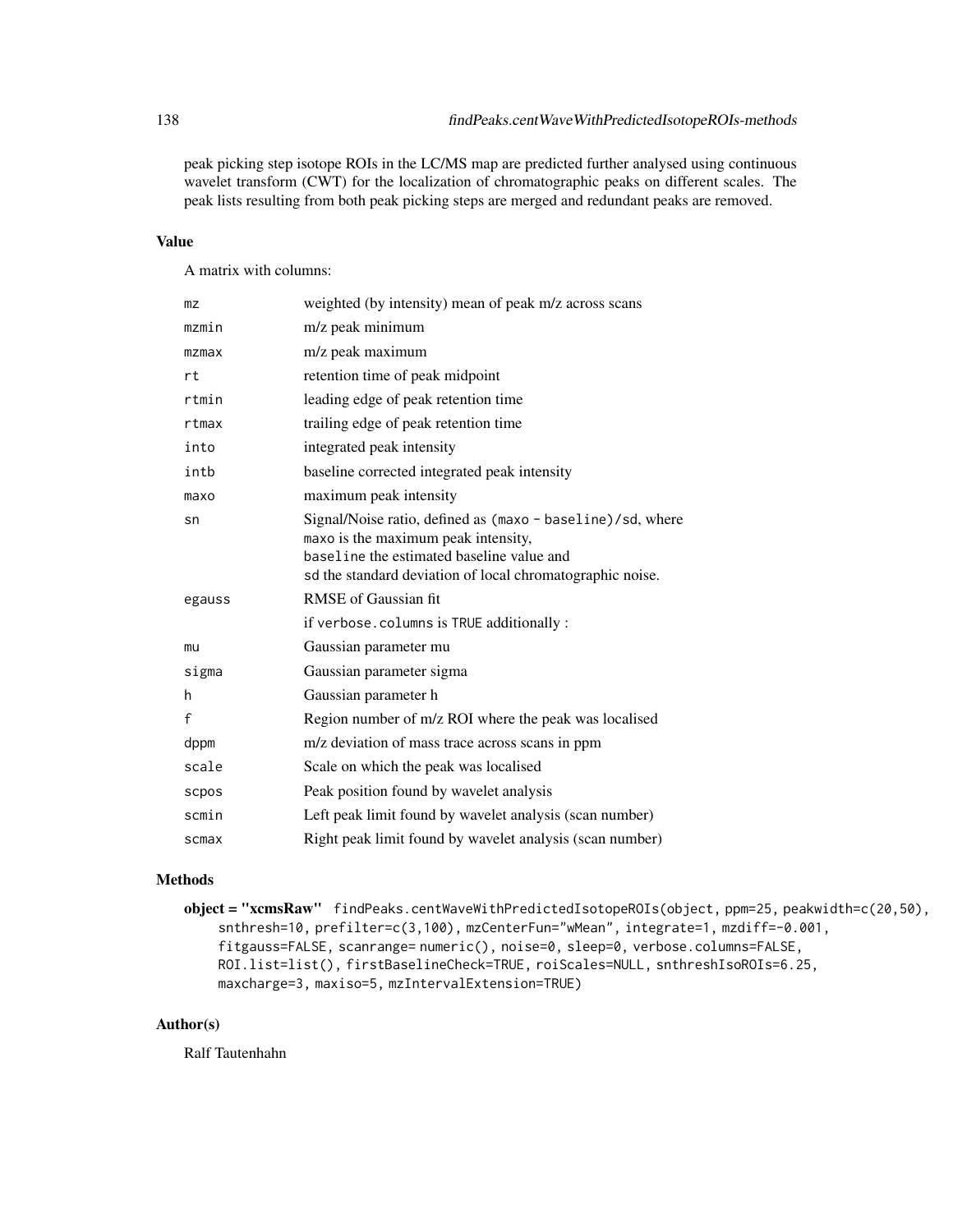## References

Ralf Tautenhahn, Christoph B\"ottcher, and Steffen Neumann "Highly sensitive feature detection for high resolution LC/MS" BMC Bioinformatics 2008, 9:504\ Hendrik Treutler and Steffen Neumann. "Prediction, detection, and validation of isotope clusters in mass spectrometry data" Submitted to Metabolites 2016, Special Issue "Bioinformatics and Data Analysis"

#### See Also

[do\\_findChromPeaks\\_centWaveWithPredIsoROIs](#page-51-0) for the corresponding core API function. findPeaks.addPredictedIso [findPeaks.centWave](#page-133-0) [findPeaks-methods](#page-125-1) [xcmsRaw-class](#page-283-0)

findPeaks.massifquant-methods *Feature detection for XC-MS data.*

## <span id="page-138-0"></span>**Description**

Massifquant is a Kalman filter (KF) based feature detection for XC-MS data in centroid mode (currently in experimental stage). Optionally allows for calling the method "centWave" on features discovered by Massifquant to further refine the feature detection; to do so, supply any additional parameters specific to centWave (even more experimental). The method may be conveniently called through the xcmsSet(...) method.

#### Arguments

The following arguments are specific to Massifquant. Any additional arguments supplied must correspond as specified by the method findPeaks.centWave.

An xcmsRaw object.

 $obj$ e $\text{etcalValue}$  Numeric: Suggested values: (0.1-3.0). This setting helps determine the the Kalman Filter prediciton margin of error. A real centroid belonging to a bonafide feature must fall within the KF prediction margin of error. Much like in the construction of a confidence interval, criticalVal loosely translates to be a multiplier of the standard error of the prediction reported by the Kalman Filter. If the features in the XC-MS sample have a small mass deviance in ppm error, a smaller critical value might be better and vice versa.

#### consecMissedLimit

Integer: Suggested values: $(1,2,3)$ . While a feature is in the proces of being detected by a Kalman Filter, the Kalman Filter may not find a predicted centroid in every scan. After 1 or more consecutive failed predictions, this setting informs Massifquant when to stop a Kalman Filter from following a candidate feature.

prefilter Numeric Vector: (Positive Integer, Positive Numeric): The first argument is only used if (with Wave  $= 1$ ); see cent Wave for details. The second argument specifies the minimum threshold for the maximum intensity of a feature that must be met.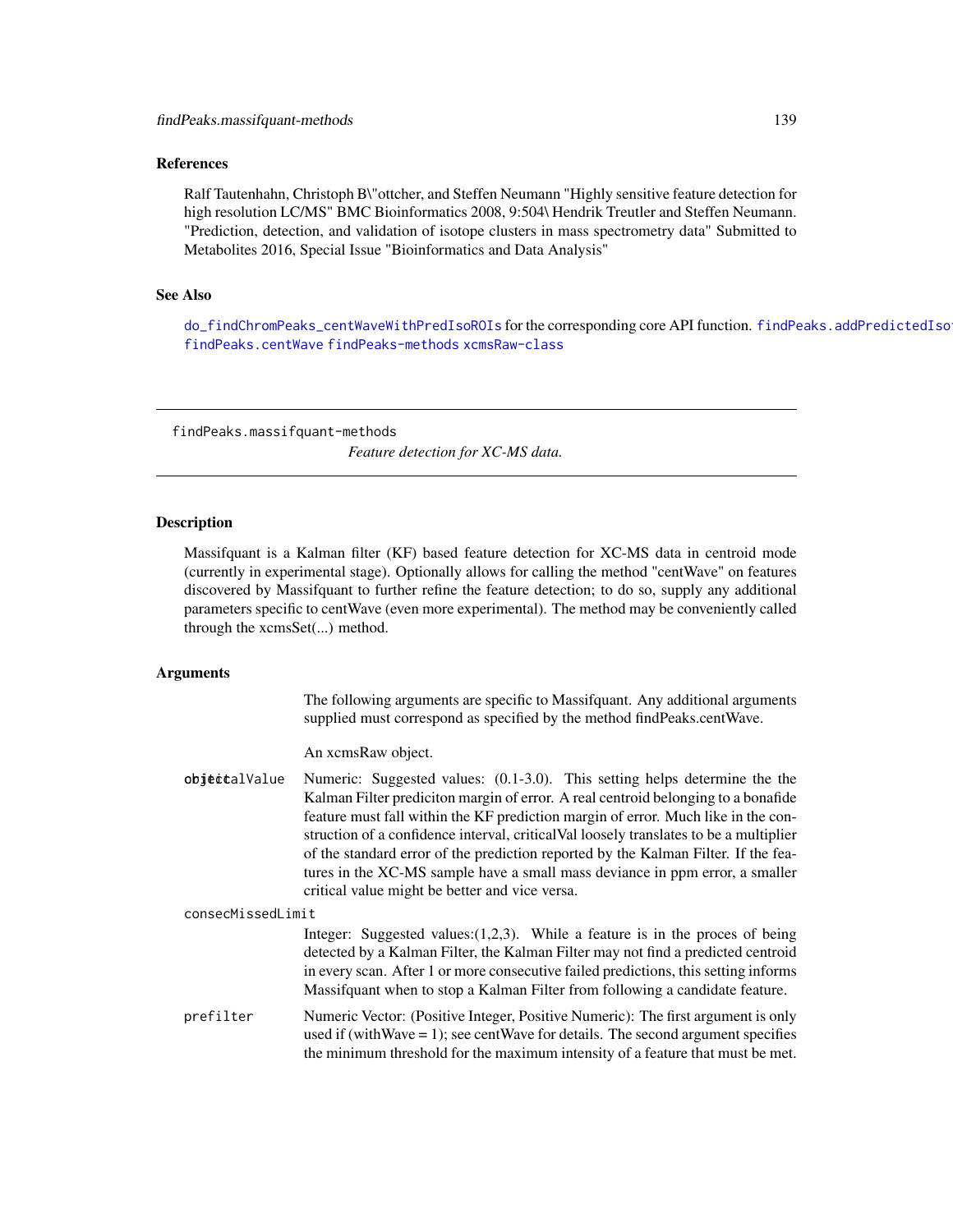| peakwidth | Integer Vector: (Positive Integer, Positive Integer): Only the first argument is<br>used for Massifquant, which specifices the minimum feature length in time<br>scans. If centWave is used, then the second argument is the maximum feature<br>length subject to being greater than the mininum feature length.                                                                                                                                                                                                                                                                                                                                                                                                                                        |
|-----------|---------------------------------------------------------------------------------------------------------------------------------------------------------------------------------------------------------------------------------------------------------------------------------------------------------------------------------------------------------------------------------------------------------------------------------------------------------------------------------------------------------------------------------------------------------------------------------------------------------------------------------------------------------------------------------------------------------------------------------------------------------|
| ppm       | The minimum estimated parts per million mass resolution a feature must pos-<br>sess.                                                                                                                                                                                                                                                                                                                                                                                                                                                                                                                                                                                                                                                                    |
| unions    | Integer: set to 1 if apply t-test union on segmentation; set to 0 if no t-test to be<br>applied on chromatographically continous features sharing same m/z range. Ex-<br>planation: With very few data points, sometimes a Kalman Filter stops tracking<br>a feature prematurely. Another Kalman Filter is instantiated and begins follow-<br>ing the rest of the signal. Because tracking is done backwards to forwards, this<br>algorithmic defect leaves a real feature divided into two segments or more. With<br>this option turned on, the program identifies segmented features and combines<br>them (merges them) into one with a two sample t-test. The potential danger of<br>this option is that some truly distinct features may be merged. |
| withWave  | Integer: set to 1 if turned on; set to 0 if turned off. Allows the user to find<br>features first with Massifquant and then filter those features with the second<br>phase of centWave, which includes wavelet estimation.                                                                                                                                                                                                                                                                                                                                                                                                                                                                                                                              |
| checkBack | Integer: set to 1 if turned on; set to 0 if turned off. The convergence of a Kalman<br>Filter to a feature's precise m/z mapping is very fast, but sometimes it incorpo-<br>rates erroneous centroids as part of a feature (especially early on). The "scan-<br>Back" option is an attempt to remove the occasional outlier that lies beyond the<br>converged bounds of the Kalman Filter. The option does not directly affect iden-<br>tification of a feature because it is a postprocessing measure; it has not shown to<br>be a extremely useful thus far and the default is set to being turned off.                                                                                                                                               |

This algorithm's performance has been tested rigorously on high resolution LC/{OrbiTrap, TOF}- MS data in centroid mode. Simultaneous kalman filters identify features and calculate their area under the curve. The default parameters are set to operate on a complex LC-MS Orbitrap sample. Users will find it useful to do some simple exploratory data analysis to find out where to set a minimum intensity, and identify how many scans an average feature spans. The "consecMissedLimit" parameter has yielded good performance on Orbitrap data when set to (2) and on TOF data it was found best to be at (1). This may change as the algorithm has yet to be tested on many samples. The "criticalValue" parameter is perhaps most dificult to dial in appropriately and visual inspection of peak identification is the best suggested tool for quick optimization. The "ppm" and "checkBack" parameters have shown less influence than the other parameters and exist to give users flexibility and better accuracy.

#### Value

If the method findPeaks.massifquant(...) is used, then a matrix is returned with rows corresponding to features, and properties of the features listed with the following column names. Otherwise, if centWave feature is used also (withWave  $= 1$ ), or Massifquant is called through the xcmsSet(...) method, then their corresponding return values are used.

mz weighted m/z mean (weighted by intensity) of the feature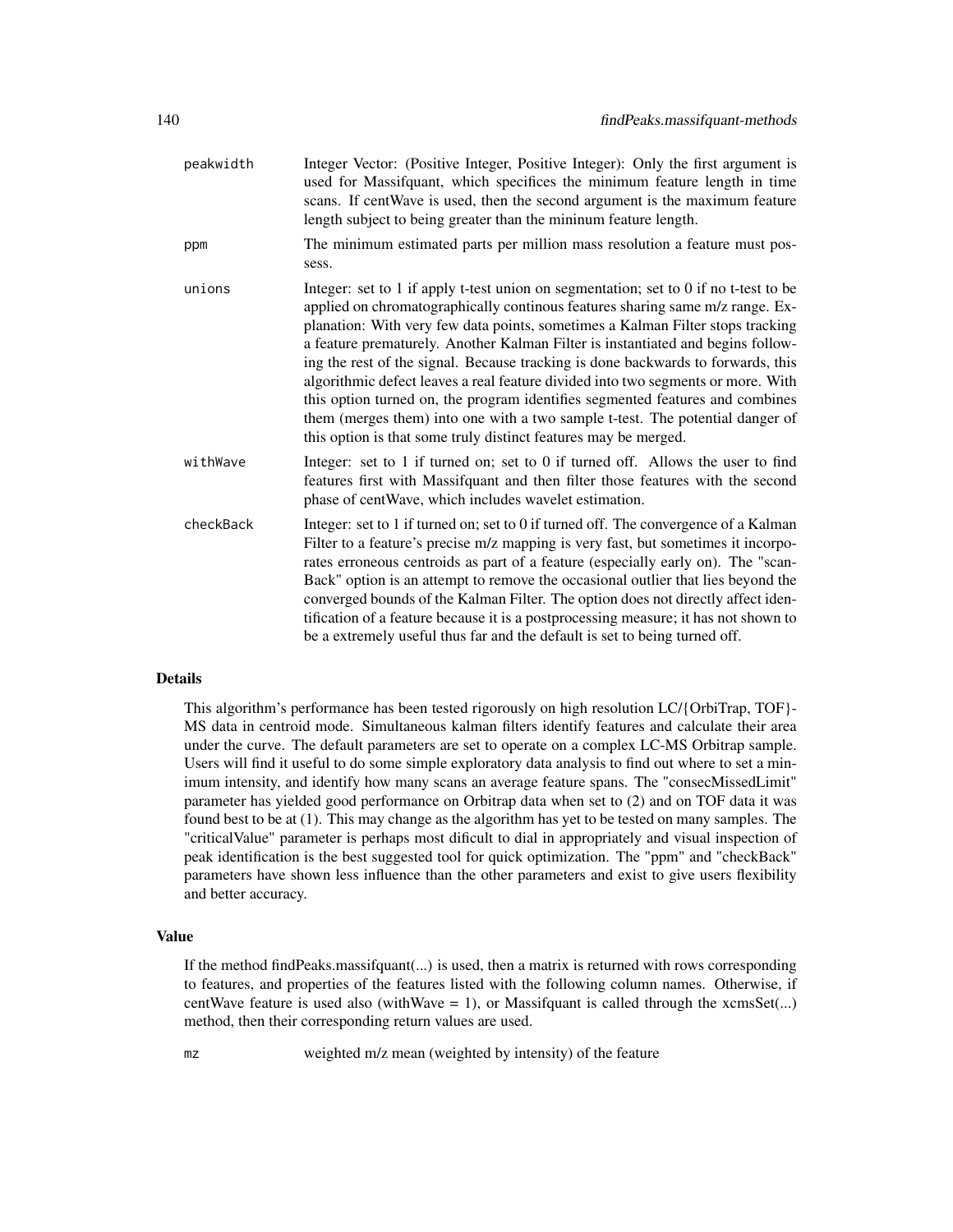| mzmin | m/z lower boundary of the feature                           |
|-------|-------------------------------------------------------------|
| mzmax | m/z upper boundary of the feature                           |
| rtmin | starting scan time of the feature                           |
| rtmax | starting scan time of the feature                           |
| into  | the raw quantitation (area under the curve) of the feature. |
| area  | feature area that is not normalized by the scan rate.       |

#### Methods

```
object = "xcmsRaw" findPeaks.massifquant(object, ppm=10, peakwidth=c(20,50), snthresh=10,
    prefilter=c(3,100), mzCenterFun="wMean", integrate=1, mzdiff=-0.001, fitgauss=FALSE,
    scanrange= numeric(), noise=0, sleep=0, verbose.columns=FALSE, criticalValue =
    1.125, consecMissedLimit = 2, unions = 1, checkBack = 0, withWave = 0)
```
#### Author(s)

Christopher Conley

# References

Submitted for review. Christopher Conley, Ralf J .O Torgrip. Ryan Taylor, and John T. Prince. "Massifquant: open-source Kalman filter based XC-MS feature detection". August 2013.

#### See Also

[centWave](#page-98-0) for the new user interface. [findPeaks-methods](#page-125-1) [xcmsSet](#page-286-0) [xcmsRaw](#page-281-0) [xcmsRaw-class](#page-283-0)

# Examples

```
library(faahKO)
library(xcms)
#load all the wild type and Knock out samples
cdfpath <- system.file("cdf", package = "faahKO")
## Subset to only the first 2 files.
cdffiles <- list.files(cdfpath, recursive = TRUE, full.names = TRUE)[1:2]
## Run the massifquant analysis. Setting the noise level to 10000 to speed up
## execution of the examples - in a real use case it should be set to a reasoable
## value.
xset <- xcmsSet(cdffiles, method = "massifquant",
                consecMissedLimit = 1,
                snthresh = 10,
                criticalValue = 1.73,
                ppm = 10,
                peakwidth= c(30, 60),
                prefilter= c(1,3000),
                noise = 10000,
                withWave = 0)
```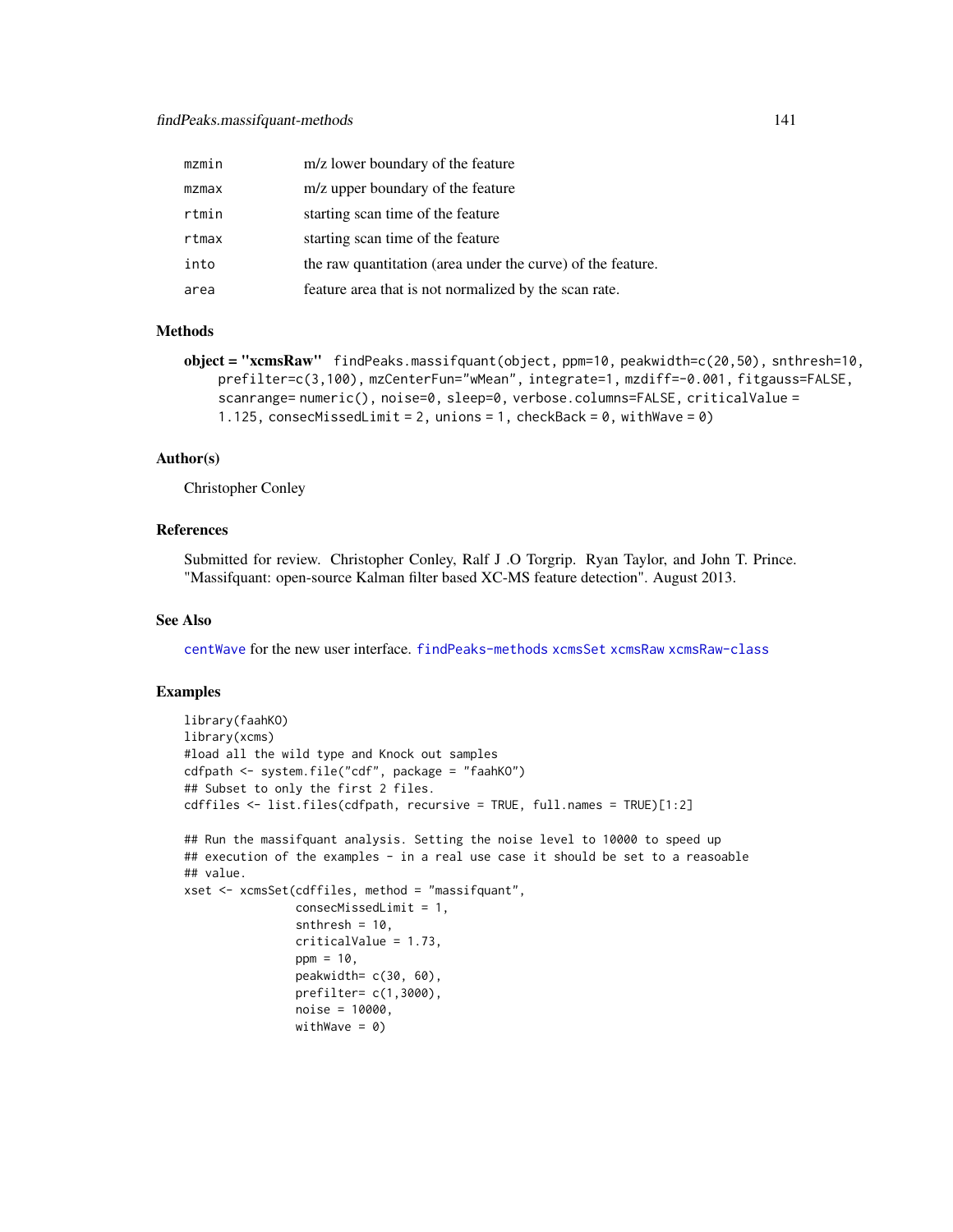findPeaks.matchedFilter,xcmsRaw-method

*Peak detection in the chromatographic time domain*

# <span id="page-141-0"></span>Description

Find peaks in the chromatographic time domain of the profile matrix. For more details see do\_findChromPeaks\_matchedFil

# Usage

```
## S4 method for signature 'xcmsRaw'
findPeaks.matchedFilter(
 object,
  fwhm = 30,
  signa = fwhm/2.3548,max = 5,
  snthresh = 10,
  step = 0.1,
  steps = 2,
 mzdiff = 0.8 - step * steps,
  index = FALSE,
  sleep = 0,
  scanrange = numeric()
)
```

| object   | The xcmsRaw object on which peak detection should be performed.                                                                                                                                              |
|----------|--------------------------------------------------------------------------------------------------------------------------------------------------------------------------------------------------------------|
| fwhm     | numeric(1) specifying the full width at half maximum of matched filtration<br>gaussian model peak. Only used to calculate the actual sigma, see below.                                                       |
| sigma    | numeric(1) specifying the standard deviation (width) of the matched filtration<br>model peak.                                                                                                                |
| max      | $numeric(1)$ representing the maximum number of peaks that are expected/will<br>be identified per slice.                                                                                                     |
| snthresh | $numeric(1)$ defining the signal to noise cutoff to be used in the chromatographic<br>peak detection step.                                                                                                   |
| step     | $numeric(1) specifying the width of the bins/slices in m/z dimension.$                                                                                                                                       |
| steps    | numeric(1) defining the number of bins to be merged before filtration (i.e. the<br>number of neighboring bins that will be joined to the slice in which filtration<br>and peak detection will be performed). |
| mzdiff   | numeric(1) defining the minimum difference in $m/z$ for peaks with overlapping<br>retention times                                                                                                            |
| index    | logical (1) specifying whether indicies should be returned instead of values<br>for m/z and retention times.                                                                                                 |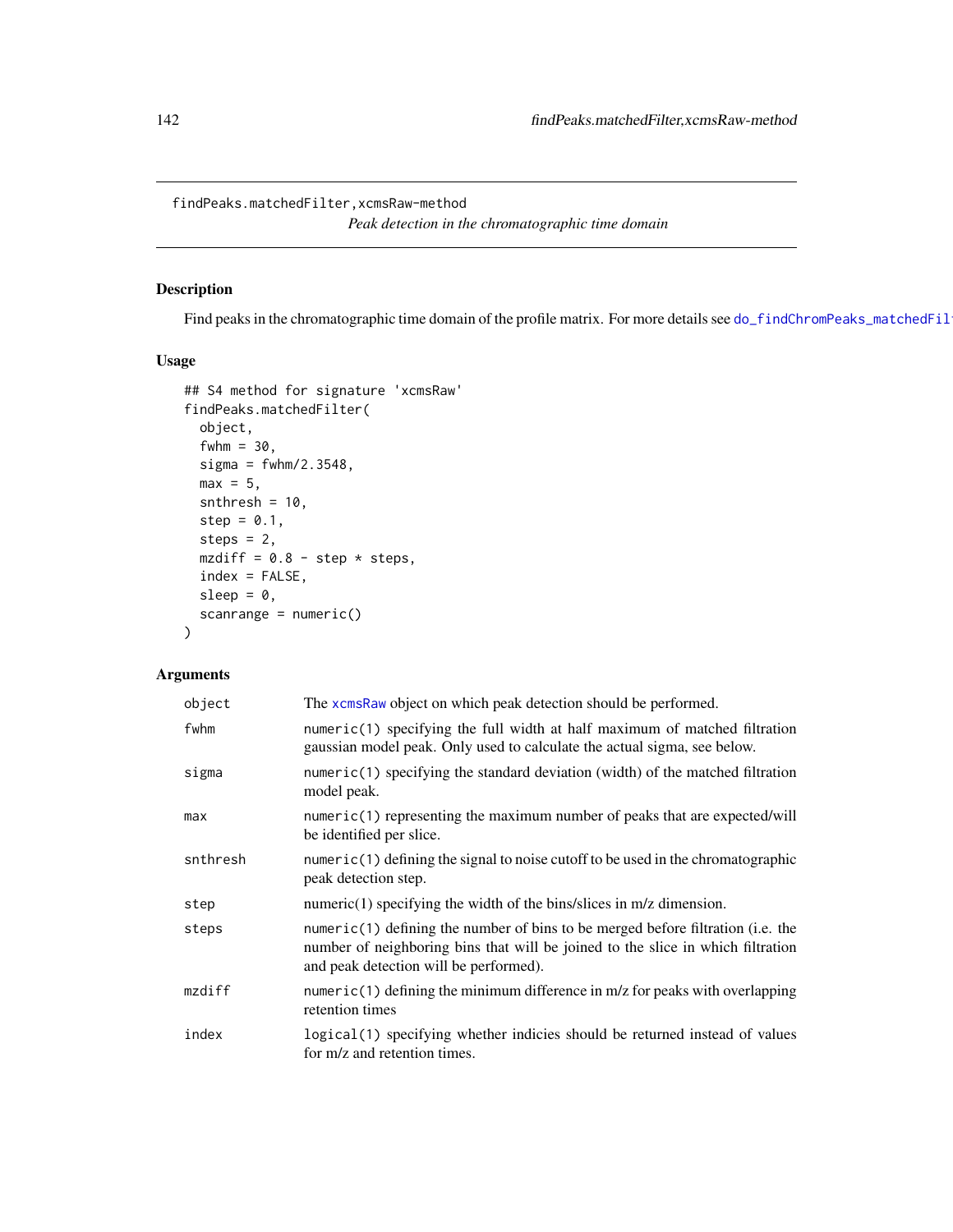| sleep     | (DEPRECATED). The use of this parameter is highly discouraged, as it could<br>cause problems in parallel processing mode. |
|-----------|---------------------------------------------------------------------------------------------------------------------------|
| scanrange | Numeric vector defining the range of scans to which the original object should<br>be sub-setted before peak detection.    |

# Value

A matrix, each row representing an intentified chromatographic peak, with columns:

mz Intensity weighted mean of m/z values of the peak across scans.

mzmin Minimum m/z of the peak.

mzmax Maximum m/z of the peak.

rt Retention time of the peak's midpoint.

rtmin Minimum retention time of the peak.

rtmax Maximum retention time of the peak.

into Integrated (original) intensity of the peak.

intf Integrated intensity of the filtered peak.

maxo Maximum intensity of the peak.

maxf Maximum intensity of the filtered peak.

i Rank of peak in merged EIC  $(\leq = \text{max})$ .

sn Signal to noise ratio of the peak.

## Author(s)

Colin A. Smith

# References

Colin A. Smith, Elizabeth J. Want, Grace O'Maille, Ruben Abagyan and Gary Siuzdak. "XCMS: Processing Mass Spectrometry Data for Metabolite Profiling Using Nonlinear Peak Alignment, Matching, and Identification" *Anal. Chem.* 2006, 78:779-787. @family Old peak detection methods

# See Also

[matchedFilter](#page-115-1) for the new user interface. [xcmsRaw](#page-283-0), [do\\_findChromPeaks\\_matchedFilter](#page-58-0) for the core function performing the peak detection.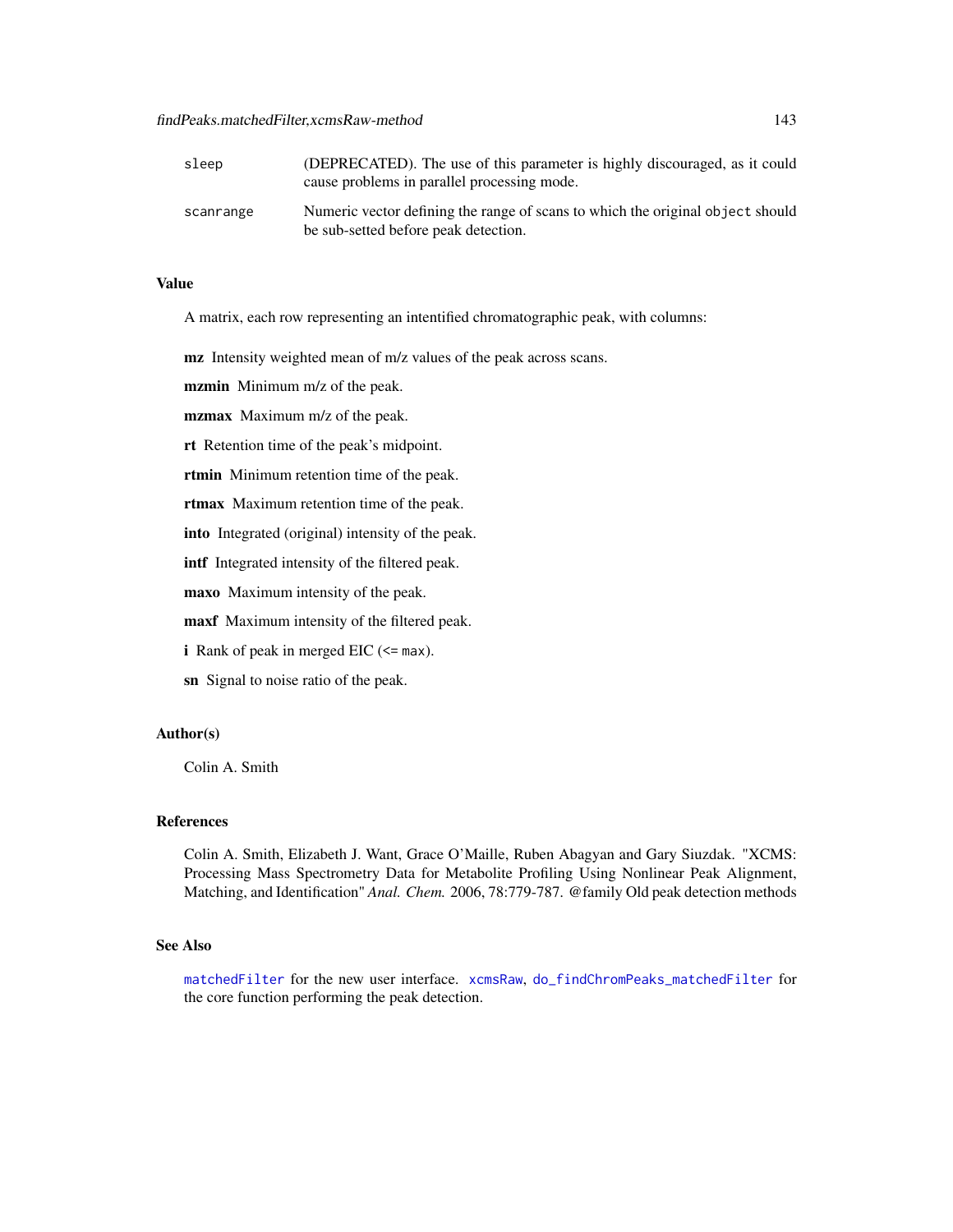findPeaks.MS1-methods *Collecting MS1 precursor peaks*

#### Description

Collecting Tandem MS or MS\$^n\$ Mass Spectrometry precursor peaks as annotated in XML raw file

#### Arguments

object xcmsRaw object

#### Details

Some mass spectrometers can acquire MS1 and MS2 (or MS\$^n\$ scans) quasi simultaneously, e.g. in data dependent tandem MS or DDIT mode.

Since xcmsFragments attaches *all* MS\$^n\$ peaks to MS1 peaks in xcmsSet, it is important that findPeaks and xcmsSet do not miss any MS1 precursor peak.

To be sure that all MS1 precursor peaks are in an xcmsSet, findPeaks.MS1 does not do an actual peak picking, but simply uses the annotation stored in mzXML, mzData or mzML raw files.

This relies on the following XML tags:

mzData: <spectrum id="463"> <spectrumInstrument msLevel="2"> <cvParam cvLabel="psi" accession="PSI:1000039" name="TimeInSeconds" value="92.7743"/> </spectrumInstrument> <precursor msLevel="1" spectrumRef="461"> <cvParam cvLabel="psi" accession="PSI:1000040" name="MassToChargeRatio" value="462.091"/> <cvParam cvLabel="psi" accession="PSI:1000042" name="Intensity" value="366.674"/> </precursor> </spectrum>

mzXML: <scan num="17" msLevel="2" retentionTime="PT1.5224S"> <precursorMz precursorIntensity="125245">220.1828003</precursorMz> </scan>

Several mzXML and mzData converters are known to create incomplete files, either without intensities (they will be set to 0) or without the precursor retention time (then a reasonably close rt will be chosen. NYI).

#### Value

A matrix with columns:

mz, mzmin, mzmax

annotated MS1 precursor selection mass

```
rt, rtmin, rtmax
```
annotated MS1 precursor retention time

into, maxo, sn annotated MS1 precursor intensity

## **Methods**

object = "xcmsRaw" findPeaks.MS1(object)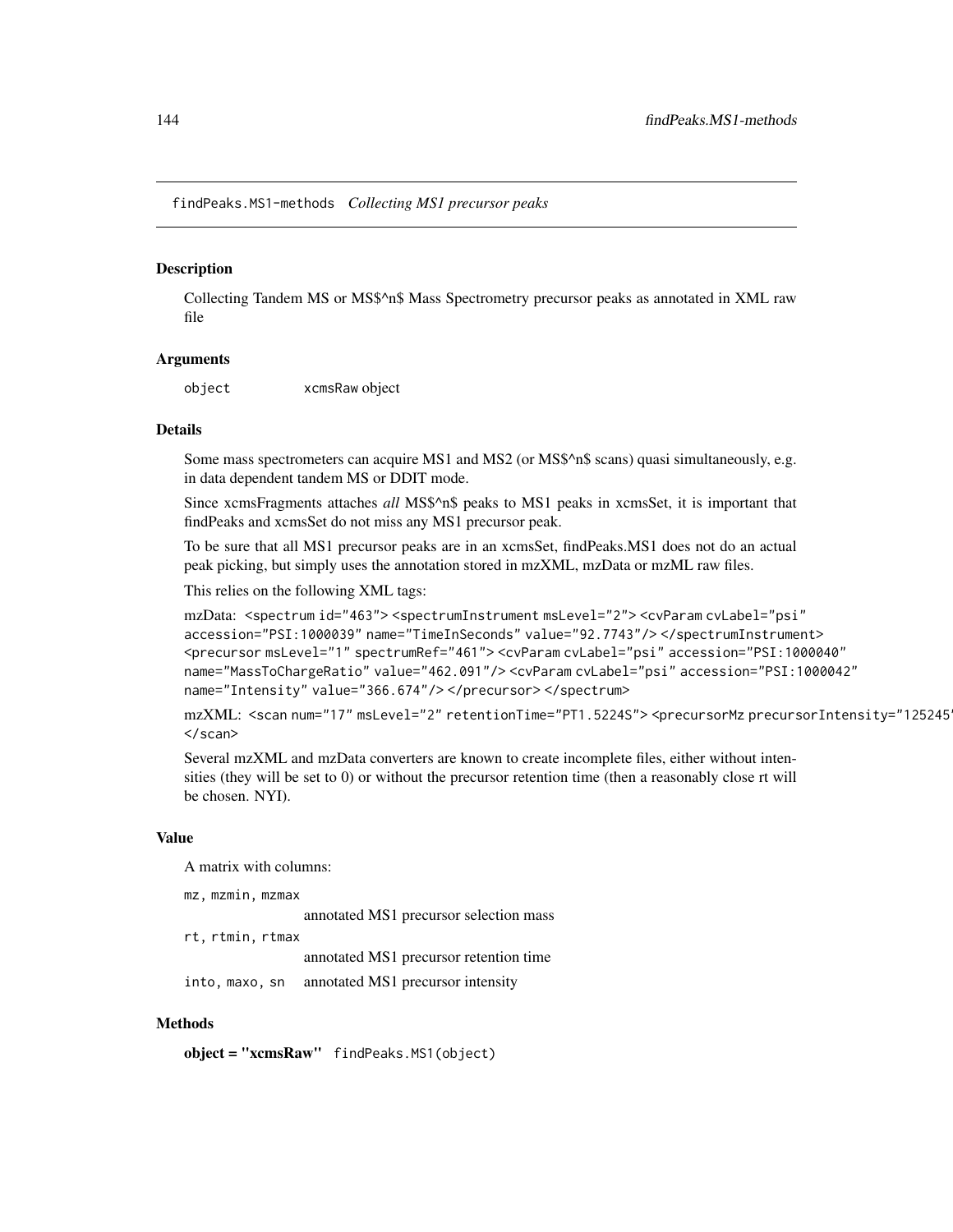## Author(s)

Steffen Neumann, <sneumann@ipb-halle.de>

#### See Also

[findPeaks-methods](#page-125-0) [xcmsRaw-class](#page-283-0)

findPeaks.MSW,xcmsRaw-method

*Peak detection for single-spectrum non-chromatography MS data*

# Description

This method performs peak detection in mass spectrometry direct injection spectrum using a wavelet based algorithm.

#### Usage

```
## S4 method for signature 'xcmsRaw'
findPeaks.MSW(object, snthresh = 3, verbose.columns = FALSE, ...)
```
## Arguments

| The xcmsRaw object on which peak detection should be performed.                                                            |
|----------------------------------------------------------------------------------------------------------------------------|
| $numeric(1) defining the signal to noise ratio cutoff.$                                                                    |
| verbose.columns                                                                                                            |
| Logical whether additional peak meta data columns should be returned.                                                      |
| Additional parameters to be passed to the identify Major Peaks and say, gol<br>functions from the MassSpecWavelet package. |
|                                                                                                                            |

## Details

This is a wrapper around the peak picker in Bioconductor's MassSpecWavelet package calling [peakDetectionCWT](#page-0-0) and [tuneInPeakInfo](#page-0-0) functions.

## Value

A matrix, each row representing an intentified peak, with columns:

mz m/z value of the peak at the centroid position.

mzmin Minimum m/z of the peak.

mzmax Maximum m/z of the peak.

rt Always -1.

rtmin Always -1.

rtmax Always -1.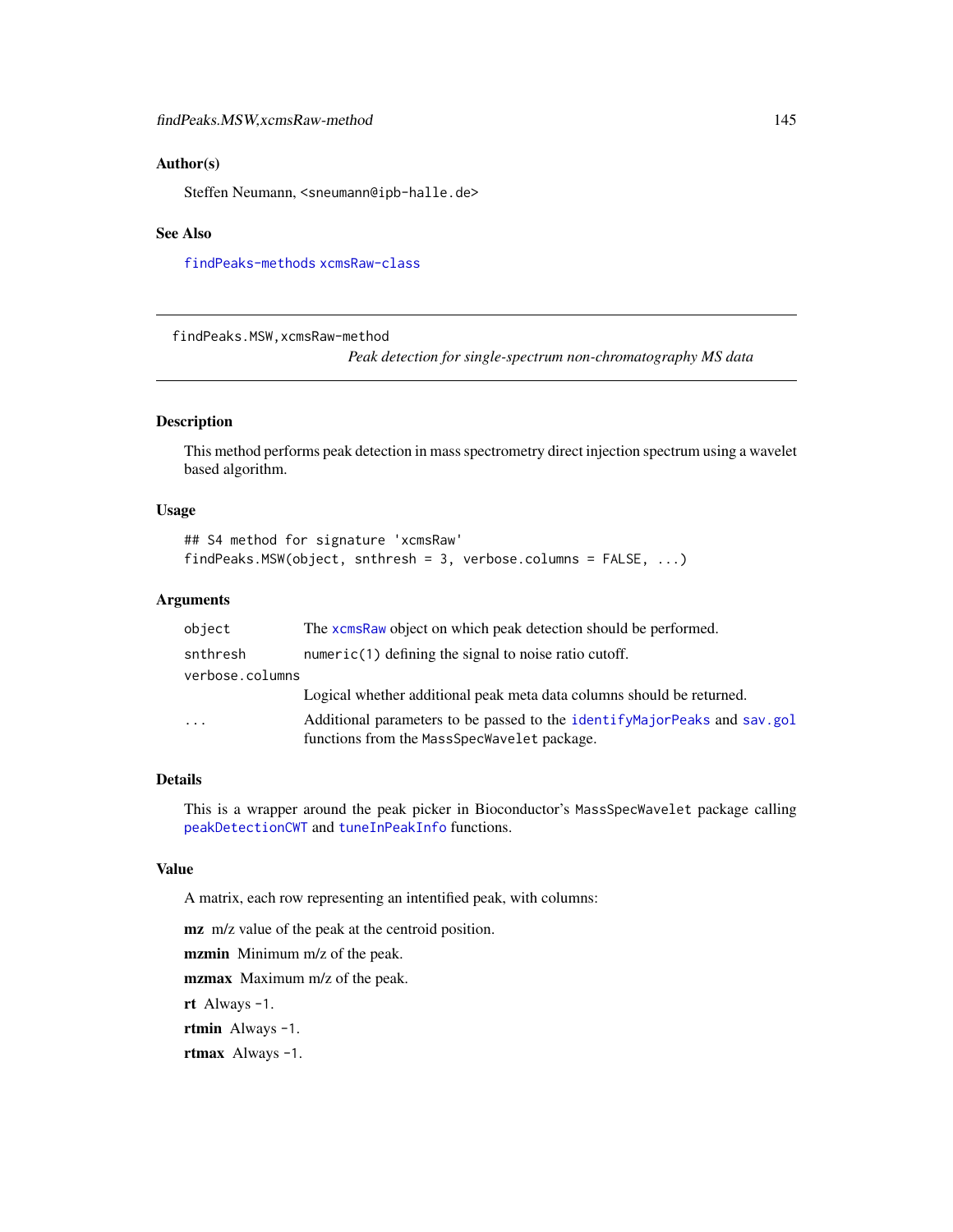into Integrated (original) intensity of the peak.

maxo Maximum intensity of the peak.

intf Always NA.

maxf Maximum MSW-filter response of the peak.

sn Signal to noise ratio.

# Author(s)

Joachim Kutzera, Steffen Neumann, Johannes Rainer

# See Also

[MSW](#page-126-0) for the new user interface, [do\\_findPeaks\\_MSW](#page-62-0) for the downstream analysis function or [peakDetectionCWT](#page-0-0) from the MassSpecWavelet for details on the algorithm and additionally supported parameters.

GenericParam-class *Generic parameter class*

# Description

The GenericParam class allows to store generic parameter information such as the name of the function that was/has to be called (slot fun) and its arguments (slot args). This object is used to track the process history of the data processings of an [XCMSnExp](#page-269-0) object. This is in contrast to e.g. the [CentWaveParam](#page-98-0) object that is passed to the actual processing method.

## Usage

```
GenericParam(fun = character(), args = list())
```
# Arguments

| fun  | character representing the name of the function.         |
|------|----------------------------------------------------------|
| args | list (ideally named) with the arguments to the function. |

## Value

The GenericParam function returns a GenericParam object.

### **Slots**

fun character specifying the function name.

args list (ideally named) with the arguments to the function.

#### Author(s)

Johannes Rainer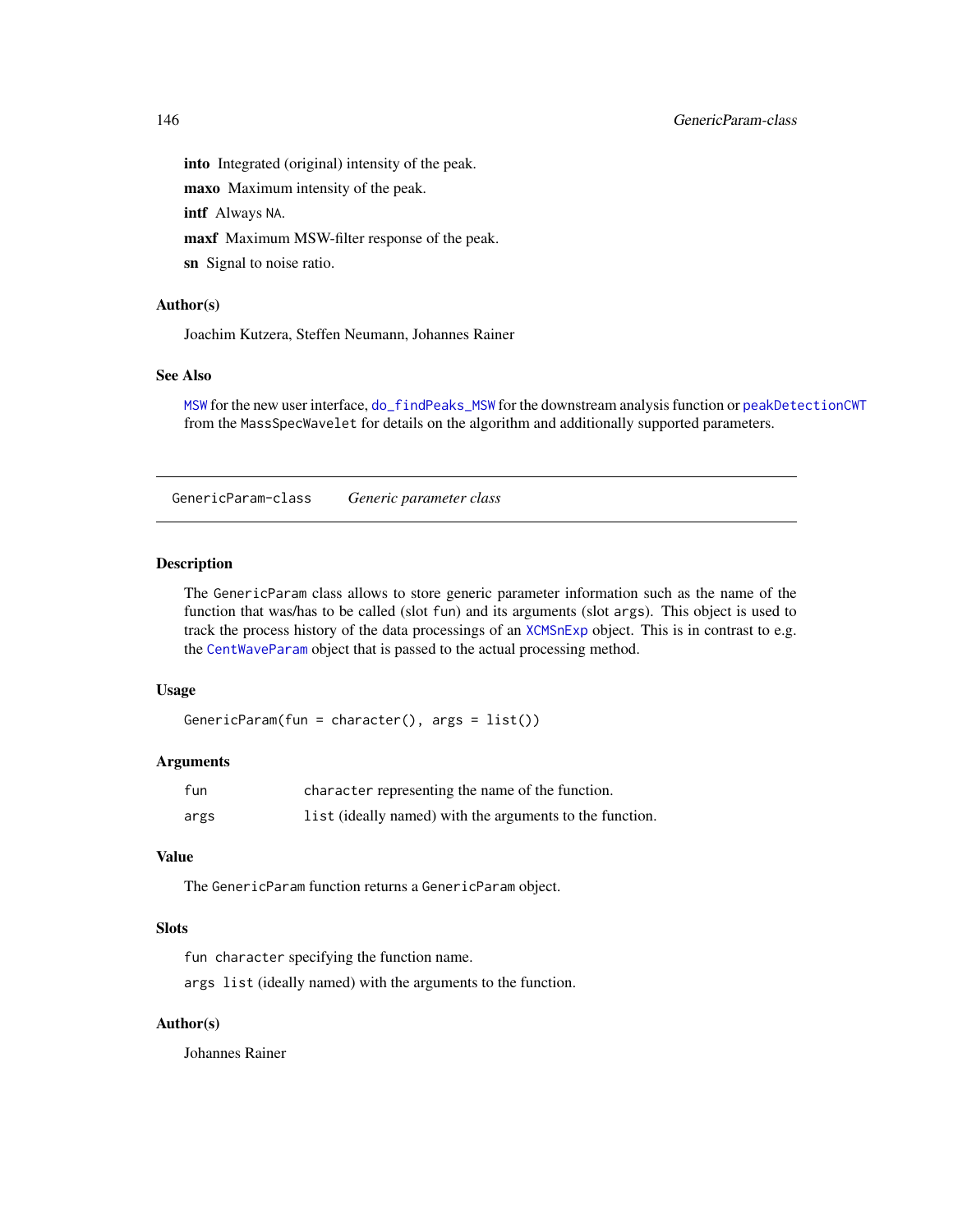# getEIC-methods 147

# See Also

[processHistory](#page-269-0) for how to access the process history of an [XCMSnExp](#page-269-0) object.

## Examples

```
prm <- GenericParam(fun = "mean")
prm <- GenericParam(fun = "mean", args = list(na.rm = TRUE))
```
getEIC-methods *Get extracted ion chromatograms for specified m/z ranges*

# Description

Generate multiple extracted ion chromatograms for m/z values of interest. For xcmsSet objects, reread original raw data and apply precomputed retention time correction, if applicable.

Note that this method will *always* return profile, not raw data (with profile data being the binned data along M/Z). See details for further information.

## Arguments

| object    | the xcmsRaw or xcmsSet object                                                                                                                                                                                                                                                                                                                                |
|-----------|--------------------------------------------------------------------------------------------------------------------------------------------------------------------------------------------------------------------------------------------------------------------------------------------------------------------------------------------------------------|
| mzrange   | Either a two column matrix with minimum or maximum m/z or a matrix of any<br>dimensions containing columns mamin and mamax. If not specified, the method<br>for xcmsRaw returns the base peak chromatogram (BPC, i.e. the most intense<br>signal for each RT across all m/z).<br>For xcmsSet objects the group data will be used if mzrange is not provided. |
| rtrange   | A two column matrix the same size as marrange with minimum and maximum<br>retention times between which to return EIC data points. If not specified, the<br>method returns the chromatogram for the full RT range.                                                                                                                                           |
|           | For xcmsSet objects, it may also be a single number specifying the time window<br>around the peak to return EIC data points                                                                                                                                                                                                                                  |
| step      | step (bin) size to use for profile generation. Note that a value of $step = 0$ is not<br>supported.                                                                                                                                                                                                                                                          |
| groupidx  | either character vector with names or integer vector with indicies of peak groups<br>for which to get EICs                                                                                                                                                                                                                                                   |
| sampleidx | either character vector with names or integer vector with indicies of samples for<br>which to get EICs                                                                                                                                                                                                                                                       |
| rt        | "corrected" for using corrected retention times, or "raw" for using raw reten-<br>tion times                                                                                                                                                                                                                                                                 |

# Details

In contrast to the [rawEIC](#page-226-0) method, that extracts the actual raw values, this method extracts them from the object's profile matrix (or if the provided step argument does not match the profStep of the object the profile matrix is calculated on the fly and the values returned).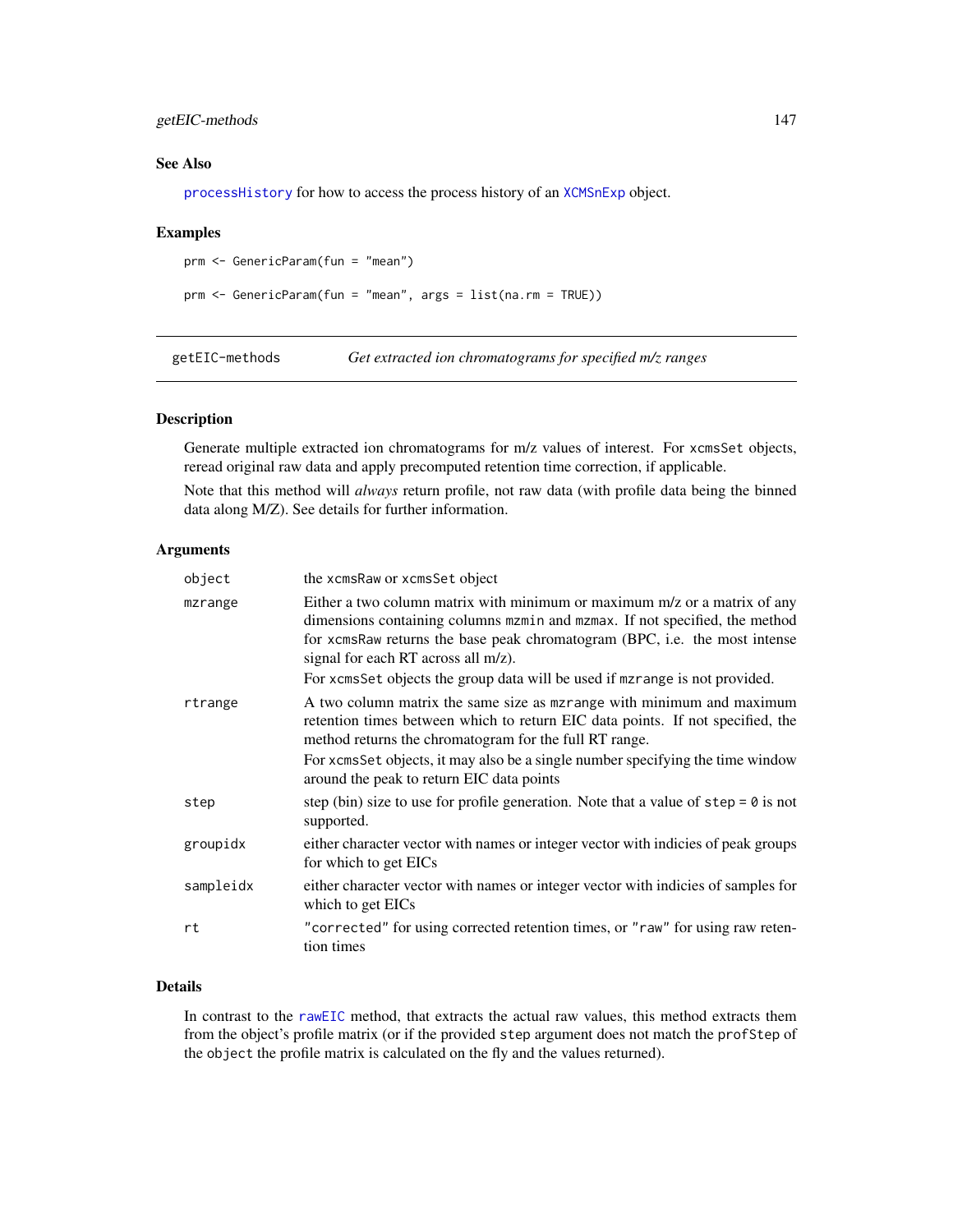## Value

For xcmsSet and xcmsRaw objects, an xcmsEIC object.

# Methods

```
object = "xcmsRaw" getEIC(object, mzrange, rtrange = NULL, step = 0.1)
```

```
object = "xcmsSet" getEIC(object, mzrange, rtrange = 200, groupidx, sampleidx = sampnames(object),
    rt = c("corrected", "raw"))
```
## See Also

[xcmsRaw-class](#page-283-0), [xcmsSet-class](#page-288-0), [xcmsEIC-class](#page-265-0), [rawEIC](#page-226-0)

getPeaks-methods *Get peak intensities for specified regions*

# Description

Integrate extracted ion chromatograms in pre-defined defined regions. Return output similar to [findPeaks](#page-125-1).

# Arguments

| object    | the xcmsSet object                                                                                       |
|-----------|----------------------------------------------------------------------------------------------------------|
| peakrange | matrix or data frame with 4 columns: mzmin, mzmax, rtmin, rtmax (they must<br>be in that order or named) |
| step      | step size to use for profile generation                                                                  |

## Value

A matrix with columns:

| i      | rank of peak identified in merged EIC (<= max), always NA |
|--------|-----------------------------------------------------------|
| mz.    | weighted (by intensity) mean of peak m/z across scans     |
| mzmin  | $m/z$ of minimum step                                     |
| mzmax  | m/z of maximum step                                       |
| ret    | retention time of peak midpoint                           |
| retmin | leading edge of peak retention time                       |
| retmax | trailing edge of peak retention time                      |
| into   | integrated area of original (raw) peak                    |
| intf   | integrated area of filtered peak, always NA               |
| maxo   | maximum intensity of original (raw) peak                  |
| maxf   | maximum intensity of filtered peak, always NA             |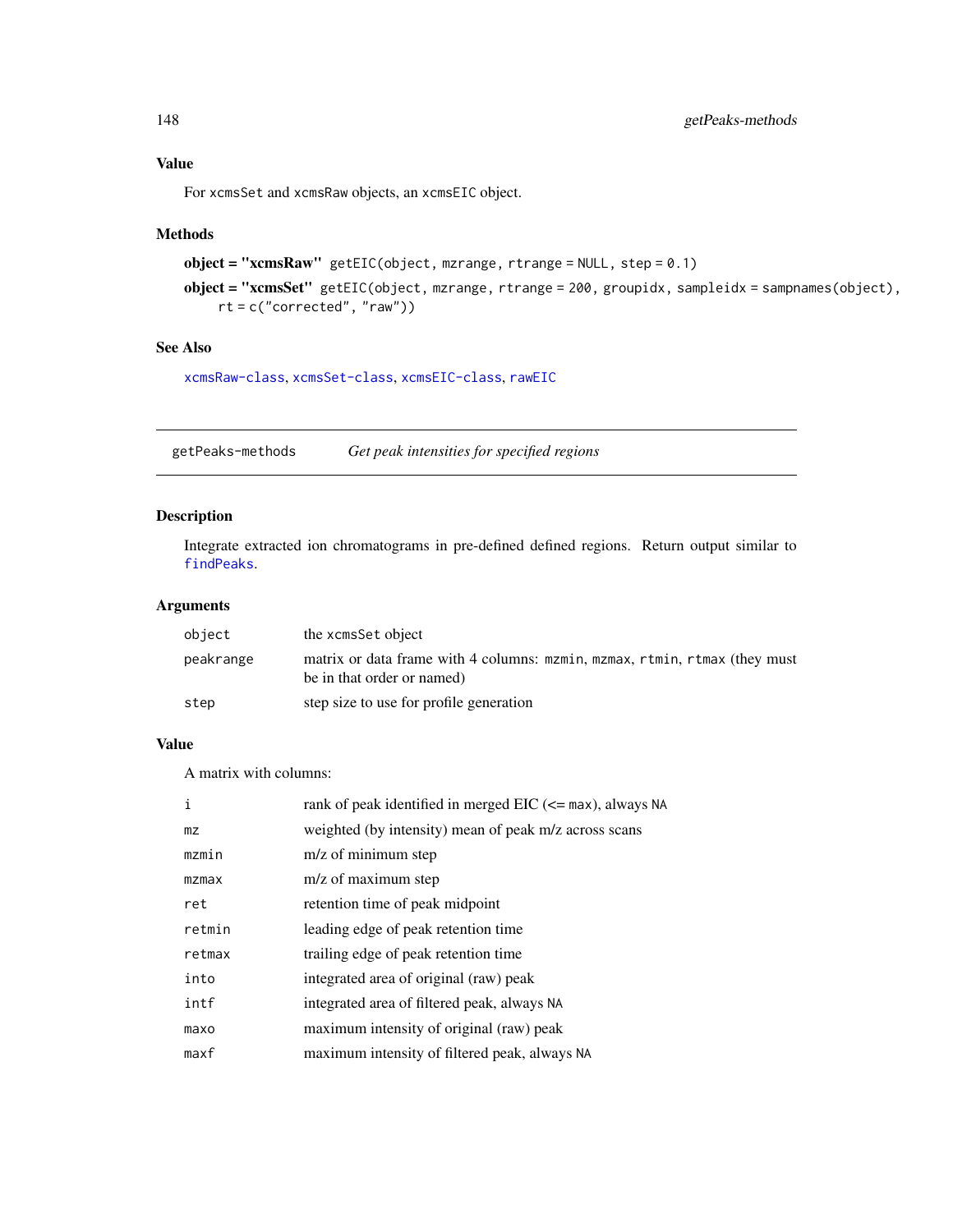# getScan-methods 149

# Methods

object = "xcmsRaw" getPeaks(object, peakrange, step = 0.1)

# See Also

[xcmsRaw-class](#page-283-0)

getScan-methods *Get m/z and intensity values for a single mass scan*

# <span id="page-148-0"></span>Description

Return the data from a single mass scan using the numeric index of the scan as a reference.

# Arguments

| object  | the xcmsRaw object                                                        |
|---------|---------------------------------------------------------------------------|
| scan    | integer index of scan, if negative, the index numbered from the end       |
| mzrange | limit data points returned to those between in the range, range (mzrange) |

# Value

A matrix with two columns:

| mz        | m/z values       |
|-----------|------------------|
| intensity | intensity values |

# Methods

object = "xcmsRaw" getScan(object, scan, mzrange = numeric()) getMsnScan(object, scan, mzrange = numeric())

# See Also

[xcmsRaw-class](#page-283-0), [getSpec](#page-149-0)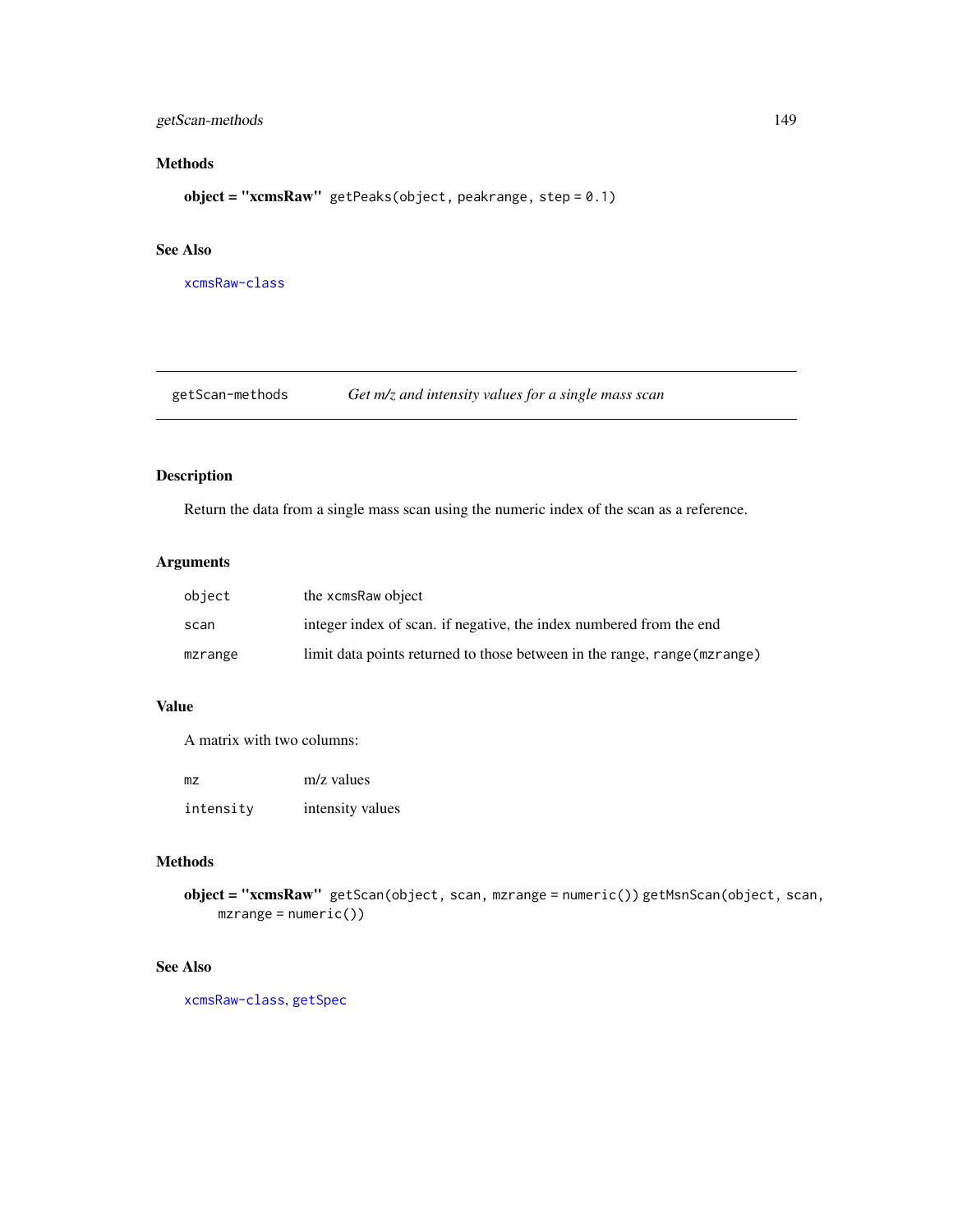### <span id="page-149-0"></span>Description

Return full-resolution averaged data from multiple mass scans.

#### Arguments

| object   | the xcmsRaw object                                                                                  |
|----------|-----------------------------------------------------------------------------------------------------|
| $\cdots$ | arguments passed to profRange used to sepecify the spectral segments of inter-<br>est for averaging |

# Details

Based on the mass points from the spectra selected, a master unique list of masses is generated. Every spectra is interpolated at those masses and then averaged.

# Value

A matrix with two columns:

| mz        | $m/z$ values     |
|-----------|------------------|
| intensity | intensity values |

#### Methods

object = "xcmsRaw" getSpec(object, ...)

#### See Also

[xcmsRaw-class](#page-283-0), [profRange](#page-222-0), [getScan](#page-148-0)

getXcmsRaw-methods *Load the raw data for one or more files in the xcmsSet*

## Description

Reads the raw data applies evential retention time corrections and waters Lock mass correction and returns it as an xcmsRaw object (or list of xcmsRaw objects) for one or more files of the xcmsSet object.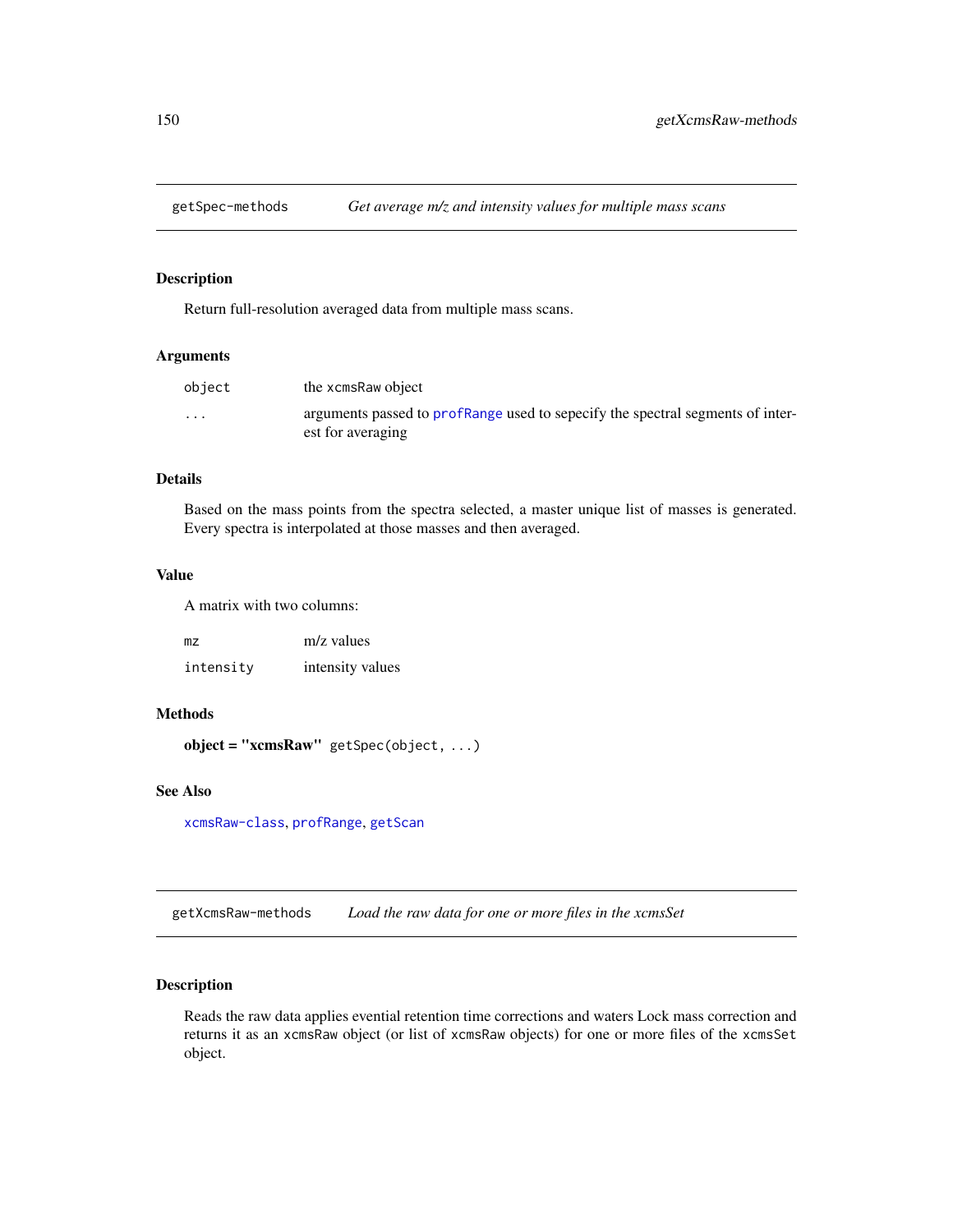# group-methods 151

# Arguments

| object     | the xcmsSet object                                                                                                                                                                   |
|------------|--------------------------------------------------------------------------------------------------------------------------------------------------------------------------------------|
| sampleidx  | The index of the sample for which the raw data should be returned. Can be a<br>single number or a numeric vector with the indices. Alternatively, the file name<br>can be specified. |
| profmethod | The profile method.                                                                                                                                                                  |
| profstep   | The profile step.                                                                                                                                                                    |
| rt         | Whether corrected or raw retention times should be returned.                                                                                                                         |
| $\ddots$   | Additional arguments submitted to the xcmsRaw function.                                                                                                                              |

# Value

A single xcmsRaw object or a list of xcmsRaw objects.

# Methods

```
object = "xcmsSet" getXcmsRaw(object, sampleidx=1, profmethod=profinfo(object)$method,
    profstep=profinfo(object)$step, rt=c("corrected", "raw"), ... )
```
# Author(s)

Johannes Rainer, <johannes.rainer@eurac.edu>

# See Also

[xcmsRaw-class](#page-283-0),

group-methods *Group peaks from different samples together*

# <span id="page-150-0"></span>Description

A number of grouping (or alignment) methods exist in XCMS. group is the generic method.

# Arguments

| object  | xcmsSet-class object                     |
|---------|------------------------------------------|
| method  | Method to use for grouping. See details. |
| $\cdot$ | Optional arguments to be passed along    |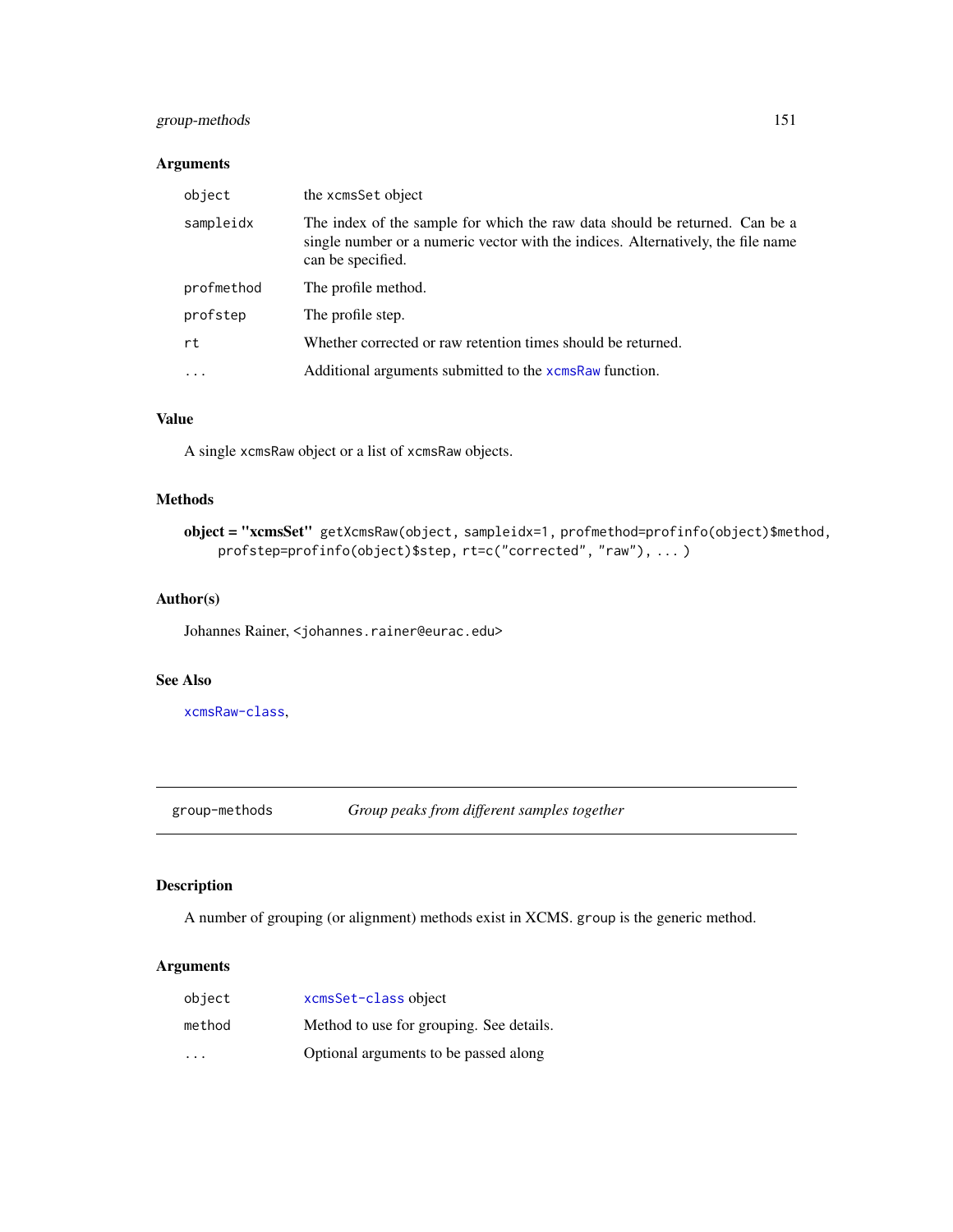# Details

Different algorithms can be used by specifying them with the method argument. For example to use the density-based approach described by Smith et al (2006) one would use: group(object, method="density"). This is also the default.

Further arguments given by ... are passed through to the function implementing the method.

A character vector of *nicknames*for the algorithms available is returned by getOption("BioC")\$xcms\$group.methods. If the nickname of a method is called "mzClust", the help page for that specific method can be accessed with ?group.mzClust.

# Value

An xcmsSet object with peak group assignments and statistics.

#### Methods

```
object = "xcmsSet" group(object, ...)
```
#### See Also

[group.density](#page-151-0) [group.mzClust](#page-152-0) [group.nearest](#page-153-0) [xcmsSet-class](#page-288-0),

<span id="page-151-0"></span>group.density *Group peaks from different samples together*

#### Description

Group peaks together across samples using overlapping m/z bins and calculation of smoothed peak distributions in chromatographic time.

#### Arguments

| object  | the xcmsSet object                                                                                                                                                                                         |
|---------|------------------------------------------------------------------------------------------------------------------------------------------------------------------------------------------------------------|
| minfrac | minimum fraction of samples necessary in at least one of the sample groups for<br>it to be a valid group                                                                                                   |
| minsamp | minimum number of samples necessary in at least one of the sample groups for<br>it to be a valid group                                                                                                     |
| bw      | bandwidth (standard deviation or half width at half maximum) of gaussian smooth-<br>ing kernel to apply to the peak density chromatogram                                                                   |
| mzwid   | width of overlapping m/z slices to use for creating peak density chromatograms<br>and grouping peaks across samples                                                                                        |
| max     | maximum number of groups to identify in a single m/z slice                                                                                                                                                 |
| sleep   | seconds to pause between plotting successive steps of the peak grouping algo-<br>rithm. peaks are plotted as points showing relative intensity. identified groups<br>are flanked by dotted vertical lines. |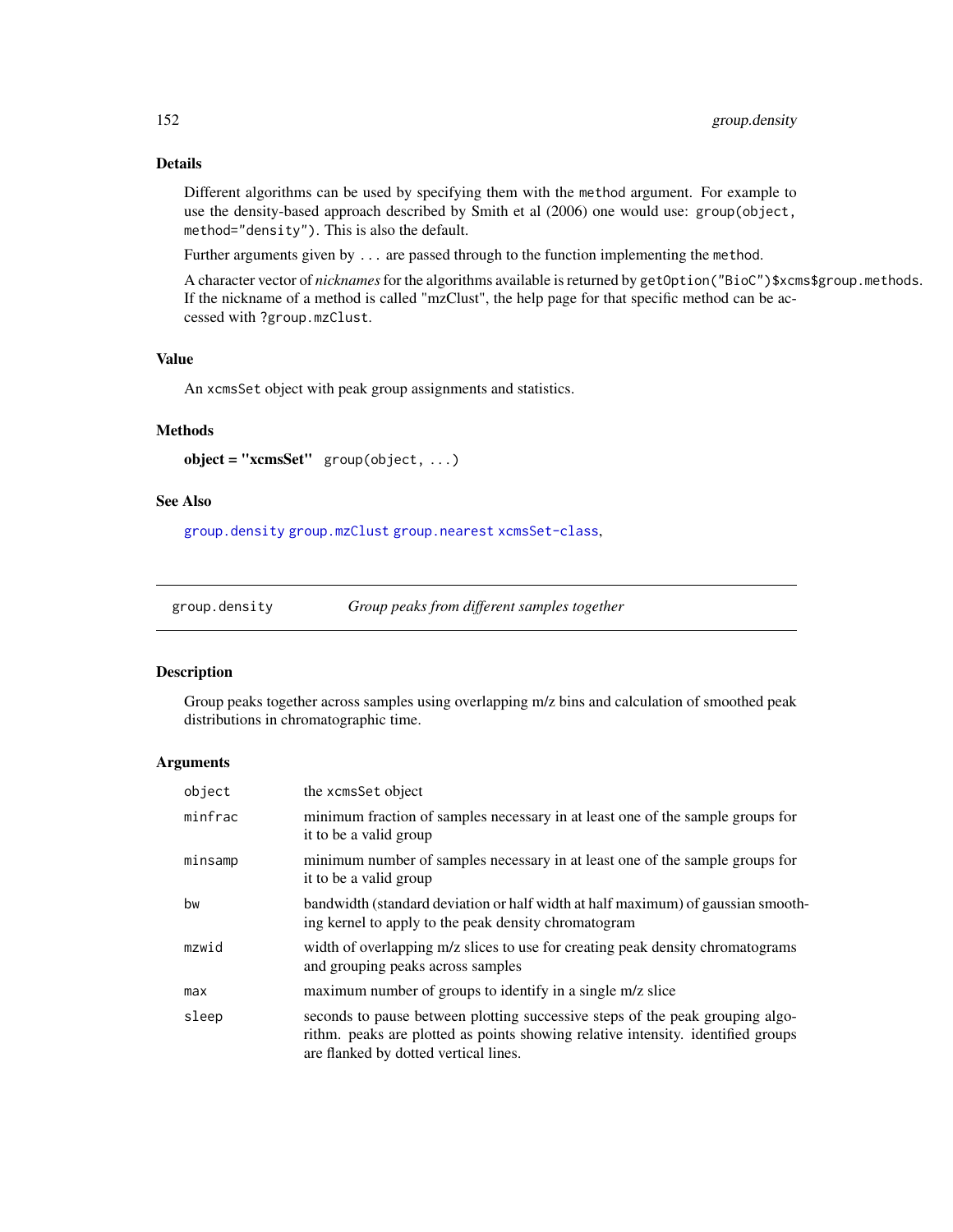# group.mzClust 153

# Value

An xcmsSet object with peak group assignments and statistics.

#### Methods

```
object = "xcmsSet" group(object, bw = 30, minfrac = 0.5, minsamp = 1, mzwid = 0.25, max
    = 50, sleep = 0)
```
# See Also

[do\\_groupChromPeaks\\_density](#page-63-0) for the core API function performing the analysis. [xcmsSet-class](#page-288-0), [density](#page-0-0)

<span id="page-152-0"></span>group.mzClust *Group Peaks via High Resolution Alignment*

# Description

Runs high resolution alignment on single spectra samples stored in a given xcmsSet.

# Arguments

| object  | a xcmsSet with peaks                                                       |
|---------|----------------------------------------------------------------------------|
| mzppm   | the relative error used for clustering/grouping in ppm (parts per million) |
| mzabs   | the absolute error used for clustering/grouping                            |
| minsamp | set the minimum number of samples in one bin                               |
| minfrac | set the minimum fraction of each class in one bin                          |
|         |                                                                            |

# Value

Returns a xcmsSet with slots groups and groupindex set.

#### Methods

 $object = "xcmsSet"$  group(object, method="mzClust", mzppm = 20, mzabs = 0, minsamp = 1, minfrac=0)

# References

Saira A. Kazmi, Samiran Ghosh, Dong-Guk Shin, Dennis W. Hill and David F. Grant *Alignment of high resolution mass spectra: development of a heuristic approach for metabolomics*. Metabolomics, Vol. 2, No. 2, 75-83 (2006)

# See Also

[xcmsSet-class](#page-288-0),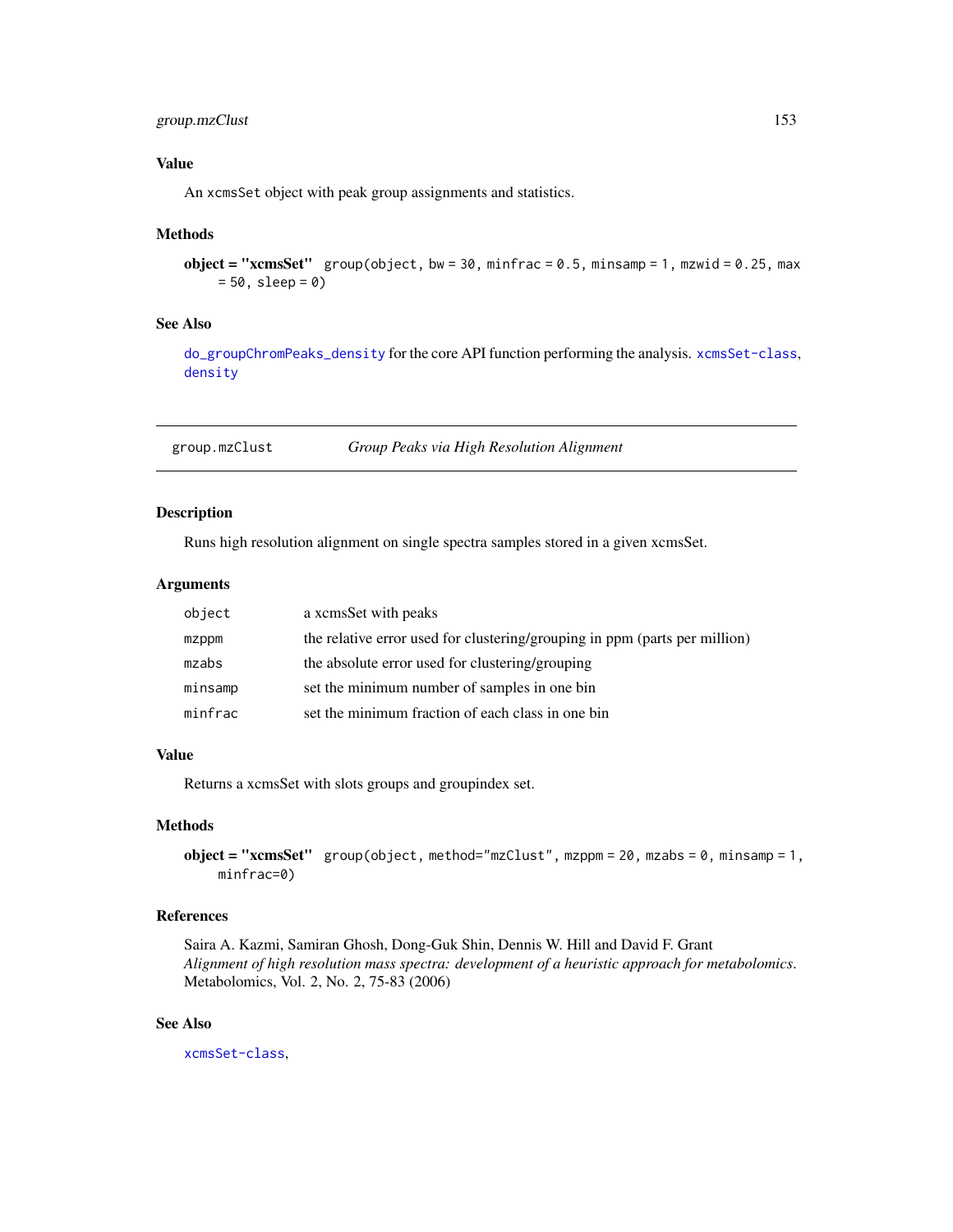## Examples

```
## Not run:
library(msdata)
mzMLpath <- system.file("fticr-mzML", package = "msdata")
mzMLfiles <- list.files(mzMLpath, recursive = TRUE, full.names = TRUE)
xs <- xcmsSet(method="MSW", files=mzMLfiles, scales=c(1,7),
              SNR.method='data.mean' , winSize.noise=500,
              peakThr=80000, amp.Th=0.005)
xsg <- group(xs, method="mzClust")
## End(Not run)
```
<span id="page-153-0"></span>group.nearest *Group peaks from different samples together*

## Description

Group peaks together across samples by creating a master peak list and assigning corresponding peaks from all samples. It is inspired by the alignment algorithm of mzMine. For further details check <http://mzmine.sourceforge.net/> and

Katajamaa M, Miettinen J, Oresic M: MZmine: Toolbox for processing and visualization of mass spectrometry based molecular profile data. Bioinformatics (Oxford, England) 2006, 22:634?636.

Currently, there is no equivalent to minfrac or minsamp.

## Arguments

| object        | the xcmsSet object                                                                           |
|---------------|----------------------------------------------------------------------------------------------|
| mzVsRTbalance | Multiplicator for mz value before calculating the (euclidean) distance between<br>two peaks. |
| mzCheck       | Maximum tolerated distance for mz.                                                           |
| rtCheck       | Maximum tolerated distance for RT.                                                           |
| kNN           | Number of nearest Neighbours to check                                                        |

# Value

An xcmsSet object with peak group assignments and statistics.

## **Methods**

```
object = "xcmsSet" group(object, mzVsRTbalance=10, mzCheck=0.2, rtCheck=15, kNN=10)
```
# See Also

[xcmsSet-class](#page-288-0), [group.density](#page-151-0) and [group.mzClust](#page-152-0)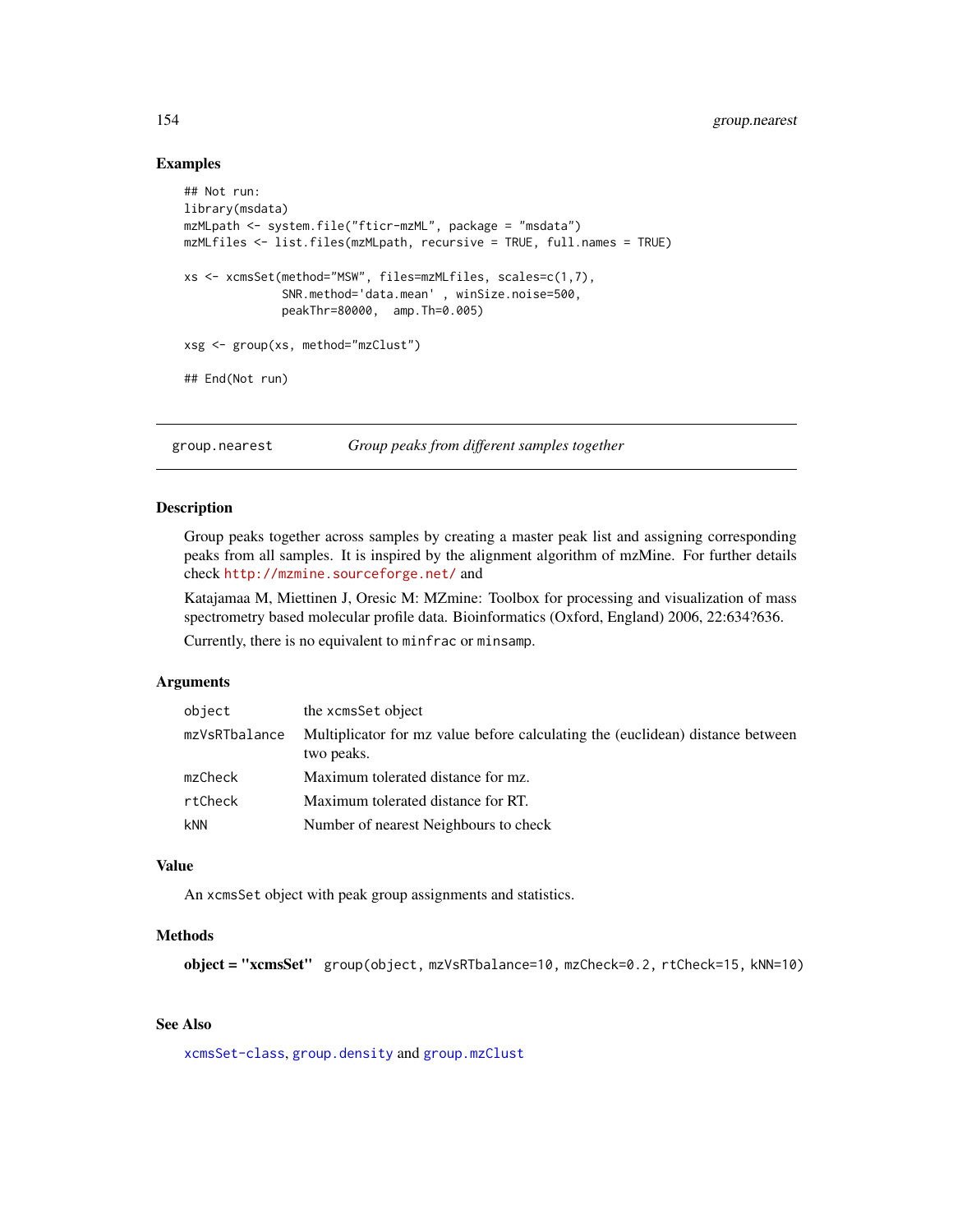# groupChromPeaks 155

#### Examples

```
## Not run: library(xcms)
   library(faahKO)
    ## These files do not have this problem to correct for
   ## but just for an example
    cdfpath <- system.file("cdf", package = "faahKO")
    cdffiles <- list.files(cdfpath, recursive = TRUE, full.names = TRUE)
    xset<-xcmsSet(cdffiles)
    gxset<-group(xset, method="nearest")
   nrow(gxset@groups) == 1096 ## the number of features before minFrac
   post.minFrac<-function(object, minFrac=0.5){
        ix.minFrac<-sapply(1:length(unique(sampclass(object))),
                           function(x, object, mf){
                               meta<-groups(object)
                               minFrac.idx<-numeric(length=nrow(meta))
                               idx<-which(
                                   meta[,levels(sampclass(object))[x]] >=
                                   mf*length(which(levels(sampclass(object))[x]
                                                   == sampclass(object)) ))
                               minFrac.idx[idx]<-1
                               return(minFrac.idx)
                           }, object, minFrac)
       ix.minFrac<-as.logical(apply(ix.minFrac, 1, sum))
       ix<-which(ix.minFrac == TRUE)
       return(ix)
    }
    ## using the above function we can get a post processing minFrac
    idx<-post.minFrac(gxset)
    gxset.post<-gxset ## copy the xcmsSet object
   gxset.post@groupidx<-gxset@groupidx[idx]
    gxset.post@groups<-gxset@groups[idx,]
    nrow(gxset.post@groups) == 465 ## number of features after minFrac
## End(Not run)
```
<span id="page-154-0"></span>groupChromPeaks *Correspondence: Chromatographic peak grouping methods.*

## Description

The groupChromPeaks method(s) perform the correspondence, i.e. the grouping of chromatographic peaks within and between samples. These methods are part of the modernized xcms user interface. The resulting peak groups are referred to as (mz-rt) features and can be accessed *via* the [featureDefinitions](#page-269-0) method on the result object.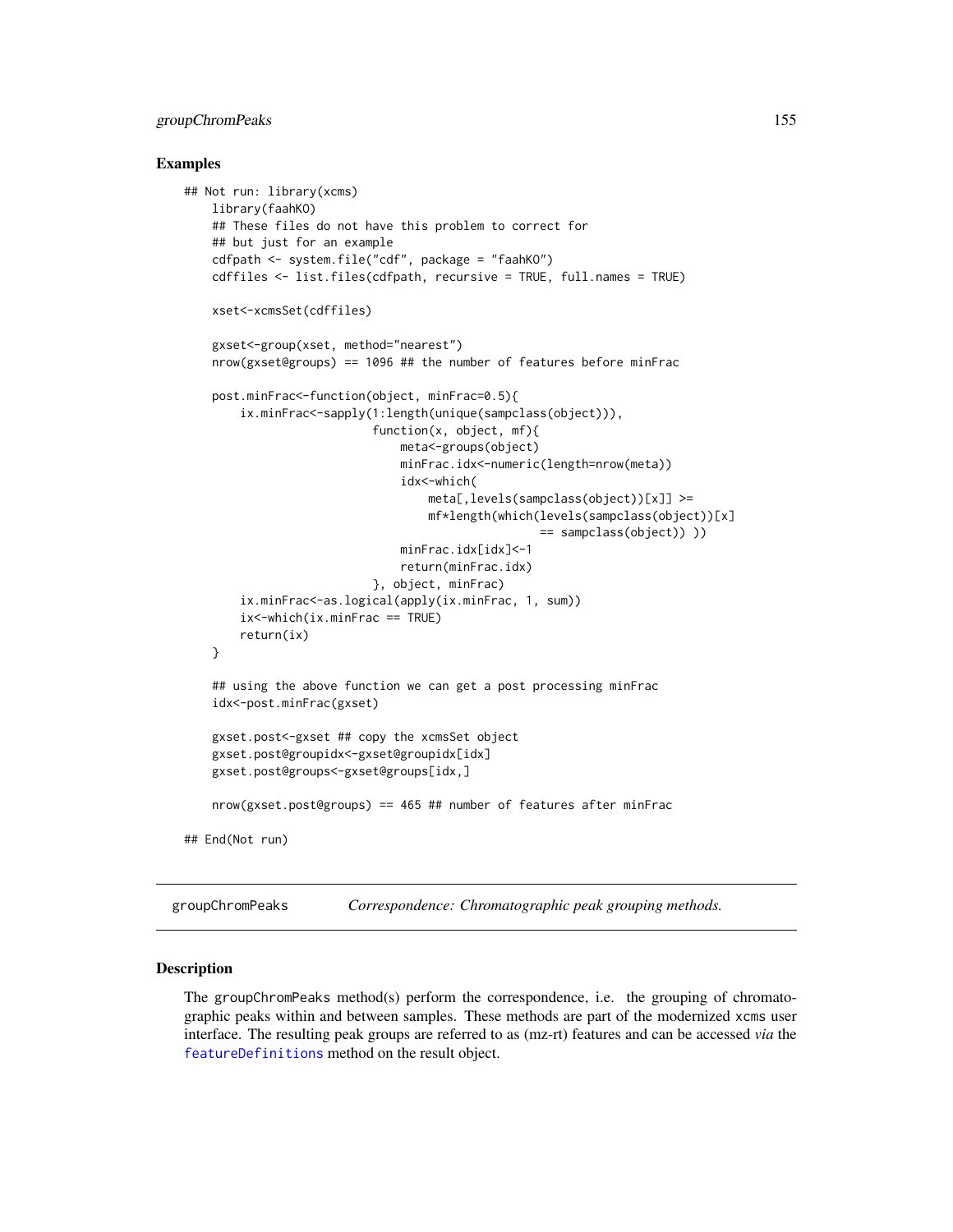The implemented peak grouping methods are:

- density peak grouping based on time dimension peak densities. See [groupChromPeaks-density](#page-155-0) for more details.
- mzClust high resolution peak grouping for single spectra (direct infusion) MS data. See [groupChromPeaks-mzClust](#page-159-0) for more details.
- nearest chromatographic peak grouping based on their proximity in the mz-rt space. See [groupChromPeaks-nearest](#page-162-0) for more details.

#### Author(s)

Johannes Rainer

## See Also

[featureDefinitions](#page-269-0) and [featureValues,XCMSnExp-method](#page-0-0) for methods to access peak grouping results.

[featureChromatograms](#page-74-0) to extract ion chromatograms for each feature.

[group](#page-150-0) for the *old* peak grouping methods.

Other peak grouping methods: [groupChromPeaks-density](#page-155-0), [groupChromPeaks-mzClust](#page-159-0), [groupChromPeaks-nearest](#page-162-0)

<span id="page-155-0"></span>groupChromPeaks-density

*Peak grouping based on time dimension peak densities*

#### <span id="page-155-1"></span>Description

This method performs performs correspondence (chromatographic peak grouping) based on the density (distribution) of identified peaks along the retention time axis within slices of overlapping mz ranges. All peaks (from the same or from different samples) being close on the retention time axis are grouped into a feature (*peak group*).

The PeakDensityParam class allows to specify all settings for the peak grouping based on peak densities along the time dimension. Instances should be created with the [PeakDensityParam\(\)](#page-155-1) constructor.

sampleGroups, sampleGroups<-: getter and setter for the sampleGroups slot of the object. Its length should match the number of samples in the experiment and it should not contain NAs.

bw,bw<-: getter and setter for the bw slot of the object.

minFraction,minFraction<-: getter and setter for the minFraction slot of the object.

minSamples,minSamples<-: getter and setter for the minSamples slot of the object.

binSize,binSize<-: getter and setter for the binSize slot of the object.

maxFeatures,maxFeatures<-: getter and setter for the maxFeatures slot of the object. groupChromPeaks,XCMSnExp,PeakDensityParam: performs correspondence (peak grouping within and across samples) within in mz dimension overlapping slices of MS data based on the density distribution of the identified chromatographic peaks in the slice along the time axis.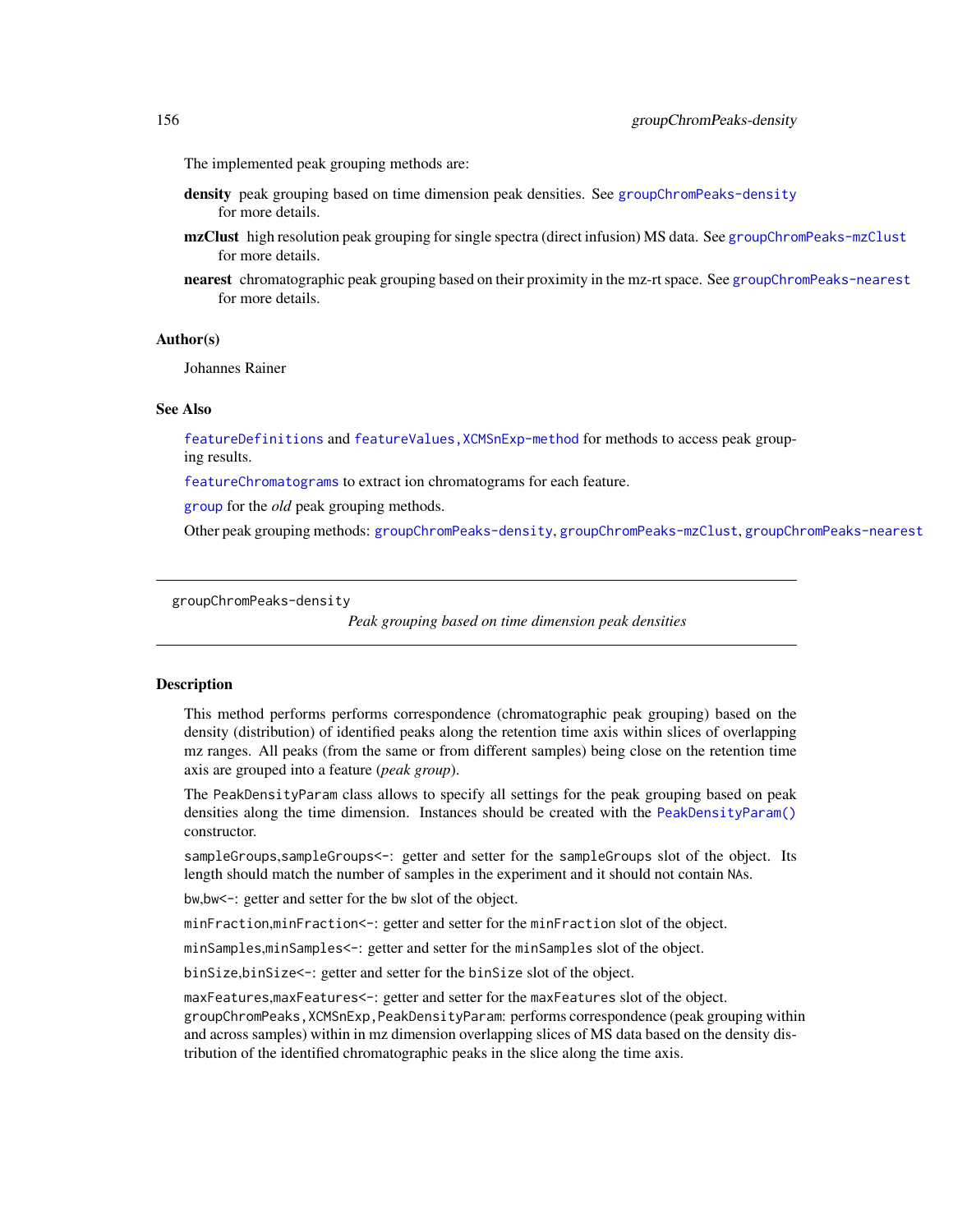The correspondence analysis can be performed on chromatographic peaks of any MS level (if present and if chromatographic peak detection has been performed for that MS level) defining features combining these peaks. The MS level can be selected with the parameter msLevel. By default, calling groupChromPeaks will remove any previous correspondence results. This can be disabled with add = TRUE, which will add newly defined features to already present feature definitions.

## Usage

```
PeakDensityParam(
  sampleGroups = numeric(),
  bw = 30.
 minFraction = 0.5,
 minSamples = 1,
 binSize = 0.25,
 maxFeatures = 50
\lambda## S4 method for signature 'PeakDensityParam'
sampleGroups(object)
## S4 replacement method for signature 'PeakDensityParam'
sampleGroups(object) <- value
## S4 method for signature 'PeakDensityParam'
bw(object)
## S4 replacement method for signature 'PeakDensityParam'
bw(object) <- value
## S4 method for signature 'PeakDensityParam'
minFraction(object)
## S4 replacement method for signature 'PeakDensityParam'
minFraction(object) <- value
## S4 method for signature 'PeakDensityParam'
minSamples(object)
## S4 replacement method for signature 'PeakDensityParam'
minSamples(object) <- value
## S4 method for signature 'PeakDensityParam'
binSize(object)
## S4 replacement method for signature 'PeakDensityParam'
binSize(object) <- value
## S4 method for signature 'PeakDensityParam'
maxFeatures(object)
```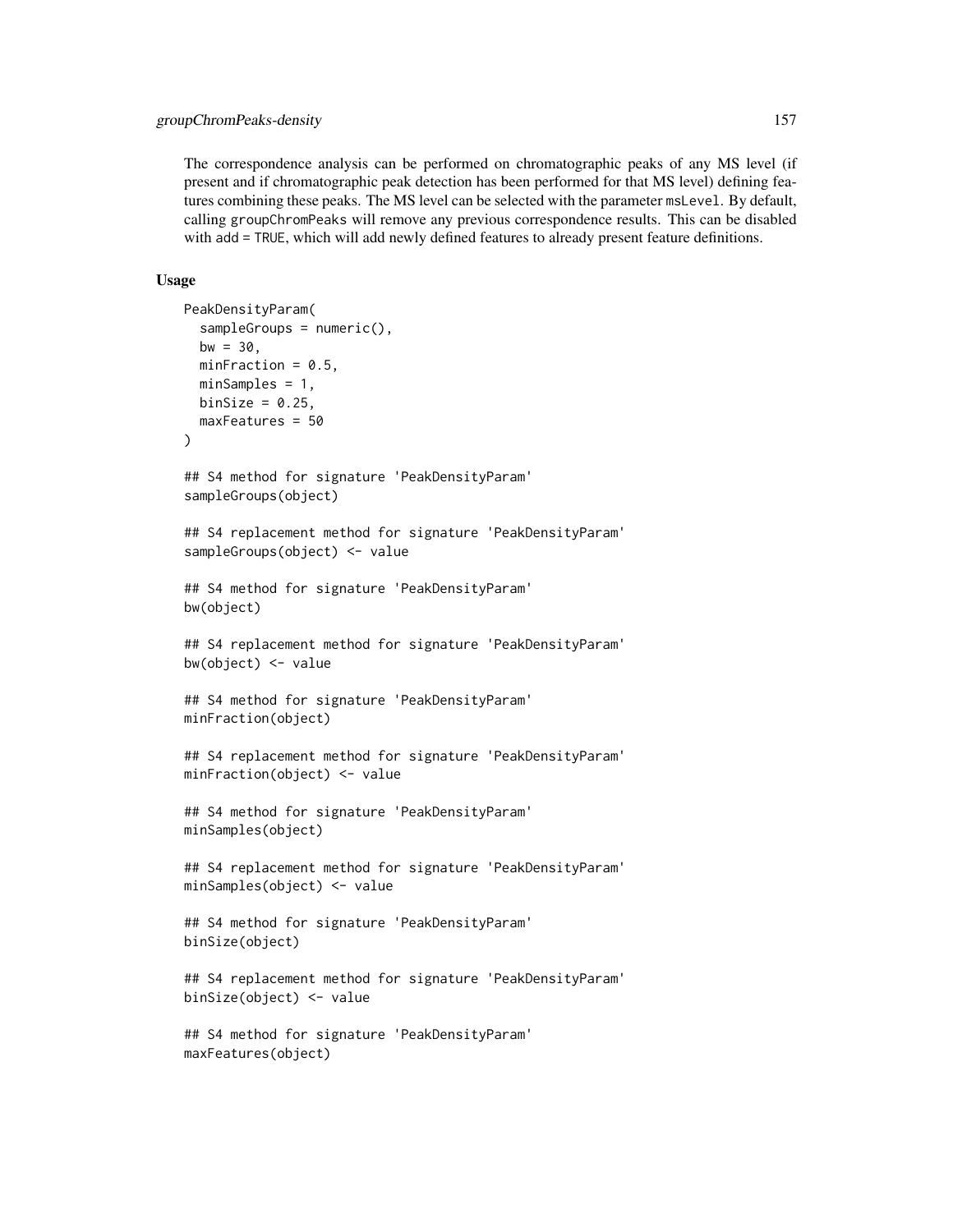```
## S4 replacement method for signature 'PeakDensityParam'
maxFeatures(object) <- value
```

```
## S4 method for signature 'XCMSnExp,PeakDensityParam'
groupChromPeaks(object, param, msLevel = 1L, add = FALSE)
```
## Arguments

| sampleGroups | A vector of the same length than samples defining the sample group assignments<br>(i.e. which samples belong to which sample group). This parameter is manda-<br>tory for the PeakDensityParam and has to be provided also if there is no sample<br>grouping in the experiment (in which case all samples should be assigned to the<br>same group). |  |
|--------------|-----------------------------------------------------------------------------------------------------------------------------------------------------------------------------------------------------------------------------------------------------------------------------------------------------------------------------------------------------|--|
| bw           | numeric(1) defining the bandwidth (standard deviation ot the smoothing ker-<br>nel) to be used. This argument is passed to the [density() method.                                                                                                                                                                                                   |  |
| minFraction  | $numeric(1)$ defining the minimum fraction of samples in at least one sample<br>group in which the peaks have to be present to be considered as a peak group<br>(feature).                                                                                                                                                                          |  |
| minSamples   | $numeric(1)$ with the minimum number of samples in at least one sample group<br>in which the peaks have to be detected to be considered a peak group (feature).                                                                                                                                                                                     |  |
| binSize      | $numeric(1)$ defining the size of the overlapping slices in mz dimension.                                                                                                                                                                                                                                                                           |  |
| maxFeatures  | $numeric(1)$ with the maximum number of peak groups to be identified in a<br>single mz slice.                                                                                                                                                                                                                                                       |  |
| object       | For groupChromPeaks: an XCMSnExp object containing the results from a pre-<br>vious peak detection analysis (see findChromPeaks()).                                                                                                                                                                                                                 |  |
|              | For all other methods: a `PeakDensityParam` object.                                                                                                                                                                                                                                                                                                 |  |
| value        | The value for the slot.                                                                                                                                                                                                                                                                                                                             |  |
| param        | A PeakDensityParam object containing all settings for the peak grouping algo-<br>rithm.                                                                                                                                                                                                                                                             |  |
| msLevel      | integer(1) (default msLevel = 1L) defining the MS level on which the corre-<br>spondence should be performed. It is required that chromatographic peaks of<br>the respective MS level are present.                                                                                                                                                  |  |
| add          | logical(1) (default add = FALSE) allowing to perform an additional round of<br>correspondence (e.g. on a different MS level) and add features to the already<br>present feature definitions.                                                                                                                                                        |  |

## Value

The PeakDensityParam function returns a PeakDensityParam class instance with all of the settings specified for chromatographic peak alignment based on peak densities. Note that argument sampleGroups is mandatory and should represent either the sample grouping in the experiment. It's length has to match the number of sample in the experiments.

For groupChromPeaks: a [XCMSnExp](#page-269-0) object with the results of the correspondence analysis. The definition of the resulting mz-rt features can be accessed with the [featureDefinitions\(\)](#page-269-0) method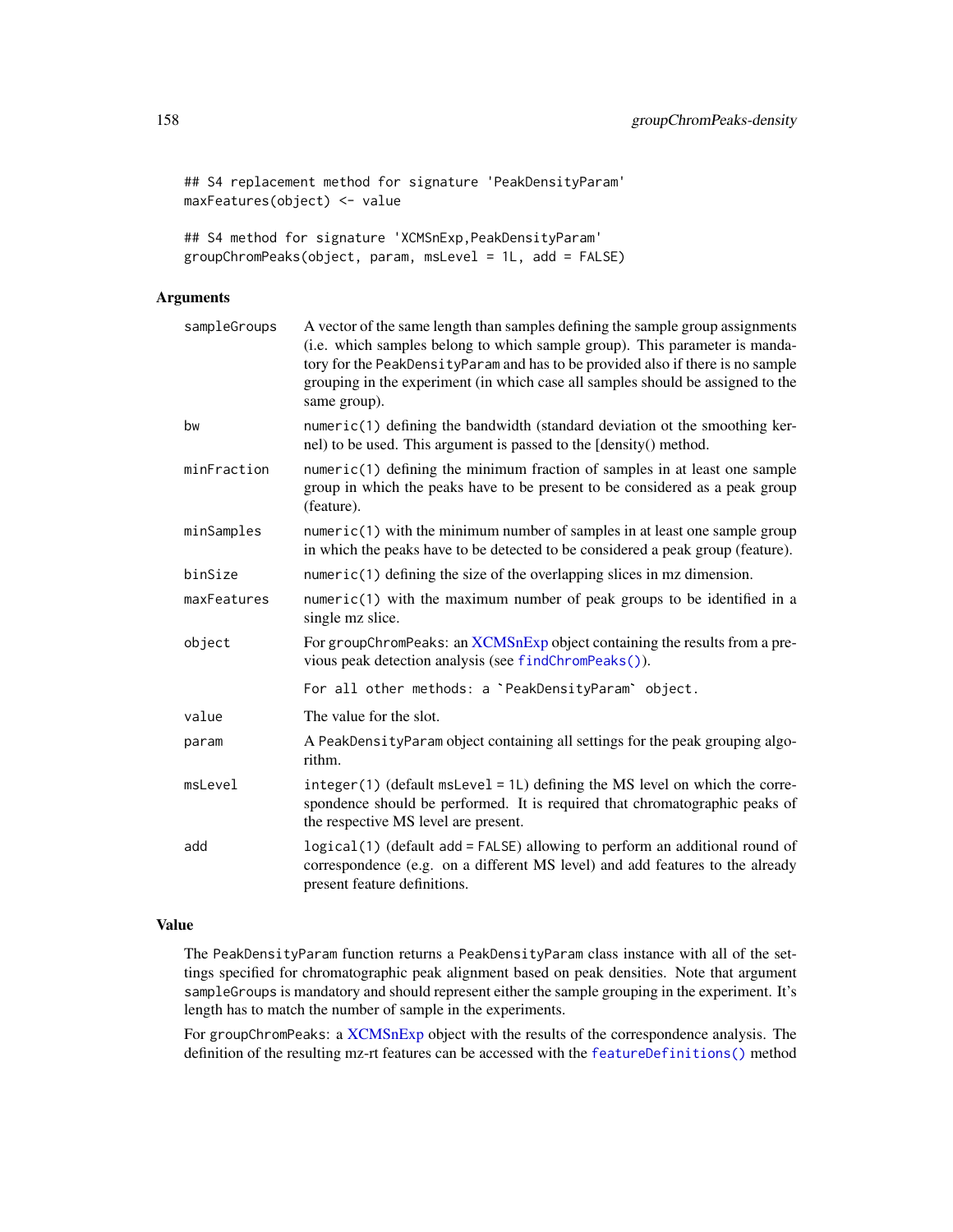# **Slots**

sampleGroups,bw,minFraction,minSamples,binSize,maxFeatures See corresponding parameter above.

#### Note

These methods and classes are part of the updated and modernized xcms user interface. All of the settings to the algorithm can be passed with a PeakDensityParam object.

# Author(s)

Colin Smith, Johannes Rainer

# References

Colin A. Smith, Elizabeth J. Want, Grace O'Maille, Ruben Abagyan and Gary Siuzdak. "XCMS: Processing Mass Spectrometry Data for Metabolite Profiling Using Nonlinear Peak Alignment, Matching, and Identification" Anal. Chem. 2006, 78:779-787.

## See Also

The [do\\_groupChromPeaks\\_density\(\)](#page-63-0) core API function and [group.density\(\)](#page-151-0) for the old user interface.

[plotChromPeakDensity\(\)](#page-204-0) to plot peak densities and evaluate different algorithm settings.

[featureDefinitions\(\)](#page-269-0) and [featureValues\(\)](#page-224-0) for methods to access the features (i.e. the peak grouping results).

[XCMSnExp](#page-269-0) for the object containing the results of the correspondence.

[plotChromPeakDensity\(\)](#page-204-0) for plotting chromatographic peak density with the possibility to test different parameter settings.

Other peak grouping methods: [groupChromPeaks-mzClust](#page-159-0), [groupChromPeaks-nearest](#page-162-0), [groupChromPeaks\(](#page-154-0))

# Examples

```
## Create a PeakDensityParam object
p \leq - PeakDensityParam(binSize = 0.05, sampleGroups = c(1, 1, 2, 2))
## Change hte minSamples slot
minSamples(p) <- 3
\mathsf{D}##############################
## Chromatographic peak detection and grouping.
##
## Load a test data set with detected peaks
data(faahko_sub)
## Update the path to the files for the local system
dirname(faahko_sub) <- system.file("cdf/KO", package = "faahKO")
## Disable parallel processing for this example
register(SerialParam())
```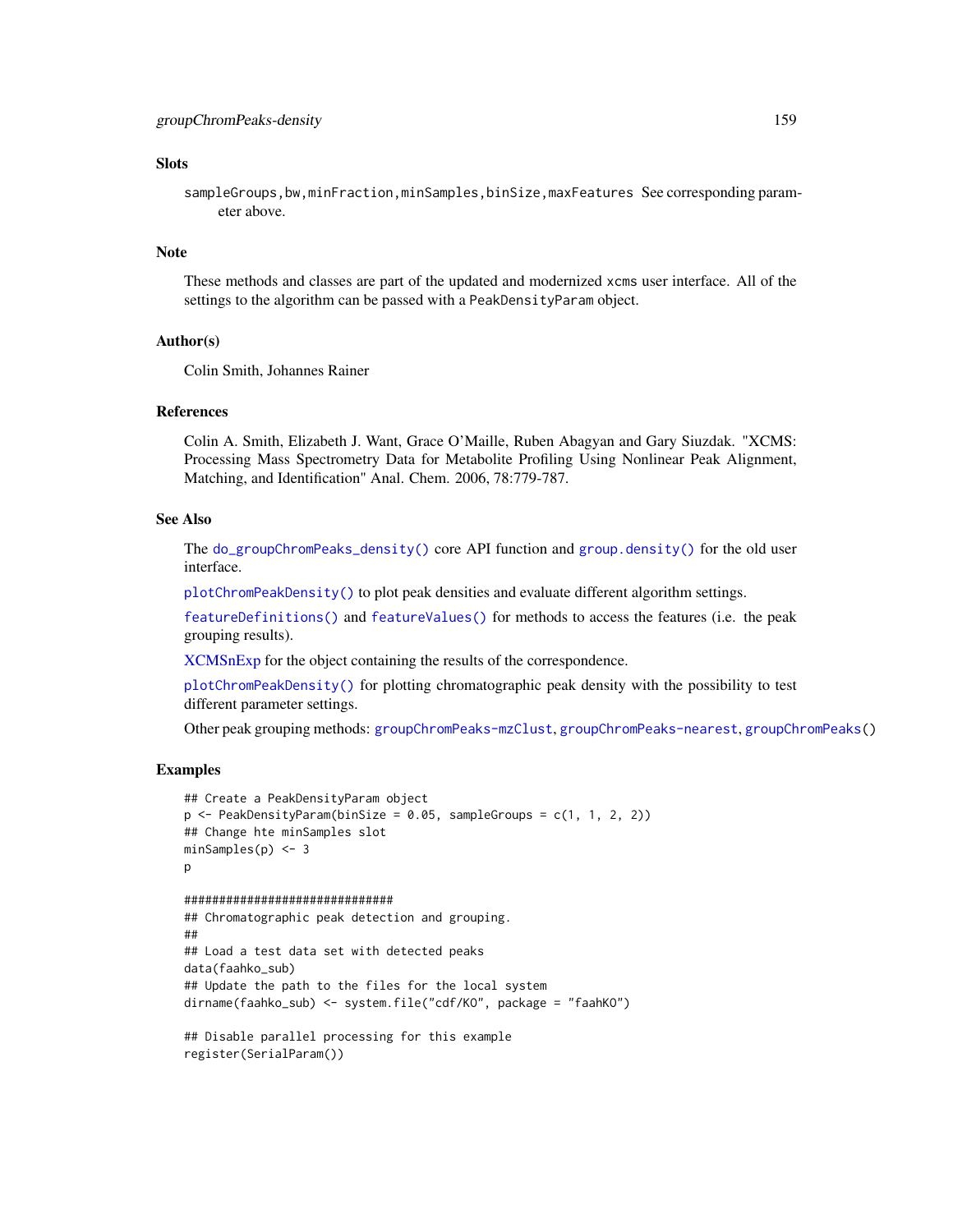```
res <- faahko_sub
head(chromPeaks(res))
## The number of peaks identified per sample:
table(chromPeaks(res)[, "sample"])
## Performing the chromatographic peak grouping. Assigning all samples to
## the same sample group.
fdp <- PeakDensityParam(sampleGroups = rep(1, length(fileNames(res))))
res <- groupChromPeaks(res, fdp)
## The definition of the features (peak groups):
featureDefinitions(res)
## Using the featureValues method to extract a matrix with the
## intensities of the features per sample.
head(featureValues(res, value = "into"))
## The process history:
processHistory(res)
```
<span id="page-159-0"></span>groupChromPeaks-mzClust

*High resolution peak grouping for single spectra samples*

# <span id="page-159-1"></span>Description

This method performs high resolution correspondence for single spectra samples.

The MzClustParam class allows to specify all settings for the peak grouping based on the *mzClust* algorithm. Instances should be created with the MzClustParam constructor.

sampleGroups, sampleGroups <-: getter and setter for the sampleGroups slot of the object.

ppm,ppm<-: getter and setter for the ppm slot of the object.

absMz,absMz<-: getter and setter for the absMz slot of the object.

minFraction,minFraction<-: getter and setter for the minFraction slot of the object.

minSamples,minSamples<-: getter and setter for the minSamples slot of the object.

groupChromPeaks,XCMSnExp,MzClustParam: performs high resolution peak grouping for single spectrum metabolomics data.

## Usage

```
MzClustParam(
  sampleGroups = numeric(),
  ppm = 20,
  absMz = \theta,
  minFraction = 0.5,
 minSamples = 1
```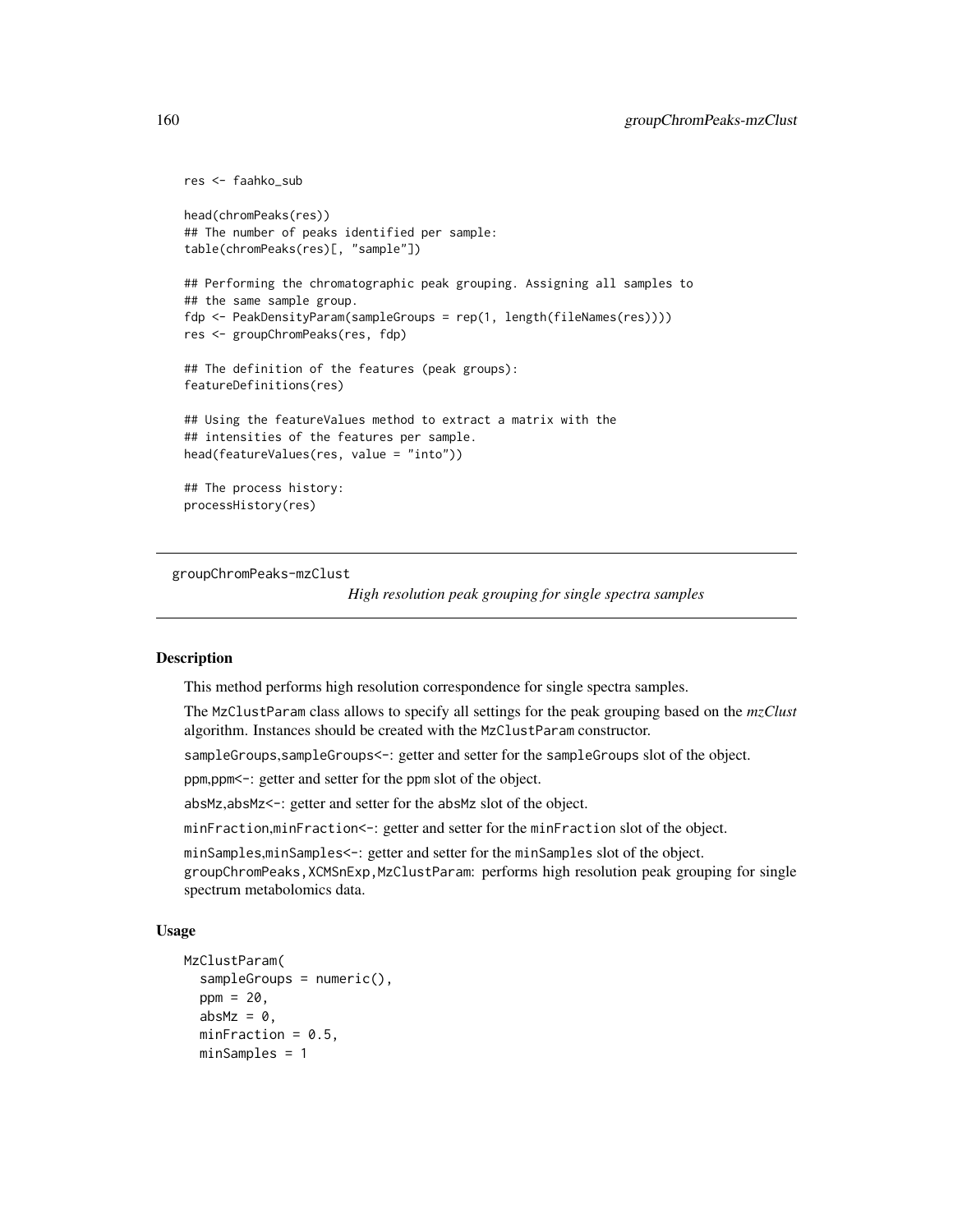$\mathcal{L}$ 

```
## S4 method for signature 'MzClustParam'
sampleGroups(object)
```
## S4 replacement method for signature 'MzClustParam' sampleGroups(object) <- value

## S4 method for signature 'MzClustParam' ppm(object)

## S4 replacement method for signature 'MzClustParam' ppm(object) <- value

## S4 method for signature 'MzClustParam' absMz(object)

## S4 replacement method for signature 'MzClustParam' absMz(object) <- value

## S4 method for signature 'MzClustParam' minFraction(object)

## S4 replacement method for signature 'MzClustParam' minFraction(object) <- value

## S4 method for signature 'MzClustParam' minSamples(object)

## S4 replacement method for signature 'MzClustParam' minSamples(object) <- value

## S4 method for signature 'XCMSnExp,MzClustParam' groupChromPeaks(object, param, msLevel = 1L)

#### Arguments

| sampleGroups | A vector of the same length than samples defining the sample group assignments<br>(i.e. which samples belong to which sample group). This parameter is manda-<br>tory for the PeakDensityParam and has to be provided also if there is no sample<br>grouping in the experiment (in which case all samples should be assigned to the<br>same group). |
|--------------|-----------------------------------------------------------------------------------------------------------------------------------------------------------------------------------------------------------------------------------------------------------------------------------------------------------------------------------------------------|
| ppm          | numeric(1) representing the relative mz error for the clustering/grouping (in<br>parts per million).                                                                                                                                                                                                                                                |
| absMz        | $numeric(1)$ representing the absolute mz error for the clustering.                                                                                                                                                                                                                                                                                 |
| minFraction  | $numeric(1)$ defining the minimum fraction of samples in at least one sample<br>group in which the peaks have to be present to be considered as a peak group<br>(feature).                                                                                                                                                                          |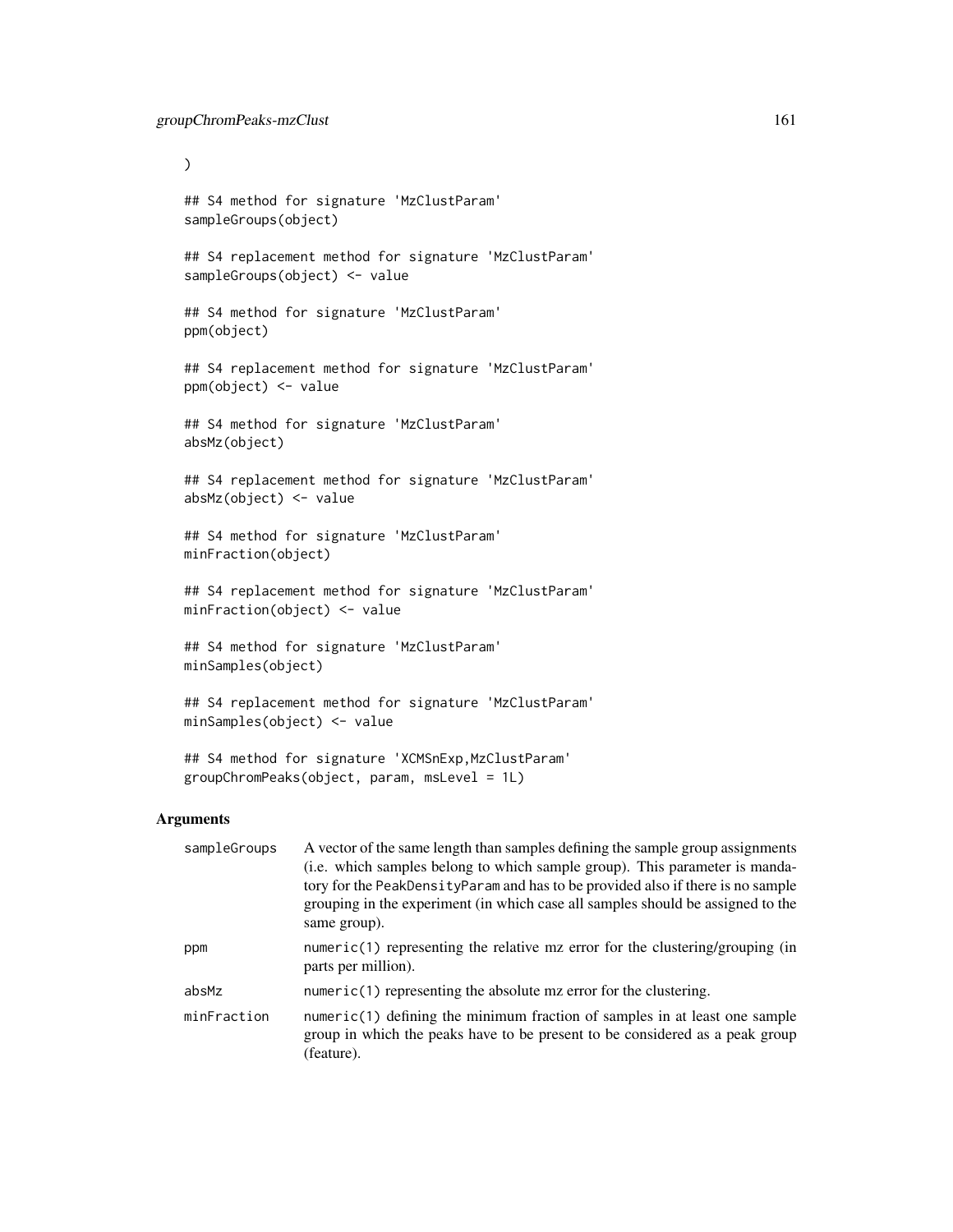| minSamples | $numeric(1)$ with the minimum number of samples in at least one sample group<br>in which the peaks have to be detected to be considered a peak group (feature). |
|------------|-----------------------------------------------------------------------------------------------------------------------------------------------------------------|
| object     | For groupChromPeaks: an XCMSnExp object containing the results from a pre-<br>vious chromatographic peak detection analysis (see findChromPeaks()).             |
|            | For all other methods: a `MzClustParam` object.                                                                                                                 |
| value      | The value for the slot.                                                                                                                                         |
| param      | A MzClustParam object containing all settings for the peak grouping algorithm.                                                                                  |
| msLevel    | integer(1) defining the MS level. Currently only MS level 1 is supported.                                                                                       |

## Value

The MzClustParam function returns a MzClustParam class instance with all of the settings specified for high resolution single spectra peak alignment.

For groupChromPeaks: a [XCMSnExp](#page-269-0) object with the results of the peak grouping step (i.e. the features). These can be accessed with the [featureDefinitions\(\)](#page-269-0) method.

# Slots

sampleGroups, ppm, absMz, minFraction, minSamples See corresponding parameter above.

#### Note

These methods and classes are part of the updated and modernized xcms user interface which will eventually replace the [group\(\)](#page-150-0) methods. All of the settings to the algorithm can be passed with a [MzClustParam](#page-159-1) object.

Calling groupChromPeaks on an XCMSnExp object will cause all eventually present previous correspondence results to be dropped.

#### References

Saira A. Kazmi, Samiran Ghosh, Dong-Guk Shin, Dennis W. Hill and David F. Grant Alignment of high resolution mass spectra: development of a heuristic approach for metabolomics. Metabolomics, Vol. 2, No. 2, 75-83 (2006)

# See Also

The [do\\_groupPeaks\\_mzClust\(\)](#page-67-0) core API function and [group.mzClust\(\)](#page-152-0) for the old user interface.

[featureDefinitions\(\)](#page-269-0) and [featureValues\(\)](#page-224-0) for methods to access peak grouping results (i.e. the features).

[XCMSnExp](#page-269-0) for the object containing the results of the peak grouping.

Other peak grouping methods: [groupChromPeaks-density](#page-155-0), [groupChromPeaks-nearest](#page-162-0), [groupChromPeaks\(](#page-154-0))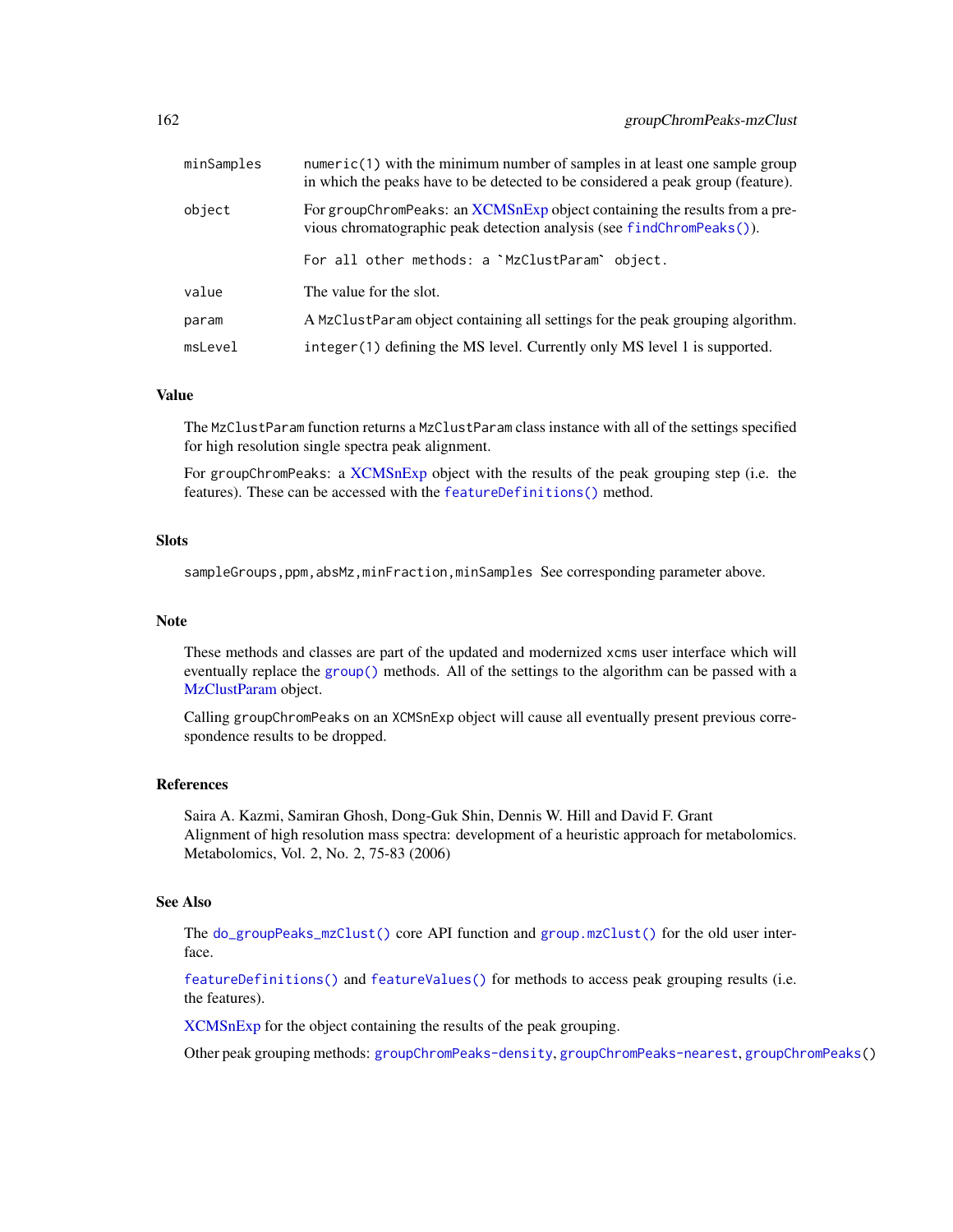## Examples

```
## Loading a small subset of direct injection, single spectrum files
library(msdata)
fticrf <- list.files(system.file("fticr-mzML", package = "msdata"),
                    recursive = TRUE, full.names = TRUE)
fticr <- readMSData(fticrf[1:2], msLevel. = 1, mode = "onDisk")
## Disable parallel processing for this example
register(SerialParam())
## Perform the MSW peak detection on these:
p \leq - MSWParam(scales = c(1, 7), peakThr = 80000, ampTh = 0.005,
             SNR.method = "data.mean", winSize.noise = 500)
fticr <- findChromPeaks(fticr, param = p)
head(chromPeaks(fticr))
## Now create the MzClustParam parameter object: we're assuming here that
## both samples are from the same sample group.
p <- MzClustParam(sampleGroups = c(1, 1))
fticr <- groupChromPeaks(fticr, param = p)
## Get the definition of the features.
featureDefinitions(fticr)
```
<span id="page-162-0"></span>groupChromPeaks-nearest

*Peak grouping based on proximity in the mz-rt space*

## Description

This method is inspired by the grouping algorithm of mzMine (Katajamaa 2006) and performs correspondence based on proximity of peaks in the space spanned by retention time and mz values. The method creates first a *master peak list* consisting of all chromatographic peaks from the sample in which most peaks were identified, and starting from that, calculates distances to peaks from the sample with the next most number of peaks. If peaks are closer than the defined threshold they are grouped together.

The NearestPeaksParam class allows to specify all settings for the peak grouping based on the *nearest* algorithm. Instances should be created with the NearestPeaksParam constructor.

sampleGroups, sampleGroups<-: getter and setter for the sampleGroups slot of the object.

mzVsRtBalance,mzVsRtBalance<-: getter and setter for the mzVsRtBalance slot of the object.

absMz,absMz<-: getter and setter for the absMz slot of the object.

absRt,absRt<-: getter and setter for the absRt slot of the object.

kNN,kNN<-: getter and setter for the kNN slot of the object.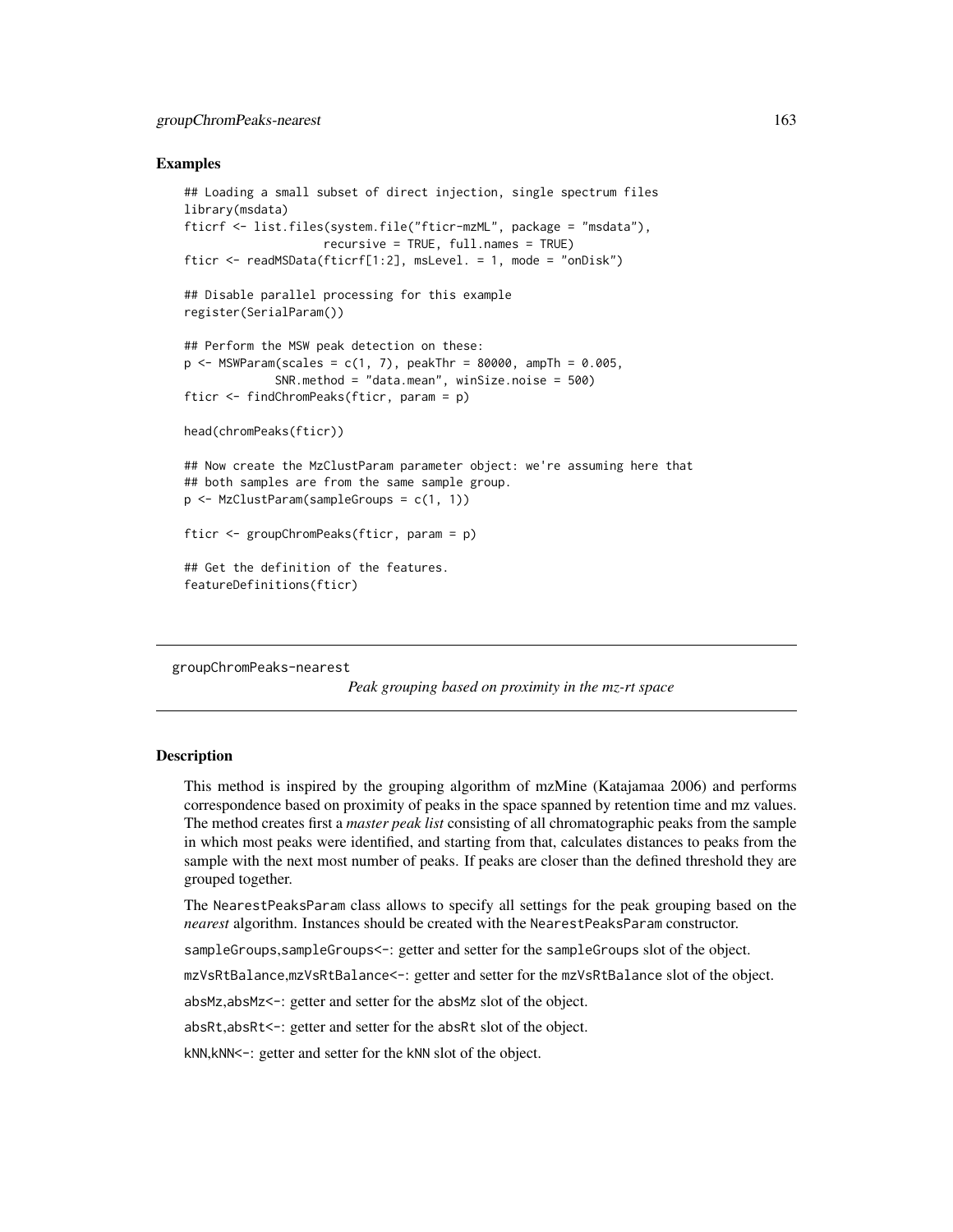groupChromPeaks,XCMSnExp,NearestPeaksParam: performs peak grouping based on the proximity between chromatographic peaks from different samples in the mz-rt range.

The correspondence analysis can be performed on chromatographic peaks of any MS level (if present and if chromatographic peak detection has been performed for that MS level) defining features combining these peaks. The MS level can be selected with the parameter msLevel. By default, calling groupChromPeaks will remove any previous correspondence results. This can be disabled with add = TRUE, which will add newly defined features to already present feature definitions.

# Usage

```
NearestPeaksParam(
  sampleGroups = numeric(),
  mzVsRtBalance = 10,
  absMz = 0.2,
  absRt = 15.
 kNN = 10\lambda## S4 method for signature 'NearestPeaksParam'
sampleGroups(object)
## S4 replacement method for signature 'NearestPeaksParam'
sampleGroups(object) <- value
## S4 method for signature 'NearestPeaksParam'
mzVsRtBalance(object)
## S4 replacement method for signature 'NearestPeaksParam'
mzVsRtBalance(object) <- value
## S4 method for signature 'NearestPeaksParam'
absMz(object)
## S4 replacement method for signature 'NearestPeaksParam'
absMz(object) <- value
## S4 method for signature 'NearestPeaksParam'
absRt(object)
## S4 replacement method for signature 'NearestPeaksParam'
absRt(object) <- value
## S4 method for signature 'NearestPeaksParam'
kNN(object)
## S4 replacement method for signature 'NearestPeaksParam'
kNN(object) <- value
```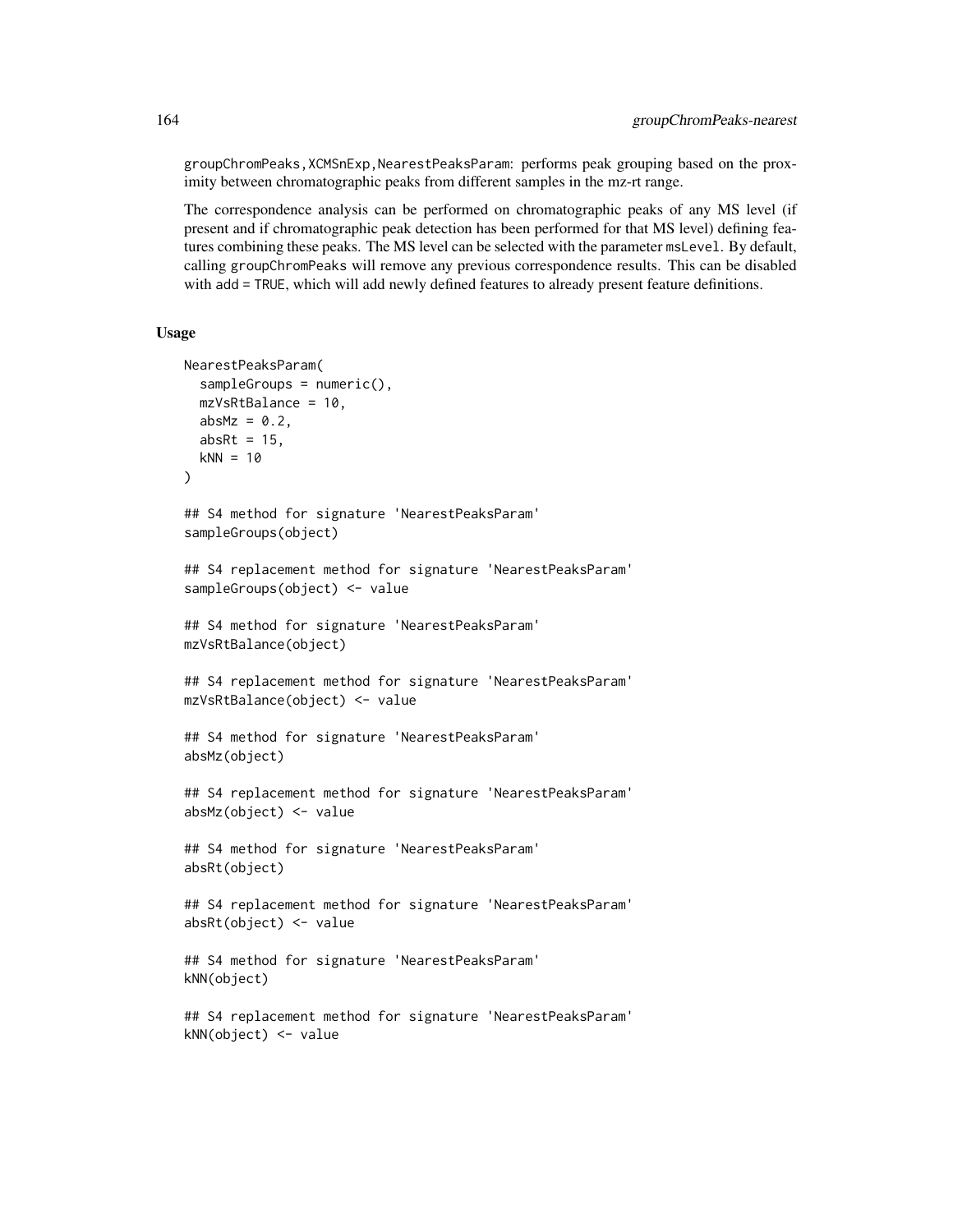## S4 method for signature 'XCMSnExp,NearestPeaksParam' groupChromPeaks(object, param, msLevel = 1L, add = FALSE)

# Arguments

| sampleGroups  | A vector of the same length than samples defining the sample group assignments<br>(i.e. which samples belong to which sample group). This parameter is manda-<br>tory for the PeakDensityParam and has to be provided also if there is no sample<br>grouping in the experiment (in which case all samples should be assigned to the<br>same group). |
|---------------|-----------------------------------------------------------------------------------------------------------------------------------------------------------------------------------------------------------------------------------------------------------------------------------------------------------------------------------------------------|
| mzVsRtBalance | $numeric(1)$ representing the factor by which $mz$ values are multiplied before<br>calculating the (euclician) distance between two peaks.                                                                                                                                                                                                          |
| absMz         | numeric(1) maximum tolerated distance for mz values.                                                                                                                                                                                                                                                                                                |
| absRt         | numeric(1) maximum tolerated distance for rt values.                                                                                                                                                                                                                                                                                                |
| <b>kNN</b>    | $numeric(1)$ representing the number of nearest neighbors to check.                                                                                                                                                                                                                                                                                 |
| object        | For groupChromPeaks: an XCMSnExp object containing the results from a pre-<br>vious chromatographic peak detection analysis (see findChromPeaks()).                                                                                                                                                                                                 |
|               | For all other methods: a `NearestPeaksParam` object.                                                                                                                                                                                                                                                                                                |
| value         | The value for the slot.                                                                                                                                                                                                                                                                                                                             |
| param         | A PeakDensityParam object containing all settings for the peak grouping algo-<br>rithm.                                                                                                                                                                                                                                                             |
| msLevel       | integer (1) defining the MS level. Currently only MS level 1 is supported.                                                                                                                                                                                                                                                                          |
| add           | logical(1) (default add = FALSE) allowing to perform an additional round of<br>correspondence (e.g. on a different MS level) and add features to the already<br>present feature definitions.                                                                                                                                                        |

#### Value

The NearestPeaksParam function returns a NearestPeaksParam class instance with all of the settings specified for peak alignment based on peak proximity.

For groupChromPeaks: a [XCMSnExp](#page-269-0) object with the results of the peak grouping/correspondence step (i.e. the mz-rt features). These can be accessed with the [featureDefinitions\(\)](#page-269-0) method.

# **Slots**

sampleGroups, mzVsRtBalance, absMz, absRt, kNN See corresponding parameter above.

## Note

These methods and classes are part of the updated and modernized xcms user interface. All of the settings to the algorithm can be passed with a NearestPeaksParam object.

#### References

Katajamaa M, Miettinen J, Oresic M: MZmine: Toolbox for processing and visualization of mass spectrometry based molecular profile data. Bioinformatics 2006, 22:634-636.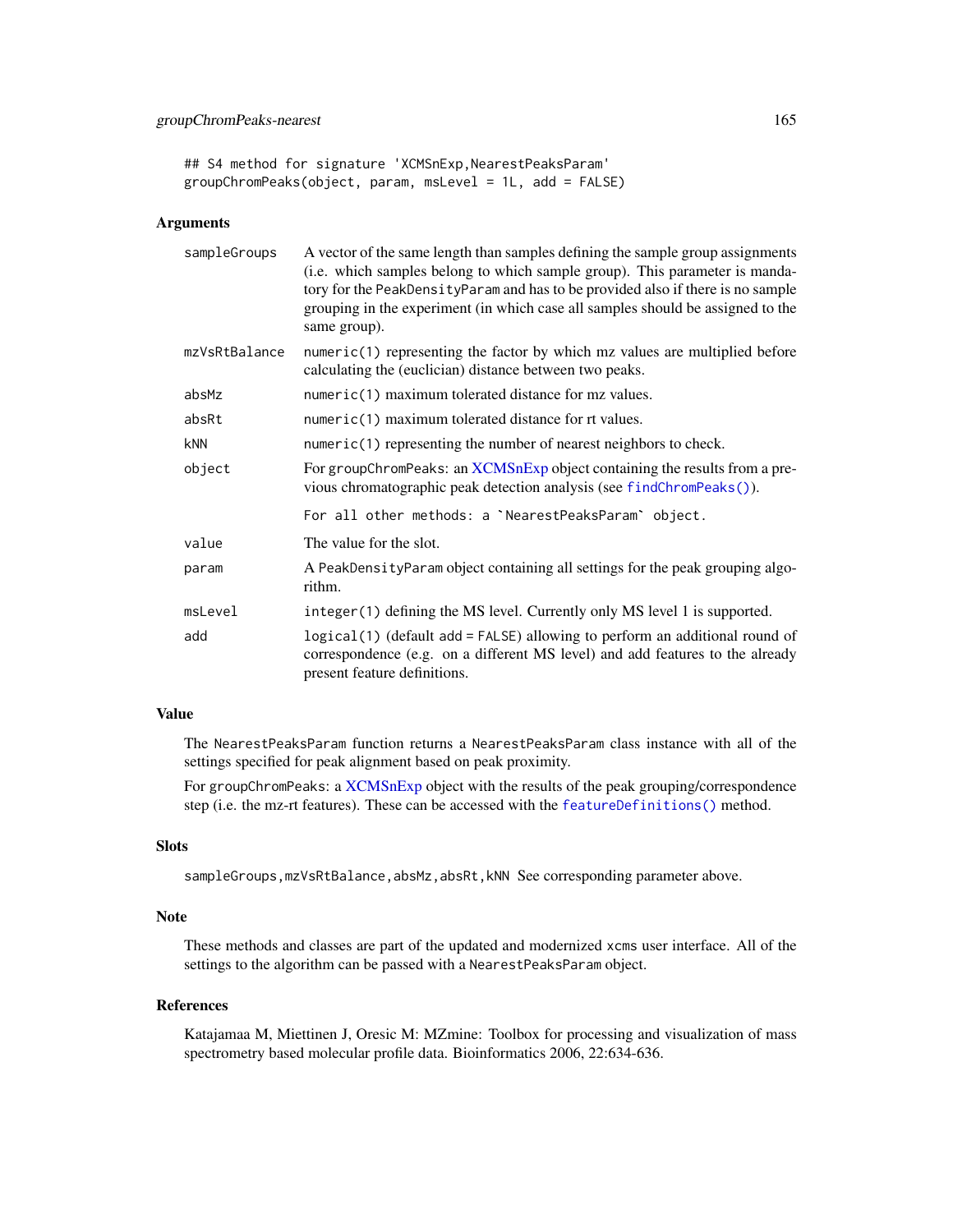# See Also

The [do\\_groupChromPeaks\\_nearest\(\)](#page-65-0) core API function.

[featureDefinitions\(\)](#page-269-0) and [featureValues\(\)](#page-224-0) for methods to access peak grouping results (i.e. the features).

[XCMSnExp](#page-269-0) for the object containing the results of the peak grouping.

Other peak grouping methods: [groupChromPeaks-density](#page-155-0), [groupChromPeaks-mzClust](#page-159-0), [groupChromPeaks\(](#page-154-0))

## Examples

```
## Create a NearestPeaksParam object
p <- NearestPeaksParam(kNN = 3)
p
## Load a test data set with detected peaks
data(faahko_sub)
## Update the path to the files for the local system
dirname(faahko_sub) <- system.file("cdf/KO", package = "faahKO")
res <- faahko_sub
## Disable parallel processing for this example
register(SerialParam())
head(chromPeaks(res))
## The number of peaks identified per sample:
table(chromPeaks(res)[, "sample"])
## Performing the peak grouping
p <- NearestPeaksParam()
res <- groupChromPeaks(res, param = p)
## The results from the peak grouping:
featureDefinitions(res)
## Using the featureValues method to extract a matrix with the intensities of
## the features per sample.
head(featureValues(res, value = "into"))
## The process history:
processHistory(res)
```
<span id="page-165-0"></span>groupFeatures-abundance-correlation *Compounding/feature grouping based on similarity of abundances*

*across samples*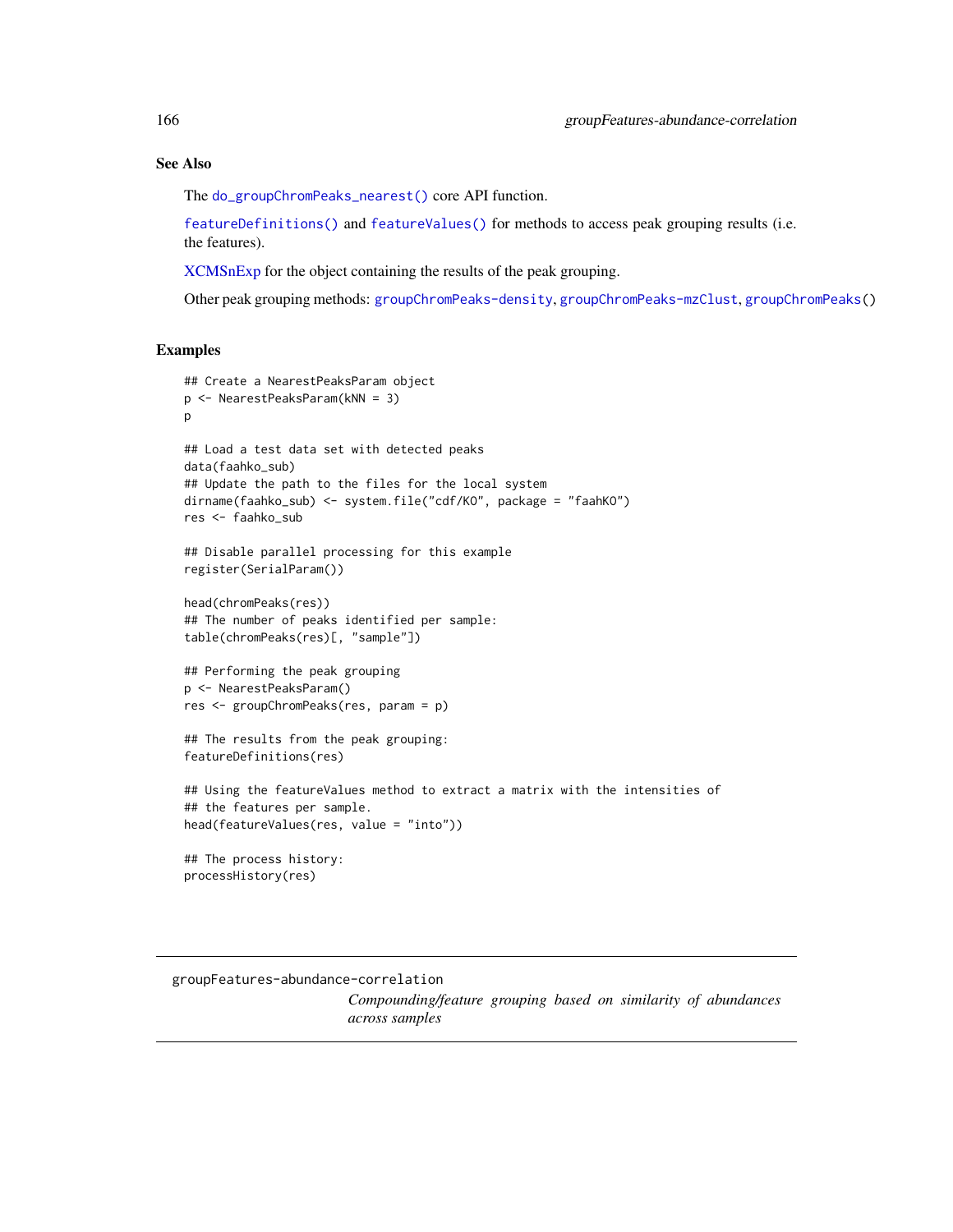# Description

Features from the same originating compound are expected to have similar intensities across samples. This method this groups features based on similarity of abundances (i.e. *feature values*) across samples. See also [AbundanceSimilarityParam\(\)](#page-0-0) for additional information and details.

This help page lists parameters specific for xcms result objects (i.e. the [XCMSnExp\(\)](#page-269-0) object). Docu-mentation of the parameters for the similarity calculation is available in the [AbundanceSimilarityParam\(\)](#page-0-0) help page in the MsFeatures package.

# Usage

```
## S4 method for signature 'XCMSnExp, AbundanceSimilarityParam'
groupFeatures(
 object,
 param,
 msLevel = 1L,
 method = c("medret", "maxint", "sum"),
 value = "into",
  intensity = "into",
  filled = TRUE,
  ...
\lambda
```
# Arguments

| object    | XCMSnExp() object containing also correspondence results.                                                                                                 |
|-----------|-----------------------------------------------------------------------------------------------------------------------------------------------------------|
| param     | AbudanceSimilarityParam object with the settings for the method. See AbundanceSimilarityParam()<br>for details on the grouping method and its parameters. |
| msLevel   | integer (1) defining the MS level on which the features should be grouped.                                                                                |
| method    | character(1) passed to the feature Values call. See feature Values() for<br>details. Defaults to method $=$ "medret".                                     |
| value     | character(1) passed to the feature Values call. See feature Values() for<br>details. Defaults to value $=$ "into".                                        |
| intensity | character(1) passed to the feature Values call. See feature Values() for<br>details. Defaults to intensity $=$ "into".                                    |
| filled    | logical(1) whether filled-in values should be included in the correlation anal-<br>ysis. Defaults to filled = TRUE.                                       |
| $\cdots$  | additional parameters passed to the group Features method for matrix.                                                                                     |

# Value

input XCMSnExp with feature group definitions added to a column "feature\_group" in its featureDefinitions data frame.

## Author(s)

Johannes Rainer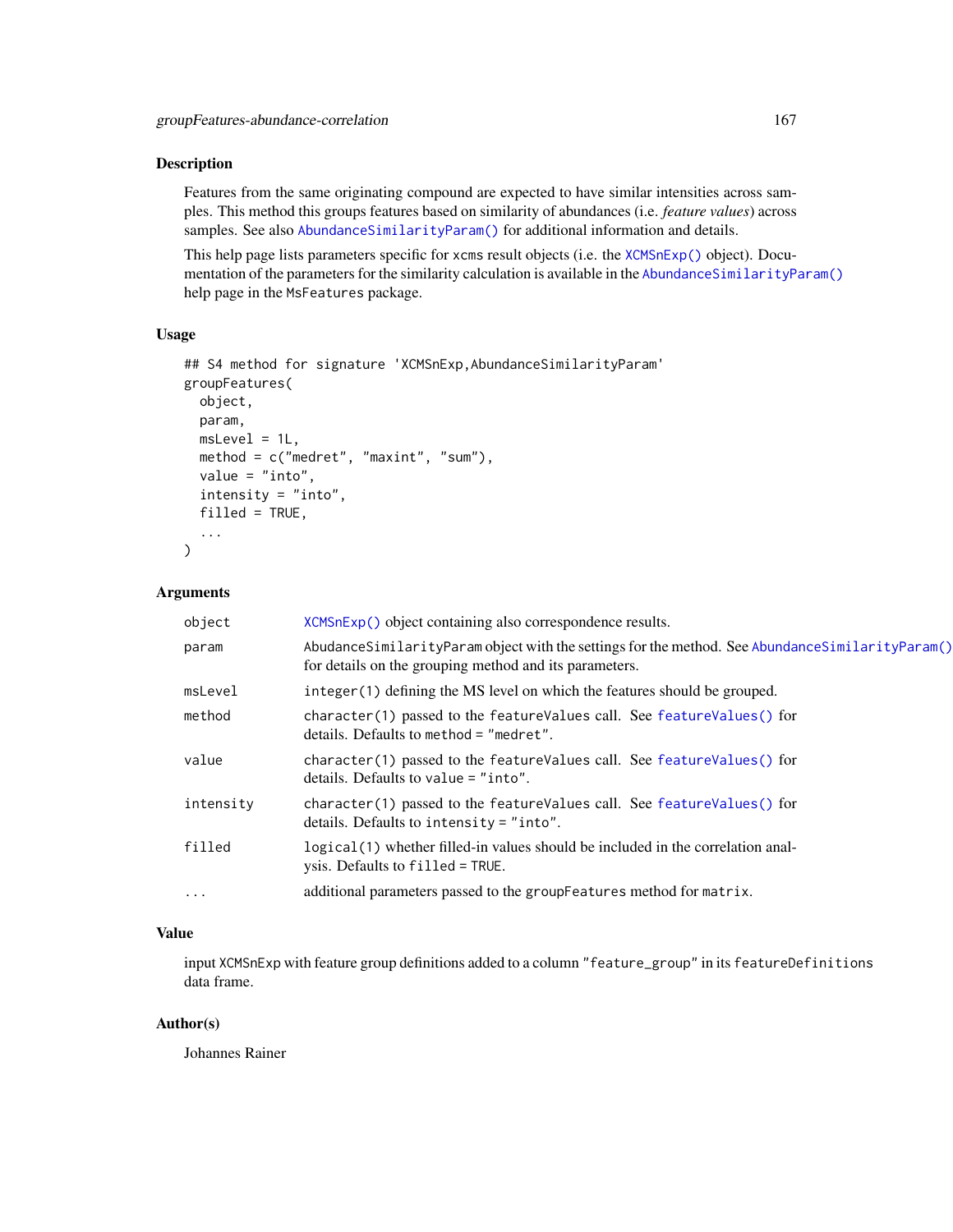## See Also

feature-grouping for a general overview.

Other feature grouping methods: [groupFeatures-eic-similarity](#page-167-0), [groupFeatures-similar-rtime](#page-170-0)

#### Examples

```
library(MsFeatures)
## Load a test data set with detected peaks
data(faahko_sub)
## Update the path to the files for the local system
dirname(faahko_sub) <- system.file("cdf/KO", package = "faahKO")
## Disable parallel processing for this example
register(SerialParam())
## Group chromatographic peaks across samples
xodg <- groupChromPeaks(faahko_sub, param = PeakDensityParam(sampleGroups = rep(1, 3)))
## Group features based on correlation of feature values (integrated
## peak area) across samples. Note that there are many missing values
## in the feature value which influence grouping of features in the present
## data set.
xodg_grp <- groupFeatures(xodg,
    param = AbundanceSimilarityParam(threshold = <math>0.8</math>)table(featureDefinitions(xodg_grp)$feature_group)
## Group based on the maximal peak intensity per feature
xodg_grp <- groupFeatures(xodg,
    param = AbundanceSimilarityParam(threshold = 0.8, value = "maxo"))
table(featureDefinitions(xodg_grp)$feature_group)
```
<span id="page-167-0"></span>groupFeatures-eic-similarity

*Compounding/feature grouping based on similarity of extracted ion chromatograms*

### Description

Features from the same originating compound are expected to share their elution pattern (i.e. chromatographic peak shape) with it. Thus, this methods allows to group features based on similarity of their extracted ion chromatograms (EICs). The similarity calculation is performed separately for each sample with the similarity score being aggregated across samples for the final generation of the similarity matrix on which the grouping (considering parameter threshold) will be performed.

The [compareChromatograms\(\)](#page-0-0) function is used for similarity calculation which by default calculates the Pearson's correlation coefficient. The settings for compareChromatograms can be specified with parameters ALIGNFUN, ALIGNFUNARGS, FUN and FUNARGS. ALIGNFUN defaults to alignRt () and is the function used to *align* the chromatograms before comparison. ALIGNFUNARGS allows to specify additional arguments for the ALIGNFUN function. It defaults to ALIGNFUNARGS = list(tolerance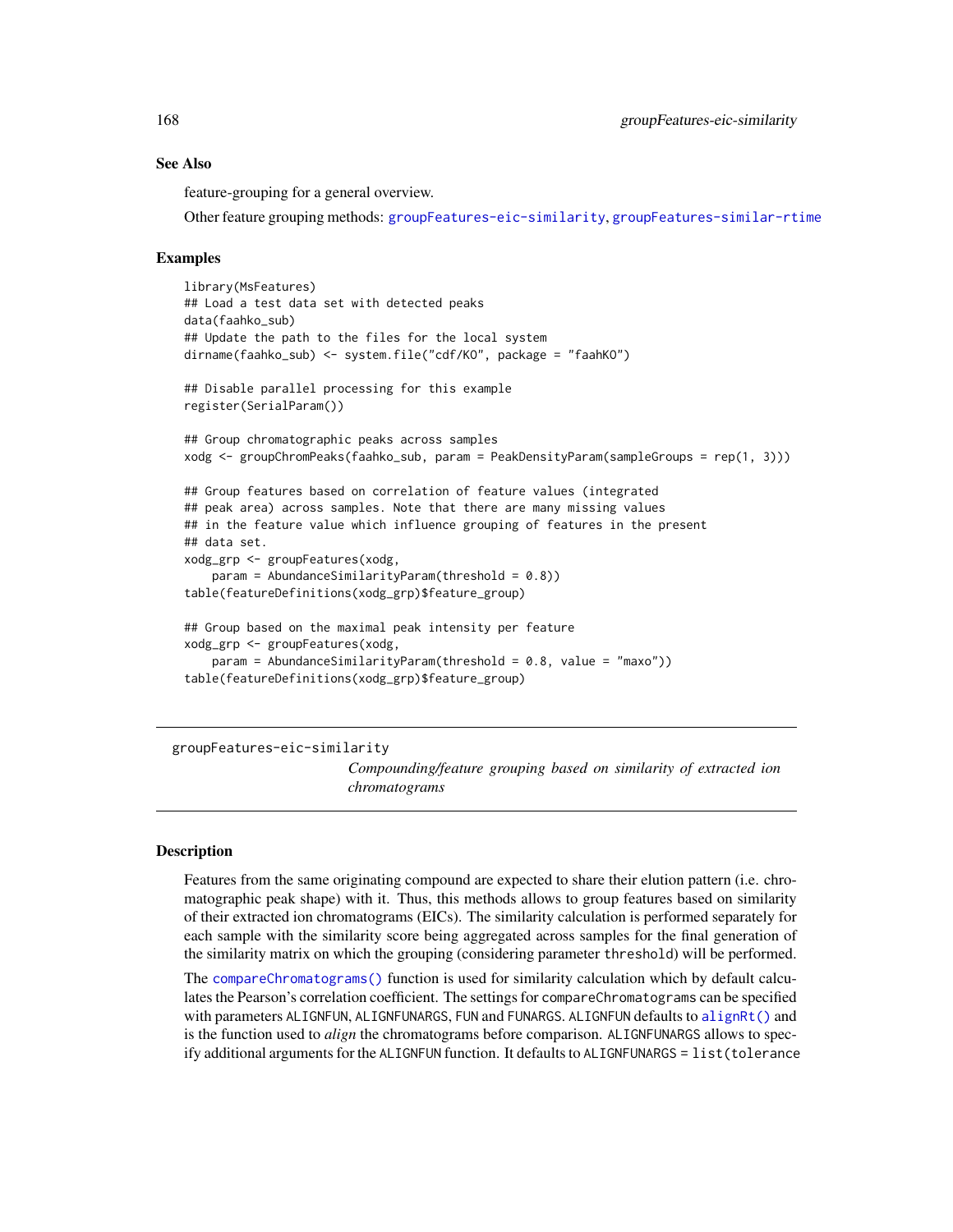= 0, method = "closest") which ensures that data points from the same spectrum (scan, i.e. with the same retention time) are compared between the EICs from the same sample. Parameter FUN defines the function to calculate the similarity score and defaults to FUN = cor and FUNARGS allows to pass additional arguments to this function (defaults to FUNARGS = list(use = "pairwise.complete.obs"). See also [compareChromatograms\(\)](#page-0-0) for more information.

The grouping of features based on the EIC similarity matrix is performed with the function specified with parameter groupFun which defaults to groupFun = groupSimilarityMatrix which groups all rows (features) in the similarity matrix with a similarity score larger than threshold into the same cluster. This creates clusters of features in which all features have a similarity score >= threshold with any other feature in that cluster. See [groupSimilarityMatrix\(\)](#page-0-0) for details. Additional parameters to that function can be passed with the ... argument.

This feature grouping should be called **after** an initial feature grouping by retention time (see [SimilarRtimeParam\(\)](#page-0-0)). The feature groups defined in columns "feature\_group" of featureDefinitions(object) (for features matching msLevel) will be used and refined by this method. Features with a value of NA in featureDefinitions(object)\$feature\_group will be skipped/not considered for feature grouping.

# Usage

```
EicSimilarityParam(
  threshold = 0.9,
  n = 1,
  onlyPeak = TRUE,
  value = c("maxo", "into"),
  groupFun = groupSimilarityMatrix,
  ALIGNFUN = alignRt,
 ALIGNFUNARGS = list(toherence = 0, method = "closest"),
  FUN = cor,
  FUNARGS = list(use = "pairwise.complete.obs"),
  ...
\mathcal{L}
```
## S4 method for signature 'XCMSnExp,EicSimilarityParam' groupFeatures(object, param, msLevel = 1L)

## Arguments

| threshold | $numeric(1)$ with the minimal required similarity score to group features. This<br>is passed to the group Fun function.                                                                                         |
|-----------|-----------------------------------------------------------------------------------------------------------------------------------------------------------------------------------------------------------------|
| n         | $numeric(1)$ defining the total number of samples per feature group on which<br>this similarity calculation should be performed. This value is rounded up to the<br>next larger integer value.                  |
| onlyPeak  | logical (1) whether the correlation should be performed only on the signals<br>within the identified chromatographic peaks (onlyPeak = TRUE, default) or all<br>the signal from the extracted ion chromatogram. |
| value     | character (1) defining whether samples should be grouped based on the sum<br>of the maximal peak intensity (value $=$ "maxo", the default) or the integrated<br>peak area (value $=$ "into") for a feature.     |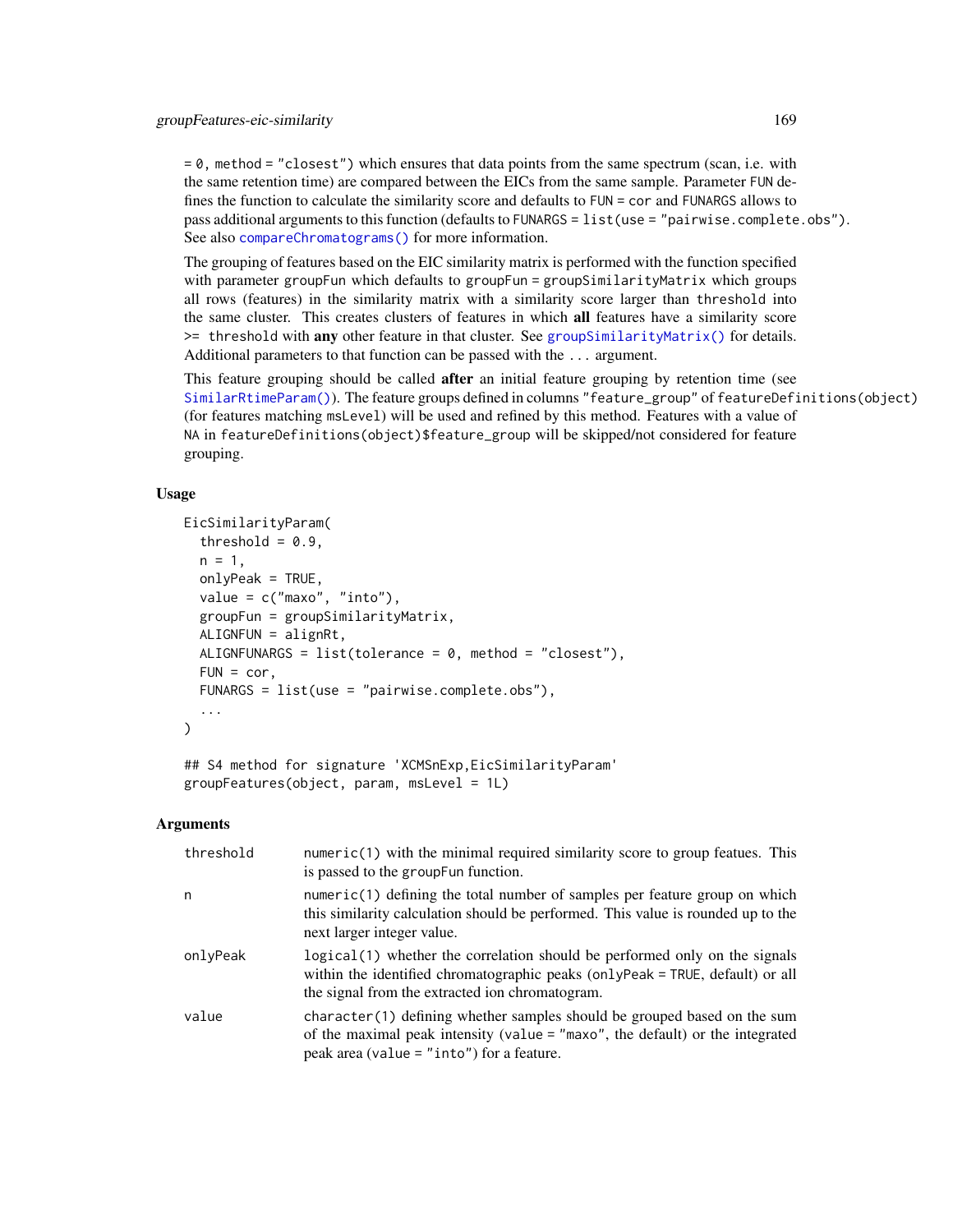| groupFun       | function defining the function to be used to group rows based on a pairwise<br>similarity matrix. Defaults to groupSimilarityMatrix().                                                                       |
|----------------|--------------------------------------------------------------------------------------------------------------------------------------------------------------------------------------------------------------|
| ALIGNFUN       | function defining the function to be used to <i>align</i> chromatograms prior similar-<br>ity calculation. Defaults to ALIGNFUN = alignRt. See alignRt() and compareChromatograms()<br>for more information. |
| ALIGNFUNARGS   | named list with arguments for ALIGNFUN. Defaults to ALIGNFUNARGS = list (tolerance<br>$= 0$ , method = "closest").                                                                                           |
| <b>FUN</b>     | function defining the function to be used to calculate a similarity between<br>(aligned) chromatograms. Defaults to FUN = cor. See cor () and compareChromatograms ()<br>for more information.               |
| <b>FUNARGS</b> | named list with arguments for FUN. Defaults to FUN = list (use = "pairwise.complete.obs").                                                                                                                   |
| $\cdots$       | for EicSimilarityParam: additional arguments to be passed to groupFun and<br>featureChromatograms (such as expandRt to expand the retention time range<br>of each feature).                                  |
| object         | XCMSnExp() object containing also correspondence results.                                                                                                                                                    |
| param          | EicSimilarityParam object with the settings for the method.                                                                                                                                                  |
| msLevel        | integer(1) defining the MS level on which the features should be grouped.                                                                                                                                    |
|                |                                                                                                                                                                                                              |

# Value

input XCMSnExp with feature groups added (i.e. in column "feature\_group" of its featureDefinitions data frame.

#### Note

While being possible to be performed on the full data set without prior feature grouping, this is not suggested for the following reasons: I) the selection of the top n samples with the highest signal for the *feature group* will be biased by very abundant compounds as this is performed on the full data set (i.e. the samples with the highest overall intensities are used for correlation of all features) and II) it is computationally much more expensive because a pairwise correlation between all features has to be performed.

It is also suggested to perform the correlation on a subset of samples per feature with the highest intensities of the peaks (for that feature) although it would also be possible to run the correlation on all samples by setting n equal to the total number of samples in the data set. EIC correlation should however be performed ideally on samples in which the original compound is highly abundant to avoid correlation of missing values or noisy peak shapes as much as possible.

By default also the signal which is outside identified chromatographic peaks is excluded from the correlation.

## Author(s)

Johannes Rainer

# See Also

feature-grouping for a general overview.

Other feature grouping methods: [groupFeatures-abundance-correlation](#page-165-0), [groupFeatures-similar-rtime](#page-170-0)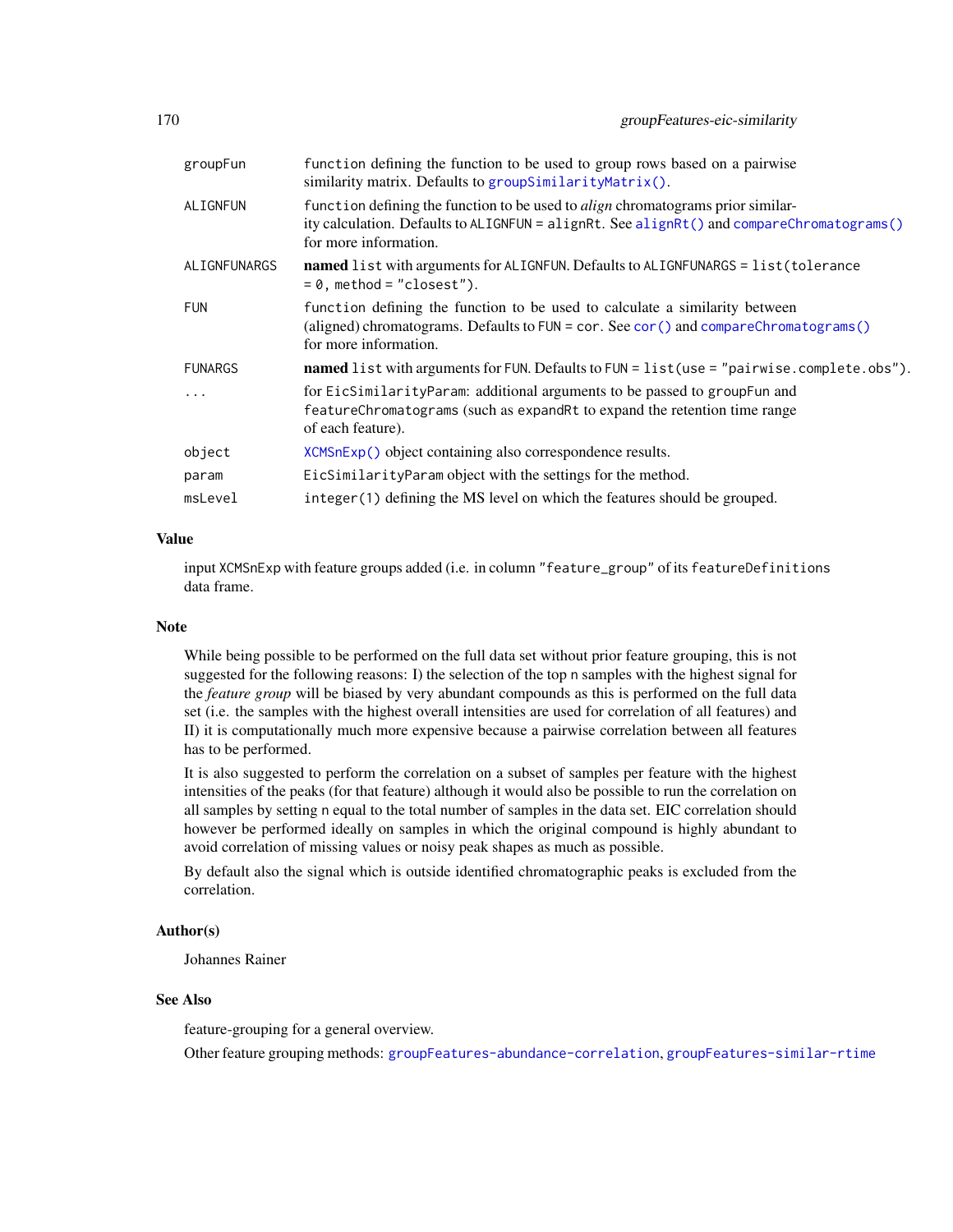#### Examples

```
library(MsFeatures)
## Load a test data set with detected peaks
data(faahko_sub)
## Update the path to the files for the local system
dirname(faahko_sub) <- system.file("cdf/KO", package = "faahKO")
## Disable parallel processing for this example
register(SerialParam())
## Group chromatographic peaks across samples
xodg <- groupChromPeaks(faahko_sub, param = PeakDensityParam(sampleGroups = rep(1, 3)))
## Performing a feature grouping based on EIC similarities on a single
## sample
xodg_grp <- groupFeatures(xodg, param = EicSimilarityParam(n = 1))
table(featureDefinitions(xodg_grp)$feature_group)
## Usually it is better to perform this correlation on pre-grouped features
## e.g. based on similar retention time.
xodg_grp <- groupFeatures(xodg, param = SimilarRtimeParam(diffRt = 4))
xodg_grp <- groupFeatures(xodg_grp, param = EicSimilarityParam(n = 1))
table(featureDefinitions(xodg_grp)$feature_group)
```
<span id="page-170-0"></span>groupFeatures-similar-rtime *Compounding/feature grouping based on similar retention times*

## **Description**

Group features based on similar retention time. This method is supposed to be used as an initial *crude* grouping of features based on the median retention time of all their chromatographic peaks. All features with a difference in their retention time which is <= parameter diffRt of the parameter object are grouped together. If a column "feature\_group" is found in [featureDefinitions\(\)](#page-269-0) this is further sub-grouped by this method.

See [MsFeatures::SimilarRtimeParam\(\)](#page-0-0) in MsFeatures for more details.

## Usage

```
## S4 method for signature 'XCMSnExp,SimilarRtimeParam'
groupFeatures(object, param, msLevel = 1L, ...)
```
#### Arguments

object [XCMSnExp\(\)](#page-269-0) object containing also correspondence results.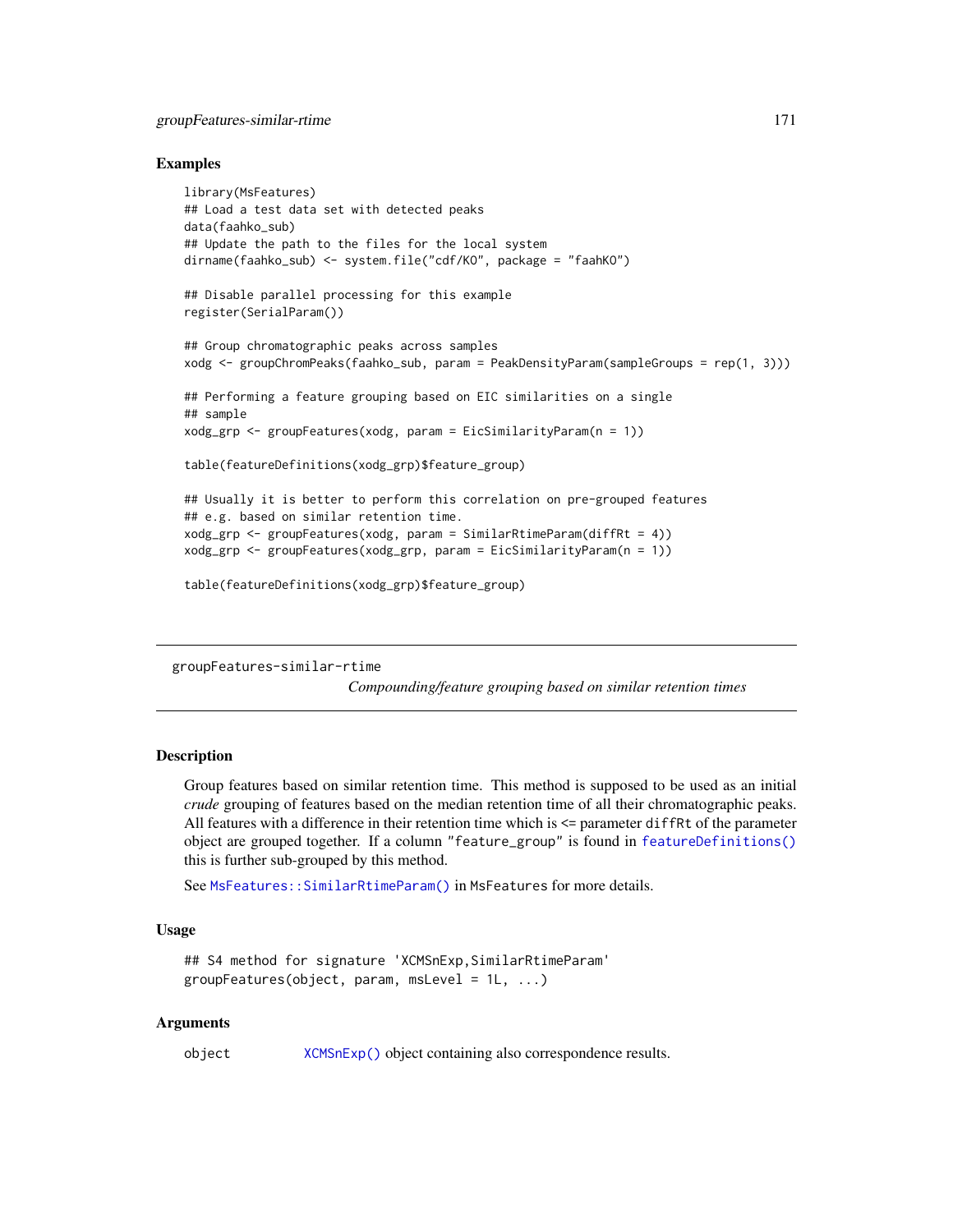| 172 | <i>groupFeatures-similar-rtime</i> |  |
|-----|------------------------------------|--|
|     |                                    |  |

| param    | SimilarRtimeParam object with the settings for the method. See MsFeatures:: SimilarRtimeParam()<br>for details and options. |
|----------|-----------------------------------------------------------------------------------------------------------------------------|
| msLevel  | integer (1) defining the MS level on which the features should be grouped.                                                  |
| $\cdots$ | passed to the groupFeatures function on numeric values.                                                                     |

## Value

input XCMSnExp with feature groups added (i.e. in column "feature\_group" of its featureDefinitions data frame.

## Author(s)

Johannes Rainer

# See Also

Other feature grouping methods: [groupFeatures-abundance-correlation](#page-165-0), [groupFeatures-eic-similarity](#page-167-0)

#### Examples

```
library(MsFeatures)
## Load a test data set with detected peaks
data(faahko_sub)
## Update the path to the files for the local system
dirname(faahko_sub) <- system.file("cdf/KO", package = "faahKO")
## Disable parallel processing for this example
register(SerialParam())
## Group chromatographic peaks across samples
xodg <- groupChromPeaks(faahko_sub, param = PeakDensityParam(sampleGroups = rep(1, 3)))
## Group features based on similar retention time (i.e. difference <= 2 seconds)
xodg_grp <- groupFeatures(xodg, param = SimilarRtimeParam(diffRt = 2))
## Feature grouping get added to the featureDefinitions in column "feature_group"
head(featureDefinitions(xodg_grp)$feature_group)
table(featureDefinitions(xodg_grp)$feature_group)
length(unique(featureDefinitions(xodg_grp)$feature_group))
## Using an alternative groupiing method that creates larger groups
xodg_grp <- groupFeatures(xodg,
   param = SimilarRtimeParam(diffRt = 2, groupFun = MsCoreUtils::group))
length(unique(featureDefinitions(xodg_grp)$feature_group))
```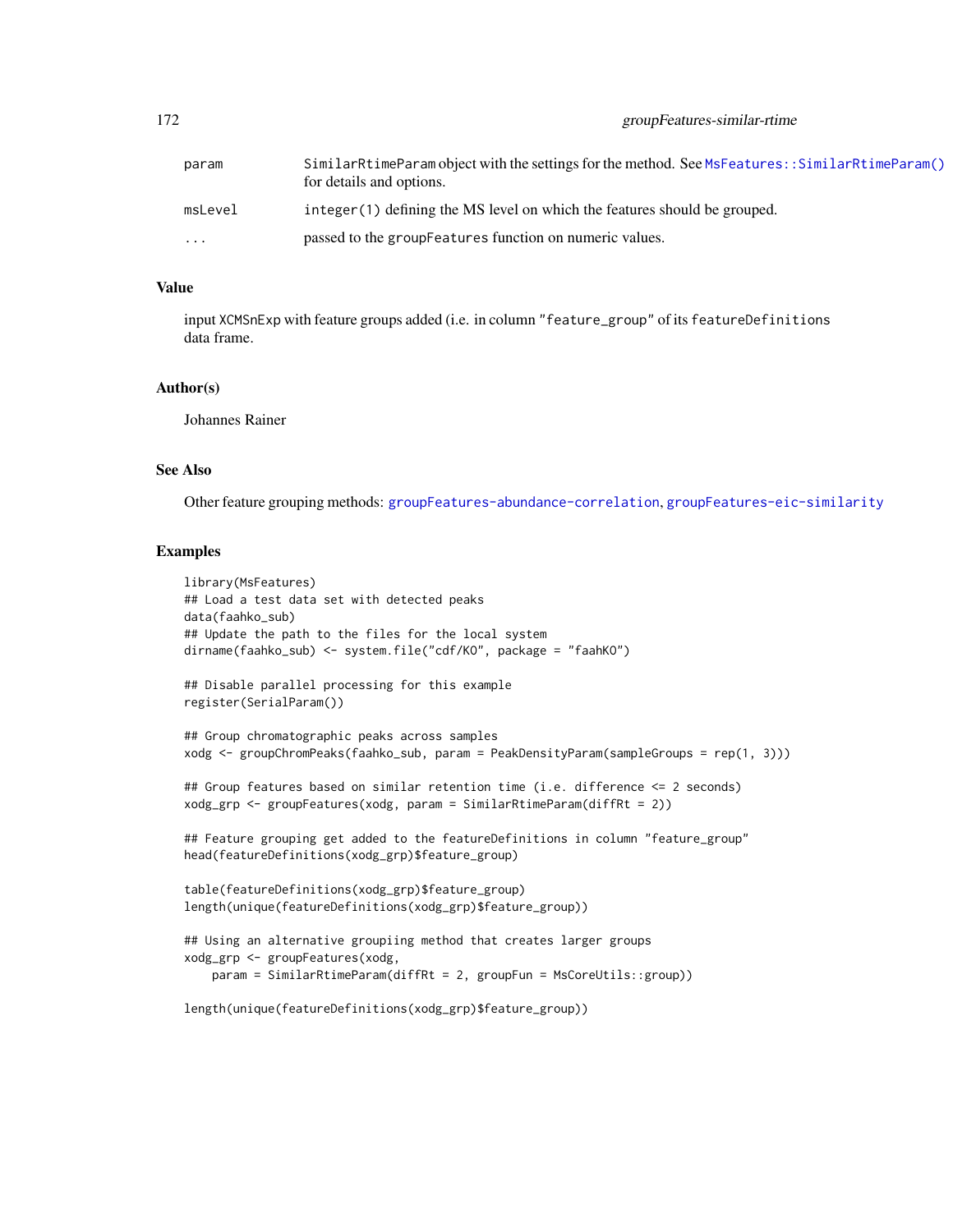groupnames,XCMSnExp-method

*Generate unique group (feature) names based on mass and retention time*

## Description

groupnames generates names for the identified features from the correspondence analysis based in their mass and retention time. This generates feature names that are equivalent to the group names of the *old* user interface (aka xcms1).

# Usage

```
## S4 method for signature 'XCMSnExp'
groupnames(object, mzdec = 0, rtdec = 0, template = NULL)
```
# Arguments

| object   | XCMSnExp object containing correspondence results.                                                     |
|----------|--------------------------------------------------------------------------------------------------------|
| mzdec    | integer (1) with the number of decimal places to use for $m/z$ (defaults to 0).                        |
| rtdec    | integer(1) with the number of decimal places to use for the retention time<br>(defaults to $\theta$ ). |
| template | character with existing group names whose format should be emulated.                                   |

## Value

character with unique names for each feature in object. The format is M(m/z)T(time in seconds).

#### See Also

[XCMSnExp.](#page-269-0)

groupnames-methods *Generate unque names for peak groups*

## Description

Allow linking of peak group data between classes using unique group names that remain the same as long as no re-grouping occurs.

## Arguments

| object   | the xcmsSet or xcmsEIC object                                                |
|----------|------------------------------------------------------------------------------|
| mzdec    | number of decimal places to use for m/z                                      |
| rtdec    | number of decimal places to use for retention time                           |
| template | a character vector with existing group names whose format should be emulated |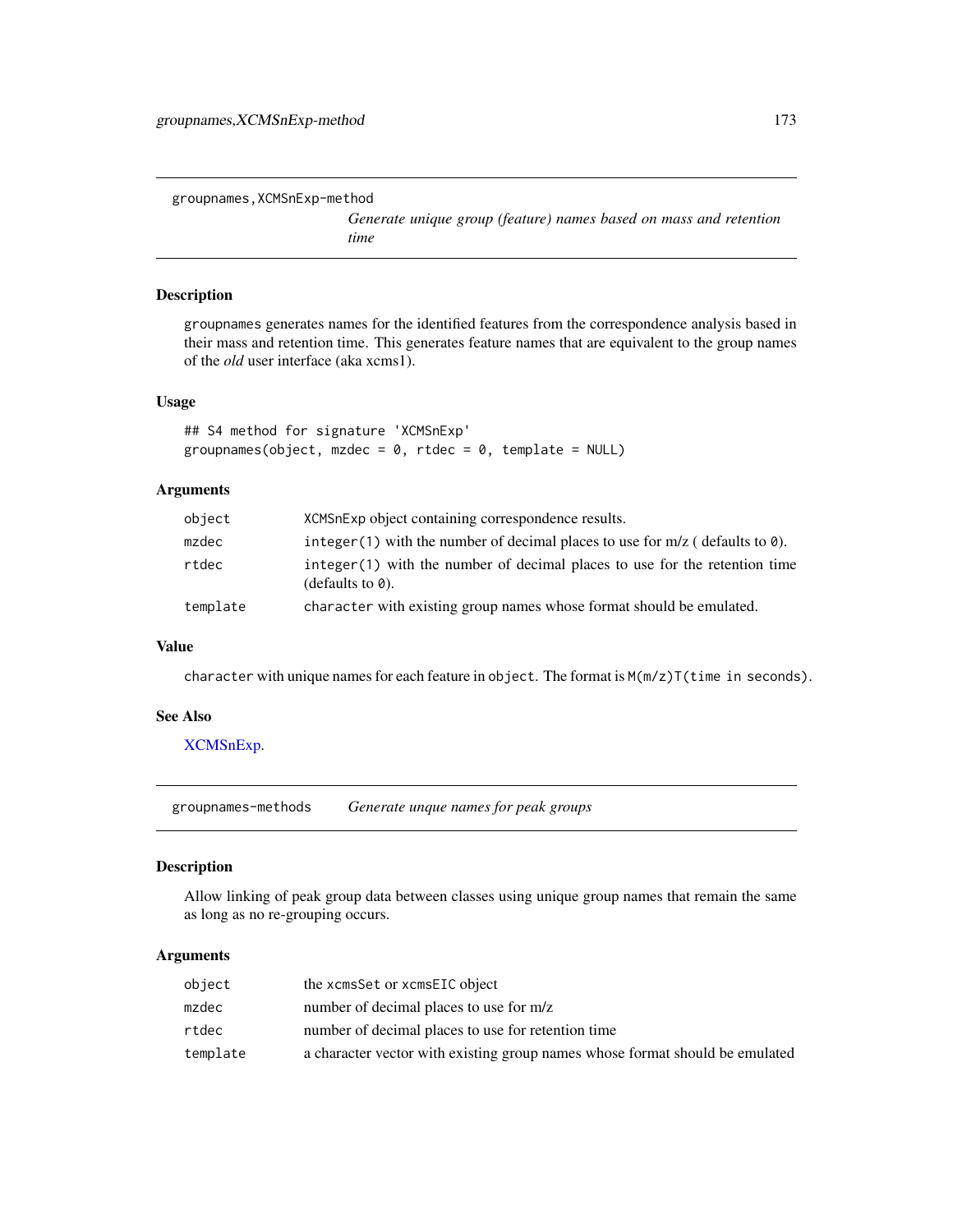# Value

A character vector with unique names for each peak group in the object. The format is M[m/z]T[time in seconds].

# Methods

```
object = "xcmsSet" (object, mzdec = 0, rtdec = 0, template = NULL)
object = "xcmsEIC" (object)
```
# See Also

[xcmsSet-class](#page-288-0), [xcmsEIC-class](#page-265-0)

groupOverlaps *Group overlapping ranges*

# Description

groupOverlaps identifies overlapping ranges in the input data and groups them by returning their indices in xmin xmax.

## Usage

```
groupOverlaps(xmin, xmax)
```
# Arguments

| xmın | numeric (same length than xmax) with the lower boundary of the range. |
|------|-----------------------------------------------------------------------|
| xmax | numeric (same length than xmin) with the upper boundary of the range. |

## Value

list with the indices of grouped elements.

## Author(s)

Johannes Rainer

# Examples

 $x \leq -c(2, 12, 34.2, 12.4)$ y <- c(3, 16, 35, 36) groupOverlaps(x, y)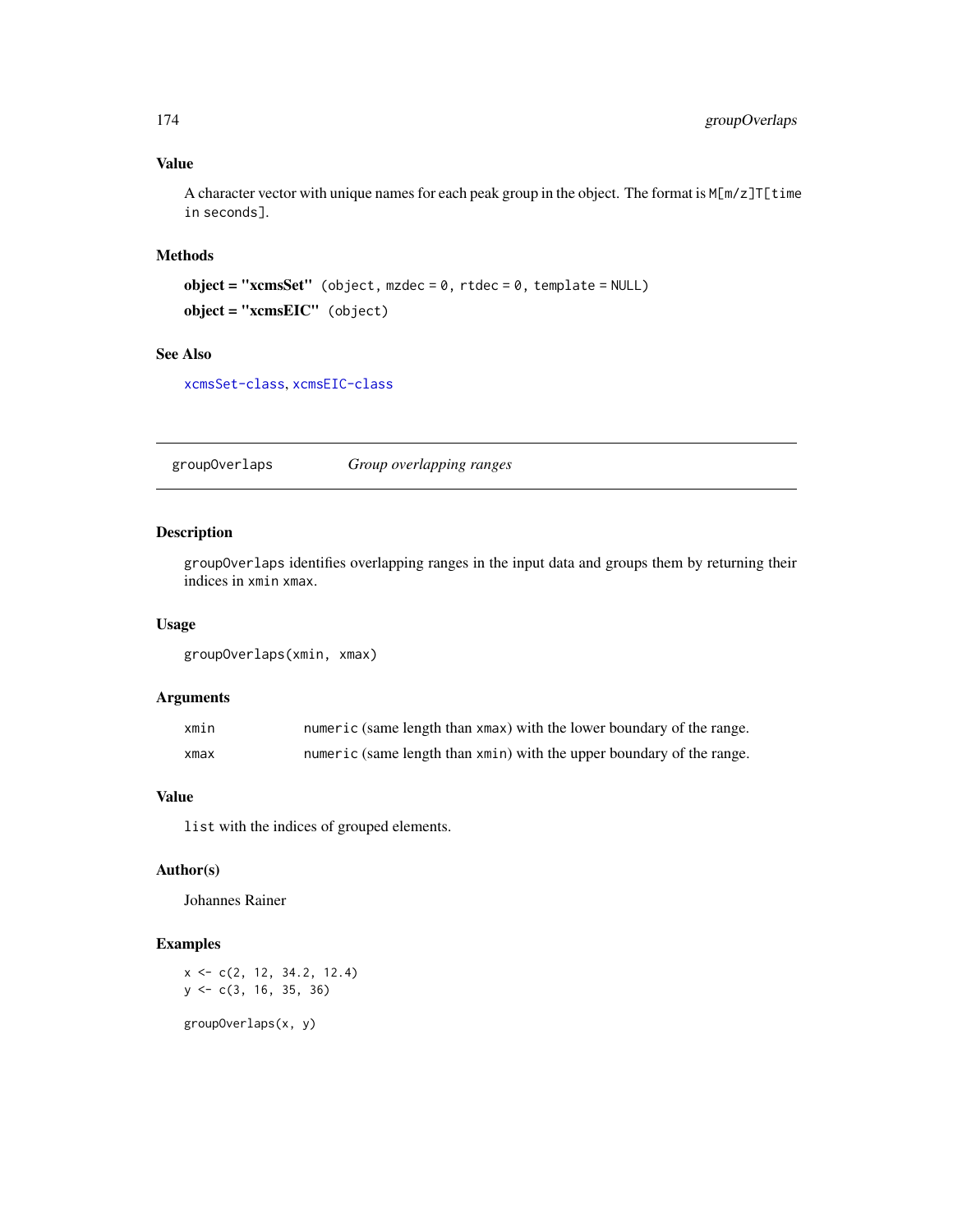## Description

Generate a matrix of peak values with rows for every group and columns for every sample. The value included in the matrix can be any of the columns from the xcmsSet peaks slot matrix. Collisions where more than one peak from a single sample are in the same group get resolved with one of several user-selectable methods.

## Arguments

| object    | the xcmsSet object                                                                                                                                    |
|-----------|-------------------------------------------------------------------------------------------------------------------------------------------------------|
| method    | conflict resolution method, "medret" to use the peak closest to the median re-<br>tention time or "maxint" to use the peak with the highest intensity |
| value     | name of peak column to enter into returned matrix, or "index" for index to the<br>corresponding row in the peaks slot matrix                          |
| intensity | if method $==$ "maxint", name of peak column to use for intensity                                                                                     |

#### Value

A matrix with with rows for every group and columns for every sample. Missing peaks have NA values.

#### Methods

```
object = "xemsSet" groupval(object, method = c("medret", "maxint"), value = "index",intensity = "into")
```
## See Also

[xcmsSet-class](#page-288-0)

highlightChromPeaks *Add definition of chromatographic peaks to an extracted chromatogram plot*

# Description

The highlightChromPeaks function adds chromatographic peak definitions to an existing plot, such as one created by the plot method on a [Chromatogram](#page-0-0) or [MChromatograms](#page-0-0) object.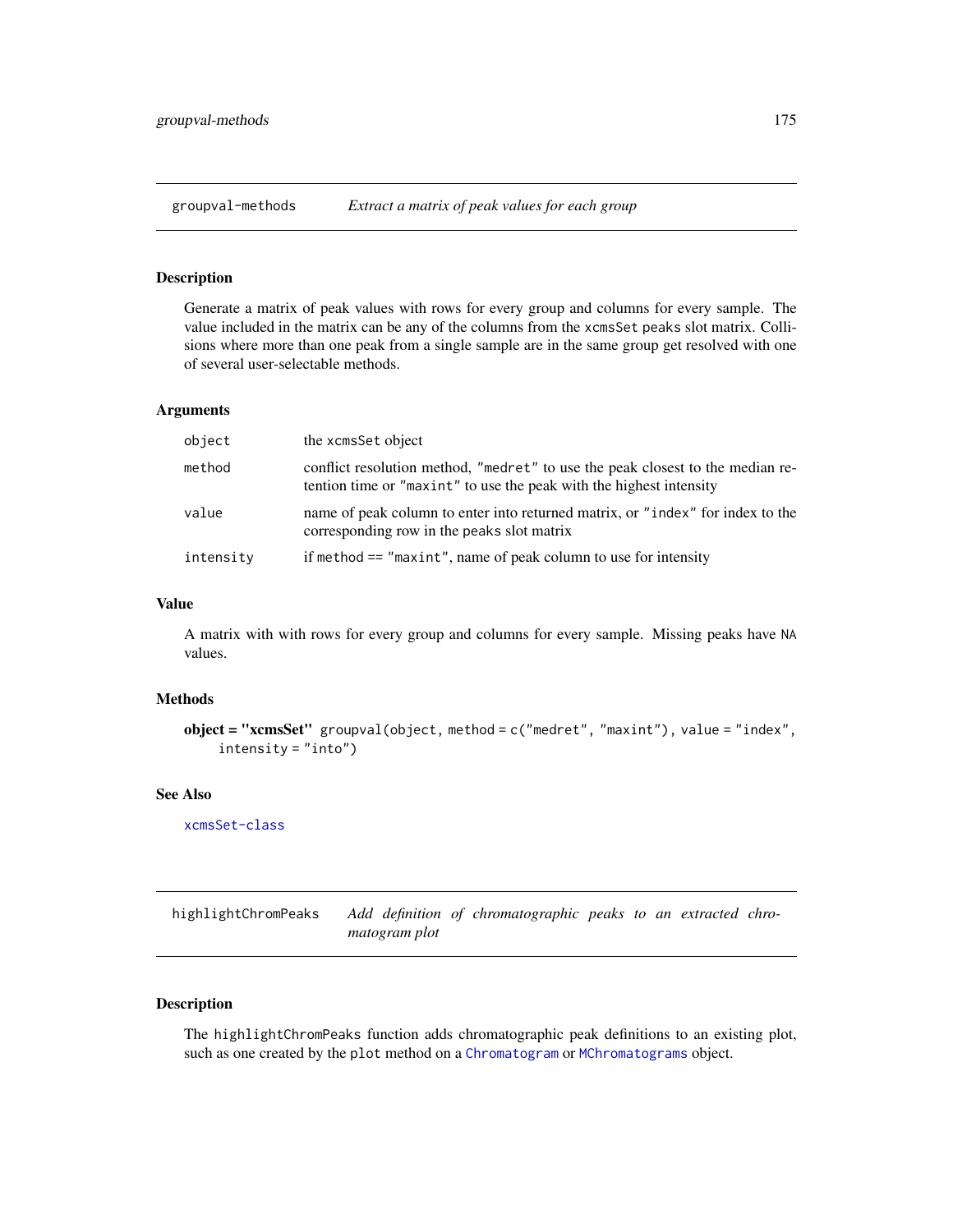# Usage

```
highlightChromPeaks(
 x,
 rt,
 mz,
 peakIds = character(),
 border = rep("00000040", length(fileNames(x))),
 1wd = 1,col = NA,
 type = c("rect", "point", "polygon"),
 whichPeaks = c("any", "within", "apex_within"),
  ...
\mathcal{L}
```
# Arguments

| x          | For highlightChromPeaks: XCMSnExp object with the detected peaks.                                                                                                                                                                                                                                                                                                                                                                                                                                                                  |
|------------|------------------------------------------------------------------------------------------------------------------------------------------------------------------------------------------------------------------------------------------------------------------------------------------------------------------------------------------------------------------------------------------------------------------------------------------------------------------------------------------------------------------------------------|
| rt         | For highlightChromPeaks: numeric(2) with the retention time range from<br>which peaks should be extracted and plotted.                                                                                                                                                                                                                                                                                                                                                                                                             |
| mz         | $numeric(2)$ with the mz range from which the peaks should be extracted and<br>plotted.                                                                                                                                                                                                                                                                                                                                                                                                                                            |
| peakIds    | character defining the IDs (i.e. rownames of the peak in the chromPeaks table)<br>of the chromatographic peaks to be highlighted in a plot.                                                                                                                                                                                                                                                                                                                                                                                        |
| border     | colors to be used to color the border of the rectangles/peaks. Has to be equal to<br>the number of samples in x.                                                                                                                                                                                                                                                                                                                                                                                                                   |
| lwd        | numeric(1) defining the width of the line/border.                                                                                                                                                                                                                                                                                                                                                                                                                                                                                  |
| col        | For highlightChromPeaks: color to be used to fill the rectangle (if type =<br>" $rect$ ") or the peak (for type = " $polygon$ ").                                                                                                                                                                                                                                                                                                                                                                                                  |
| type       | the plotting type. See plot in base grapics for more details. For highlight ChromPeaks:<br>character(1) defining how the peak should be highlighted: type = "rect"<br>draws a rectangle representing the peak definition, type = "point" indicates<br>a chromatographic peak with a single point at the position of the peak's "rt"<br>and "maxo" and type = "polygon" will highlight the peak shape. For type<br>= "polygon" the color of the border and area can be defined with parameters<br>"border" and "col", respectively. |
| whichPeaks | $character(1)$ specifying how peaks are called to be located within the region<br>defined by mz and rt. Can be one of "any", "within", and "apex_within" for<br>all peaks that are even partially overlapping the region, peaks that are completely<br>within the region, and peaks for which the apex is within the region. This pa-<br>rameter is passed to the type argument of the chromPeaks function. See related<br>documentation for more information and examples.                                                        |
| $\cdots$   | additional parameters to the matplot or plot function.                                                                                                                                                                                                                                                                                                                                                                                                                                                                             |

# Author(s)

Johannes Rainer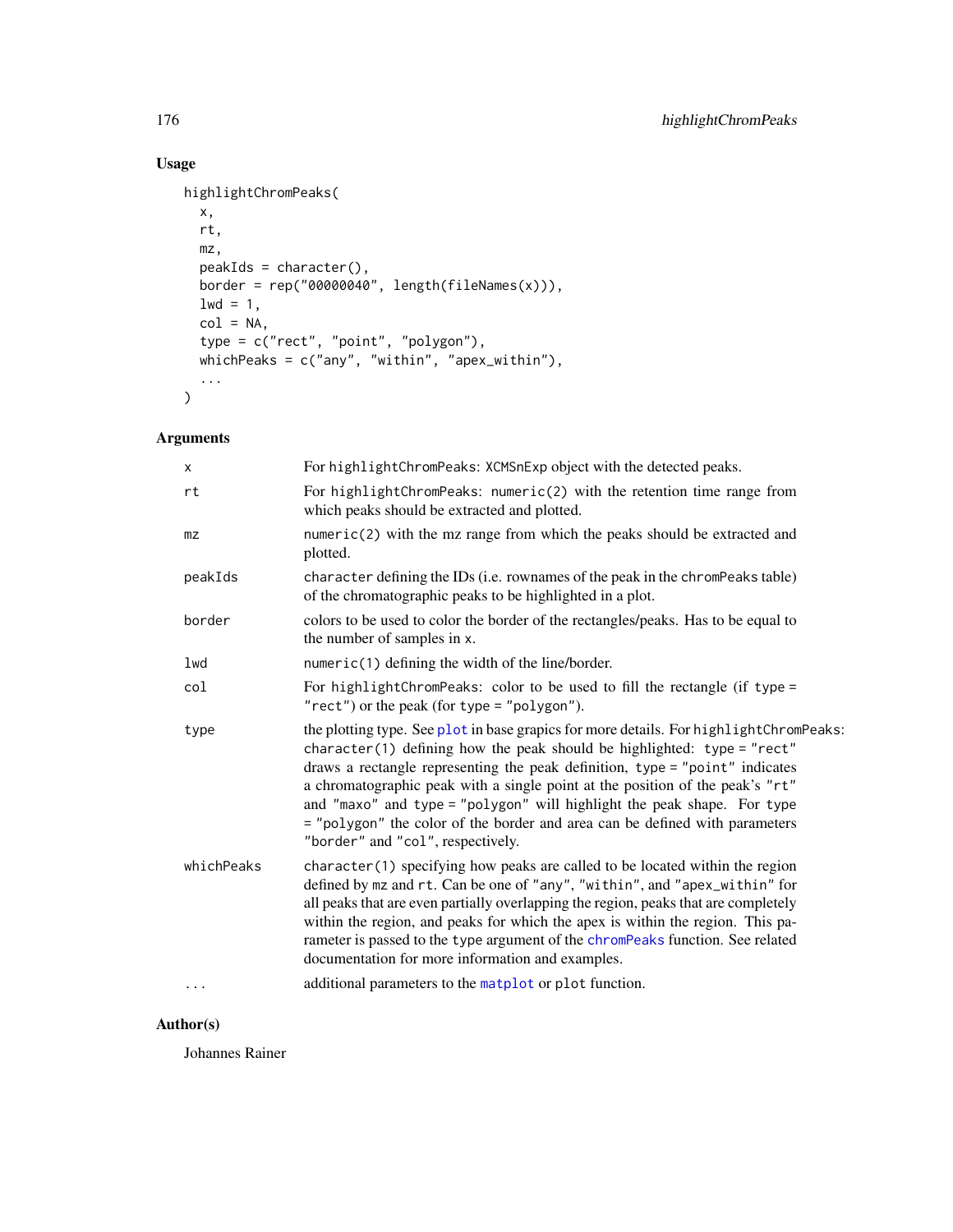## image-methods 177

#### Examples

```
## Load a test data set with detected peaks
data(faahko_sub)
## Update the path to the files for the local system
dirname(faahko_sub) <- system.file("cdf/KO", package = "faahKO")
## Disable parallel processing for this example
register(SerialParam())
## Extract the ion chromatogram for one chromatographic peak in the data.
chrs <- chromatogram(faahko_sub, rt = c(2700, 2900), mz = 335)
plot(chrs)
## Extract chromatographic peaks for the mz/rt range (if any).
chromPeaks(faahko_sub, rt = c(2700, 2900), mz = 335)
## Highlight the chromatographic peaks in the area
## Show the peak definition with a rectangle
highlightChromPeaks(faahko_sub, rt = c(2700, 2900), mz = 335)
## Color the actual peak
highlightChromPeaks(faahko_sub, rt = c(2700, 2900), mz = 335,
    col = c("#ff000020", "#00ff0020"), type = "polygon")
```
image-methods *Plot log intensity image of a xcmsRaw object*

#### Description

Create log intensity false-color image of a xcmsRaw object plotted with m/z and retention time axes

#### Arguments

| $\mathsf{x}$            | xcmsRaw object                             |
|-------------------------|--------------------------------------------|
| col                     | vector of colors to use for for the image. |
| $\cdot$ $\cdot$ $\cdot$ | arguments for profRange                    |

## Methods

 $x = "xcmsRaw" image(x, col = rainbow(256), ...)$ 

#### Author(s)

Colin A. Smith, <csmith@scripps.edu>

#### See Also

[xcmsRaw-class](#page-283-0)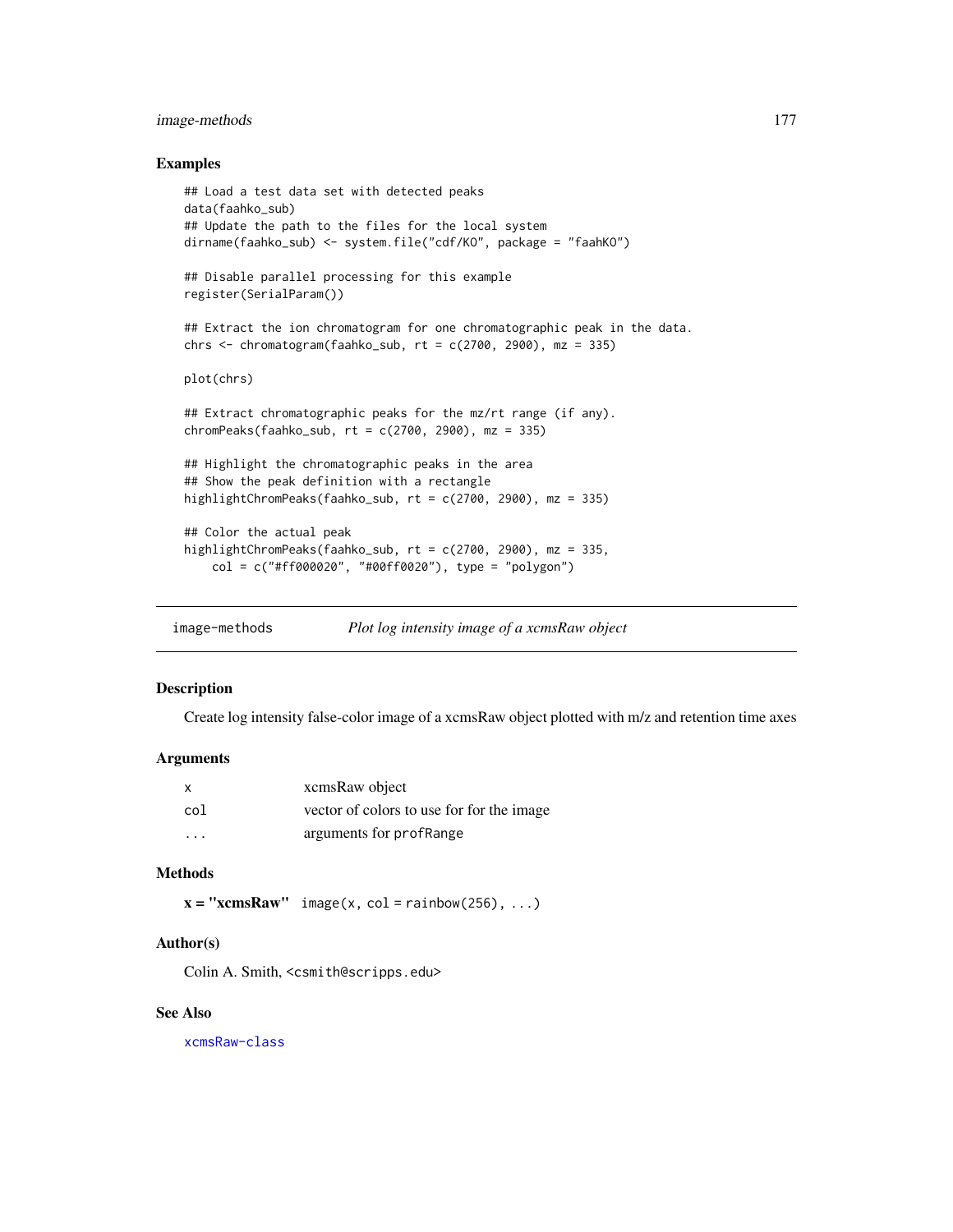## Description

This function provides missing value imputation based on linear interpolation and resembles some of the functionality of the profBinLin and profBinLinBase functions deprecated from version 1.51 on.

#### Usage

```
imputeLinInterpol(
  x,
 baseValue,
 method = "lin",distance = 1L,
  noInterpolAtEnds = FALSE
)
```
## Arguments

| $\times$         | A numeric vector with eventual missing (NA) values.                                                                                                                                     |
|------------------|-----------------------------------------------------------------------------------------------------------------------------------------------------------------------------------------|
| baseValue        | The base value to which empty elements should be set. This is only considered<br>for method = "linbase" and corresponds to the profBinLinBase's baselevel<br>argument.                  |
| method           | One of "none", "lin" or "linbase".                                                                                                                                                      |
| distance         | For method = "linbase": number of non-empty neighboring element of an<br>empty element that should be considered for linear interpolation. See details<br>section for more information. |
| noInterpolAtEnds |                                                                                                                                                                                         |
|                  | For method = "1 in": Logical indicating whether linear interpolation should also                                                                                                        |
|                  | be performed at the ends of the data vector (i.e. if missing values are present at                                                                                                      |
|                  | the beginning or the end of the vector).                                                                                                                                                |

## Details

Values for NAs in input vector x can be imputed using methods "lin" and "linbase":

impute = "lin" uses simple linear imputation to derive a value for an empty element in input vector x from its neighboring non-empty elements. This method is equivalent to the linear interpolation in the profBinLin method. Whether interpolation is performed if missing values are present at the beginning and end of x can be set with argument noInterpolAtEnds. By default interpolation is also performed at the ends interpolating from  $\theta$  at the beginning and towards  $\theta$  at the end. For noInterpolAtEnds = TRUE no interpolation is performed at both ends replacing the missing values at the beginning and/or the end of x with 0.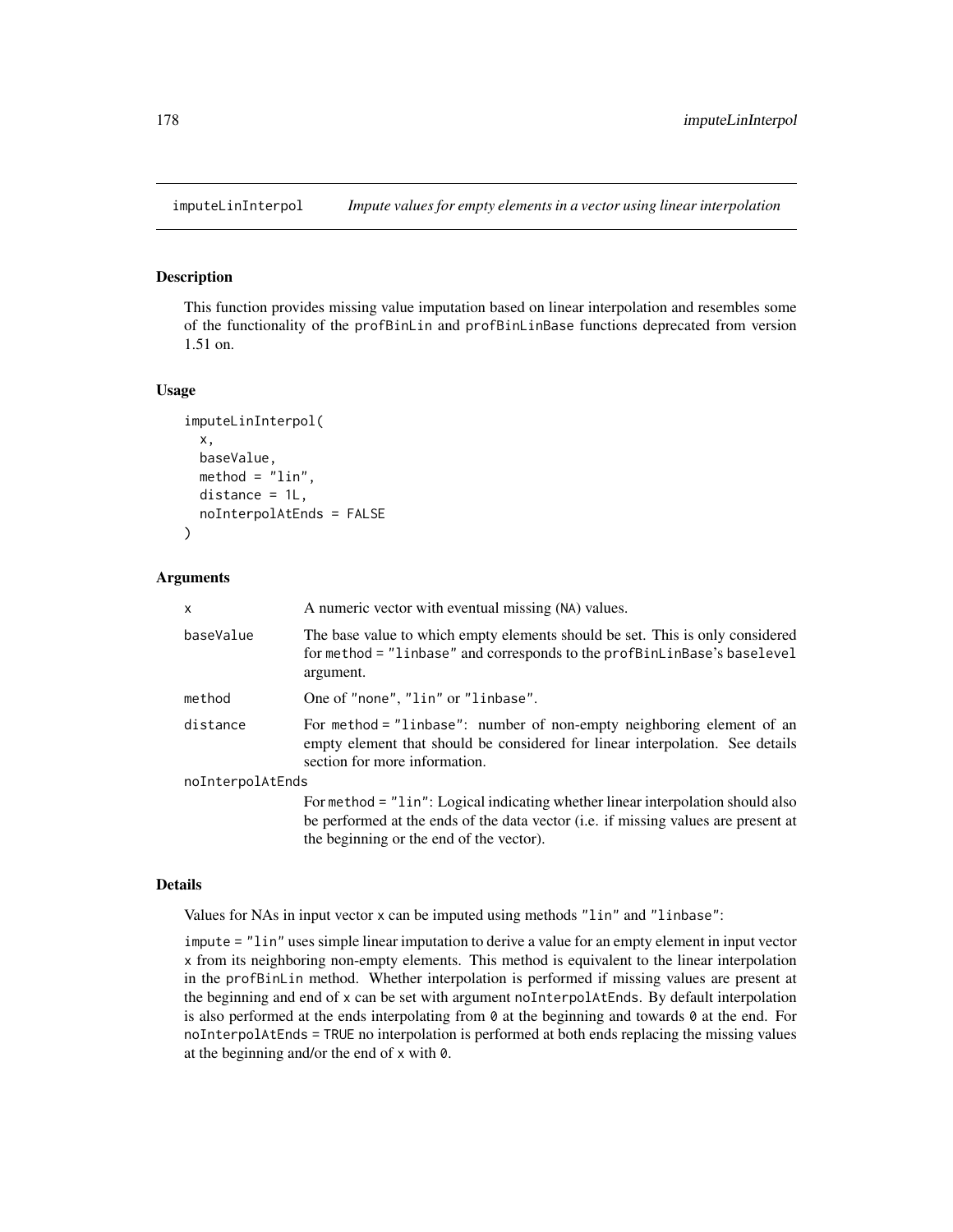#### imputeLinInterpol 179

impute = "linbase" uses linear interpolation to impute values for empty elements within a userdefinable proximity to non-empty elements and setting the element's value to the baseValue otherwise. The default for the baseValue is half of the smallest value in x (NAs being removed). Whether linear interpolation based imputation is performed for a missing value depends on the distance argument. Interpolation is only performed if one of the next distance closest neighbors to the current empty element has a value other than NA. No interpolation takes place for distance  $= 0$ , while distance  $= 1$  means that the value for an empty element is interpolated from directly adjacent non-empty elements while, if the next neighbors of the current empty element are also NA, it's vale is set to baseValue. This corresponds to the linear interpolation performed by the profBinLinBase method. For more details see examples below.

#### Value

A numeric vector with empty values imputed based on the selected method.

#### Author(s)

Johannes Rainer

### Examples

```
#######
## Impute missing values by linearly interpolating from neighboring
## non-empty elements
x <- c(3, NA, 1, 2, NA, NA, 4, NA, NA, NA, 3, NA, NA, NA, NA, 2)
imputeLinInterpol(x, method = "lin")
## visualize the interpolation:
plot(x = 1:length(x), y = x)points(x = 1:length(x), y = imputeLinInterpol(x, method = "lin"), type = "l", col = "grey")
## If the first or last elements are NA, interpolation is performed from 0
## to the first non-empty element.
x \leq -c(NA, 2, 1, 4, NA)imputeLinInterpol(x, method = "lin")
## visualize the interpolation:
plot(x = 1:length(x), y = x)points(x = 1: length(x), y = imputelinInterpol(x, method = "lin"), type = "l", col = "grey")
```

```
## If noInterpolAtEnds is TRUE no interpolation is performed at both ends
imputeLinInterpol(x, method = "lin", noInterpolAtEnds = TRUE)
```
#### ######

## method = "linbase" ## "linbase" performs imputation by interpolation for empty elements based on ## 'distance' adjacent non-empty elements, setting all remaining empty elements ## to the baseValue x <- c(3, NA, 1, 2, NA, NA, 4, NA, NA, NA, 3, NA, NA, NA, NA, 2) ## Setting distance = 0 skips imputation by linear interpolation  $imputeLinInterpol(x, method = "linbase", distance =  $0$ )$ 

## With distance = 1 for all empty elements next to a non-empty element the value ## is imputed by linear interpolation.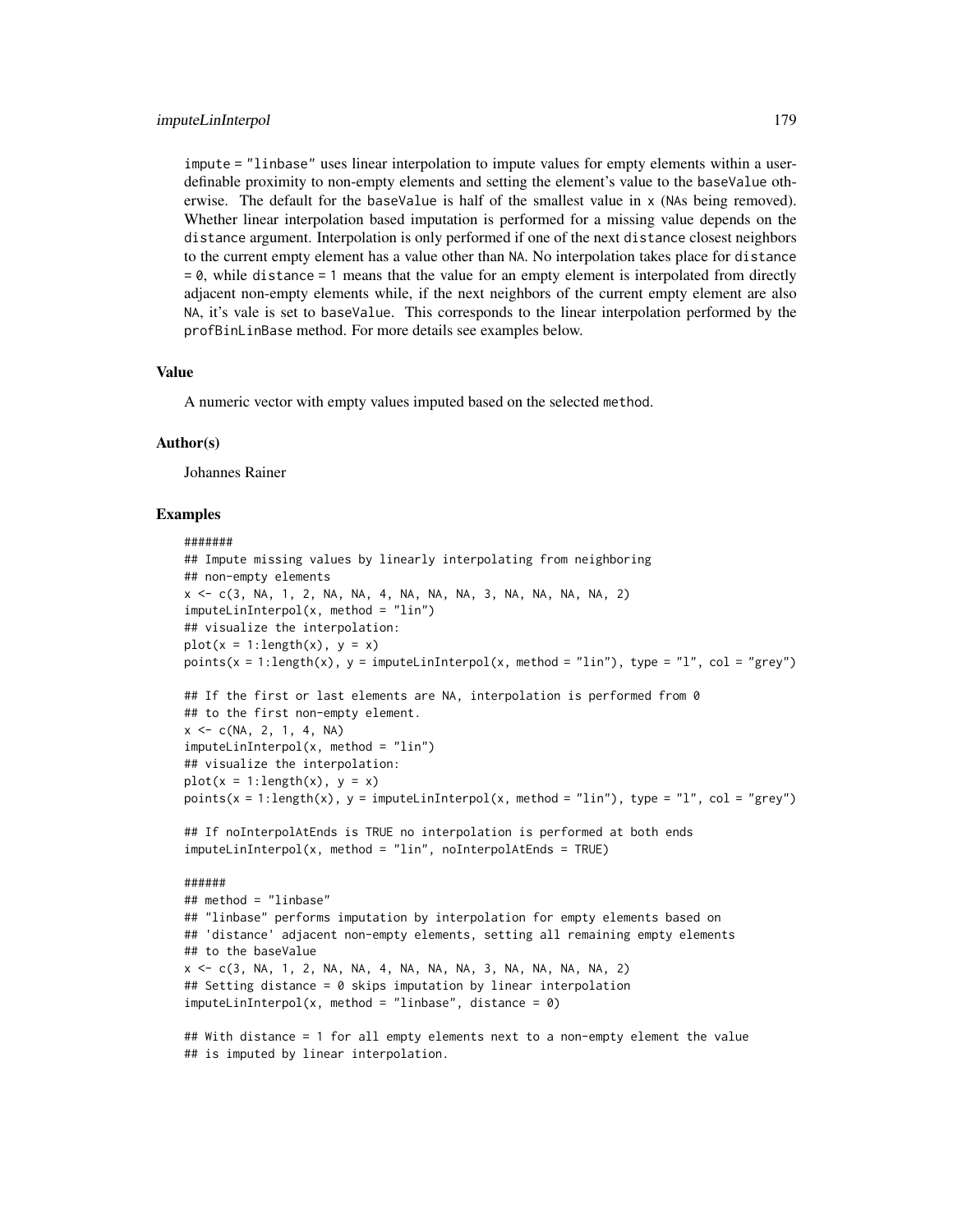```
xInt \leq imputeLinInterpol(x, method = "linbase", distance = 1L)
xInt
plot(x = 1:length(x), y = x, ylim = c(0, max(x, na.rm = TRUE)))points(x = 1: length(x), y = xInt, type = "l", col = "grey")
## Setting distance = 2L would cause that for all empty elements for which the
## distance to the next non-empty element is <= 2 the value is imputed by
## linear interpolation:
xInt \le imputeLinInterpol(x, method = "linbase", distance = 2L)
xInt
plot(x = 1:length(x), y = x, ylim = c(0, max(x, na.rm = TRUE)))points(x = 1:length(x), y = xInt, type = "l", col = "grey")
```
imputeRowMin *Replace missing values with a proportion of the row minimum*

#### Description

imputeRowMin imputes missing values in x by replacing NAs in each row with a proportion of the minimal value for that row (i.e.  $min\_fraction * min(x[i, ])$ ).

# Usage

```
imputeRowMin(x, min_fraction = 1/2)
```
#### Arguments

| $\mathbf{x}$ | matrix with abundances, rows being features/metabolites and columns samples.                             |
|--------------|----------------------------------------------------------------------------------------------------------|
| min fraction | numeric(1) with the fraction of the row minimum that should be used to replace<br>NA values in that row. |

#### Author(s)

Johannes Rainer

# See Also

imputeLCMD package for more left censored imputation functions.

Other imputation functions: [imputeRowMinRand\(](#page-180-0))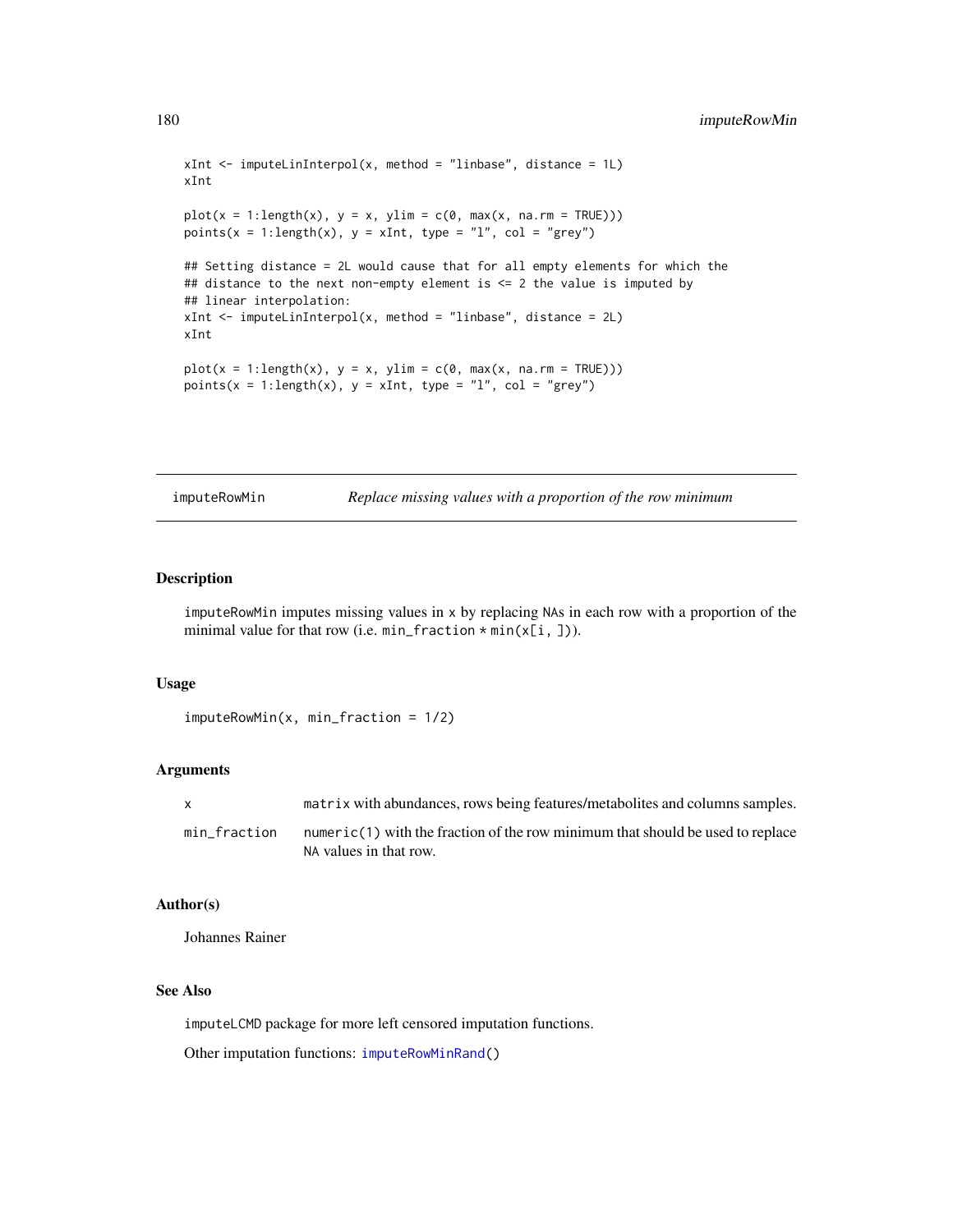## imputeRowMinRand 181

# Examples

```
library(faahKO)
data("faahko")
xset <- group(faahko)
mat <- groupval(xset, value = "into")
mat_imp <- imputeRowMin(mat)
head(mat)
head(mat_imp)
## Replace with 1/8 of the row mimimum
head(imputeRowMin(mat, min_fraction = 1/8))
```
imputeRowMinRand *Impute missing values with random numbers based on the row minimum*

# Description

Replace missing values with random numbers. When using the method = "mean\_sd", random numbers will be generated from a normal distribution based on (a fraction of) the row min and a standard deviation estimated from the linear relationship between row standard deviation and mean of the full data set. Parameter sd\_fraction allows to further reduce the estimated standard deviation. When using the method method = "from\_to", random numbers between 2 specific values will be generated.

#### Usage

```
imputeRowMinRand(
  x,
 method = c("mean_s d", "from_to"),min_fraction = 1/2,
 min_fraction_from = 1/1000,
  sd_fraction = 1,
  abs = TRUE)
```

| x            | matrix with abundances, rows being features/metabolites and columns samples.                                                                                                                                                                                                         |
|--------------|--------------------------------------------------------------------------------------------------------------------------------------------------------------------------------------------------------------------------------------------------------------------------------------|
| method       | method character(1) defining the imputation method. See description for de-<br>tails. Defaults to method $=$ "mean_sd".                                                                                                                                                              |
| min_fraction | numeric(1) with the fraction of the row minimum that should be used to replace<br>NA values in that row in case that mean_sd method is specified. When using<br>from_to method, this value will be the one used to calculate the maximum value<br>for replace NA values in that row. |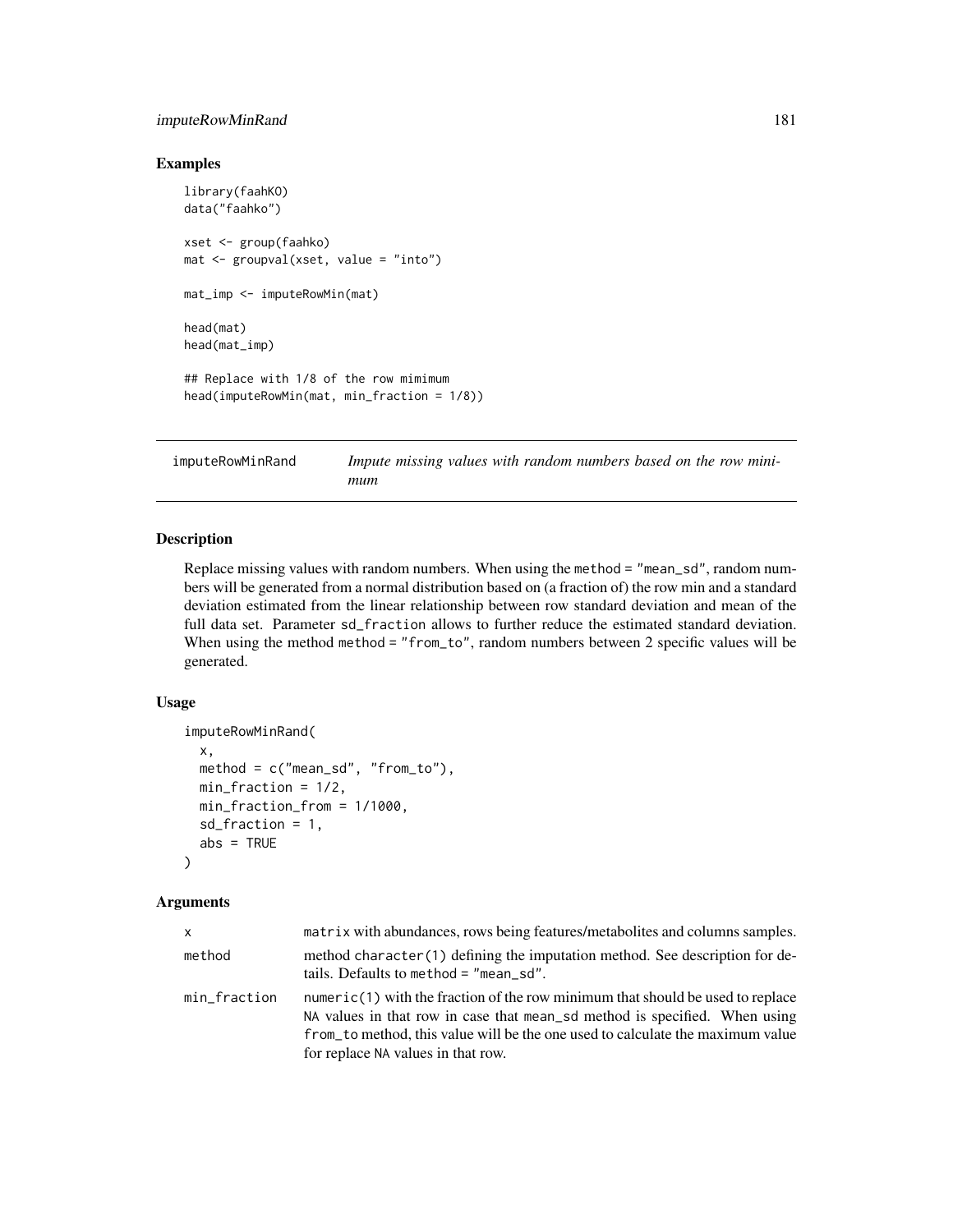| min_fraction_from |                                                                                                                                          |
|-------------------|------------------------------------------------------------------------------------------------------------------------------------------|
|                   | numeric(1) with the fraction of the row minimum that should be used to calcu-                                                            |
|                   | late the minimum value for replace NA values in that row. This parameter is used                                                         |
|                   | only in case that from to method is specified.                                                                                           |
| sd_fraction       | $numeric(1)$ factor to reduce the estimated standard deviation. This parameter<br>is used only in case that mean_sd method is specified. |
| abs               | logical (1) to force imputed values to be strictly positive.                                                                             |

# Details

For method **mean\_sd**, imputed values are taken from a normal distribution with mean being a user defined fraction of the row minimum and the standard deviation estimated for that mean based on the linear relationship between row standard deviations and row means in the full matrix x.

To largely avoid imputed values being negative or larger than the *real* values, the standard deviation for the random number generation is estimated ignoring the intercept of the linear model estimating the relationship between standard deviation and mean. If abs = TRUE NA values are replaced with the absolute value of the random values.

For method **from\_to**, imputed values are taken between 2 user defined fractions of the row minimum.

### Author(s)

Johannes Rainer, Mar Garcia-Aloy

#### See Also

imputeLCMD package for more left censored imputation functions. Other imputation functions: [imputeRowMin\(](#page-179-0))

### Examples

```
library(faahKO)
data("faahko")
xset <- group(faahko)
mat <- groupval(xset, value = "into")
## Estimate the relationship between row sd and mean. The standard deviation
## of the random distribution is estimated on this relationship.
mns <- rowMeans(mat, na.rm = TRUE)
sds <- apply(mat, MARGIN = 1, sd, na.rm = TRUE)
plot(mns, sds)
abline(lm(sds \sim mns))mat_imp_meansd <- imputeRowMinRand(mat, method = "mean_sd")
mat_imp_fromto <- imputeRowMinRand(mat, method = "from_to")
head(mat)
head(mat_imp_meansd)
head(mat_imp_fromto)
```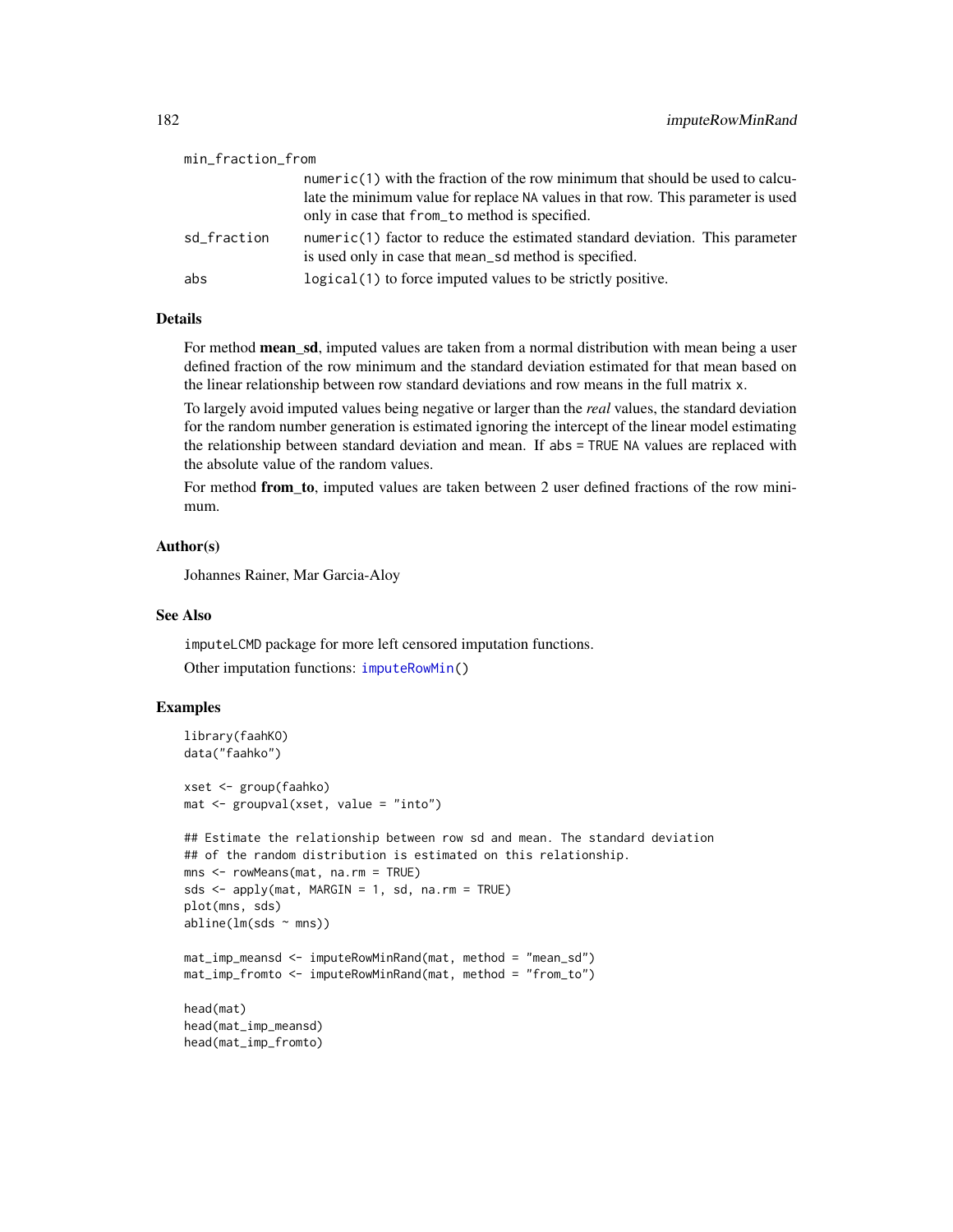isolationWindowTargetMz,OnDiskMSnExp-method *Extract isolation window target m/z definition*

# Description

isolationWindowTargetMz extracts the isolation window target m/z definition for each spectrum in object.

## Usage

## S4 method for signature 'OnDiskMSnExp' isolationWindowTargetMz(object)

# Arguments

object [OnDiskMSnExp](#page-0-0) object.

# Value

a numeric of length equal to the number of spectra in object with the isolation window target m/z or NA if not specified/available.

## Author(s)

Johannes Rainer

levelplot-methods *Plot log intensity image of a xcmsRaw object*

# Description

Create an image of the raw (profile) data m/z against retention time, with the intensity color coded.

| X           | xcmsRaw object.                                                                                         |
|-------------|---------------------------------------------------------------------------------------------------------|
| log         | Whether the intensity should be log transformed.                                                        |
| col.regions | The color ramp that should be used for encoding of the intensity.                                       |
| rt          | wheter the original $(rt="raw")$ or the corrected $(rt="corrected")$ retention<br>times should be used. |
| $\ddotsc$   | Arguments for profRange.                                                                                |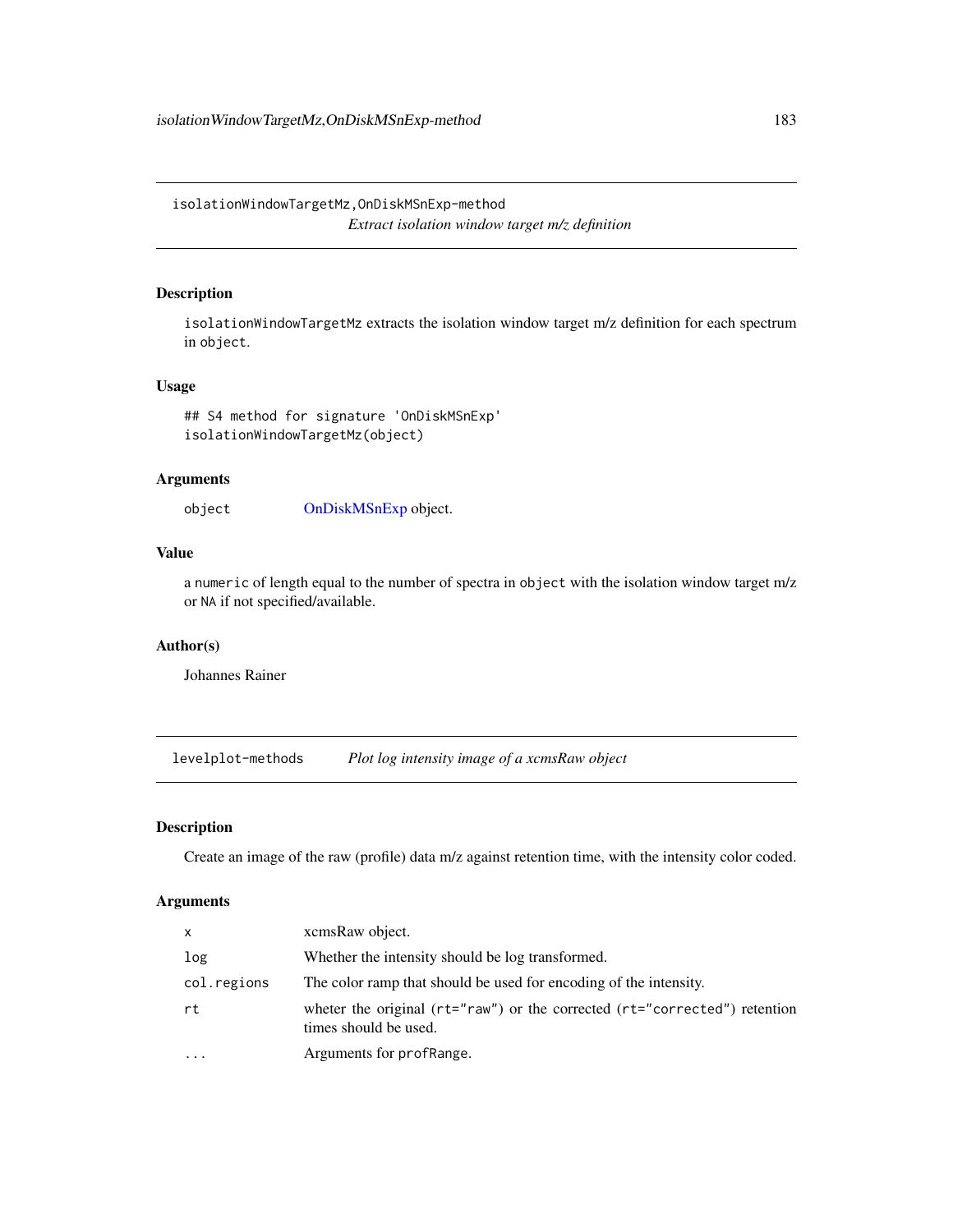# Methods

```
x = "xcmsRaw" \text{levelplot}(x, \text{log=TRUE}, \text{col}. \text{regions}=colorRamp{calorRampPalette(brewer.pal(9,"YlOrRd"))(256), ...)
```
x = "xcmsSet" levelplot(x, log=TRUE, col.regions=colorRampPalette(brewer.pal(9, "YlOrRd"))(256),  $rt="raw", ...)$ 

#### Author(s)

Johannes Rainer, <johannes.rainer@eurac.edu>

#### See Also

[xcmsRaw-class](#page-283-0), [xcmsSet-class](#page-288-0)

loadRaw-methods *Read binary data from a source*

#### Description

This function extracts the raw data which will be used an [xcmsRaw](#page-283-0) object. Further processing of data is done in the [xcmsRaw](#page-281-0) constructor.

# Arguments

object Specification of a data source (such as a file name or database query)

# Details

The implementing methods decide how to gather the data.

#### Value

A list containing elements describing the data source. The rt, scanindex, tic, and acquisitionNum components each have one entry per scan. They are *parallel* in the sense that rt[1], scanindex[1], and acquisitionNum[1] all refer to the same scan. The list containst the following components:

| rt             | Numeric vector with acquisition time (in seconds) for each scan                                                                                                                                                                                                                                                                                 |
|----------------|-------------------------------------------------------------------------------------------------------------------------------------------------------------------------------------------------------------------------------------------------------------------------------------------------------------------------------------------------|
| tic            | Numeric vector with Total Ion Count for each scan                                                                                                                                                                                                                                                                                               |
| scanindex      | Integer vector with starting positions of each scan in the mz and intensity<br>components. It is an exclusive offset, so scanindex[i] is the offset in mz<br>and intensity <i>before</i> the beginning of scan i. This means that the mz (re-<br>spectively intensity) values for scan i would be from scanindex[i] + 1 to<br>$scanning[i + 1]$ |
| m <sub>Z</sub> | Concatenated vector of m/z values for all scans                                                                                                                                                                                                                                                                                                 |
| intensity      | Concatenated vector of intensity values for all scans                                                                                                                                                                                                                                                                                           |
|                |                                                                                                                                                                                                                                                                                                                                                 |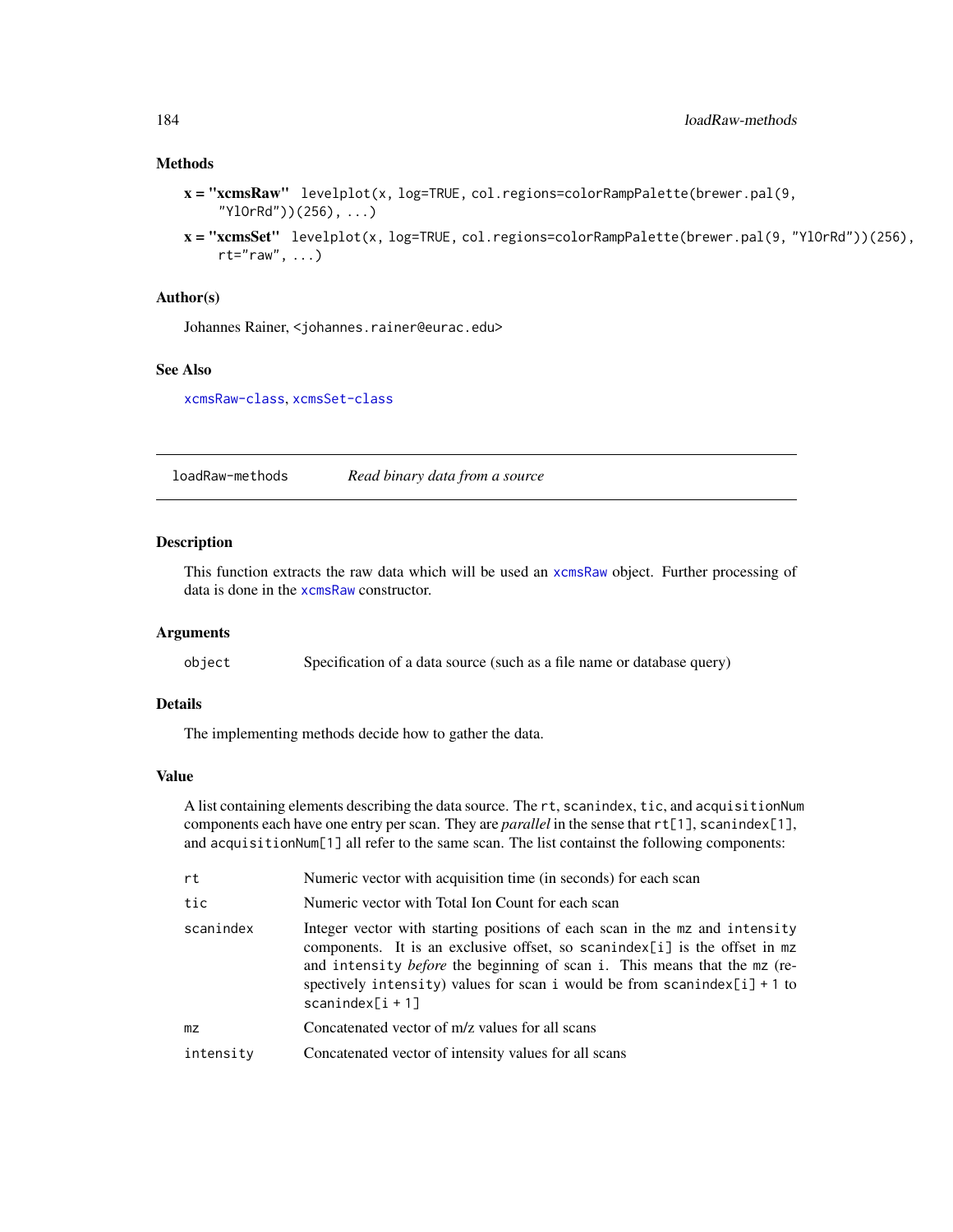#### manualChromPeaks 185

#### **Methods**

signature(object = "xcmsSource") Uses [loadRaw,xcmsSource-method](#page-0-0) to extract raw data. Subclasses of [xcmsSource](#page-291-0) can provide different ways of fetching data.

#### Author(s)

Daniel Hackney, <dan@haxney.org>

#### See Also

[xcmsRaw-class](#page-283-0), [xcmsSource](#page-291-0)

manualChromPeaks *Manual peak integration and feature definition*

#### Description

The manualChromPeaks function allows to manually define chromatographic peaks which are added to the object's chromPeaks matrix. In contrast to [findChromPeaks\(\)](#page-34-0), no *peak detection* is performed (e.g. using an algorithm such as *centWave*) but the peak is added as defined by the user. Note that a peak will not be added if no signal (intensity) was found in a sample within the provided boundaries.

Because chromatographic peaks are added to eventually previously identified peaks, it is suggested to run [refineChromPeaks\(\)](#page-37-0) with the [MergeNeighboringPeaksParam\(\)](#page-186-0) approach to merge potentially overlapping peaks.

The manualFeatures function allows to manually group identified chromatographic peaks into features by providing their index in the object's chromPeaks matrix.

#### Usage

```
manualChromPeaks(
  object,
  chromPeaks = matrix(),
  samples = seq_along(fileNames(object)),
  BPPARAM = bpparam(),
 msLevel = 1L
)
```
 $manualFeatures(object, peakIdx = list(), msleep = 1L)$ 

## Arguments

object XCMSnExp or OnDiskMSnExp object. chromPeaks matrix defining the boundaries of the chromatographic peaks, one row per chromatographic peak, columns "mzmin", "mzmax", "rtmin" and "rtmax" defining the m/z and retention time region of each peak.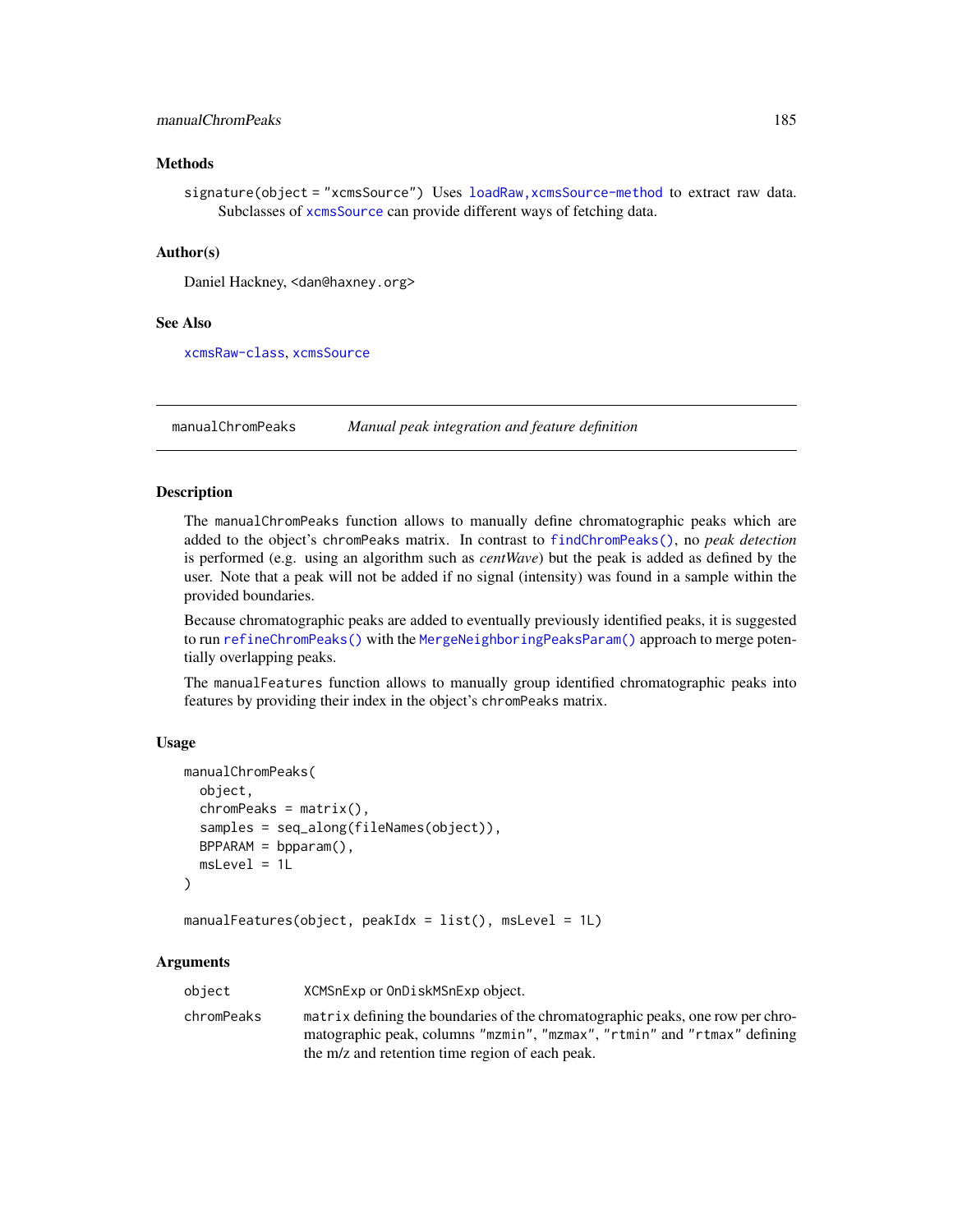| samples | optional integer to select samples in which the peak integration should be per-<br>formed. By default performed in all samples.                                        |
|---------|------------------------------------------------------------------------------------------------------------------------------------------------------------------------|
| BPPARAM | parallel processing settings (see bpparam() for details).                                                                                                              |
| msLevel | integer (1) defining the MS level in which peak integration should be per-<br>formed.                                                                                  |
| peakIdx | for nabbyakFeatyres: list of integer vectors with the indices of chromato-<br>graphic peaks in the object's chromPeaks matrix that should be grouped into<br>features. |

# Value

XCMSnExp with the manually added chromatographic peaks or features.

## Author(s)

Johannes Rainer

medianFilter *Apply a median filter to a matrix*

# Description

For each element in a matix, replace it with the median of the values around it.

#### Usage

```
medianFilter(x, mrad, nrad)
```
# Arguments

| X.   | numeric matrix to median filter                                          |
|------|--------------------------------------------------------------------------|
| mrad | number of rows on either side of the value to use for median calculation |
| nrad | number of rows on either side of the value to use for median calculation |

# Value

A matrix whose values have been median filtered

# Author(s)

Colin A. Smith, <csmith@scripps.edu>

# Examples

```
mat <- matrix(1:25, nrow=5)
mat
medianFilter(mat, 1, 1)
```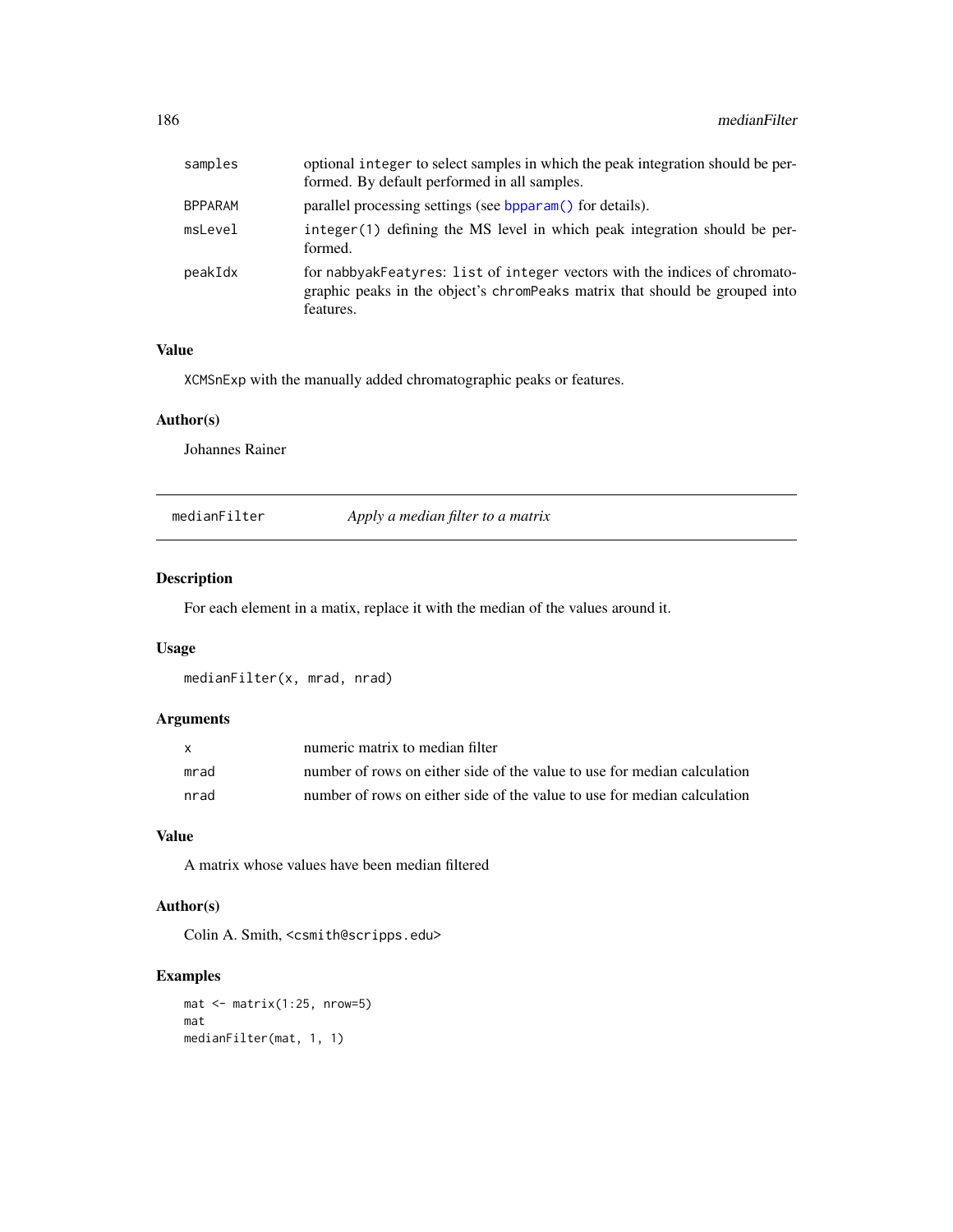*Merge neighboring and overlapping chromatographic peaks*

#### <span id="page-186-0"></span>**Description**

Peak detection sometimes fails to identify a chromatographic peak correctly, especially for broad peaks and if the peak shape is irregular (mostly for HILIC data). In such cases several smaller peaks are reported. Also, peak detection can result in partially or completely overlapping peaks. To reduce such peak detection artifacts, this function merges chromatographic peaks which are overlapping or close in rt and m/z dimension considering also the measured signal intensities in the region between them.

Chromatographic peaks are first expanded in m/z and retention time dimension (based on parameters expandMz, ppm and expandRt) and subsequently grouped into sets of merge candidates if they are (after expansion) overlapping in both m/z and rt (within the same sample). Candidate peaks are merged if the average intensity of the 3 data points in the middle position between them (i.e. at half the distance between "rtmax" of the first and "rtmin" of the second peak) is larger than a certain proportion (minProp) of the smaller maximal intensity ("maxo") of both peaks. In cases in which this calculated mid point is **not** located between the apexes of the two peaks (e.g. if the peaks are largely overlapping) the average signal intensity at half way between the apexes is used instead. Candidate peaks are not joined if all 3 data points between them have NA intensities. The joined peaks get the "mz", "rt", "sn" and "maxo" values from the peak with the largest signal ("maxo") as well as its row in the metadata data frame of the peak (chromPeakData). The "rtmin", "rtmax" of the merged peaks are updated and "into" is recalculated based on all the signal between "rtmin" and "rtmax" of the new merged peak. See details for information on the "mzmin" and "mzmax" values of the merged peak.

#### Usage

```
MergeNeighboringPeaksParam(
  expandRt = 2,
  expandMz = 0,
 ppm = 10,
 minProp = 0.75)
## S4 method for signature 'XCMSnExp,MergeNeighboringPeaksParam'
refineChromPeaks(
  object,
 param = MergeNeighboringPeaksParam(),
 msLevel = 1L,BPPARAM = bpparam()
)
```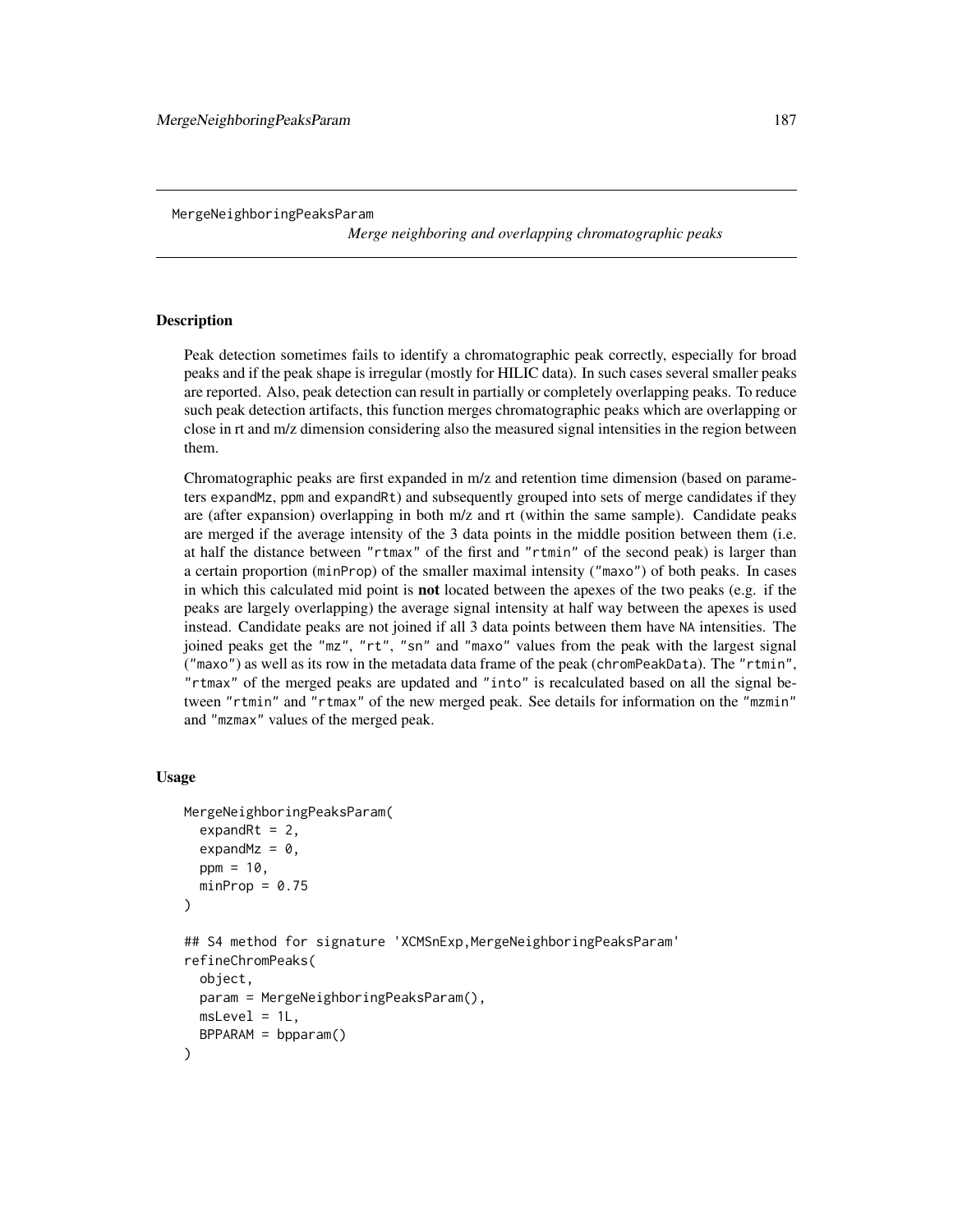| expandRt       | numeric(1) defining by how many seconds the retention time window is ex-<br>panded on both sides to check for overlapping peaks.                                                                                                                                                                                                                                       |
|----------------|------------------------------------------------------------------------------------------------------------------------------------------------------------------------------------------------------------------------------------------------------------------------------------------------------------------------------------------------------------------------|
| expandMz       | numeric(1) constant value by which the $m/z$ range of each chromatographic<br>peak is expanded (on both sides!) to check for overlapping peaks.                                                                                                                                                                                                                        |
| ppm            | numeric(1) defining a m/z relative value (in parts per million) by which the<br>m/z range of each chromatographic peak is expanded to check for overlapping<br>peaks.                                                                                                                                                                                                  |
| minProp        | numeric(1) between $\theta$ and 1 representing the proporion of intensity to be re-<br>quired for peaks to be joined. See description for more details. The default<br>$(\text{minProp} = 0.75)$ means that peaks are only joined if the signal half way be-<br>tween then is larger 75% of the smallest of the two peak's "maxo" (maximal<br>intensity at peak apex). |
| object         | XCMSnExp object with identified chromatographic peaks.                                                                                                                                                                                                                                                                                                                 |
| param          | MergeNeighboringPeaksParam object defining the settings for the method.                                                                                                                                                                                                                                                                                                |
| msLevel        | integer defining for which MS level(s) the chromatographic peaks should be<br>merged.                                                                                                                                                                                                                                                                                  |
| <b>BPPARAM</b> | parameter object to set up parallel processing. Uses the default parallel process-<br>ing setup returned by bpparam(). See bpparam() for details and examples.                                                                                                                                                                                                         |

## Details

For each set of candidate peaks an ion chromatogram is extracted using the range of retention times and m/z values of these peaks. The m/z range for the extracted ion chromatogram is expanded by expandMz and ppm (on both sides) to reduce the possibility of missing signal intensities between candidate peaks (variance of measured m/z values for lower intensities is larger than for higher intensities and thus data points not being part of identified chromatographic peaks tend to have m/z values outside of the m/z range of the candidate peaks - especially for ToF instruments). This also ensures that all data points from the same ion are considered for the peak integration of merged peaks. The smallest and largest m/z value of all data points used in the peak integration of the merged peak are used as the merged peak's m/z range (i.e. columns "mzmin" and "mzmax").

#### Value

XCMSnExp object with chromatographic peaks matching the defined conditions being merged.

#### Note

Note that each peak gets expanded by expandMz and expandRt, thus peaks differing by  $2 \times$  expandMz (or expandRt) will be identified as *overlapping*. As an example: m/z max of one peak is 12.2, m/z min of another one is 12.4, if expand  $\text{Mz} = 0.1$  the m/z max of the first peak will be 12.3 and the m/z min of the second one 12.3, thus both are considered overlapping.

refineChromPeaks methods will always remove feature definitions, because a call to this method can change or remove identified chromatographic peaks, which may be part of features.

Merging of chromatographic peaks is performed along the retention time axis, i.e. candidate peaks are first ordered by their "rtmin" value. The signals at half way between the first and the second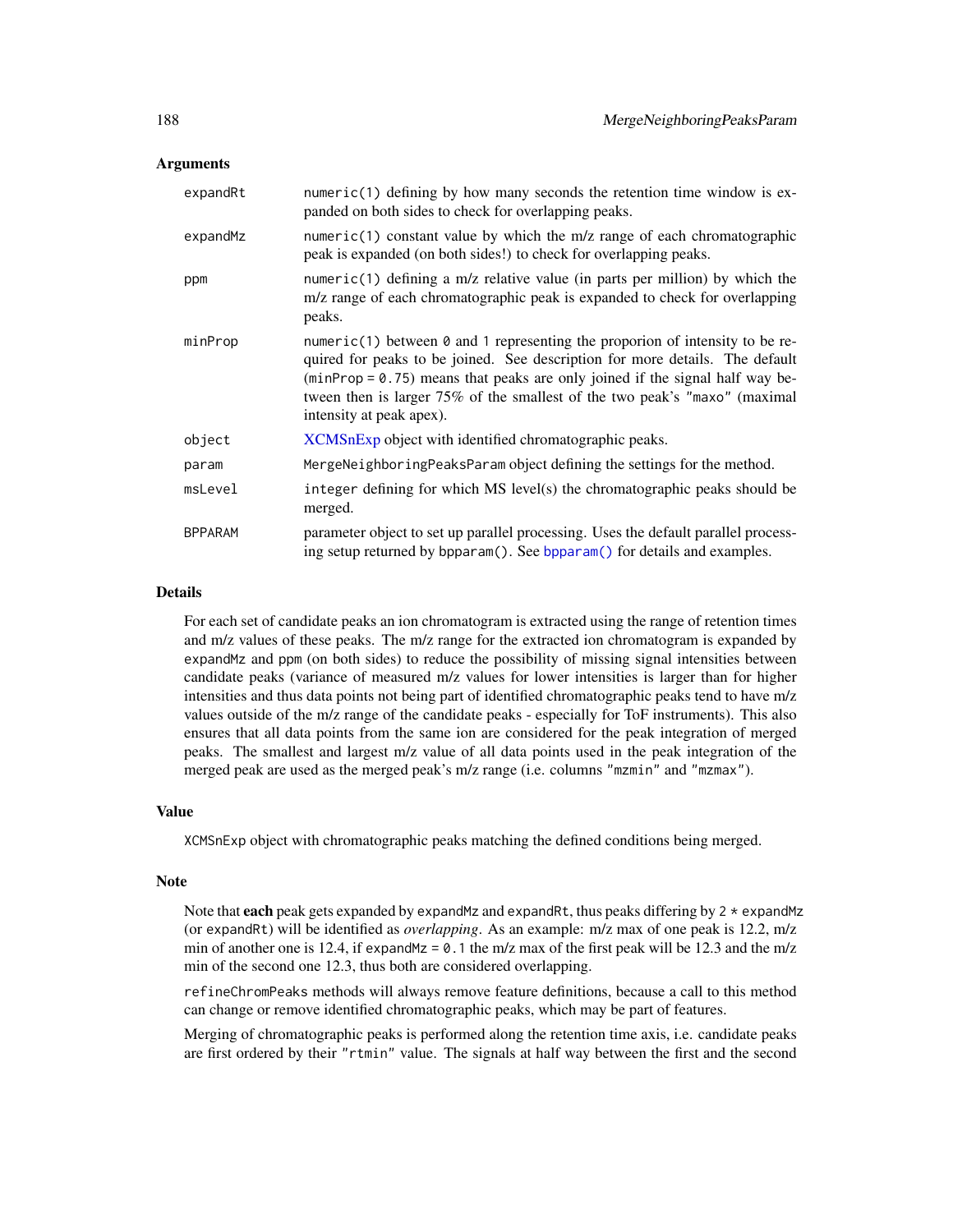# msn2xcmsRaw 189

candidate peak are then compared to the smallest "maxo" of both and the two peaks are then merged if the average signal between the peaks is larger minProp. For merging any additional peak in a candidate peak list the "maxo" of that peak and the newly merged peak are considered.

#### Author(s)

Johannes Rainer, Mar Garcia-Aloy

#### See Also

Other chromatographic peak refinement methods: [CleanPeaksParam](#page-37-1), [FilterIntensityParam](#page-93-0)

#### Examples

```
## Load a test data set with detected peaks
data(faahko_sub)
## Update the path to the files for the local system
dirname(faahko_sub) <- system.file("cdf/KO", package = "faahKO")
## Disable parallel processing for this example
register(SerialParam())
## Subset to a single file
xd <- filterFile(faahko_sub, file = 1)
## Example of a split peak that will be merged
mzr <- 305.1 + c(-0.01, 0.01)
chr \le - chromatogram(xd, mz = mzr, rt = c(2700, 3700))
plot(chr)
## Combine the peaks
res <- refineChromPeaks(xd, param = MergeNeighboringPeaksParam(expandRt = 4))
chr_res < - \nchromatogram(res, mz = mzr, rt = c(2700, 3700))plot(chr_res)
## Example of a peak that was not merged, because the signal between them
## is lower than the cut-off minProp
mzr <- 496.2 + c(-0.01, 0.01)
chr <- chromatogram(xd, mz = mzr, rt = c(3200, 3500))
plot(chr)
chr_{res} < - \text{chromatogram(res, mz = mzr, rt = c(3200, 3500)})plot(chr_res)
```
msn2xcmsRaw *Copy MSn data in an xcmsRaw to the MS slots*

#### **Description**

The MS2 and MSn data is stored in separate slots, and can not directly be used by e.g. findPeaks(). msn2xcmsRaw() will copy the MSn spectra into the "normal" xcmsRaw slots.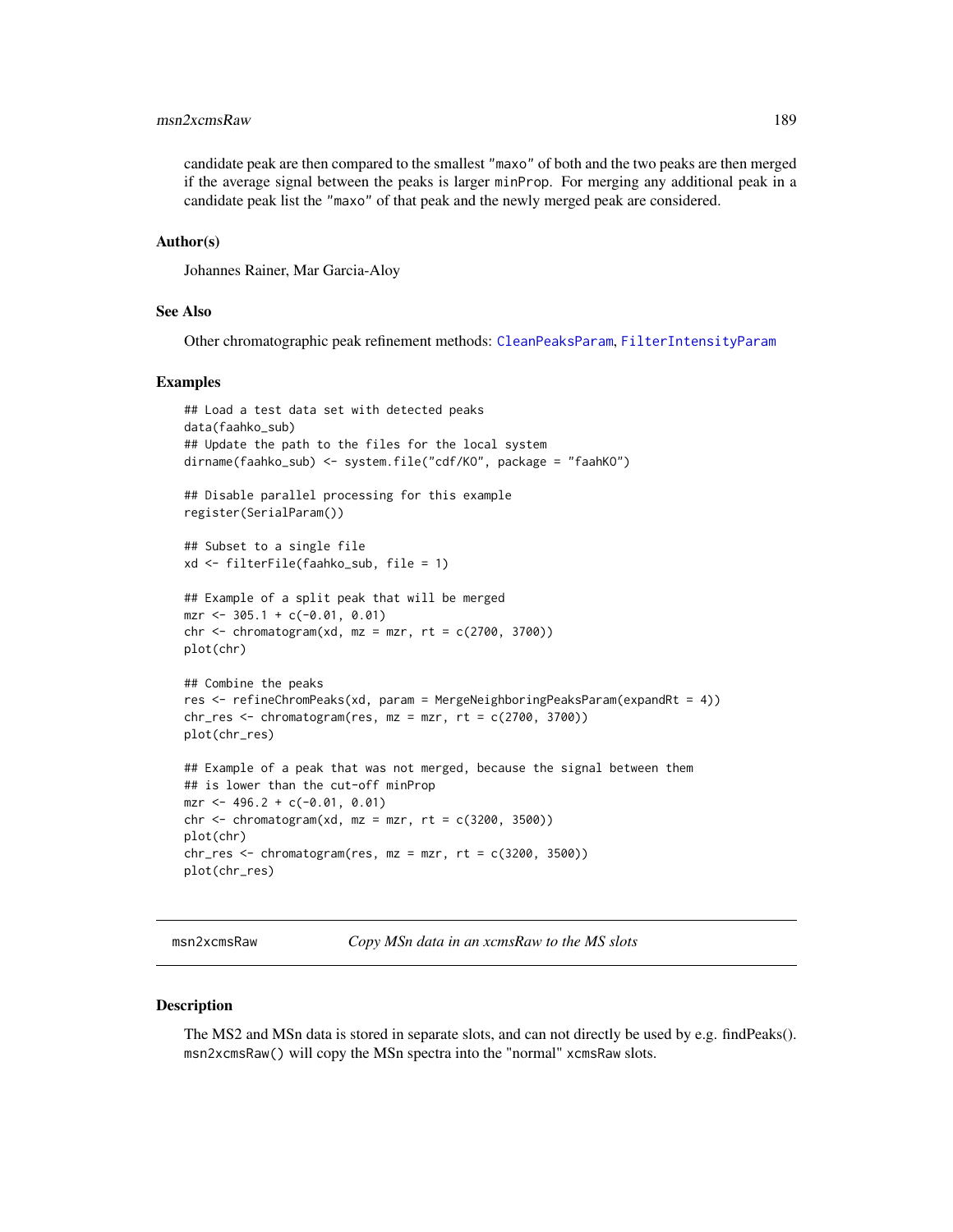#### Usage

```
msn2xcmsRaw(xmsn)
```
#### Arguments

xmsn an object of class xcmsRaw that contains spectra read with includeMSn=TRUE

# Details

The default gap value is determined from the 90th percentile of the pair-wise differences between adjacent mass values.

# Value

An xcmsRaw object

# Author(s)

Steffen Neumann <sneumann@ipb-halle.de>

#### See Also

[xcmsRaw](#page-281-0),

# Examples

```
msnfile <- system.file("microtofq/MSMSpos20_6.mzML", package = "msdata")
xrmsn <- xcmsRaw(msnfile, includeMSn=TRUE)
xr <- msn2xcmsRaw(xrmsn)
p <- findPeaks(xr, method="centWave")
```
overlappingFeatures *Identify overlapping features*

# Description

overlappingFeatures identifies features that are overlapping or close in the m/z - rt space.

#### Usage

```
overlappingFeatures(x, expandMz = 0, expandRt = 0, ppm = 0)
```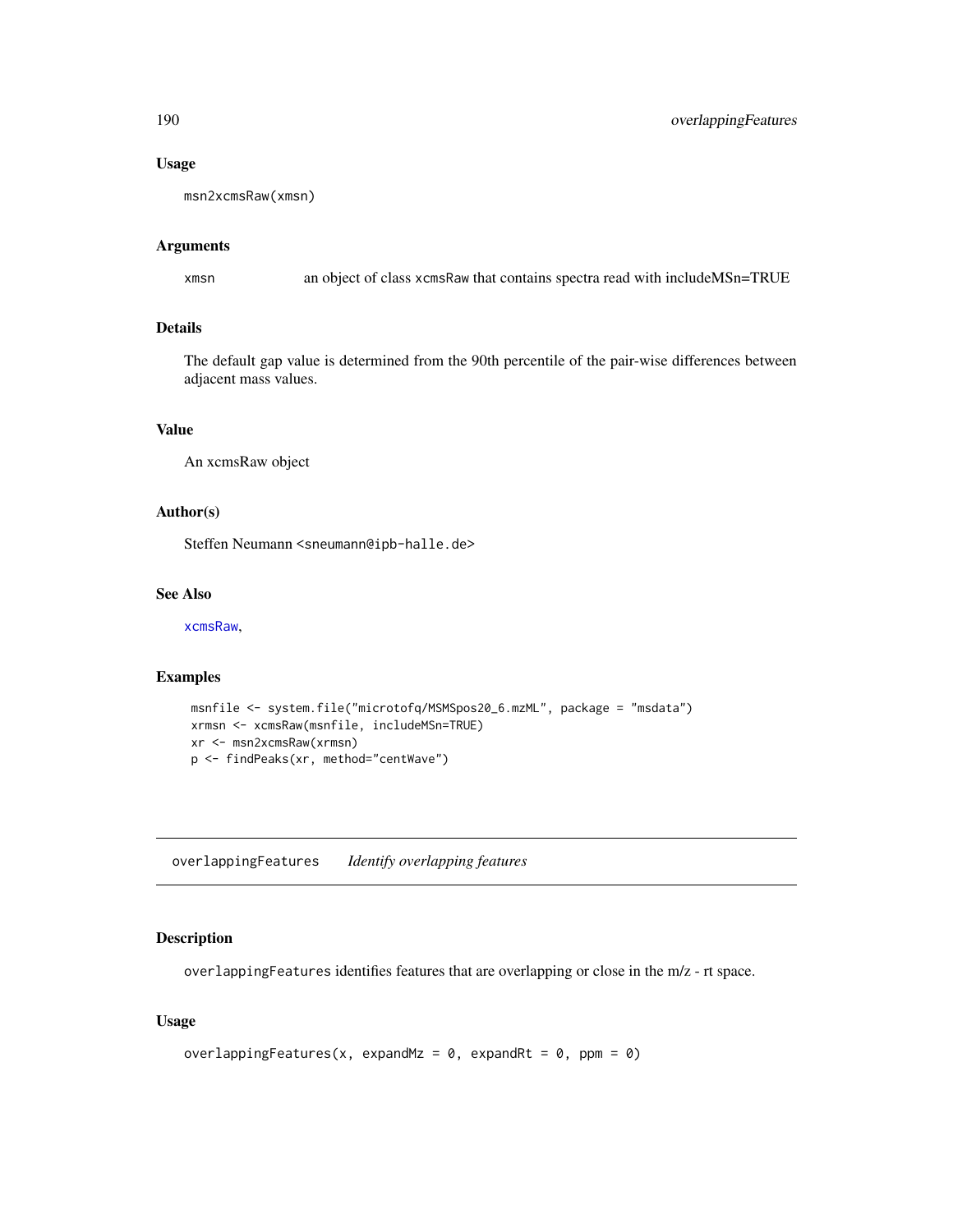| X        | XCMS nExp with the features.                                                                                                                                                                                                                                 |
|----------|--------------------------------------------------------------------------------------------------------------------------------------------------------------------------------------------------------------------------------------------------------------|
| expandMz | numeric(1) with the value to expand each feature (on each side) in $m/z$ di-<br>mension before identifying overlapping features. The resulting "mzmin" for the<br>feature is thus $mzmin$ – expand Mz and the "mzmax" $mzmax$ + expand Mz.                   |
| expandRt | numeric(1) with the value to expand each feature (on each side) in retention<br>time dimension before identifying overlapping features. The resulting "rtmin"<br>for the feature is thus $rtmin$ – expandRt and the " $rtmax$ " $rtmax$ + expandRt.          |
| ppm      | numeric(1) to grow the m/z width of the feature by a relative value: $mzmin -$<br>mzmin $\star$ ppm / 2e6, mzmax + mzmax $\star$ ppm / 2e6. Each feature is thus expanded<br>in m/z dimension by ppm/2 on each side before identifying overlapping features. |

# Value

list with indices of features (in [featureDefinitions\(\)](#page-269-0)) that are overlapping.

#### Author(s)

Johannes Rainer

# Examples

```
## Load a test data set with detected peaks
data(faahko_sub)
## Update the path to the files for the local system
dirname(faahko_sub) <- system.file("cdf/KO", package = "faahKO")
## Disable parallel processing for this example
register(SerialParam())
## Correspondence analysis
xdata <- groupChromPeaks(faahko_sub, param = PeakDensityParam(sampleGroups = c(1, 1, 1)))
## Identify overlapping features
overlappingFeatures(xdata)
## Identify features that are separated on retention time by less than
## 2 minutes
overlappingFeatures(xdata, expandRt = 60)
```
peakPlots-methods *Plot a grid of a large number of peaks*

#### Description

Plot extracted ion chromatograms for many peaks simultaneously, indicating peak integration start and end points with vertical grey lines.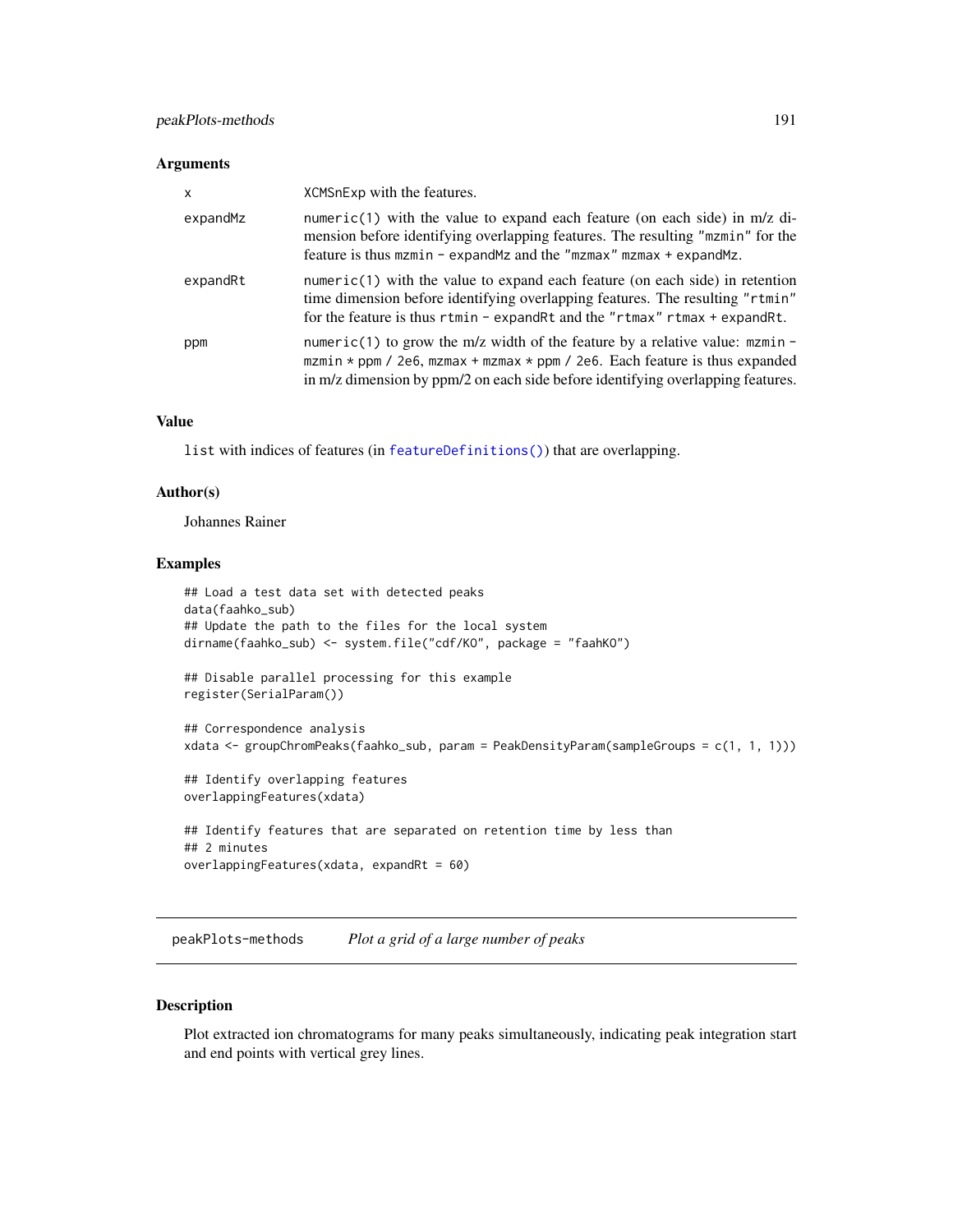| object | the xcmsRaw object                                                                                                                                                                         |
|--------|--------------------------------------------------------------------------------------------------------------------------------------------------------------------------------------------|
| peaks  | matrix with peak information as produced by find Peaks                                                                                                                                     |
| figs   | two-element vector describing the number of rows and the number of columns<br>of peaks to plot, if missing then an approximately square grid that will fit the<br>number of peaks supplied |
| width  | width of chromatogram retention time to plot for each peak                                                                                                                                 |
|        |                                                                                                                                                                                            |

# Details

This function is intended to help graphically analyze the results of peak picking. It can help estimate the number of false positives and improper integration start and end points. Its output is very compact and tries to waste as little space as possible. Each plot is labeled with rounded m/z and retention time separated by a space.

#### Methods

signature(object = "xcmsSet") plotPeaks(object, peaks, figs, width = 200)

# See Also

[xcmsRaw-class](#page-283-0), [findPeaks](#page-125-0), [split.screen](#page-0-0)

<span id="page-191-0"></span>peaksWithCentWave *Identify peaks in chromatographic data using centWave*

#### Description

peaksWithCentWave identifies (chromatographic) peaks in purely chromatographic data, i.e. based on intensity and retention time values without m/z values.

#### Usage

```
peaksWithCentWave(
  int,
  rt,
 peakwidth = c(20, 50),
  snthresh = 10,
 prefilter = c(3, 100),
  integrate = 1,
  fitgauss = FALSE,
  noise = 0.
  verboseColumns = FALSE,
  firstBaselineCheck = TRUE,
  extendLengthMSW = FALSE,
  ...
)
```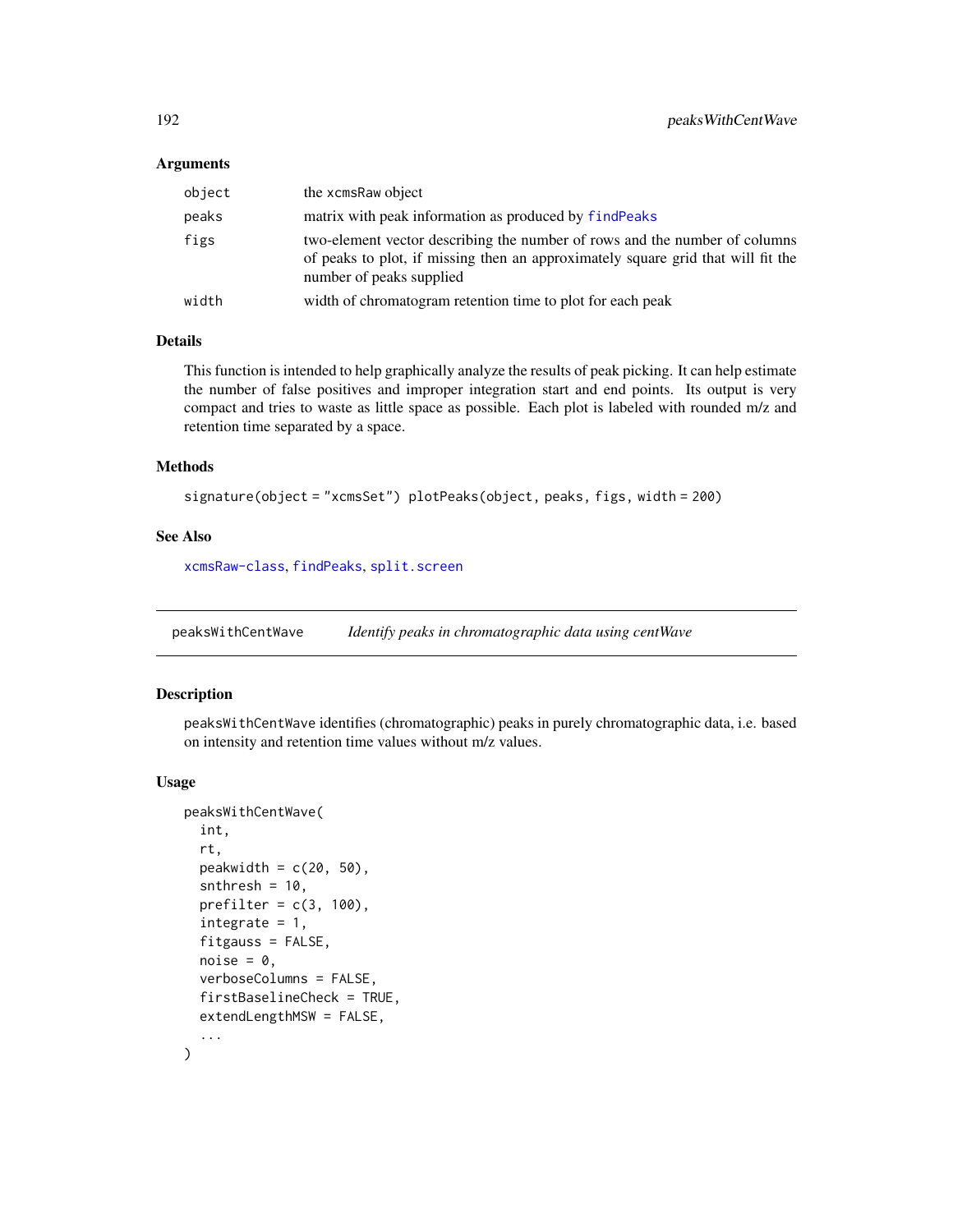| int                | numeric with intensity values.                                                                                                                                                                                                                                                                             |  |
|--------------------|------------------------------------------------------------------------------------------------------------------------------------------------------------------------------------------------------------------------------------------------------------------------------------------------------------|--|
| rt                 | numeric with the retention time for the intensities. Length has to be equal to<br>length(int).                                                                                                                                                                                                             |  |
| peakwidth          | $numeric(2)$ with the lower and upper bound of the expected peak width.                                                                                                                                                                                                                                    |  |
| snthresh           | numeric(1) defining the signal to noise ratio cutoff. Peaks with a signal to noise<br>$ratio < s$ nthresh are omitted.                                                                                                                                                                                     |  |
| prefilter          | numeric(2) $(c(k, 1))$ : only regions of interest with at least k centroids with<br>signal $>=$ I are returned in the first step.                                                                                                                                                                          |  |
| integrate          | $numeric(1)$ , integration method. For integrate = 1 peak limits are found<br>through descending on the mexican hat filtered data, for integrate = 2 the de-<br>scend is done on the real data. The latter method is more accurate but prone to<br>noise, while the former is more robust, but less exact. |  |
| fitgauss           | logical (1) whether or not a Gaussian should be fitted to each peak.                                                                                                                                                                                                                                       |  |
| noise              | numeric(1) defining the minimum required intensity for centroids to be con-<br>sidered in the first analysis step (definition of the <i>regions of interest</i> ).                                                                                                                                         |  |
|                    | verboseColumns logical(1): whether additional peak meta data columns should be returned.                                                                                                                                                                                                                   |  |
| firstBaselineCheck |                                                                                                                                                                                                                                                                                                            |  |
|                    | logical (1). If TRUE continuous data within regions of interest is checked to be<br>above the first baseline.                                                                                                                                                                                              |  |
| extendLengthMSW    |                                                                                                                                                                                                                                                                                                            |  |
|                    | logical(1). If TRUE the "open" method of EIC extension is used, rather than<br>the default "reflect" method.                                                                                                                                                                                               |  |
| $\cdots$           | currently ignored.                                                                                                                                                                                                                                                                                         |  |

# Details

The method uses the same algorithm for the peak detection than [centWave,](#page-98-0) employs however a different approach to identify the initial regions in which the peak detection is performed (i.e. the *regions of interest* ROI). The method first identifies all local maxima in the chromatographic data and defines the corresponding positions +/- peakwidth[2] as the ROIs. Noise estimation bases also on these ROIs and can thus be different from [centWave](#page-98-0) resulting in different signal to noise ratios.

### Value

A matrix, each row representing an identified chromatographic peak, with columns:

- "rt": retention time of the peak's midpoint (time of the maximum signal).
- "rtmin": minimum retention time of the peak.
- "rtmax": maximum retention time of the peak.
- "into": integrated (original) intensity of the peak.
- "intb": per-peak baseline corrected integrated peak intensity.
- "maxo": maximum (original) intensity of the peak.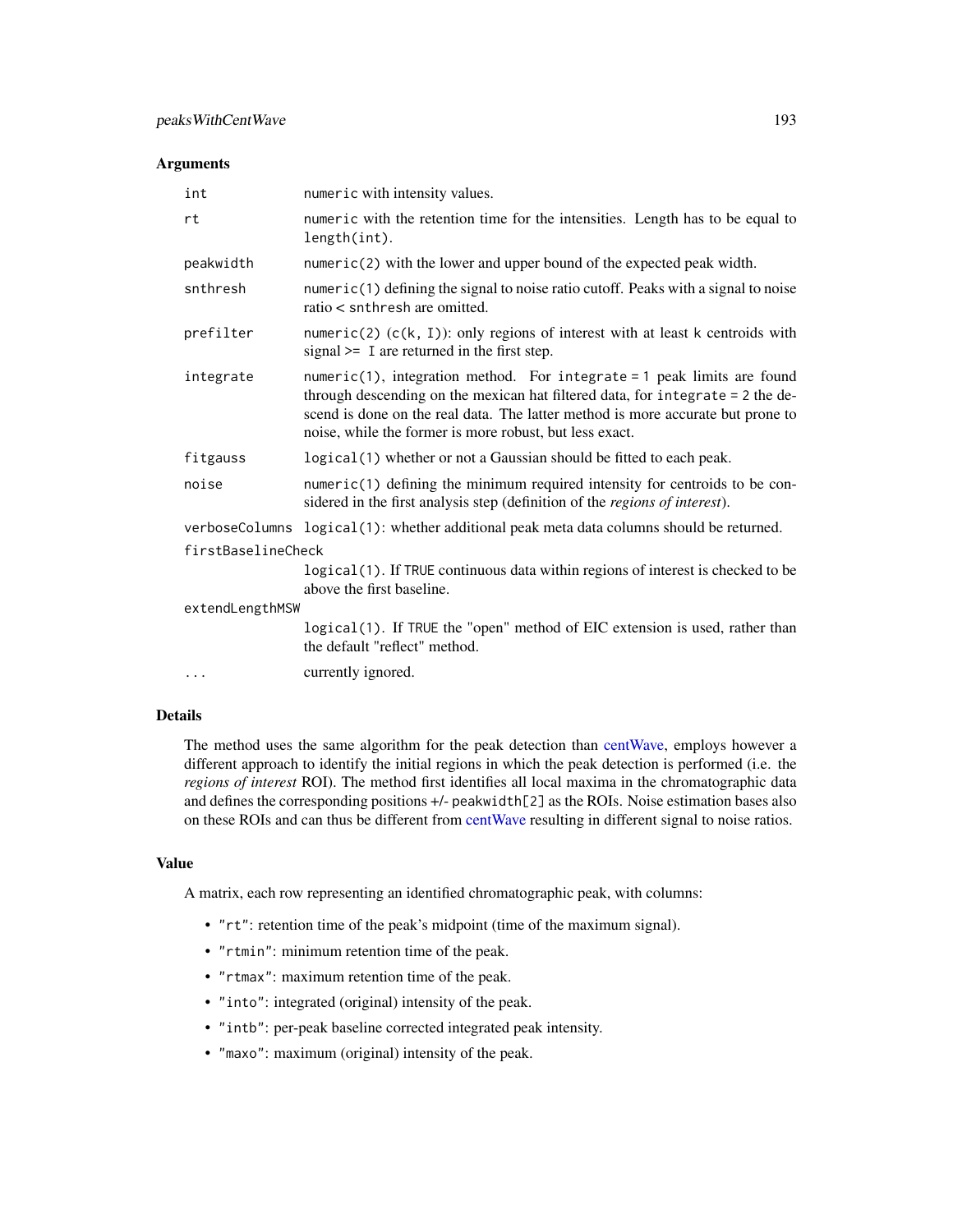• "sn": signal to noise ratio of the peak defined as (maxo - baseline)/sd with sd being the standard deviation of the local chromatographic noise.

Additional columns for verboseColumns = TRUE:

- "mu": gaussian parameter mu.
- "sigma": gaussian parameter sigma.
- "h": gaussian parameter h.
- "f": region number of the m/z ROI where the peak was localized.
- "dppm": m/z deviation of mass trace across scans in ppm (always NA).
- "scale": scale on which the peak was localized.
- "scpos": peak position found by wavelet analysis (index in int).
- "scmin": left peak limit found by wavelet analysis (index in int).
- "scmax": right peak limit found by wavelet analysis (index in int).

#### Author(s)

Johannes Rainer

#### See Also

[centWave](#page-98-0) for a detailed description of the peak detection method.

Other peak detection functions for chromatographic data: [peaksWithMatchedFilter\(](#page-194-0))

#### Examples

```
## Reading a file
library(xcms)
od <- readMSData(system.file("cdf/KO/ko15.CDF", package = "faahKO"),
    mode = "onDisk")
## Extract chromatographic data for a small m/z range
mzr <- c(272.1, 272.2)
chr <- chromatogram(od, mz = mzr, rt = c(3000, 3300)[1, 1]
int <- intensity(chr)
rt <- rtime(chr)
## Plot the region
plot(chr, type = "h")
## Identify peaks in the chromatographic data
pks <- peaksWithCentWave(intensity(chr), rtime(chr))
pks
## Highlight the peaks
rect(xleft = pks[, "rtmin"], xright = pks[, "rtmax"],
    ybottom = rep(\emptyset, nrow(pks)), ytop = pks[, "maxo"], col = "#ff000040",
    border = "#00000040")
```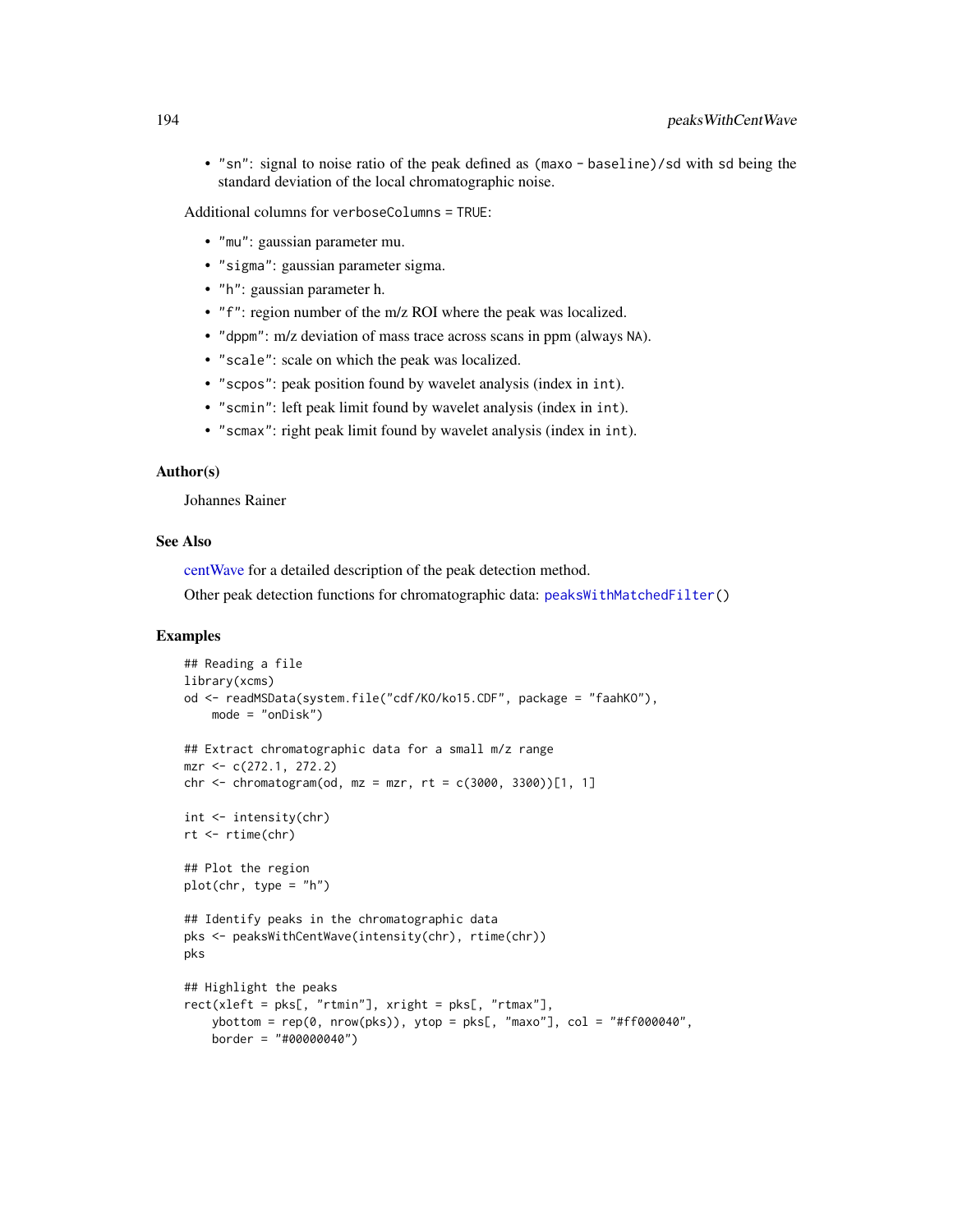<span id="page-194-0"></span>peaksWithMatchedFilter

*Identify peaks in chromatographic data using matchedFilter*

# Description

The function performs peak detection using the [matchedFilter](#page-115-0) algorithm on chromatographic data (i.e. with only intensities and retention time).

# Usage

```
peaksWithMatchedFilter(
  int,
  rt,
  fwhm = 30,
  sigma = fwhm/2.3548,
 max = 20,
 snthresh = 10,
  ...
)
```
# Arguments

| int      | numeric with intensity values.                                                                                                                           |
|----------|----------------------------------------------------------------------------------------------------------------------------------------------------------|
| rt       | numeric with the retention time for the intensities. Length has to be equal to<br>length(int).                                                           |
| fwhm     | $numeric(1)$ specifying the full width at half maximum of matched filtration<br>gaussian model peak. Only used to calculate the actual sigma, see below. |
| sigma    | $numeric(1)$ specifying the standard deviation (width) of the matched filtration<br>model peak.                                                          |
| max      | numeric(1) with the maximal number of peaks that are expected/ will bbe de-<br>tected in the data                                                        |
| snthresh | numeric(1) defining the signal to noise cut-off to be used in the peak detection<br>step.                                                                |
| $\cdots$ | currently ignored.                                                                                                                                       |

#### Value

A matrix, each row representing an identified chromatographic peak, with columns:

- "rt": retention time of the peak's midpoint (time of the maximum signal).
- "rtmin": minimum retention time of the peak.
- "rtmax": maximum retention time of the peak.
- "into": integrated (original) intensity of the peak.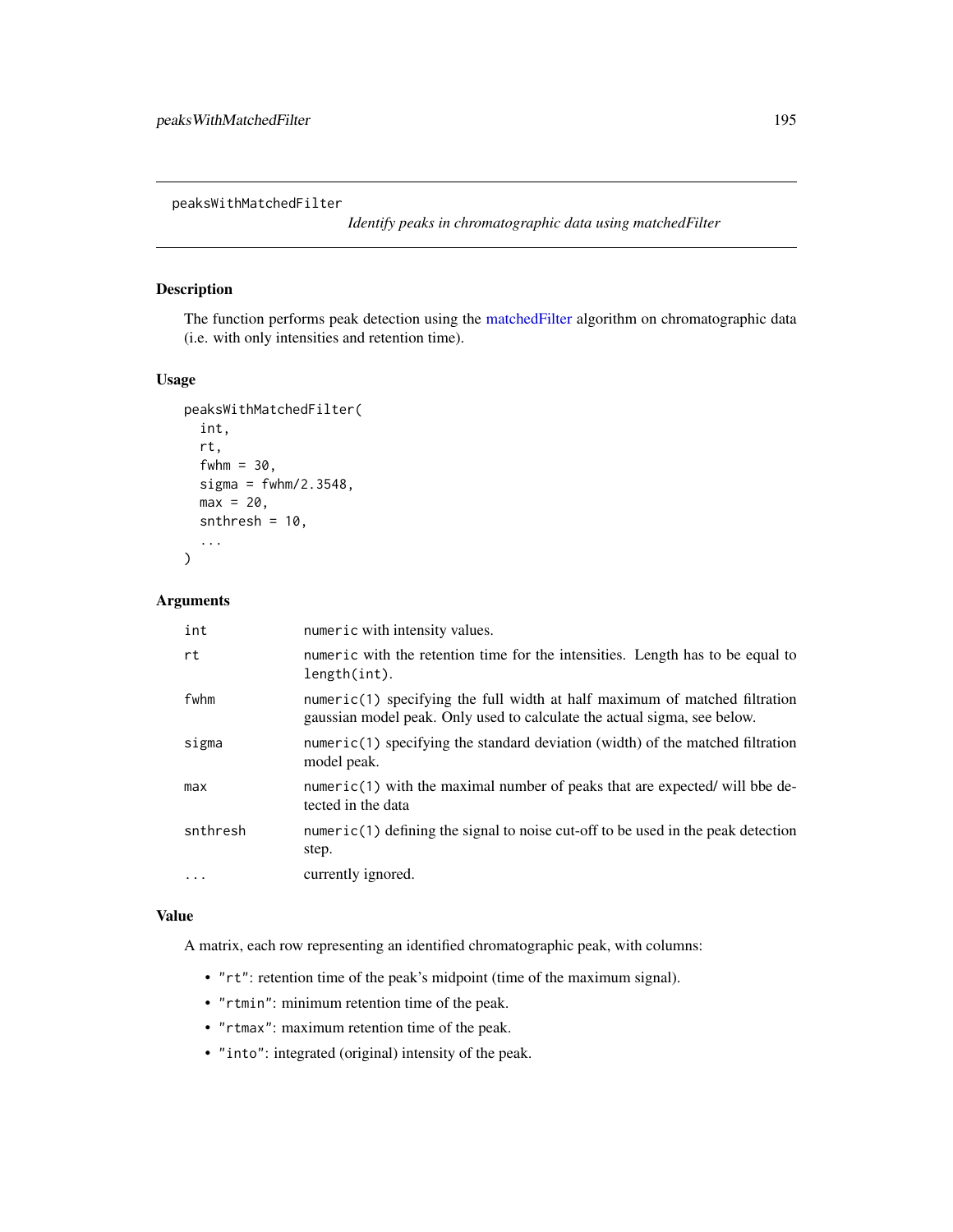- "intf": integrated intensity of the filtered peak.
- "maxo": maximum (original) intensity of the peak.
- "maxf"" maximum intensity of the filtered peak.
- "sn": signal to noise ratio of the peak.

## Author(s)

Johannes Rainer

# See Also

[matchedFilter](#page-115-0) for a detailed description of the peak detection method. Other peak detection functions for chromatographic data: [peaksWithCentWave\(](#page-191-0))

#### Examples

```
## Load the test file
data(faahko_sub)
## Update the path to the files for the local system
dirname(faahko_sub) <- system.file("cdf/KO", package = "faahKO")
## Subset to one file and drop identified chromatographic peaks
data <- dropChromPeaks(filterFile(faahko_sub, 1))
## Extract chromatographic data for a small m/z range
chr <- chromatogram(data, mz = c(272.1, 272.3), rt = c(3000, 3200))[1, 1]
pks <- peaksWithMatchedFilter(intensity(chr), rtime(chr))
pks
## Plotting the data
plot(rtime(chr), intensity(chr), type = "h")
rect(xleft = pks[, "rtmin"], xright = pks[, "rtmax"], ybottom = c(0, 0),
    ytop = pks[, "maxo"], border = "red")
```
peakTable-methods *Create report of aligned peak intensities*

## Description

Create a report showing all aligned peaks.

| object                  | the xcmsSet object                                                                                                                                                           |
|-------------------------|------------------------------------------------------------------------------------------------------------------------------------------------------------------------------|
| filebase                | base file name to save report, . tsv file and eic will be appended to this name<br>for the tabular report and EIC directory, respectively. if blank nothing will be<br>saved |
| $\cdot$ $\cdot$ $\cdot$ | arguments passed down to group all, which provides the actual intensities.                                                                                                   |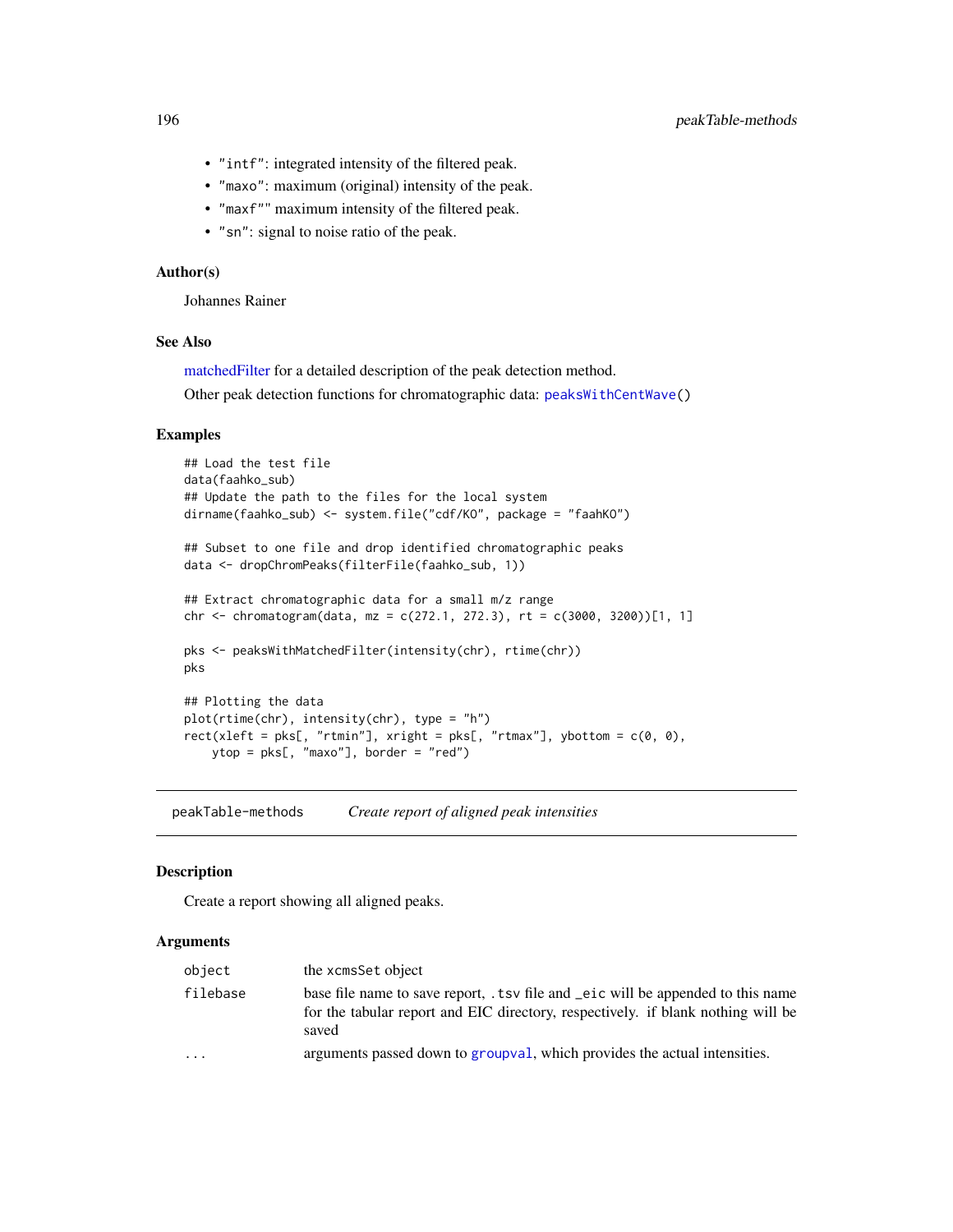# Details

This method handles creation of summary reports similar to [diffreport](#page-42-0). It returns a summary report that can optionally be written out to a tab-separated file.

If a base file name is provided, the report (see Value section) will be saved to a tab separated file.

# Value

A data frame with the following columns:

| mz           | median m/z of peaks in the group                                              |
|--------------|-------------------------------------------------------------------------------|
| mzmin        | minimum m/z of peaks in the group                                             |
| mzmax        | maximum m/z of peaks in the group                                             |
| rt           | median retention time of peaks in the group                                   |
| rtmin        | minimum retention time of peaks in the group                                  |
| rtmax        | maximum retention time of peaks in the group                                  |
| npeaks       | number of peaks assigned to the group                                         |
|              | Sample Classes number samples from each sample class represented in the group |
| $\cdots$     | one column for every sample class                                             |
| Sample Names | integrated intensity value for every sample.                                  |
| $\cdots$     | one column for every sample                                                   |

# Methods

object = "xcmsSet" peakTable(object, filebase = character(), ...)

# See Also

[xcmsSet-class](#page-288-0),

# Examples

```
## Not run:
library(faahKO)
cdfpath <- system.file("cdf", package = "faahKO")
cdffiles <- list.files(cdfpath, recursive = TRUE, full.names = TRUE)
xs<-xcmsSet(cdf files)
xs<-group(xs)
peakTable(xs, filebase="peakList")
## End(Not run)
```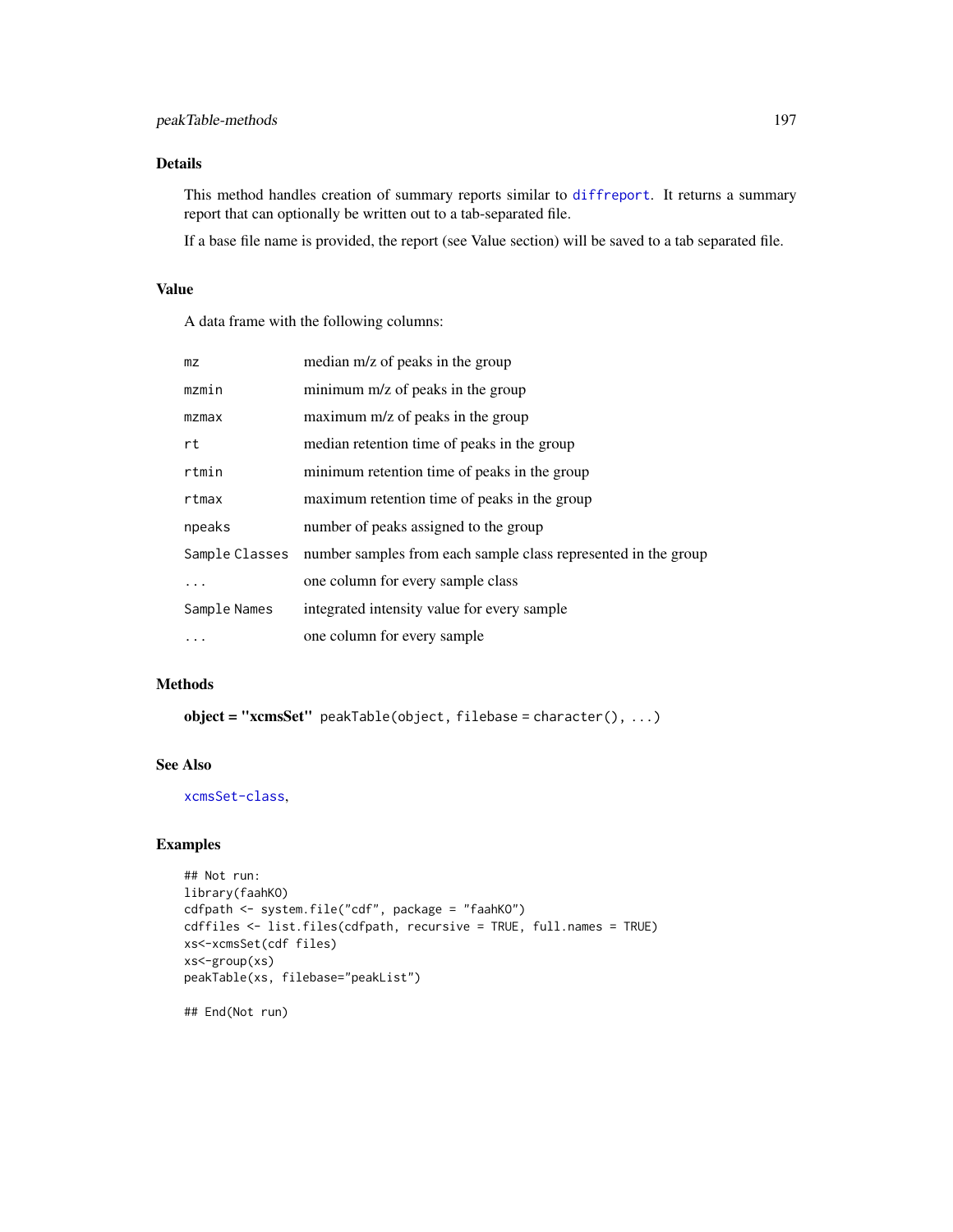phenoDataFromPaths *Derive experimental design from file paths*

# Description

The phenoDataFromPaths function builds a data.frame representing the experimental design from the folder structure in which the files of the experiment are located.

#### Usage

```
phenoDataFromPaths(paths)
```
#### Arguments

paths character representing the file names (including the full path) of the experiment's files.

# Note

This function is used by the *old* xcmsSet function to guess the experimental design (i.e. group assignment of the files) from the folders in which the files of the experiment can be found.

#### Examples

```
## List the files available in the faahKO package
base_dir <- system.file("cdf", package = "faahKO")
cdf_files <- list.files(base_dir, recursive = TRUE, full.names = TRUE)
```
plot.xcmsEIC *Plot extracted ion chromatograms from multiple files*

# Description

Batch plot a list of extracted ion chromatograms to the current graphics device.

| $\mathsf{x}$ | the xcmsEIC object                                                                                          |
|--------------|-------------------------------------------------------------------------------------------------------------|
| y            | optional xcmsSet object with peak integration data                                                          |
| groupidx     | either character vector with names or integer vector with indicies of peak groups<br>for which to plot EICs |
| sampleidx    | either character vector with names or integer vector with indicies of samples for<br>which to plot EICs     |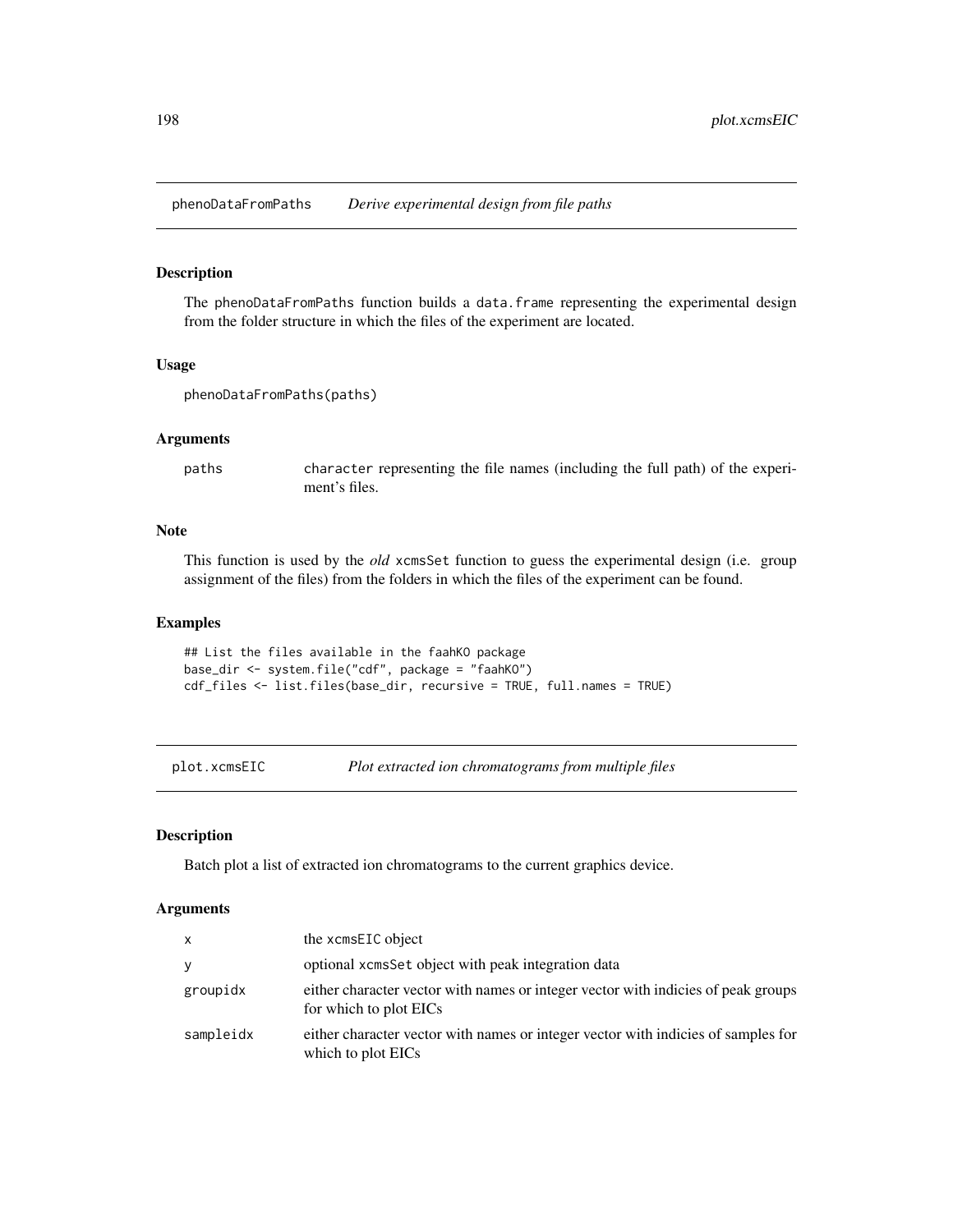| rtrange | a two column matrix with minimum and maximum retention times between<br>which to return EIC data points                                                                          |
|---------|----------------------------------------------------------------------------------------------------------------------------------------------------------------------------------|
|         | if it has the same number of rows as the number groups in the xcmsEIC object,<br>then sample idx is used to subset it. otherwise, it is repeated over the length of<br>sampleidx |
|         | it may also be a single number specifying the time window around the peak for<br>which to plot EIC data                                                                          |
| col     | color to use for plotting extracted ion chromatograms. if missing and y is speci-<br>fied, colors are taken from unclass (sampclass(y)) and the default palette                  |
|         | if it is the same length as the number groups in the xcmsEIC object, then sampleidx<br>is used to subset it. otherwise, it is repeated over the length of sampleidx              |
| legtext | text to use for legend. if NULL and y is specified, legend text is taken from the<br>sample class information found in the xcmsSet                                               |
| peakint | logical, plot integrated peak area with darkened lines (requires that y also be<br>specified)                                                                                    |
| sleep   | seconds to pause between plotting EICs                                                                                                                                           |
|         | other graphical parameters                                                                                                                                                       |
|         |                                                                                                                                                                                  |

# Value

A xcmsSet object.

# Methods

```
x = "xcmsEIC" plot.xcmSEIC(x, y, groupidx = groupnames(x), sampleidx = samples(x),rtrange = x@rtrange, col = rep(1, length(sampleidx)), legtext = NULL, peakint = TRUE,
    sleep = 0, \ldots)
```
# Author(s)

Colin A. Smith, <csmith@scripps.edu>

## See Also

[xcmsEIC-class](#page-265-0), [png](#page-0-0), [pdf](#page-0-0), [postscript](#page-0-0),

plotAdjustedRtime *Visualization of alignment results*

# Description

Plot the difference between the adjusted and the raw retention time (y-axis) for each file along the (adjusted or raw) retention time (x-axis). If alignment was performed using the [adjustRtime-peakGroups](#page-12-0) method, also the features (peak groups) used for the alignment are shown.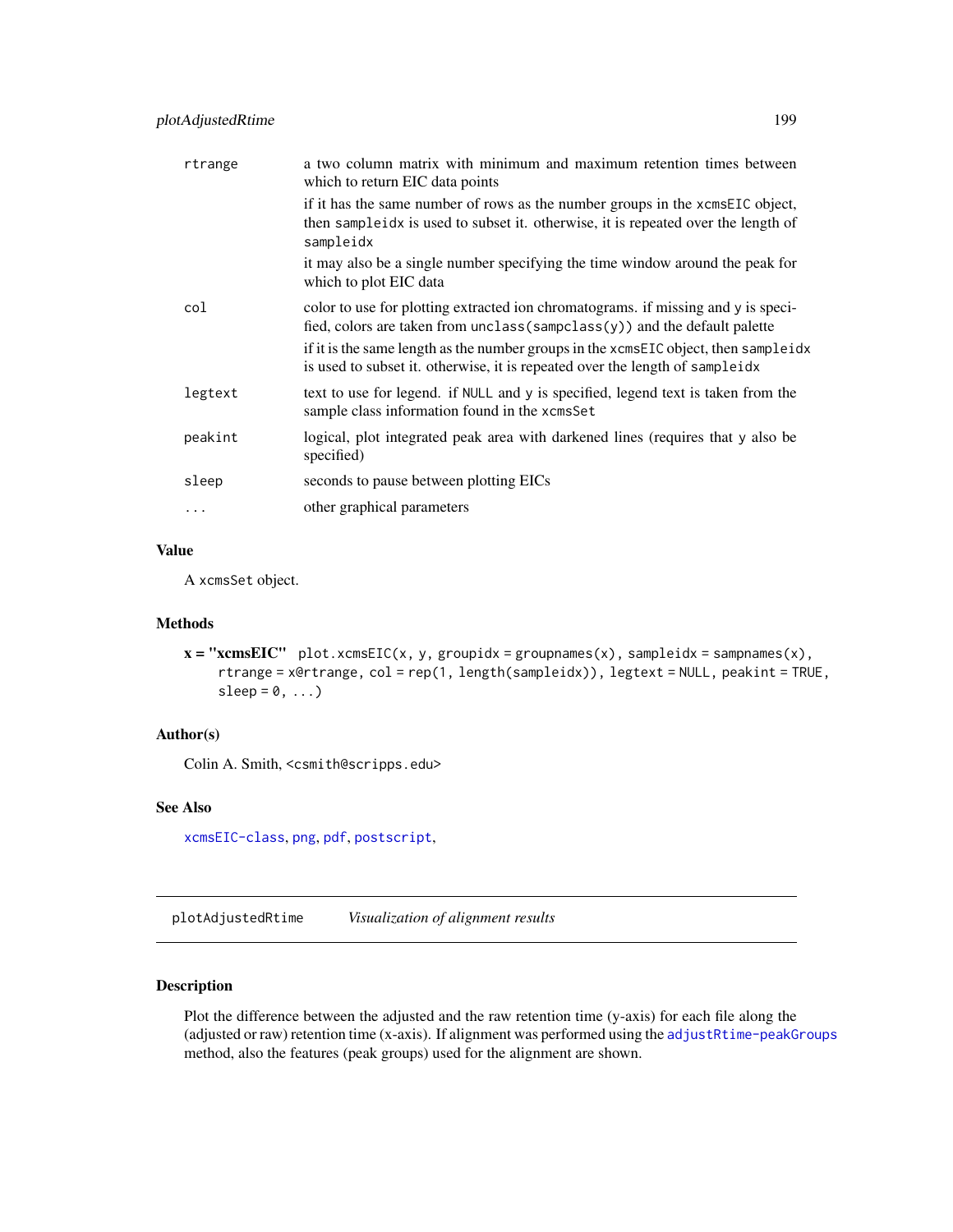# Usage

```
plotAdjustedRtime(
  object,
  col = "#00000080",
 \frac{1}{1}1wd = 1,type = "l",
  adjustedRtime = TRUE,
 xlab = ifelse(adjustedRtime, yes = expression(rt[adj]), no = expression(rt[raw])),
 ylab = expression(rt[adj] - rt[raw]),
 peakGroupsCol = "#00000060",
 peakGroupsPch = 16,
 peakGroupsLty = 3,
 ylim,
  ...
)
```
# Arguments

| object        | A XCMSnExp object with the alignment results.                                                                                                         |  |
|---------------|-------------------------------------------------------------------------------------------------------------------------------------------------------|--|
| col           | colors to be used for the lines corresponding to the individual samples.                                                                              |  |
| lty           | line type to be used for the lines of the individual samples.                                                                                         |  |
| lwd           | line width to be used for the lines of the individual samples.                                                                                        |  |
| type          | plot type to be used. See help on the par function for supported values.                                                                              |  |
| adjustedRtime | logical(1) whether adjusted or raw retention times should be shown on the x-<br>axis.                                                                 |  |
| xlab          | the label for the x-axis.                                                                                                                             |  |
| ylab          | the label for the y-axis.                                                                                                                             |  |
| peakGroupsCol | color to be used for the peak groups (only used if alignment was performed<br>using the adjustRtime-peakGroups method.                                |  |
| peakGroupsPch | point character (pch) to be used for the peak groups (only used if alignment was<br>performed using the adjustRtime-peakGroups method.                |  |
| peakGroupsLty | line type $(1ty)$ to be used to connect points for each peak groups (only used if<br>alignment was performed using the adjustRtime-peakGroups method. |  |
| ylim          | optional numeric $(2)$ with the upper and lower limits on the y-axis.                                                                                 |  |
| .             | Additional arguments to be passed down to the plot function.                                                                                          |  |
|               |                                                                                                                                                       |  |

# Author(s)

Johannes Rainer

# See Also

[adjustRtime](#page-6-0) for all retention time correction/ alignment methods.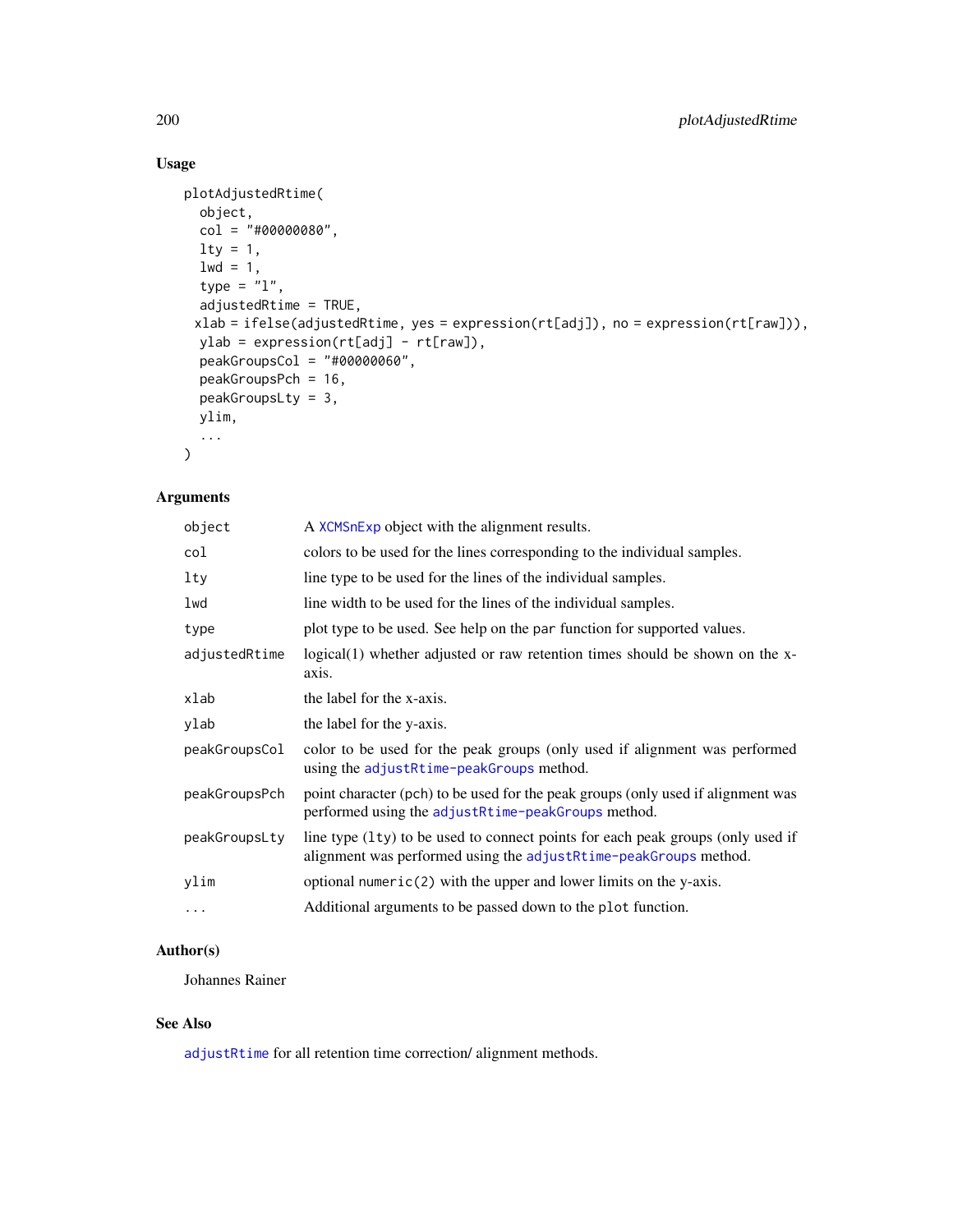# plotChrom-methods 201

#### Examples

```
## Load a test data set with detected peaks
data(faahko_sub)
## Update the path to the files for the local system
dirname(faahko_sub) <- system.file("cdf/KO", package = "faahKO")
## Disable parallel processing for this example
register(SerialParam())
## Performing the peak grouping using the "peak density" method.
p <- PeakDensityParam(sampleGroups = c(1, 1, 1))
res <- groupChromPeaks(faahko_sub, param = p)
## Perform the retention time adjustment using peak groups found in both
## files.
fgp <- PeakGroupsParam(minFraction = 1)
res <- adjustRtime(res, param = fgp)
## Visualize the impact of the alignment.
plotAdjustedRtime(res, adjusted = FALSE)
grid()
```
plotChrom-methods *Plot extracted ion chromatograms from the profile matrix*

#### <span id="page-200-0"></span>Description

Uses the pre-generated profile mode matrix to plot averaged or base peak extracted ion chromatograms over a specified mass range.

#### Arguments

| object   | the xcmsRaw object                              |
|----------|-------------------------------------------------|
| base     | logical, plot a base-peak chromatogram          |
| ident    | logical, use mouse to identify and label peaks  |
| fitgauss | logical, fit a gaussian to the largest peak     |
| vline    | numeric vector with locations of vertical lines |
|          | arguments passed to profRange                   |

#### Value

If ident == TRUE, an integer vector with the indecies of the points that were identified. If fitgauss == TRUE, a nls model with the fitted gaussian. Otherwise a two-column matrix with the plotted points.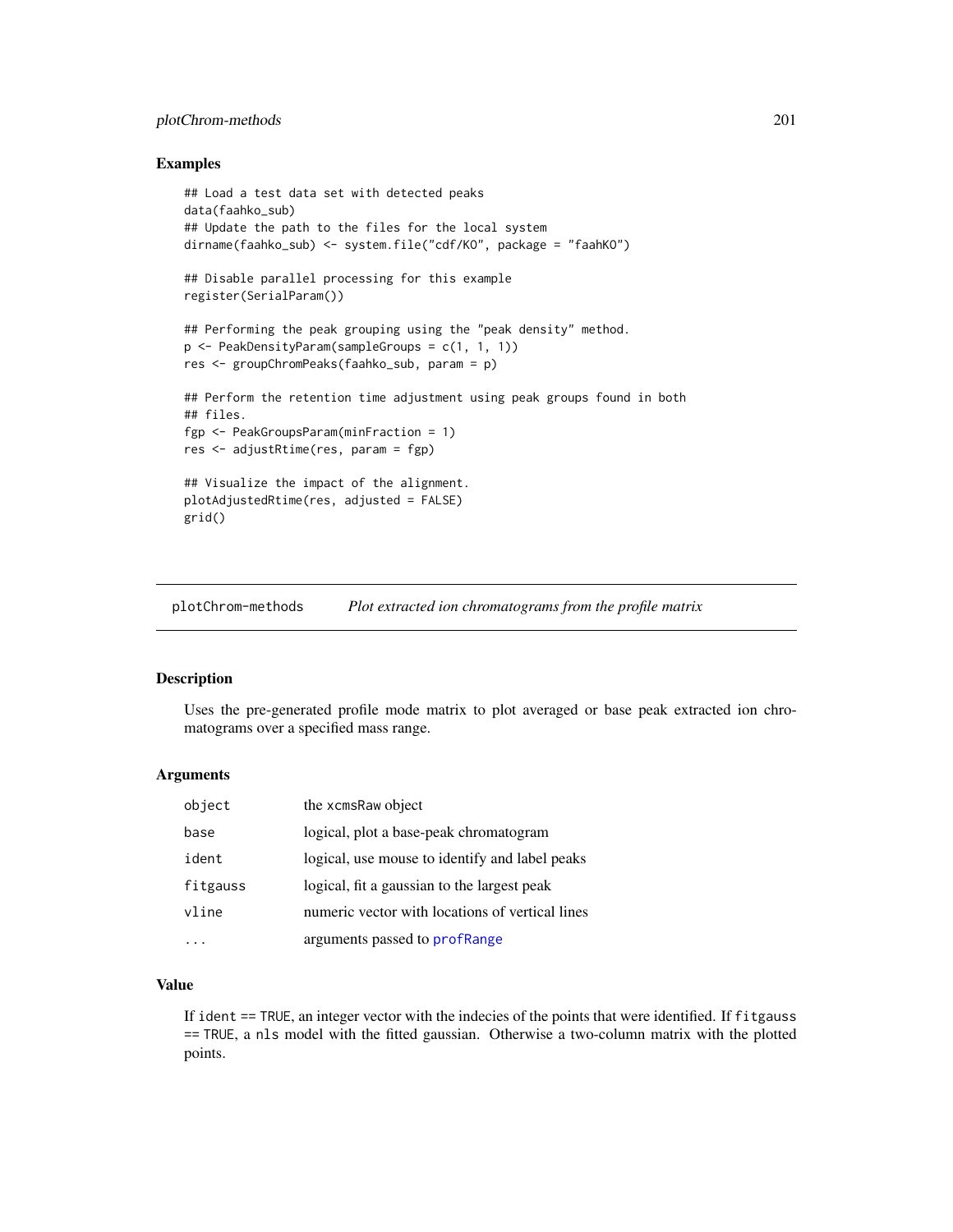#### Methods

```
object = "xcmsRaw" plotChrom(object, base = FALSE, ident = FALSE, fitgauss = FALSE, vline
    = numeric(0), ...)
```
#### See Also

[xcmsRaw-class](#page-283-0)

plotChromatogramsOverlay

*Plot multiple chromatograms into the same plot*

# **Description**

plotOverlay draws chromatographic peak data from multiple (different) extracted ion chromatograms (EICs) into the same plot. This allows to directly compare the peak shape of these EICs in the same sample. In contrast to the plot function for [MChromatograms\(\)](#page-0-0) object, which draws the data from the same EIC across multiple samples in the same plot, this function draws the different EICs from the same sample into the same plot.

If plotChromatogramsOverlay is called on a XChromatograms object any present chromatographic peaks will also be highlighted/drawn depending on the parameters peakType, peakCol, peakBg and peakPch (see also help on the plot function for XChromatogram() object for details).

## Usage

```
## S4 method for signature 'MChromatograms'
plotChromatogramsOverlay(
  object,
  col = "#00000060",type = "l",
 main = NULL,
 xlab = "rtime",
 ylab = "intensity",
  xlim = numeric(),
 ylim = numeric(),
  stacked = 0,
  transform = identity,
  ...
)
## S4 method for signature 'XChromatograms'
plotChromatogramsOverlay(
  object,
  col = "#00000060",type = "1",main = NULL,
```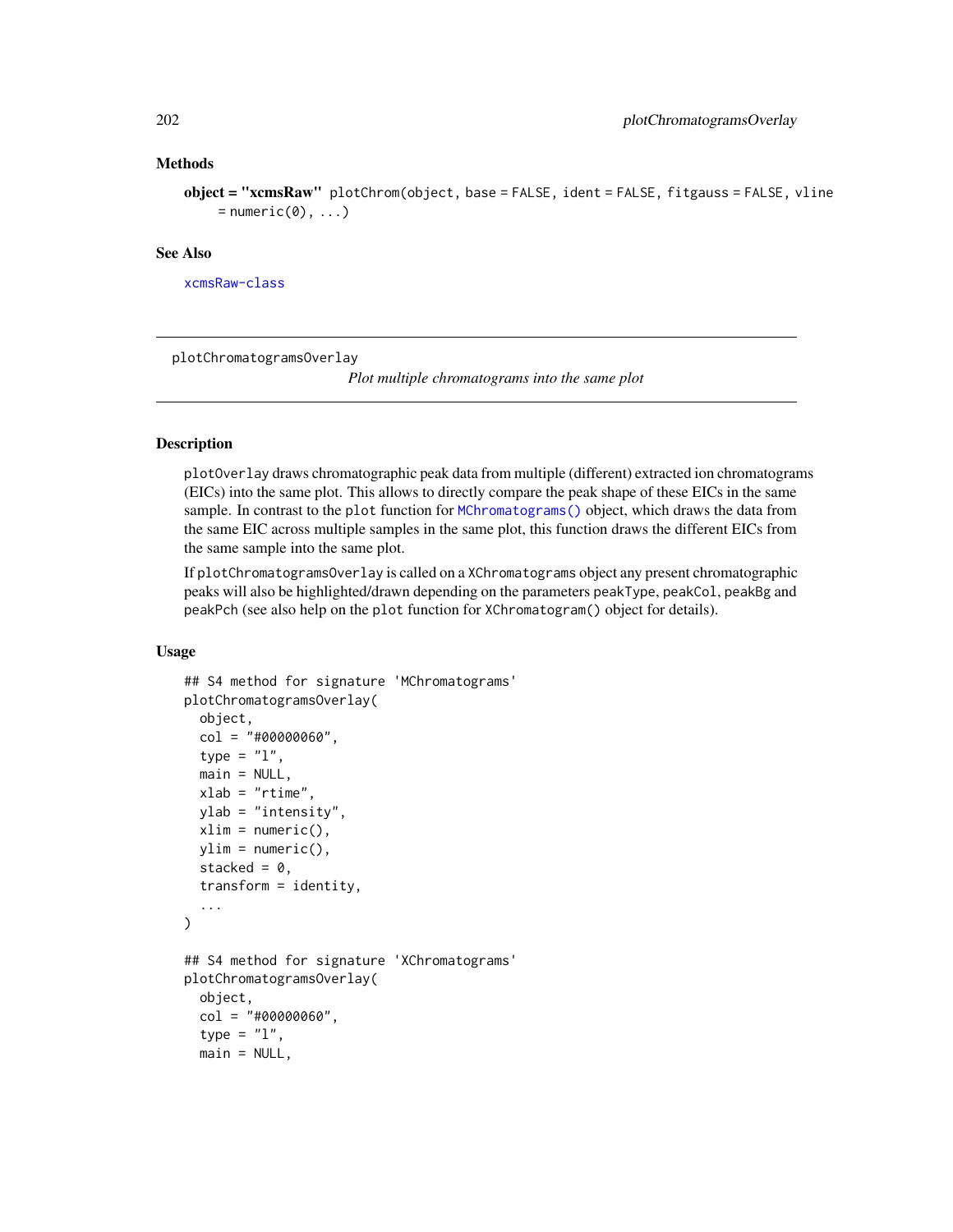```
xlab = "rtime",
 ylab = "intensity",
 xlim = numeric(),
 ylim = numeric(),
 peakType = c("polygon", "point", "rectangle", "none"),
 peakBg = NULL,
 peakCol = NULL,
 peakPch = 1,
 stacked = 0,transform = identity,
  ...
\mathcal{L}
```

| object    | MChromatograms() or XChromatograms() object.                                                                                                                                                                                                                                                                                                                                                                                      |  |
|-----------|-----------------------------------------------------------------------------------------------------------------------------------------------------------------------------------------------------------------------------------------------------------------------------------------------------------------------------------------------------------------------------------------------------------------------------------|--|
| col       | definition of the color in which the chromatograms should be drawn. Can be of<br>length 1 or equal to nrow(object) to plot each overlayed chromatogram in a<br>different color.                                                                                                                                                                                                                                                   |  |
| type      | character(1) defing the type of the plot. By default (type = $"1"$ ) each chro-<br>matogram is drawn as a line.                                                                                                                                                                                                                                                                                                                   |  |
| main      | optional title of the plot. If not defined, the range of m/z values is used.                                                                                                                                                                                                                                                                                                                                                      |  |
| xlab      | $character(1)$ defining the x-axis label.                                                                                                                                                                                                                                                                                                                                                                                         |  |
| ylab      | $character(1)$ defining the y-axis label.                                                                                                                                                                                                                                                                                                                                                                                         |  |
| xlim      | optional numeric $(2)$ defining the x-axis limits.                                                                                                                                                                                                                                                                                                                                                                                |  |
| ylim      | optional numeric $(2)$ defining the y-axis limits.                                                                                                                                                                                                                                                                                                                                                                                |  |
| stacked   | numeric(1) defining the part (proportion) of the y-axis to use to <i>stack</i> EICs<br>depending on their m/z values. If stacked = $\theta$ (the default) no stacking is per-<br>formed. With stacked = 1 half of the y-axis is used for stacking and half for the<br>intensity y-axis (i.e. the ratio between stacking and intensity y-axis is 1:1). Note<br>that if stacking is different from 0 no y-axis and label are drawn. |  |
| transform | function to transform the intensity values before plotting. Defaults to transform<br>$=$ identity which plots the data as it is. With transform $=$ log10 intensity val-<br>ues would be log10 transformed before plotting.                                                                                                                                                                                                       |  |
| $\cdots$  | optional arguments to be passed to the plotting functions (see help on the base<br>R plot function.                                                                                                                                                                                                                                                                                                                               |  |
| peakType  | if object is a XChromatograms object: how chromatographic peaks should be<br>drawn: peakType = "polygon" (the default): label the full chromatographic<br>peak area, peakType = "rectangle": indicate the chromatographic peak by a<br>rectangle and peakType = "point": label the chromatographic peaks' apex po-<br>sition with a point.                                                                                        |  |
| peakBg    | if object is a XChromatograms object: definition of background color(s) for<br>each chromatographic peak. Has to be either of length 1 or equal to the number<br>of peaks in object. If not specified, the peak will be drawn in the color defined<br>by col.                                                                                                                                                                     |  |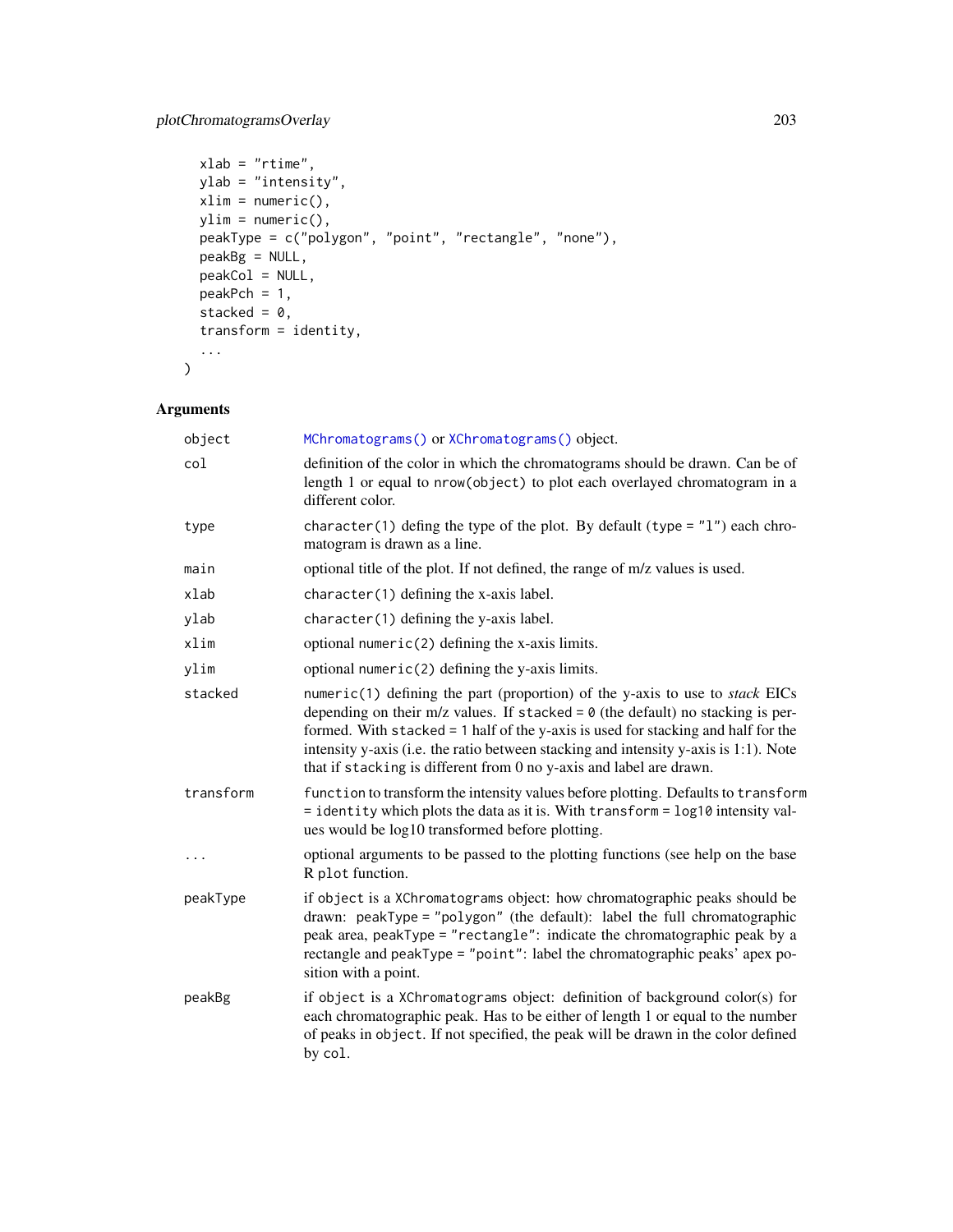| peakCol | if object is a XChromatograms object: definition of color(s) for each chromato-                                                                             |
|---------|-------------------------------------------------------------------------------------------------------------------------------------------------------------|
|         | graphic peak. Has to be either of length 1 or equal to the number of peaks in                                                                               |
|         | object. If not specified, the peak will be drawn in the color defined by col.                                                                               |
| peakPch | if object is a XChromatograms object: <i>point character</i> to be used to label the<br>apex position of the chromatographic peak if peak Type $=$ "point". |

#### Value

silently returns a list (length equal to ncol(object) of numeric (length equal to nrow(object)) with the y position of each EIC.

# Author(s)

Johannes Rainer

#### Examples

```
## Load preprocessed data and extract EICs for some features.
library(xcms)
data(xdata)
## Update the path to the files for the local system
dirname(xdata) <- c(rep(system.file("cdf", "KO", package = "faahKO"), 4),
                      rep(system.file("cdf", "WT", package = "faahKO"), 4))
## Subset to the first 3 files.
xdata <- filterFile(xdata, 1:3, keepFeatures = TRUE)
## Define features for which to extract EICs
fts <- c("FT097", "FT163", "FT165")
chrs <- featureChromatograms(xdata, features = fts)
plotChromatogramsOverlay(chrs)
## plot the overlay of EICs in the first sample
plotChromatogramsOverlay(chrs[, 1])
## Define a different color for each feature (row in chrs). By default, also
## all chromatographic peaks of a feature is labeled in the same color.
plotChromatogramsOverlay(chrs[, 1],
    col = c("#ff000040", "#00ff0040", "#0000ff40"))
## Alternatively, we can define a color for each individual chromatographic
col = c("#ff000040", "#00ff0040", "#0000ff40"))<br>## Alternatively, we can define a color for each individual chromato<br>## peak and provide this with the `peakBg` and `peakCol` parameters.
chromPeaks(chrs[, 1])
## Use a color for each of the two identified peaks in that sample
plotChromatogramsOverlay(chrs[, 1],
    col = c("#ff000040", "#00ff0040", "#0000ff40"),peakBg = c("#ffff0020", "#00ffff20"))
## Plotting the data in all samples.
plotChromatogramsOverlay(chrs,
    col = c("#ff000040", "#00ff0040", "#0000ff40"))
```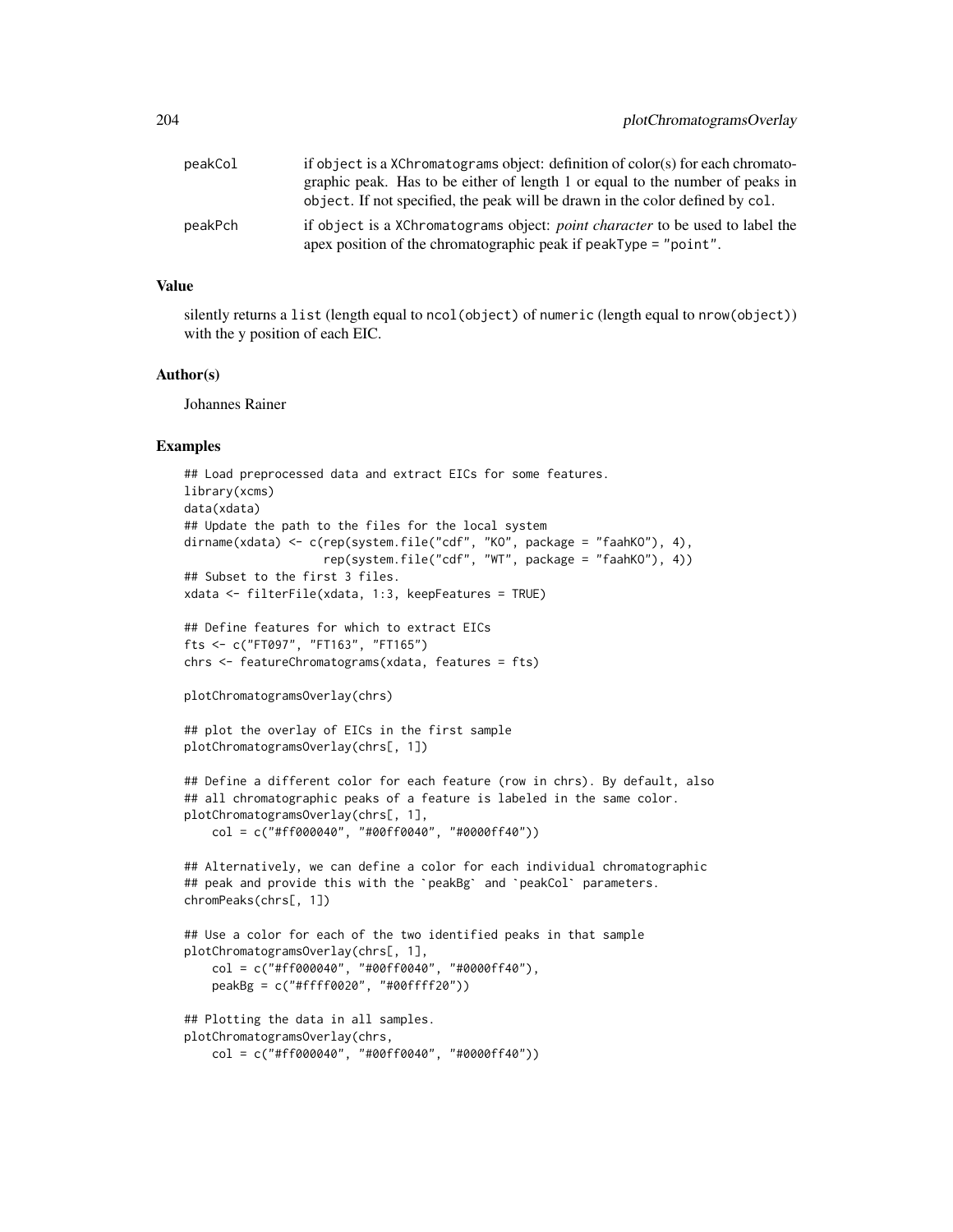```
## Creating a "stacked" EIC plot: the EICs are placed along the y-axis
## relative to their m/z value. With `stacked = 1` the y-axis is split in
## half, the lower half being used for the stacking of the EICs, the upper
## half being used for the *original* intensity axis.
res <- plotChromatogramsOverlay(chrs[, 1], stacked = 1,
    col = c("#ff000040", "#00ff0040", "#0000ff40"))
## add horizontal lines for the m/z values of each EIC
abline(h = res[[1]], col = "grey", lty = 2)## Note that this type of visualization is different than the conventional
## plot function for chromatographic data, which will draw the EICs for
## multiple samples into the same plot
plot(chrs)
## Converting the object to a MChromatograms without detected peaks
chrs <- as(chrs, "MChromatograms")
plotChromatogramsOverlay(chrs,
    col = c("#ff000040", "#00ff0040", "#0000ff40"))
```
plotChromPeakDensity,XCMSnExp-method *Plot chromatographic peak density along the retention time axis*

## **Description**

Plot the density of chromatographic peaks along the retention time axis and indicate which peaks would be (or were) grouped into the same feature based using the *peak density* correspondence method. Settings for the *peak density* method can be passed with an [PeakDensityParam](#page-155-0) object to parameter param. If the object contains correspondence results and the correspondence was performed with the *peak groups* method, the results from that correspondence can be visualized setting simulate = FALSE.

#### Usage

```
## S4 method for signature 'XCMSnExp'
plotChromPeakDensity(
  object,
  mz,
  rt,
  param,
  simulate = TRUE,
  col = "#00000080",
  xlab = "retention time",
  ylab = "sample",
  xlim = range(rt),
 main = NULL,
```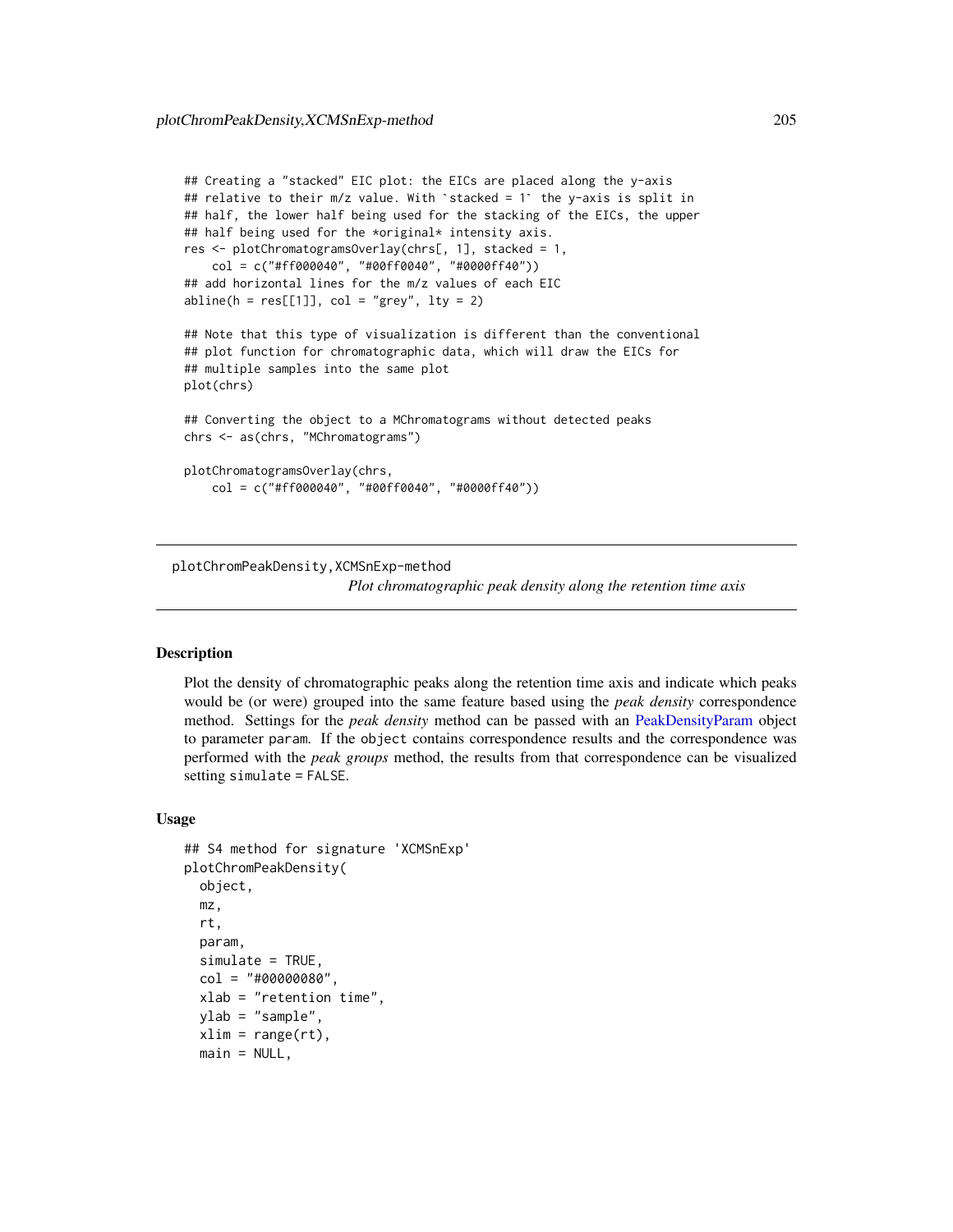```
type = c("any", "within", "apex_within"),
...
```
 $\mathcal{L}$ 

| object   | A XCMSnExp object with identified chromatographic peaks.                                                                                                                                                                                                                                                                                                                                                                                             |
|----------|------------------------------------------------------------------------------------------------------------------------------------------------------------------------------------------------------------------------------------------------------------------------------------------------------------------------------------------------------------------------------------------------------------------------------------------------------|
| mz       | numeric(2) defining an mz range for which the peak density should be plotted.                                                                                                                                                                                                                                                                                                                                                                        |
| rt       | numeric(2) defining an optional rt range for which the peak density should be<br>plotted. Defaults to the absolute retention time range of object.                                                                                                                                                                                                                                                                                                   |
| param    | PeakDensityParam from which parameters for the <i>peak density</i> correspondence<br>algorithm can be extracted. If not provided and if object contains feature def-<br>initions with the correspondence/ peak grouping being performed by the peak<br>density method, the corresponding parameter class stored in object is used.                                                                                                                   |
| simulate | logical(1) defining whether correspondence should be simulated within the<br>specified $m/z$ / rt region or (with simulate = FALSE) whether the results from<br>an already performed correspondence should be shown.                                                                                                                                                                                                                                 |
| col      | Color to be used for the individual samples. Length has to be 1 or equal to the<br>number of samples in object.                                                                                                                                                                                                                                                                                                                                      |
| xlab     | $character(1)$ with the label for the x-axis.                                                                                                                                                                                                                                                                                                                                                                                                        |
| ylab     | $character(1)$ with the label for the y-axis.                                                                                                                                                                                                                                                                                                                                                                                                        |
| xlim     | $numeric(2)$ representing the limits for the x-axis. Defaults to the range of the<br>rt parameter.                                                                                                                                                                                                                                                                                                                                                   |
| main     | character(1) defining the title of the plot. By default (for main = $NULL$ ) the<br>mz-range is used.                                                                                                                                                                                                                                                                                                                                                |
| type     | character(1) specifying how peaks are called to be located within the region<br>defined by mz and rt. Can be one of "any", "within", and "apex_within"<br>for all peaks that are even partially overlapping the region, peaks that are com-<br>pletely within the region, and peaks for which the apex is within the region. This<br>parameter is passed to the chromPeaks function. See related documentation for<br>more information and examples. |
| .        | Additional parameters to be passed to the plot function. Data point specific<br>parameters such as bg or pch have to be of length 1 or equal to the number of<br>samples.                                                                                                                                                                                                                                                                            |

## Details

The plotChromPeakDensity function allows to evaluate different settings for the *peak density* on an mz slice of interest (e.g. containing chromatographic peaks corresponding to a known metabolite). The plot shows the individual peaks that were detected within the specified mz slice at their retention time (x-axis) and sample in which they were detected (y-axis). The density function is plotted as a black line. Parameters for the density function are taken from the param object. Grey rectangles indicate which chromatographic peaks would be grouped into a feature by the peak density correspondence method. Parameters for the algorithm are also taken from param. See [groupChromPeaks-density\(\)](#page-155-1) for more information about the algorithm and its supported settings.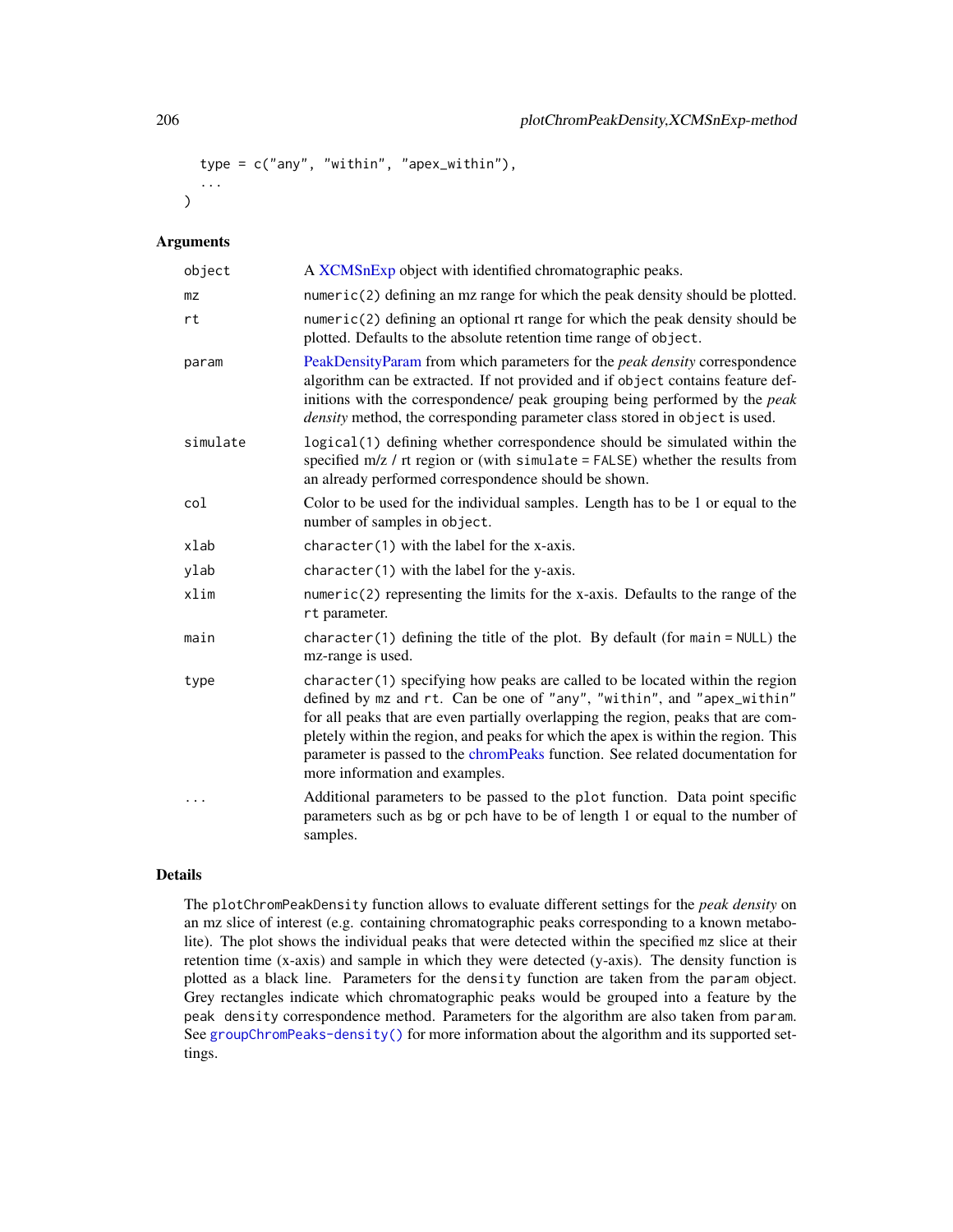# plotChromPeaks 207

## Value

The function is called for its side effect, i.e. to create a plot.

#### Author(s)

Johannes Rainer

# See Also

[groupChromPeaks-density\(\)](#page-155-1) for details on the *peak density* correspondence method and supported settings.

#### Examples

```
## Load a test data set with detected peaks
data(faahko_sub)
## Update the path to the files for the local system
dirname(faahko_sub) <- system.file("cdf/KO", package = "faahKO")
## Plot the chromatographic peak density for a specific mz range to evaluate
## different peak density correspondence settings.
mzr <- c(305.05, 305.15)
plotChromPeakDensity(faahko_sub, mz = mzr, pch = 16,
    param = PeakDensityParam(sampleGroups = rep(1, length(fileNames(faahko_sub)))))
```
plotChromPeaks *General visualizations of peak detection results*

#### **Description**

plotChromPeaks plots the identified chromatographic peaks from one file into the plane spanned by the retention time and mz dimension (x-axis representing the retention time and y-axis mz). Each chromatographic peak is plotted as a rectangle representing its width in rt and mz dimension.

This plot is supposed to provide some initial overview of the chromatographic peak detection results.

plotChromPeakImage plots the number of detected peaks for each sample along the retention time axis as an *image* plot, i.e. with the number of peaks detected in each bin along the retention time represented with the color of the respective cell.

#### Usage

plotChromPeaks( x, file =  $1$ ,  $xlim = NULL,$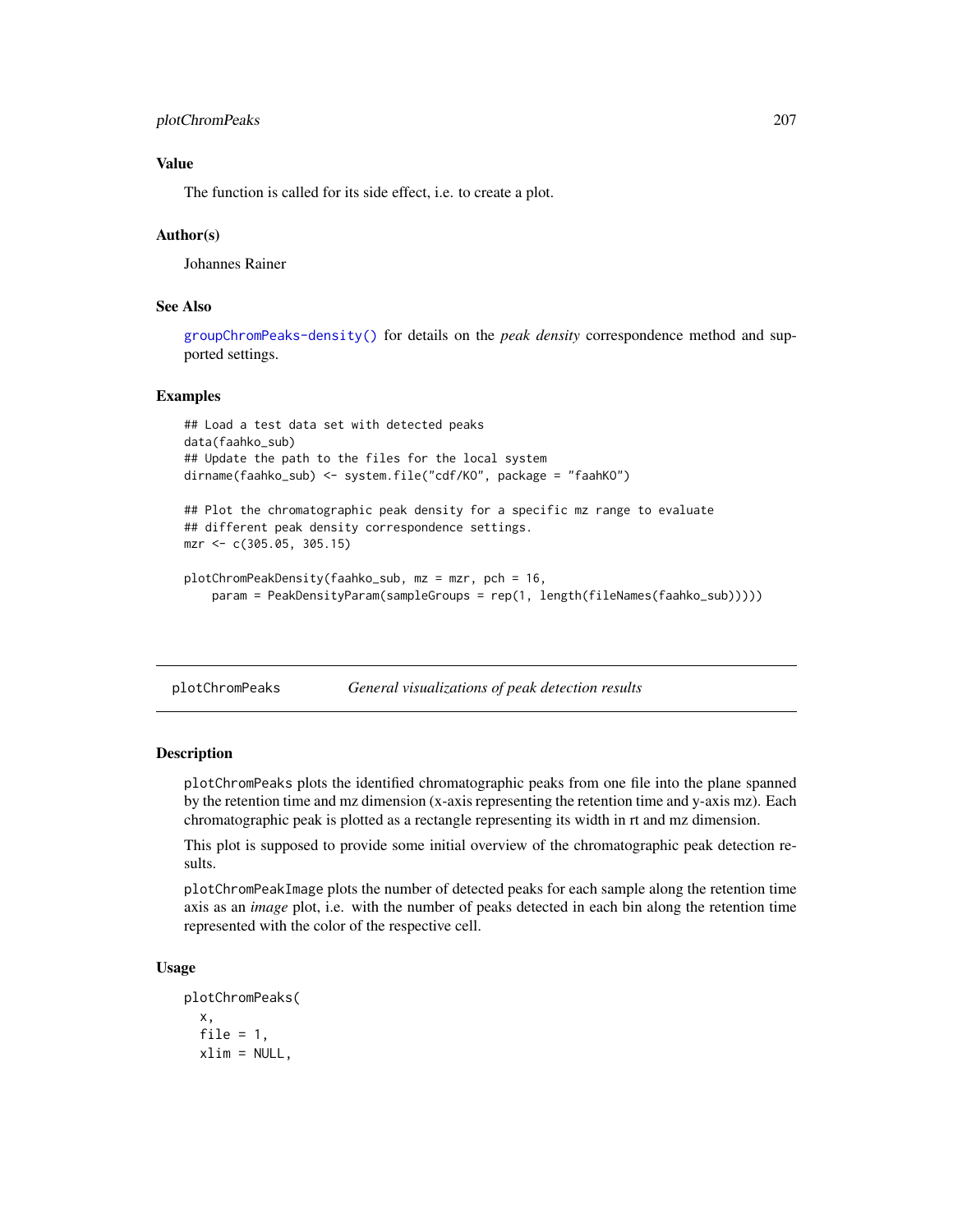```
ylim = NULL,add = FALSE,
 border = "#00000060",
 col = NA,
 xlab = "retention time",
 ylab = "mz",
 main = NULL,
  ...
)
plotChromPeakImage(
 x,
 binSize = 30,
 xlim = NULL,log = FALSE,
 xlab = "retention time",
 yaxt = par("yaxt"),
 main = "Chromatographic peak counts",
  ...
```

```
\mathcal{L}
```

| x       | XCMSnExp object.                                                                                                                                                                                         |
|---------|----------------------------------------------------------------------------------------------------------------------------------------------------------------------------------------------------------|
| file    | For plotChromPeaks: numeric(1) specifying the index of the file within $x$ for<br>which the plot should be created. Defaults to 1.                                                                       |
| xlim    | numeric(2) specifying the x-axis limits (retention time dimension). Defaults to<br>NULL in which case the full retention time range of the file is used.                                                 |
| ylim    | For plotChromPeaks: numeric(2) specifying the y-axis limits (mz dimension).<br>Defaults to NULL in which case the full mz range of the file is used.                                                     |
| add     | For plotChromPeaks: logical(1) whether the plot should be added or created<br>as a new plot.                                                                                                             |
| border  | For plotChromPeaks: the color for the rectangles' border.                                                                                                                                                |
| col     | For plotChromPeaks: the color to be used to fill the rectangles.                                                                                                                                         |
| xlab    | character(1) defining the x-axis label.                                                                                                                                                                  |
| ylab    | For plotChromPeaks: character(1) defining the y-axis label.                                                                                                                                              |
| main    | character(1) defining the plot title. By default (i.e. main = $NULL$ the name of<br>the file will be used as title.                                                                                      |
| .       | Additional arguments passed to the plot (for plotChromPeaks) and image (for<br>plotChromPeakImage) functions. Ignored if add = TRUE.                                                                     |
| binSize | For plotChromPeakImage: $numeric(1)$ defining the size of the bins along the<br>$x$ -axis (retention time). Defaults to bin $Size = 30$ , peaks within each 30 seconds<br>will thus counted and plotted. |
| log     | For plotChromPeakImage: logical(1) whether the peak counts should be log2<br>transformed before plotting.                                                                                                |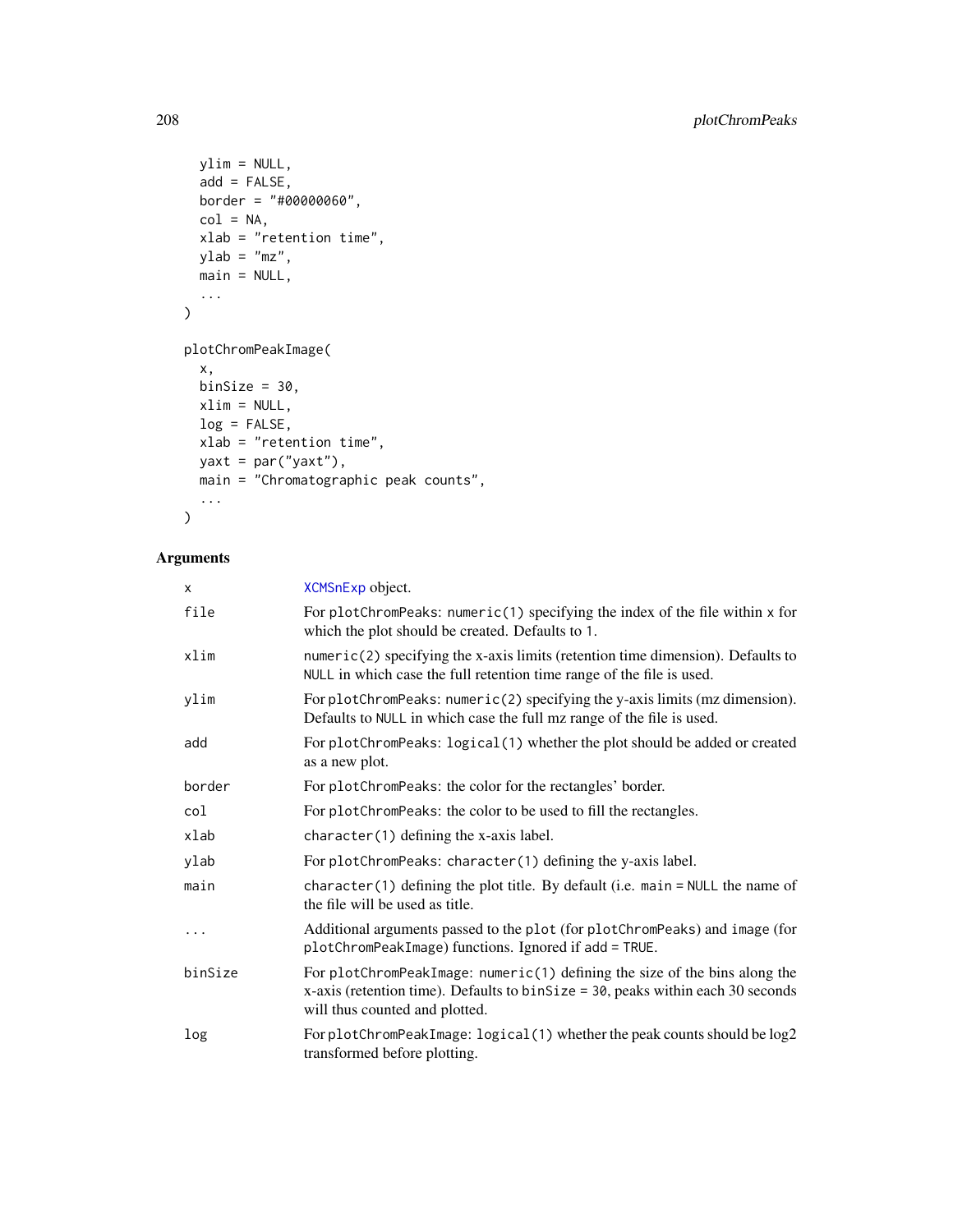yaxt For plotChromPeakImage: character(1) defining whether y-axis labels should be added. To disable the y-axis use yaxt = "n". For any other value of yaxt the axis will be drawn. See par help page for more details.

#### Details

The width and line type of the rectangles indicating the detected chromatographic peaks for the plotChromPeaks function can be specified using the par function, i.e. with par(lwd = 3) and  $par(lty = 2)$ , respectively.

#### Author(s)

Johannes Rainer

#### See Also

[highlightChromPeaks](#page-174-1) for the function to highlight detected chromatographic peaks in extracted ion chromatogram plots.

#### Examples

```
## Load a test data set with detected peaks
data(faahko_sub)
## Update the path to the files for the local system
dirname(faahko_sub) <- system.file("cdf/KO", package = "faahKO")
## plotChromPeakImage: plot an image for the identified peaks per file
plotChromPeakImage(faahko_sub)
## Show all detected chromatographic peaks from the first file
plotChromPeaks(faahko_sub)
## Plot all detected peaks from the second file and restrict the plot to a
## mz-rt slice
plotChromPeaks(faahko_sub, file = 2, xlim = c(3500, 3600), ylim = c(400, 600))
```
plotEIC-methods *Plot extracted ion chromatograms for specified m/z range*

#### Description

Plot extracted ion chromatogram for m/z values of interest. The raw data is used in contrast to [plotChrom](#page-200-0) which uses data from the profile matrix.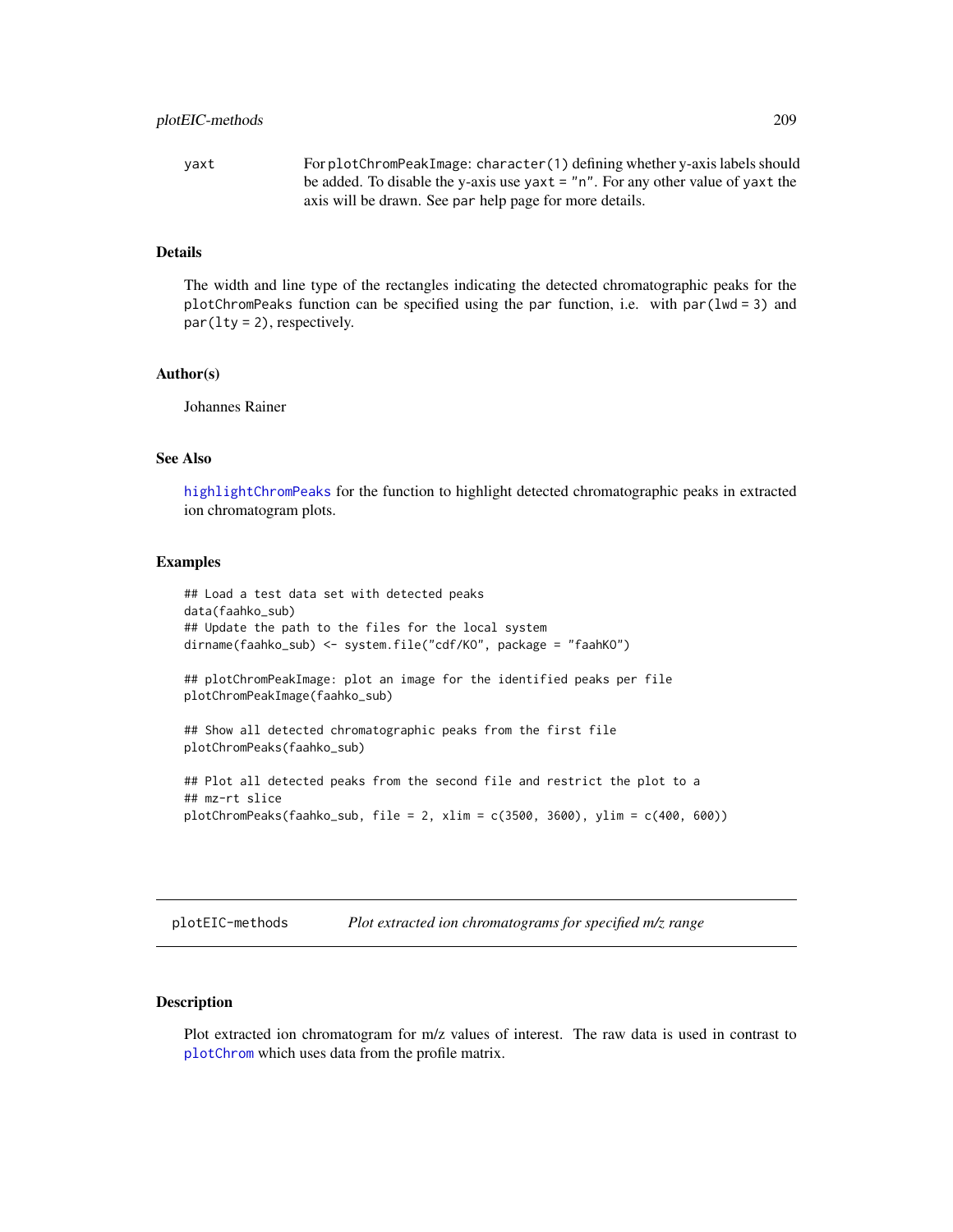| object    | xcmsRaw object                                                               |
|-----------|------------------------------------------------------------------------------|
| mzrange   | m/z range for EIC. Uses the full m/z range by default.                       |
| rtrange   | retention time range for EIC. Uses the full retention time range by default. |
| scanrange | scan range for EIC                                                           |
| mzdec     | Number of decimal places of title m/z values in the eic plot.                |
| type      | Speficies how the data should be plotted (by default as a line).             |
| add       | If the EIC should be added to an existing plot.                              |
| $\ddotsc$ | Additional parameters passed to the plotting function (e.g. col etc).        |

# Value

A two-column matrix with the plotted points.

# Methods

```
object = "xcmsRaw" plotEIC(object, mzrange = numeric(), rtrange = numeric(), scanrange
    = numeric(), mzdec=2, type="1", add=FALSE, ...)
```
#### Author(s)

Ralf Tautenhahn

# See Also

[rawEIC](#page-226-0)[,xcmsRaw-class](#page-283-0)

plotFeatureGroups *Plot feature groups in the m/z-retention time space*

# Description

plotFeatureGroups visualizes defined feature groups in the m/z by retention time space. Features are indicated by points with features from the same feature group being connected by a line. See [featureGroups\(\)](#page-0-0) for details on and options for feature grouping.

#### Usage

```
plotFeatureGroups(
 x,
 xlim = numeric(),
 ylim = numeric(),
 xlab = "retention time",
 ylab = "m/z",pch = 4,
```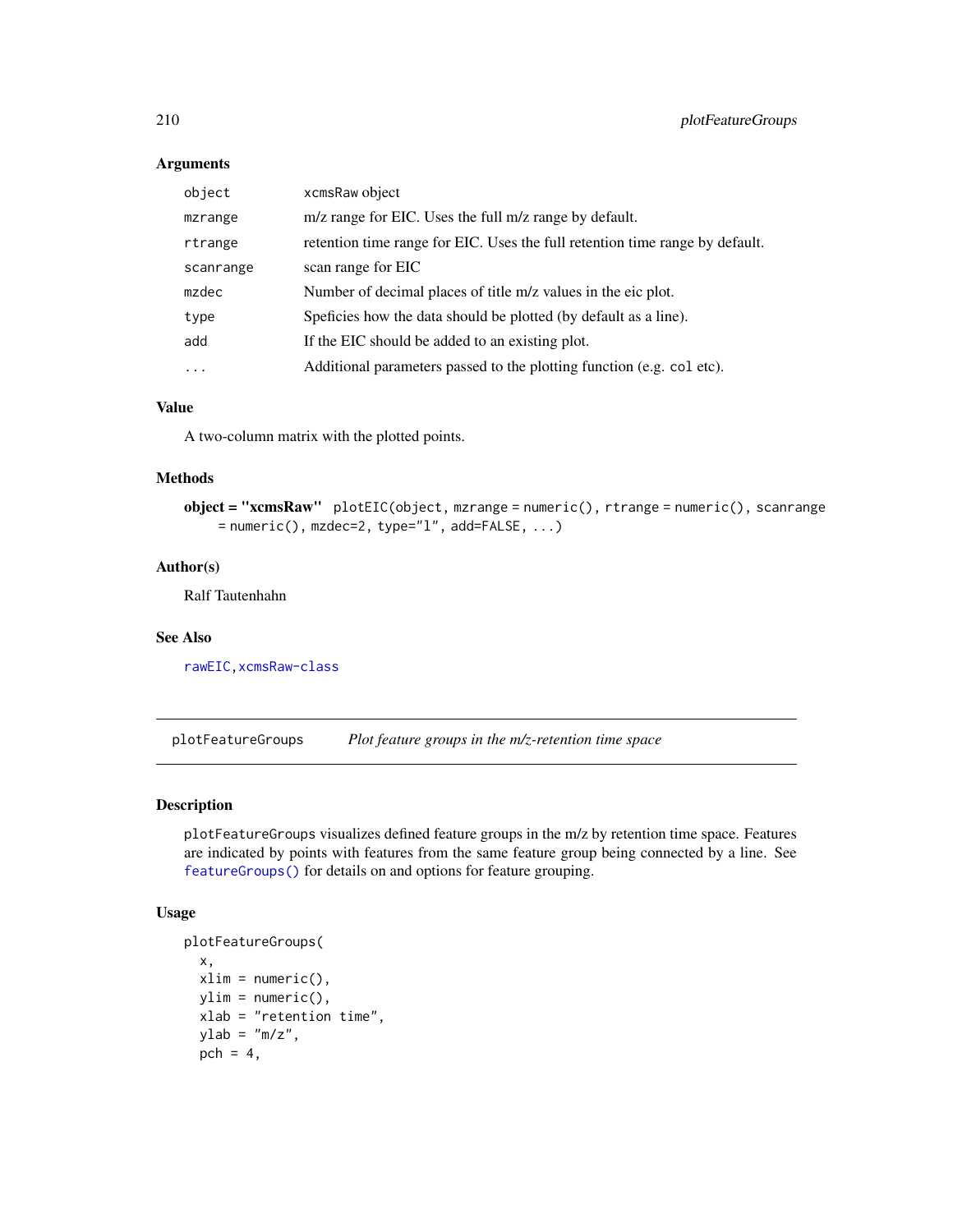# plotMsData 211

```
col = "#00000060",type = "o",main = "Feature groups",
 featureGroups = character()
\lambda
```
# Arguments

| X             | XCMSnExp() object with grouped features (i.e. after calling groupFeatures().                                                                                        |
|---------------|---------------------------------------------------------------------------------------------------------------------------------------------------------------------|
| xlim          | numeric(2) with the lower and upper limit for the x-axis.                                                                                                           |
| ylim          | numeric(2) with the lower and upper limit for the y-axis.                                                                                                           |
| xlab          | $character(1)$ with the label for the x-axis.                                                                                                                       |
| ylab          | character $(1)$ with the label for the y-axis.                                                                                                                      |
| pch           | the plotting character. Defaults to $pch = 4$ i.e. plotting features as crosses. See<br>par() for more information.                                                 |
| col           | color to be used to draw the features. At present only a single color is supported.                                                                                 |
| type          | plotting type (see par()). Defaults to type = " $\circ$ " which draws each feature as a<br>point and connecting the features of the same feature group with a line. |
| main          | $character(1)$ with the title of the plot.                                                                                                                          |
| featureGroups | optional character of feature group IDs to draw only specified feature group(s).<br>If not provided, all feature groups are drawn.                                  |

# Author(s)

Johannes Rainer

| plotMsData | DEPRECATED: Create a plot that combines a XIC and a mz/rt 2D |
|------------|--------------------------------------------------------------|
|            | plot for one sample                                          |

# Description

**UPDATE**: please use  $plot(x, type = "XIC")$  from the MSnbase package instead. See examples below.

The plotMsData creates a plot that combines an (base peak ) extracted ion chromatogram on top (rt against intensity) and a plot of rt against m/z values at the bottom.

# Usage

```
plotMsData(
 x,
 \sin = "",
 cex = 1,
 mfrow = c(2, 1),
 grid.color = "lightgrey",
  colramp = colorRampPalette(rev(brewer.pal(9, "YlGnBu")))
\mathcal{L}
```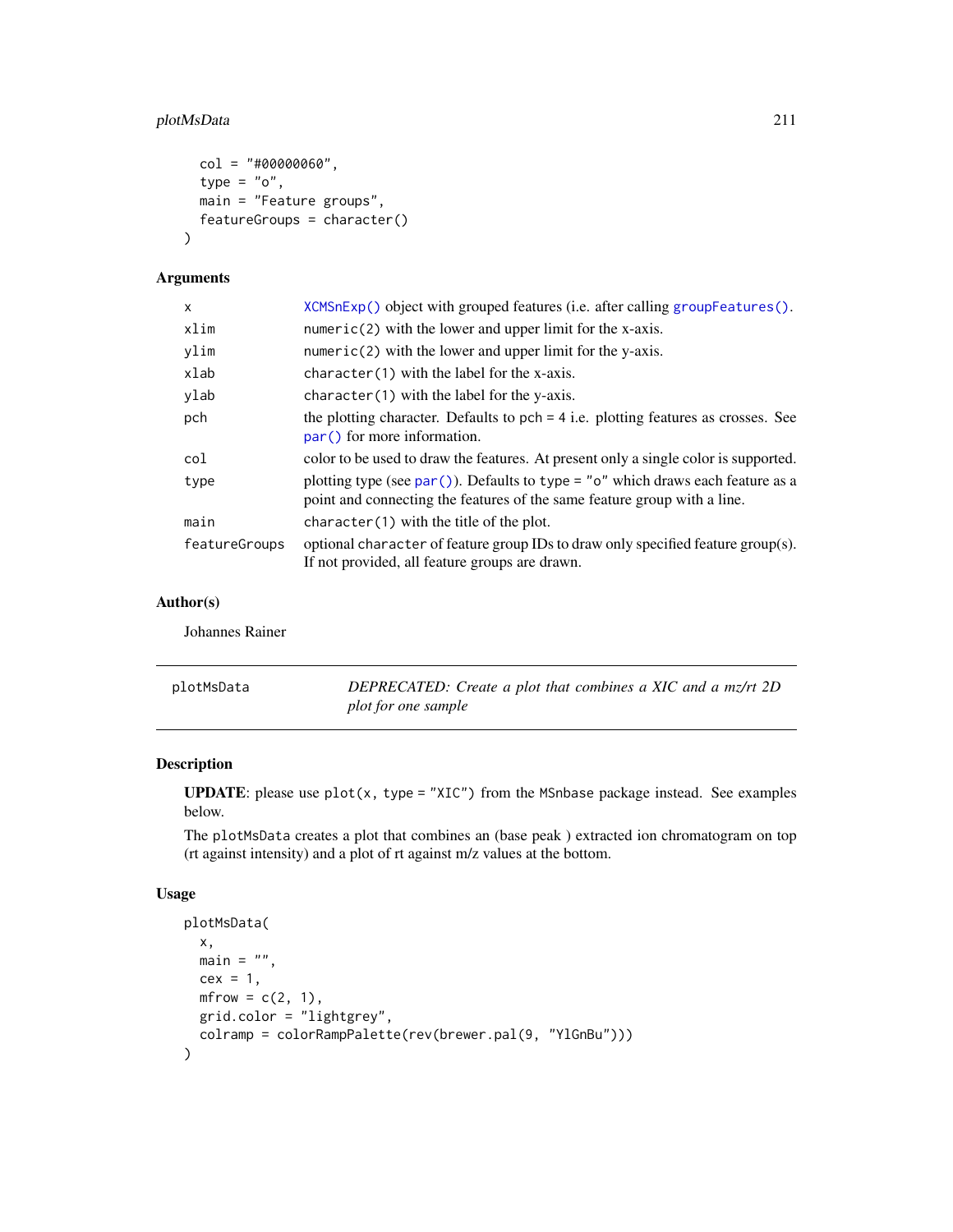| $\mathsf{x}$ | data. frame such as returned by the extractMsData() function. Only a single<br>data. frame is supported.                                                                                                                                     |
|--------------|----------------------------------------------------------------------------------------------------------------------------------------------------------------------------------------------------------------------------------------------|
| main         | $character(1)$ specifying the title.                                                                                                                                                                                                         |
| cex          | $numeric(1)$ defining the size of points. Passed directly to the plot function.                                                                                                                                                              |
| mfrow        | numeric(2) defining the plot layout. This will be passed directly to par ( $m$ frow<br>$=$ mfrow). See par for more information. Setting mfrow $=$ NULL avoids calling<br>$par(mfrow = mfrow)$ hence allowing to pre-define the plot layout. |
| grid.color   | a color definition for the grid line (or NA to skip creating them).                                                                                                                                                                          |
| colramp      | a <i>color ramp palette</i> to be used to color the data points based on their intensity.<br>See argument col. regions in lattice::level.colors documentation.                                                                               |

# Author(s)

Johannes Rainer

#### Examples

```
## Read two files from the faahKO package
library(faahKO)
library(magrittr)
cdfs <- dir(system.file("cdf", package = "faahKO"), full.names = TRUE,
   recursive = TRUE)[1:2]
raw_data <- readMSData(cdfs, mode = "onDisk")
## Subset the object to a rt and mz range and plot the data.
raw_data %>%
    filterRt(rt = c(2700, 2900)) %>%
   filterMz(mz = c(334.9, 335.1)) %>%
   plot(type = "XIC")
```
plotPeaks-methods *Plot a grid of a large number of peaks*

# Description

Plot extracted ion chromatograms for many peaks simultaneously, indicating peak integration start and end points with vertical grey lines.

| object | the xcmsRaw object                                                                                                                                                                         |
|--------|--------------------------------------------------------------------------------------------------------------------------------------------------------------------------------------------|
| peaks  | matrix with peak information as produced by find Peaks                                                                                                                                     |
| figs   | two-element vector describing the number of rows and the number of columns<br>of peaks to plot, if missing then an approximately square grid that will fit the<br>number of peaks supplied |
| width  | width of chromatogram retention time to plot for each peak                                                                                                                                 |
|        |                                                                                                                                                                                            |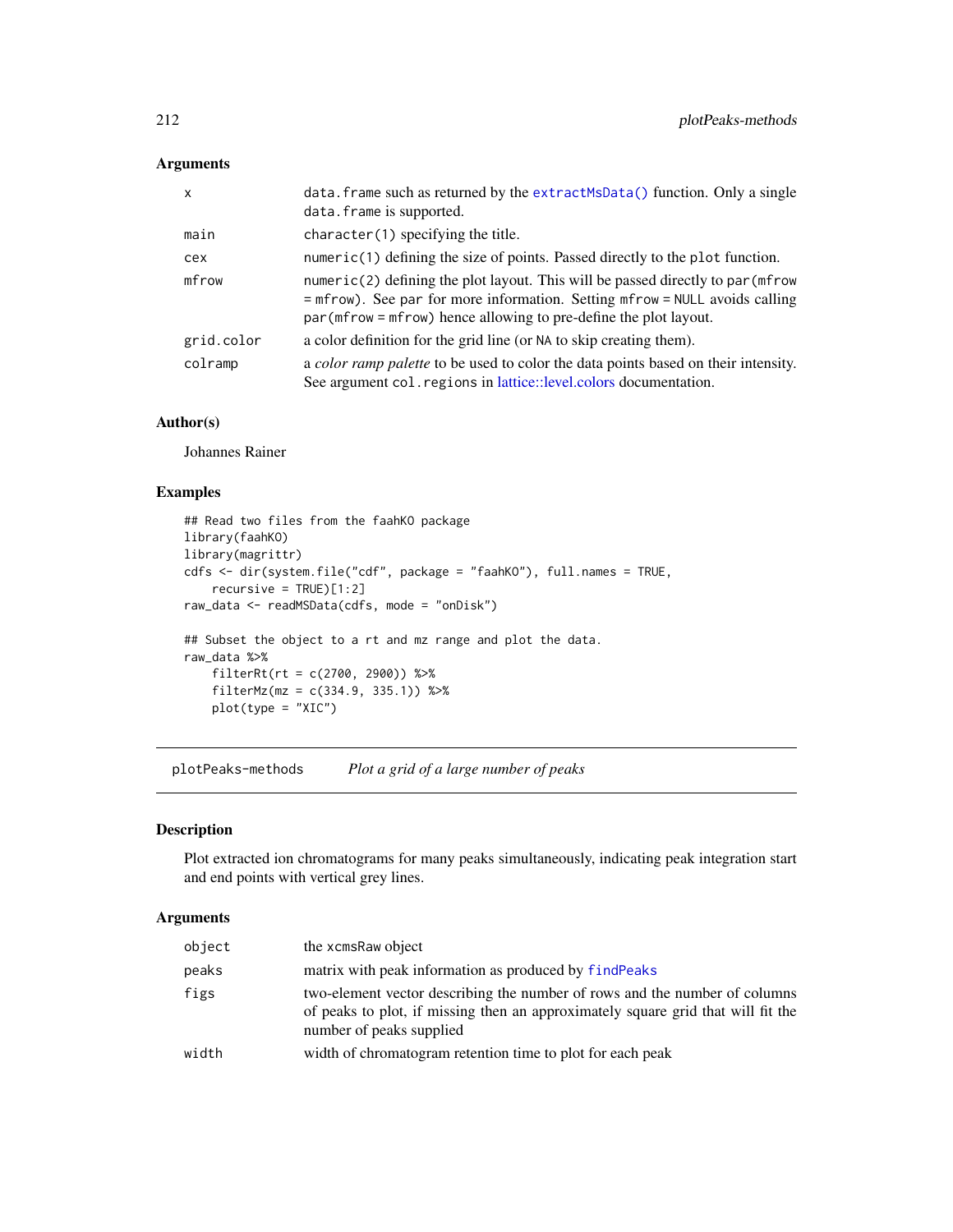#### plotQC 213

# Details

This function is intended to help graphically analyze the results of peak picking. It can help estimate the number of false positives and improper integration start and end points. Its output is very compact and tries to waste as little space as possible. Each plot is labeled with rounded m/z and retention time separated by a space.

#### Methods

```
object = "xcmsRaw" plotPeaks(object, peaks, figs, width = 200)
```
# See Also

[xcmsRaw-class](#page-283-0), [findPeaks](#page-125-0), [split.screen](#page-0-0)

| plot0C |  |
|--------|--|

Plot m/z and RT deviations for QC purposes without external reference *data*

#### Description

Use "democracy" to determine the average m/z and RT deviations for a grouped xcmsSet, and dependency on sample or absolute m/z

## Usage

plotQC(object, sampNames, sampColors, sampOrder, what)

| object     | A grouped xcmsSet                                                                                                                                                                                                                                                                                                                                                                                                                                                                                                                                                                                                                                                                                                                              |
|------------|------------------------------------------------------------------------------------------------------------------------------------------------------------------------------------------------------------------------------------------------------------------------------------------------------------------------------------------------------------------------------------------------------------------------------------------------------------------------------------------------------------------------------------------------------------------------------------------------------------------------------------------------------------------------------------------------------------------------------------------------|
| sampNames  | Override sample names (e.g. with simplified names)                                                                                                                                                                                                                                                                                                                                                                                                                                                                                                                                                                                                                                                                                             |
| sampColors | Provide a set of colors (default: monochrome ?)                                                                                                                                                                                                                                                                                                                                                                                                                                                                                                                                                                                                                                                                                                |
| sampOrder  | Override the order of samples, e.g. to bring them in order of measurement to<br>detect time drift                                                                                                                                                                                                                                                                                                                                                                                                                                                                                                                                                                                                                                              |
| what       | A vector of which QC plots to generate. "mzdevhist": histogram of mz devia-<br>tions. Should be gaussian shaped. If it is multimodal, then some peaks seem to<br>have a systematically higher m/z deviation "rtdevhist": histogram of RT devi-<br>ations. Should be gaussian shaped. If it is multimodal, then some peaks seem<br>to have a systematically higher RT deviation "mzdevmass": Shows whether m/z<br>deviations are absolute m/z dependent, could indicate miscalibration "mzdev-<br>time": Shows whether m/z deviations are RT dependent, could indicate instru-<br>ment drift "mzdevsample": median mz deviation for each sample, indicates out-<br>liers "rtdevsample": median RT deviation for each sample, indicates outliers |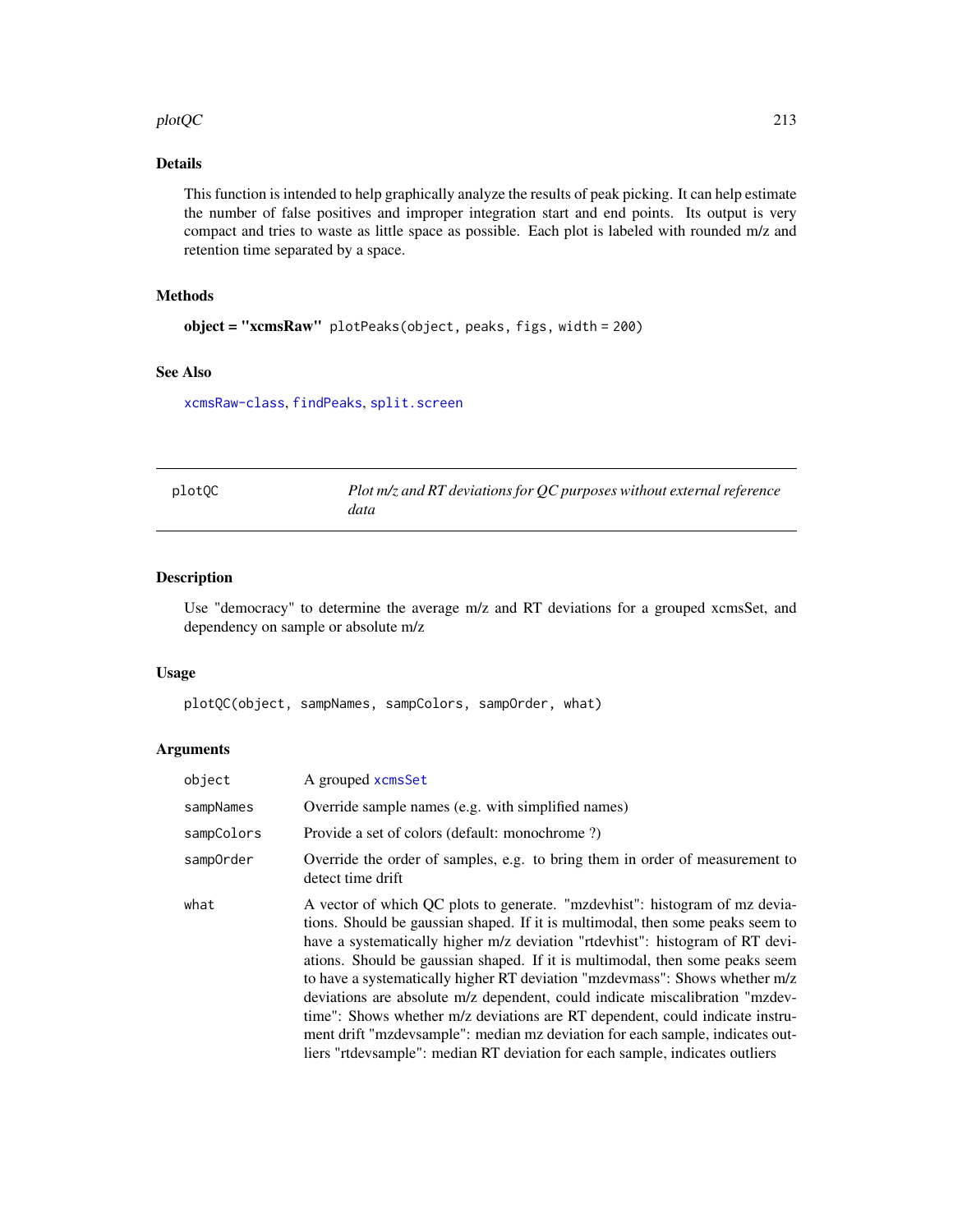# Details

plotQC() is a warpper to create a set of diagnostic plots. For the m/z deviations, the median of all m/z withon one group are assumed.

## Value

List with four matrices, each of dimension features \* samples: "mz": median mz deviation for each sample "mzdev": median mz deviation for each sample "rt": median RT deviation for each sample "rtdev": median RT deviation for each sample

## Author(s)

Michael Wenk, Michael Wenk <michael.wenk@student.uni-halle.de>

# Examples

```
library(faahKO)
xsg <- group(faahko)
plotQC(xsg, what="mzdevhist")
plotQC(xsg, what="rtdevhist")
plotQC(xsg, what="mzdevmass")
plotQC(xsg, what="mzdevtime")
plotQC(xsg, what="mzdevsample")
plotQC(xsg, what="rtdevsample")
```
plotRaw-methods *Scatterplot of raw data points*

#### Description

Produce a scatterplot showing raw data point location in retention time and m/z. This plot is more useful for centroided data than continuum data.

| object    | the xcmsRaw object                                                                                |
|-----------|---------------------------------------------------------------------------------------------------|
| mzrange   | numeric vector of length $>= 2$ whose range will be used to select the masses to<br>plot          |
| rtrange   | numeric vector of length $>= 2$ whose range will be used to select the retention<br>times to plot |
| scanrange | numeric vector of length $>= 2$ whose range will be used to select scans to plot                  |
| log       | logical, log transform intensity                                                                  |
| title     | main title of the plot                                                                            |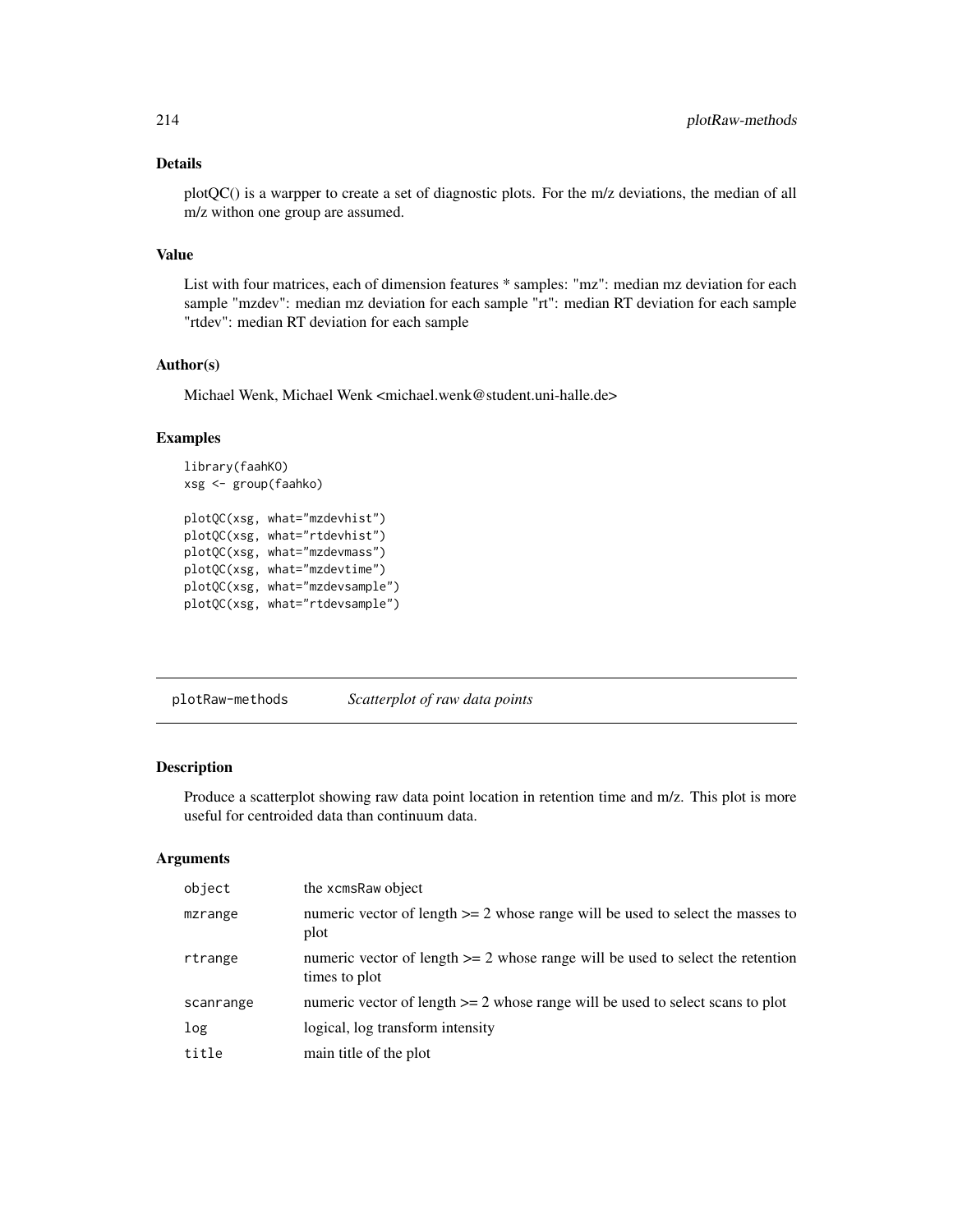# plotrt-methods 215

# Value

A matrix with the points plotted.

# Methods

object = "xcmsRaw" plotRaw(object, mzrange = numeric(), rtrange = numeric(), scanrange = numeric(), log=FALSE, title='Raw Data')

# See Also

[xcmsRaw-class](#page-283-0)

plotrt-methods *Plot retention time deviation profiles*

## Description

Use corrected retention times for each sample to calculate retention time deviation profiles and plot each on the same graph.

# Arguments

| object   | the xcmsSet object                                      |
|----------|---------------------------------------------------------|
| col      | vector of colors for plotting each sample               |
| ty       | vector of line and point types for plotting each sample |
| leg      | logical plot legend with sample labels                  |
| densplit | logical, also plot peak overall peak density            |

# Methods

object = "xcmsSet" plotrt(object, col = NULL, ty = NULL, leg = TRUE, densplit = FALSE)

# See Also

[xcmsSet-class](#page-288-0), [retcor](#page-230-0)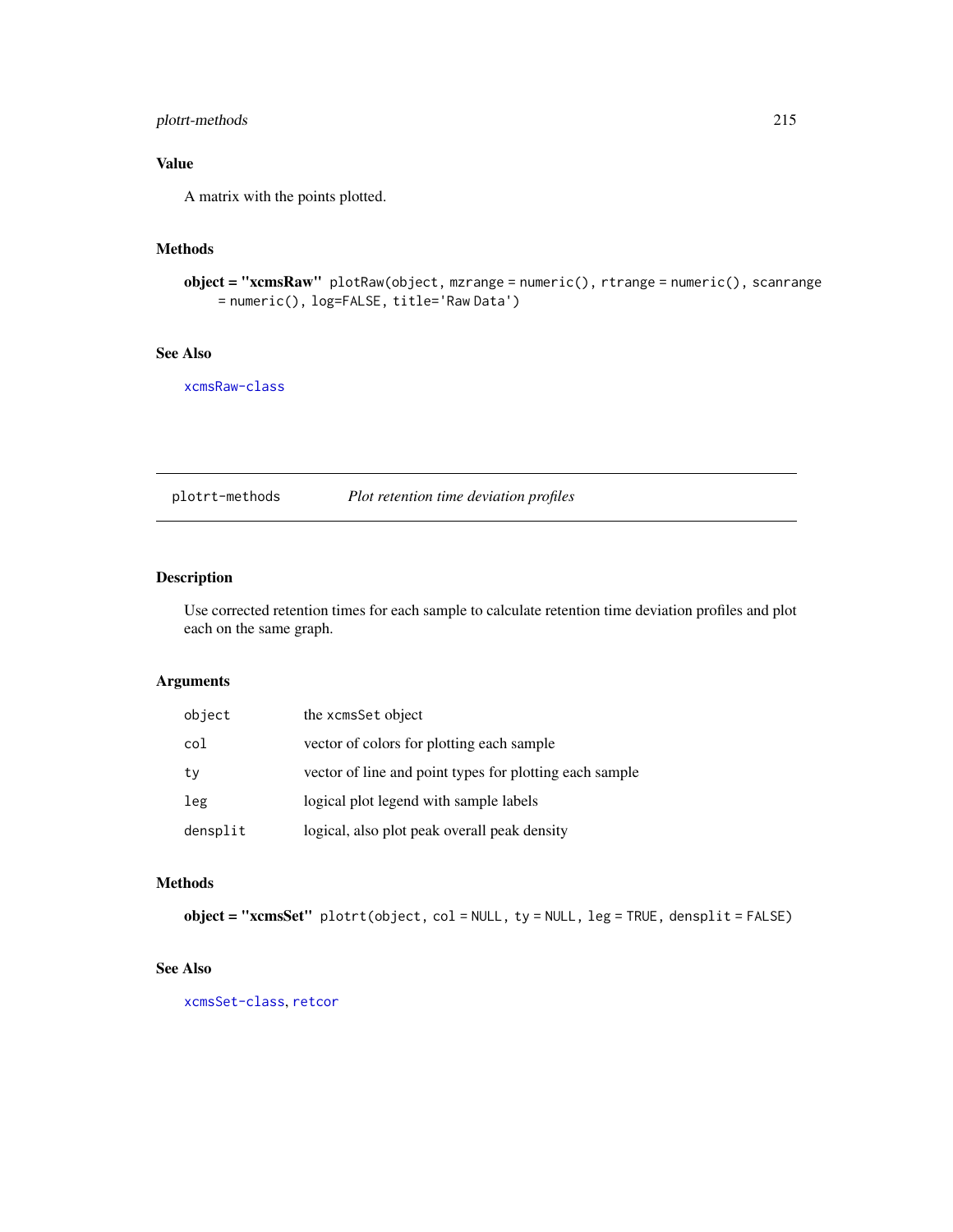plotScan-methods *Plot a single mass scan*

#### Description

Plot a single mass scan using the impulse representation. Most useful for centroided data.

# Arguments

| object  | the xcmsRaw object                                                                |
|---------|-----------------------------------------------------------------------------------|
| scan    | integer with number of scan to plot                                               |
| mzrange | numeric vector of length $>= 2$ whose range will be used to select masses to plot |
| ident   | logical, use mouse to interactively identify and label individual masses          |

# Methods

object = "xcmsRaw" plotScan(object, scan, mzrange = numeric(), ident = FALSE)

#### See Also

[xcmsRaw-class](#page-283-0)

plotSpec-methods *Plot mass spectra from the profile matrix*

#### Description

Uses the pre-generated profile mode matrix to plot mass spectra over a specified retention time range.

# Arguments

| object | the xcmsRaw object                              |
|--------|-------------------------------------------------|
| ident  | logical, use mouse to identify and label peaks  |
| vline  | numeric vector with locations of vertical lines |
|        | arguments passed to profRange                   |

# Value

If ident == TRUE, an integer vector with the indecies of the points that were identified. Otherwise a two-column matrix with the plotted points.

# Methods

```
object = "xcmsRaw" plotspec(object, ident = FALSE, vline = numeric(0), ...)
```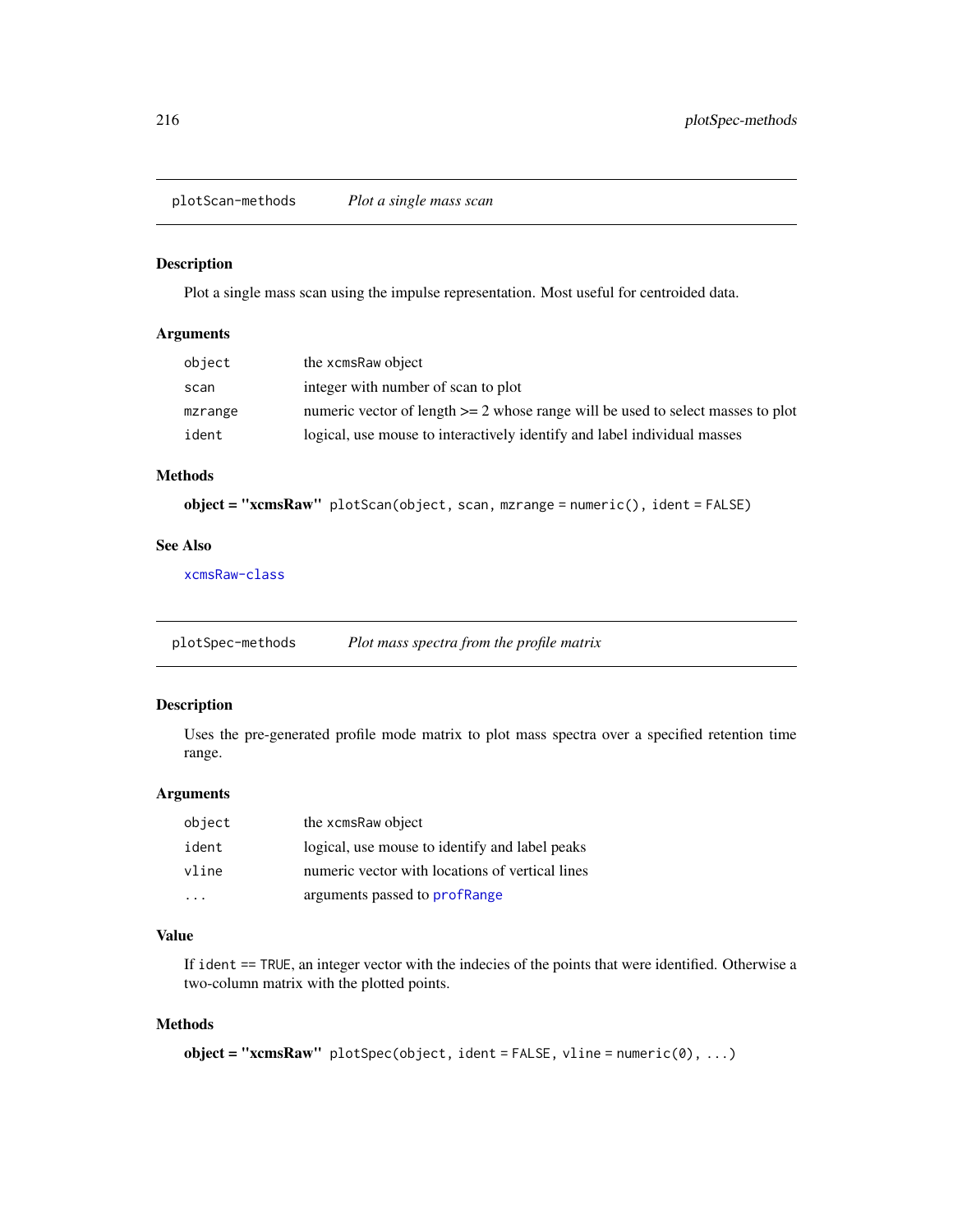# plotSurf-methods 217

# See Also

[xcmsRaw-class](#page-283-0)

plotSurf-methods *Plot profile matrix 3D surface using OpenGL*

### Description

This method uses the rgl package to create interactive three dimensonal representations of the profile matrix. It uses the terrain color scheme.

# Arguments

| object    | the xcmsRaw object                                                                                    |
|-----------|-------------------------------------------------------------------------------------------------------|
| log       | logical, log transform intensity                                                                      |
| aspect    | numeric vector with aspect ratio of the m/z, retention time and intensity compo-<br>nents of the plot |
| $\ddotsc$ | arguments passed to profRange                                                                         |

# Details

The rgl package is still in development and imposes some limitations on the output format. A bug in the axis label code means that the axis labels only go from 0 to the aspect ratio constant of that axis. Additionally the axes are not labeled with what they are.

It is important to only plot a small portion of the profile matrix. Large portions can quickly overwhelm your CPU and memory.

## Methods

```
object = "xcmsRaw" plotSurf(object, log = FALSE, aspect = c(1, 1, .5), ...)
```
### See Also

[xcmsRaw-class](#page-283-0)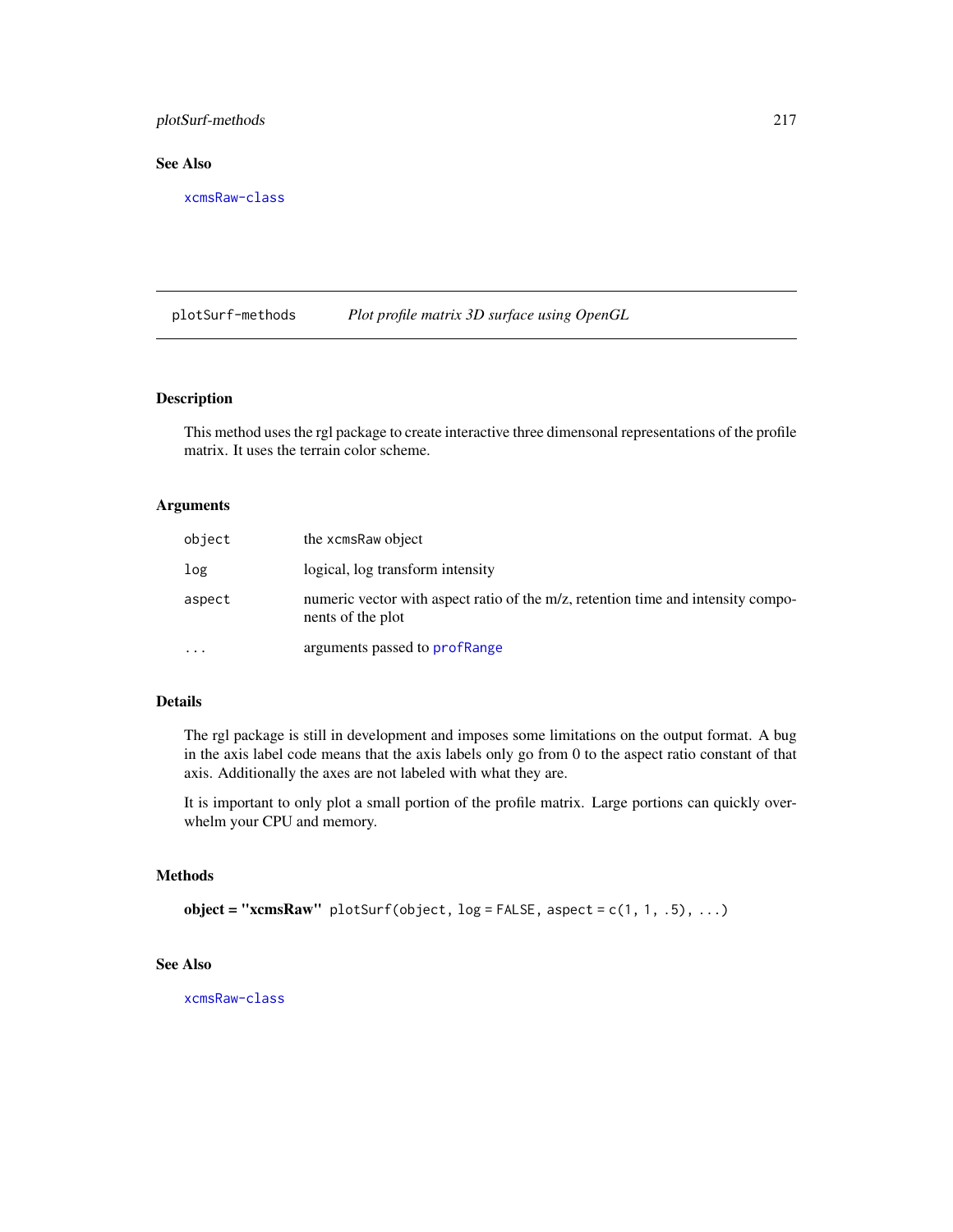plotTIC-methods *Plot total ion count*

#### Description

Plot chromatogram of total ion count. Optionally allow identification of target peaks and viewing/identification of individual spectra.

#### Arguments

| object  | the xcmsRaw object                                             |
|---------|----------------------------------------------------------------|
| ident   | logical, use mouse to identify and label chromatographic peaks |
| msident | logical, use mouse to identify and label spectral peaks        |

## Value

If ident == TRUE, an integer vector with the indecies of the points that were identified. Otherwise a two-column matrix with the plotted points.

#### Methods

```
object = "xcmsRaw" plotTIC(object, ident = FALSE, msident = FALSE)
```
### See Also

[xcmsRaw-class](#page-283-0)

ProcessHistory-class *Tracking data processing*

#### Description

Objects of the type ProcessHistory allow to keep track of any data processing step in an metabolomics experiment. They are created by the data processing methods, such as [findChromPeaks](#page-34-0) and added to the corresponding results objects. Thus, usually, users don't need to create them.

The XProcessHistory extends the ProcessHistory by adding a slot param that allows to store the actual parameter class of the processing step.

processParam, processParam<-: get or set the parameter class from an XProcessHistory object.

msLevel: returns the MS level on which a certain analysis has been performed, or NA if not defined.

The processType method returns a character specifying the processing step *type*.

The processDate extracts the start date of the processing step.

The processInfo extracts optional additional information on the processing step.

The fileIndex extracts the indices of the files on which the processing step was applied.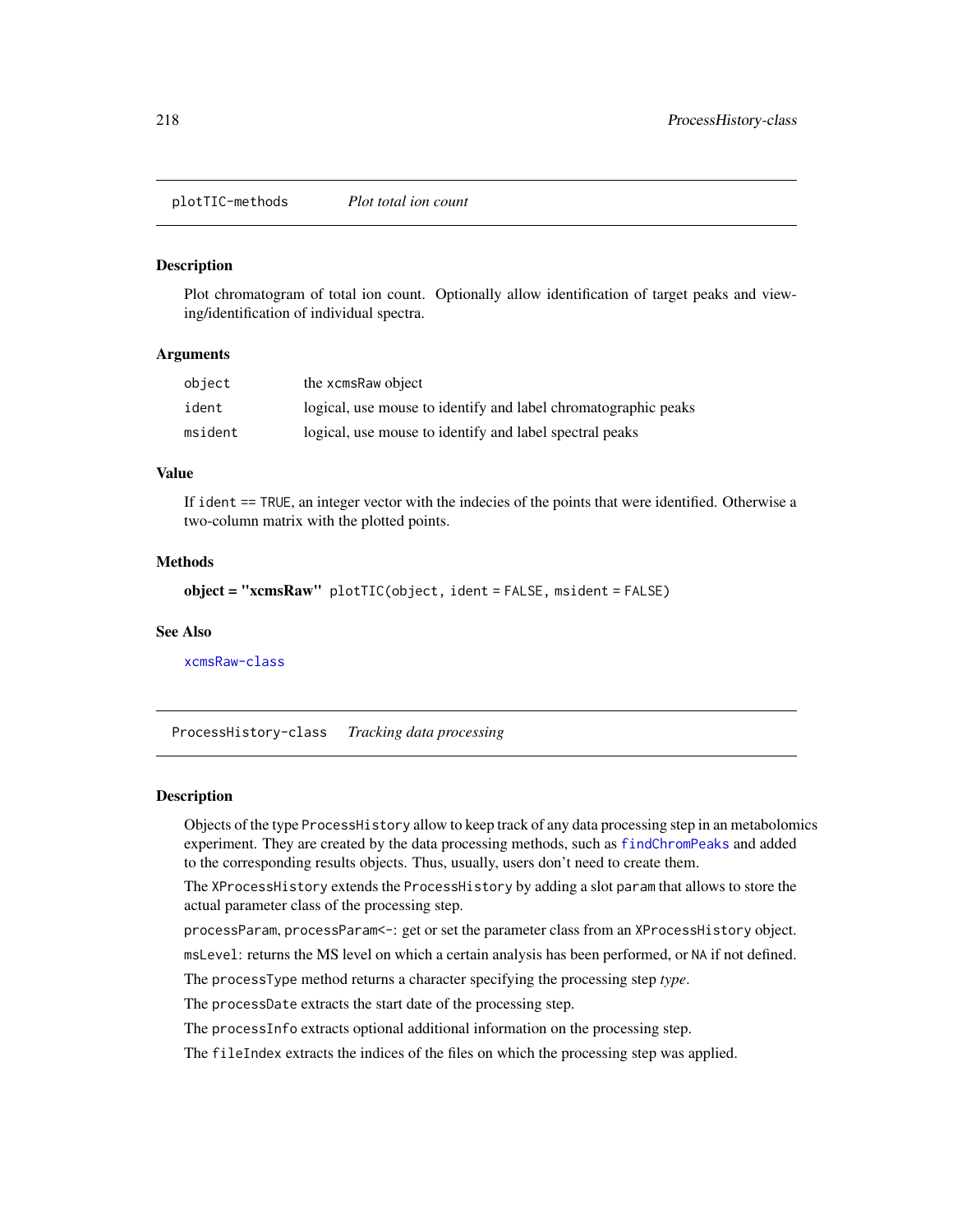### ProcessHistory-class 219

#### Usage

```
## S4 method for signature 'ProcessHistory'
show(object)
```
## S4 method for signature 'XProcessHistory' show(object)

## S4 method for signature 'XProcessHistory' processParam(object)

## S4 method for signature 'XProcessHistory' msLevel(object)

## S4 method for signature 'ProcessHistory' processType(object)

## S4 method for signature 'ProcessHistory' processDate(object)

## S4 method for signature 'ProcessHistory' processInfo(object)

```
## S4 method for signature 'ProcessHistory'
fileIndex(object)
```
#### **Arguments**

object A ProcessHistory or XProcessHistory object.

#### Value

For processParam: a parameter object extending the Param class.

The processType method returns a character string with the processing step type.

The processDate method returns a character string with the time stamp of the processing step start.

The processInfo method returns a character string with optional additional informations.

The fileIndex method returns a integer vector with the index of the files/samples on which the processing step was applied.

#### Slots

- type character(1): string defining the type of the processing step. This string has to match predefined values. Use [processHistoryTypes](#page-269-0) to list them.
- date character(1): date time stamp when the processing step was started.
- info character(1): optional additional information.
- fileIndex integer of length  $1$  or  $> 1$  to specify on which samples of the object the processing was performed.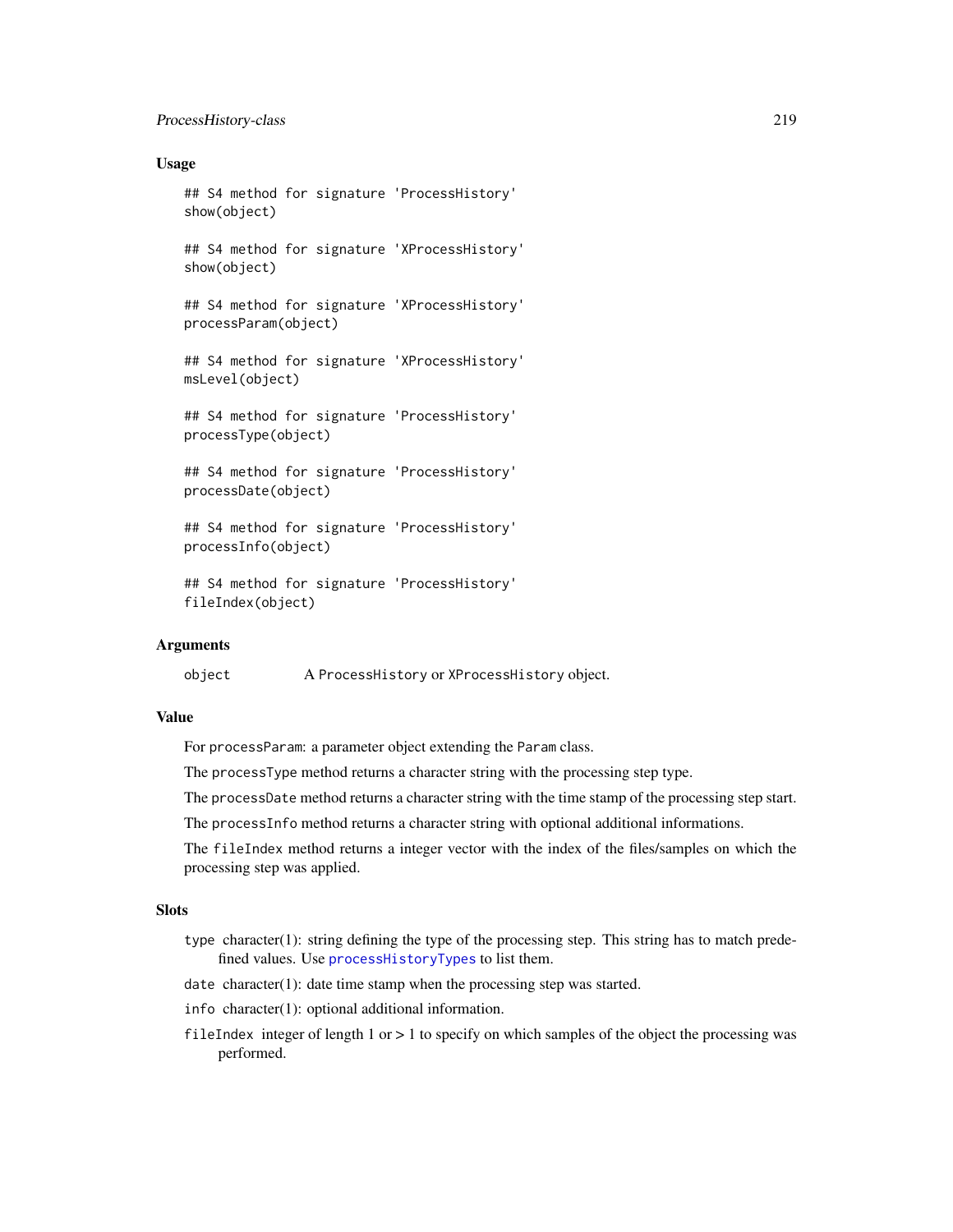error (ANY): used to store eventual calculation errors.

param (Param): an object of type Param (e.g. [CentWaveParam](#page-98-0)) specifying the settings of the processing step.

msLevel: integer definining the MS level(s) on which the analysis was performed.

## Author(s)

Johannes Rainer

profMat-xcmsSet *The profile matrix*

### Description

The *profile* matrix is an n x m matrix, n (rows) representing equally spaced m/z values (bins) and m (columns) the retention time of the corresponding scans. Each cell contains the maximum intensity measured for the specific scan and m/z values falling within the m/z bin.

The profMat method creates a new profile matrix or returns the profile matrix within the object's @env slot, if available. Settings for the profile matrix generation, such as step (the bin size), method or additional settings are extracted from the respective slots of the [xcmsRaw](#page-283-0) object. Alternatively it is possible to specify all of the settings as additional parameters.

#### Usage

## S4 method for signature 'xcmsRaw' profMat(object, method, step, baselevel, basespace, mzrange.)

### Arguments

| object    | The xcmsRaw object.                                                                                                                                                                                                                                                                                                                                                                                                                                                                                                          |
|-----------|------------------------------------------------------------------------------------------------------------------------------------------------------------------------------------------------------------------------------------------------------------------------------------------------------------------------------------------------------------------------------------------------------------------------------------------------------------------------------------------------------------------------------|
| method    | The profile matrix generation method. Allowed are "bin", "binlin", "binlinbase"<br>and "intlin". See details section for more information.                                                                                                                                                                                                                                                                                                                                                                                   |
| step      | numeric $(1)$ representing the m/z bin size.                                                                                                                                                                                                                                                                                                                                                                                                                                                                                 |
| baselevel | numeric(1) representing the base value to which empty elements (i.e. $m/z$ bins<br>without a measured intensity) should be set. Only considered if method = "binlinbase".<br>See baseValue parameter of imputeLinInterpol for more details.                                                                                                                                                                                                                                                                                  |
| basespace | numeric(1) representing the m/z length after which the signal will drop to the<br>base level. Linear interpolation will be used between consecutive data points<br>falling within $2 *$ basespace to each other. Only considered if method = "binlinbase".<br>If not specified, it defaults to 0.075. Internally this parameter is translated into<br>the distance parameter of the imputelines interpol function by distance =<br>floor(basespace / step). See distance parameter of imputeLinInterpol<br>for more details. |
| mzrange.  | Optional numeric $(2)$ manually specifying the mz value range to be used for bin-<br>nind. If not provided, the whole mz value range is used.                                                                                                                                                                                                                                                                                                                                                                                |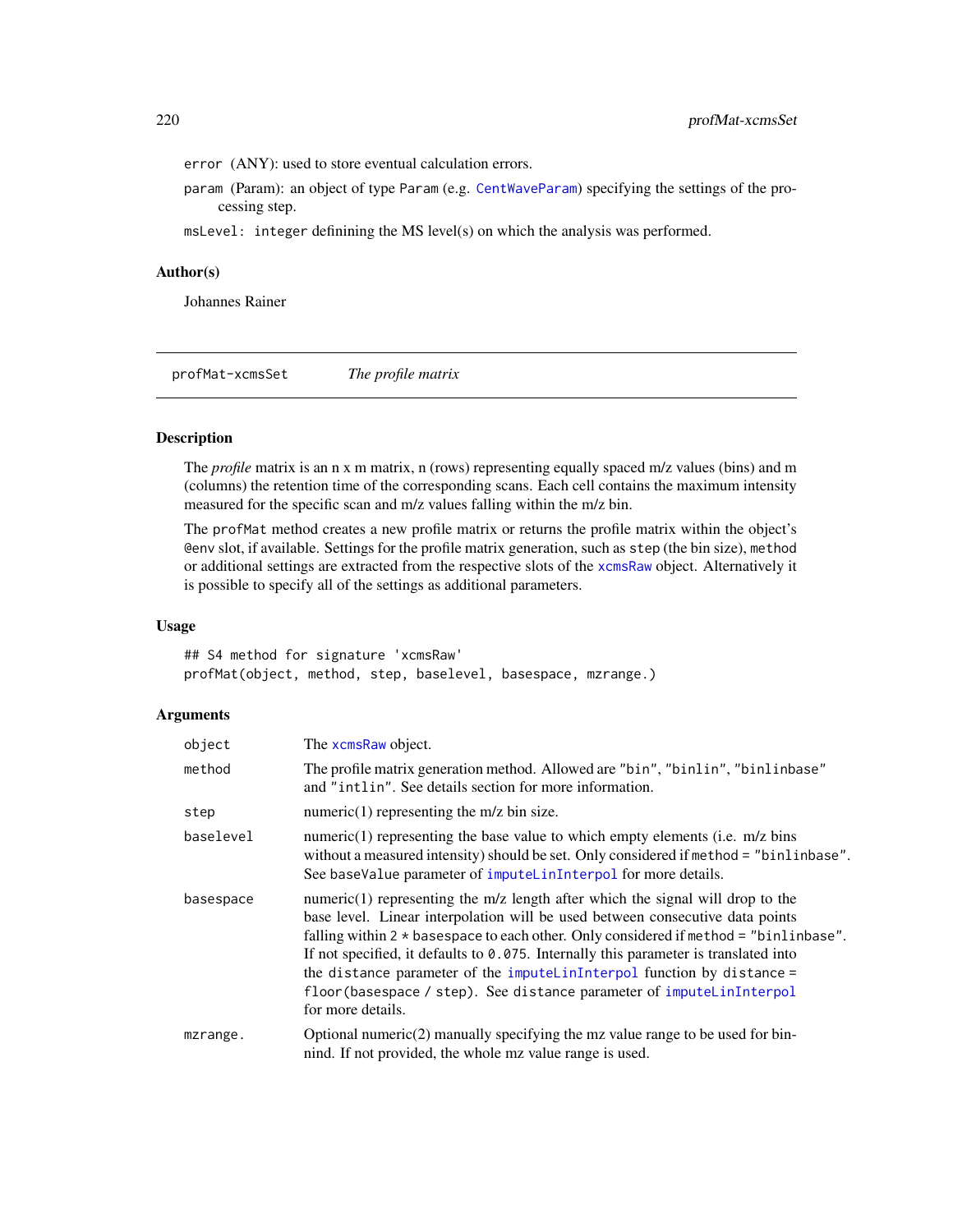#### Details

Profile matrix generation methods:

- bin The default profile matrix generation method that does a simple binning, i.e. aggregating of intensity values falling within an m/z bin.
- binlin Binning followed by linear interpolation to impute missing values. The value for m/z bins without a measured intensity are inferred by a linear interpolation between neighboring bins with a measured intensity.
- binlinbase Binning followed by a linear interpolation to impute values for empty elements (m/z bins) within a user-definable proximity to non-empty elements while stetting the element's value to the baselevel otherwise. See impute = "linbase" parameter of [imputeLinInterpol](#page-177-0) for more details.
- intlin Set the elements' values to the integral of the linearly interpolated data from plus to minus half the step size.

### Value

profMat returns the profile matrix (rows representing scans, columns equally spaced m/z values).

## Note

From xcms version 1.51.1 on only the profMat method should be used to extract the profile matrix instead of the previously default way to access it directly *via* object@env\$profile.

#### Author(s)

Johannes Rainer

## See Also

[xcmsRaw](#page-283-0), [binYonX](#page-22-0) and [imputeLinInterpol](#page-177-0) for the employed binning and missing value imputa-tion methods, respectively. profMat, [XCMSnExp](#page-269-0)-method for the method on XCMSnExp objects.

### Examples

```
file <- system.file('cdf/KO/ko15.CDF', package = "faahKO")
## Load the data without generating the profile matrix (profstep = 0)
xraw <- xcmsRaw(file, profstep = 0)
## Extract the profile matrix
profmat <- profMat(xraw, step = 0.3)
dim(profmat)
## If not otherwise specified, the settings from the xraw object are used:
profinfo(xraw)
## To extract a profile matrix with linear interpolation use
profmat <- profMat(xraw, step = 0.3, method = "binlin")
## Alternatively, the profMethod of the xraw objects could be changed
profMethod(xraw) <- "binlin"
profmat_2 <- profMat(xraw, step = 0.3)
all.equal(profmat, profmat_2)
```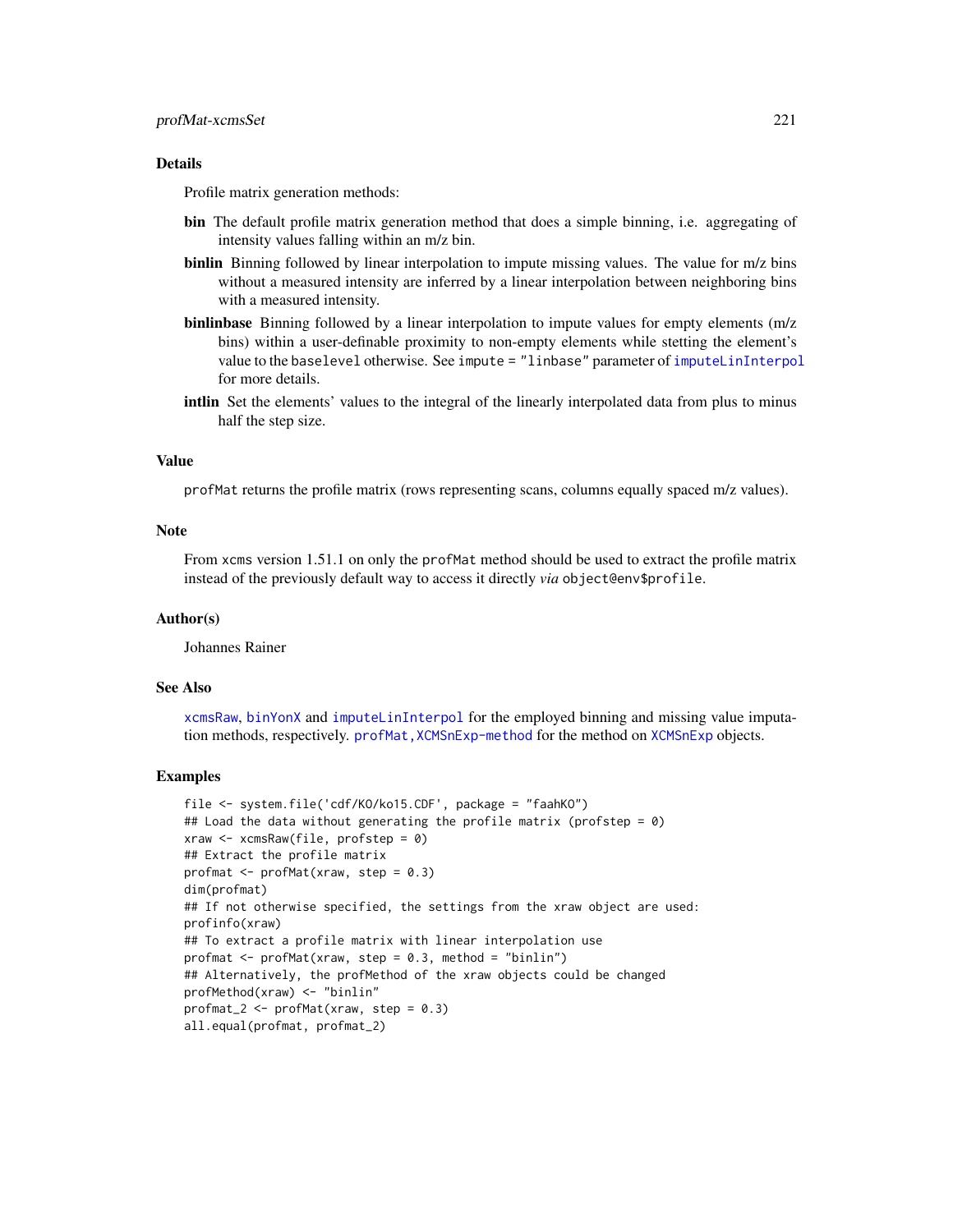## Description

Apply a median filter of given size to a profile matrix.

# Arguments

| object  | the xcmsRaw object                                                      |
|---------|-------------------------------------------------------------------------|
| massrad | number of m/z grid points on either side to use for median calculation  |
| scanrad | number of scan grid points on either side to use for median calculation |

## Methods

 $object = "xcmsRaw"$  profMedFilt(object, massrad = 0, scanrad = 0)

# See Also

[xcmsRaw-class](#page-283-0), [medianFilter](#page-185-0)

profMethod-methods *Get and set method for generating profile data*

# <span id="page-221-0"></span>Description

These methods get and set the method for generating profile (matrix) data from raw mass spectral data. It can currently be bin, binlin, binlinbase, or intlin.

# Methods

object = "xcmsRaw" profMethod(object)

### See Also

[xcmsRaw-class](#page-283-0), [profMethod](#page-221-0), [profBin](#page-0-0), [plotSpec](#page-215-0), [plotChrom](#page-200-0), [findPeaks](#page-125-0)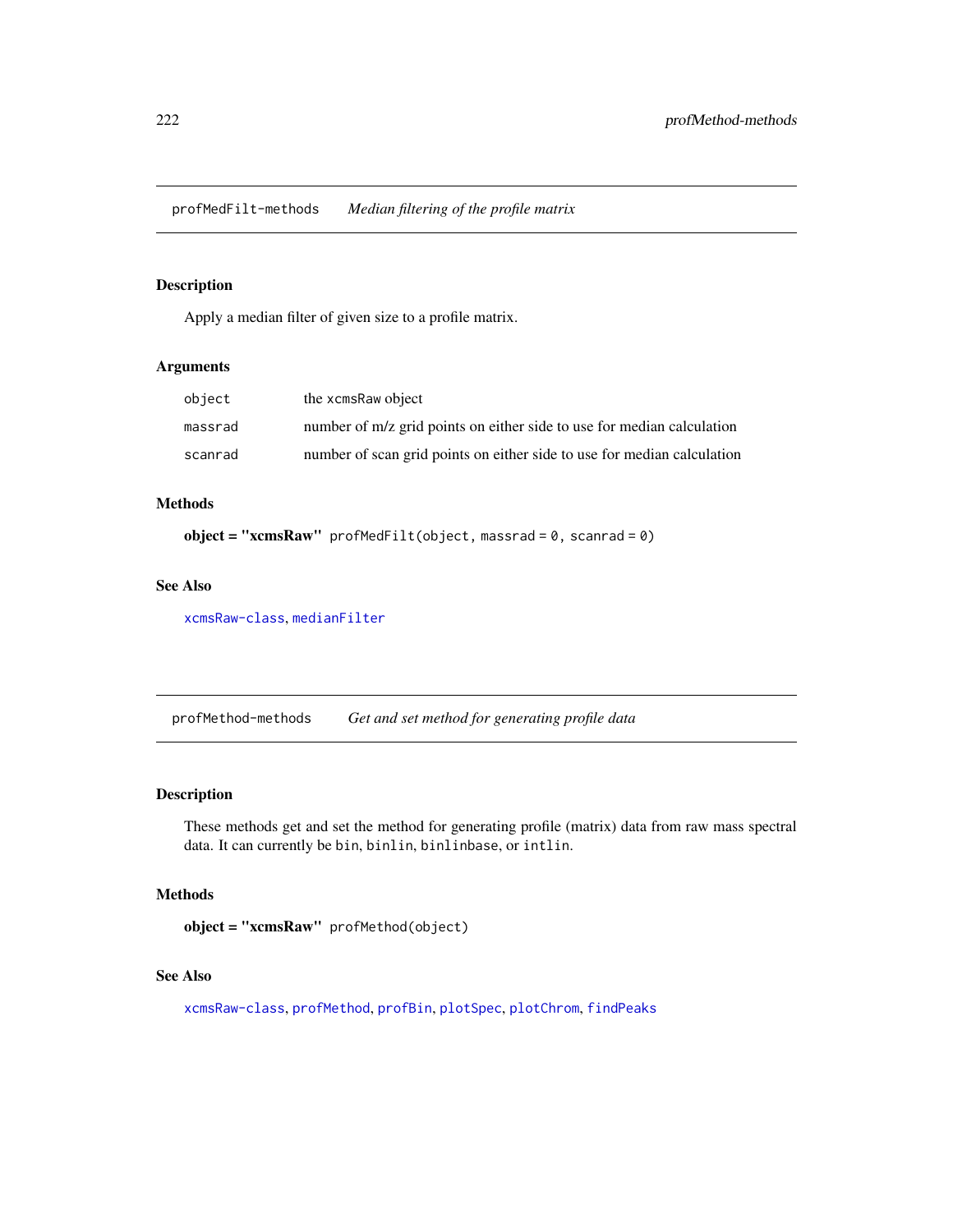profRange-methods *Specify a subset of profile mode data*

#### <span id="page-222-0"></span>Description

Specify a subset of the profile mode matrix given a mass, time, or scan range. Allow flexible user entry for other functions.

## Arguments

| object    | the xcmsRaw object                                  |
|-----------|-----------------------------------------------------|
| mzrange   | single numeric mass or vector of masses             |
| rtrange   | single numeric time (in seconds) or vector of times |
| scanrange | single integer scan index or vector of indecies     |
|           | arguments to other functions                        |

#### Details

This function handles selection of mass/time subsets of the profile matrix for other functions. It allows the user to specify such subsets in a variety of flexible ways with minimal typing.

Because R does partial argument matching, mzrange, scanrange, and rtrange can be specified in short form using  $m=$ ,  $s=$ , and  $t=$ , respectively. If both a scanrange and rtrange are specified, then the rtrange specification takes precedence.

When specifying ranges, you may either enter a single number or a numeric vector. If a single number is entered, then the closest single scan or mass value is selected. If a vector is entered, then the range is set to the range() of the values entered. That allows specification of ranges using shortened, slightly non-standard syntax. For example, one could specify 400 to 500 seconds using any of the following: t=c(400,500), t=c(500,400), or t=400:500. Use of the sequence operator (:) can save several keystrokes when specifying ranges. However, while the sequence operator works well for specifying integer ranges, fractional ranges do not always work as well.

#### Value

A list with the folloing items:

| mzrange   | numeric vector with start and end mass |
|-----------|----------------------------------------|
| masslab   | textual label of mass range            |
| massidx   | integer vector of mass indecies        |
| scanrange | integer vector with stat ane end scans |
| scanlab   | textual label of scan range            |
| scanidx   | integer vector of scan range           |
| rtrange   | numeric vector of start and end times  |
| timelab   | textual label of time range            |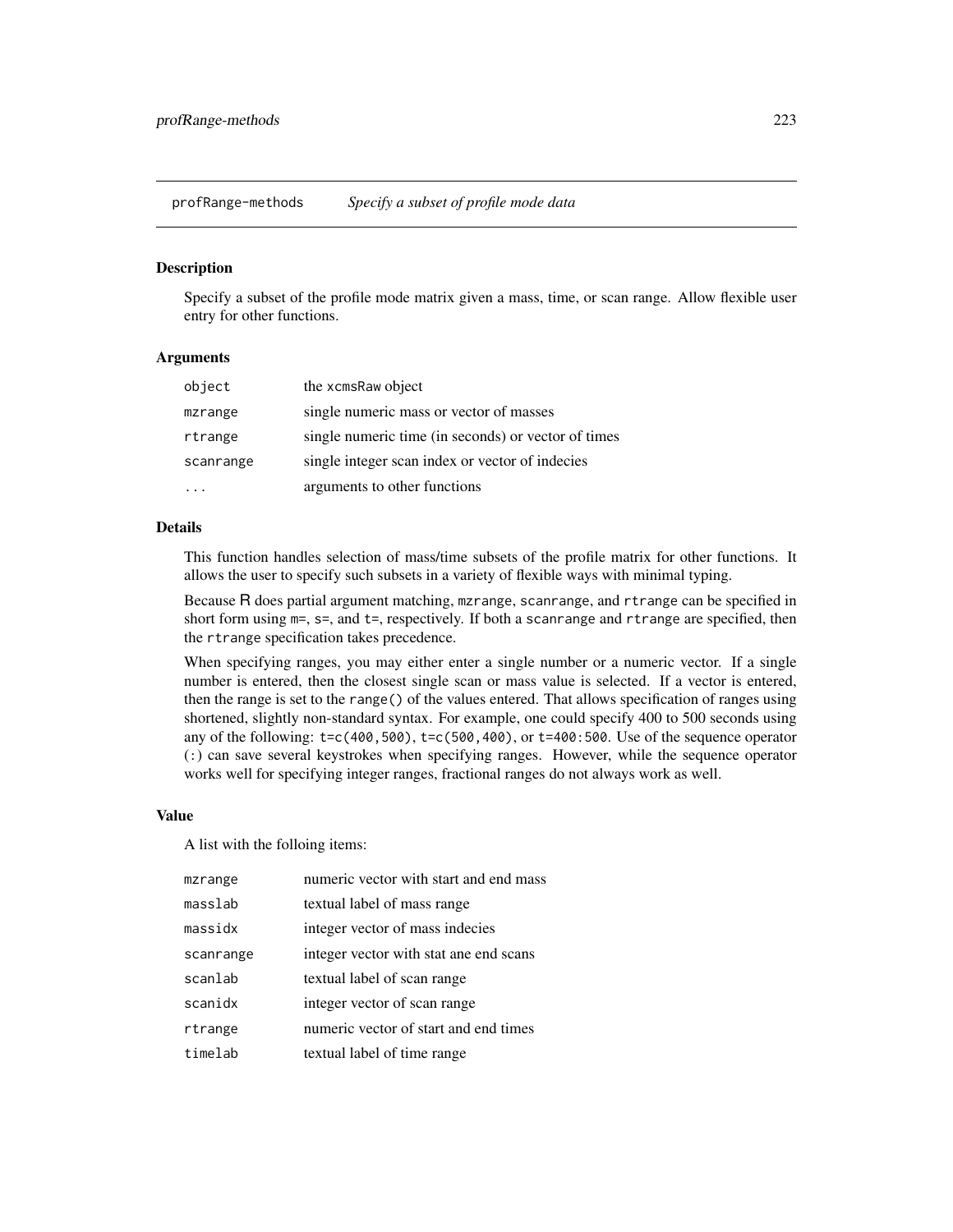## Methods

object = "xcmsRaw" profRange(object, mzrange = numeric(), rtrange = numeric(), scanrange  $=$  numeric(), ...)

# See Also

[xcmsRaw-class](#page-283-0)

profStep-methods *Get and set m/z step for generating profile data*

## Description

These methods get and set the m/z step for generating profile (matrix) data from raw mass spectral data. Smaller steps yield more precision at the cost of greater memory usage.

### Methods

object = "xcmsRaw" profStep(object)

# See Also

[xcmsRaw-class](#page-283-0), [profMethod](#page-221-0)

# Examples

```
## Not run:
library(faahKO)
cdfpath <- system.file("cdf", package = "faahKO")
cdffiles <- list.files(cdfpath, recursive = TRUE, full.names = TRUE)
xset <- xcmsRaw(cdffiles[1])
xset
plotSurf(xset, mass=c(200,500))
profStep(xset)<-0.1 ## decrease the bin size to get better resolution
plotSurf(xset, mass=c(200, 500))
##works nicer on high resolution data.
```
## End(Not run)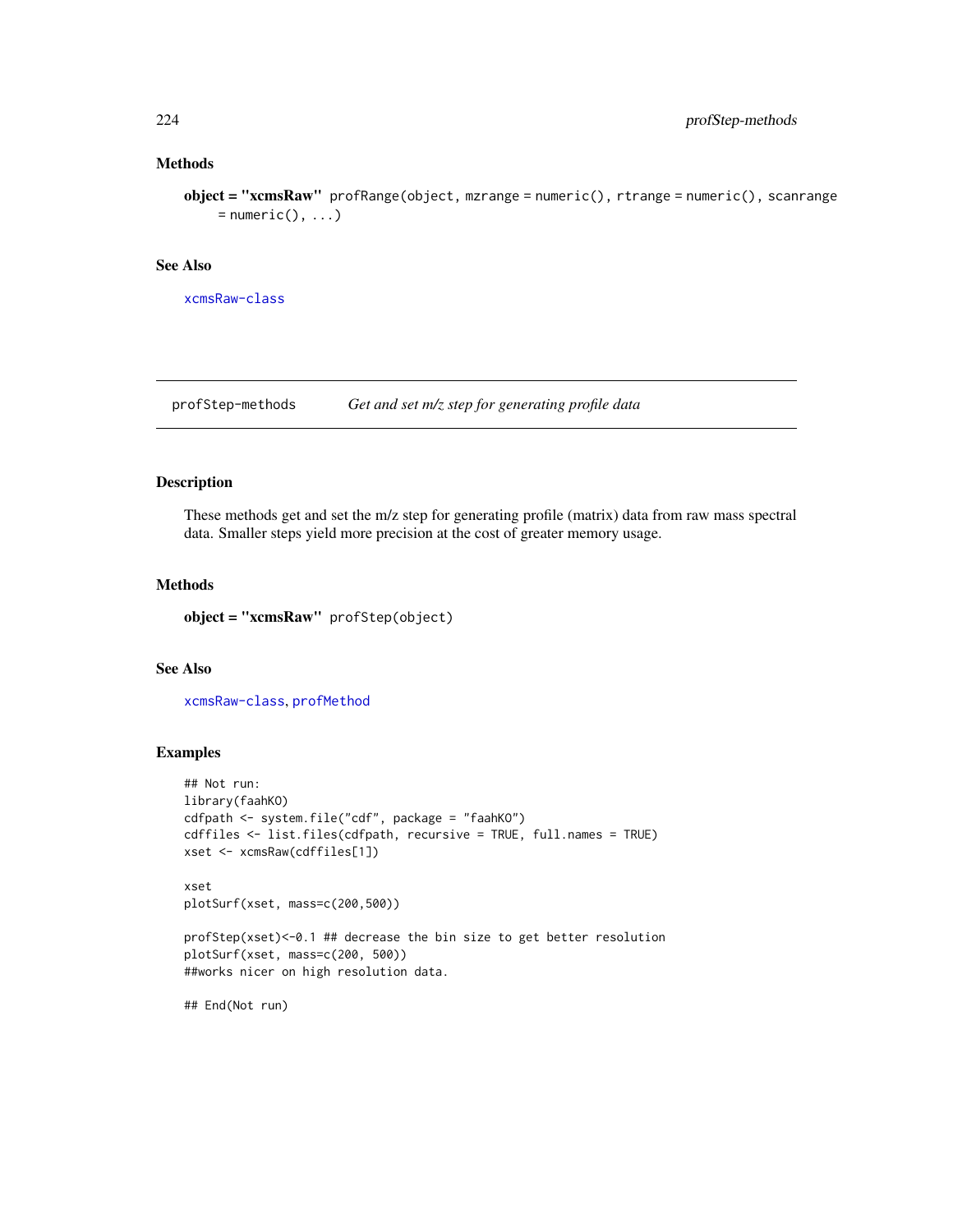quantify,XCMSnExp-method

*Accessing mz-rt feature data values*

### <span id="page-224-0"></span>Description

featureValues,XCMSnExp : extract a matrix for feature values with rows representing features and columns samples. Parameter value allows to define which column from the [chromPeaks](#page-269-0) matrix should be returned. Multiple chromatographic peaks from the same sample can be assigned to a feature. Parameter method allows to specify the method to be used in such cases to chose from which of the peaks the value should be returned. Parameter 'msLevel' allows to choose a specific MS level for which feature values should be returned (given that features have been defined for that MS level).

quantify,XCMSnExp: return the preprocessing results as an [SummarizedExperiment](#page-0-0) object containing the feature abundances as assay matrix, the feature definitions (returned by [featureDefinitions](#page-269-0)) as rowData and the phenotype information as colData. This is an ideal container for further processing of the data. Internally, the [featureValues](#page-224-0) method is used to extract the feature abundances, parameters for that method can be passed to quantify with ....

### Usage

```
## S4 method for signature 'XCMSnExp'
quantify(object, ...)
## S4 method for signature 'XCMSnExp'
featureValues(
  object,
  method = c("medret", "maxint", "sum"),
  value = "into",
  intensity = "into",
  filled = TRUE,missing = NA,
 msLevel = integer()
)
```
### Arguments

| object | A XCMS nExp object providing the feature definitions.                                                                                                                                                                                                                                                                                                                                                                                       |
|--------|---------------------------------------------------------------------------------------------------------------------------------------------------------------------------------------------------------------------------------------------------------------------------------------------------------------------------------------------------------------------------------------------------------------------------------------------|
| .      | For quantify: additional parameters to be passed on to the feature Values<br>method.                                                                                                                                                                                                                                                                                                                                                        |
| method | character specifying the method to resolve multi-peak mappings within the<br>same sample, i.e. to define the <i>representative</i> peak for a feature in samples<br>where more than one peak was assigned to the feature. If "medret": select the<br>peak closest to the median retention time of the feature. If "maxint": select<br>the peak yielding the largest signal. If "sum": sum the values (only if value is<br>"into" or "maxo". |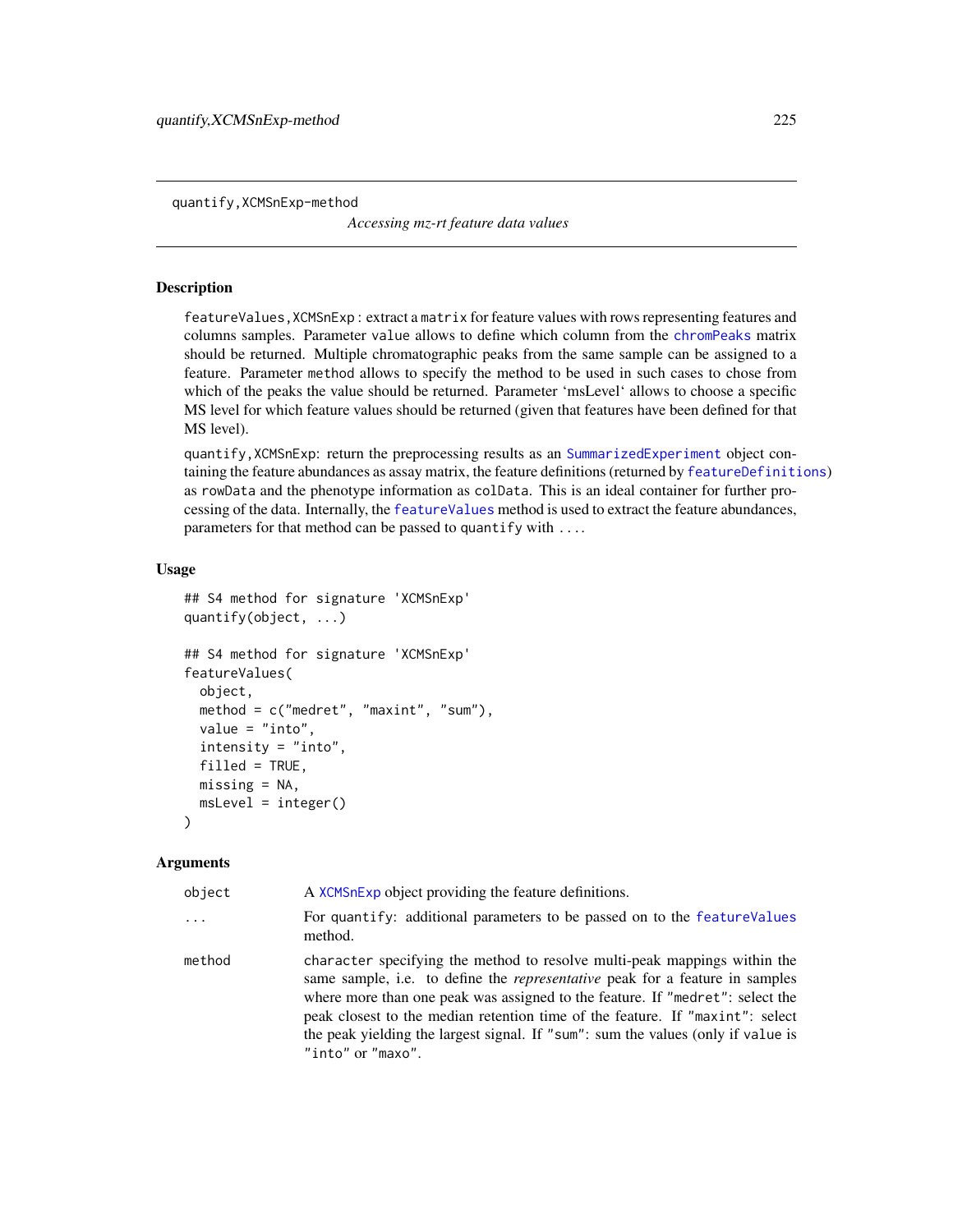| value     | character specifying the name of the column in chromPeaks(object) that<br>should be returned. Defaults to "into" in which case the integrated peak area is<br>returned. To get the index of the peak in the chromPeaks(object) matrix use<br>"index". |
|-----------|-------------------------------------------------------------------------------------------------------------------------------------------------------------------------------------------------------------------------------------------------------|
| intensity | character specifying the name of the column in the chromPeaks(objects)<br>matrix containing the intensity value of the peak that should be used for the<br>conflict resolution if method $=$ "maxint".                                                |
| filled    | logical (1) specifying whether values for filled-in peaks should be returned or<br>not. If filled = FALSE, an NA is returned in the matrix for the respective peak.<br>See fillChromPeaks for details on peak filling.                                |
| missing   | how missing values should be reported. Allowed values are NA (the default), a<br>numeric or missing = "rowmin_half". The latter replaces any NA with half of<br>the row's minimal (non-missing) value.                                                |
| msLevel   | for 'featureValues': 'integer' defining the MS level(s) for which feature values<br>should be returned. By default, values for features defined for all MS levels are<br>returned.                                                                    |

# Value

For featureValues: a matrix with feature values, columns representing samples, rows features. The order of the features matches the order found in the featureDefinitions(object) DataFrame. The rownames of the matrix are the same than those of the featureDefinitions DataFrame. NA is reported for features without corresponding chromatographic peak in the respective sample(s).

For quantify: a [SummarizedExperiment](#page-0-0) representing the preprocessing results.

## Note

This method is equivalent to the [groupval](#page-174-0) for xcmsSet objects. Note that missing  $= 0$  should be used to get the same behaviour as groupval, i.e. report missing values as 0 after a call to fillPeaks.

# Author(s)

Johannes Rainer

## See Also

[XCMSnExp](#page-269-0) for information on the data object.

[featureDefinitions](#page-269-0) to extract the DataFrame with the feature definitions.

[featureChromatograms](#page-74-0) to extract ion chromatograms for each feature.

[hasFeatures](#page-269-0) to evaluate whether the [XCMSnExp](#page-269-0) provides feature definitions.

[groupval](#page-174-0) for the equivalent method on xcmsSet objects.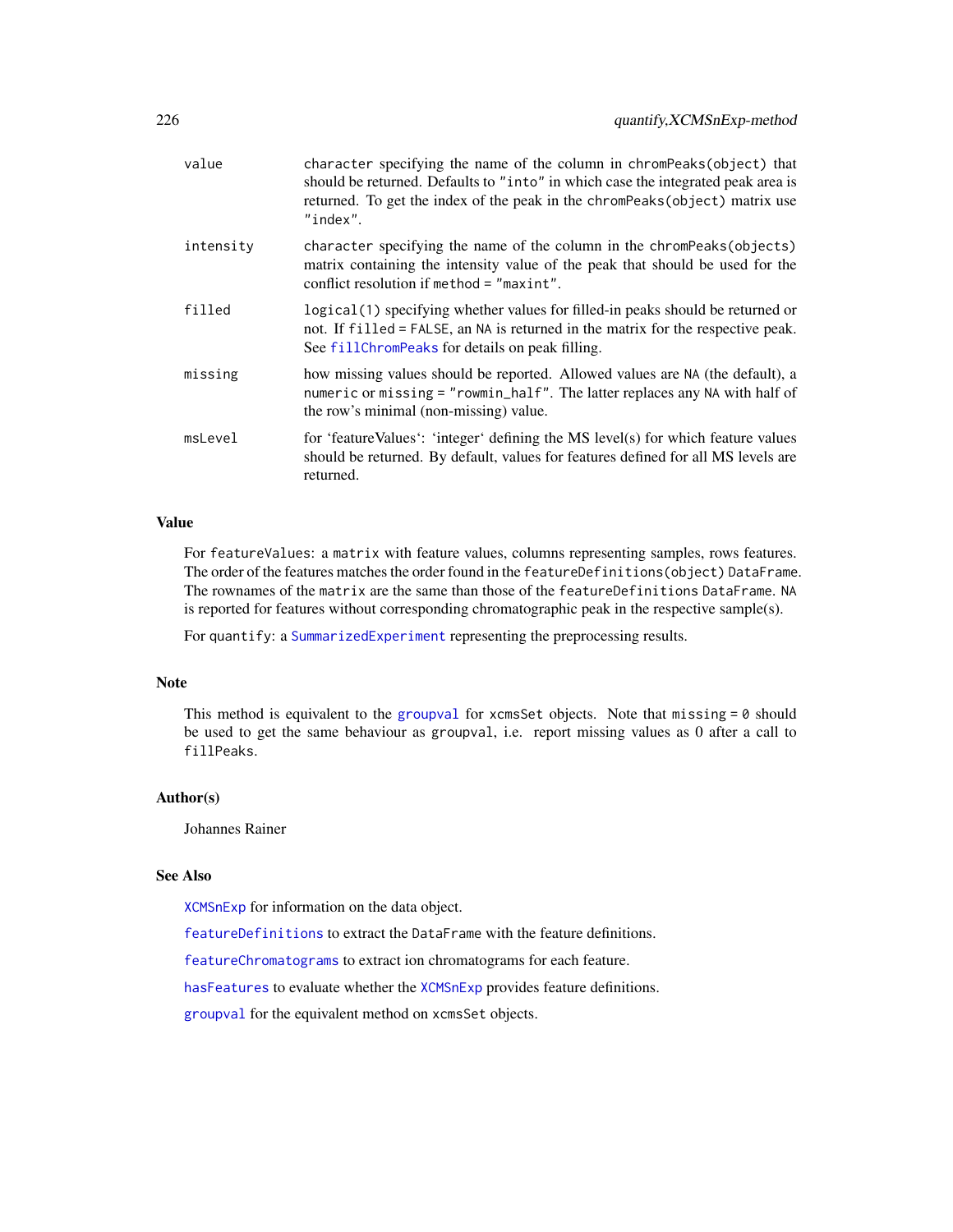# Description

Generate extracted ion chromatogram for m/z values of interest. The raw data is used in contrast to [getEIC](#page-146-0) which uses data from the profile matrix (i.e. values binned along the M/Z dimension).

# Arguments

| object    | xcmsRaw object               |
|-----------|------------------------------|
| mzrange   | m/z range for EIC            |
| rtrange   | retention time range for EIC |
| scanrange | scan range for EIC           |

# Value

A list of :

| scan      | scan number            |
|-----------|------------------------|
| intensity | added intensity values |

# Methods

```
object = "xcmsRaw" rawEIC(object, mzrange = numeric(), rtrange = numeric(), scanrange
    = numeric())
```
# Author(s)

Ralf Tautenhahn

# See Also

[xcmsRaw-class](#page-283-0)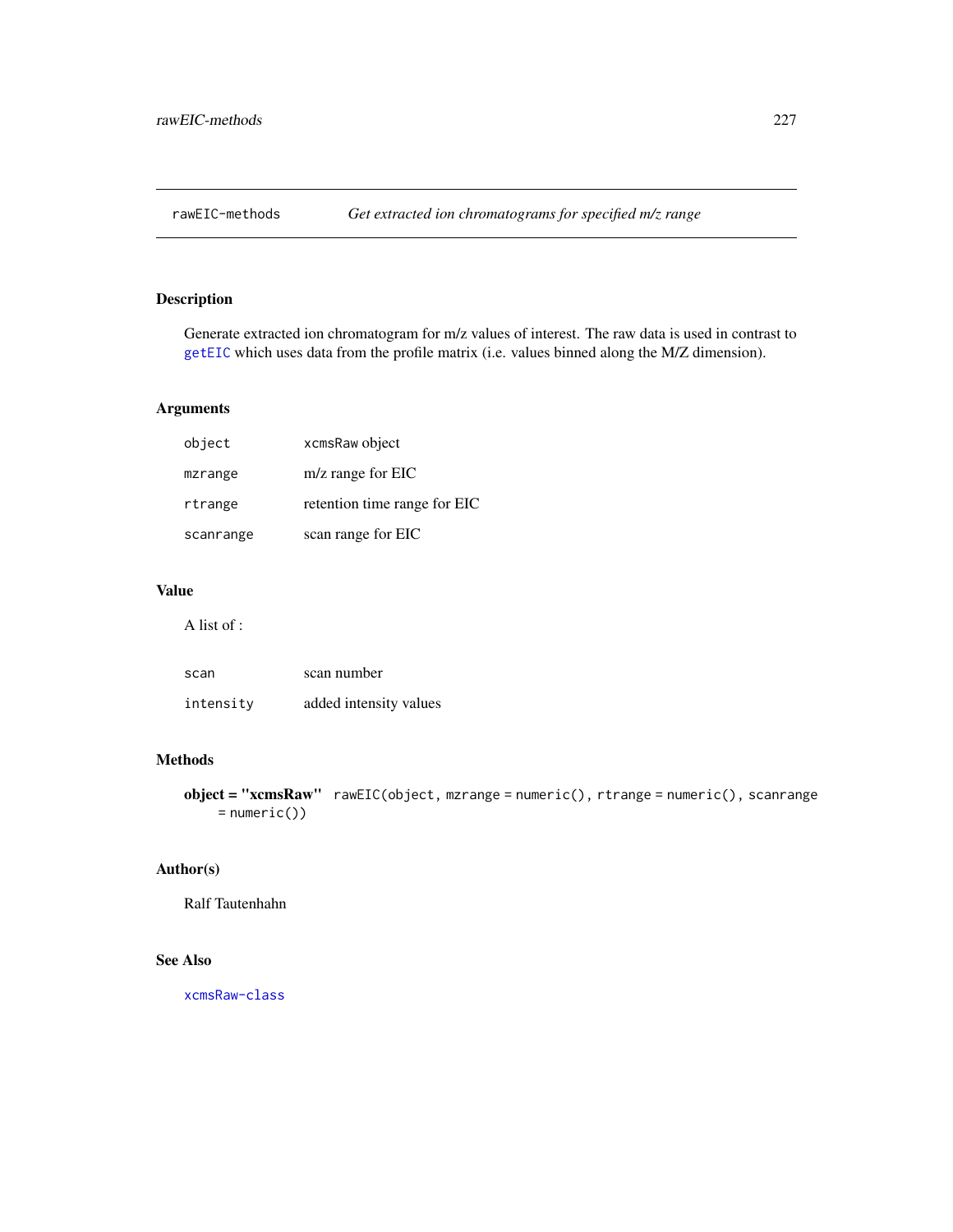### Description

Returns a matrix with columns for time, m/z, and intensity that represents the raw data from a chromatography mass spectrometry experiment.

#### Arguments

| object    | The container of the raw data            |
|-----------|------------------------------------------|
| mzrange   | Subset by m/z range                      |
| rtrange   | Subset by retention time range           |
| scanrange | Subset by scan index range               |
| log       | Whether to log transform the intensities |

## Value

A numeric matrix with three columns: time, mz and intensity.

### Methods

```
object = "xcmsRaw" rawMat(object, mzrange = numeric(), rtrange = numeric(), scanrange
    = numeric(), log=FALSE)
```
# Author(s)

Michael Lawrence

## See Also

[plotRaw](#page-213-0) for plotting the raw intensities

reconstructChromPeakSpectra

*Data independent acquisition (DIA): reconstruct MS2 spectra*

### Description

*Reconstructs* MS2 spectra for each MS1 chromatographic peak (if possible) for data independent acquisition (DIA) data (such as SWATH). See the *LC-MS/MS analysis* vignette for more details and examples.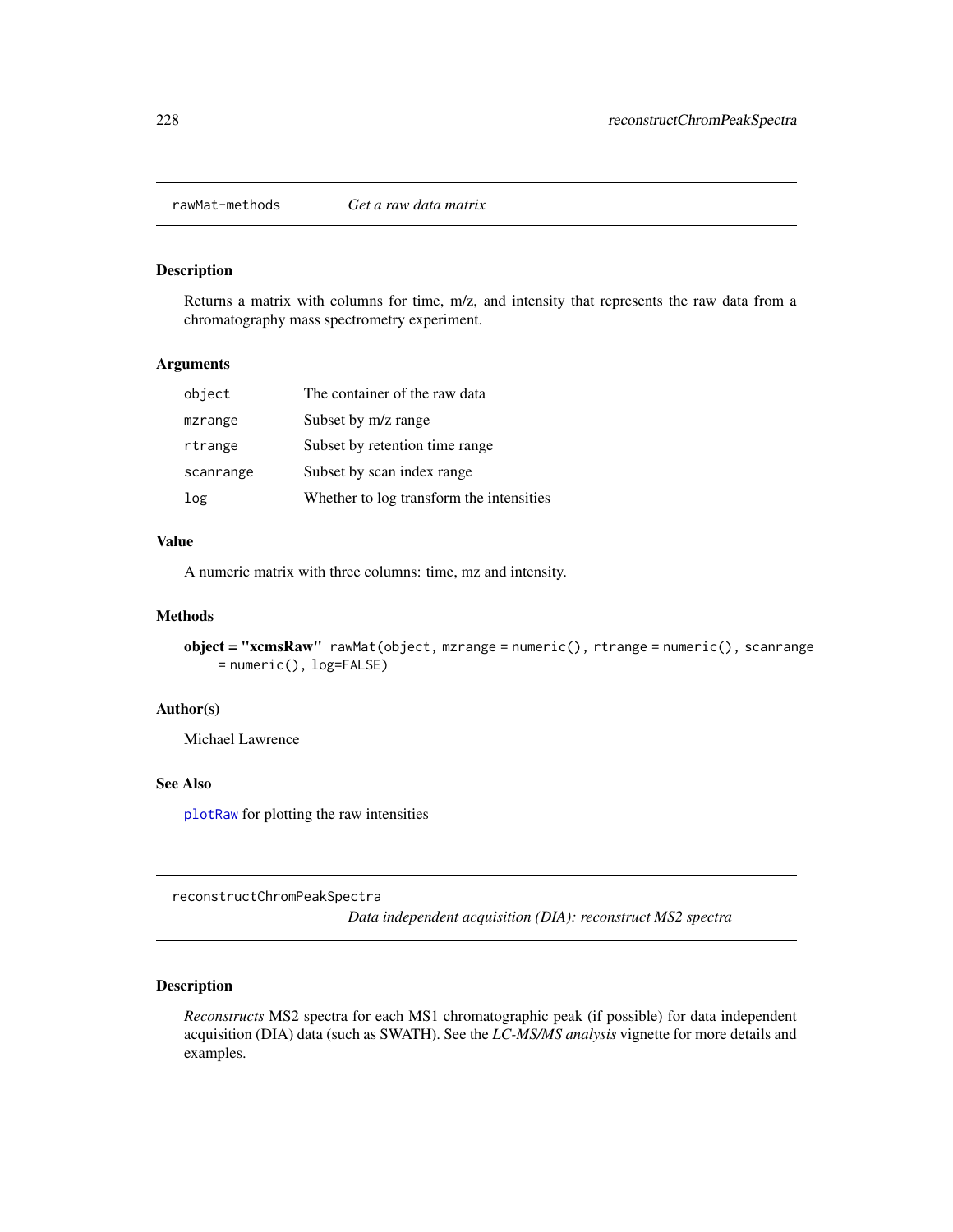# Usage

```
reconstructChromPeakSpectra(
 object,
  expandRt = 0,
 diffRt = 2,
 minCor = 0.8,
  intensity = "maxo",
 peakId = rownames(chromPeaks(object, msLevel = 1L)),
 BPPARAM = bpparam(),
 return.type = c("MSpectra", "Spectra")
\mathcal{E}
```
## Arguments

| object         | XCMSnExp with identified chromatographic peaks.                                                                                                                                                                                                                              |
|----------------|------------------------------------------------------------------------------------------------------------------------------------------------------------------------------------------------------------------------------------------------------------------------------|
| expandRt       | numeric(1) allowing to expand the retention time range for extracted ion chro-<br>matograms by a constant value (for the peak shape correlation). Defaults to<br>expandRt = $\theta$ hence correlates only the signal included in the identified chro-<br>matographic peaks. |
| diffRt         | numeric(1) defining the maximal allowed difference between the retention time<br>of the chromatographic peak (apex) and the retention times of MS2 chromato-<br>graphic peaks (apex) to consider them as representing candidate fragments of<br>the original ion.            |
| minCor         | numeric(1) defining the minimal required correlation coefficient for MS2 chro-<br>matographic peaks to be considered for MS2 spectrum reconstruction.                                                                                                                        |
| intensity      | $character(1)$ defining the column in the chrom Peaks matrix that should be<br>used for the intensities of the reconstructed spectra's peaks. The same value<br>from the MS1 chromatographic peaks will be used as precursor Intensity of<br>the resulting spectra.          |
| peakId         | optional character vector with peak IDs (i.e. rownames of chromPeaks) of<br>MS1 peaks for which MS2 spectra should be reconstructed. By default they are<br>reconstructed for all MS1 chromatographic peaks.                                                                 |
| <b>BPPARAM</b> | parallel processing setup. See bpparam() for more information.                                                                                                                                                                                                               |
| return.type    | character(1) defining the type of the returned object. Can be either return. type<br>= "MSpectra" (the default) to return a MSnbase: : MSpectra object or return. type<br>= "Spectra" for the newer Spectra:: Spectra object.                                                |
|                |                                                                                                                                                                                                                                                                              |

## Details

In detail, the function performs for each MS1 chromatographic peak:

- Identify all MS2 chromatographic peaks from the isolation window containing the m/z of the ion (i.e. the MS1 chromatographic peak) with approximately the same retention time than the MS1 peak (accepted rt shift can be specified with the diffRt parameter).
- Correlate the peak shapes of the candidate MS2 chromatographic peaks with the peak shape of the MS1 peak retaining only MS2 chromatographic peaks for which the correlation is > minCor.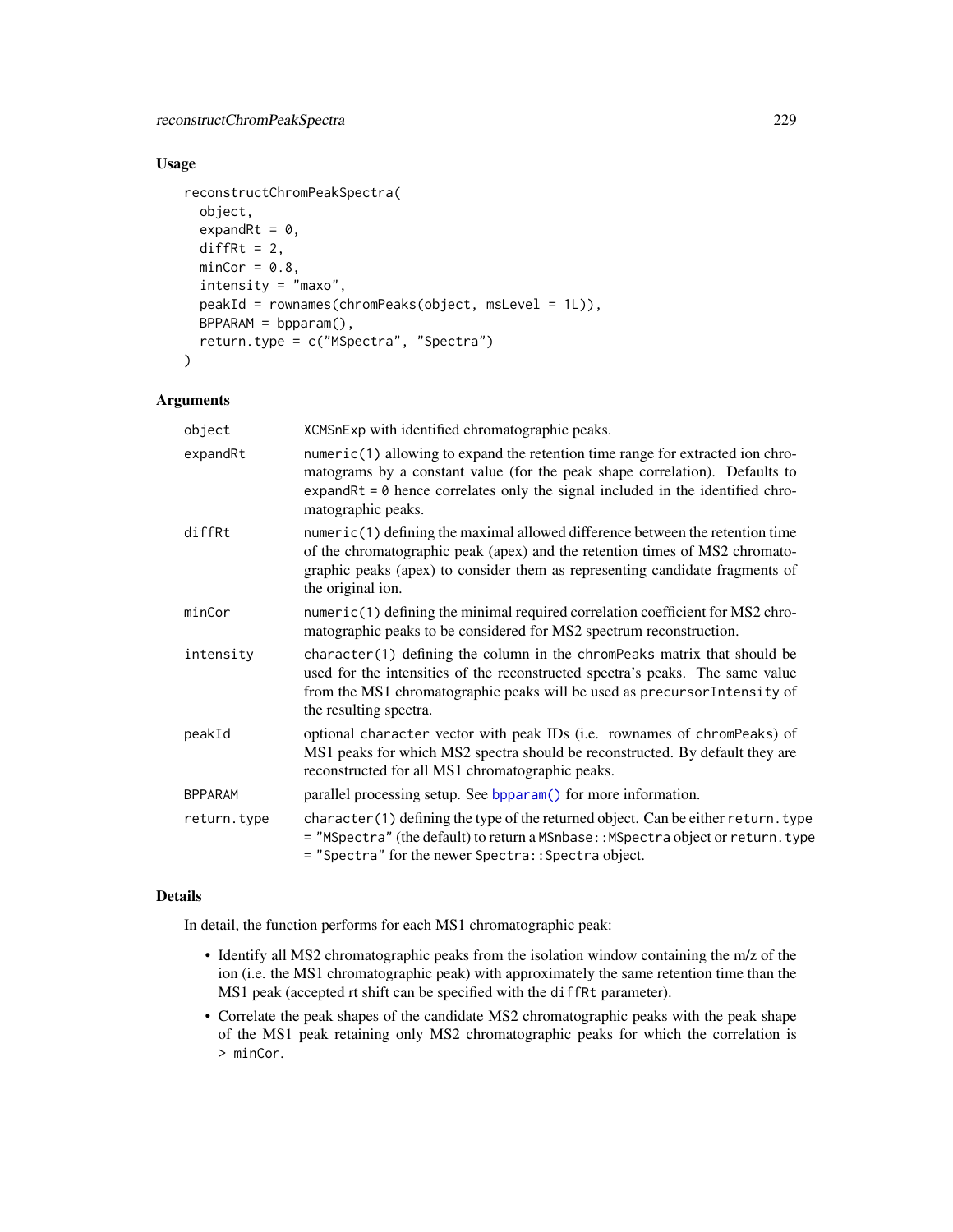• Reconstruct the MS2 spectrum using the m/z of all above selected MS2 chromatographic peaks and their intensity (either "maxo" or "into"). Each MS2 chromatographic peak selected for an MS1 peak will thus represent one **mass peak** in the reconstructed spectrum.

The resulting MSpectra object provides also the peak IDs of the MS2 chromatographic peaks for each spectrum as well as their correlation value.

### Value

Depending on return.type:

- [MSpectra\(\)](#page-0-0) with the reconstructed MS2 spectra for all MS1 peaks in object. Contains empty [Spectrum2](#page-0-0) objects for MS1 peaks for which reconstruction was not possible (either no MS2 signal was recorded or the correlation of the MS2 chromatographic peaks with the MS1 chromatographic peak was below threshold minCor. MSpectra metadata columns "ms2\_peak\_id" and "ms2\_peak\_cor" (of type [CharacterList\(\)](#page-0-0) and [NumericList\(\)](#page-0-0) with length equal to the number of peaks per reconstructed MS2 spectrum) providing the IDs and the correlation of the MS2 chromatographic peaks from which the MS2 spectrum was reconstructed. As retention time the median retention times of all MS2 chromatographic peaks used for the spectrum reconstruction is reported. The MS1 chromatographic peak intensity is reported as the reconstructed spectrum's precursorIntensity value (see parameter intensity above).
- Spectra object (defined in the Spectra package). The same content and information than above.

#### Author(s)

Johannes Rainer, Michael Witting

#### See Also

[findChromPeaksIsolationWindow\(\)](#page-121-0) for the function to perform MS2 peak detection in DIA isolation windows and for examples.

removeIntensity,Chromatogram-method *Remove intensities from chromatographic data*

### **Description**

removeIntensities allows to remove intensities from chromatographic data matching certain conditions (depending on parameter which). The intensities are actually not *removed* but replaced with NA\_real\_. To actually remove the intensities (and the associated retention times) use [clean\(\)](#page-0-0) afterwards.

Parameter which allows to specify which intensities should be replaced by NA\_real\_. By default (which = "below\_threshod" intensities below threshold are removed. If  $x$  is a XChromatogram or XChromatograms object (and hence provides also chromatographic peak definitions within the object) which = "outside\_chromPeak" can be selected which removes any intensity which is outside the boundaries of identified chromatographic peak(s) in the chromatographic data.

Note that [filterIntensity\(\)](#page-0-0) might be a better approach to subset/filter chromatographic data.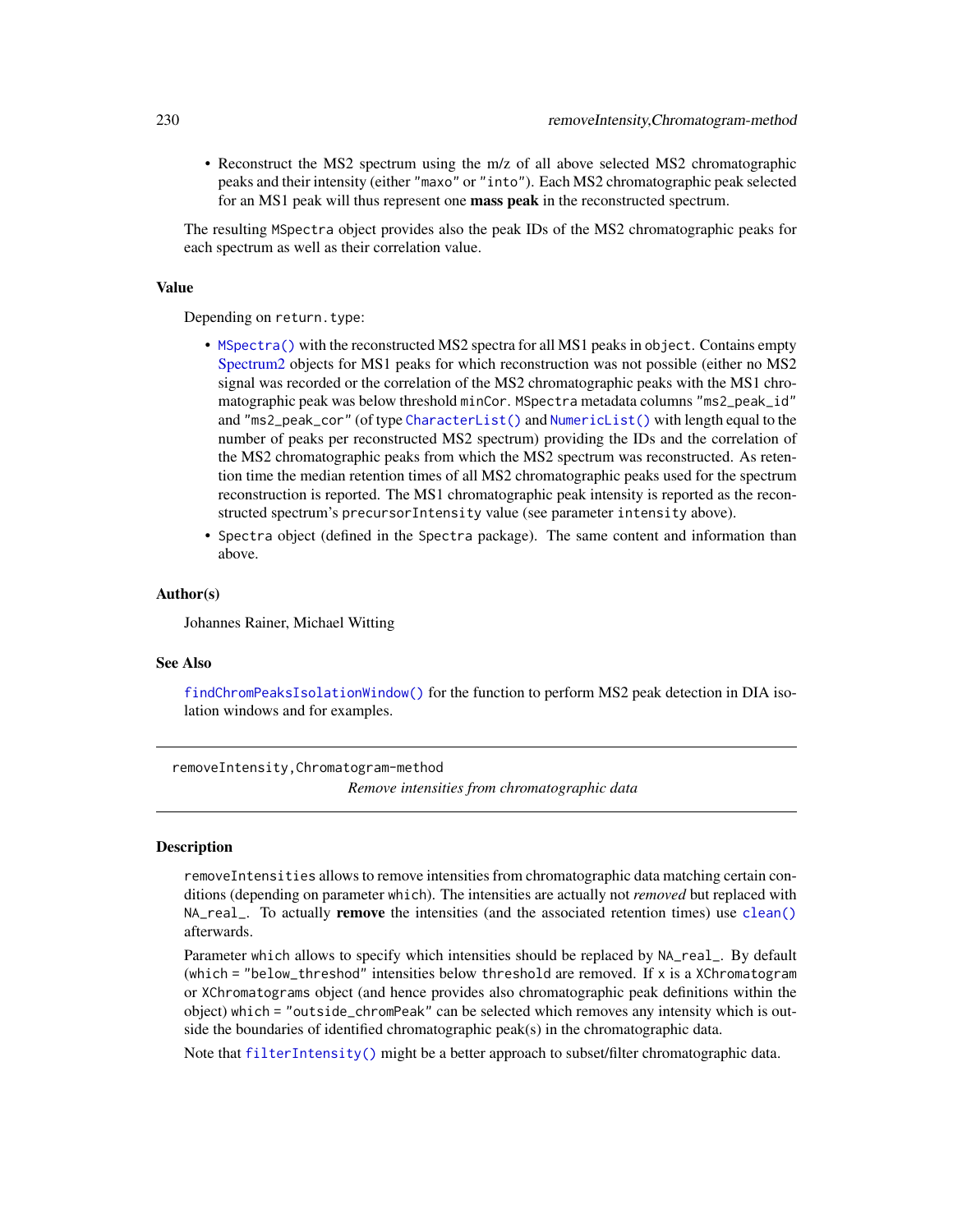# retcor-methods 231

# Usage

```
## S4 method for signature 'Chromatogram'
removeIntensity(object, which = "below_threshold", threshold = 0)
## S4 method for signature 'MChromatograms'
removeIntensity(object, which = "below_threshold", threshold = 0)
## S4 method for signature 'XChromatogram'
removeIntensity(
 object,
 which = c("below_threshold", "outside_chromPeak"),
  threshold = \theta)
```
### Arguments

| object    | an object representing chromatographic data. Can be a Chromatogram (), MChromatograms (),<br>XChromatogram() or XChromatograms() object. |
|-----------|------------------------------------------------------------------------------------------------------------------------------------------|
| which     | character(1) defining the condition to remove intensities. See description for<br>details and options.                                   |
| threshold | numeric(1) defining the threshold below which intensities are removed (if which<br>$=$ "below_threshold").                               |

# Value

the input object with matching intensities being replaced by NA.

# Author(s)

Johannes Rainer

#### Examples

```
chr \le - Chromatogram(rtime = 1:10 + rnorm(n = 10, sd = 0.3),
    intensity = c(5, 29, 50, NA, 100, 12, 3, 4, 1, 3))## Remove all intensities below 20
res <- removeIntensity(chr, threshold = 20)
intensity(res)
```
retcor-methods *Correct retention time from different samples*

#### Description

To correct differences between retention times between different samples, a number of of methods exist in XCMS. retcor is the generic method.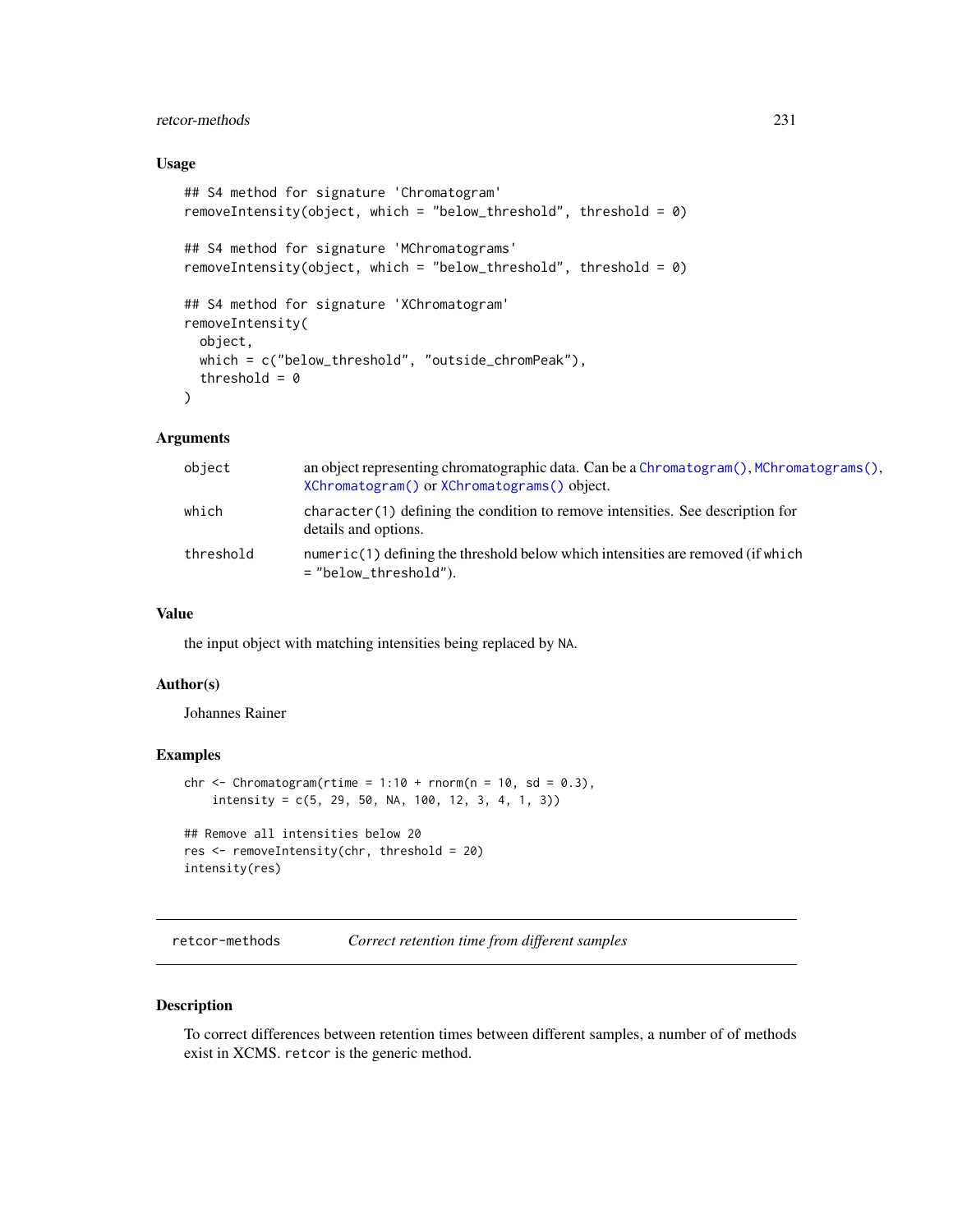#### **Arguments**

| object  | xcmsSet-class object                                      |
|---------|-----------------------------------------------------------|
| method  | Method to use for retention time correction. See details. |
| $\cdot$ | Optional arguments to be passed along                     |

# Details

Different algorithms can be used by specifying them with the method argument. For example to use the approach described by Smith et al (2006) one would use: retcor(object, method="loess"). This is also the default.

Further arguments given by ... are passed through to the function implementing the method.

A character vector of *nicknames*for the algorithms available is returned by getOption("BioC")\$xcms\$retcor.methods. If the nickname of a method is called "loess", the help page for that specific method can be accessed with ?retcor.loess.

### Value

An xcmsSet object with corrected retntion times.

### **Methods**

 $object = "xcmsSet"$   $retcor(object, ...)$ 

### See Also

[retcor.loess](#page-233-0) [retcor.obiwarp](#page-231-0) [xcmsSet-class](#page-288-0),

<span id="page-231-0"></span>retcor.obiwarp *Align retention times across samples with Obiwarp*

#### Description

Calculate retention time deviations for each sample. It is based on the code at [http://obi-warp.](http://obi-warp.sourceforge.net/) [sourceforge.net/](http://obi-warp.sourceforge.net/). However, this function is able to align multiple samples, by a center-star strategy.

For the original publication see

Chromatographic Alignment of ESI-LC-MS Proteomics Data Sets by Ordered Bijective Interpolated Warping John T. Prince and, Edward M. Marcotte Analytical Chemistry 2006 78 (17), 6140- 6152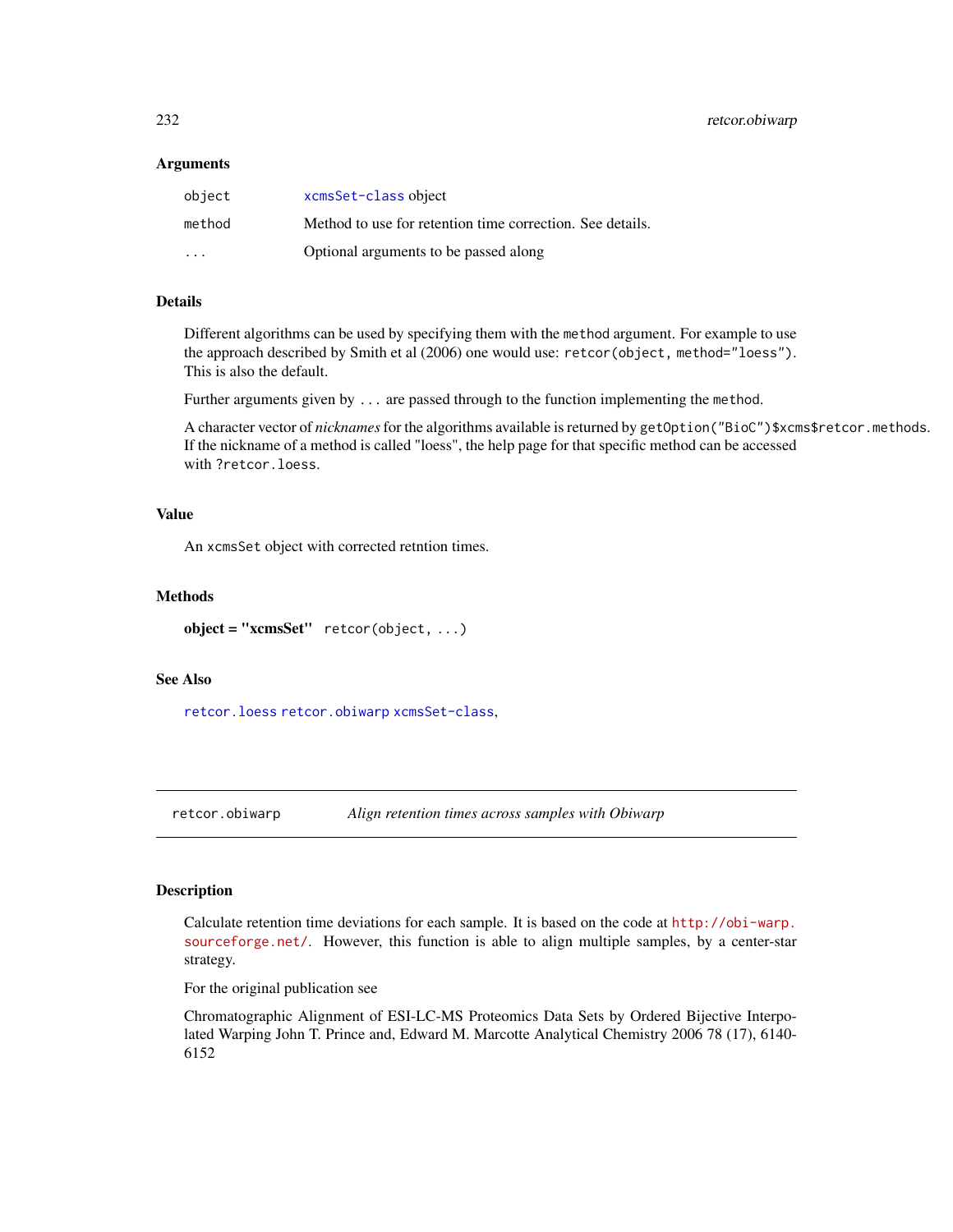# retcor.obiwarp 233

# Arguments

| object      | the xcmsSet object                                                                                                                                                                                |
|-------------|---------------------------------------------------------------------------------------------------------------------------------------------------------------------------------------------------|
| plottype    | if deviation plot retention time deviation                                                                                                                                                        |
| profStep    | step size (in m/z) to use for profile generation from the raw data files                                                                                                                          |
| center      | the index of the sample all others will be aligned to. If center==NULL, the<br>sample with the most peaks is chosen as default.                                                                   |
| col         | vector of colors for plotting each sample                                                                                                                                                         |
| ty          | vector of line and point types for plotting each sample                                                                                                                                           |
| response    | Responsiveness of warping. 0 will give a linear warp based on start and end<br>points. 100 will use all bijective anchors                                                                         |
| distFunc    | DistFunc function: cor (Pearson's R) or cor_opt (default, calculate only 10% di-<br>agonal band of distance matrix, better runtime), cov (covariance), prd (product),<br>euc (Euclidean distance) |
| gapInit     | Penalty for Gap opening, see below                                                                                                                                                                |
| gapExtend   | Penalty for Gap enlargement, see below                                                                                                                                                            |
| factorDiag  | Local weighting applied to diagonal moves in alignment.                                                                                                                                           |
| factorGap   | Local weighting applied to gap moves in alignment.                                                                                                                                                |
|             | localAlignment Local rather than global alignment                                                                                                                                                 |
| initPenalty | Penalty for initiating alignment (for local alignment only) Default: 0                                                                                                                            |
|             | Default gap penalties: (gapInit, gapExtend) [by distFunc type]: $\text{`cor'} = \text{`0.3,2.4'}$<br>$'cov' = '0,11.7'$ 'prd' = '0,7.8' 'euc' = '0.9,1.8'                                         |

# Value

An xcmsSet object

# Methods

**object = "xcmsSet"** retcor(object, method="obiwarp", plottype =  $c("none", "deviation"), prof-$ Step=1, center=NULL, col = NULL, ty = NULL, response=1, distFunc="cor\_opt", gapInit=NULL, gapExtend=NULL, factorDiag=2, factorGap=1, localAlignment=0, initPenalty=0)

# See Also

[xcmsSet-class](#page-288-0),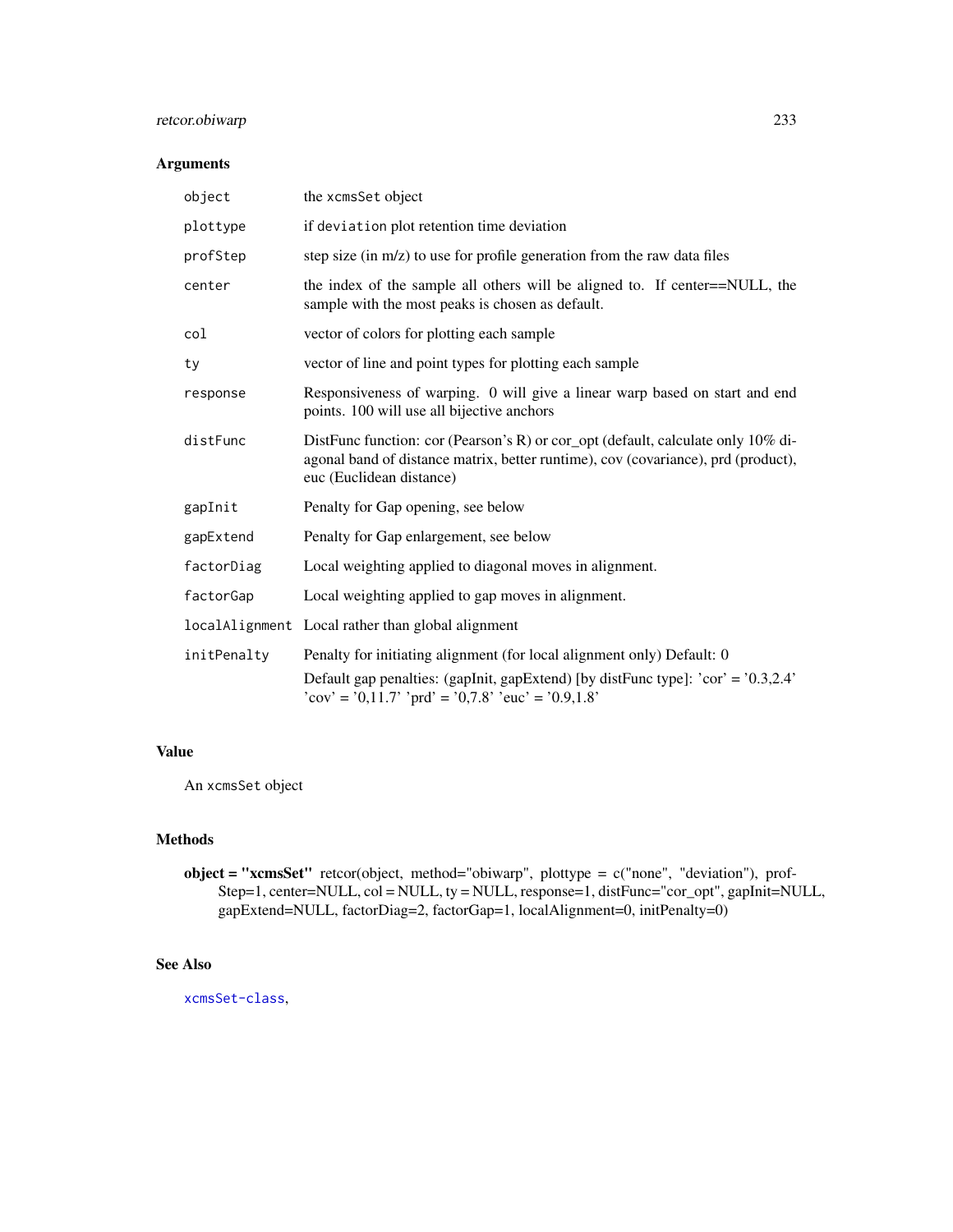#### retcor.peakgroups-methods

*Align retention times across samples*

# <span id="page-233-0"></span>Description

These two methods use "well behaved" peak groups to calculate retention time deviations for every time point of each sample. Use smoothed deviations to align retention times.

# Arguments

| object   | the xcmsSet object                                                                                                                                                                   |
|----------|--------------------------------------------------------------------------------------------------------------------------------------------------------------------------------------|
| missing  | number of missing samples to allow in retention time correction groups                                                                                                               |
| extra    | number of extra peaks to allow in retention time correction correction groups                                                                                                        |
| smooth   | either "loess" for non-linear alignment or "linear" for linear alignment                                                                                                             |
| span     | degree of smoothing for local polynomial regression fitting                                                                                                                          |
| family   | if gaussian fitting is by least-squares with no outlier removal, and if symmetric<br>a re-descending M estimator is used with Tukey's biweight function, allowing<br>outlier removal |
| plottype | if deviation plot retention time deviation points and regression fit, and if mdevden<br>also plot peak overall peak density and retention time correction peak density               |
| col      | vector of colors for plotting each sample                                                                                                                                            |
| ty       | vector of line and point types for plotting each sample                                                                                                                              |
|          |                                                                                                                                                                                      |

# Value

An xcmsSet object

## Methods

```
object = "xcmsSet" retcor(object, missing = 1, extra = 1, smooth = c("loess", "linear"),
    span = .2, family = c("gaussian", "symmetric"), plottype = c("none", "deviation",
    "mdevden"), col = NULL, ty = NULL)
```
## See Also

[xcmsSet-class](#page-288-0), [loess](#page-0-0) [retcor.obiwarp](#page-231-0)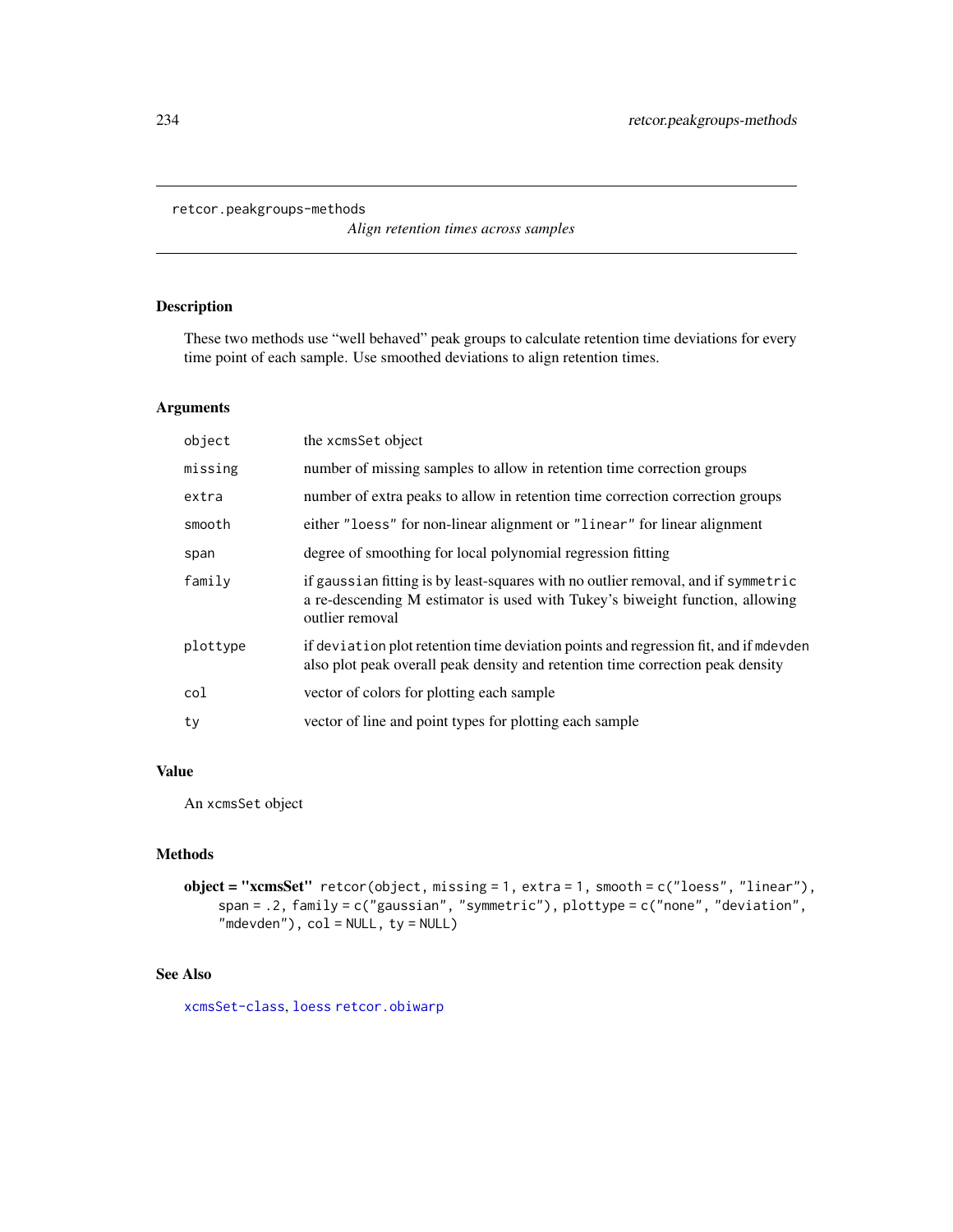# Description

Expands (or contracts) the retention time window in each row of a matrix as defined by the retmin and retmax columns.

# Usage

retexp(peakrange, width = 200)

# Arguments

| peakrange | maxtrix with columns retmin and retmax |
|-----------|----------------------------------------|
| width     | new width for the window               |

# Value

The altered matrix.

### Author(s)

Colin A. Smith, <csmith@scripps.edu>

#### See Also

[getEIC](#page-146-0)

| rla |  | Calculate relative log abundances rla calculates the relative log |  |  |  |
|-----|--|-------------------------------------------------------------------|--|--|--|
|     |  | abundances (RLA, see reference) on a numeric vector.              |  |  |  |

# Description

Calculate relative log abundances

rla calculates the relative log abundances (RLA, see reference) on a numeric vector. rowRla calculates row-wise RLAs.

### Usage

rla(x, group, log.transform = TRUE)

rowRla(x, group, log.transform = TRUE)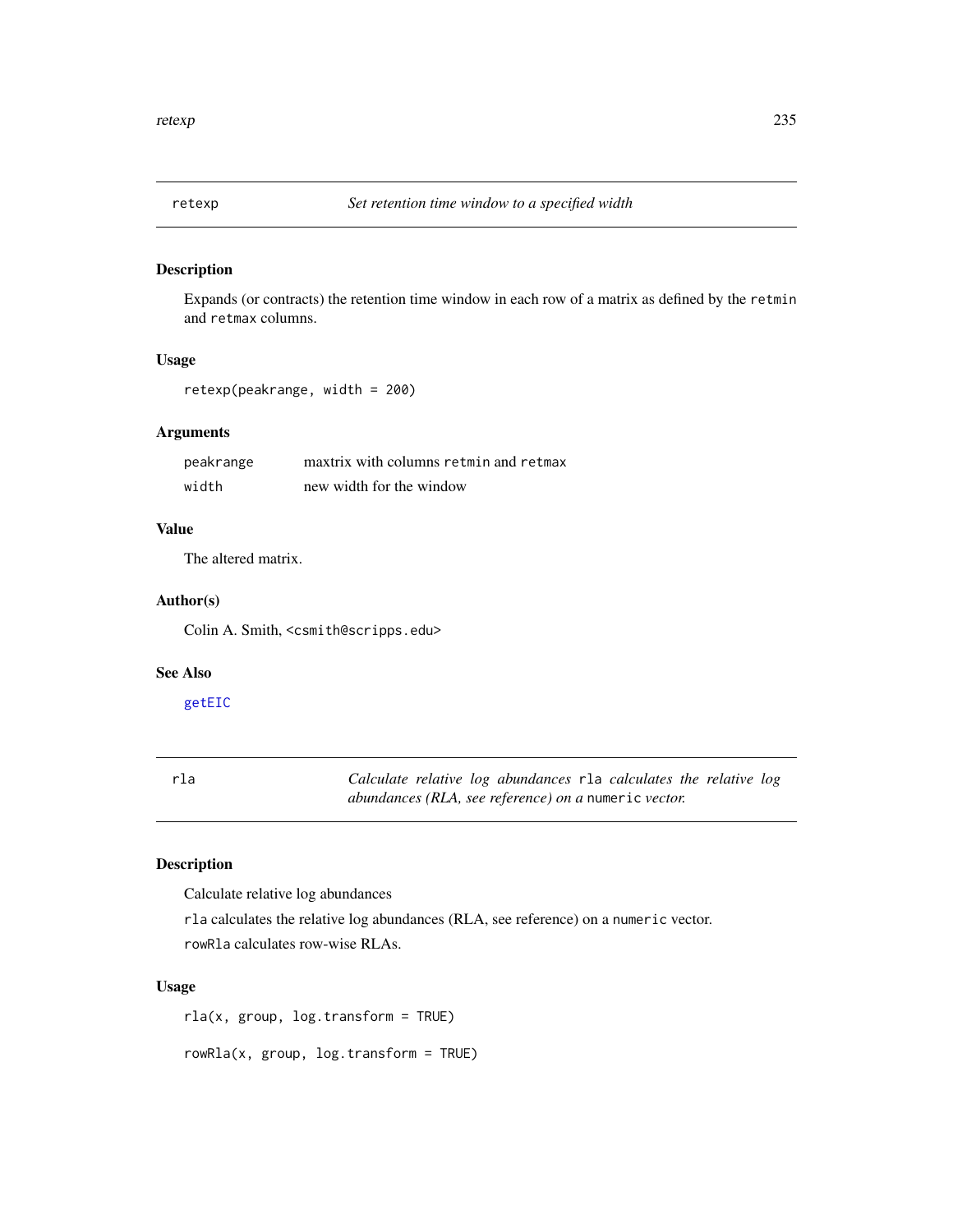# Arguments

| x             | numeric (for rla) or matrix (for rowRla) with the abundances (in natural scale)<br>on which the RLA should be calculated.                            |
|---------------|------------------------------------------------------------------------------------------------------------------------------------------------------|
| group         | factor, numeric or character with the same length than x that groups values<br>in x. If omitted all values are considered to be from the same group. |
| log.transform | $logical(1)$ whether x should be $log2$ transformed. Set to $log.$ transform =<br>FALSE if x is already in log scale.                                |

# Details

The RLA is defines as the (log) abundance of an analyte relative to the median across all abundances of the same group.

## Value

numeric of the same length than  $x$  (for rla) or matrix with the same dimensions than  $x$  (for rowRla).

#### Author(s)

Johannes Rainer

# References

De Livera AM, Dias DA, De Souza D, Rupasinghe T, Pyke J, Tull D, Roessner U, McConville M, Speed TP. Normalizing and integrating metabolomics data. *Anal Chem* 2012 Dec 18;84(24):10768- 76.

# Examples

 $x \leq -c(3, 4, 5, 1, 2, 3, 7, 8, 9)$ grp <- c(1, 1, 1, 2, 2, 2, 3, 3, 3) rla(x, grp)

sampnames-methods *Get sample names*

### Description

Return sample names for an object

# Value

A character vector with sample names.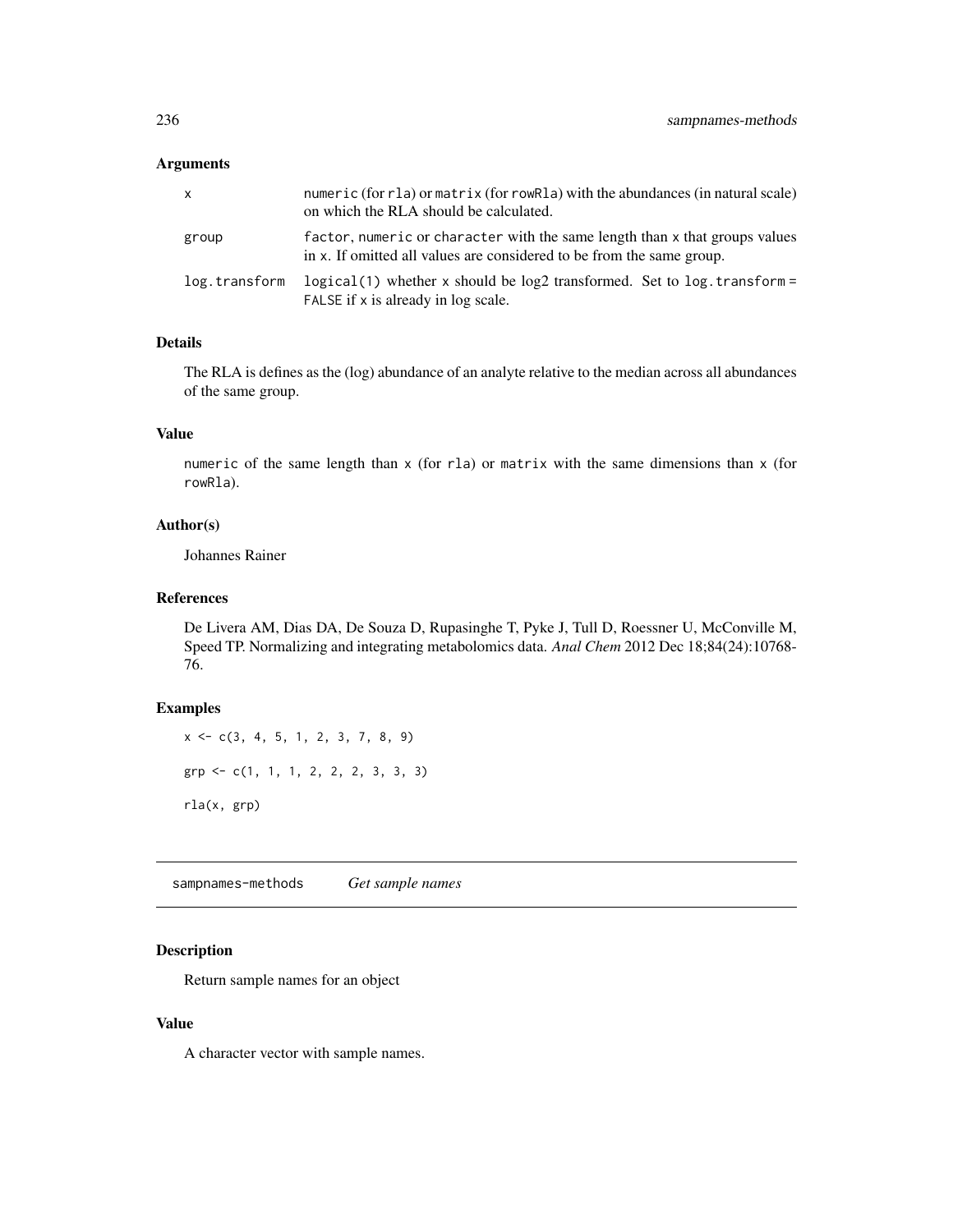# Methods

object = "xcmsEIC" sampnames(object) object = "xcmsSet" sampnames(object)

# See Also

[xcmsSet-class](#page-288-0), [xcmsEIC-class](#page-265-0)

showError,xcmsSet-method

*Extract processing errors*

# Description

If peak detection is performed with [findPeaks](#page-125-0) setting argument stopOnError = FALSE eventual errors during the process do not cause to stop the processing but are recorded inside of the resulting [xcmsSet](#page-288-0) object. These errors can be accessed with the showError method.

## Usage

## S4 method for signature 'xcmsSet' showError(object, message. = TRUE, ...)

### Arguments

| object   | An xcmsSet object.                                                                            |
|----------|-----------------------------------------------------------------------------------------------|
| message. | Logical indicating whether only the error message, or the error itself should be<br>returned. |
| $\cdots$ | Additional arguments.                                                                         |

#### Value

A list of error messages (if message. = TRUE) or errors or an empty list if no errors are present.

# Author(s)

Johannes Rainer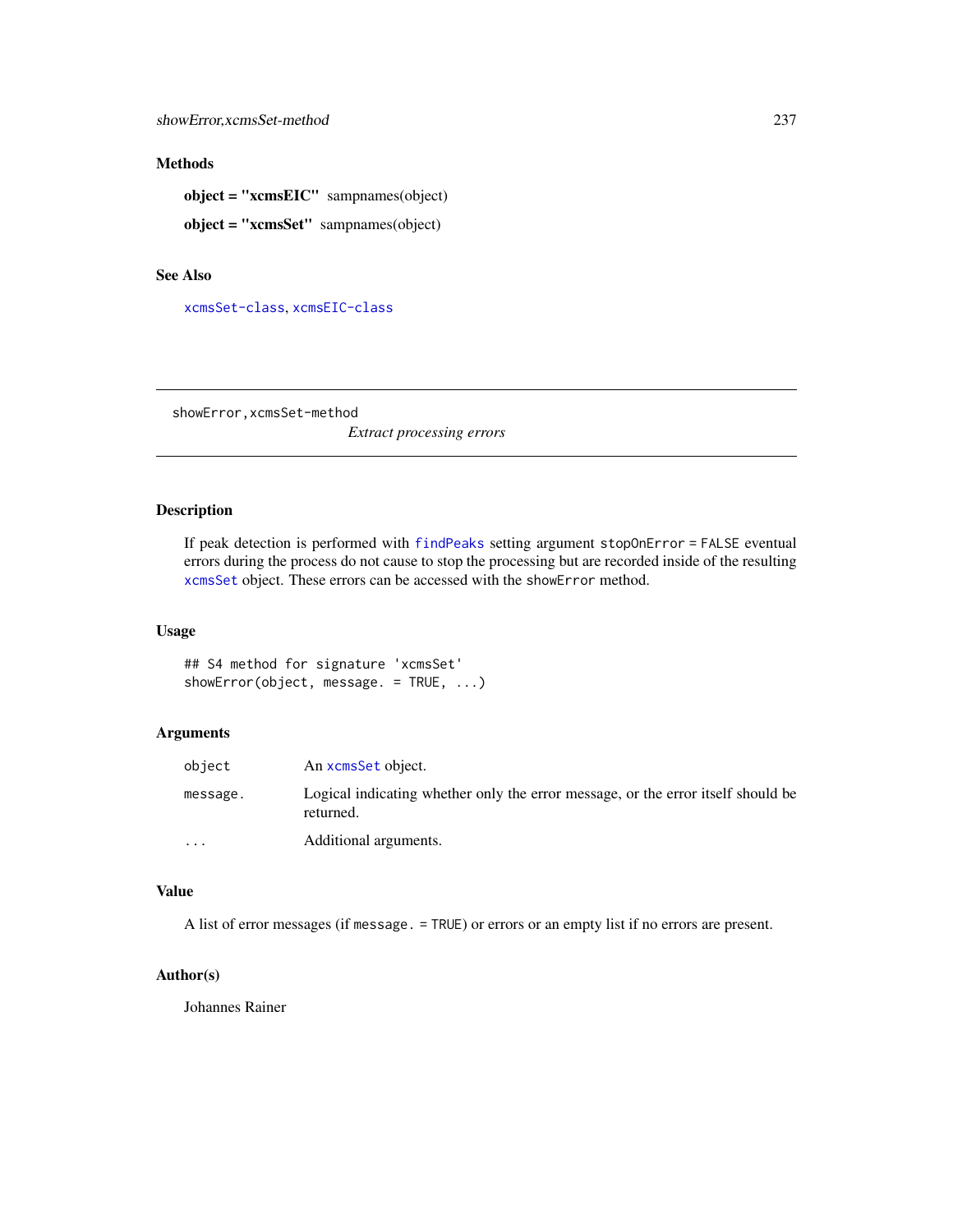# Description

There are several methods for calculating a distance between two sets of peaks in xcms. specDist is the generic method.

#### Arguments

| object                  | a xcmsSet or xcmsRaw.                                  |
|-------------------------|--------------------------------------------------------|
| method                  | Method to use for distance calculation. See details.   |
| $\cdot$ $\cdot$ $\cdot$ | mzabs, mzppm and parameters for the distance function. |

# Details

Different algorithms can be used by specifying them with the method argument. For example to use the "meanMZmatch" approach with xcmsSet one would use: specDist(object, peakIDs1, peakIDs2, method="meanMZmatch"). This is also the default.

Further arguments given by ... are passed through to the function implementing the method.

A character vector of *nicknames*for the algorithms available is returned by getOption("BioC")\$xcms\$specDist.methods. If the nickname of a method is called "meanMZmatch", the help page for that specific method can be accessed with ?specDist.meanMZmatch.

## Value

| mzabs     | maximum absolute deviation for two matching peaks      |
|-----------|--------------------------------------------------------|
| mzppm     | relative deviations in ppm for two matching peaks      |
| symmetric | use symmetric pairwise m/z-matches only, or each match |

# **Methods**

 $object = "xcmsSet" specDist(object, peakIDs1, peakIDs2, ...)$ 

```
object = "xsAnnotate" specDist(object, PSpec1, PSpec2,...)
```
#### Author(s)

Joachim Kutzera, <jkutzer@ipb-halle.de>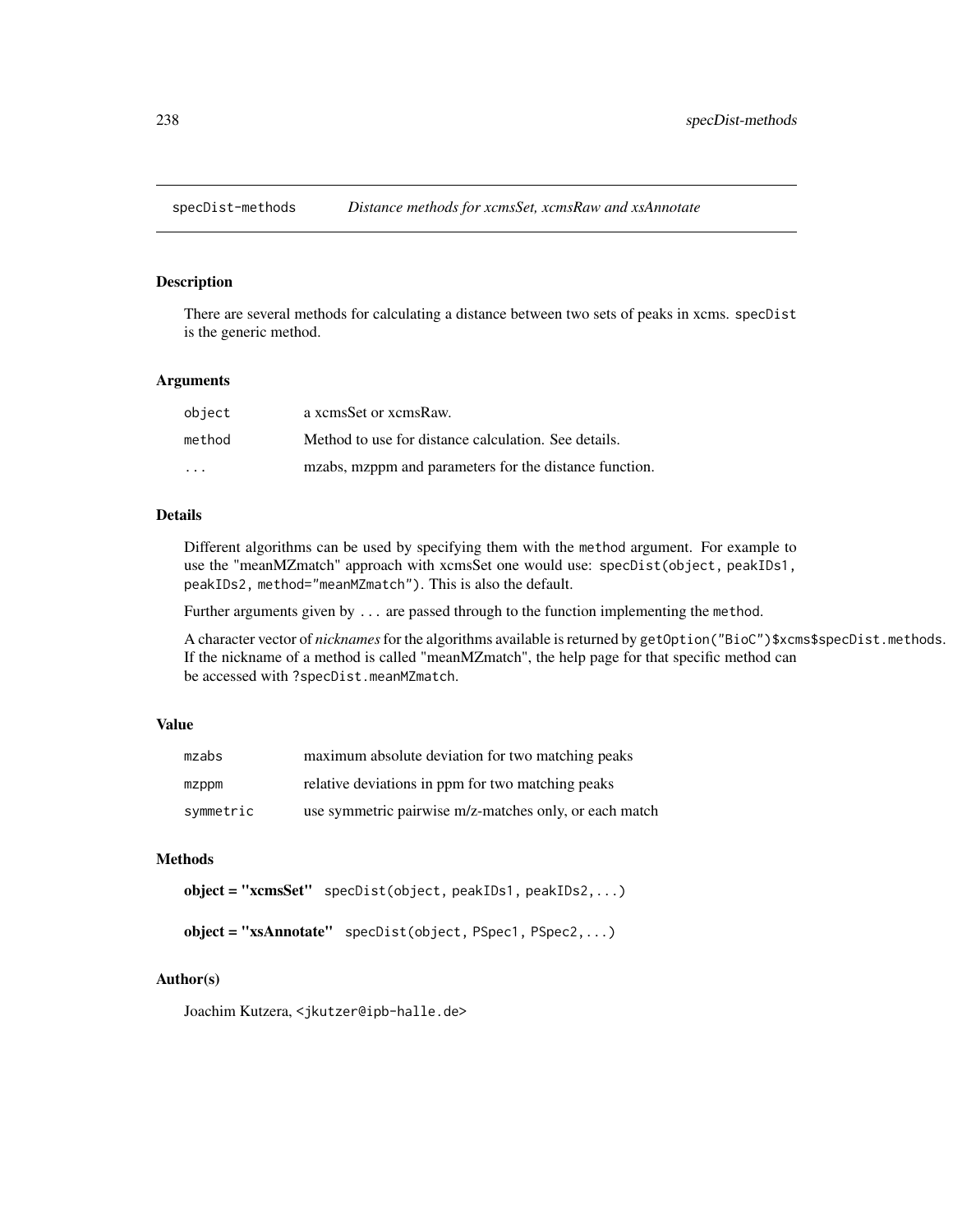specDist.cosine *a Distance function based on matching peaks*

## Description

This method calculates the distance of two sets of peaks using the cosine-distance.

### Usage

specDist.cosine(peakTable1, peakTable2, mzabs=0.001, mzppm=10, mzExp=0.6, intExp=3, nPdiff=2, nPmin=8, symmetric=FALSE)

# Arguments

| peakTable1 | a Matrix containing at least m/z-values, row must be called "mz" |
|------------|------------------------------------------------------------------|
| peakTable2 | the matrix for the other mz-values                               |
| mzabs      | maximum absolute deviation for two matching peaks                |
| mzppm      | relative deviations in ppm for two matching peaks                |
| symmetric  | use symmetric pairwise m/z-matches only, or each match           |
| mzExp      | the exponent used for mz                                         |
| intExp     | the exponent used for intensity                                  |
| nPdiff     | the maximum nrow-difference of the two peaktables                |
| nPmin      | the minimum absolute sum of peaks from both praktables           |

### Details

The result is the cosine-distance of the product from weighted factors of mz and intensity from matching peaks in the two peaktables. The factors are calculated as  $\text{wFact} = \text{mz}^{\wedge} \text{mzExp}$  \* int<sup> $\wedge$ </sup>intExp. if no distance is calculated (for example because no matching peaks were found) the return-value is NA.

# Methods

```
peakTable1 = "matrix", peakTable2 = "matrix" specDist.cosine(peakTable1, peakTable2,
    mzabs = 0.001, mzppm = 10, mzExp = 0.6, intExp = 3, nPdiff = 2, nPmin = 8, symmetric
    = FALSE)
```
### Author(s)

Joachim Kutzera, <jkutzer@ipb-halle.de>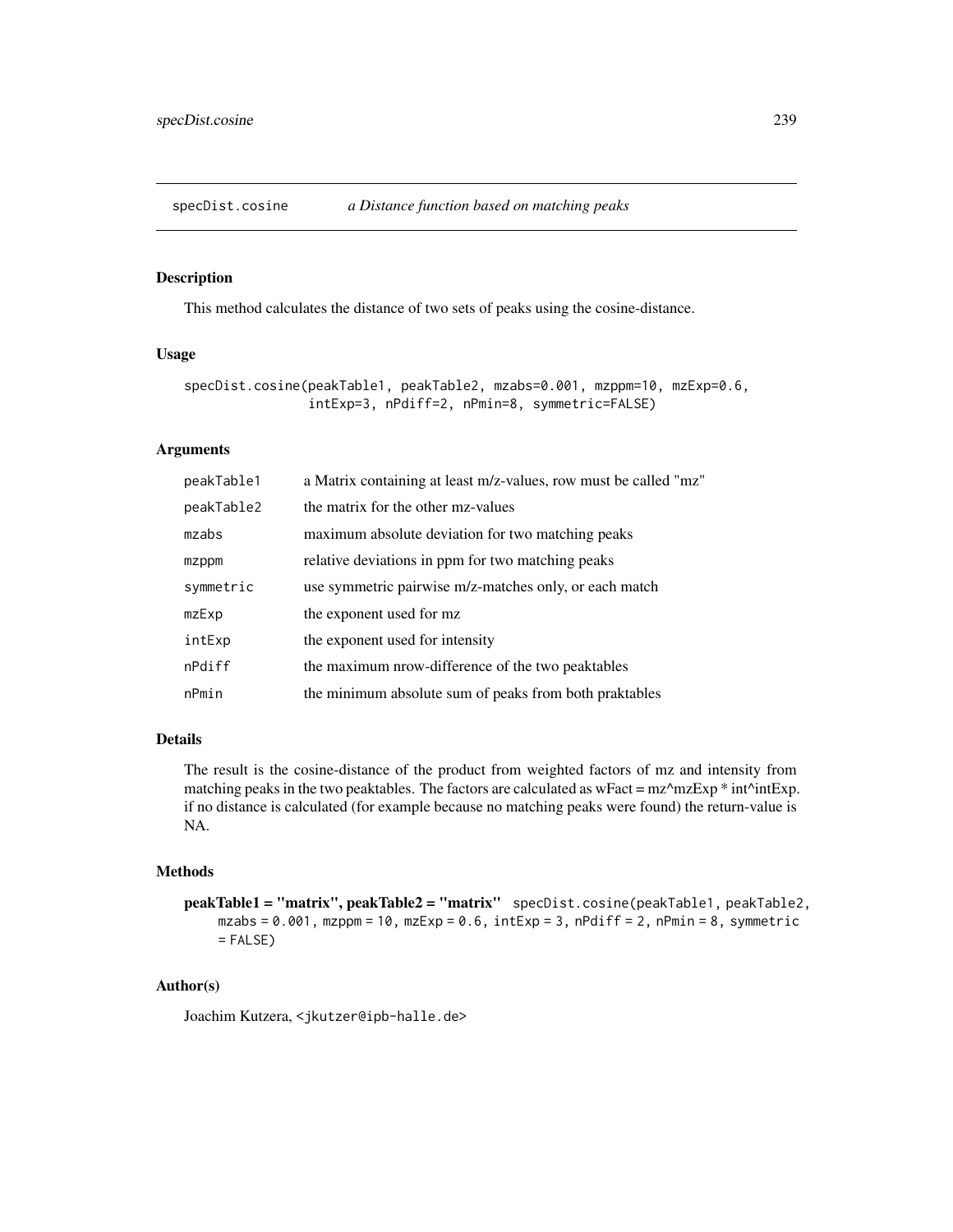specDist.meanMZmatch *a Distance function based on matching peaks*

# Description

This method calculates the distance of two sets of peaks.

#### Usage

```
specDist.meanMZmatch(peakTable1, peakTable2, matchdist=1, matchrate=1,
                    mzabs=0.001, mzppm=10, symmetric=TRUE)
```
#### **Arguments**

| peakTable1 | a Matrix containing at least m/z-values, row must be called "mz" |
|------------|------------------------------------------------------------------|
| peakTable2 | the matrix for the other mz-values                               |
| mzabs      | maximum absolute deviation for two matching peaks                |
| mzppm      | relative deviations in ppm for two matching peaks                |
| symmetric  | use symmetric pairwise m/z-matches only, or each match           |
| matchdist  | the weight for value one (see details)                           |
| matchrate  | the weight for value two                                         |

# Details

The result of the calculation is a weighted sum of two values. Value one is the mean absolute difference of the matching peaks, value two is the relation of matching peaks and non matching peaks. if no distance is calculated (for example because no matching peaks were found) the returnvalue is NA.

# Methods

peakTable1 = "matrix", peakTable2 = "matrix" specDist.meanMZmatch(peakTable1, peakTable2, matchdist=1, matchrate=1, mzabs=0.001, mzppm=10, symmetric=TRUE)

# Author(s)

Joachim Kutzera, <jkutzer@ipb-halle.de>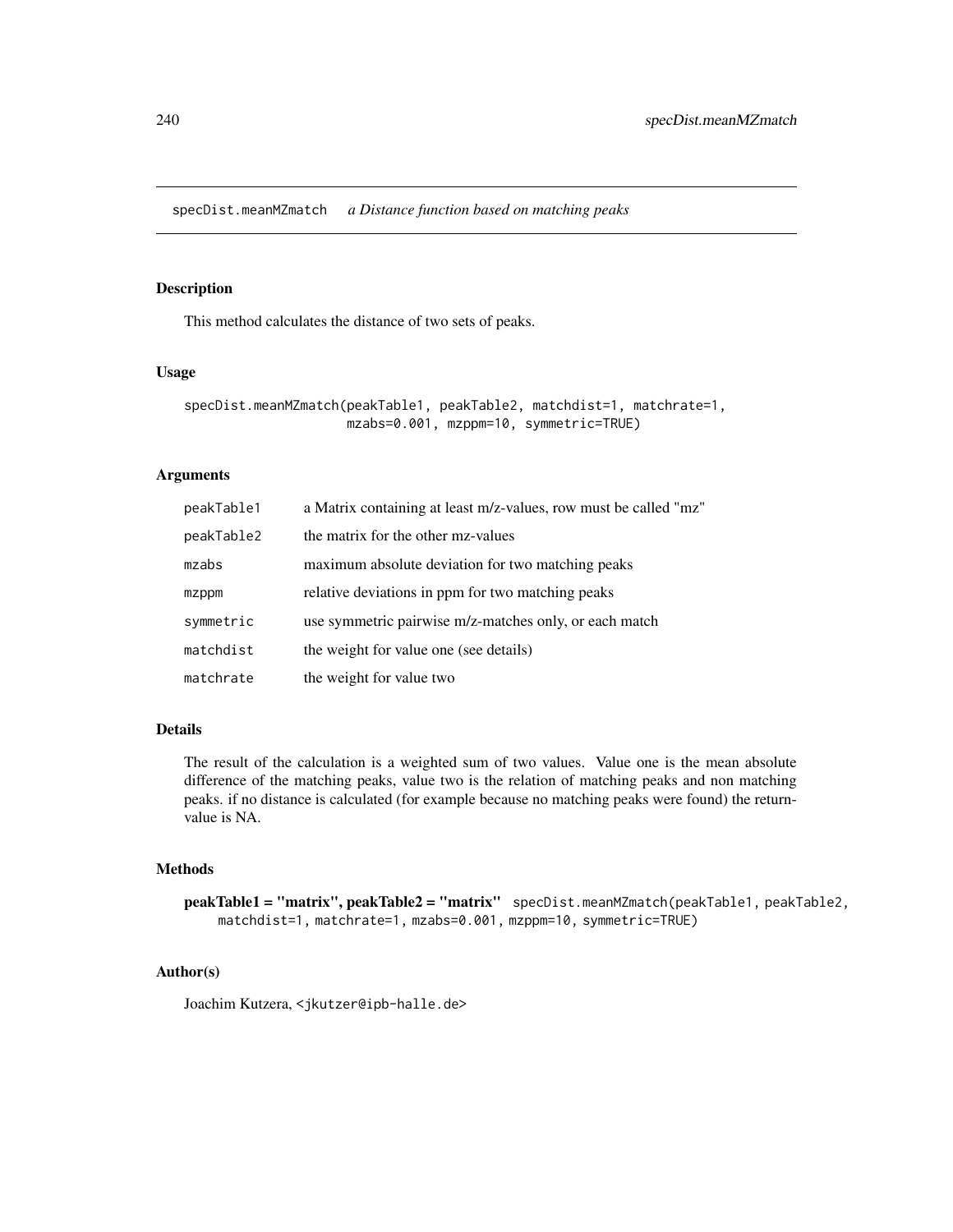specDist.peakCount-methods

*a Distance function based on matching peaks*

#### Description

This method calculates the distance of two sets of peaks by just returning the number of matching peaks (m/z-values).

#### Usage

```
specDist.peakCount(peakTable1, peakTable2, mzabs=0.001, mzppm=10, symmetric=FALSE)
```
### Arguments

| peakTable1 | a Matrix containing at least m/z-values, row must be called "mz" |
|------------|------------------------------------------------------------------|
| peakTable2 | the matrix for the other mz-values                               |
| mzabs      | maximum absolute deviation for two matching peaks                |
| mzppm      | relative deviations in ppm for two matching peaks                |
| symmetric  | use symmetric pairwise m/z-matches only, or each match           |

# Methods

```
peakTable1 = "matrix", peakTable2 = "matrix" specDist.peakCount(peakTable1, peakTable2,
    mzppm=10,symmetric=FALSE )
```
#### Author(s)

Joachim Kutzera, <jkutzer@ipb-halle.de>

<span id="page-240-0"></span>specNoise *Calculate noise for a sparse continuum mass spectrum*

## Description

Given a sparse continuum mass spectrum, determine regions where no signal is present, substituting half of the minimum intensity for those regions. Calculate the noise level as the weighted mean of the regions with signal and the regions without signal. If there is only one raw peak, return zero.

#### Usage

```
specNoise(spec, gap = quantile(diff(spec[, "mz"]), 0.9))
```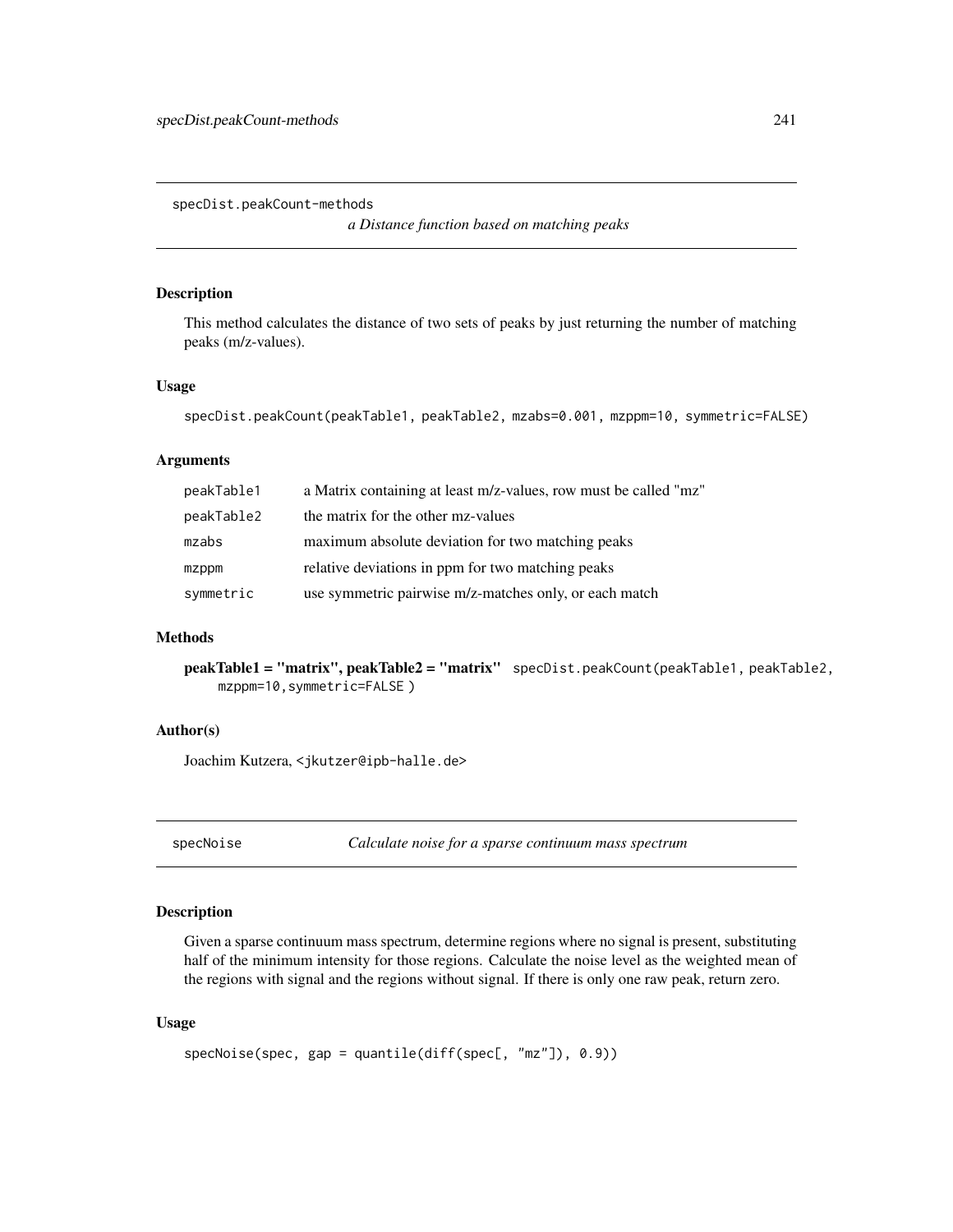242 specPeaks

## Arguments

| spec | matrix with named columns mz and intensity                                    |
|------|-------------------------------------------------------------------------------|
| gap  | threshold above which to data points are considerd to be separated by a blank |
|      | region and not bridged by an interpolating line                               |

# Details

The default gap value is determined from the 90th percentile of the pair-wise differences between adjacent mass values.

# Value

A numeric noise level

# Author(s)

Colin A. Smith, <csmith@scripps.edu>

# See Also

[getSpec](#page-149-0), [specPeaks](#page-241-0)

<span id="page-241-0"></span>specPeaks *Identify peaks in a sparse continuum mode spectrum*

# Description

Given a spectrum, identify and list significant peaks as determined by several criteria.

## Usage

```
specPeaks(spec, sn = 20, mzgap = 0.2)
```
## Arguments

| spec  | matrix with named columns mz and intensity                                 |
|-------|----------------------------------------------------------------------------|
| sn    | minimum signal to noise ratio                                              |
| mzgap | minimal distance between adjacent peaks, with smaller peaks being excluded |

# Details

Peaks must meet two criteria to be considered peaks: 1) Their s/n ratio must exceed a certain threshold. 2) They must not be within a given distance of any greater intensity peaks.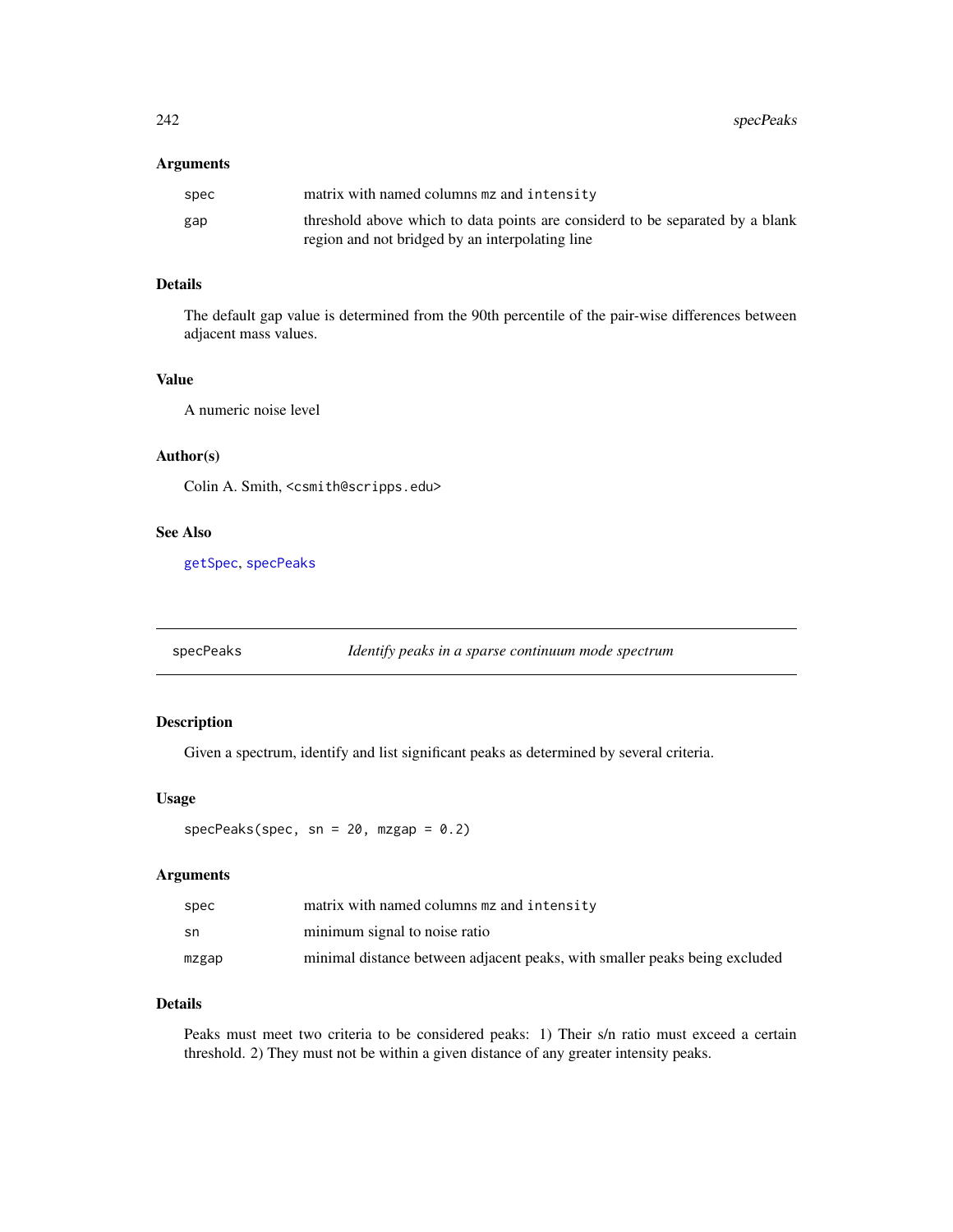# split.xcmsRaw 243

# Value

A matrix with columns:

| mz        | m/z at maximum peak intensity      |
|-----------|------------------------------------|
| intensity | maximum intensity of the peak      |
| fwhm      | full width at half max of the peak |

# Author(s)

Colin A. Smith, <csmith@scripps.edu>

## See Also

[getSpec](#page-149-0), [specNoise](#page-240-0)

split.xcmsRaw *Divide an xcmsRaw object*

# Description

Divides the scans from a xcmsRaw object into a list of multiple objects. MS\$^n\$ data is discarded.

# Arguments

| $\mathsf{X}$ | xcmsRaw object                                                                                        |
|--------------|-------------------------------------------------------------------------------------------------------|
|              | factor such that $factor(f)$ defines the scans which go into the new xcmsRaw<br>objects               |
| drop         | logical indicating if levels that do not occur should be dropped (if 'f' is a 'factor'<br>or a list). |
| $\cdot$      | further potential arguments passed to methods.                                                        |

# Value

A list of xcmsRaw objects.

### Methods

 $xr = "xcmsRaw" split(x, f, drop = TRUE, ...)$ 

# Author(s)

Steffen Neumann, <sneumann(at)ipb-halle.de>

## See Also

[xcmsRaw-class](#page-283-0)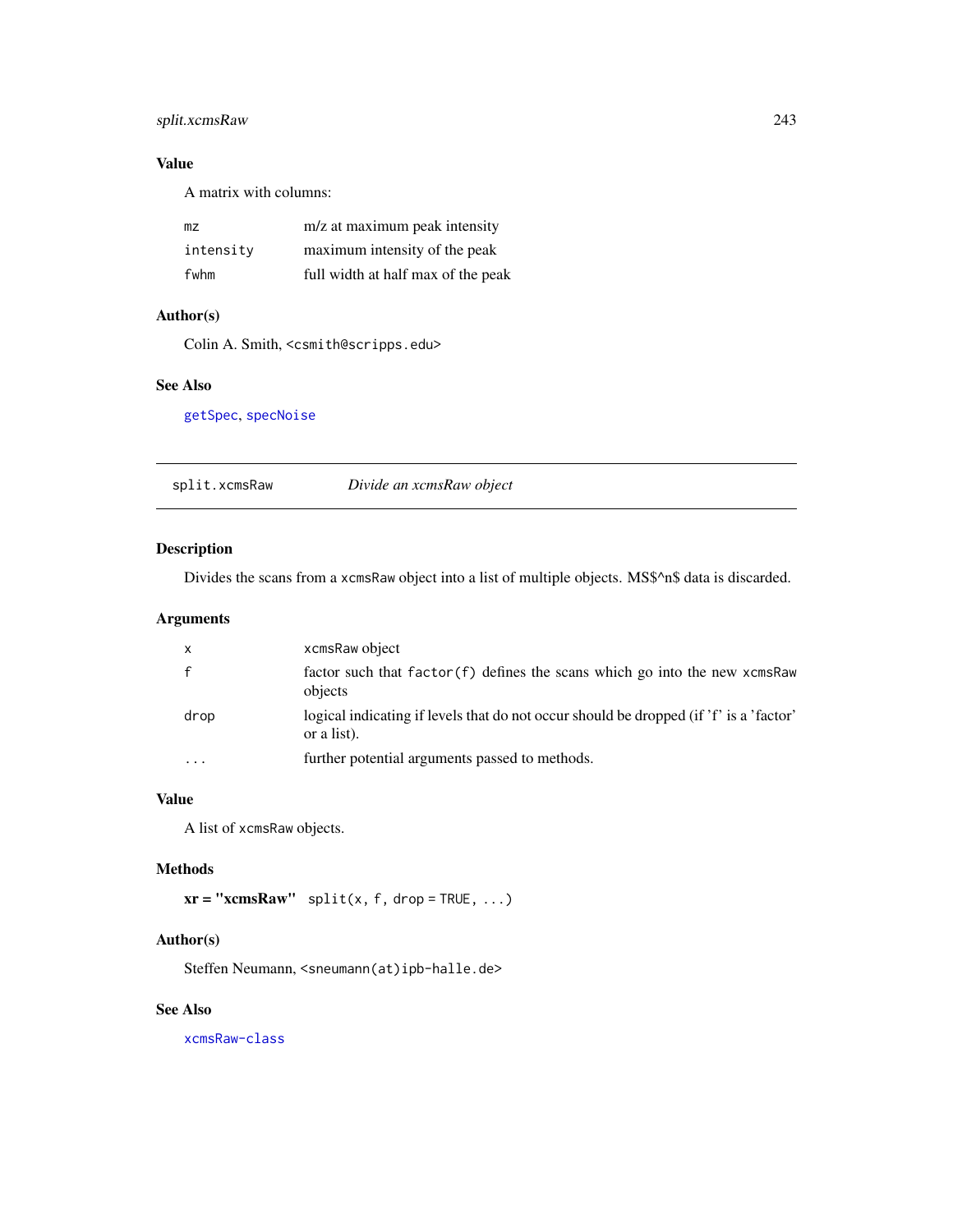# Description

Divides the samples and peaks from a xcmsSet object into a list of multiple objects. Group data is discarded.

### Arguments

| xs      | xcmsSet object                                                                                        |
|---------|-------------------------------------------------------------------------------------------------------|
|         | factor such that $factor(f)$ defines the grouping                                                     |
| drop    | logical indicating if levels that do not occur should be dropped (if 'f' is a 'factor'<br>or a list). |
| $\cdot$ | further potential arguments passed to methods.                                                        |

# Value

A list of xcmsSet objects.

#### Methods

 $xs = "xcmsSet" split(x, f, drop = TRUE, ...)$ 

# Author(s)

Colin A. Smith, <csmith@scripps.edu>

# See Also

[xcmsSet-class](#page-288-0)

SSgauss *Gaussian Model*

# Description

This selfStart model evalueates the Gaussian model and its gradient. It has an initial attribute that will evalueate the inital estimates of the parameters mu, sigma, and h.

# Usage

SSgauss(x, mu, sigma, h)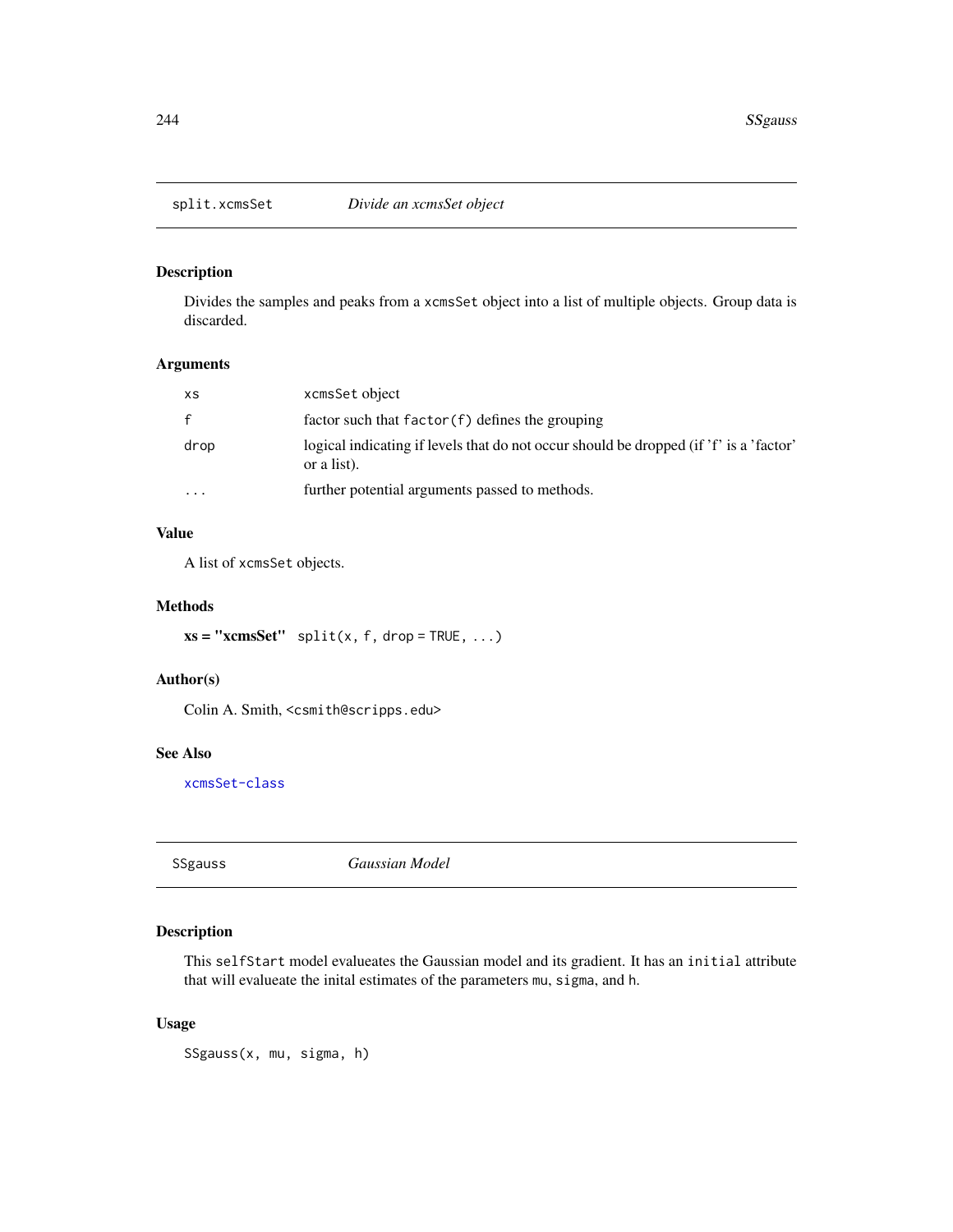## stitch-methods 245

#### **Arguments**

| X     | a numeric vector of values at which to evaluate the model |
|-------|-----------------------------------------------------------|
| mu    | mean of the distribution function                         |
| sigma | standard deviation of the distribution fuction            |
| -h    | height of the distribution function                       |

#### Details

Initial values for mu and h are chosen from the maximal value of x. The initial value for sigma is determined from the area under x divided by h\*sqrt(2\*pi).

#### Value

A numeric vector of the same length as x. It is the value of the expression h\*exp(-(x-mu)^2/(2\*sigma^2), which is a modified gaussian function where the maximum height is treated as a separate parameter not dependent on sigma. If arguments mu, sigma, and h are names of objects, the gradient matrix with respect to these names is attached as an attribute named gradient.

### Author(s)

Colin A. Smith, <csmith@scripps.edu>

#### See Also

[nls](#page-0-0), [selfStart](#page-0-0)

stitch-methods *Correct gaps in data*

### Description

Fixes gaps in data due to calibration scans or lock mass. Automatically detects file type and calls the relevant method. The mzXML file keeps the data the same length in time but overwrites the lock mass scans. The netCDF version adds the scans back into the data thereby increasing the length of the data and correcting for the unseen gap.

#### Arguments

| object   | An xcmsRaw-class object                            |
|----------|----------------------------------------------------|
| lockMass | A data frame of locations of the gaps              |
| freg     | The intervals of the lock mass scans               |
| start    | The starting lock mass scan location, default is 1 |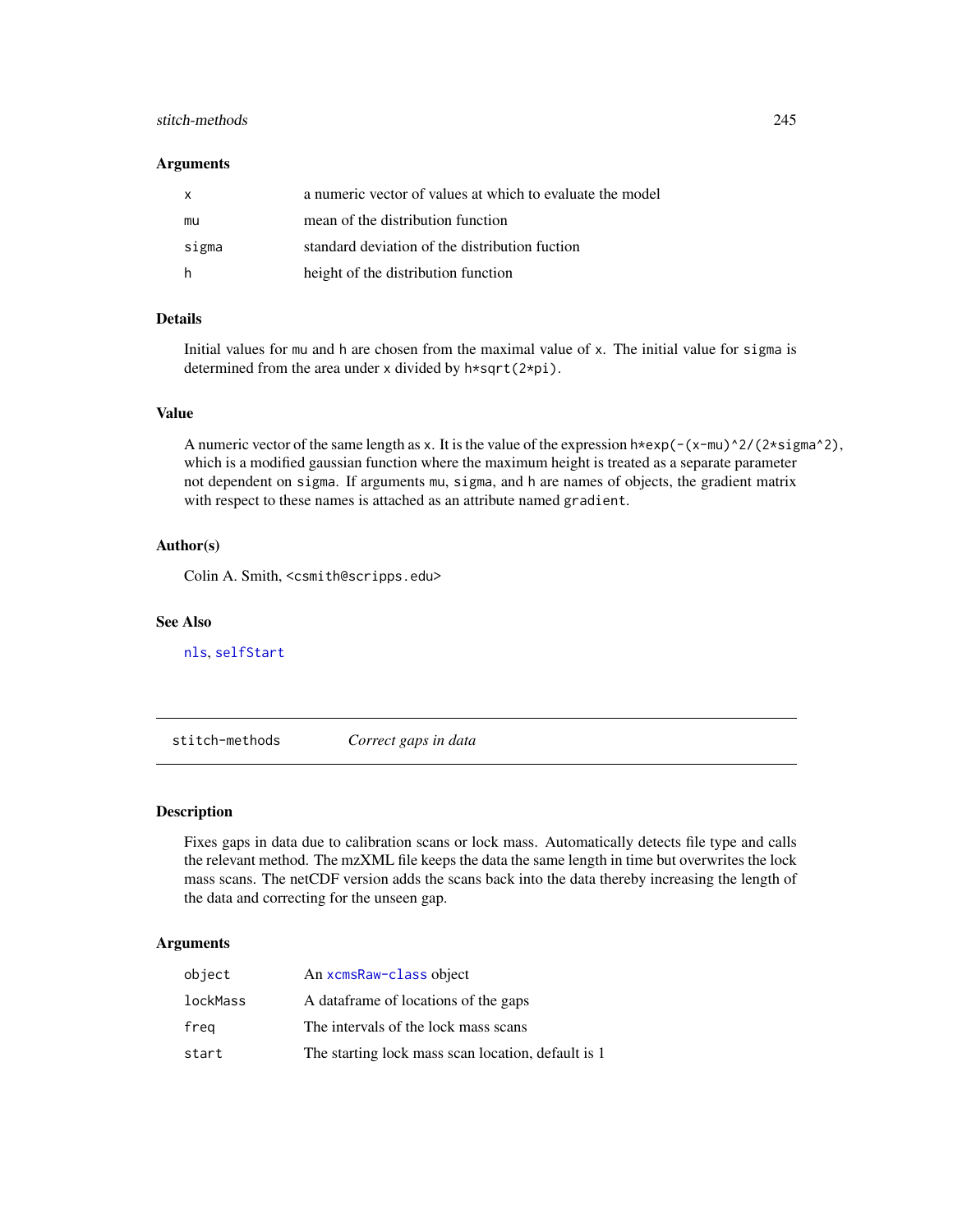## Details

makeacqNum takes locates the gap using the starting lock mass scan and it's intervals. This data frame is then used in stitch to correct for the gap caused by the lock mass. Correction works by using scans from either side of the gap to fill it in.

## Value

stitch A corrected xcmsRaw-class object makeacqNum A numeric vector of scan locations corresponding to lock Mass scans

#### Methods

```
object = "xcmsRaw" stitch(object, lockMass=numeric())
```

```
object = "xcmsRaw" makeacqNum(object, freq=numeric(), start=1)
```
### Author(s)

Paul Benton, <hpaul.benton08@imperial.ac.uk>

### Examples

```
## Not run: library(xcms)
   library(faahKO)
   ## These files do not have this problem to correct for but just
   ## for an example
   cdfpath <- system.file("cdf", package = "faahKO")
   cdffiles <- list.files(cdfpath, recursive = TRUE, full.names = TRUE)
   xr<-xcmsRaw(cdffiles[1])
   xr
   ##Lets assume that the lockmass starts at 1 and is every 100 scans
   lockMass<-xcms:::makeacqNum(xr, freq=100, start=1)
    ## these are equcal
   lockmass<-AutoLockMass(xr)
   ob<-stitch(xr, lockMass)
   ob
    ## plot the old data before correction
    foo<-rawEIC(xr, m=c(200,210), scan=c(80,140))
    plot(foo$scan, foo$intensity, type="h")
    ## plot the new corrected data to see what changed
    foo<-rawEIC(ob, m=c(200,210), scan=c(80,140))
    plot(foo$scan, foo$intensity, type="h")
```
## End(Not run)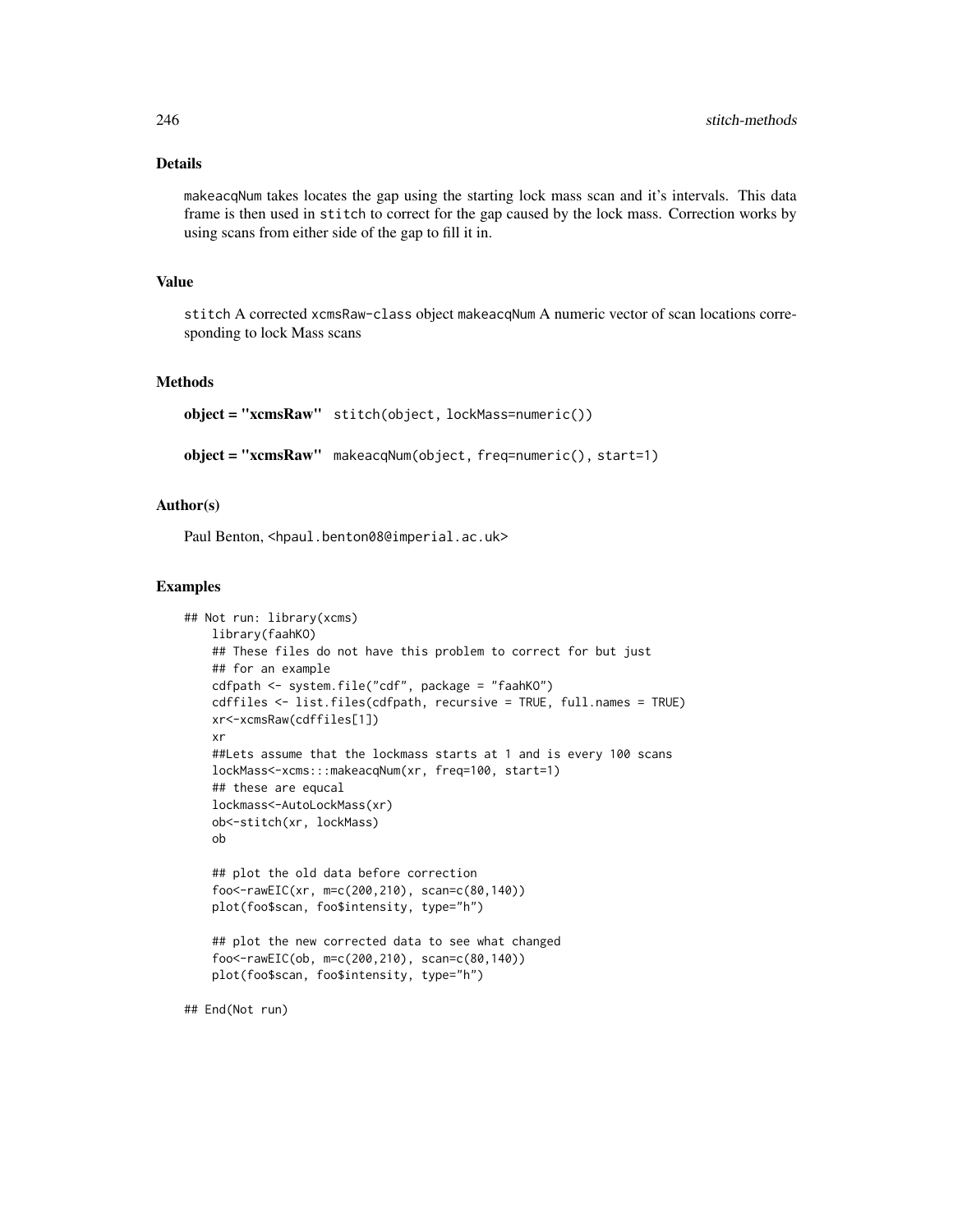updateObject,xcmsSet-method

*Update an* [xcmsSet](#page-288-0) *object*

## Description

This method updates an *old* [xcmsSet](#page-288-0) object to the latest definition.

### Usage

```
## S4 method for signature 'xcmsSet'
updateObject(object, ..., verbose = FALSE)
```
# Arguments

| object  | The xcmsSet object to update.                     |
|---------|---------------------------------------------------|
| .       | Optional additional arguments. Currently ignored. |
| verbose | Currently ignored.                                |

## Value

An updated [xcmsSet](#page-288-0) containing all data from the input object.

### Author(s)

Johannes Rainer

useOriginalCode *Enable usage of old xcms code*

## Description

This function allows to enable the usage of old, partially deprecated code from xcms by setting a corresponding global option. See details for functions affected.

#### Usage

useOriginalCode(x)

### Arguments

x logical(1) to specify whether or not original old code should be used in corresponding functions. If not provided the function simply returns the value of the global option.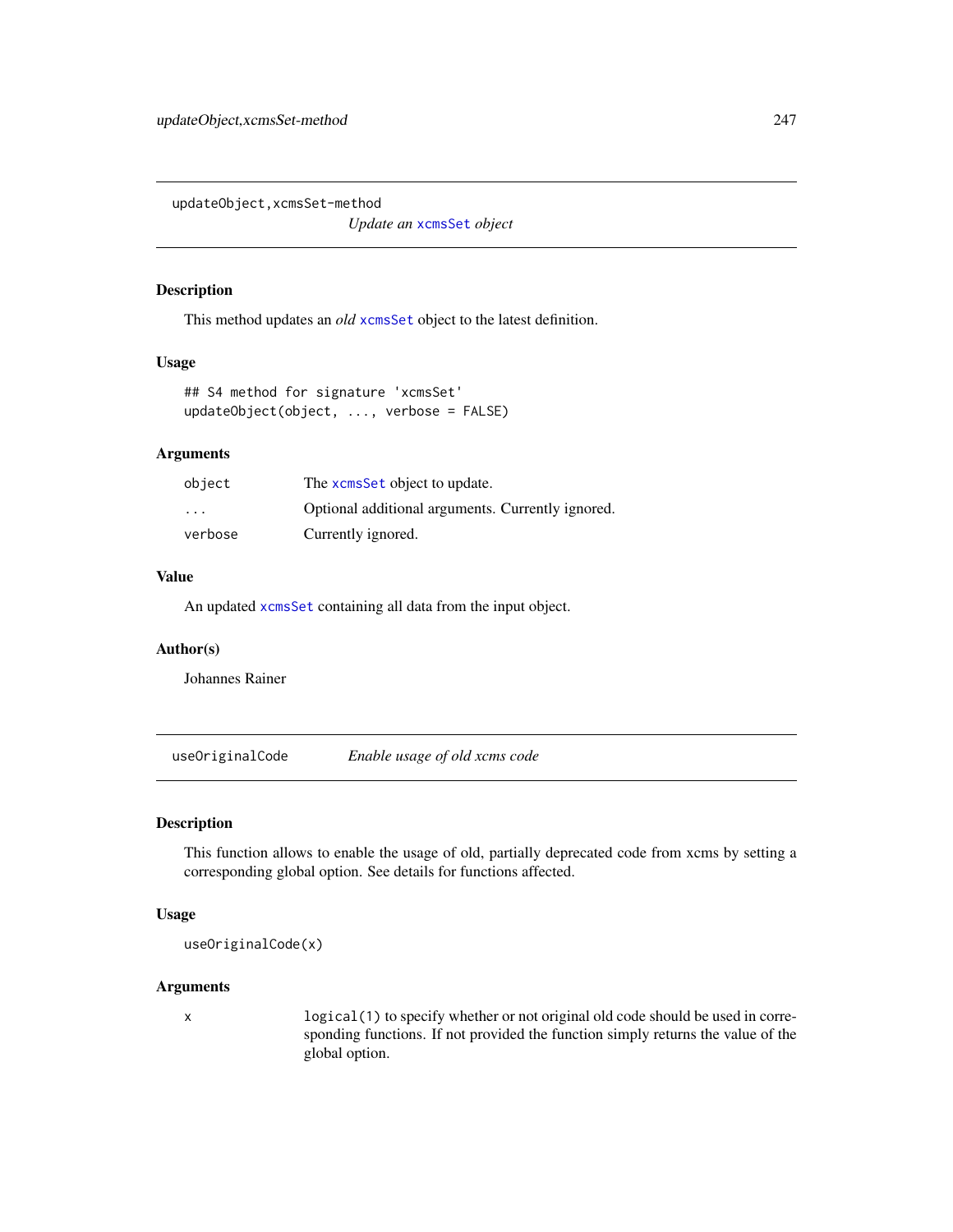# Details

The functions/methods that are affected by this option are:

- [do\\_findChromPeaks\\_matchedFilter:](#page-58-0) use the original code that iteratively creates a subset of the binned (profile) matrix. This is helpful for computers with limited memory or matched-Filter settings with a very small bin size.
- [getPeaks](#page-147-0)

#### Value

logical(1) indicating whether old code is being used.

#### **Note**

For parallel processing using the SOCKS method (e.g. by [SnowParam\(\)](#page-0-0) on Windows computers) this option might not be passed to the individual R processes performing the calculations. In such cases it is suggested to specify the option manually and system-wide by adding the line options(XCMSuseOriginalCode = TRUE) in a file called *.Rprofile* in the folder in which new R processes are started (usually the user's home directory; to ensure that the option is correctly read add a new line to the file too). See also [Startup](#page-0-0) from the base R documentation on how to specify system-wide options for R.

Usage of old code is strongly dicouraged. This function is thought to be used mainly in the transition phase from xcms to xcms version 3.

#### Author(s)

Johannes Rainer

verify.mzQuantM *Verify an mzQuantML file*

#### <span id="page-247-0"></span>**Description**

Export in XML data formats: verify the written data

#### Usage

```
verify.mzQuantML(filename, xsdfilename)
```
#### Arguments

filename filename (may include full path) for the output file. Pipes or URLs are not allowed.

xsdfilename Filename of the XSD to verify against (may include full path)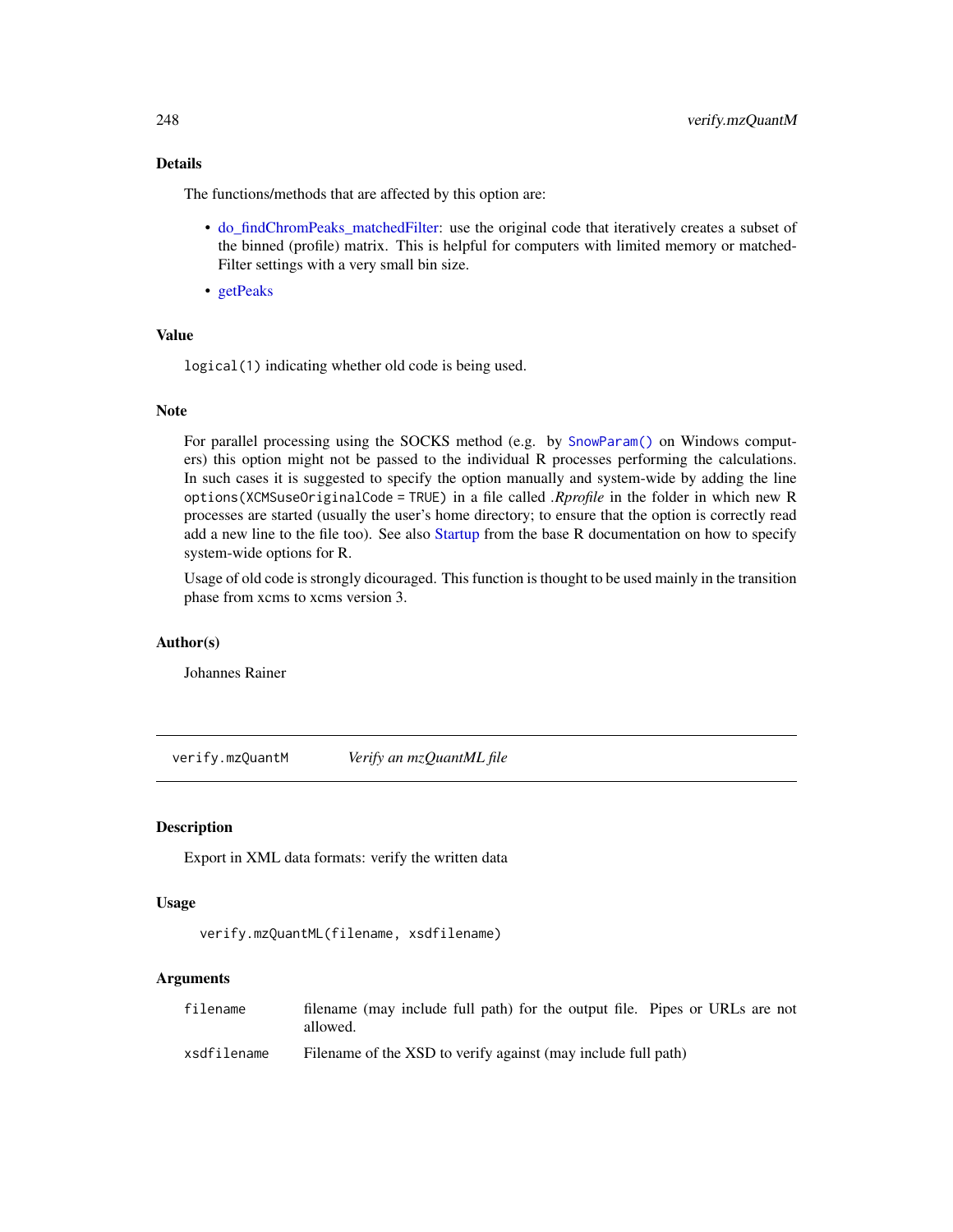## write.cdf-methods 249

# Details

The verify.mzQuantML() function will verify an PSI standard format mzQuantML document against the XSD schemda, see <http://www.psidev.info/mzquantml>

## Value

None.

# See Also

[write.mzQuantML](#page-249-0)

write.cdf-methods *Save an xcmsRaw object to file*

# Description

Write the raw data to a (simple) CDF file.

#### Arguments

| object   | the xcmsRaw object                                                                |
|----------|-----------------------------------------------------------------------------------|
| filename | filename (may include full path) for the CDF file. Pipes or URLs are not allowed. |

# Details

Currently the only application known to read the resulting file is XCMS. Others, especially those which build on the AndiMS library, will refuse to load the output.

# Value

None.

# Methods

object = "xcmsRaw" write.cdf(object, filename)

#### See Also

[xcmsRaw-class](#page-283-0), [xcmsRaw](#page-281-0),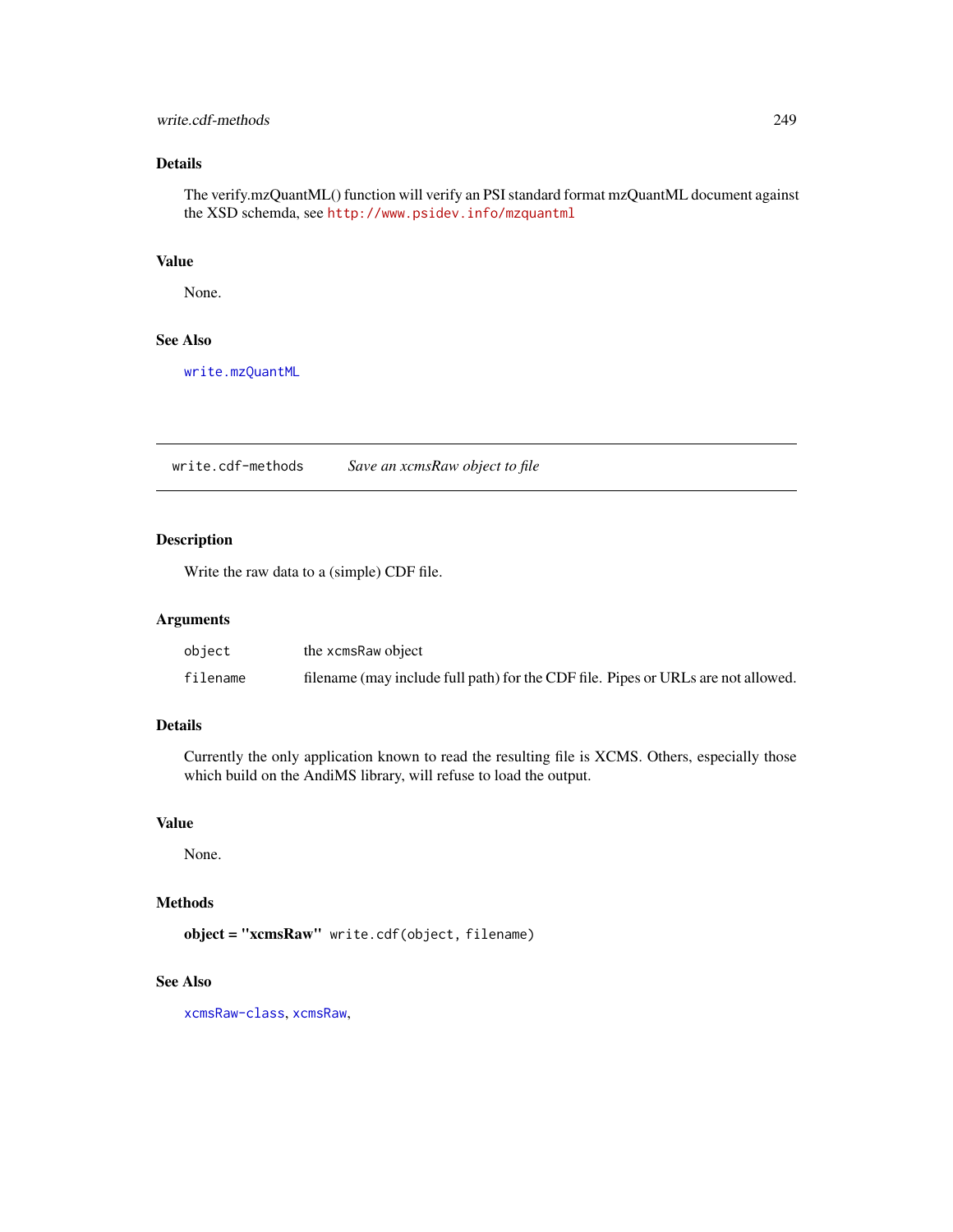write.mzdata-methods *Save an xcmsRaw object to a file*

#### Description

Write the raw data to a (simple) mzData file.

#### Arguments

| object   | the xcmsRaw object                                                                      |
|----------|-----------------------------------------------------------------------------------------|
| filename | filename (may include full path) for the mzData file. Pipes or URLs are not<br>allowed. |

# Details

This function will export a given xcmsRaw object to an mzData file. The mzData file will contain a <spectrumList> containing the <spectrum> with mass and intensity values in 32 bit precision. Other formats are currently not supported. Any header information (e.g. additional <software> information or <cvParams>) will be lost. Currently, also any MSn information will not be stored.

#### Value

None.

# Methods

object = "xcmsRaw" write.mzdata(object, filename)

### See Also

[xcmsRaw-class](#page-283-0), [xcmsRaw](#page-281-0),

write.mzQuantML-methods

*Save an xcmsSet object to an PSI mzQuantML file*

#### <span id="page-249-0"></span>Description

Export in XML data formats: Write the processed data in an xcmsSet to mzQuantML.

#### Arguments

| object   | the xcmsRaw or xcmsSet object                                                           |
|----------|-----------------------------------------------------------------------------------------|
| filename | filename (may include full path) for the output file. Pipes or URLs are not<br>allowed. |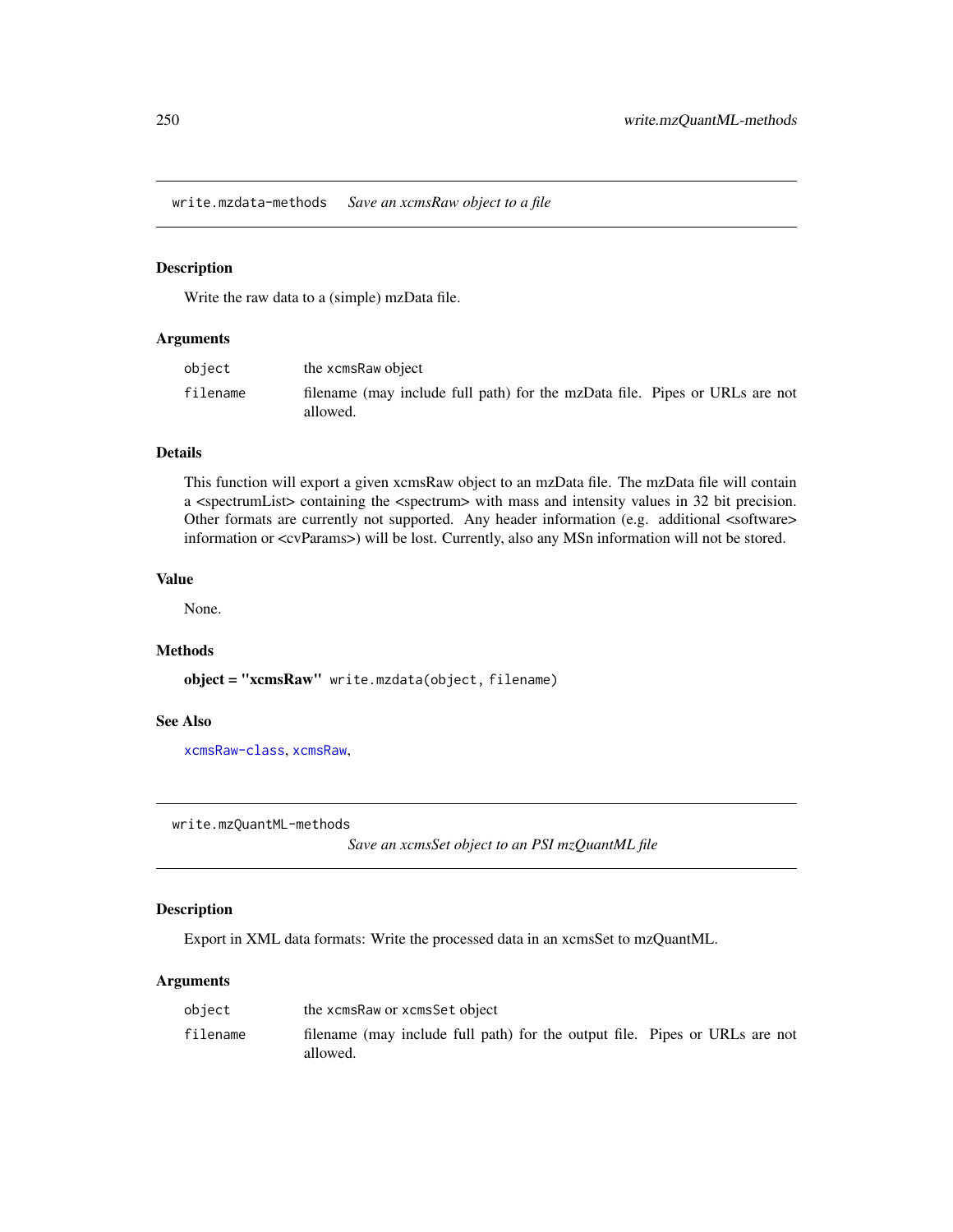# Details

The write.mzQuantML() function will write a (grouped) xcmsSet into the PSI standard format mzQuantML, see <http://www.psidev.info/mzquantml>

## Value

None.

# Methods

object = "xcmsSet" write.mzQuantML(object, filename)

# See Also

[xcmsSet-class](#page-288-0), [xcmsSet](#page-286-0), [verify.mzQuantML](#page-247-0),

writeMSData,XCMSnExp,character-method *Export MS data to mzML/mzXML files*

# Description

writeMSData exports mass spectrometry data in mzML or mzXML format. If adjusted retention times are present, these are used as retention time of the exported spectra.

#### Usage

```
## S4 method for signature 'XCMSnExp,character'
writeMSData(
 object,
  file,
  outformat = c("mzml", "mzxml"),
  copy = FALSE,software_processing = NULL,
  ...
\lambda
```
#### Arguments

| object    | XCMS nExp object with the mass spectrometry data.                                                                             |
|-----------|-------------------------------------------------------------------------------------------------------------------------------|
| file      | character with the file name(s). The length of this parameter has to match the<br>number of files/samples of object.          |
| outformat | character $(1)$ defining the format of the output files (either "mzml" or "mzxml").                                           |
| CODV      | logical(1) if metadata (data processing, software used, original file names etc)<br>should be copied from the original files. |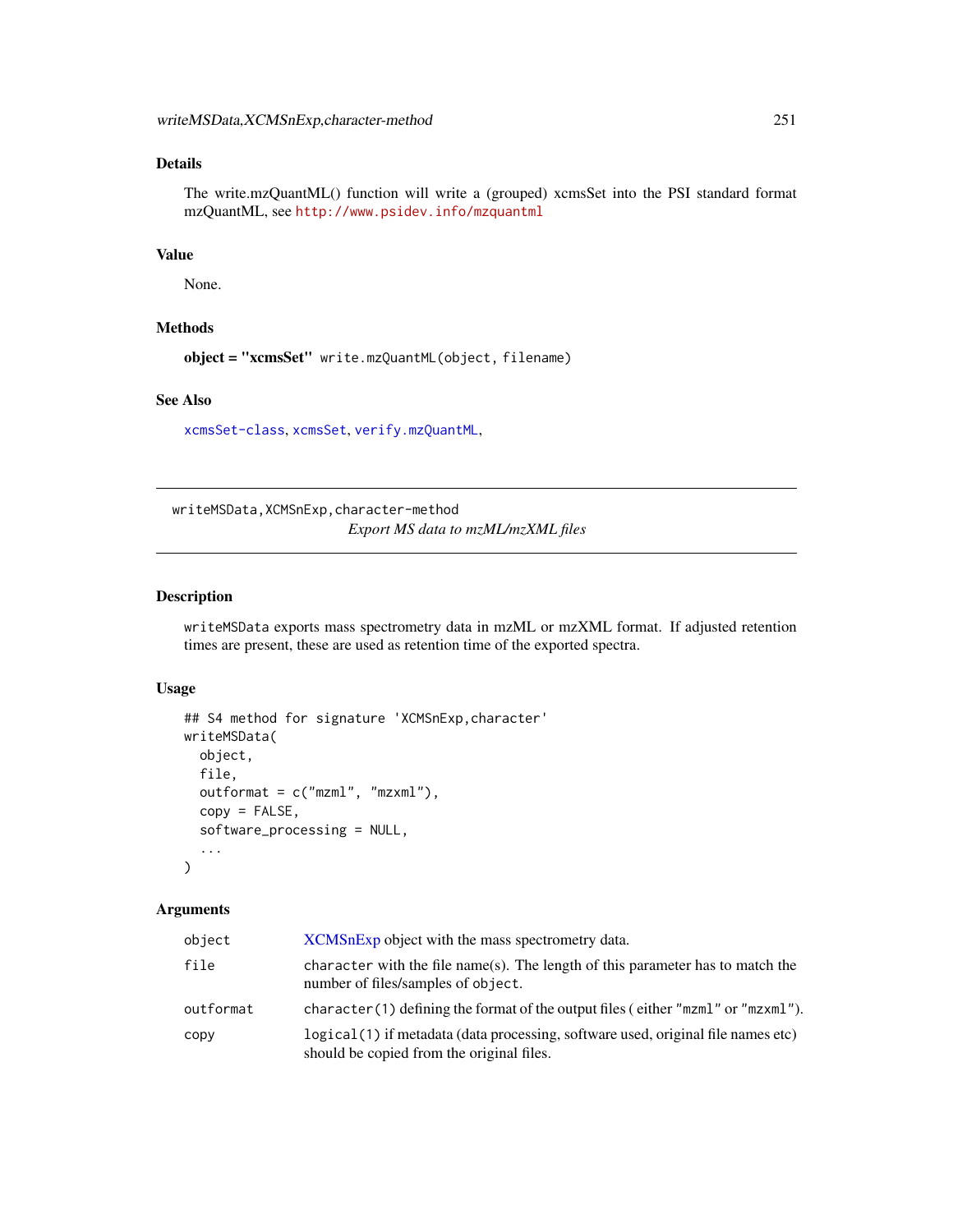#### software\_processing

|                         | optionally provide specific data processing steps. See documentation of the         |
|-------------------------|-------------------------------------------------------------------------------------|
|                         | software_processing parameter of mzR::writeMSData().                                |
| $\cdot$ $\cdot$ $\cdot$ | Additional parameters to pass down to the write MSData $()$ function in the MSnbase |

package, such as outformat to specify the output format ("mzml" or "mzxml") or copy to specify whether general information from the original MS data files (such as data processing, software etc) should be copied to the new files.

#### Author(s)

Johannes Rainer

#### See Also

[writeMSData\(\)](#page-0-0) function in the MSnbase package.

| writeMzTab | Save a grouped xcmsSet object in mzTab-1.1 format file |  |
|------------|--------------------------------------------------------|--|
|            |                                                        |  |

## Description

Write the grouped xcmsSet to an mzTab file.

## Arguments

| obiect   | the xcmsSet object                                                                     |
|----------|----------------------------------------------------------------------------------------|
| filename | filename (may include full path) for the mzTab file. Pipes or URLs are not<br>allowed. |

#### Details

The mzTab file format for MS-based metabolomics (and proteomics) is a lightweight supplement to the existing standard XML-based file formats (mzML, mzIdentML, mzQuantML), providing a comprehensive summary, similar in concept to the supplemental material of a scientific publication. mzTab files from xcms contain small molecule sections together with experimental metadata and basic quantitative information. The format is intended to store a simple summary of the final results.

# Value

None.

# Usage

object = "xcmsSet" writeMzTab(object, filename)

### See Also

[xcmsSet-class](#page-288-0), [xcmsSet](#page-286-0),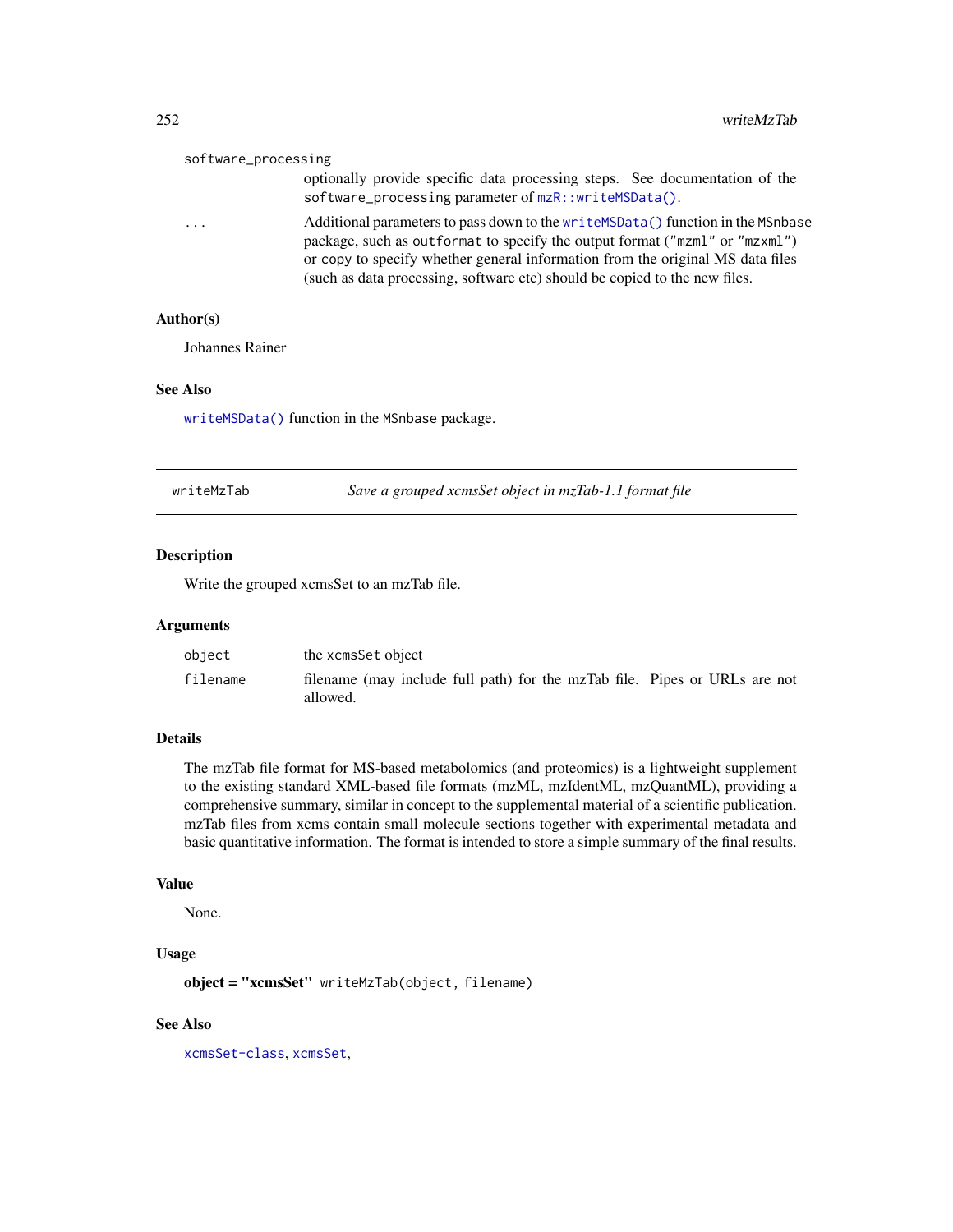#### Examples

```
library(faahKO)
xs <- group(faahko)
mzt <- data.frame(character(0))
mzt <- xcms:::mzTabHeader(mzt,
                   version="1.1.0", mode="Complete", type="Quantification",
                   description="faahKO",
                   xset=xs)
mzt <- xcms:::mzTabAddSME(mzt, xs)
xcms:::writeMzTab(mzt, "faahKO.mzTab")
```
XChromatograms *Containers for chromatographic and peak detection data*

## Description

The XChromatogram object allows to store chromatographic data (e.g. an extracted ion chromatogram) along with identified chromatographic peaks within that data. The object inherits all functions from the [Chromatogram\(\)](#page-0-0) object in the MSnbase package.

Multiple XChromatogram objects can be stored in a XChromatograms object. This class extends [MChromatograms\(\)](#page-0-0) from the MSnbase package and allows thus to arrange chromatograms in a matrix-like structure, columns representing samples and rows m/z-retention time ranges.

All functions are described (grouped into topic-related sections) after the **Arguments** section.

#### Usage

```
XChromatograms(data, phenoData, featureData, chromPeaks, chromPeakData, ...)
```

```
XChromatogram(
  rtime = numeric(),
  intensity = numeric(),mz = c(NA_{real_-, NA_{real_-}),
  filterMz = c(NA_real_, NA_real_),
  precursorMz = c(NA_real_, NA_real_),
  productMz = c(NA_real_, NA_real_),
  fromFile = integer(),aggregationFun = character(),
  msLevel = 1L,chromPeaks,
  chromPeakData
)
## S4 method for signature 'XChromatogram'
show(object)
```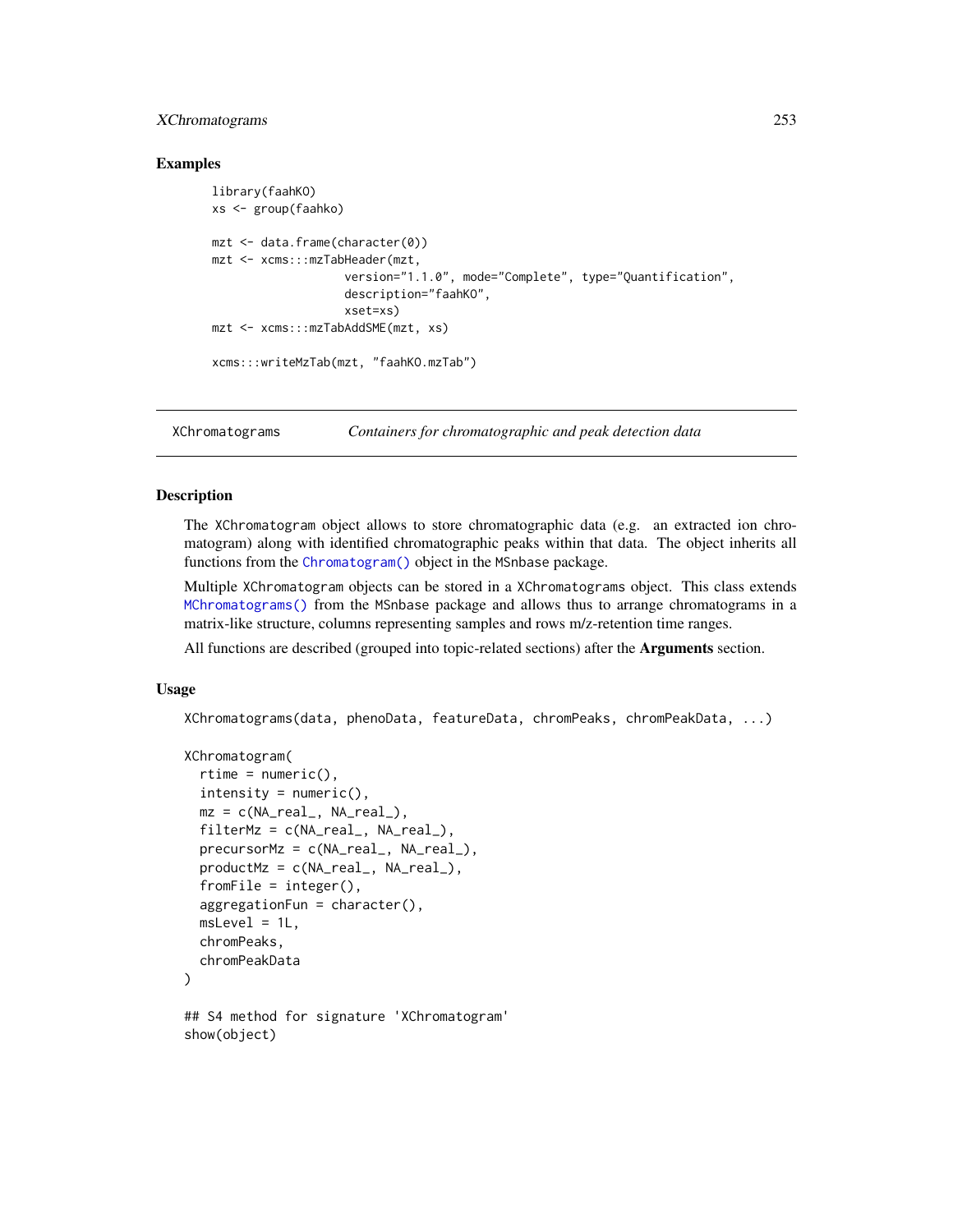```
## S4 method for signature 'XChromatogram'
chromPeaks(
 object,
 rt = numeric(),
 mz = numeric(),
 ppm = 0,
  type = c("any", "within", "apex_within"),
  msLevel
)
## S4 replacement method for signature 'XChromatogram'
chromPeaks(object) <- value
## S4 method for signature 'XChromatogram,ANY'
plot(
  x,
  col = "#00000060".lty = 1,
  type = "1".
  xlab = "retention time",
 ylab = "intensity",
  main = NULL,
 peakType = c("polygon", "point", "rectangle", "none"),
  peakCol = "#00000060",
  peakBg = "#00000020",
 peakPch = 1,
  ...
)
## S4 method for signature 'XChromatogram'
filterMz(object, mz, ...)
## S4 method for signature 'XChromatogram'
filterRt(object, rt, ...)
## S4 method for signature 'XChromatogram'
hasChromPeaks(object)
## S4 method for signature 'XChromatogram'
dropFilledChromPeaks(object)
## S4 method for signature 'XChromatogram'
chromPeakData(object)
## S4 replacement method for signature 'XChromatogram'
chromPeakData(object) <- value
## S4 method for signature 'XChromatogram,MergeNeighboringPeaksParam'
```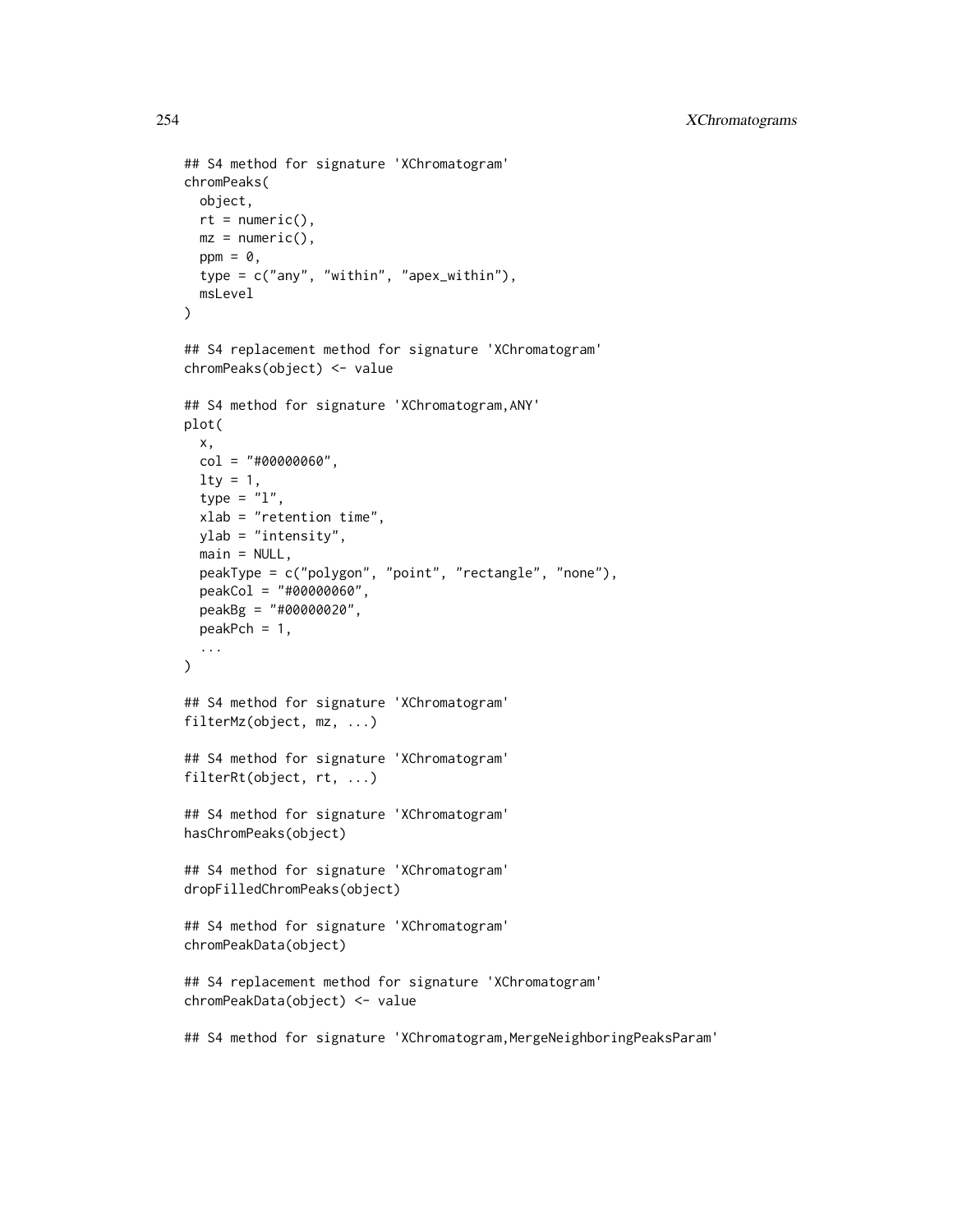```
refineChromPeaks(object, param = MergeNeighboringPeaksParam())
## S4 method for signature 'XChromatogram'
filterChromPeaks(object, method = c("keepTop"), ...)
## S4 method for signature 'XChromatogram'
transformIntensity(object, FUN = identity)
## S4 method for signature 'XChromatograms'
show(object)
## S4 method for signature 'XChromatograms'
hasChromPeaks(object)
## S4 method for signature 'XChromatograms'
hasFilledChromPeaks(object)
## S4 method for signature 'XChromatograms'
chromPeaks(
  object,
 rt = numeric(),
 mz = numeric(),ppm = 0,
  type = c("any", "within", "apex_within"),
  msLevel
\lambda## S4 method for signature 'XChromatograms'
chromPeakData(object)
## S4 method for signature 'XChromatograms'
filterMz(object, mz, ...)
## S4 method for signature 'XChromatograms'
filterRt(object, rt, ...)
## S4 method for signature 'XChromatograms,ANY'
plot(
  x,
  col = "#00000060",lty = 1,type = "1",xlab = "retention time",
  ylab = "intensity",
  main = NULL,peakType = c("polygon", "point", "rectangle", "none"),
  peakCol = "#00000060",
  peakBg = "#00000020",
```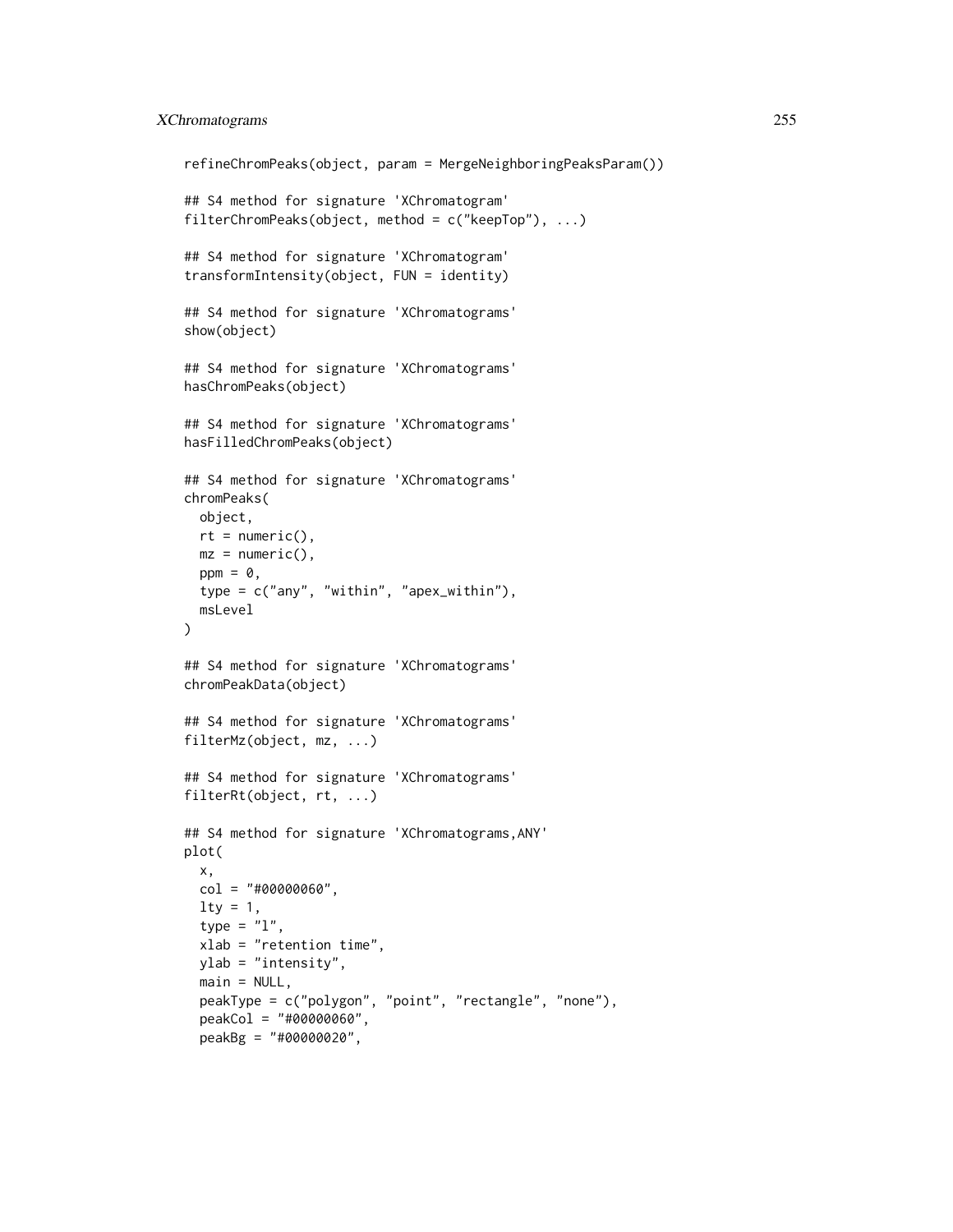```
peakPch = 1,
  ...
\lambda## S4 method for signature 'XChromatograms'
processHistory(object, fileIndex, type)
## S4 method for signature 'XChromatograms'
hasFeatures(object, ...)
## S4 method for signature 'XChromatograms'
dropFeatureDefinitions(object, ...)
## S4 method for signature 'XChromatograms, PeakDensityParam'
groupChromPeaks(object, param)
## S4 method for signature 'XChromatograms'
featureDefinitions(
 object,
 mz = numeric().
 rt = numeric(),
 ppm = 0,
  type = c("any", "within", "apex_within")
\lambda## S4 method for signature 'XChromatograms, ANY, ANY, ANY'
x[i, j, drop = TRUE]## S4 method for signature 'XChromatograms'
featureValues(
  object,
 method = c("medret", "maxint", "sum"),
 value = "into",intensity = "into",
 missing = NA,
  ...
\lambda## S4 method for signature 'XChromatograms'
plotChromPeakDensity(
  object,
 param,
  col = "#00000060",xlab = "retention time",
 main = NULL,
  peakType = c("polygon", "point", "rectangle", "none"),
  peakCol = "#00000060",
  peakBg = "#00000020",
```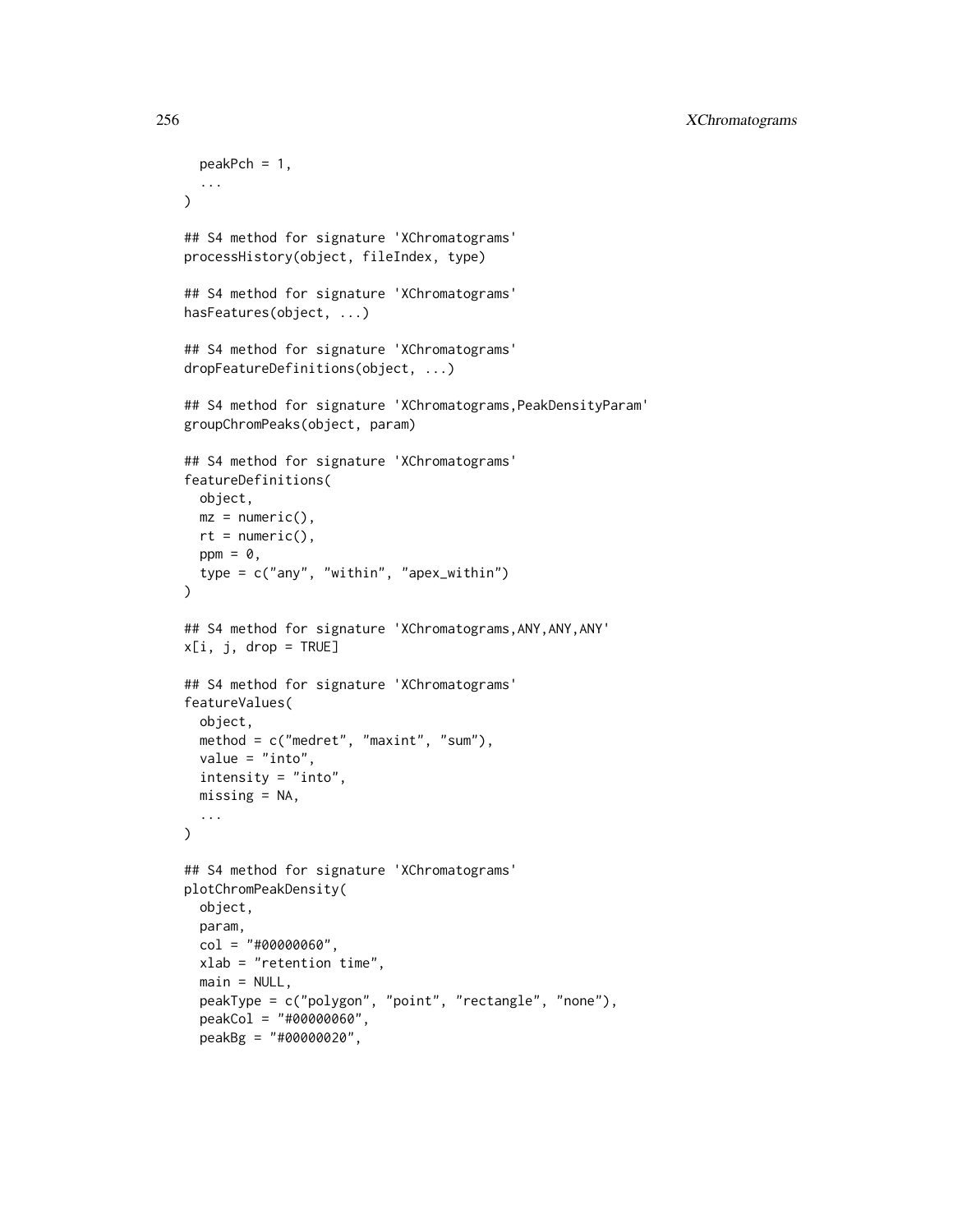```
peakPch = 1,
 simulate = TRUE,
  ...
\mathcal{L}## S4 method for signature 'XChromatograms'
dropFilledChromPeaks(object)
## S4 method for signature 'XChromatograms, MergeNeighboringPeaksParam'
refineChromPeaks(object, param = MergeNeighboringPeaksParam())
## S4 method for signature 'XChromatograms'
filterChromPeaks(object, method = c("keepTop"), ...)
```

```
## S4 method for signature 'XChromatograms'
transformIntensity(object, FUN = identity)
```
# Arguments

| data          | For XChromatograms: list of Chromatogram or XChromatogram objects.                                                                                                                                                                                                                                                                                                                                                                                                           |
|---------------|------------------------------------------------------------------------------------------------------------------------------------------------------------------------------------------------------------------------------------------------------------------------------------------------------------------------------------------------------------------------------------------------------------------------------------------------------------------------------|
| phenoData     | For XChromatograms: either a data. frame, AnnotatedDataFrame or NAnnotatedDataFrame<br>describing the phenotypical information of the samples.                                                                                                                                                                                                                                                                                                                               |
| featureData   | For XChromatograms: either a data. frame or AnnotatedDataFrame with ad-<br>ditional information for each row of chromatograms.                                                                                                                                                                                                                                                                                                                                               |
| chromPeaks    | For XChromatogram: matrix with required columns "rt", "rtmin", "rtmax",<br>"into", "maxo" and "sn". For XChromatograms: list, same length than data,<br>with the chromatographic peaks for each chromatogram. Each element has to<br>be a matrix, the ordering has to match the order of the chromatograms in data.                                                                                                                                                          |
| chromPeakData | For XChromatogram: DataFrame with optional additional annotations for each<br>chromatographic peak. The number of rows has to match the number of chro-<br>matographic peaks.                                                                                                                                                                                                                                                                                                |
| $\cdots$      | For filterChromPeaks: additional parameters defining how to filter chromato-<br>graphic peaks. See function description below for details.                                                                                                                                                                                                                                                                                                                                   |
| rtime         | For XChromatogram: numeric with the retention times (length has to be equal<br>to the length of intensity).                                                                                                                                                                                                                                                                                                                                                                  |
| intensity     | For XChromatogram: numeric with the intensity values (length has to be equal<br>to the length of rtime).                                                                                                                                                                                                                                                                                                                                                                     |
|               | For `featureValues`: `character(1)` specifying the name<br>of the column in `chromPeaks(object)` containing the intensity value<br>of the peak that should be used for the `method = "maxint"` conflict<br>resolution if.                                                                                                                                                                                                                                                    |
| mz            | For XChromatogram: numeric(2) representing the m/z value range (min, max)<br>on which the chromatogram was created. This is supposed to contain the real<br>range of m/z values in contrast to the filterMz below. For chromPeaks and<br>featureDefinitions: numeric(2) defining the m/z range for which chro-<br>matographic peaks or features should be returned. For filterMz: numeric(2)<br>defining the m/z range for which chromatographic peaks should be retained.#' |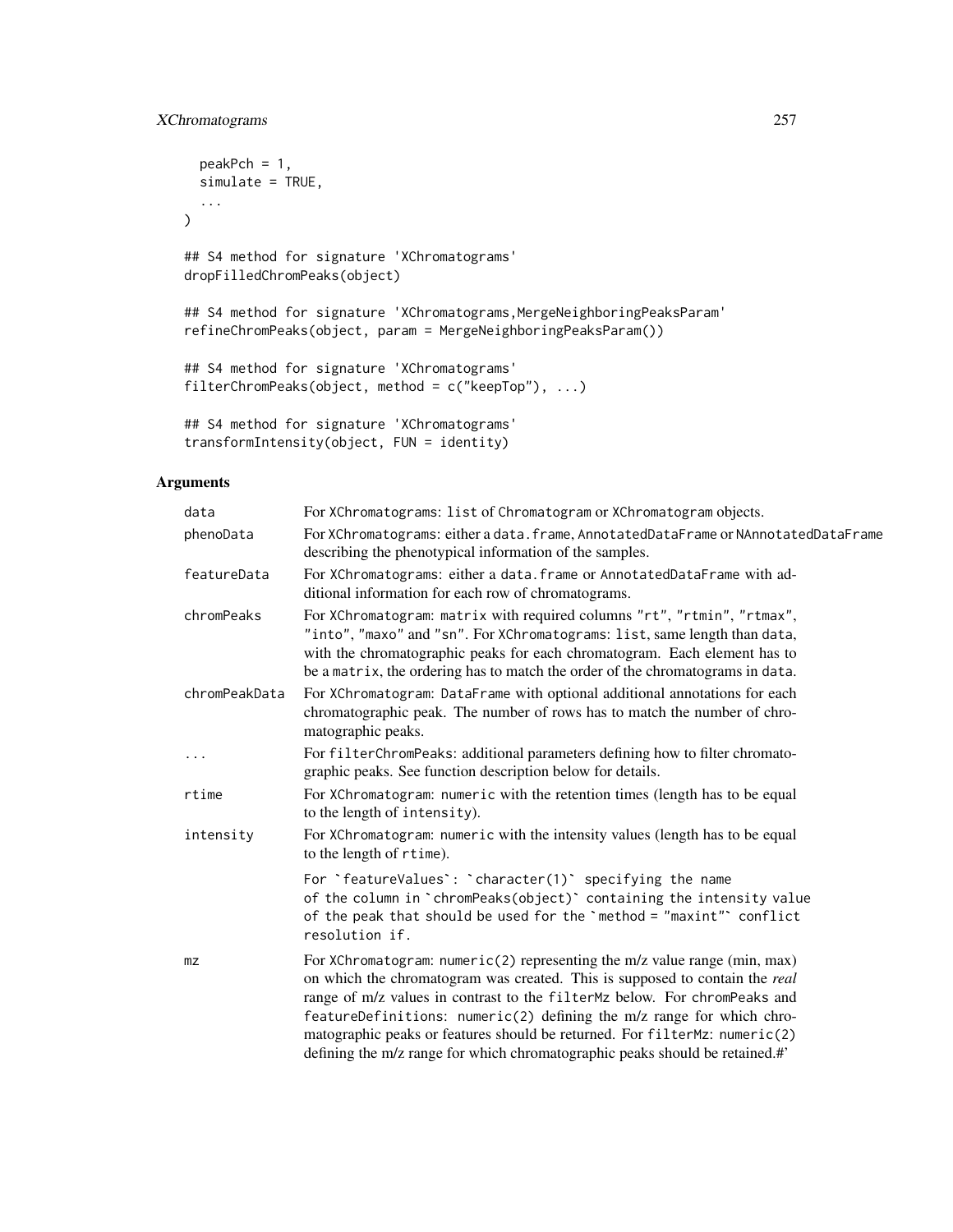| filterMz    | For XChromatogram: numeric(2) representing the m/z value range (min, max)<br>that was used to filter the original object on m/z dimension. If not applicable use<br>$filterMz = c(0, 0).$                                                                                                                                             |
|-------------|---------------------------------------------------------------------------------------------------------------------------------------------------------------------------------------------------------------------------------------------------------------------------------------------------------------------------------------|
| precursorMz | For XChromatogram: numeric(2) for SRM/MRM transitions. Represents the<br>mz of the precursor ion. See details for more information.                                                                                                                                                                                                   |
| productMz   | For XChromatogram: numeric(2) for SRM/MRM transitions. Represents the<br>mz of the product. See details for more information.                                                                                                                                                                                                         |
| fromFile    | For XChromatogram: integer(1) the index of the file within the OnDiskMSnExp<br>or MSnExp object from which the chromatogram was extracted.                                                                                                                                                                                            |
|             | aggregationFun For XChromatogram: character(1) specifying the function that was used to<br>aggregate intensity values for the same retention time across the m/z range.                                                                                                                                                               |
| msLevel     | For XChromatogram: integer with the MS level from which the chromatogram<br>was extracted. For chromPeaks and chromPeakData: extract chromatographic<br>peaks of a certain MS level.                                                                                                                                                  |
| object      | An XChromatogram or XChromatograms object.                                                                                                                                                                                                                                                                                            |
| rt          | For chromPeaks and featureDefinitions: numeric(2) defining the retention<br>time range for which chromatographic peaks or features should be returned. For<br>filterRt: numeric(2) defining the retention time range to reduce object to.                                                                                             |
| ppm         | For chromPeaks and featureDefinitions: numeric(1) defining a ppm to ex-<br>pand the provided m/z range.                                                                                                                                                                                                                               |
| type        | For chromPeaks and featureDefinitions: character(1) defining which peaks<br>or features to return if rt or mz is provided: "any" (default) return all peaks that<br>are even partially overlapping with rt, "within" return peaks that are com-<br>pletely within rt and "apex_within" return peaks which apex is within rt.          |
|             | For `plot`: what type of plot should be used for the<br>chromatogram (such as `"l"` for lines, `"p"` for points etc), see help<br>of [plot()] in the `graphics` package for more details.<br>For `processHistory`: restrict returned processing steps to specific<br>types. Use [processHistoryTypes()] to list all supported values. |
| value       | For chromPeaks<-: a numeric matrix with required columns "rt", "rtmin",<br>"rtmax", "into" and "maxo".                                                                                                                                                                                                                                |
|             | For `featureValues`: `character(1)` specifying the name of the column in<br>`chromPeaks(object)` that should be returned or `"index"` (default) to<br>return the index of the peak associated with the feature in each sample.<br>To return the integrated peak area instead of the index use<br>$\text{value} = \text{"into"}.$      |
| х           | For plot: an XChromatogram or XChromatograms object.                                                                                                                                                                                                                                                                                  |
| col         | For plot: the color to be used to draw the chromatogram.                                                                                                                                                                                                                                                                              |
| lty         | For plot and plotChromPeakDensity: the line type.                                                                                                                                                                                                                                                                                     |
| xlab        | For plot and plotChromPeakDensity: the x axis label.                                                                                                                                                                                                                                                                                  |
| ylab        | For plot: the y axis label.                                                                                                                                                                                                                                                                                                           |
| main        | For plot and plotChromPeakDensity: an optional title for the plot.                                                                                                                                                                                                                                                                    |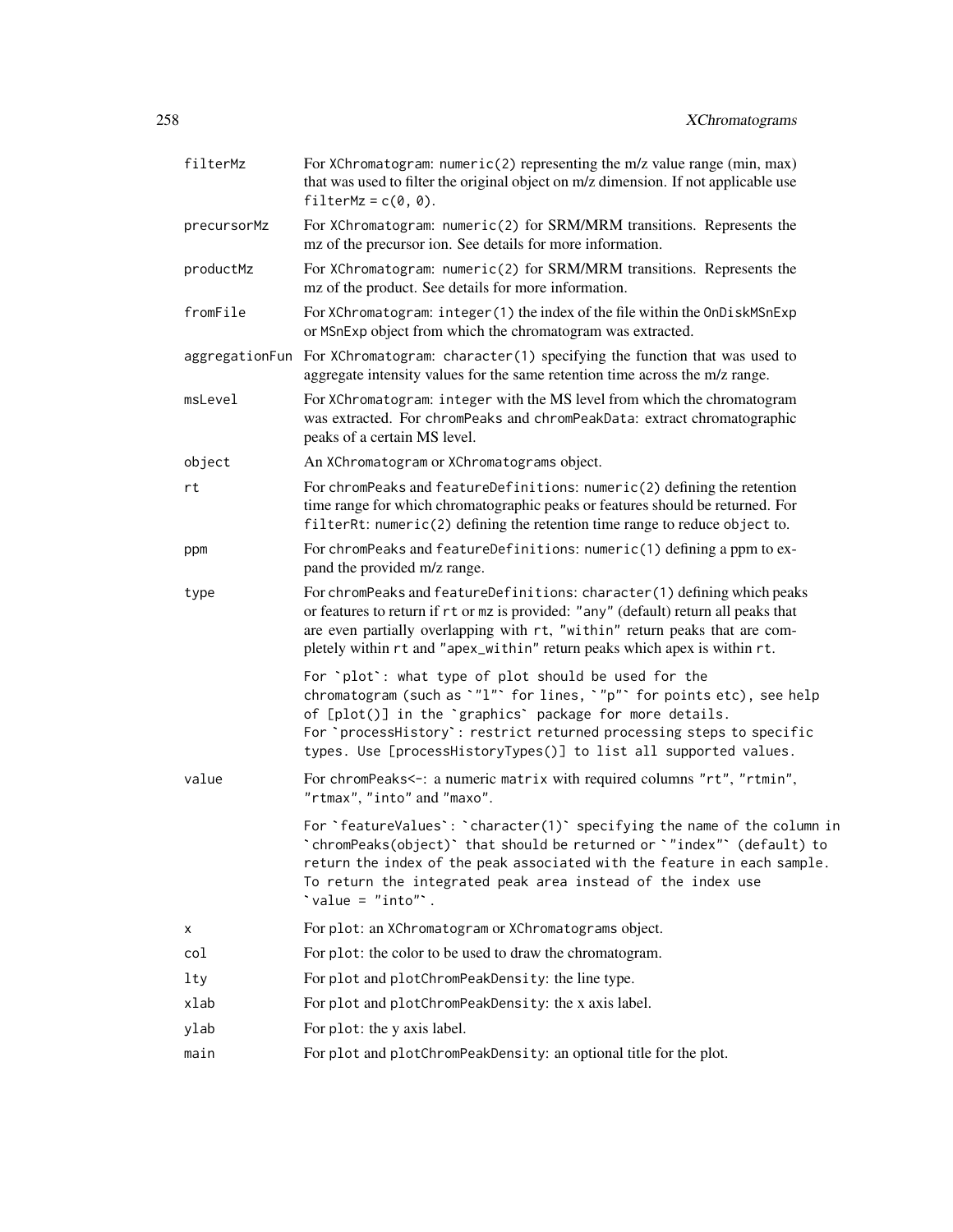| peakType   | For plot and plotChromPeakDensity: character(1) defining how (and if)<br>identified chromatographic peak within the chromatogram should be plotted.<br>Options are "polygon" (default): draw the peak borders with the peakCol color<br>and fill the peak area with the peakBg color, "point": indicate the peak's apex<br>with a point, "rectangle": draw a rectangle around the identified peak and<br>"none": don't draw peaks.                                                                                                                                                                                                                       |
|------------|----------------------------------------------------------------------------------------------------------------------------------------------------------------------------------------------------------------------------------------------------------------------------------------------------------------------------------------------------------------------------------------------------------------------------------------------------------------------------------------------------------------------------------------------------------------------------------------------------------------------------------------------------------|
| peakCol    | For plot and plotChromPeakDensity: the foreground color for the peaks. For<br>peakType = "polygon" and peakType = "rectangle" this is the color for the<br>border. Use NA to not use a foreground color. This should either be a single color<br>or a vector of colors with the same length than $chromPeaks(x)$ has rows.                                                                                                                                                                                                                                                                                                                               |
| peakBg     | For plot and plotChromPeakDensity: the background color for the peaks. For<br>peakType = "polygon" and peakType = "rectangle" the peak are or rectangle<br>will be filled with this color. Use NA to skip. This should be either a single color<br>or a vector of colors with the same length than $chromPeaks(x)$ has rows.                                                                                                                                                                                                                                                                                                                             |
| peakPch    | For plot and plotChromPeakDensity: the point character to be used for peakType<br>= "point". See plot() in the graphics package for more details.                                                                                                                                                                                                                                                                                                                                                                                                                                                                                                        |
| param      | For groupChromPeaks and plotChromPeakDensity: a PeakDensityParam()<br>object with the settings for the <i>peak density</i> correspondence analysis algorithm.                                                                                                                                                                                                                                                                                                                                                                                                                                                                                            |
| method     | For featureValues: character(1) specifying the method to resolve multi-<br>peak mappings within the sample sample, i.e. to select the <i>representative</i> peak<br>for a feature for which more than one peak was assigned in one sample. Options<br>are "medret" (default): select the peak closest to the median retention time of<br>the feature, "maxint": select the peak with the largest signal and "sum": sum the<br>values of all peaks (only if value is "into" or "maxo"). For filterChromPeaks:<br>character(1) defining the method that should be used to filter chromatographic<br>peaks. See help on filterChromPeaks below for details. |
| <b>FUN</b> | For transformIntensity: a function to transform the intensity values of object.                                                                                                                                                                                                                                                                                                                                                                                                                                                                                                                                                                          |
| fileIndex  | For processHistory: optional integer specifying the index of the files/samples<br>for which the ProcessHistory objects should be returned.                                                                                                                                                                                                                                                                                                                                                                                                                                                                                                               |
| i          | For [: integer with the row indices to subset the XChromatograms object.                                                                                                                                                                                                                                                                                                                                                                                                                                                                                                                                                                                 |
| j          | For [: integer with the column indices to subset the XChromatograms object.                                                                                                                                                                                                                                                                                                                                                                                                                                                                                                                                                                              |
| drop       | For [: logical(1) whether the dimensionality should be dropped (if possible).<br>Defaults to drop = TRUE, thus, if length of $i$ and $j$ is $l$ a XChromatogram is<br>returned. Note that drop is ignored if length of i or j is larger than 1, thus a<br>XChromatograms is returned.                                                                                                                                                                                                                                                                                                                                                                    |
| missing    | For featureValues: how missing values should be reported. Allowed val-<br>ues are NA (default), a numeric(1) to replace NAs with that value or missing<br>= "rowmin_half" to replace NAs with half of the row's minimal (non-missing)<br>value.                                                                                                                                                                                                                                                                                                                                                                                                          |
| simulate   | For plotChromPeakDensity: logical(1) whether a correspondence analysis<br>should be simulated based on the available data and the provided PeakDensityParam()<br>param argument. See section Correspondence analysis for details.                                                                                                                                                                                                                                                                                                                                                                                                                        |

# Value

See help of the individual functions.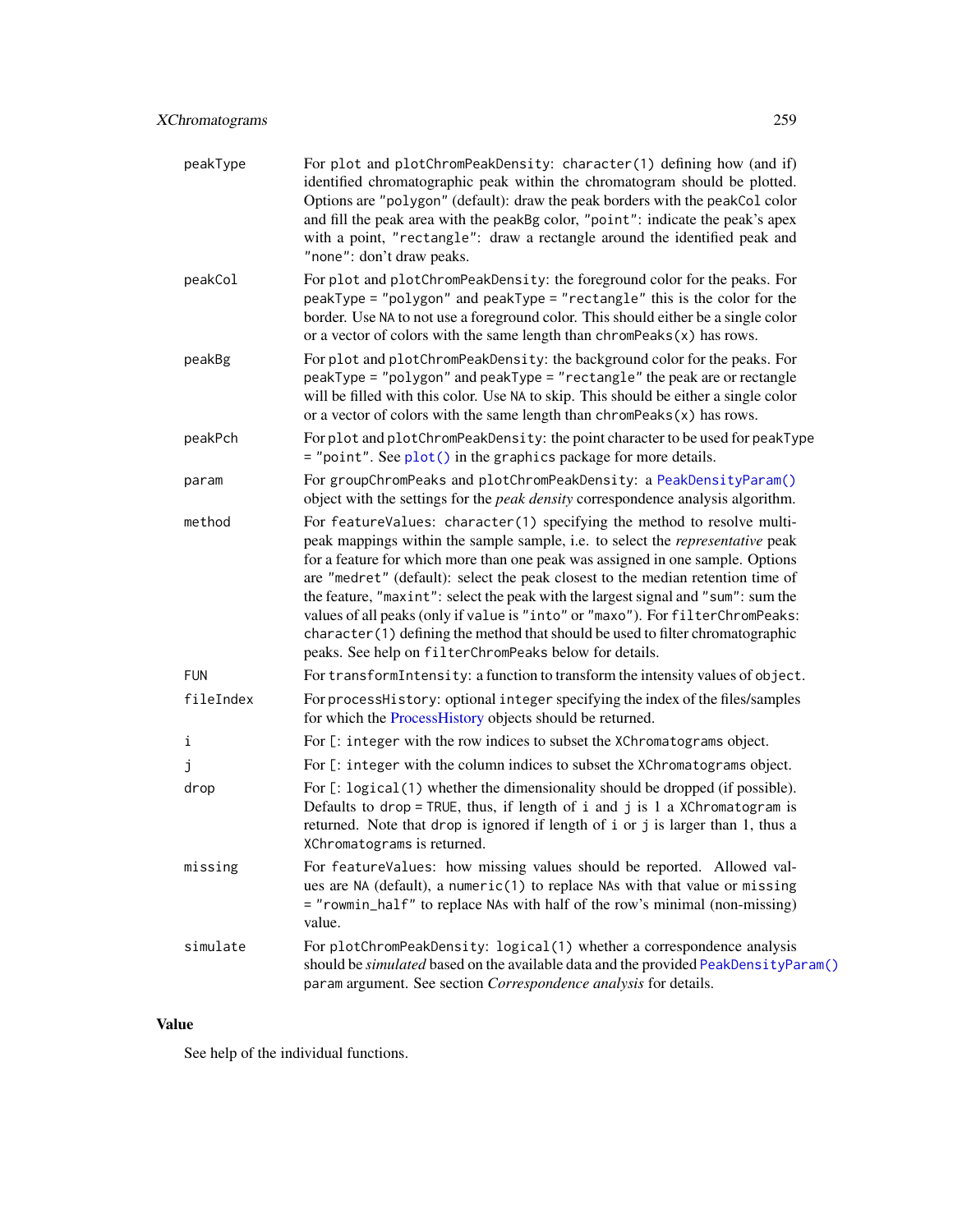#### Creation of objects

Objects can be created with the contructor function XChromatogram and XChromatograms, respectively. Also, they can be coerced from [Chromatogram](#page-0-0) or [MChromatograms\(\)](#page-0-0) objects using as(object, "XChromatogram") or as(object, "XChromatograms").

#### Filtering and subsetting

Besides classical subsetting with [ specific filter operations on [MChromatograms\(\)](#page-0-0) and XChromatograms objects are available. See [filterColumnsIntensityAbove\(\)](#page-86-0) for more details.

- [ allows to subset a XChromatograms object by row (i) and column (j), with i and j being of type integer. The featureDefinitions will also be subsetted accordingly and the peakidx column updated.
- filterMz filters the chromatographic peaks within an XChromatogram or XChromatograms, if a column "mz" is present in the chromPeaks matrix. This would be the case if the XChromatogram was extracted from an  $XCMSnExp()$  object with the [chromatogram\(\)](#page-31-0) function. All chromatographic peaks with their m/z within the m/z range defined by mz will be retained. Also feature definitions (if present) will be subset accordingly. The function returns a filtered XChromatogram or XChromatograms object.
- filterRt filters chromatogram(s) by the provided retention time range. All eventually present chromatographic peaks with their apex within the retention time range specified with rt will be retained. Also feature definitions, if present, will be filtered accordingly. The function returns a filtered XChromatogram or XChromatograms object.

#### Accessing data

See also help of [Chromatogram](#page-0-0) in the MSnbase package for general information and data access. The methods listed here are specific for XChromatogram and XChromatograms objects.

- chromPeaks, chromPeaks<-: extract or set the matrix with the chromatographic peak definitions. Parameter rt allows to specify a retention time range for which peaks should be returned along with parameter type that defines how *overlapping* is defined (parameter description for details). For XChromatogram objects the function returns a matrix with columns "rt" (retention time of the peak apex), "rtmin" (the lower peak boundary), "rtmax" (the upper peak boundary), "into" (the ingegrated peak signal/area of the peak), "maxo" (the maximum instensity of the peak and "sn" (the signal to noise ratio). Note that, depending on the peak detection algorithm, the matrix may contain additional columns. For XChromatograms objects the matrix contains also columns "row" and "column" specifying in which chromatogram of object the peak was identified. Chromatographic peaks are ordered by row.
- chromPeakData, chromPeakData<-: extract or set the [DataFrame\(\)](#page-0-0) with optional chromatographic peak annotations.
- hasChromPeaks: infer whether a XChromatogram (or XChromatograms) has chromatographic peaks. For XChromatogram: returns a logical(1), for XChromatograms: returns a matrix, same dimensions than object with either TRUE or FALSE if chromatographic peaks are available in the chromatogram at the respective position.
- hasFilledChromPeaks: whether a XChromatogram (or a XChromatogram in a XChromatograms) has filled-in chromatographic peaks. For XChromatogram: returns a logical(1), for XChromatograms: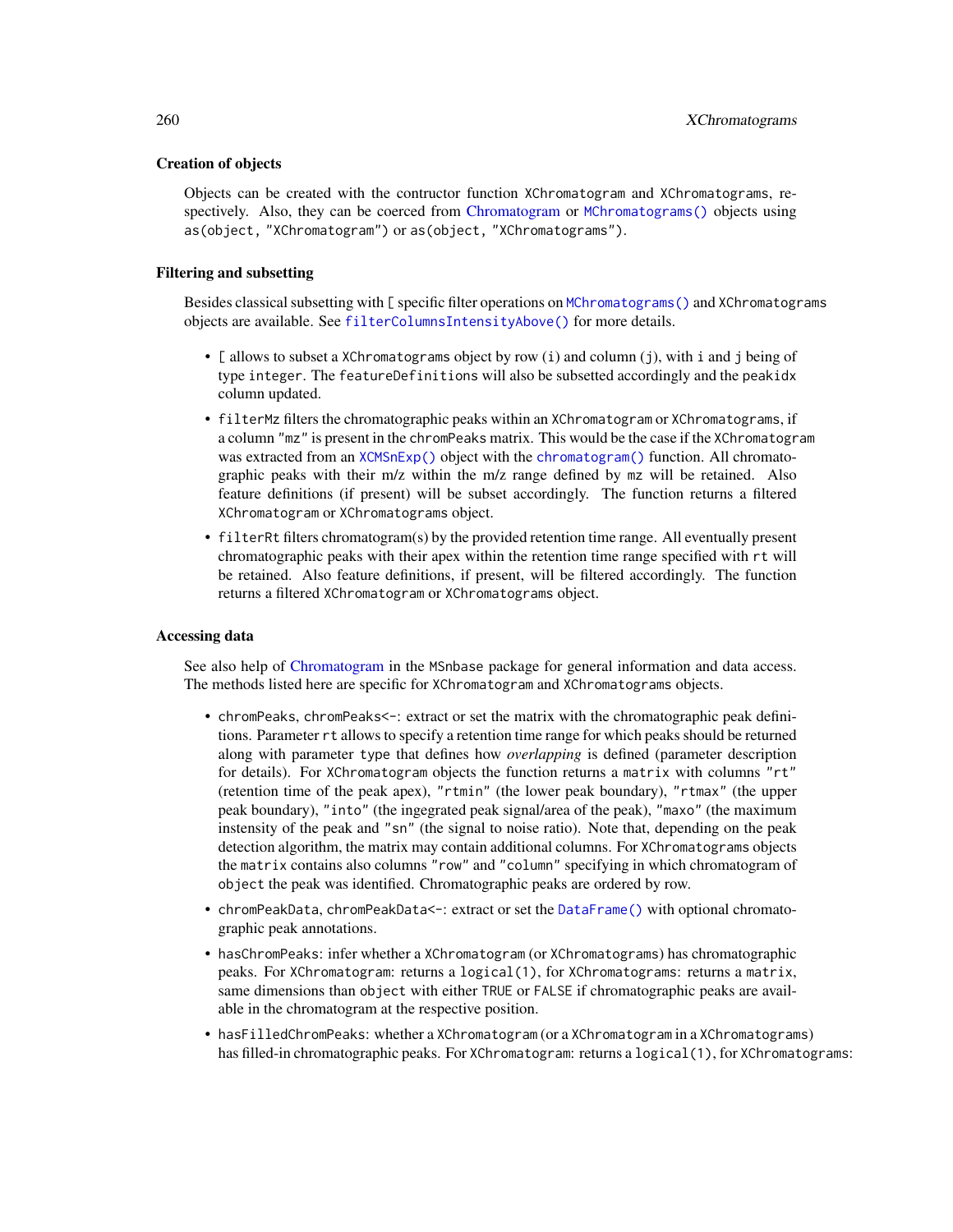returns a matrix, same dimensions than object with either TRUE or FALSE if chromatographic peaks are available in the chromatogram at the respective position.

- dropFilledChromPeaks: removes filled-in chromatographic peaks. See [dropFilledChromPeaks\(\)](#page-269-0) help for  $XCMSnExp()$  objects for more information.
- hasFeatures: for XChromatograms objects only: if correspondence analysis has been performed and m/z-rt feature definitions are present. Returns a logical(1).
- dropFeatureDefinitions: for XChrmomatograms objects only: delete any correspondence analysis results (and related process history).
- featureDefinitions: for XChromatograms objects only. Extract the results from the correspondence analysis (performed with groupChromPeaks). Returns a DataFrame with the properties of the defined m/z-rt features: their m/z and retention time range. Columns peakidx and row contain the index of the chromatographic peaks in the chromPeaks matrix associated with the feature and the row in the XChromatograms object in which the feature was defined. Similar to the chromPeaks method it is possible to filter the returned feature matrix with the mz, rt and ppm parameters.
- featureValues: for XChromatograms objects only. Extract the abundance estimates for the individuals features. Note that by default (with parameter value = "index" a matrix of indices of the peaks in the chromPeaks matrix associated to the feature is returned. To extract the integrated peak area use value = "into". The function returns a matrix with one row per feature (in featureDefinitions) and each column being a sample (i.e. column of object). For features without a peak associated in a certain sample NA is returned. This can be changed with the missing argument of the function.
- filterChromPeaks: *filters* chromatographic peaks in object depending on parameter method and method-specific parameters passed as additional arguments with .... Available methods are:
	- $-$  method = "keepTop": keep top n (default  $n = 1$ ) peaks in each chromatogram ordered by column order (defaults to order = "maxo"). Parameter decreasing (default decreasing = TRUE) can be used to order peaks in descending (decreasing = TRUE) or ascending ( decreasing = FALSE) order to keep the top n peaks with largest or smallest values, respectively.
- processHistory: returns a list of [ProcessHistory](#page-217-0) objects representing the individual performed processing steps. Optional parameters type and fileIndex allow to further specify which processing steps to return.

## Manipulating data

• transformIntensity: transforms the intensity values of the chromatograms with provided function FUN. See [transformIntensity\(\)](#page-0-0) in the MSnbase package for details. For XChromatogram and XChromatograms in addition to the intensity values also columns "into" and "maxo" in the object's chromPeaks matrix are transformed by the same function.

### Plotting and visualizing

• plot draws the chromatogram and highlights in addition any chromatographic peaks present in the XChromatogram or XChromatograms (unless peakType = "none" was specified). To draw peaks in different colors a vector of color definitions with length equal to nrow(chromPeaks(x))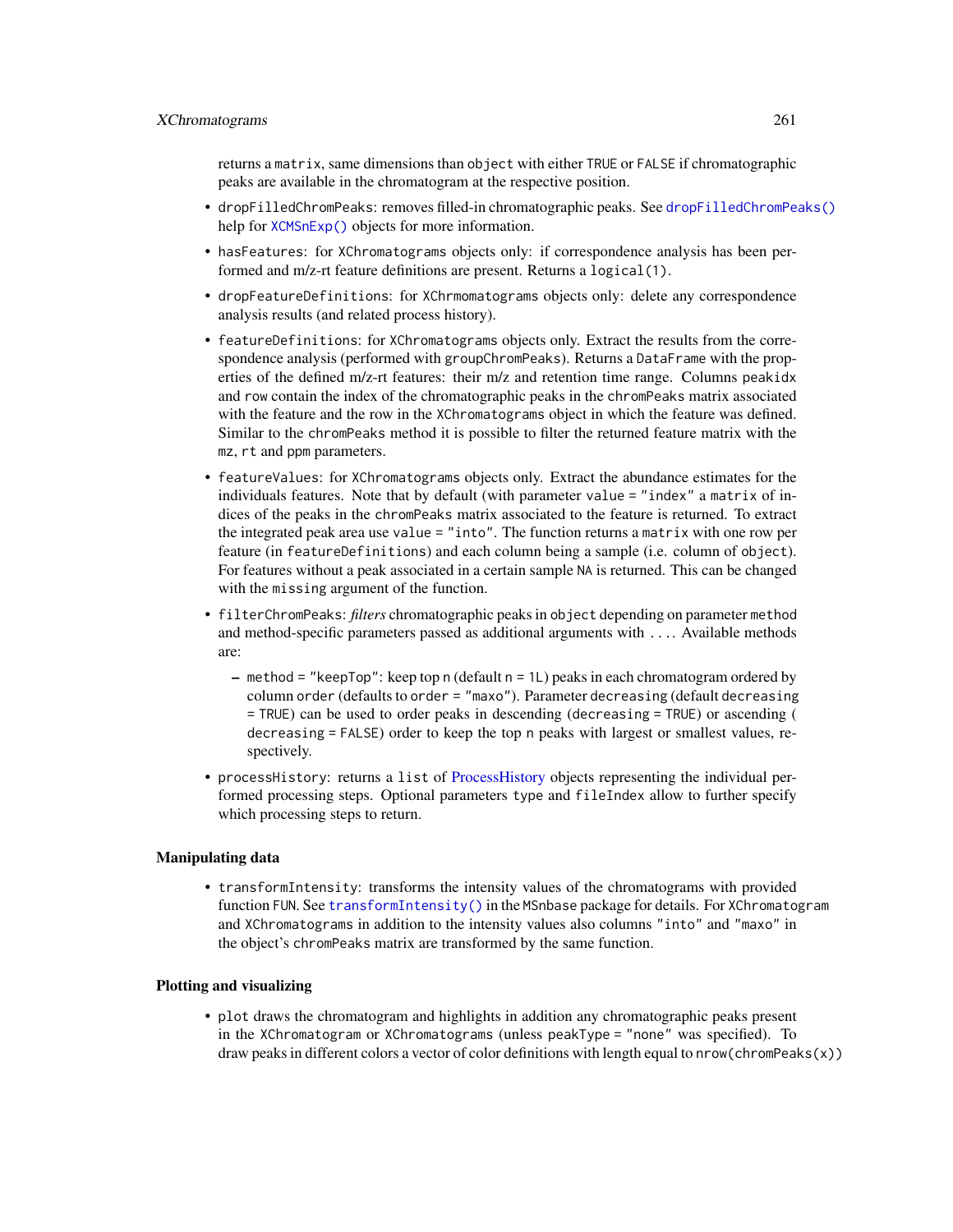has to be submitted with peakCol and/or peakBg defining one color for each peak (in the order as peaks are in chromPeaks( $x$ )). For base peak chromatograms or total ion chromatograms it might be better to set peakType = "none" to avoid generating busy plots.

• plotChromPeakDensity: visualize *peak density*-based correspondence analysis results. See section *Correspondence analysis* for more details.

#### Chromatographic peak detection

See [findChromPeaks-Chromatogram-CentWaveParam](#page-95-0) for information.

After chromatographic peak detection it is also possible to *refine* identified chromatographic peaks with the refineChromPeaks method (e.g. to reduce peak detection artifacts). Currently, only peak refinement using the *merge neighboring peaks* method is available (see [MergeNeighboringPeaksParam\(\)](#page-186-0) for a detailed description of the approach.

## Correspondence analysis

Identified chromatographic peaks in an XChromatograms object can be grouped into *features* with the groupChromPeaks function. Currently, such a correspondence analysis can be performed with the *peak density* method (see [groupChromPeaks](#page-154-0) for more details) specifying the algorithm settings with a [PeakDensityParam\(\)](#page-155-0) object. A correspondence analysis is performed separately for each row in the XChromatograms object grouping chromatographic peaks across samples (columns).

The analysis results are stored in the returned XChromatograms object and can be accessed with the featureDefinitions method which returns a DataFrame with one row for each feature. Column "row" specifies in which row of the XChromatograms object the feature was identified.

The plotChromPeakDensity method can be used to visualize *peak density* correspondence results, or to *simulate* a peak density correspondence analysis on chromatographic data. The resulting plot consists of two panels, the upper panel showing the chromatographic data as well as the identified chromatographic peaks, the lower panel the distribution of peaks (the peak density) along the retention time axis. This plot shows each peak as a point with it's peak's retention time on the x-axis, and the sample in which it was found on the y-axis. The distribution of peaks along the retention time axis is visualized with a density estimate. Grouped chromatographic peaks are indicated with grey shaded rectangles. Parameter simulate allows to define whether the correspondence analysis should be simulated ( simulate=TRUE, based on the available data and the provided [PeakDensityParam\(\)](#page-155-0) parameter class) or not (simulate=FALSE). For the latter it is assumed that a correspondence analysis has been performed with the *peak density* method on the object. See examples below.

Abundance estimates for each feature can be extracted with the featureValues function using parameter value = "into" to extract the integrated peak area for each feature. The result is a matrix, columns being samples and rows features.

# **Note**

Highlighting the peak area(s) in an XChromatogram or XChromatograms object (plot with peakType = "polygon") draws a polygon representing the displayed chromatogram from the peak's minimal retention time to the maximal retention time. If the XChromatograms was extracted from an [XCMSnExp\(\)](#page-269-0) object with the [chromatogram\(\)](#page-31-0) function this might not represent the actual identified peak area if the m/z range that was used to extract the chromatogram was larger than the peak's m/z.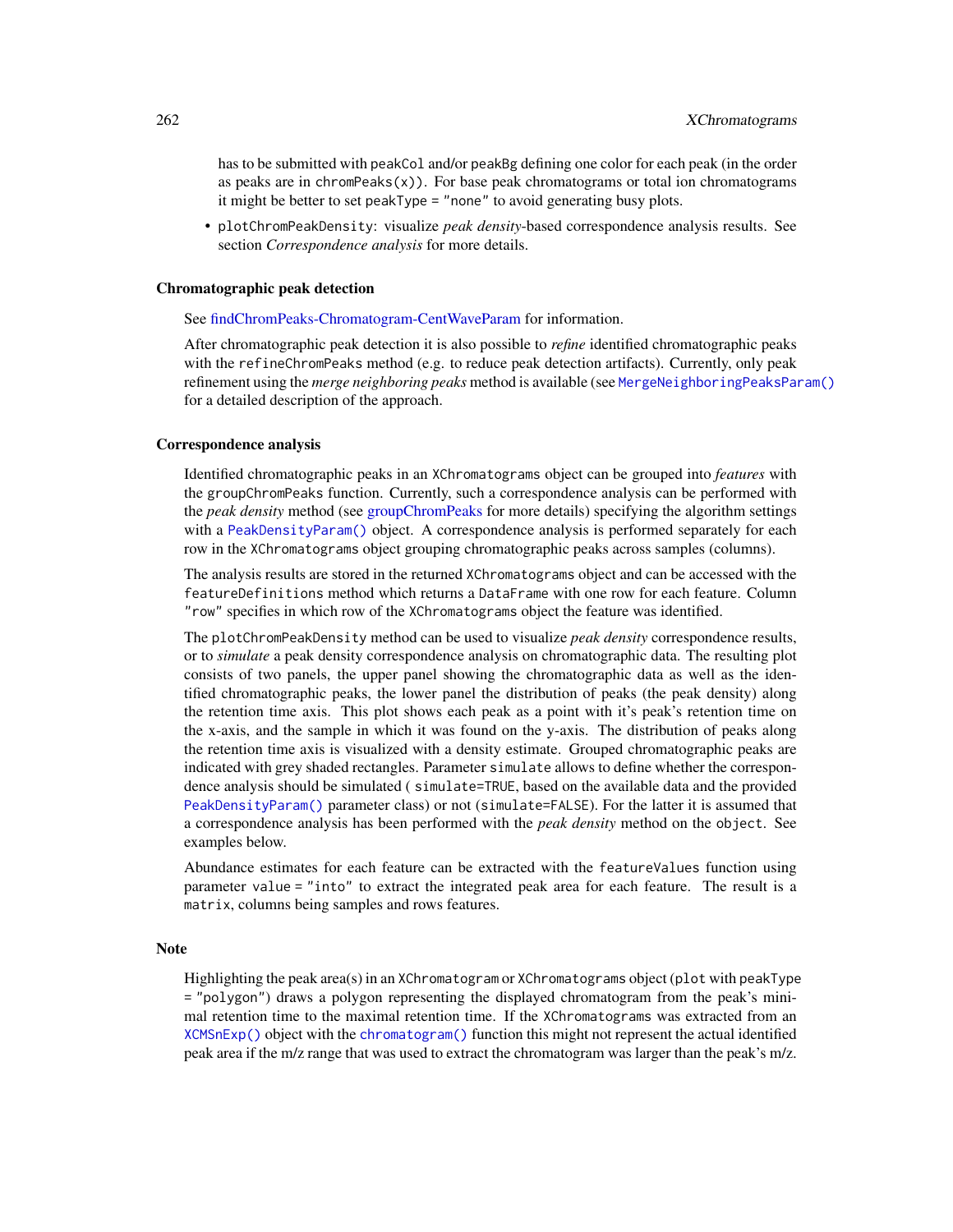### Author(s)

Johannes Rainer

# See Also

[findChromPeaks-centWave](#page-95-0) for peak detection on [MChromatograms\(\)](#page-0-0) objects.

## Examples

```
## ---- Creation of XChromatograms ----
##
## Create a XChromatograms from Chromatogram objects
dta <- list(Chromatogram(rtime = 1:7, c(3, 4, 6, 12, 8, 3, 2)),
    Chromatogram(1:10, c(4, 6, 3, 4, 7, 13, 43, 34, 23, 9)))
## Create an XChromatograms without peak data
xchrs <- XChromatograms(dta)
## Create an XChromatograms with peaks data
pks <- list(matrix(c(4, 2, 5, 30, 12, NA), nrow = 1,
    dimnames = list(NULL, c("rt", "rtmin", "rtmax", "into", "maxo", "sn"))),
    NULL)
xchrs <- XChromatograms(dta, chromPeaks = pks)
## Create an XChromatograms from XChromatogram objects
dta <- lapply(dta, as, "XChromatogram")
chromPeaks(dta[[1]]) <- pks[[1]]
xchrs <- XChromatograms(dta, nrow = 1)
hasChromPeaks(xchrs)
## Loading a test data set with identified chromatographic peaks
data(faahko_sub)
## Update the path to the files for the local system
dirname(faahko_sub) <- system.file("cdf/KO", package = "faahKO")
## Subset the dataset to the first and third file.
xod_sub <- filterFile(faahko_sub, file = c(1, 3))
od <- as(xod_sub, "OnDiskMSnExp")
## Extract chromatograms for a m/z - retention time slice
chrs <- chromatogram(od, mz = 344, rt = c(2500, 3500))
chrs
## --------------------------------------------------- ##
## Chromatographic peak detection ##
## --------------------------------------------------- ##
## Perform peak detection using CentWave
xchrs <- findChromPeaks(chrs, param = CentWaveParam())
xchrs
```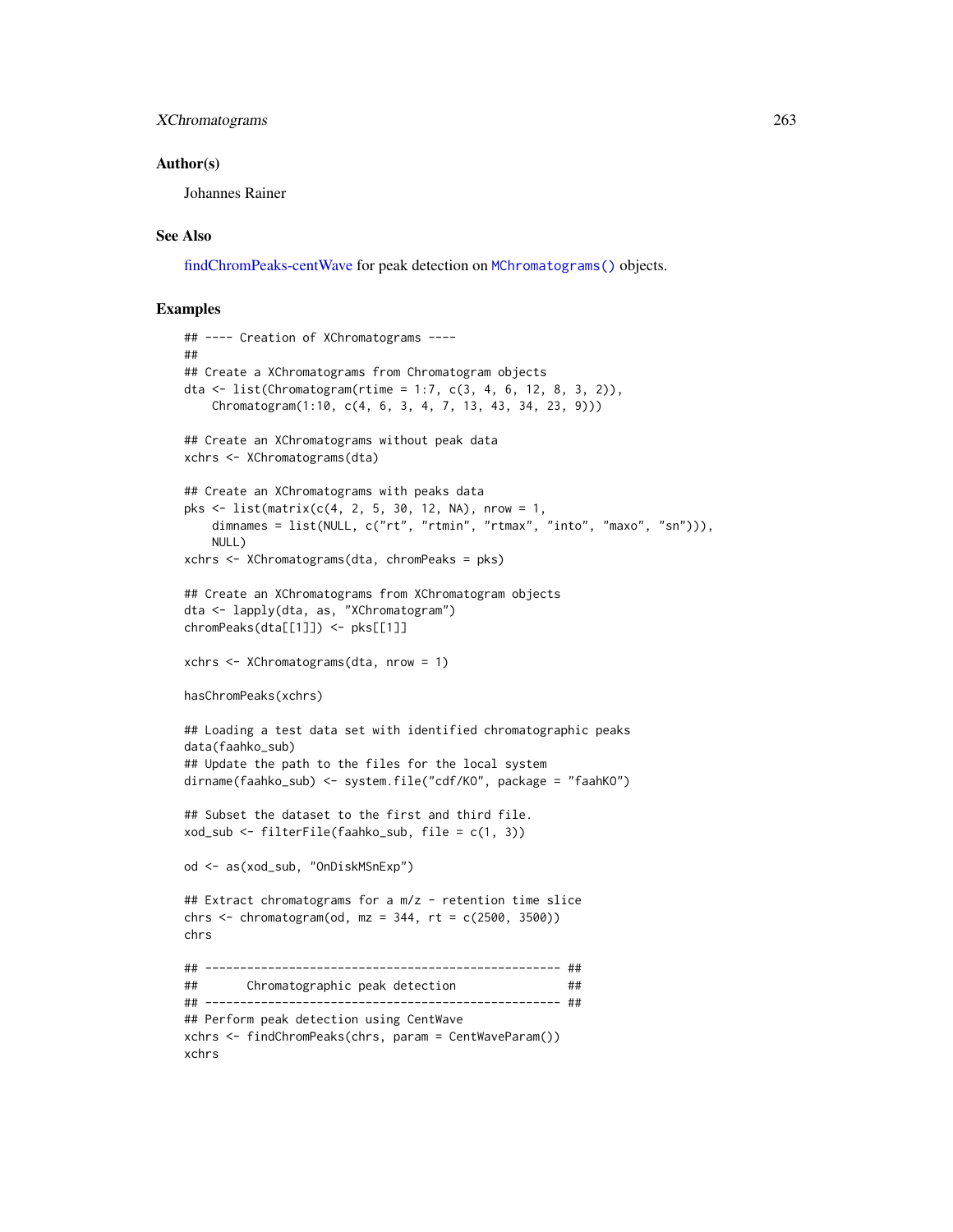```
## Do we have chromatographic peaks?
hasChromPeaks(xchrs)
## Process history
processHistory(xchrs)
## The chromatographic peaks, columns "row" and "column" provide information
## in which sample the peak was identified.
chromPeaks(xchrs)
## Spectifically extract chromatographic peaks for one sample/chromatogram
chromPeaks(xchrs[1, 2])
## Plot the results
plot(xchrs)
## Plot the results using a different color for each sample
sample_colors <- c("#ff000040", "#00ff0040", "#0000ff40")
cols <- sample_colors[chromPeaks(xchrs)[, "column"]]
plot(xchrs, col = sample_colors, peakBg = cols)
## Indicate the peaks with a rectangle
plot(xchrs, col = sample_colors, peakCol = cols, peakType = "rectangle",
   peakBg = NA)## --------------------------------------------------- ##
## Correspondence analysis ##
## --------------------------------------------------- ##
## Group chromatographic peaks across samples
prm <- PeakDensityParam(sampleGroup = rep(1, 2))
res <- groupChromPeaks(xchrs, param = prm)
hasFeatures(res)
featureDefinitions(res)
## Plot the correspondence results. Use simulate = FALSE to show the
## actual results. Grouped chromatographic peaks are indicated with
## grey shaded rectangles.
plotChromPeakDensity(res, simulate = FALSE)
## Simulate a correspondence analysis based on different settings. Larger
## bw will increase the smoothing of the density estimate hence grouping
## chromatographic peaks that are more apart on the retention time axis.
prm <- PeakDensityParam(sampleGroup = rep(1, 3), bw = 60)
plotChromPeakDensity(res, param = prm)
## Delete the identified feature definitions
res <- dropFeatureDefinitions(res)
hasFeatures(res)
## Create a XChromatogram object
pks \leq matrix(nrow = 1, ncol = 6)
```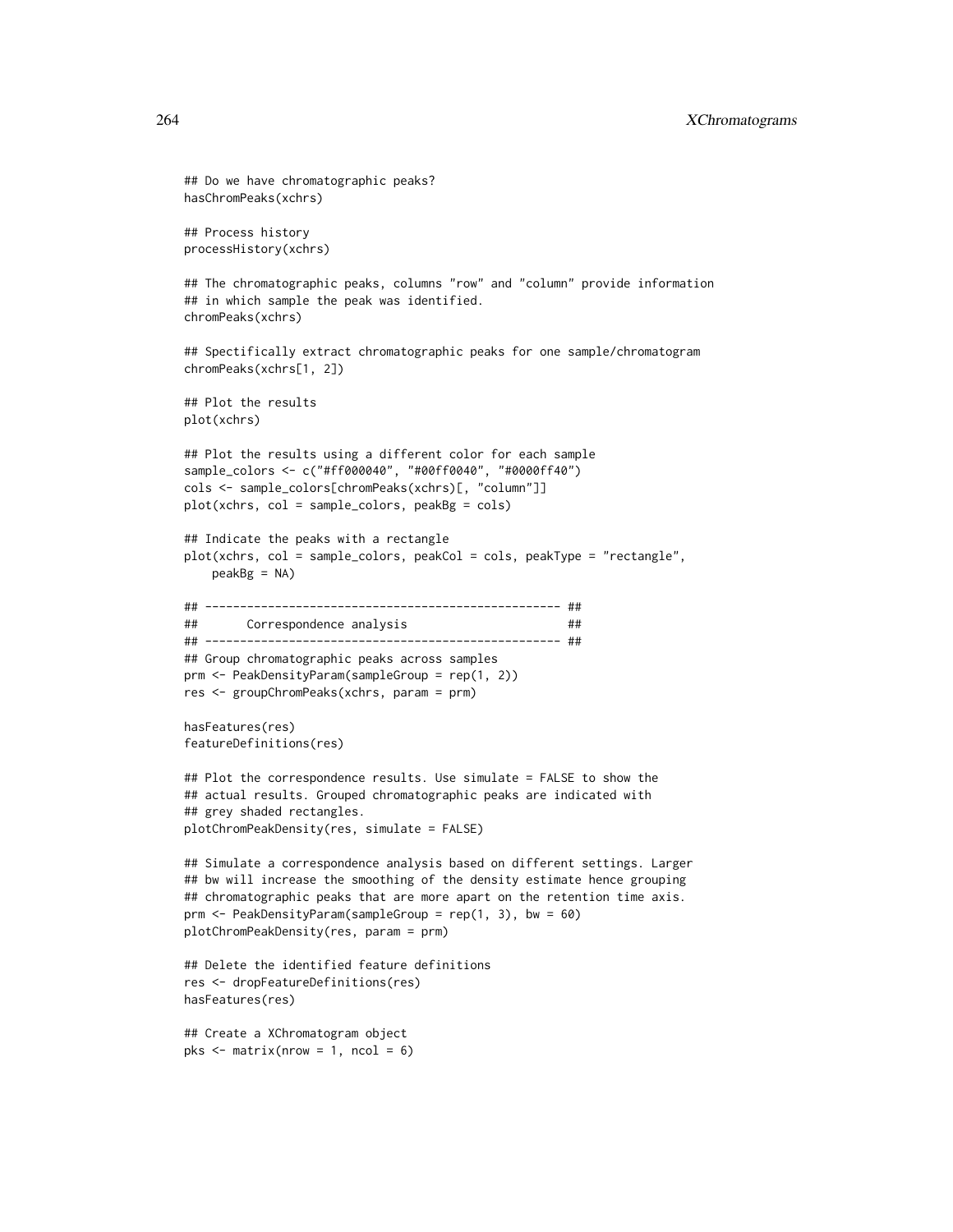```
colnames(pks) <- c("rt", "rtmin", "rtmax", "into", "maxo", "sn")
pks[, "rtmin"] <- 2
pks[, "rtmax"] <- 9
pks[, "rt"] <- 4
pks[, "maxo"] <- 19
pks[, "into"] <- 93
xchr <- XChromatogram(rtime = 1:10,
    intensity = c(4, 8, 14, 19, 18, 12, 9, 8, 5, 2),
    chromPeaks = pks)
xchr
## Add arbitrary peak annotations
df \leftarrow DataFrame(peak_id = c("a"))
xchr <- XChromatogram(rtime = 1:10,
    intensity = c(4, 8, 14, 19, 18, 12, 9, 8, 5, 2),
    chromPeaks = pks, chromPeakData = df)
xchr
chromPeakData(xchr)
## Extract the chromatographic peaks
chromPeaks(xchr)
## Plotting of a single XChromatogram object
## o Don't highlight chromatographic peaks
plot(xchr, peakType = "none")
## o Indicate peaks with a polygon
plot(xchr)
## Add a second peak to the data.
pks <- rbind(chromPeaks(xchr), c(7, 7, 10, NA, 15, NA))
chromPeaks(xchr) <- pks
## Plot the peaks in different colors
plot(xchr, peakCol = c("#ff000080", "#0000ff80"),
    peakBg = c("#ff000020", "#0000ff20"))
## Indicate the peaks as rectangles
plot(xchr, peakCol = c("#ff000060", "#0000ff60"), peakBg = NA,
    peakType = "rectangle")
## Filter the XChromatogram by retention time
xchr\_sub \leftarrow filterRt(xchr, rt = c(4, 6))xchr_sub
plot(xchr_sub)
```
xcms-deprecated *Deprecated functions in package 'xcms'*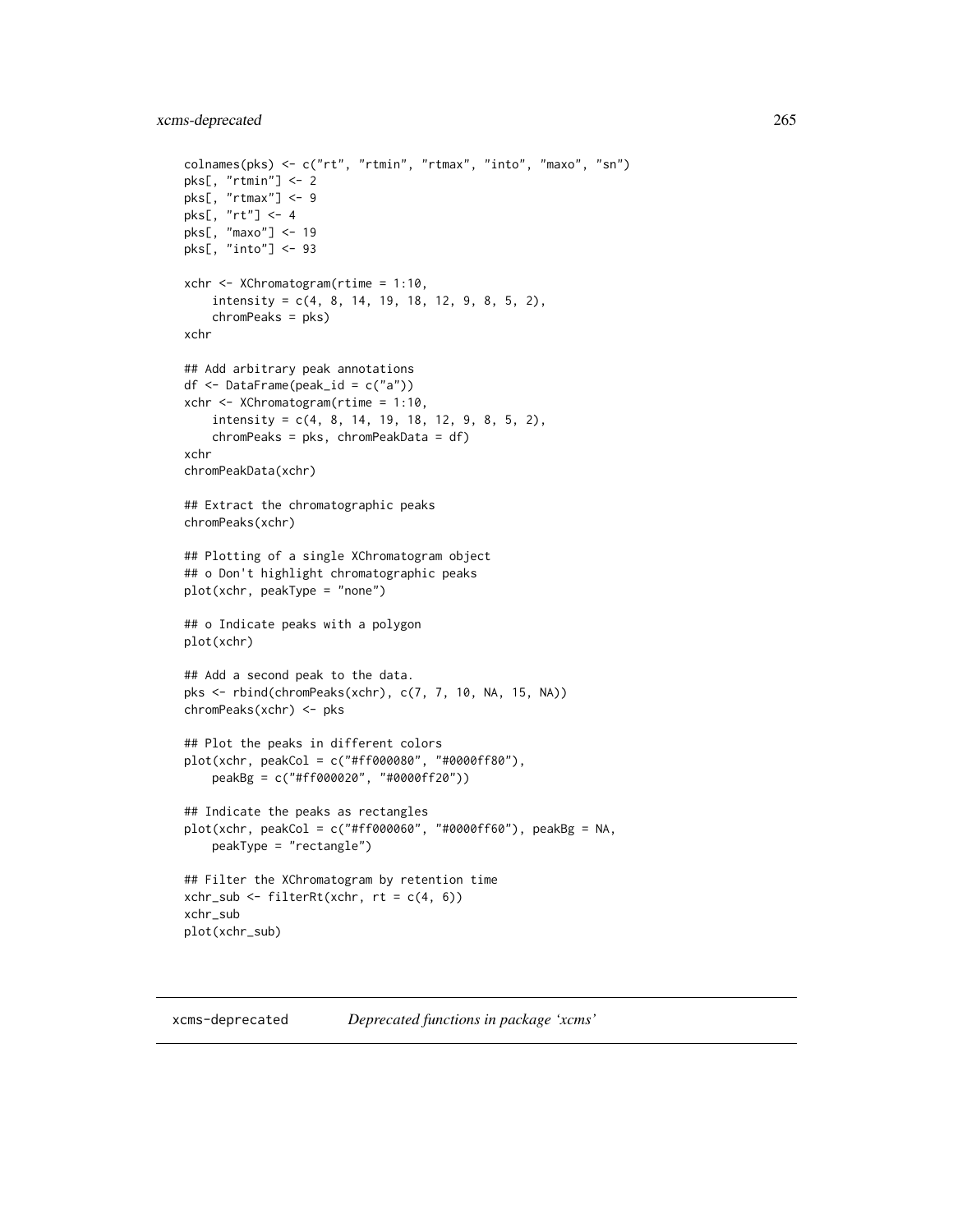#### Description

These functions are provided for compatibility with older versions of 'xcms' only, and will be defunct at the next release.

#### Details

The following functions/methods are deprecated.

- profBin, profBinM, profBinLin, profBinLinM, profBinLinBase, profBinLinBaseM have been deprecated and [binYonX](#page-22-0) in combination with [imputeLinInterpol](#page-177-0) should be used instead.
- extractMsData: replaced by as(x, "data.frame").
- plotMsData: replaced by plot(x, type = "XIC").

xcmsEIC-class *Class xcmsEIC, a class for multi-sample extracted ion chromatograms*

#### Description

This class is used to store and plot parallel extracted ion chromatograms from multiple sample files. It integrates with the xcmsSet class to display peak area integrated during peak identification or fill-in.

#### Objects from the Class

Objects can be created with the [getEIC](#page-146-0) method of the xcmsSet class. Objects can also be created by calls of the form new("xcmsEIC", ...).

### **Slots**

eic: list containing named entries for every sample. for each entry, a list of two column EIC matricies with retention time and intensity

mzrange: two column matrix containing starting and ending m/z for each EIC

- rtrange: two column matrix containing starting and ending time for each EIC
- rt: either "raw" or "corrected" to specify retention times contained in the object
- groupnames: group names from xcmsSet object used to generate EICs

# Methods

```
groupnames signature(object = "xcmsEIC"): get groupnames slot
mzrange signature(object = "xcmsEIC"): get mzrange slot
plot signature(x ="xcmsEIC"): plot the extracted ion chromatograms
rtrange signature(object = "xcmsEIC"): get rtrange slot
sampnames signature(object = "xcmsEIC"): get sample names
```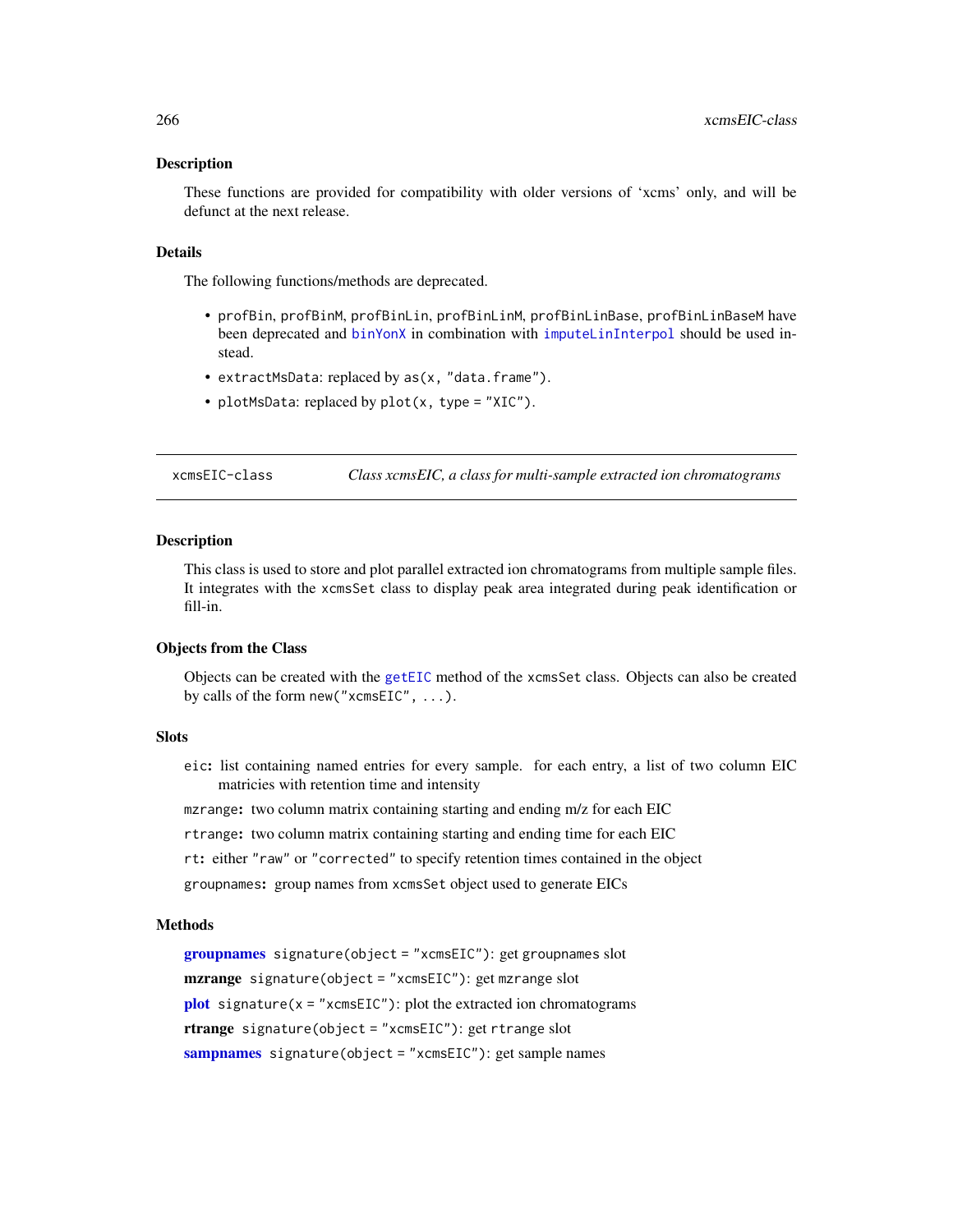# xcmsFileSource-class 267

# Note

No notes yet.

## Author(s)

Colin A. Smith, <csmith@scripps.edu>

# See Also

# [getEIC](#page-146-0)

xcmsFileSource-class *Base class for loading raw data from a file*

## Description

Data sources which read data from a file should inherit from this class. The xcms package provides classes to read from netCDF, mzData, mzXML, and mzML files using xcmsFileSource.

This class should be considered virtual and will not work if passed to [loadRaw-methods](#page-183-0). The reason it is not explicitly virtual is that there does not appear to be a way for a class to be both virtual and have a data part (which lets functions treat objects as if they were character strings).

This class validates that a file exists at the path given.

# Objects from the Class

xcmsFileSource objects should not be instantiated directly. Instead, create subclasses and instantiate those.

# **Slots**

.Data: Object of class "character". File path of a file from which to read raw data as the object's data part

## Extends

Class ["character"](#page-0-0), from data part. Class ["xcmsSource"](#page-291-0), directly.

#### Methods

xcmsSource signature(object = "character"): Create an xcmsFileSource object referencing the given file name.

### Author(s)

Daniel Hackney <dan@haxney.org>

#### See Also

[xcmsSource](#page-291-0)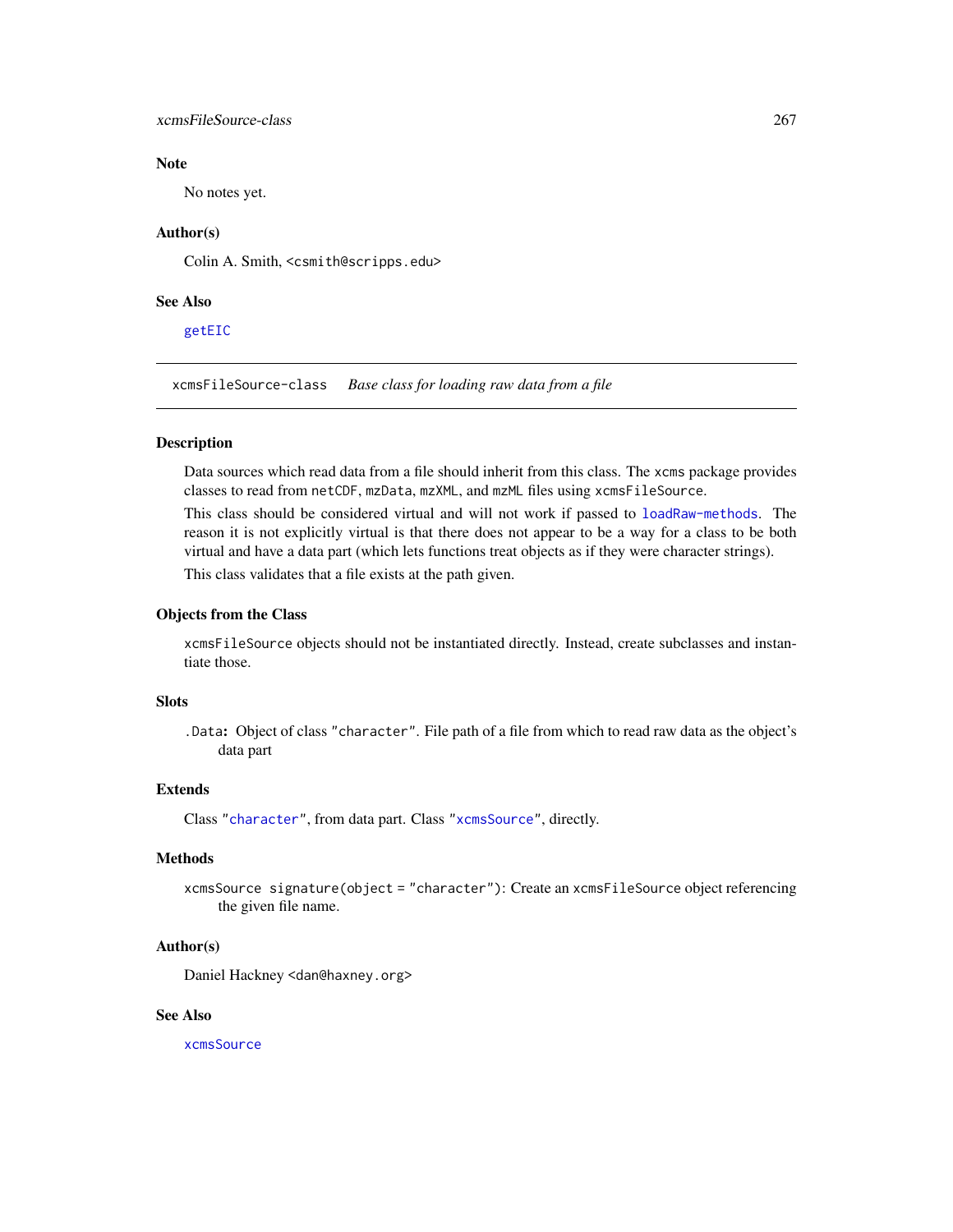<span id="page-267-0"></span>

# Description

# EXPERIMANTAL FEATURE

xcmsFragments is an object similar to xcmsSet, which holds peaks picked (or collected) from one or several xcmsRaw objects.

There are still discussions going on about the exact API for MS\$^n\$ data, so this is likely to change in the future. The code is not yet pipeline-ified.

## Usage

```
xcmsFragments(xs, ...)
```
# Arguments

| <b>XS</b>               | A xcmsSet-class object which contains picked ms1-peaks from one or several<br>experiments |
|-------------------------|-------------------------------------------------------------------------------------------|
| $\cdot$ $\cdot$ $\cdot$ | further arguments to the collect method                                                   |

#### Details

After running collect(xFragments,xSet) The peaktable of the xcmsFragments includes the ms1Peaks from all experinemts stored in a xcmsSet-object. Further it contains the relevant MSn-peaks from the xcmsRaw-objects, which were created temporarily with the paths in xcmsSet.

#### Value

An xcmsFragments object.

#### Author(s)

Joachim Kutzera, Steffen Neumann, <sneumann@ipb-halle.de>

#### See Also

[xcmsFragments-class](#page-268-0), [collect](#page-39-0)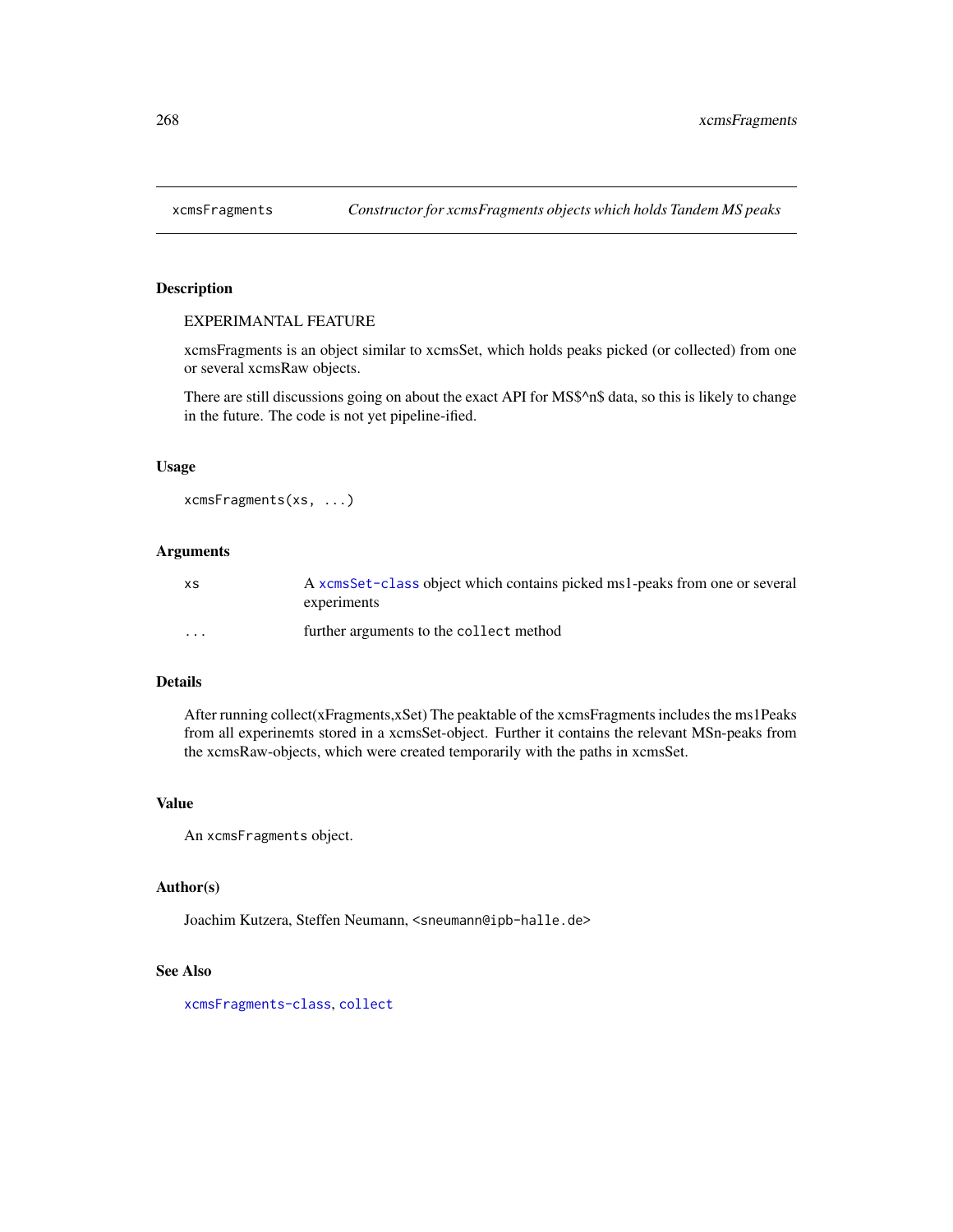<span id="page-268-0"></span>xcmsFragments-class *Class xcmsFragments, a class for handling Tandem MS and MS\$^n\$ data*

#### **Description**

This class is similar to [xcmsSet](#page-286-0) because it stores peaks from a number of individual files. However, xcmsFragments keeps Tandem MS and e.g. Ion Trap or Orbitrap MS\$^n\$ peaks, including the parent ion relationships.

### Objects from the Class

Objects can be created with the [xcmsFragments](#page-267-0) constructor and filled with peaks using the collect method.

#### **Slots**

- peaks: matrix with colmns peakID (MS1 parent in corresponding xcmsSet), MSnParentPeakID (parent peak within this xcmsFragments), msLevel (e.g. 2 for Tandem MS), rt (retention time in case of LC data), mz (fragment mass-to-charge), intensity (peak intensity extracted from the original xcmsSet), sample (the index of the rawData-file).
- MS2spec: This is a list of matrixes. Each matrix in the list is a single collected spectra from collect. The column ID's are mz, intensity, and full width half maximum(fwhm). The fwhm column is only relevant if the spectra came from profile data.
- specinfo: This is a matrix with reference data for the spectra in MS2spec. The column id's are preMZ, AccMZ, rtmin, rtmax, ref, CollisionEnergy. The preMZ is precursor mass from the MS1 scan. This mass is given by the XML file. With some instruments this mass is only given as nominal mass, therefore a AccMZ is given which is a weighted average mass from the MS1 scan of the collected spectra. The retention time is given by rtmin and rtmax. The ref column is a pointer to the MS2spec matrix spectra. The collisionEnergy column is the collision Energy for the spectra.

#### Methods

- [collect](#page-39-0) signature(object = "xcmsFragments"): gets a xcmsSet-object, collects ms1-peaks from it and the msn-peaks from the corresponding xcmsRaw-files.
- plotTree signature(object = "xcmsFragments"): prints a (text based) pseudo-tree of the peaktable to display the dependencies of the peaks among each other.
- [show](#page-0-0) signature(object = "xcmsFragments"): print a human-readable description of this object to the console.

### Author(s)

S. Neumann, J. Kutzera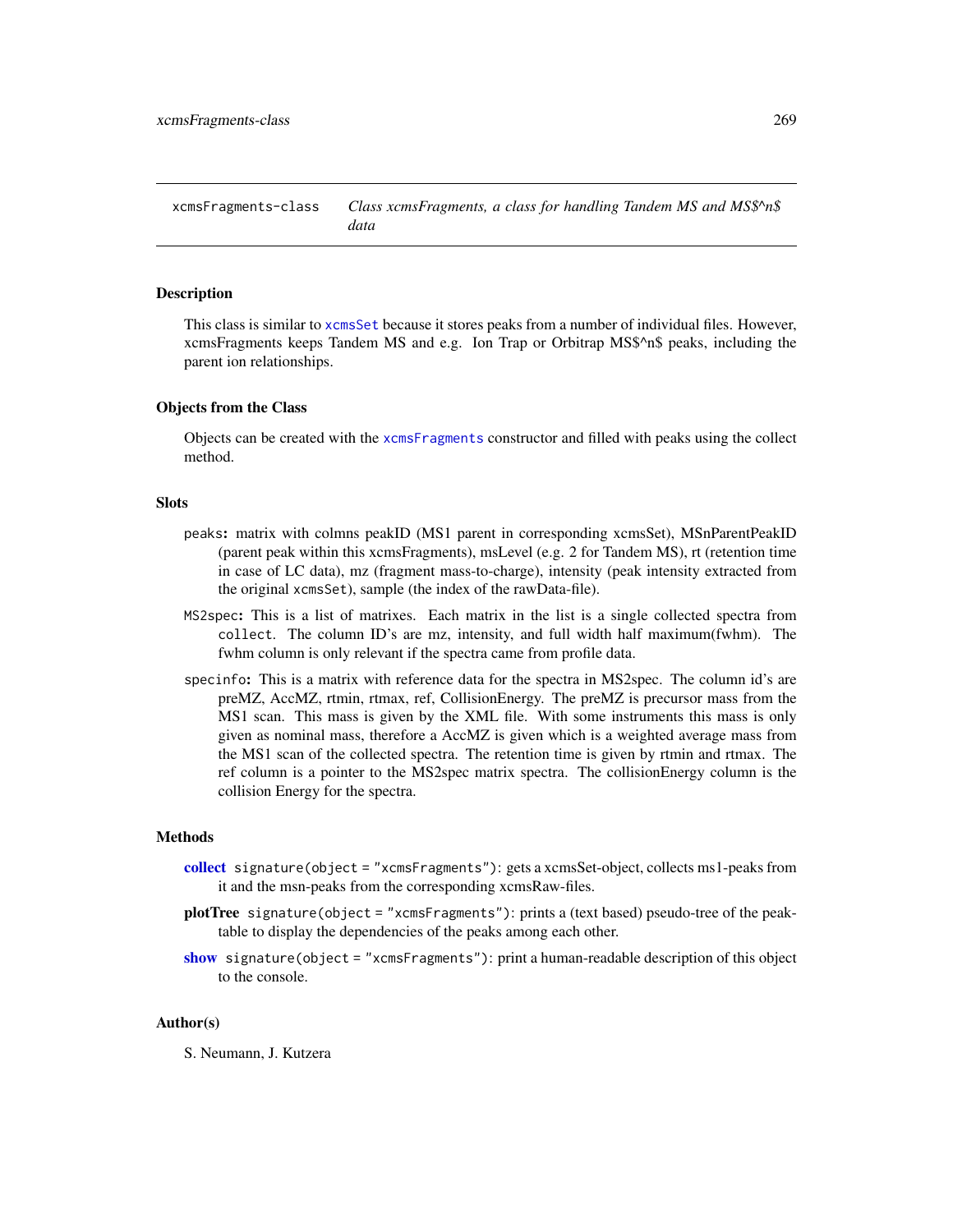## See Also

[xcmsRaw](#page-281-0)

<span id="page-269-1"></span>XCMSnExp-class *Data container storing xcms preprocessing results*

## <span id="page-269-0"></span>**Description**

The XCMSnExp object is a container for the results of a G/LC-MS data preprocessing that comprises chromatographic peak detection, alignment and correspondence. These results can be accessed with the chromPeaks, adjustedRtime and featureDefinitions functions; see below (after the Usage, Arguments, Value and Slots sections) for more details). Along with the results, the object contains the processing history that allows to track each processing step along with the used settings. This can be extracted with the [processHistory](#page-269-0) method. XCMSnExp objects, by directly extending the [OnDiskMSnExp](#page-0-0) object from the MSnbase package, inherit all of its functionality and allows thus an easy access to the full raw data at any stage of an analysis. To support interaction with packages requiring the *old* objects, XCMSnExp objects can be coerced into [xcmsSet](#page-288-0) objects using the as method (see examples below). All preprocessing results will be passed along to the resulting xcmsSet object.

General functions for XCMSnExp objects are (see further below for specific function to handle chromatographic peak data, alignment and correspondence results):

processHistoryTypes returns the available *types* of process histories. These can be passed with argument type to the processHistory method to extract specific process step(s).

hasFilledChromPeaks: whether filled-in peaks are present or not.

featureArea extracts the m/z - retention time region for each feature. This area is defined by the m/z - retention time regions of all chromatographic peaks associated with a feature. Parameters mzmin, mzmax, rtmin and rtmax allow to define functions how the corresponding value is calculated from the individual values (such as the "rtmin") of all chromatographic peaks of that feature. By default the median "rtmin", "rtmax", "mzmin" and "mzmax" is reported. Parameter features allows to provide feature IDs for which the area should be extracted. By default it is extracted for all features.

profMat: creates a *profile matrix*, which is a n x m matrix, n (rows) representing equally spaced m/z values (bins) and m (columns) the retention time of the corresponding scans. Each cell contains the maximum intensity measured for the specific scan and m/z values. See [profMat](#page-219-0) for more details and description of the various binning methods.

hasAdjustedRtime: whether the object provides adjusted retention times.

hasFeatures: whether the object contains correspondence results (i.e. features).

hasChromPeaks: whether the object contains peak detection results.

hasFilledChromPeaks: whether the object contains any filled-in chromatographic peaks.

adjustedRtime,adjustedRtime<-: extract/set adjusted retention times. adjustedRtime<- should not be called manually, it is called internally by the [adjustRtime](#page-6-0) methods. For XCMSnExp objects, adjustedRtime<- does also apply retention time adjustments to eventually present chromatographic peaks. The bySample parameter allows to specify whether the adjusted retention time should be grouped by sample (file).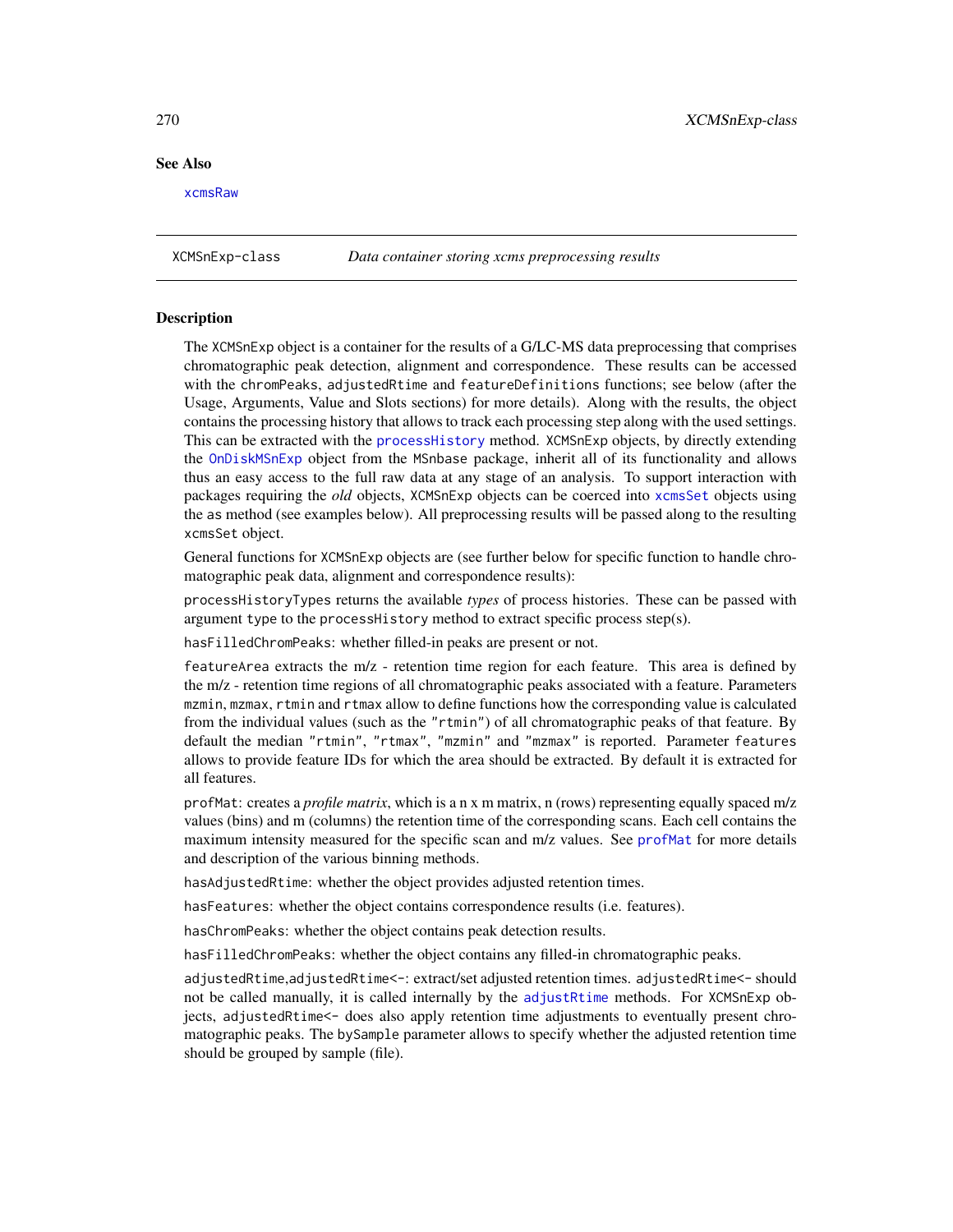#### XCMSnExp-class 271

featureDefinitions, featureDefinitions<-: extract or set the correspondence results, i.e. the mz-rt features (peak groups). Similar to the chromPeaks it is possible to extract features for specified m/z and/or rt ranges. The function supports also the parameter type that allows to specify which features to be returned if any of rt or mz is specified. For details see help of chromPeaks. See also [featureSummary](#page-78-0) for a function to calculate simple feature summaries.

chromPeaks, chromPeaks<-: extract or set the matrix containing the information on identified chromatographic peaks. Rownames of the matrix represent unique IDs of the respective peaks within the experiment. Parameter bySample allows to specify whether peaks should be returned ungrouped (default bySample = FALSE) or grouped by sample (bySample = TRUE). The chromPeaks< method for XCMSnExp objects removes also all correspondence (peak grouping) and retention time correction (alignment) results. The optional arguments rt, mz, ppm and type allow to extract only chromatographic peaks overlapping the defined retention time and/or m/z ranges. Argument type allows to define how *overlapping* is determined: for type == "any" (the default), all peaks that are even partially overlapping the region are returned (i.e. for which either "mzmin" or "mzmax" of the chromPeaks or featureDefinitions matrix are within the provided m/z range), for type == "within" the full peak has to be within the region (i.e. both "mzmin" and "mzmax" have to be within the m/z range) and for type  $==$  "apex\_within" the peak's apex position (highest signal of the peak) has to be within the region (i.e. the peak's or features m/z has to be within the m/z range). See description of the return value for details on the returned matrix. Users usually don't have to use the chromPeaks<- method directly as detected chromatographic peaks are added to the object by the [findChromPeaks](#page-34-0) method. Also, chromPeaks<- will replace any existing chromPeakData.

chromPeakData and chromPeakData<- allow to get or set arbitrary chromatographic peak annotations. These are returned or ar returned as a DataFrame. Note that the number of rows and the rownames of the DataFrame have to match those of chromPeaks.

rtime: extracts the retention time for each scan. The bySample parameter allows to return the values grouped by sample/file and adjusted whether adjusted or raw retention times should be returned. By default the method returns adjusted retention times, if they are available (i.e. if retention times were adjusted using the [adjustRtime](#page-6-0) method).

mz: extracts the mz values from each scan of all files within an XCMSnExp object. These values are extracted from the original data files and eventual processing steps are applied *on the fly*. Using the bySample parameter it is possible to switch from the default grouping of mz values by spectrum/scan to a grouping by sample/file.

intensity: extracts the intensity values from each scan of all files within an XCMSnExp object. These values are extracted from the original data files and eventual processing steps are applied *on the fly*. Using the bySample parameter it is possible to switch from the default grouping of intensity values by spectrum/scan to a grouping by sample/file.

spectra: extracts the [Spectrum](#page-0-0) objects containing all data from object. The values are extracted from the original data files and eventual processing steps are applied *on the fly*. By setting bySample = TRUE, the spectra are returned grouped by sample/file. If the XCMSnExp object contains adjusted retention times, these are returned by default in the Spectrum objects (can be overwritten by setting adjusted = FALSE).

processHistory: returns a list of [ProcessHistory](#page-217-0) objects (or objects inheriting from this base class) representing the individual processing steps that have been performed, eventually along with their settings (Param parameter class). Optional arguments fileIndex, type and msLevel allow to restrict to process steps of a certain type or performed on a certain file or MS level.

dropChromPeaks: drops any identified chromatographic peaks and returns the object without that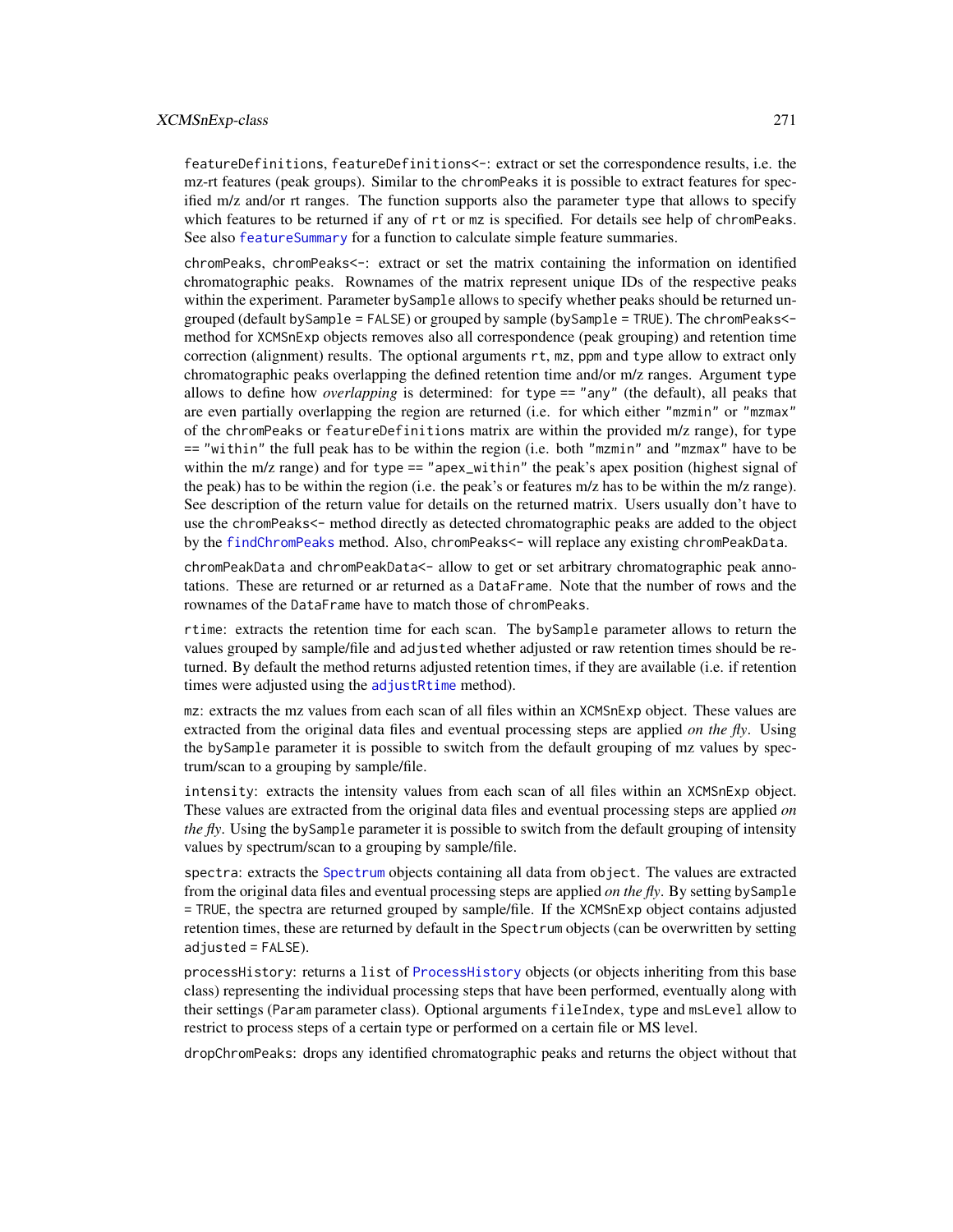information. Note that for XCMSnExp objects the method drops by default also results from a correspondence (peak grouping) analysis. Adjusted retention times are removed if the alignment has been performed *after* peak detection. This can be overruled with keepAd justedRtime = TRUE.

dropFeatureDefinitions: drops the results from a correspondence (peak grouping) analysis, i.e. the definition of the mz-rt features and returns the object without that information. Note that for XCMSnExp objects the method will also by default drop retention time adjustment results, if these were performed after the last peak grouping (i.e. which base on the results from the peak grouping that are going to be removed). All related process history steps are removed too as well as eventually filled in peaks (by [fillChromPeaks](#page-79-0)). The parameter keepAdjustedRtime can be used to avoid removal of adjusted retention times.

dropAdjustedRtime: drops any retention time adjustment information and returns the object without adjusted retention time. For XCMSnExp objects, this also reverts the retention times reported for the chromatographic peaks in the peak matrix to the original, raw, ones (after chromatographic peak detection). Note that for XCMSnExp objects the method drops also all peak grouping results if these were performed *after* the retention time adjustment. All related process history steps are removed too.

findChromPeaks performs chromatographic peak detection on the provided XCMSnExp objects. For more details see the method for [XCMSnExp](#page-269-1). Note that by default (with parameter add = FALSE) previous peak detection results are removed. Use add = TRUE to perform a second round of peak detection and add the newly identified peaks to the previous peak detection results. Correspondence results (features) are always removed prior to peak detection. Previous alignment (retention time adjustment) results are kept, i.e. chromatographic peak detection is performed using adjusted retention times if the data was first aligned using e.g. obiwarp ([adjustRtime-obiwarp](#page-6-1)).

dropFilledChromPeaks: drops any filled-in chromatographic peaks (filled in by the [fillChromPeaks](#page-79-0) method) and all related process history steps.

spectrapply applies the provided function to each Spectrum in the object and returns its results. If no function is specified the function simply returns the list of Spectrum objects.

XCMSnExp objects can be combined with the c function. This combines identified chromatographic peaks and the objects' pheno data but discards alignment results or feature definitions.

plot plots the spectrum data (see [plot](#page-0-0) for [MSnExp](#page-0-0) objects in the MSnbase package for more details. For type = "XIC", identified chromatographic peaks will be indicated as rectangles with border color peakCol.

#### Usage

```
processHistoryTypes()
hasFilledChromPeaks(object)
featureArea(
  object,
 mzmin = median,
 mzmax = median,
  rtmin = median,
  rtmax = median,
  msLevel = unique(msLevel(object)),
  features = character()
```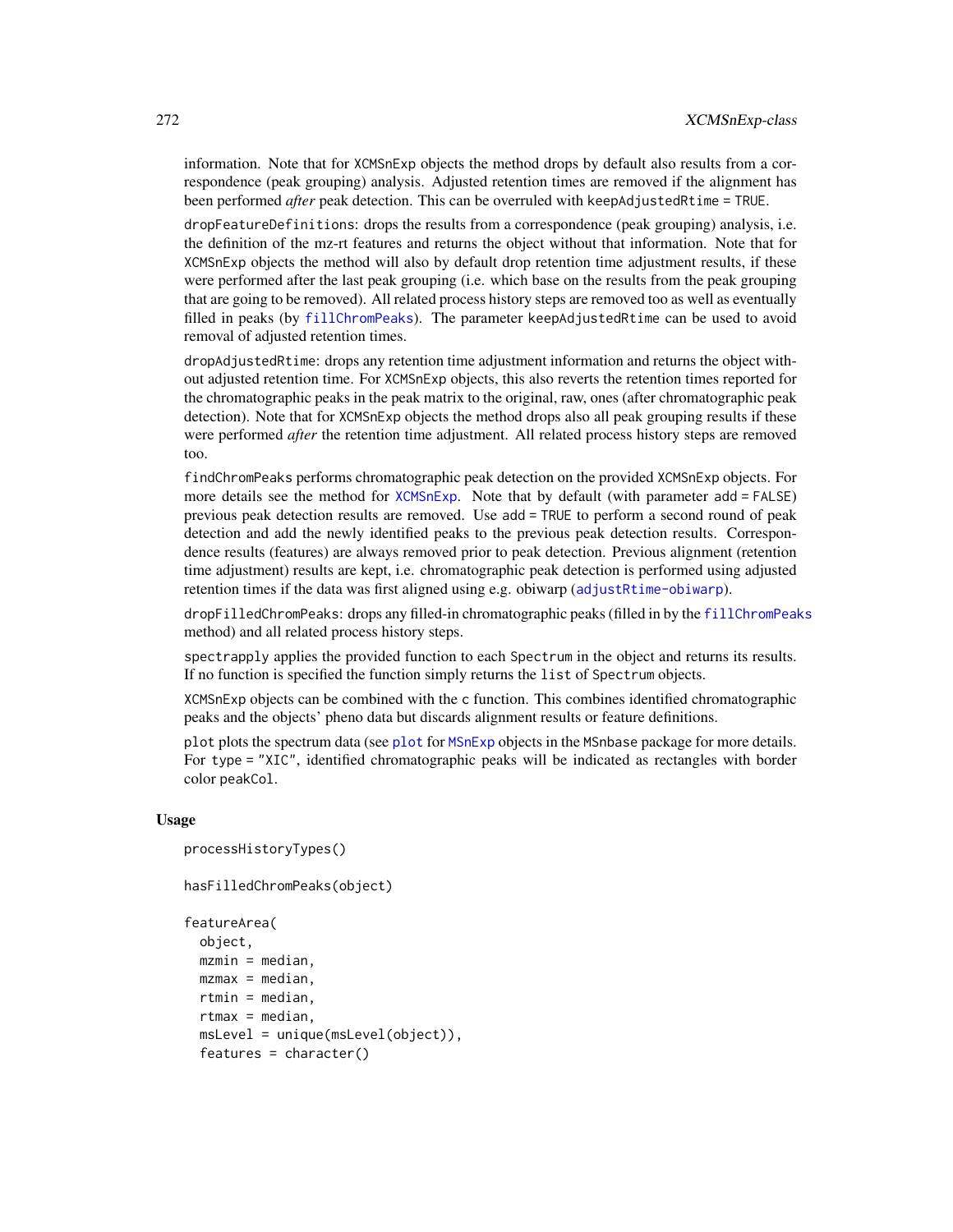```
\mathcal{L}## S4 method for signature 'OnDiskMSnExp'
profMat(
  object,
 method = "bin",step = 0.1,
  baselevel = NULL,
  basespace = NULL,
 mzrange. = NULL,
  fileIndex,
  ...
)
## S4 method for signature 'XCMSnExp'
show(object)
## S4 method for signature 'XCMSnExp'
hasAdjustedRtime(object)
## S4 method for signature 'XCMSnExp'
hasFeatures(object, msLevel = integer())
## S4 method for signature 'XCMSnExp'
hasChromPeaks(object, msLevel = integer())
## S4 method for signature 'XCMSnExp'
hasFilledChromPeaks(object)
## S4 method for signature 'XCMSnExp'
adjustedRtime(object, bySample = FALSE)
## S4 replacement method for signature 'XCMSnExp'
adjustedRtime(object) <- value
## S4 method for signature 'XCMSnExp'
featureDefinitions(
 object,
 mz = numeric(),
  rt = numeric(),
  ppm = 0,
  type = c("any", "within", "apex_within"),
  msLevel = integer()
)
## S4 replacement method for signature 'XCMSnExp'
```

```
featureDefinitions(object) <- value
```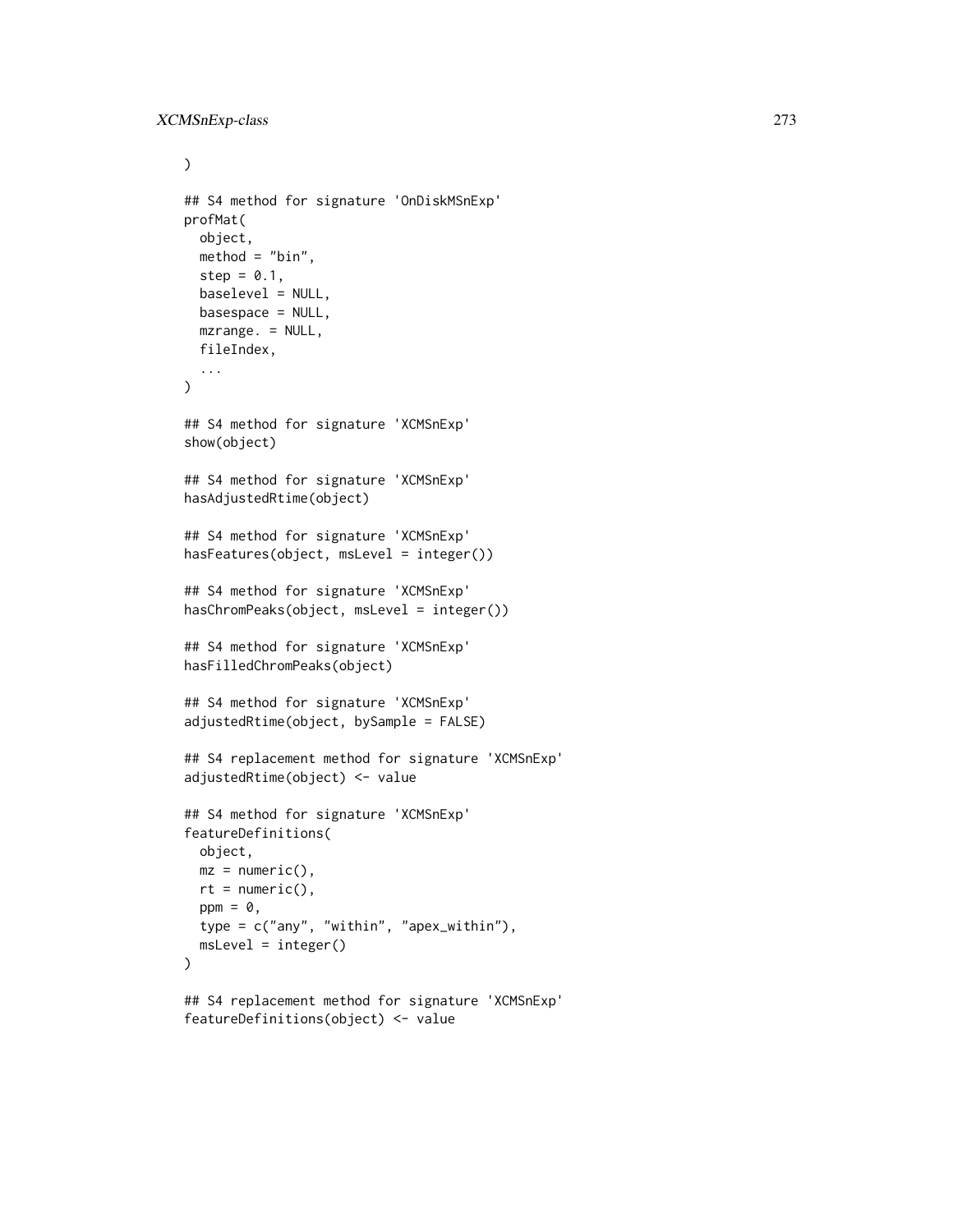```
## S4 method for signature 'XCMSnExp'
chromPeaks(
  object,
 bySample = FALSE,
  rt = numeric(),
 mz = numeric(),ppm = 0,
 msLevel = integer(),type = c("any", "within", "apex_within"),
  isFilledColumn = FALSE
\mathcal{L}## S4 replacement method for signature 'XCMSnExp'
chromPeaks(object) <- value
## S4 method for signature 'XCMSnExp'
rtime(object, bySample = FALSE, adjusted = hasAdjustedRtime(object))
## S4 method for signature 'XCMSnExp'
mz(object, bySample = FALSE, BPPARAM = bpparam())
## S4 method for signature 'XCMSnExp'
intensity(object, bySample = FALSE, BPPARAM = bpparam())
## S4 method for signature 'XCMSnExp'
spectra(
  object,
 bySample = FALSE,
  adjusted = hasAdjustedRtime(object),
 BPPARAM = bpparam()
)
## S4 method for signature 'XCMSnExp'
processHistory(object, fileIndex, type, msLevel)
## S4 method for signature 'XCMSnExp'
dropChromPeaks(object, keepAdjustedRtime = FALSE)
## S4 method for signature 'XCMSnExp'
dropFeatureDefinitions(object, keepAdding a <i>FALSE</i>, drop. = <math>-1</math>)## S4 method for signature 'XCMSnExp'
dropAdjustedRtime(object)
## S4 method for signature 'XCMSnExp'
profMat(
  object,
  method = "bin",
```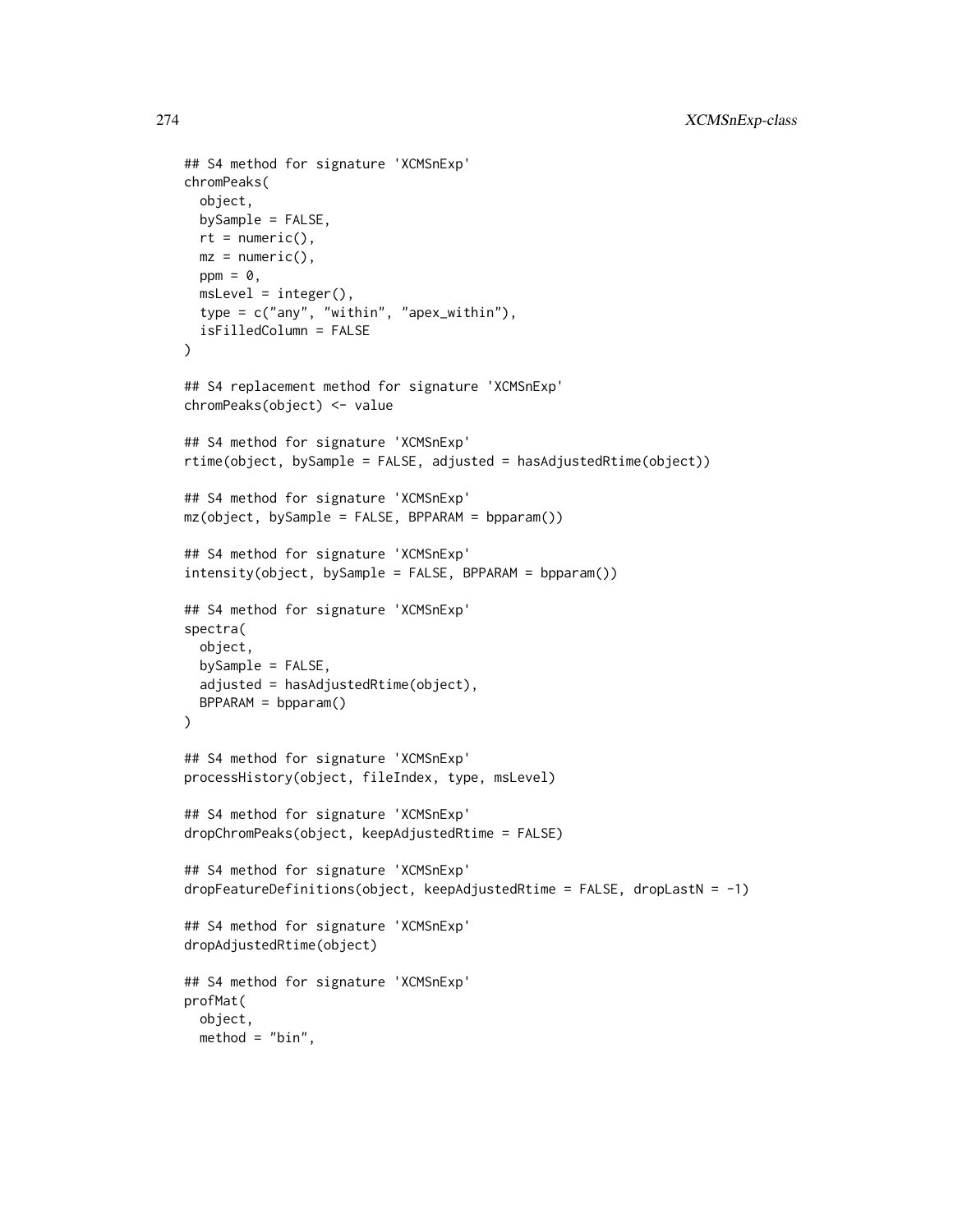```
step = 0.1,
 baselevel = NULL,
 basespace = NULL,
 mzrange. = NULL,
 fileIndex,
  ...
\mathcal{L}## S4 method for signature 'XCMSnExp,Param'
findChromPeaks(
 object,
 param,
 BPPARAM = bpparam(),
 return.type = "XCMSnExp",
 msLevel = 1L,add = FALSE\mathcal{L}## S4 method for signature 'XCMSnExp'
dropFilledChromPeaks(object)
## S4 method for signature 'XCMSnExp'
spectrapply(object, FUN = NULL, BPPARAM = bpparam(), ...)## S3 method for class 'XCMSnExp'
c(\ldots)## S4 method for signature 'XCMSnExp'
chromPeakData(object)
## S4 replacement method for signature 'XCMSnExp'
chromPeakData(object) <- value
## S4 method for signature 'XCMSnExp,missing'
plot(x, y, type = c("spectra", "XIC"), peakCol = "#ff000060", ...)
```
## Arguments

| object | For adjusted Rtime, feature Definitions, chrom Peaks, has Adjusted Rtime,<br>hasFeatures and hasChromPeaks either a MsFeatureData or a XCMSnExp ob-<br>ject, for all other methods a XCMSnExp object. |
|--------|-------------------------------------------------------------------------------------------------------------------------------------------------------------------------------------------------------|
| mzmin  | for featureArea: function to be applied to values in the "mzmin" column<br>of all chromatographic peaks of a feature to define the lower m/z value of the<br>feature area. Defaults to median.        |
| mzmax  | for feature Area: function same as minimiplate for the "minimax" column.                                                                                                                              |
| rtmin  | for feature Area: function same as manine but for the "rtmin" column.                                                                                                                                 |
| rtmax  | for feature Area: function same as minimiplate for the "rtmax" column.                                                                                                                                |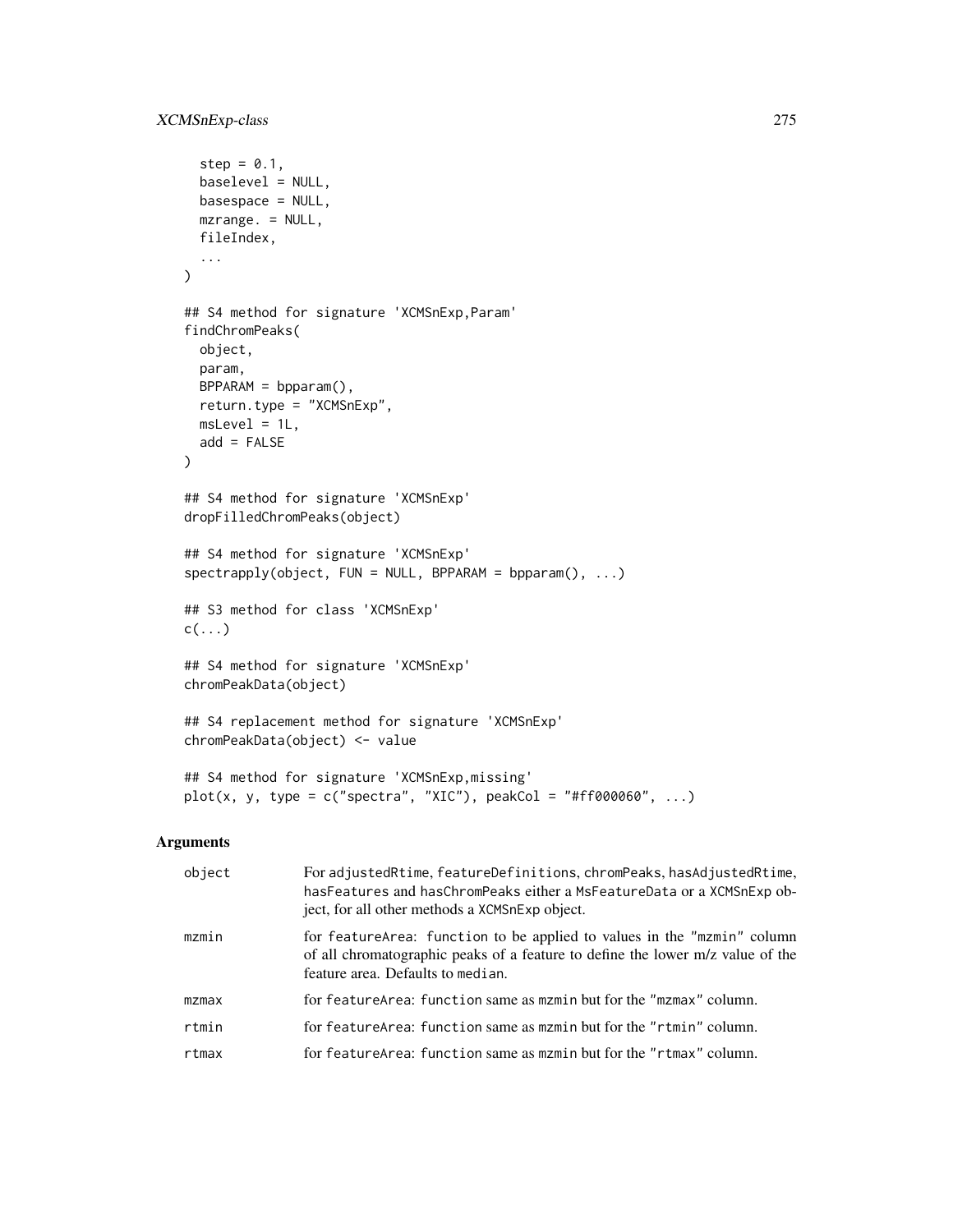| msLevel        | integer specifying the MS level(s) for which identified chromatographic peaks<br>should be returned.                                                                                                                                                                                                                                                                                                                                                                                                                                |
|----------------|-------------------------------------------------------------------------------------------------------------------------------------------------------------------------------------------------------------------------------------------------------------------------------------------------------------------------------------------------------------------------------------------------------------------------------------------------------------------------------------------------------------------------------------|
| features       | for feature Area: IDs of features for which the area should be extracted.                                                                                                                                                                                                                                                                                                                                                                                                                                                           |
| method         | The profile matrix generation method. Allowed are "bin", "binlin", "binlinbase"<br>and "intlin". See details section for more information.                                                                                                                                                                                                                                                                                                                                                                                          |
| step           | $numeric(1)$ representing the $m/z$ bin size.                                                                                                                                                                                                                                                                                                                                                                                                                                                                                       |
| baselevel      | numeric $(1)$ representing the base value to which empty elements (i.e. $m/z$ bins<br>without a measured intensity) should be set. Only considered if method = "binlinbase".<br>See baseValue parameter of imputeLinInterpol for more details.                                                                                                                                                                                                                                                                                      |
| basespace      | numeric $(1)$ representing the m/z length after which the signal will drop to the<br>base level. Linear interpolation will be used between consecutive data points<br>falling within $2 *$ basespace to each other. Only considered if method = "binlinbase".<br>If not specified, it defaults to 0.075. Internally this parameter is translated into<br>the distance parameter of the imputeLinInterpol function by distance =<br>floor(basespace / step). See distance parameter of imputeLinInterpol<br>for more details.        |
| mzrange.       | Optional numeric(2) manually specifying the mz value range to be used for bin-<br>nind. If not provided, the whole mz value range is used.                                                                                                                                                                                                                                                                                                                                                                                          |
| fileIndex      | For processHistory: optional integer specifying the index of the files/samples<br>for which the ProcessHistory objects should be retrieved.                                                                                                                                                                                                                                                                                                                                                                                         |
|                | Additional parameters.                                                                                                                                                                                                                                                                                                                                                                                                                                                                                                              |
| bySample       | logical(1) specifying whether results should be grouped by sample.                                                                                                                                                                                                                                                                                                                                                                                                                                                                  |
| value          | For adjustedRtime <-: a list (length equal to the number of samples) with<br>numeric vectors representing the adjusted retention times per scan.<br>For featureDefinitions<-: a DataFrame with peak grouping information.                                                                                                                                                                                                                                                                                                           |
|                | See return value for the featureDefinitions method for the expected format.                                                                                                                                                                                                                                                                                                                                                                                                                                                         |
|                | For chromPeaks<-: a matrix with information on detected peaks. See return<br>value for the chromPeaks method for the expected format.                                                                                                                                                                                                                                                                                                                                                                                               |
| mz             | optional numeric(2) defining the mz range for which chromatographic peaks<br>should be returned.                                                                                                                                                                                                                                                                                                                                                                                                                                    |
| rt             | optional numeric(2) defining the retention time range for which chromato-<br>graphic peaks should be returned.                                                                                                                                                                                                                                                                                                                                                                                                                      |
| ppm            | optional numeric(1) specifying the ppm by which the mz range should be ex-<br>tended. For a value of ppm = 10, all peaks within $mz[1]$ - ppm / 1e6 and $mz[2]$<br>+ ppm / 1e6 are returned.                                                                                                                                                                                                                                                                                                                                        |
| type           | For processHistory: restrict returned ProcessHistory objects to analysis<br>steps of a certain type. Use the processHistoryTypes to list all supported<br>values. For chromPeaks: character specifying which peaks to return if rt or<br>mz are defined. For type = "any" all chromatographic peaks partially overlap-<br>ping the range defined by mz and/or rt are returned, type = "within" returns<br>only peaks completely within the region and type = "apex_within" peaks for<br>which the peak's apex is within the region. |
| isFilledColumn | logical(1) whether a column "is_filled" is included in the returned "matrix"<br>providing the information if a peak was filled in. Alternatively, this information<br>would be provided by the chromPeakData data frame.                                                                                                                                                                                                                                                                                                            |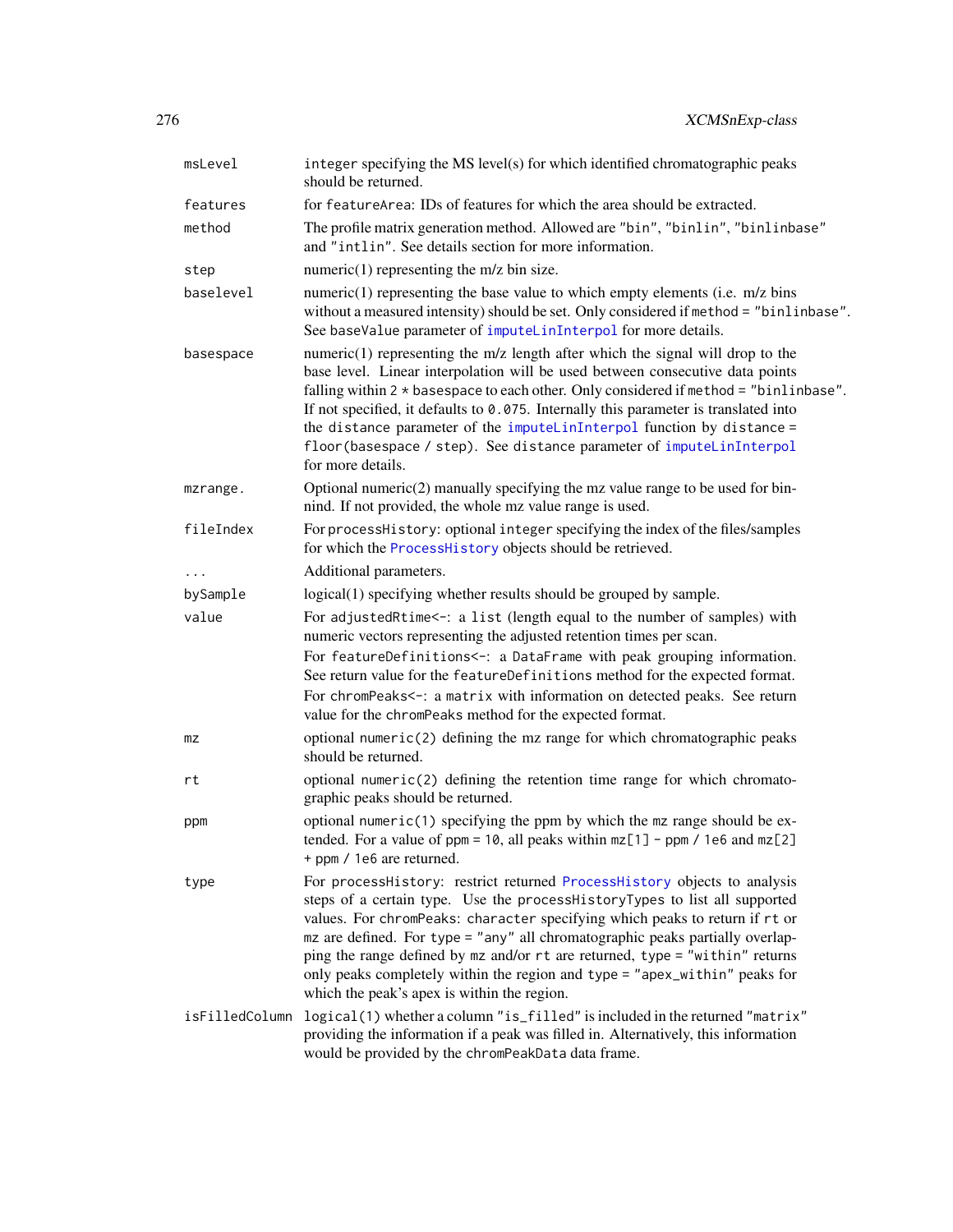| adjusted          | logical(1) whether adjusted or raw (i.e. the original retention times reported in<br>the files) should be returned.                                                                                                                                                                                                                                                               |
|-------------------|-----------------------------------------------------------------------------------------------------------------------------------------------------------------------------------------------------------------------------------------------------------------------------------------------------------------------------------------------------------------------------------|
| <b>BPPARAM</b>    | Parameter class for parallel processing. See bpparam.                                                                                                                                                                                                                                                                                                                             |
| keepAdjustedRtime |                                                                                                                                                                                                                                                                                                                                                                                   |
|                   | For dropFeatureDefinitions, XCMSnExp: logical(1) defining whether even-<br>tually present retention time adjustment should not be dropped. By default drop-<br>ping feature definitions drops retention time adjustment results too.                                                                                                                                              |
| dropLastN         | For dropFeatureDefinitions, XCMSnExp: numeric(1) defining the number<br>of peak grouping related process history steps to remove. By default dropLastN<br>$= -1$ , dropping the chromatographic peaks removes all process history steps re-<br>lated to peak grouping. Setting e.g. dropLastN = 1 will only remove the most<br>recent peak grouping related process history step. |
| param             | A CentWaveParam, MatchedFilterParam, MassifquantParam, MSWParam or<br>CentWavePredIsoParam object with the settings for the chromatographic peak<br>detection algorithm.                                                                                                                                                                                                          |
| return.type       | Character specifying what type of object the method should return. Can be either<br>"XCMSnExp" (default), "list" or "xcmsSet".                                                                                                                                                                                                                                                    |
| add               | For findChromPeaks: if newly identified chromatographic peaks should be<br>added to the peak matrix with the already identified chromatographic peaks.<br>By default (add = FALSE) previous peak detection results will be removed.                                                                                                                                               |
| <b>FUN</b>        | For spectrapply: a function that should be applied to each spectrum in the<br>object.                                                                                                                                                                                                                                                                                             |
| X                 | For plot: XCMSnExp object.                                                                                                                                                                                                                                                                                                                                                        |
| У                 | For plot: not used.                                                                                                                                                                                                                                                                                                                                                               |
| peakCol           | For plot: the color that should be used to indicate identified chromatographic<br>peaks (only in combination with type = "XIC" and if chromatographic peaks<br>are present).                                                                                                                                                                                                      |

#### Value

For profMat: a list with a the profile matrix matrix (or matrices if fileIndex was not specified or if length(fileIndex) > 1). See [profile-matrix](#page-219-0) for general help and information about the profile matrix.

For adjustedRtime: if bySample = FALSE a numeric vector with the adjusted retention for each spectrum of all files/samples within the object. If bySample = TRUE a list (length equal to the number of samples) with adjusted retention times grouped by sample. Returns NULL if no adjusted retention times are present.

For featureDefinitions: a DataFrame with peak grouping information, each row corresponding to one mz-rt feature (grouped peaks within and across samples) and columns "mzmed" (median mz value), "mzmin" (minimal mz value), "mzmax" (maximum mz value), "rtmed" (median retention time), "rtmin" (minimal retention time), "rtmax" (maximal retention time) and "peakidx". Column "peakidx" contains a list with indices of chromatographic peaks (rows) in the matrix returned by the chromPeaks method that belong to that feature group. The method returns NULL if no feature definitions are present. featureDefinitions supports also parameters mz, rt, ppm and type to return only features within certain ranges (see description of chromPeaks for details).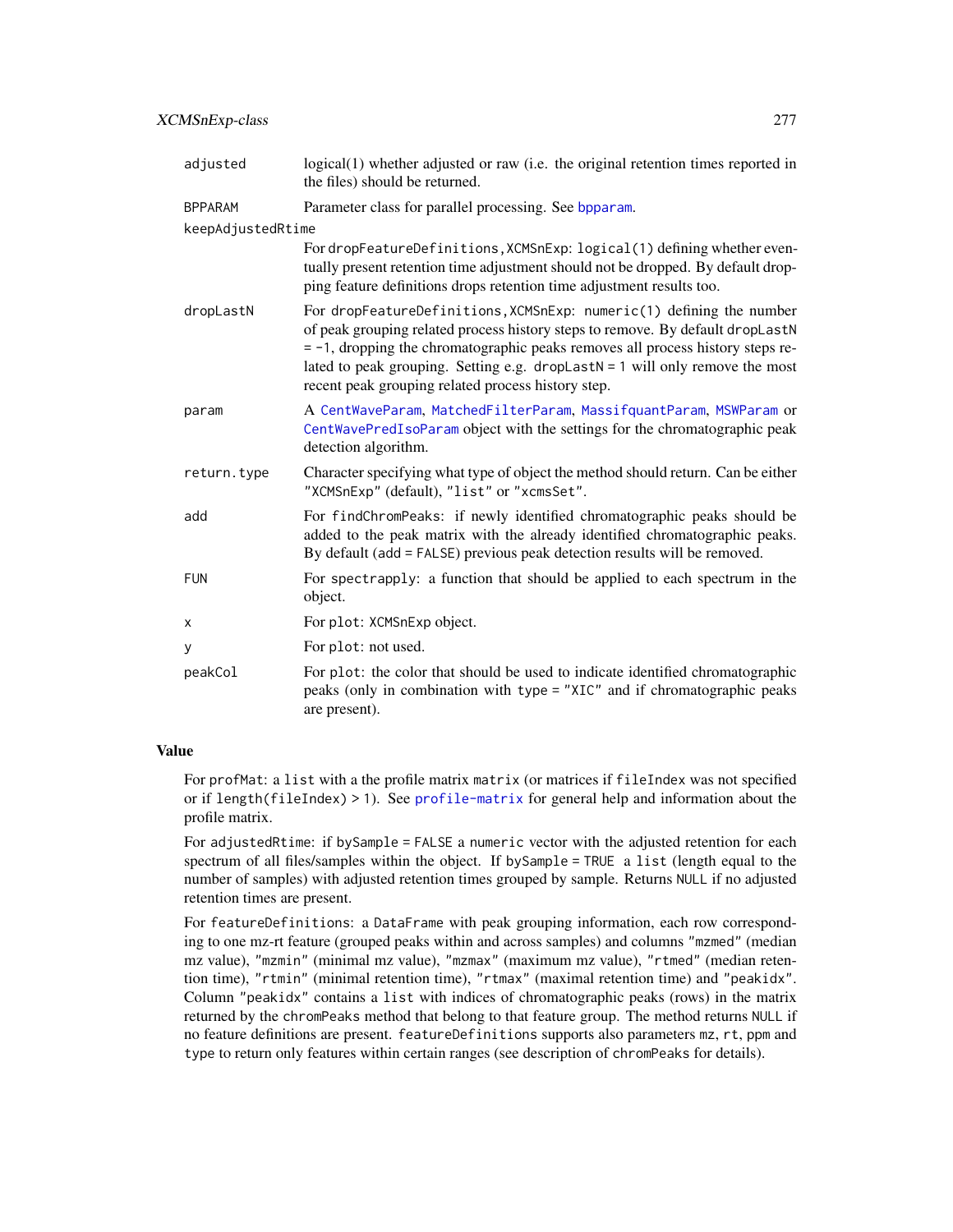For chromPeaks: if bySample = FALSE a matrix (each row being a chromatographic peak, rownames representing unique IDs of the peaks) with at least the following columns: "mz" (intensityweighted mean of mz values of the peak across scans/retention times), "mzmin" (minimal mz value), "mzmax" (maximal mz value), "rt" (retention time of the peak apex), "rtmin" (minimal retention time), "rtmax" (maximal retention time), "into" (integrated, original, intensity of the peak), "maxo" (maximum intentity of the peak), "sample" (sample index in which the peak was identified) and Depending on the employed peak detection algorithm and the verboseColumns parameter of it, additional columns might be returned. If parameter isFilledColumn was set to TRUE a column named "is\_filled" is also returned. For bySample = TRUE the chromatographic peaks are returned as a list of matrices, each containing the chromatographic peaks of a specific sample. For samples in which no peaks were detected a matrix with 0 rows is returned.

For rtime: if bySample = FALSE a numeric vector with the retention times of each scan, if bySample = TRUE a list of numeric vectors with the retention times per sample.

For mz: if bySample = FALSE a list with the mz values (numeric vectors) of each scan. If bySample = TRUE a list with the mz values per sample.

For intensity: if bySample = FALSE a list with the intensity values (numeric vectors) of each scan. If bySample = TRUE a list with the intensity values per sample.

For spectra: if bySample = FALSE a list with [Spectrum](#page-0-0) objects. If bySample = TRUE the result is grouped by sample, i.e. as a list of lists, each element in the *outer* list being the list of spectra of the specific file.

For processHistory: a list of [ProcessHistory](#page-217-0) objects providing the details of the individual data processing steps that have been performed.

#### **Slots**

- .processHistory list with XProcessHistory objects tracking all individual analysis steps that have been performed.
- msFeatureData MsFeatureData class extending environment and containing the results from a chromatographic peak detection (element "chromPeaks"), peak grouping (element "featureDefinitions") and retention time correction (element "adjustedRtime") steps. This object should not be manipulated directly.

#### Chromatographic peak data

Chromatographic peak data is added to an XCMSnExp object by the [findChromPeaks](#page-34-0) function. Functions to access chromatographic peak data are:

- hasChromPeaks whether chromatographic peak data is available, see below for help of the function.
- chromPeaks access chromatographic peaks (see below for help).
- dropChromPeaks remove chromatographic peaks (see below for help).
- dropFilledChromPeaks remove filled-in peaks (see below for help).
- [fillChromPeaks](#page-79-0) fill-in missing peaks (see respective help page).
- [plotChromPeaks](#page-206-0) plot identified peaks for a file (see respective help page).
- [plotChromPeakImage](#page-206-1) plot distribution of peaks along the retention time axis (see respective help page).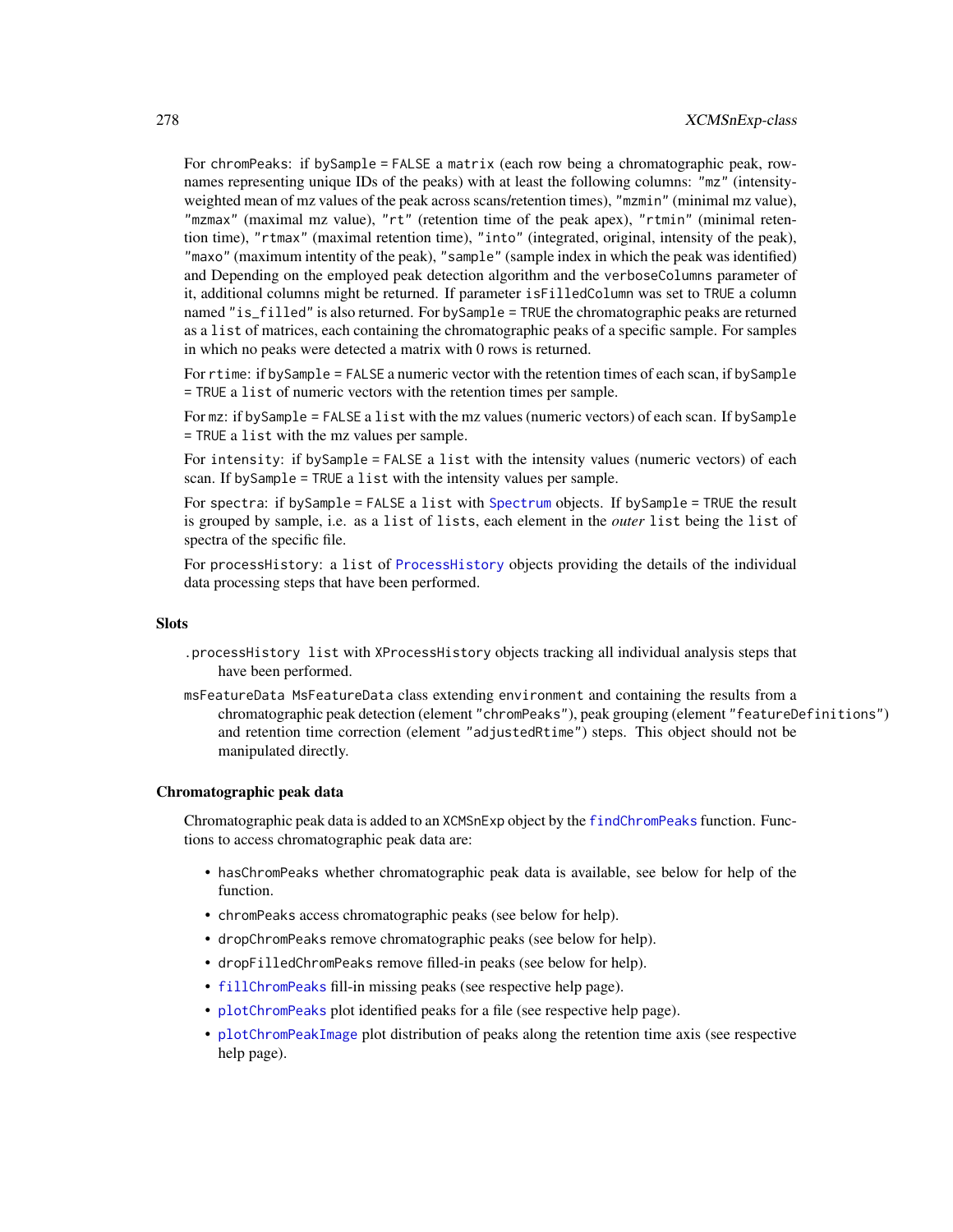### XCMSnExp-class 279

• [highlightChromPeaks](#page-174-0) add chromatographic peaks to an existing plot of a [Chromatogram](#page-0-0) (see respective help page).

#### Adjusted retention times

Adjusted retention times are stored in an XCMSnExp object besides the original, raw, retention times, allowing to switch between raw and adjusted times. It is also possible to replace the raw retention times with the adjusted ones with the [applyAdjustedRtime](#page-17-0). The adjusted retention times are added to an XCMSnExp by the [adjustRtime](#page-6-0) function. All functions related to the access of adjusted retention times are:

- hasAdjustedRtime whether adjusted retention times are available (see below for help).
- dropAdjustedRtime remove adjusted retention times (see below for help).
- [applyAdjustedRtime](#page-17-0) replace the raw retention times with the adjusted ones (see respective help page).
- [plotAdjustedRtime](#page-198-0) plot differences between adjusted and raw retention times (see respective help page).

#### Correspondence results, features

The correspondence analysis ([groupChromPeaks](#page-154-0)) adds the feature definitions to an XCMSnExp object. All functions related to these are listed below:

- hasFeatures whether correspondence results are available (see below for help).
- featureDefinitions access the definitions of the features (see below for help).
- dropFeatureDefinitions remove correspondence results (see below for help).
- [featureValues](#page-224-0) access values for features (see respective help page).
- [featureSummary](#page-78-0) perform a simple summary of the defined features (see respective help page).
- [overlappingFeatures](#page-189-0) identify features that are overlapping or close in the m/z rt space (see respective help page).
- [quantify](#page-0-0) extract feature intensities and put them, along with feature definitions and phenodata information, into a [SummarizedExperiment](#page-0-0). See help page for details.

# **Note**

The "chromPeaks" element in the msFeatureData slot is equivalent to the @peaks slot of the xcmsSet object, the "featureDefinitions" contains information from the @groups and @groupidx slots from an xcmsSet object.

#### Author(s)

Johannes Rainer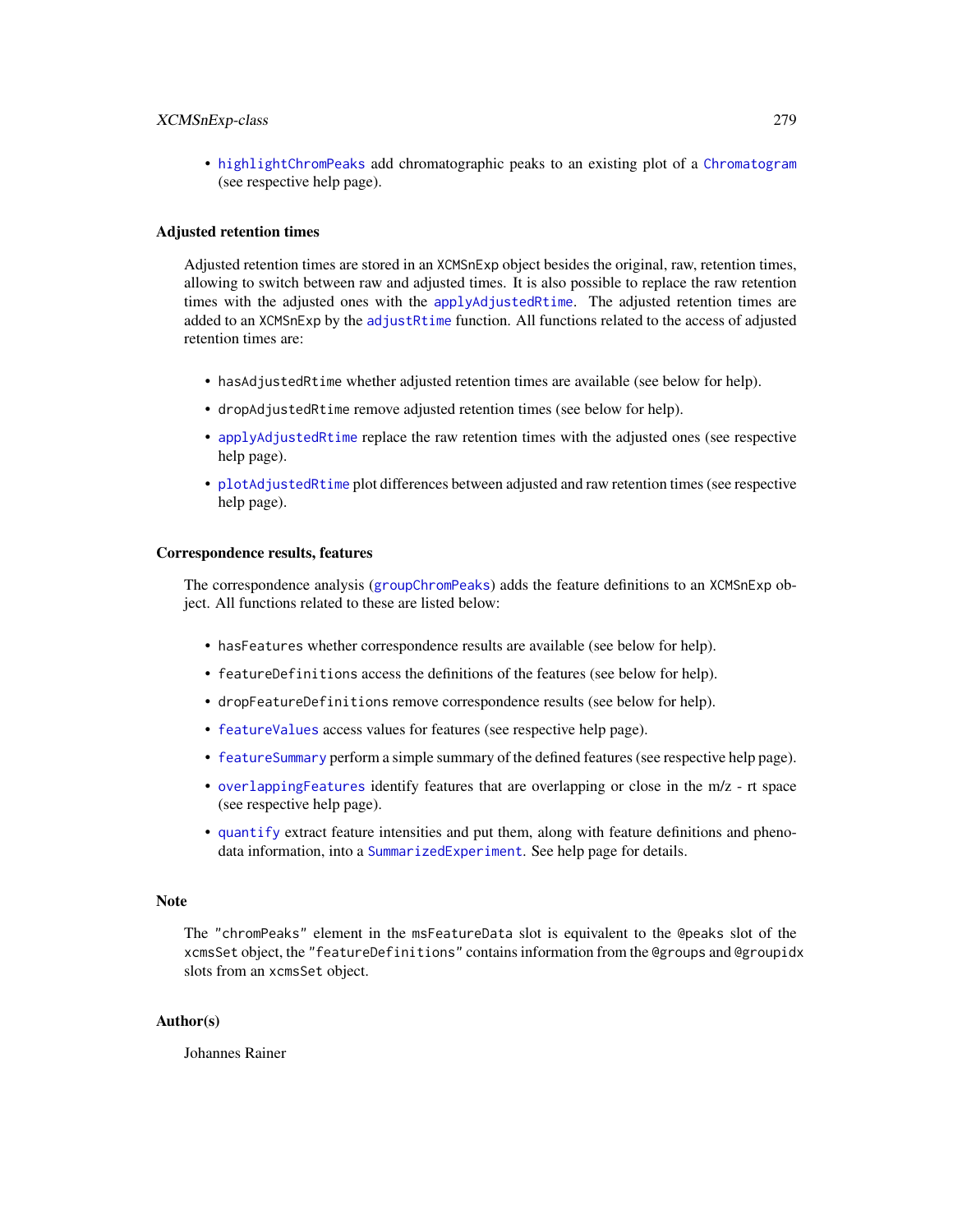#### See Also

[xcmsSet](#page-288-0) for the old implementation. [OnDiskMSnExp](#page-0-0), [MSnExp](#page-0-0) and [pSet](#page-0-0) for a complete list of inherited methods.

[findChromPeaks](#page-34-0) for available peak detection methods returning a XCMSnExp object as a result.

[groupChromPeaks](#page-154-0) for available peak grouping methods and [featureDefinitions](#page-269-0) for the method to extract the feature definitions representing the peak grouping results. [adjustRtime](#page-6-0) for retention time adjustment methods.

[chromatogram](#page-31-0) to extract MS data as [Chromatogram](#page-0-0) objects.

[as](#page-0-0) (as(x, "data.frame")) in the MSnbase package for the method to extract MS data as data.frames.

[featureSummary](#page-78-0) to calculate basic feature summaries.

[featureChromatograms](#page-74-0) to extract chromatograms for each feature.

[chromPeakSpectra](#page-35-0) to extract MS2 spectra with the m/z of the precursor ion within the m/z range of a peak and a retention time within its retention time range.

[featureSpectra](#page-76-0) to extract MS2 spectra associated with identified features.

[fillChromPeaks](#page-79-0) for the method to fill-in eventually missing chromatographic peaks for a feature in some samples.

## Examples

```
## Load a test data set with detected peaks
data(faahko_sub)
## Update the path to the files for the local system
dirname(faahko_sub) <- system.file("cdf/KO", package = "faahKO")
```

```
## Disable parallel processing for this example
register(SerialParam())
```

```
## The results from the peak detection are now stored in the XCMSnExp
## object
faahko_sub
```
## The detected peaks can be accessed with the chromPeaks method. head(chromPeaks(faahko\_sub))

```
## The settings of the chromatographic peak detection can be accessed with
## the processHistory method
processHistory(faahko_sub)
```

```
## Also the parameter class for the peak detection can be accessed
processParam(processHistory(faahko_sub)[[1]])
```

```
## The XCMSnExp inherits all methods from the pSet and OnDiskMSnExp classes
## defined in Bioconductor's MSnbase package. To access the (raw) retention
## time for each spectrum we can use the rtime method. Setting bySample = TRUE
## would cause the retention times to be grouped by sample
head(rtime(faahko_sub))
```
## Similarly it is possible to extract the mz values or the intensity values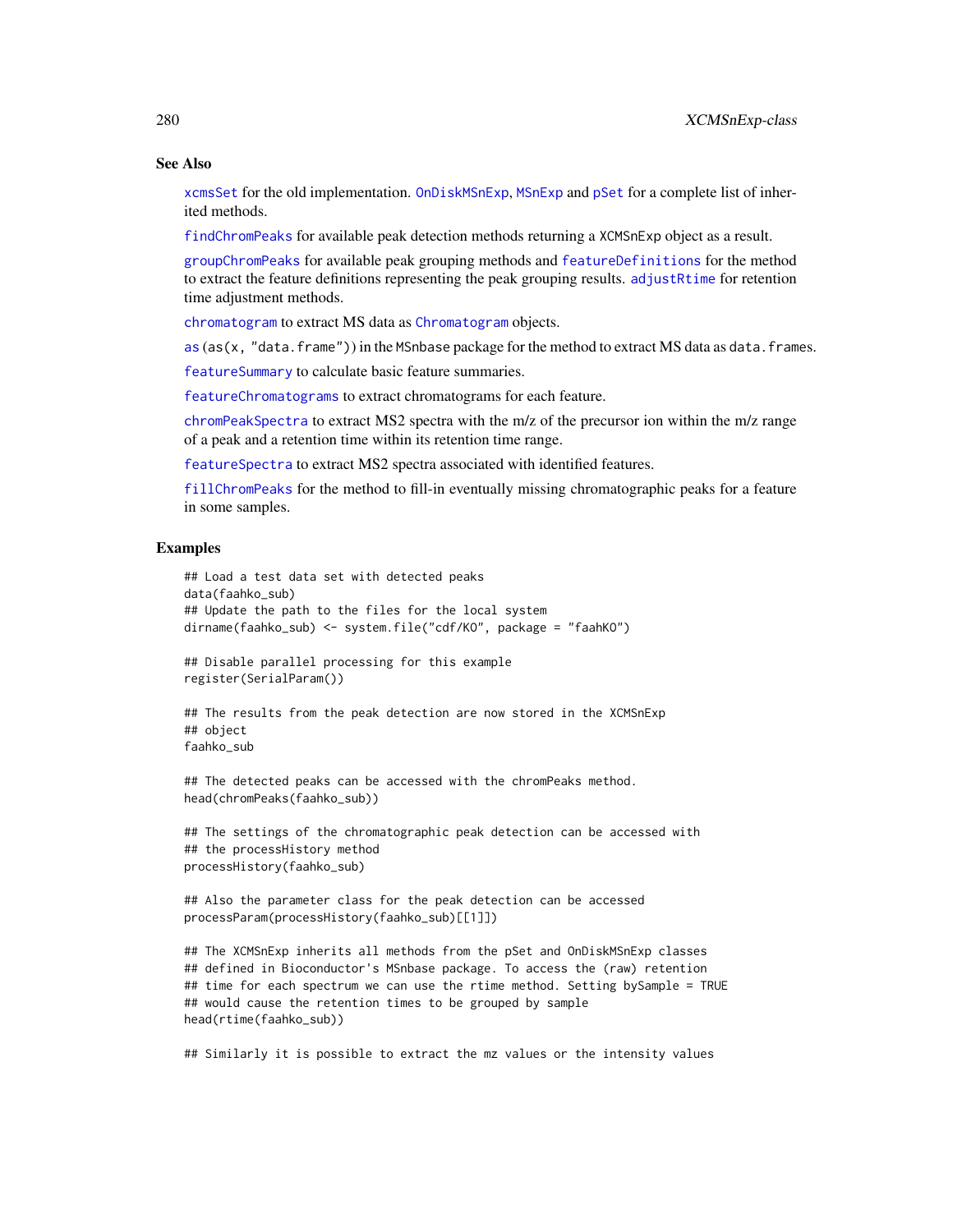## xcmsPeaks-class 281

```
## using the mz and intensity method, respectively, also with the option to
## return the results grouped by sample instead of the default, which is
## grouped by spectrum. Finally, to extract all of the data we can use the
## spectra method which returns Spectrum objects containing all raw data.
## Note that all these methods read the information from the original input
## files and subsequently apply eventual data processing steps to them.
mzs <- mz(faahko_sub, bySample = TRUE)
length(mzs)
lengths(mzs)
## The full data could also be read using the spectra data, which returns
## a list of Spectrum object containing the mz, intensity and rt values.
## spctr <- spectra(faahko_sub)
## To get all spectra of the first file we can split them by file
## head(split(spctr, fromFile(faahko_sub))[[1]])
############
## Filtering
##
## XCMSnExp objects can be filtered by file, retention time, mz values or
## MS level. For some of these filter preprocessing results (mostly
## retention time correction and peak grouping results) will be dropped.
## Below we filter the XCMSnExp object by file to extract the results for
## only the second file.
xod_2 <- filterFile(faahko_sub, file = 2)
xod_2
## Now the objects contains only the idenfified peaks for the second file
head(chromPeaks(xod_2))
##########
## Coercing to an xcmsSet object
##
## We can also coerce the XCMSnExp object into an xcmsSet object:
xs <- as(faahko_sub, "xcmsSet")
```

```
head(peaks(xs))
```
xcmsPeaks-class *A matrix of peaks*

# Description

A matrix of peak information. The actual columns depend on how it is generated (i.e. the [findPeaks](#page-125-0) method).

#### Objects from the Class

Objects can be created by calls of the form new("xcmsPeaks", ...).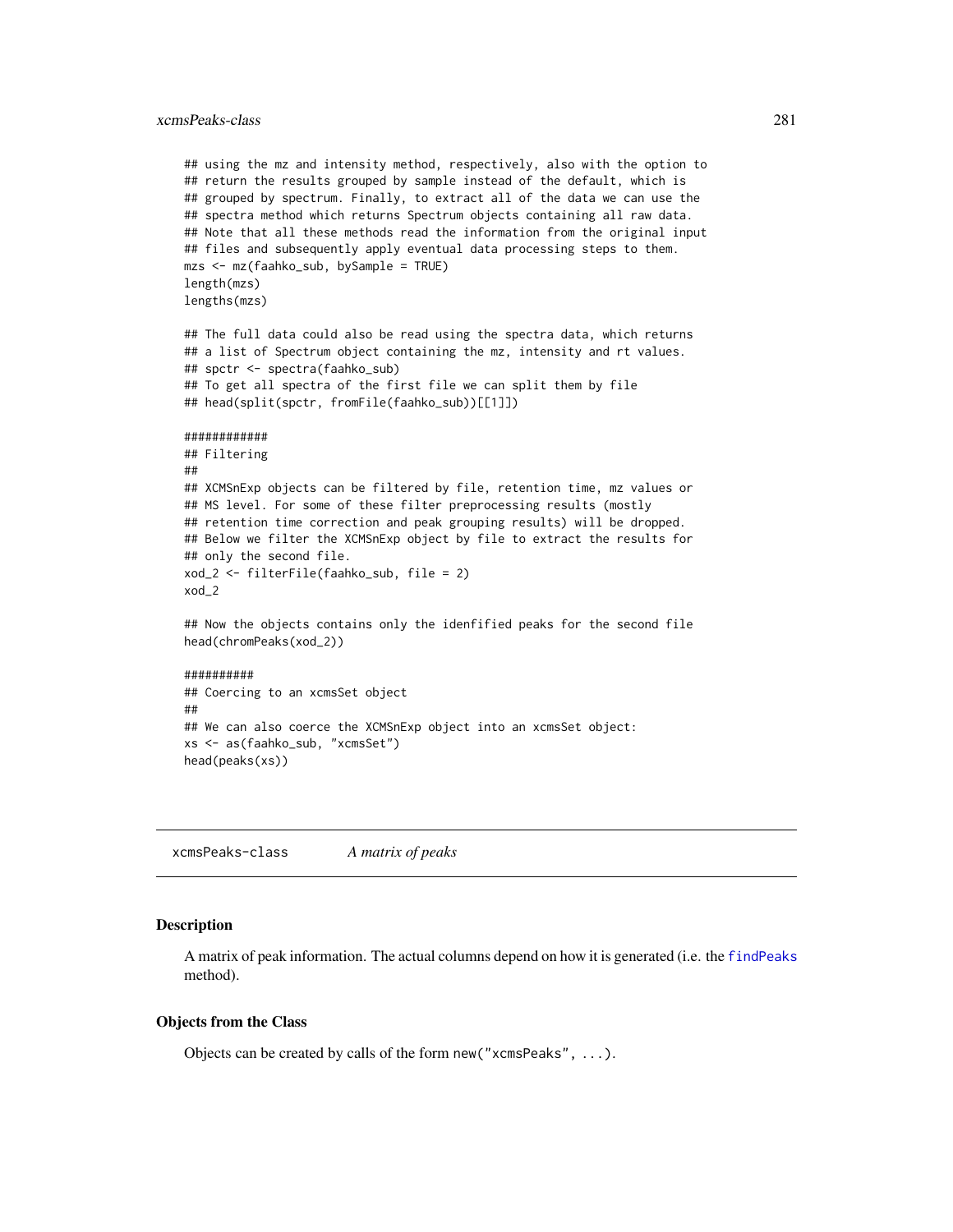# Slots

.Data: The matrix holding the peak information

#### Extends

Class ["matrix"](#page-0-0), from data part. Class ["array"](#page-0-0), by class "matrix", distance 2. Class ["structure"](#page-0-0), by class "matrix", distance 3. Class ["vector"](#page-0-0), by class "matrix", distance 4, with explicit coerce.

#### Methods

None yet. Some utilities for working with peak data would be nice.

#### Author(s)

Michael Lawrence

# See Also

[findPeaks](#page-125-0) for detecting peaks in an [xcmsRaw](#page-283-0).

<span id="page-281-0"></span>xcmsRaw *Constructor for xcmsRaw objects which reads NetCDF/mzXML files*

#### Description

This function handles the task of reading a NetCDF/mzXML file containing LC/MS or GC/MS data into a new xcmsRaw object. It also transforms the data into profile (maxrix) mode for efficient plotting and data exploration.

## Usage

```
xcmsRaw(filename, profstep = 1, profmethod = "bin", profparam =
list(), includeMSn=FALSE, mslevel=NULL, scanrange=NULL)
```
deepCopy(object)

#### Arguments

| filename   | path name of the NetCDF or mzXML file to read                                                   |
|------------|-------------------------------------------------------------------------------------------------|
| profstep   | step size (in $m/z$ ) to use for profile generation                                             |
| profmethod | method to use for profile generation. See profile-matrix for details and sup-<br>ported values. |
| profparam  | extra parameters to use for profile generation                                                  |
| includeMSn | only for XML file formats: also read MS\$^n\$ (Tandem-MS of Ion-/Orbi-Trap<br>spectra)          |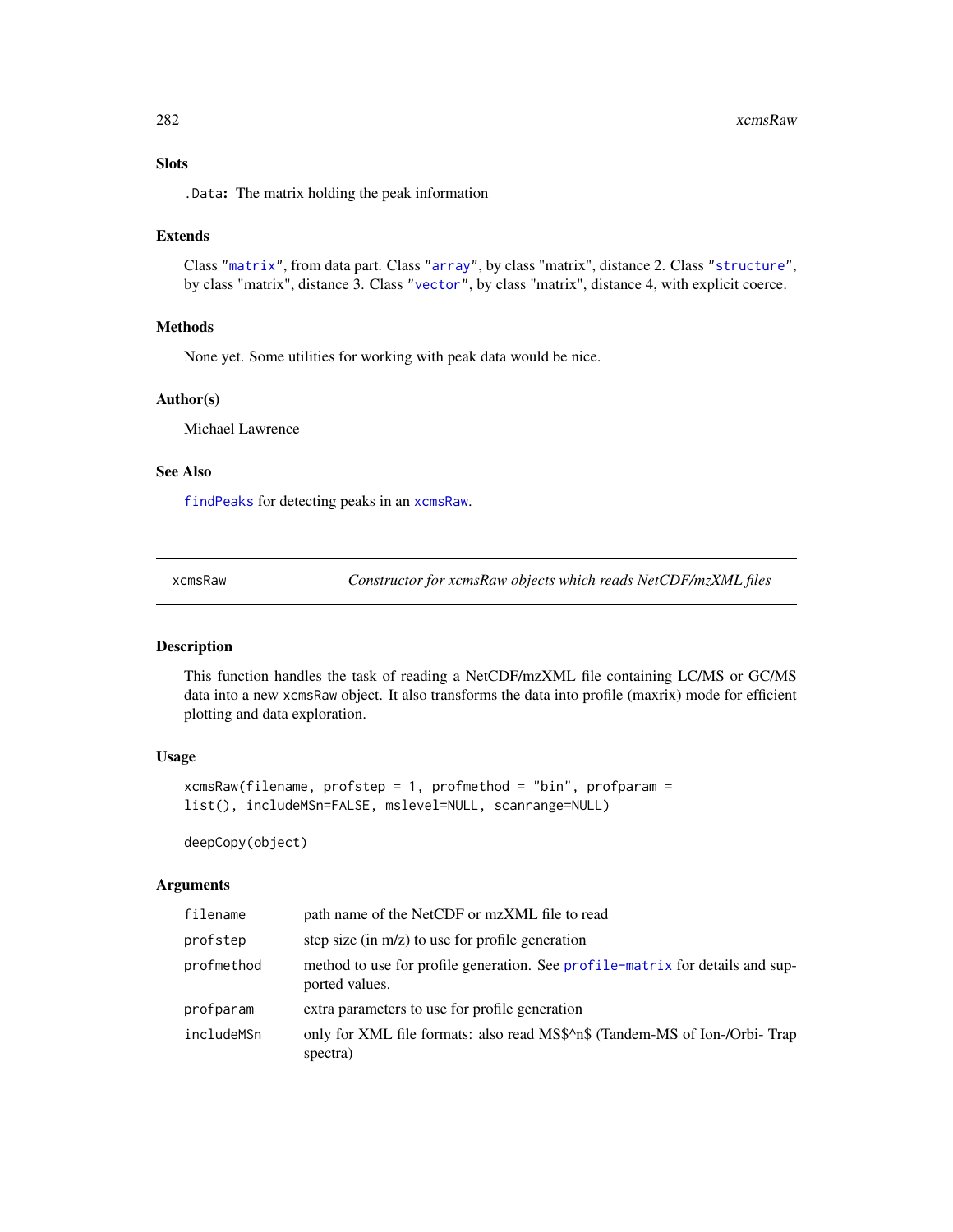#### xcmsRaw 283

| mslevel   | move data from mslevel into normal MS1 slots, e.g. for peak picking and visu-<br>alisation |
|-----------|--------------------------------------------------------------------------------------------|
| scanrange | scan range to read                                                                         |
| object    | An xcmsRaw object                                                                          |

# Details

See [profile-matrix](#page-219-0) for details on profile matrix generation methods and settings.

The scanrange to import can be restricted, otherwise all MS1 data is read. If profstep is set to 0, no profile matrix is generated. Unless includeMSn = TRUE only first level MS data is read, not MS/MS, etc.

deepCopy(xraw) will create a copy of the xcmsRaw object with its own copy of mz and intensity data in xraw@env.

## Value

A xcmsRaw object.

### Author(s)

Colin A. Smith, <csmith@scripps.edu>

#### References

NetCDF file format: <https://www.unidata.ucar.edu/software/netcdf/> [http://www.astm.](http://www.astm.org/Standards/E2077.htm) [org/Standards/E2077.htm](http://www.astm.org/Standards/E2077.htm) <http://www.astm.org/Standards/E2078.htm>

mzXML file format: [http://sashimi.sourceforge.net/software\\_glossolalia.html](http://sashimi.sourceforge.net/software_glossolalia.html)

PSI-MS working group who developed mzData and mzML file formats: [http://www.psidev.](http://www.psidev.info/index.php?q=node/80) [info/index.php?q=node/80](http://www.psidev.info/index.php?q=node/80)

Parser used for XML file formats: [http://tools.proteomecenter.org/wiki/index.php?title=](http://tools.proteomecenter.org/wiki/index.php?title=Software:RAMP) [Software:RAMP](http://tools.proteomecenter.org/wiki/index.php?title=Software:RAMP)

## See Also

[xcmsRaw-class](#page-283-0), [profStep](#page-223-0), [profMethod](#page-221-0) [xcmsFragments](#page-267-0)

# Examples

```
## Not run:
   library(xcms)
   library(faahKO)
   cdfpath <- system.file("cdf", package = "faahKO")
   cdffiles <- list.files(cdfpath, recursive = TRUE, full.names = TRUE)
   xr<-xcmsRaw(cdffiles[1])
   xr
   ##This gives some information about the file
   names(attributes(xr))
   ## Lets have a look at the structure of the object
```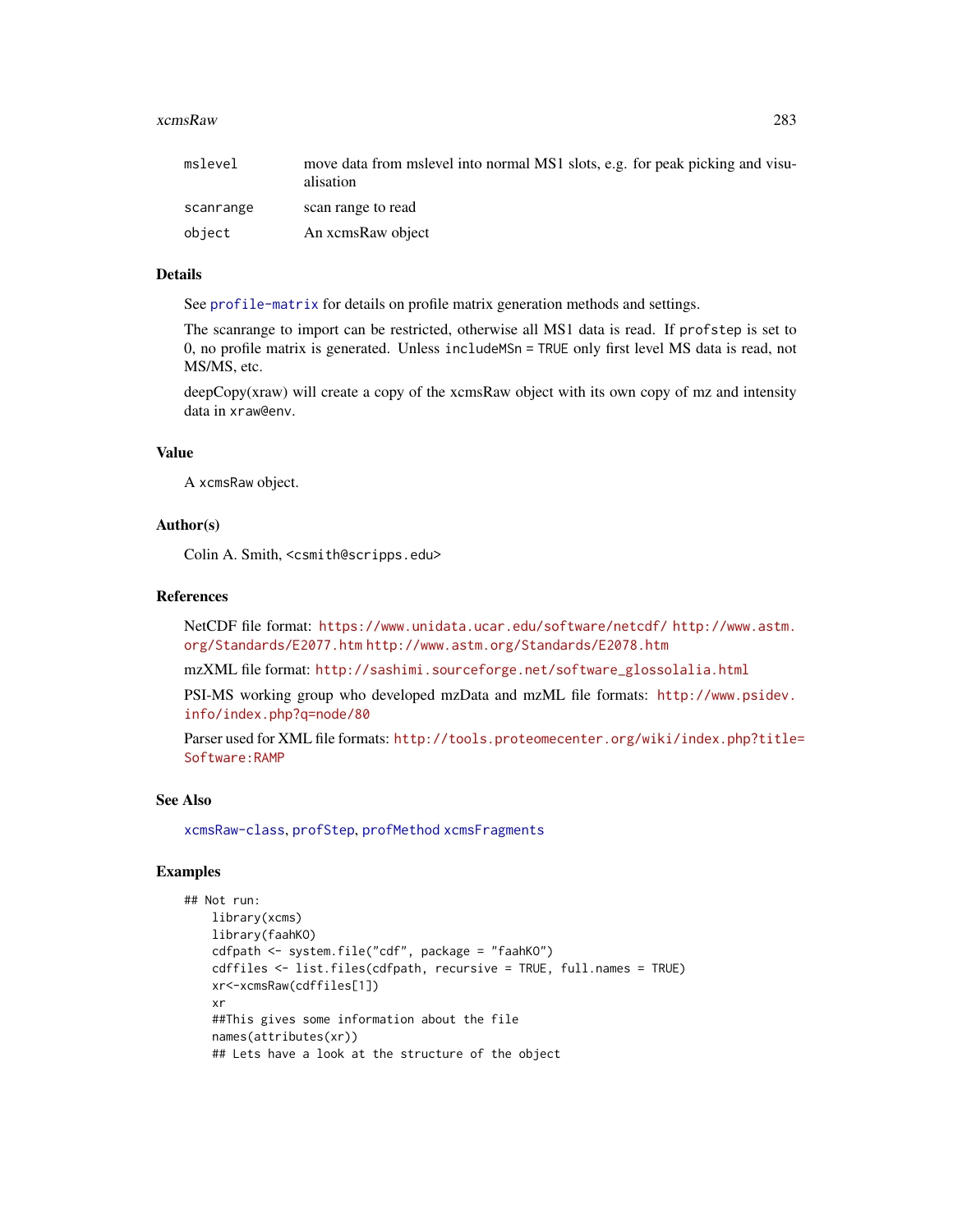```
str(xr)
   ##same but with a preview of each slot in the object
   ##SO... lets have a look at how this works
   head(xr@scanindex)
   ##[1] 0 429 860 1291 1718 2140
   xr@env$mz[425:430]
   ##[1] 596.3 597.0 597.3 598.1 599.3 200.1
   ##We can see that the 429 index is the last mz of scan 1 therefore...
   mz.scan1<-xr@env$mz[(1+xr@scanindex[1]):xr@scanindex[2]]
   intensity.scan1<-xr@env$intensity[(1+xr@scanindex[1]):xr@scanindex[2]]
   plot(mz.scan1, intensity.scan1, type="h",
        main=paste("Scan 1 of file", basename(cdffiles[1]), sep=""))
   ##the easier way :p
   scan1<-getScan(xr, 1)
   head(scan1)
   plotScan(xr, 1)
## End(Not run)
```
<span id="page-283-0"></span>

xcmsRaw-class *Class xcmsRaw, a class for handling raw data*

#### <span id="page-283-1"></span>Description

This class handles processing and visualization of the raw data from a single LC/MS or GS/MS run. It includes methods for producing a standard suite of plots including individual spectra, multi-scan average spectra, TIC, and EIC. It will also produce a feature list of significant peaks using matched filtration.

#### Objects from the Class

Objects can be created with the [xcmsRaw](#page-281-0) constructor which reads data from a NetCDF file into a new object.

#### **Slots**

- acquisitionNum: Numeric representing the acquisition number of the individual scans/spectra. Length of acquisitionNum is equal to the number of spectra/scans in the object and hence equal to the scantime slot. Note however that this information is only available in mzML files.
- env: environment with three variables: mz concatenated m/z values for all scans, intensity corresponding signal intensity for each m/z value, and profile - matrix represention of the intensity values with columns representing scans and rows representing equally spaced m/z values. The profile matrix should be extracted with the **prof-Mat** method.

filepath: Path to the raw data file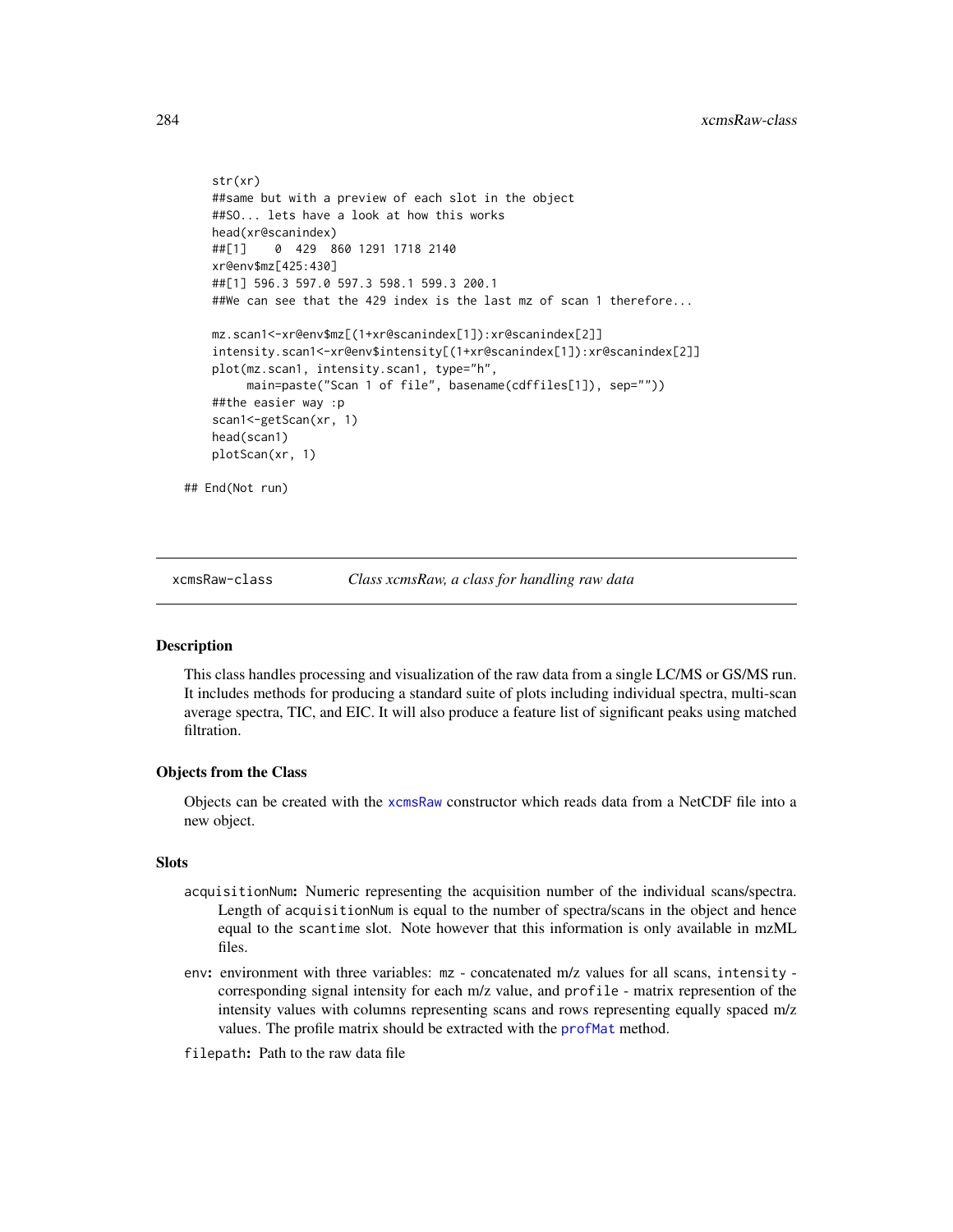- gradient: matrix with first row, time, containing the time point for interpolation and successive columns representing solvent fractions at each point
- msnAcquisitionNum: for each scan a unique acquisition number as reported via "spectrum id" (mzData) or "<scan num=...>" and "<scanOrigin num=...>" (mzXML)
- msnCollisionEnergy: "CollisionEnergy" (mzData) or "collisionEnergy" (mzXML)
- msnLevel: for each scan the "msLevel" (both mzData and mzXML)
- msnPrecursorCharge: "ChargeState" (mzData) and "precursorCharge" (mzXML)
- msnPrecursorIntensity: "Intensity" (mzData) or "precursorIntensity" (mzXML)
- msnPrecursorMz: "MassToChargeRatio" (mzData) or "precursorMz" (mzXML)
- msnPrecursorScan: "spectrumRef" (both mzData and mzXML)
- msnRt: Retention time of the scan
- msnScanindex: msnScanindex
- mzrange: numeric vector of length 2 with minimum and maximum m/z values represented in the profile matrix
- polarity: polarity
- profmethod: characer value with name of method used for generating the profile matrix.
- profparam: list to store additional profile matrix generation settings. Use the [profinfo](#page-288-1) method to extract all profile matrix creation relevant information.
- scanindex: integer vector with starting positions of each scan in the mz and intensity variables (note that index values are based off a 0 initial position instead of 1).
- scantime: numeric vector with acquisition time (in seconds) for each scan.
- tic: numeric vector with total ion count (intensity) for each scan
- mslevel: Numeric representing the MS level that is present in MS1 slot. This slot should be accessed through its getter method mslevel.
- scanrange: Numeric of length 2 specifying the scan range (or NULL for the full range). This slot should be accessed through its getter method scanrange. Note that the scanrange will always be 1 to the number of scans within the xcmsRaw object, which does not necessarily have to match to the scan index in the original mzML file (e.g. if the original data was subsetted). The acquisitionNum information can be used to track the original *position* of each scan in the mzML file.

### **Methods**

- [findPeaks](#page-125-0) signature(object = "xcmsRaw"): feature detection using matched filtration in the chromatographic time domain
- [getEIC](#page-146-0) signature(object = "xcmsRaw"): get extracted ion chromatograms in specified m/z ranges. This will return the total ion chromatogram (TIC) if the m/z range corresponds to the full m/z range (i.e. sum of all signals per retention time across all m/z).
- [getPeaks](#page-147-0) signature(object = "xcmsRaw"): get data for peaks in specified m/z and time ranges
- [getScan](#page-148-0) signature(object = "xcmsRaw"): get m/z and intensity values for a single mass scan
- [getSpec](#page-149-0) signature(object = "xcmsRaw"): get average m/z and intensity values for multiple mass scans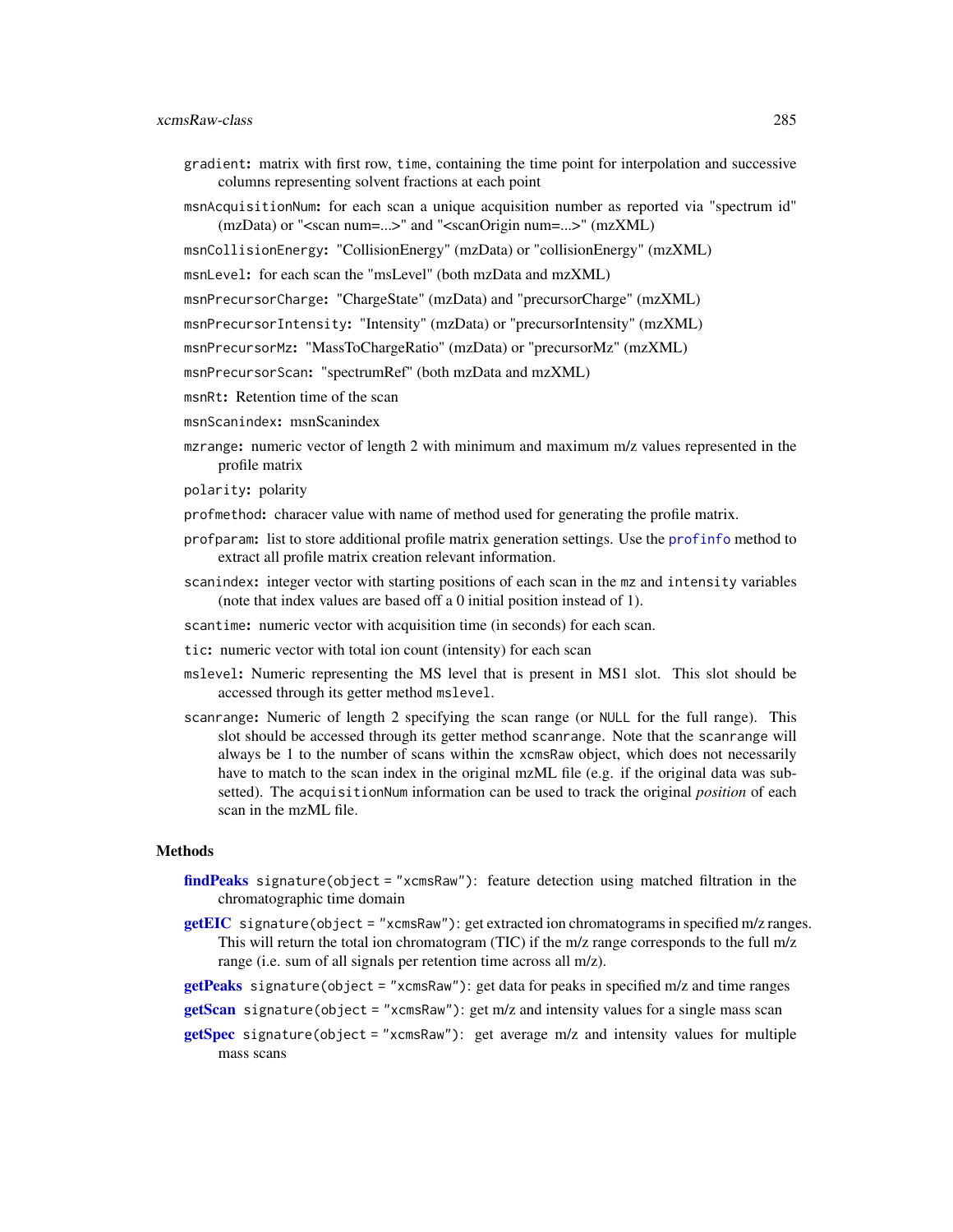- **[image](#page-0-0)** signature( $x =$ "xcmsRaw"): get data for peaks in specified m/z and time ranges
- [levelplot](#page-283-1) Create an image of the raw (profile) data m/z against retention time, with the intensity color coded.
- mslevel Getter method for the mslevel slot.
- [plotChrom](#page-200-0) signature(object = "xcmsRaw"): plot a chromatogram from profile data
- [plotRaw](#page-213-0) signature(object = "xcmsRaw"): plot locations of raw intensity data points
- [plotScan](#page-215-0) signature(object = "xcmsRaw"): plot a mass spectrum of an individual scan from the raw data
- [plotSpec](#page-215-1) signature(object = "xcmsRaw"): plot a mass spectrum from profile data
- [plotSurf](#page-216-0) signature(object = "xcmsRaw"): experimental method for plotting 3D surface of profile data with rgl.
- [plotTIC](#page-217-1) signature(object = "xcmsRaw"): plot total ion count chromatogram
- **[profinfo](#page-288-1)** signature(object = "xcmsRaw"): returns a list containing the profile generation method and step (profile m/z step size) and eventual additional parameters to the profile function.
- [profMedFilt](#page-221-1) signature(object = "xcmsRaw"): median filter profile data in time and m/z dimensions
- [profMethod<-](#page-221-0) signature(object = "xcmsRaw"): change the method of generating the profile matrix
- [profMethod](#page-221-0) signature(object = "xcmsRaw"): get the method of generating the profile matrix
- profMz signature(object = "xcmsRaw"): get vector of m/z values for each row of the profile matrix
- [profRange](#page-222-0) signature(object = "xcmsRaw"): interpret flexible ways of specifying subsets of the profile matrix
- [profStep<-](#page-223-0) signature(object = "xcmsRaw"): change the m/z step used for generating the profile matrix
- [profStep](#page-223-0) signature(object = "xcmsRaw"): get the  $m/z$  step used for generating the profile matrix
- rev $Mz$  signature(object = "xcmsRaw"): reverse the order of the data points for each scan
- scanrange Getter method for the scanrange slot. See slot description above for more information.
- sortMz signature(object = "xcmsRaw"): sort the data points by increasing  $m/z$  for each scan
- stitch signature(object = "xcmsRaw"): Raw data correction for lock mass calibration gaps.
- findmzROI signature(object = "xcmsRaw"): internal function to identify regions of interest in the raw data as part of the first step of centWave-based peak detection.

## Author(s)

Colin A. Smith, <csmith@scripps.edu>, Johannes Rainer <johannes.rainer@eurac.edu>

## See Also

[xcmsRaw](#page-281-0), [subset-xcmsRaw](#page-292-0) for subsetting by spectra.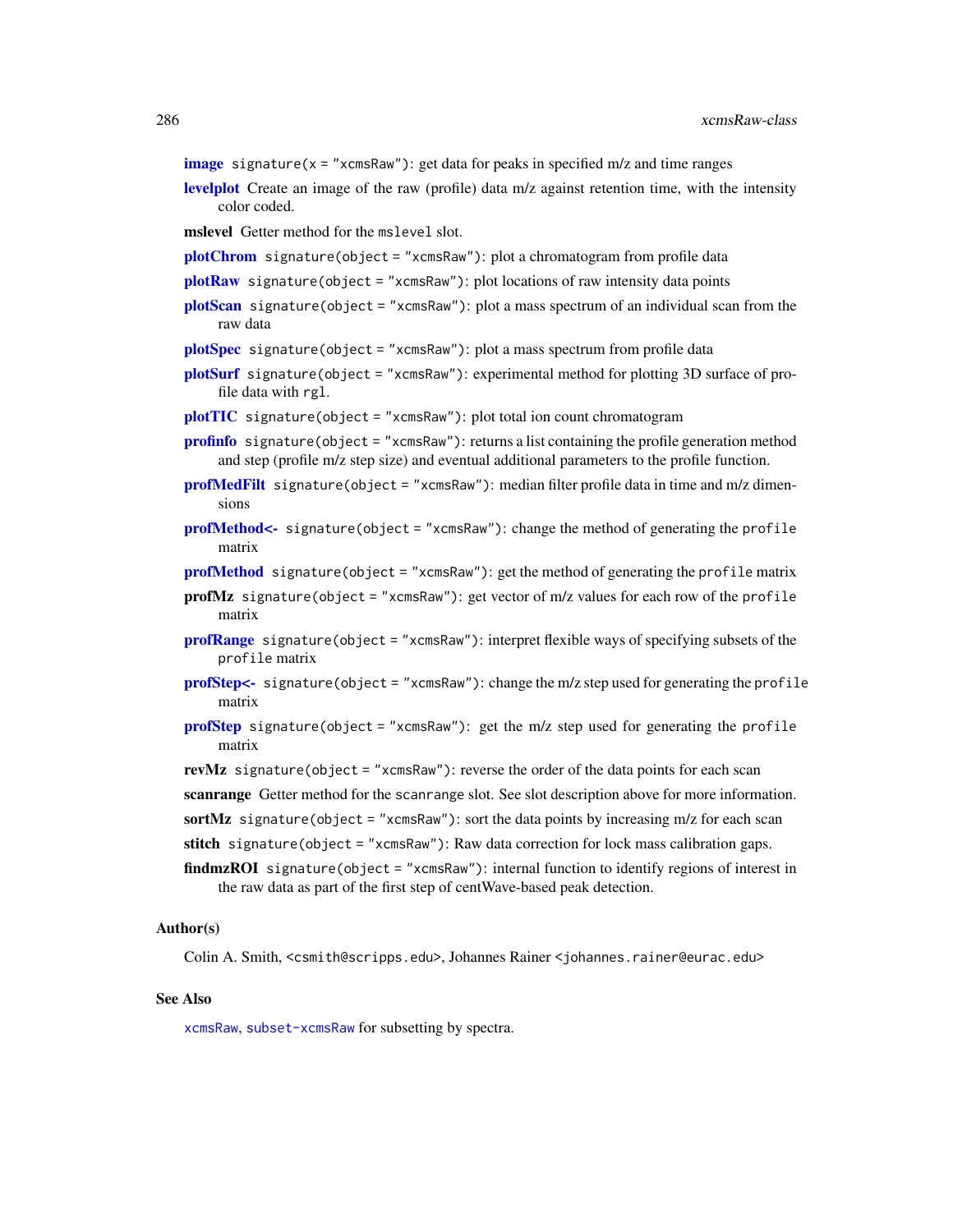<span id="page-286-0"></span>

# Description

This function handles the construction of xcmsSet objects. It finds peaks in batch mode and presorts files from subdirectories into different classes suitable for grouping.

## Usage

```
xcmsSet(files = NULL, snames = NULL, sclass = NULL, phenoData = NULL,
        profmethod = "bin", profparam = list(),
        polarity = NULL, lockMassFreq=FALSE,
mslevel=NULL, nSlaves=0, progressCallback=NULL,
        scanrange = NULL, BPPARAM = bpparam(),
        stopOnError = TRUE, ...)
```
# Arguments

| files            | path names of the NetCDF/mzXML files to read                                                                                                                                                                                                                                                  |  |
|------------------|-----------------------------------------------------------------------------------------------------------------------------------------------------------------------------------------------------------------------------------------------------------------------------------------------|--|
| snames           | sample names. By default the file name without extension is used.                                                                                                                                                                                                                             |  |
| sclass           | sample classes.                                                                                                                                                                                                                                                                               |  |
| phenoData        | data. frame or AnnotatedDataFrame defining the sample names and classes<br>and other sample related properties. If not provided, the argument sclass or<br>the subdirectories in which the samples are stored will be used to specify sample<br>grouping.                                     |  |
| profmethod       | Method to use for profile generation. Supported values are "bin", "binlin",<br>"binlinbase" and "intlin" (for methods profBin, profBinLin, profBinLinBase<br>and profIntLin, respectively). See help on profBin for a complete list of avail-<br>able methods and their supported parameters. |  |
| profparam        | parameters to use for profile generation.                                                                                                                                                                                                                                                     |  |
| polarity         | filter raw data for positive/negative scans                                                                                                                                                                                                                                                   |  |
| lockMassFreq     | Performs correction for Waters LockMass function                                                                                                                                                                                                                                              |  |
| mslevel          | perform peak picking on data of given mslevel                                                                                                                                                                                                                                                 |  |
| nSlaves          | DEPRECATED, use BPPARAM argument instead.                                                                                                                                                                                                                                                     |  |
| progressCallback |                                                                                                                                                                                                                                                                                               |  |
|                  | function to be called, when progressInfo changes (useful for GUIs)                                                                                                                                                                                                                            |  |
| scanrange        | scan range to read                                                                                                                                                                                                                                                                            |  |
| <b>BPPARAM</b>   | a BiocParallel parameter object to control how and if parallel processing<br>should be performed. Such objects can be created by the SerialParam, MulticoreParam<br>or SnowParam functions.                                                                                                   |  |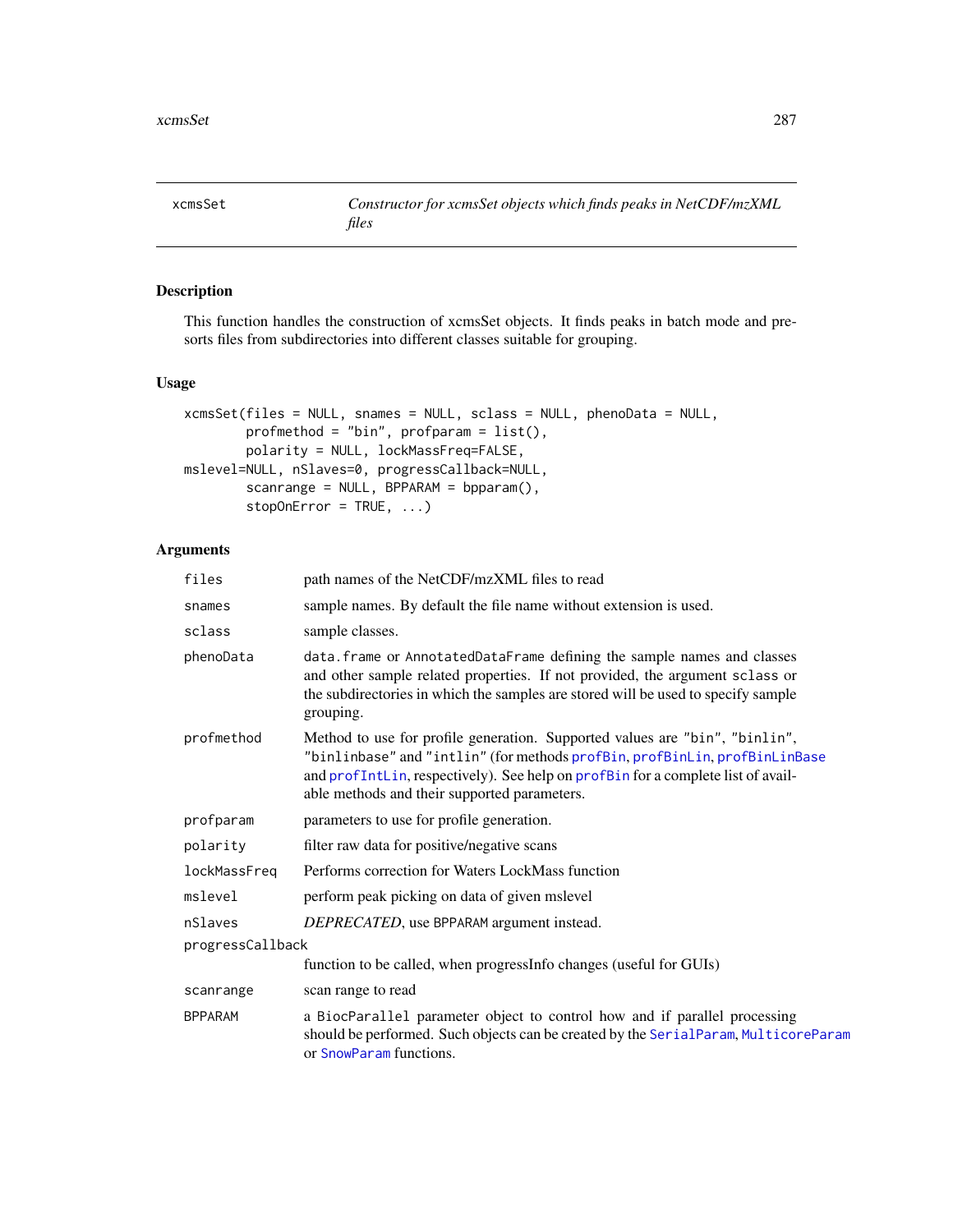| stopOnError | Logical specifying whether the feature detection call should stop on the first<br>encountered error (the default), or whether feature detection is performed in all<br>files regardless eventual failures for individual files in which case all errors are<br>reported as warnings. |
|-------------|--------------------------------------------------------------------------------------------------------------------------------------------------------------------------------------------------------------------------------------------------------------------------------------|
| $\cdot$     | further arguments to the find Peaks method of the xcms Raw class                                                                                                                                                                                                                     |

# Details

The default values of the files, snames, sclass, and phenoData arguments cause the function to recursively search for readable files. The filename without extention is used for the sample name. The subdirectory path is used for the sample class. If the files contain both positive and negative spectra, the polarity can be selected explicitly. The default (NULL) is to read all scans.

If phenoData is provided, it is stored to the phenoData slot of the returned xcmsSet class. If that data.frame contains a column named "class", its content will be returned by the [sampclass](#page-288-1) method and thus be used for the group/class assignment of the individual files (e.g. for peak grouping etc.). For more details see the help of the [xcmsSet-class](#page-288-0).

The step size (in  $m/z$ ) to use for profile generation can be submitted either using the profparam argument (e.g. profparam=list(step=0.1)) or by submitting step=0.1. By specifying a value of 0 the profile matrix generation can be skipped.

The feature/peak detection algorithm can be specified with the method argument which defaults to the "matchFilter" method ([findPeaks.matchedFilter](#page-141-0)). Possible values are returned by getOption("BioC")\$xcms\$findPeaks.methods.

The lock mass correction allows for the lock mass scan to be added back in with the last working scan. This correction gives better reproducibility between sample sets.

#### Value

A xcmsSet object.

#### Note

The arguments profmethod and profparam have no influence on the feature/peak detection. The step size parameter step for the profile generation in the [findPeaks.matchedFilter](#page-141-0) peak detection algorithm can be passed using the ....

#### Author(s)

Colin A. Smith, <csmith@scripps.edu>

#### See Also

[xcmsSet-class](#page-288-0), [findPeaks](#page-125-0), [profStep](#page-223-0), [profMethod](#page-221-0), [profBin](#page-0-0)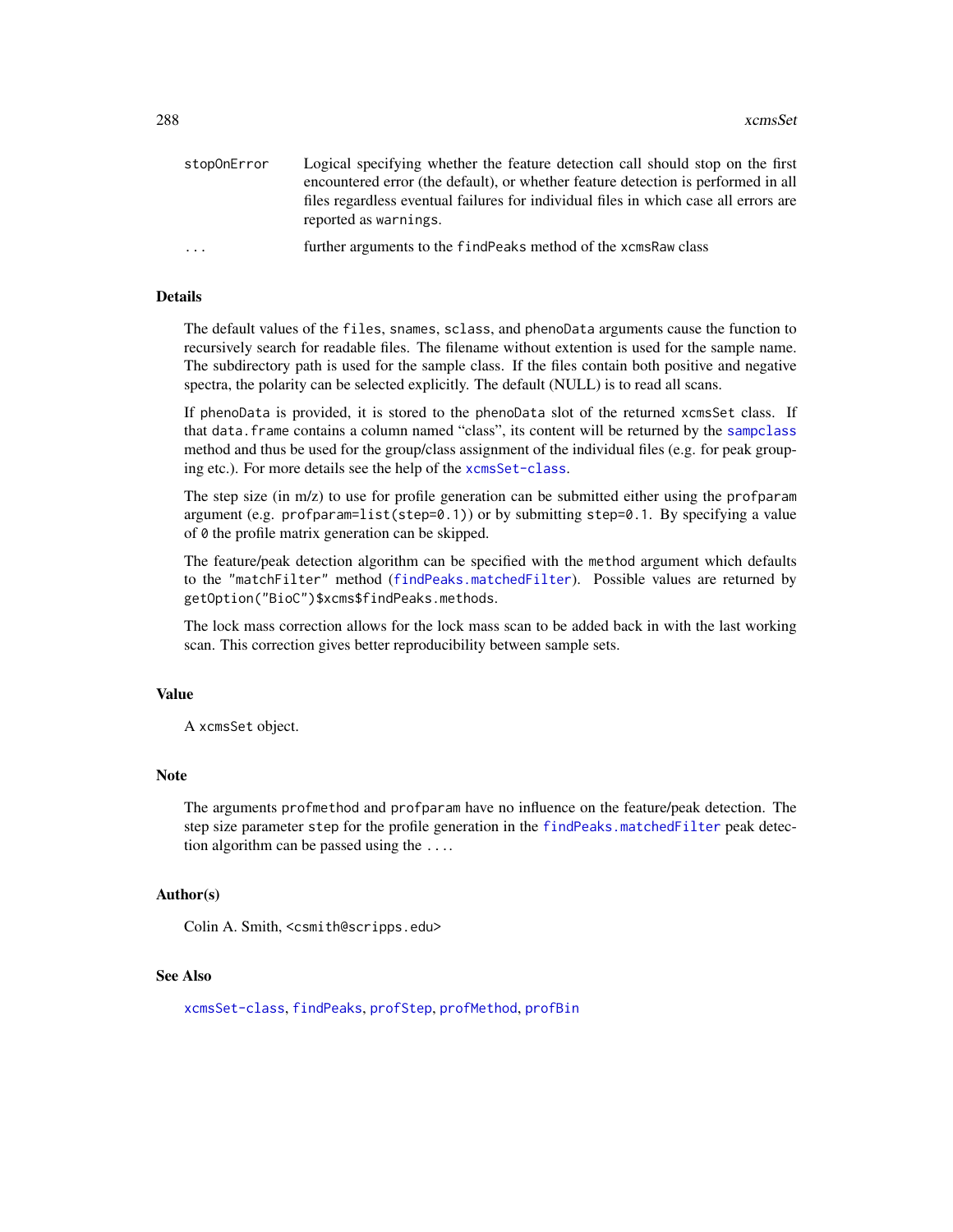#### <span id="page-288-0"></span>Description

This class transforms a set of peaks from multiple LC/MS or GC/MS samples into a matrix of preprocessed data. It groups the peaks and does nonlinear retention time correction without internal standards. It fills in missing peak values from raw data. Lastly, it generates extracted ion chromatograms for ions of interest.

#### Details

The phenoData slot (and phenoData parameter in the [xcmsSet](#page-286-0) function) is intended to contain a data. frame describing all experimental factors, i.e. the samples along with their properties. If this data.frame contains a column named "class", this will be returned by the sampclass method and will thus be used by all methods to determine the sample grouping/class assignment (e.g. to define the colors in various plots or for the [group](#page-150-0) method).

The sampclass<- method adds or replaces the "class" column in the phenoData slot. If a data. frame is submitted to this method, the interaction of its columns will be stored into the "class" column.

Also, similar to other classes in Bioconductor, the \$ method can be used to directly access all columns in the phenoData slot (e.g. use xset\$name on a xcmsSet object called "xset" to extract the values from a column named "name" in the phenoData slot).

## Objects from the Class

Objects can be created with the [xcmsSet](#page-286-0) constructor which gathers peaks from a set NetCDF files. Objects can also be created by calls of the form new("xcmsSet", ...).

### **Slots**

peaks matrix containing peak data.

filled A vector with peak indices of peaks which have been added by a [fillPeaks](#page-83-0) method.

groups Matrix containing statistics about peak groups.

groupidx List containing indices of peaks in each group.

phenoData A data.frame containing the experimental design factors.

- rt list containing two lists, raw and corrected, each containing retention times for every scan of every sample.
- filepaths Character vector with absolute path name of each NetCDF file.
- profinfo list containing the values method profile generation method, and step profile m/z step size and eventual additional parameters to the profile function.

dataCorrection logical vector filled if the waters Lock mass correction parameter is used.

polarity A string ("positive" or "negative" or NULL) describing whether only positive or negative scans have been used reading the raw data.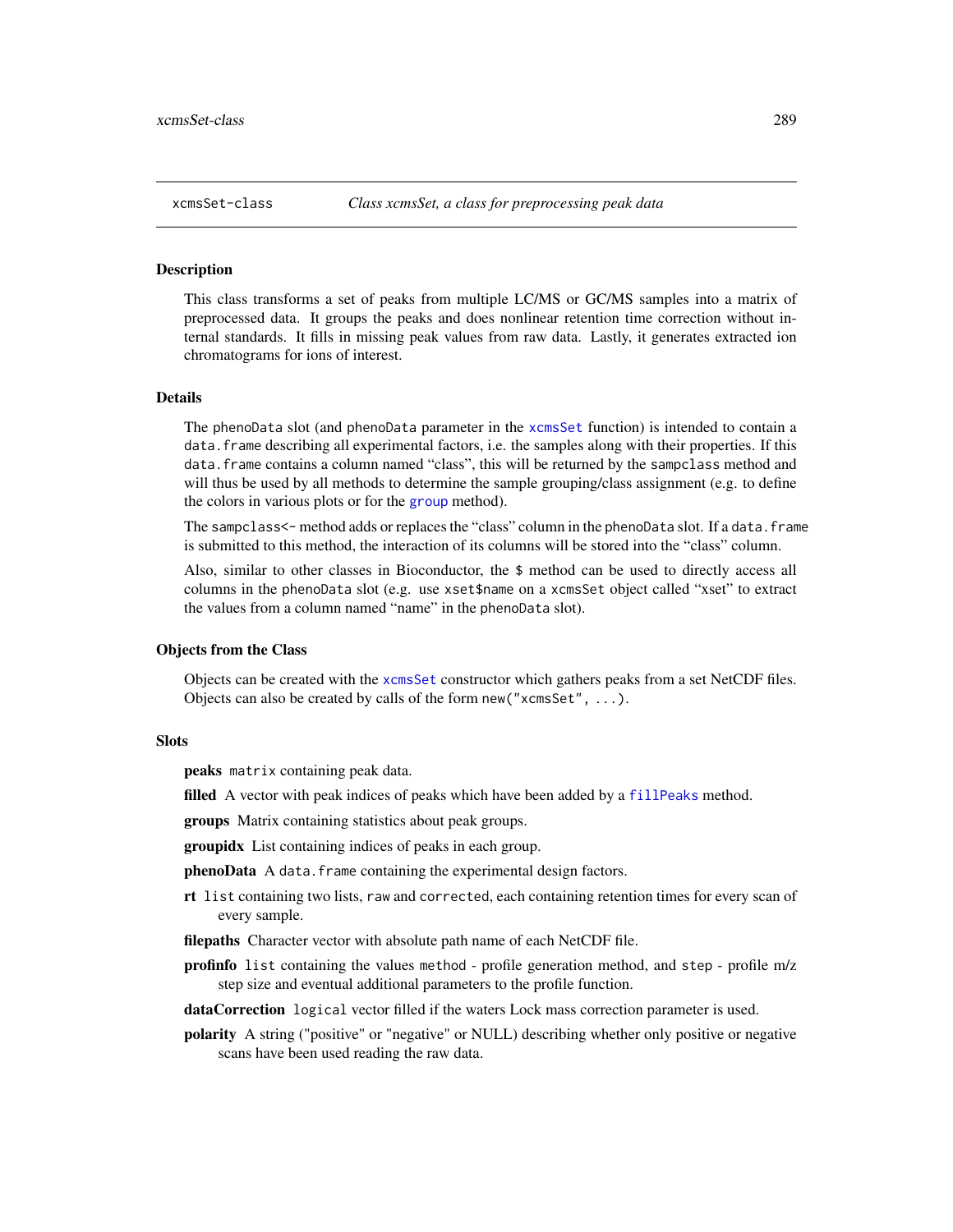<span id="page-289-0"></span>progressInfo Progress informations for some xcms functions (for GUI).

progressCallback Function to be called, when progressInfo changes (for GUI).

- **mslevel** Numeric representing the MS level on which the peak picking was performed (by default on MS1). This slot should be accessed through its getter method mslevel.
- scanrange Numeric of length 2 specifying the scan range (or NULL for the full range). This slot should be accessed through its getter method scanrange. The scan range provided in this slot represents the scans to which the whole raw data is subsetted.
- .processHistory Internal slot to be used to keep track of performed processing steps. This slot should not be directly accessed by the user.

### Methods

[c](#page-0-0) signature("xcmsSet"): combine objects together

filepaths<- signature(object = "xcmsSet"): set filepaths slot

filepaths signature(object = "xcmsSet"): get filepaths slot

- [diffreport](#page-42-0) signature(object = "xcmsSet"): create report of differentially regulated ions including EICs
- [fillPeaks](#page-83-0) signature(object = "xcmsSet"): fill in peak data for groups with missing peaks

[getEIC](#page-146-0) signature(object = "xcmsSet"): get list of EICs for each sample in the set

 $getXcmsRaw$  signature(object = "xcmsSet", sampleidx = 1,profmethod = profMethod(object), profstep = profStep(object),profparam=profinfo(object), mslevel = NULL, scanrange = NULL,rt=c("corrected", "raw"), BPPARAM = bpparam()): read the raw data for one or more files in the xcmsSet and return it. The default parameters will apply all settings used in the original [xcmsSet](#page-286-0) call to generate the xcmsSet object to be applied also to the raw data. Parameter sampleidx allows to specify which raw file(s) should be loaded. Argument BPPARAM allows to setup parallel processing.

groupidx<- signature(object = "xcmsSet"): set groupidx slot

groupidx signature(object = "xcmsSet"): get groupidx slot

[groupnames](#page-172-0) signature(object = "xcmsSet"): get textual names for peak groups

groups<- signature(object = "xcmsSet"): set groups slot

- groups signature(object = "xcmsSet"): get groups slot
- **[groupval](#page-174-0)** signature(object = "xcmsSet"): get matrix of values from peak data with a row for each peak group
- [group](#page-150-0) signature(object = " $x$ cmsSet"): find groups of peaks across samples that share similar m/z and retention times

mslevel Getter method for the mslevel slot.

peaks<- signature(object = "xcmsSet"): set peaks slot

peaks signature(object = "xcmsSet"): get peaks slot

[plotrt](#page-214-0) signature(object = "xcmsSet"): plot retention time deviation profiles

profinfo<- signature(object = "xcmsSet"): set profinfo slot

profinfo signature(object = "xcmsSet"): get profinfo slot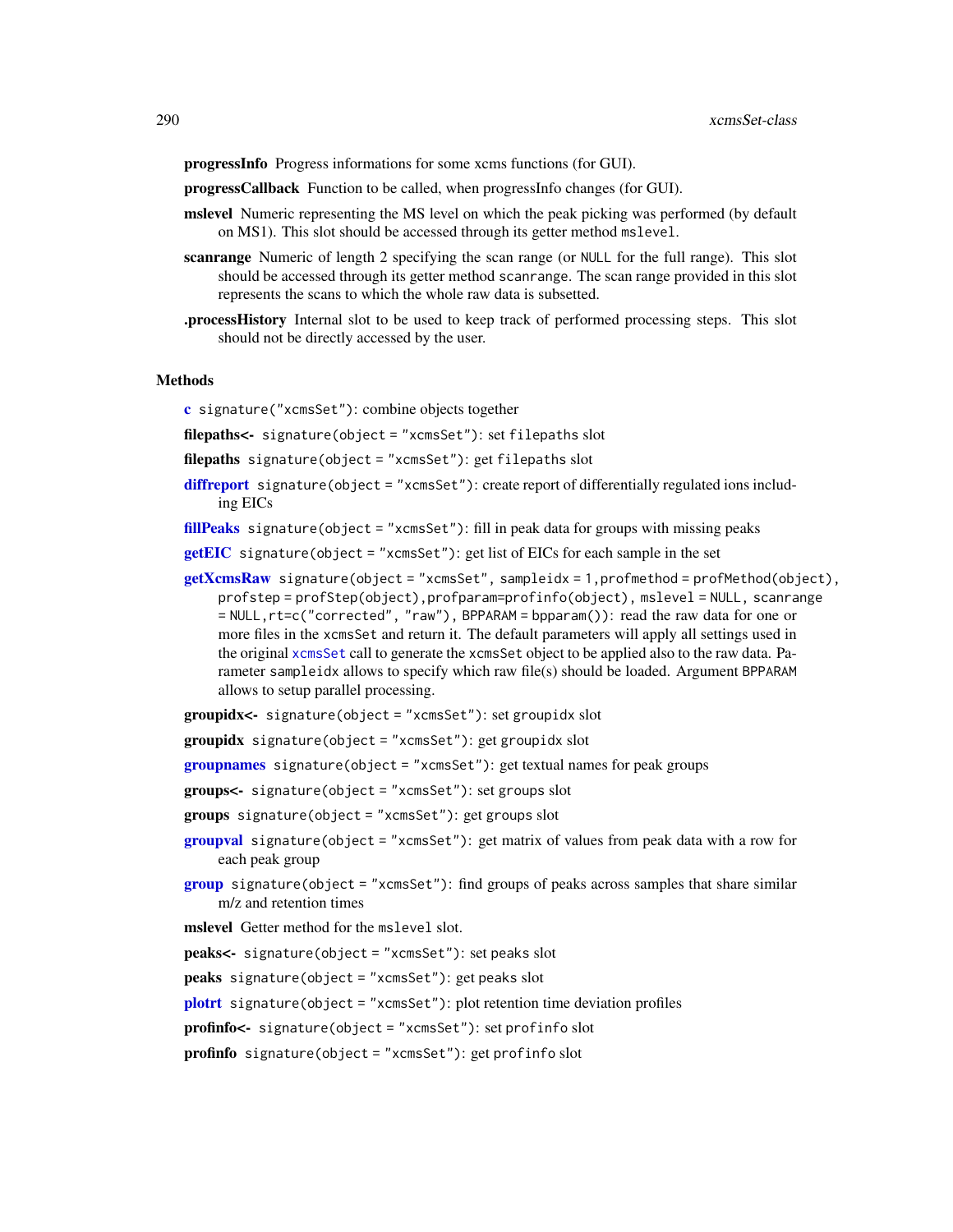- <span id="page-290-0"></span>profMethod signature(object = "xcmsSet"): extract the method used to generate the profile matrix.
- profStep signature(object = "xcmsSet"): extract the profile step used for the generation of the profile matrix.
- [retcor](#page-230-0) signature(object = "xcmsSet"): use initial grouping of peaks to do nonlinear loess retention time correction
- sampclass<- signature(object = "xcmsSet"): Replaces the column "class" in the phenoData slot. See details for more information.
- sampclass signature(object = "xcmsSet"): Returns the content of the column "class" from the phenoData slot or, if not present, the interaction of the experimental design factors (i.e. of the phenoData data.frame). See details for more information.
- phenoData<- signature(object = "xcmsSet"): set the phenoData slot
- $phenobata$  signature(object = "xcmsSet"): get the phenoData slot
- progressCallback<- signature(object = "xcmsSet"): set the progressCallback slot
- progressCallback signature(object = "xcmsSet"): get the progressCallback slot
- **scanrange** Getter method for the scanrange slot. See scanrange slot description above for more details.
- sampnames<- signature(object = "xcmsSet"): set rownames in the phenoData slot
- [sampnames](#page-235-0) signature(object = "xcmsSet"): get rownames in the phenoData slot
- [split](#page-0-0) signature("xcmsSet"): divide the xcmsSet into a list of xcmsSet objects depending on the provided factor. Note that only peak data will be preserved, i.e. eventual peak grouping information will be lost.
- object\$name, object\$name<-value Access and set name column in phenoData
- object[, i] Conducts subsetting of a xcmsSet instance. Only subsetting on columns, i.e. samples, is supported. Subsetting is performed on all slots, also on groups and groupidx. Parameter i can be an integer vector, a logical vector or a character vector of sample names (matching sampnames).

#### Author(s)

Colin A. Smith, <csmith@scripps.edu>, Johannes Rainer <johannes.rainer@eurac.edu>

# See Also

[xcmsSet](#page-286-0)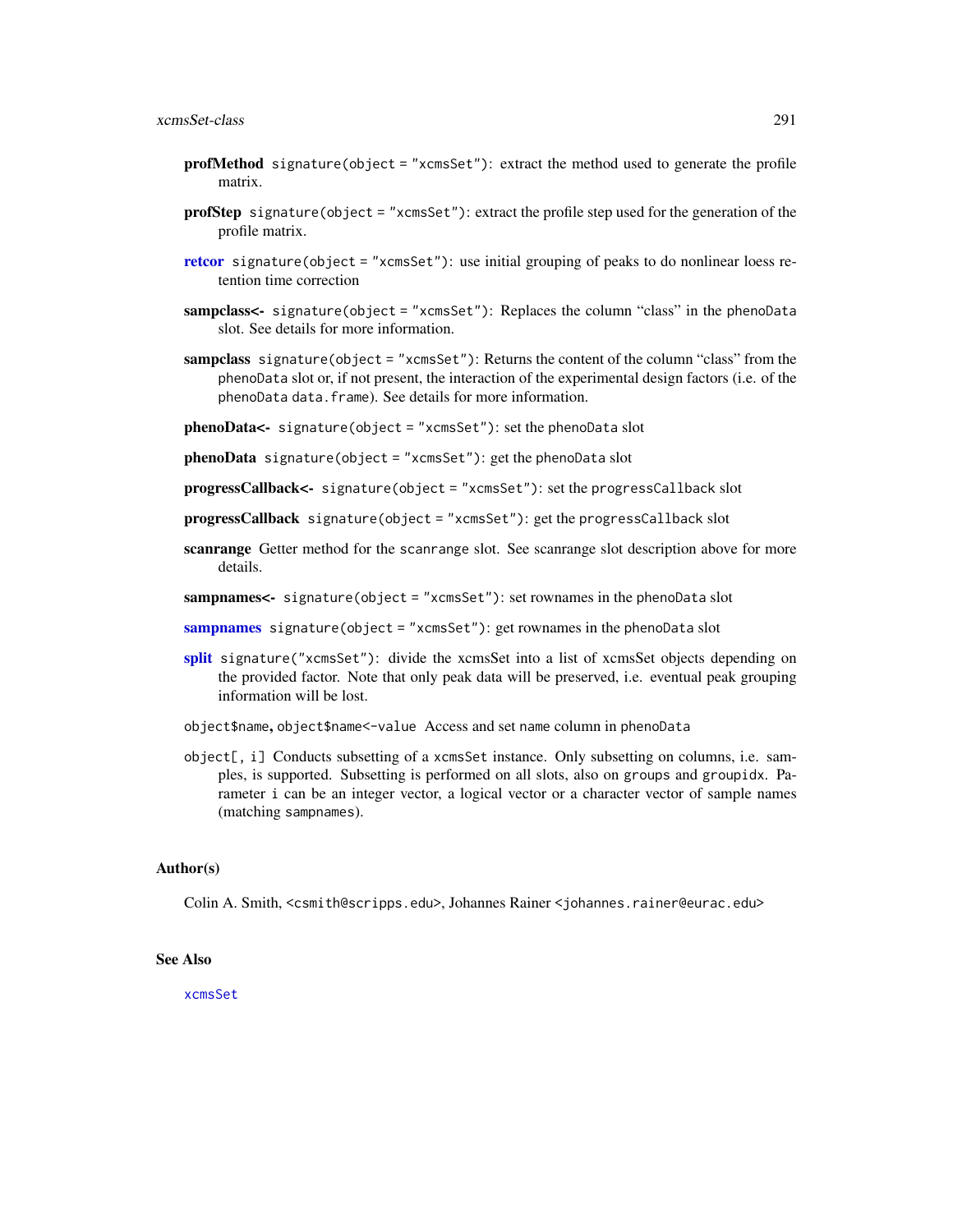<span id="page-291-2"></span><span id="page-291-1"></span>

### Description

This virtual class provides an implementation-independent way to load mass spectrometer data from various sources for use in an [xcmsRaw](#page-283-0) object. Subclasses can be defined to enable data to be loaded from user-specified sources. The virtual class [xcmsFileSource](#page-266-0) is included out of the box which contains a file name as a character string.

When implementing child classes of xcmsSource, a corresponding [loadRaw-methods](#page-183-0) method must be provided which accepts the xcmsSource child class and returns a list in the format described in [loadRaw-methods](#page-183-0).

# Objects from the Class

A virtual Class: No objects may be created from it.

# Author(s)

Daniel Hackney, <dan@haxney.org>

# See Also

[xcmsSource-methods](#page-291-0) for creating xcmsSource objects in various ways.

<span id="page-291-0"></span>xcmsSource-methods *Create an* [xcmsSource](#page-291-1) *object in a flexible way*

# Description

Users can define alternate means of reading data for [xcmsRaw](#page-283-0) objects by creating new implementations of this method.

### Methods

signature(object = "xcmsSource") Pass the object through unmodified.

# Author(s)

Daniel Hackney, <dan@haxney.org>

# See Also

[xcmsSource](#page-291-1)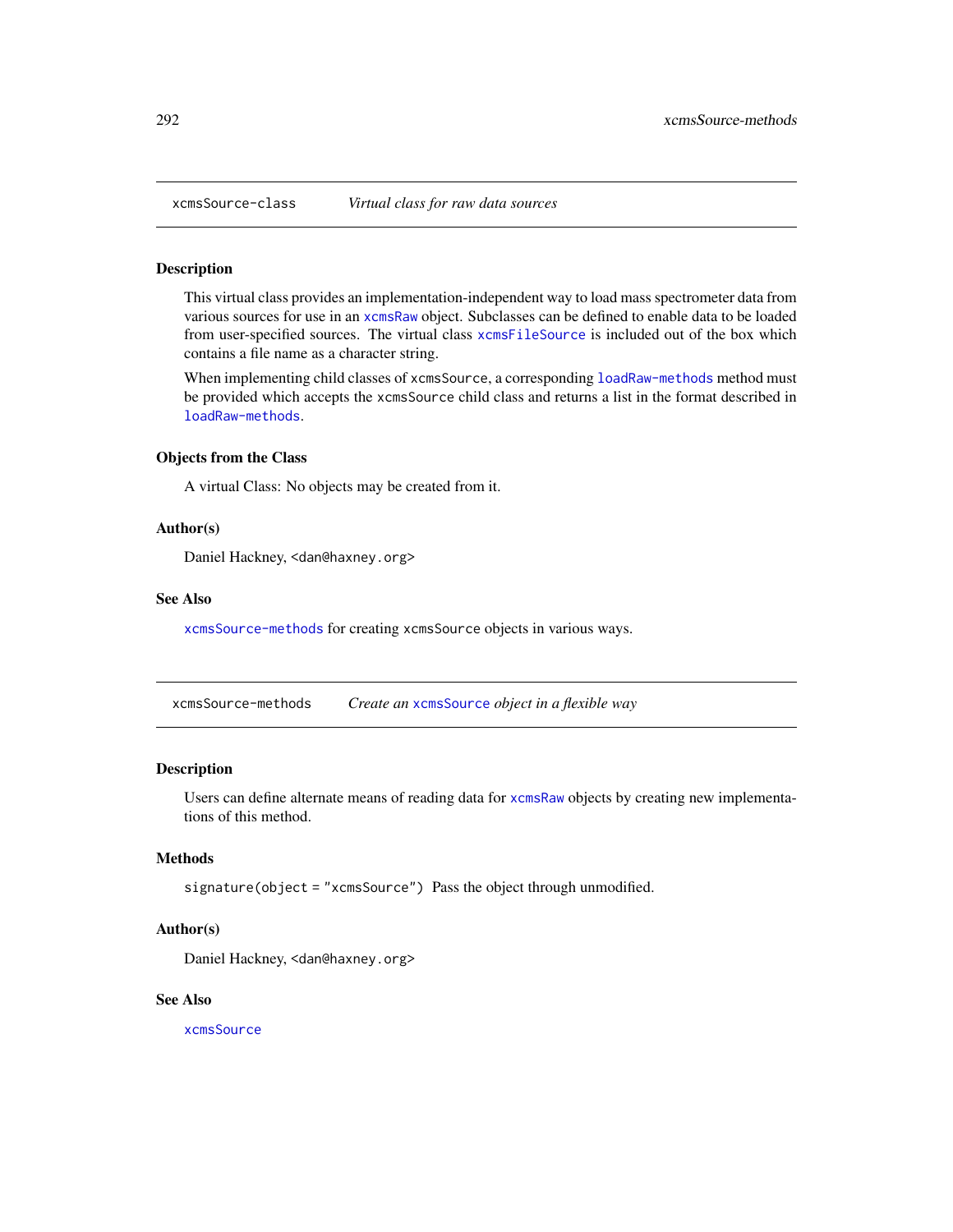<span id="page-292-0"></span>

# Description

The 'xdata' variable represent the results from a 'xcms'-based pre-processing of an LC-MS untargeted metabolomics data set. The raw data files are provided in the 'faahKO' package. The pre-processing of this data set is described in detail in the \*xcms\* vignette of the 'xcms' package.

[, xcmsRaw, logicalOrNumeric, missing, missing-method *Subset an xcmsRaw object by scans*

# Description

Subset an [xcmsRaw](#page-283-0) object by scans. The returned [xcmsRaw](#page-283-0) object contains values for all scans specified with argument i. Note that the scanrange slot of the returned xcmsRaw will be c(1, length(object@scantime)) and hence not range(i).

# Usage

```
## S4 method for signature 'xcmsRaw, logicalOrNumeric, missing, missing'
x[i, j, drop]
```
# Arguments

|      | The xcmsRaw object that should be sub-setted.                                               |
|------|---------------------------------------------------------------------------------------------|
|      | Integer or logical vector specifying the scans/spectra to which x should be sub-<br>setted. |
|      | Not supported.                                                                              |
| drop | Not supported.                                                                              |

# Details

Only subsetting by scan index in increasing order or by a logical vector are supported. If not ordered, argument i is sorted automatically. Indices which are larger than the total number of scans are discarded.

# Value

The sub-setted [xcmsRaw](#page-283-0) object.

# Author(s)

Johannes Rainer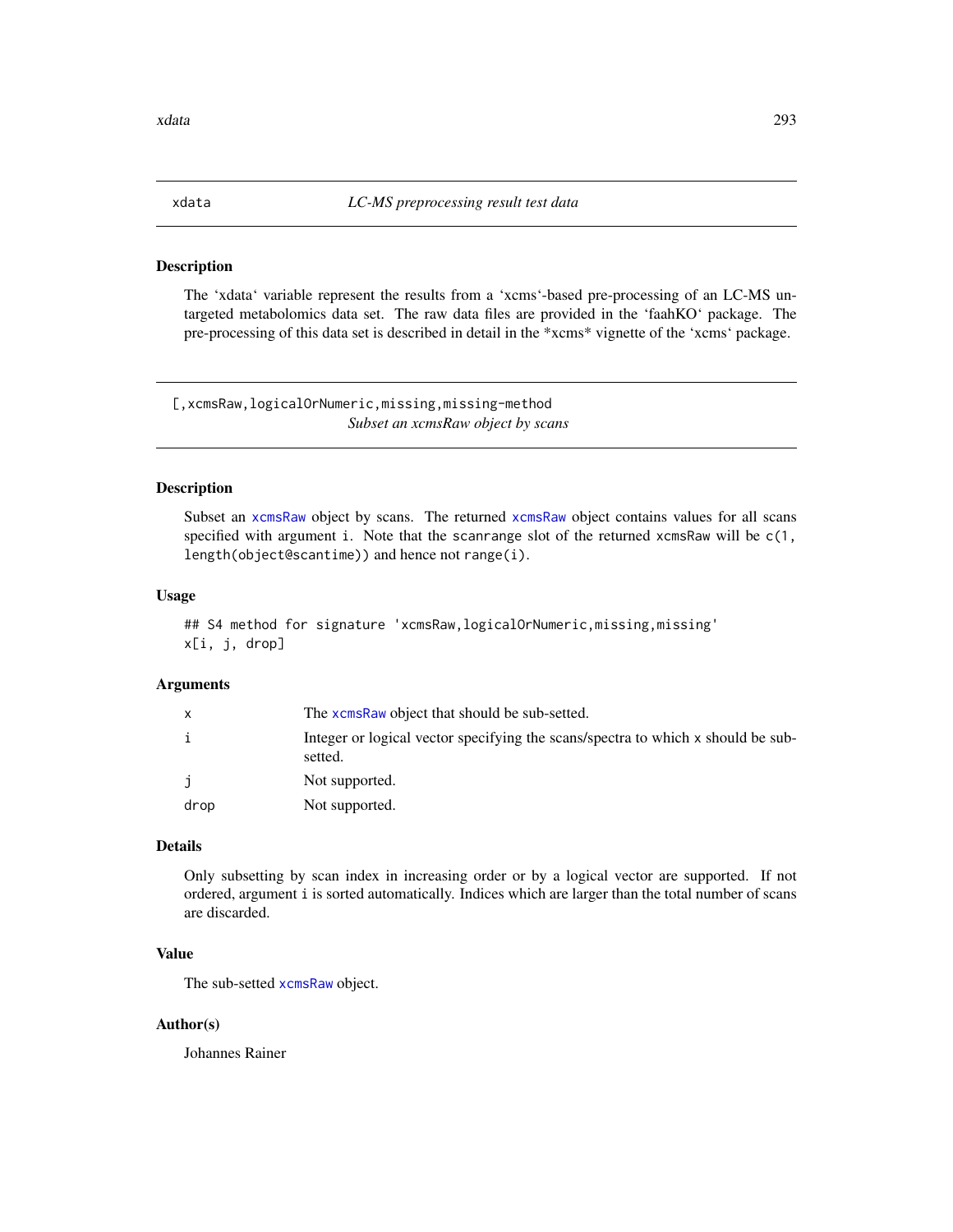# See Also

[split.xcmsRaw](#page-242-0)

# Examples

```
## Load a test file
file <- system.file('cdf/KO/ko15.CDF', package = "faahKO")
xraw <- xcmsRaw(file, profstep = 0)
## The number of scans/spectra:
length(xraw@scantime)
```

```
## Subset the object to scans with a scan time from 3500 to 4000.
xsub <- xraw[xraw@scantime >= 3500 & xraw@scantime <= 4000]
range(xsub@scantime)
## The number of scans:
length(xsub@scantime)
## The number of values of the subset:
length(xsub@env$mz)
```
<span id="page-293-0"></span>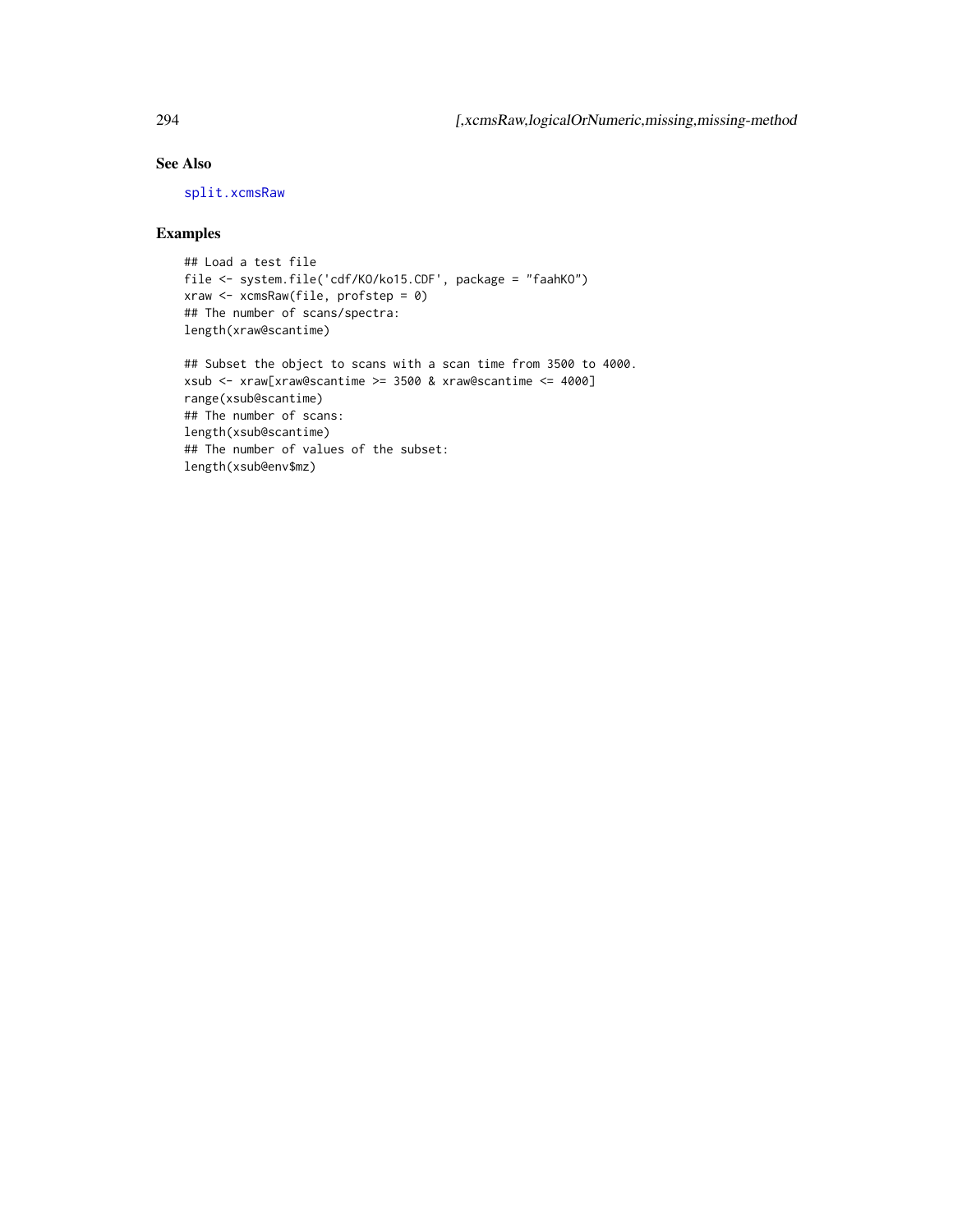# **Index**

```
∗ chromatographic peak refinement
        methods
    CleanPeaksParam, 38
    FilterIntensityParam, 94
    MergeNeighboringPeaksParam, 187
∗ classes
    xcmsEIC-class, 266
    xcmsFileSource-class, 267
    xcmsFragments-class, 269
    xcmsPeaks-class, 281
    xcmsRaw-class, 284
    xcmsSet-class, 289
    xcmsSource-class, 292
∗ core peak detection functions
    do_findChromPeaks_centWave, 48
    do_findChromPeaks_centWaveWithPredIsoROIs,
        52
    do_findChromPeaks_massifquant, 56
    do_findChromPeaks_matchedFilter,
        59
    do_findPeaks_MSW, 63
∗ core peak grouping algorithms
    do_groupChromPeaks_density, 64
    do_groupChromPeaks_nearest, 66
    do_groupPeaks_mzClust, 68
∗ core retention time correction algorithms
    do_adjustRtime_peakGroups, 45
∗ feature grouping methods
    groupFeatures-abundance-correlation,
        166
    groupFeatures-eic-similarity, 168
    groupFeatures-similar-rtime, 171
∗ file
    calibrate-methods, 31
    diffreport-methods, 43
    fillPeaks-methods, 84
    fillPeaks.chrom-methods, 85
    fillPeaks.MSW-methods, 86
    getEIC-methods, 147
```
getXcmsRaw-methods, [150](#page-149-1) group.density, [152](#page-151-0) group.mzClust, [153](#page-152-0) group.nearest, [154](#page-153-0) groupnames-methods, [173](#page-172-1) peakTable-methods, [196](#page-195-0) retcor.peakgroups-methods, [234](#page-233-0) sampnames-methods, [236](#page-235-1) verify.mzQuantM, [248](#page-247-0) write.cdf-methods, [249](#page-248-0) write.mzdata-methods, [250](#page-249-0) write.mzQuantML-methods, [250](#page-249-0) writeMzTab, [252](#page-251-0) xcmsFileSource-class, [267](#page-266-1) xcmsFragments, [268](#page-267-0) xcmsRaw, [282](#page-281-0) xcmsSet, [287](#page-286-1) ∗ functions to define bins breaks\_on\_binSize, [26](#page-25-0) breaks\_on\_nBins, [28](#page-27-0) ∗ hplot image-methods, [177](#page-176-0) levelplot-methods, [183](#page-182-0) plot.xcmsEIC, [198](#page-197-0) plotChrom-methods, [201](#page-200-0) plotPeaks-methods, [212](#page-211-0) plotRaw-methods, [214](#page-213-0) plotrt-methods, [215](#page-214-1) plotScan-methods, [216](#page-215-0) plotSpec-methods, [216](#page-215-0) plotSurf-methods, [217](#page-216-0) plotTIC-methods, [218](#page-217-0) ∗ imputation functions imputeRowMin, [180](#page-179-0) imputeRowMinRand, [181](#page-180-0) ∗ iplot plotChrom-methods, [201](#page-200-0) plotSpec-methods, [216](#page-215-0) plotSurf-methods, [217](#page-216-0)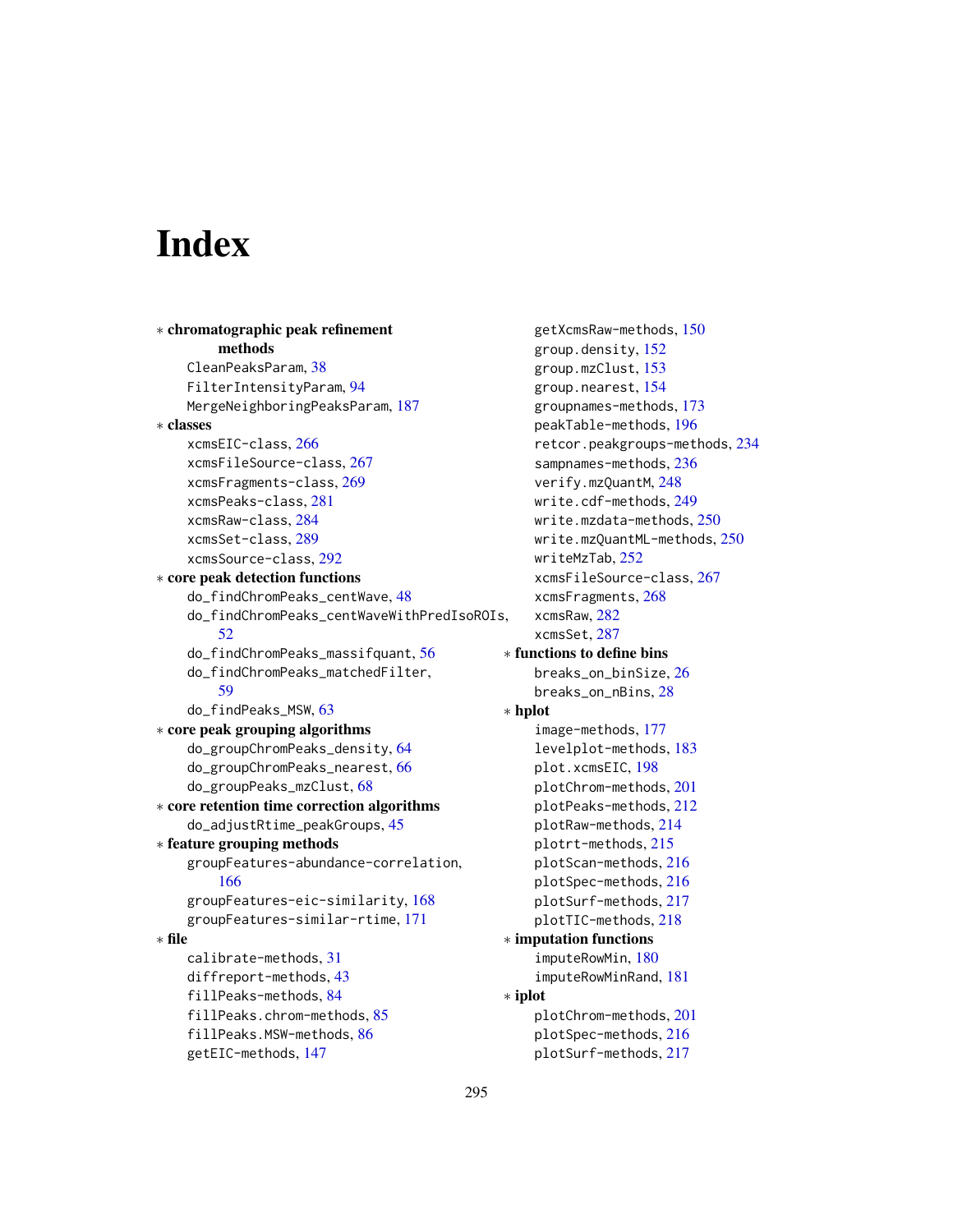plotTIC-methods, [218](#page-217-0) ∗ lockmass AutoLockMass-methods, [20](#page-19-0) ∗ manip AutoLockMass-methods, [20](#page-19-0) c-methods, [29](#page-28-0) getPeaks-methods, [148](#page-147-0) getScan-methods, [149](#page-148-0) getSpec-methods, [150](#page-149-1) groupval-methods, [175](#page-174-1) medianFilter, [186](#page-185-0) msn2xcmsRaw, [189](#page-188-0) profMedFilt-methods, [222](#page-221-0) profMethod-methods, [222](#page-221-0) profRange-methods, [223](#page-222-0) profStep-methods, [224](#page-223-0) retexp, [235](#page-234-0) specNoise, [241](#page-240-0) specPeaks, [242](#page-241-0) split.xcmsRaw, [243](#page-242-1) split.xcmsSet, [244](#page-243-0) stitch-methods, [245](#page-244-0) ∗ methods absent-methods, [6](#page-5-0) AutoLockMass-methods, [20](#page-19-0) calibrate-methods, [31](#page-30-0) collect-methods, [40](#page-39-0) diffreport-methods, [43](#page-42-1) fillPeaks-methods, [84](#page-83-1) fillPeaks.chrom-methods, [85](#page-84-0) fillPeaks.MSW-methods, [86](#page-85-0) findMZ, [123](#page-122-0) findneutral, [124](#page-123-0) findPeaks-methods, [126](#page-125-0) findPeaks.addPredictedIsotopeFeatures-methodswrite.mzQuantML-methods, [250](#page-249-0) [132](#page-131-0) findPeaks.centWave-methods, [134](#page-133-0) findPeaks.centWaveWithPredictedIsotopeROIs-method30 [136](#page-135-0) findPeaks.massifquant-methods, [139](#page-138-0) findPeaks.MS1-methods, [144](#page-143-0) getEIC-methods, [147](#page-146-1) getPeaks-methods, [148](#page-147-0) getScan-methods, [149](#page-148-0) getSpec-methods, [150](#page-149-1) getXcmsRaw-methods, [150](#page-149-1) group-methods, [151](#page-150-1)

group.density, [152](#page-151-0)

```
group.mzClust, 153
    group.nearest, 154
    groupnames-methods, 173
    groupval-methods, 175
    loadRaw-methods, 184
    peakPlots-methods, 191
    peakTable-methods, 196
    plot.xcmsEIC, 198
    plotChrom-methods, 201
    plotEIC-methods, 209
    plotPeaks-methods, 212
    plotRaw-methods, 214
    plotrt-methods, 215
    plotScan-methods, 216
    plotSpec-methods, 216
    plotSurf-methods, 217
    plotTIC-methods, 218
    profMedFilt-methods, 222
    profMethod-methods, 222
    profRange-methods, 223
    profStep-methods, 224
    rawEIC-methods, 227
    rawMat-methods, 228
    retcor-methods, 231
    retcor.obiwarp, 232
    retcor.peakgroups-methods, 234
    sampnames-methods, 236
    specDist-methods, 238
    specDist.cosine, 239
    specDist.meanMZmatch, 240
    specDist.peakCount-methods, 241
    stitch-methods, 245
    write.cdf-methods, 249
    write.mzdata-methods, 250
    xcmsSource-methods, 292
∗ models
∗ nonlinear
    SSgauss, 244
∗ peak detection functions for
        chromatographic data
    peaksWithCentWave, 192
    peaksWithMatchedFilter, 195
∗ peak detection methods
    chromatographic-peak-detection, 35
    findChromPeaks-centWave, 99
```
findChromPeaks-centWaveWithPredIsoROIs,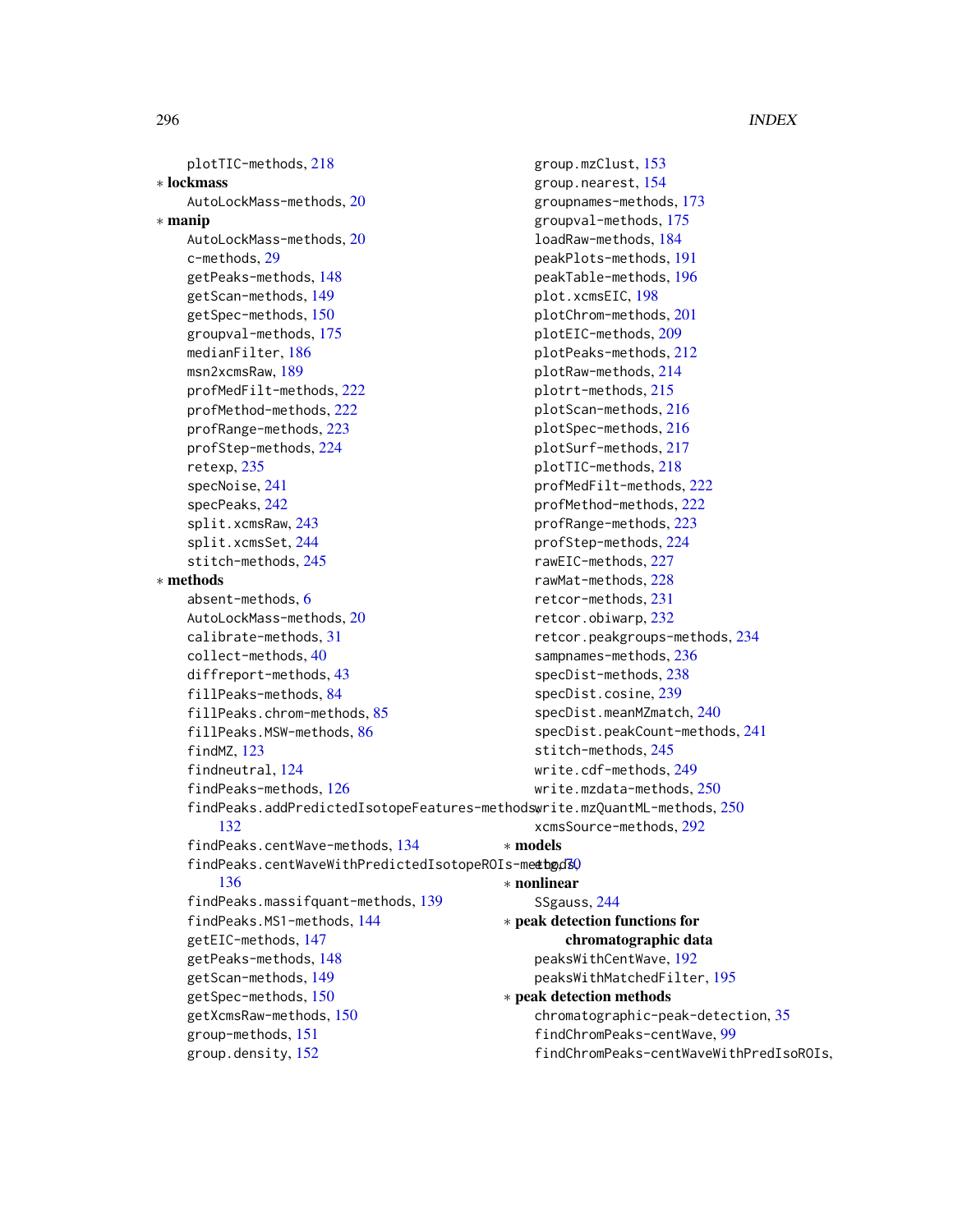[105](#page-104-0) findChromPeaks-massifquant, [110](#page-109-0) findChromPeaks-matchedFilter, [116](#page-115-0) findPeaks-MSW, [127](#page-126-0) ∗ peak grouping methods groupChromPeaks, [155](#page-154-0) groupChromPeaks-density, [156](#page-155-0) groupChromPeaks-mzClust, [160](#page-159-0) groupChromPeaks-nearest, [163](#page-162-0) ∗ retention time correction methods adjustRtime, [7](#page-6-0) adjustRtime-obiwarp, [7](#page-6-0) adjustRtime-peakGroups, [13](#page-12-0) [,XCMSnExp,ANY,ANY,ANY-method *(*filterFeatureDefinitions*)*, [90](#page-89-0) [,XChromatograms,ANY,ANY,ANY-method *(*XChromatograms*)*, [253](#page-252-0) [,xcmsRaw,logicalOrNumeric,missing,missing-method, [293](#page-292-0) [,xcmsSet,ANY,ANY,ANY-method *(*xcmsSet-class*)*, [289](#page-288-0) [,xcmsSet-method *(*xcmsSet-class*)*, [289](#page-288-0) [[,XCMSnExp,ANY,ANY-method *(*filterFeatureDefinitions*)*, [90](#page-89-0) \$,xcmsSet-method *(*xcmsSet-class*)*, [289](#page-288-0) \$<-,xcmsSet-method *(*xcmsSet-class*)*, [289](#page-288-0) absent *(*absent-methods*)*, [6](#page-5-0) absent,xcmsSet-method *(*absent-methods*)*, [6](#page-5-0) absent-methods, [6](#page-5-0) absMz *(*groupChromPeaks-mzClust*)*, [160](#page-159-0) absMz,MzClustParam-method *(*groupChromPeaks-mzClust*)*, [160](#page-159-0) absMz,NearestPeaksParam-method *(*groupChromPeaks-nearest*)*, [163](#page-162-0) absMz<- *(*groupChromPeaks-mzClust*)*, [160](#page-159-0) absMz<-,MzClustParam-method *(*groupChromPeaks-mzClust*)*, [160](#page-159-0) absMz<-,NearestPeaksParam-method *(*groupChromPeaks-nearest*)*, [163](#page-162-0) absRt *(*groupChromPeaks-nearest*)*, [163](#page-162-0) absRt,NearestPeaksParam-method *(*groupChromPeaks-nearest*)*, [163](#page-162-0) absRt<- *(*groupChromPeaks-nearest*)*, [163](#page-162-0) absRt<-,NearestPeaksParam-method *(*groupChromPeaks-nearest*)*, [163](#page-162-0) AbundanceSimilarityParam(), *[74](#page-73-0)*, *[167](#page-166-0)* addParams *(*findPeaks-MSW*)*, [127](#page-126-0)

addParams,MSWParam-method *(*findPeaks-MSW*)*, [127](#page-126-0) addParams<- *(*findPeaks-MSW*)*, [127](#page-126-0) addParams<-,MSWParam-method *(*findPeaks-MSW*)*, [127](#page-126-0) adjustedRtime, *[11](#page-10-0)*, *[16](#page-15-0)* adjustedRtime *(*XCMSnExp-class*)*, [270](#page-269-0) adjustedRtime,MsFeatureData-method *(*XCMSnExp-class*)*, [270](#page-269-0) adjustedRtime,XCMSnExp-method *(*XCMSnExp-class*)*, [270](#page-269-0) adjustedRtime<- *(*XCMSnExp-class*)*, [270](#page-269-0) adjustedRtime<-,MsFeatureData-method *(*XCMSnExp-class*)*, [270](#page-269-0) adjustedRtime<-,XCMSnExp-method *(*XCMSnExp-class*)*, [270](#page-269-0) adjustRtime, [7,](#page-6-0) *[12](#page-11-0)*, *[17](#page-16-0)*, *[200](#page-199-0)*, *[270,](#page-269-0) [271](#page-270-0)*, *[279,](#page-278-0) [280](#page-279-0)* adjustRtime(), *[19](#page-18-0)* adjustRtime,OnDiskMSnExp,ObiwarpParam-method *(*adjustRtime-obiwarp*)*, [7](#page-6-0) adjustRtime,XCMSnExp,ObiwarpParam-method *(*adjustRtime-obiwarp*)*, [7](#page-6-0) adjustRtime,XCMSnExp,PeakGroupsParam-method *(*adjustRtime-peakGroups*)*, [13](#page-12-0) adjustRtime-obiwarp, [7](#page-6-0) adjustRtime-peakGroups, [13](#page-12-0) adjustRtimePeakGroups, *[16](#page-15-0)* adjustRtimePeakGroups *(*adjustRtime-peakGroups*)*, [13](#page-12-0) alignRt(), *[168](#page-167-0)*, *[170](#page-169-0)* ampTh *(*findPeaks-MSW*)*, [127](#page-126-0) ampTh,MSWParam-method *(*findPeaks-MSW*)*, [127](#page-126-0) ampTh<- *(*findPeaks-MSW*)*, [127](#page-126-0) ampTh <-, MSWParam-method *(*findPeaks-MSW*)*, [127](#page-126-0) applyAdjustedRtime, [18,](#page-17-0) *[279](#page-278-0)* applyAdjustedRtime(), *[72](#page-71-0)*, *[93](#page-92-0)* array, *[282](#page-281-0)* as, *[280](#page-279-0)* AutoLockMass *(*AutoLockMass-methods*)*, [20](#page-19-0) AutoLockMass,xcmsRaw-method *(*AutoLockMass-methods*)*, [20](#page-19-0) AutoLockMass-methods, [20](#page-19-0) baseValue

> *(*findChromPeaks-matchedFilter*)*, [116](#page-115-0)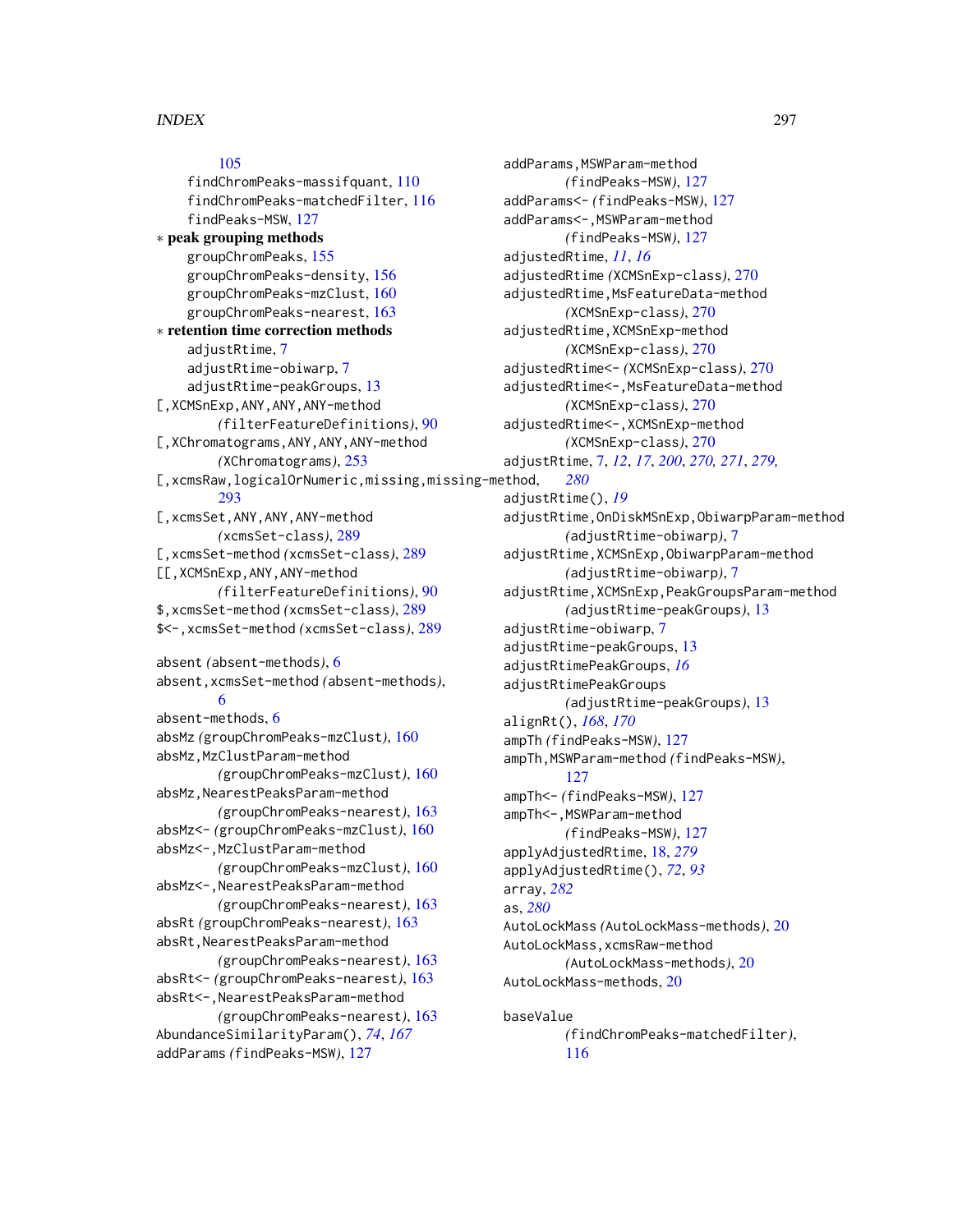baseValue,MatchedFilterParam-method *(*findChromPeaks-matchedFilter*)*, [116](#page-115-0) baseValue<- *(*findChromPeaks-matchedFilter*)*, [116](#page-115-0) baseValue<-,MatchedFilterParam-method *(*findChromPeaks-matchedFilter*)*, [116](#page-115-0) bin, *[21](#page-20-0)* bin,XCMSnExp-method, [21](#page-20-0) binSize *(*findChromPeaks-matchedFilter*)*, [116](#page-115-0) binSize,MatchedFilterParam-method *(*findChromPeaks-matchedFilter*)*, [116](#page-115-0) binSize,ObiwarpParam-method *(*adjustRtime-obiwarp*)*, [7](#page-6-0) binSize,PeakDensityParam-method *(*groupChromPeaks-density*)*, [156](#page-155-0) binSize<- *(*findChromPeaks-matchedFilter*)*, [116](#page-115-0) binSize<-,MatchedFilterParam-method *(*findChromPeaks-matchedFilter*)*, [116](#page-115-0) binSize<-,ObiwarpParam-method *(*adjustRtime-obiwarp*)*, [7](#page-6-0) binSize<-,PeakDensityParam-method *(*groupChromPeaks-density*)*, [156](#page-155-0) binYonX, [23,](#page-22-0) *[27,](#page-26-0) [28](#page-27-0)*, *[61,](#page-60-0) [62](#page-61-0)*, *[120](#page-119-0)*, *[221](#page-220-0)*, *[266](#page-265-0)* bpparam, *[85](#page-84-0)*, *[103](#page-102-0)*, *[108](#page-107-0)*, *[114](#page-113-0)*, *[120](#page-119-0)*, *[130](#page-129-0)*, *[277](#page-276-0)* bpparam(), *[70](#page-69-0)*, *[95](#page-94-0)*, *[97](#page-96-0)*, *[186](#page-185-0)*, *[188](#page-187-0)*, *[229](#page-228-0)* breaks\_on\_binSize, *[24](#page-23-0)*, [26,](#page-25-0) *[28](#page-27-0)* breaks\_on\_nBins, *[24](#page-23-0)*, *[27](#page-26-0)*, [28](#page-27-0) bw *(*groupChromPeaks-density*)*, [156](#page-155-0) bw,PeakDensityParam-method *(*groupChromPeaks-density*)*, [156](#page-155-0) bw<- *(*groupChromPeaks-density*)*, [156](#page-155-0) bw<-,PeakDensityParam-method *(*groupChromPeaks-density*)*, [156](#page-155-0)

# c, *[290](#page-289-0)*

c, c-methods *(*c-methods*)*, [29](#page-28-0) c-methods, [29](#page-28-0) c.XCMSnExp *(*XCMSnExp-class*)*, [270](#page-269-0) c.xcmsSet *(*c-methods*)*, [29](#page-28-0) CalibrantMassParam *(*CalibrantMassParam-class*)*, [29](#page-28-0) CalibrantMassParam-class, [29](#page-28-0) calibrate *(*calibrate-methods*)*, [31](#page-30-0) calibrate,XCMSnExp-method *(*CalibrantMassParam-class*)*, [29](#page-28-0) calibrate,xcmsSet-method *(*calibrate-methods*)*, [31](#page-30-0) calibrate-methods, [31](#page-30-0) centerSample *(*adjustRtime-obiwarp*)*, [7](#page-6-0) centerSample,ObiwarpParam-method *(*adjustRtime-obiwarp*)*, [7](#page-6-0) centerSample<- *(*adjustRtime-obiwarp*)*, [7](#page-6-0) centerSample<-,ObiwarpParam-method *(*adjustRtime-obiwarp*)*, [7](#page-6-0) centWave, *[35](#page-34-0)*, *[51](#page-50-0)*, *[55](#page-54-0)*, *[96,](#page-95-0) [97](#page-96-0)*, *[109](#page-108-0)*, *[136](#page-135-0)*, *[141](#page-140-0)*, *[193,](#page-192-0) [194](#page-193-0)* centWave *(*findChromPeaks-centWave*)*, [99](#page-98-0) CentWaveParam, *[96](#page-95-0)*, *[105](#page-104-0)*, *[109](#page-108-0)*, *[122](#page-121-0)*, *[146](#page-145-0)*, *[220](#page-219-0)*, *[277](#page-276-0)* CentWaveParam *(*findChromPeaks-centWave*)*, [99](#page-98-0) CentWaveParam-class *(*findChromPeaks-centWave*)*, [99](#page-98-0) CentWavePredIsoParam, *[277](#page-276-0)* CentWavePredIsoParam *(*findChromPeaks-centWaveWithPredIsoROIs*)*, [105](#page-104-0) CentWavePredIsoParam-class *(*findChromPeaks-centWaveWithPredIsoROIs*)*, [105](#page-104-0) centWaveWithPredIsoROIs, *[35](#page-34-0)* centWaveWithPredIsoROIs *(*findChromPeaks-centWaveWithPredIsoROIs*)*, [105](#page-104-0) character, *[267](#page-266-1)* CharacterList(), *[230](#page-229-0)* checkBack *(*findChromPeaks-massifquant*)*, [110](#page-109-0) checkBack,MassifquantParam-method *(*findChromPeaks-massifquant*)*, [110](#page-109-0) checkBack<- *(*findChromPeaks-massifquant*)*, [110](#page-109-0) checkBack<-,MassifquantParam-method *(*findChromPeaks-massifquant*)*, [110](#page-109-0) Chromatogram, *[34](#page-33-0)*, *[96](#page-95-0)*, *[98](#page-97-0)*, *[175](#page-174-1)*, *[260](#page-259-0)*, *[279,](#page-278-0) [280](#page-279-0)* chromatogram, *[280](#page-279-0)*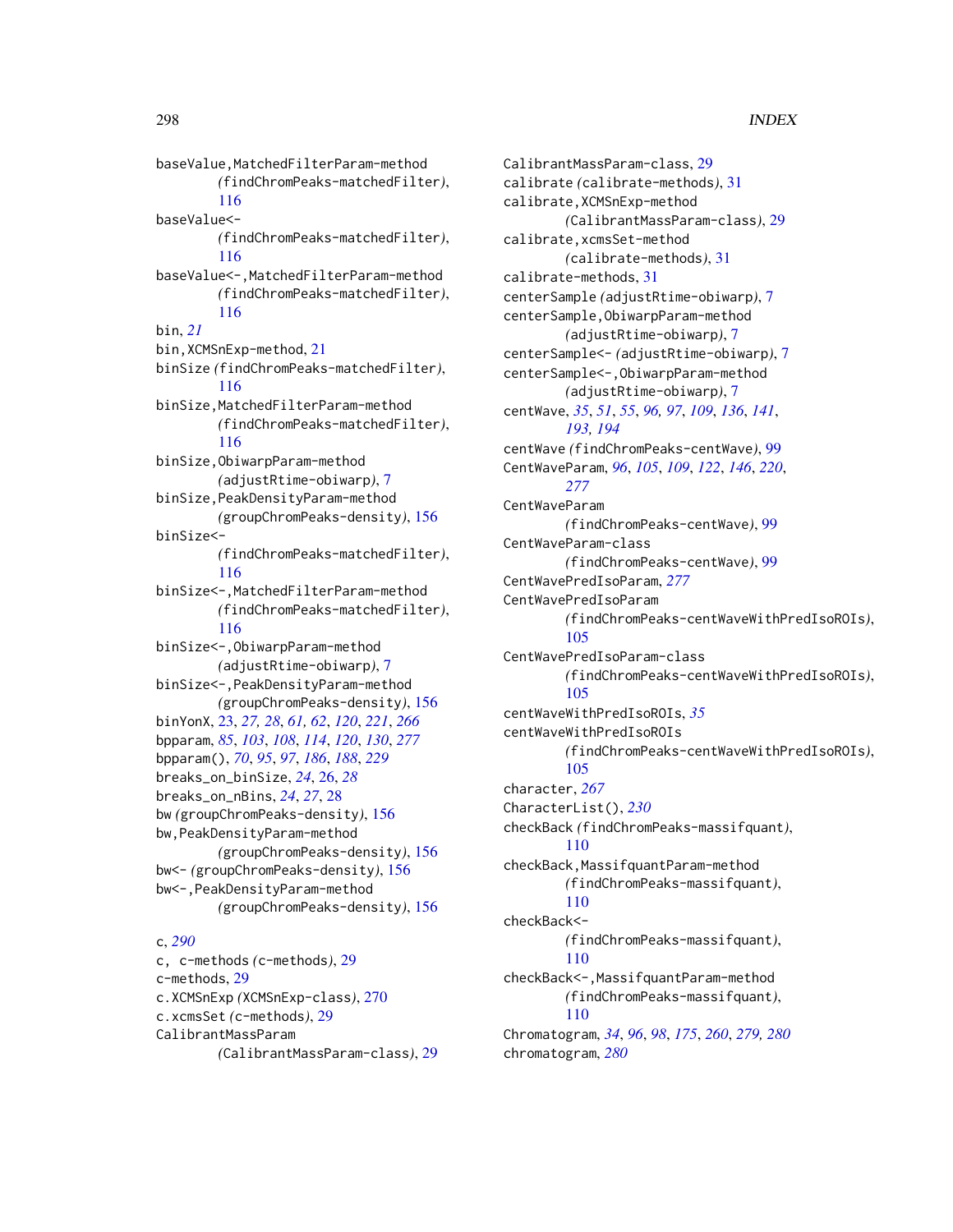chromatogram *(*chromatogram,XCMSnExp-method*)*, [32](#page-31-0) Chromatogram(), *[42](#page-41-0)*, *[87](#page-86-0)*, *[231](#page-230-1)*, *[253](#page-252-0)* chromatogram(), *[76](#page-75-0)*, *[260](#page-259-0)*, *[262](#page-261-0)* chromatogram,XCMSnExp-method, [32](#page-31-0) chromatographic-peak-detection, [35](#page-34-0) ChromPeakAreaParam *(*FillChromPeaksParam-class*)*, [80](#page-79-0) ChromPeakAreaParam-class *(*FillChromPeaksParam-class*)*, [80](#page-79-0) chromPeakData *(*XCMSnExp-class*)*, [270](#page-269-0) chromPeakData(), *[80](#page-79-0)*, *[122,](#page-121-0) [123](#page-122-0)* chromPeakData,MsFeatureData-method *(*XCMSnExp-class*)*, [270](#page-269-0) chromPeakData,XChromatogram-method *(*XChromatograms*)*, [253](#page-252-0) chromPeakData,XChromatograms-method *(*XChromatograms*)*, [253](#page-252-0) chromPeakData,XCMSnExp-method *(*XCMSnExp-class*)*, [270](#page-269-0) chromPeakData<- *(*XCMSnExp-class*)*, [270](#page-269-0) chromPeakData<-,MsFeatureData-method *(*XCMSnExp-class*)*, [270](#page-269-0) chromPeakData<-,XChromatogram-method *(*XChromatograms*)*, [253](#page-252-0) chromPeakData<-,XCMSnExp-method *(*XCMSnExp-class*)*, [270](#page-269-0) chromPeaks, *[11](#page-10-0)*, *[16](#page-15-0)*, *[176](#page-175-0)*, *[206](#page-205-0)*, *[225](#page-224-0)* chromPeaks *(*XCMSnExp-class*)*, [270](#page-269-0) chromPeaks(), *[37](#page-36-0)*, *[80](#page-79-0)*, *[83](#page-82-0)*, *[94,](#page-93-0) [95](#page-94-0)*, *[122](#page-121-0)* chromPeaks, MsFeatureData-method *(*XCMSnExp-class*)*, [270](#page-269-0) chromPeaks,XChromatogram-method *(*XChromatograms*)*, [253](#page-252-0) chromPeaks,XChromatograms-method *(*XChromatograms*)*, [253](#page-252-0) chromPeaks,XCMSnExp-method *(*XCMSnExp-class*)*, [270](#page-269-0) chromPeaks<- *(*XCMSnExp-class*)*, [270](#page-269-0) chromPeaks<-, MsFeatureData-method *(*XCMSnExp-class*)*, [270](#page-269-0) chromPeaks<-,XChromatogram-method *(*XChromatograms*)*, [253](#page-252-0) chromPeaks<-,XCMSnExp-method *(*XCMSnExp-class*)*, [270](#page-269-0) chromPeakSpectra, [36,](#page-35-0) *[280](#page-279-0)* chromPeakSpectra(), *[77,](#page-76-0) [78](#page-77-0)*

class:Param *(*GenericParam-class*)*, [146](#page-145-0) clean, *[21](#page-20-0)* clean(), *[230](#page-229-0)* clean,XCMSnExp-method *(*bin,XCMSnExp-method*)*, [21](#page-20-0) CleanPeaksParam, [38,](#page-37-0) *[95](#page-94-0)*, *[189](#page-188-0)* CleanPeaksParam-class *(*CleanPeaksParam*)*, [38](#page-37-0) coerce,MChromatograms,XChromatograms-method *(*XChromatograms*)*, [253](#page-252-0) collect, *[268,](#page-267-0) [269](#page-268-0)* collect *(*collect-methods*)*, [40](#page-39-0) collect,xcmsFragments-method *(*collect-methods*)*, [40](#page-39-0) collect,xcmsRaw-method *(*collect-methods*)*, [40](#page-39-0) collect-methods, [40](#page-39-0) compareChromatograms(), *[41](#page-40-0)*, *[168](#page-167-0)[–170](#page-169-0)* consecMissedLimit *(*findChromPeaks-massifquant*)*, [110](#page-109-0) consecMissedLimit,MassifquantParam-method *(*findChromPeaks-massifquant*)*, [110](#page-109-0) consecMissedLimit<- *(*findChromPeaks-massifquant*)*, [110](#page-109-0) consecMissedLimit<-,MassifquantParam-method *(*findChromPeaks-massifquant*)*, [110](#page-109-0) cor(), *[42](#page-41-0)*, *[170](#page-169-0)* correlate *(*correlate,Chromatogram,Chromatogram-method*)*, [41](#page-40-0) correlate,Chromatogram,Chromatogram-method, [41](#page-40-0) correlate,MChromatograms,MChromatograms-method *(*correlate,Chromatogram,Chromatogram-method*)*, [41](#page-40-0) correlate,MChromatograms,missing-method *(*correlate,Chromatogram,Chromatogram-method*)*, [41](#page-40-0) criticalValue *(*findChromPeaks-massifquant*)*, [110](#page-109-0) criticalValue,MassifquantParam-method *(*findChromPeaks-massifquant*)*, [110](#page-109-0)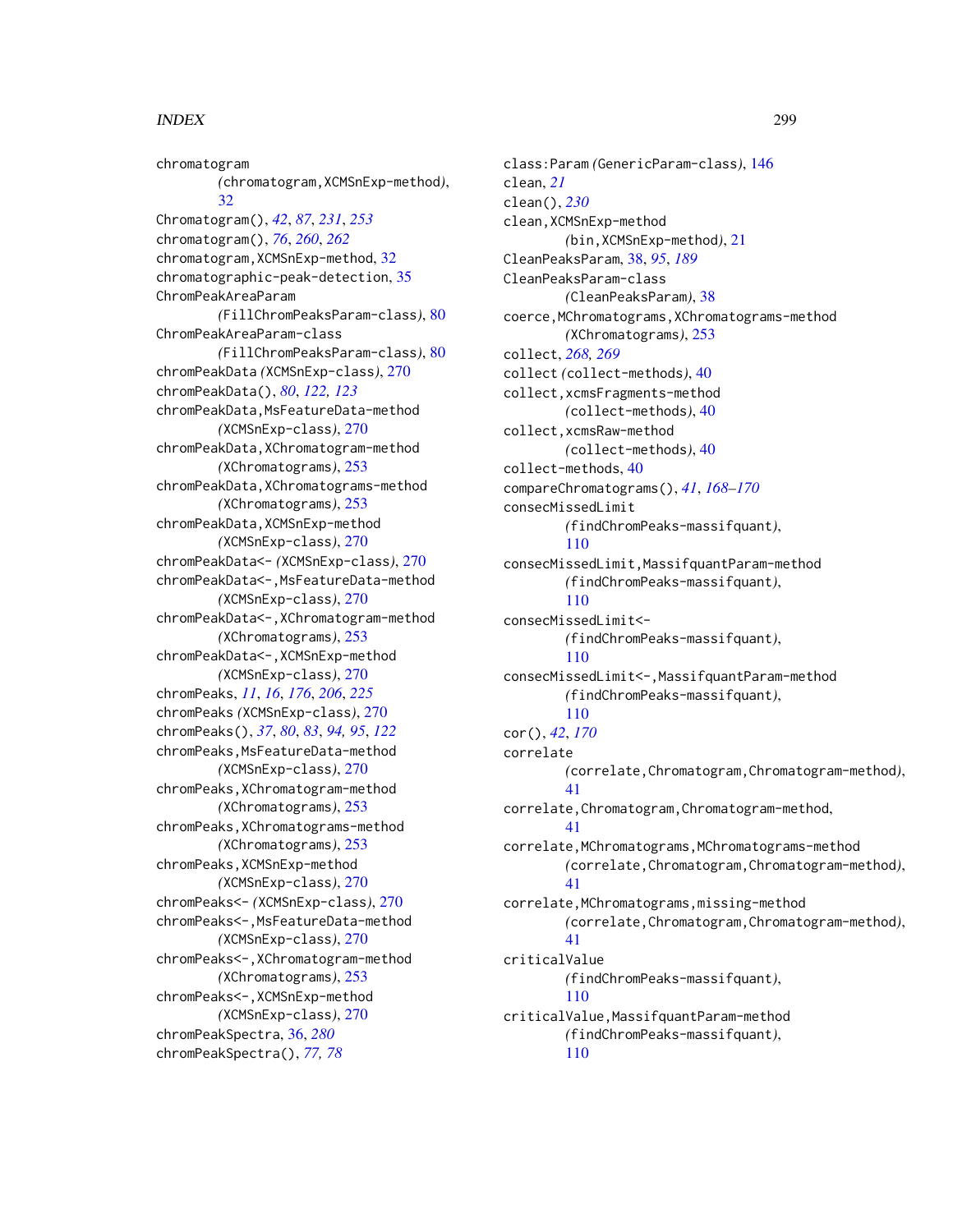criticalValue<- *(*findChromPeaks-massifquant*)*, [110](#page-109-0) criticalValue<-,MassifquantParam-method *(*findChromPeaks-massifquant*)*, [110](#page-109-0)

DataFrame(), *[260](#page-259-0)* deepCopy *(*xcmsRaw*)*, [282](#page-281-0) deepCopy,xcmsRaw-method *(*xcmsRaw*)*, [282](#page-281-0) density, *[153](#page-152-0)* diffreport, *[6](#page-5-0)*, *[197](#page-196-0)*, *[290](#page-289-0)* diffreport *(*diffreport-methods*)*, [43](#page-42-1) diffreport,xcmsSet-method *(*diffreport-methods*)*, [43](#page-42-1) diffreport-methods, [43](#page-42-1) dirname, [45](#page-44-0) dirname,OnDiskMSnExp-method *(*dirname*)*, [45](#page-44-0) dirname<-,OnDiskMSnExp-method *(*dirname*)*, [45](#page-44-0) distance *(*findChromPeaks-matchedFilter*)*, [116](#page-115-0) distance,MatchedFilterParam-method *(*findChromPeaks-matchedFilter*)*, [116](#page-115-0) distance<- *(*findChromPeaks-matchedFilter*)*, [116](#page-115-0) distance<-,MatchedFilterParam-method *(*findChromPeaks-matchedFilter*)*, [116](#page-115-0) distFun *(*adjustRtime-obiwarp*)*, [7](#page-6-0) distFun,ObiwarpParam-method *(*adjustRtime-obiwarp*)*, [7](#page-6-0) distFun<- *(*adjustRtime-obiwarp*)*, [7](#page-6-0) distFun<-,ObiwarpParam-method *(*adjustRtime-obiwarp*)*, [7](#page-6-0) do\_adjustRtime\_peakGroups, *[17](#page-16-0)*, [45](#page-44-0) do\_findChromPeaks\_addPredIsoROIs [52](#page-51-0) do\_findChromPeaks\_centWave, [48,](#page-47-0) *[56](#page-55-0)*, *[58,](#page-57-0) [59](#page-58-0)*, *[62](#page-61-0)*, *[64](#page-63-0)*, *[104](#page-103-0)*, *[113](#page-112-0)* do\_findChromPeaks\_centWaveWithPredIsoROIs, *[51](#page-50-0)*, [52,](#page-51-0) *[59](#page-58-0)*, *[62](#page-61-0)*, *[64](#page-63-0)*, *[109](#page-108-0)*, *[139](#page-138-0)* do\_findChromPeaks\_massifquant, *[51](#page-50-0)*, *[56](#page-55-0)*, [56,](#page-55-0) *[62](#page-61-0)*, *[64](#page-63-0)*, *[116](#page-115-0)*

*(*do\_findChromPeaks\_centWaveWithPredIsoROIs*)*, *(*groupFeatures-eic-similarity*)*, do\_findChromPeaks\_matchedFilter, *[51](#page-50-0)*, *[56](#page-55-0)*, *[59](#page-58-0)*, [59,](#page-58-0) *[64](#page-63-0)*, *[121](#page-120-0)*, *[142,](#page-141-0) [143](#page-142-0)*, *[248](#page-247-0)* do\_findPeaks\_MSW, *[51](#page-50-0)*, *[56](#page-55-0)*, *[59](#page-58-0)*, *[62](#page-61-0)*, [63,](#page-62-0) *[131](#page-130-0)*, *[146](#page-145-0)* do\_groupChromPeaks\_density, [64,](#page-63-0) *[67](#page-66-0)*, *[69](#page-68-0)*, *[153](#page-152-0)* do\_groupChromPeaks\_density(), *[159](#page-158-0)* do\_groupChromPeaks\_nearest, *[66](#page-65-0)*, [66,](#page-65-0) *[69](#page-68-0)* do\_groupChromPeaks\_nearest(), *[166](#page-165-0)* do\_groupPeaks\_mzClust, *[66,](#page-65-0) [67](#page-66-0)*, [68](#page-67-0) do\_groupPeaks\_mzClust(), *[162](#page-161-0)* dropAdjustedRtime *(*XCMSnExp-class*)*, [270](#page-269-0) dropAdjustedRtime(), *[19](#page-18-0)* dropAdjustedRtime,MsFeatureData-method *(*XCMSnExp-class*)*, [270](#page-269-0) dropAdjustedRtime,XCMSnExp-method *(*XCMSnExp-class*)*, [270](#page-269-0) dropChromPeaks *(*XCMSnExp-class*)*, [270](#page-269-0) dropChromPeaks,MsFeatureData-method *(*XCMSnExp-class*)*, [270](#page-269-0) dropChromPeaks,XCMSnExp-method *(*XCMSnExp-class*)*, [270](#page-269-0) dropFeatureDefinitions *(*XCMSnExp-class*)*, [270](#page-269-0) dropFeatureDefinitions,MsFeatureData-method *(*XCMSnExp-class*)*, [270](#page-269-0) dropFeatureDefinitions,XChromatograms-method *(*XChromatograms*)*, [253](#page-252-0) dropFeatureDefinitions,XCMSnExp-method *(*XCMSnExp-class*)*, [270](#page-269-0) dropFilledChromPeaks *(*XCMSnExp-class*)*, [270](#page-269-0) dropFilledChromPeaks(), *[261](#page-260-0)* dropFilledChromPeaks,XChromatogram-method *(*XChromatograms*)*, [253](#page-252-0) dropFilledChromPeaks,XChromatograms-method *(*XChromatograms*)*, [253](#page-252-0) dropFilledChromPeaks,XCMSnExp-method *(*XCMSnExp-class*)*, [270](#page-269-0) EicSimilarityParam [168](#page-167-0)

EicSimilarityParam(), *[74](#page-73-0)* EicSimilarityParam-class *(*groupFeatures-eic-similarity*)*, [168](#page-167-0) estimatePrecursorIntensity, [69](#page-68-0) etg, [70](#page-69-0)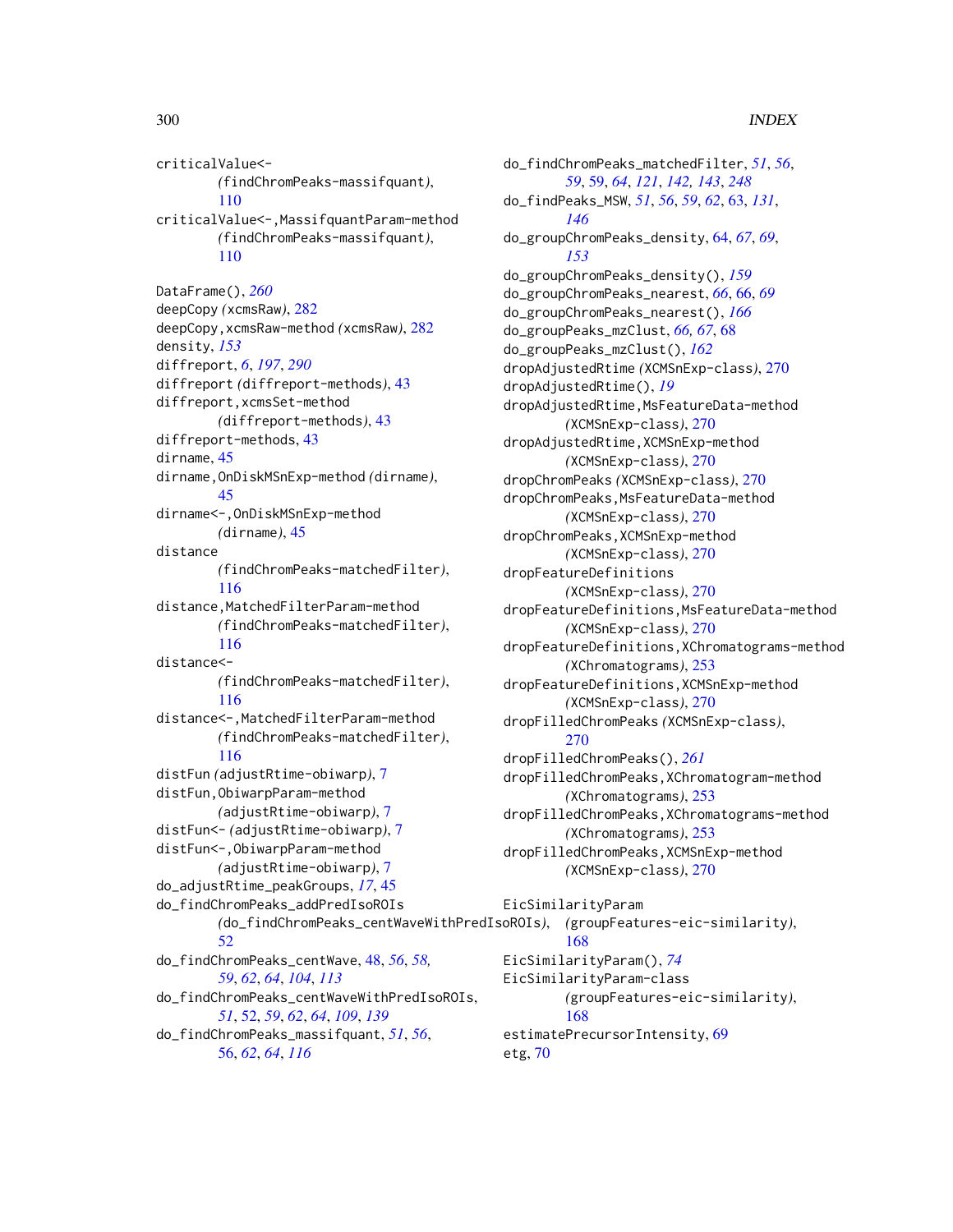expandMz *(*FillChromPeaksParam-class*)*, [80](#page-79-0) expandMz,FillChromPeaksParam-method *(*FillChromPeaksParam-class*)*, [80](#page-79-0) expandMz<- *(*FillChromPeaksParam-class*)*, [80](#page-79-0) expandMz<-,FillChromPeaksParam-method *(*FillChromPeaksParam-class*)*, [80](#page-79-0) expandRt *(*FillChromPeaksParam-class*)*, [80](#page-79-0) expandRt,FillChromPeaksParam-method *(*FillChromPeaksParam-class*)*, [80](#page-79-0) expandRt<- *(*FillChromPeaksParam-class*)*, [80](#page-79-0) expandRt<-,FillChromPeaksParam-method *(*FillChromPeaksParam-class*)*, [80](#page-79-0) exportMetaboAnalyst, [71](#page-70-0) extractMsData *(*extractMsData,OnDiskMSnExp-method*)*, [72](#page-71-0) extractMsData(), *[212](#page-211-0)* extractMsData,OnDiskMSnExp-method, [72](#page-71-0) extractMsData,XCMSnExp-method *(*extractMsData,OnDiskMSnExp-method*)*, [72](#page-71-0) extraPeaks *(*adjustRtime-peakGroups*)*, [13](#page-12-0) extraPeaks,PeakGroupsParam-method *(*adjustRtime-peakGroups*)*, [13](#page-12-0) extraPeaks<- *(*adjustRtime-peakGroups*)*, [13](#page-12-0) extraPeaks<-,PeakGroupsParam-method *(*adjustRtime-peakGroups*)*, [13](#page-12-0) faahko\_sub *(*XCMSnExp-class*)*, [270](#page-269-0) factorDiag *(*adjustRtime-obiwarp*)*, [7](#page-6-0) factorDiag,ObiwarpParam-method *(*adjustRtime-obiwarp*)*, [7](#page-6-0) factorDiag<- *(*adjustRtime-obiwarp*)*, [7](#page-6-0) factorDiag<-,ObiwarpParam-method *(*adjustRtime-obiwarp*)*, [7](#page-6-0) factorGap *(*adjustRtime-obiwarp*)*, [7](#page-6-0) factorGap,ObiwarpParam-method *(*adjustRtime-obiwarp*)*, [7](#page-6-0) factorGap<- *(*adjustRtime-obiwarp*)*, [7](#page-6-0) factorGap<-,ObiwarpParam-method *(*adjustRtime-obiwarp*)*, [7](#page-6-0) family *(*adjustRtime-peakGroups*)*, [13](#page-12-0) family,PeakGroupsParam-method *(*adjustRtime-peakGroups*)*, [13](#page-12-0) family<- *(*adjustRtime-peakGroups*)*, [13](#page-12-0)

family<-,PeakGroupsParam-method *(*adjustRtime-peakGroups*)*, [13](#page-12-0) feature-grouping, [74](#page-73-0) featureArea, *[83](#page-82-0)* featureArea *(*XCMSnExp-class*)*, [270](#page-269-0) featureChromatograms, [75,](#page-74-0) *[156](#page-155-0)*, *[226](#page-225-0)*, *[280](#page-279-0)* featureDefinitions, *[155,](#page-154-0) [156](#page-155-0)*, *[225,](#page-224-0) [226](#page-225-0)*, *[280](#page-279-0)* featureDefinitions *(*XCMSnExp-class*)*, [270](#page-269-0) featureDefinitions(), *[78](#page-77-0)*, *[80](#page-79-0)*, *[158,](#page-157-0) [159](#page-158-0)*, *[162](#page-161-0)*, *[165,](#page-164-0) [166](#page-165-0)*, *[171](#page-170-0)*, *[191](#page-190-0)* featureDefinitions,MsFeatureData-method *(*XCMSnExp-class*)*, [270](#page-269-0) featureDefinitions,XChromatograms-method *(*XChromatograms*)*, [253](#page-252-0) featureDefinitions,XCMSnExp-method *(*XCMSnExp-class*)*, [270](#page-269-0) featureDefinitions<- *(*XCMSnExp-class*)*, [270](#page-269-0) featureDefinitions<-,MsFeatureData-method *(*XCMSnExp-class*)*, [270](#page-269-0) featureDefinitions<-,XCMSnExp-method *(*XCMSnExp-class*)*, [270](#page-269-0) featureGroups(), *[210](#page-209-0)* featureGroups,XCMSnExp-method *(*feature-grouping*)*, [74](#page-73-0) featureGroups<-,XCMSnExp-method *(*feature-grouping*)*, [74](#page-73-0) featureSpectra, [77,](#page-76-0) *[280](#page-279-0)* featureSummary, [79,](#page-78-0) *[271](#page-270-0)*, *[279,](#page-278-0) [280](#page-279-0)* featureValues, *[225](#page-224-0)*, *[279](#page-278-0)* featureValues *(*quantify,XCMSnExp-method*)*, [225](#page-224-0) featureValues(), *[71,](#page-70-0) [72](#page-71-0)*, *[83](#page-82-0)*, *[159](#page-158-0)*, *[162](#page-161-0)*, *[166,](#page-165-0) [167](#page-166-0)* featureValues,XChromatograms-method *(*XChromatograms*)*, [253](#page-252-0) featureValues,XCMSnExp-method *(*quantify,XCMSnExp-method*)*, [225](#page-224-0) fileIndex *(*ProcessHistory-class*)*, [218](#page-217-0) fileIndex,ProcessHistory-method *(*ProcessHistory-class*)*, [218](#page-217-0) filepaths *(*xcmsSet-class*)*, [289](#page-288-0) filepaths,xcmsSet-method *(*xcmsSet-class*)*, [289](#page-288-0) filepaths<- *(*xcmsSet-class*)*, [289](#page-288-0) filepaths<-,xcmsSet-method *(*xcmsSet-class*)*, [289](#page-288-0)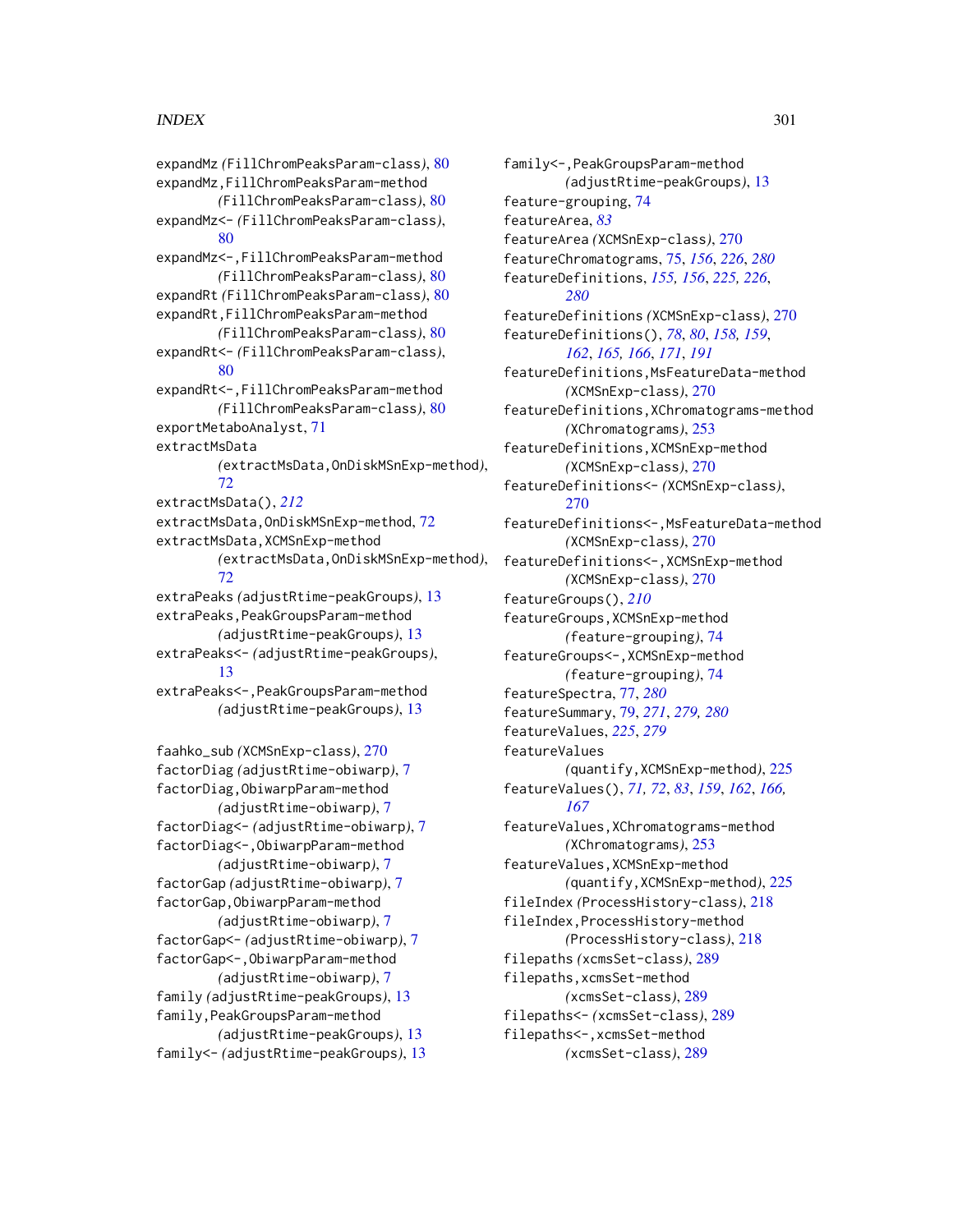fillChromPeaks, *[226](#page-225-0)*, *[272](#page-271-0)*, *[278](#page-277-0)*, *[280](#page-279-0)* fillChromPeaks *(*FillChromPeaksParam-class*)*, [80](#page-79-0) fillChromPeaks, XCMSnExp, ChromPeakAreaParam-methoterColumnsKeepTop, MChromatograms-method *(*FillChromPeaksParam-class*)*, [80](#page-79-0) fillChromPeaks,XCMSnExp,FillChromPeaksParam-method *(*FillChromPeaksParam-class*)*, [80](#page-79-0) fillChromPeaks,XCMSnExp,missing-method *(*FillChromPeaksParam-class*)*, [80](#page-79-0) FillChromPeaksParam *(*FillChromPeaksParam-class*)*, [80](#page-79-0) FillChromPeaksParam-class, [80](#page-79-0) fillPeaks, *[6](#page-5-0)*, *[43](#page-42-1)*, *[86,](#page-85-0) [87](#page-86-0)*, *[289,](#page-288-0) [290](#page-289-0)* fillPeaks *(*fillPeaks-methods*)*, [84](#page-83-1) fillPeaks,xcmsSet-method *(*fillPeaks-methods*)*, [84](#page-83-1) fillPeaks-methods, [84](#page-83-1) fillPeaks.chrom, *[87](#page-86-0)* fillPeaks.chrom *(*fillPeaks.chrom-methods*)*, [85](#page-84-0) fillPeaks.chrom,xcmsSet-method *(*fillPeaks.chrom-methods*)*, [85](#page-84-0) fillPeaks.chrom-methods, [85](#page-84-0) fillPeaks.MSW *(*fillPeaks.MSW-methods*)*, [86](#page-85-0) fillPeaks.MSW,xcmsSet-method *(*fillPeaks.MSW-methods*)*, [86](#page-85-0) fillPeaks.MSW-methods, [86](#page-85-0) filterAcquisitionNum, *[21](#page-20-0)* filterAcquisitionNum,XCMSnExp-method *(*bin,XCMSnExp-method*)*, [21](#page-20-0) filterChromPeaks *(*XChromatograms*)*, [253](#page-252-0) filterChromPeaks,XChromatogram-method *(*XChromatograms*)*, [253](#page-252-0) filterChromPeaks,XChromatograms-method *(*XChromatograms*)*, [253](#page-252-0) filterChromPeaks,XCMSnExp-method *(*filterFeatureDefinitions*)*, [90](#page-89-0) filterColumnsIntensityAbove *(*filterColumnsIntensityAbove,MChromatograms-method*)*, findChromPeaks,MChromatograms,CentWaveParam-method [87](#page-86-0) filterColumnsIntensityAbove(), *[260](#page-259-0)* filterColumnsIntensityAbove,MChromatograms-me**finod**ChromPeaks,MChromatograms,MatchedFilterParam-method [87](#page-86-0) filterColumnsIntensityAbove,XChromatograms-method *(*filterColumnsIntensityAbove,MChromatograms-method*)*, findChromPeaks,OnDiskMSnExp,CentWaveParam-method [87](#page-86-0) filterColumnsKeepTop *(*filterColumnsIntensityAbove,MChromatograms-method*)*, [87](#page-86-0) filterColumnsKeepTop(), *[76](#page-75-0) (*filterColumnsIntensityAbove,MChromatograms-method*)*, [87](#page-86-0) filterColumnsKeepTop,XChromatograms-method *(*filterColumnsIntensityAbove,MChromatograms-method*)*, [87](#page-86-0) filterFeatureDefinitions, [90](#page-89-0) filterFile,XCMSnExp-method *(*filterFeatureDefinitions*)*, [90](#page-89-0) filterIntensity(), *[230](#page-229-0)* FilterIntensityParam, *[39](#page-38-0)*, [94,](#page-93-0) *[189](#page-188-0)* FilterIntensityParam-class *(*FilterIntensityParam*)*, [94](#page-93-0) filterMsLevel,XCMSnExp-method *(*filterFeatureDefinitions*)*, [90](#page-89-0) filterMz,XChromatogram-method *(*XChromatograms*)*, [253](#page-252-0) filterMz,XChromatograms-method *(*XChromatograms*)*, [253](#page-252-0) filterMz,XCMSnExp-method *(*filterFeatureDefinitions*)*, [90](#page-89-0) filterRt,XChromatogram-method *(*XChromatograms*)*, [253](#page-252-0) filterRt,XChromatograms-method *(*XChromatograms*)*, [253](#page-252-0) filterRt,XCMSnExp-method *(*filterFeatureDefinitions*)*, [90](#page-89-0) findChromPeaks, *[16](#page-15-0)*, *[218](#page-217-0)*, *[271](#page-270-0)*, *[278](#page-277-0)*, *[280](#page-279-0)* findChromPeaks *(*chromatographic-peak-detection*)*, [35](#page-34-0) findChromPeaks(), *[122](#page-121-0)*, *[158](#page-157-0)*, *[162](#page-161-0)*, *[165](#page-164-0)*, *[185](#page-184-0)* findChromPeaks,Chromatogram,CentWaveParam-method, [96](#page-95-0) findChromPeaks,Chromatogram,MatchedFilterParam-method, [98](#page-97-0) *(*findChromPeaks,Chromatogram,CentWaveParam-method*)*, [96](#page-95-0) *(*findChromPeaks,Chromatogram,CentWaveParam-method*)*, [96](#page-95-0) *(*findChromPeaks-centWave*)*, [99](#page-98-0) findChromPeaks,OnDiskMSnExp,CentWavePredIsoParam-method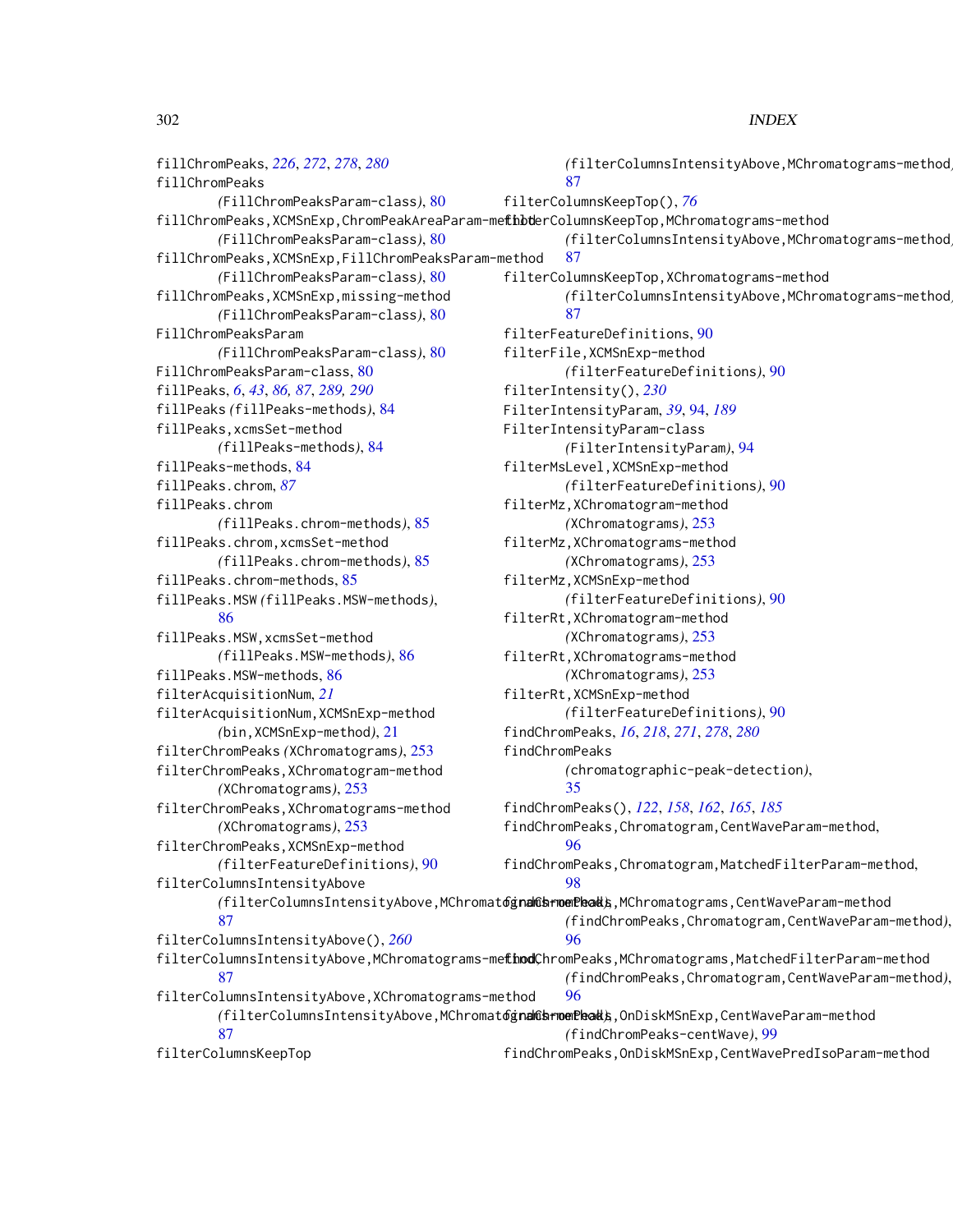*(*findChromPeaks-centWaveWithPredIsoROIs*)*, [105](#page-104-0) findChromPeaks,OnDiskMSnExp,MassifquantParam-method [132](#page-131-0) *(*findChromPeaks-massifquant*)*, [110](#page-109-0) findChromPeaks,OnDiskMSnExp,MatchedFilterPara**mindReak**s.centWave *(*findChromPeaks-matchedFilter*)*, [116](#page-115-0) findChromPeaks,OnDiskMSnExp,MSWParam-method findPeaks.centWave,xcmsRaw-method *(*findPeaks-MSW*)*, [127](#page-126-0) findChromPeaks,XCMSnExp,Param-method *(*XCMSnExp-class*)*, [270](#page-269-0) findChromPeaks-centWave, [99,](#page-98-0) *[263](#page-262-0)* findChromPeaks-centWaveWithPredIsoROIs, [105](#page-104-0) findChromPeaks-Chromatogram-CentWaveParam, *[262](#page-261-0)* findChromPeaks-Chromatogram-CentWaveParam *(*findChromPeaks,Chromatogram,CentWaveParam-method*)*, *(*findPeaks.centWaveWithPredictedIsotopeROIs-methods*)*, [96](#page-95-0) findChromPeaks-massifquant, [110](#page-109-0) findChromPeaks-matchedFilter, [116](#page-115-0) findChromPeaksIsolationWindow, [122](#page-121-0) findChromPeaksIsolationWindow(), *[230](#page-229-0)* findMZ, [123,](#page-122-0) *[125](#page-124-0)* findMZ,xcmsFragments-method *(*findMZ*)*, [123](#page-122-0) findmzROI *(*xcmsRaw-class*)*, [284](#page-283-1) findmzROI,xcmsRaw-method *(*xcmsRaw-class*)*, [284](#page-283-1) findneutral, *[124](#page-123-0)*, [124](#page-123-0) findneutral,xcmsFragments-method *(*findneutral*)*, [124](#page-123-0) findPeaks, *[35](#page-34-0)*, *[104](#page-103-0)*, *[109](#page-108-0)*, *[115](#page-114-0)*, *[121](#page-120-0)*, *[131](#page-130-0)*, *[148](#page-147-0)*, *[192](#page-191-0)*, *[212,](#page-211-0) [213](#page-212-0)*, *[222](#page-221-0)*, *[237](#page-236-0)*, *[281,](#page-280-0) [282](#page-281-0)*, *[285](#page-284-0)*, *[288](#page-287-0)* findPeaks *(*findPeaks-methods*)*, [126](#page-125-0) findPeaks,xcmsRaw-method *(*findPeaks-methods*)*, [126](#page-125-0) findPeaks-methods, [126](#page-125-0) findPeaks-MSW, [127](#page-126-0) findPeaks.addPredictedIsotopeFeatures, *[127](#page-126-0)*, *[139](#page-138-0)* findPeaks.addPredictedIsotopeFeatures *(*findPeaks.addPredictedIsotopeFeatures-methods*)*, [145](#page-144-0) [132](#page-131-0) [132](#page-131-0) findPeaks.addPredictedIsotopeFeatures-methods, findPeaks.centWave, *[43](#page-42-1)*, *[104](#page-103-0)*, *[109](#page-108-0)*, *[127](#page-126-0)*, *[134](#page-133-0)*, *[139](#page-138-0) (*findPeaks.centWave-methods*)*, [134](#page-133-0) *(*findPeaks.centWave-methods*)*, [134](#page-133-0) findPeaks.centWave-methods, [134](#page-133-0) findPeaks.centWaveWithPredictedIsotopeROIs, *[127](#page-126-0)* findPeaks.centWaveWithPredictedIsotopeROIs *(*findPeaks.centWaveWithPredictedIsotopeROIs-methods*)*, [136](#page-135-0) findPeaks.centWaveWithPredictedIsotopeROIs,xcmsRaw-method [136](#page-135-0) findPeaks.centWaveWithPredictedIsotopeROIs-methods, [136](#page-135-0) findPeaks.massifquant, *[116](#page-115-0)* findPeaks.massifquant *(*findPeaks.massifquant-methods*)*, [139](#page-138-0) findPeaks.massifquant,xcmsRaw-method *(*findPeaks.massifquant-methods*)*, [139](#page-138-0) findPeaks.massifquant-methods, [139](#page-138-0) findPeaks.matchedFilter, *[121](#page-120-0)*, *[127](#page-126-0)*, *[288](#page-287-0)* findPeaks.matchedFilter *(*findPeaks.matchedFilter,xcmsRaw-method*)*, [142](#page-141-0) findPeaks.matchedFilter,xcmsRaw-method, [142](#page-141-0) findPeaks.MS1 *(*findPeaks.MS1-methods*)*, [144](#page-143-0) findPeaks.MS1,xcmsRaw-method *(*findPeaks.MS1-methods*)*, [144](#page-143-0) findPeaks.MS1-methods, [144](#page-143-0) findPeaks.MSW, *[131](#page-130-0)* findPeaks.MSW *(*findPeaks.MSW,xcmsRaw-method*)*, findPeaks.MSW,xcmsRaw-method, [145](#page-144-0)

findPeaks.addPredictedIsotopeFeatures, xcmsRawfinesthBaselineCheck *(*findPeaks.addPredictedIsotopeFeatures-methods*)*, *(*findChromPeaks-centWave*)*, [99](#page-98-0)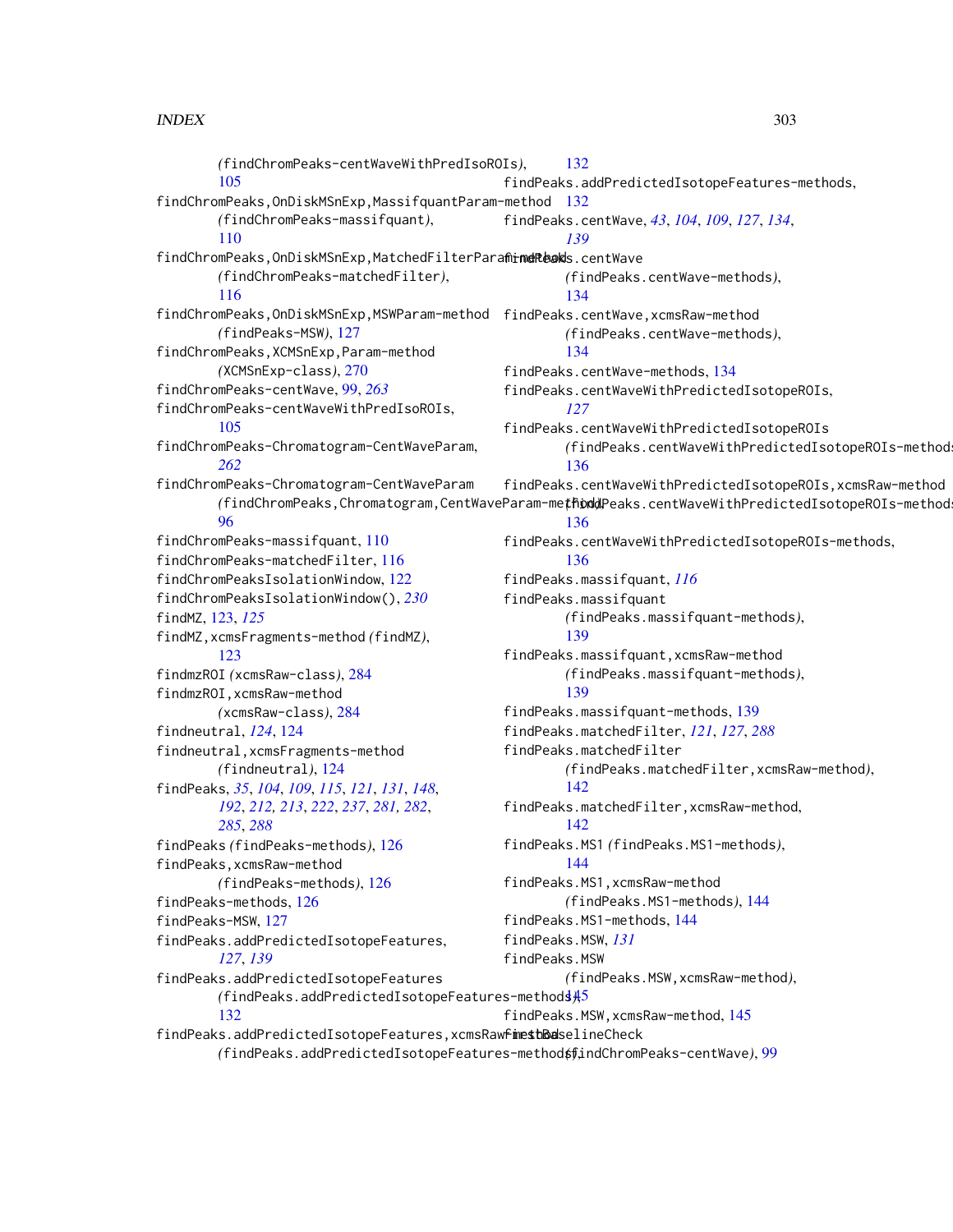firstBaselineCheck,CentWaveParam-method *(*findChromPeaks-centWave*)*, [99](#page-98-0) firstBaselineCheck<- *(*findChromPeaks-centWave*)*, [99](#page-98-0) firstBaselineCheck<-,CentWaveParam-method *(*findChromPeaks-centWave*)*, [99](#page-98-0) fitgauss *(*findChromPeaks-centWave*)*, [99](#page-98-0) fitgauss,CentWaveParam-method *(*findChromPeaks-centWave*)*, [99](#page-98-0) fitgauss,MassifquantParam-method *(*findChromPeaks-massifquant*)*, [110](#page-109-0) fitgauss<- *(*findChromPeaks-centWave*)*, [99](#page-98-0) fitgauss<-,CentWaveParam-method *(*findChromPeaks-centWave*)*, [99](#page-98-0) fitgauss<-,MassifquantParam-method *(*findChromPeaks-massifquant*)*, [110](#page-109-0) fixedMz *(*FillChromPeaksParam-class*)*, [80](#page-79-0) fixedRt *(*FillChromPeaksParam-class*)*, [80](#page-79-0) format(), *[71](#page-70-0)* fwhm *(*findChromPeaks-matchedFilter*)*, [116](#page-115-0) fwhm, MatchedFilterParam-method *(*findChromPeaks-matchedFilter*)*, [116](#page-115-0) fwhm<- *(*findChromPeaks-matchedFilter*)*, [116](#page-115-0) fwhm<-,MatchedFilterParam-method *(*findChromPeaks-matchedFilter*)*, [116](#page-115-0) gapExtend *(*adjustRtime-obiwarp*)*, [7](#page-6-0) gapExtend,ObiwarpParam-method *(*adjustRtime-obiwarp*)*, [7](#page-6-0) gapExtend<- *(*adjustRtime-obiwarp*)*, [7](#page-6-0) gapExtend<-,ObiwarpParam-method *(*adjustRtime-obiwarp*)*, [7](#page-6-0) gapInit *(*adjustRtime-obiwarp*)*, [7](#page-6-0) gapInit,ObiwarpParam-method *(*adjustRtime-obiwarp*)*, [7](#page-6-0) gapInit<- *(*adjustRtime-obiwarp*)*, [7](#page-6-0) gapInit<-,ObiwarpParam-method *(*adjustRtime-obiwarp*)*, [7](#page-6-0) GenericParam *(*GenericParam-class*)*, [146](#page-145-0) GenericParam-class, [146](#page-145-0) getEIC, *[227](#page-226-0)*, *[235](#page-234-0)*, *[266,](#page-265-0) [267](#page-266-1)*, *[285](#page-284-0)*, *[290](#page-289-0)*

getEIC *(*getEIC-methods*)*, [147](#page-146-1) getEIC,xcmsRaw-method *(*getEIC-methods*)*,

[147](#page-146-1)

getEIC,xcmsSet-method *(*getEIC-methods*)*, [147](#page-146-1) getEIC-methods, [147](#page-146-1) getMsnScan *(*getScan-methods*)*, [149](#page-148-0) getMsnScan,xcmsRaw-method *(*getScan-methods*)*, [149](#page-148-0) getPeaks, *[85](#page-84-0)[–87](#page-86-0)*, *[248](#page-247-0)*, *[285](#page-284-0)* getPeaks *(*getPeaks-methods*)*, [148](#page-147-0) getPeaks,xcmsRaw-method *(*getPeaks-methods*)*, [148](#page-147-0) getPeaks-methods, [148](#page-147-0) getScan, *[150](#page-149-1)*, *[285](#page-284-0)* getScan *(*getScan-methods*)*, [149](#page-148-0) getScan,xcmsRaw-method *(*getScan-methods*)*, [149](#page-148-0) getScan-methods, [149](#page-148-0) getSpec, *[149](#page-148-0)*, *[242,](#page-241-0) [243](#page-242-1)*, *[285](#page-284-0)* getSpec *(*getSpec-methods*)*, [150](#page-149-1) getSpec,xcmsRaw-method *(*getSpec-methods*)*, [150](#page-149-1) getSpec-methods, [150](#page-149-1) getXcmsRaw, *[290](#page-289-0)* getXcmsRaw *(*getXcmsRaw-methods*)*, [150](#page-149-1) getXcmsRaw,xcmsSet-method *(*getXcmsRaw-methods*)*, [150](#page-149-1) getXcmsRaw-methods, [150](#page-149-1) group, *[6](#page-5-0)*, *[16](#page-15-0)*, *[156](#page-155-0)*, *[289,](#page-288-0) [290](#page-289-0)* group *(*group-methods*)*, [151](#page-150-1) group(), *[162](#page-161-0)* group,xcmsSet-method *(*group-methods*)*, [151](#page-150-1) group-methods, [151](#page-150-1) group.density, *[152](#page-151-0)*, [152,](#page-151-0) *[154](#page-153-0)* group.density(), *[159](#page-158-0)* group.density,xcmsSet-method *(*group.density*)*, [152](#page-151-0) group.mzClust, *[152](#page-151-0)*, [153,](#page-152-0) *[154](#page-153-0)* group.mzClust(), *[162](#page-161-0)* group.mzClust,xcmsSet-method *(*group.mzClust*)*, [153](#page-152-0) group.nearest, *[152](#page-151-0)*, [154](#page-153-0) group.nearest,xcmsSet-method *(*group.nearest*)*, [154](#page-153-0) groupChromPeaks, *[16,](#page-15-0) [17](#page-16-0)*, [155,](#page-154-0) *[159](#page-158-0)*, *[162](#page-161-0)*, *[166](#page-165-0)*, *[262](#page-261-0)*, *[279,](#page-278-0) [280](#page-279-0)* groupChromPeaks(), *[74](#page-73-0)*, *[83](#page-82-0)*

groupChromPeaks,XChromatograms,PeakDensityParam-method *(*XChromatograms*)*, [253](#page-252-0)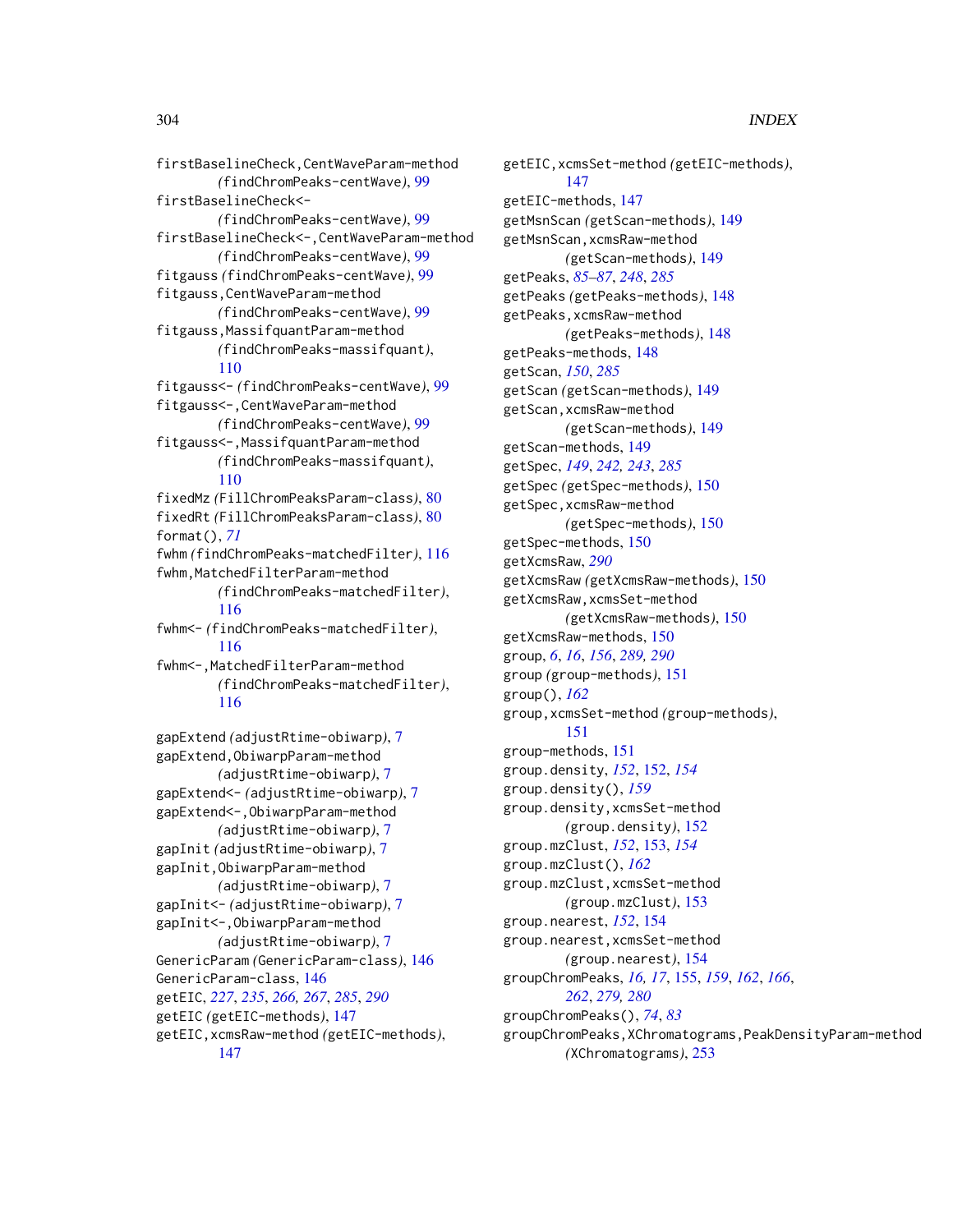# $I<sub>N</sub>DEX$  305

groupChromPeaks,XCMSnExp,MzClustParam-method *(*groupChromPeaks-mzClust*)*, [160](#page-159-0) groupChromPeaks,XCMSnExp,NearestPeaksParam-method *(*groupChromPeaks-nearest*)*, [163](#page-162-0) groupChromPeaks,XCMSnExp,PeakDensityParam-met**haa**AdjustedRtime,MsFeatureData-method *(*groupChromPeaks-density*)*, [156](#page-155-0) groupChromPeaks-density, [156](#page-155-0) groupChromPeaks-mzClust, [160](#page-159-0) groupChromPeaks-nearest, [163](#page-162-0) groupFeatures(), *[211](#page-210-0)* s<br>groupFeatures,XCMSnExp,AbundanceSimilarityPar<sup>h</sup>ABShetAMBeaks(XCMSnExp-class),[270](#page-269-0) *(*groupFeatures-abundance-correlation*)*, hasChromPeaks,MsFeatureData-method [166](#page-165-0) groupFeatures,XCMSnExp,EicSimilarityParam-method hasChromPeaks,XChromatogram-method *(*groupFeatures-eic-similarity*)*, [168](#page-167-0) groupFeatures,XCMSnExp,SimilarRtimeParam-method *(*groupFeatures-similar-rtime*)*, [171](#page-170-0) groupFeatures-abundance-correlation, [166](#page-165-0) groupFeatures-eic-similarity, [168](#page-167-0) groupFeatures-similar-rtime, [171](#page-170-0) groupidx *(*xcmsSet-class*)*, [289](#page-288-0) groupidx,xcmsSet-method *(*xcmsSet-class*)*, [289](#page-288-0) groupidx<- *(*xcmsSet-class*)*, [289](#page-288-0) groupidx<-,xcmsSet-method *(*xcmsSet-class*)*, [289](#page-288-0) groupnames, *[72](#page-71-0)*, *[266](#page-265-0)*, *[290](#page-289-0)* groupnames *(*groupnames-methods*)*, [173](#page-172-1) groupnames,xcmsEIC-method *(*groupnames-methods*)*, [173](#page-172-1) groupnames,XCMSnExp-method, [173](#page-172-1) groupnames,xcmsSet-method *(*groupnames-methods*)*, [173](#page-172-1) groupnames-methods, [173](#page-172-1) groupOverlaps, [174](#page-173-0) groups *(*xcmsSet-class*)*, [289](#page-288-0) groups,xcmsSet-method *(*xcmsSet-class*)*, [289](#page-288-0) groups<- *(*xcmsSet-class*)*, [289](#page-288-0) groups<-,xcmsSet-method *(*xcmsSet-class*)*, [289](#page-288-0) groupSimilarityMatrix(), *[169,](#page-168-0) [170](#page-169-0)* groupval, *[196](#page-195-0)*, *[226](#page-225-0)*, *[290](#page-289-0)* groupval *(*groupval-methods*)*, [175](#page-174-1) groupval,xcmsSet-method *(*groupval-methods*)*, [175](#page-174-1) groupval-methods, [175](#page-174-1) hasAdjustedRtime *(*XCMSnExp-class*)*, [270](#page-269-0) *(*XCMSnExp-class*)*, [270](#page-269-0) hasAdjustedRtime,OnDiskMSnExp-method *(*XCMSnExp-class*)*, [270](#page-269-0) hasAdjustedRtime,XCMSnExp-method *(*XCMSnExp-class*)*, [270](#page-269-0) *(*XCMSnExp-class*)*, [270](#page-269-0) *(*XChromatograms*)*, [253](#page-252-0) hasChromPeaks,XChromatograms-method *(*XChromatograms*)*, [253](#page-252-0) hasChromPeaks,XCMSnExp-method *(*XCMSnExp-class*)*, [270](#page-269-0) hasFeatures, *[226](#page-225-0)* hasFeatures *(*XCMSnExp-class*)*, [270](#page-269-0) hasFeatures,MsFeatureData-method *(*XCMSnExp-class*)*, [270](#page-269-0) hasFeatures,XChromatograms-method *(*XChromatograms*)*, [253](#page-252-0) hasFeatures,XCMSnExp-method *(*XCMSnExp-class*)*, [270](#page-269-0) hasFilledChromPeaks *(*XCMSnExp-class*)*, [270](#page-269-0) hasFilledChromPeaks,XChromatograms-method *(*XChromatograms*)*, [253](#page-252-0) hasFilledChromPeaks,XCMSnExp-method *(*XCMSnExp-class*)*, [270](#page-269-0) highlightChromPeaks, *[35](#page-34-0)*, [175,](#page-174-1) *[209](#page-208-0)*, *[279](#page-278-0)* identifyMajorPeaks, *[127](#page-126-0)*, *[130](#page-129-0)*, *[145](#page-144-0)* image, *[286](#page-285-0)* image,xcmsRaw-method *(*image-methods*)*, [177](#page-176-0) image-methods, [177](#page-176-0) impute,MatchedFilterParam-method *(*findChromPeaks-matchedFilter*)*, [116](#page-115-0) impute<- *(*findChromPeaks-matchedFilter*)*, [116](#page-115-0) impute<-,MatchedFilterParam-method *(*findChromPeaks-matchedFilter*)*, [116](#page-115-0)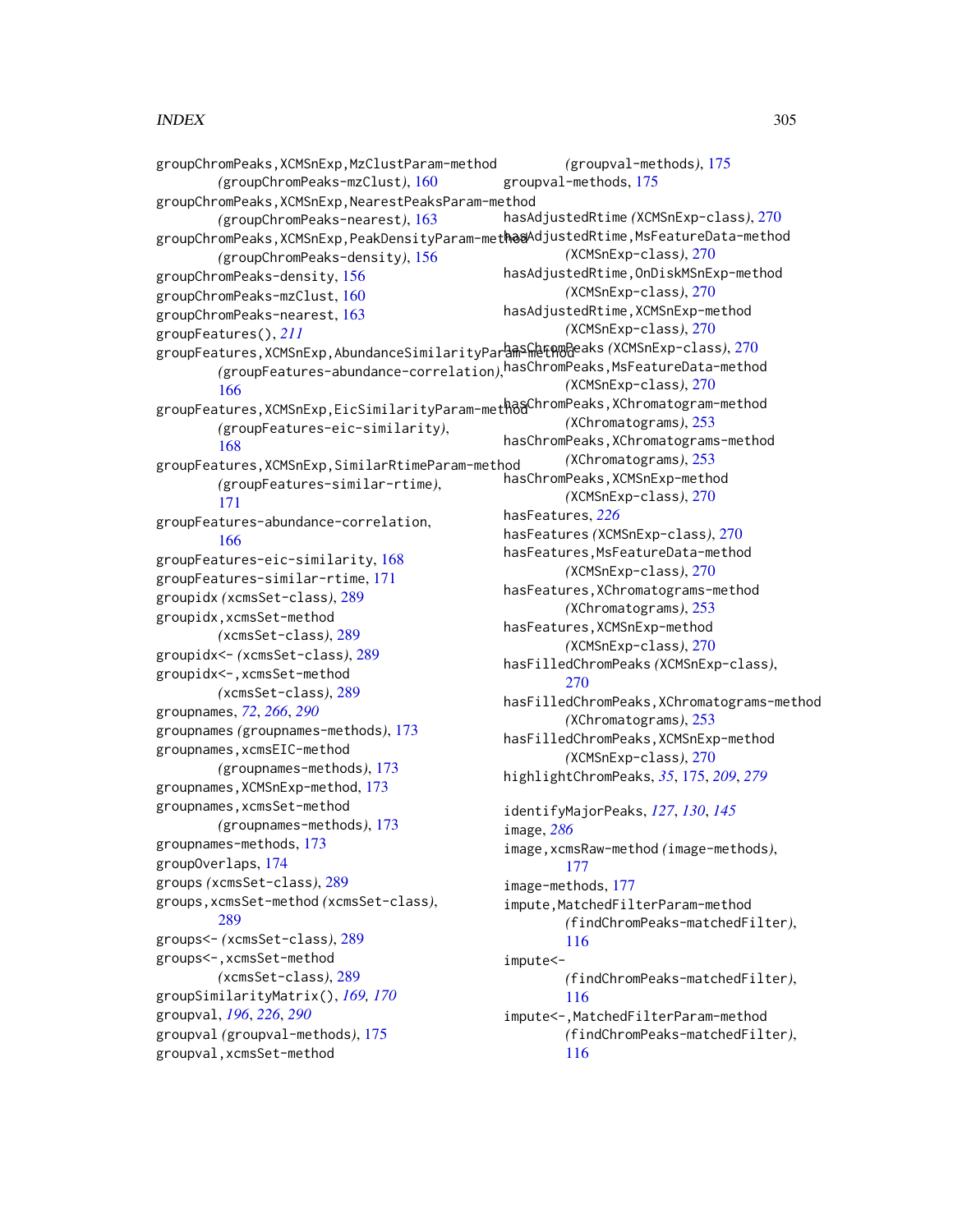imputeLinInterpol, *[25](#page-24-0)*, *[60–](#page-59-0)[62](#page-61-0)*, *[119,](#page-118-0) [120](#page-119-0)*, [178,](#page-177-0) *[220,](#page-219-0) [221](#page-220-0)*, *[266](#page-265-0)*, *[276](#page-275-0)* imputeRowMin, [180,](#page-179-0) *[182](#page-181-0)* imputeRowMinRand, *[180](#page-179-0)*, [181](#page-180-0) index *(*findChromPeaks-matchedFilter*)*, [116](#page-115-0) index,MatchedFilterParam-method *(*findChromPeaks-matchedFilter*)*, [116](#page-115-0) index<- *(*findChromPeaks-matchedFilter*)*, [116](#page-115-0) index<-,MatchedFilterParam-method *(*findChromPeaks-matchedFilter*)*, [116](#page-115-0) initPenalty *(*adjustRtime-obiwarp*)*, [7](#page-6-0) initPenalty,ObiwarpParam-method *(*adjustRtime-obiwarp*)*, [7](#page-6-0) initPenalty<- *(*adjustRtime-obiwarp*)*, [7](#page-6-0) initPenalty<-,ObiwarpParam-method *(*adjustRtime-obiwarp*)*, [7](#page-6-0) integrate,CentWaveParam-method *(*findChromPeaks-centWave*)*, [99](#page-98-0) integrate,MassifquantParam-method *(*findChromPeaks-massifquant*)*, [110](#page-109-0) integrate<- *(*findChromPeaks-centWave*)*, [99](#page-98-0) integrate<-,CentWaveParam-method *(*findChromPeaks-centWave*)*, [99](#page-98-0) integrate<-,MassifquantParam-method *(*findChromPeaks-massifquant*)*, [110](#page-109-0) intensity,XCMSnExp-method *(*XCMSnExp-class*)*, [270](#page-269-0) isCalibrated *(*CalibrantMassParam-class*)*, [29](#page-28-0) isolationWindowTargetMz *(*isolationWindowTargetMz,OnDiskMSnExp-method*)*, MassifquantParam-class [183](#page-182-0) isolationWindowTargetMz(), *[122](#page-121-0)* isolationWindowTargetMz,OnDiskMSnExp-method, [183](#page-182-0) kNN *(*groupChromPeaks-nearest*)*, [163](#page-162-0) kNN,NearestPeaksParam-method *(*groupChromPeaks-nearest*)*, [163](#page-162-0) kNN<- *(*groupChromPeaks-nearest*)*, [163](#page-162-0) kNN<-,NearestPeaksParam-method

*(*groupChromPeaks-nearest*)*, [163](#page-162-0)

lattice::level.colors, *[212](#page-211-0)* levelplot, *[286](#page-285-0)* levelplot *(*xcmsRaw-class*)*, [284](#page-283-1) levelplot,xcmsRaw-method *(*levelplot-methods*)*, [183](#page-182-0) levelplot,xcmsSet-method *(*levelplot-methods*)*, [183](#page-182-0) levelplot-methods, [183](#page-182-0) loadRaw *(*loadRaw-methods*)*, [184](#page-183-1) loadRaw,xcmsFileSource-method *(*loadRaw-methods*)*, [184](#page-183-1) loadRaw,xcmsSource-method *(*loadRaw-methods*)*, [184](#page-183-1) loadRaw-methods, [184](#page-183-1) localAlignment *(*adjustRtime-obiwarp*)*, [7](#page-6-0) localAlignment,ObiwarpParam-method *(*adjustRtime-obiwarp*)*, [7](#page-6-0) localAlignment<- *(*adjustRtime-obiwarp*)*, [7](#page-6-0) localAlignment<-,ObiwarpParam-method *(*adjustRtime-obiwarp*)*, [7](#page-6-0) loess, *[15](#page-14-0)*, *[46](#page-45-0)*, *[234](#page-233-0)* makeacqNum *(*stitch-methods*)*, [245](#page-244-0) makeacqNum, xcmsRaw-method *(*stitch-methods*)*, [245](#page-244-0) manualChromPeaks, *[35](#page-34-0)*, [185](#page-184-0) manualFeatures *(*manualChromPeaks*)*, [185](#page-184-0) massifquant, *[35](#page-34-0)*, *[59](#page-58-0)* massifquant *(*findChromPeaks-massifquant*)*, [110](#page-109-0) MassifquantParam, *[277](#page-276-0)* MassifquantParam *(*findChromPeaks-massifquant*)*, [110](#page-109-0) *(*findChromPeaks-massifquant*)*, [110](#page-109-0) matchedFilter, *[35](#page-34-0)*, *[62](#page-61-0)*, *[98](#page-97-0)*, *[143](#page-142-0)*, *[195,](#page-194-0) [196](#page-195-0)* matchedFilter *(*findChromPeaks-matchedFilter*)*, [116](#page-115-0) matchedFilter(), *[83](#page-82-0)* MatchedFilterParam, *[98](#page-97-0)*, *[277](#page-276-0)*

MatchedFilterParam *(*findChromPeaks-matchedFilter*)*, [116](#page-115-0)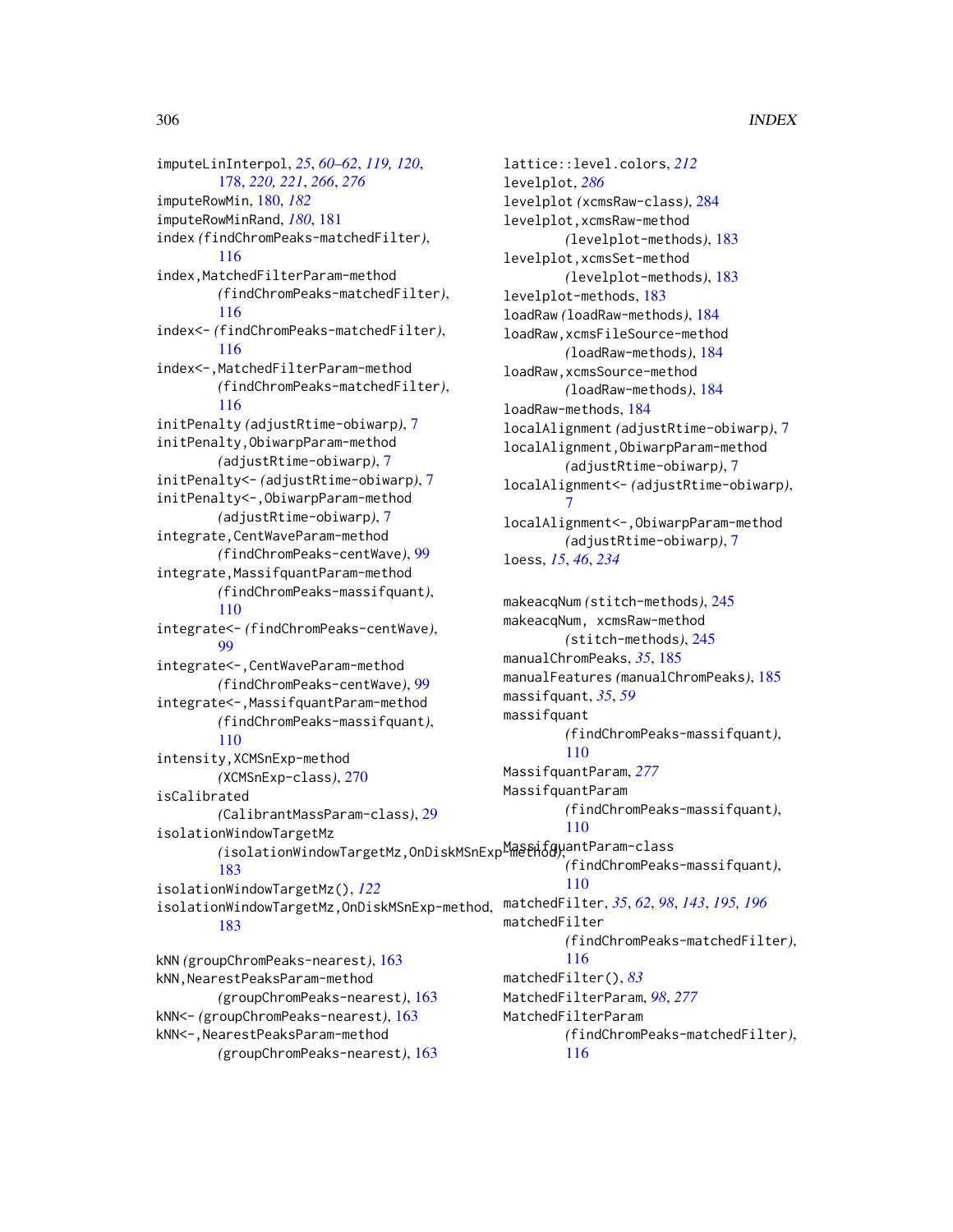MatchedFilterParam-class *(*findChromPeaks-matchedFilter*)*, [116](#page-115-0) matplot, *[176](#page-175-0)* matrix, *[282](#page-281-0)* max,MatchedFilterParam-method *(*findChromPeaks-matchedFilter*)*, [116](#page-115-0) max<- *(*findChromPeaks-matchedFilter*)*, [116](#page-115-0) max<-,MatchedFilterParam-method *(*findChromPeaks-matchedFilter*)*, [116](#page-115-0) maxCharge *(*findChromPeaks-centWaveWithPredIsoROIs*)*, minFraction<- [105](#page-104-0) maxCharge,CentWavePredIsoParam-method *(*findChromPeaks-centWaveWithPredIsoROIs*)*, [105](#page-104-0) maxCharge<- *(*findChromPeaks-centWaveWithPredIsoROIs*)*, minFraction<-,PeakGroupsParam-method [105](#page-104-0) maxCharge<-,CentWavePredIsoParam-method *(*findChromPeaks-centWaveWithPredIsoROIs*)*, minNoiseLevel,MSWParam-method [105](#page-104-0) maxFeatures *(*groupChromPeaks-density*)*, [156](#page-155-0) maxFeatures,PeakDensityParam-method *(*groupChromPeaks-density*)*, [156](#page-155-0) maxFeatures<- *(*groupChromPeaks-density*)*, [156](#page-155-0) maxFeatures<-,PeakDensityParam-method *(*groupChromPeaks-density*)*, [156](#page-155-0) maxIso *(*findChromPeaks-centWaveWithPredIsoROIs*)*, minSamples<- *(*groupChromPeaks-density*)*, [105](#page-104-0) maxIso,CentWavePredIsoParam-method *(*findChromPeaks-centWaveWithPredIsoROIs*)*, [105](#page-104-0) maxIso<- *(*findChromPeaks-centWaveWithPredIsoROIs*)*, MsFeatures::groupFeatures(), *[74](#page-73-0)* [105](#page-104-0) maxIso<-,CentWavePredIsoParam-method *(*findChromPeaks-centWaveWithPredIsoROIs*)*, mslevel *(*xcmsSet-class*)*, [289](#page-288-0) [105](#page-104-0) MChromatograms, *[33](#page-32-0)*, *[96](#page-95-0)*, *[98](#page-97-0)*, *[175](#page-174-1)* MChromatograms(), *[41,](#page-40-0) [42](#page-41-0)*, *[87,](#page-86-0) [88](#page-87-0)*, *[202,](#page-201-0) [203](#page-202-0)*, *[231](#page-230-1)*, *[253](#page-252-0)*, *[260](#page-259-0)*, *[263](#page-262-0)* medianFilter, [186,](#page-185-0) *[222](#page-221-0)* MergeNeighboringPeaksParam, *[39](#page-38-0)*, *[95](#page-94-0)*, [187](#page-186-0) MergeNeighboringPeaksParam(), *[185](#page-184-0)*, *[262](#page-261-0)* MergeNeighboringPeaksParam-class *(*MergeNeighboringPeaksParam*)*, [187](#page-186-0) minFraction *(*groupChromPeaks-density*)*, [156](#page-155-0) minFraction,MzClustParam-method *(*groupChromPeaks-mzClust*)*, [160](#page-159-0) minFraction,PeakDensityParam-method *(*groupChromPeaks-density*)*, [156](#page-155-0) minFraction,PeakGroupsParam-method *(*adjustRtime-peakGroups*)*, [13](#page-12-0) *(*groupChromPeaks-density*)*, [156](#page-155-0) minFraction<-,MzClustParam-method *(*groupChromPeaks-mzClust*)*, [160](#page-159-0) minFraction<-,PeakDensityParam-method *(*groupChromPeaks-density*)*, [156](#page-155-0) *(*adjustRtime-peakGroups*)*, [13](#page-12-0) minNoiseLevel *(*findPeaks-MSW*)*, [127](#page-126-0) *(*findPeaks-MSW*)*, [127](#page-126-0) minNoiseLevel<- *(*findPeaks-MSW*)*, [127](#page-126-0) minNoiseLevel<-,MSWParam-method *(*findPeaks-MSW*)*, [127](#page-126-0) minSamples *(*groupChromPeaks-density*)*, [156](#page-155-0) minSamples,MzClustParam-method *(*groupChromPeaks-mzClust*)*, [160](#page-159-0) minSamples,PeakDensityParam-method *(*groupChromPeaks-density*)*, [156](#page-155-0) [156](#page-155-0) minSamples<-,MzClustParam-method *(*groupChromPeaks-mzClust*)*, [160](#page-159-0) minSamples<-,PeakDensityParam-method *(*groupChromPeaks-density*)*, [156](#page-155-0) MsFeatures::SimilarRtimeParam(), *[171,](#page-170-0) [172](#page-171-0)* mslevel,xcmsRaw-method *(*xcmsRaw-class*)*, [284](#page-283-1) mslevel,xcmsSet-method *(*xcmsSet-class*)*, [289](#page-288-0)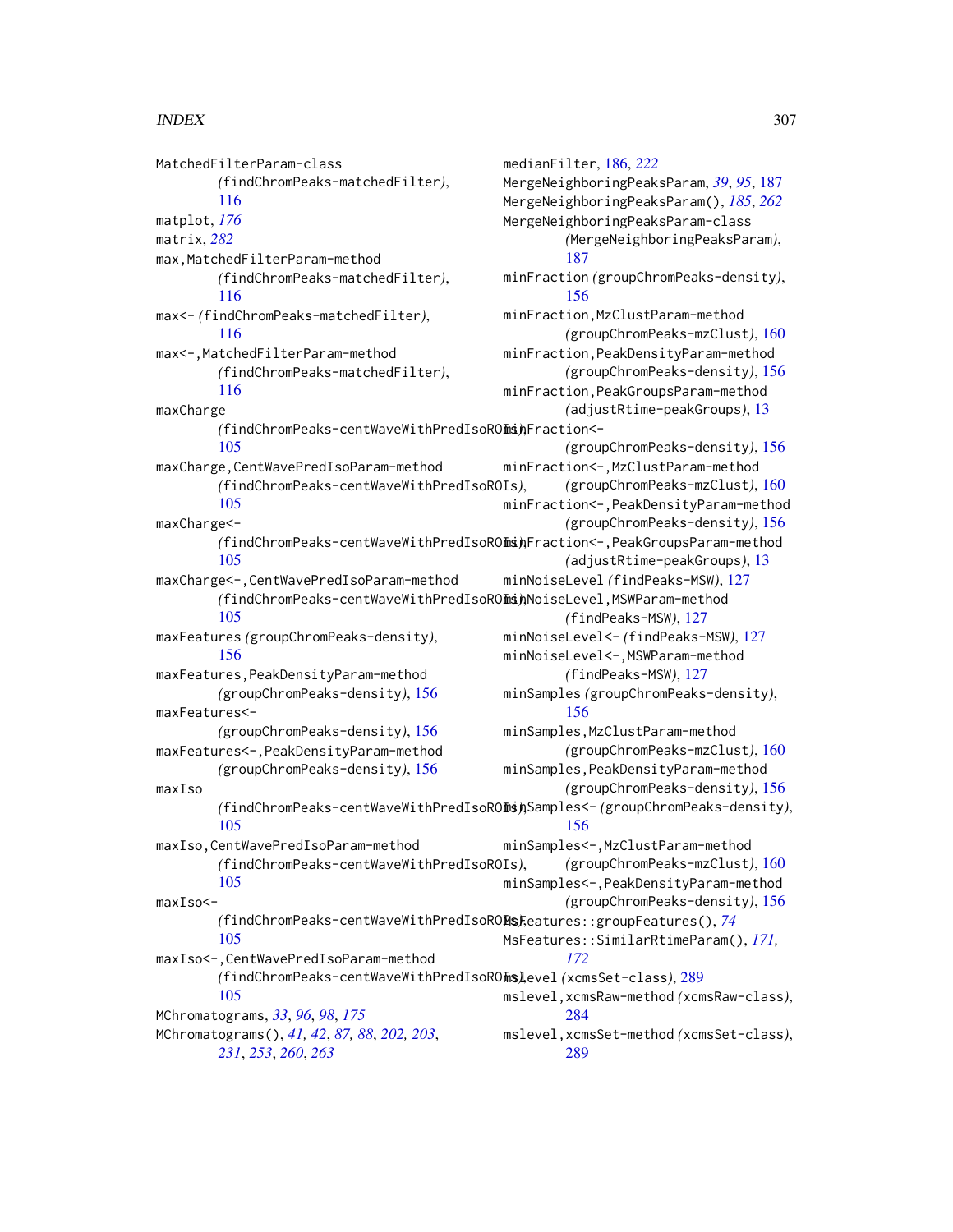msLevel,XProcessHistory-method *(*ProcessHistory-class*)*, [218](#page-217-0) msn2xcmsRaw, [189](#page-188-0) MSnbase::Chromatogram(), *[41,](#page-40-0) [42](#page-41-0)* MSnExp, *[272](#page-271-0)*, *[280](#page-279-0)* MSpectra, *[37](#page-36-0)*, *[78](#page-77-0)* MSpectra(), *[230](#page-229-0)* MSW, *[35](#page-34-0)*, *[64](#page-63-0)*, *[146](#page-145-0)* MSW *(*findPeaks-MSW*)*, [127](#page-126-0) MSWParam, *[277](#page-276-0)* MSWParam *(*findPeaks-MSW*)*, [127](#page-126-0) MSWParam-class *(*findPeaks-MSW*)*, [127](#page-126-0) MulticoreParam, *[287](#page-286-1)* mz,CalibrantMassParam *(*CalibrantMassParam-class*)*, [29](#page-28-0) mz,XCMSnExp-method *(*XCMSnExp-class*)*, [270](#page-269-0) mzCenterFun *(*findChromPeaks-centWave*)*, [99](#page-98-0) mzCenterFun,CentWaveParam-method *(*findChromPeaks-centWave*)*, [99](#page-98-0) mzCenterFun,MassifquantParam-method *(*findChromPeaks-massifquant*)*, [110](#page-109-0) mzCenterFun<- *(*findChromPeaks-centWave*)*, [99](#page-98-0) mzCenterFun<-,CentWaveParam-method *(*findChromPeaks-centWave*)*, [99](#page-98-0) mzCenterFun<-,MassifquantParam-method *(*findChromPeaks-massifquant*)*, [110](#page-109-0) MzClustParam, *[162](#page-161-0)* MzClustParam *(*groupChromPeaks-mzClust*)*, [160](#page-159-0) MzClustParam-class *(*groupChromPeaks-mzClust*)*, [160](#page-159-0) mzdiff *(*findChromPeaks-centWave*)*, [99](#page-98-0) mzdiff,CentWaveParam-method *(*findChromPeaks-centWave*)*, [99](#page-98-0) mzdiff,MassifquantParam-method *(*findChromPeaks-massifquant*)*, [110](#page-109-0) mzdiff,MatchedFilterParam-method *(*findChromPeaks-matchedFilter*)*, [116](#page-115-0) mzdiff<- *(*findChromPeaks-centWave*)*, [99](#page-98-0) mzdiff<-,CentWaveParam-method *(*findChromPeaks-centWave*)*, [99](#page-98-0)

mzdiff<-,MassifquantParam-method

*(*findChromPeaks-massifquant*)*, [110](#page-109-0) mzdiff<-,MatchedFilterParam-method *(*findChromPeaks-matchedFilter*)*, [116](#page-115-0) mzIntervalExtension *(*findChromPeaks-centWaveWithPredIsoROIs*)*, [105](#page-104-0) mzIntervalExtension,CentWavePredIsoParam-method *(*findChromPeaks-centWaveWithPredIsoROIs*)*, [105](#page-104-0) mzIntervalExtension<- *(*findChromPeaks-centWaveWithPredIsoROIs*)*, [105](#page-104-0) mzIntervalExtension<-,CentWavePredIsoParam-method *(*findChromPeaks-centWaveWithPredIsoROIs*)*, [105](#page-104-0) mzR::writeMSData(), *[252](#page-251-0)* mzrange *(*xcmsEIC-class*)*, [266](#page-265-0) mzrange,xcmsEIC-method *(*xcmsEIC-class*)*, [266](#page-265-0) mzVsRtBalance *(*groupChromPeaks-nearest*)*, [163](#page-162-0) mzVsRtBalance,NearestPeaksParam-method *(*groupChromPeaks-nearest*)*, [163](#page-162-0) mzVsRtBalance<- *(*groupChromPeaks-nearest*)*, [163](#page-162-0) mzVsRtBalance<-,NearestPeaksParam-method *(*groupChromPeaks-nearest*)*, [163](#page-162-0)

nearbyPeak *(*findPeaks-MSW*)*, [127](#page-126-0) nearbyPeak,MSWParam-method *(*findPeaks-MSW*)*, [127](#page-126-0) nearbyPeak<- *(*findPeaks-MSW*)*, [127](#page-126-0) nearbyPeak<-,MSWParam-method *(*findPeaks-MSW*)*, [127](#page-126-0) NearestPeaksParam *(*groupChromPeaks-nearest*)*, [163](#page-162-0) NearestPeaksParam-class *(*groupChromPeaks-nearest*)*, [163](#page-162-0) nls, *[245](#page-244-0)* noise *(*findChromPeaks-centWave*)*, [99](#page-98-0) noise,CentWaveParam-method *(*findChromPeaks-centWave*)*, [99](#page-98-0) noise,MassifquantParam-method *(*findChromPeaks-massifquant*)*, [110](#page-109-0) noise<- *(*findChromPeaks-centWave*)*, [99](#page-98-0)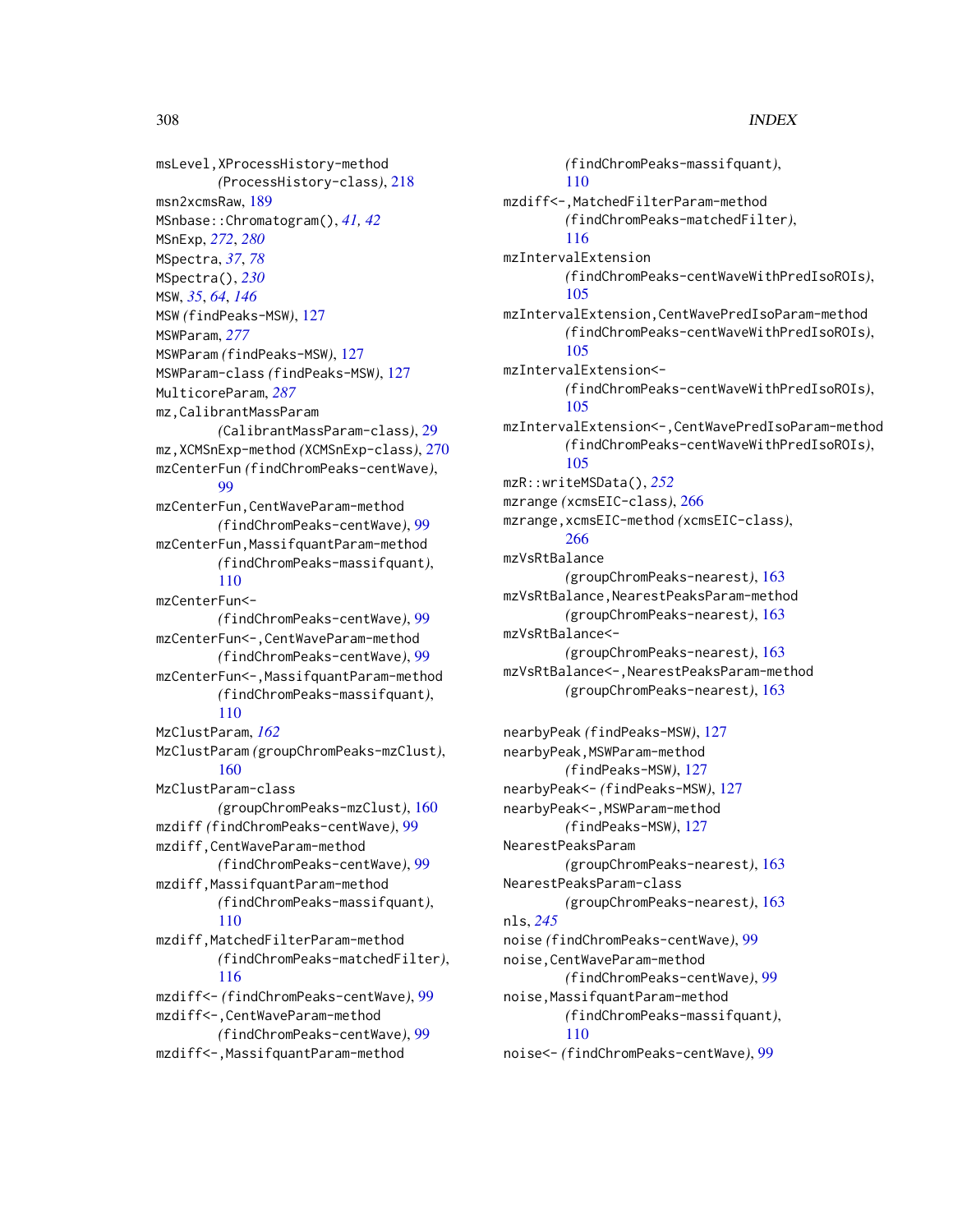noise<-,CentWaveParam-method *(*findChromPeaks-centWave*)*, [99](#page-98-0) noise<-,MassifquantParam-method *(*findChromPeaks-massifquant*)*, [110](#page-109-0) normalize, *[21,](#page-20-0) [22](#page-21-0)* normalize,XCMSnExp-method *(*bin,XCMSnExp-method*)*, [21](#page-20-0) NumericList(), *[230](#page-229-0)*

ObiwarpParam *(*adjustRtime-obiwarp*)*, [7](#page-6-0) ObiwarpParam-class *(*adjustRtime-obiwarp*)*, [7](#page-6-0) OnDiskMSnExp, *[21](#page-20-0)[–23](#page-22-0)*, *[32,](#page-31-0) [33](#page-32-0)*, *[45](#page-44-0)*, *[90](#page-89-0)*, *[99](#page-98-0)*, *[103](#page-102-0)[–105](#page-104-0)*, *[108–](#page-107-0)[110](#page-109-0)*, *[114,](#page-113-0) [115](#page-114-0)*, *[117](#page-116-0)*, *[120,](#page-119-0) [121](#page-120-0)*, *[127](#page-126-0)*, *[130,](#page-129-0) [131](#page-130-0)*, *[183](#page-182-0)*, *[270](#page-269-0)*, *[280](#page-279-0)* overlappingFeatures, [190,](#page-189-0) *[279](#page-278-0)*

palette, *[45](#page-44-0)* par(), *[211](#page-210-0)* Param *(*GenericParam-class*)*, [146](#page-145-0) Param-class *(*GenericParam-class*)*, [146](#page-145-0) pdf, *[199](#page-198-0)* PeakDensityParam, *[205,](#page-204-0) [206](#page-205-0)* PeakDensityParam *(*groupChromPeaks-density*)*, [156](#page-155-0) PeakDensityParam(), *[156](#page-155-0)*, *[259](#page-258-0)*, *[262](#page-261-0)* PeakDensityParam-class *(*groupChromPeaks-density*)*, [156](#page-155-0) peakDetectionCWT, *[63,](#page-62-0) [64](#page-63-0)*, *[130](#page-129-0)*, *[145,](#page-144-0) [146](#page-145-0)* peakGroupsMatrix *(*adjustRtime-peakGroups*)*, [13](#page-12-0) peakGroupsMatrix,PeakGroupsParam-method *(*adjustRtime-peakGroups*)*, [13](#page-12-0) peakGroupsMatrix<- *(*adjustRtime-peakGroups*)*, [13](#page-12-0) peakGroupsMatrix<-,PeakGroupsParam-method *(*adjustRtime-peakGroups*)*, [13](#page-12-0) PeakGroupsParam, *[13](#page-12-0)* PeakGroupsParam *(*adjustRtime-peakGroups*)*, [13](#page-12-0) PeakGroupsParam-class *(*adjustRtime-peakGroups*)*, [13](#page-12-0) peakPlots,xcmsSet-method *(*peakPlots-methods*)*, [191](#page-190-0) peakPlots-methods, [191](#page-190-0) peaks *(*xcmsSet-class*)*, [289](#page-288-0)

peaks,xcmsSet-method *(*xcmsSet-class*)*, [289](#page-288-0) peaks<- *(*xcmsSet-class*)*, [289](#page-288-0) peaks<-,xcmsSet-method *(*xcmsSet-class*)*, [289](#page-288-0) peakScaleRange *(*findPeaks-MSW*)*, [127](#page-126-0) peakScaleRange,MSWParam-method *(*findPeaks-MSW*)*, [127](#page-126-0) peakScaleRange<- *(*findPeaks-MSW*)*, [127](#page-126-0) peakScaleRange<-,MSWParam-method *(*findPeaks-MSW*)*, [127](#page-126-0) peaksWithCentWave, *[104](#page-103-0)*, [192,](#page-191-0) *[196](#page-195-0)* peaksWithCentWave(), *[96,](#page-95-0) [97](#page-96-0)* peaksWithMatchedFilter, *[121](#page-120-0)*, *[194](#page-193-0)*, [195](#page-194-0) peaksWithMatchedFilter(), *[98](#page-97-0)* peakTable *(*peakTable-methods*)*, [196](#page-195-0) peakTable,xcmsSet-method *(*peakTable-methods*)*, [196](#page-195-0) peakTable-methods, [196](#page-195-0) peakThr *(*findPeaks-MSW*)*, [127](#page-126-0) peakThr,MSWParam-method *(*findPeaks-MSW*)*, [127](#page-126-0) peakThr<- *(*findPeaks-MSW*)*, [127](#page-126-0) peakThr<-,MSWParam-method *(*findPeaks-MSW*)*, [127](#page-126-0) peakwidth *(*findChromPeaks-centWave*)*, [99](#page-98-0) peakwidth,CentWaveParam-method *(*findChromPeaks-centWave*)*, [99](#page-98-0) peakwidth,MassifquantParam-method *(*findChromPeaks-massifquant*)*, [110](#page-109-0) peakwidth<- *(*findChromPeaks-centWave*)*, [99](#page-98-0) peakwidth<-,CentWaveParam-method *(*findChromPeaks-centWave*)*, [99](#page-98-0) peakwidth<-,MassifquantParam-method *(*findChromPeaks-massifquant*)*, [110](#page-109-0) phenoData *(*xcmsSet-class*)*, [289](#page-288-0) phenoData,xcmsSet-method *(*xcmsSet-class*)*, [289](#page-288-0) phenoData<- *(*xcmsSet-class*)*, [289](#page-288-0) phenoData<-,xcmsSet,ANY-method *(*xcmsSet-class*)*, [289](#page-288-0) phenoData<-,xcmsSet-method *(*xcmsSet-class*)*, [289](#page-288-0) phenoDataFromPaths, [198](#page-197-0) pickPeaks, *[21,](#page-20-0) [22](#page-21-0)*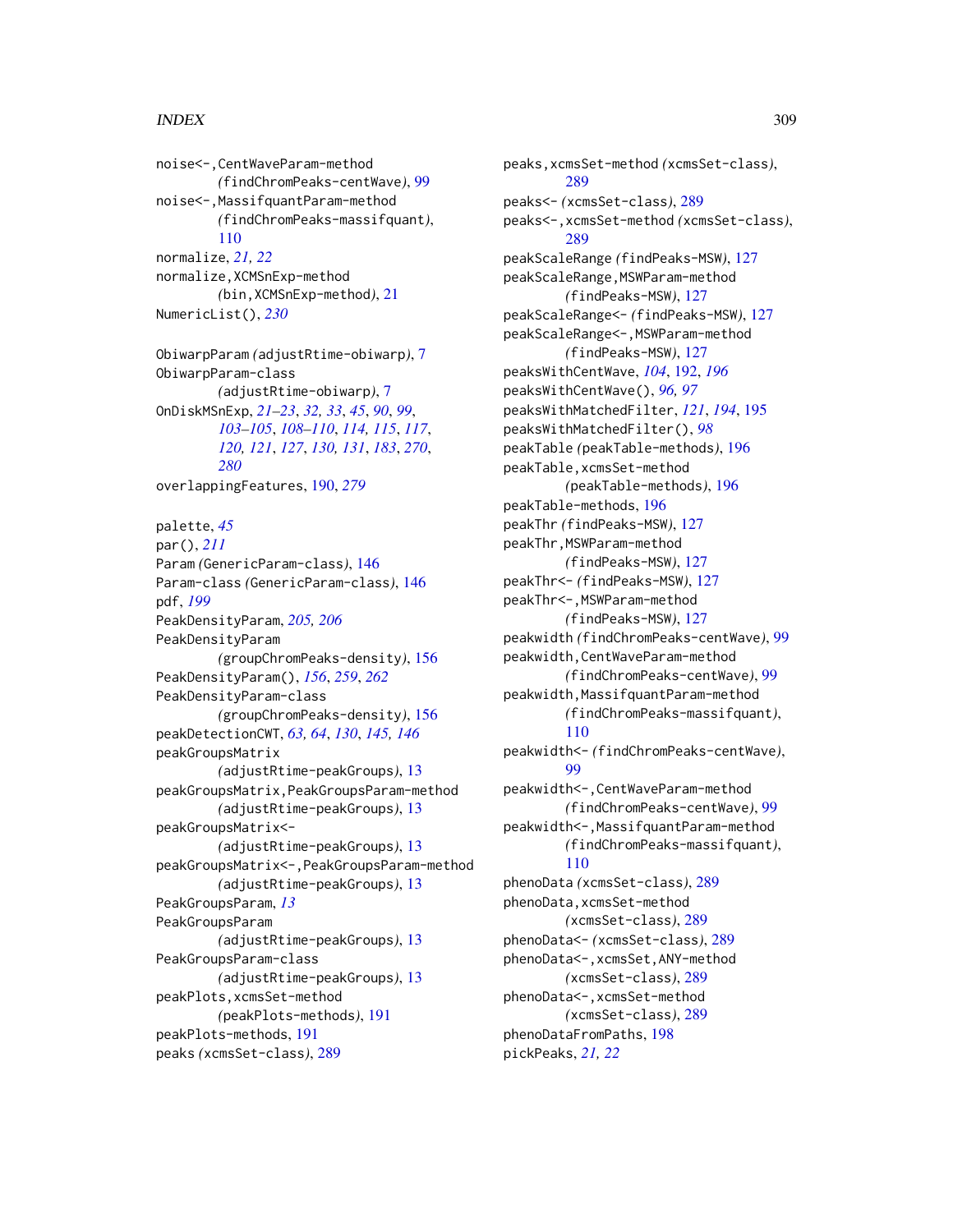pickPeaks,XCMSnExp-method *(*bin,XCMSnExp-method*)*, [21](#page-20-0) plot, *[176](#page-175-0)*, *[266](#page-265-0)*, *[272](#page-271-0)* plot(), *[259](#page-258-0)* plot, plot-methods *(*plot.xcmsEIC*)*, [198](#page-197-0) plot,XChromatogram,ANY-method *(*XChromatograms*)*, [253](#page-252-0) plot,XChromatograms,ANY-method *(*XChromatograms*)*, [253](#page-252-0) plot,XCMSnExp,missing-method *(*XCMSnExp-class*)*, [270](#page-269-0) plot.xcmsEIC, [198](#page-197-0) plotAdjustedRtime, *[7](#page-6-0)*, *[12](#page-11-0)*, *[17](#page-16-0)*, [199,](#page-198-0) *[279](#page-278-0)* plotChrom, *[209](#page-208-0)*, *[222](#page-221-0)*, *[286](#page-285-0)* plotChrom *(*plotChrom-methods*)*, [201](#page-200-0) plotChrom,xcmsRaw-method *(*plotChrom-methods*)*, [201](#page-200-0) plotChrom-methods, [201](#page-200-0) plotChromatogramsOverlay, [202](#page-201-0) plotChromatogramsOverlay,MChromatograms-method plotSurf *(*plotSurf-methods*)*, [217](#page-216-0) *(*plotChromatogramsOverlay*)*, [202](#page-201-0) plotChromatogramsOverlay,XChromatograms-method *(*plotChromatogramsOverlay*)*, [202](#page-201-0) plotChromPeakDensity *(*plotChromPeakDensity,XCMSnExp-method*)*, plotTIC *(*plotTIC-methods*)*, [218](#page-217-0) [205](#page-204-0) plotChromPeakDensity(), *[159](#page-158-0)* plotChromPeakDensity,XChromatograms-method *(*XChromatograms*)*, [253](#page-252-0) plotChromPeakDensity,XCMSnExp-method, [205](#page-204-0) plotChromPeakImage, *[278](#page-277-0)* plotChromPeakImage *(*plotChromPeaks*)*, [207](#page-206-0) plotChromPeaks, *[35](#page-34-0)*, [207,](#page-206-0) *[278](#page-277-0)* plotEIC *(*plotEIC-methods*)*, [209](#page-208-0) plotEIC,xcmsRaw-method *(*plotEIC-methods*)*, [209](#page-208-0) plotEIC-methods, [209](#page-208-0) plotFeatureGroups, [210](#page-209-0) plotFeatureGroups(), *[74](#page-73-0)* plotMsData, [211](#page-210-0) plotPeaks *(*plotPeaks-methods*)*, [212](#page-211-0) plotPeaks,xcmsRaw-method *(*plotPeaks-methods*)*, [212](#page-211-0) plotPeaks-methods, [212](#page-211-0) plotQC, [213](#page-212-0) plotRaw, *[228](#page-227-0)*, *[286](#page-285-0)* plotRaw *(*plotRaw-methods*)*, [214](#page-213-0)

plotRaw,xcmsRaw-method *(*plotRaw-methods*)*, [214](#page-213-0) plotRaw-methods, [214](#page-213-0) plotrt, *[290](#page-289-0)* plotrt *(*plotrt-methods*)*, [215](#page-214-1) plotrt,xcmsSet-method *(*plotrt-methods*)*, [215](#page-214-1) plotrt-methods, [215](#page-214-1) plotScan, *[286](#page-285-0)* plotScan *(*plotScan-methods*)*, [216](#page-215-0) plotScan,xcmsRaw-method *(*plotScan-methods*)*, [216](#page-215-0) plotScan-methods, [216](#page-215-0) plotSpec, *[222](#page-221-0)*, *[286](#page-285-0)* plotSpec *(*plotSpec-methods*)*, [216](#page-215-0) plotSpec,xcmsRaw-method *(*plotSpec-methods*)*, [216](#page-215-0) plotSpec-methods, [216](#page-215-0) plotSurf, *[286](#page-285-0)* plotSurf,xcmsRaw-method *(*plotSurf-methods*)*, [217](#page-216-0) plotSurf-methods, [217](#page-216-0) plotTIC, *[286](#page-285-0)* plotTIC,xcmsRaw-method *(*plotTIC-methods*)*, [218](#page-217-0) plotTIC-methods, [218](#page-217-0) plotTree *(*xcmsFragments-class*)*, [269](#page-268-0) plotTree,xcmsFragments-method *(*xcmsFragments-class*)*, [269](#page-268-0) png, *[199](#page-198-0)* polarity,CentWavePredIsoParam-method *(*findChromPeaks-centWaveWithPredIsoROIs*)*, [105](#page-104-0) polarity<- *(*findChromPeaks-centWaveWithPredIsoROIs*)*, [105](#page-104-0) polarity<-,CentWavePredIsoParam-method *(*findChromPeaks-centWaveWithPredIsoROIs*)*, [105](#page-104-0) postscript, *[199](#page-198-0)* ppm *(*findChromPeaks-centWave*)*, [99](#page-98-0) ppm,CentWaveParam-method *(*findChromPeaks-centWave*)*, [99](#page-98-0) ppm,FillChromPeaksParam-method *(*FillChromPeaksParam-class*)*, [80](#page-79-0) ppm,MassifquantParam-method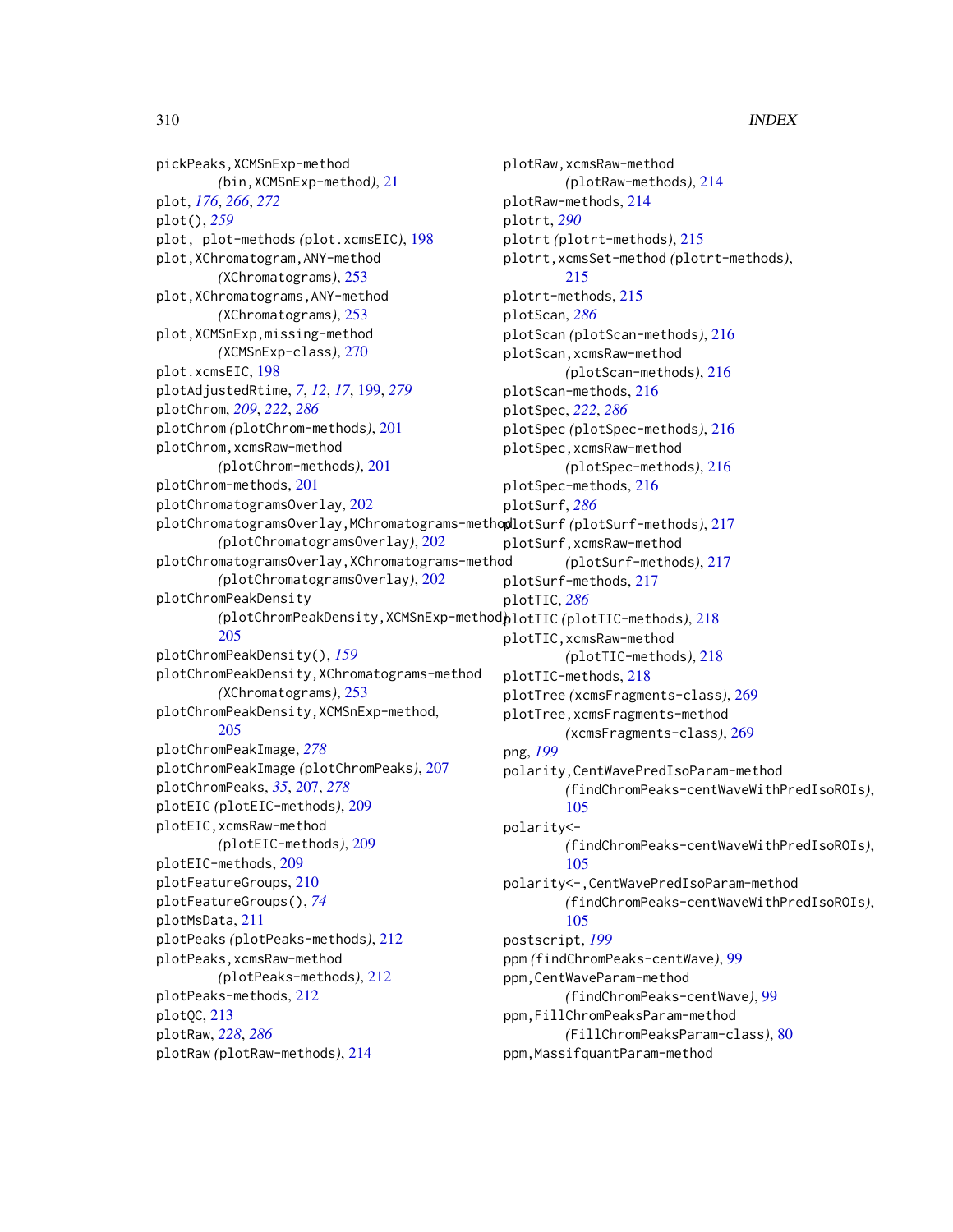*(*findChromPeaks-massifquant*)*, [110](#page-109-0) ppm,MzClustParam-method *(*groupChromPeaks-mzClust*)*, [160](#page-159-0) ppm<- *(*findChromPeaks-centWave*)*, [99](#page-98-0) ppm<-,CentWaveParam-method *(*findChromPeaks-centWave*)*, [99](#page-98-0) ppm<-,FillChromPeaksParam-method *(*FillChromPeaksParam-class*)*, [80](#page-79-0) ppm<-,MassifquantParam-method *(*findChromPeaks-massifquant*)*, [110](#page-109-0) ppm<-,MzClustParam-method *(*groupChromPeaks-mzClust*)*, [160](#page-159-0) prefilter *(*findChromPeaks-centWave*)*, [99](#page-98-0) prefilter,CentWaveParam-method *(*findChromPeaks-centWave*)*, [99](#page-98-0) prefilter,MassifquantParam-method *(*findChromPeaks-massifquant*)*, [110](#page-109-0) prefilter<- *(*findChromPeaks-centWave*)*, [99](#page-98-0) prefilter<-,CentWaveParam-method *(*findChromPeaks-centWave*)*, [99](#page-98-0) prefilter<-,MassifquantParam-method *(*findChromPeaks-massifquant*)*, [110](#page-109-0) present *(*absent-methods*)*, [6](#page-5-0) present,xcmsSet-method *(*absent-methods*)*, [6](#page-5-0) processDate *(*ProcessHistory-class*)*, [218](#page-217-0) processDate,ProcessHistory-method *(*ProcessHistory-class*)*, [218](#page-217-0) ProcessHistory, *[259](#page-258-0)*, *[261](#page-260-0)*, *[271](#page-270-0)*, *[276](#page-275-0)*, *[278](#page-277-0)* ProcessHistory *(*ProcessHistory-class*)*, [218](#page-217-0) processHistory, *[16](#page-15-0)*, *[147](#page-146-1)*, *[270](#page-269-0)* processHistory *(*XCMSnExp-class*)*, [270](#page-269-0) processHistory(), *[19](#page-18-0)* processHistory,XChromatograms-method *(*XChromatograms*)*, [253](#page-252-0) processHistory,XCMSnExp-method *(*XCMSnExp-class*)*, [270](#page-269-0) ProcessHistory-class, [218](#page-217-0) processHistoryTypes, *[219](#page-218-0)* processHistoryTypes *(*XCMSnExp-class*)*, [270](#page-269-0) processInfo *(*ProcessHistory-class*)*, [218](#page-217-0)

processInfo,ProcessHistory-method *(*ProcessHistory-class*)*, [218](#page-217-0) processParam *(*ProcessHistory-class*)*, [218](#page-217-0) processParam,XProcessHistory-method *(*ProcessHistory-class*)*, [218](#page-217-0) processType *(*ProcessHistory-class*)*, [218](#page-217-0) processType,ProcessHistory-method *(*ProcessHistory-class*)*, [218](#page-217-0) profBin, *[222](#page-221-0)*, *[287,](#page-286-1) [288](#page-287-0)* profBinLin, *[287](#page-286-1)* profBinLinBase, *[287](#page-286-1)* profile-matrix *(*profMat-xcmsSet*)*, [220](#page-219-0) profinfo, *[285,](#page-284-0) [286](#page-285-0)* profinfo *(*xcmsSet-class*)*, [289](#page-288-0) profinfo,xcmsRaw-method *(*xcmsRaw-class*)*, [284](#page-283-1) profinfo,xcmsSet-method *(*xcmsSet-class*)*, [289](#page-288-0) profinfo<- *(*xcmsSet-class*)*, [289](#page-288-0) profinfo<-,xcmsSet-method *(*xcmsSet-class*)*, [289](#page-288-0) profIntLin, *[287](#page-286-1)* profMat, *[270](#page-269-0)*, *[284](#page-283-1)* profMat *(*profMat-xcmsSet*)*, [220](#page-219-0) profMat,OnDiskMSnExp-method *(*XCMSnExp-class*)*, [270](#page-269-0) profMat,XCMSnExp-method *(*XCMSnExp-class*)*, [270](#page-269-0) profMat,xcmsRaw-method *(*profMat-xcmsSet*)*, [220](#page-219-0) profMat-xcmsSet, [220](#page-219-0) profMedFilt, *[286](#page-285-0)* profMedFilt *(*profMedFilt-methods*)*, [222](#page-221-0) profMedFilt,xcmsRaw-method *(*profMedFilt-methods*)*, [222](#page-221-0) profMedFilt-methods, [222](#page-221-0) profMethod, *[222](#page-221-0)*, *[224](#page-223-0)*, *[283](#page-282-0)*, *[286](#page-285-0)*, *[288](#page-287-0)* profMethod *(*profMethod-methods*)*, [222](#page-221-0) profMethod,xcmsRaw-method *(*profMethod-methods*)*, [222](#page-221-0) profMethod,xcmsSet-method *(*xcmsSet-class*)*, [289](#page-288-0) profMethod-methods, [222](#page-221-0) profMethod<-, *[286](#page-285-0)* profMethod<- *(*profMethod-methods*)*, [222](#page-221-0) profMethod<-,xcmsRaw-method *(*profMethod-methods*)*, [222](#page-221-0) profMz *(*xcmsRaw-class*)*, [284](#page-283-1)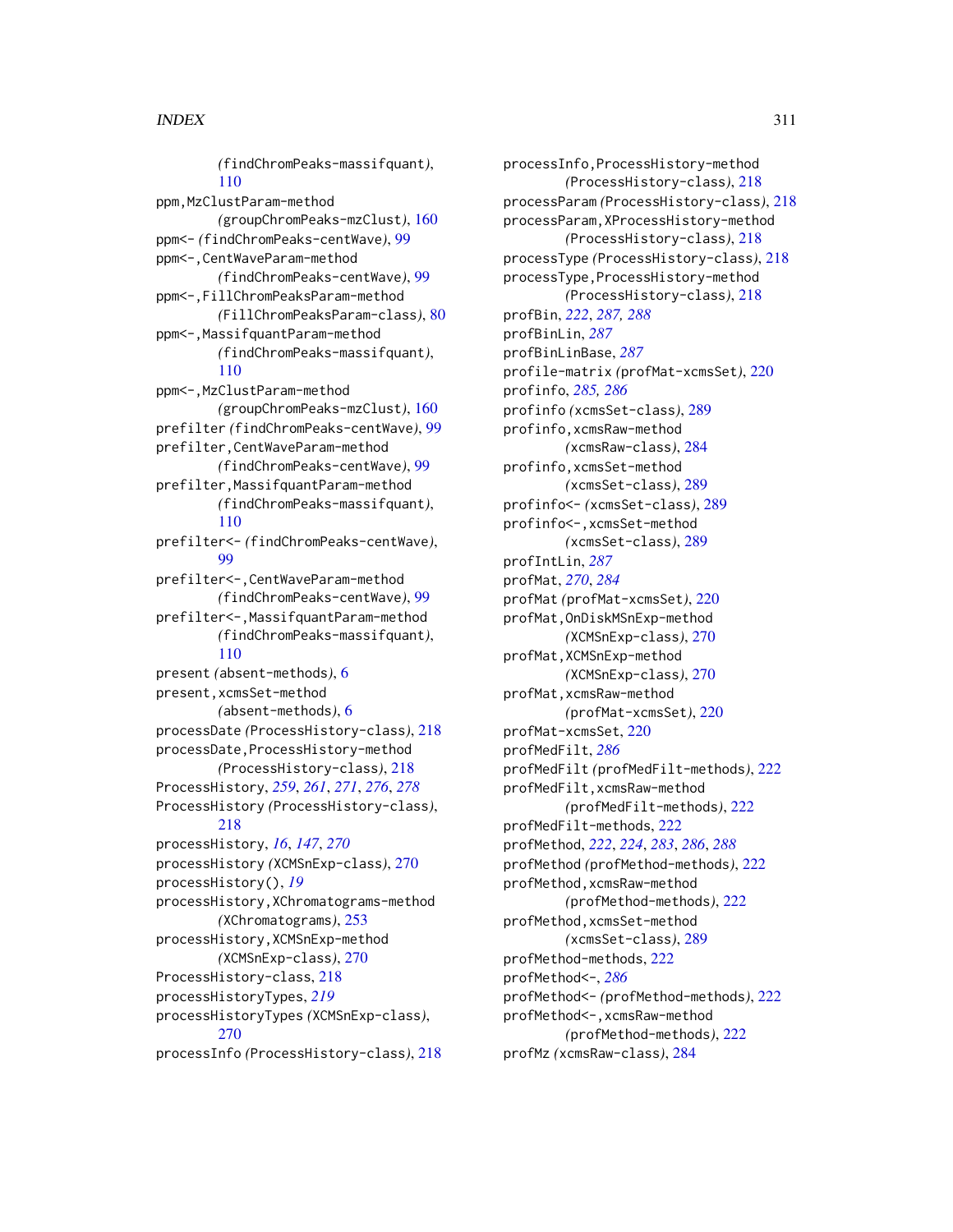profMz,xcmsRaw-method *(*xcmsRaw-class*)*, [284](#page-283-1) profRange, *[150](#page-149-1)*, *[201](#page-200-0)*, *[216,](#page-215-0) [217](#page-216-0)*, *[286](#page-285-0)* profRange *(*profRange-methods*)*, [223](#page-222-0) profRange,xcmsRaw-method *(*profRange-methods*)*, [223](#page-222-0) profRange-methods, [223](#page-222-0) profStep, *[283](#page-282-0)*, *[286](#page-285-0)*, *[288](#page-287-0)* profStep *(*profStep-methods*)*, [224](#page-223-0) profStep,xcmsRaw-method *(*profStep-methods*)*, [224](#page-223-0) profStep,xcmsSet-method *(*xcmsSet-class*)*, [289](#page-288-0) profStep-methods, [224](#page-223-0) profStep<-, *[286](#page-285-0)* profStep<- *(*profStep-methods*)*, [224](#page-223-0) profStep<-,xcmsRaw-method *(*profStep-methods*)*, [224](#page-223-0) progressCallback *(*xcmsSet-class*)*, [289](#page-288-0) progressCallback,xcmsSet-method *(*xcmsSet-class*)*, [289](#page-288-0) progressCallback<- *(*xcmsSet-class*)*, [289](#page-288-0) progressCallback<-,xcmsSet-method *(*xcmsSet-class*)*, [289](#page-288-0) pSet, *[280](#page-279-0)*

quantify, *[279](#page-278-0)* quantify,XCMSnExp-method, [225](#page-224-0)

rawEIC, *[147,](#page-146-1) [148](#page-147-0)*, *[210](#page-209-0)* rawEIC *(*rawEIC-methods*)*, [227](#page-226-0) rawEIC,xcmsRaw-method *(*rawEIC-methods*)*, [227](#page-226-0) rawEIC-methods, [227](#page-226-0) rawMat *(*rawMat-methods*)*, [228](#page-227-0) rawMat,xcmsRaw-method *(*rawMat-methods*)*, [228](#page-227-0) rawMat-methods, [228](#page-227-0) reconstructChromPeakSpectra, [228](#page-227-0) reconstructChromPeakSpectra(), *[123](#page-122-0)* refineChromPeaks, *[35](#page-34-0)* refineChromPeaks *(*CleanPeaksParam*)*, [38](#page-37-0) refineChromPeaks(), *[96](#page-95-0)*, *[185](#page-184-0)* refineChromPeaks,XChromatogram,MergeNeighboringPeaksParam-method *(*retcor.peakgroups-methods*)*, *(*XChromatograms*)*, [253](#page-252-0) refineChromPeaks,XChromatograms,MergeNeighboringPeaksParam-[met](#page-11-0)hod retcor.obiwarp, *12*, *[232](#page-231-0)*, [232,](#page-231-0) *[234](#page-233-0) (*XChromatograms*)*, [253](#page-252-0) refineChromPeaks,XCMSnExp,CleanPeaksParam-method

refineChromPeaks,XCMSnExp,FilterIntensityParam-method *(*FilterIntensityParam*)*, [94](#page-93-0) refineChromPeaks,XCMSnExp,MergeNeighboringPeaksParam-metho *(*MergeNeighboringPeaksParam*)*, [187](#page-186-0) register, *[104](#page-103-0)*, *[109](#page-108-0)*, *[115](#page-114-0)*, *[120](#page-119-0)*, *[130](#page-129-0)* removeIntensity *(*removeIntensity,Chromatogram-method*)*, [230](#page-229-0) removeIntensity,Chromatogram-method, [230](#page-229-0) removeIntensity,MChromatograms-method *(*removeIntensity,Chromatogram-method*)*, [230](#page-229-0) removeIntensity,XChromatogram-method *(*removeIntensity,Chromatogram-method*)*, [230](#page-229-0) removePeaks, *[21,](#page-20-0) [22](#page-21-0)* removePeaks,XCMSnExp-method *(*bin,XCMSnExp-method*)*, [21](#page-20-0) response *(*adjustRtime-obiwarp*)*, [7](#page-6-0) response,ObiwarpParam-method *(*adjustRtime-obiwarp*)*, [7](#page-6-0) response<- *(*adjustRtime-obiwarp*)*, [7](#page-6-0) response<-,ObiwarpParam-method *(*adjustRtime-obiwarp*)*, [7](#page-6-0) retcor, *[7](#page-6-0)*, *[11](#page-10-0)*, *[215](#page-214-1)*, *[291](#page-290-0)* retcor *(*retcor-methods*)*, [231](#page-230-1) retcor,xcmsSet-method *(*retcor-methods*)*, [231](#page-230-1) retcor-methods, [231](#page-230-1) retcor.linear *(*retcor.peakgroups-methods*)*, [234](#page-233-0) retcor.linear,xcmsSet-method *(*retcor.peakgroups-methods*)*, [234](#page-233-0) retcor.loess, *[232](#page-231-0)* retcor.loess *(*retcor.peakgroups-methods*)*, [234](#page-233-0) retcor.loess,xcmsSet-method [234](#page-233-0) retcor.obiwarp,xcmsSet-method

*(*CleanPeaksParam*)*, [38](#page-37-0) *(*retcor.obiwarp*)*, [232](#page-231-0) retcor.peakgroups, *[17](#page-16-0)*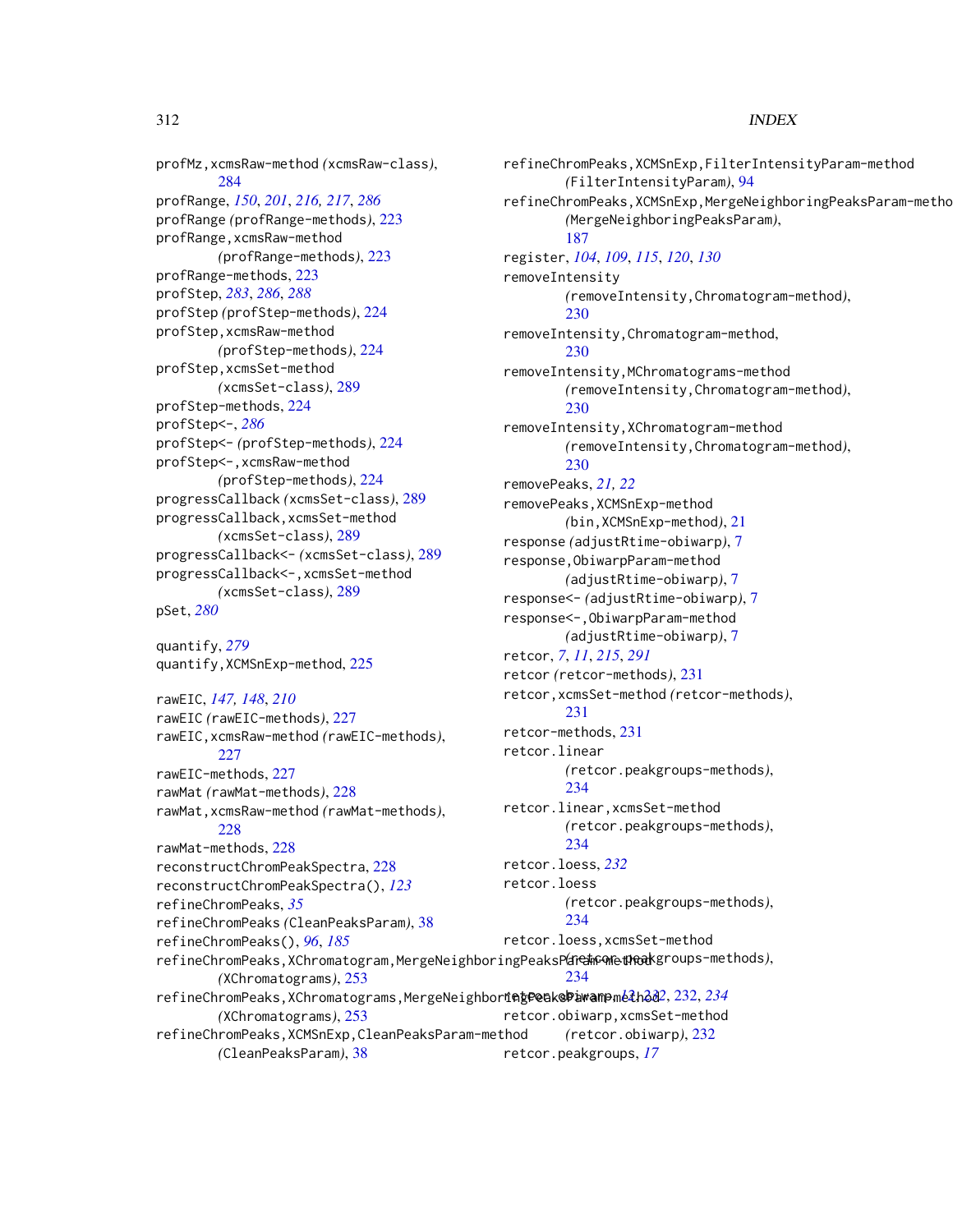retcor.peakgroups *(*retcor.peakgroups-methods*)*, [234](#page-233-0) retcor.peakgroups,xcmsSet-method *(*retcor.peakgroups-methods*)*, [234](#page-233-0) retcor.peakgroups-methods, [234](#page-233-0) retexp, [235](#page-234-0) revMz *(*xcmsRaw-class*)*, [284](#page-283-1) revMz,xcmsRaw-method *(*xcmsRaw-class*)*, [284](#page-283-1) ridgeLength *(*findPeaks-MSW*)*, [127](#page-126-0) ridgeLength,MSWParam-method *(*findPeaks-MSW*)*, [127](#page-126-0) ridgeLength<- *(*findPeaks-MSW*)*, [127](#page-126-0) ridgeLength<-,MSWParam-method *(*findPeaks-MSW*)*, [127](#page-126-0) rla, [235](#page-234-0) roiList *(*findChromPeaks-centWave*)*, [99](#page-98-0) roiList,CentWaveParam-method *(*findChromPeaks-centWave*)*, [99](#page-98-0) roiList<- *(*findChromPeaks-centWave*)*, [99](#page-98-0) roiList<-,CentWaveParam-method *(*findChromPeaks-centWave*)*, [99](#page-98-0) roiScales *(*findChromPeaks-centWave*)*, [99](#page-98-0) roiScales,CentWaveParam-method *(*findChromPeaks-centWave*)*, [99](#page-98-0) roiScales<- *(*findChromPeaks-centWave*)*, [99](#page-98-0) roiScales<-,CentWaveParam-method *(*findChromPeaks-centWave*)*, [99](#page-98-0) rowRla *(*rla*)*, [235](#page-234-0) rtime,XCMSnExp-method *(*XCMSnExp-class*)*, [270](#page-269-0) rtrange *(*xcmsEIC-class*)*, [266](#page-265-0) rtrange,xcmsEIC-method *(*xcmsEIC-class*)*, [266](#page-265-0) sampclass, *[6](#page-5-0)*, *[288](#page-287-0)* sampclass *(*xcmsSet-class*)*, [289](#page-288-0) sampclass,xcmsSet-method *(*xcmsSet-class*)*, [289](#page-288-0) sampclass<- *(*xcmsSet-class*)*, [289](#page-288-0) sampclass<-,xcmsSet-method *(*xcmsSet-class*)*, [289](#page-288-0) sampleGroups *(*groupChromPeaks-density*)*, [156](#page-155-0) sampleGroups,MzClustParam-method

*(*groupChromPeaks-mzClust*)*, [160](#page-159-0)

sampleGroups,NearestPeaksParam-method *(*groupChromPeaks-nearest*)*, [163](#page-162-0) sampleGroups,PeakDensityParam-method *(*groupChromPeaks-density*)*, [156](#page-155-0) sampleGroups<- *(*groupChromPeaks-density*)*, [156](#page-155-0) sampleGroups<-,MzClustParam-method *(*groupChromPeaks-mzClust*)*, [160](#page-159-0) sampleGroups<-,NearestPeaksParam-method *(*groupChromPeaks-nearest*)*, [163](#page-162-0) sampleGroups<-,PeakDensityParam-method *(*groupChromPeaks-density*)*, [156](#page-155-0) sampnames, *[266](#page-265-0)*, *[291](#page-290-0)* sampnames *(*sampnames-methods*)*, [236](#page-235-1) sampnames, xcmsEIC-method *(*sampnames-methods*)*, [236](#page-235-1) sampnames, xcmsSet-method *(*sampnames-methods*)*, [236](#page-235-1) sampnames-methods, [236](#page-235-1) sampnames<- *(*xcmsSet-class*)*, [289](#page-288-0) sampnames<-, xcmsSet-method *(*xcmsSet-class*)*, [289](#page-288-0) sav.gol, *[127](#page-126-0)*, *[130](#page-129-0)*, *[145](#page-144-0)* scales *(*findPeaks-MSW*)*, [127](#page-126-0) scales,MSWParam-method *(*findPeaks-MSW*)*, [127](#page-126-0) scales<- *(*findPeaks-MSW*)*, [127](#page-126-0) scales<-,MSWParam-method *(*findPeaks-MSW*)*, [127](#page-126-0) scanrange *(*xcmsSet-class*)*, [289](#page-288-0) scanrange,xcmsRaw-method *(*xcmsRaw-class*)*, [284](#page-283-1) scanrange,xcmsSet-method *(*xcmsSet-class*)*, [289](#page-288-0) selfStart, *[245](#page-244-0)* SerialParam, *[287](#page-286-1)* setAs *(*XCMSnExp-class*)*, [270](#page-269-0) show, *[269](#page-268-0)* show,CleanPeaksParam-method *(*CleanPeaksParam*)*, [38](#page-37-0) show,FilterIntensityParam-method *(*FilterIntensityParam*)*, [94](#page-93-0) show,MergeNeighboringPeaksParam-method *(*MergeNeighboringPeaksParam*)*, [187](#page-186-0) show, MsFeatureData-method *(*XCMSnExp-class*)*, [270](#page-269-0) show,ProcessHistory-method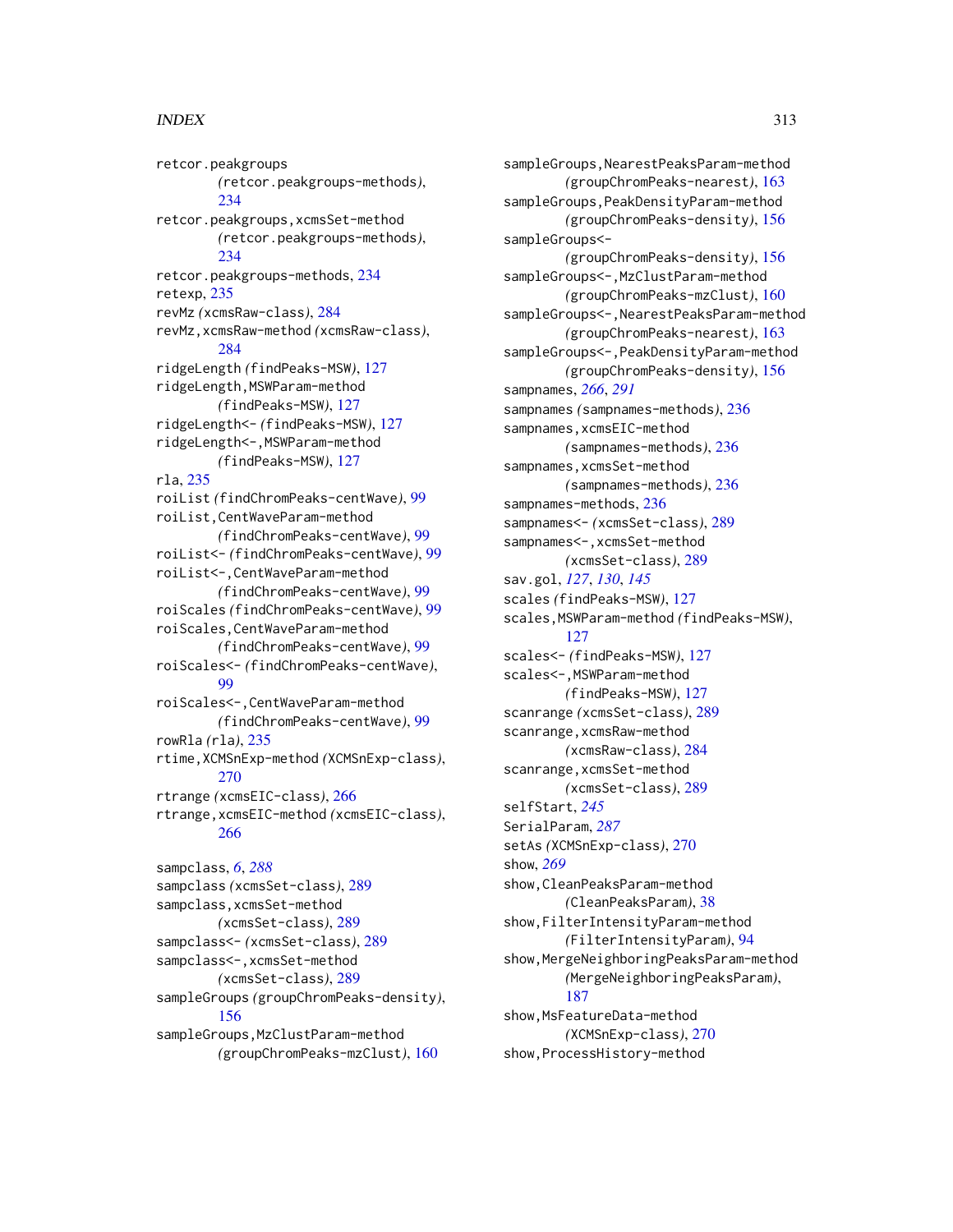*(*ProcessHistory-class*)*, [218](#page-217-0) show,XChromatogram-method *(*XChromatograms*)*, [253](#page-252-0) show,XChromatograms-method *(*XChromatograms*)*, [253](#page-252-0) show,xcmsEIC-method *(*xcmsEIC-class*)*, [266](#page-265-0) show,xcmsFragments-method *(*xcmsFragments-class*)*, [269](#page-268-0) show,XCMSnExp-method *(*XCMSnExp-class*)*, [270](#page-269-0) show,xcmsPeaks-method *(*xcmsPeaks-class*)*, [281](#page-280-0) show,xcmsRaw-method *(*xcmsRaw-class*)*, [284](#page-283-1) show,xcmsSet-method *(*xcmsSet-class*)*, [289](#page-288-0) show,XProcessHistory-method *(*ProcessHistory-class*)*, [218](#page-217-0) showError *(*showError,xcmsSet-method*)*, [237](#page-236-0) showError,xcmsSet-method, [237](#page-236-0) sigma *(*findChromPeaks-matchedFilter*)*, [116](#page-115-0) sigma,MatchedFilterParam-method *(*findChromPeaks-matchedFilter*)*, [116](#page-115-0) sigma<- *(*findChromPeaks-matchedFilter*)*, [116](#page-115-0) sigma<-,MatchedFilterParam-method *(*findChromPeaks-matchedFilter*)*, [116](#page-115-0) SimilarRtimeParam(), *[169](#page-168-0)* smooth, *[21,](#page-20-0) [22](#page-21-0)* smooth *(*adjustRtime-peakGroups*)*, [13](#page-12-0) smooth, PeakGroupsParam-method *(*adjustRtime-peakGroups*)*, [13](#page-12-0) smooth,XCMSnExp-method *(*bin,XCMSnExp-method*)*, [21](#page-20-0) smooth<- *(*adjustRtime-peakGroups*)*, [13](#page-12-0) smooth <-, PeakGroupsParam-method *(*adjustRtime-peakGroups*)*, [13](#page-12-0) SnowParam, *[287](#page-286-1)* SnowParam(), *[248](#page-247-0)* snthresh *(*findChromPeaks-centWave*)*, [99](#page-98-0) snthresh,CentWaveParam-method *(*findChromPeaks-centWave*)*, [99](#page-98-0) snthresh, MassifquantParam-method *(*findChromPeaks-massifquant*)*, [110](#page-109-0) snthresh, MatchedFilterParam-method

*(*findChromPeaks-matchedFilter*)*, [116](#page-115-0) snthresh,MSWParam-method *(*findPeaks-MSW*)*, [127](#page-126-0) snthresh<- *(*findChromPeaks-centWave*)*, [99](#page-98-0) snthresh<-,CentWaveParam-method *(*findChromPeaks-centWave*)*, [99](#page-98-0) snthresh<-,MassifquantParam-method *(*findChromPeaks-massifquant*)*, [110](#page-109-0) snthresh<-,MatchedFilterParam-method *(*findChromPeaks-matchedFilter*)*, [116](#page-115-0) snthresh<-, MSWParam-method *(*findPeaks-MSW*)*, [127](#page-126-0) snthreshIsoROIs *(*findChromPeaks-centWaveWithPredIsoROIs*)*, [105](#page-104-0) snthreshIsoROIs,CentWavePredIsoParam-method *(*findChromPeaks-centWaveWithPredIsoROIs*)*, [105](#page-104-0) snthreshIsoROIs<- *(*findChromPeaks-centWaveWithPredIsoROIs*)*, [105](#page-104-0) snthreshIsoROIs<-,CentWavePredIsoParam-method *(*findChromPeaks-centWaveWithPredIsoROIs*)*, [105](#page-104-0) sortMz *(*xcmsRaw-class*)*, [284](#page-283-1) sortMz,xcmsRaw-method *(*xcmsRaw-class*)*, [284](#page-283-1) span *(*adjustRtime-peakGroups*)*, [13](#page-12-0) span,PeakGroupsParam-method *(*adjustRtime-peakGroups*)*, [13](#page-12-0) span<- *(*adjustRtime-peakGroups*)*, [13](#page-12-0) span<-,PeakGroupsParam-method *(*adjustRtime-peakGroups*)*, [13](#page-12-0) specDist *(*specDist-methods*)*, [238](#page-237-0) specDist,xcmsSet-method *(*specDist-methods*)*, [238](#page-237-0) specDist-methods, [238](#page-237-0) specDist.cosine, [239](#page-238-0) specDist.cosine,matrix,matrix-method *(*specDist.cosine*)*, [239](#page-238-0) specDist.meanMZmatch, [240](#page-239-0) specDist.meanMZmatch,matrix,matrix-method *(*specDist.meanMZmatch*)*, [240](#page-239-0) specDist.peakCount *(*specDist.peakCount-methods*)*,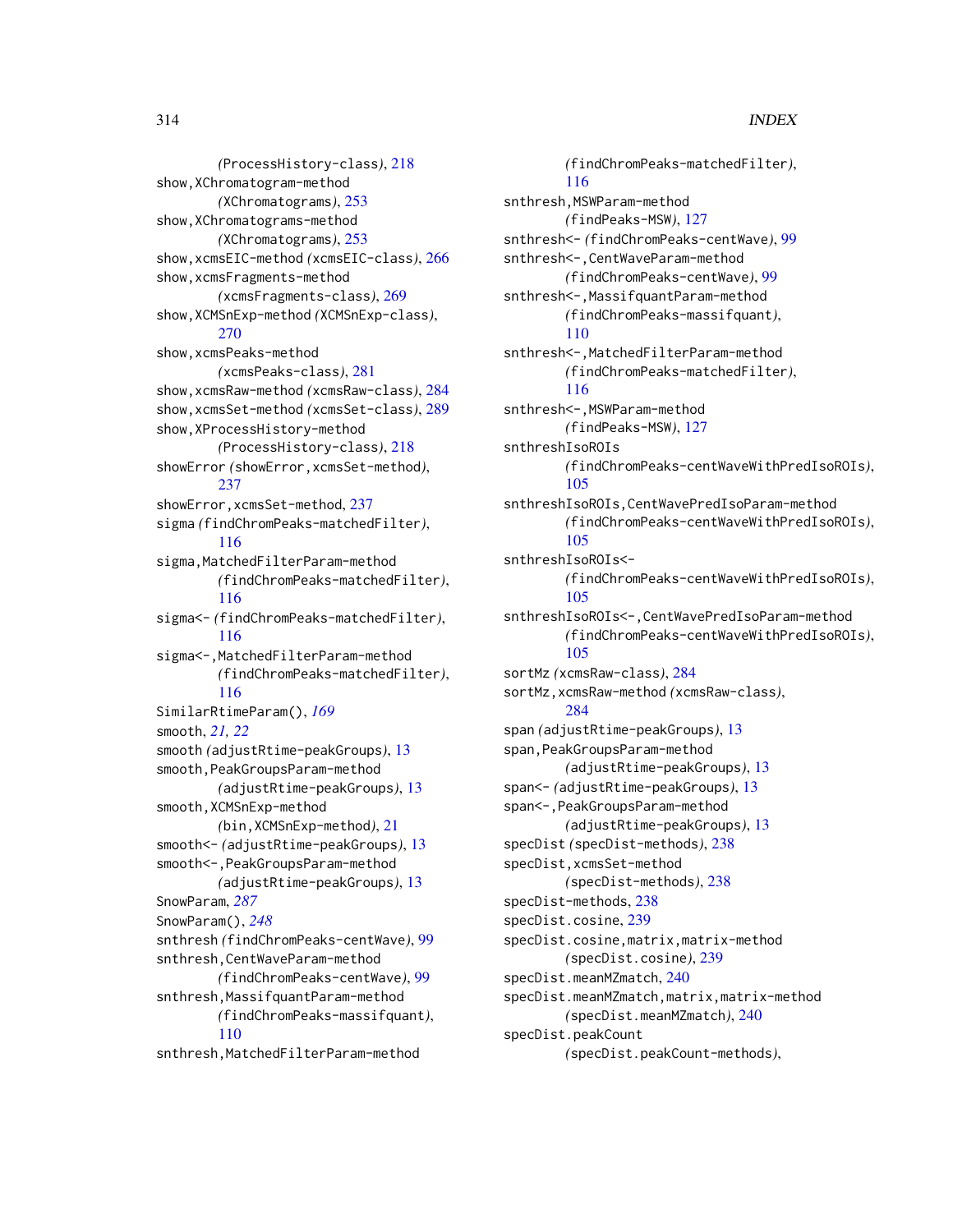# [241](#page-240-0)

specDist.peakCount,matrix,matrix-method *(*specDist.peakCount-methods*)*, [241](#page-240-0) specDist.peakCount-methods, [241](#page-240-0) specNoise, [241,](#page-240-0) *[243](#page-242-1)* specPeaks, *[242](#page-241-0)*, [242](#page-241-0) spectra,XCMSnExp-method *(*XCMSnExp-class*)*, [270](#page-269-0) spectrapply,XCMSnExp-method *(*XCMSnExp-class*)*, [270](#page-269-0) Spectrum, *[37](#page-36-0)*, *[78](#page-77-0)*, *[271](#page-270-0)*, *[278](#page-277-0)* Spectrum2, *[37](#page-36-0)*, *[78](#page-77-0)*, *[230](#page-229-0)* split, *[291](#page-290-0)* split, split-methods *(*split.xcmsSet*)*, [244](#page-243-0) split,XCMSnExp,ANY-method *(*filterFeatureDefinitions*)*, [90](#page-89-0) split.screen, *[192](#page-191-0)*, *[213](#page-212-0)* split.xcmsRaw, [243,](#page-242-1) *[294](#page-293-0)* split.xcmsSet, [244](#page-243-0) SSgauss, [244](#page-243-0) Startup, *[248](#page-247-0)* steps *(*findChromPeaks-matchedFilter*)*, [116](#page-115-0) steps,MatchedFilterParam-method *(*findChromPeaks-matchedFilter*)*, [116](#page-115-0) steps<- *(*findChromPeaks-matchedFilter*)*, [116](#page-115-0) steps<-,MatchedFilterParam-method *(*findChromPeaks-matchedFilter*)*, [116](#page-115-0) stitch *(*stitch-methods*)*, [245](#page-244-0) stitch,xcmsRaw-method *(*stitch-methods*)*, [245](#page-244-0) stitch-methods, [245](#page-244-0) stitch.netCDF *(*stitch-methods*)*, [245](#page-244-0) stitch.xml *(*stitch-methods*)*, [245](#page-244-0) structure, *[282](#page-281-0)* subset *(*adjustRtime-peakGroups*)*, [13](#page-12-0) subset,ObiwarpParam-method *(*adjustRtime-obiwarp*)*, [7](#page-6-0) subset,PeakGroupsParam-method *(*adjustRtime-peakGroups*)*, [13](#page-12-0) subset-xcmsRaw

subset<- *(*adjustRtime-peakGroups*)*, [13](#page-12-0) subset<-,ObiwarpParam-method *(*adjustRtime-obiwarp*)*, [7](#page-6-0) subset<-,PeakGroupsParam-method *(*adjustRtime-peakGroups*)*, [13](#page-12-0) subsetAdjust *(*adjustRtime-peakGroups*)*, [13](#page-12-0) subsetAdjust,ObiwarpParam-method *(*adjustRtime-obiwarp*)*, [7](#page-6-0) subsetAdjust,PeakGroupsParam-method *(*adjustRtime-peakGroups*)*, [13](#page-12-0) subsetAdjust<- *(*adjustRtime-peakGroups*)*, [13](#page-12-0) subsetAdjust<-,ObiwarpParam-method *(*adjustRtime-obiwarp*)*, [7](#page-6-0) subsetAdjust<-,PeakGroupsParam-method *(*adjustRtime-peakGroups*)*, [13](#page-12-0) SummarizedExperiment, *[225,](#page-224-0) [226](#page-225-0)*, *[279](#page-278-0)*

transformIntensity(), *[261](#page-260-0)* transformIntensity,XChromatogram-method *(*XChromatograms*)*, [253](#page-252-0) transformIntensity,XChromatograms-method *(*XChromatograms*)*, [253](#page-252-0) tuneIn *(*findPeaks-MSW*)*, [127](#page-126-0) tuneIn,MSWParam-method *(*findPeaks-MSW*)*, [127](#page-126-0) tuneIn<- *(*findPeaks-MSW*)*, [127](#page-126-0) tuneIn<-,MSWParam-method *(*findPeaks-MSW*)*, [127](#page-126-0) tuneInPeakInfo, *[63](#page-62-0)*, *[130](#page-129-0)*, *[145](#page-144-0)*

unions *(*findChromPeaks-massifquant*)*, [110](#page-109-0) unions,MassifquantParam-method *(*findChromPeaks-massifquant*)*, [110](#page-109-0) unions<- *(*findChromPeaks-massifquant*)*, [110](#page-109-0) unions<-,MassifquantParam-method *(*findChromPeaks-massifquant*)*, [110](#page-109-0) updateObject,XCMSnExp-method *(*XCMSnExp-class*)*, [270](#page-269-0) updateObject,xcmsSet-method, [247](#page-246-0) useOriginalCode, [247](#page-246-0)

```
([,xcmsRaw,logicalOrNumeric,missing,missing-method),
verboseColumns293
                                            vector, 282
                                                      (findChromPeaks-centWave), 99
```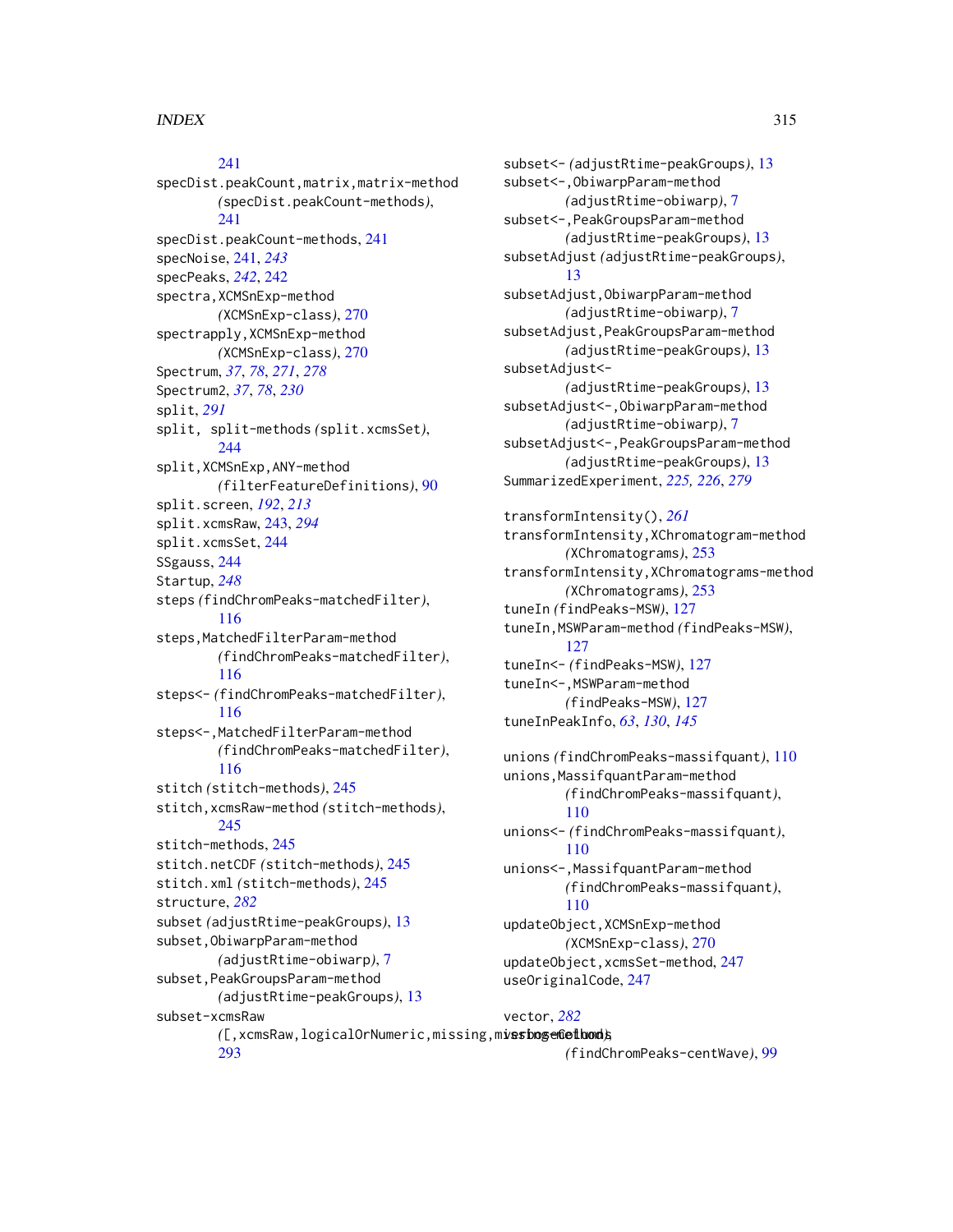verboseColumns,CentWaveParam-method *(*findChromPeaks-centWave*)*, [99](#page-98-0) verboseColumns,MassifquantParam-method *(*findChromPeaks-massifquant*)*, [110](#page-109-0) verboseColumns,MSWParam-method *(*findPeaks-MSW*)*, [127](#page-126-0) verboseColumns<- *(*findChromPeaks-centWave*)*, [99](#page-98-0) verboseColumns<-,CentWaveParam-method *(*findChromPeaks-centWave*)*, [99](#page-98-0) verboseColumns<-,MassifquantParam-method *(*findChromPeaks-massifquant*)*, [110](#page-109-0) verboseColumns<-,MSWParam-method *(*findPeaks-MSW*)*, [127](#page-126-0) verify.mzQuantM, [248](#page-247-0) verify.mzQuantML, *[251](#page-250-0)* verify.mzQuantML *(*verify.mzQuantM*)*, [248](#page-247-0) withWave *(*findChromPeaks-massifquant*)*, [110](#page-109-0) withWave,MassifquantParam-method *(*findChromPeaks-massifquant*)*, [110](#page-109-0) withWave<- *(*findChromPeaks-massifquant*)*, [110](#page-109-0) withWave<-,MassifquantParam-method *(*findChromPeaks-massifquant*)*, [110](#page-109-0) write.cdf *(*write.cdf-methods*)*, [249](#page-248-0) write.cdf,xcmsRaw-method *(*write.cdf-methods*)*, [249](#page-248-0) write.cdf-methods, [249](#page-248-0) write.mzdata *(*write.mzdata-methods*)*, [250](#page-249-0) write.mzdata,xcmsRaw-method *(*write.mzdata-methods*)*, [250](#page-249-0) write.mzdata-methods, [250](#page-249-0) write.mzQuantML, *[249](#page-248-0)* write.mzQuantML *(*write.mzQuantML-methods*)*, [250](#page-249-0) write.mzQuantML,xcmsSet-method *(*write.mzQuantML-methods*)*, [250](#page-249-0) write.mzQuantML-methods, [250](#page-249-0) writeMSData(), *[252](#page-251-0)* writeMSData,XCMSnExp,character-method, [251](#page-250-0) writeMzTab, [252](#page-251-0)

XChromatogram, *[97](#page-96-0)* XChromatogram *(*XChromatograms*)*, [253](#page-252-0) XChromatogram(), *[231](#page-230-1)* XChromatogram-class *(*XChromatograms*)*, [253](#page-252-0) XChromatograms, *[34](#page-33-0)*, [253](#page-252-0) XChromatograms(), *[75,](#page-74-0) [76](#page-75-0)*, *[87](#page-86-0)[–89](#page-88-0)*, *[93](#page-92-0)*, *[203](#page-202-0)*, *[231](#page-230-1)* XChromatograms-class *(*XChromatograms*)*, [253](#page-252-0) xcms-deprecated, [265](#page-264-0) xcmsEIC-class, [266](#page-265-0) xcmsFileSource, *[292](#page-291-2)* xcmsFileSource-class, [267](#page-266-1) xcmsFragments, *[40](#page-39-0)*, [268,](#page-267-0) *[269](#page-268-0)*, *[283](#page-282-0)* xcmsFragments-class, [269](#page-268-0) XCMSnExp, *[11,](#page-10-0) [12](#page-11-0)*, *[16](#page-15-0)[–18](#page-17-0)*, *[21](#page-20-0)[–23](#page-22-0)*, *[29](#page-28-0)[–34](#page-33-0)*, *[36,](#page-35-0) [37](#page-36-0)*, *[39](#page-38-0)*, *[45](#page-44-0)*, *[71](#page-70-0)*, *[74,](#page-73-0) [75](#page-74-0)*, *[77](#page-76-0)*, *[90](#page-89-0)*, *[92,](#page-91-0) [93](#page-92-0)*, *[95](#page-94-0)*, *[104](#page-103-0)*, *[109](#page-108-0)*, *[115,](#page-114-0) [116](#page-115-0)*, *[120,](#page-119-0) [121](#page-120-0)*, *[130,](#page-129-0) [131](#page-130-0)*, *[146,](#page-145-0) [147](#page-146-1)*, *[158,](#page-157-0) [159](#page-158-0)*, *[162](#page-161-0)*, *[165,](#page-164-0) [166](#page-165-0)*, *[173](#page-172-1)*, *[188](#page-187-0)*, *[200](#page-199-0)*, *[206](#page-205-0)*, *[208](#page-207-0)*, *[221](#page-220-0)*, *[225,](#page-224-0) [226](#page-225-0)*, *[251](#page-250-0)*, *[272](#page-271-0)* XCMSnExp *(*XCMSnExp-class*)*, [270](#page-269-0) XCMSnExp(), *[74](#page-73-0)*, *[167](#page-166-0)*, *[170,](#page-169-0) [171](#page-170-0)*, *[211](#page-210-0)*, *[260](#page-259-0)[–262](#page-261-0)* XCMSnExp-class, [270](#page-269-0) XCMSnExp-filter *(*filterFeatureDefinitions*)*, [90](#page-89-0) xcmsPeaks-class, [281](#page-280-0) xcmsRaw, *[40](#page-39-0)*, *[141](#page-140-0)[–143](#page-142-0)*, *[145](#page-144-0)*, *[151](#page-150-1)*, *[184](#page-183-1)*, *[190](#page-189-0)*, *[220,](#page-219-0) [221](#page-220-0)*, *[249,](#page-248-0) [250](#page-249-0)*, *[270](#page-269-0)*, *[282](#page-281-0)*, [282,](#page-281-0) *[284](#page-283-1)*, *[286](#page-285-0)*, *[292,](#page-291-2) [293](#page-292-0)* xcmsRaw-class, [284](#page-283-1) xcmsSet, *[40](#page-39-0)*, *[104](#page-103-0)*, *[109](#page-108-0)*, *[115](#page-114-0)*, *[120](#page-119-0)*, *[130](#page-129-0)*, *[141](#page-140-0)*, *[213](#page-212-0)*, *[237](#page-236-0)*, *[247](#page-246-0)*, *[251,](#page-250-0) [252](#page-251-0)*, *[269,](#page-268-0) [270](#page-269-0)*, *[280](#page-279-0)*, [287,](#page-286-1) *[289](#page-288-0)[–291](#page-290-0)* xcmsSet-class, [289](#page-288-0) xcmsSource, *[185](#page-184-0)*, *[267](#page-266-1)*, *[292](#page-291-2)* xcmsSource *(*xcmsSource-methods*)*, [292](#page-291-2) xcmsSource,character-method *(*xcmsFileSource-class*)*, [267](#page-266-1) xcmsSource,xcmsSource-method *(*xcmsSource-methods*)*, [292](#page-291-2) xcmsSource-class, [292](#page-291-2) xcmsSource-methods, [292](#page-291-2) xdata, [293](#page-292-0) XProcessHistory *(*ProcessHistory-class*)*, [218](#page-217-0) XProcessHistory-class